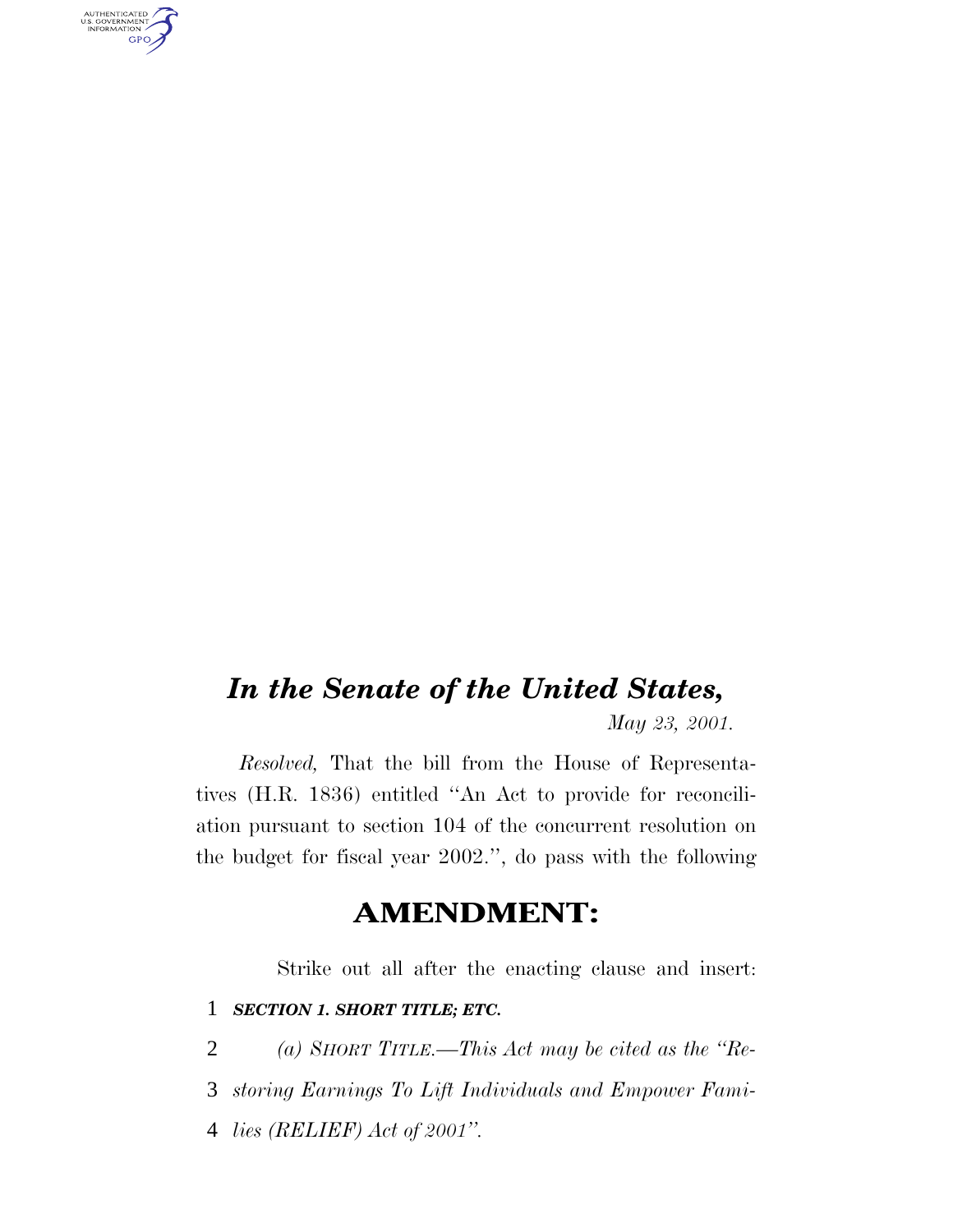*(b) AMENDMENT OF 1986 CODE.—Except as otherwise expressly provided, whenever in this Act an amendment or repeal is expressed in terms of an amendment to, or repeal of, a section or other provision, the reference shall be consid- ered to be made to a section or other provision of the Inter-nal Revenue Code of 1986.*

 *(c) SECTION 15 NOT TO APPLY.—No amendment made by this Act shall be treated as a change in a rate of tax for purposes of section 15 of the Internal Revenue Code of 1986.*

11 *(d) TABLE OF CONTENTS.—The table of contents of*

12 *this Act is as follows:*

*Sec. 1. Short title; etc.*

*TITLE I—INDIVIDUAL INCOME TAX RATE REDUCTIONS*

## *Subtitle A—In General*

*Sec. 101. Reduction in income tax rates for individuals.*

- *Sec. 102. Increase in amount of income required before phaseout of itemized deductions begins.*
- *Sec. 103. Repeal of phaseout of deduction for personal exemptions.*

*Subtitle B—Compliance With Congressional Budget Act*

*Sec. 111. Sunset of provisions of title.*

### *TITLE II—CHILD TAX CREDIT*

### *Subtitle A—In General*

- *Sec. 201. Modifications to child tax credit.*
- *Sec. 202. Sense of the Senate on the modifications to the child tax credit.*
- *Sec. 203. Expansion of adoption credit and adoption assistance programs.*
- *Sec. 204. Refunds disregarded in the administration of Federal programs and federally assisted programs.*
- *Sec. 205. Dependent care credit.*
- *Sec. 206. Allowance of credit for employer expenses for child care assistance.*
- *Sec. 207. Allowance of credit for employer expenses for child care assistance.*

*Subtitle B—Compliance With Congressional Budget Act*

*Sec. 211. Sunset of provisions of title.*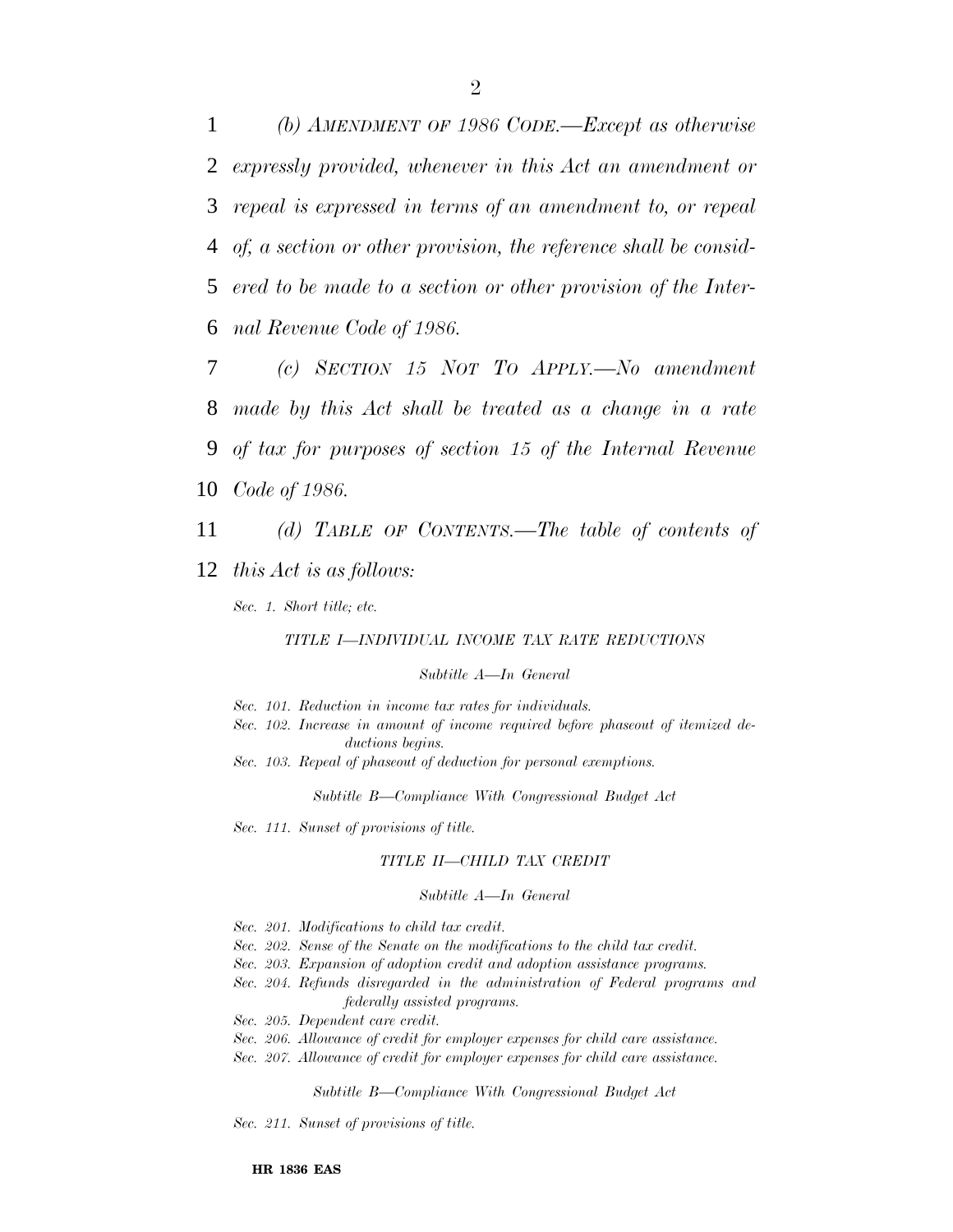## *TITLE III—MARRIAGE PENALTY RELIEF*

## *Subtitle A—In General*

- *Sec. 301. Elimination of marriage penalty in standard deduction.*
- *Sec. 302. Phaseout of marriage penalty in 15-percent bracket.*
- *Sec. 303. Marriage penalty relief for earned income credit; earned income to include only amounts includible in gross income; simplification of earned income credit.*

*Subtitle B—Compliance With Congressional Budget Act*

*Sec. 311. Sunset of provisions of title.*

## *TITLE IV—AFFORDABLE EDUCATION PROVISIONS*

#### *Subtitle A—Education Savings Incentives*

- *Sec. 401. Modifications to education individual retirement accounts.*
- *Sec. 402. Modifications to qualified tuition programs.*

#### *Subtitle B—Educational Assistance*

- *Sec. 411. Permanent extension of exclusion for employer-provided educational assistance.*
- *Sec. 412. Elimination of 60-month limit and increase in income limitation on student loan interest deduction.*
- *Sec. 413. Exclusion of certain amounts received under the National Health Service Corps Scholarship Program and the F. Edward Hebert Armed Forces Health Professions Scholarship and Financial Assistance Program.*
- *Sec. 414. Exclusion from income of certain amounts contributed to Coverdell education savings accounts.*

*Subtitle C—Liberalization of Tax-Exempt Financing Rules for Public School Construction*

- *Sec. 421. Additional increase in arbitrage rebate exception for governmental bonds used to finance educational facilities.*
- *Sec. 422. Treatment of qualified public educational facility bonds as exempt facility bonds.*
- *Sec. 423. Treatment of bonds issued to acquire renewable resources on land subject to conservation easement.*

#### *Subtitle D—Other Provisions*

- *Sec. 431. Deduction for higher education expenses.*
- *Sec. 432. Credit for interest on higher education loans.*
- *Sec. 433. Above-the-line deduction for qualified emergency response expenses of eligible emergency response professionals.*
- *Sec. 434. Contributions of book inventory.*

#### *Subtitle E—Miscellaneous Education Provisions*

- *Sec. 441. Short title.*
- *Sec. 442. Above-the-line deduction for qualified professional development expenses of elementary and secondary school teachers.*
- *Sec. 443. Credit to elementary and secondary school teachers who provide classroom materials.*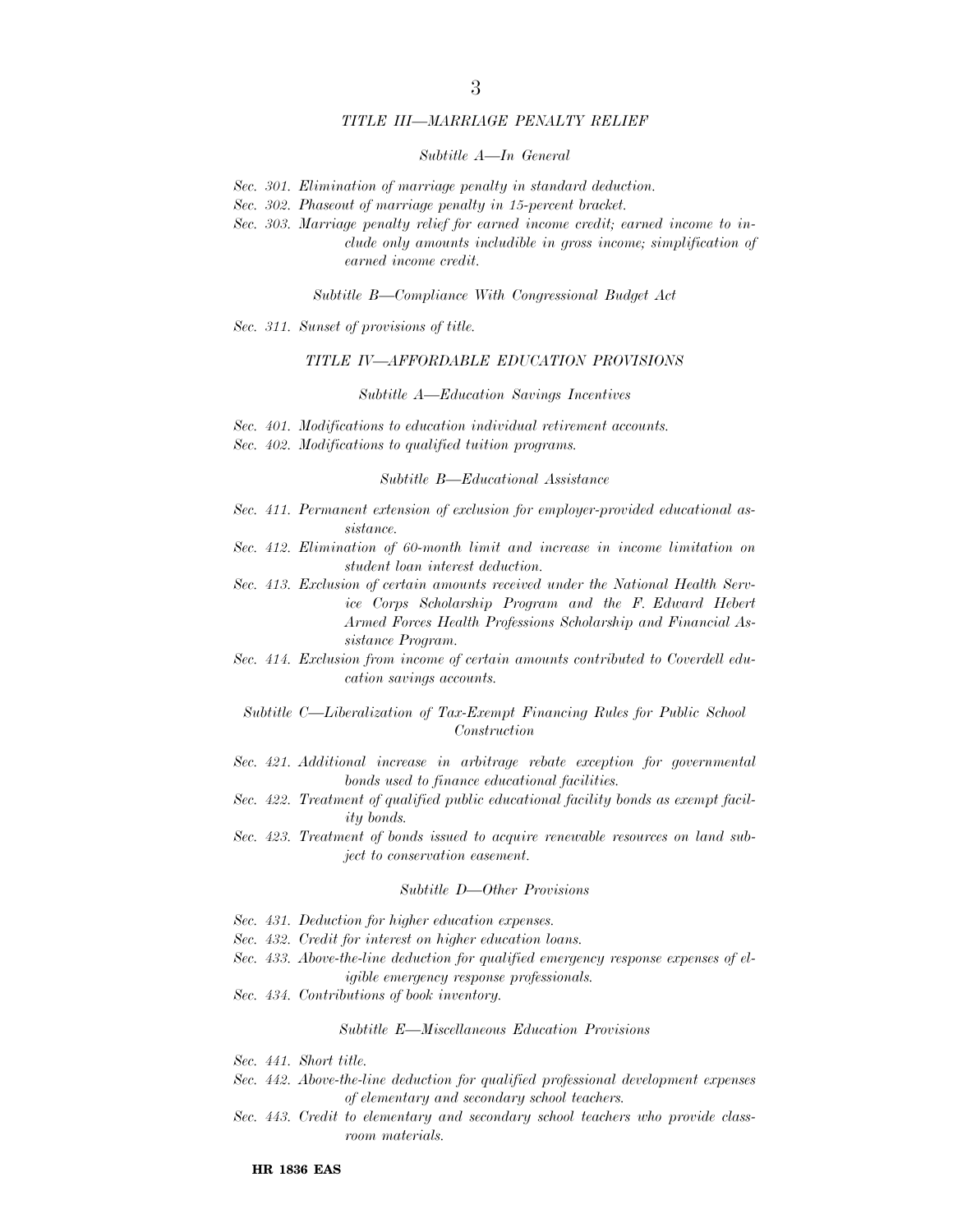*Subtitle F—Compliance With Congressional Budget Act*

*Sec. 451. Sunset of provisions of title.*

## *TITLE V—ESTATE, GIFT, AND GENERATION-SKIPPING TRANSFER TAX PROVISIONS*

*Subtitle A—Repeal of Estate and Generation-Skipping Transfer Taxes*

*Sec. 501. Repeal of estate and generation-skipping transfer taxes.*

*Subtitle B—Reductions of Estate and Gift Tax Rates*

*Sec. 511. Additional reductions of estate and gift tax rates.*

*Subtitle C—Increase in Exemption Amounts*

*Sec. 521. Increase in exemption equivalent of unified credit, lifetime gifts exemption, and GST exemption amounts.*

*Subtitle D—Credit for State Death Taxes*

- *Sec. 531. Reduction of credit for State death taxes.*
- *Sec. 532. Credit for State death taxes replaced with deduction for such taxes.*

*Subtitle E—Carryover Basis at Death; Other Changes Taking Effect With Repeal*

*Sec. 541. Termination of step-up in basis at death.*

*Sec. 542. Treatment of property acquired from a decedent dying after December 31, 2010.*

*Subtitle F—Conservation Easements*

*Sec. 551. Expansion of estate tax rule for conservation easements.*

*Subtitle G—Modifications of Generation-Skipping Transfer Tax*

- *Sec. 561. Deemed allocation of GST exemption to lifetime transfers to trusts; retroactive allocations.*
- *Sec. 562. Severing of trusts.*
- *Sec. 563. Modification of certain valuation rules.*
- *Sec. 564. Relief provisions.*

*Subtitle H—Extension of Time for Payment of Estate Tax*

- *Sec. 571. Expansion of availability of installment payment for estates with interests qualifying lending and finance businesses.*
- *Sec. 572. Clarification of availability of installment payment.*

*Subtitle I—Compliance With Congressional Budget Act*

*Sec. 581. Sunset of provisions of title.*

## *TITLE VI—PENSION AND INDIVIDUAL RETIREMENT ARRANGEMENT PROVISIONS*

*Subtitle A—Individual Retirement Accounts*

*Sec. 601. Modification of IRA contribution limits. Sec. 602. Deemed IRAs under employer plans.*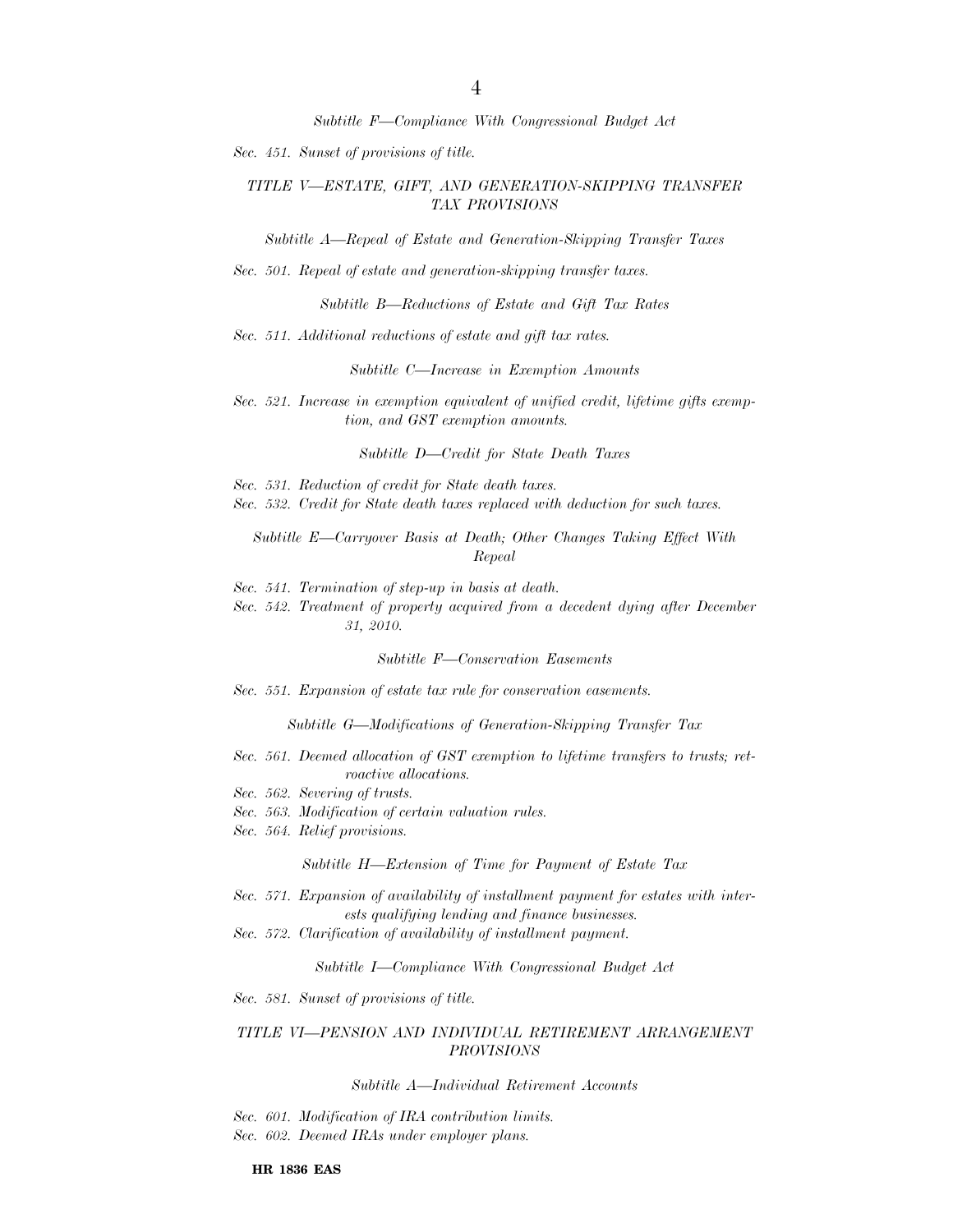*Sec. 603. Tax-free distributions from individual retirement accounts for charitable purposes.*

#### *Subtitle B—Expanding Coverage*

- *Sec. 611. Increase in benefit and contribution limits.*
- *Sec. 612. Plan loans for subchapter S owners, partners, and sole proprietors.*
- *Sec. 613. Modification of top-heavy rules.*
- *Sec. 614. Elective deferrals not taken into account for purposes of deduction limits.*
- *Sec. 615. Repeal of coordination requirements for deferred compensation plans of State and local governments and tax-exempt organizations.*
- *Sec. 616. Deduction limits.*
- *Sec. 617. Option to treat elective deferrals as after-tax Roth contributions.*
- *Sec. 618. Nonrefundable credit to certain individuals for elective deferrals and IRA contributions.*
- *Sec. 619. Credit for qualified pension plan contributions of small employers.*
- *Sec. 620. Credit for pension plan startup costs of small employers.*
- *Sec. 621. Elimination of user fee for requests to IRS regarding new pension plans.*
- *Sec. 622. Treatment of nonresident aliens engaged in international transportation services.*

#### *Subtitle C—Enhancing Fairness for Women*

- *Sec. 631. Catch-up contributions for individuals age 50 or over.*
- *Sec. 632. Equitable treatment for contributions of employees to defined contribution plans.*
- *Sec. 633. Faster vesting of certain employer matching contributions.*
- *Sec. 634. Modifications to minimum distribution rules.*
- *Sec. 635. Clarification of tax treatment of division of section 457 plan benefits upon divorce.*
- *Sec. 636. Provisions relating to hardship distributions.*
- *Sec. 637. Waiver of tax on nondeductible contributions for domestic or similar workers.*

### *Subtitle D—Increasing Portability for Participants*

- *Sec. 641. Rollovers allowed among various types of plans.*
- *Sec. 642. Rollovers of IRAs into workplace retirement plans.*
- *Sec. 643. Rollovers of after-tax contributions.*
- *Sec. 644. Hardship exception to 60-day rule.*
- *Sec. 645. Treatment of forms of distribution.*
- *Sec. 646. Rationalization of restrictions on distributions.*
- *Sec. 647. Purchase of service credit in governmental defined benefit plans.*
- *Sec. 648. Employers may disregard rollovers for purposes of cash-out amounts.*
- *Sec. 649. Minimum distribution and inclusion requirements for section 457 plans.*

*Subtitle E—Strengthening Pension Security and Enforcement*

#### *PART I—GENERAL PROVISIONS*

- *Sec. 651. Repeal of 160 percent of current liability funding limit.*
- *Sec. 652. Maximum contribution deduction rules modified and applied to all defined benefit plans.*
- *Sec. 653. Excise tax relief for sound pension funding.*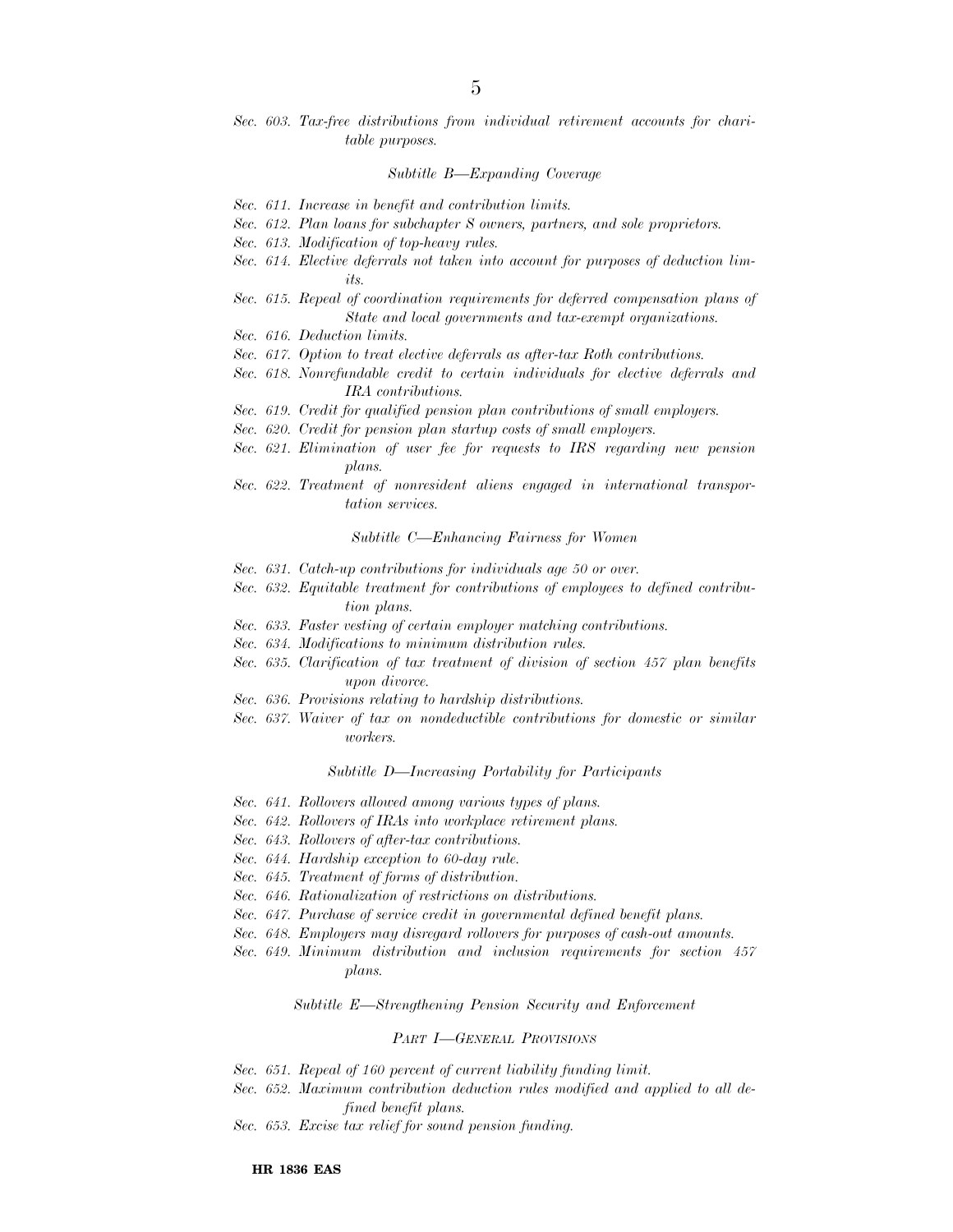*Sec. 654. Treatment of multiemployer plans under section 415.*

*Sec. 655. Protection of investment of employee contributions to 401(k) plans.*

*Sec. 656. Prohibited allocations of stock in S corporation ESOP.*

- *Sec. 657. Automatic rollovers of certain mandatory distributions.*
- *Sec. 658. Clarification of treatment of contributions to multiemployer plan.*

## *PART II—TREATMENT OF PLAN AMENDMENTS REDUCING FUTURE BENEFIT ACCRUALS*

## *Sec. 659. Notice required for pension plan amendments having the effect of significantly reducing future benefit accruals.*

### *Subtitle F—Reducing Regulatory Burdens*

- *Sec. 661. Modification of timing of plan valuations.*
- *Sec. 662. ESOP dividends may be reinvested without loss of dividend deduction.*
- *Sec. 663. Repeal of transition rule relating to certain highly compensated employees.*
- *Sec. 664. Employees of tax-exempt entities.*
- *Sec. 665. Clarification of treatment of employer-provided retirement advice.*
- *Sec. 666. Reporting simplification.*
- *Sec. 667. Improvement of employee plans compliance resolution system.*
- *Sec. 668. Repeal of the multiple use test.*
- *Sec. 669. Flexibility in nondiscrimination, coverage, and line of business rules.*
- *Sec. 670. Extension to all governmental plans of moratorium on application of certain nondiscrimination rules applicable to State and local plans.*

#### *Subtitle G—Other ERISA Provisions*

- *Sec. 681. Missing participants.*
- *Sec. 682. Reduced PBGC premium for new plans of small employers.*
- *Sec. 683. Reduction of additional PBGC premium for new and small plans.*
- *Sec. 684. Authorization for PBGC to pay interest on premium overpayment refunds.*
- *Sec. 685. Substantial owner benefits in terminated plans.*

#### *Subtitle H—Miscellaneous Provisions*

*Sec. 691. Tax treatment and information requirements of Alaska Native Settlement Trusts.*

## *Subtitle I—Compliance With Congressional Budget Act*

*Sec. 695. Sunset of provisions of title.*

#### *TITLE VII—ALTERNATIVE MINIMUM TAX*

#### *Subtitle A—In General*

*Sec. 701. Increase in alternative minimum tax exemption.*

#### *Subtitle B—Compliance With Congressional Budget Act*

*Sec. 711. Sunset of provisions of title.*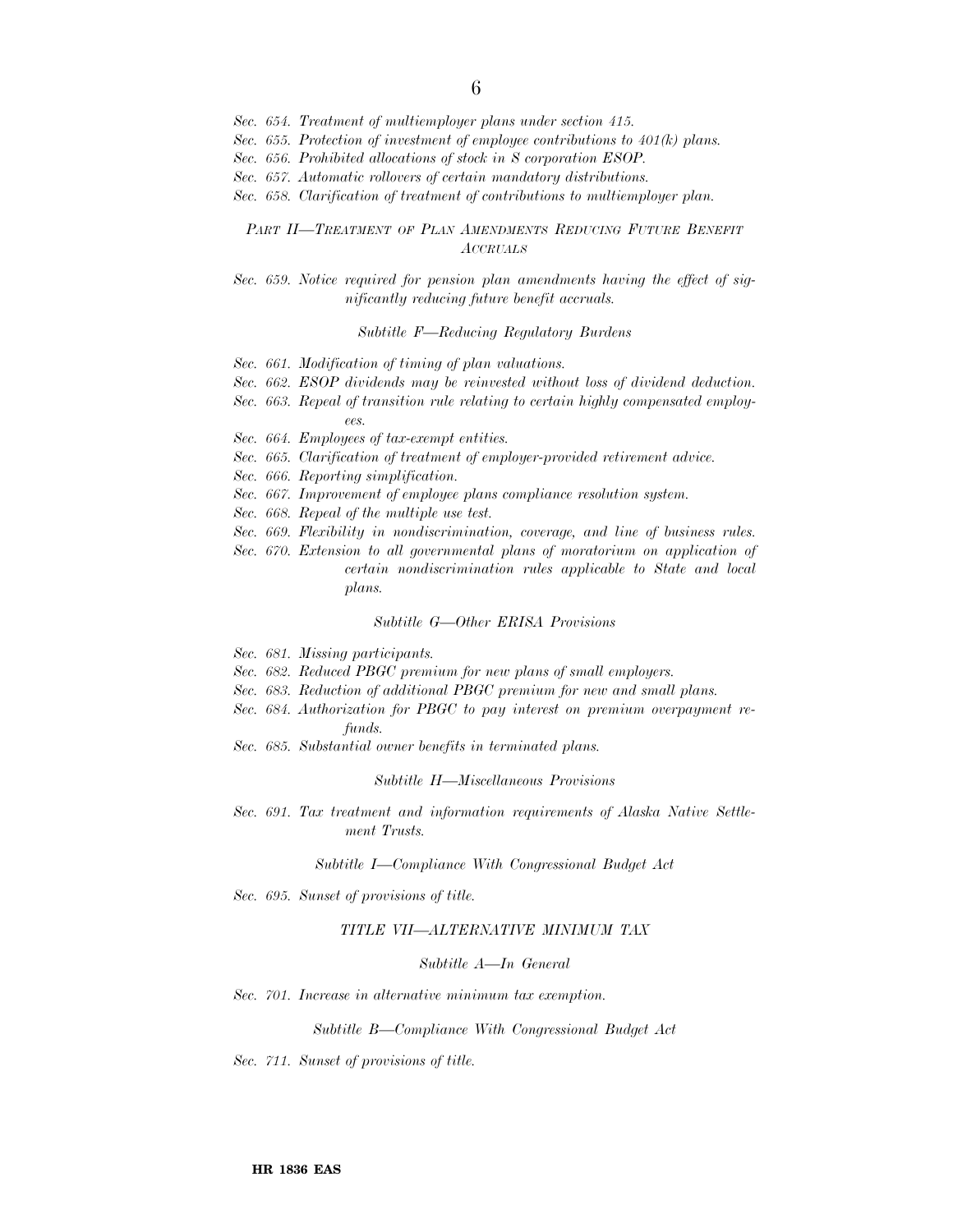## *TITLE VIII—OTHER PROVISIONS*

#### *Subtitle A—In General*

- *Sec. 801. Time for payment of corporate estimated taxes.*
- *Sec. 802. Expansion of authority to postpone certain tax-related deadlines by reason of presidentially declared disaster.*
- *Sec. 803. No Federal income tax on restitution received by victims of the Nazi regime or their heirs or estates.*
- *Sec. 804. Removal of limitation.*
- *Sec. 805. Circuit breaker.*
- *Sec. 806. Deduction for health insurance costs of self-employed individuals increased.*
- *Sec. 807. Deduction for health insurance costs of self-employed individuals increased.*
- *Sec. 808. Charitable contributions of certain items created by the taxpayer.*
- *Sec. 809. Waiver of statute of limitation for taxes on certain farm valuations.*
- *Sec. 810. Research credit.*
- *Sec. 811. Credit for medical research related to developing vaccines against widespread diseases.*
- *Sec. 812. Acceleration of benefits of wage tax credits for empowerment zones.*
- *Sec. 813. Treatment of certain hospital support organizations as qualified organizations for purposes of determining acquisition indebtedness.*
- *Sec. 814. Tax-exempt bond authority for treatment facilities reducing arsenic levels in drinking water.*
- *Sec. 815. Time for payment of corporate estimated tax payments due in 2011.*
- *Sec. 816. Disclosure of tax information to facilitate combined employment tax reporting.*

*Subtitle B—Compliance With Congressional Budget Act*

*Sec. 821. Sunset of provisions of title.*

## *TITLE IX—SECTION 527 POLITICAL ORGANIZATION REPORTING REQUIREMENTS*

- *Sec. 901. Exemption for State and local candidate committees from notification requirements.*
- *Sec. 902. Exemption for certain State and local political committees from reporting and annual return requirements.*
- *Sec. 903. Notification of interaction of reporting requirements.*
- *Sec. 904. Waiver of penalties.*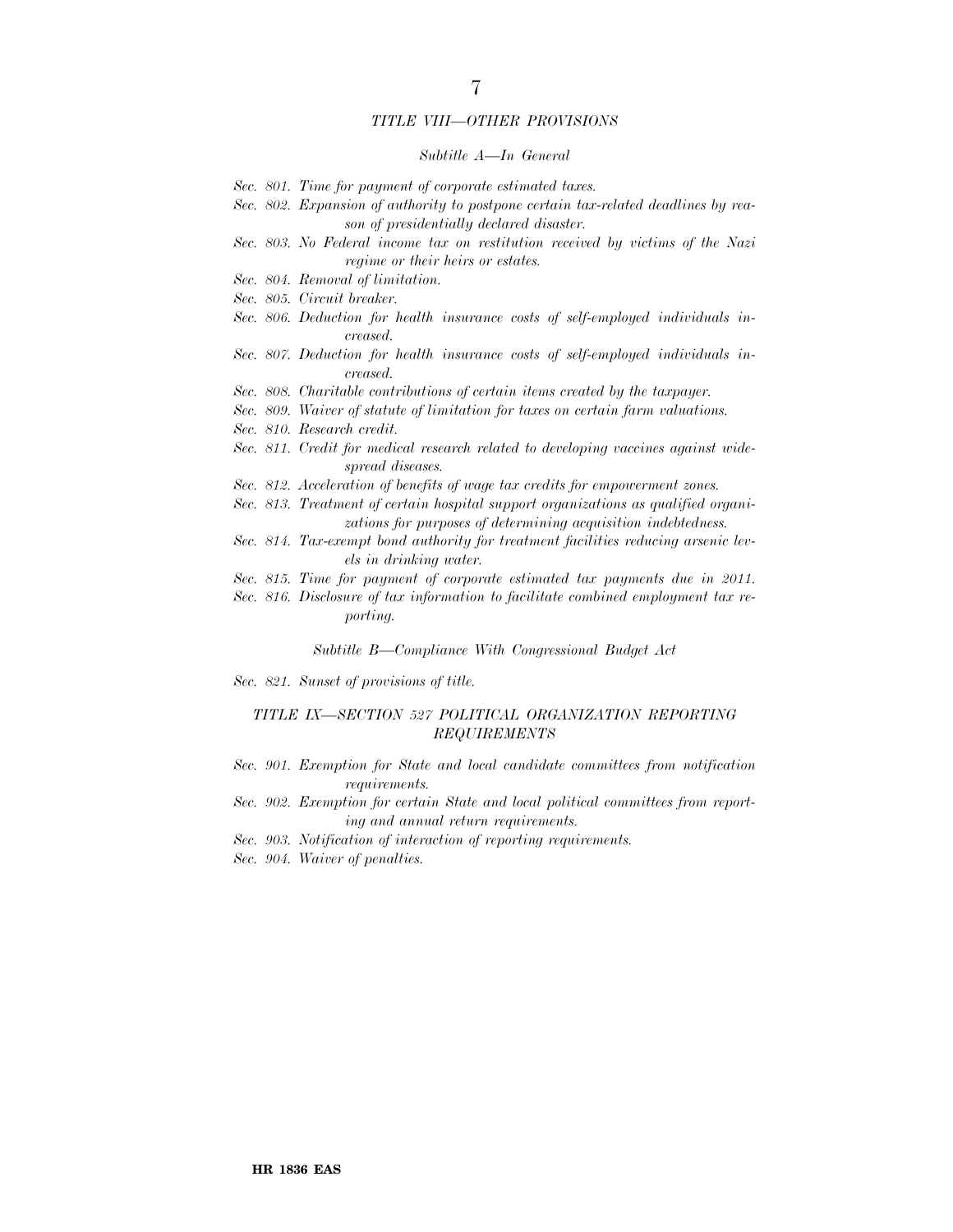| 1              | TITLE I—INDIVIDUAL INCOME                            |
|----------------|------------------------------------------------------|
| $\overline{2}$ | TAX RATE REDUCTIONS                                  |
| 3              | Subtitle A—In General                                |
| 4              | SEC. 101. REDUCTION IN INCOME TAX RATES FOR INDIVID- |
| 5              | <b>UALS.</b>                                         |
| 6              | (a) IN GENERAL.—Section 1 is amended by adding       |
| 7              | at the end the following new subsection:             |
| 8              | "(i) RATE REDUCTIONS AFTER 2000.-                    |
| 9              | "(1) 10-PERCENT RATE BRACKET.-                       |
| 10             | "(A) IN GENERAL.—In the case of taxable              |
| 11             | years beginning after December 31, 2000—             |
| 12             | $\lq\lq(i)$ the rate of tax under subsections        |
| 13             | $(a), (b), (c), and (d)$ on taxable income not       |
| 14             | over the initial bracket amount shall be 10          |
| 15             | percent, and                                         |
| 16             | "(ii) the 15 percent rate of tax shall               |
| 17             | apply only to taxable income over the ini-           |
| 18             | tial bracket amount but not over the max-            |
| 19             | imum dollar amount for the 15-percent rate           |
| 20             | bracket.                                             |
| 21             | "(B) INITIAL BRACKET AMOUNT.—For pur-                |
| 22             | poses of this subsection, the initial bracket        |
| 23             | amount is—                                           |
| 24             | $``(i)$ \$12,000 in the case of subsection           |
| 25             | (a),                                                 |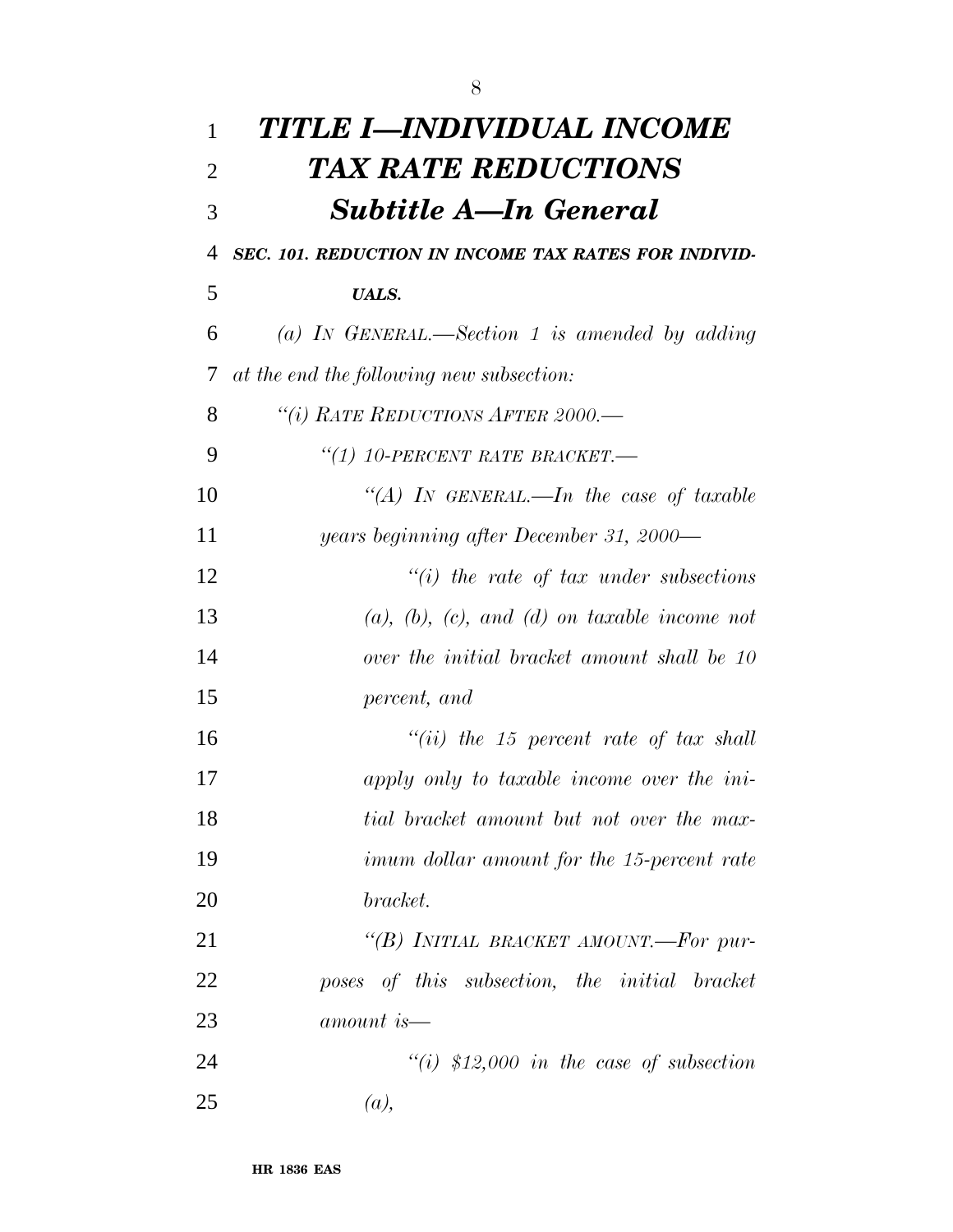| $\mathbf{1}$   | "(ii) $$10,000$ in the case of subsection        |
|----------------|--------------------------------------------------|
| $\overline{2}$ | $(b)$ , and                                      |
| 3              | "(iii) $\frac{1}{2}$ the amount applicable under |
| $\overline{4}$ | clause (i) (after adjustment, if any, under      |
| 5              | subparagraph $(C)$ ) in the case of subsections  |
| 6              | $(c)$ and $(d)$ .                                |
| 7              | "(C) INFLATION ADJUSTMENT.—In pre-               |
| 8              | scribing the tables under subsection (f) which   |
| 9              | apply with respect to taxable years beginning in |
| 10             | calendar years after 2001—                       |
| 11             | $``(i)$ the Secretary shall make no ad-          |
| 12             | justment to the initial bracket amount for       |
| 13             | any taxable year beginning before January        |
| 14             | 1, 2007,                                         |
| 15             | $``(ii)$ the cost-of-living adjustment used      |
| 16             | in making adjustments to the initial bracket     |
| 17             | amount for any taxable year beginning            |
| 18             | after December 31, 2006, shall be deter-         |
| 19             | mined under subsection $(f)(3)$ by sub-          |
| 20             | stituting '2005' for '1992' in subparagraph      |
| 21             | $(B)$ thereof, and                               |
| 22             | $``(iii)$ such adjustment shall not apply        |
| 23             | to the amount referred to in subparagraph        |
| 24             | $(B)(iii)$ .                                     |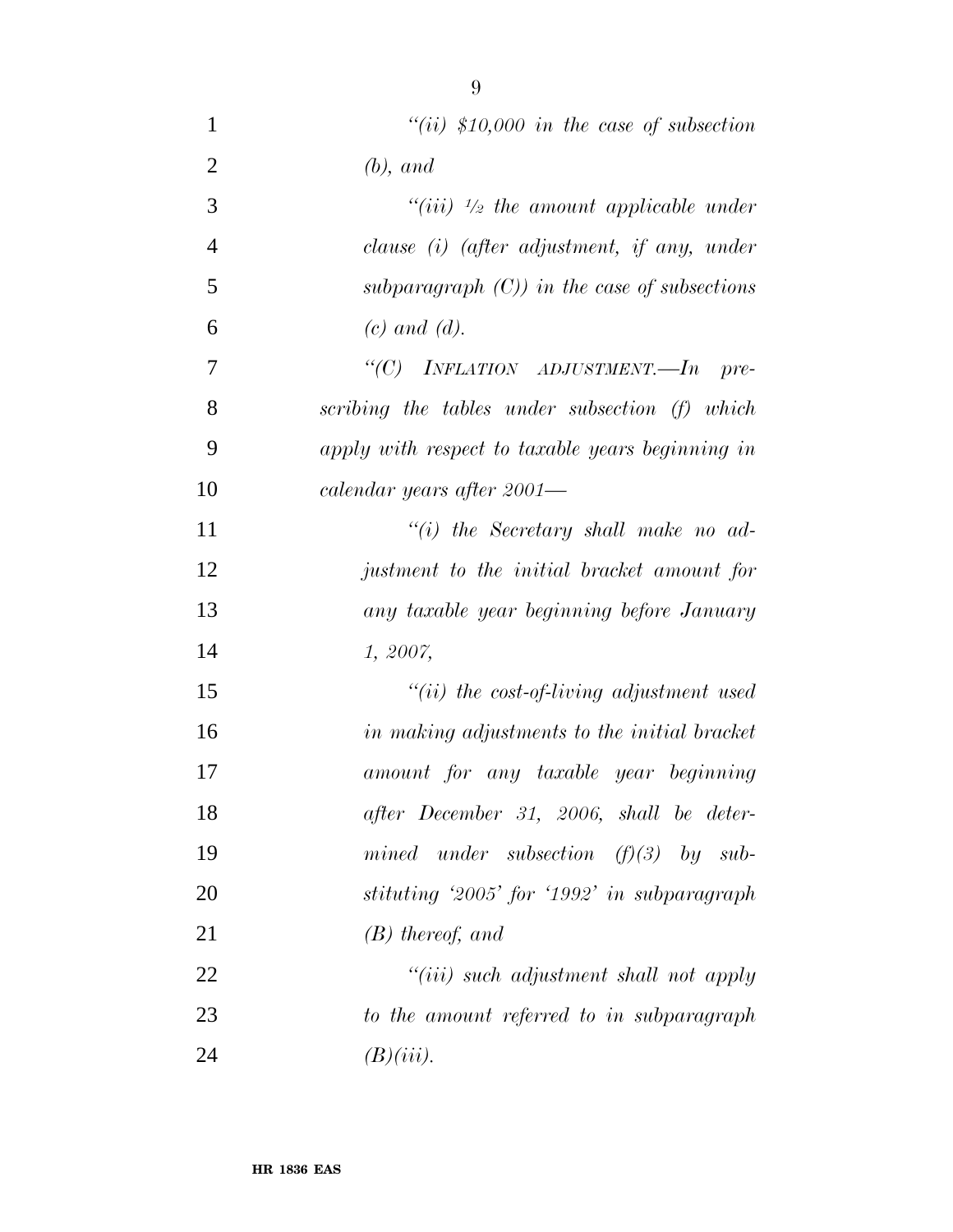*If any amount after adjustment under the pre- ceding sentence is not a multiple of \$50, such amount shall be rounded to the next lowest mul- tiple of \$50. ''(2) REDUCTIONS IN RATES AFTER 2001.—In the case of taxable years beginning in a calendar year after 2001, the corresponding percentage specified for such calendar year in the following table shall be sub-*

 *stituted for the otherwise applicable tax rate in the tables under subsections (a), (b), (c), (d), and (e).*

| "In the case of taxable years<br>beginning during calendar year: | The corresponding percent-<br>ages shall be substituted for<br>the following percentages: |        |         |          |
|------------------------------------------------------------------|-------------------------------------------------------------------------------------------|--------|---------|----------|
|                                                                  | 28%                                                                                       | .31%   | $.36\%$ | $39.6\%$ |
|                                                                  | 27%                                                                                       | 30%    | 35%     | 38.6%    |
|                                                                  | 26%                                                                                       | $29\%$ | 34%     | 37.6%    |
|                                                                  | $25\%$                                                                                    | 28%    | 33%     | 36%      |

 *''(3) ADJUSTMENT OF TABLES.—The Secretary shall adjust the tables prescribed under subsection (f) to carry out this subsection.''.*

*(b) CONFORMING AMENDMENTS.—*

 *(1) Subparagraph (B) of section 1(g)(7) is amended by striking ''15 percent'' in clause (ii)(II) and inserting ''10 percent.''.*

*(2) Section 1(h) is amended—*

 *(A) by striking ''28 percent'' both places it appears in paragraphs (1)(A)(ii)(I) and (1)(B)(i) and inserting ''25 percent'', and*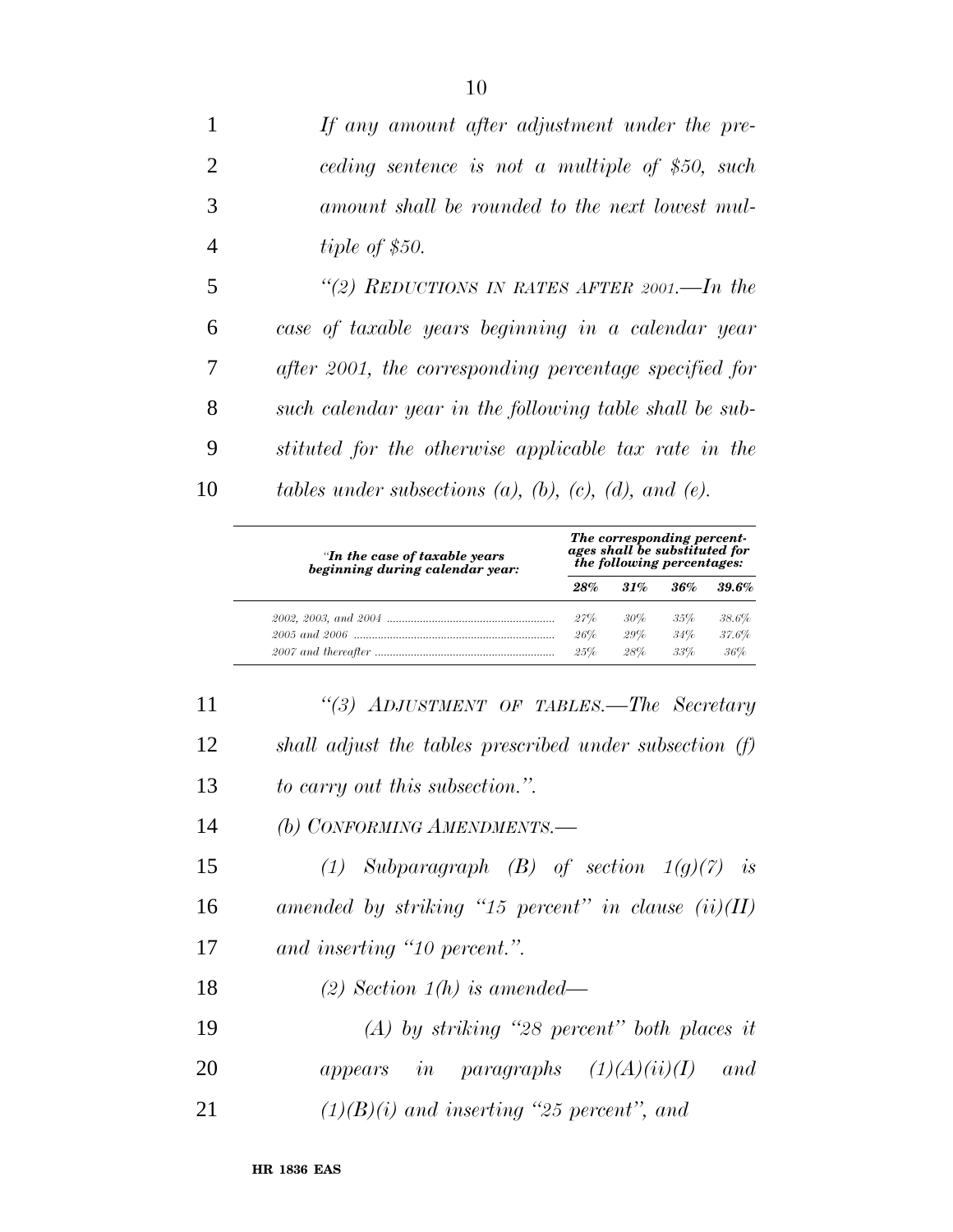| $\mathbf{1}$   | $(B)$ by striking paragraph $(13)$ .                    |
|----------------|---------------------------------------------------------|
| $\overline{2}$ | $(3)$ Section 531 is amended by striking "equal         |
| 3              | to" and all that follows and inserting "equal to the    |
| $\overline{4}$ | product of the highest rate of tax under section $1(c)$ |
| 5              | and the accumulated taxable income.".                   |
| 6              | $(4)$ Section 541 is amended by striking "equal         |
| 7              | to" and all that follows and inserting "equal to the    |
| 8              | product of the highest rate of tax under section $1(c)$ |
| 9              | and the undistributed personal holding company in-      |
| 10             | $come$ ."                                               |
| 11             | (5) Section 3402(p)(1)(B) is amended by strik-          |
| 12             | ing "7, 15, 28, or 31 percent" and inserting "7 per-    |
| 13             | cent, any percentage applicable to any of the 3 lowest  |
| 14             | income brackets in the table under section $1(c)$ ,".   |
| 15             | (6) Section $3402(p)(2)$ is amended by striking         |
| 16             | "15 percent" and inserting "10 percent".                |
| 17             | (7) Section $3402(q)(1)$ is amended by striking         |
| 18             | "equal to 28 percent of such payment" and inserting     |
| 19             | "equal to the product of the third lowest rate of tax   |
| 20             | under section $1(c)$ and such payment".                 |
| 21             | (8) Section $3402(r)(3)$ is amended by striking         |
| 22             | "31 percent" and inserting "the fourth lowest rate of   |
| 23             | tax under section $1(c)$ ".                             |
| 24             | (9) Section $3406(a)(1)$ is amended by striking         |
| 25             | "equal to 31 percent of such payment" and inserting     |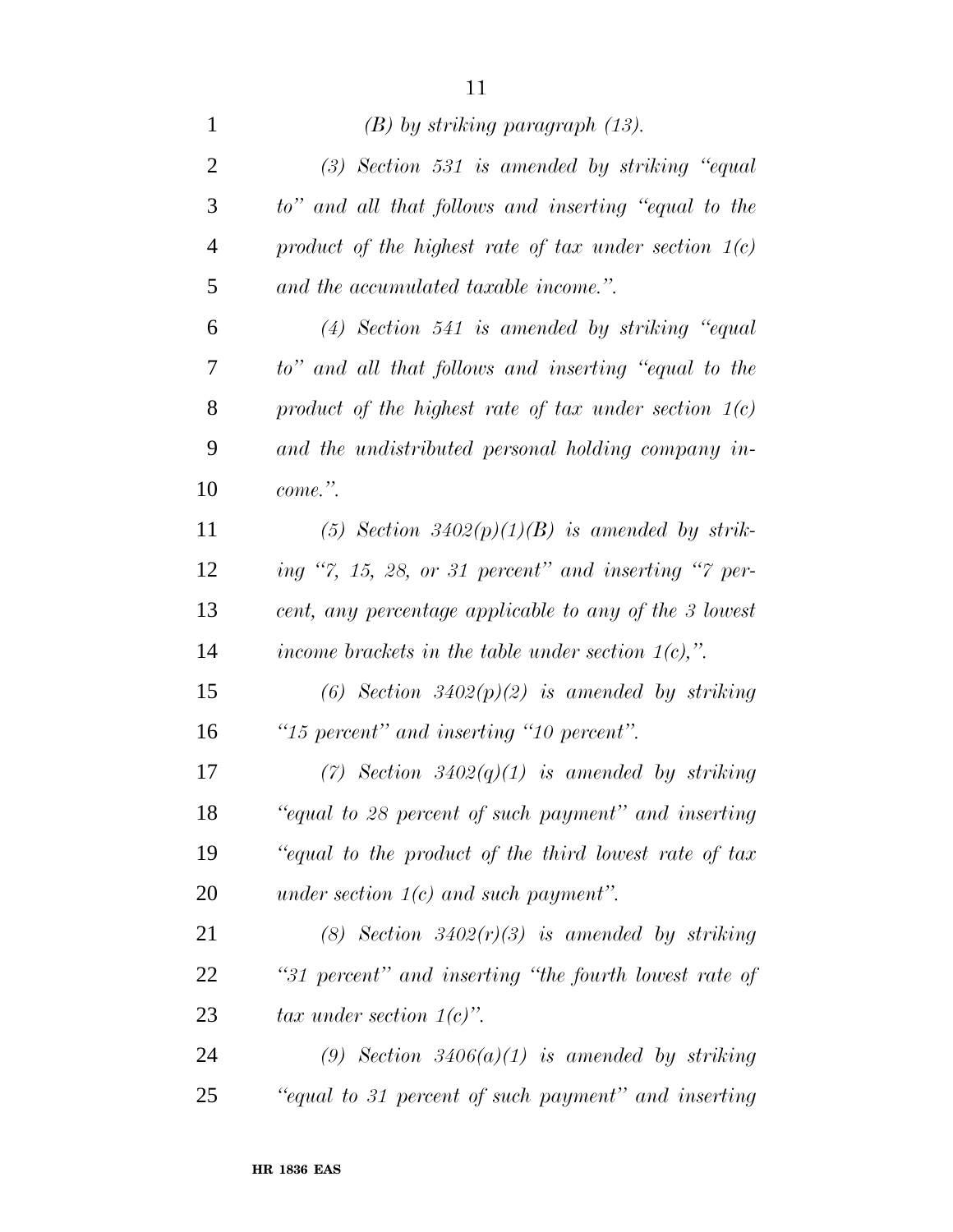| $\mathbf{1}$   | "equal to the product of the fourth lowest rate of tax                |
|----------------|-----------------------------------------------------------------------|
| $\overline{2}$ | under section $1(c)$ and such payment".                               |
| 3              | $(10)$ Section 13273 of the Revenue Reconciliation                    |
| $\overline{4}$ | Act of 1993 is amended by striking "28 percent" and                   |
| 5              | inserting "the third lowest rate of tax under section"                |
| 6              | $1(c)$ of the Internal Revenue Code of 1986".                         |
| 7              | (c) EFFECTIVE DATES.—                                                 |
| 8              | $(1)$ IN GENERAL.—Except as provided in para-                         |
| 9              | $graph (2)$ , the amendments made by this section shall               |
| 10             | apply to taxable years beginning after December 31,                   |
| 11             | 2000.                                                                 |
| 12             | $(2)$ AMENDMENTS<br>TO WITHHOLDING<br><i>PROVI-</i>                   |
| 13             | $SIONS$ . The amendments made by paragraphs $(6)$ ,                   |
| 14             | $(7)$ , $(8)$ , $(9)$ , $(10)$ , and $(11)$ of subsection $(b)$ shall |
| 15             | apply to amounts paid after the 60th day after the                    |
| 16             | date of the enactment of this Act.                                    |
| 17             | SEC. 102. INCREASE IN AMOUNT OF INCOME REQUIRED BE-                   |
| 18             | FORE PHASEOUT OF ITEMIZED DEDUCTIONS                                  |
| 19             | <b>BEGINS.</b>                                                        |
| 20             | (a) IN GENERAL.—Section $68(b)(1)$ (defining applica-                 |
| 21             | ble amount) is amended—                                               |
| 22             | $(1)$ by striking "\$100,000" and inserting                           |
| 23             | " $$150,000"$ , and                                                   |
| 24             | (2) by striking " $$50,000"$ and inserting                            |
| 25             | " $$75,000$ ".                                                        |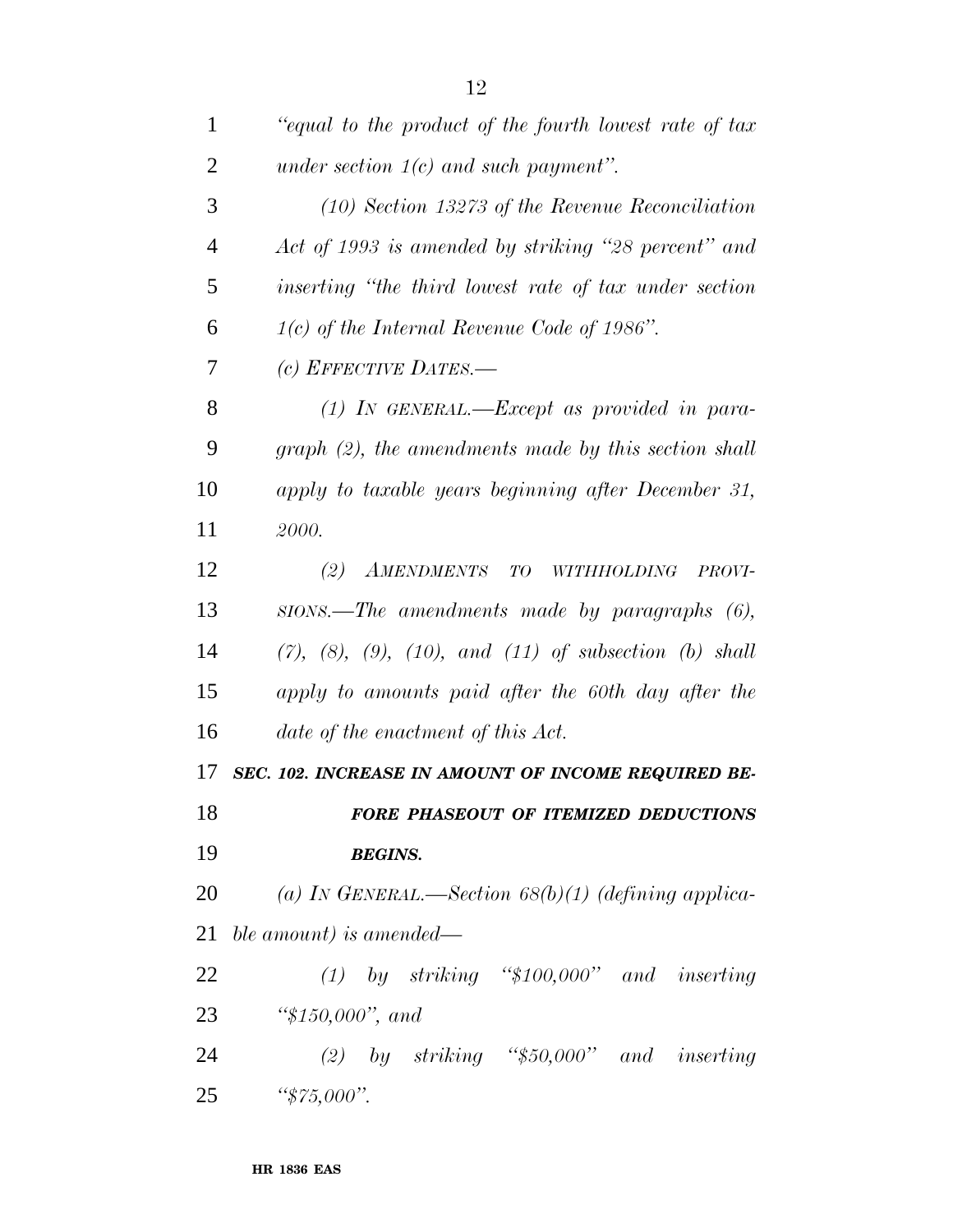| 1              | (b) EFFECTIVE DATE.—The amendments made by this               |
|----------------|---------------------------------------------------------------|
| 2              | section shall apply to taxable years beginning after Decem-   |
| 3              | ber 31, 2008.                                                 |
| $\overline{4}$ | SEC. 103. REPEAL OF PHASEOUT OF DEDUCTION FOR PER-            |
| 5              | <b>SONAL EXEMPTIONS.</b>                                      |
| 6              | (a) IN GENERAL.—Subsection (d) of section 151 (relat-         |
| 7              | ing to exemption amount) is amended by striking para-         |
| 8              | graph(3).                                                     |
| 9              | (b) TECHNICAL AMENDMENTS.—                                    |
| 10             | (1) Paragraph (6) of section $1(f)$ is amended—               |
| 11             | (A) by striking "section $151(d)(4)$ " in sub-                |
| 12             | $paramph \quad (A) \quad and \quad inserting \quad ``section$ |
| 13             | $151(d)(3)$ , and                                             |
| 14             | (B) by striking "section $151(d)(4)(A)$ " in                  |
| 15             | $subparagraph$ $(B)$ and inserting "section"                  |
| 16             | $151(d)(3)$ ".                                                |
| 17             | (2) Paragraph (4) of section $151(d)$ is amended              |
| 18             | to read as follows:                                           |
| 19             | "(3) INFLATION ADJUSTMENT.—In the case of                     |
| 20             | any taxable year beginning in a calendar year after           |
| 21             | 1989, the dollar amount contained in paragraph $(1)$          |
| 22             | shall be increased by an amount equal to-                     |
| 23             | $\lq (A)$ such dollar amount, multiplied by                   |
| 24             | $\lq\lq B$ the cost-of-living adjustment deter-               |
| 25             | mined under section $1(f)(3)$ for the calendar year           |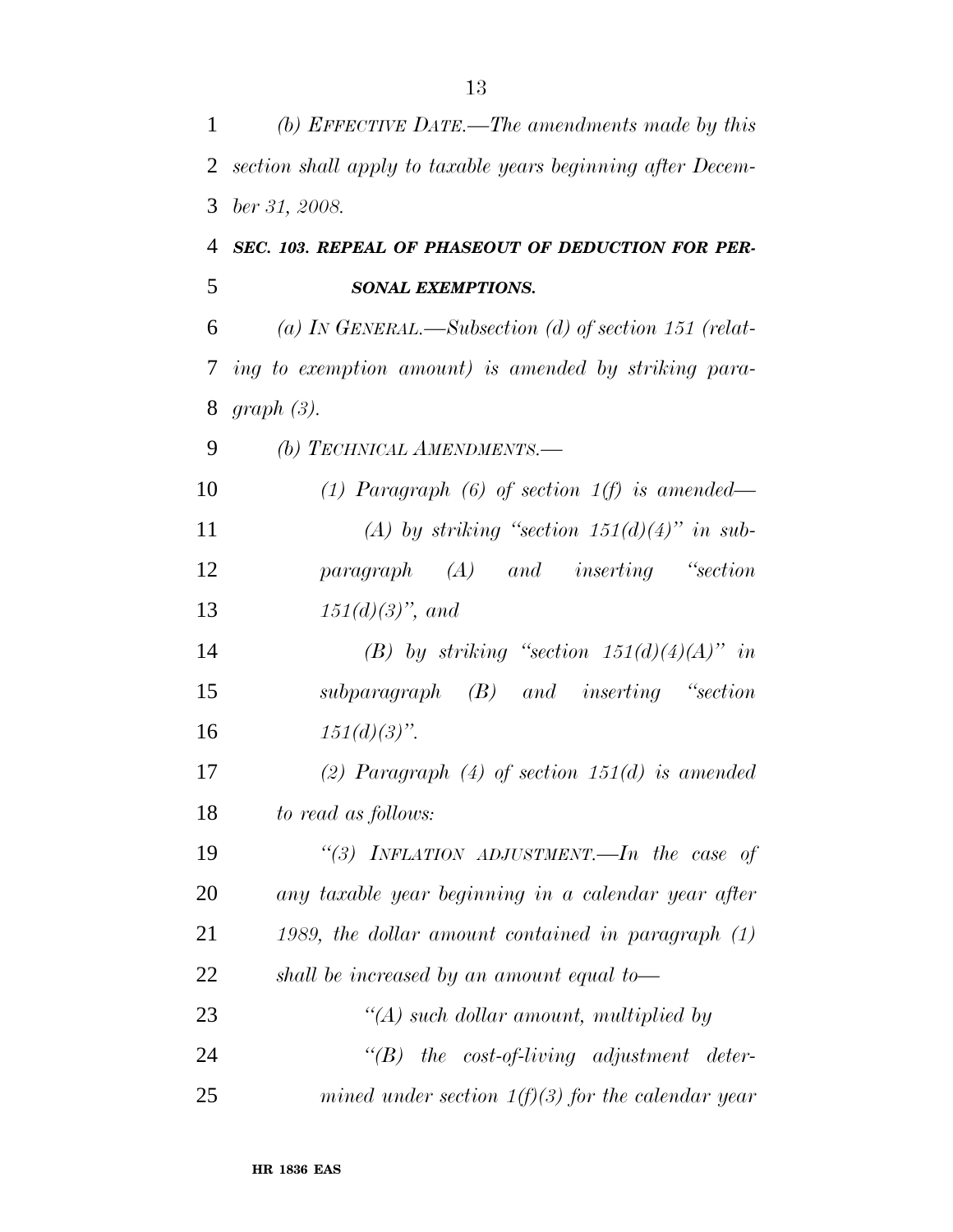*(c) EFFECTIVE DATE.—The amendments made by this section shall apply to taxable years beginning after Decem-ber 31, 2008.*

# *Subtitle B—Compliance With Congressional Budget Act*

## *SEC. 111. SUNSET OF PROVISIONS OF TITLE.*

 *All provisions of, and amendments made by, this title which are in effect on September 30, 2011, shall cease to apply as of the close of September 30, 2011.*

# *TITLE II—CHILD TAX CREDIT Subtitle A—In General*

## *SEC. 201. MODIFICATIONS TO CHILD TAX CREDIT.*

 *(a) INCREASE IN PER CHILD AMOUNT.—Subsection (a) of section 24 (relating to child tax credit) is amended to read as follows:*

*''(a) ALLOWANCE OF CREDIT.—*

 *''(1) IN GENERAL.—There shall be allowed as a credit against the tax imposed by this chapter for the taxable year with respect to each qualifying child of the taxpayer an amount equal to the per child amount.*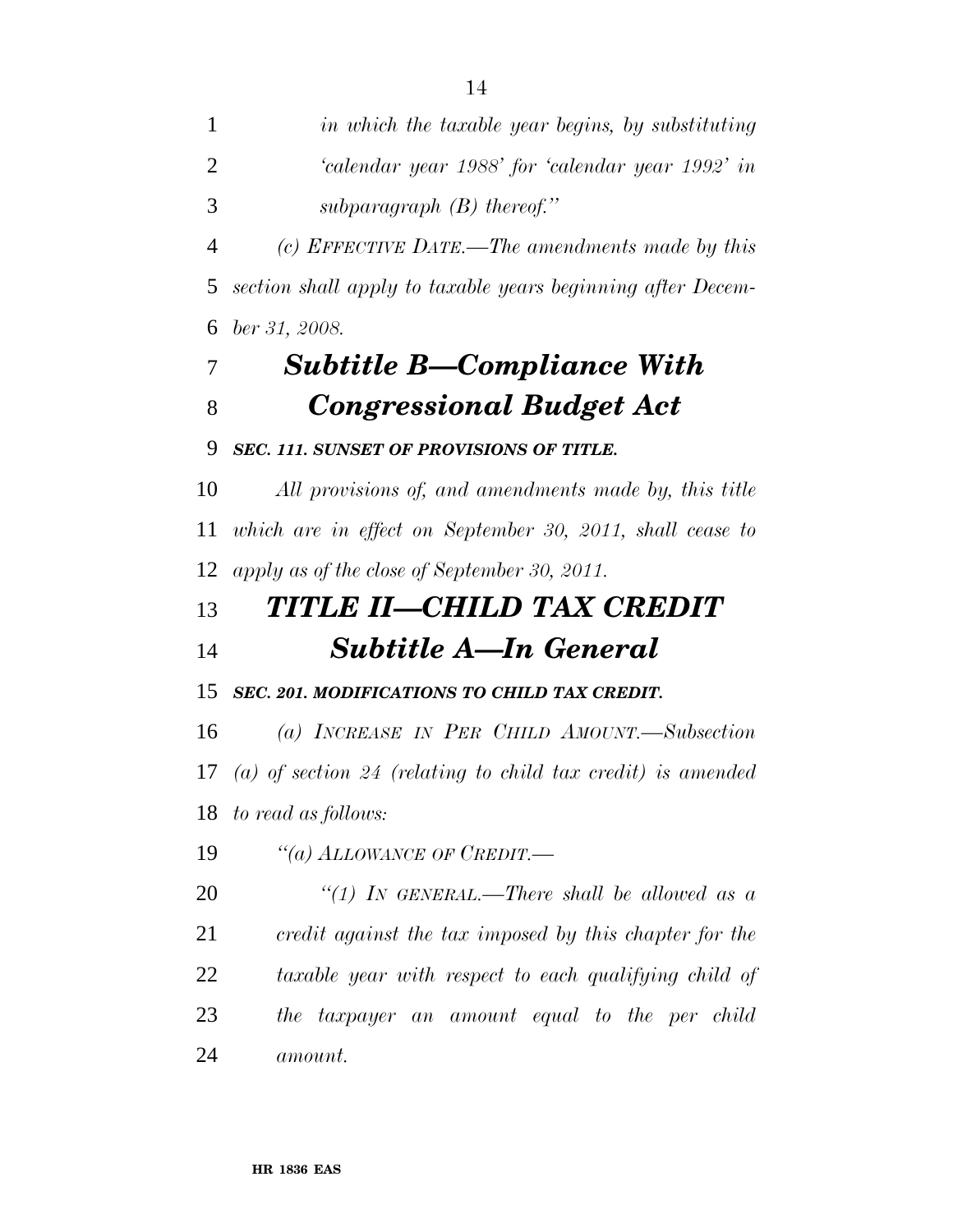| 1  | "(2) PER CHILD AMOUNT.-For purposes of                                                                                  |
|----|-------------------------------------------------------------------------------------------------------------------------|
| 2  | paragraph $(1)$ , the per child amount shall be deter-                                                                  |
| 3  | mined as follows:                                                                                                       |
|    | "In the case of any taxable The per child amount is-<br>year beginning in-<br>\$<br>600<br>700<br>800<br>900<br>1,000." |
| 4  | (b) CREDIT ALLOWED AGAINST ALTERNATIVE MIN-                                                                             |
| 5  | $I M U M T A X$ .                                                                                                       |
| 6  | $(1)$ IN GENERAL.—Subsection (b) of section 24                                                                          |
| 7  | (relating to child tax credit) is amended by adding at                                                                  |
| 8  | the end the following new paragraph:                                                                                    |
| 9  | "(3) LIMITATION BASED ON AMOUNT OF TAX.-                                                                                |
| 10 | The credit allowed under subsection $(a)$ for any tax-                                                                  |
| 11 | able year shall not exceed the excess of $-$                                                                            |
| 12 | "(A) the sum of the regular tax liability (as                                                                           |
| 13 | defined in section $26(b)$ ) plus the tax imposed by                                                                    |
| 14 | section 55, over                                                                                                        |
| 15 | $\lq\lq(B)$ the sum of the credits allowable under                                                                      |
| 16 | this subpart (other than this section) and section                                                                      |
| 17 | 27 for the taxable year.".                                                                                              |
| 18 | (2) CONFORMING AMENDMENTS.-                                                                                             |
| 19 | $(A)$ The heading for section 24(b) is amend-                                                                           |
| 20 | ed to read as follows: "LIMITATIONS.—".                                                                                 |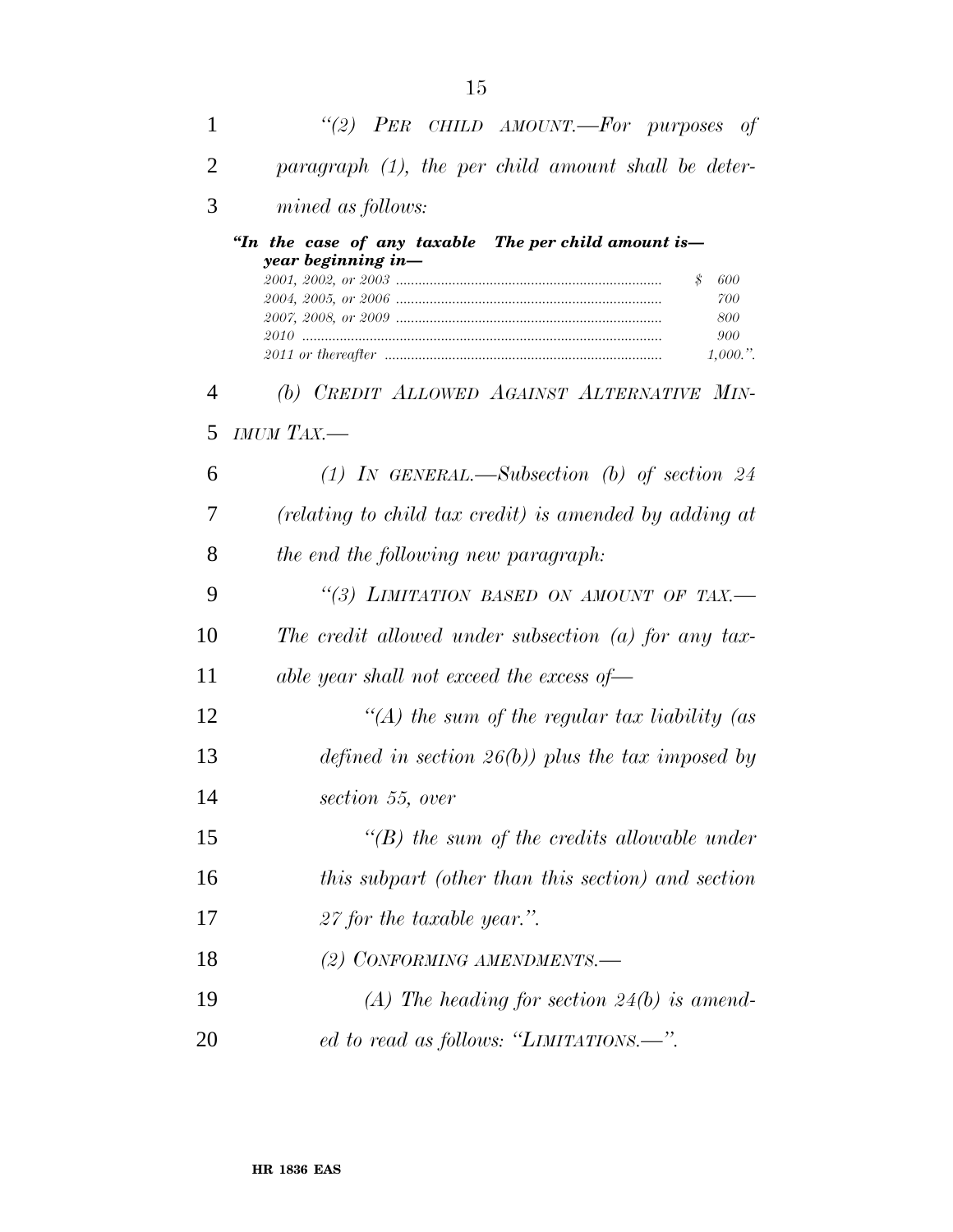| $\mathbf{1}$   | (B) The heading for section $24(b)(1)$ is         |
|----------------|---------------------------------------------------|
| $\overline{2}$ | amended to read as follows: "LIMITATION BASED     |
| 3              | ON ADJUSTED GROSS INCOME.-".                      |
| $\overline{4}$ | (C) Section 24(d) is amended—                     |
| 5              | (i) by striking "section $26(a)$ " each           |
| 6              | place it appears and inserting "subsection"       |
| 7              | $(b)(3)$ , and                                    |
| 8              | (ii) in paragraph $(1)(B)$ by striking            |
| 9              | "aggregate amount of credits allowed by           |
| 10             | this subpart" and inserting "amount of            |
| 11             | credit allowed by this section".                  |
| 12             | (D) Paragraph $(1)$ of section $26(a)$ is         |
| 13             | amended by inserting "(other than section $24$ )" |
| 14             | after "this subpart".                             |
| 15             | $(E)$ Subsection (c) of section 23 is amended     |
| 16             | by striking "and section 1400C" and inserting     |
| 17             | "and sections 24 and $1400C$ ".                   |
| 18             | (F) Subparagraph (C) of section $25(e)(1)$ is     |
| 19             | amended by inserting ", 24," after "sections 23". |
| 20             | $(G)$ Section 904(h) is amended by inserting      |
| 21             | "(other than section 24)" after "chapter".        |
| 22             | $(H)$ Subsection (d) of section 1400C is          |
| 23             | amended by inserting "and section 24" after       |
| 24             | "this section".                                   |
| 25             | (c) REFUNDABLE CHILD CREDIT.—                     |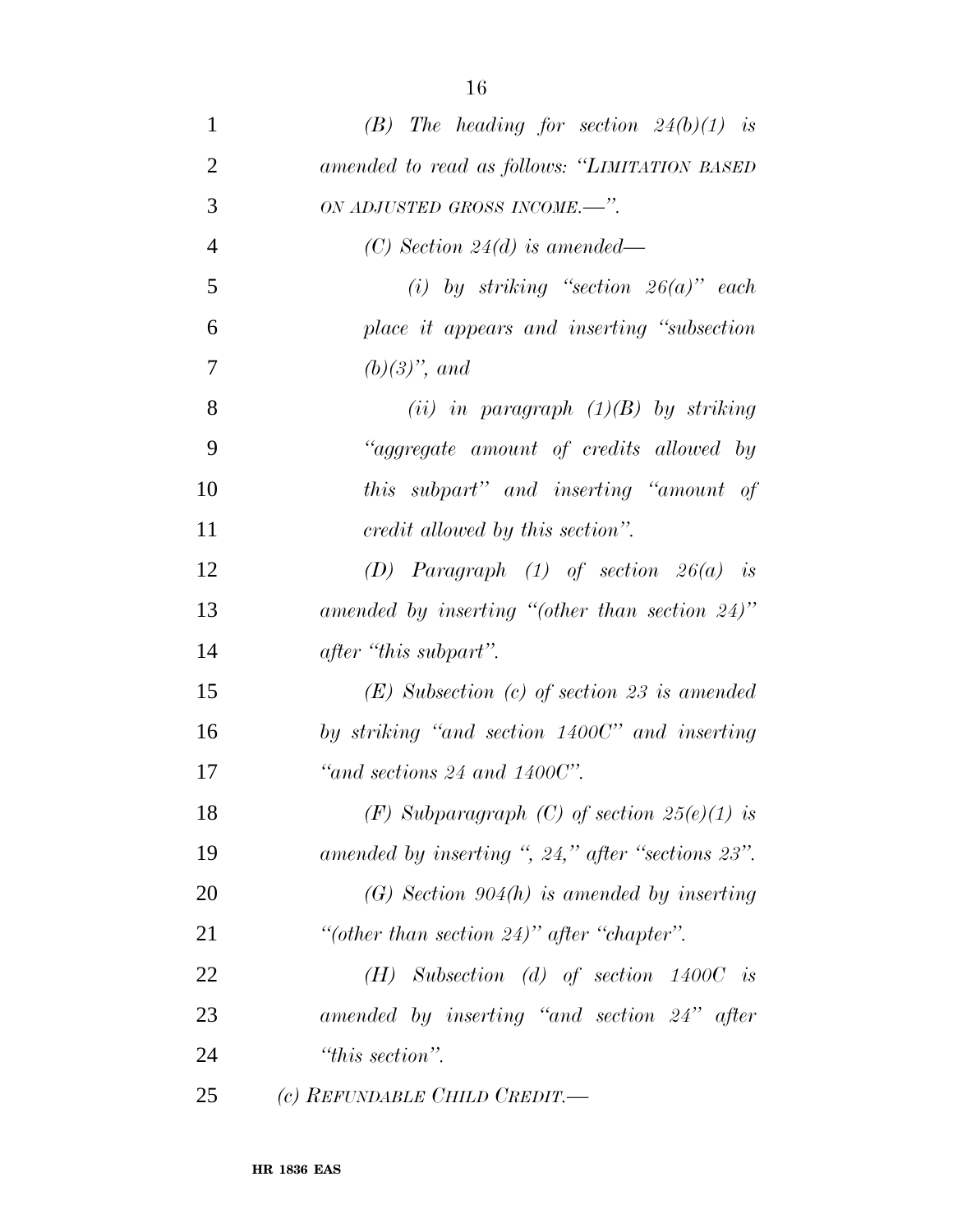| $\mathbf{1}$   | (1) IN GENERAL.—So much of section $24(d)$ (re-         |
|----------------|---------------------------------------------------------|
| $\overline{2}$ | lating to additional credit for families with 3 or more |
| 3              | $children)$ as precedes paragraph $(2)$ is amended to   |
| $\overline{4}$ | read as follows:                                        |
| 5              | "(d) PORTION OF CREDIT REFUNDABLE.-                     |
| 6              | "(1) IN GENERAL.—The aggregate credits al-              |
| 7              | lowed to a taxpayer under subpart $C$ shall be in-      |
| 8              | creased by the lesser of $-$                            |
| 9              | $\lq\lq (A)$ the credit which would be allowed          |
| 10             | under this section without regard to this sub-          |
| 11             | section and the limitation under subsection             |
| 12             | $(b)(3)$ , or                                           |
| 13             | $\lq\lq(B)$ the amount by which the amount of           |
| 14             | credit allowed by this section (determined with-        |
| 15             | out regard to this subsection) would increase if        |
| 16             | the limitation imposed by subsection $(b)(3)$ were      |
| 17             | increased by the greater of $\equiv$                    |
| 18             | $\lq (i)$ 15 percent of so much of the tax-             |
| 19             | payer's earned income (within the meaning               |
| 20             | of section 32) for the taxable year as exceeds          |
| 21             | \$10,000, or                                            |
| 22             | "(ii) in the case of a taxpayer with $\beta$            |
| 23             | or more qualifying children, the excess (if             |
| 24             | any) of —                                               |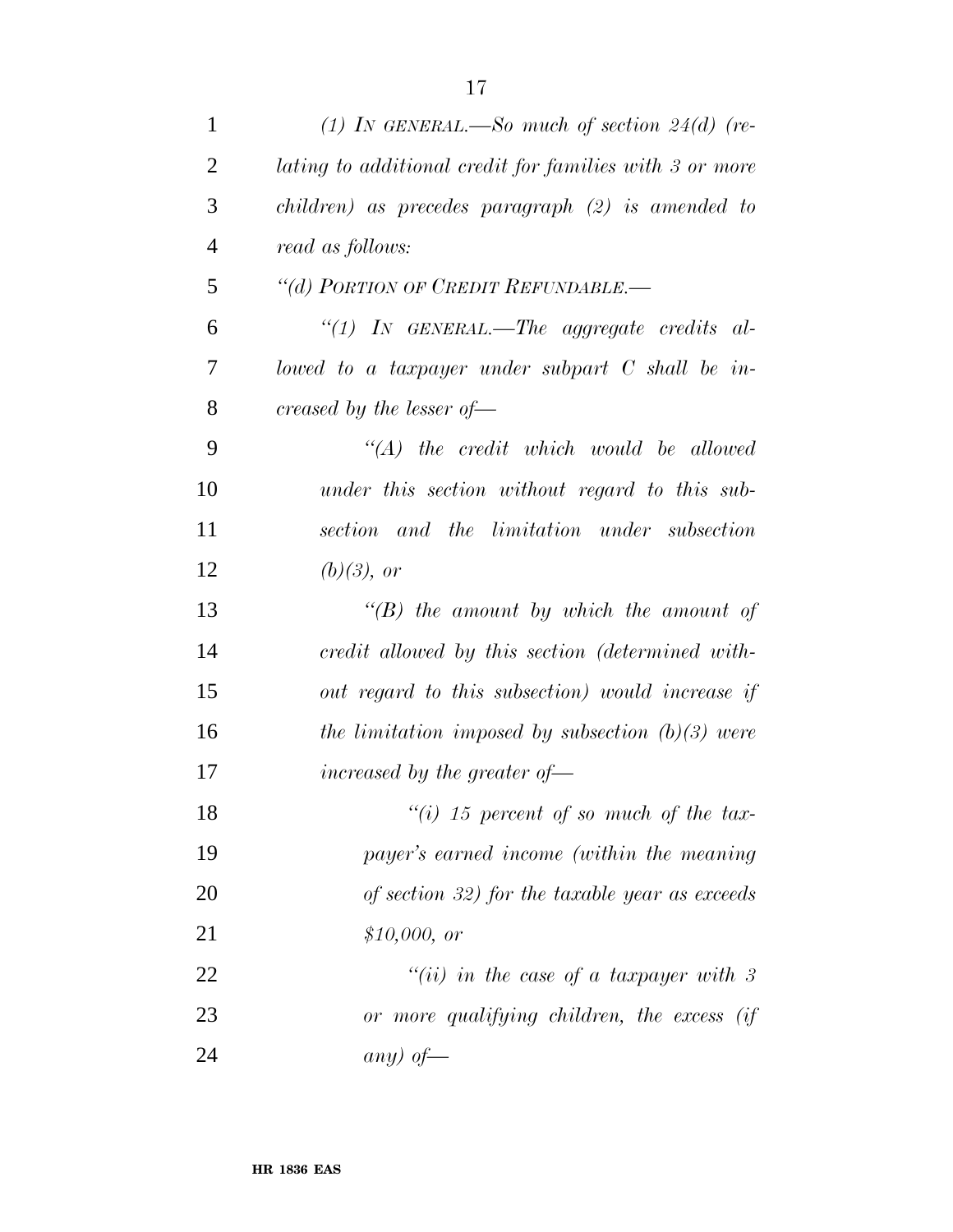| $\mathbf{1}$   | "(I) the taxpayer's social security                     |
|----------------|---------------------------------------------------------|
| $\overline{2}$ | taxes for the taxable year, over                        |
| 3              | $\lq$ (II) the credit allowed under sec-                |
| $\overline{4}$ | tion 32 for the taxable year.                           |
| 5              | The amount of the credit allowed under this sub-        |
| 6              | section shall not be treated as a credit allowed under  |
| 7              | this subpart and shall reduce the amount of credit      |
| 8              | otherwise allowable under subsection $(a)$ without re-  |
| 9              | gard to subsection $(b)(3)$ .".                         |
| 10             | (2) CONFORMING AMENDMENT.—Section 32 is                 |
| 11             | amended by striking subsection $(n)$ .                  |
| 12             | (d) ELIMINATION OF REDUCTION OF CREDIT TO TAX-          |
| 13             | PAYER SUBJECT TO ALTERNATIVE MINIMUM TAX PROVI-         |
| 14             | $SION. \text{—Section 24}(d)$ is amended—               |
| 15             | $(1)$ by striking paragraph $(2)$ , and                 |
| 16             | $(2)$ by redesignating paragraph $(3)$ as para-         |
| 17             | graph(2).                                               |
| 18             | $(e)$ EFFECTIVE DATES.-                                 |
| 19             | $(1)$ In GENERAL.—Except as provided in para-           |
| 20             | $graph (2)$ , the amendments made by this section shall |
| 21             | apply to taxable years beginning after December 31,     |
| 22             | 2000.                                                   |
| 23             | (2) SUBSECTION (b).—The amendments made by              |
| 24             | subsection (b) shall apply to taxable years beginning   |
| 25             | after December 31, 2001.                                |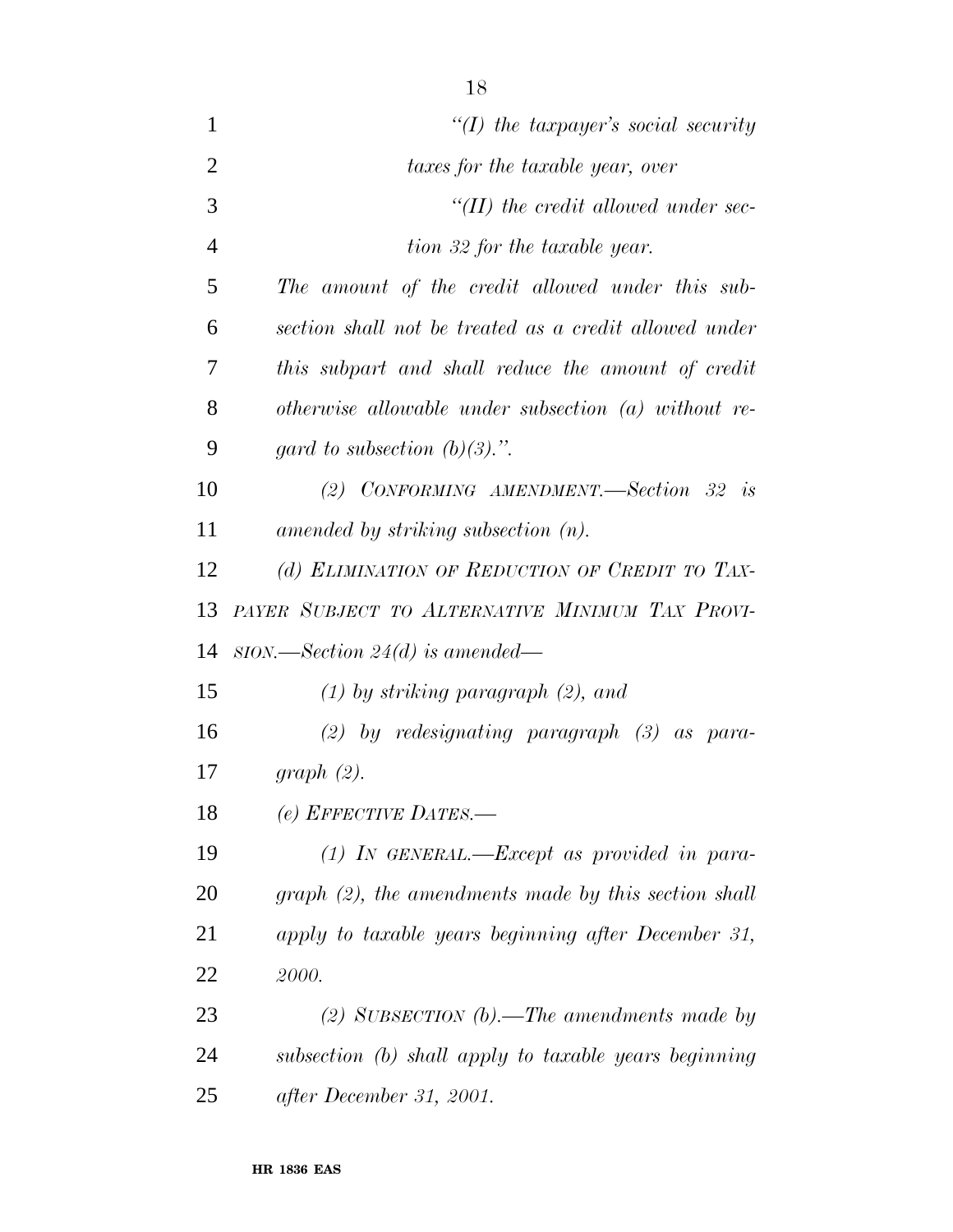| 1              | SEC. 202. SENSE OF THE SENATE ON THE MODIFICATIONS      |
|----------------|---------------------------------------------------------|
| $\overline{2}$ | TO THE CHILD TAX CREDIT.                                |
| 3              | (a) FINDINGS.—                                          |
| 4              | $(1)$ There are over 12,000,000 children in pov-        |
| 5              | erty in the United States—about 78 percent of these     |
| 6              | children live in working families.                      |
| 7              | $(2)$ The child tax credit was originally designed      |
| 8              | to benefit families with children in recognition of the |
| 9              | costs associated with raising children.                 |
| 10             | $(3)$ There are 15,400,000 children whose families      |
| 11             | would not benefit from the doubling of the child tax    |
| 12             | credit unless it is made refundable and another         |
| 13             | $7,000,000$ children live in families who will not re-  |
| 14             | ceive an increased benefit under the bill unless the    |
| 15             | credit is made refundable.                              |
| 16             | $(4)$ A person who earns the Federal minimum            |
| 17             | wage and works 40 hours a week for 50 weeks a year      |
| 18             | earns approximately \$10,300.                           |
| 19             | $(5)$ The provision included in section 201 would       |
| 20             | give families with children the benefit of a partially  |
| 21             | refundable child tax credit based on 15 cents of their  |
| 22             | income for every dollar earned above \$10,000.          |
| 23             | $(6)$ For a family earning \$15,000 that is an ad-      |
|                |                                                         |

*ditional \$750 to help make ends meet.*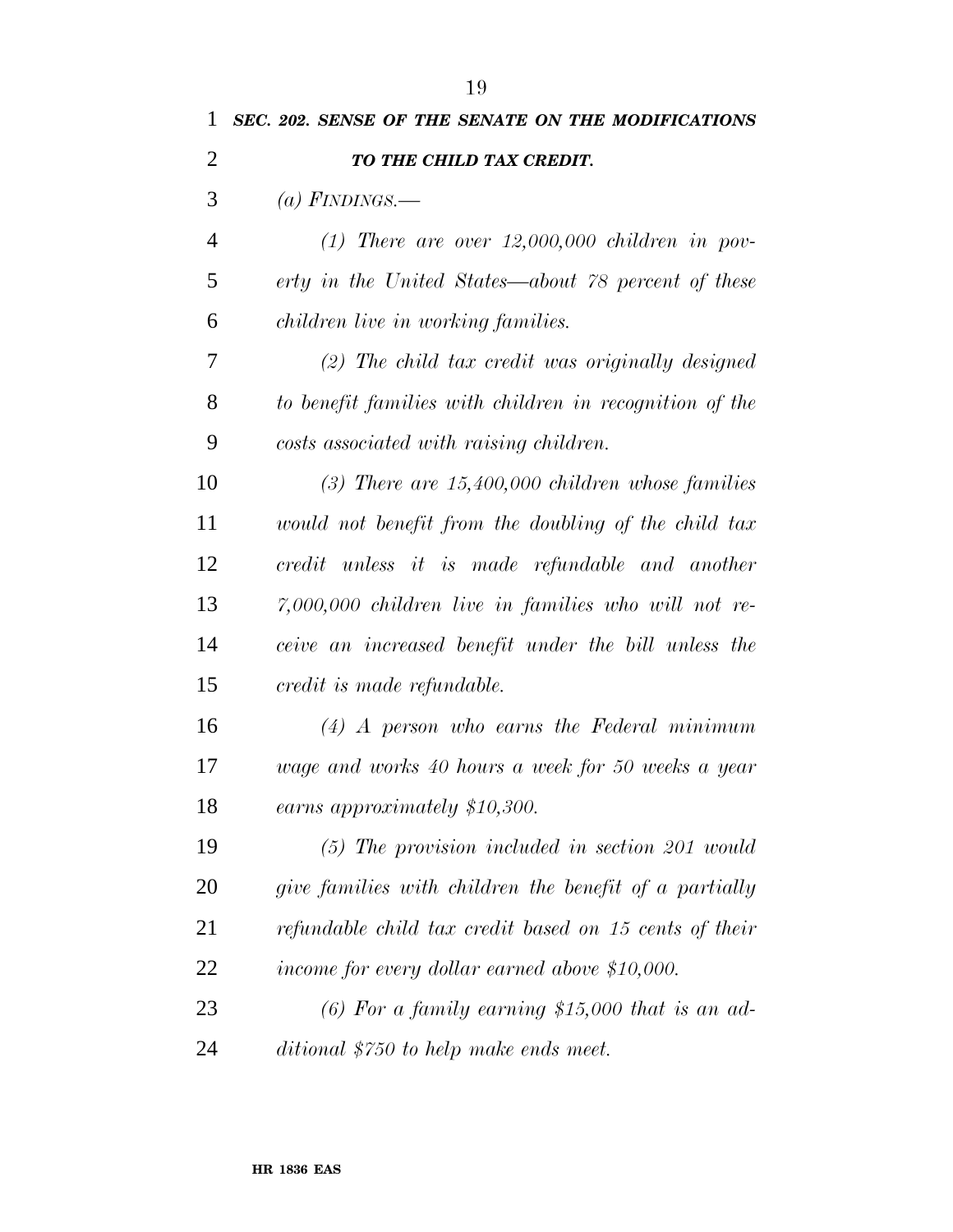| $\overline{4}$ | $(8)$ The expansion of the child tax credit in-             |
|----------------|-------------------------------------------------------------|
| 5              | cluded in section 201 is a meaningful and a respon-         |
| 6              | sible effort on the part of the Senate to address the       |
| 7              | needs of low income working families to promote work        |
| 8              | and such an expansion would provide the benefit of          |
| 9              | $\alpha$ child tax credit to 10,700,000 more children than  |
| 10             | the provision passed by the House of Representatives.       |
| 11             | (b) SENSE OF THE SENATE.—It is the sense of the Sen-        |
| 12             | ate that the "10–15" child tax credit provision included in |
| 13             | section 201 is a worthy start, and should be maintained     |
| 14             | as part of the final package.                               |
| 15             | SEC. 203. EXPANSION OF ADOPTION CREDIT AND ADOP-            |
| 16             | TION ASSISTANCE PROGRAMS.                                   |
| 17             | (a) IN GENERAL.—                                            |
| 18             | (1) ADOPTION CREDIT.—Section $23(a)(1)$ (relat-             |
| 19             | ing to allowance of credit) is amended to read as fol-      |
| 20             | lows:                                                       |
| 21             | "(1) In GENERAL.—In the case of an individual,              |
| 22             | there shall be allowed as a credit against the tax im-      |
| 23             | posed by this chapter—                                      |
| 24             | $\lq (A)$ in the case of an adoption of a child             |
|                |                                                             |

*other than a child with special needs, the*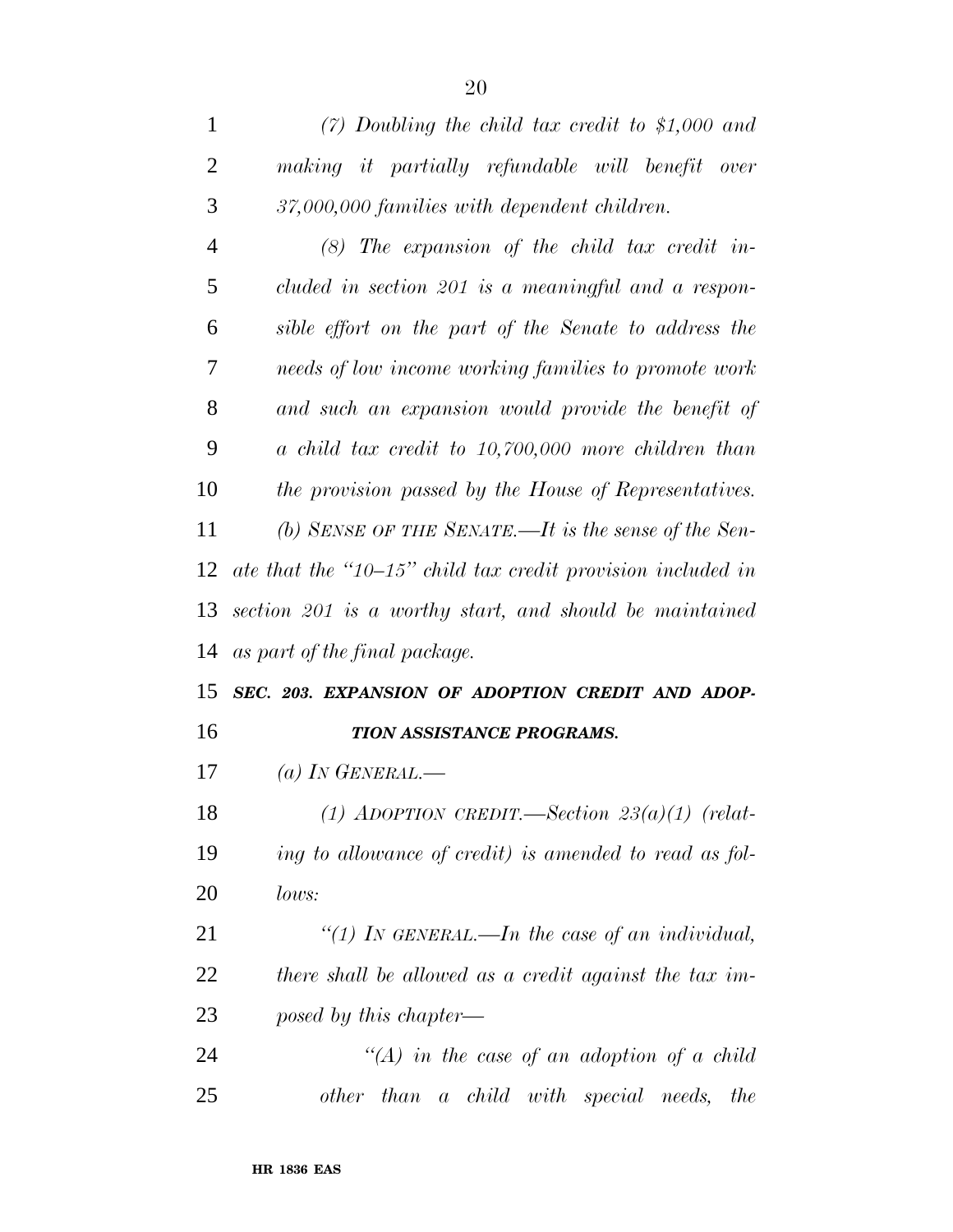| $\mathbf{1}$   | amount of the qualified adoption expenses paid            |
|----------------|-----------------------------------------------------------|
| $\overline{2}$ | or incurred by the taxpayer, and                          |
| 3              | "(B) in the case of an adoption of a child                |
| $\overline{4}$ | with special needs, $$10,000."$ .                         |
| 5              | (2) ADOPTION ASSISTANCE PROGRAMS.-Section                 |
| 6              | $137(a)$ (relating to adoption assistance programs) is    |
| 7              | amended to read as follows:                               |
| 8              | "(a) IN GENERAL.—Gross income of an employee does         |
| 9              | not include amounts paid or expenses incurred by the em-  |
| 10             | ployer for adoption expenses in connection with the adop- |
| 11             | tion of a child by an employee if such amounts are fur-   |
| 12             | nished pursuant to an adoption assistance program. The    |
| 13             | amount of the exclusion shall be—                         |
| 14             | "(1) in the case of an adoption of a child other          |
| 15             | than a child with special needs, the amount of the        |
| 16             | qualified adoption expenses paid or incurred by the       |
| 17             | taxpayer, and                                             |
| 18             | $\lq(2)$ in the case of an adoption of a child with       |
| 19             | special needs, $$10,000."$ .                              |
| 20             | (b) DOLLAR LIMITATIONS.—                                  |
| 21             | (1) DOLLAR AMOUNT OF ALLOWED EXPENSES.-                   |
| 22             | (A) ADOPTION EXPENSES.—Section $23(b)(1)$                 |
| 23             | (relating to allowance of credit) is amended—             |
| 24             | (i) by striking " $$5,000"$ and inserting                 |
| 25             | " $$10,000$ ",                                            |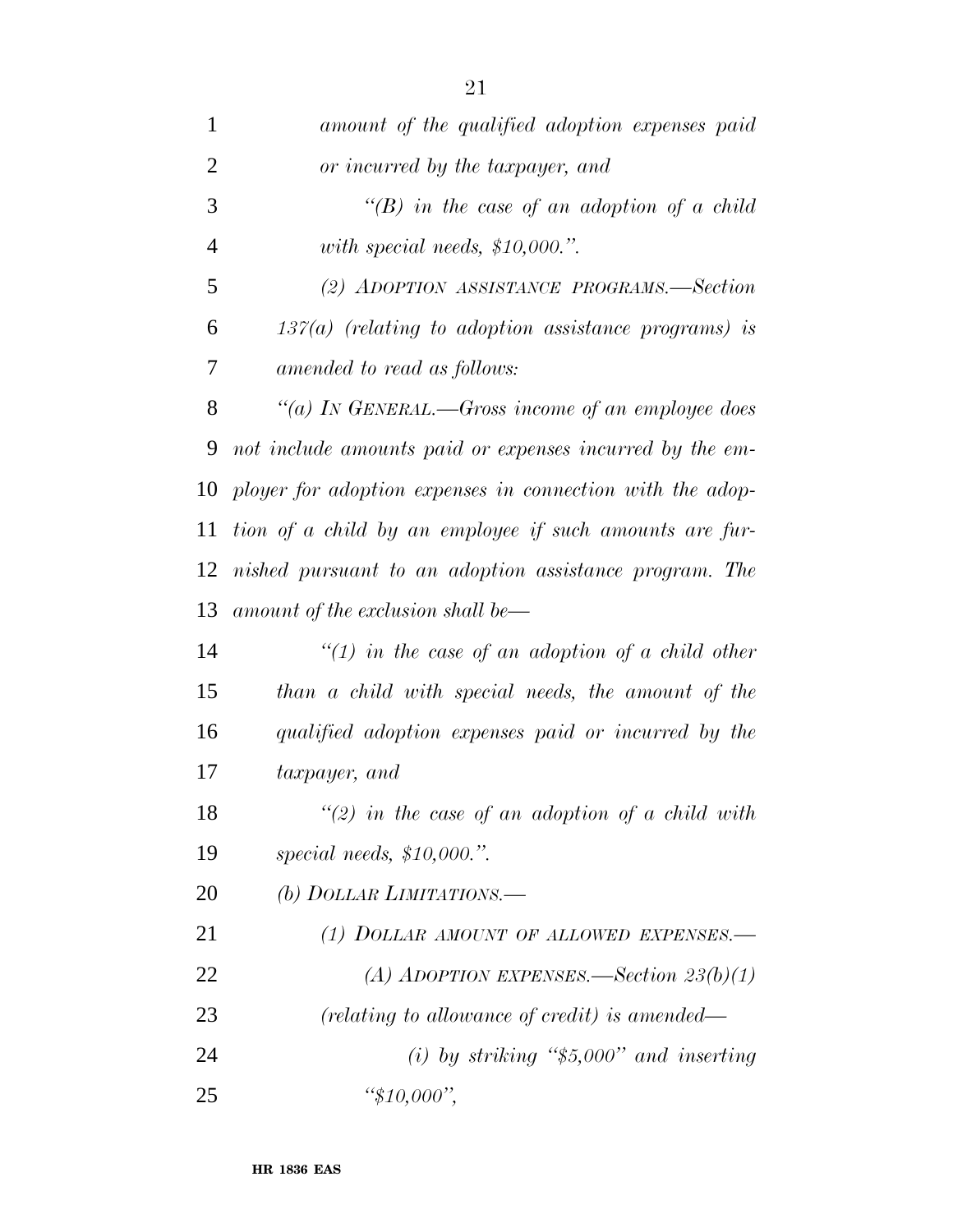| $\mathbf{1}$   | (ii) by striking " $(\$6,000$ , in the case of          |
|----------------|---------------------------------------------------------|
| $\overline{2}$ | a child with special needs)", and                       |
| 3              | $(iii)$ by striking "subsection $(a)$ " and             |
| $\overline{4}$ | inserting "subsection $(a)(1)(A)$ ".                    |
| 5              | (B) ADOPTION ASSISTANCE PROGRAMS.-                      |
| 6              | Section $137(b)(1)$ (relating to dollar limitations     |
| 7              | for adoption assistance programs) is amended—           |
| 8              | (i) by striking " $$5,000"$ and inserting               |
| 9              | " $$10,000"$ , and                                      |
| 10             | (ii) by striking " $(\$6,000,$ in the case of           |
| 11             | a child with special needs)", and                       |
| 12             | (iii) by striking "subsection $(a)$ " and               |
| 13             | inserting "subsection $(a)(1)$ ".                       |
| 14             | (2) PHASE-OUT LIMITATION.                               |
| 15             | (A) ADOPTION EXPENSES.—Clause (i) of                    |
| 16             | section $23(b)(2)(A)$ (relating to income limita-       |
| 17             | tion) is amended by striking " $$75,000"$ and in-       |
| 18             | serting "\$150,000".                                    |
| 19             | (B) ADOPTION ASSISTANCE PROGRAMS.-                      |
| 20             | Section $137(b)(2)(A)$ (relating to income limita-      |
| 21             | tion) is amended by striking " $$75,000"$ and in-       |
| 22             | serting "\$150,000".                                    |
| 23             | (c) YEAR CREDIT ALLOWED.—Section $23(a)(2)$ (relat-     |
| 24             | ing to year credit allowed) is amended by adding at the |
| 25             | end the following new flush sentence:                   |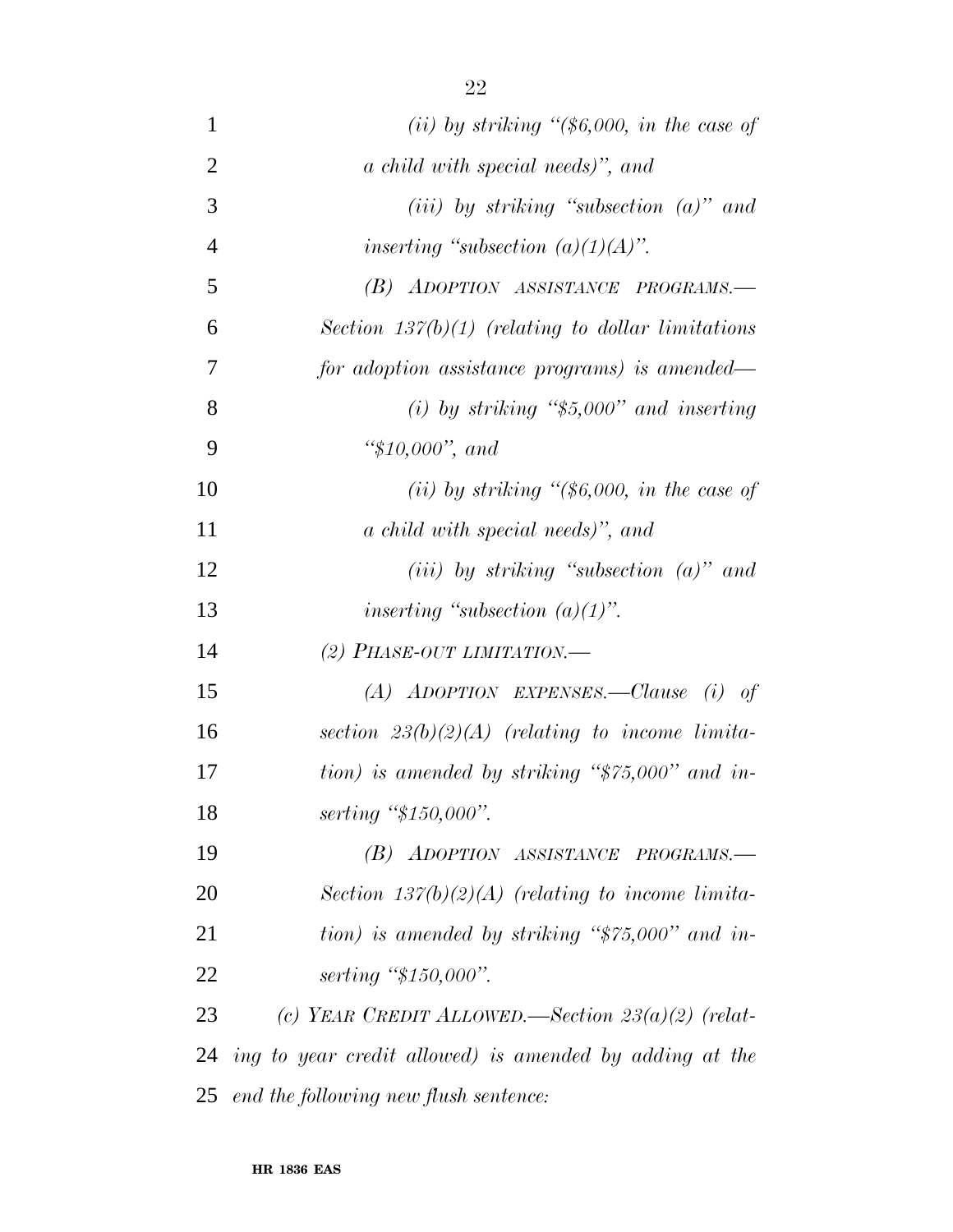| $\mathbf{1}$   | "In the case of the adoption of a child with special        |
|----------------|-------------------------------------------------------------|
| $\overline{2}$ | needs, the credit allowed under paragraph (1) shall be      |
| 3              | allowed for the taxable year in which the adoption be-      |
| $\overline{4}$ | comes final.".                                              |
| 5              | (d) REPEAL OF SUNSET PROVISIONS.-                           |
| 6              | (1) CHILDREN WITHOUT SPECIAL<br>$NEEDS$ .                   |
| 7              | Paragraph $(2)$ of section 23(d) (relating to definition    |
| 8              | of eligible child) is amended to read as follows:           |
| 9              | "(2) ELIGIBLE CHILD.—The term 'eligible child'              |
| 10             | means any individual who-                                   |
| 11             | "(A) has not attained age 18, or                            |
| 12             | $\lq\lq(B)$ is physically or mentally incapable of          |
| 13             | caring for himself.".                                       |
| 14             | (2) ADOPTION ASSISTANCE PROGRAMS.—Section                   |
| 15             | 137 (relating to adoption assistance programs) is           |
| 16             | amended by striking subsection (f).                         |
| 17             | (e) ADJUSTMENT OF DOLLAR AND INCOME LIMITA-                 |
| 18             | <b>TIONS FOR INFLATION.—</b>                                |
| 19             | $(1)$ ADOPTION CREDIT.—Section 23 (relating to              |
| 20             | adoption expenses) is amended by redesignating sub-         |
| 21             | section $(h)$ as subsection $(i)$ and by inserting after    |
| 22             | subsection $(g)$ the following new subsection:              |
| 23             | "(h) ADJUSTMENTS FOR INFLATION.—In the case of a            |
| 24             | taxable year beginning after December 31, 2002, each of the |
| 25             | dollar amounts in subsection $(a)(1)(B)$ and paragraphs (1) |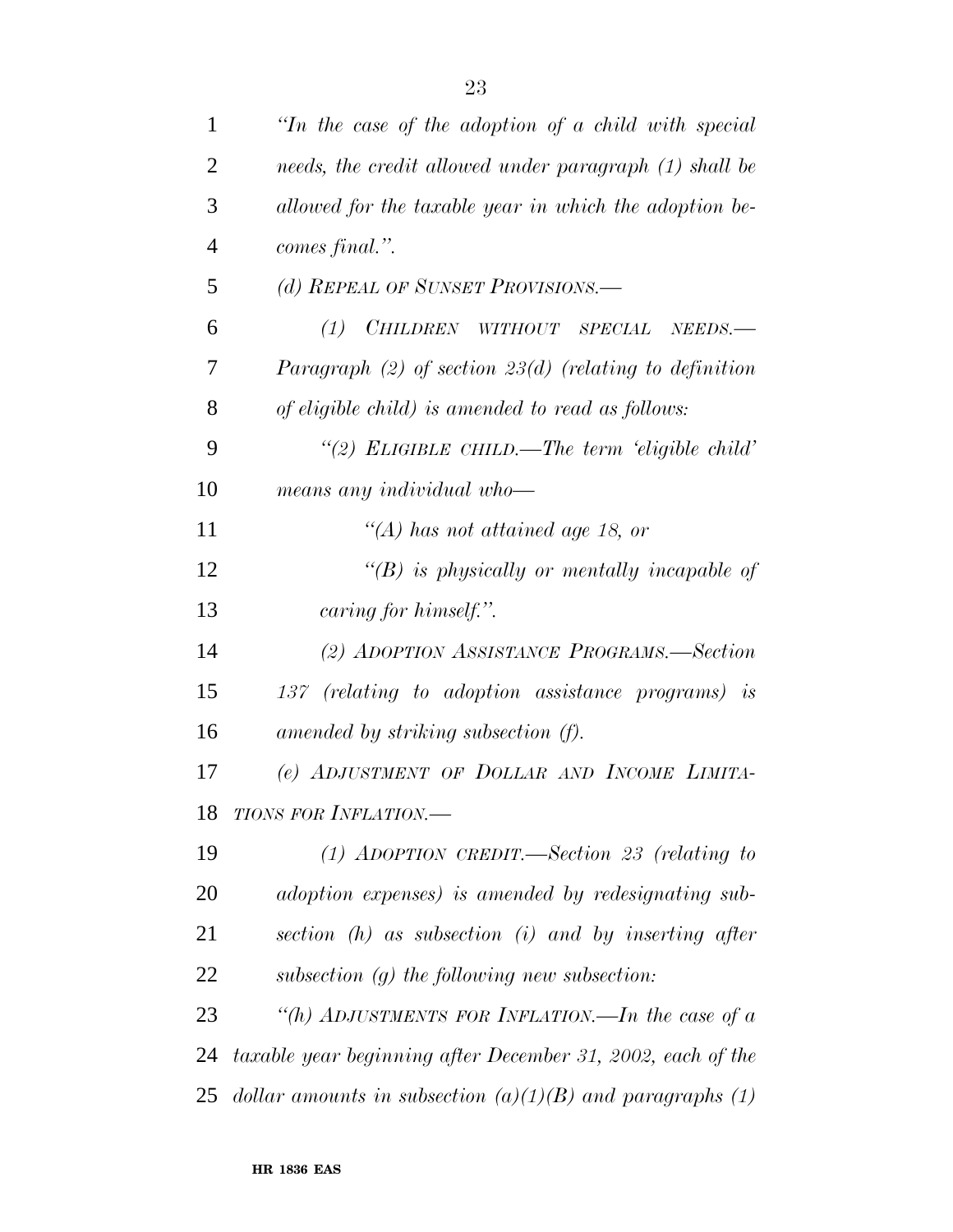*and (2)(A)(i) of subsection (b) shall be increased by an amount equal to—*

 *''(1) such dollar amount, multiplied by ''(2) the cost-of-living adjustment determined under section 1(f)(3) for the calendar year in which the taxable year begins, determined by substituting 'calendar year 2001' for 'calendar year 1992' in sub- paragraph (B) thereof.''. (2) ADOPTION ASSISTANCE PROGRAMS.—Section 137 (relating to adoption assistance programs), as amended by subsection (d), is amended by adding at the end the following new subsection: ''(f) ADJUSTMENTS FOR INFLATION.—In the case of a taxable year beginning after December 31, 2002, each of the dollar amounts in subsection (a)(2) and paragraphs (1) and (2)(A) of subsection (b) shall be increased by an amount equal to— ''(1) such dollar amount, multiplied by ''(2) the cost-of-living adjustment determined under section 1(f)(3) for the calendar year in which*

 *the taxable year begins, determined by substituting 'calendar year 2001' for 'calendar year 1992' in sub-paragraph (B) thereof.''.*

*(f) LIMITATION BASED ON AMOUNT OF TAX.—*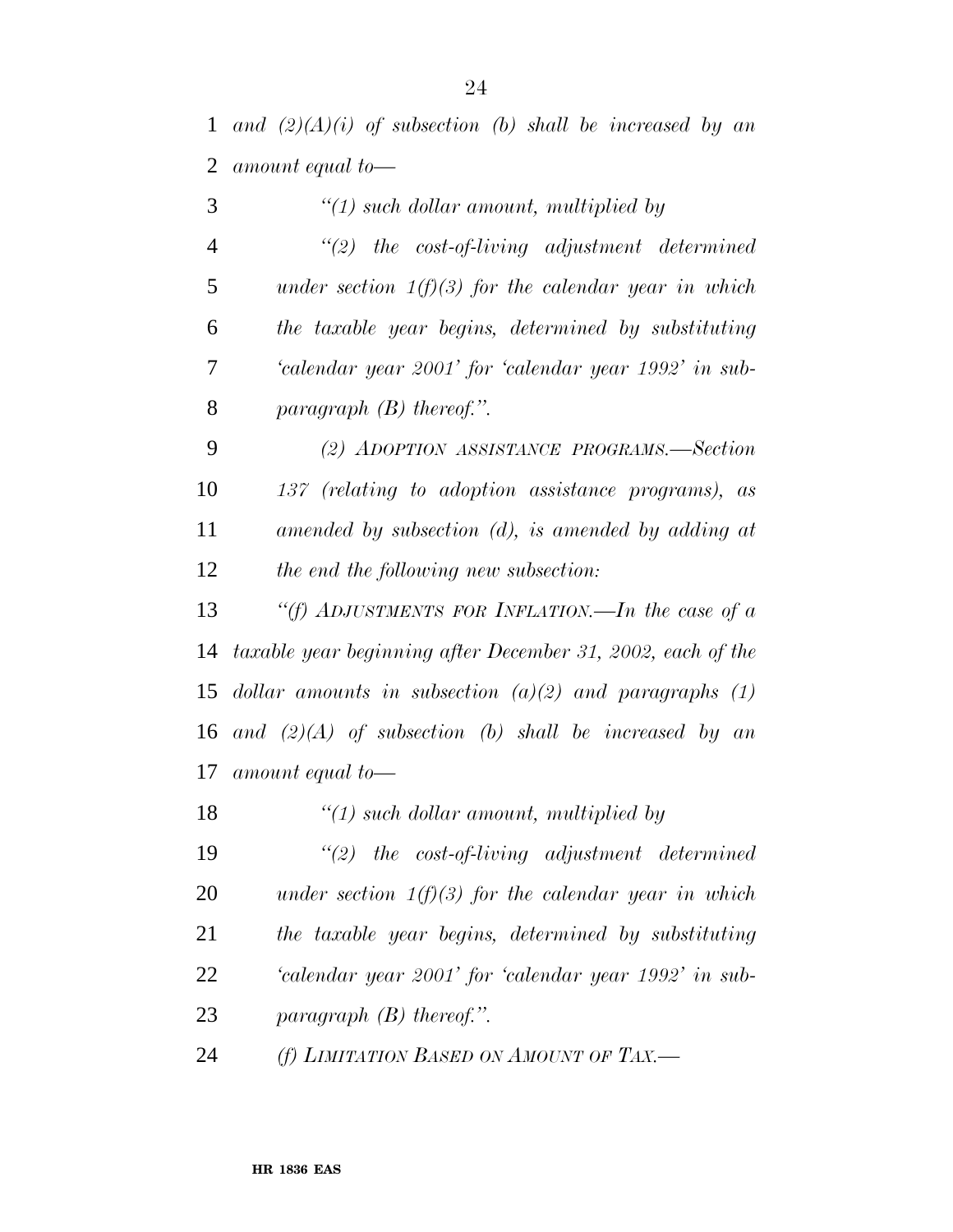| $\mathbf{1}$   | $(1)$ IN GENERAL.—Section 23(c) (relating to          |
|----------------|-------------------------------------------------------|
| $\overline{2}$ | carryforwards of unused credit) is amended by strik-  |
| 3              | ing "the limitation imposed" and all that follows     |
| $\overline{4}$ | through "1400C)" and inserting "the applicable $tax$  |
| 5              | <i>limitation</i> ".                                  |
| 6              | (2) APPLICABLE TAX LIMITATION.—Section $23(d)$        |
| 7              | (relating to definitions) is amended by adding at the |
| 8              | end the following new paragraph:                      |
| 9              | "(4) APPLICABLE TAX LIMITATION.—The term              |
| 10             | 'applicable tax limitation' means the sum of-         |
| 11             | "(A) the taxpayer's regular tax liability for         |
| 12             | the taxable year, reduced (but not below zero) by     |
| 13             | the sum of the credits allowed by sections 21, 22,    |
| 14             | 24 (other than the amount of the increase under       |
| 15             | subsection $(d)$ thereof), 25, and 25A, and           |
| 16             | "(B) the tax imposed by section 55 for such           |
| 17             | taxable year.".                                       |
| 18             | (3) CONFORMING AMENDMENTS.-                           |
| 19             | $(A)$ Section 26(a) (relating to limitation           |
| 20             | based on amount of tax) is amended by inserting       |
| 21             | "(other than section $23$ )" after "allowed by this   |
| 22             | subpart".                                             |
| 23             | $(B)$ Section 53(b)(1) (relating to minimum           |
| 24             | tax credit) is amended by inserting "reduced by       |
| 25             | the aggregate amount taken into account under         |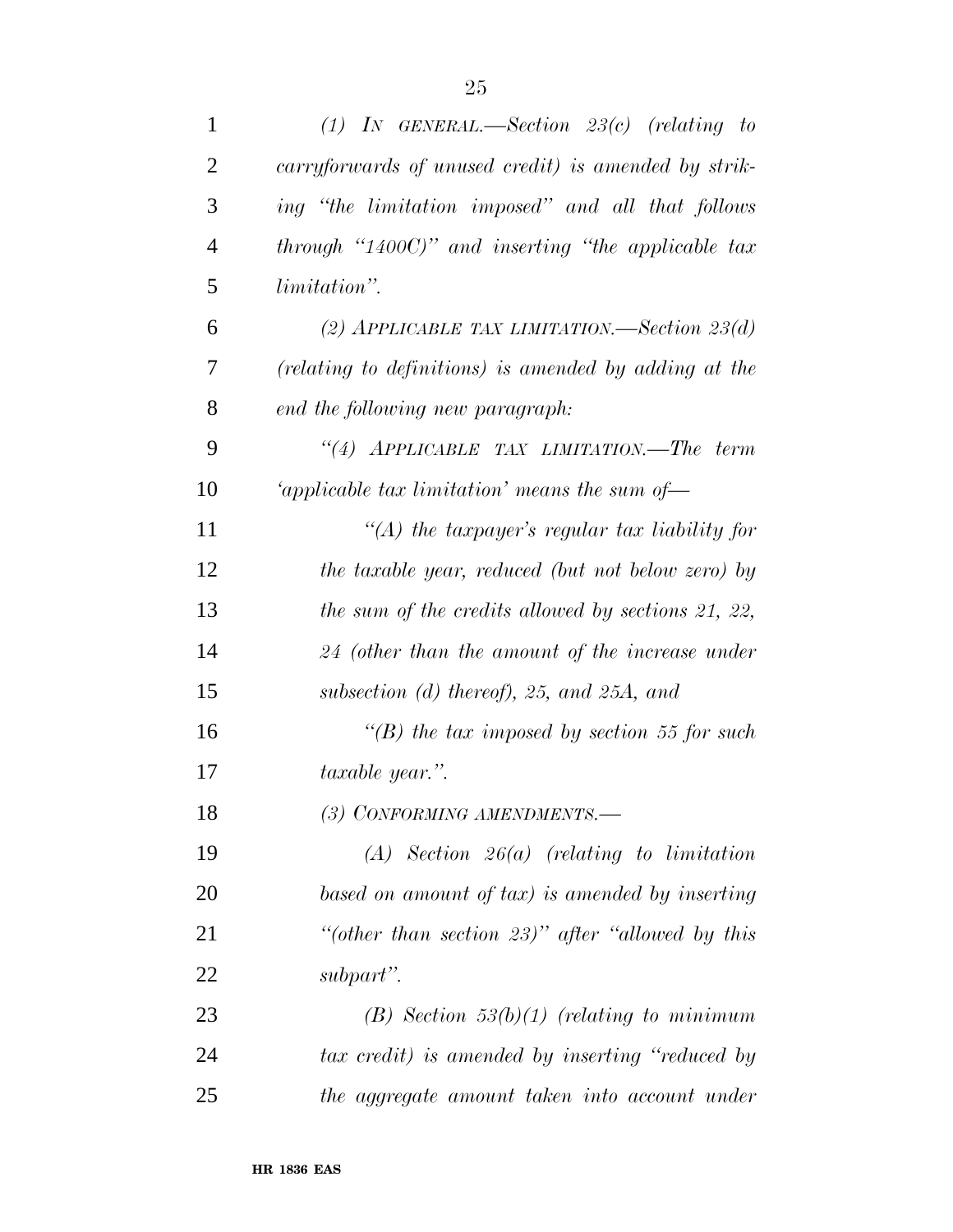*section 23(d)(3)(B) for all such prior taxable years,'' after ''1986,''.*

 *(g) EFFECTIVE DATE.—The amendments made by this section shall apply to taxable years beginning after Decem-ber 31, 2001.*

# *SEC. 204. REFUNDS DISREGARDED IN THE ADMINISTRA- TION OF FEDERAL PROGRAMS AND FEDER-ALLY ASSISTED PROGRAMS.*

 *Any payment considered to have been made to any in- dividual by reason of section 24 of the Internal Revenue Code of 1986, as amended by section 201, shall not be taken into account as income and shall not be taken into account as resources for the month of receipt and the following month, for purposes of determining the eligibility of such individual or any other individual for benefits or assist- ance, or the amount or extent of benefits or assistance, under any Federal program or under any State or local program financed in whole or in part with Federal funds.*

## *SEC. 205. DEPENDENT CARE CREDIT.*

 *(a) INCREASE IN DOLLAR LIMIT.—Subsection (c) of section 21 (relating to expenses for household and dependent care services necessary for gainful employment) is amended—*

 *(1) by striking ''\$2,400'' in paragraph (1) and inserting ''\$3,000'', and*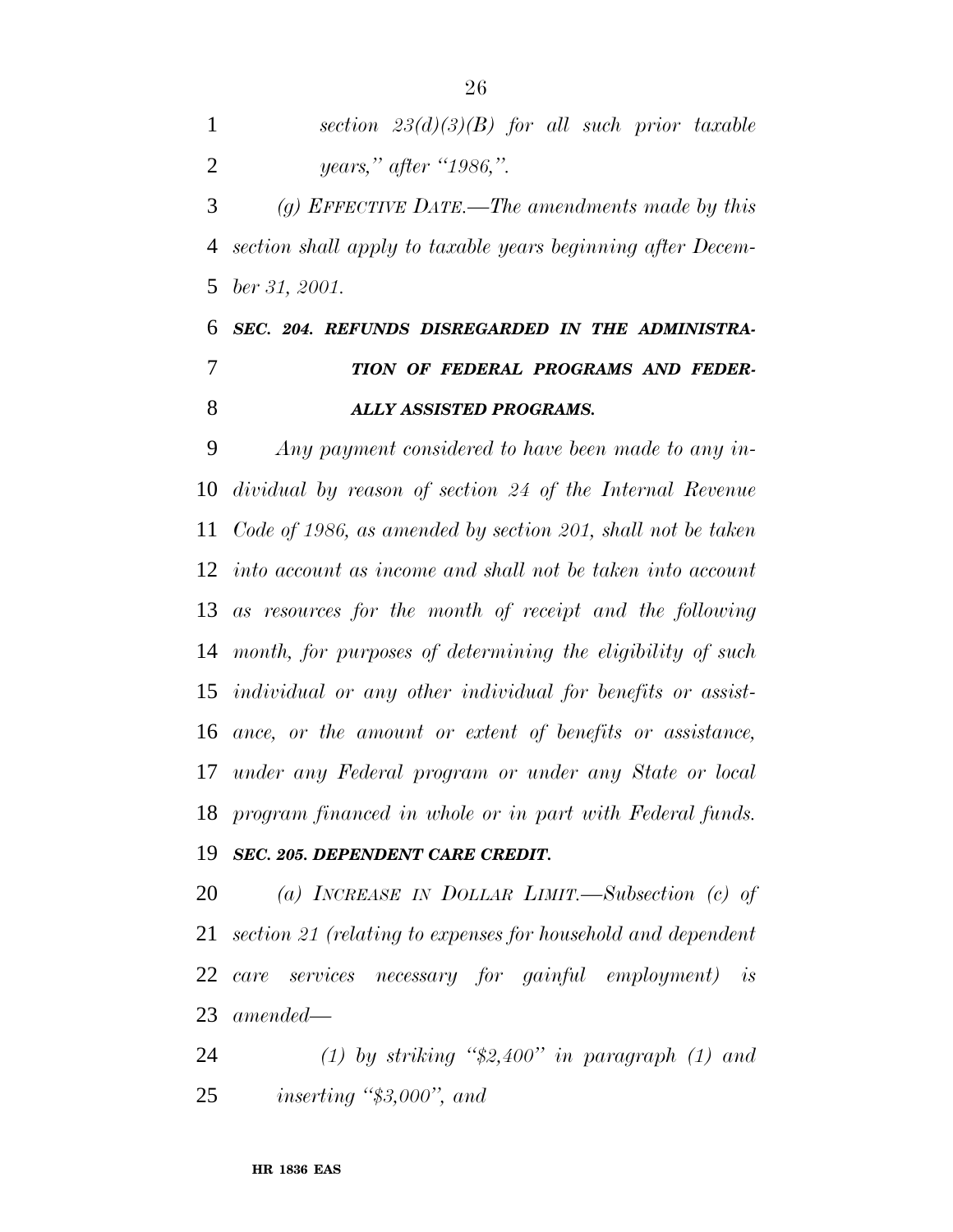*(2) by striking ''\$4,800'' in paragraph (2) and inserting ''\$6,000''. (b) INCREASE IN APPLICABLE PERCENTAGE.—Section 21(a)(2) (defining applicable percentage) is amended— (1) by striking ''30 percent'' and inserting ''40 percent'', and (2) by striking ''\$10,000'' and inserting ''\$20,000''. (c) EFFECTIVE DATE.—The amendments made by this section shall apply to taxable years beginning after Decem- ber 31, 2002. SEC. 206. ALLOWANCE OF CREDIT FOR EMPLOYER EX- PENSES FOR CHILD CARE ASSISTANCE. (a) IN GENERAL.—Subpart D of part IV of subchapter A of chapter 1 of the Internal Revenue Code of 1986 (relat- ing to business related credits), as amended by sections 619 and 620, is further amended by adding at the end the fol- lowing: ''SEC. 45G. EMPLOYER-PROVIDED CHILD CARE CREDIT. ''(a) IN GENERAL.—For purposes of section 38, the em- ployer-provided child care credit determined under this sec- tion for the taxable year is an amount equal to the sum of—*

 *''(1) 25 percent of the qualified child care ex-penditures, and*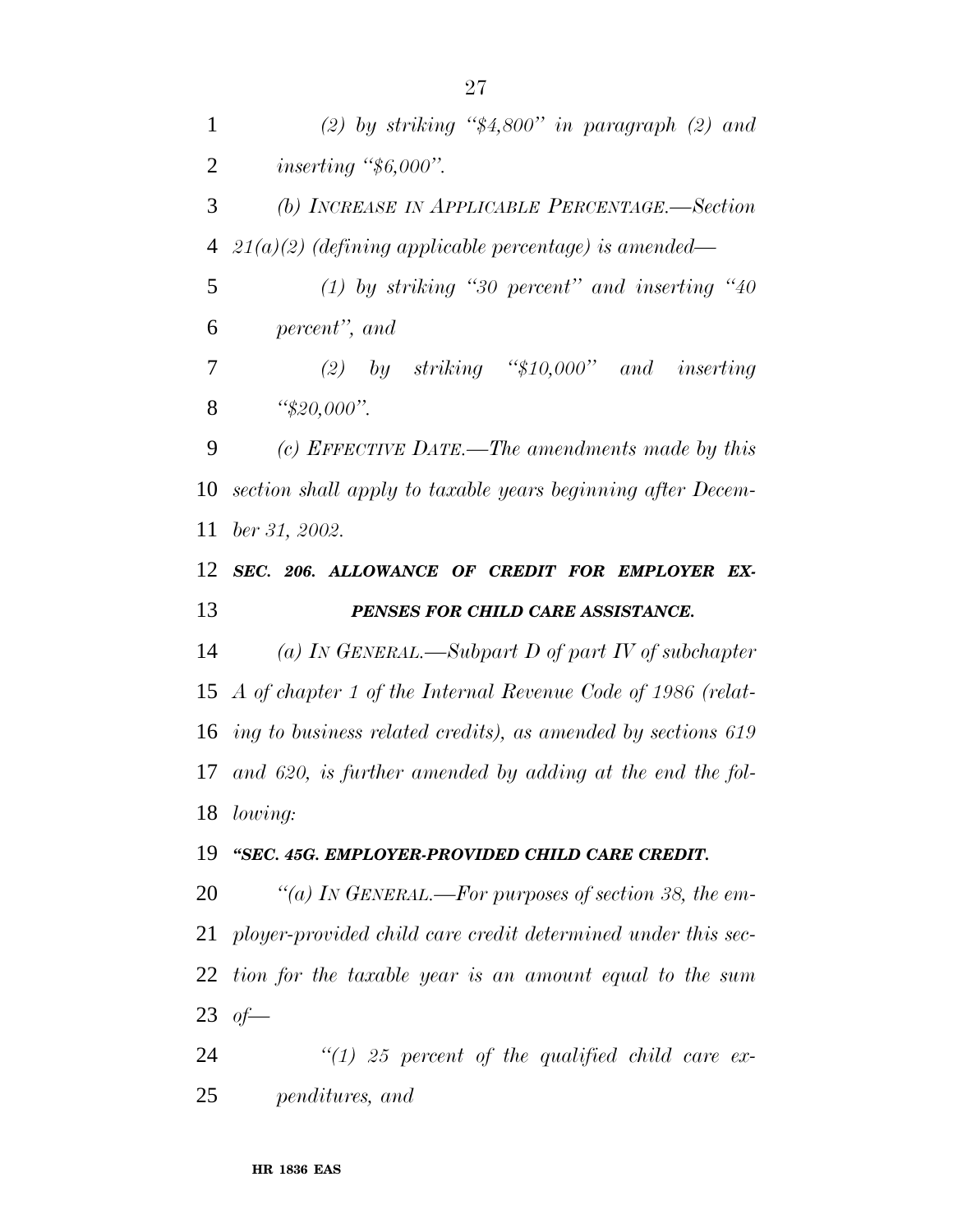| $\mathbf{1}$   | $\lq(2)$ 10 percent of the qualified child care re-          |
|----------------|--------------------------------------------------------------|
| $\overline{2}$ | source and referral expenditures,                            |
| 3              | of the taxpayer for such taxable year.                       |
| $\overline{4}$ | "(b) DOLLAR LIMITATION.—The credit allowable                 |
| 5              | under subsection $(a)$ for any taxable year shall not exceed |
| 6              | \$150,000.                                                   |
| 7              | "(c) DEFINITIONS.—For purposes of this section—              |
| 8              | "(1) QUALIFIED CHILD CARE EXPENDITURE.-                      |
| 9              | "(A) IN GENERAL.—The term 'qualified                         |
| 10             | child care expenditure' means any amount paid                |
| 11             | or incurred—                                                 |
| 12             | $\lq\lq(i)$ to acquire, construct, rehabilitate,             |
| 13             | or expand property—                                          |
| 14             | "(I) which is to be used as part of                          |
| 15             | a qualified child care facility of the                       |
| 16             | taxpayer,                                                    |
| 17             | $\lq (II)$ with respect to which a de-                       |
| 18             | duction for depreciation (or amortiza-                       |
| 19             | tion in lieu of depreciation) is allow-                      |
| 20             | able, and                                                    |
| 21             | "(III) which does not constitute                             |
| 22             | part of the principal residence (within                      |
| 23             | the meaning of section 121) of the tax-                      |
| 24             | payer or any employee of the taxpayer,                       |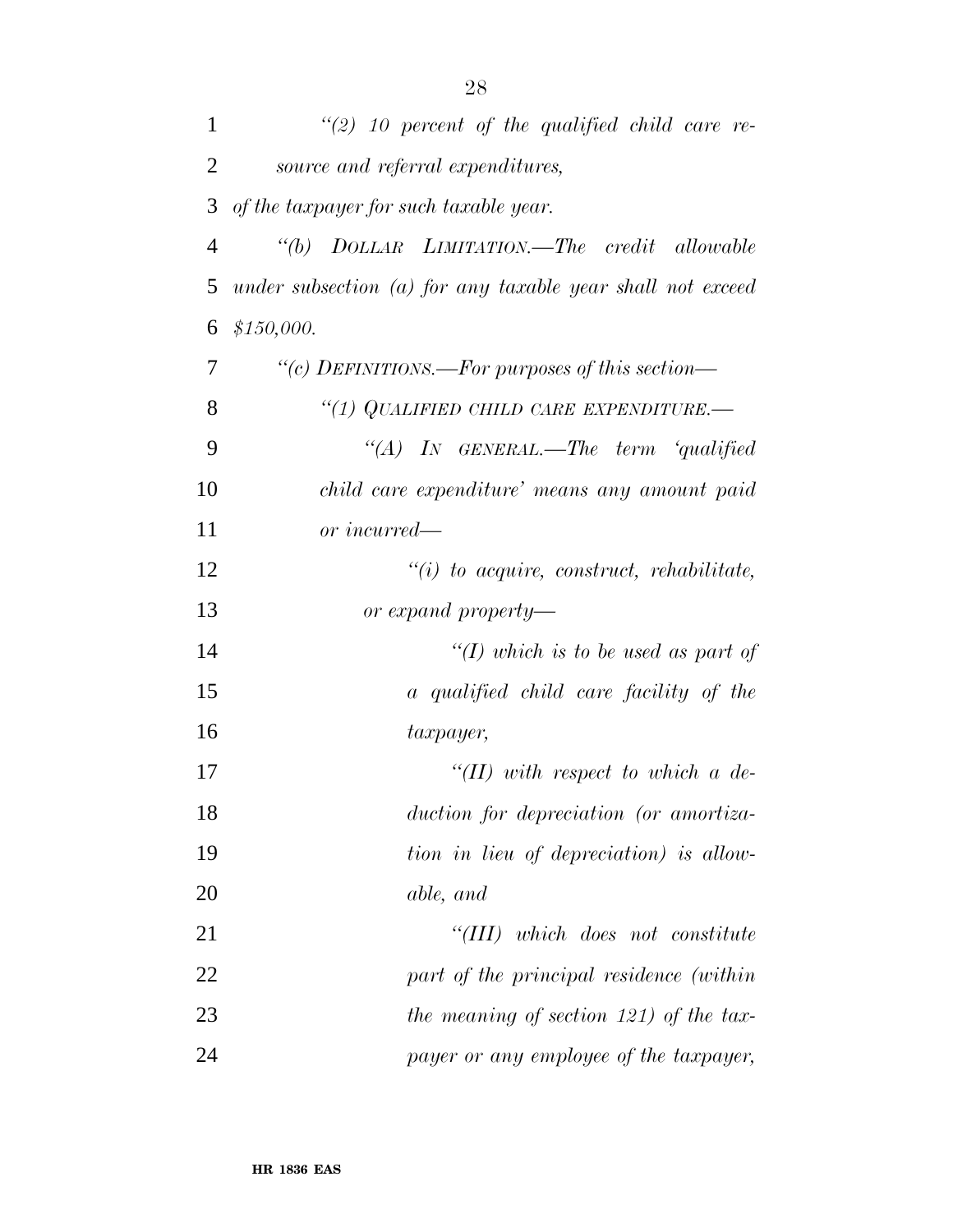| $\mathbf{1}$   | "(ii) for the operating costs of a quali-                                           |
|----------------|-------------------------------------------------------------------------------------|
| $\overline{2}$ | fied child care facility of the taxpayer, in-                                       |
| 3              | cluding costs related to the training of em-                                        |
| $\overline{4}$ | ployees, to scholarship programs, and to the                                        |
| 5              | providing of increased compensation to em-                                          |
| 6              | ployees with higher levels of child care                                            |
| 7              | training, or                                                                        |
| 8              | $``(iii)$ under a contract with a quali-                                            |
| 9              | fied child care facility to provide child care                                      |
| 10             | services to employees of the taxpayer.                                              |
| 11             | $\lq(B)$<br>FAIR<br>$\textit{MARKET}$ $\textit{VALUE}.\text{---} \textit{The term}$ |
| 12             | 'qualified child care expenditures' shall not in-                                   |
| 13             | clude expenses in excess of the fair market value                                   |
| 14             | of such care.                                                                       |
| 15             | "(2) QUALIFIED CHILD CARE FACILITY.—                                                |
| 16             | "(A) IN GENERAL.—The term 'qualified                                                |
| 17             | $child\ care\ facility\ means\ a\ facility$                                         |
| 18             | $``(i)$ the principal use of which is to                                            |
| 19             | provide child care assistance, and                                                  |
| 20             | $``(ii)$ which meets the requirements of                                            |
| 21             | all applicable laws and regulations of the                                          |
| 22             | State or local government in which it is lo-                                        |
| 23             | cated, including the licensing of the facility                                      |
| 24             | as a child care facility.                                                           |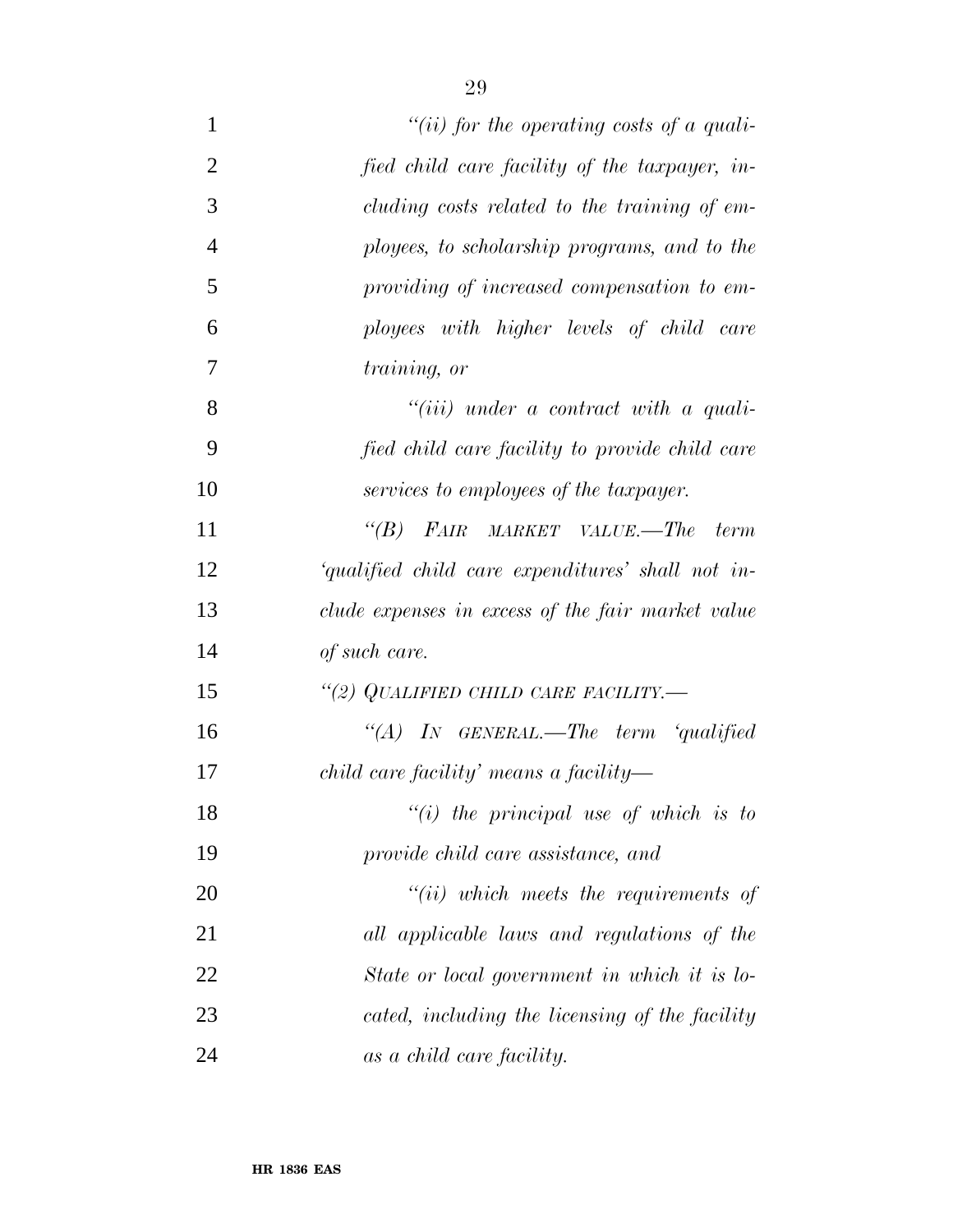| $\mathbf{1}$   | Clause $(i)$ shall not apply to a facility which is    |
|----------------|--------------------------------------------------------|
| $\overline{2}$ | the principal residence (within the meaning of         |
| 3              | section 121) of the operator of the facility.          |
| $\overline{4}$ | "(B) SPECIAL RULES WITH RESPECT TO A                   |
| 5              | TAXPAYER.—A facility shall not be treated as a         |
| 6              | qualified child care facility with respect to a tax-   |
| 7              | <i>payer</i> unless—                                   |
| 8              | $\lq\lq(i)$ enrollment in the facility is open         |
| 9              | to employees of the taxpayer during the tax-           |
| 10             | able year,                                             |
| 11             | $``(ii)$ if the facility is the principal              |
| 12             | trade or business of the taxpayer, at least            |
| 13             | 30 percent of the enrollees of such facility           |
| 14             | are dependents of employees of the taxpayer,           |
| 15             | and                                                    |
| 16             | $``(iii)$ the use of such facility (or the             |
| 17             | <i>eligibility</i> to use such facility) does not dis- |
| 18             | criminate in favor of employees of the tax-            |
| 19             | payer who are highly compensated employ-               |
| 20             | ees (within the meaning of section $414(q)$ ).         |
| 21             | "(3) QUALIFIED CHILD CARE RESOURCE AND RE-             |
| 22             | FERRAL EXPENDITURE.-                                   |
| 23             | "(A) IN GENERAL.—The term 'qualified                   |
| 24             | child care resource and referral expenditure'          |
| 25             | means any amount paid or incurred under a              |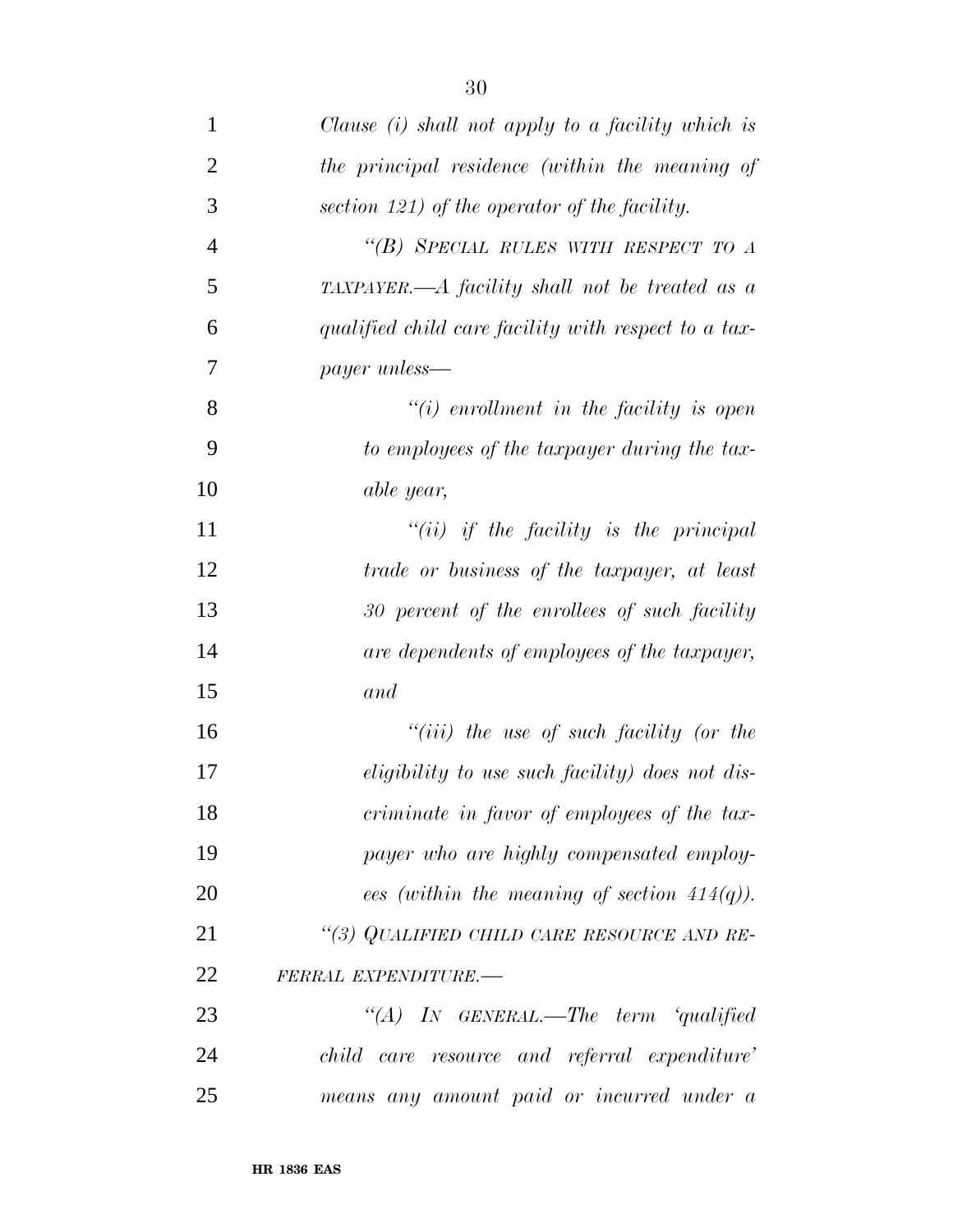| $\mathbf{1}$   | contract to provide child care resource and refer-      |
|----------------|---------------------------------------------------------|
| $\overline{2}$ | ral services to an employee of the taxpayer.            |
| 3              | NONDISCRIMINATION.—The services<br>$\lq(B)$             |
| $\overline{4}$ | shall not be treated as qualified unless the provi-     |
| 5              | sion of such services (or the eligibility to use such   |
| 6              | services) does not discriminate in favor of em-         |
| 7              | ployees of the taxpayer who are highly com-             |
| 8              | pensated employees (within the meaning of sec-          |
| 9              | tion $414(q)$ ).                                        |
| 10             | "(d) RECAPTURE OF ACQUISITION AND CONSTRUCTION          |
| 11             | $C$ <i>REDIT</i> .                                      |
| 12             | "(1) IN GENERAL.—If, as of the close of any tax-        |
| 13             | able year, there is a recapture event with respect to   |
| 14             | any qualified child care facility of the taxpayer, then |
| 15             | the tax of the taxpayer under this chapter for such     |
| 16             | taxable year shall be increased by an amount equal      |
| 17             | to the product of $\equiv$                              |
| 18             | $\lq (A)$<br>the applicable recapture percentage,       |
| 19             | and                                                     |
| 20             | $\lq\lq B$ the aggregate decrease in the credits        |
| 21             | allowed under section 38 for all prior taxable          |
| 22             | years which would have resulted if the qualified        |
| 23             | child care expenditures of the taxpayer described       |
| 24             | in subsection $(c)(1)(A)$ with respect to such facil-   |
| 25             | <i>ity</i> had been zero.                               |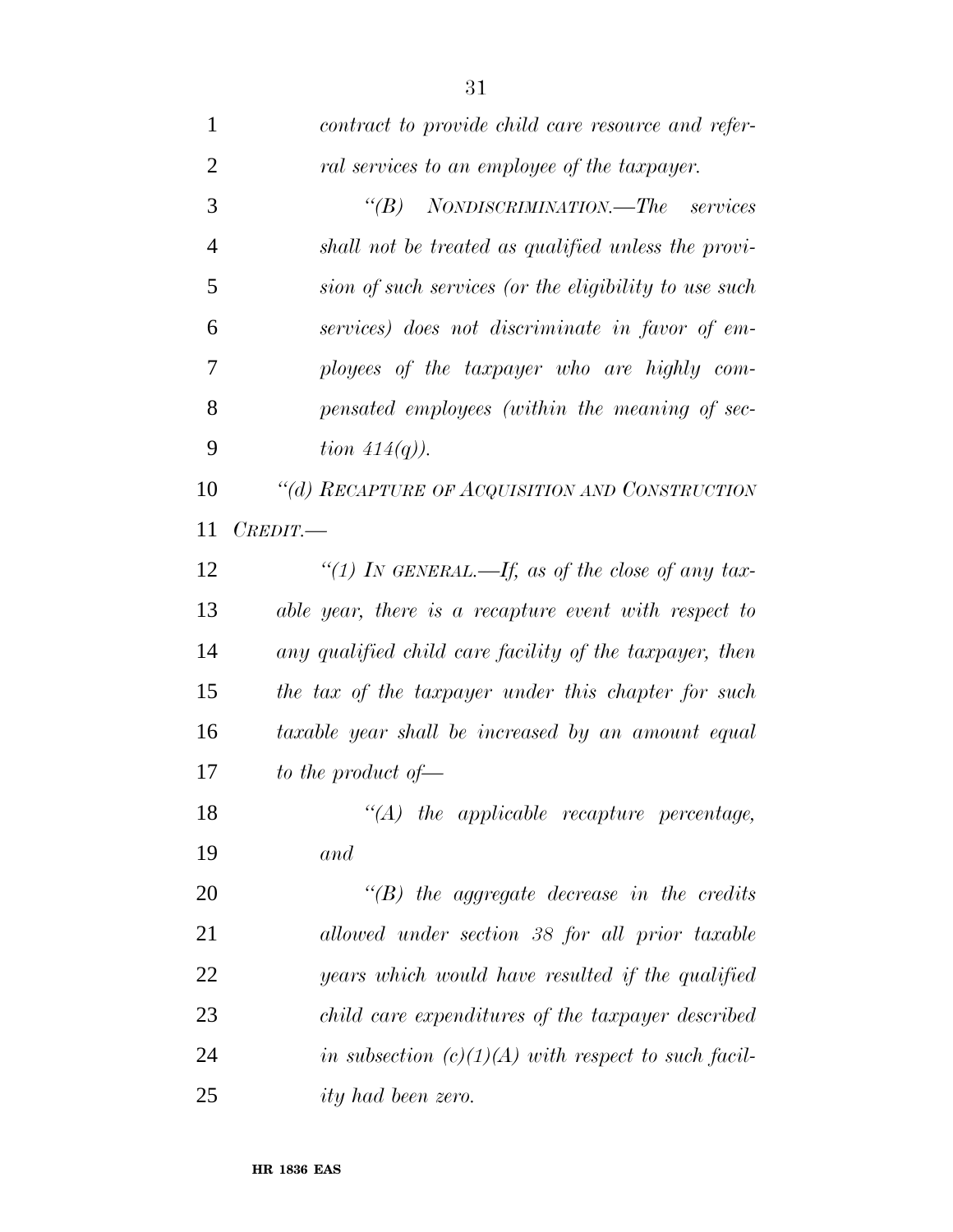| 1              | "(2) APPLICABLE RECAPTURE PERCENTAGE.-                                                     |
|----------------|--------------------------------------------------------------------------------------------|
| $\overline{2}$ | "(A) In GENERAL.—For purposes of this                                                      |
| 3              | subsection, the applicable recapture percentage                                            |
| $\overline{4}$ | shall be determined from the following table:                                              |
|                | The applicable<br>recapture<br>"If the recapture event occurs in:<br>percentage is:<br>100 |
|                | 85                                                                                         |
|                | 70                                                                                         |
|                | 55                                                                                         |
|                | 40<br>25                                                                                   |
|                | 10                                                                                         |
|                | 0.                                                                                         |
| 5              | "(B) YEARS.—For purposes of subpara-                                                       |
| 6              | graph $(A)$ , year 1 shall begin on the first day of                                       |
| 7              | the taxable year in which the qualified child care                                         |
| 8              | facility is placed in service by the taxpayer.                                             |
| 9              | "(3) RECAPTURE EVENT DEFINED.-For pur-                                                     |
| 10             | poses of this subsection, the term 'recapture event'                                       |
| 11             | $means$ —                                                                                  |
| 12             | "(A) CESSATION OF OPERATION.—The ces-                                                      |
| 13             | sation of the operation of the facility as a quali-                                        |
| 14             | fied child care facility.                                                                  |
| 15             | "(B) CHANGE IN OWNERSHIP.-                                                                 |
| 16             | "(i) IN GENERAL.—Except as provided                                                        |
| 17             | in clause (ii), the disposition of a tax-                                                  |
| 18             | payer's interest in a qualified child care fa-                                             |
| 19             | cility with respect to which the credit de-                                                |
| 20             | scribed in subsection (a) was allowable.                                                   |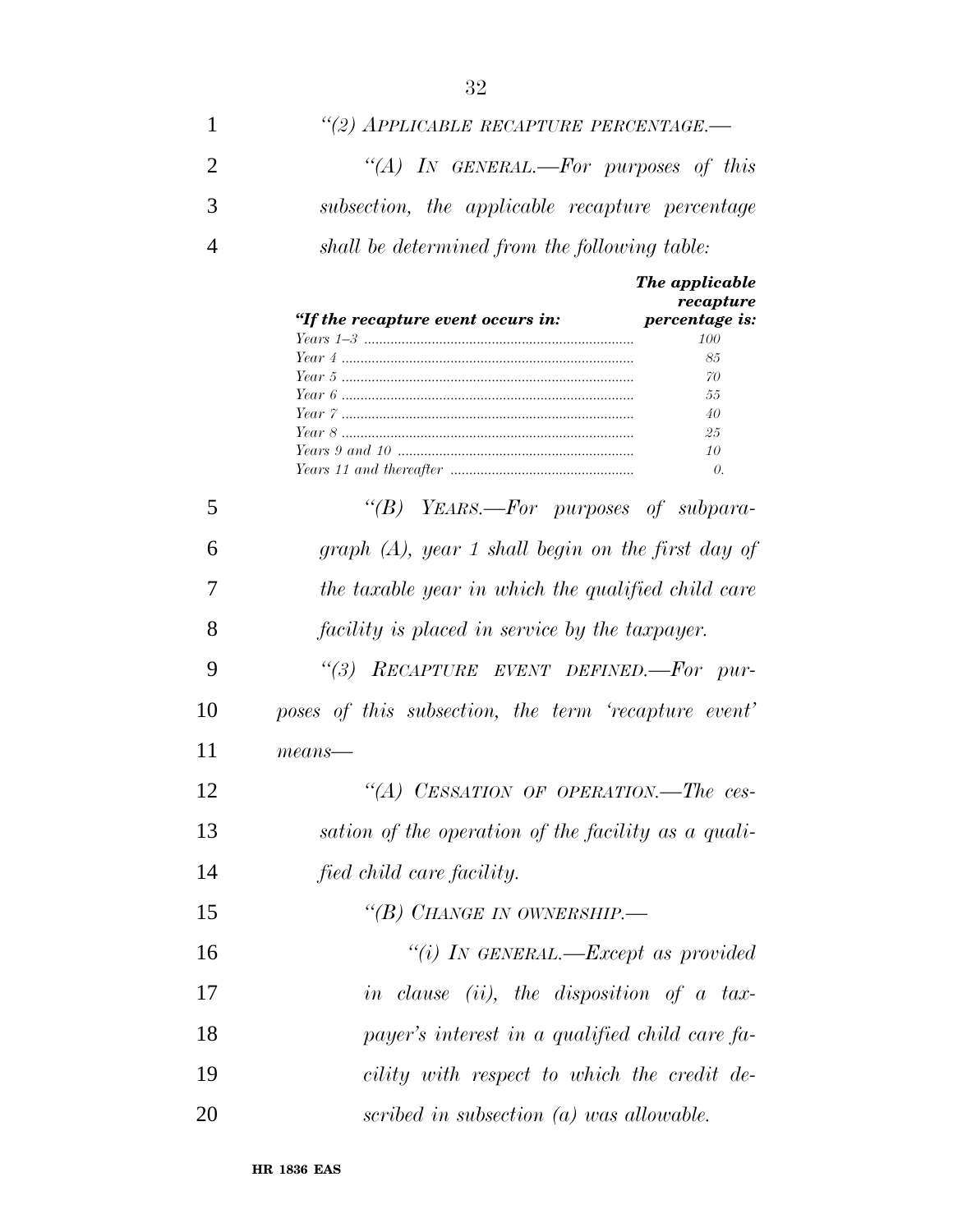| $\mathbf{1}$   | "(ii) AGREEMENT TO ASSUME RECAP-                     |
|----------------|------------------------------------------------------|
| $\overline{2}$ | LLABILITY. — Clause (i) shall not<br><b>TURE</b>     |
| 3              | apply if the person acquiring such interest          |
| $\overline{4}$ | in the facility agrees in writing to assume          |
| 5              | the recapture liability of the person dis-           |
| 6              | posing of such interest in effect immediately        |
| 7              | before such disposition. In the event of such        |
| 8              | an assumption, the person acquiring the in-          |
| 9              | terest in the facility shall be treated as the       |
| 10             | taxpayer for purposes of assessing any re-           |
| 11             | capture liability (computed as if there had          |
| 12             | been no change in ownership).                        |
| 13             | $\lq(4)$ SPECIAL RULES.—                             |
| 14             | "(A) TAX BENEFIT RULE.—The tax for the               |
| 15             | taxable year shall be increased under paragraph      |
| 16             | $(1)$ only with respect to credits allowed by reason |
| 17             | of this section which were used to reduce tax li-    |
| 18             | ability. In the case of credits not so used to re-   |
| 19             | duce tax liability, the carryforwards and            |
| 20             | carrybacks under section 39 shall be appro-          |
| 21             | priately adjusted.                                   |
| 22             | "(B) NO CREDITS AGAINST TAX.—Any in-                 |
| 23             | crease in tax under this subsection shall not be     |
| 24             | treated as a tax imposed by this chapter for pur-    |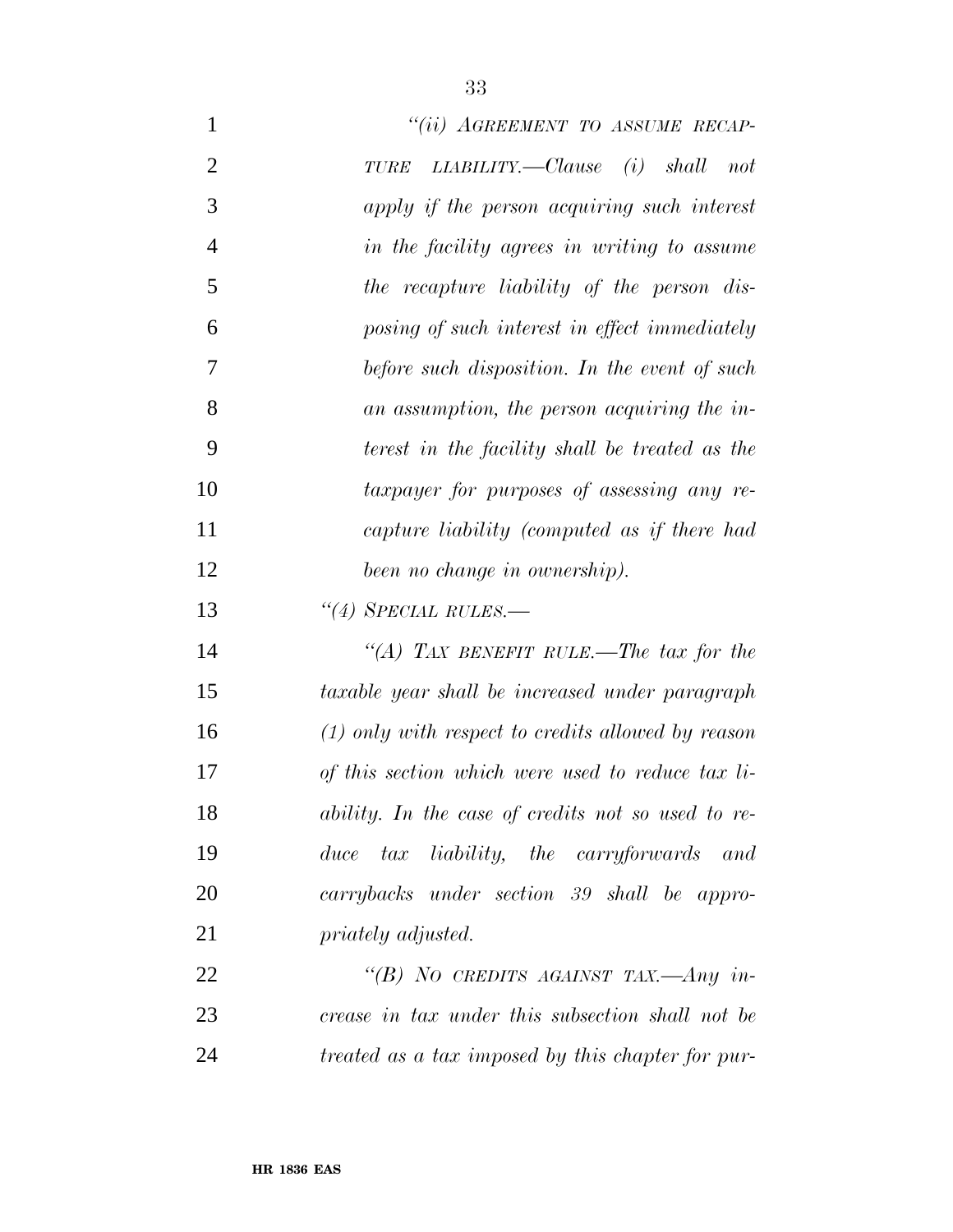| 1               | poses of determining the amount of any credit             |
|-----------------|-----------------------------------------------------------|
| $\overline{2}$  | under subpart $A$ , $B$ , or $D$ of this part.            |
| 3               | "(C) NO RECAPTURE BY REASON OF CAS-                       |
| $\overline{4}$  | UALTY LOSS.—The increase in tax under this                |
| 5               | subsection shall not apply to a cessation of oper-        |
| 6               | ation of the facility as a qualified child care fa-       |
| 7               | cility by reason of a casualty loss to the extent         |
| 8               | such loss is restored by reconstruction or replace-       |
| 9               | ment within a reasonable period established by            |
| 10              | the Secretary.                                            |
| 11              | "(e) SPECIAL RULES.—For purposes of this section—         |
| 12              | "(1) AGGREGATION RULES.—All persons which                 |
| 13              | are treated as a single employer under subsections $(a)$  |
| 14              | and (b) of section 52 shall be treated as a single tax-   |
| 15              | payer.                                                    |
| 16              | "(2) PASS-THRU IN THE CASE OF ESTATES AND                 |
| 17              | TRUSTS.—Under regulations prescribed by the Sec-          |
| 18              | retary, rules similar to the rules of subsection $(d)$ of |
| 19              | section 52 shall apply.                                   |
| 20              | "(3) ALLOCATION IN THE CASE OF PARTNER-                   |
| 21              | SHIPS.—In the case of partnerships, the credit shall      |
| 22              | be allocated among partners under regulations pre-        |
| 23              | scribed by the Secretary.                                 |
| $\sim$ $\prime$ |                                                           |

*''(f) NO DOUBLE BENEFIT.—*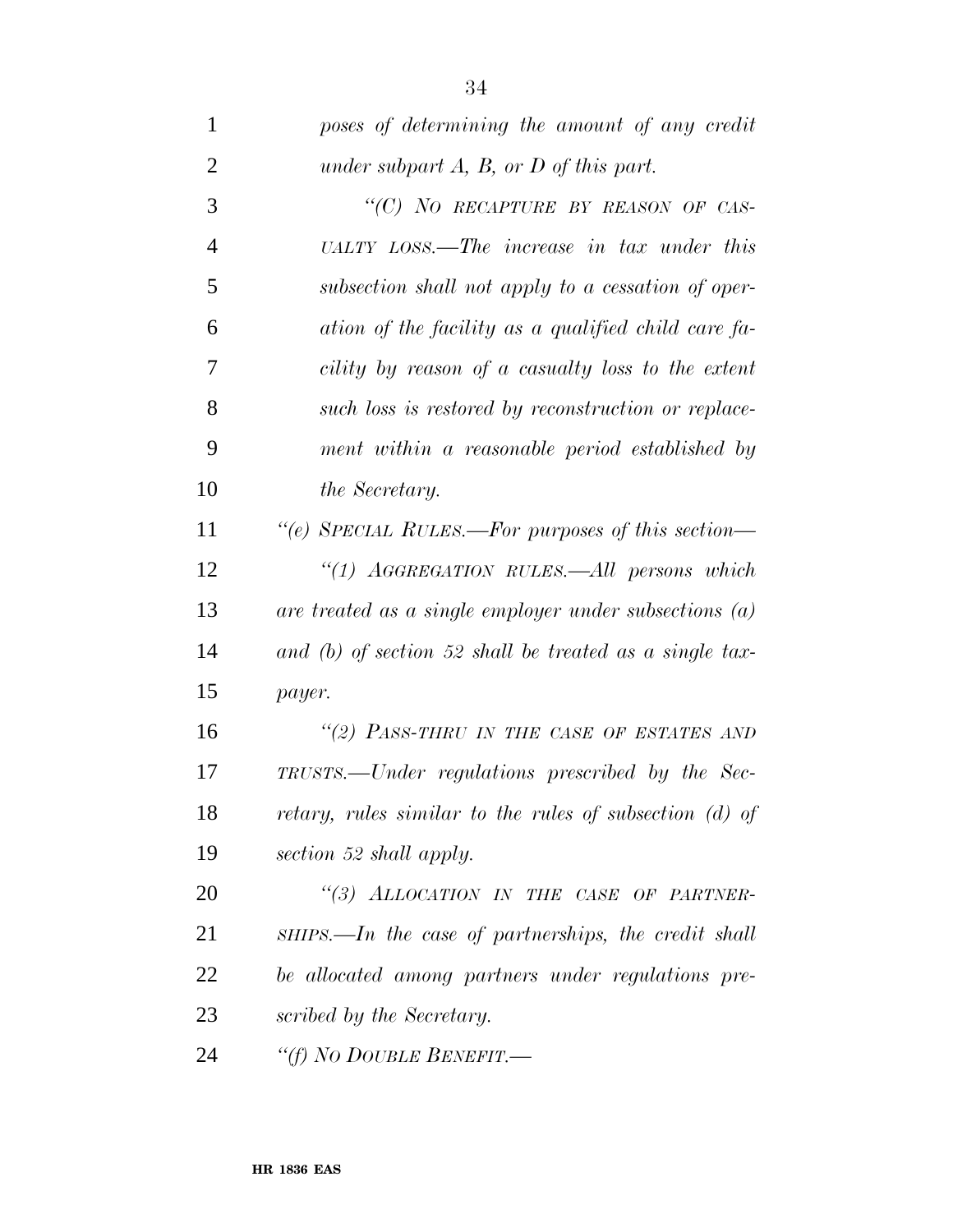| "(1) REDUCTION IN BASIS.—For purposes of this |
|-----------------------------------------------|
| subtitle                                      |

 *''(A) IN GENERAL.—If a credit is deter- mined under this section with respect to any property by reason of expenditures described in subsection (c)(1)(A), the basis of such property shall be reduced by the amount of the credit so determined.*

 *''(B) CERTAIN DISPOSITIONS.—If, during any taxable year, there is a recapture amount determined with respect to any property the basis of which was reduced under subparagraph (A), the basis of such property (immediately be- fore the event resulting in such recapture) shall be increased by an amount equal to such recap- ture amount. For purposes of the preceding sen- tence, the term 'recapture amount' means any increase in tax (or adjustment in carrybacks or carryovers) determined under subsection (d).*

 *''(2) OTHER DEDUCTIONS AND CREDITS.—No de- duction or credit shall be allowed under any other provision of this chapter with respect to the amount of the credit determined under this section.''.*

*(b) CONFORMING AMENDMENTS.—*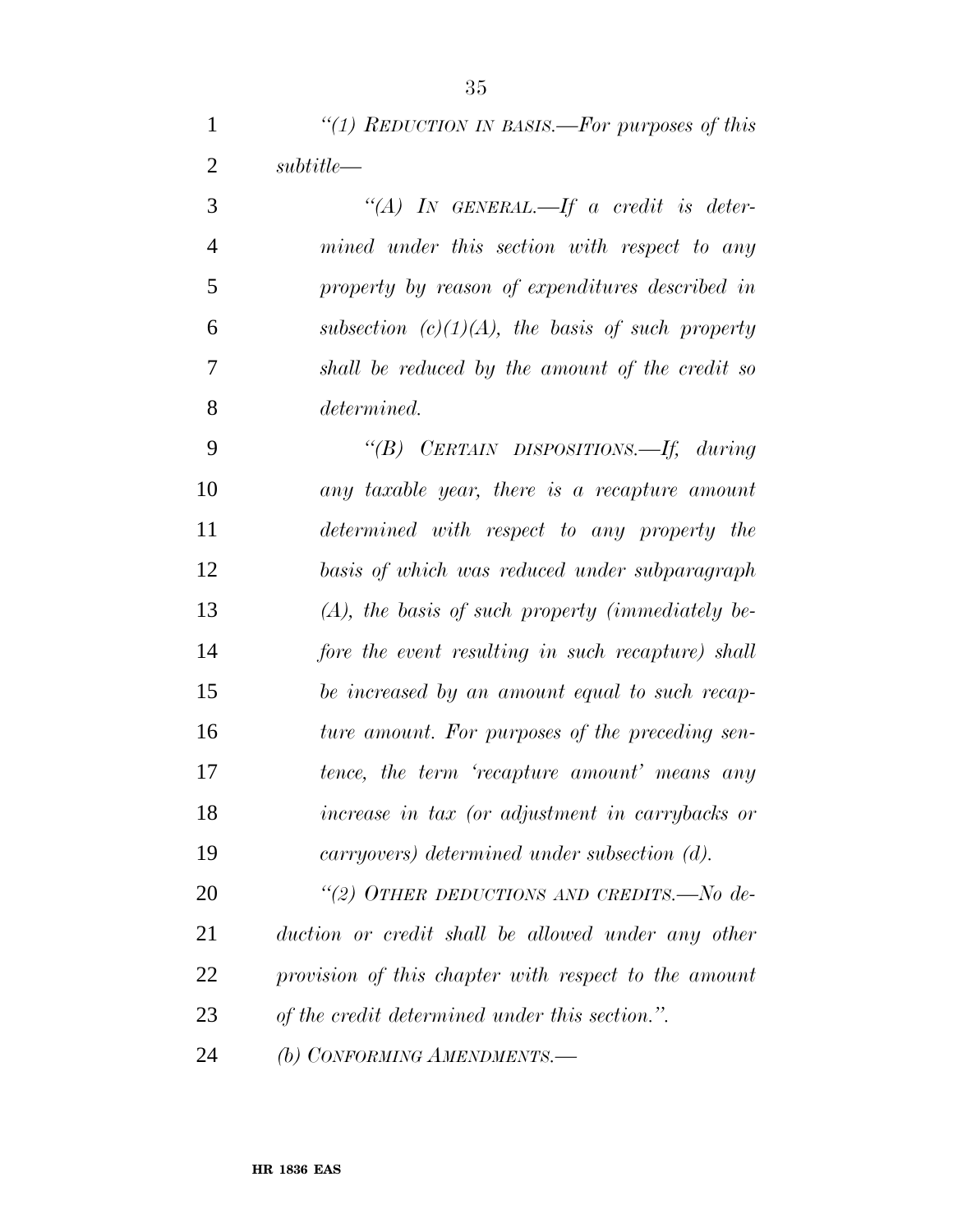| $\mathbf{1}$   | $(1)$ Section 38(b) of the Internal Revenue Code               |
|----------------|----------------------------------------------------------------|
| 2              | of 1986 is amended by striking "plus" at the end of            |
| 3              | paragraph $(12)$ , by striking the period at the end of        |
| $\overline{4}$ | paragraph (13) and inserting ", plus", and by add-             |
| 5              | ing at the end the following:                                  |
| 6              | $\lq(14)$ the employer-provided child care credit de-          |
| 7              | <i>termined under section 45G."</i> .                          |
| 8              | (2) The table of sections for subpart $D$ of part              |
| 9              | $IV$ of subchapter $A$ of chapter 1 of such Code is            |
| 10             | amended by adding at the end the following:                    |
|                | "Sec. 45G. Employer-provided child care credit."               |
| 11             | $(3)$ Section 1016(a) of such Code is amended by               |
| 12             | striking "and" at the end of paragraph (26), by strik-         |
| 13             | ing the period at the end of paragraph $(27)$ and in-          |
| 14             | serting ", and", and by adding at the end the fol-             |
| 15             | lowing:                                                        |
| 16             | "(28) in the case of a facility with respect to                |
| 17             | which a credit was allowed under section $45G$ , to the        |
| 18             | extent provided in section $45G(f)(1)$ .".                     |
| 19             | (c) EFFECTIVE DATE.—The amendments made by this                |
| 20             | section shall apply to taxable years beginning after Decem-    |
| 21             | ber 31, 2001.                                                  |
| 22             | SEC. 207. ALLOWANCE OF CREDIT FOR EMPLOYER EX-                 |
| 23             | PENSES FOR CHILD CARE ASSISTANCE.                              |
| 24             | (a) In GENERAL.—Subpart D of part IV of subchapter             |
|                | 25 A of chapter 1 of the Internal Revenue Code of 1986 (relat- |
|                |                                                                |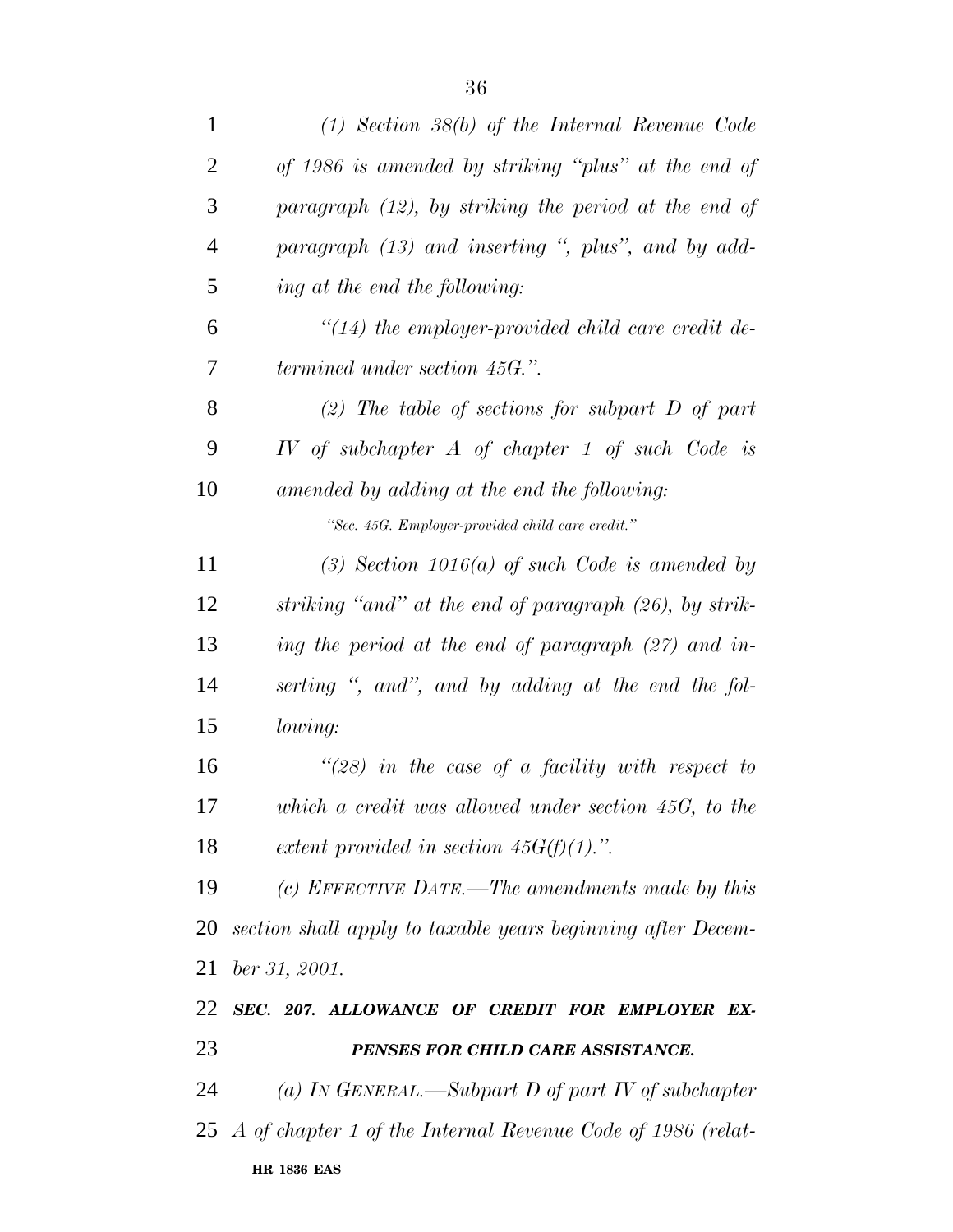*ing to business related credits), as amended by sections 619 and 620, is further amended by adding at the end the fol-lowing:*

#### *''SEC. 45G. EMPLOYER-PROVIDED CHILD CARE CREDIT.*

 *''(a) IN GENERAL.—For purposes of section 38, the em- ployer-provided child care credit determined under this sec- tion for the taxable year is an amount equal to the sum of—*

 *''(1) 25 percent of the qualified child care ex-penditures, and*

 *''(2) 10 percent of the qualified child care re-source and referral expenditures,*

*of the taxpayer for such taxable year.*

 *''(b) DOLLAR LIMITATION.—The credit allowable under subsection (a) for any taxable year shall not exceed \$150,000.*

*''(c) DEFINITIONS.—For purposes of this section—*

*''(1) QUALIFIED CHILD CARE EXPENDITURE.—*

 *''(A) IN GENERAL.—The term 'qualified child care expenditure' means any amount paid or incurred—*

 *''(i) to acquire, construct, rehabilitate, or expand property—*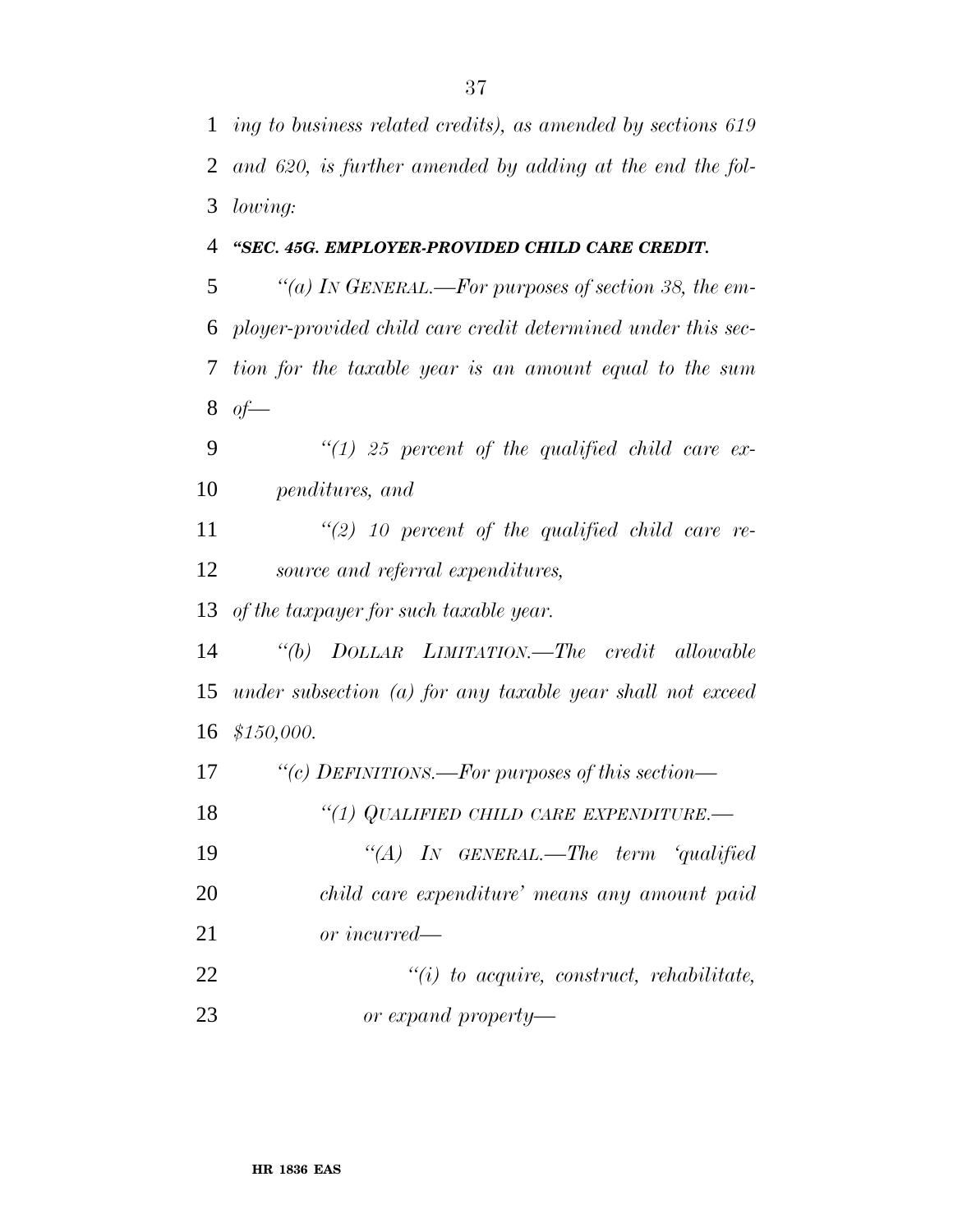| $\mathbf{1}$   | "(I) which is to be used as part of               |
|----------------|---------------------------------------------------|
| $\overline{2}$ | a qualified child care facility of the            |
| 3              | taxpayer,                                         |
| $\overline{4}$ | $\lq (II)$ with respect to which a de-            |
| 5              | duction for depreciation (or amortiza-            |
| 6              | tion in lieu of depreciation) is allow-           |
| 7              | able, and                                         |
| 8              | $``(III)$ which does not constitute               |
| 9              | part of the principal residence (within           |
| 10             | the meaning of section 121) of the tax-           |
| 11             | payer or any employee of the taxpayer,            |
| 12             | "(ii) for the operating costs of a quali-         |
| 13             | fied child care facility of the taxpayer, in-     |
| 14             | cluding costs related to the training of em-      |
| 15             | ployees, to scholarship programs, and to the      |
| 16             | providing of increased compensation to em-        |
| 17             | ployees with higher levels of child care          |
| 18             | training, or                                      |
| 19             | $``(iii)$ under a contract with a quali-          |
| 20             | fied child care facility to provide child care    |
| 21             | services to employees of the taxpayer.            |
| 22             | $\lq(B)$<br>FAIR<br>MARKET VALUE.—The<br>term     |
| 23             | 'qualified child care expenditures' shall not in- |
| 24             | clude expenses in excess of the fair market value |
| 25             | of such care.                                     |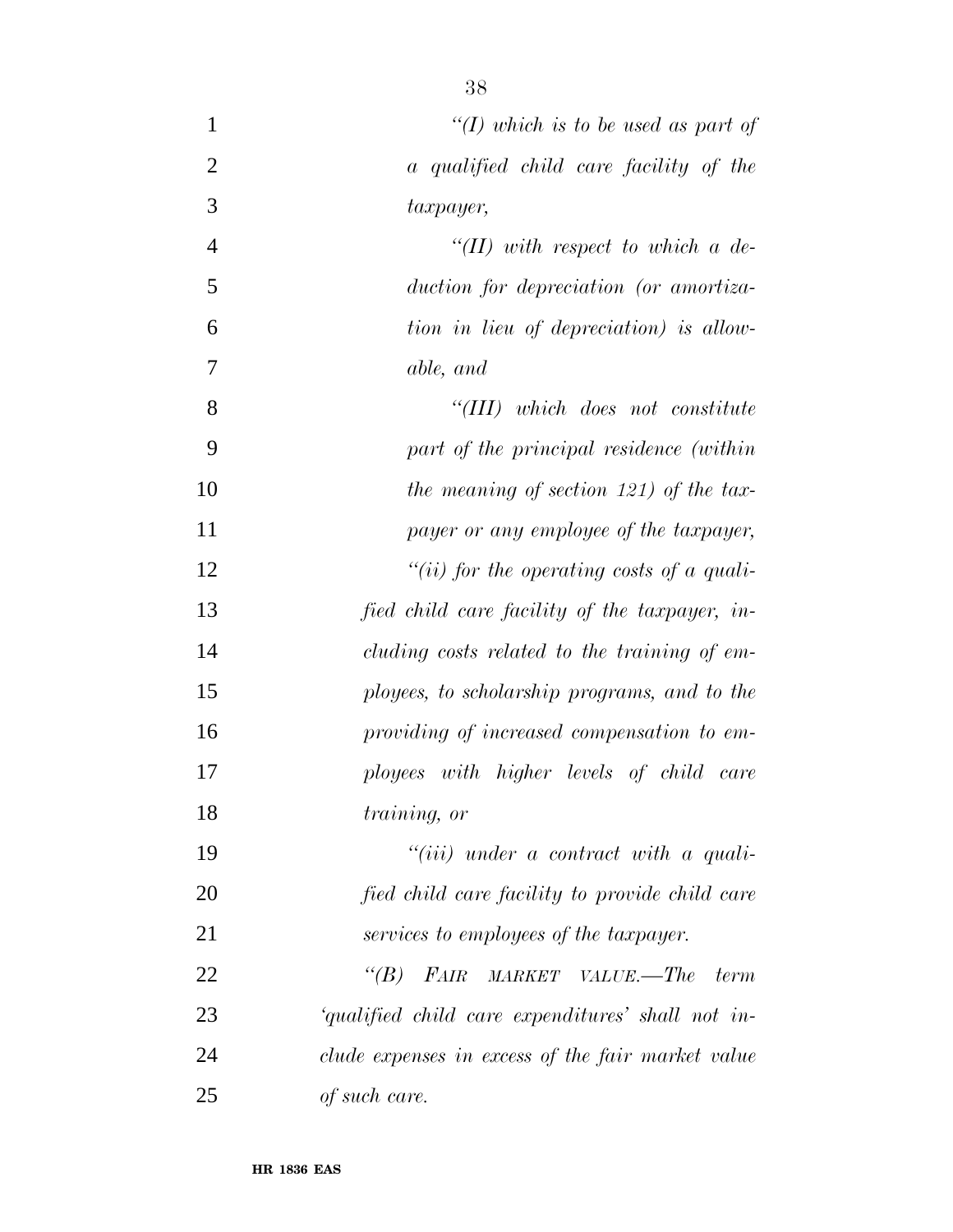*''(2) QUALIFIED CHILD CARE FACILITY.— ''(A) IN GENERAL.—The term 'qualified child care facility' means a facility— ''(i) the principal use of which is to provide child care assistance, and ''(ii) which meets the requirements of all applicable laws and regulations of the State or local government in which it is lo- cated, including the licensing of the facility as a child care facility. Clause (i) shall not apply to a facility which is the principal residence (within the meaning of section 121) of the operator of the facility. ''(B) SPECIAL RULES WITH RESPECT TO A TAXPAYER.—A facility shall not be treated as a qualified child care facility with respect to a tax- payer unless— ''(i) enrollment in the facility is open to employees of the taxpayer during the tax- able year, ''(ii) if the facility is the principal trade or business of the taxpayer, at least 30 percent of the enrollees of such facility*

*are dependents of employees of the taxpayer,*

*and*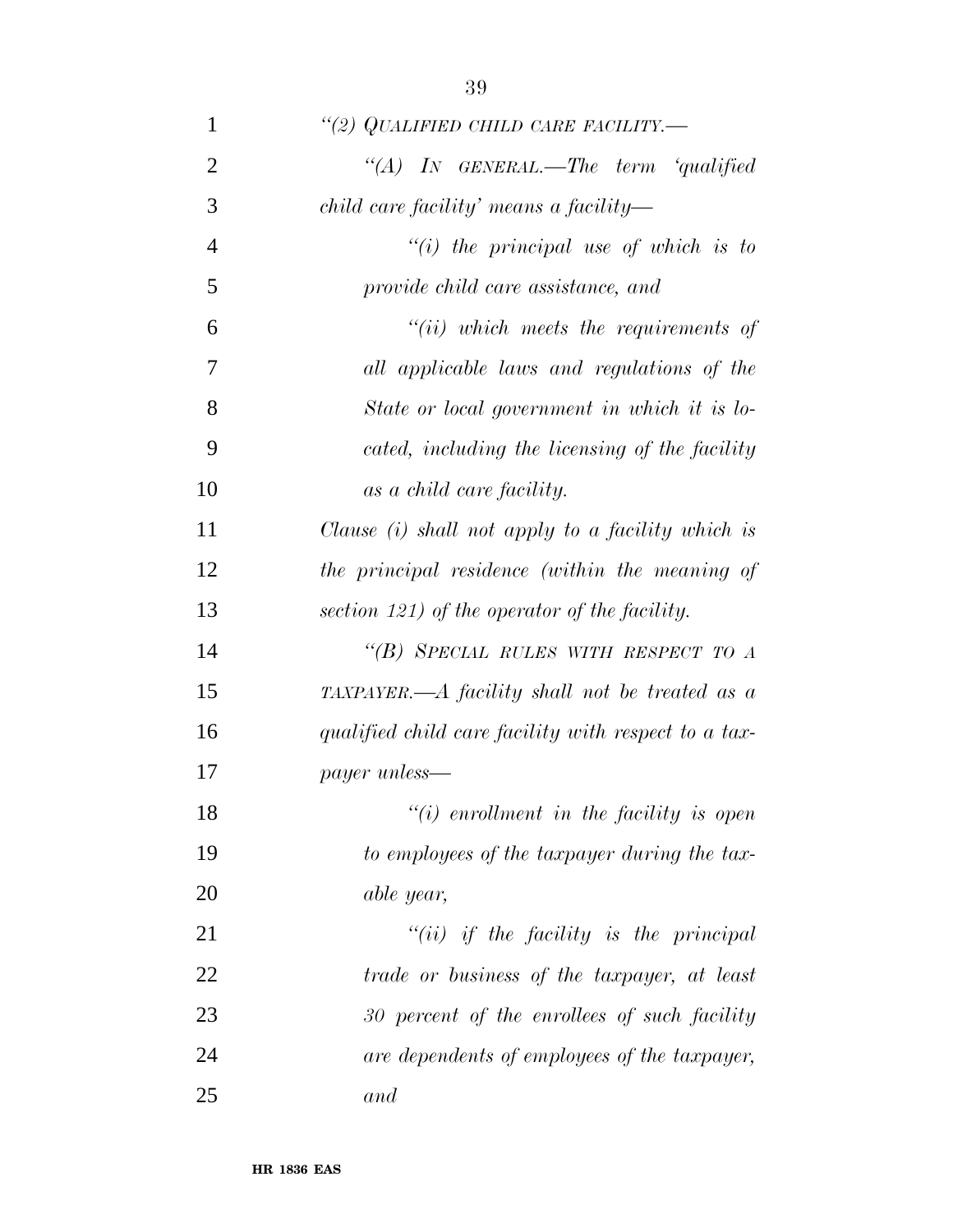| $\mathbf{1}$   | $``(iii)$ the use of such facility (or the              |
|----------------|---------------------------------------------------------|
| $\overline{2}$ | <i>eligibility</i> to use such facility) does not dis-  |
| 3              | criminate in favor of employees of the tax-             |
| $\overline{4}$ | payer who are highly compensated employ-                |
| 5              | ees (within the meaning of section $414(q)$ ).          |
| 6              | "(3) QUALIFIED CHILD CARE RESOURCE AND RE-              |
| 7              | FERRAL EXPENDITURE.-                                    |
| 8              | "(A) IN GENERAL.—The term 'qualified                    |
| 9              | child care resource and referral expenditure'           |
| 10             | means any amount paid or incurred under a               |
| 11             | contract to provide child care resource and refer-      |
| 12             | ral services to an employee of the taxpayer.            |
| 13             | NONDISCRIMINATION.—The services<br>$\lq(B)$             |
| 14             | shall not be treated as qualified unless the provi-     |
| 15             | sion of such services (or the eligibility to use such   |
| 16             | services) does not discriminate in favor of em-         |
| 17             | ployees of the taxpayer who are highly com-             |
| 18             | pensated employees (within the meaning of sec-          |
| 19             | tion $414(q)$ ).                                        |
| 20             | "(d) RECAPTURE OF ACQUISITION AND CONSTRUCTION          |
| 21             | CREDIT.                                                 |
| 22             | "(1) IN GENERAL.—If, as of the close of any tax-        |
| 23             | able year, there is a recapture event with respect to   |
| 24             | any qualified child care facility of the taxpayer, then |
| 25             | the tax of the taxpayer under this chapter for such     |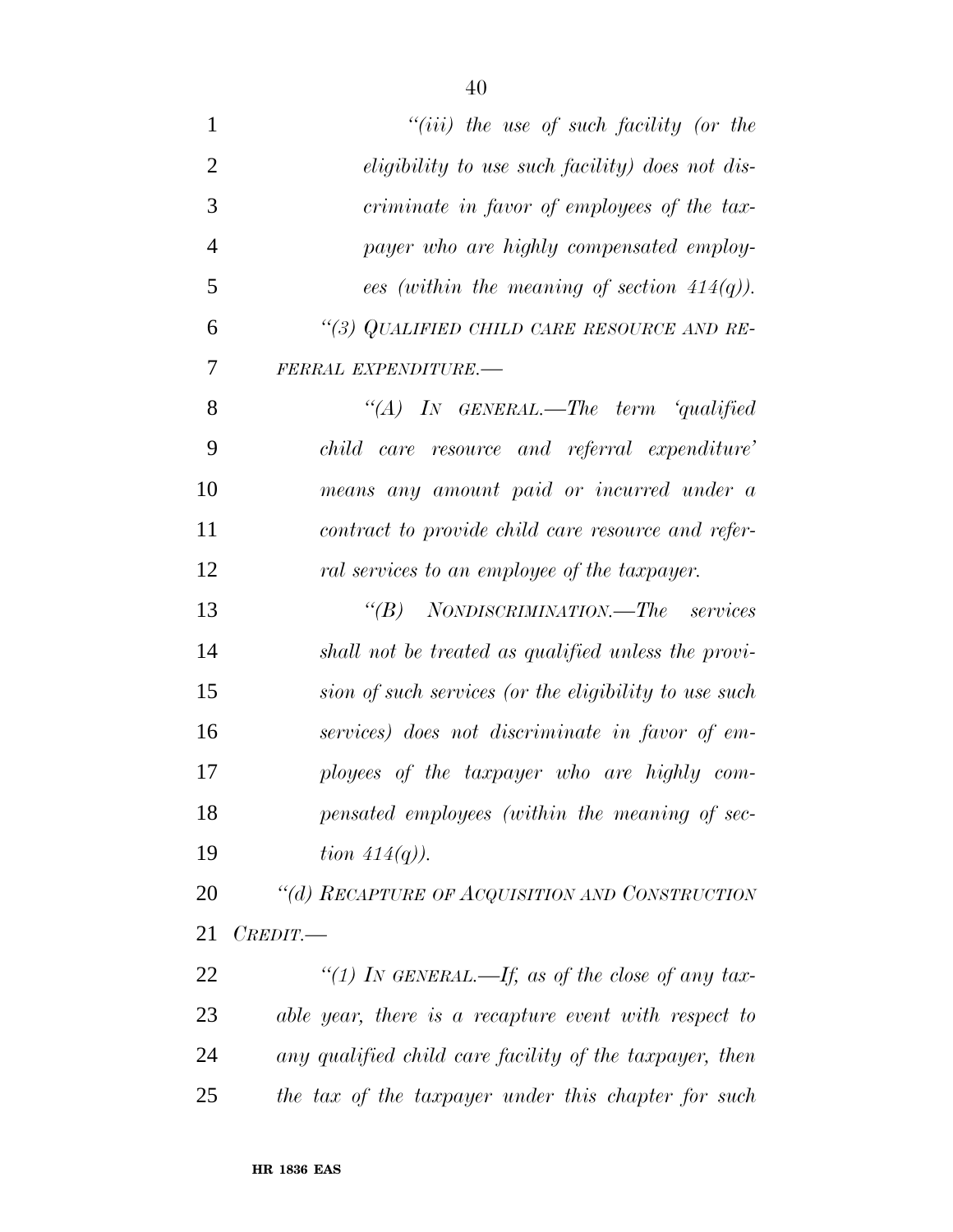| $\mathbf{1}$   | taxable year shall be increased by an amount equal    |
|----------------|-------------------------------------------------------|
| $\overline{2}$ | to the product of $\equiv$                            |
| 3              | $\lq\lq (A)$ the applicable recapture percentage,     |
| 4              | and                                                   |
| 5              | $\lq\lq B$ the aggregate decrease in the credits      |
| 6              | allowed under section 38 for all prior taxable        |
| 7              | years which would have resulted if the qualified      |
| 8              | child care expenditures of the taxpayer described     |
| 9              | in subsection $(c)(1)(A)$ with respect to such facil- |
| 10             | <i>ity</i> had been zero.                             |
| 11             | "(2) APPLICABLE RECAPTURE PERCENTAGE.—                |
| 12             | "(A) IN GENERAL.—For purposes of this                 |
| 13             | subsection, the applicable recapture percentage       |
| 14             | shall be determined from the following table:         |
|                | The applicable<br>rooanturo                           |

| "If the recapture event occurs in: | recapture<br>percentage is: |
|------------------------------------|-----------------------------|
|                                    | 100                         |
|                                    | 85                          |
|                                    | 70                          |
|                                    | 55                          |
|                                    | 40                          |
|                                    | 25                          |
|                                    | 10                          |
|                                    | 0.                          |

| 15 | " $(B)$ YEARS.—For purposes of subpara-              |
|----|------------------------------------------------------|
| 16 | graph $(A)$ , year 1 shall begin on the first day of |
| 17 | the taxable year in which the qualified child care   |
| 18 | facility is placed in service by the taxpayer.       |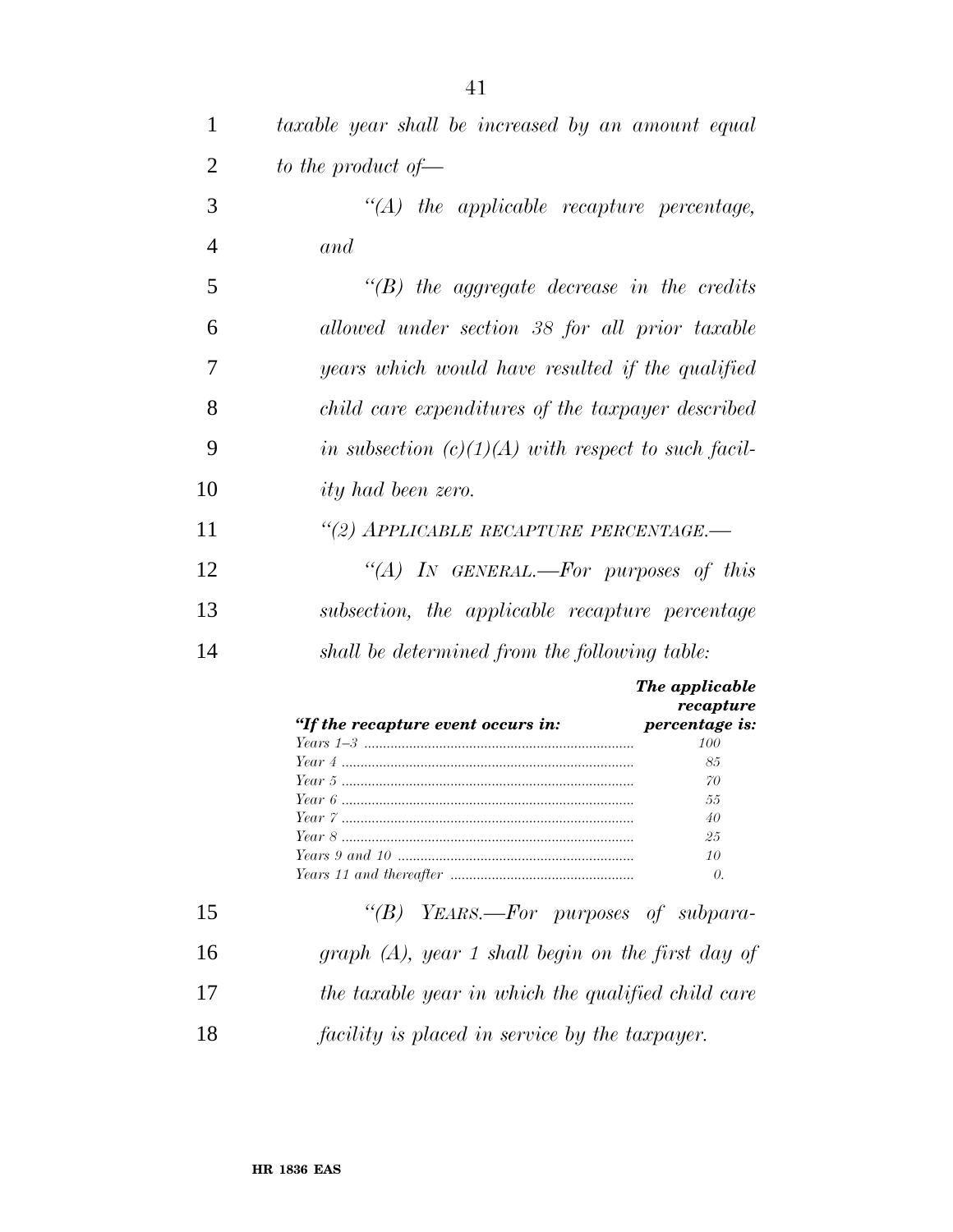| $\mathbf{1}$   | "(3) RECAPTURE EVENT DEFINED.-For pur-               |
|----------------|------------------------------------------------------|
| $\overline{2}$ | poses of this subsection, the term 'recapture event' |
| 3              | $means$ —                                            |
| $\overline{4}$ | "(A) CESSATION OF OPERATION.—The ces-                |
| 5              | sation of the operation of the facility as a quali-  |
| 6              | fied child care facility.                            |
| 7              | "(B) CHANGE IN OWNERSHIP.—                           |
| 8              | "(i) In GENERAL.—Except as provided                  |
| 9              | in clause (ii), the disposition of a tax-            |
| 10             | payer's interest in a qualified child care fa-       |
| 11             | cility with respect to which the credit de-          |
| 12             | scribed in subsection (a) was allowable.             |
| 13             | "(ii) AGREEMENT TO ASSUME RECAP-                     |
| 14             | $LLABILITY.$ Clause (i) shall not<br><b>TURE</b>     |
| 15             | apply if the person acquiring such interest          |
| 16             | in the facility agrees in writing to assume          |
| 17             | the recapture liability of the person dis-           |
| 18             | posing of such interest in effect immediately        |
| 19             | before such disposition. In the event of such        |
| 20             | an assumption, the person acquiring the in-          |
| 21             | terest in the facility shall be treated as the       |
| 22             | taxpayer for purposes of assessing any re-           |
| 23             | capture liability (computed as if there had          |
| 24             | been no change in ownership).                        |
| 25             | $\lq(4)$ SPECIAL RULES.—                             |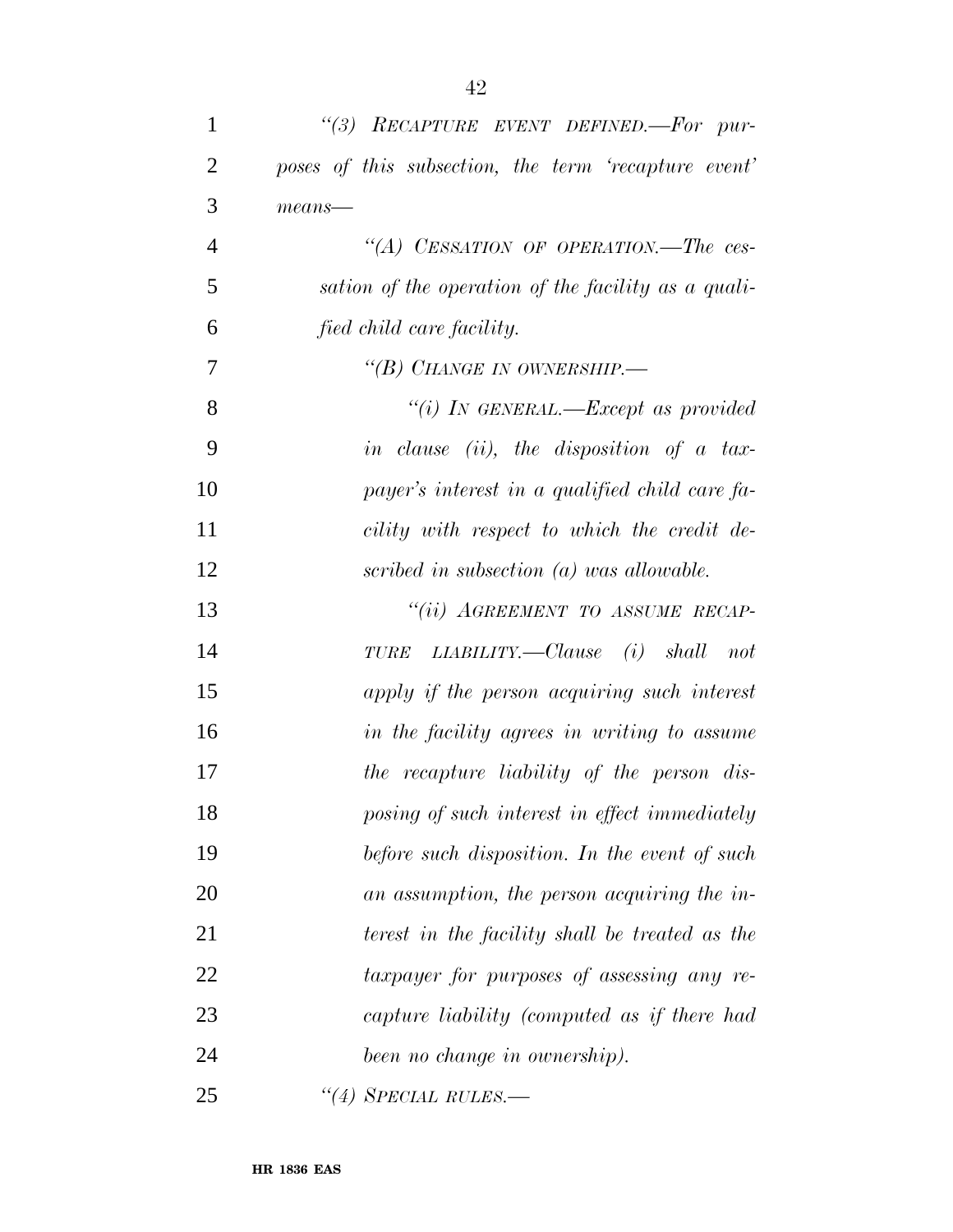*''(A) TAX BENEFIT RULE.—The tax for the taxable year shall be increased under paragraph (1) only with respect to credits allowed by reason of this section which were used to reduce tax li- ability. In the case of credits not so used to re- duce tax liability, the carryforwards and carrybacks under section 39 shall be appro- priately adjusted. ''(B) NO CREDITS AGAINST TAX.—Any in- crease in tax under this subsection shall not be treated as a tax imposed by this chapter for pur- poses of determining the amount of any credit under subpart A, B, or D of this part. ''(C) NO RECAPTURE BY REASON OF CAS-UALTY LOSS.—The increase in tax under this*

 *subsection shall not apply to a cessation of oper- ation of the facility as a qualified child care fa- cility by reason of a casualty loss to the extent such loss is restored by reconstruction or replace- ment within a reasonable period established by the Secretary.*

 *''(e) SPECIAL RULES.—For purposes of this section— ''(1) AGGREGATION RULES.—All persons which are treated as a single employer under subsections (a)*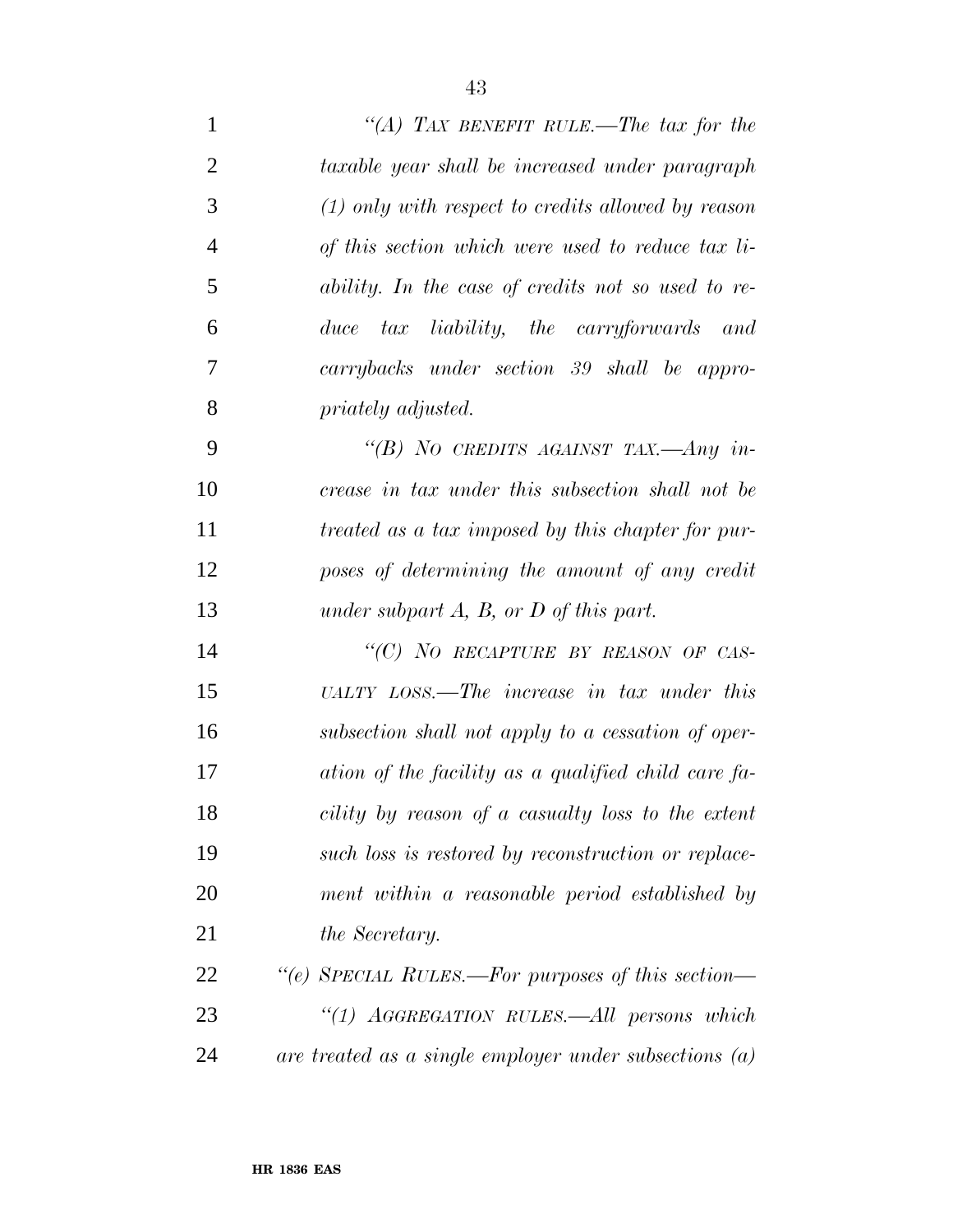*and (b) of section 52 shall be treated as a single tax-*

| $\overline{2}$ | payer.                                                   |
|----------------|----------------------------------------------------------|
| 3              | "(2) PASS-THRU IN THE CASE OF ESTATES AND                |
| $\overline{4}$ | TRUSTS.—Under regulations prescribed by the Sec-         |
| 5              | retary, rules similar to the rules of subsection (d) of  |
| 6              | section 52 shall apply.                                  |
| 7              | "(3) ALLOCATION IN THE CASE OF PARTNER-                  |
| 8              | $SHIPS. — In the case of partnerships, the credit shall$ |
| 9              | be allocated among partners under regulations pre-       |
| 10             | scribed by the Secretary.                                |
| 11             | "(f) No DOUBLE BENEFIT.—                                 |
| 12             | "(1) REDUCTION IN BASIS.—For purposes of this            |
| 13             | subtitle                                                 |
| 14             | "(A) IN GENERAL.—If a credit is deter-                   |
| 15             | mined under this section with respect to any             |
| 16             | property by reason of expenditures described in          |
| 17             | subsection $(c)(1)(A)$ , the basis of such property      |
| 18             | shall be reduced by the amount of the credit so          |
| 19             | determined.                                              |
| 20             | "(B) CERTAIN DISPOSITIONS.—If, during                    |
| 21             | any taxable year, there is a recapture amount            |
| 22             | determined with respect to any property the              |
| 23             | basis of which was reduced under subparagraph            |
| 24             | $(A)$ , the basis of such property (immediately be-      |
| 25             | fore the event resulting in such recapture) shall        |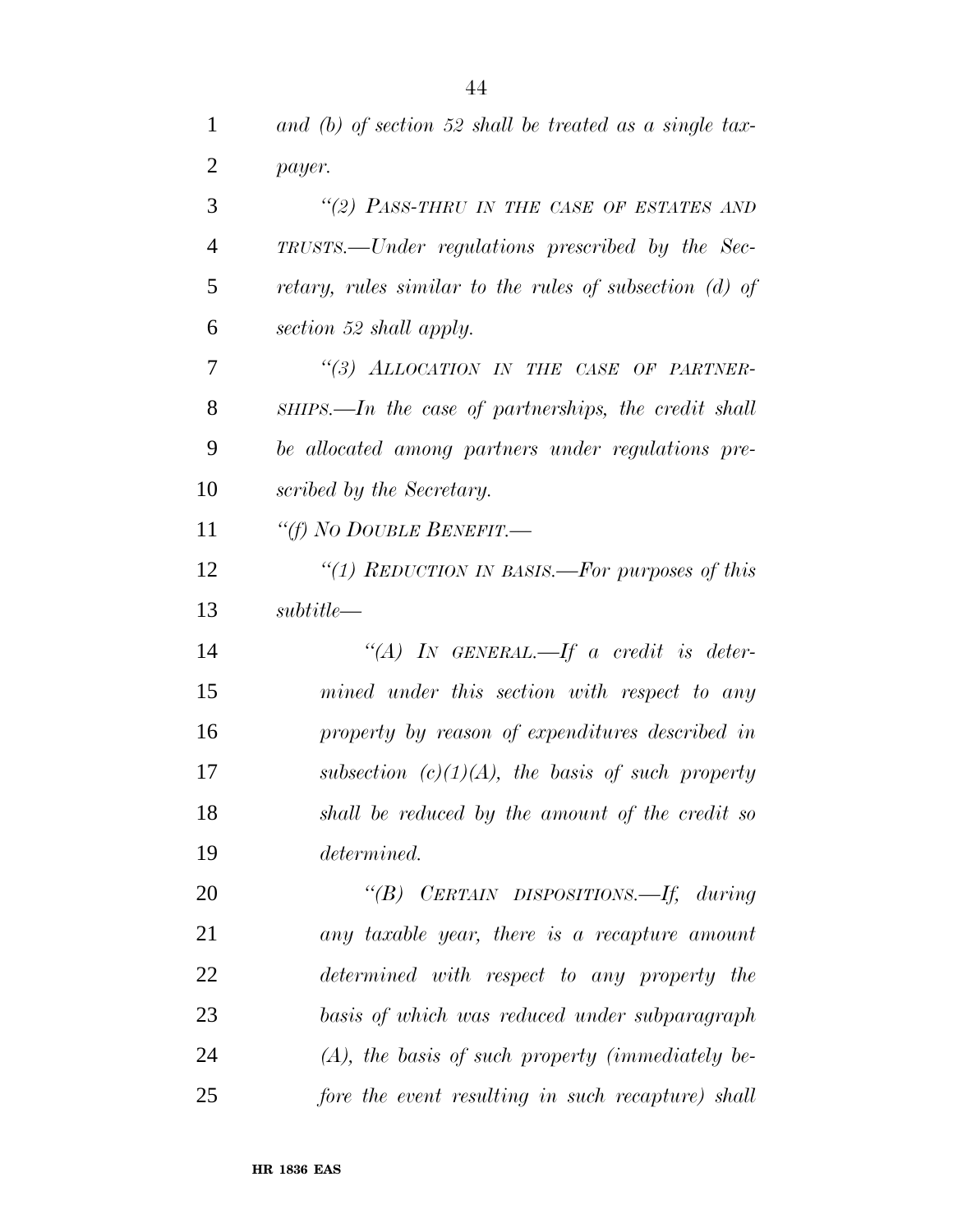| be increased by an amount equal to such recap-          |
|---------------------------------------------------------|
| ture amount. For purposes of the preceding sen-         |
| tence, the term 'recapture amount' means any            |
| increase in tax (or adjustment in carrybacks or         |
| carryovers) determined under subsection (d).            |
| "(2) OTHER DEDUCTIONS AND CREDITS.—No de-               |
| duction or credit shall be allowed under any other      |
| provision of this chapter with respect to the amount    |
| of the credit determined under this section.".          |
| (b) CONFORMING AMENDMENTS.-                             |
| $(1)$ Section 38(b) of the Internal Revenue Code        |
| of 1986 is amended by striking "plus" at the end of     |
| paragraph $(12)$ , by striking the period at the end of |
| paragraph (13) and inserting ", plus", and by add-      |
| ing at the end the following:                           |
| $\lq(14)$ the employer-provided child care credit de-   |
| <i>termined under section 45G.</i> ".                   |
| (2) The table of sections for subpart $D$ of part       |
| IV of subchapter $A$ of chapter 1 of such Code is       |
| amended by adding at the end the following:             |
| "Sec. 45G. Employer-provided child care credit."        |
| $(3)$ Section 1016(a) of such Code is amended by        |
| striking "and" at the end of paragraph (26), by strik-  |
| ing the period at the end of paragraph (27) and in-     |
| serting ", and", and by adding at the end the fol-      |
| lowing:                                                 |
|                                                         |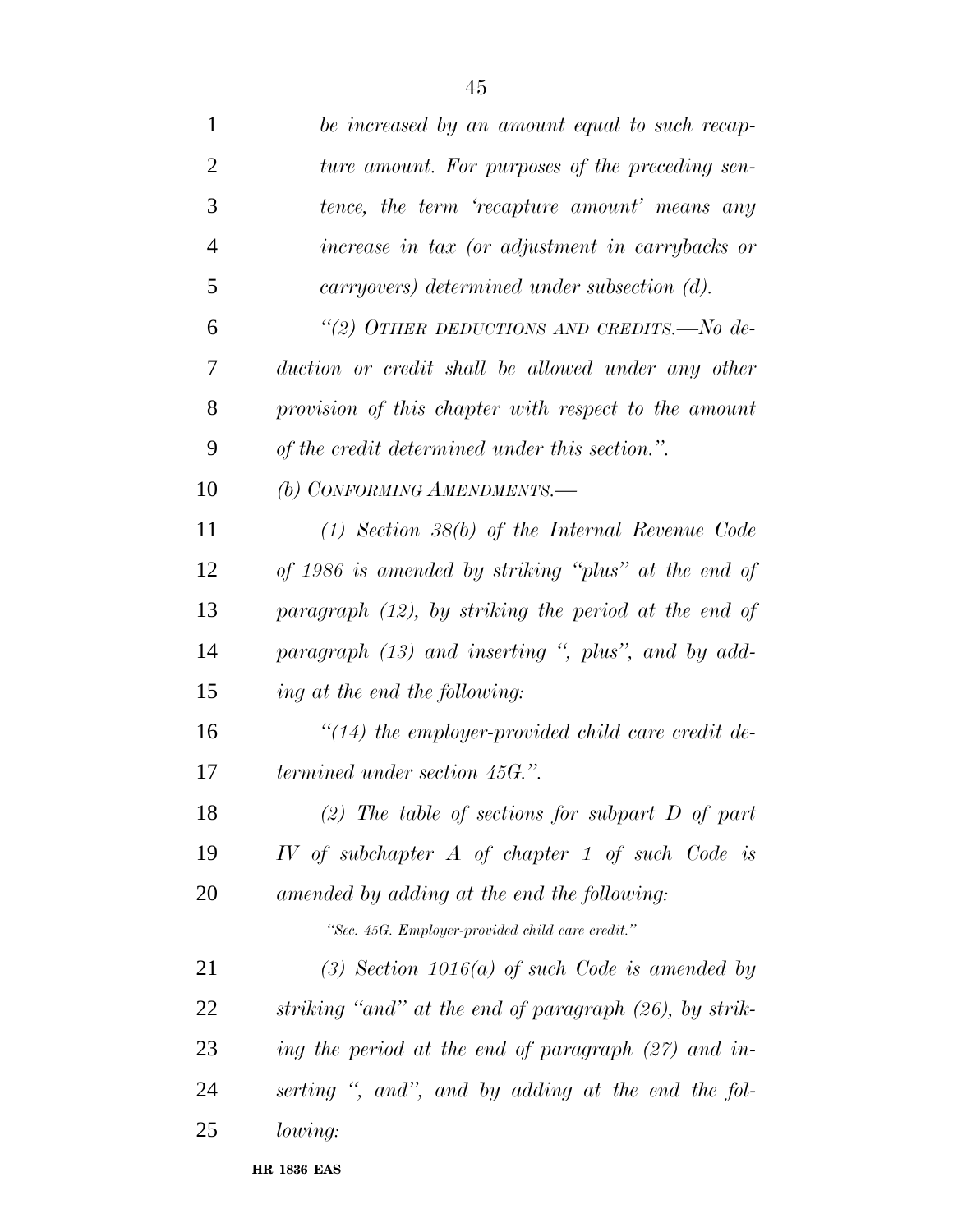*which a credit was allowed under section 45G, to the extent provided in section 45G(f)(1).''.*

 *(c) EFFECTIVE DATE.—The amendments made by this section shall apply to taxable years beginning after Decem-ber 31, 2001.*

### *Subtitle B—Compliance With Congressional Budget Act*

#### *SEC. 211. SUNSET OF PROVISIONS OF TITLE.*

 *All provisions of, and amendments made by, this title which are in effect on September 30, 2011, shall cease to apply as of the close of September 30, 2011.*

# *TITLE III—MARRIAGE PENALTY RELIEF*

*Subtitle A—In General*

*SEC. 301. ELIMINATION OF MARRIAGE PENALTY IN STAND-*

### *ARD DEDUCTION.*

 *(a) IN GENERAL.—Paragraph (2) of section 63(c) (re-lating to standard deduction) is amended—*

 *(1) by striking ''\$5,000'' in subparagraph (A) and inserting ''the applicable percentage of the dollar amount in effect under subparagraph (C) for the tax-able year'';*

 *(2) by adding ''or'' at the end of subparagraph (B);*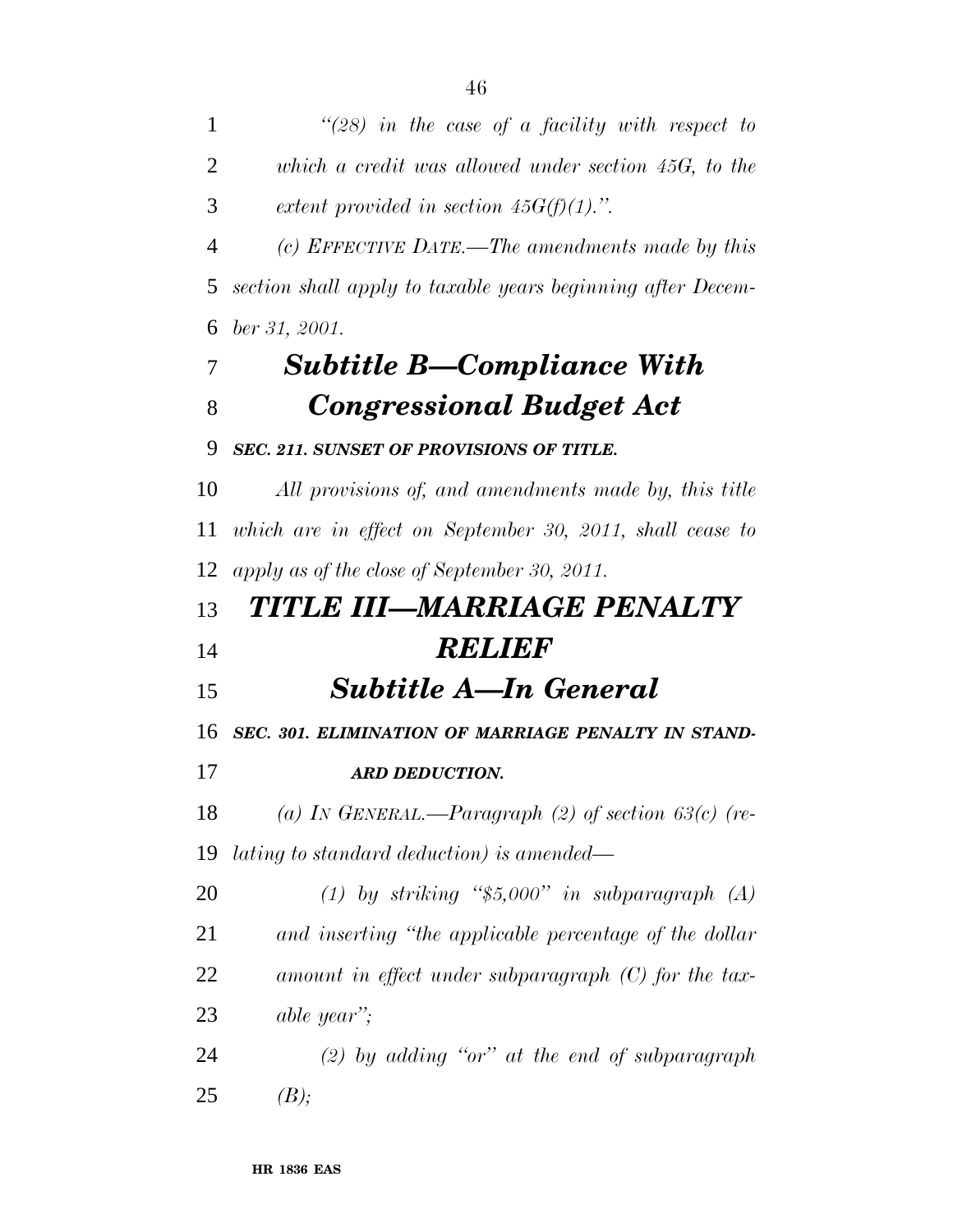| 1              | $(3)$ by striking "in the case of" and all that fol-                                                       |
|----------------|------------------------------------------------------------------------------------------------------------|
| $\overline{2}$ | lows in subparagraph $(C)$ and inserting "in any                                                           |
| 3              | other case."; and                                                                                          |
| 4              | $(4)$ by striking subparagraph $(D)$ .                                                                     |
| 5              | (b) APPLICABLE PERCENTAGE.—Section $63(c)$ (relat-                                                         |
| 6              | ing to standard deduction) is amended by adding at the                                                     |
| 7              | end the following new paragraph:                                                                           |
| 8              | "(7) APPLICABLE PERCENTAGE.-For purposes                                                                   |
| 9              | of paragraph (2), the applicable percentage shall be                                                       |
| 10             | determined in accordance with the following table:                                                         |
|                | "For taxable years beginning<br>The applicable<br>in calendar year-<br>percentage is-<br>174<br>184<br>187 |
|                | 190<br>200."                                                                                               |
| 11             | (c) TECHNICAL AMENDMENTS.-                                                                                 |
| 12             | (1) Subparagraph $(B)$ of section $1(f)(6)$ , as                                                           |
| 13             | amended by section $103(b)$ , is amended by striking                                                       |
| 14             | "(other than with" and all that follows through "shall"                                                    |
| 15             | be applied" and inserting "(other than with respect                                                        |
| 16             | to sections $63(c)(4)$ and $151(d)(3)(A)$ shall be ap-                                                     |
| 17             | plied".                                                                                                    |
| 18             | (2) Paragraph (4) of section $63(c)$ is amended by                                                         |
| 19             | adding at the end the following flush sentence:                                                            |

*amount referred to in paragraph (2)(A).''.*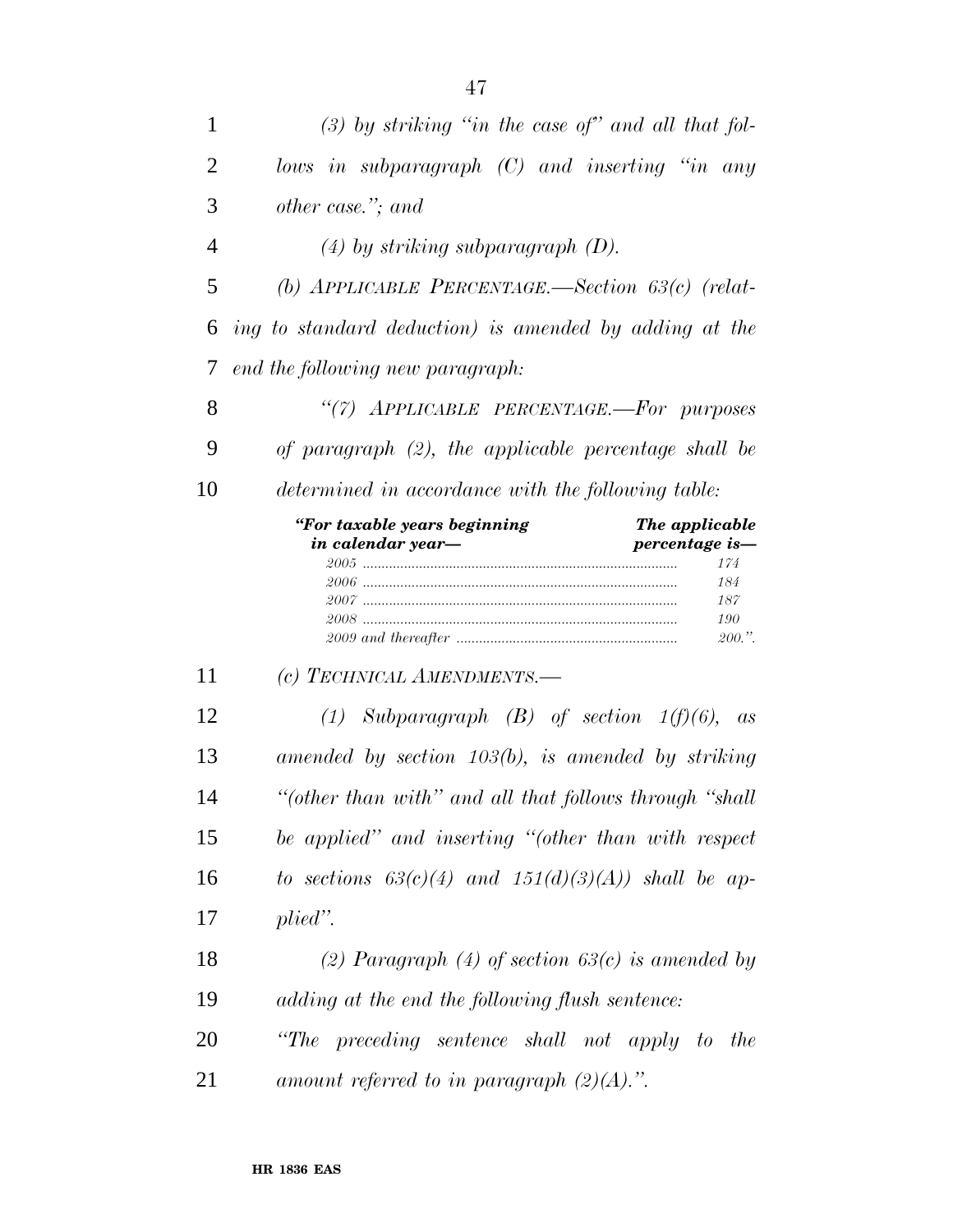*(d) EFFECTIVE DATE.—The amendments made by this section shall apply to taxable years beginning after Decem- ber 31, 2004. SEC. 302. PHASEOUT OF MARRIAGE PENALTY IN 15-PER- CENT BRACKET. (a) IN GENERAL.—Section 1(f) (relating to adjust- ments in tax tables so that inflation will not result in tax increases) is amended by adding at the end the following new paragraph: ''(8) PHASEOUT OF MARRIAGE PENALTY IN 15- PERCENT BRACKET.— ''(A) IN GENERAL.—With respect to taxable years beginning after December 31, 2004, in pre- scribing the tables under paragraph (1)— ''(i) the maximum taxable income in the 15-percent rate bracket in the table con- tained in subsection (a) (and the minimum taxable income in the next higher taxable income bracket in such table) shall be the applicable percentage of the maximum tax- able income in the 15-percent rate bracket in the table contained in subsection (c) (after any other adjustment under this sub-section), and*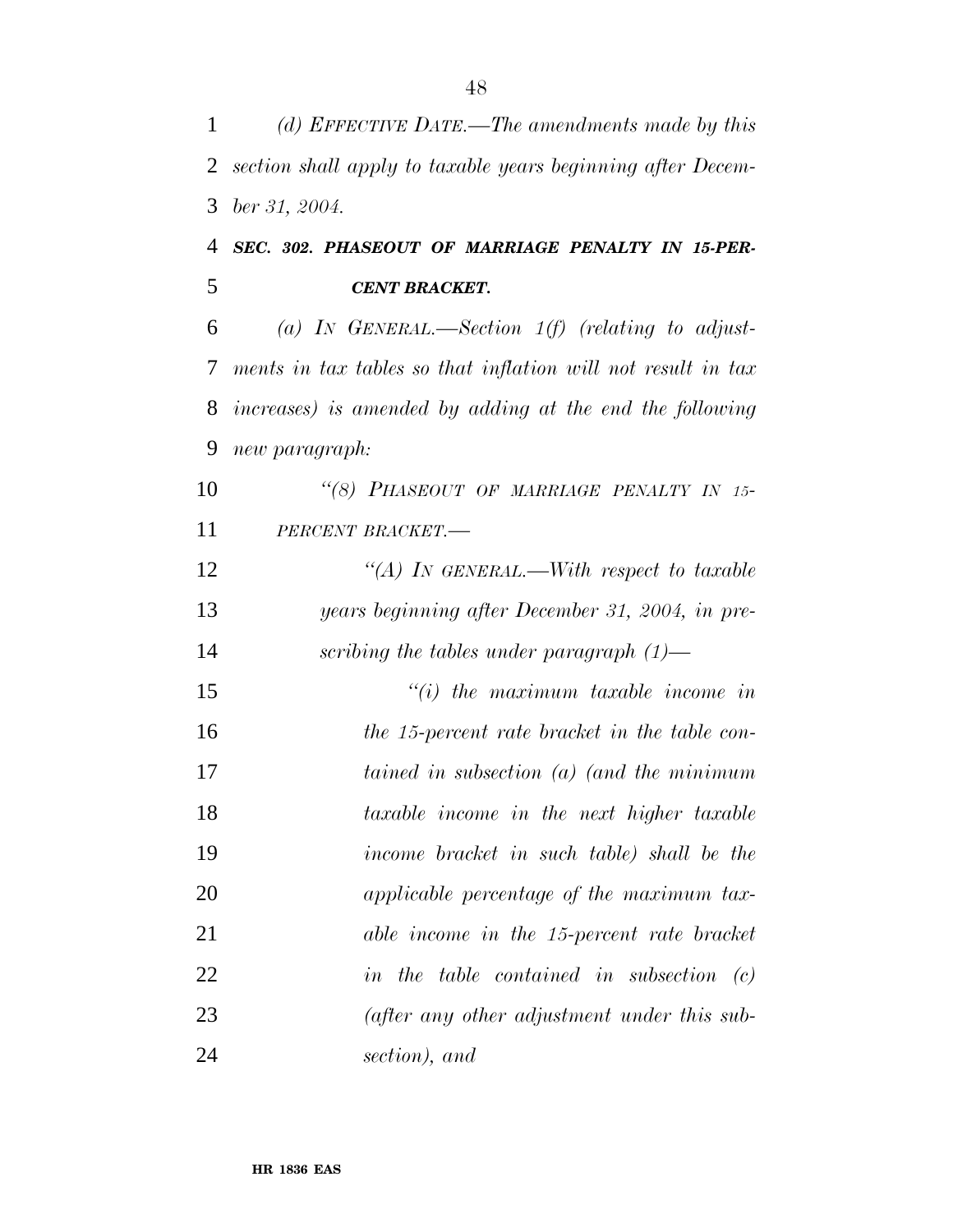| 1              | $``(ii)$ the comparable taxable income                                                                                    |
|----------------|---------------------------------------------------------------------------------------------------------------------------|
| $\overline{2}$ | amounts in the table contained in sub-                                                                                    |
| 3              | section (d) shall be $\frac{1}{2}$ of the amounts deter-                                                                  |
| $\overline{4}$ | mined under clause $(i)$ .                                                                                                |
| 5              | "(B) APPLICABLE PERCENTAGE.—For pur-                                                                                      |
| 6              | poses of subparagraph $(A)$ , the applicable per-                                                                         |
| 7              | centage shall be determined in accordance with                                                                            |
| 8              | <i>the following table:</i>                                                                                               |
|                | "For taxable years beginning<br>The applicable<br>in calendar year-<br>percentage is-<br>174<br>184<br>187<br>190<br>200. |
| 9              | "(C) ROUNDING.—If any amount deter-                                                                                       |
| 10             | mined under subparagraph $(A)(i)$ is not a mul-                                                                           |
| 11             | tiple of \$50, such amount shall be rounded to the                                                                        |
| 12             | next lowest multiple of \$50.".                                                                                           |
| 13             | (b) TECHNICAL AMENDMENTS.—                                                                                                |
| 14             | (1) Subparagraph (A) of section $1(f)(2)$ is                                                                              |
| 15             | amended by inserting "except as provided in para-                                                                         |
| 16             | $graph (8)$ ," before "by increasing".                                                                                    |
| 17             | (2) The heading for subsection (f) of section 1 is                                                                        |
| 18             | amended by inserting "PHASEOUT OF MARRIAGE                                                                                |
| 19             | PENALTY IN 15-PERCENT BRACKET;" before "ADJUST-                                                                           |
| 20             | MENTS".                                                                                                                   |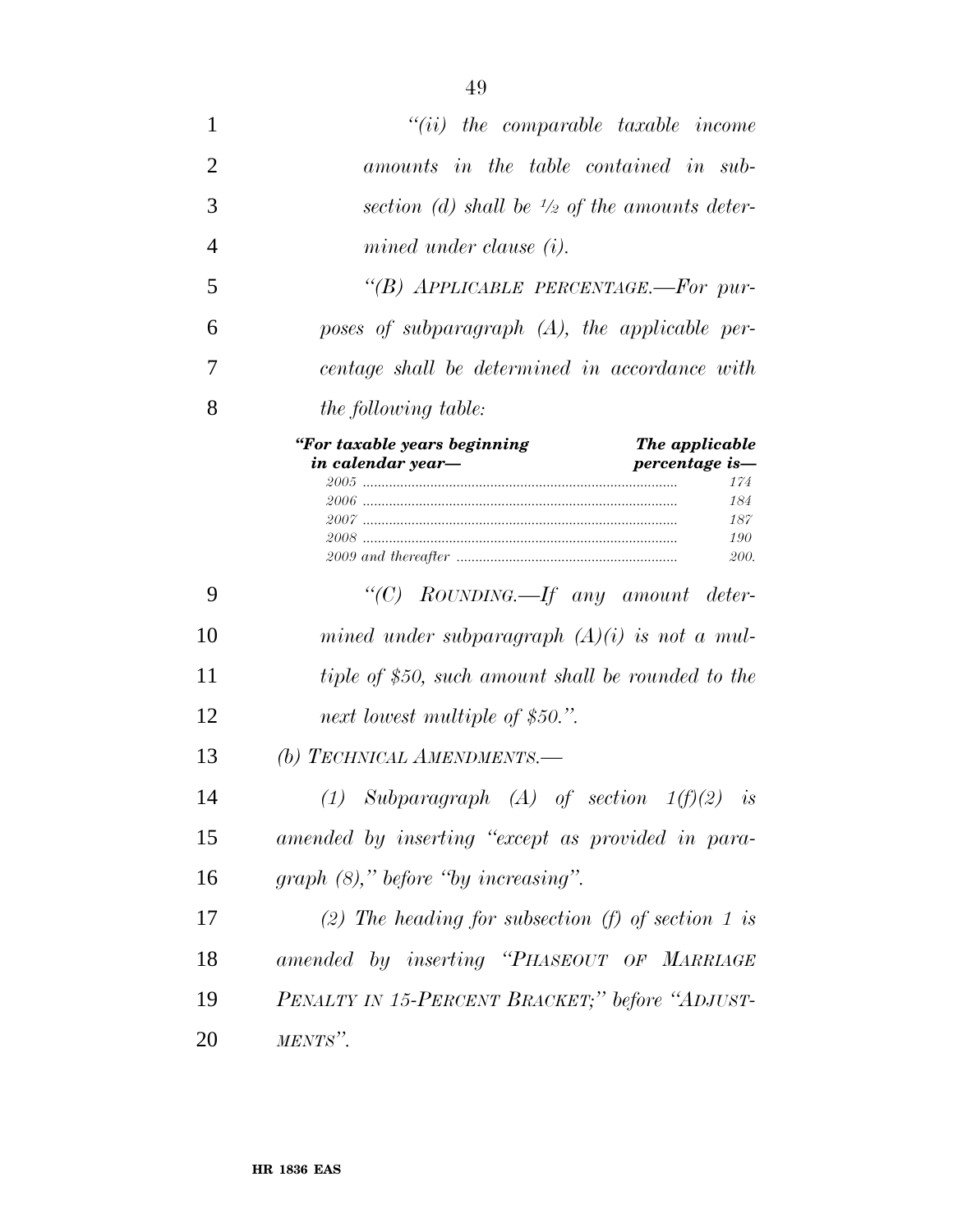| 1              | (c) EFFECTIVE DATE.—The amendments made by this             |
|----------------|-------------------------------------------------------------|
| 2              | section shall apply to taxable years beginning after Decem- |
| 3              | $ber\,31,\,2004.$                                           |
| $\overline{4}$ | SEC. 303. MARRIAGE PENALTY RELIEF FOR EARNED IN-            |
| 5              | COME CREDIT; EARNED INCOME TO INCLUDE                       |
| 6              | ONLY AMOUNTS INCLUDIBLE IN GROSS IN-                        |
| 7              | <b>COME; SIMPLIFICATION OF EARNED INCOME</b>                |
| 8              | <b>CREDIT.</b>                                              |
| 9              | (a) INCREASED PHASEOUT AMOUNT.                              |
| 10             | (1) In GENERAL.—Section $32(b)(2)$ (relating to             |
| 11             | amounts) is amended—                                        |
| 12             | $(A)$ by striking "AMOUNTS.—The earned"                     |
| 13             | and inserting "AMOUNTS.—                                    |
| 14             | $\lq\lq (A)$ In GENERAL.—Subject to subpara-                |
| 15             | graph $(B)$ , the earned", and                              |
| 16             | $(B)$ by adding at the end the following new                |
| 17             | subparagraph:                                               |
| 18             | "(B) JOINT RETURNS.—In the case of $a$                      |
| 19             | joint return filed by an eligible individual and            |
| 20             | such individual's spouse, the phaseout amount               |
| 21             | determined under subparagraph $(A)$ shall be in-            |
| 22             | creased by $$3,000."$ .                                     |
| 23             | (2) INFLATION ADJUSTMENT.—Paragraph $(1)(B)$                |
| 24             | of section $32(j)$ (relating to inflation adjustments) is   |
| 25             | amended to read as follows:                                 |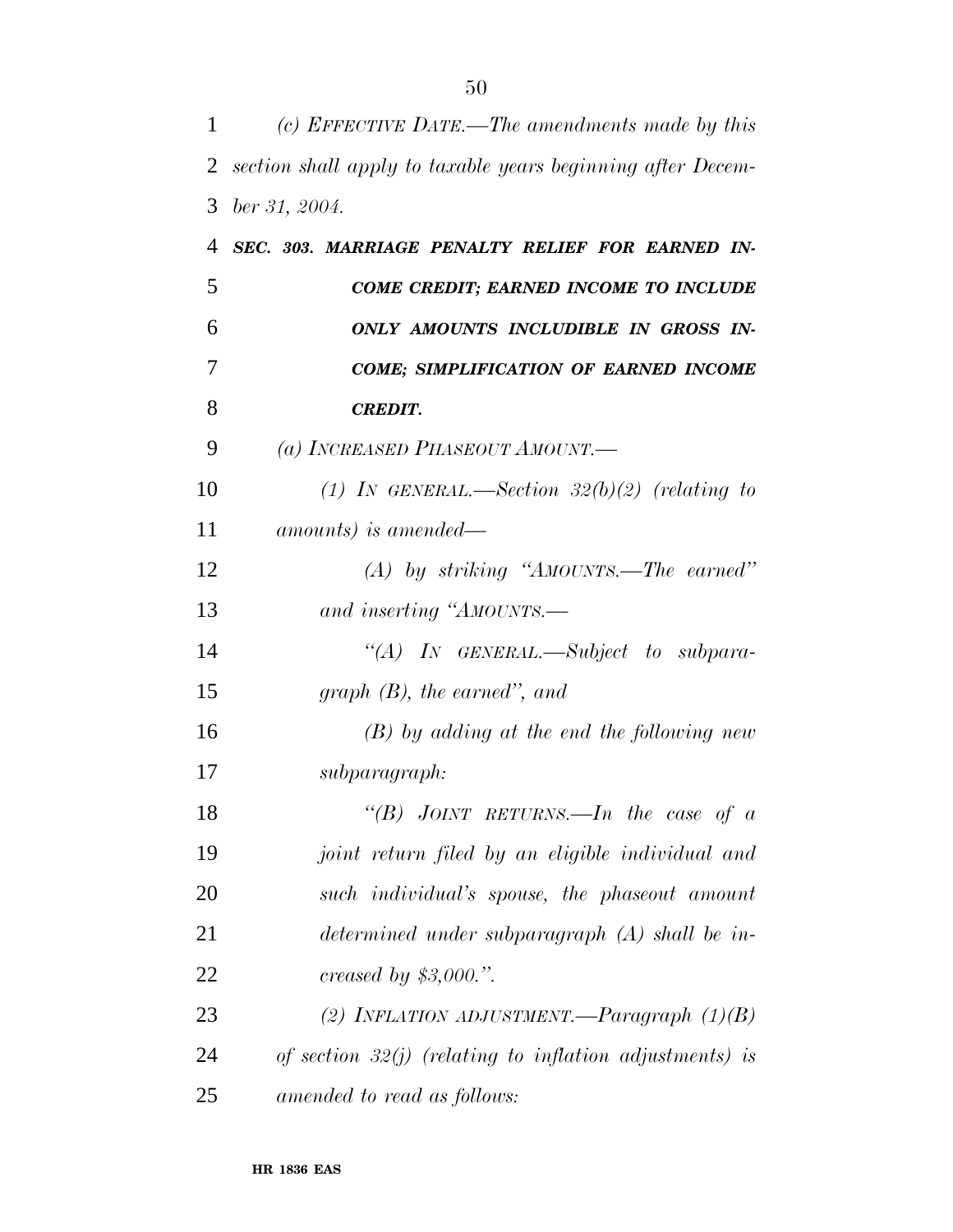| $\mathbf{1}$   | $\lq\lq B$ the cost-of-living adjustment deter-                 |
|----------------|-----------------------------------------------------------------|
| $\overline{2}$ | mined under section $1(f)(3)$ for the calendar year             |
| 3              | in which the taxable year begins, determined—                   |
| $\overline{4}$ | $``(i)$ in the case of amounts in sub-                          |
| 5              | sections $(b)(2)(A)$ and $(i)(1)$ , by sub-                     |
| 6              | stituting 'calendar year 1995' for 'calendar                    |
| $\overline{7}$ | year $1992'$ in subparagraph $(B)$ thereof,                     |
| 8              | and                                                             |
| 9              | "(ii) in the case of the \$3,000 amount                         |
| 10             | in subsection (b)(2)(B), by substituting 'cal-                  |
| 11             | endar year 2001' for 'calendar year 1992'                       |
| 12             | in subparagraph $(B)$ of such section 1.".                      |
| 13             | (3) ROUNDING.—Section $32(j)(2)(A)$ (relating to                |
| 14             | rounding) is amended by striking "subsection $(b)(2)$ "         |
| 15             | and inserting "subsection $(b)(2)(A)$ (after being in-          |
| 16             | creased under subparagraph $(B)$ thereof)".                     |
| 17             | (b) EARNED INCOME TO INCLUDE ONLY AMOUNTS IN-                   |
| 18             | CLUDIBLE IN GROSS INCOME.—Clause (i) of section                 |
|                | 19 $32(c)(2)(A)$ (defining earned income) is amended by insert- |
|                | 20 ing ", but only if such amounts are includible in gross in-  |
| 21             | come for the taxable year" after "other employee compensa-      |
| 22             | tion".                                                          |
| 23             | (c) REPEAL OF REDUCTION OF CREDIT TO TAXPAYERS                  |
| 24             | SUBJECT TO ALTERNATIVE MINIMUM TAX.—Section $32(h)$             |
|                | 25 is repealed.                                                 |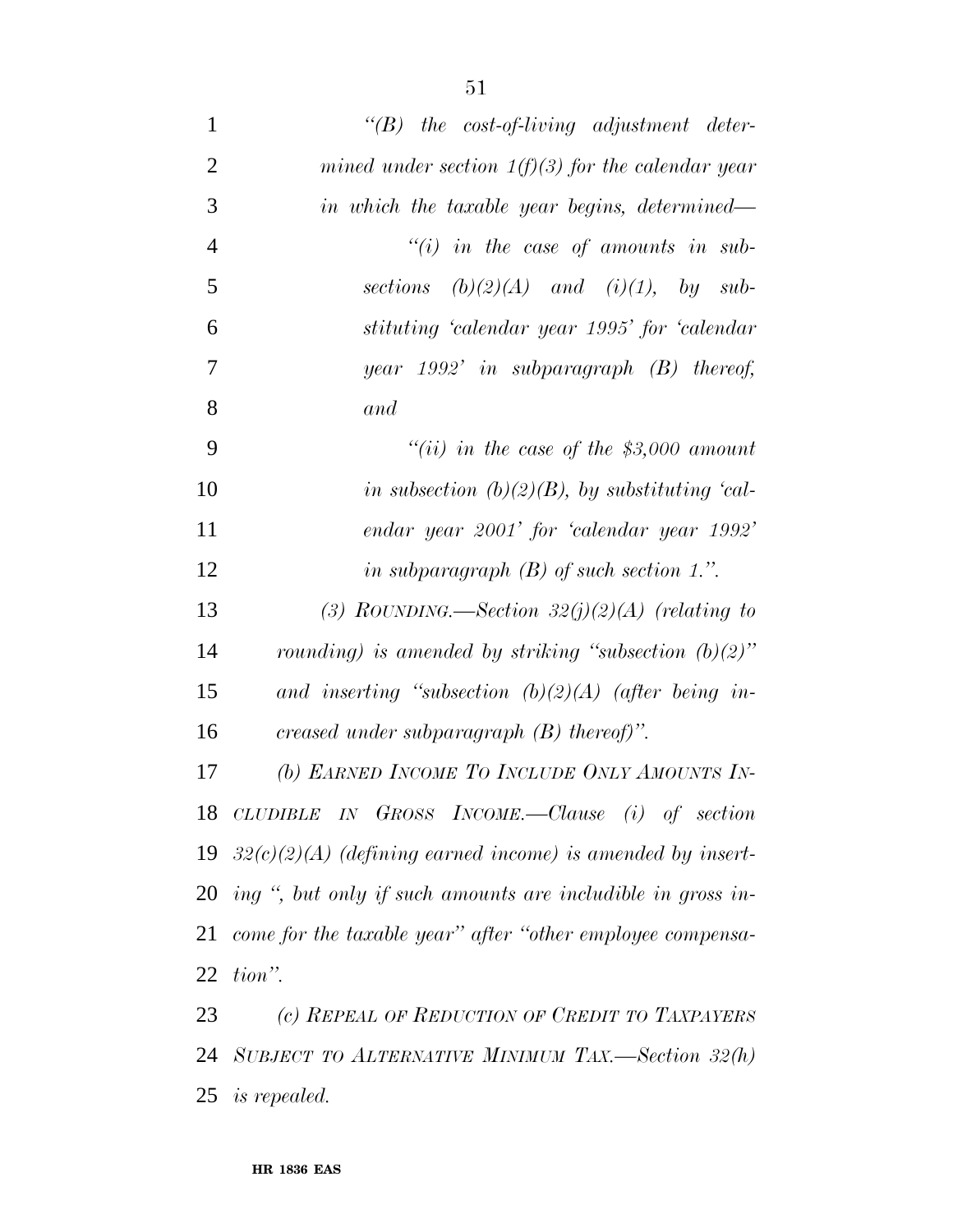| 1              | (d) REPLACEMENT OF MODIFIED ADJUSTED GROSS               |
|----------------|----------------------------------------------------------|
| 2              | INCOME WITH ADJUSTED GROSS INCOME.-                      |
| 3              | (1) IN GENERAL.—Section $32(a)(2)(B)$ is amend-          |
| $\overline{4}$ | ed by striking "modified".                               |
| 5              | (2) CONFORMING AMENDMENTS.-                              |
| 6              | $(A)$ Section 32(c) is amended by striking               |
| 7              | paragraph (5).                                           |
| 8              | (B) Section $32(f)(2)(B)$ is amended by                  |
| 9              | striking "modified" each place it appears.               |
| 10             | (e) RELATIONSHIP TEST.—                                  |
| 11             | $(1)$ In GENERAL.—Clause $(i)$ of section                |
| 12             | $32(c)(3)(B)$ (relating to relationship test) is amended |
| 13             | to read as follows:                                      |
| 14             | $``(i)$ IN GENERAL.—An individual                        |
| 15             | bears a relationship to the taxpayer de-                 |
| 16             | scribed in this subparagraph if such indi-               |
| 17             | vidual is—                                               |
| 18             | "(I) a son, daughter, stepson, or                        |
| 19             | stepdaughter, or a descendant of any                     |
| 20             | such <i>individual</i> ,                                 |
| 21             | "(II) a brother, sister, stepbrother,                    |
| 22             | or stepsister, or a descendant of any                    |
| 23             | such individual, who the taxpayer                        |
| 24             | cares for as the taxpayer's own child,                   |
| 25             | or                                                       |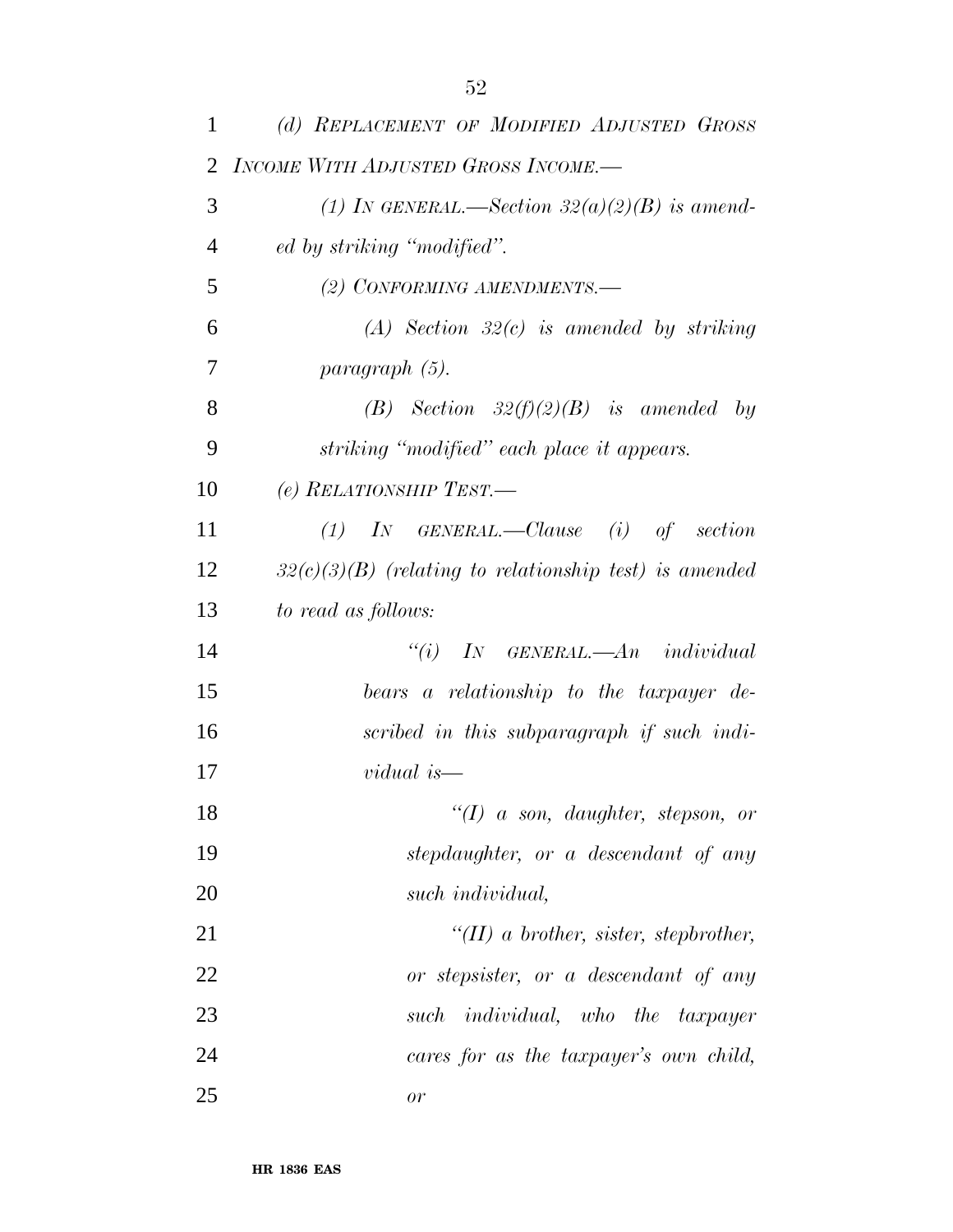| ٧<br>. .<br>۰,<br>۰.<br>۰ | ۰.<br>v |
|---------------------------|---------|
|                           |         |

| $\mathbf{1}$   | "(III) an eligible foster child of                  |
|----------------|-----------------------------------------------------|
| $\overline{2}$ | the taxpayer.".                                     |
| 3              | (2) ELIGIBLE FOSTER CHILD.-                         |
| $\overline{4}$ | $(A)$ IN GENERAL.—Clause (iii) of section           |
| 5              | $32(c)(3)(B)$ is amended to read as follows:        |
| 6              | "(iii) ELIGIBLE FOSTER CHILD.—For                   |
| 7              | purposes of clause $(i)$ , the term 'eligible fos-  |
| 8              | ter child' means an individual not described        |
| 9              | in subclause (I) or (II) of clause (i) who-         |
| 10             | $\lq (I)$ is placed with the taxpayer               |
| 11             | by an authorized placement agency,                  |
| 12             | and                                                 |
| 13             | "(II) the taxpayer cares for as the                 |
| 14             | taxpayer's own child.".                             |
| 15             | CONFORMING AMENDMENT.-Section<br>(B)                |
| 16             | $32(c)(3)(A)(ii)$ is amended by striking "except as |
| 17             | provided in subparagraph $(B)(iii)$ .               |
| 18             | (f) 2 OR MORE CLAIMING QUALIFYING CHILD.-Sec-       |
| 19             | tion $32(c)(1)(C)$ is amended to read as follows:   |
| 20             | " $(C)$ 2 OR MORE CLAIMING QUALIFYING               |
| 21             | CHILD.                                              |
| 22             | "(i) IN GENERAL.—Except as provided                 |
| 23             | in clause (ii), if (but for this paragraph) an      |
| 24             | individual may be claimed, and is claimed,          |
| 25             | as a qualifying child by 2 or more tax-             |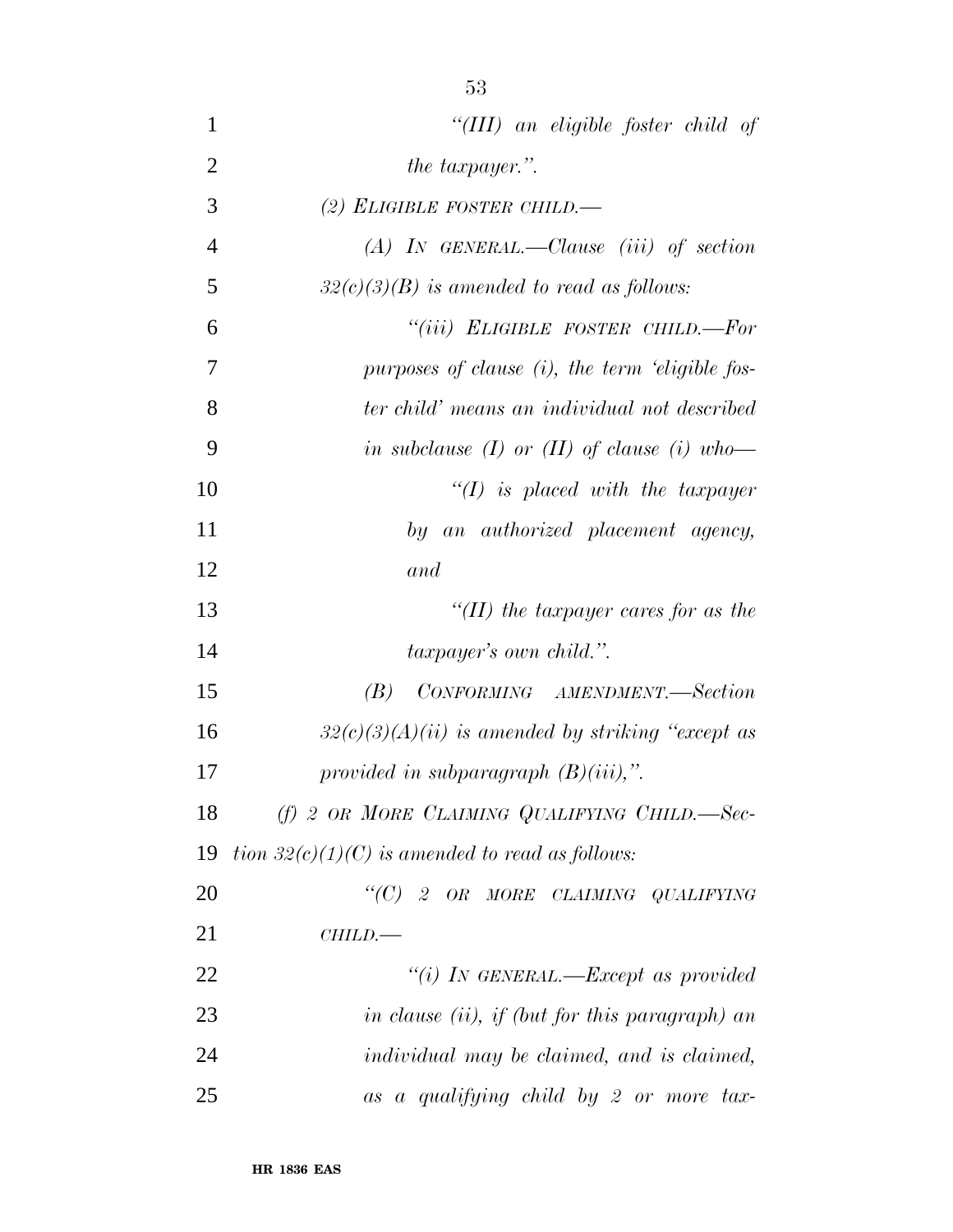| $\mathbf{1}$   | payers for a taxable year beginning in the                      |
|----------------|-----------------------------------------------------------------|
| $\overline{2}$ | same calendar year, such individual shall                       |
| 3              | be treated as the qualifying child of the tax-                  |
| $\overline{4}$ | payer who is—                                                   |
| 5              | "(I) a parent of the individual, or                             |
| 6              | "(II) if subclause (I) does not                                 |
| 7              | apply, the taxpayer with the highest                            |
| 8              | adjusted gross income for such taxable                          |
| 9              | year.                                                           |
| 10             | "(ii) MORE THAN 1 CLAIMING CRED-                                |
| 11             | $IT. - If the parents claiming the credit with$                 |
| 12             | respect to any qualifying child do not file a                   |
| 13             | joint return together, such child shall be                      |
| 14             | treated as the qualifying child of-                             |
| 15             | $\lq (I)$ the parent with whom the                              |
| 16             | child resided for the longest period of                         |
| 17             | time during the taxable year, or                                |
| 18             | "(II) if the child resides with both                            |
| 19             | parents for the same amount of time                             |
| 20             | during such taxable year, the parent                            |
| 21             | with the highest adjusted gross in-                             |
| 22             | $come.$ ".                                                      |
| 23             | (g) EXPANSION OF MATHEMATICAL ERROR AUTHOR-                     |
| 24             | ITY.—Paragraph (2) of section 6213(g) is amended by strik-      |
|                | 25 ing "and" at the end of subparagraph $(K)$ , by striking the |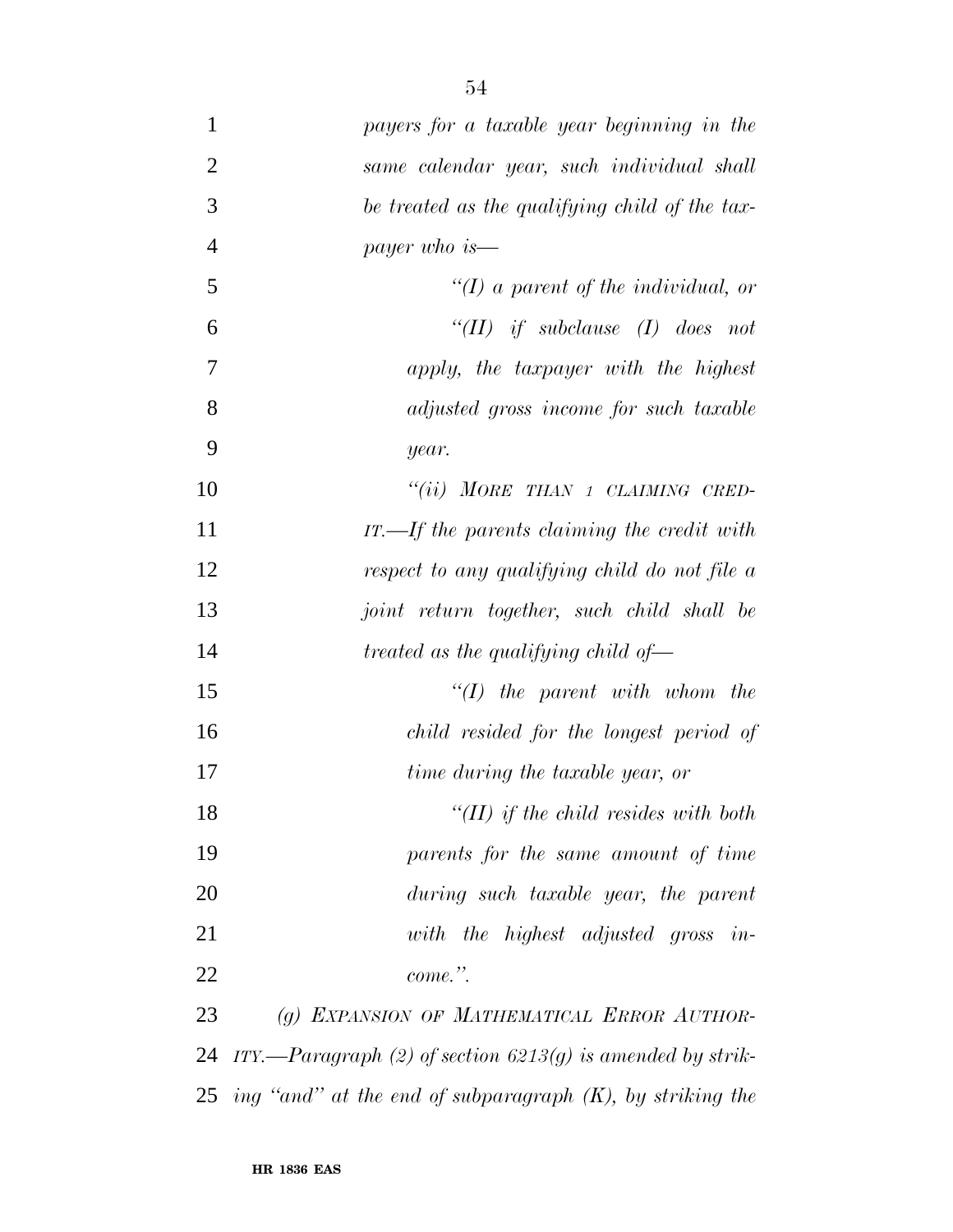*period at the end of subparagraph (L) and inserting '', and'', and by inserting after subparagraph (L) the fol-lowing new subparagraph:*

|                 | $\lq (M)$ the entry on the return claiming the      |
|-----------------|-----------------------------------------------------|
| -5              | credit under section 32 with respect to a child if, |
| 6               | according to the Federal Case Registry of Child     |
| $7\phantom{.0}$ | Support Orders established under section $453(h)$   |
| 8               | of the Social Security Act, the taxpayer is a non-  |
| -9              | custodial parent of such child."                    |

*(h) EFFECTIVE DATES.—*

 *(1) IN GENERAL.—The amendments made by this section shall apply to taxable years beginning after December 31, 2001.*

 *(2) SUBSECTION (g).—The amendment made by subsection (g) shall take effect on January 1, 2004.*

## *Subtitle B—Compliance With*

### *Congressional Budget Act*

*SEC. 311. SUNSET OF PROVISIONS OF TITLE.*

 *All provisions of, and amendments made by, this title which are in effect on September 30, 2011, shall cease to apply as of the close of September 30, 2011.*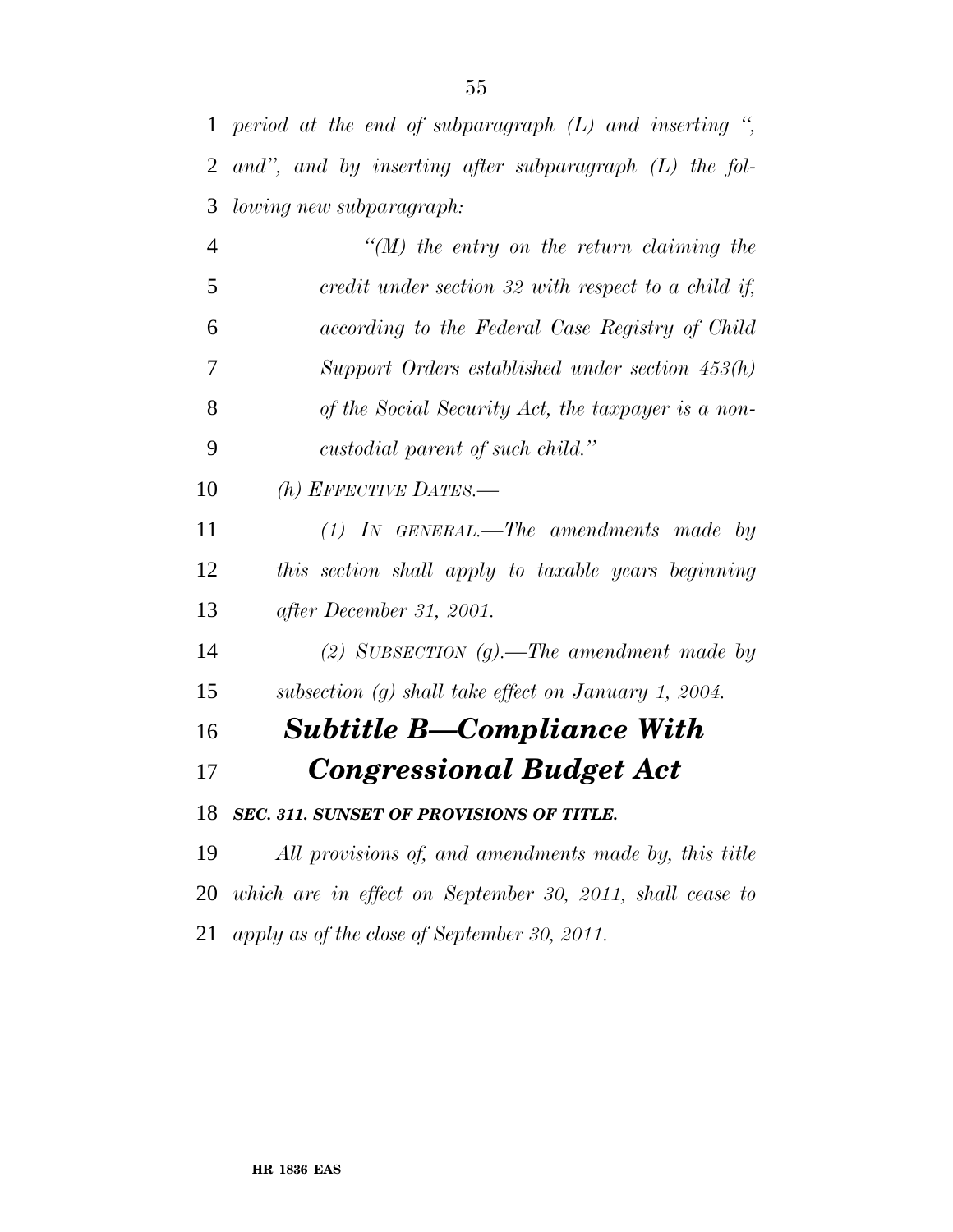| 1              | TITLE IV—AFFORDABLE                                        |
|----------------|------------------------------------------------------------|
| $\overline{2}$ | <b>EDUCATION PROVISIONS</b>                                |
| 3              | <b>Subtitle A—Education Savings</b>                        |
| $\overline{4}$ | <i>Incentives</i>                                          |
| 5              | SEC. 401. MODIFICATIONS TO EDUCATION INDIVIDUAL RE-        |
| 6              | <b>TIREMENT ACCOUNTS.</b>                                  |
| 7              | (a) MAXIMUM ANNUAL CONTRIBUTIONS.—                         |
| 8              | (1) IN GENERAL.—Section $530(b)(1)(A)(iii)$ (de-           |
| 9              | fining education individual retirement account) is         |
| 10             | amended by striking "\$500" and inserting "\$2,000".       |
| 11             | CONFORMING AMENDMENT.-Section<br>(2)                       |
| 12             | $4973(e)(1)(A)$ is amended by striking "\$500" and in-     |
| 13             | serting $\frac{4}{5}2,000$ .                               |
| 14             | (b) MODIFICATION OF AGI LIMITS TO REMOVE MAR-              |
| 15             | RIAGE PENALTY.—Section $530(c)(1)$ (relating to reduction  |
| 16             | in permitted contributions based on adjusted gross income) |
|                | $17$ is amended—                                           |
| 18             | $(1)$ by striking "\$150,000" in subparagraph              |
| 19             | $(A)(ii)$ and inserting "\$190,000", and                   |
| 20             | (2) by striking " $$10,000"$ in subparagraph (B)           |
| 21             | and inserting " $$30,000"$ .                               |
| 22             | (c) TAX-FREE EXPENDITURES FOR ELEMENTARY AND               |
| 23             | <b>SECONDARY SCHOOL EXPENSES.—</b>                         |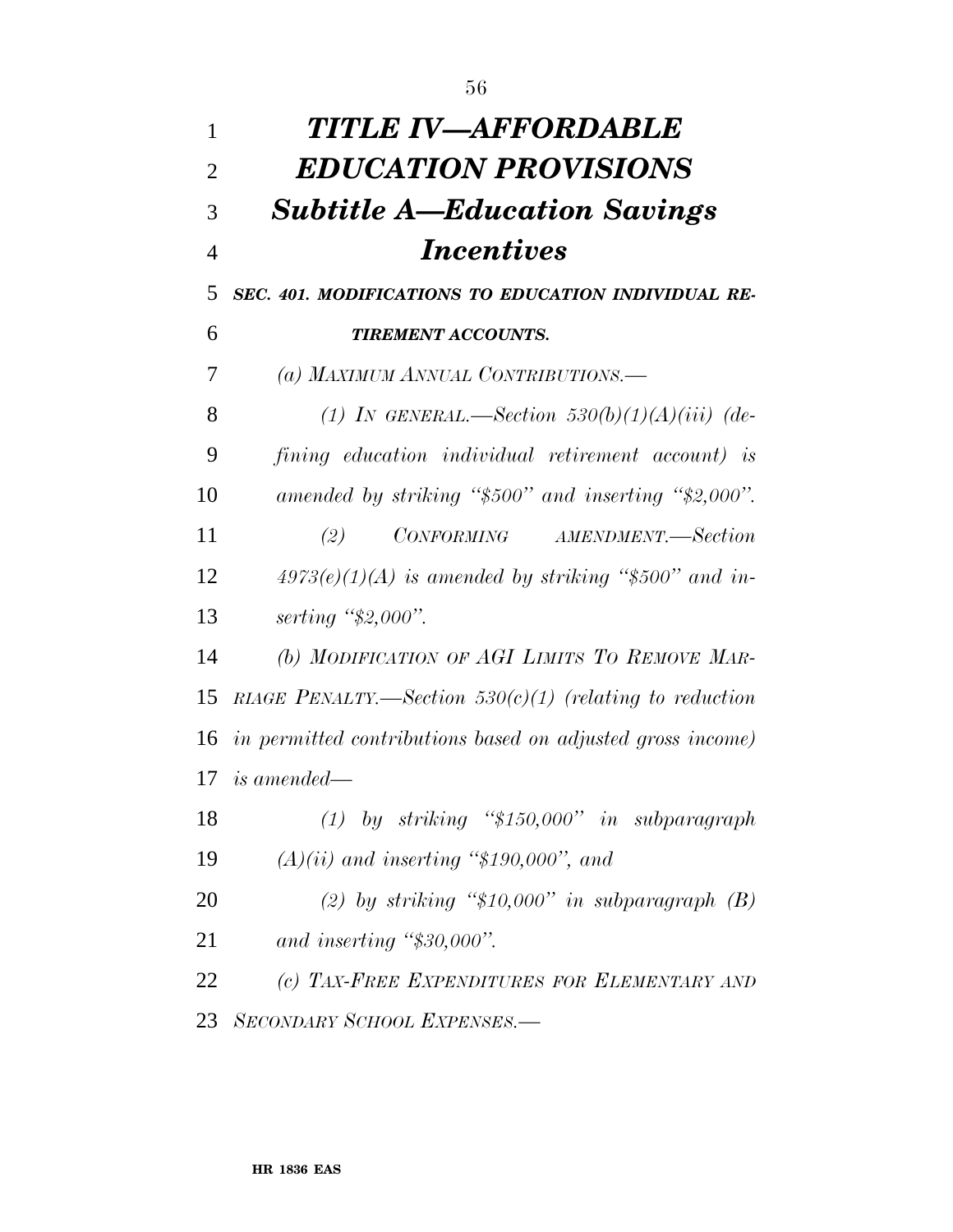| $\mathbf{1}$   | (1) IN GENERAL.—Section 530(b)(2) (defining         |
|----------------|-----------------------------------------------------|
| $\overline{2}$ | qualified higher education expenses) is amended to  |
| 3              | read as follows:                                    |
| $\overline{4}$ | "(2) QUALIFIED EDUCATION EXPENSES.-                 |
| 5              | $\lq \lq A$ ) In GENERAL.—The term $\lq q$ ualified |
| 6              | education expenses' means—                          |
| 7              | $``(i)$ qualified higher education ex-              |
| 8              | penses (as defined in section 529 $(e)(3)$ ), and   |
| 9              | $``(ii)$ qualified elementary and sec-              |
| 10             | ondary education expenses (as defined in            |
| 11             | paragnath (4).                                      |
| 12             | $\lq\lq(B)$ QUALIFIED STATE TUITION<br>PRO-         |
| 13             | GRAMS.—Such term shall include any contribu-        |
| 14             | tion to a qualified State tuition program (as de-   |
| 15             | fined in section $529(b)$ ) on behalf of the des-   |
| 16             | <i>ignated</i> beneficiary (as defined in section   |
| 17             | $529(e)(1)$ ; but there shall be no increase in the |
| 18             | investment in the contract for purposes of apply-   |
| 19             | ing section 72 by reason of any portion of such     |
| 20             | contribution which is not includible in gross in-   |
| 21             | come by reason of subsection $(d)(2)$ .".           |
| 22             | (2) QUALIFIED ELEMENTARY AND SECONDARY              |
| 23             | $EDUCATION$ EXPENSES.—Section 530(b) (relating to   |
| 24             | definitions and special rules) is amended by adding |
| 25             | at the end the following new paragraph:             |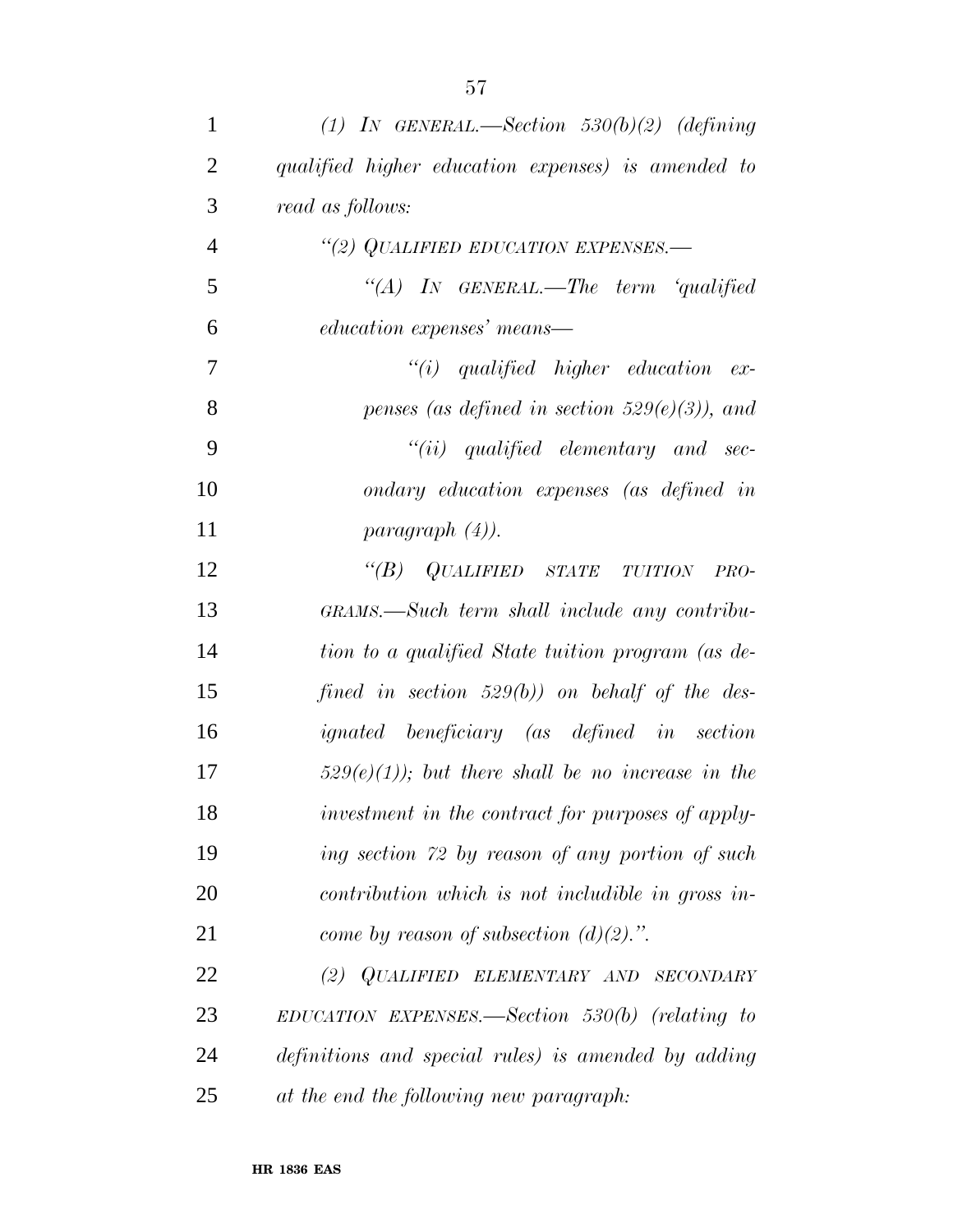*''(A) IN GENERAL.—The term 'qualified ele- mentary and secondary education expenses' means—*

 *''(i) expenses for tuition, fees, academic tutoring, special needs services, books, sup- plies, and other equipment which are in- curred in connection with the enrollment or attendance of the designated beneficiary of the trust as an elementary or secondary school student at a public, private, or reli-gious school,*

 *''(ii) expenses for room and board, uni- forms, transportation, and supplementary items and services (including extended day programs) which are required or provided by a public, private, or religious school in connection with such enrollment or attend-ance, and*

 *''(iii) expenses for the purchase of any computer technology or equipment (as de- fined in section 170(e)(6)(F)(i)) or Internet access and related services, if such tech-nology, equipment, or services are to be used*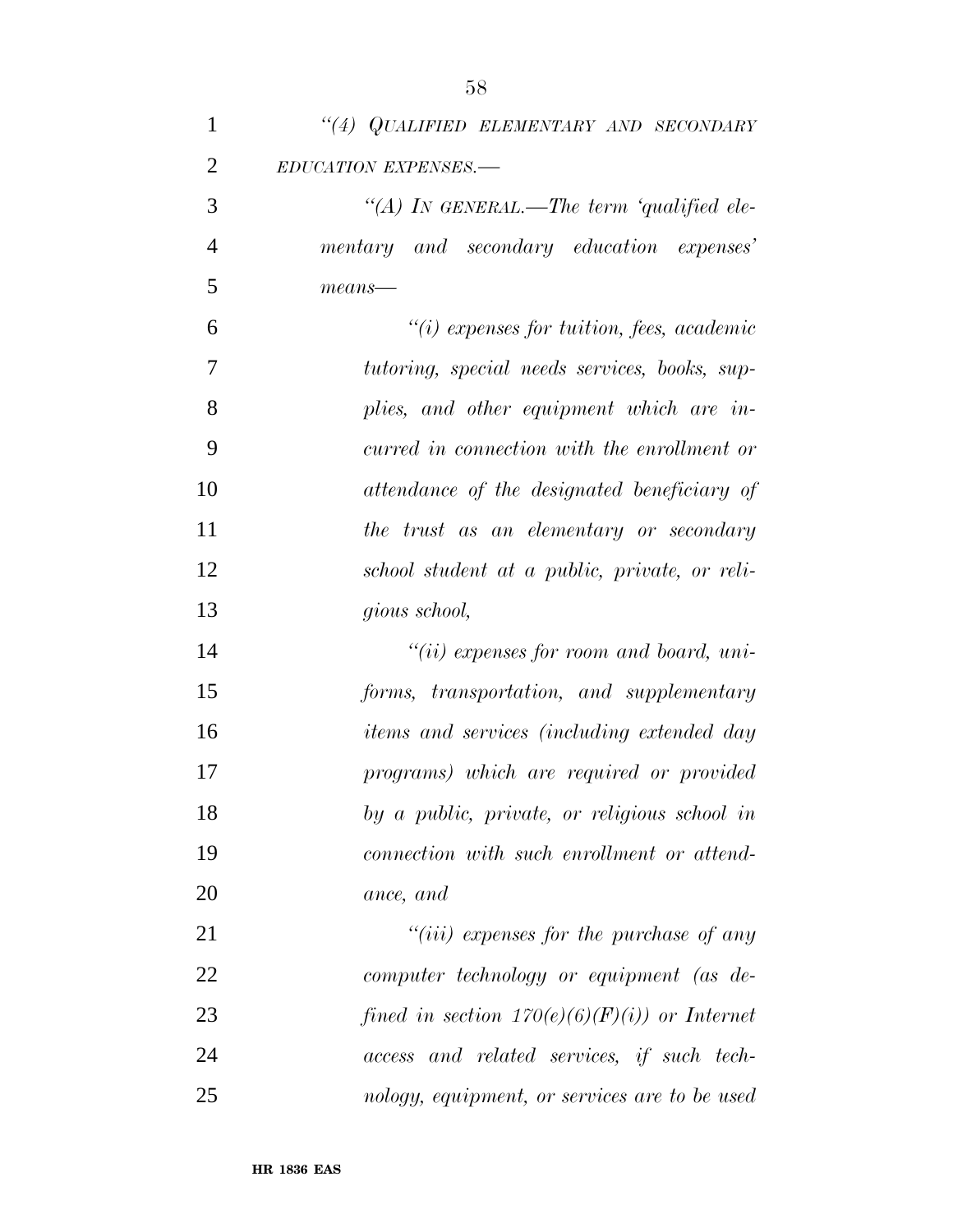| $\mathbf{1}$   | by the beneficiary and the beneficiary's                 |
|----------------|----------------------------------------------------------|
| $\overline{2}$ | family during any of the years the bene-                 |
| 3              | ficiary is in school. Such terms shall not in-           |
| $\overline{4}$ | clude computer software including sports,                |
| 5              | games, or hobbies unless the software is edu-            |
| 6              | cational in nature.                                      |
| 7              | "(B) SCHOOL.—The term 'school' means                     |
| 8              | any school which provides elementary education           |
| 9              | or secondary education (kindergarten through             |
| 10             | grade 12), as determined under State law.".              |
| 11             | (3) CONFORMING AMENDMENTS.—Section 530 is                |
| 12             | $amended-$                                               |
| 13             | $(A)$ by striking "higher" each place it ap-             |
| 14             | pears in subsections (b)(1) and (d)(2), and              |
| 15             | $(B)$ by striking "HIGHER" in the heading                |
| 16             | for subsection $(d)(2)$ .                                |
| 17             | (d) WAIVER OF AGE LIMITATIONS FOR CHILDREN               |
| 18             | WITH SPECIAL NEEDS.—Section $530(b)(1)$ (defining edu-   |
| 19             | cation individual retirement account) is amended by add- |
| 20             | ing at the end the following flush sentence:             |
| 21             | "The age limitations in subparagraphs $(A)(ii)$ and      |
| 22             | $(E)$ , and paragraphs (5) and (6) of subsection (d),    |
| 23             | shall not apply to any designated beneficiary with       |
| 24             | special needs (as determined under regulations pre-      |
| 25             | scribed by the Secretary).".                             |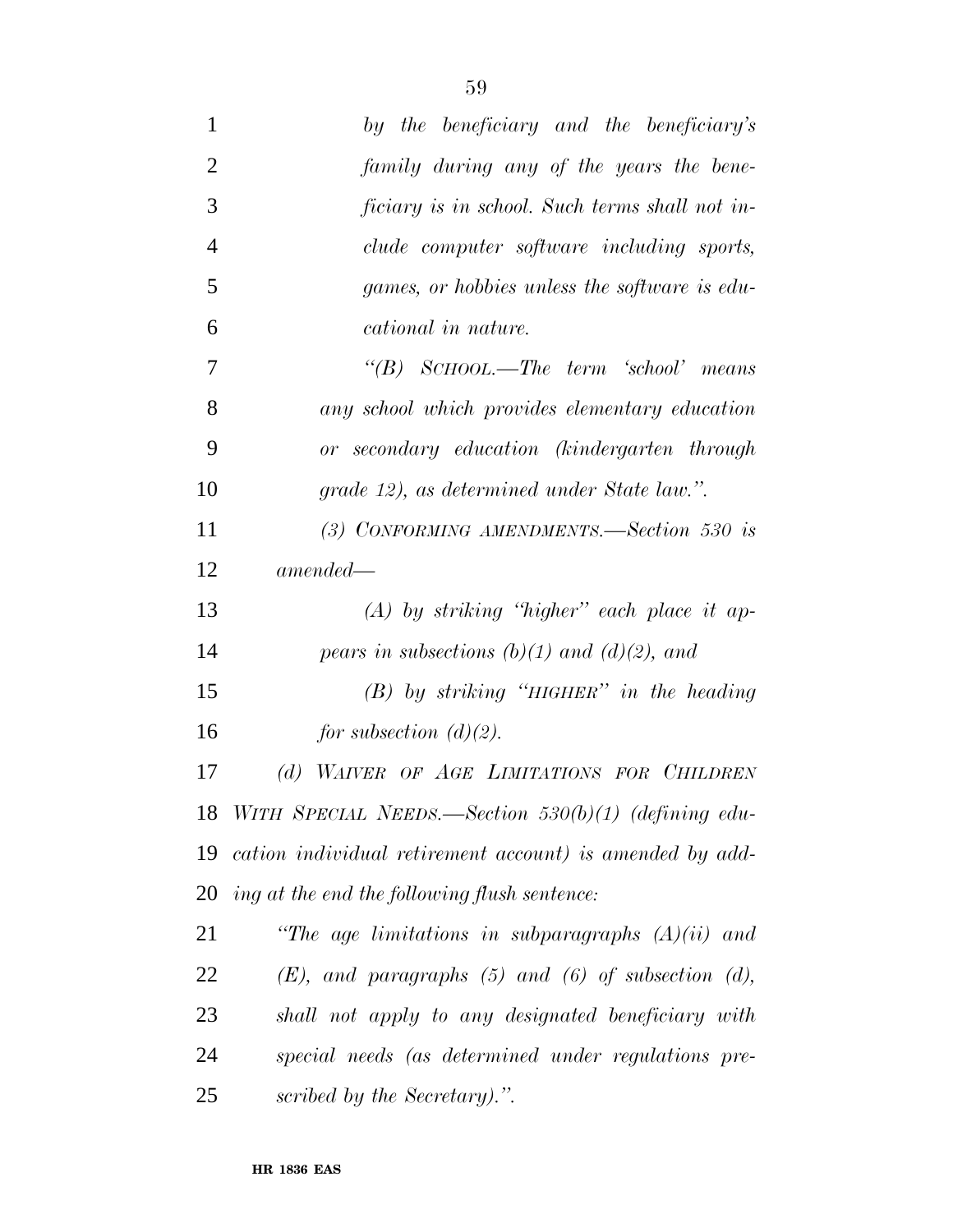| $\mathbf{1}$ | (e) ENTITIES PERMITTED TO CONTRIBUTE TO AC-                              |
|--------------|--------------------------------------------------------------------------|
| 2            | COUNTS.—Section 530(c)(1) (relating to reduction in per-                 |
| 3            | mitted contributions based on adjusted gross income) is                  |
| 4            | amended by striking "The maximum amount which a con-                     |
| 5            | tributor" and inserting "In the case of a contributor who                |
| 6            | is an individual, the maximum amount the contributor".                   |
| $\tau$       | (f) TIME WHEN CONTRIBUTIONS DEEMED MADE.—                                |
| 8            | $(1)$ In GENERAL.—Section 530(b) (relating to                            |
| 9            | definitions and special rules), as amended by sub-                       |
| 10           | section $(c)(2)$ , is amended by adding at the end the                   |
| 11           | following new paragraph:                                                 |
| 12           | $\frac{1}{10}$ (5)<br><b>TIME</b><br>WHEN CONTRIBUTIONS<br><b>DEEMED</b> |
| 13           | $\mu ADE$ . An individual shall be deemed to have made                   |
| 14           | a contribution to an education individual retirement                     |
| 15           | account on the last day of the preceding taxable year                    |
| 16           | if the contribution is made on account of such taxable                   |
| 17           | year and is made not later than the time prescribed                      |
| 18           | by law for filing the return for such taxable year (not                  |
| 19           | <i>including extensions thereof).</i> ".                                 |
| 20           | (2) EXTENSION OF TIME TO RETURN EXCESS                                   |
| 21           | $CONTRIBUTIONS.$ Subparagraph $(C)$ of section                           |
| 22           | $530(d)(4)$ (relating to additional tax for distributions                |
| 23           | not used for educational expenses) is amended—                           |
| 24           | $(A)$ by striking clause (i) and inserting the                           |
| 25           | following new clause:                                                    |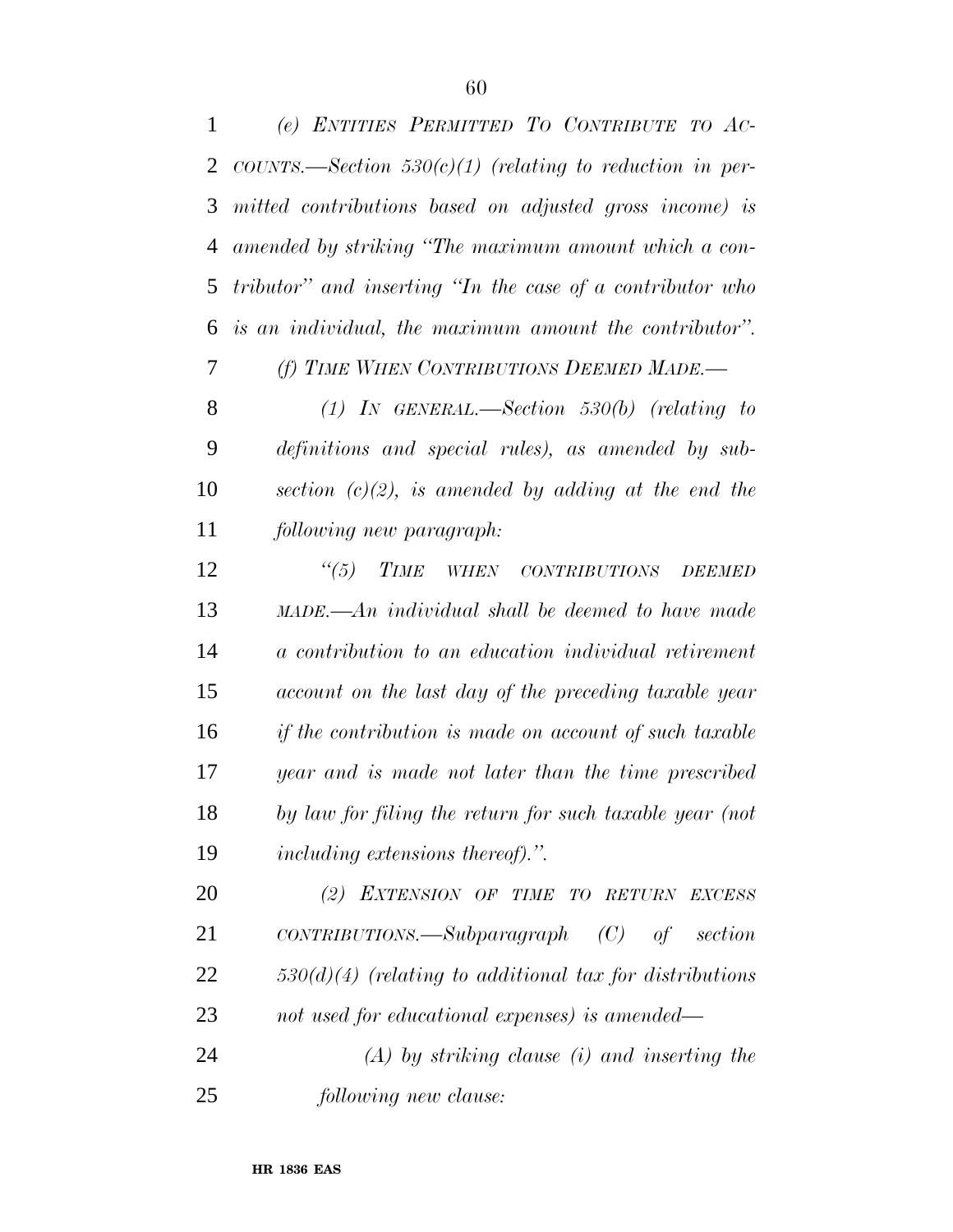| $\mathbf{1}$   | $``(i)$ such distribution is made before                 |
|----------------|----------------------------------------------------------|
| $\overline{2}$ | the first day of the sixth month of the tax-             |
| 3              | able year following the taxable year, and",              |
| $\overline{4}$ | and                                                      |
| 5              | $(B)$ by striking "DUE DATE OF RETURN" in                |
| 6              | the heading and inserting "CERTAIN DATE".                |
| 7              | COORDINATION WITH HOPE AND LIFETIME<br>$\left( q\right)$ |
| 8              | LEARNING CREDITS AND QUALIFIED TUITION PRO-              |
| 9              | $GRAMS$ .                                                |
| 10             | (1) IN GENERAL.—Section $530(d)(2)(C)$ is                |
| 11             | amended to read as follows:                              |
| 12             | "(C) COORDINATION WITH HOPE AND LIFE-                    |
| 13             | TIME LEARNING CREDITS AND QUALIFIED TUI-                 |
| 14             | TION PROGRAMS.—For purposes of subparagraph              |
| 15             | $(A)$ —                                                  |
| 16             | $``(i)$ CREDIT COORDINATION.—The                         |
| 17             | total amount of qualified higher education               |
| 18             | expenses with respect to an individual for               |
| 19             | the taxable year shall be reduced—                       |
| 20             | $\lq (I)$ as provided in section                         |
| 21             | $25A(g)(2)$ , and                                        |
| 22             | "(II) by the amount of such ex-                          |
| 23             | penses which were taken into account                     |
| 24             | in determining the credit allowed to                     |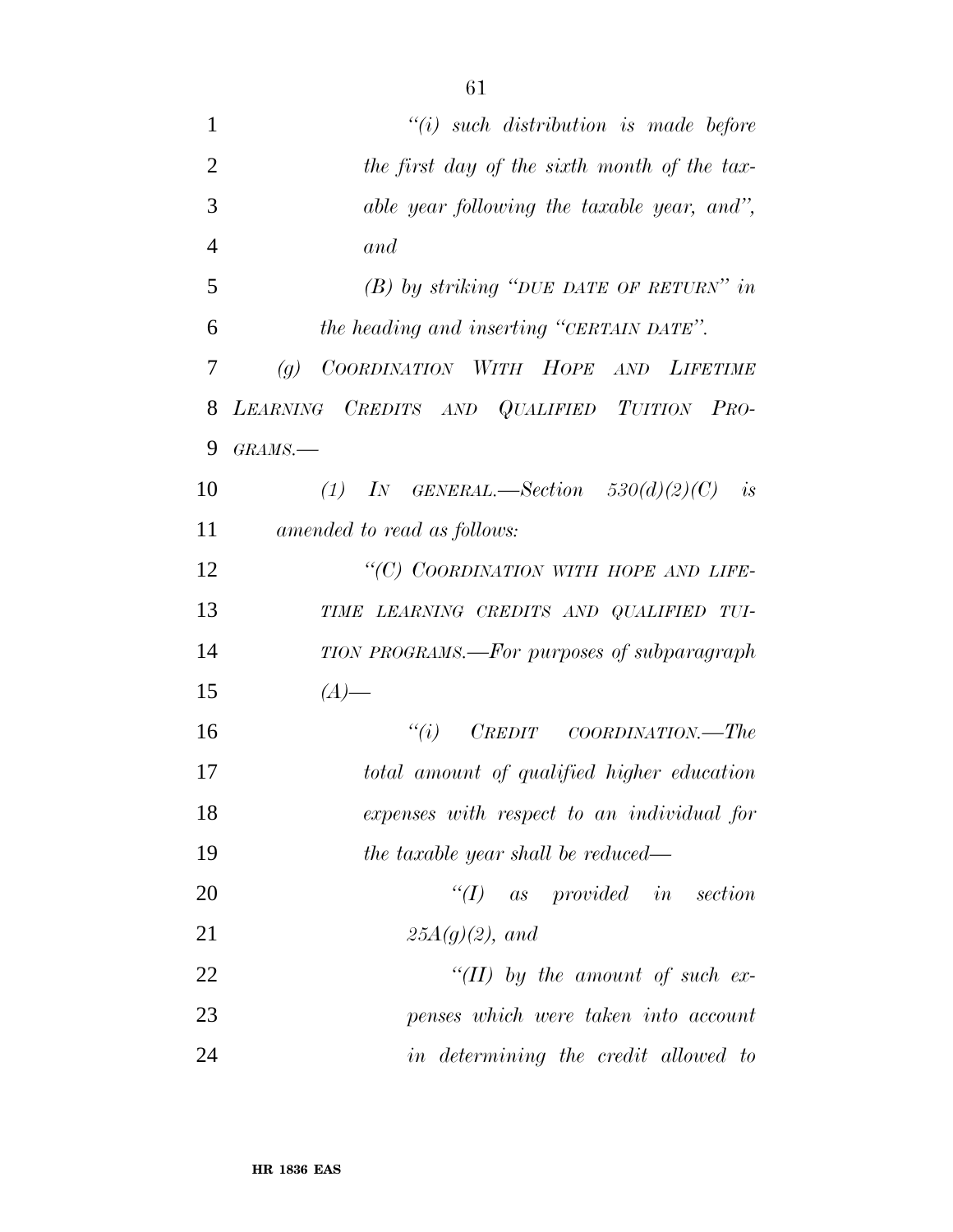| $\mathbf{1}$   | the taxpayer or any other person under                        |
|----------------|---------------------------------------------------------------|
| $\overline{2}$ | section 25A.                                                  |
| 3              | "(ii) COORDINATION WITH QUALIFIED                             |
| $\overline{4}$ | TUITION PROGRAMS.—If, with respect to an                      |
| 5              | <i>individual for any taxable year—</i>                       |
| 6              | $\lq (I)$ the aggregate distributions                         |
| 7              | during such year to which subpara-                            |
| 8              | graph (A) and section $529(c)(3)(B)$                          |
| 9              | apply, exceed                                                 |
| 10             | "(II) the total amount of qualified                           |
| 11             | education expenses (after the applica-                        |
| 12             | $\lim$ of clause (i)) for such year,                          |
| 13             | the taxpayer shall allocate such expenses                     |
| 14             | among such distributions for purposes of de-                  |
| 15             | termining the amount of the exclusion                         |
| 16             | $under \quad subparagnph \quad (A) \quad and \quad section$   |
| 17             | $529(c)(3)(B)$ .".                                            |
| 18             | (2) CONFORMING AMENDMENTS.-                                   |
| 19             | $(A)$ Subsection (e) of section 25A is amend-                 |
| 20             | ed to read as follows:                                        |
| 21             | "(e) ELECTION NOT TO HAVE SECTION APPLY.- A                   |
| 22             | taxpayer may elect not to have this section apply with re-    |
| 23             | spect to the qualified tuition and related expenses of an in- |
| 24             | dividual for any taxable year.".                              |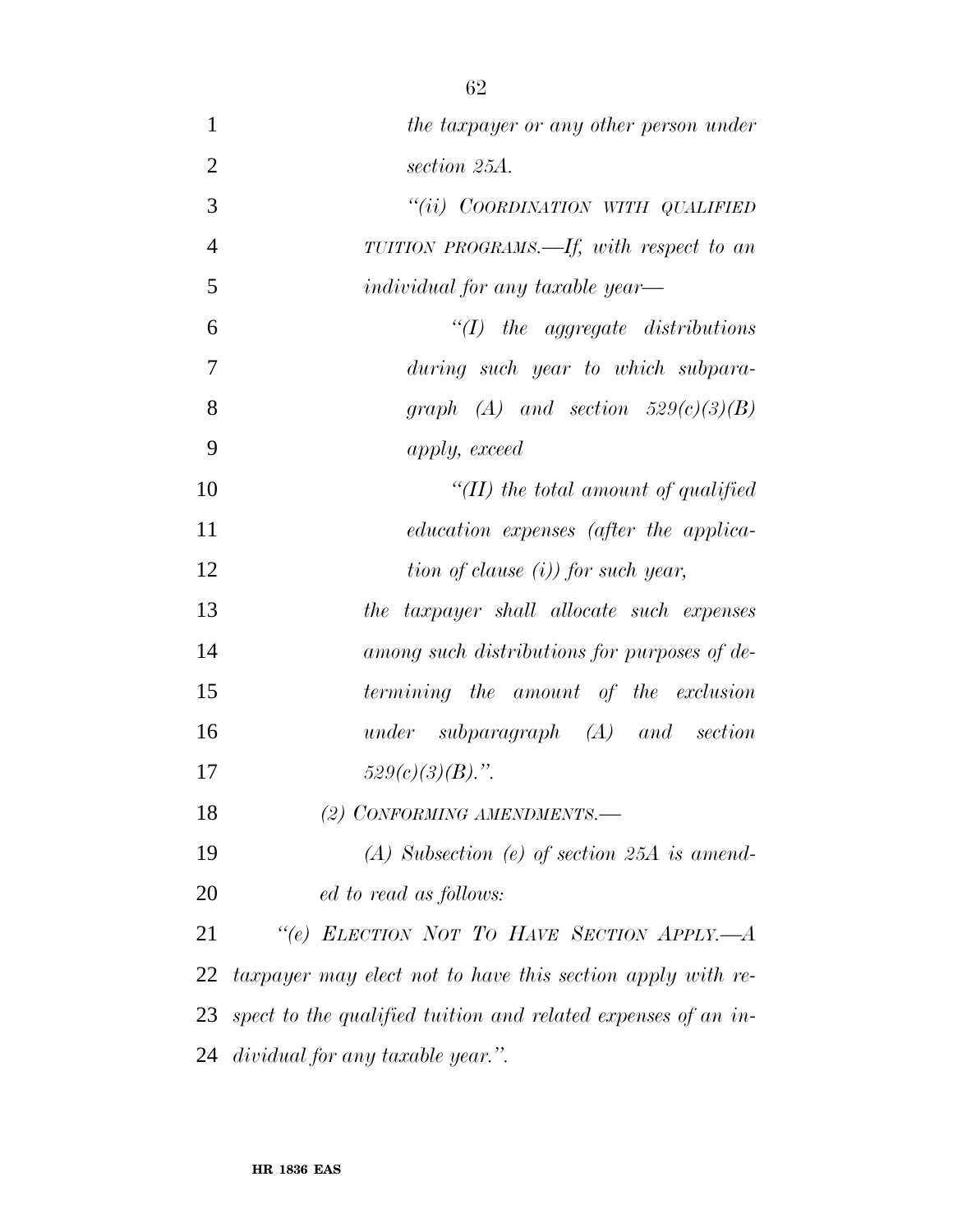| 1              | (B) Section $135(d)(2)(A)$ is amended by                    |
|----------------|-------------------------------------------------------------|
| $\overline{2}$ | striking "allowable" and inserting "allowed".               |
| 3              | (C) Section 530(d)(2)(D) is amended—                        |
| $\overline{4}$ | $(i)$ by striking "or credit", and                          |
| 5              | $(ii)$ by striking "CREDIT OR" in the                       |
| 6              | heading.                                                    |
| 7              | (D) Section $4973(e)(1)$ is amended by add-                 |
| 8              | ing "and" at the end of subparagraph (A), by                |
| 9              | striking subparagraph (B), and by redesignating             |
| 10             | subparagraph $(C)$ as subparagraph $(B)$ .                  |
| 11             | (h) EFFECTIVE DATE.—The amendments made by this             |
| 12             | section shall apply to taxable years beginning after Decem- |
|                |                                                             |
| 13             | $ber\,31,\,2001.$                                           |
| 14             | SEC. 402. MODIFICATIONS TO QUALIFIED TUITION PRO-           |
| 15             | <b>GRAMS.</b>                                               |
| 16             | (a) ELIGIBLE EDUCATIONAL INSTITUTIONS PER-                  |
| 17             | MITTED TO MAINTAIN QUALIFIED TUITION PROGRAMS.-             |
| 18             | (1) IN GENERAL.—Section $529(b)(1)$ (defining               |
| 19             | qualified State tuition program) is amended—                |
| 20             | $(A)$ by inserting "or by 1 or more eligible                |
| 21             | educational institutions" after "maintained by a            |
| 22             | State or agency or instrumentality thereof" in              |
| 23             | the matter preceding subparagraph (A), and                  |
| 24             | $(B)$ by adding at the end the following new                |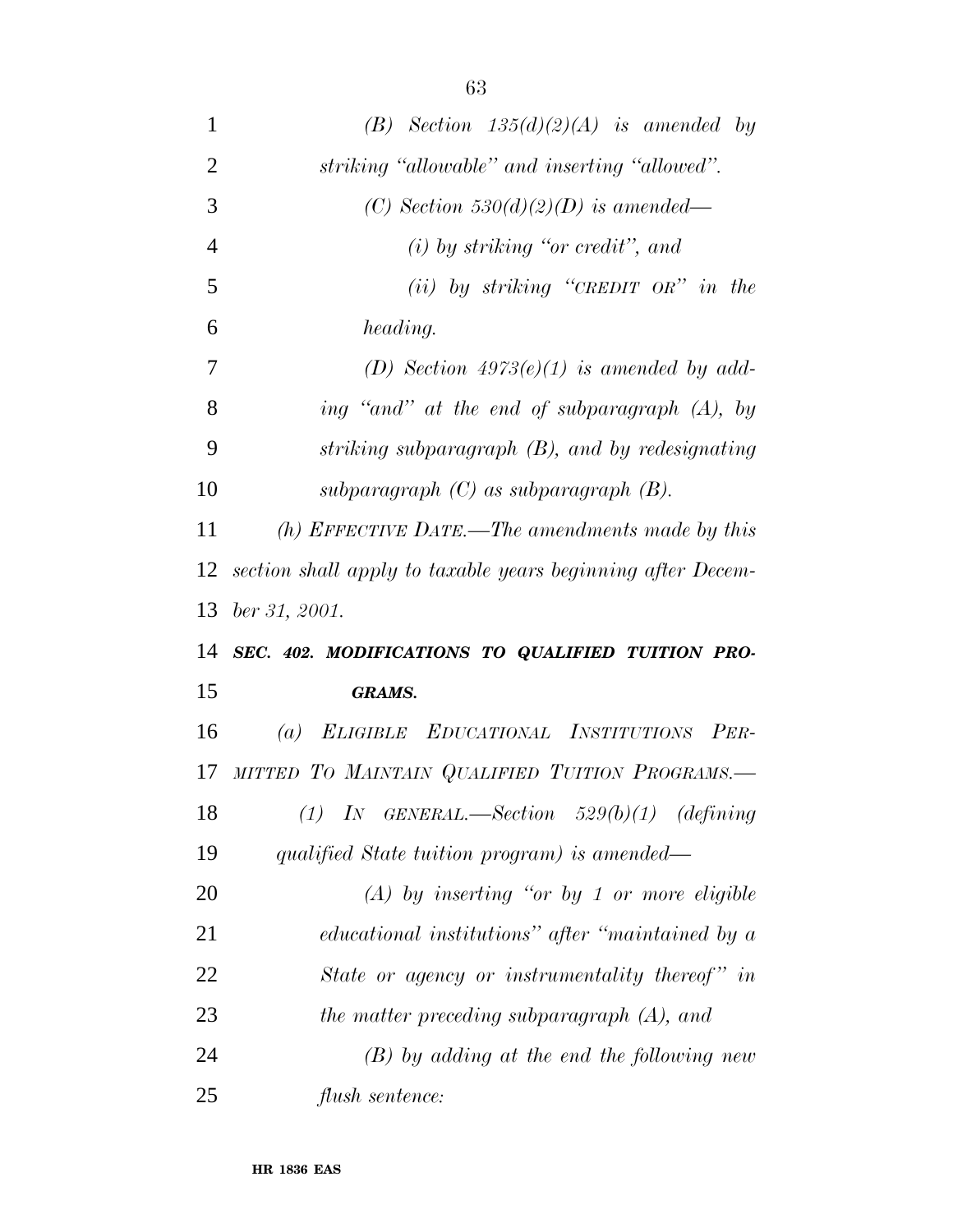| $\mathbf{1}$   | "Except to the extent provided in regulations, a pro-   |
|----------------|---------------------------------------------------------|
| $\overline{2}$ | gram established and maintained by 1 or more eligi-     |
| 3              | ble educational institutions shall not be treated as a  |
| $\overline{4}$ | qualified tuition program unless such program has       |
| 5              | received a ruling or determination that such program    |
| 6              | meets the applicable requirements for a qualified tui-  |
| 7              | tion program.".                                         |
| 8              | (2) PRIVATE QUALIFIED TUITION PROGRAMS LIM-             |
| 9              | TO BENEFIT PLANS.—Clause (ii) of section<br><b>ITED</b> |
| 10             | $529(b)(1)(A)$ is amended by inserting "in the case of  |
| 11             | a program established and maintained by a State or      |
| 12             | agency or instrumentality thereof," before "may         |
| 13             | make".                                                  |
| 14             | (3) CONFORMING AMENDMENTS.-                             |
| 15             | Sections $72(e)(9)$ , $135(c)(2)(C)$ ,<br>(A)           |
| 16             | $135(d)(1)(D), 529, 530(b)(2)(B), 4973(e), and$         |
| 17             | $6693(a)(2)(C)$ are amended by striking "quali-         |
| 18             | fied State tuition" each place it appears and in-       |
| 19             | serting "qualified tuition".                            |
| 20             | (B) The headings for sections $72(e)(9)$ and            |
| 21             | $135(c)(2)(C)$ are amended by striking "QUALI-          |
| 22             | FIED STATE TUITION" each place it appears and           |
| 23             | <i>inserting</i> "QUALIFIED TUITION".                   |
| 24             | $(C)$ The headings for sections 529(b) and              |
| 25             | $530(b)(2)(B)$ are amended by striking "QUALI-          |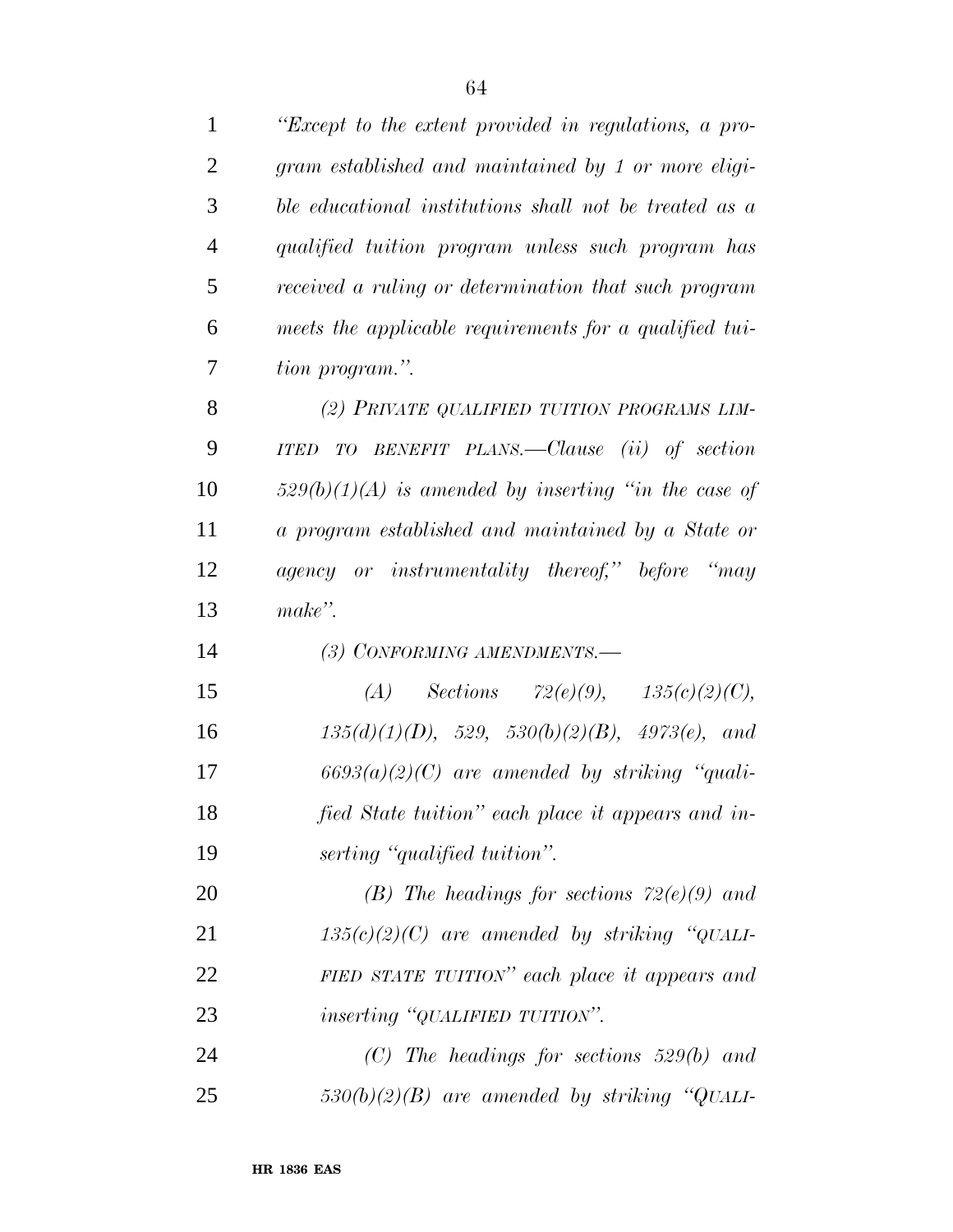| $\mathbf{1}$   | FIED STATE TUITION" each place it appears and      |
|----------------|----------------------------------------------------|
| $\overline{2}$ | <i>inserting</i> "QUALIFIED TUITION".              |
| 3              | $(D)$ The heading for section 529 is amended       |
| $\overline{4}$ | by striking "STATE".                               |
| 5              | $(E)$ The item relating to section 529 in the      |
| 6              | table of sections for part VIII of subchapter F of |
| 7              | chapter 1 is amended by striking "State".          |
| 8              | (b) EXCLUSION FROM GROSS INCOME OF EDUCATION       |
| 9              | DISTRIBUTIONS FROM QUALIFIED TUITION PROGRAMS.-    |
| 10             | (1) IN GENERAL.—Section $529(c)(3)(B)$ (relating   |
| 11             | to distributions) is amended to read as follows:   |
| 12             | "(B) DISTRIBUTIONS FOR QUALIFIED HIGH-             |
| 13             | ER EDUCATION EXPENSES.—For purposes of this        |
| 14             | $paragnah$ —                                       |
| 15             | "(i) $IN-KIND$ $DISTRIBUTIONS$ . No                |
| 16             | amount shall be includible in gross income         |
| 17             | under subparagraph $(A)$ by reason of a dis-       |
| 18             | tribution which consists of providing a ben-       |
| 19             | efit to the distributee which, if paid for by      |
| 20             | the distributee, would constitute payment of       |
| 21             | a qualified higher education expense.              |
| 22             | "(ii) $CASH$ DISTRIBUTIONS.—In the                 |
| 23             | case of distributions not described in clause      |

*(i), if—*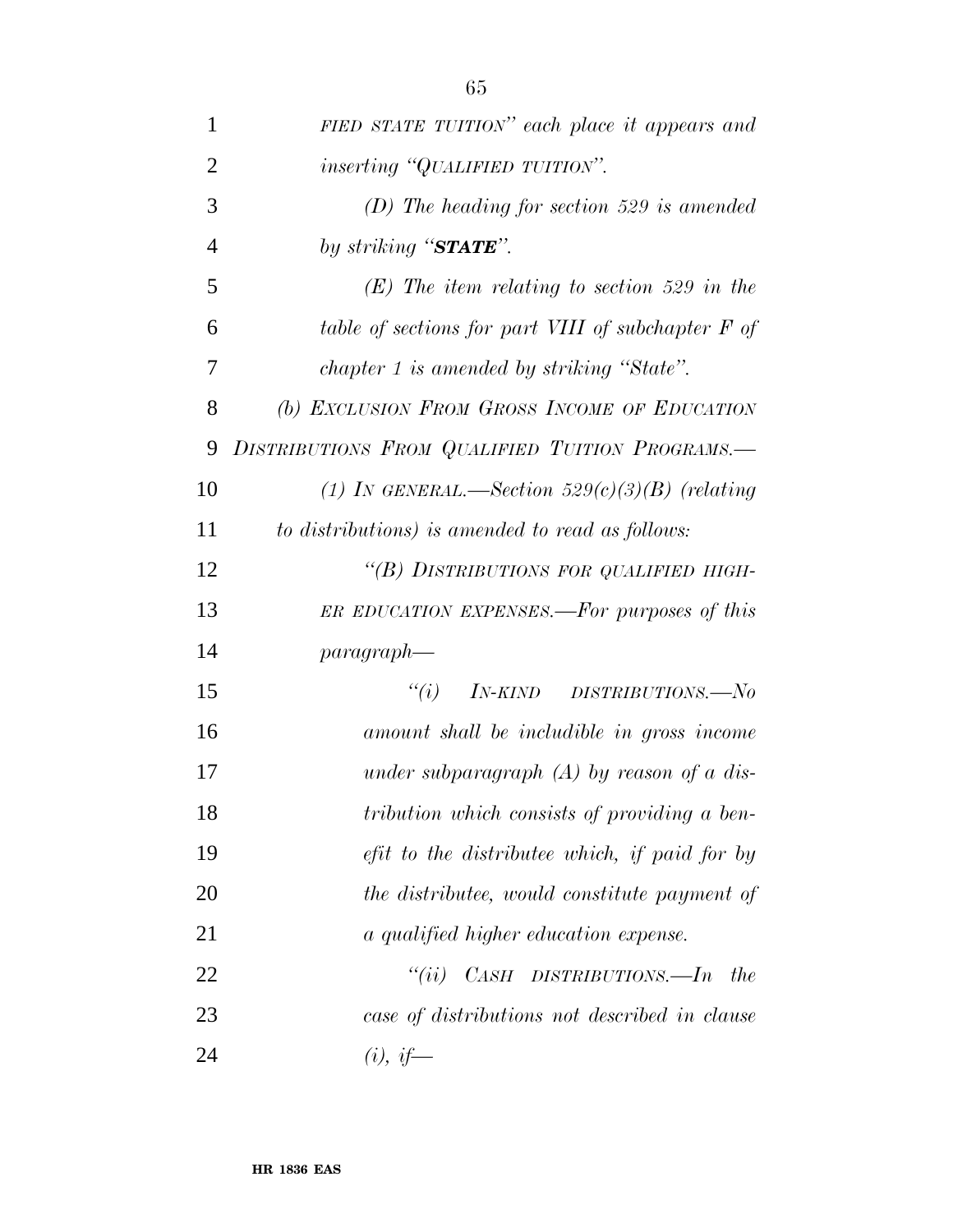| $\mathbf{1}$   | $\lq (I)$ such distributions do not ex-           |
|----------------|---------------------------------------------------|
| $\overline{2}$ | ceed the qualified higher education ex-           |
| 3              | penses (reduced by expenses described             |
| $\overline{4}$ | in clause $(i)$ , no amount shall be in-          |
| 5              | cludible in gross income, and                     |
| 6              | "(II) in any other case, the                      |
| 7              | amount otherwise includible in gross              |
| 8              | income shall be reduced by an amount              |
| 9              | which bears the same ratio to such                |
| 10             | amount as such expenses bear to such              |
| 11             | <i>distributions.</i>                             |
| 12             | "(iii) EXCEPTION FOR INSTITUTIONAL                |
| 13             | $PROGRAMS$ —In the case of any taxable            |
| 14             | year beginning before January 1, 2004,            |
| 15             | clauses (i) and (ii) shall not apply with re-     |
| 16             | spect to any distribution during such tax-        |
| 17             | able year under a qualified tuition program       |
| 18             | established and maintained by 1 or more el-       |
| 19             | <i>igible educational institutions.</i>           |
| 20             | $``(iv)$ TREATMENT AS<br><b>DISTRIBU-</b>         |
| 21             | $TIONS.$ Any benefit furnished to a des-          |
| 22             | <i>ignated beneficiary under a qualified tui-</i> |
| 23             | tion program shall be treated as a distribu-      |
| 24             | tion to the beneficiary for purposes of this      |
| 25             | paragraph.                                        |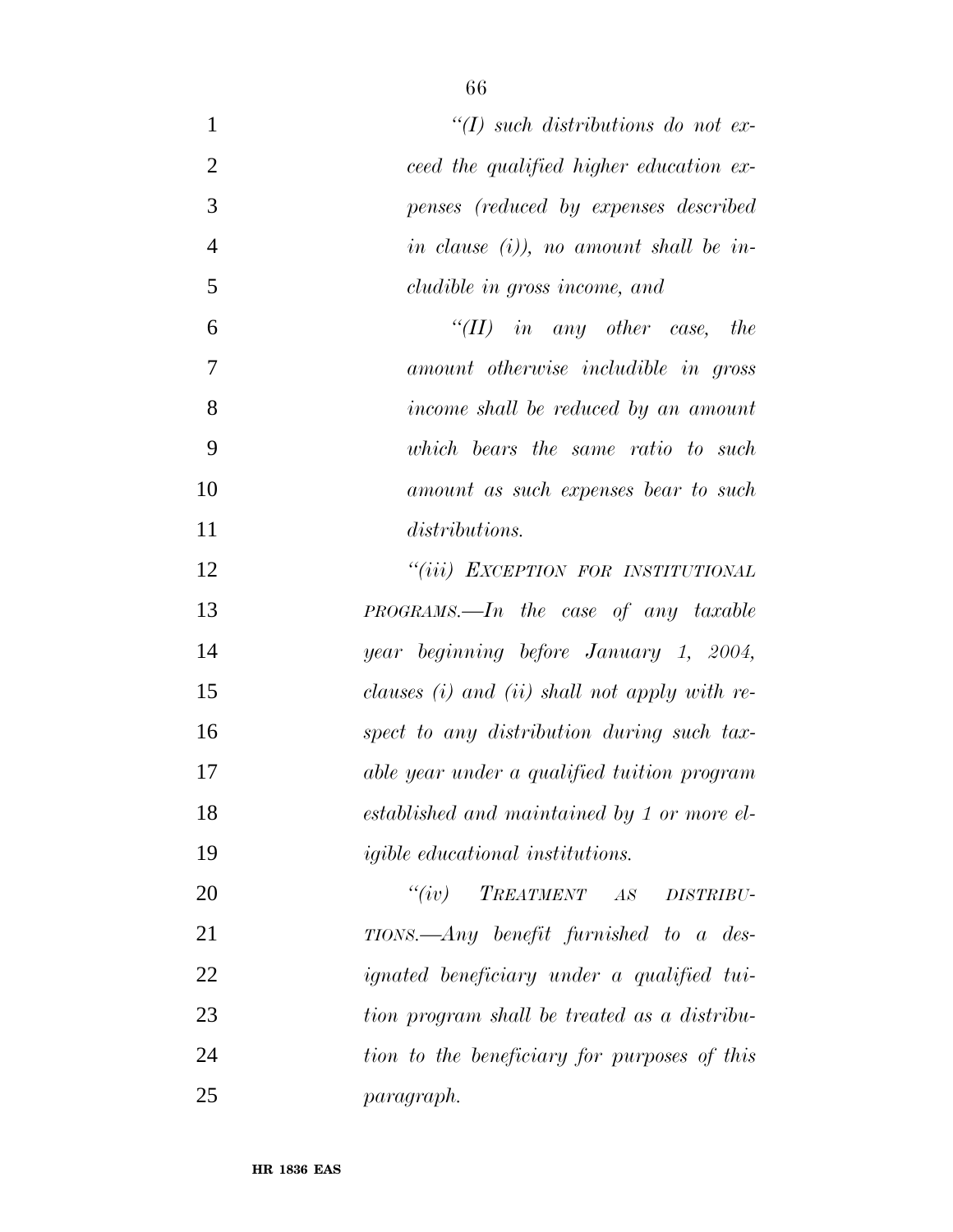| $\mathbf{1}$   | "(v) COORDINATION WITH HOPE AND              |
|----------------|----------------------------------------------|
| $\overline{2}$ | LIFETIME LEARNING CREDITS.—The total         |
| 3              | amount of qualified higher education ex-     |
| $\overline{4}$ | penses with respect to an individual for the |
| 5              | taxable year shall be reduced—               |
| 6              | $\lq (I)$ as provided in section             |
| 7              | $25A(g)(2)$ , and                            |
| 8              | "(II) by the amount of such ex-              |
| 9              | penses which were taken into account         |
| 10             | in determining the credit allowed to         |
| 11             | the taxpayer or any other person under       |
| 12             | section 25A.                                 |
| 13             | "(vi) COORDINATION WITH EDUCATION            |
| 14             | $INDIVIDUAL$ RETIREMENT ACCOUNTS.—If,        |
| 15             | with respect to an individual for any tax-   |
| 16             | able year—                                   |
| 17             | $\lq (I)$ the aggregate distributions to     |
| 18             | which clauses $(i)$ and $(ii)$ and section   |
| 19             | $530(d)(2)(A)$ apply, exceed                 |
| 20             | $\lq (II)$ the total amount of qualified     |
| 21             | higher education expenses otherwise          |
| 22             | taken into account under clauses (i)         |
| 23             | and (ii) (after the application of clause    |
| 24             | $(v)$ for such year,                         |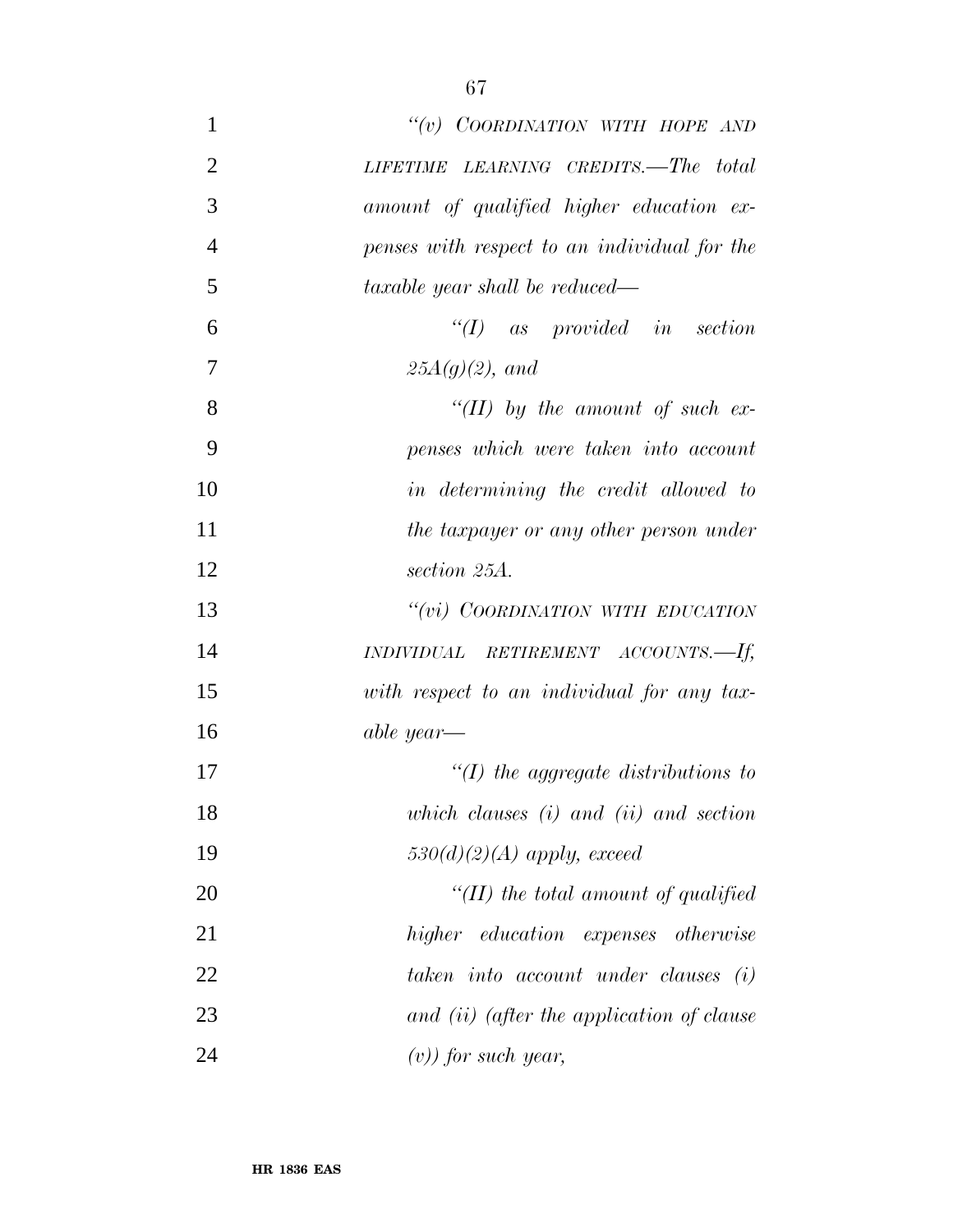| $\mathbf{1}$   | the taxpayer shall allocate such expenses               |
|----------------|---------------------------------------------------------|
| $\overline{2}$ | among such distributions for purposes of de-            |
| 3              | termining the amount of the exclusion                   |
| $\overline{4}$ | under clauses $(i)$ and $(ii)$ and section              |
| 5              | $530(d)(2)(A)$ .".                                      |
| 6              | (2) CONFORMING AMENDMENTS.-                             |
| 7              | (A) Section $135(d)(2)(B)$ is amended by                |
| 8              | striking "the exclusion under section $530(d)(2)$ "     |
| 9              | and inserting "the exclusions under sections"           |
| 10             | $529(c)(3)(B)$ and $530(d)(2)$ ".                       |
| 11             | (B) Section 221(e)(2)(A) is amended by in-              |
| 12             | serting "529," after "135,".                            |
| 13             | (c) ROLLOVER TO DIFFERENT PROGRAM FOR BENEFIT           |
| 14             | <b>SAME</b><br>DESIGNATED BENEFICIARY.—Section<br>OF    |
| 15             | $529(c)(3)(C)$ (relating to change in beneficiaries) is |
| 16             | amended—                                                |
| 17             | $(1)$ by striking "transferred to the credit" in        |
| 18             | clause $(i)$ and inserting "transferred—                |
| 19             | $``(I)$ to another qualified tuition                    |
| 20             | program for the benefit of the des-                     |
| 21             | <i>ignated beneficiary, or</i>                          |
| 22             | $\lq\lq (II)$ to the credit",                           |
| 23             | $(2)$ by adding at the end the following new            |
| 24             | clause:                                                 |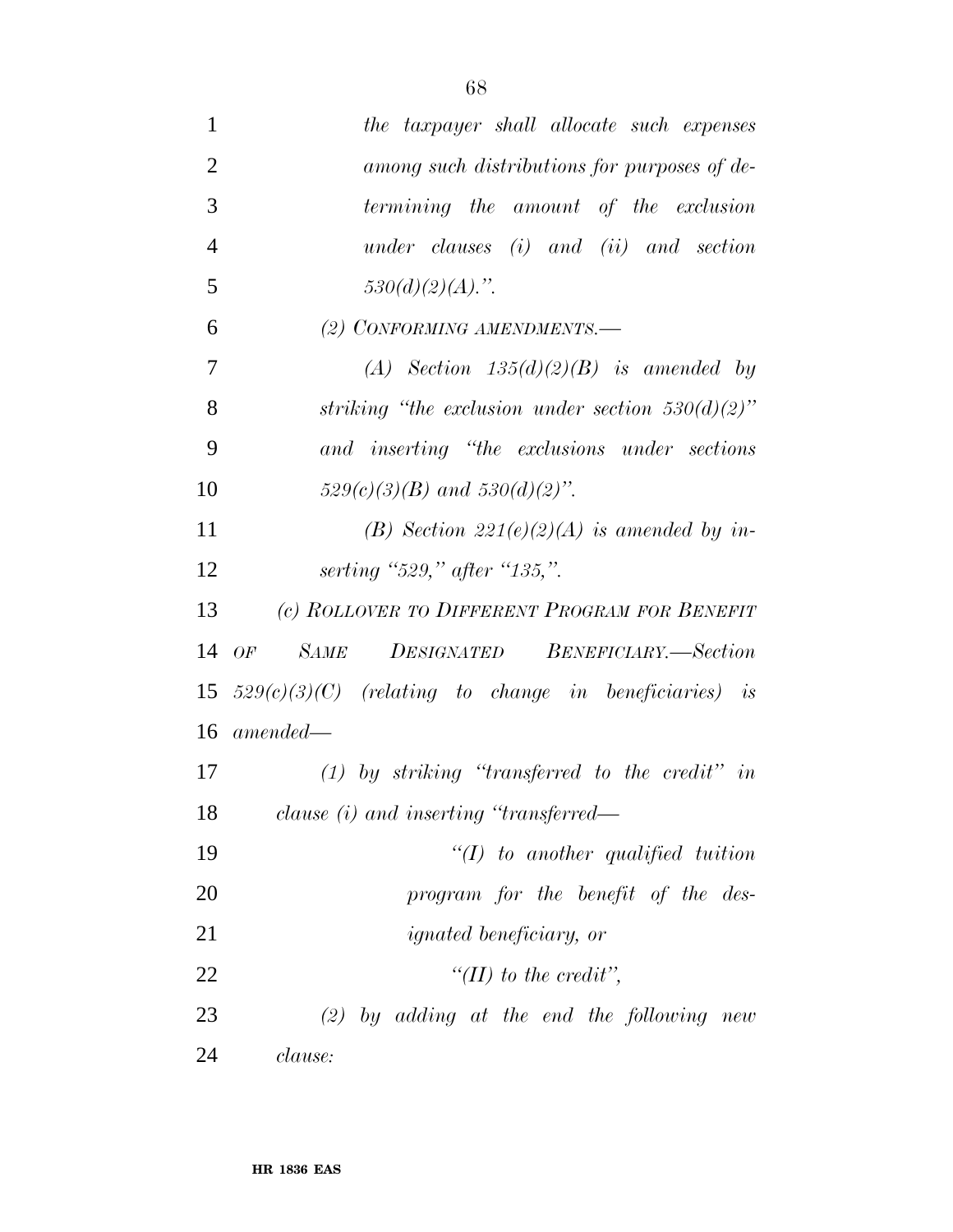| $\mathbf{1}$   | "(iii) LIMITATION ON CERTAIN ROLL-                             |
|----------------|----------------------------------------------------------------|
| $\overline{2}$ | $overes$ .—Clause (i)(I) shall not apply to                    |
| 3              | any transfer if such transfer occurs within                    |
| $\overline{4}$ | 12 months from the date of a previous                          |
| 5              | transfer to any qualified tuition program                      |
| 6              | for the benefit of the designated bene-                        |
| 7              | ficiary.", and                                                 |
| 8              | $(3)$ by inserting "OR PROGRAMS" after "BENE-                  |
| 9              | $FICIARIES''$ in the heading.                                  |
| 10             | (d) MEMBER OF FAMILY INCLUDES FIRST COUSIN.                    |
| 11             | Section 529 $(e)(2)$ (defining member of family) is amended    |
| 12             | by striking "and" at the end of subparagraph $(B)$ , by strik- |
| 13             | ing the period at the end of subparagraph $(C)$ and by in-     |
|                | 14 serting "; and", and by adding at the end the following     |
| 15             | new subparagraph:                                              |
| 16             | "(D) any first cousin of such beneficiary.".                   |
| 17             | (e) ADJUSTMENT OF LIMITATION ON ROOM AND                       |
|                | DISTRIBUTIONS.—Section $529(e)(3)(B)(ii)$ is<br>18 BOARD       |
| 19             | amended to read as follows:                                    |
| 20             | "(ii) $L$ <i>IMITATION.—The amount treat-</i>                  |
| 21             | ed as qualified higher education expenses by                   |
| 22             | reason of clause (i) shall not exceed—                         |
| 23             | $\lq (I)$ the allowance (applicable to                         |
| 24             | the student) for room and board in-                            |
| 25             | cluded in the cost of attendance (as de-                       |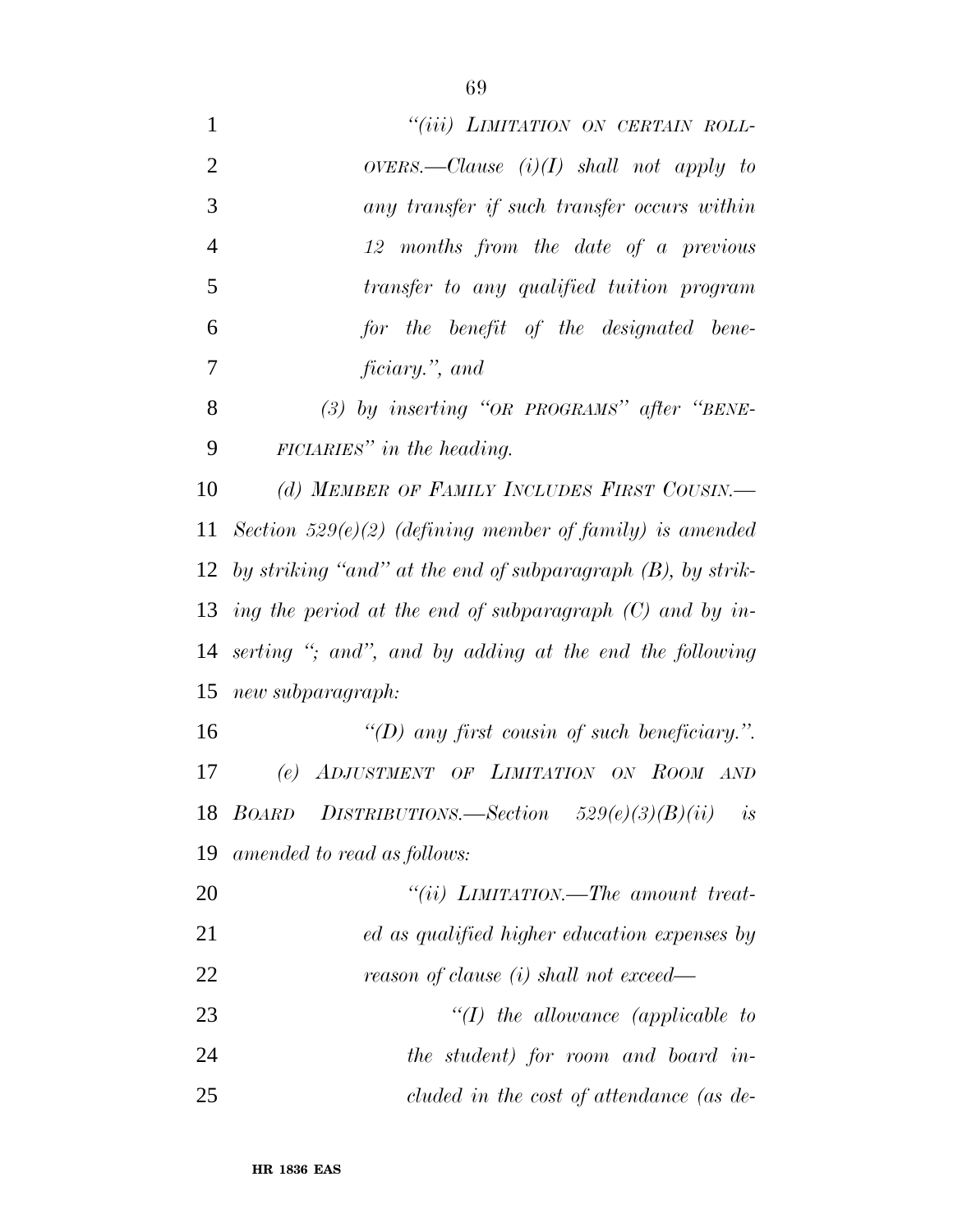| $\mathbf{1}$   | fined in section 472 of the Higher Edu-                     |
|----------------|-------------------------------------------------------------|
| $\overline{2}$ | cation Act of 1965 (20 U.S.C. 1087ll),                      |
| 3              | as in effect on the date of the enact-                      |
| $\overline{4}$ | ment of the Restoring Earnings To                           |
| 5              | Lift Individuals and Empower Fami-                          |
| 6              | lies (RELIEF) Act of 2001) as deter-                        |
| 7              | mined by the eligible educational insti-                    |
| 8              | tution for such period, or                                  |
| 9              | $\lq (II)$ if greater, the actual invoice                   |
| 10             | amount the student residing in housing                      |
| 11             | owned or operated by the eligible edu-                      |
| 12             | cational institution is charged by such                     |
| 13             | institution for room and board costs                        |
| 14             | for such period.".                                          |
| 15             | (f) TECHNICAL AMENDMENTS.—Section $529(c)(3)(D)$            |
| 16             | <i>is amended—</i>                                          |
| 17             | $(1)$ by inserting "except to the extent provided by        |
| 18             | the Secretary," before "all distributions" in clause        |
| 19             | $(ii)$ , and                                                |
| <b>20</b>      | $(2)$ by inserting "except to the extent provided by        |
| 21             | the Secretary," before "the value" in clause (iii).         |
| 22             | $(g)$ EFFECTIVE DATE.—The amendments made by this           |
| 23             | section shall apply to taxable years beginning after Decem- |
| 24             | $ber\,31,\,2001.$                                           |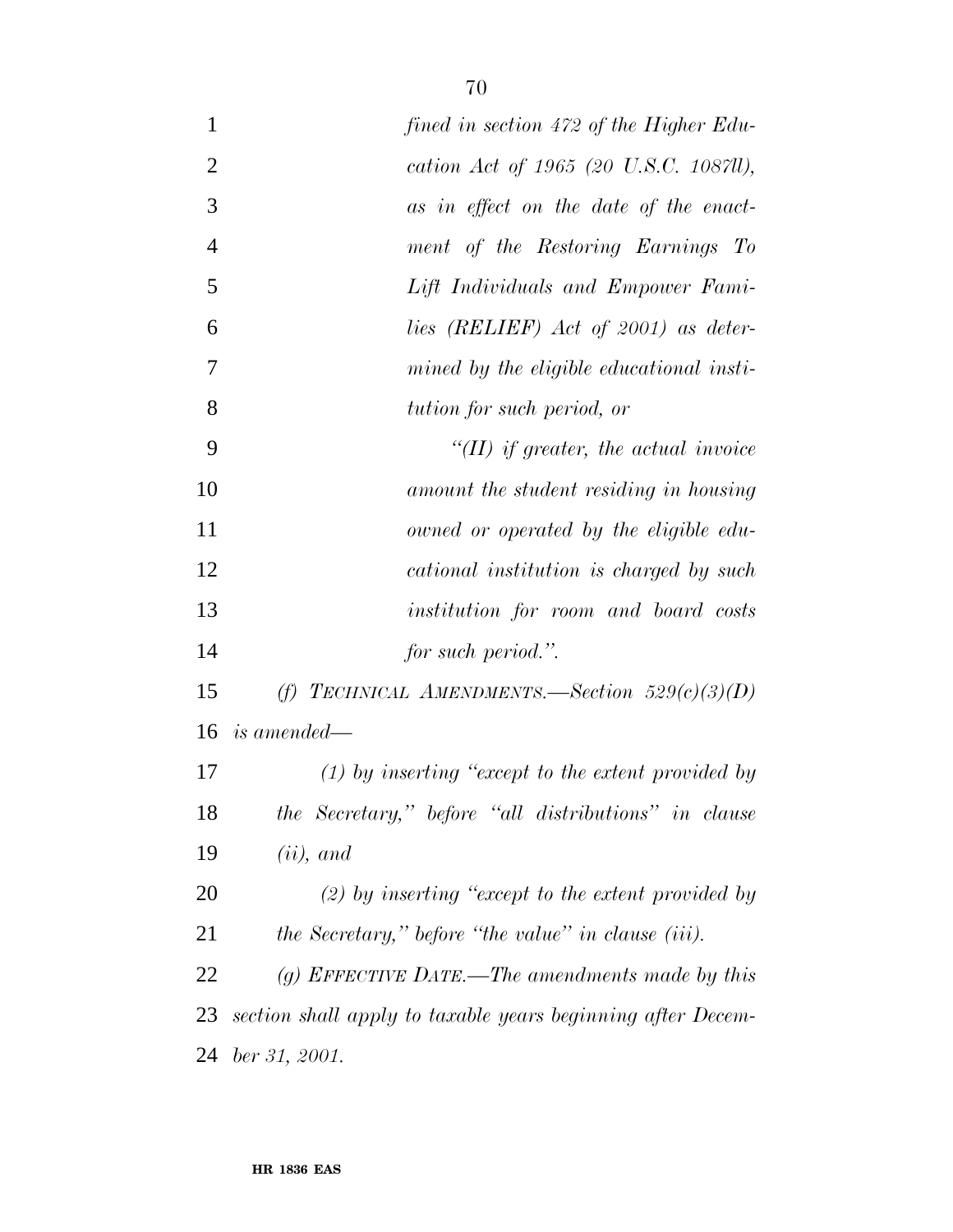## *Subtitle B—Educational Assistance SEC. 411. PERMANENT EXTENSION OF EXCLUSION FOR EM- PLOYER-PROVIDED EDUCATIONAL ASSIST-ANCE.*

 *(a) IN GENERAL.—Section 127 (relating to exclusion for educational assistance programs) is amended by strik- ing subsection (d) and by redesignating subsection (e) as subsection (d).*

 *(b) REPEAL OF LIMITATION ON GRADUATE EDU- CATION.—The last sentence of section 127(c)(1) is amended by striking '', and such term also does not include any pay- ment for, or the provision of any benefits with respect to, any graduate level course of a kind normally taken by an individual pursuing a program leading to a law, business, medical, or other advanced academic or professional de-gree''.*

 *(c) CONFORMING AMENDMENT.—Section 51A(b)(5)(B)(iii) is amended by striking ''or would be so excludable but for section 127(d)''.*

 *(d) EFFECTIVE DATE.—The amendments made by this section shall apply with respect to expenses relating to courses beginning after December 31, 2001.*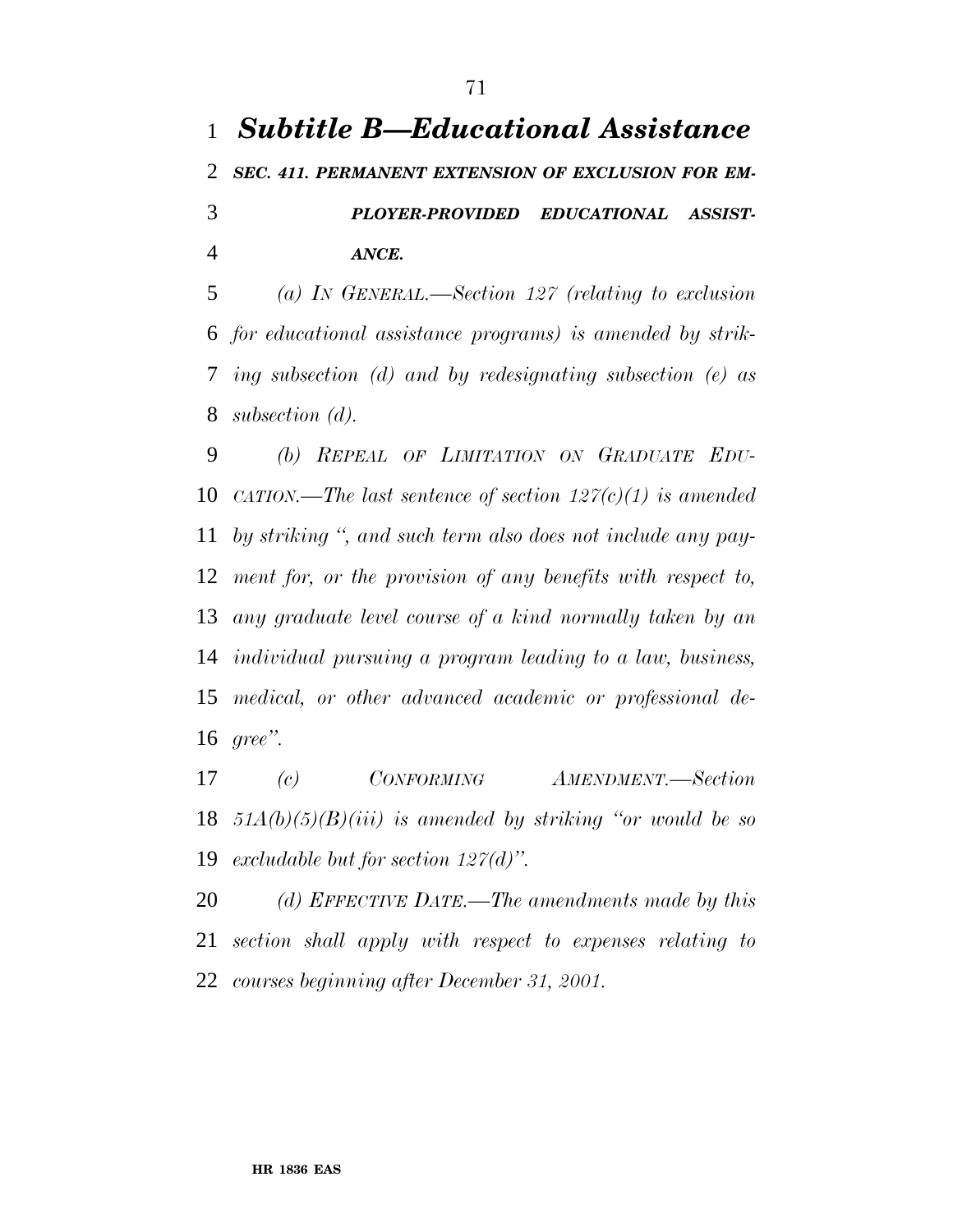| 1              | SEC. 412. ELIMINATION OF 60-MONTH LIMIT AND INCREASE          |
|----------------|---------------------------------------------------------------|
| $\overline{2}$ | IN INCOME LIMITATION ON STUDENT LOAN                          |
| 3              | <b>INTEREST DEDUCTION.</b>                                    |
| $\overline{4}$ | (a) ELIMINATION OF 60-MONTH LIMIT.                            |
| 5              | $(1)$ IN GENERAL.—Section 221 (relating to inter-             |
| 6              | est on education loans), as amended by section                |
| 7              | $402(b)(2)(B)$ , is amended by striking subsection (d)        |
| 8              | and by redesignating subsections $(e)$ , $(f)$ , and $(g)$ as |
| 9              | subsections $(d)$ , $(e)$ , and $(f)$ , respectively.         |
| 10             | CONFORMING AMENDMENT.-Section<br>(2)                          |
| 11             | $6050S(e)$ is amended by striking "section $221(e)(1)$ "      |
| 12             | and inserting "section $221(d)(1)$ ".                         |
| 13             | $(3)$ EFFECTIVE DATE.—The amendments made                     |
| 14             | by this subsection shall apply with respect to any            |
| 15             | loan interest paid after December 31, 2001, in taxable        |
| 16             | years ending after such date.                                 |
| 17             | (b) INCREASE IN INCOME LIMITATION.                            |
| 18             | (1) IN GENERAL.—Section $221(b)(2)(B)$ (relating              |
| 19             | amount of reduction) is amended by striking<br>to             |
| 20             | clauses $(i)$ and $(ii)$ and inserting the following:         |
| 21             | "(i) the excess of $-$                                        |
| 22             | $\lq (I)$ the taxpayer's modified ad-                         |
| 23             | justed gross income for such taxable                          |
| 24             | year, over                                                    |
| 25             | "(II) $$50,000$ (\$100,000 in the                             |
| 26             | case of a joint return), bears to                             |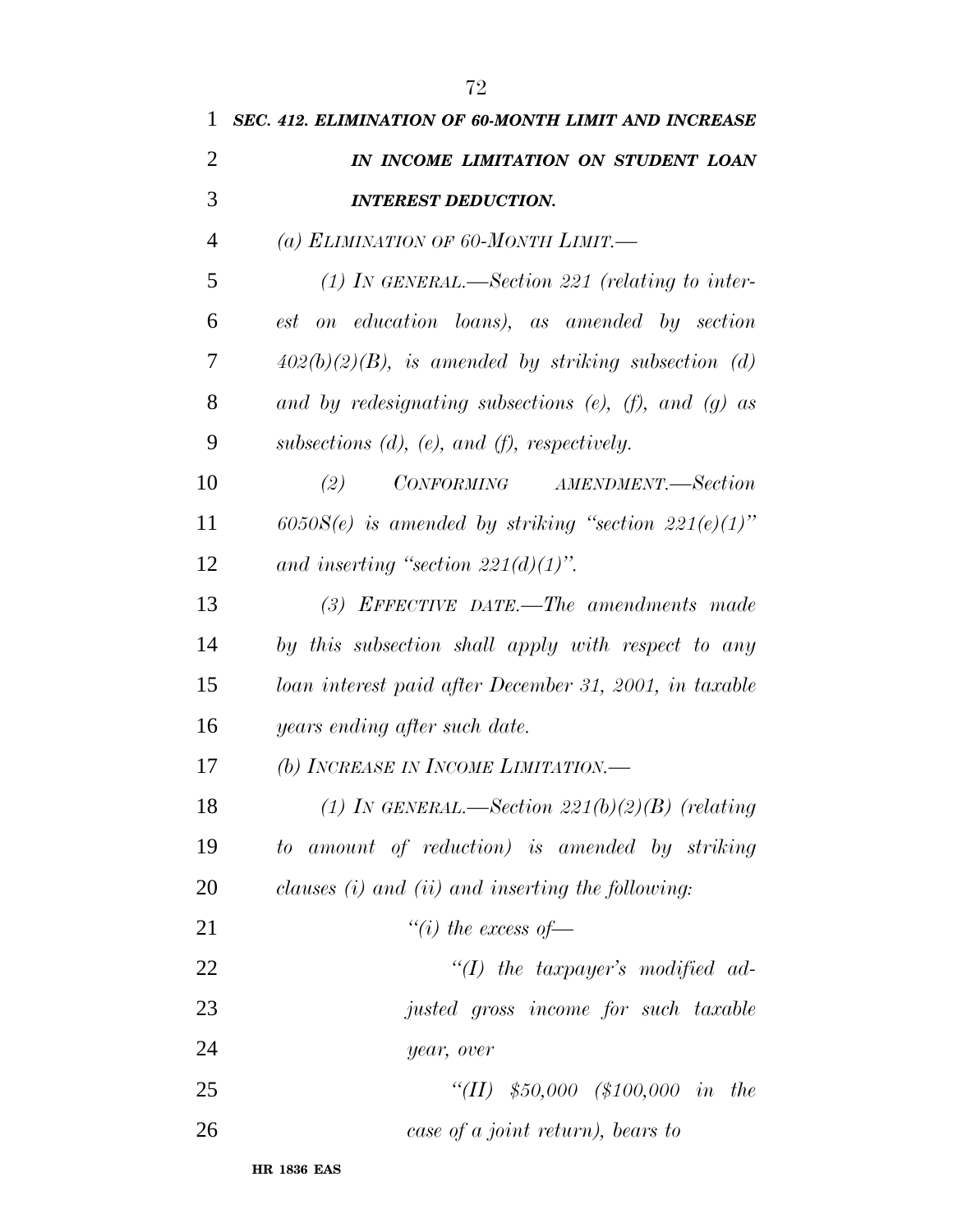| 1              | "(ii) \$15,000 (\$30,000 in the case of a                                                                                                                        |
|----------------|------------------------------------------------------------------------------------------------------------------------------------------------------------------|
| $\overline{2}$ | <i>joint return).</i> ".                                                                                                                                         |
| 3              | $\begin{minipage}{0.9\linewidth} \textit{CONFORMING} \end{minipage} \begin{minipage}{0.9\linewidth} \textit{AMENDMENT}\textit{---Section} \end{minipage}$<br>(2) |
| 4              | $221(g)(1)$ is amended by striking "\$40,000 and                                                                                                                 |
| 5              | $$60,000$ amounts" and inserting "\$50,000 and                                                                                                                   |
| 6              | $$100,000$ amounts".                                                                                                                                             |
| 7              | $(3)$ EFFECTIVE DATE.—The amendments made                                                                                                                        |
| 8              | by this subsection shall apply to taxable years ending                                                                                                           |
| 9              | after December 31, 2001.                                                                                                                                         |
| 10             | SEC. 413. EXCLUSION OF CERTAIN AMOUNTS RECEIVED                                                                                                                  |
| 11             | THE NATIONAL HEALTH SERVICE<br><b>UNDER</b>                                                                                                                      |
| 12             | CORPS SCHOLARSHIP PROGRAM AND THE F.                                                                                                                             |
| 13             | EDWARD HEBERT ARMED FORCES HEALTH                                                                                                                                |
| 14             | PROFESSIONS SCHOLARSHIP AND FINANCIAL                                                                                                                            |
| 15             | <b>ASSISTANCE PROGRAM.</b>                                                                                                                                       |
| 16             | (a) IN GENERAL.—Section 117(c) (relating to the ex-                                                                                                              |
| 17             | clusion from gross income amounts received as a qualified                                                                                                        |
| 18             | $scholarship)$ is amended—                                                                                                                                       |
| 19             | (1) by striking "Subsections $(a)$ " and inserting                                                                                                               |
| 20             | <i>the following:</i>                                                                                                                                            |
| 21             | "(1) IN GENERAL.—Except as provided in para-                                                                                                                     |
|                |                                                                                                                                                                  |
| 22             | graph $(2)$ , subsections $(a)$ , and                                                                                                                            |
| 23             | $(2)$ by adding at the end the following new para-                                                                                                               |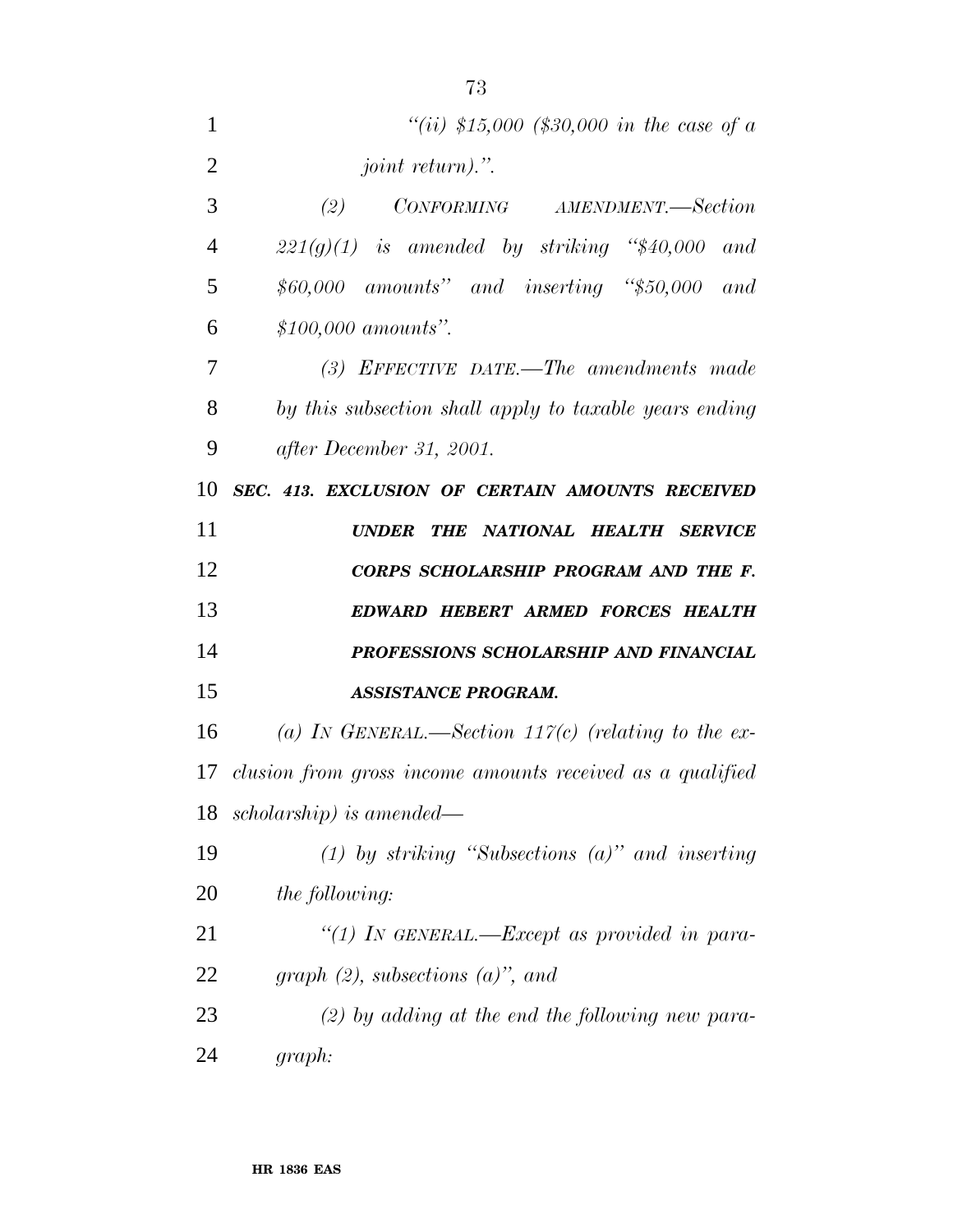| $\mathbf{1}$   | "(2) EXCEPTIONS.—Paragraph (1) shall not                          |
|----------------|-------------------------------------------------------------------|
| $\overline{2}$ | apply to any amount received by an individual                     |
| 3              | $under-$                                                          |
| $\overline{4}$ | "(A) the National Health Service Corps                            |
| 5              | Scholarship Program under section                                 |
| 6              | $338A(g)(1)(A)$ of the Public Health Service Act,                 |
| $\overline{7}$ | or                                                                |
| 8              | $\lq\lq B$ the Armed Forces Health Professions                    |
| 9              | Scholarship and Financial Assistance program                      |
| 10             | under subchapter $I$ of chapter 105 of title 10,                  |
| 11             | United States Code.".                                             |
| 12             | (b) EFFECTIVE DATE.—The amendments made by sub-                   |
| 13             | section (a) shall apply to amounts received in taxable years      |
| 14             | beginning after December 31, 2001.                                |
| 15             | SEC. 414. EXCLUSION FROM INCOME OF CERTAIN AMOUNTS                |
| 16             | CONTRIBUTED TO COVERDELL EDUCATION                                |
| 17             | SAVINGS ACCOUNTS.                                                 |
|                | 18 (a) IN GENERAL.—Section 127 (relating to education             |
|                | 19 assistance programs), as amended by section $411(a)$ , is      |
|                | 20 amended by redesignating subsection $(d)$ as subsection $(e)$  |
|                | 21 and by inserting after subsection $(c)$ the following new sub- |
|                | 22 section:                                                       |
| 23             | "(d) QUALIFIED COVERDELL EDUCATION SAVINGS AC-                    |
|                | 24 COUNT CONTRIBUTIONS.—                                          |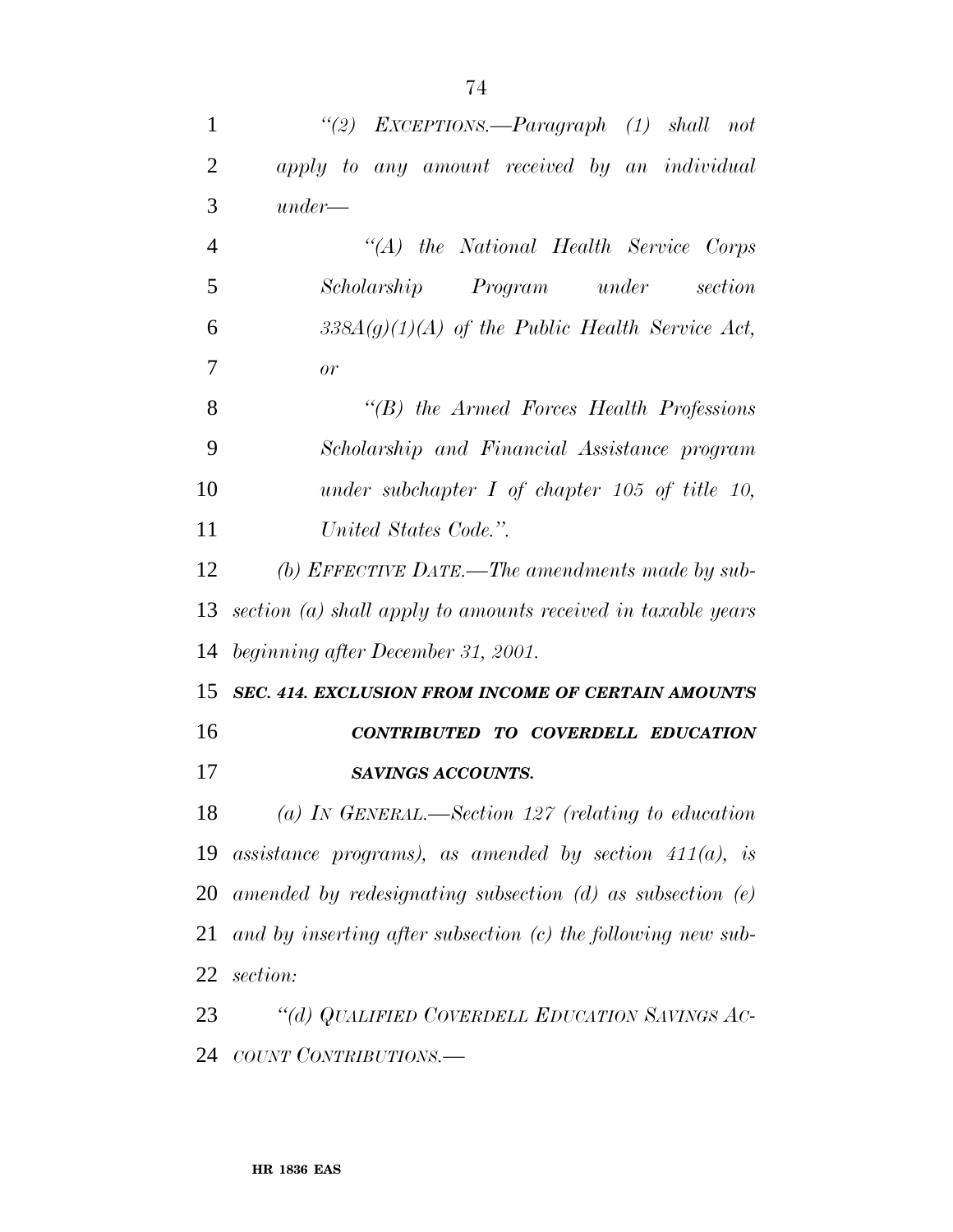| 1              | "(1) In GENERAL.—Gross income of an employee         |
|----------------|------------------------------------------------------|
| $\overline{2}$ | shall not include amounts paid or incurred by the    |
| 3              | employer for a qualified Coverdell education savings |
| $\overline{4}$ | account contribution on behalf of the employee.      |
| 5              | "(2) QUALIFIED COVERDELL EDUCATION SAV-              |
| 6              | INGS ACCOUNT CONTRIBUTION.-For purposes of this      |
| 7              | $subsection$ —                                       |
| 8              | "(A) IN GENERAL.—The term 'qualified                 |
| 9              | Coverdell education savings account contribu-        |
| 10             | tion' means an amount contributed pursuant to        |
| 11             | an educational assistance program described in       |
| 12             | subsection (b) by an employer to a Coverdell edu-    |
| 13             | cation savings account established and main-         |
| 14             | tained for the benefit of an employee or the em-     |
| 15             | ployee's spouse, or any lineal descendent of ei-     |
| 16             | ther.                                                |
| 17             | "(B) DOLLAR LIMIT.—A contribution by an              |
| 18             | employer to a Coverdell education savings ac-        |
| 19             | count shall not be treated as a qualified Cover-     |
| 20             | dell education savings account contribution to       |
| 21             | the extent that the contribution, when added to      |
| 22             | prior contributions by the employer during the       |
| 23             | calendar year to Coverdell education savings ac-     |
| 24             | counts established and maintained for the same       |
| 25             | beneficiary, exceeds \$500.                          |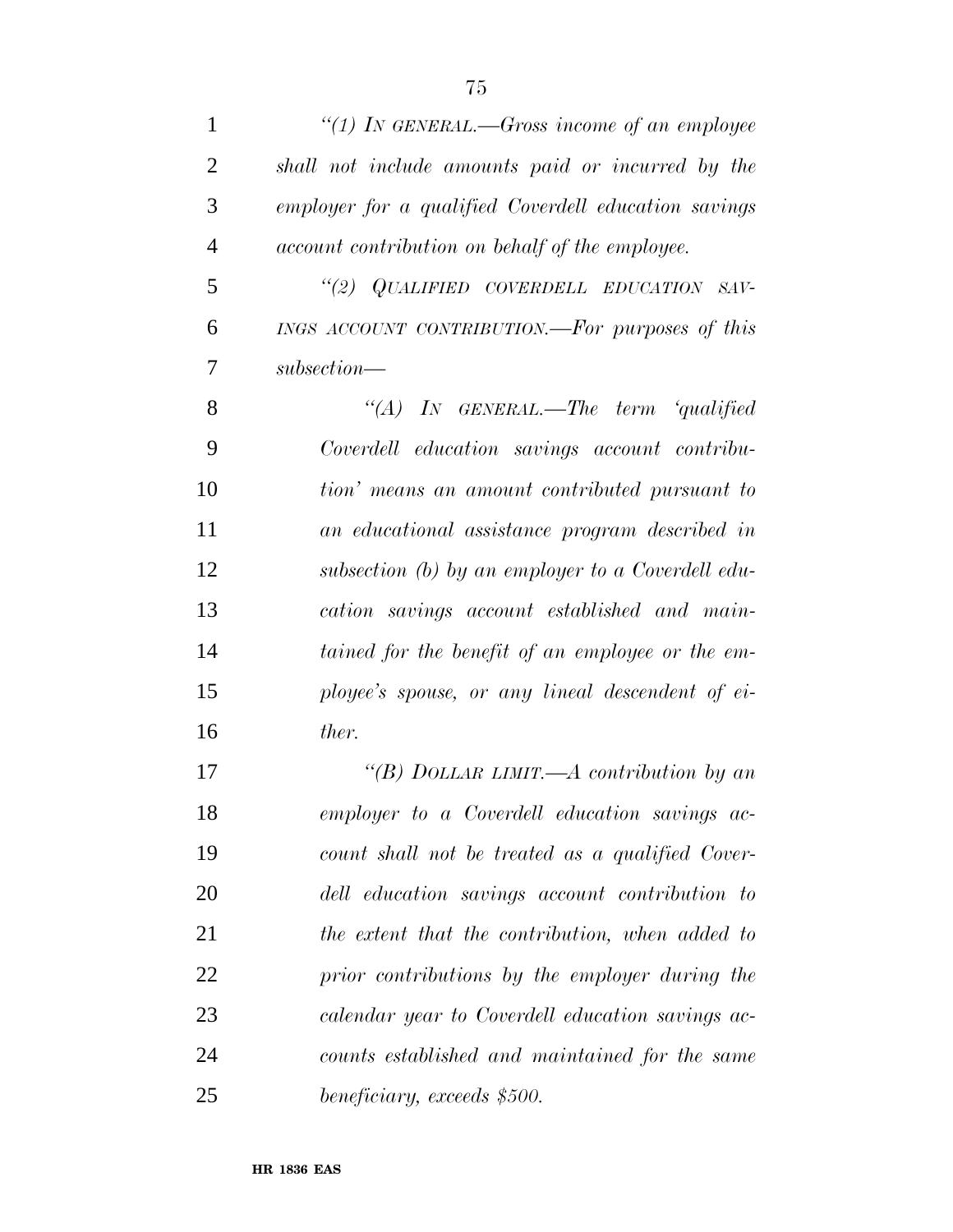*''(3) SPECIAL RULES.—*

| $\overline{2}$ | "(A) CONTRIBUTIONS NOT TREATED AS                     |
|----------------|-------------------------------------------------------|
| 3              | EDUCATIONAL ASSISTANCE IN<br><b>DETERMINING</b>       |
| $\overline{4}$ | MAXIMUM EXCLUSION.-For purposes of sub-               |
| 5              | section $(a)(2)$ , qualified Coverdell education sav- |
| 6              | ings account contributions shall not be treated as    |
| 7              | <i>educational</i> assistance.                        |
| 8              | "(B) SELF-EMPLOYED NOT TREATED AS EM-                 |
| 9              | PLOYEE.—For purposes of this subsection, sub-         |
| 10             | section $(c)(2)$ shall not apply.                     |
| 11             | "(C) ADJUSTED GROSS INCOME PHASEOUT                   |
| 12             | OF ACCOUNT CONTRIBUTION NOT APPLICABLE TO             |
| 13             | INDIVIDUAL EMPLOYERS.—The limitation under            |
| 14             | section $530(c)$ shall not apply to a qualified       |
| 15             | Coverdell education savings account contribution      |
| 16             | made by an employer who is an individual.             |
| 17             | "(D) CONTRIBUTIONS NOT TREATED AS AN                  |
| 18             | INVESTMENT IN THE CONTRACT.-For purposes              |
| 19             | of section $530(d)$ , a qualified Coverdell education |
| 20             | savings account contribution shall not be treated     |
| 21             | as an investment in the contract.                     |
| 22             | "(E) FICA EXCLUSION.—For purposes of                  |
| 23             | section $530(d)$ , the exclusion from FICA taxes      |
| 24             | shall not apply.".                                    |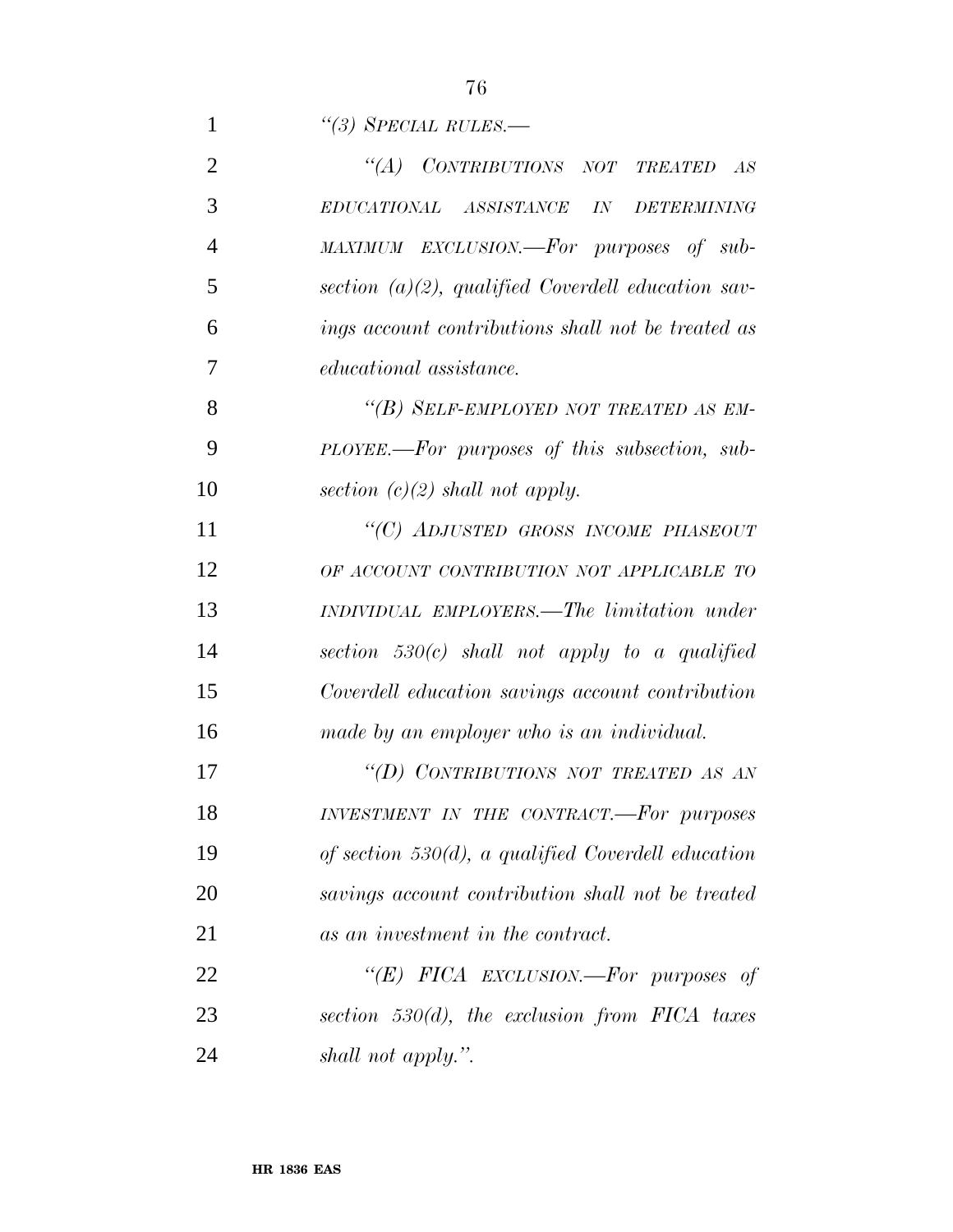*at the end of paragraph (11) and inserting '', and'', and by adding at the end the following new paragraph:*

 *''(12) the amount of any qualified Coverdell edu- cation savings account contribution under section 127(d) with respect to such employee.''.*

 *(c) CONFORMING AMENDMENT.—Section 221(e)(2)(A) is amended by inserting ''(other than under subsection (d) thereof)'' after ''section 127''.*

 *(d) EFFECTIVE DATE.—The amendments made by this section shall apply to contributions made in taxable years beginning after December 31, 2001.*

## *Subtitle C—Liberalization of Tax- Exempt Financing Rules for Public School Construction*

 *SEC. 421. ADDITIONAL INCREASE IN ARBITRAGE REBATE EXCEPTION FOR GOVERNMENTAL BONDS USED TO FINANCE EDUCATIONAL FACILITIES. (a) IN GENERAL.—Section 148(f)(4)(D)(vii) (relating to increase in exception for bonds financing public school capital expenditures) is amended by striking ''\$5,000,000'' the second place it appears and inserting ''\$10,000,000''.*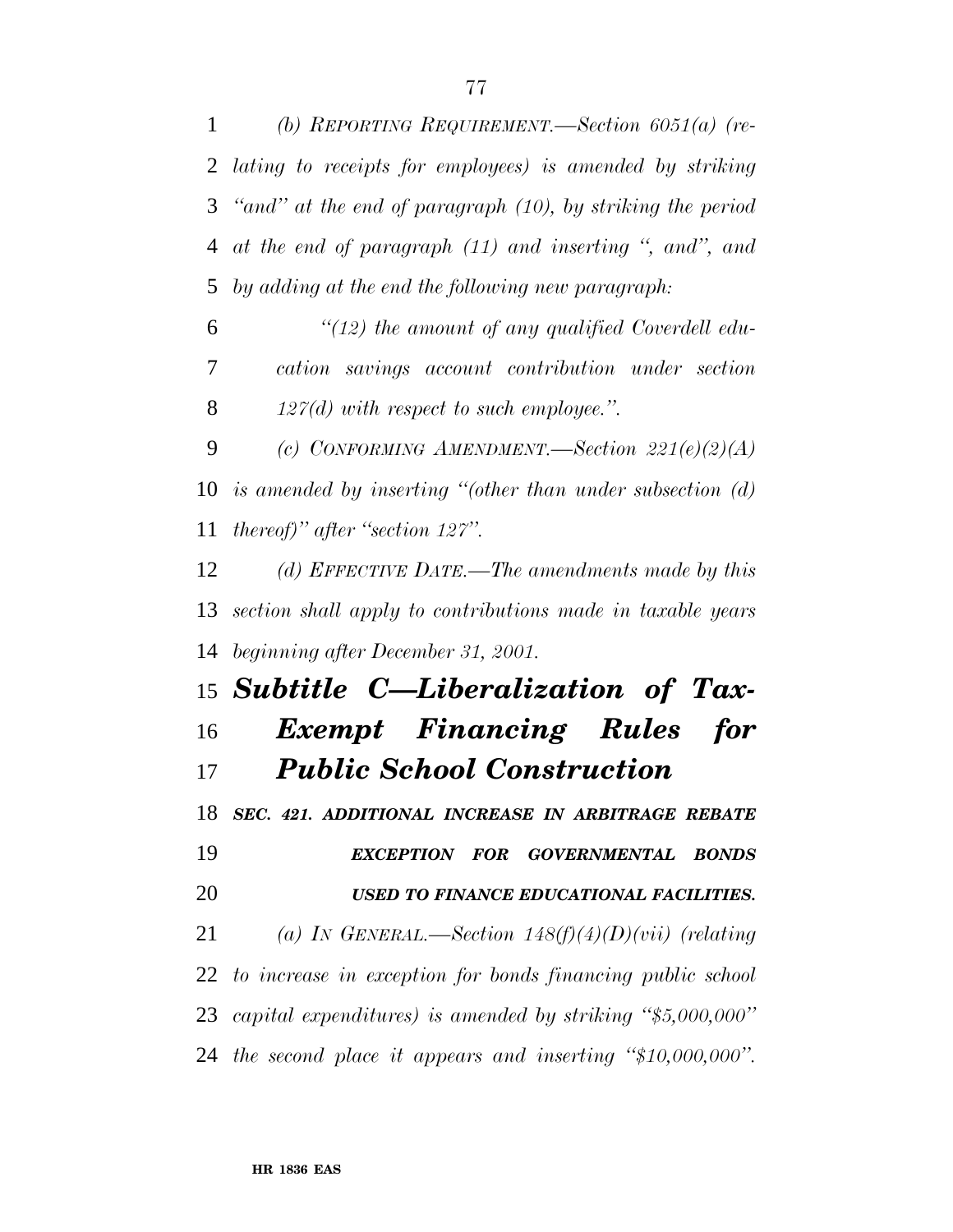*SEC. 422. TREATMENT OF QUALIFIED PUBLIC EDU- CATIONAL FACILITY BONDS AS EXEMPT FA-CILITY BONDS.*

 *(a) TREATMENT AS EXEMPT FACILITY BOND.—Sub- section (a) of section 142 (relating to exempt facility bond) is amended by striking ''or'' at the end of paragraph (11), by striking the period at the end of paragraph (12) and inserting '', or'', and by adding at the end the following new paragraph:*

 *''(13) qualified public educational facilities.''. (b) QUALIFIED PUBLIC EDUCATIONAL FACILITIES.— Section 142 (relating to exempt facility bond) is amended by adding at the end the following new subsection: ''(k) QUALIFIED PUBLIC EDUCATIONAL FACILITIES.— ''(1) IN GENERAL.—For purposes of subsection (a)(13), the term 'qualified public educational facil-ity' means any school facility which is—*

| 21 | "(A) part of a public elementary school or    |
|----|-----------------------------------------------|
| 22 | a public secondary school, and                |
| 23 | "(B) owned by a private, for-profit corpora-  |
| 24 | tion pursuant to a public-private partnership |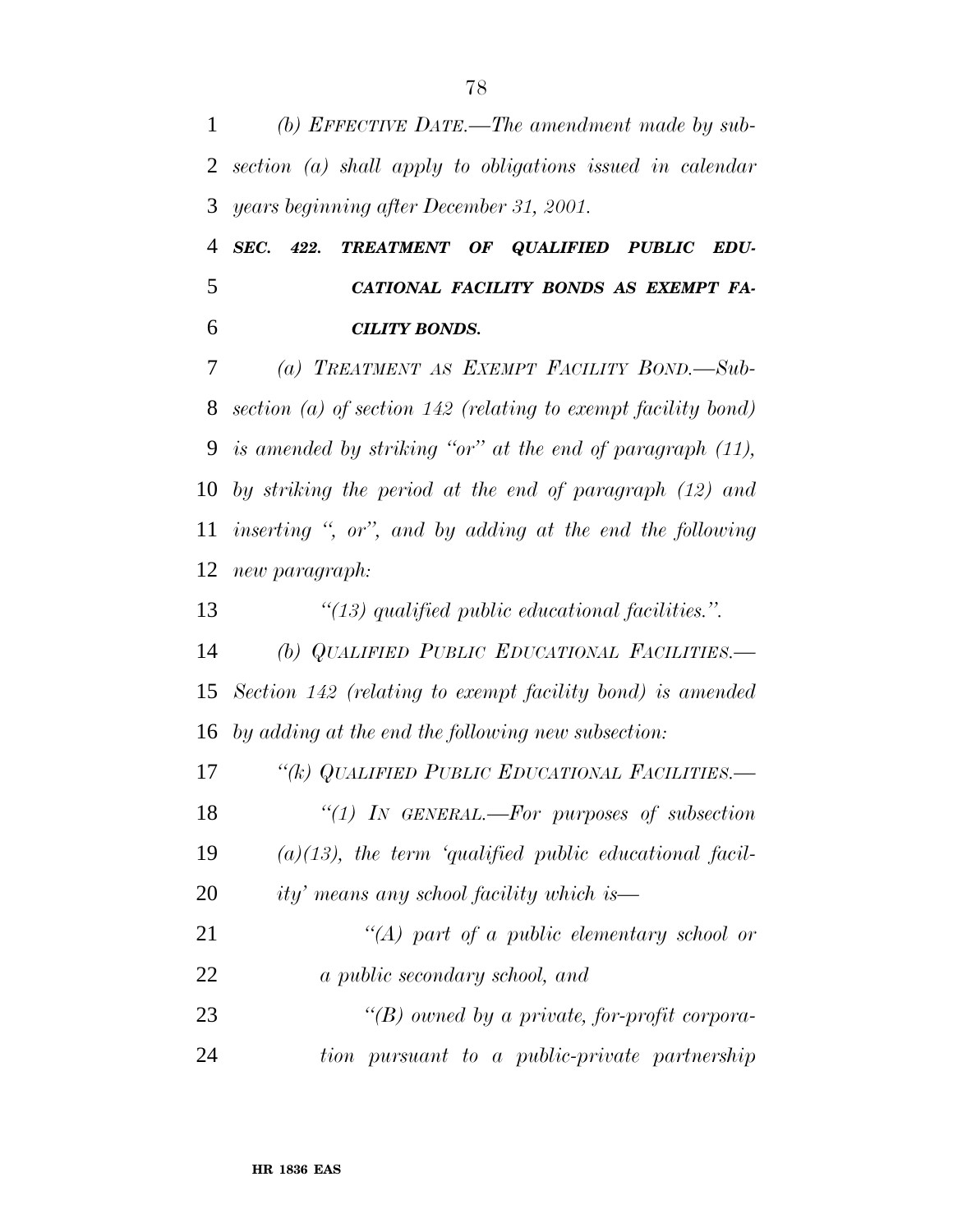| $\mathbf{1}$   | agreement with a State or local educational                    |
|----------------|----------------------------------------------------------------|
| $\overline{2}$ | agency described in paragraph $(2)$ .                          |
| 3              | "(2) PUBLIC-PRIVATE PARTNERSHIP AGREEMENT                      |
| $\overline{4}$ | $DESCRIBED. \text{—} A public-private\ partnership\ agreement$ |
| 5              | is described in this paragraph if it is an agreement-          |
| 6              | $\lq (A)$ under which the corporation agrees—                  |
| 7              | $``(i)$ to do 1 or more of the following:                      |
| 8              | construct, rehabilitate, refurbish, or equip a                 |
| 9              | school facility, and                                           |
| 10             | $``(ii)$ at the end of the term of the                         |
| 11             | agreement, to transfer the school facility to                  |
| 12             | such agency for no additional consideration,                   |
| 13             | and                                                            |
| 14             | $\lq\lq(B)$ the term of which does not exceed the              |
| 15             | term of the issue to be used to provide the school             |
| 16             | <i>facility.</i>                                               |
| 17             | "(3) SCHOOL FACILITY.—For purposes of this                     |
| 18             | subsection, the term 'school facility' means-                  |
| 19             | "(A) any school building,                                      |
| 20             | $\lq\lq B$ any functionally related and subordi-               |
| 21             | nate facility and land with respect to such build-             |
| 22             | ing, including any stadium or other facility pri-              |
| 23             | marily used for school events, and                             |
| 24             | "(C) any property, to which section 168 ap-                    |
| 25             | plies (or would apply but for section 179), for                |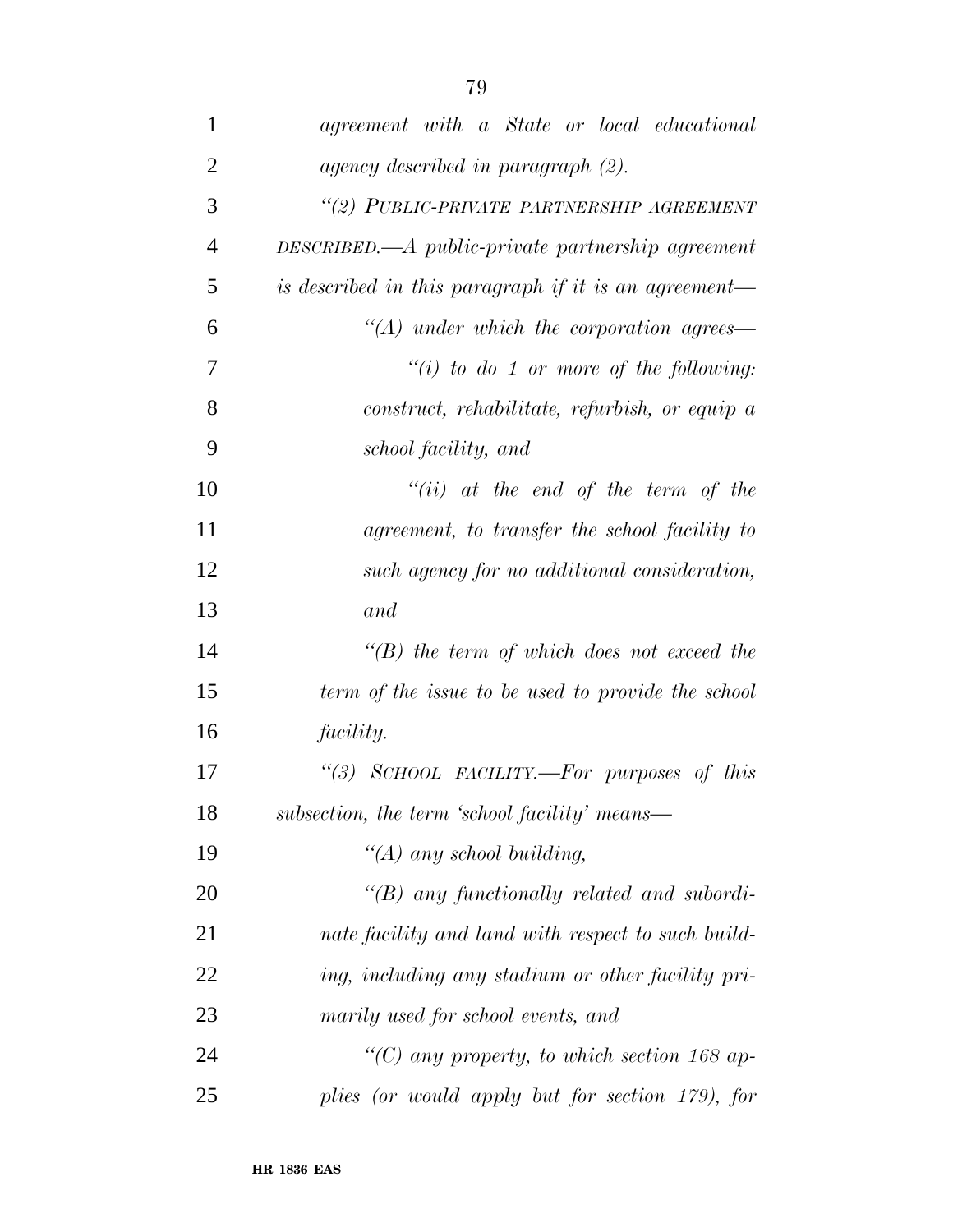| 1              | use in a facility described in subparagraph $(A)$    |
|----------------|------------------------------------------------------|
| $\overline{2}$ | or $(B)$ .                                           |
| 3              | "(4) PUBLIC SCHOOLS.—For purposes of this            |
| $\overline{4}$ | subsection, the terms 'elementary school' and 'sec-  |
| 5              | ondary school' have the meanings given such terms by |
| 6              | section 14101 of the Elementary and Secondary Edu-   |
| 7              | cation Act of 1965 (20 U.S.C. 8801), as in effect on |
| 8              | the date of the enactment of this subsection.        |
| 9              | "(5) ANNUAL AGGREGATE FACE AMOUNT OF TAX-            |
| 10             | EXEMPT FINANCING.                                    |
| 11             | "(A) IN GENERAL.—An issue shall not be               |
| 12             | treated as an issue described in subsection          |
| 13             | $(a)(13)$ if the aggregate face amount of bonds      |
| 14             | issued by the State pursuant thereto (when           |
| 15             | added to the aggregate face amount of bonds pre-     |
| 16             | viously so issued during the calendar year) $ex$     |
| 17             | ceeds an amount equal to the greater of-             |
| 18             | $``(i)$ \$10 multiplied by the State popu-           |
| 19             | <i>lation, or</i>                                    |
| <b>20</b>      | "(ii) $$5,000,000$ .                                 |
| 21             | "(B) ALLOCATION RULES.-                              |
| 22             | "(i) IN GENERAL.—Except as otherwise                 |
| 23             | provided in this subparagraph, the State             |
| 24             | may allocate the amount described in sub-            |
| 25             | $paragnph$ (A) for any calendar year in              |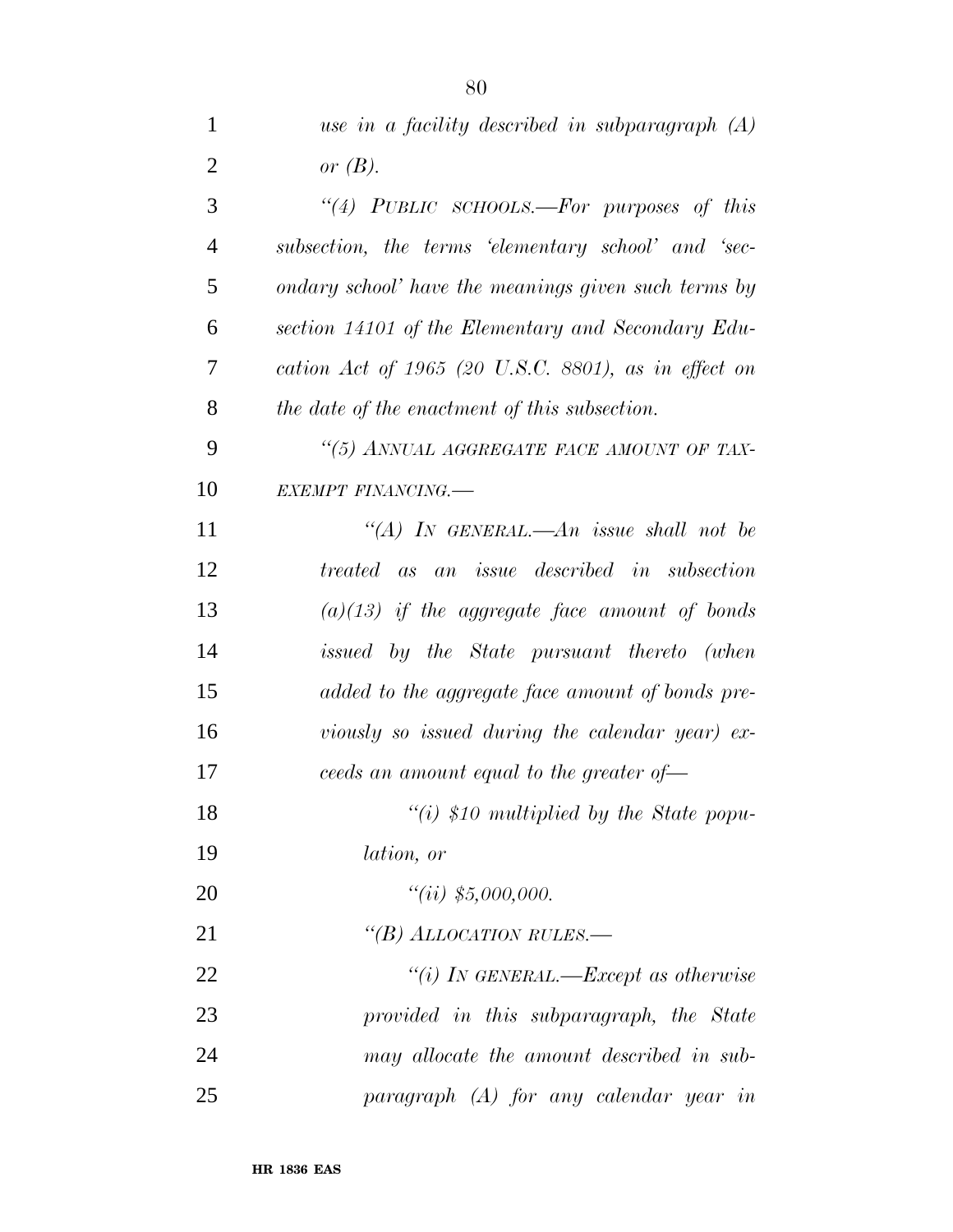*such manner as the State determines appro- priate. ''(ii) RULES FOR CARRYFORWARD OF UNUSED LIMITATION.—A State may elect to carry forward an unused limitation for any calendar year for 3 calendar years following the calendar year in which the unused limi- tation arose under rules similar to the rules of section 146(f), except that the only pur- pose for which the carryforward may be elected is the issuance of exempt facility bonds described in subsection (a)(13).''. (c) EXEMPTION FROM GENERAL STATE VOLUME*

 *CAPS.—Paragraph (3) of section 146(g) (relating to excep-tion for certain bonds) is amended—*

 *(1) by striking ''or (12)'' and inserting ''(12), or (13)'', and*

 *(2) by striking ''and environmental enhance- ments of hydroelectric generating facilities'' and in- serting ''environmental enhancements of hydroelectric generating facilities, and qualified public educational facilities''.*

 *(d) EXEMPTION FROM LIMITATION ON USE FOR LAND ACQUISITION.—Section 147(h) (relating to certain rules not to apply to mortgage revenue bonds, qualified student loan*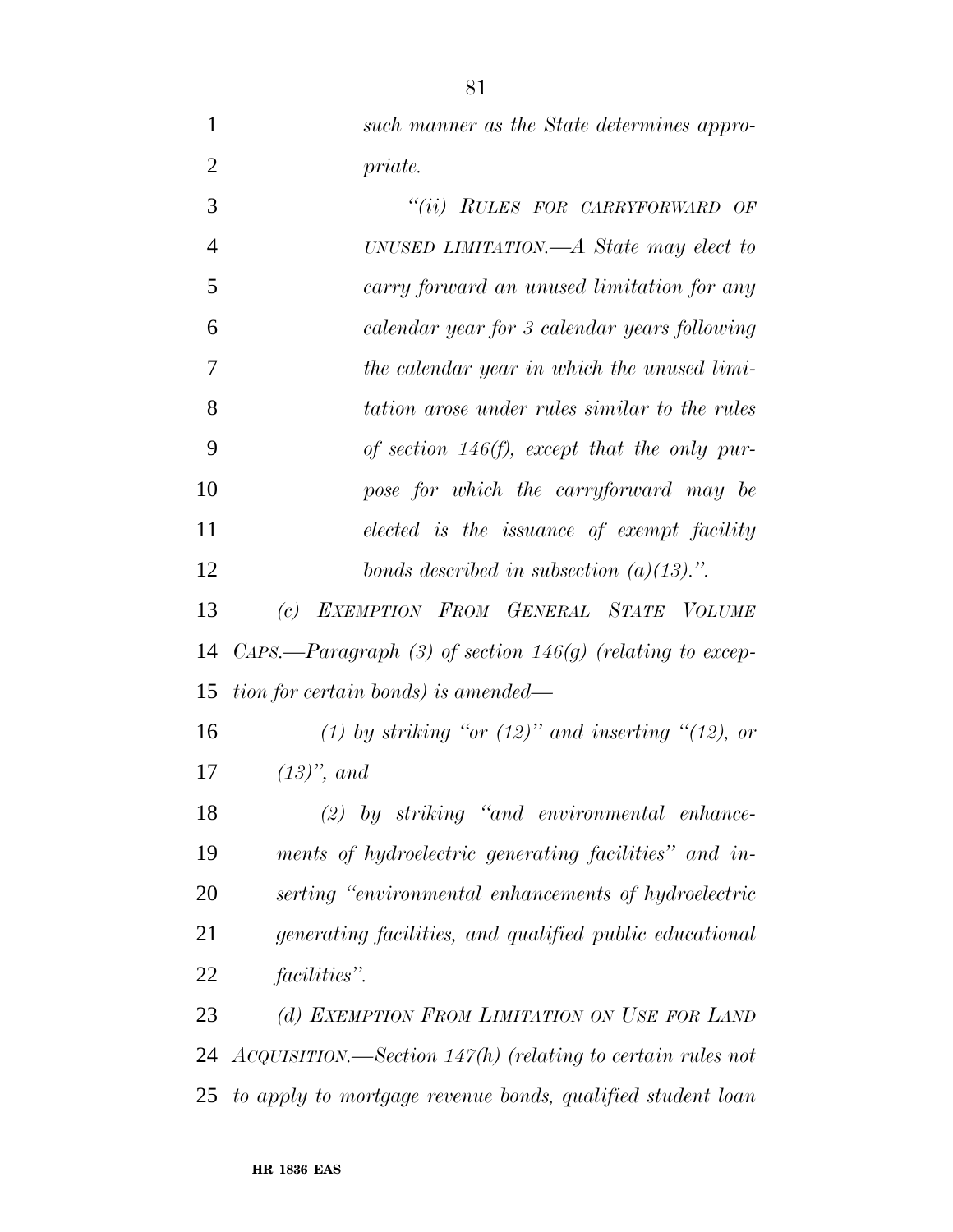*bonds, and qualified 501(c)(3) bonds) is amended by adding at the end the following new paragraph:*

 *''(3) EXEMPT FACILITY BONDS FOR QUALIFIED PUBLIC-PRIVATE SCHOOLS.—Subsection (c) shall not apply to any exempt facility bond issued as part of an issue described in section 142(a)(13) (relating to qualified public educational facilities).''.*

 *(e) CONFORMING AMENDMENT.—The heading for sec- tion 147(h) is amended by striking ''MORTGAGE REVENUE BONDS, QUALIFIED STUDENT LOAN BONDS, AND QUALI- FIED 501(c)(3) BONDS'' and inserting ''CERTAIN BONDS''. (f) EFFECTIVE DATE.—The amendments made by this section shall apply to bonds issued after December 31, 2001. SEC. 423. TREATMENT OF BONDS ISSUED TO ACQUIRE RE-*

 *NEWABLE RESOURCES ON LAND SUBJECT TO CONSERVATION EASEMENT.*

 *(a) IN GENERAL.—Section 145 (defining qualified 501(c)(3) bond) is amended by redesignating subsection (e) as subsection (f) and by inserting after subsection (d) the following new subsection:*

 *''(e) BONDS ISSUED TO ACQUIRE RENEWABLE RE- SOURCES ON LAND SUBJECT TO CONSERVATION EASE-MENT.—*

*''(1) IN GENERAL.—If—*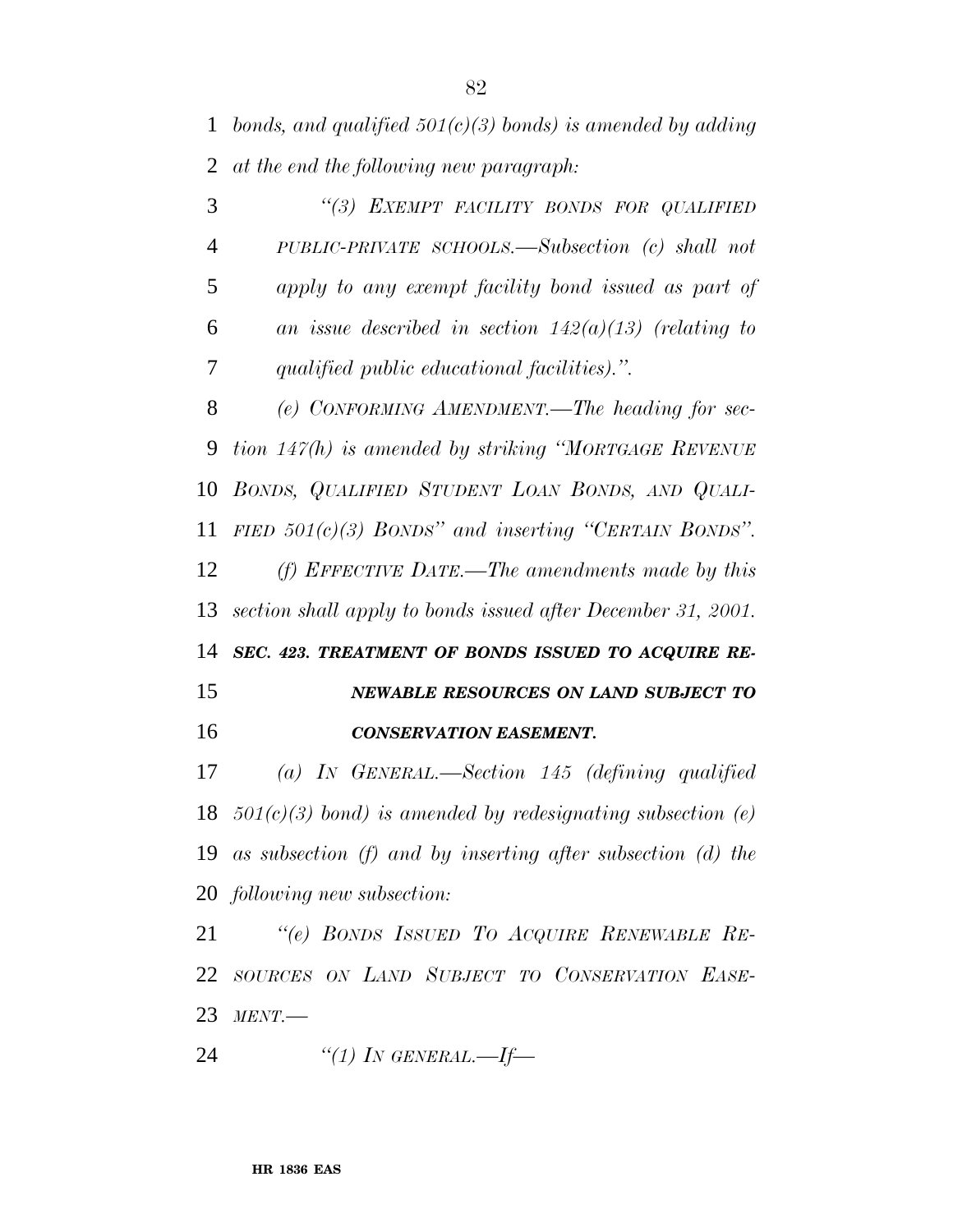| $\mathbf{1}$   | $\lq (A)$ the proceeds of any bond are used to     |
|----------------|----------------------------------------------------|
| $\overline{2}$ | acquire land (or a long-term lease thereof) to-    |
| 3              | gether with any renewable resource associated      |
| $\overline{4}$ | with the land (including standing timber, agri-    |
| 5              | cultural crops, or water rights) from an unaffili- |
| 6              | ated person,                                       |
| 7              | $\lq\lq B$ the land is subject to a conservation   |
| 8              | restriction—                                       |
| 9              | $\lq\lq(i)$ which is granted in perpetuity to      |
| 10             | an unaffiliated person that is—                    |
| 11             | "(I) a $501(c)(3)$ organization, or                |
| 12             | $``(II)$ a Federal, State, or local                |
| 13             | <i>government conservation organization,</i>       |
| 14             | $``(ii)$ which meets the requirements of           |
| 15             | $(ii)$ and $(iii)(II)$ of section<br>clauses       |
| 16             | 170(h)(4)(A),                                      |
| 17             | $``(iii)$ which exceeds the requirements of        |
| 18             | relevant environmental and land use stat-          |
| 19             | <i>utes and regulations, and</i>                   |
| 20             | $``(iv)$ which obligates the owner of the          |
| 21             | land to pay the costs incurred by the holder       |
| 22             | of the conservation restriction in moni-           |
| 23             | toring compliance with such restriction,           |
| 24             | $"(C)$ a management plan which meets the           |
| 25             | requirements of the statutes and regulations re-   |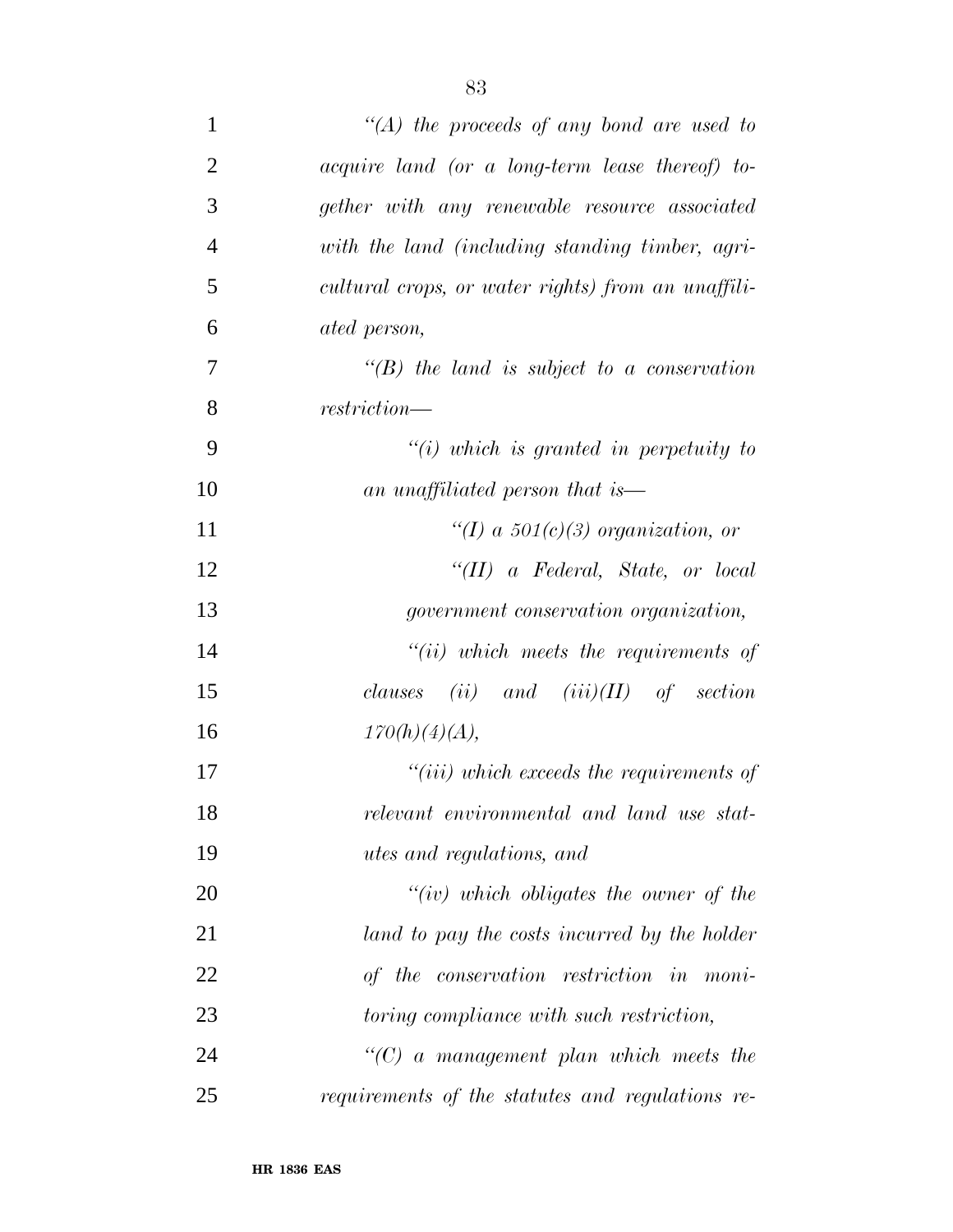*ferred to in subparagraph (B)(iii) is developed*

| $\overline{2}$ | for the conservation of the renewable resources,       |
|----------------|--------------------------------------------------------|
| 3              | and                                                    |
| $\overline{4}$ | $\lq\lq D$ such bond would be a qualified              |
| 5              | $501(c)(3)$ bond (after the application of para-       |
| 6              | $graph (2)$ but for the failure to use revenues de-    |
| 7              | rived by the $501(c)(3)$ organization from the sale,   |
| 8              | lease, or other use of such resource as otherwise      |
| 9              | <i>required by this part,</i>                          |
| 10             | such bond shall not fail to be a qualified $501(c)(3)$ |
| 11             | bond by reason of the failure to so use such revenues  |
| 12             | if the revenues which are not used as otherwise re-    |
| 13             | quired by this part are used in a manner consistent    |
| 14             | with the stated charitable purposes of the $501(c)(3)$ |
| 15             | <i>organization.</i>                                   |
| 16             | "(2) TREATMENT OF TIMBER, ETC.-                        |
| 17             | "(A) IN GENERAL.—For purposes of sub-                  |
| 18             | section $(a)$ , the cost of any renewable resource ac- |
| 19             | quired with proceeds of any bond described in          |
| 20             | paragraph $(1)$ shall be treated as a cost of ac-      |
| 21             | quiring the land associated with the renewable         |
| 22             | resource and such land shall not be treated as         |
| 23             | used for a private business use because of the sale    |

 *or leasing of the renewable resource to, or other use of the renewable resource by, an unaffiliated*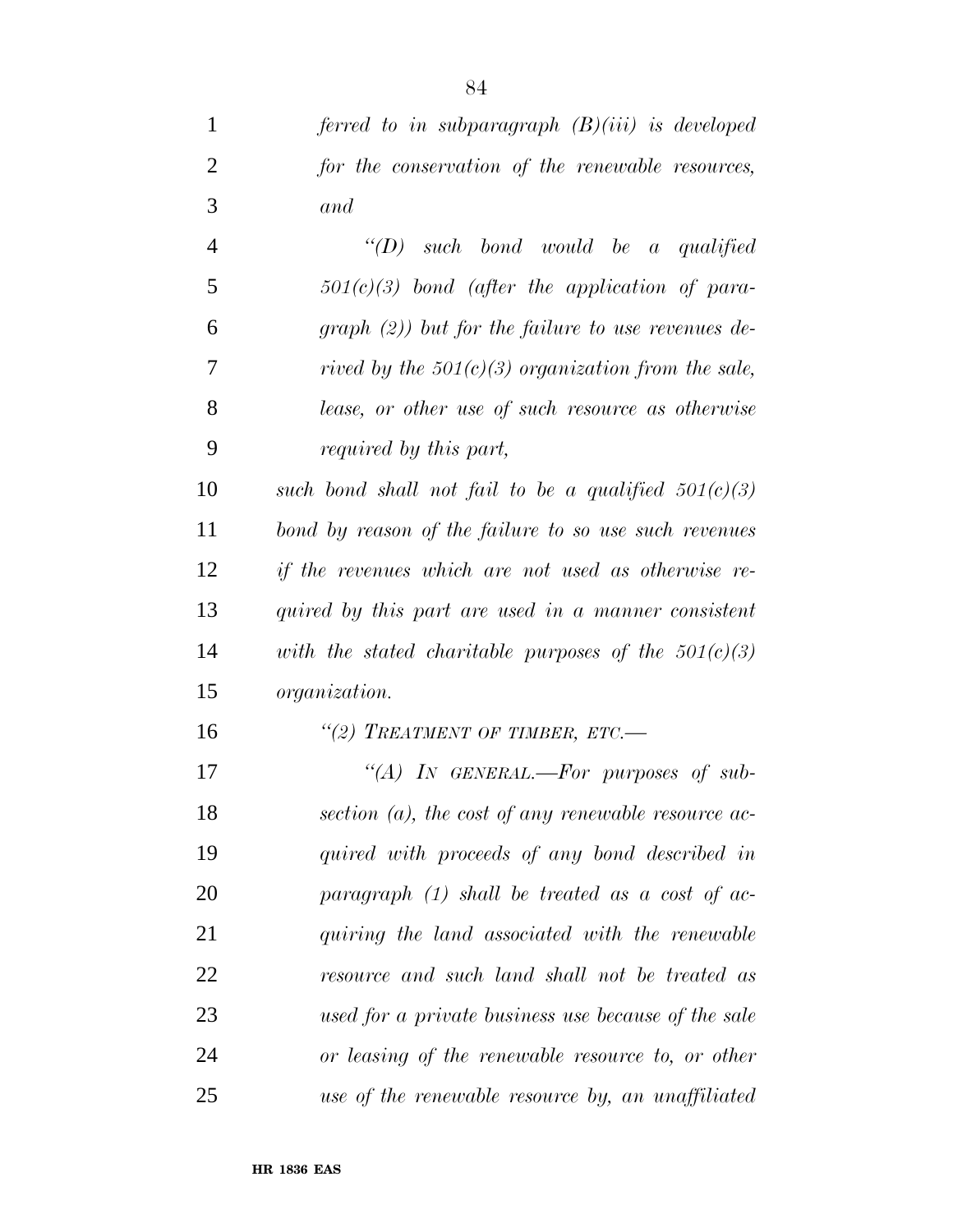*person to the extent that such sale, leasing, or other use does not constitute an unrelated trade or business, determined by applying section 513(a). ''(B) APPLICATION OF BOND MATURITY LIM- ITATION.—For purposes of section 147(b), the cost of any land or renewable resource acquired with proceeds of any bond described in para- graph (1) shall have an economic life commensu- rate with the economic and ecological feasibility of the financing of such land or renewable re- source. ''(C) UNAFFILIATED PERSON.—For pur- poses of this subsection, the term 'unaffiliated person' means any person who controls not more than 20 percent of the governing body of another person.''. (b) EFFECTIVE DATE.—The amendments made by sub- section (a) shall apply to obligations issued after January 1, 2002, and before January 1, 2005. Subtitle D—Other Provisions*

 *SEC. 431. DEDUCTION FOR HIGHER EDUCATION EXPENSES. (a) DEDUCTION ALLOWED.—Part VII of subchapter B of chapter 1 (relating to additional itemized deductions for*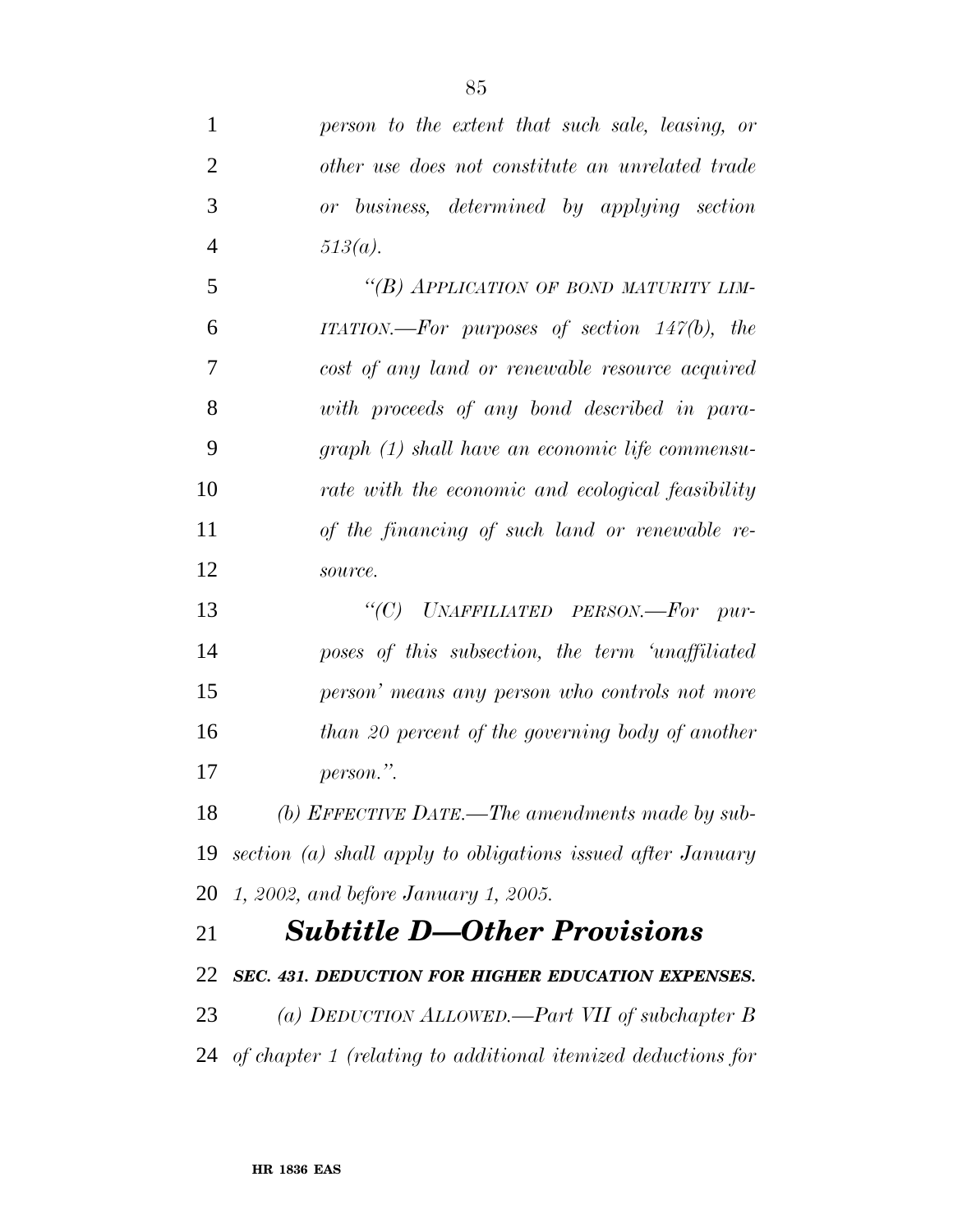| 1              | <i>individuals)</i> is amended by redesignating section 222 as |
|----------------|----------------------------------------------------------------|
| $\overline{2}$ | section 223 and by inserting after section 221 the following:  |
| 3              | "SEC. 222. QUALIFIED TUITION AND RELATED EXPENSES.             |
| $\overline{4}$ | "(a) ALLOWANCE OF DEDUCTION.—In the case of an                 |
| 5              | individual, there shall be allowed as a deduction an amount    |
| 6              | equal to the qualified tuition and related expenses paid by    |
| 7              | the taxpayer during the taxable year.                          |
| 8              | "(b) DOLLAR LIMITATIONS.—                                      |
| 9              | "(1) In GENERAL.—The amount allowed as a de-                   |
| 10             | duction under subsection $(a)$ with respect to the tax-        |
| 11             | payer for any taxable year shall not exceed the appli-         |
| 12             | cable dollar limit.                                            |
| 13             | "(2) APPLICABLE DOLLAR LIMIT.-                                 |
| 14             | "(A) 2002 AND 2003.—In the case of a tax-                      |
| 15             | able year beginning in 2002 or 2003, the appli-                |
| 16             | cable dollar limit shall be equal to—                          |
| 17             | $``(i)$ in the case of a taxpayer whose                        |
| 18             | adjusted gross income for the taxable year                     |
| 19             | does not exceed $$65,000$ $$130,000$ in the                    |
| 20             | case of a joint return), $$3,000$ , and—                       |
| 21             | $"(ii)$ in the case of any other taxpayer,                     |
| 22             | zero.                                                          |
| 23             | "(B) 2004 AND 2005.—In the case of a tax-                      |
| 24             | able year beginning in 2004 or 2005, the appli-                |
| 25             | cable dollar amount shall be equal to—                         |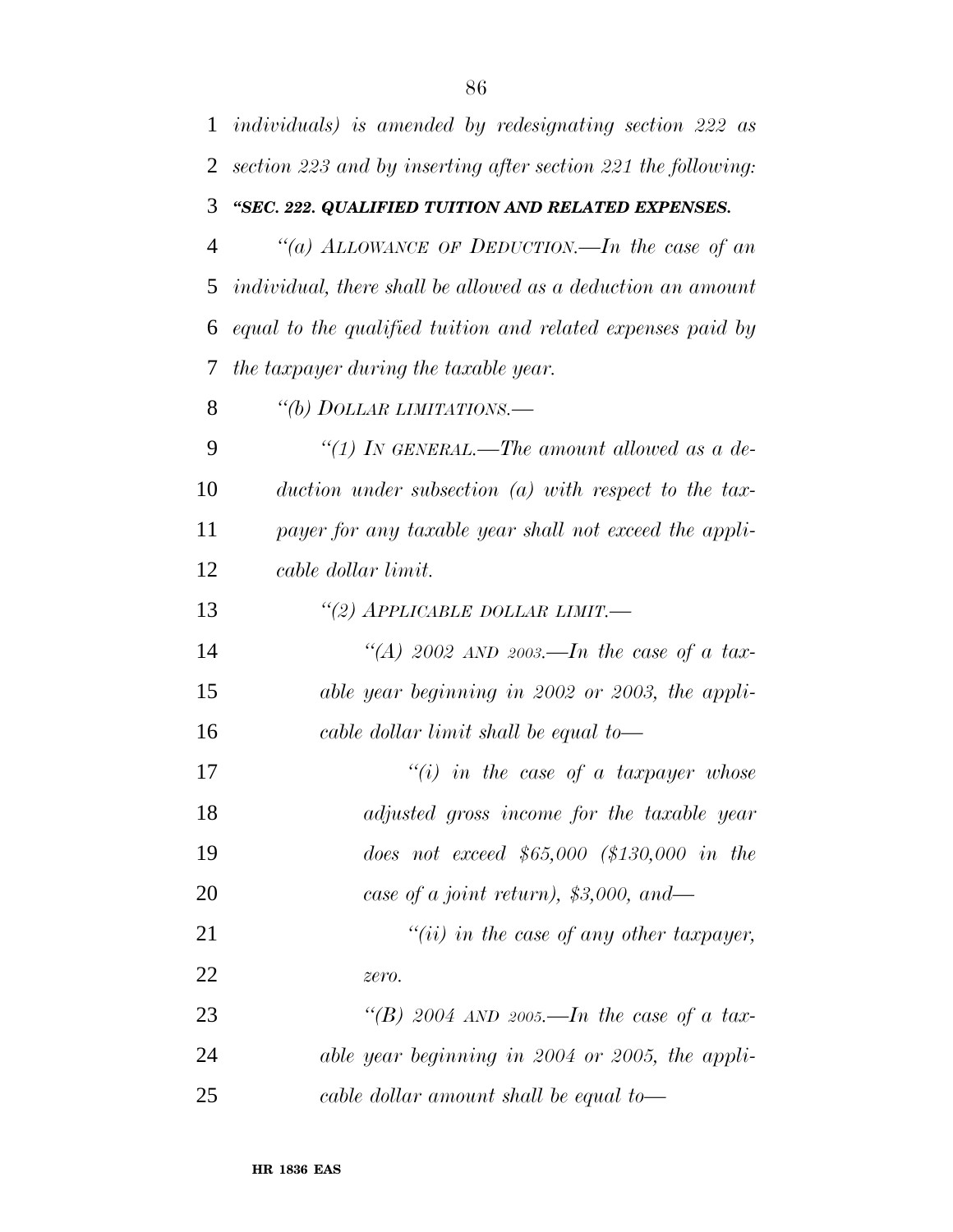| 1              | "(i) in the case of a taxpayer whose                   |
|----------------|--------------------------------------------------------|
| $\overline{2}$ | adjusted gross income for the taxable year             |
| 3              | does not exceed $$65,000$ $$130,000$ in the            |
| $\overline{4}$ | case of a joint return), $$5,000$ ,                    |
| 5              | "(ii) in the case of a taxpayer not de-                |
| 6              | scribed in clause (i) whose adjusted gross             |
| 7              | income for the taxable year does not exceed            |
| 8              | \$80,000 (\$160,000 in the case of a joint re-         |
| 9              | turn, \$2,000, and                                     |
| 10             | $``(iii)$ in the case of any other tax-                |
| 11             | payer, zero.                                           |
| 12             | "(C) ADJUSTED GROSS INCOME.-For pur-                   |
| 13             | poses of this paragraph, adjusted gross income         |
| 14             | shall be determined—                                   |
| 15             | $``(i)$ without regard to this section and             |
| 16             | sections 911, 931, and 933, and                        |
| 17             | $``(ii)$ after application of sections 86,             |
| 18             | 135, 137, 219, 221, and 469.                           |
| 19             | "(c) NO DOUBLE BENEFIT.-                               |
| 20             | "(1) IN GENERAL.—No deduction shall be al-             |
| 21             | lowed under subsection $(a)$ for any expense for which |
| 22             | a deduction is allowed to the taxpayer under any       |
| 23             | other provision of this chapter.                       |
| 24             | "(2) COORDINATION WITH OTHER EDUCATION IN-             |
| 25             | CENTIVES.-                                             |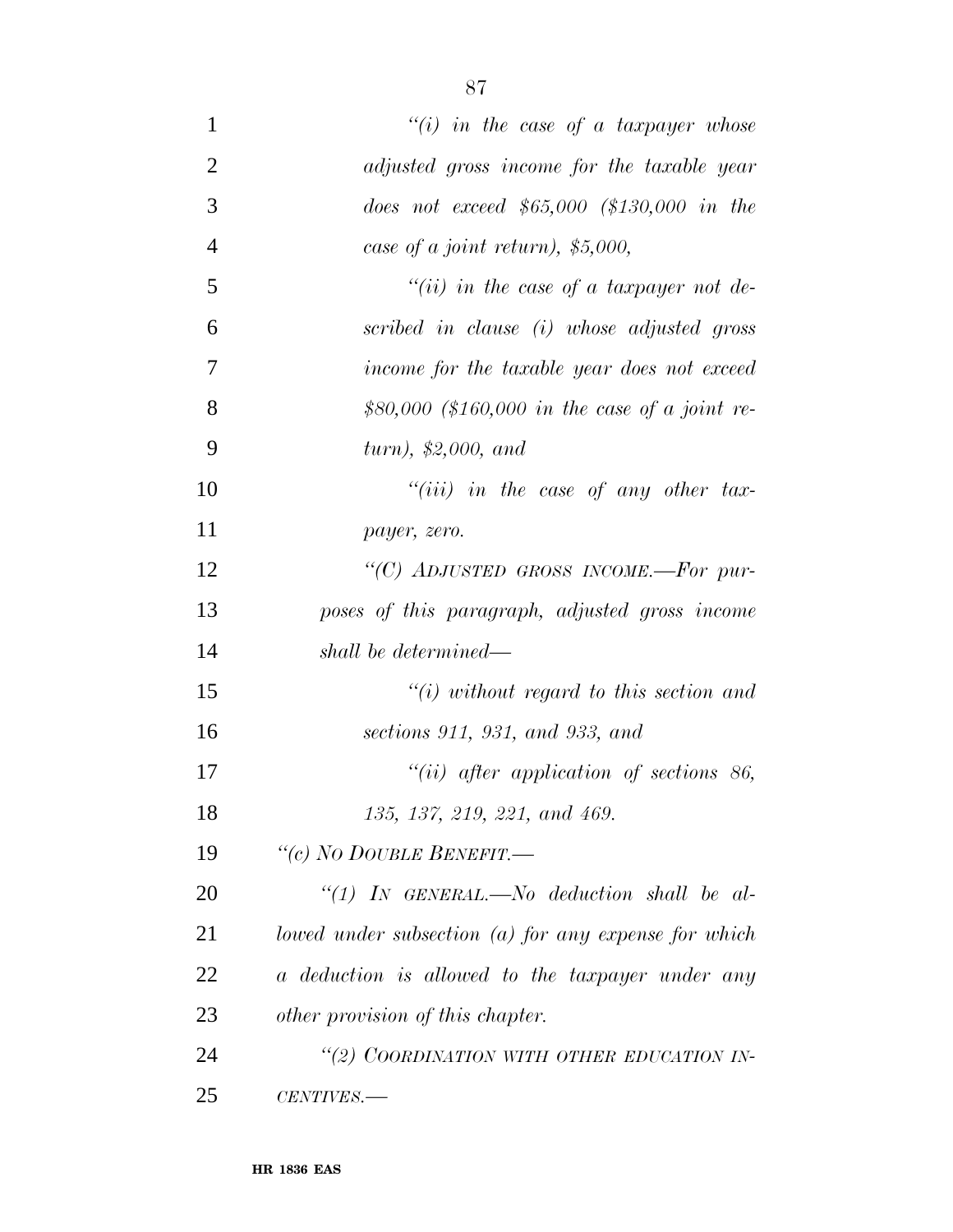| $\mathbf{1}$   | "(A) DENIAL OF DEDUCTION IF CREDIT                      |
|----------------|---------------------------------------------------------|
| $\overline{2}$ | ELECTED.—No deduction shall be allowed under            |
| 3              | subsection $(a)$ for a taxable year with respect to     |
| $\overline{4}$ | the qualified tuition and related expenses with         |
| 5              | respect to an individual if the taxpayer or any         |
| 6              | other person elects to have section 25A apply           |
| 7              | with respect to such individual for such year.          |
| 8              | "(B) COORDINATION WITH EXCLUSIONS.-                     |
| 9              | The total amount of qualified tuition and related       |
| 10             | expenses shall be reduced by the amount of such         |
| 11             | expenses taken into account in determining any          |
| 12             | amount excluded under section 135, 529 $(c)(1)$ , or    |
| 13             | $530(d)(2)$ . For purposes of the preceding sen-        |
| 14             | tence, the amount taken into account in deter-          |
| 15             | mining the amount excluded under section                |
| 16             | $529(c)(1)$ shall not include that portion of the       |
| 17             | distribution which represents a return of any           |
| 18             | <i>contributions to the plan.</i>                       |
| 19             | "(3) DEPENDENTS.—No deduction shall be al-              |
| 20             | lowed under subsection $(a)$ to any individual with re- |
| 21             | spect to whom a deduction under section 151 is allow-   |
| 22             | able to another taxpayer for a taxable year beginning   |
| 23             | in the calendar year in which such individual's tax-    |
| 24             | able year begins.                                       |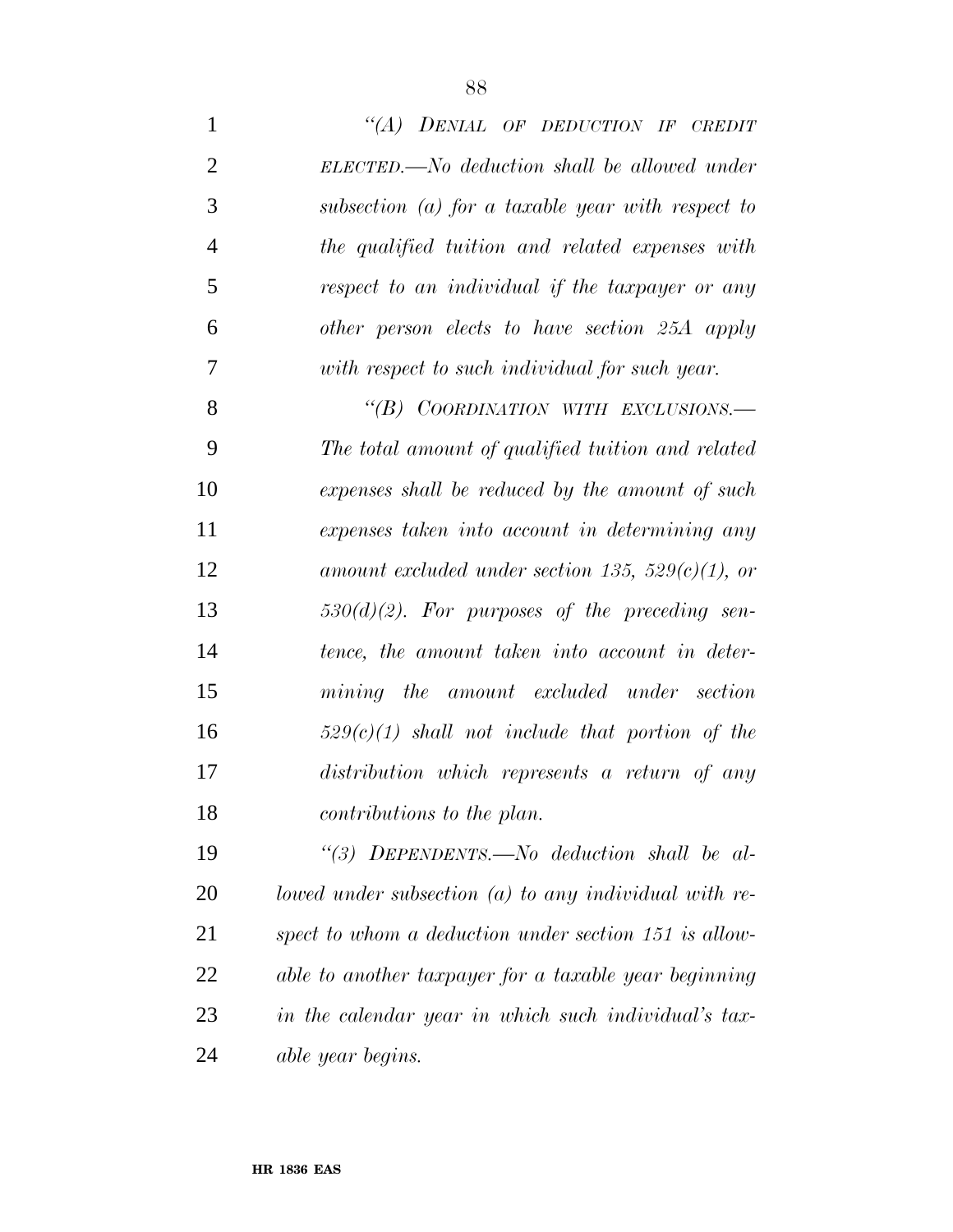*''(d) DEFINITIONS AND SPECIAL RULES.—For pur-poses of this section—*

 *''(1) QUALIFIED TUITION AND RELATED EX- PENSES.—The term 'qualified tuition and related ex- penses' has the meaning given such term by section 25A(f). Such expenses shall be reduced in the same manner as under section 25A(g)(2).*

 *''(2) IDENTIFICATION REQUIREMENT.—No deduc- tion shall be allowed under subsection (a) to a tax- payer with respect to the qualified tuition and related expenses of an individual unless the taxpayer includes the name and taxpayer identification number of the individual on the return of tax for the taxable year. ''(3) LIMITATION ON TAXABLE YEAR OF DEDUC-TION.—*

 *''(A) IN GENERAL.—A deduction shall be al- lowed under subsection (a) for qualified tuition and related expenses for any taxable year only to the extent such expenses are in connection with enrollment at an institution of higher education during the taxable year.*

 *''(B) CERTAIN PREPAYMENTS ALLOWED.— Subparagraph (A) shall not apply to qualified tuition and related expenses paid during a tax-able year if such expenses are in connection with*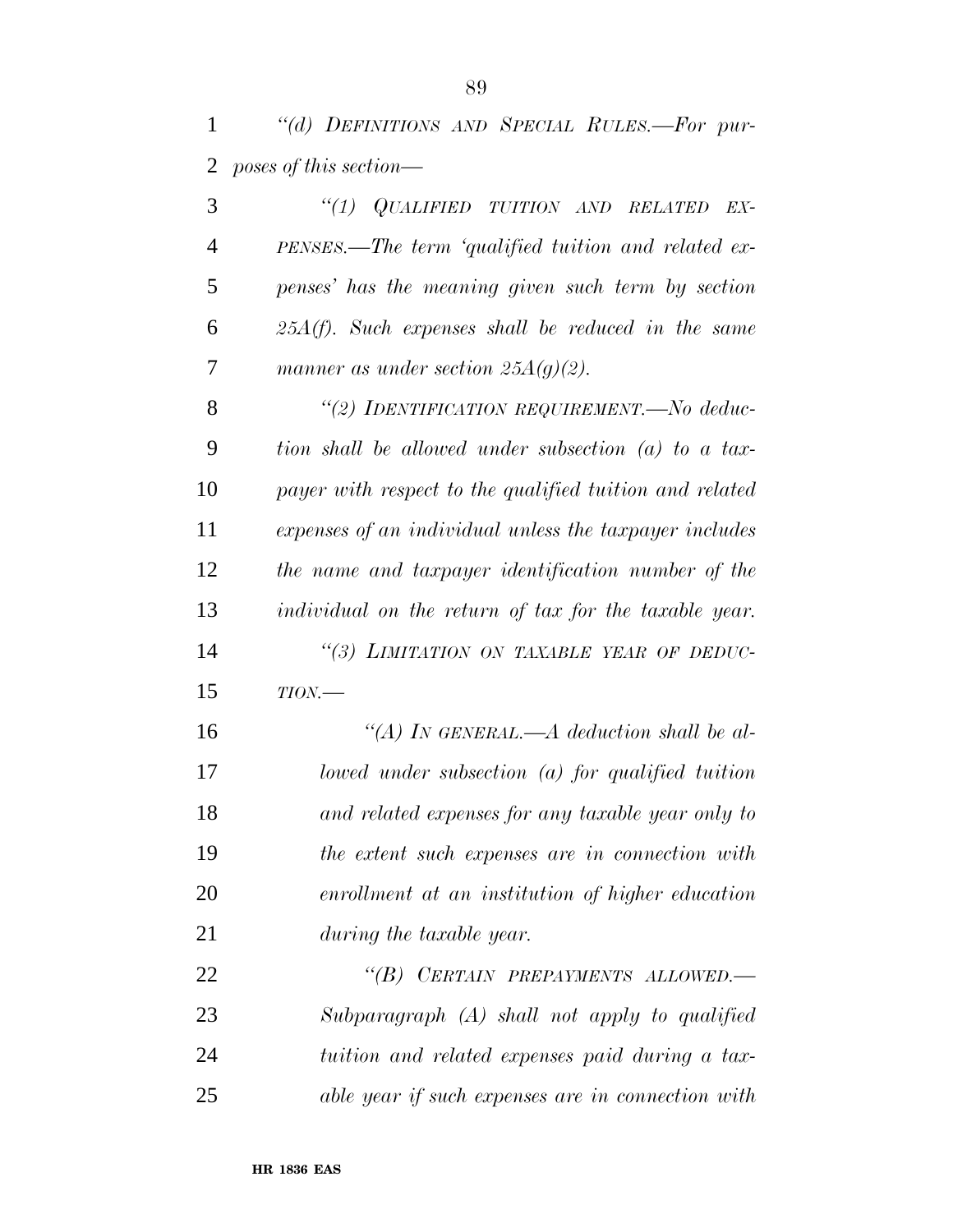*an academic term beginning during such taxable year or during the first 3 months of the next tax- able year. ''(4) NO DEDUCTION FOR MARRIED INDIVIDUALS FILING SEPARATE RETURNS.—If the taxpayer is a married individual (within the meaning of section 7703), this section shall apply only if the taxpayer and the taxpayer's spouse file a joint return for the taxable year. ''(5) NONRESIDENT ALIENS.—If the taxpayer is a nonresident alien individual for any portion of the taxable year, this section shall apply only if such in- dividual is treated as a resident alien of the United States for purposes of this chapter by reason of an*

*election under subsection (g) or (h) of section 6013.*

 *''(6) REGULATIONS.—The Secretary may pre- scribe such regulations as may be necessary or appro- priate to carry out this section, including regulations requiring recordkeeping and information reporting.*

 *''(e) TERMINATION.—This section shall not apply to taxable years beginning after December 31, 2005.''.*

 *(b) DEDUCTION ALLOWED IN COMPUTING ADJUSTED GROSS INCOME.—Section 62(a) is amended by inserting after paragraph (17) the following:*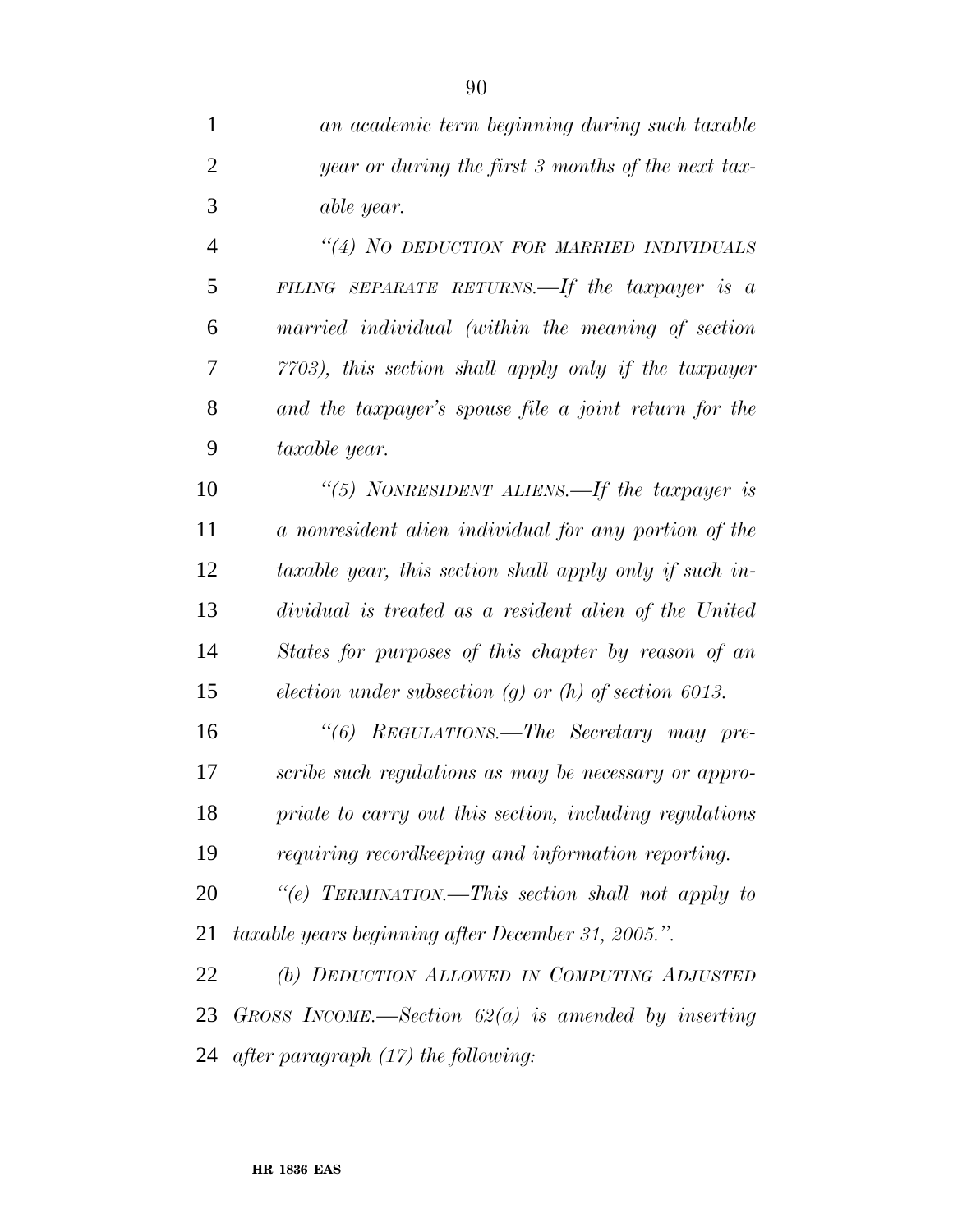| $\mathbf{1}$   | "(18) HIGHER EDUCATION EXPENSES.—The de-                                            |
|----------------|-------------------------------------------------------------------------------------|
| $\overline{2}$ | duction allowed by section 222.".                                                   |
| 3              | (c) CONFORMING AMENDMENTS.-                                                         |
| $\overline{4}$ | (1) Sections $86(b)(2)$ , $135(c)(4)$ , $137(b)(3)$ , and                           |
| 5              | $219(g)(3)$ are each amended by inserting "222," after                              |
| 6              | "221,"                                                                              |
| 7              | (2) Section 221(b)(2)(C) is amended by inserting                                    |
| 8              | "222," before "911".                                                                |
| 9              | (3) Section $469(i)(3)(E)$ is amended by striking                                   |
| 10             | "and $221$ " and inserting ", $221$ , and $222$ ".                                  |
| 11             | $(4)$ The table of sections for part VII of sub-                                    |
| 12             | chapter $B$ of chapter 1 is amended by striking the                                 |
| 13             | item relating to section 222 and inserting the fol-                                 |
| 14             | lowing:                                                                             |
|                | "Sec. 222. Qualified tuition and related expenses.<br>"Sec. 223. Cross reference.". |
| 15             | (d) EFFECTIVE DATE.—The amendments made by this                                     |
|                | 16 section shall apply to payments made in taxable years be-                        |
|                | 17 ginning after December 31, 2001.                                                 |
| 18             | SEC. 432. CREDIT FOR INTEREST ON HIGHER EDUCATION                                   |
| 19             | LOANS.                                                                              |
| 20             | (a) IN GENERAL.—Subpart A of part IV of subchapter                                  |
|                | 21 A of chapter 1 (relating to nonrefundable personal credits)                      |
|                | $22$ is amended by inserting after section 25A the following new                    |
| 23             | section:                                                                            |
|                |                                                                                     |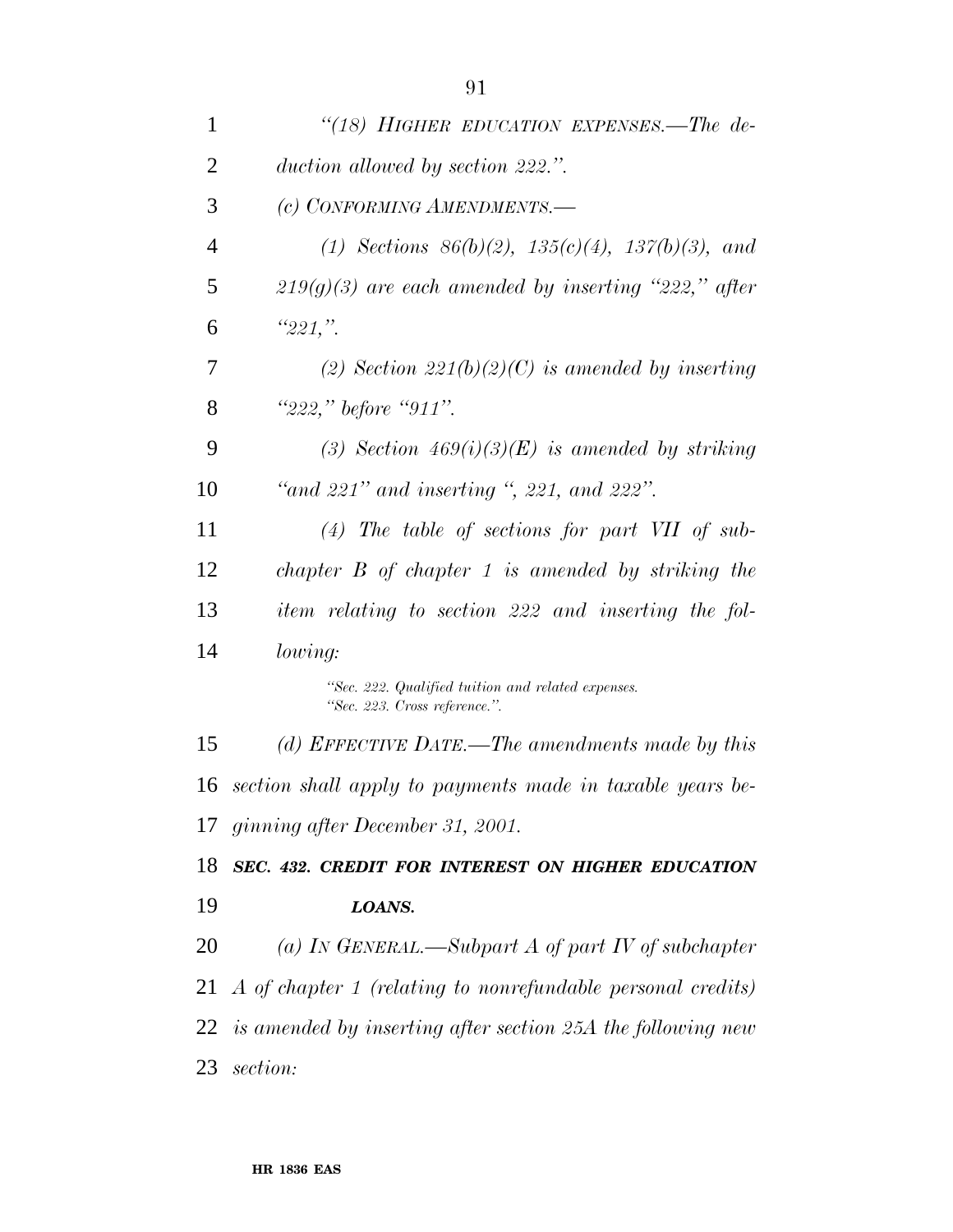| 1 | "SEC. 25B. INTEREST ON HIGHER EDUCATION LOANS.                  |
|---|-----------------------------------------------------------------|
| 2 | "(a) ALLOWANCE OF CREDIT.—In the case of an indi-               |
|   | 3 vidual, there shall be allowed as a credit against the tax    |
|   | 4 imposed by this chapter for the taxable year an amount        |
|   | 5 equal to the interest paid by the taxpayer during the taxable |
|   | 6 year on any qualified education loan.                         |
| 7 | "(b) MAXIMUM CREDIT.—                                           |
| 8 | "(1) IN GENERAL.—Except as provided in para-                    |
| 9 | graph $(2)$ , the credit allowed by subsection $(a)$ for the    |

*taxable year shall not exceed \$500.*

 *''(2) LIMITATION BASED ON MODIFIED ADJUSTED GROSS INCOME.—*

 *''(A) IN GENERAL.—If the modified adjusted gross income of the taxpayer for the taxable year exceeds \$35,000 (\$70,000 in the case of a joint return), the amount which would (but for this paragraph) be allowable as a credit under this section shall be reduced (but not below zero) by the amount which bears the same ratio to the amount which would be so allowable as such ex- cess bears to \$10,000 (\$20,000 in the case of a joint return).*

 *''(B) MODIFIED ADJUSTED GROSS IN- COME.—The term 'modified adjusted gross in- come' means adjusted gross income determined without regard to sections 911, 931, and 933.*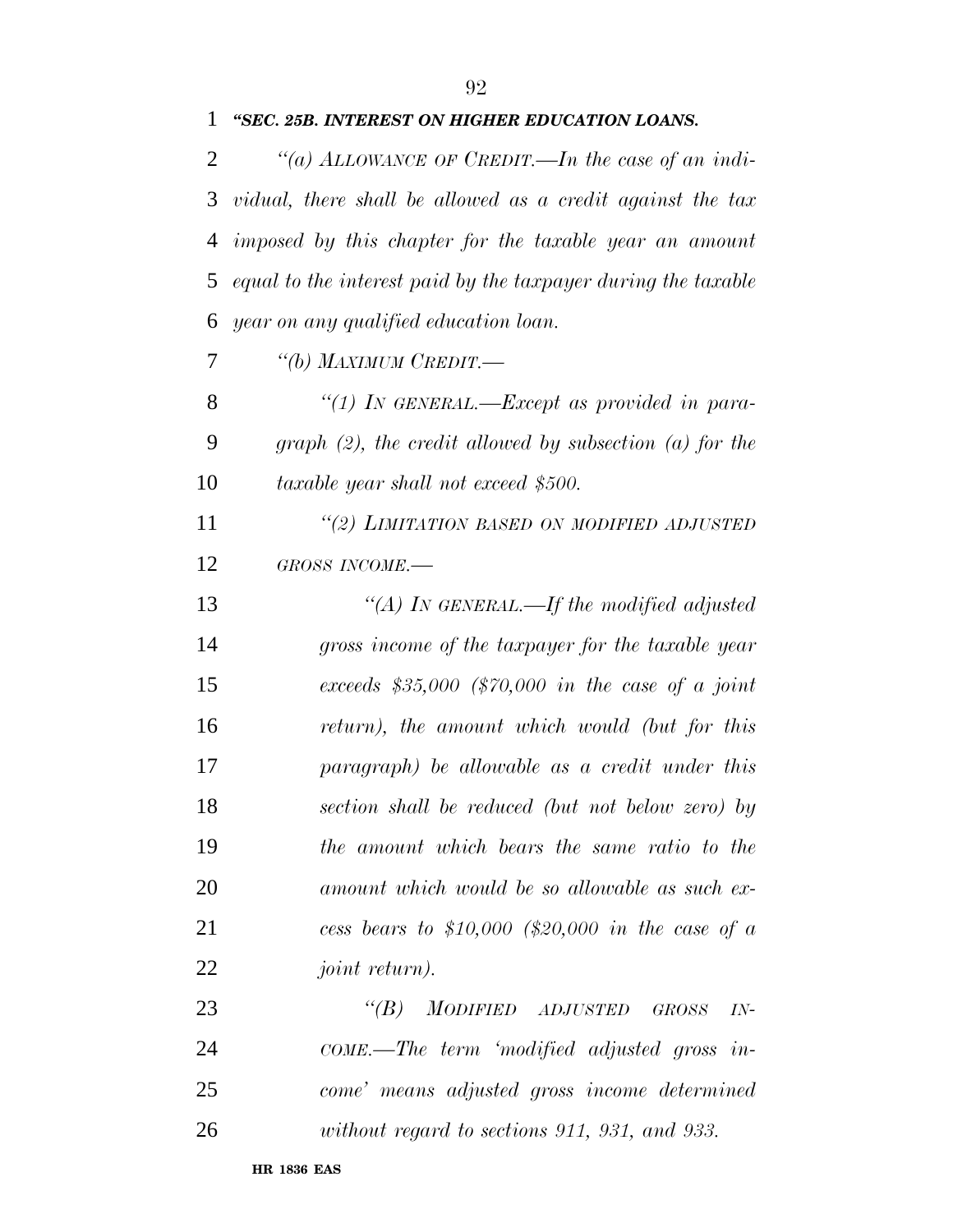| $\mathbf{1}$   | "(C) INFLATION ADJUSTMENT.—In the case                       |
|----------------|--------------------------------------------------------------|
| $\overline{2}$ | of any taxable year beginning after 2009, the                |
| 3              | $$35,000$ and $$70,000$ amounts referred to in sub-          |
| $\overline{4}$ | $paragnph$ (A) shall be increased by an amount               |
| 5              | equal to $-$                                                 |
| 6              | $\lq\lq(i)$ such dollar amount, multiplied by                |
| 7              | $"(ii)$ the cost-of-living adjustment de-                    |
| 8              | termined under section $(1)(f)(3)$ for the cal-              |
| 9              | endar year in which the taxable year be-                     |
| 10             | gins, by substituting '2008' for '1992'.                     |
| 11             | "(D) ROUNDING.—If any amount as ad-                          |
| 12             | justed under subparagraph $(C)$ is not a multiple            |
| 13             | of \$50, such amount shall be rounded to the                 |
| 14             | nearest multiple of \$50.                                    |
| 15             | "(c) DEPENDENTS NOT ELIGIBLE FOR CREDIT.-No                  |
| 16             | credit shall be allowed by this section to an individual for |
| 17             | the taxable year if a deduction under section $151$ with re- |
| 18             | spect to such individual is allowed to another taxpayer for  |
| 19             | the taxable year beginning in the calendar year in which     |
| 20             | such individual's taxable year begins.                       |
| 21             | "(d) LIMIT ON PERIOD CREDIT ALLOWED.—A credit                |
| 22             | shall be allowed under this section only with respect to in- |
| 23             | terest paid on any qualified education loan during the first |
| 24             | 60 months (whether or not consecutive) in which interest     |
| 25             | payments are required. For purposes of this subsection, any  |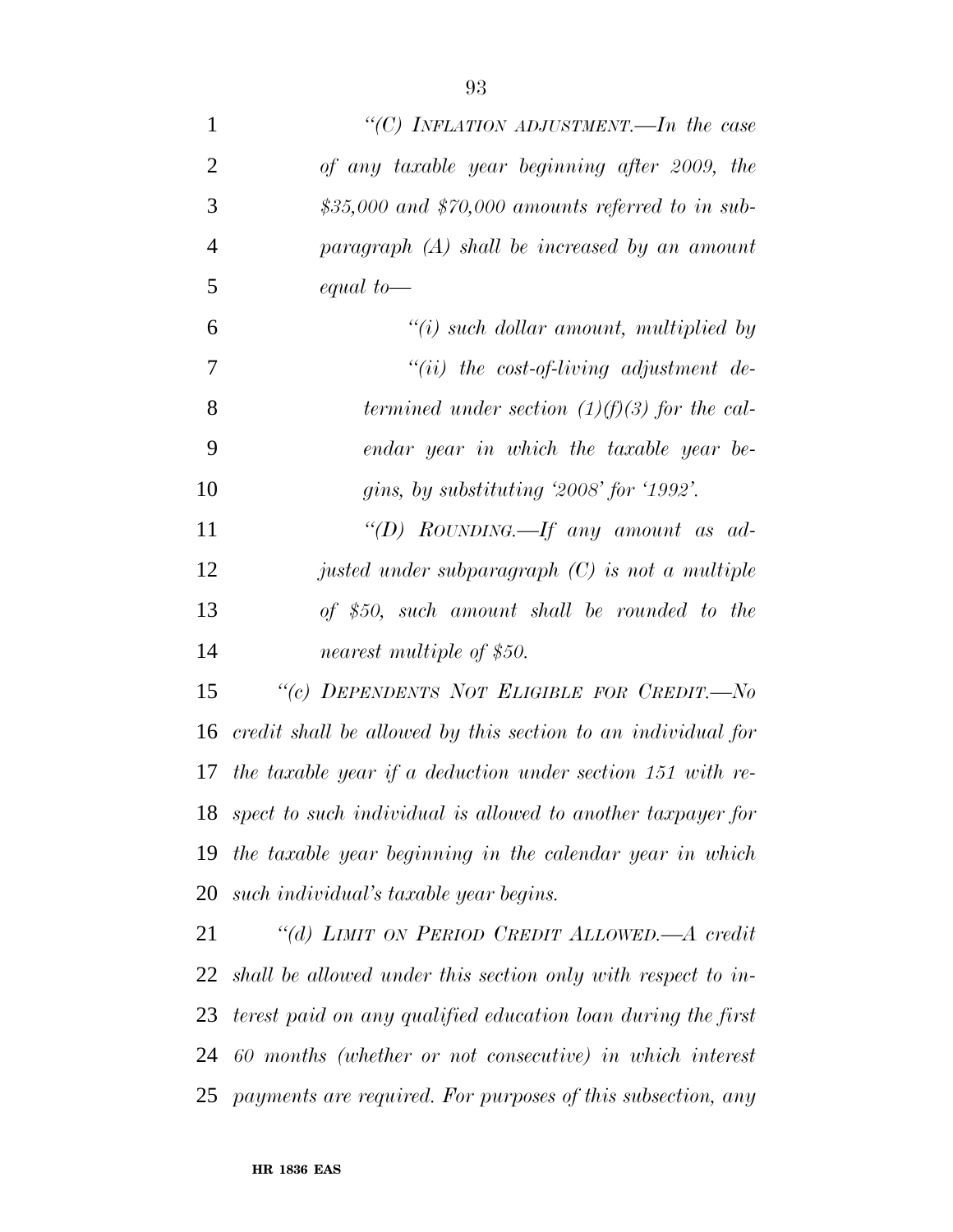| $\mathbf{1}$   | loan and all refinancings of such loan shall be treated as  |
|----------------|-------------------------------------------------------------|
| $\overline{2}$ | 1 loan. Such 60 months shall be determined in the manner    |
| 3              | prescribed by the Secretary in the case of multiple loans   |
| $\overline{4}$ | which are refinanced by, or serviced as, a single loan and  |
| 5              | in the case of loans incurred before January 1, 2009.       |
| 6              | "(e) DEFINITIONS.—For purposes of this section—             |
| 7              | "(1) QUALIFIED EDUCATION LOAN.—The term                     |
| 8              | <i>qualified education loan'</i> has the meaning given such |
| 9              | term by section $221(e)(1)$ .                               |
| 10             | "(2) DEPENDENT.—The term 'dependent' has the                |
| 11             | meaning given such term by section 152.                     |
| 12             | "(f) SPECIAL RULES.—                                        |
| 13             | "(1) DENIAL OF DOUBLE BENEFIT.—No credit                    |
| 14             | shall be allowed under this section if any amount of        |
| 15             | interest on a qualified education loan is taken into        |
| 16             | account for any deduction under any other provision         |
| 17             | of this chapter for the taxable year.                       |
| 18             | "(2) MARRIED COUPLES MUST FILE JOINT RE-                    |
| 19             | TURN.—If the taxpayer is married at the close of the        |
| 20             | taxable year, the credit shall be allowed under sub-        |
| 21             | section (a) only if the taxpayer and the taxpayer's         |
| 22             | spouse file a joint return for the taxable year.            |
| 23             | "(3) MARITAL STATUS.—Marital status shall be                |
| 24             | determined in accordance with section 7703.".               |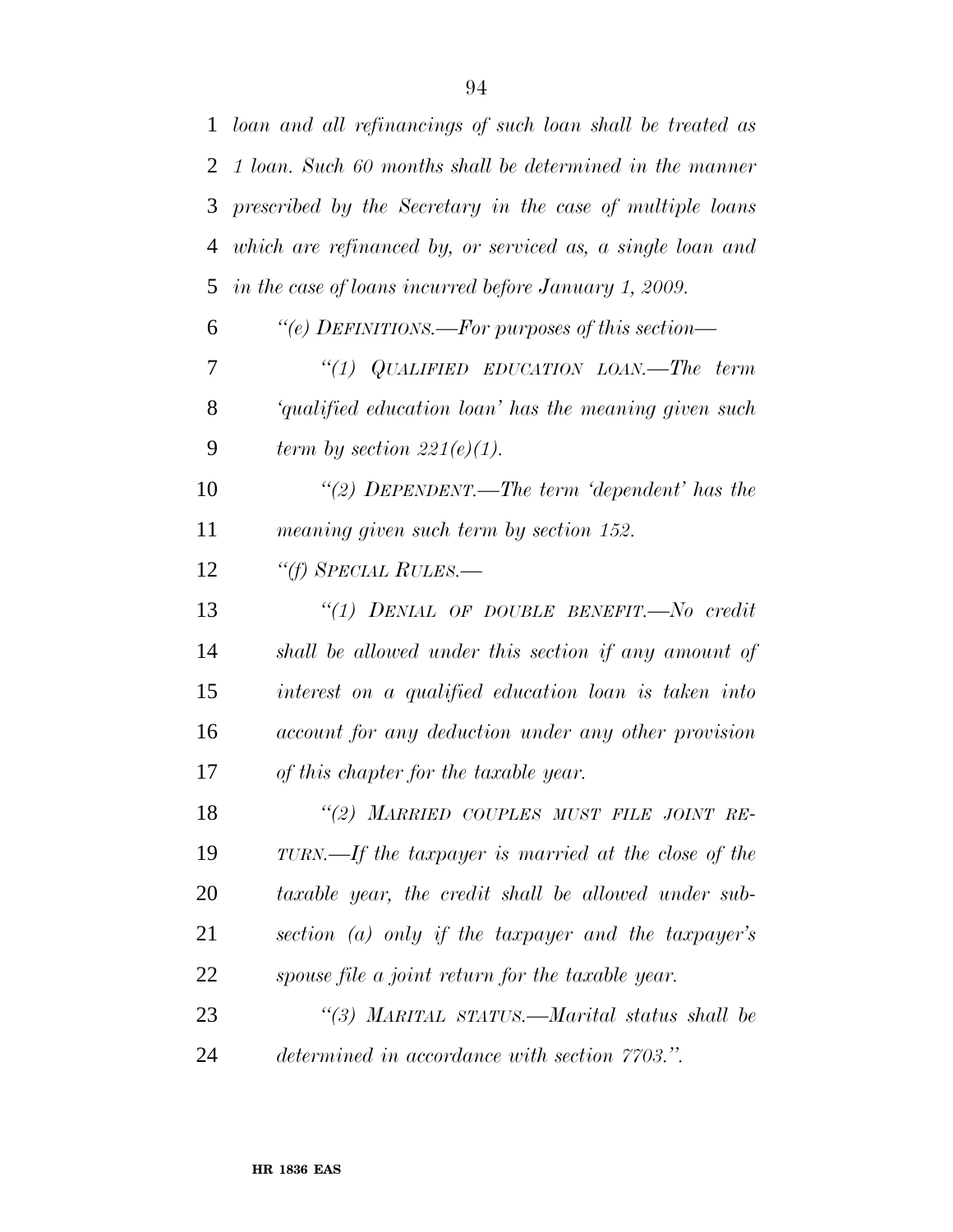*(b) CONFORMING AMENDMENT.—The table of sections for subpart A of part IV of subchapter A of chapter 1 is amended by inserting after the item relating to section 25A the following new item:*

*''Sec. 25B. Interest on higher education loans.''.*

 *(c) EFFECTIVE DATE.—The amendments made by this section shall apply to any qualified education loan (as de- fined in section 25B(e)(1) of the Internal Revenue Code of 1986, as added by this section) incurred on, before, or after December 31, 2008, but only with respect to any loan inter- est payment due in taxable years beginning after December 31, 2008.*

## *SEC. 433. ABOVE-THE-LINE DEDUCTION FOR QUALIFIED EMERGENCY RESPONSE EXPENSES OF ELIGI- BLE EMERGENCY RESPONSE PROFES-SIONALS.*

 *(a) DEDUCTION ALLOWED.—Part VII of subchapter B of chapter 1 (relating to additional itemized deductions for individuals), as amended by this Act, is amended by redes- ignating section 224 as section 225 and by inserting after section 223 the following new section:*

*''SEC. 224. QUALIFIED EMERGENCY RESPONSE EXPENSES.*

 *''(a) ALLOWANCE OF DEDUCTION.—In the case of an eligible emergency response professional, there shall be al-lowed as a deduction an amount equal to the qualified ex-*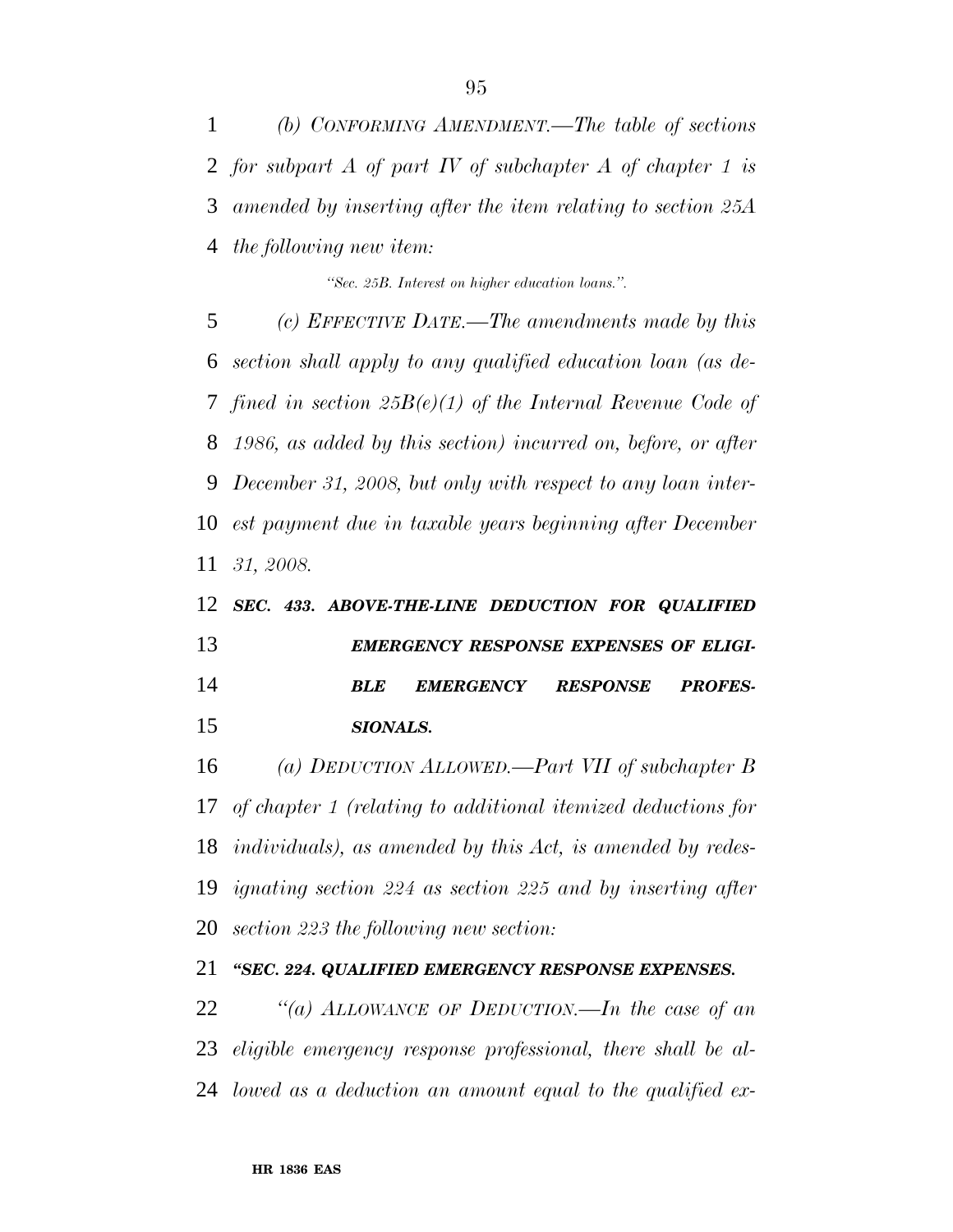*penses paid or incurred by the taxpayer during the taxable*

| $\overline{2}$ | year.                                                  |
|----------------|--------------------------------------------------------|
| 3              | "(b) DEFINITIONS.—For purposes of this section—        |
| 4              | "(1) ELIGIBLE EMERGENCY RESPONSE PROFES-               |
| 5              | SIONAL.—The term 'eligible emergency response pro-     |
| 6              | <i>fessional'</i> includes—                            |
| 7              | $\lq (A)$ a full-time employee of any police de-       |
| 8              | partment or fire department which is organized         |
| 9              | and operated by a governmental entity to pro-          |
| 10             | vide police protection, firefighting service, or       |
| 11             | emergency medical services for any area within         |
| 12             | the jurisdiction of a governmental entity,             |
| 13             | $\lq (B)$ an emergency medical technician li-          |
| 14             | censed by a State who is employed by a State or        |
| 15             | non-profit to provide emergency medical services,      |
| 16             | and                                                    |
| 17             | $"(C)$ a member of a volunteer fire depart-            |
| 18             | ment which is organized to provide firefighting        |
| 19             | or emergency medical services for any area with-       |
| 20             | in the jurisdiction of a governmental entity           |
| 21             | which is not provided with any other firefighting      |
| 22             | services.                                              |
| 23             | "(2) GOVERNMENTAL ENTITY.—The term 'gov-               |
| 24             | ernmental entity' means a State (or political subdivi- |
|                |                                                        |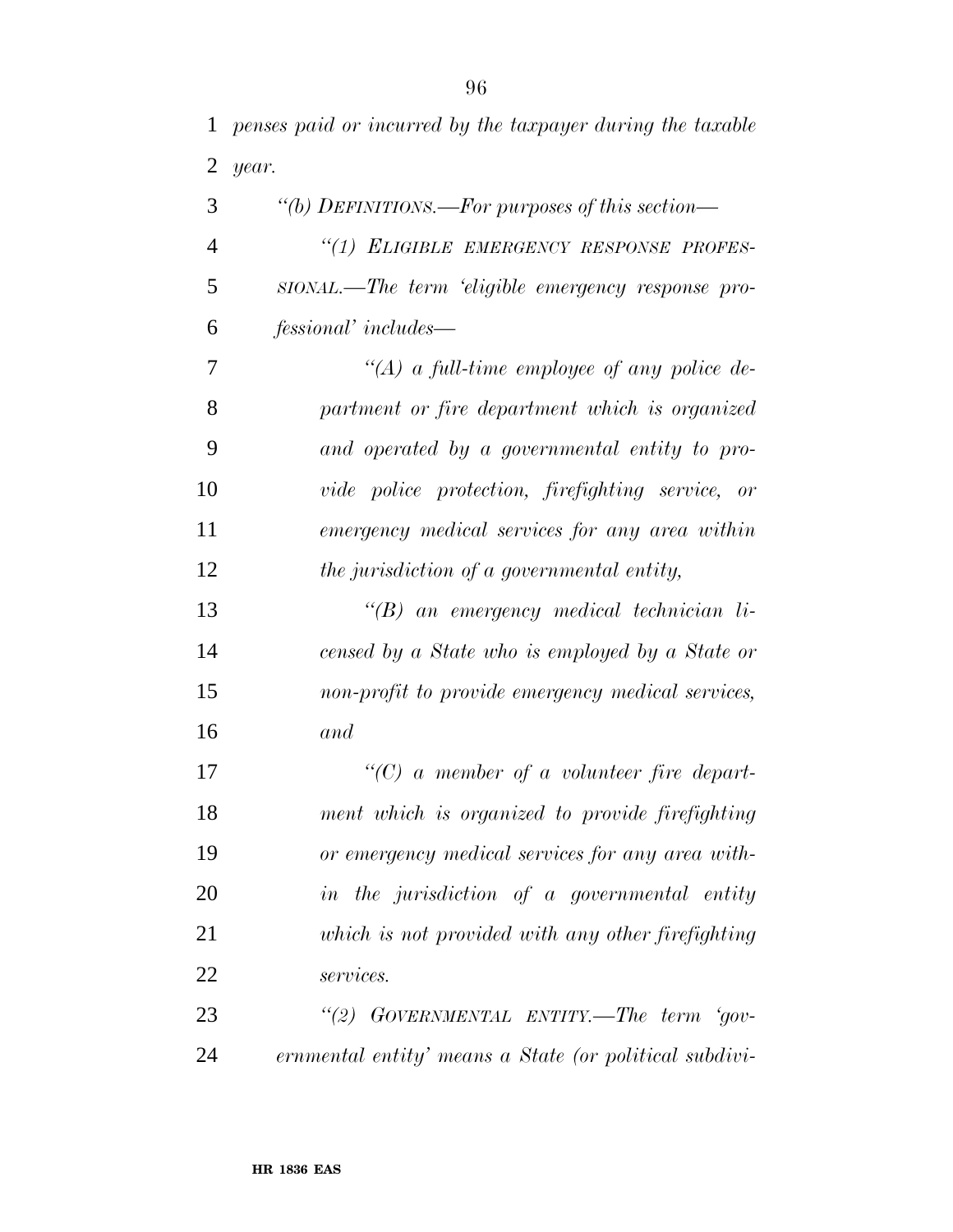| $\mathbf{1}$   | sion thereof), Indian tribal (or political subdivision       |
|----------------|--------------------------------------------------------------|
| $\overline{2}$ | <i>thereof), or Federal government.</i>                      |
| 3              | "(3) QUALIFIED EXPENSES.—The term 'qualified                 |
| $\overline{4}$ | expenses' means unreimbursed expenses for police and         |
| 5              | firefighter activities, as determined by the Secretary.      |
| 6              | "(c) DENIAL OF DOUBLE BENEFIT.-                              |
| 7              | "(1) In GENERAL.—No other deduction or credit                |
| 8              | shall be allowed under this chapter for any amount           |
| 9              | taken into account for which a deduction is allowed          |
| 10             | under this section.                                          |
| 11             | "(2) COORDINATION WITH EXCLUSIONS.— $A$ de-                  |
| 12             | duction shall be allowed under subsection (a) for            |
| 13             | qualified expenses only to the extent the amount of          |
| 14             | such expenses exceeds the amount excludable under            |
| 15             | section 135, 529 $(c)(1)$ , or 530 $(d)(2)$ for the taxable  |
| 16             | year.                                                        |
| 17             | "(d) TERMINATION.—This section shall not apply to            |
|                | 18 taxable years beginning after December 31, 2006.".        |
| 19             | (b) DEDUCTION ALLOWED IN COMPUTING ADJUSTED                  |
|                | 20 GROSS INCOME.—Section $62(a)$ (relating to adjusted gross |
|                | 21 income defined), as amended by this Act, is amended by    |
|                | 22 inserting after paragraph (19) the following new para-    |
|                | 23 $graph:$                                                  |

 *''(20) QUALIFIED PROFESSIONAL DEVELOPMENT EXPENSES.—The deduction allowed by section 224.''.*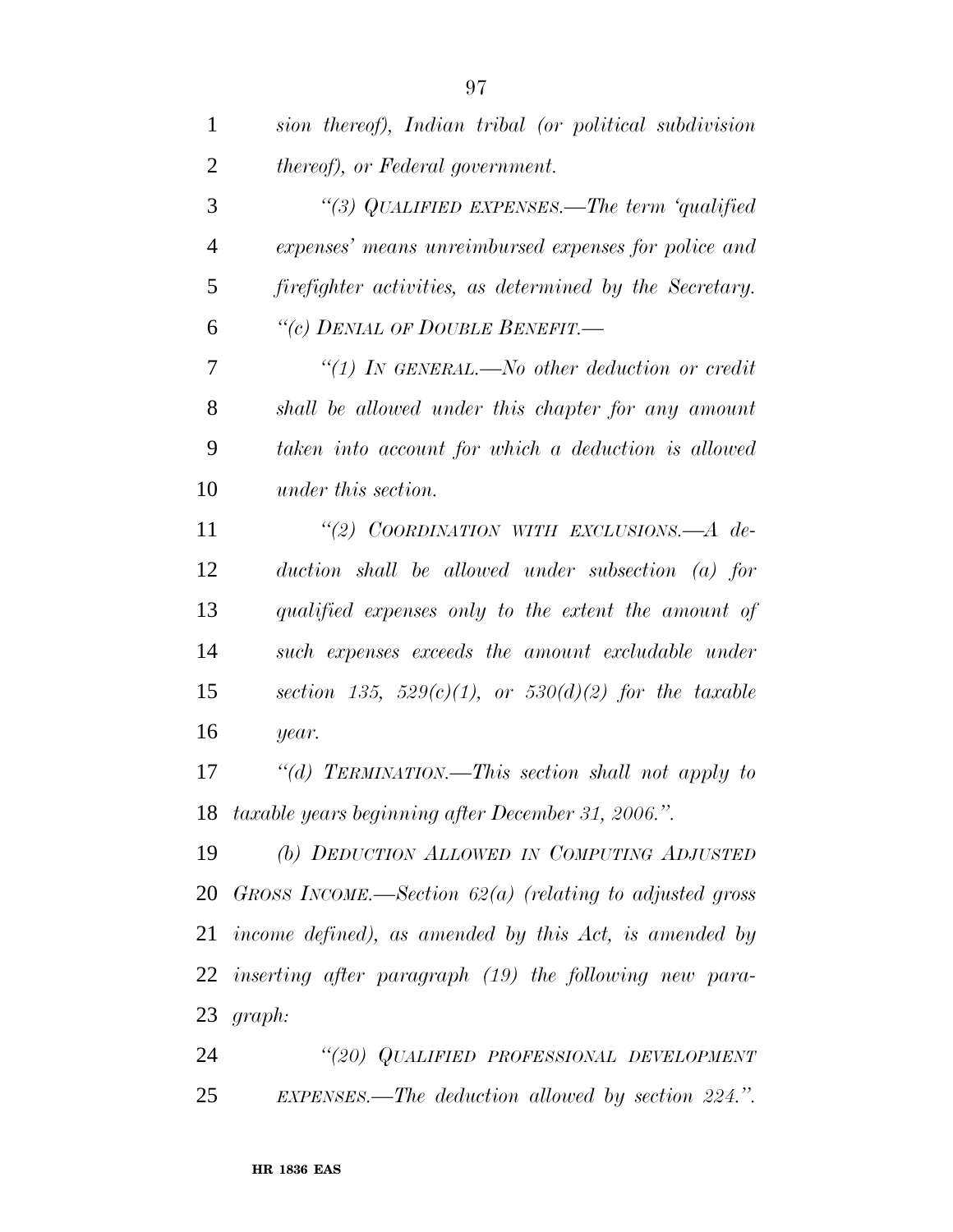| 1              | (c) CONFORMING AMENDMENTS.-                                                        |
|----------------|------------------------------------------------------------------------------------|
| $\overline{2}$ | (1) Sections $86(b)(2)$ , $135(c)(4)$ , $137(b)(3)$ , and                          |
| 3              | $219(g)(3)$ , as amended by this Act, are each amended                             |
| $\overline{4}$ | by inserting "224," after "221,".                                                  |
| 5              | (2) Section $221(b)(2)(C)$ , as amended by this                                    |
| 6              | Act, is amended by inserting "224," before "911".                                  |
| 7              | (3) Section $469(i)(3)(E)$ , as amended by this                                    |
| 8              | Act, is amended by striking "and 223" and inserting                                |
| 9              | ", 223, and 224".                                                                  |
| 10             | $(4)$ The table of sections for part VII of sub-                                   |
| 11             | chapter $B$ of chapter 1, as amended by this $Act$ , is                            |
| 12             | amended by striking the item relating to section 223                               |
| 13             | and inserting the following new items:                                             |
|                | "Sec. 224. Qualified emergency response expenses.<br>"Sec. 225. Cross reference.". |
| 14             | (d) EFFECTIVE DATE.—The amendments made by this                                    |
| 15             | section shall apply to taxable years beginning after Decem-                        |
|                | 16 ber 31, 2001.                                                                   |
| 17             | SEC. 434. CONTRIBUTIONS OF BOOK INVENTORY.                                         |
| 18             | (a) IN GENERAL.—Section $170(e)(3)$ (relating to cer-                              |
| 19             | tain contributions of ordinary income and capital gain                             |
| 20             | property) is amended by adding at the end the following                            |
| 21             | new subparagraph:                                                                  |
| 22             | "(D) SPECIAL RULE FOR CONTRIBUTIONS                                                |
| 23             | OF BOOK INVENTORY FOR EDUCATIONAL PUR-                                             |
| 24             | $POSES$ .                                                                          |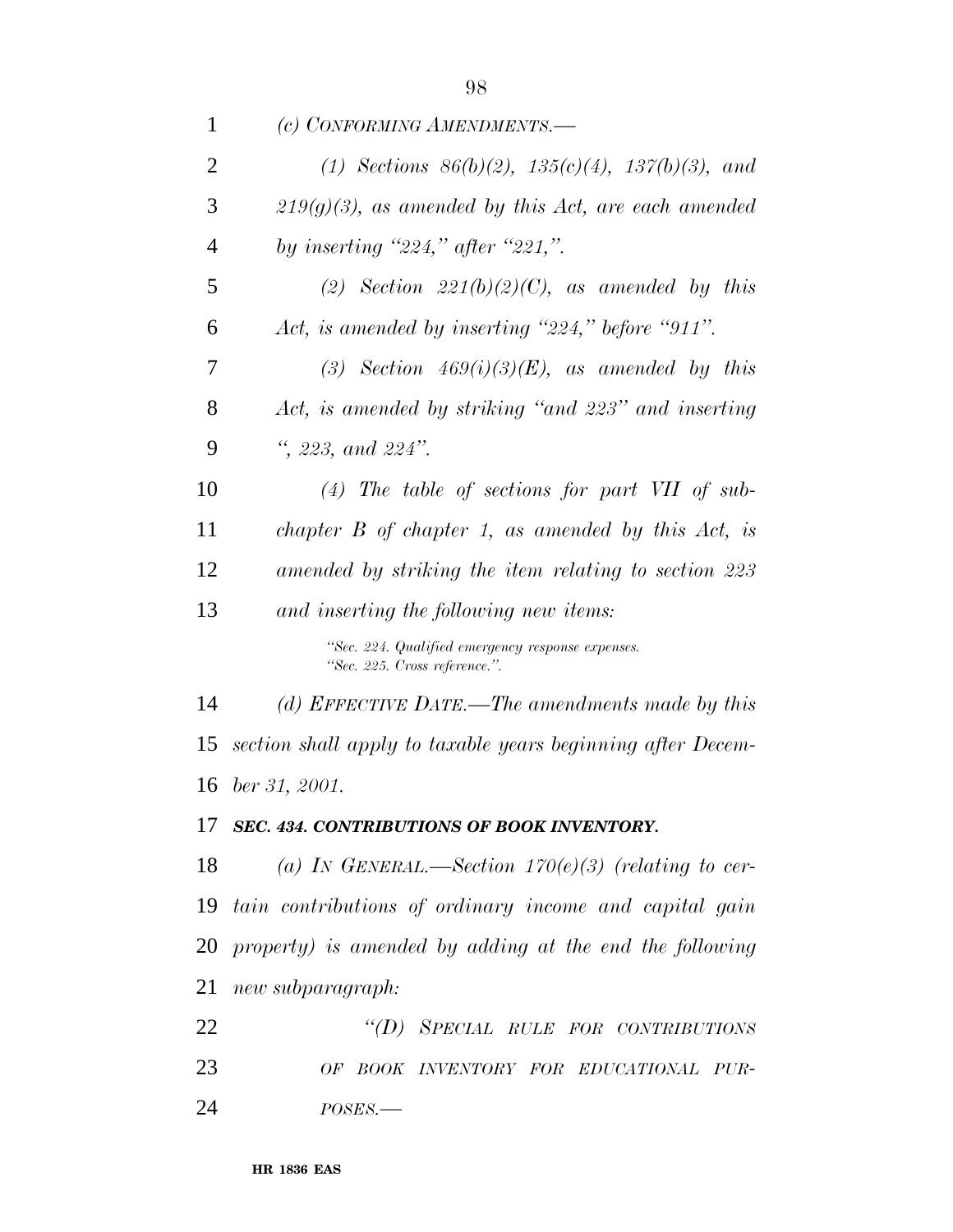| $\mathbf{1}$   | "(i) CONTRIBUTIONS OF BOOK INVEN-              |
|----------------|------------------------------------------------|
| $\overline{2}$ | $TORY. — In, determining, whether a qualified$ |
| 3              | book contribution is a qualified contribu-     |
| $\overline{4}$ | tion, subparagraph (A) shall be applied        |
| 5              | without regard to whether or not—              |
| 6              | $\lq (I)$ the donee is an organization         |
| $\tau$         | described in the matter preceding              |
| 8              | clause $(i)$ of subparagraph $(A)$ , and       |
| 9              | "(II) the property is to be used by            |
| 10             | the donee solely for the care of the ill,      |
| 11             | the needy, or infants.                         |
| 12             | $``(ii)$ QUALIFIED BOOK CONTRIBU-              |
| 13             | TION.—For purposes of this paragraph, the      |
| 14             | term 'qualified book contribution' means a     |
| 15             | charitable contribution of books, but only if  |
| 16             | the contribution is to an organization—        |
| 17             | $\lq (I)$ described in subclause (I) or        |
| 18             | (III) of paragraph $(6)(B)(i)$ , or            |
| 19             | $described$ in<br>$\lq(T)$<br>section          |
| 20             | $501(c)(3)$ and exempt from tax under          |
| 21             | section $501(a)$ which is organized pri-       |
| 22             | marily to make books available to the          |
| 23             | general public at no cost or to operate        |
| 24             | a literacy program.".                          |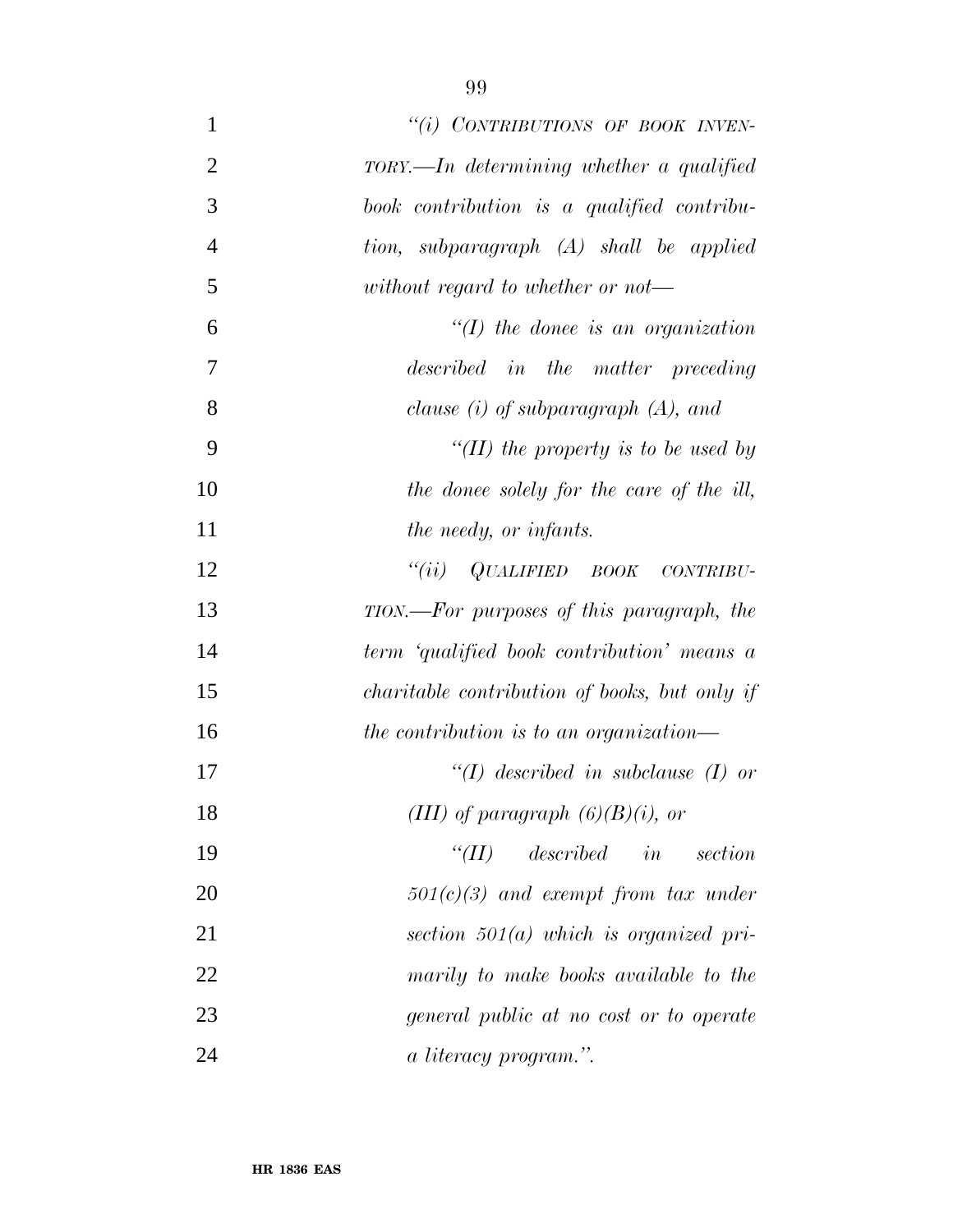*(b) EFFECTIVE DATE.—The amendment made by this section shall apply to contributions made after the date of the enactment of this Act.*

## *Subtitle E—Miscellaneous Education Provisions*

## *SEC. 441. SHORT TITLE.*

 *This subtitle may be cited as the ''Teacher Relief Act of 2001''.*

 *SEC. 442. ABOVE-THE-LINE DEDUCTION FOR QUALIFIED PROFESSIONAL DEVELOPMENT EXPENSES OF ELEMENTARY AND SECONDARY SCHOOL TEACHERS.*

 *(a) DEDUCTION ALLOWED.—Part VII of subchapter B of chapter 1 (relating to additional itemized deductions for individuals), as amended by section 431(a), is amended by redesignating section 223 as section 224 and by inserting after section 222 the following new section:*

 *''SEC. 223. QUALIFIED PROFESSIONAL DEVELOPMENT EX-PENSES.*

 *''(a) ALLOWANCE OF DEDUCTION.—In the case of an eligible educator, there shall be allowed as a deduction an amount equal to the qualified professional development ex- penses paid or incurred by the taxpayer during the taxable year.*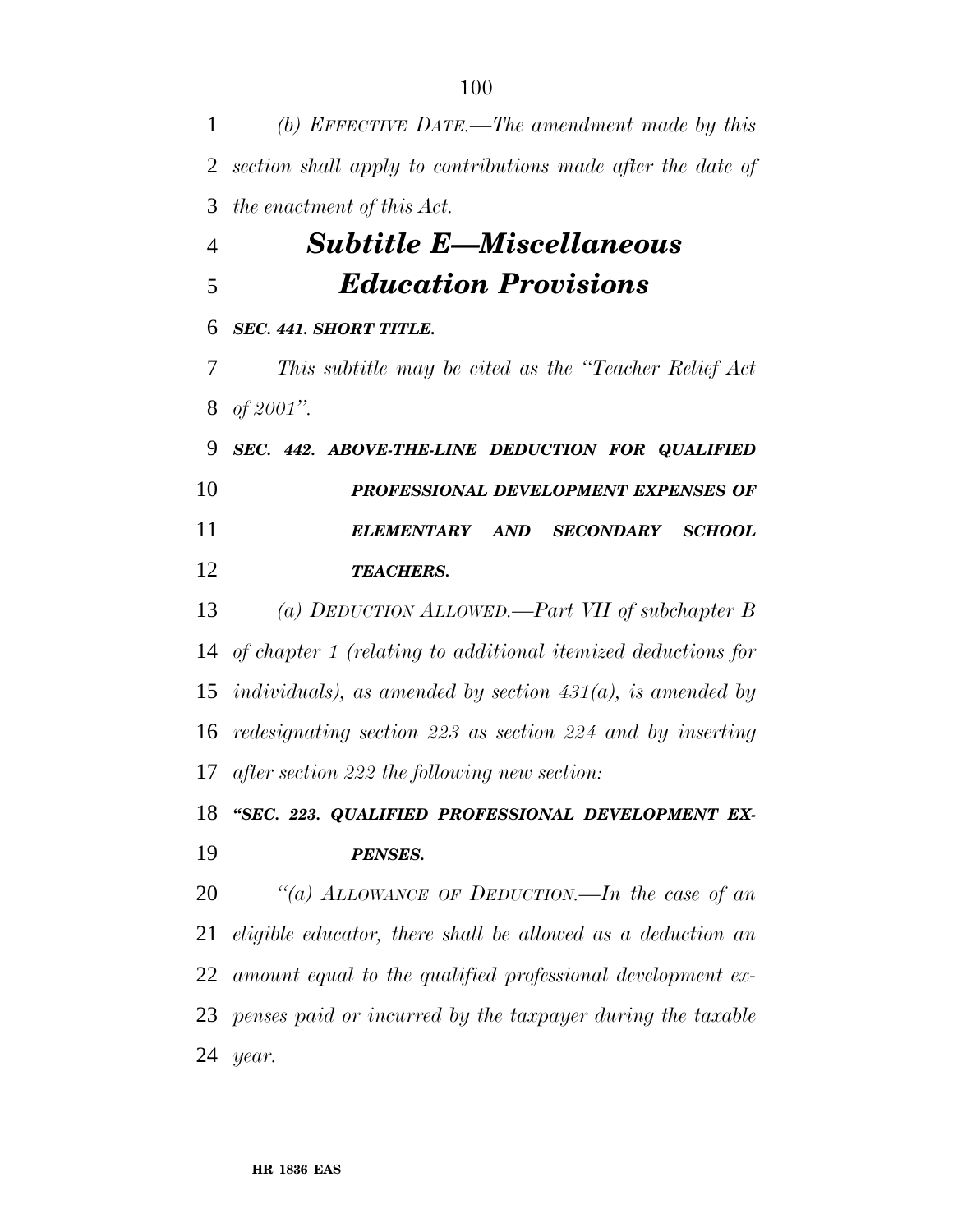| $\mathbf{1}$   | "(b) MAXIMUM DEDUCTION.—The deduction allowed                |
|----------------|--------------------------------------------------------------|
| $\overline{2}$ | under subsection $(a)$ for any taxable year shall not exceed |
| 3              | \$500.                                                       |
| $\overline{4}$ | "(c) QUALIFIED PROFESSIONAL DEVELOPMENT EX-                  |
| 5              | PENSES OF ELIGIBLE EDUCATORS.—For purposes of this           |
| 6              | section—                                                     |
| 7              | "(1) QUALIFIED PROFESSIONAL DEVELOPMENT                      |
| 8              | EXPENSES.-                                                   |
| 9              | "(A) IN GENERAL.—The term 'qualified                         |
| 10             | professional development expenses' means ex-                 |
| 11             | penses for tuition, fees, books, supplies, equip-            |
| 12             | ment, and transportation required for the enroll-            |
| 13             | ment or attendance of an individual in a quali-              |
| 14             | fied course of instruction.                                  |
| 15             | "(B) QUALIFIED COURSE OF INSTRUC-                            |
| 16             | TION.—The term 'qualified course of instruction'             |
| 17             | means a course of instruction which—                         |
| 18             | $\lq\lq(i)$ is —                                             |
| 19             | $\lq (I)$ directly related to the cur-                       |
| 20             | riculum and academic subjects in                             |
| 21             | which an eligible educator provides in-                      |
| 22             | struction,                                                   |
| 23             | $\lq (II)$ designed to enhance the abil-                     |
| 24             | ity of an eligible educator to under-                        |
| 25             | stand and use State standards for the                        |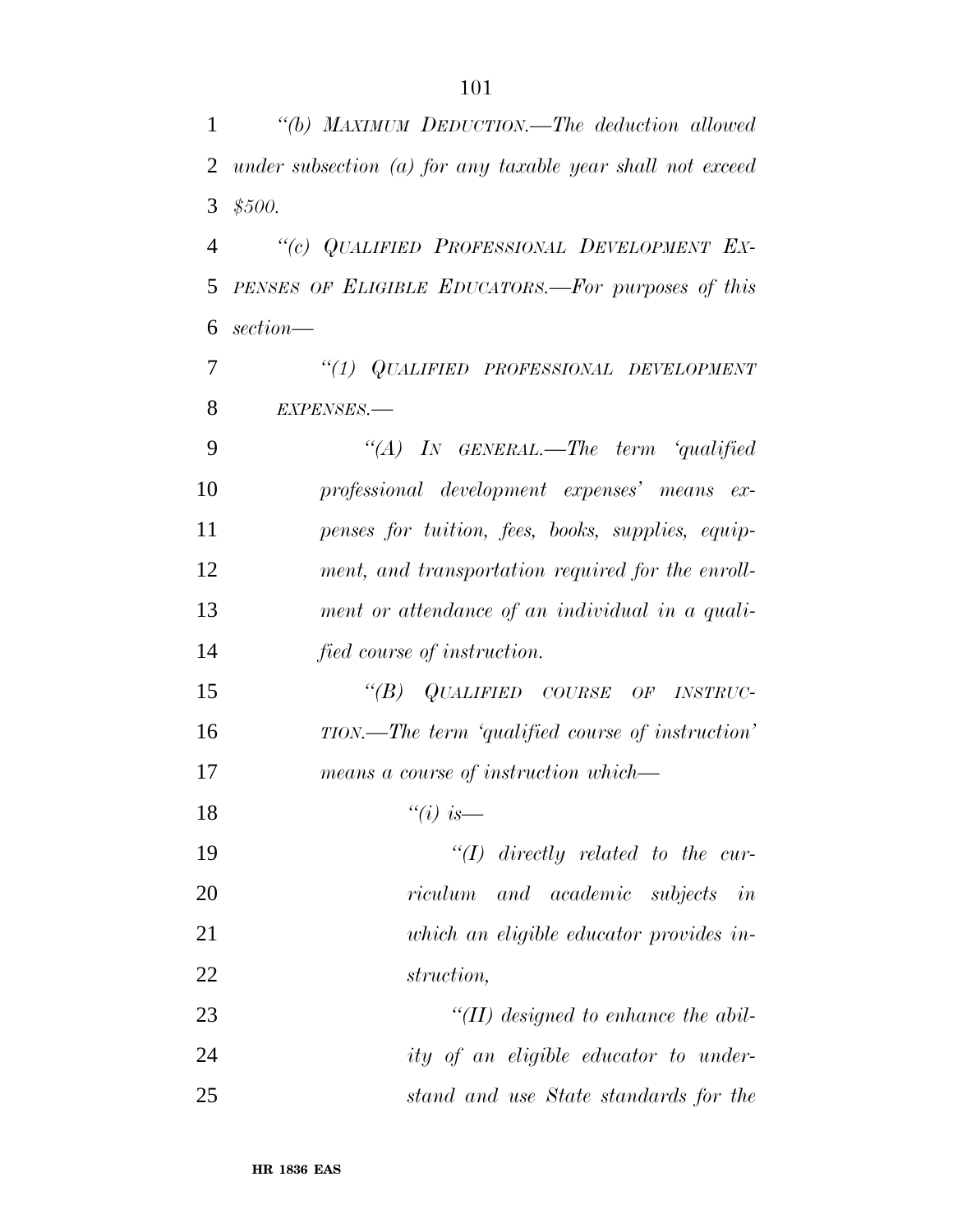| $\mathbf{1}$   | <i>academic subjects in which such educa-</i> |
|----------------|-----------------------------------------------|
| $\overline{2}$ | tor provides instruction,                     |
| 3              | "(III) designed to provide instruc-           |
| $\overline{4}$ | tion in how to teach children with dif-       |
| 5              | ferent learning styles, particularly          |
| 6              | children with disabilities and children       |
| 7              | with special learning needs (including        |
| 8              | children who are gifted and talented),        |
| 9              | or                                            |
| 10             | $\lq (IV)$ designed to provide instruc-       |
| 11             | tion in how best to discipline children       |
| 12             | in the classroom and identify early           |
| 13             | and appropriate interventions to help         |
| 14             | children described in subclause (III) to      |
| 15             | learn,                                        |
| 16             | "(ii) is tied to —                            |
| 17             | $``(I)$ challenging State or local            |
| 18             | content standards and student per-            |
| 19             | formance standards, or                        |
| 20             | $\lq$ (II) strategies and programs that       |
| 21             | demonstrate effectiveness in increasing       |
| 22             | student academic achievement and stu-         |
| 23             | dent performance, or substantially in-        |
| 24             | creasing the knowledge and teaching           |
| 25             | skills of an eligible educator,               |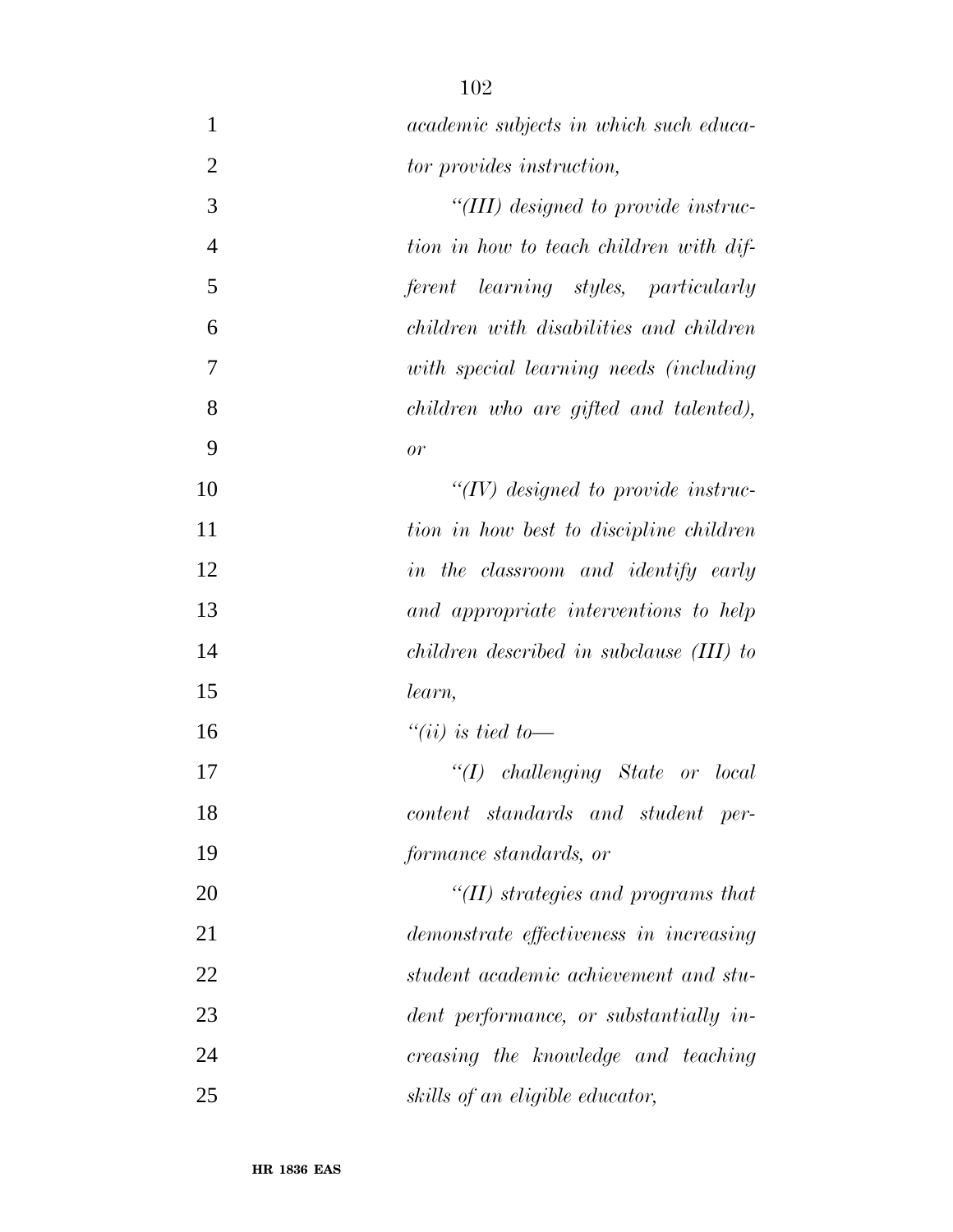| $\mathbf{1}$   | $``(iii)$ is of sufficient intensity and du-        |
|----------------|-----------------------------------------------------|
| $\overline{2}$ | ration to have a positive and lasting impact        |
| 3              | on the performance of an eligible educator          |
| $\overline{4}$ | in the classroom (which shall not include 1-        |
| 5              | day or short-term workshops and con-                |
| 6              | ferences), except that this clause shall not        |
| 7              | apply to an activity if such activity is 1          |
| 8              | component described in a long-term com-             |
| 9              | prehensive professional development plan es-        |
| 10             | tablished by an eligible educator and the           |
| 11             | educator's supervisor based upon an assess-         |
| 12             | ment of the needs of the educator, the stu-         |
| 13             | dents of the educator, and the local edu-           |
| 14             | cational agency involved, and                       |
| 15             | "(iv) is part of a program of profes-               |
| 16             | sional development which is approved and            |
| 17             | certified by the appropriate local edu-             |
| 18             | cational agency as furthering the goals of          |
| 19             | the preceding clauses.                              |
| 20             | "(C) LOCAL EDUCATIONAL AGENCY.—The                  |
| 21             | term 'local educational agency' has the meaning     |
| 22             | given such term by section 14101 of the Elemen-     |
| 23             | tary and Secondary Education Act of 1965, as        |
| 24             | in effect on the date of the enactment of this sec- |
| 25             | tion.                                               |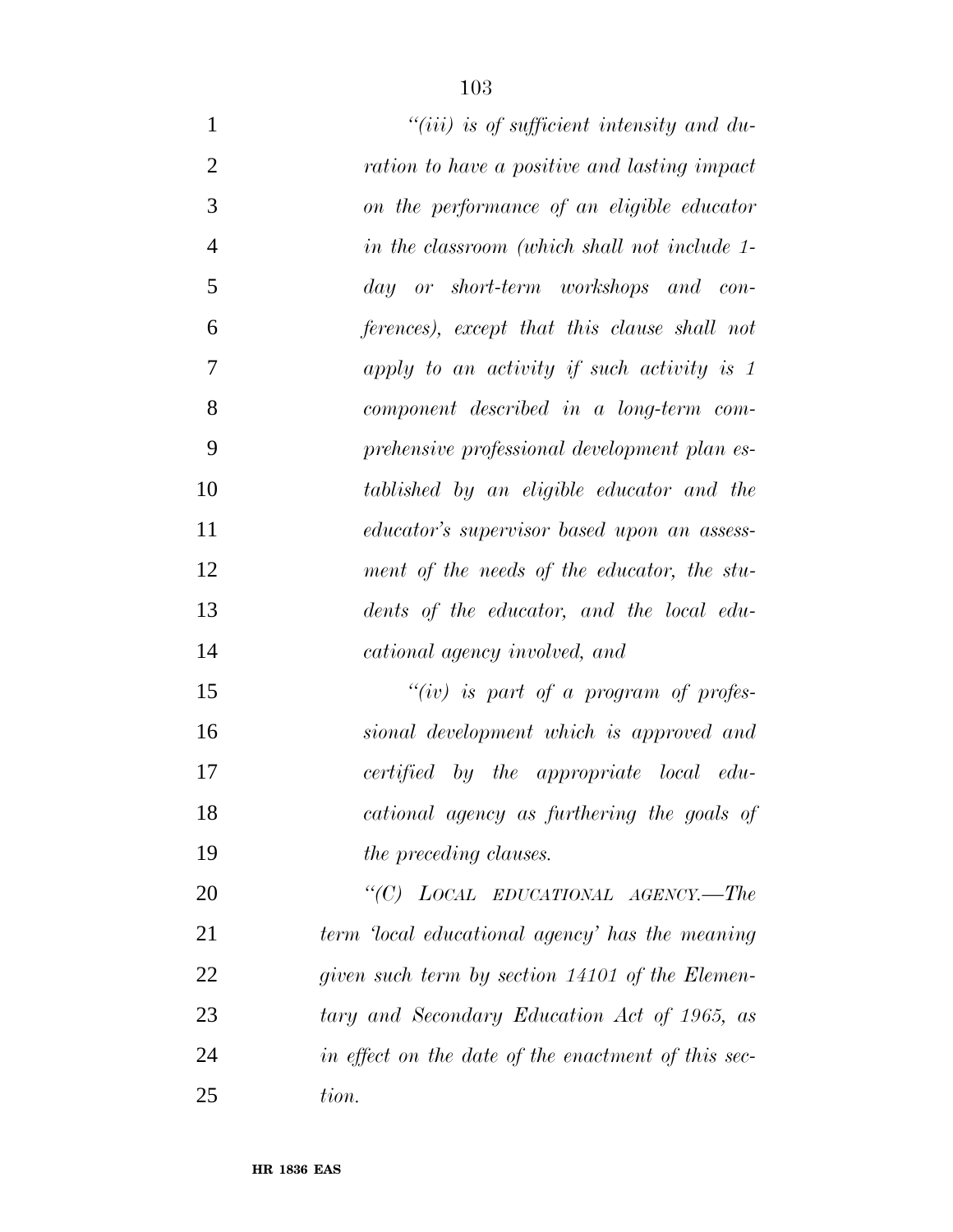| $\lq(2)$ ELIGIBLE EDUCATOR.— |  |
|------------------------------|--|
|------------------------------|--|

| $\overline{2}$ | "(A) IN GENERAL.—The term 'eligible edu-               |
|----------------|--------------------------------------------------------|
| 3              | cator' means an individual who is a kinder-            |
| $\overline{4}$ | garten through grade 12 teacher, instructor,           |
| 5              | counselor, principal, or aide in an elementary or      |
| 6              | secondary school for at least 900 hours during a       |
| 7              | school year.                                           |
| 8              | $\lq(B)$<br>ELEMENTARY OR SECONDARY                    |
| 9              | SCHOOL.—The terms 'elementary school' and              |
| 10             | 'secondary school' have the meanings given such        |
| 11             | terms by section 14101 of the Elementary and           |
| 12             | Secondary Education Act of 1965 (20 U.S.C.             |
| 13             | $8801$ , as so in effect.                              |
| 14             | "(d) DENIAL OF DOUBLE BENEFIT.-                        |
| 15             | "(1) IN GENERAL.—No other deduction or credit          |
| 16             | shall be allowed under this chapter for any amount     |
| 17             | taken into account for which a deduction is allowed    |
| 18             | under this section.                                    |
| 19             | "(2) COORDINATION WITH EXCLUSIONS.-A de-               |
| 20             | $duction$ shall be allowed under subsection (a) for    |
| 21             | qualified professional development expenses only to    |
| 22             | the extent the amount of such expenses exceeds the     |
| 23             | amount excludable under section 135, 529 $(c)(1)$ , or |
| 24             | $530(d)(2)$ for the taxable year.".                    |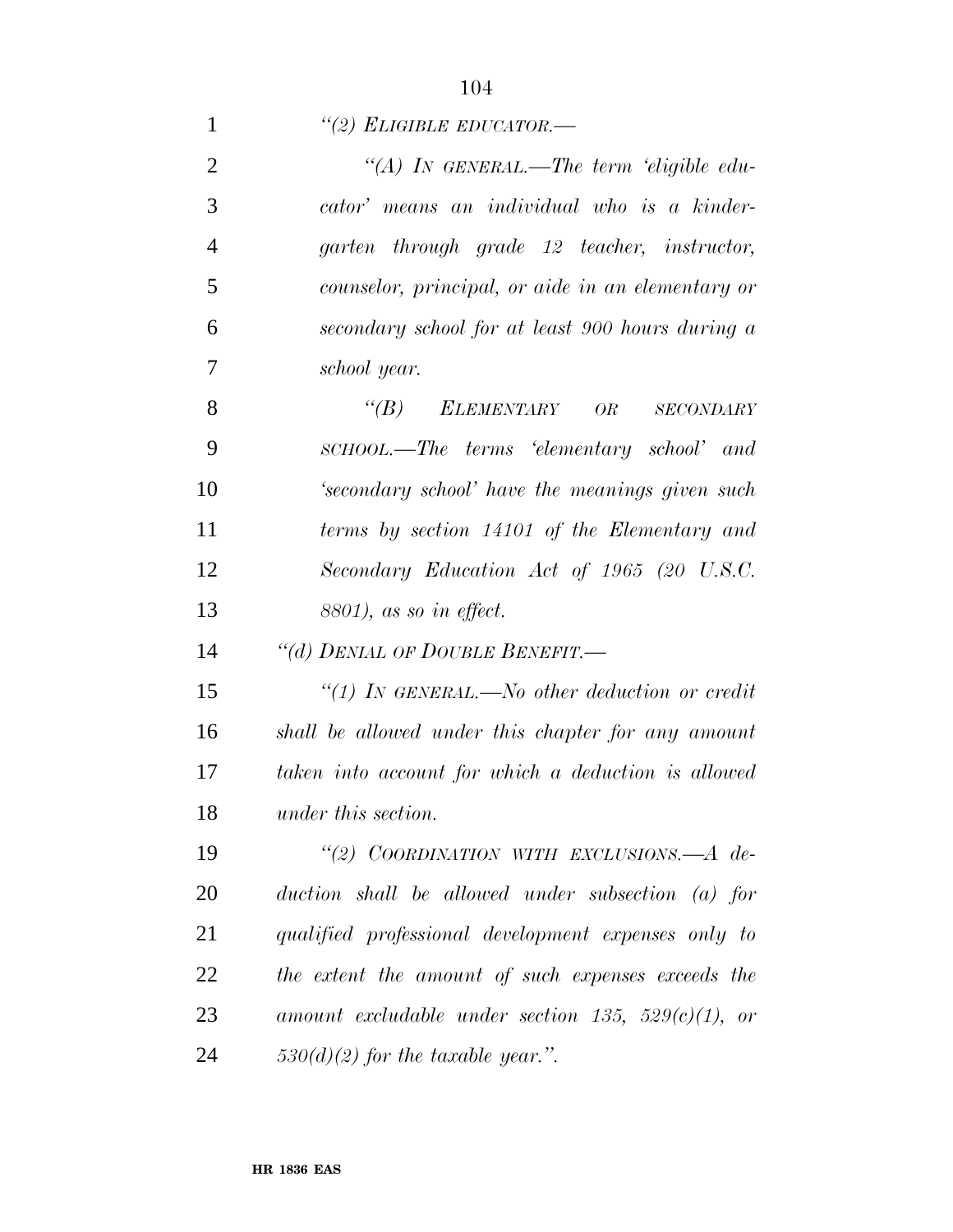| $\mathbf{1}$ | (b) DEDUCTION ALLOWED IN COMPUTING ADJUSTED                                              |
|--------------|------------------------------------------------------------------------------------------|
| 2            | GROSS INCOME.—Section $62(a)$ , as amended by section                                    |
| 3            | $431(b)$ , is amended by inserting after paragraph $(18)$ the                            |
| 4            | following new paragraph:                                                                 |
| 5            | "(19) QUALIFIED PROFESSIONAL DEVELOPMENT                                                 |
| 6            | EXPENSES.—The deduction allowed by section 223.".                                        |
| 7            | (c) CONFORMING AMENDMENTS.-                                                              |
| 8            | (1) Sections $86(b)(2)$ , $135(c)(4)$ , $137(b)(3)$ , and                                |
| 9            | $219(g)(3)$ are each amended by inserting "223," after                                   |
| 10           | "221."                                                                                   |
| 11           | (2) Section 221(b)(2)(C) is amended by inserting                                         |
| 12           | " $223$ ," before " $911$ ".                                                             |
| 13           | (3) Section $469(i)(3)(E)$ is amended by striking                                        |
| 14           | "and $221$ " and inserting ", 221, and $223$ ".                                          |
| 15           | $(4)$ The table of sections for part VII of sub-                                         |
| 16           | chapter B of chapter 1, as amended by section $431(c)$ ,                                 |
| 17           | is amended by striking the item relating to section                                      |
| 18           | 223 and inserting the following new items:                                               |
|              | "Sec. 223. Qualified professional development expenses.<br>"Sec. 224. Cross reference.". |
| 19           | (d) EFFECTIVE DATE.—The amendments made by this                                          |
| 20           | section shall apply to taxable years beginning after Decem-                              |
| 21           | ber 31, 2001, and shall expire on December 31, 2005.                                     |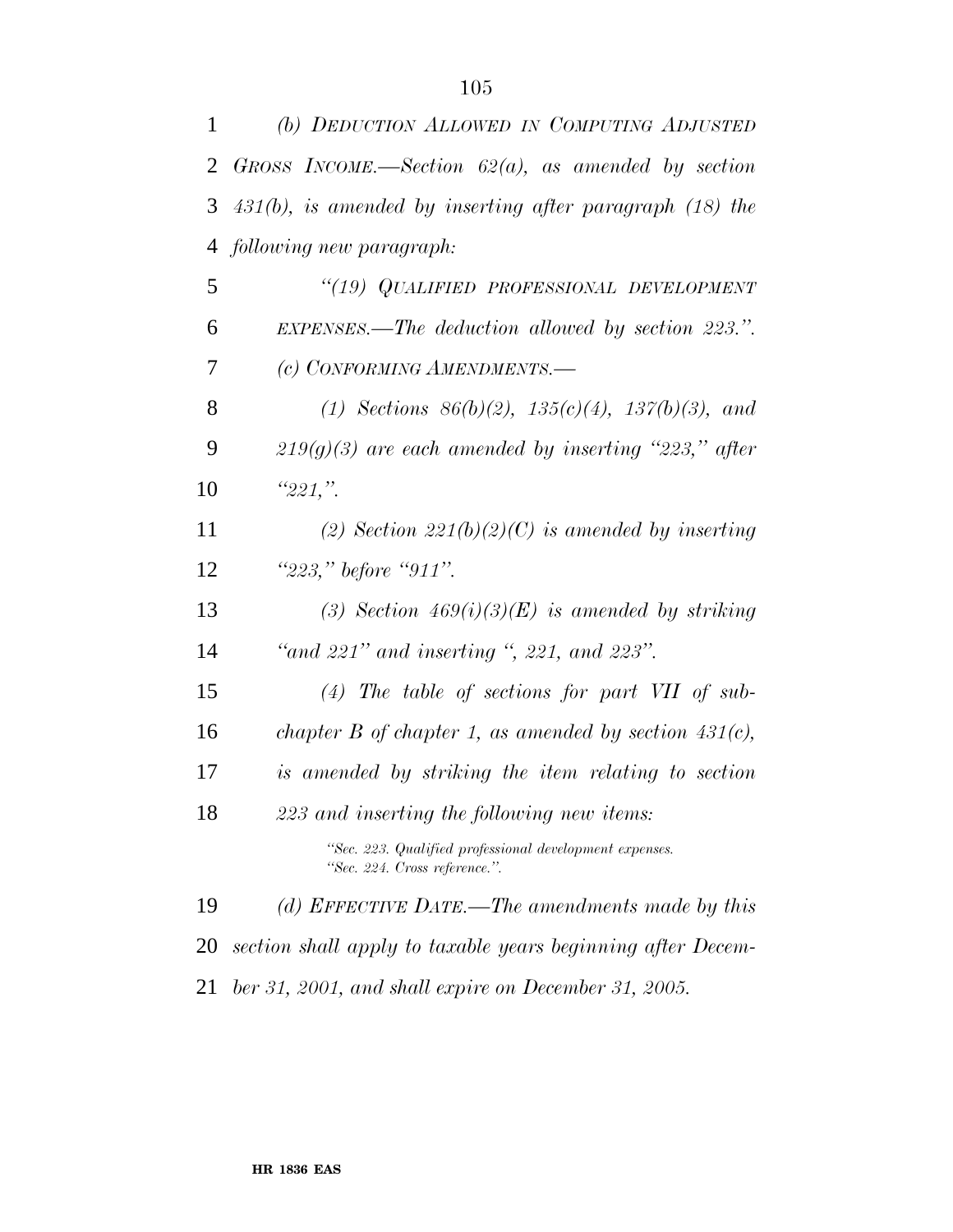| 1              | SEC. 443. CREDIT TO ELEMENTARY AND SECONDARY                 |
|----------------|--------------------------------------------------------------|
| $\overline{2}$ | SCHOOL TEACHERS WHO PROVIDE CLASS-                           |
| 3              | <b>ROOM MATERIALS.</b>                                       |
| 4              | (a) IN GENERAL.—Subpart B of part IV of subchapter           |
| 5              | A of chapter 1 (relating to other credits) is amended by     |
| 6              | adding at the end the following new section:                 |
| 7              | "SEC. 30B. CREDIT TO ELEMENTARY AND SECONDARY                |
| 8              | SCHOOL TEACHERS WHO PROVIDE CLASS-                           |
| 9              | <b>ROOM MATERIALS.</b>                                       |
| 10             | "(a) ALLOWANCE OF CREDIT.—In the case of an eligi-           |
| 11             | ble educator, there shall be allowed as a credit against the |
| 12             | tax imposed by this chapter for the taxable year an amount   |
| 13             | equal to 50 percent of the qualified elementary and sec-     |
| 14             | ondary education expenses which are paid or incurred by      |
|                | 15 the taxpayer during such taxable year.                    |
| 16             | "(b) MAXIMUM CREDIT.—The credit allowed by sub-              |
| 17             | section (a) for any taxable year shall not exceed \$250.     |
| 18             | "(c) DEFINITIONS.—                                           |
| 19             | "(1) ELIGIBLE EDUCATOR.—The term 'eligible                   |
| 20             | educator' has the same meaning given such term in            |
| 21             | section $223(c)$ .                                           |
| 22             | "(2) QUALIFIED ELEMENTARY AND SECONDARY                      |
| 23             | EDUCATION EXPENSES.—The term 'qualified elemen-              |
| 24             | tary and secondary education expenses' means ex-             |
| 25             | penses for books, supplies (other than nonathletic sup-      |
| 26             | plies for courses of instruction in health or physical       |
|                | <b>HR 1836 EAS</b>                                           |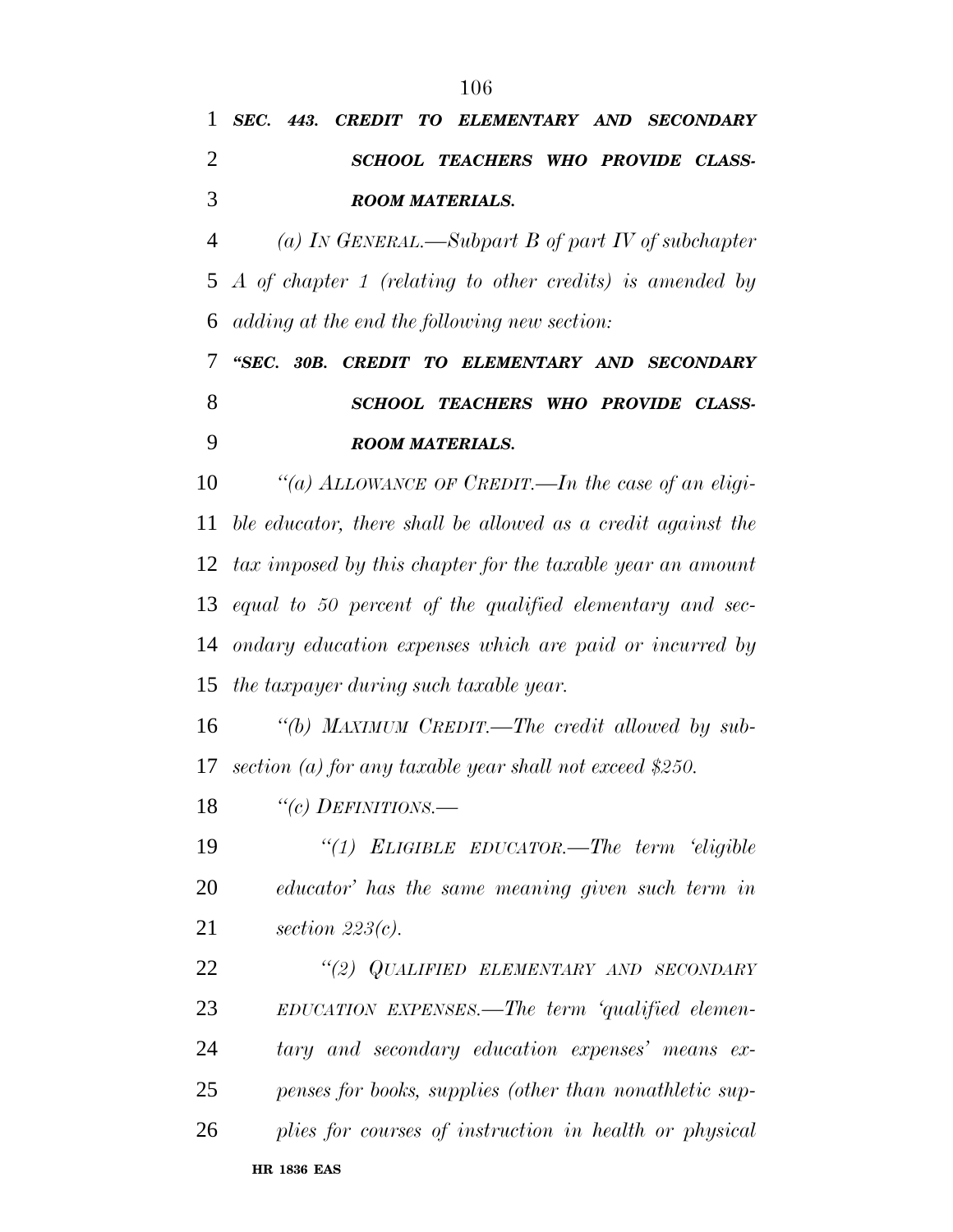| $\mathbf{1}$   | education), computer equipment (including related           |
|----------------|-------------------------------------------------------------|
| $\overline{2}$ | software and services) and other equipment, and sup-        |
| 3              | plementary materials used by an eligible educator in        |
| $\overline{4}$ | the classroom.                                              |
| 5              | "(3) ELEMENTARY OR SECONDARY SCHOOL.-                       |
| 6              | The term 'elementary or secondary school' means any         |
| 7              | school which provides elementary education or sec-          |
| 8              | ondary education (through grade 12), as determined          |
| 9              | under State law.                                            |
| 10             | "(d) SPECIAL RULES.—                                        |
| 11             | "(1) DENIAL OF DOUBLE BENEFIT.—No deduc-                    |
| 12             | tion shall be allowed under this chapter for any ex-        |
| 13             | pense for which credit is allowed under this section.       |
| 14             | "(2) APPLICATION WITH OTHER CREDITS.—The                    |
| 15             | $credit$ allowable under subsection (a) for any taxable     |
| 16             | year shall not exceed the excess (if any) of-               |
| 17             | $\lq (A)$ the regular tax for the taxable year, re-         |
| 18             | duced by the sum of the credits allowable under             |
| 19             | subpart A and the preceding sections of this sub-           |
| 20             | part, over                                                  |
| 21             | $\lq (B)$ the tentative minimum tax for the tax-            |
| 22             | able year.                                                  |
| 23             | "(e) ELECTION TO HAVE CREDIT NOT APPLY.—A tax-              |
| 24             | payer may elect to have this section not apply for any tax- |
| 25             | able year.".                                                |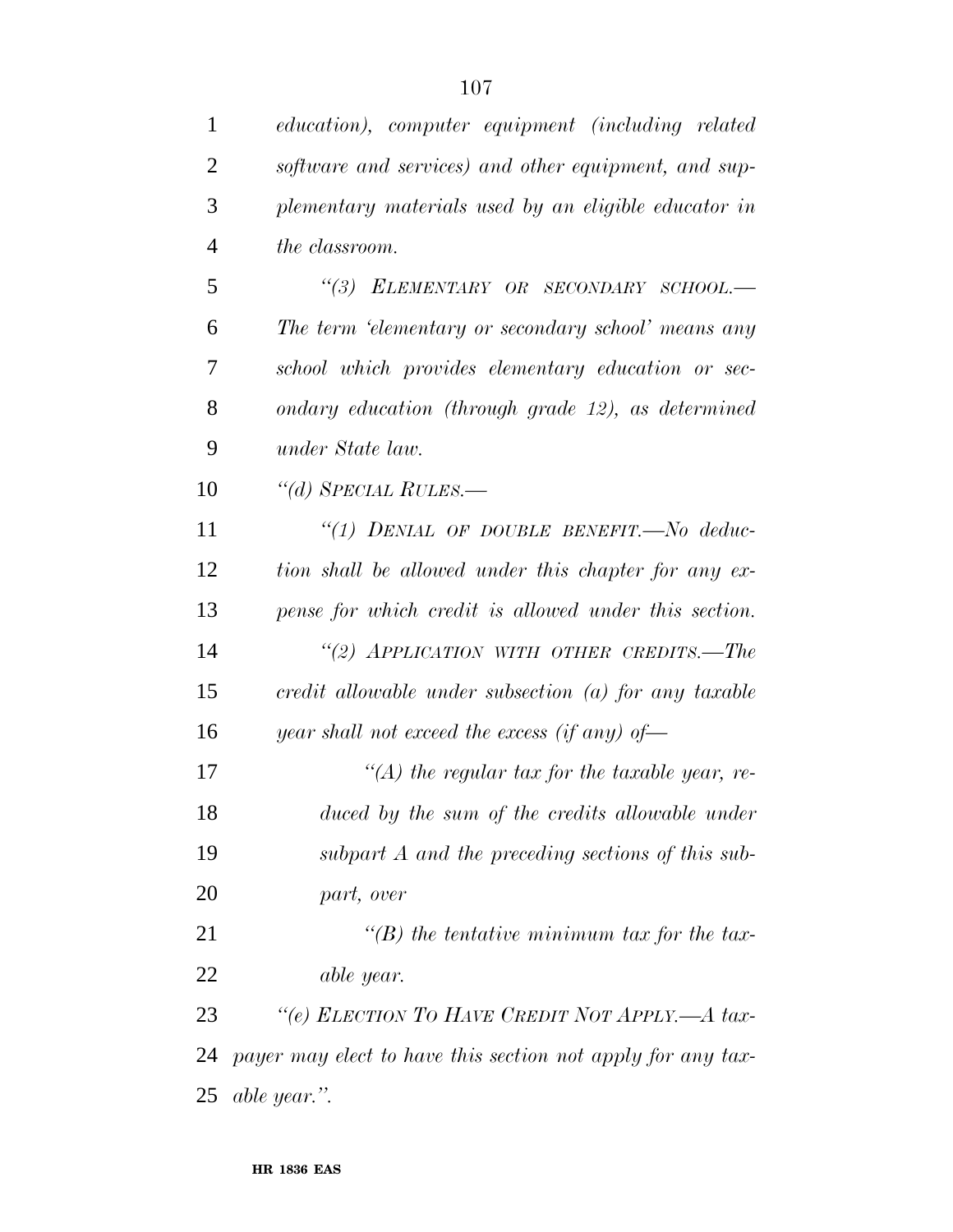*(b) CLERICAL AMENDMENT.—The table of sections for subpart B of part IV of subchapter A of chapter 1 is amend- ed by adding at the end the following new item: ''Sec. 30B. Credit to elementary and secondary school teachers who provide classroom materials.''. (c) EFFECTIVE DATE.—The amendments made by this section shall apply to taxable years beginning after Decem- ber 31, 2001, and shall expire on December 31, 2005. Subtitle F—Compliance With Congressional Budget Act SEC. 451. SUNSET OF PROVISIONS OF TITLE. All provisions of, and amendments made by, this title which are in effect on September 30, 2011, shall cease to apply as of the close of September 30, 2011. TITLE V—ESTATE, GIFT, AND GENERATION-SKIPPING TRANSFER TAX PROVISIONS Subtitle A—Repeal of Estate and Generation-Skipping Transfer Taxes SEC. 501. REPEAL OF ESTATE AND GENERATION-SKIPPING TRANSFER TAXES. (a) ESTATE TAX REPEAL.—Subchapter C of chapter 11 of subtitle B (relating to miscellaneous) is amended by adding at the end the following new section:*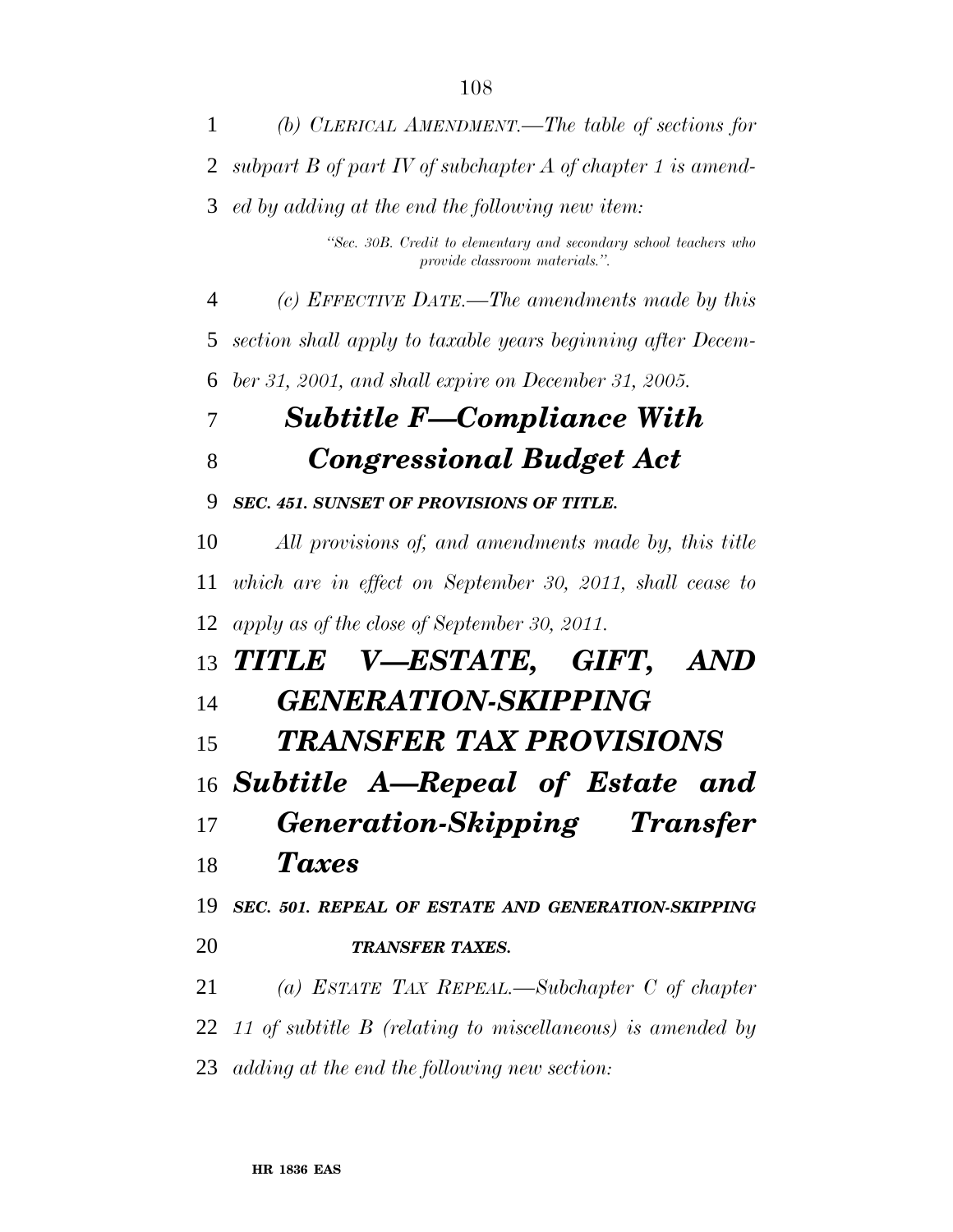*''SEC. 2210. TERMINATION.*

 *''(a) IN GENERAL.—Except as provided in subsection (b), this chapter shall not apply to the estates of decedents dying after December 31, 2010.*

 *''(b) CERTAIN DISTRIBUTIONS FROM QUALIFIED DO- MESTIC TRUSTS.—In applying section 2056A with respect to the surviving spouse of a decedent dying before January 1, 2011—*

 *''(1) section 2056A(b)(1)(A) shall not apply to distributions made after December 31, 2021, and*

*''(2) section 2056A(b)(1)(B) shall not apply after*

*December 31, 2010.''.*

 *(b) GENERATION-SKIPPING TRANSFER TAX RE- PEAL.—Subchapter G of chapter 13 of subtitle B (relating to administration) is amended by adding at the end the following new section:*

*''SEC. 2664. TERMINATION.*

 *''This chapter shall not apply to generation-skipping transfers made after December 31, 2010.''.*

*(c) CONFORMING AMENDMENTS.—*

 *(1) The table of sections for subchapter C of chapter 11 is amended by adding at the end the fol-*

*lowing new item:*

*''Sec. 2210. Termination.''.*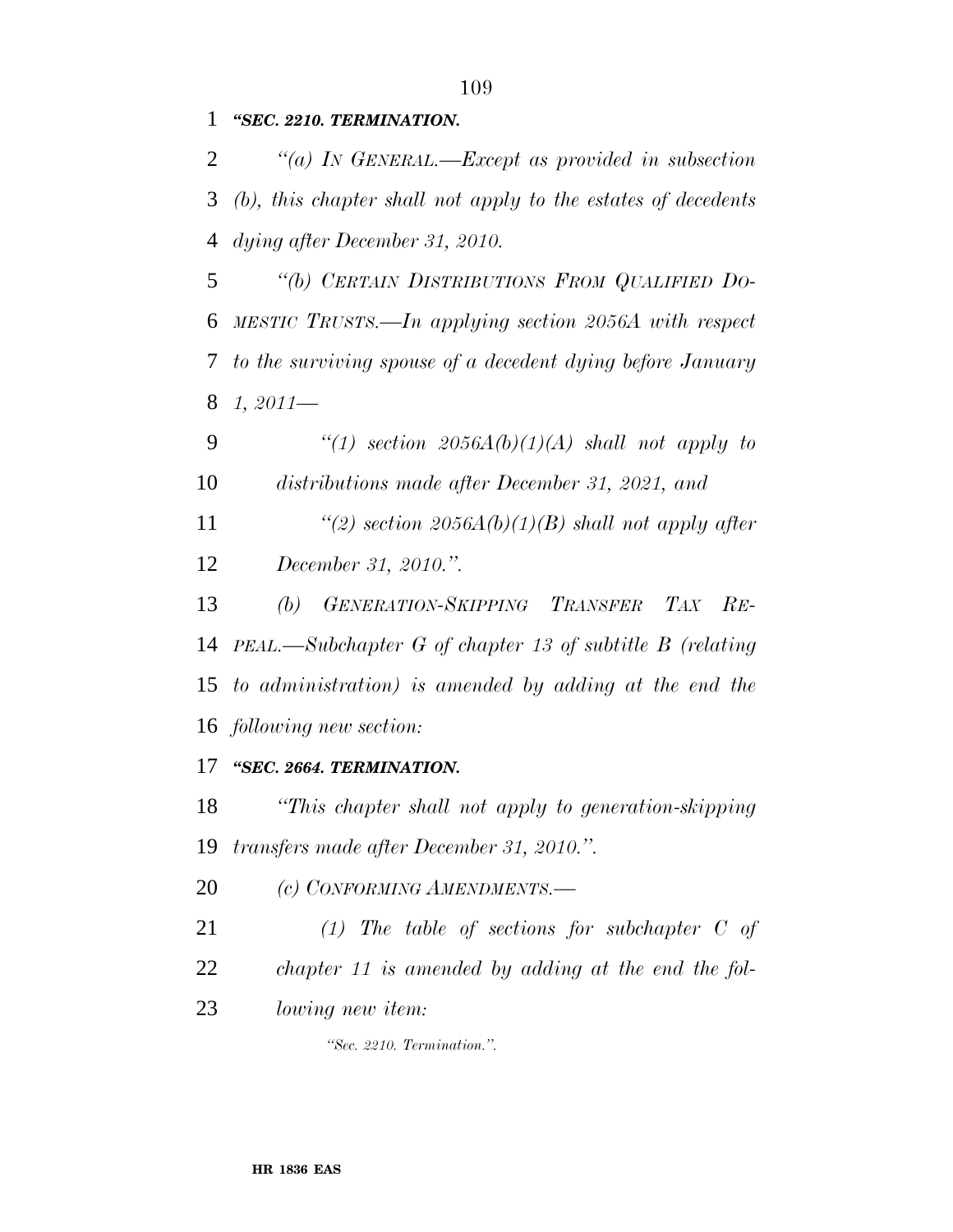| 1  | (2) The table of sections for subchapter $G$ of               |
|----|---------------------------------------------------------------|
| 2  | chapter 13 is amended by adding at the end the fol-           |
| 3  | <i>lowing new item:</i>                                       |
|    | "Sec. 2664. Termination.".                                    |
| 4  | (d) EFFECTIVE DATE.—The amendments made by this               |
| 5  | section shall apply to the estates of decedents dying, and    |
| 6  | generation-skipping transfers made, after December 31,        |
| 7  | 2010.                                                         |
| 8  | <b>Subtitle B—Reductions of Estate</b>                        |
| 9  | and Gift Tax Rates                                            |
| 10 | SEC. 511. ADDITIONAL REDUCTIONS OF ESTATE AND GIFT            |
| 11 | <b>TAX RATES.</b>                                             |
| 12 | (a) MAXIMUM RATE OF TAX REDUCED TO 50 PER-                    |
| 13 | CENT.—The table contained in section $2001(c)(1)$ is amend-   |
| 14 | ed by striking the two highest brackets and inserting the     |
|    | 15 following:                                                 |
|    | \$1,025,800, plus 50% of the excess over<br>\$2,500,000."     |
| 16 | (b) REPEAL OF PHASEOUT OF GRADUATED RATES.-                   |
| 17 | Subsection (c) of section 2001 is amended by striking para-   |
| 18 | graph(2).                                                     |
| 19 | (c) ADDITIONAL REDUCTIONS OF MAXIMUM RATE OF                  |
| 20 | $T_{AX}$ . Subsection (c) of section 2001, as amended by sub- |
| 21 | section (b), is amended by adding at the end the following    |
| 22 | new paragraph:                                                |
| 23 | "(2) PHASEDOWN OF MAXIMUM RATE OF TAX.-                       |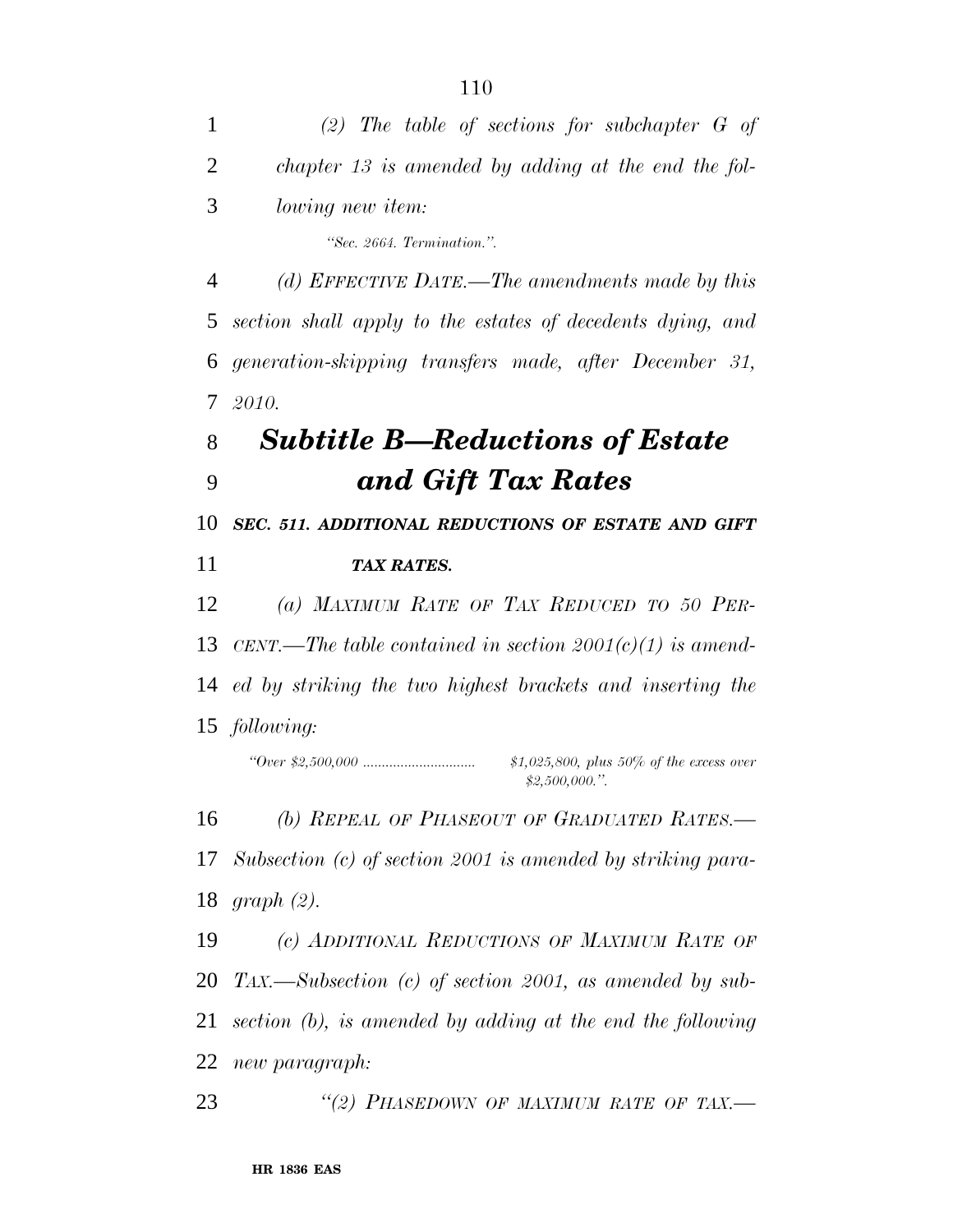| $\mathbf{1}$   | "(A) In GENERAL.—In the case of estates of         |
|----------------|----------------------------------------------------|
| $\overline{2}$ | decedents dying, and gifts made, in calendar       |
| 3              | years after 2002 and before 2011, the tentative    |
| $\overline{4}$ | tax under this subsection shall be determined by   |
| 5              | using a table prescribed by the Secretary (in lieu |
| 6              | of using the table contained in paragraph $(1)$ )  |
| $\overline{7}$ | which is the same as such table; except that—      |
| 8              | "(i) the maximum rate of tax for any               |
| 9              | calendar year shall be determined in the           |
| 10             | table under subparagraph (B), and                  |
| 11             | $``(ii)$ the brackets and the amounts set-         |
| 12             | ting forth the tax shall be adjusted to the ex-    |
| 13             | tent necessary to reflect the adjustments          |
| 14             | under subparagraph $(A)$ .                         |
| 15             | "(B) MAXIMUM RATE.—                                |
|                |                                                    |

| "Calendar year: | <b>Maximum</b><br>Rate: |
|-----------------|-------------------------|
|                 |                         |
|                 |                         |
|                 |                         |
|                 |                         |
|                 |                         |

*(d) MAXIMUM GIFT TAX RATE REDUCED TO 40 PER-*

*CENT AFTER 2010.—Subsection (a) of section 2502 (relat-*

*ing to rate of tax) is amended to read as follows:*

*''(a) COMPUTATION OF TAX.—*

 *''(1) IN GENERAL.—The tax imposed by section 2501 for each calendar year shall be an amount equal*

*to the excess of—*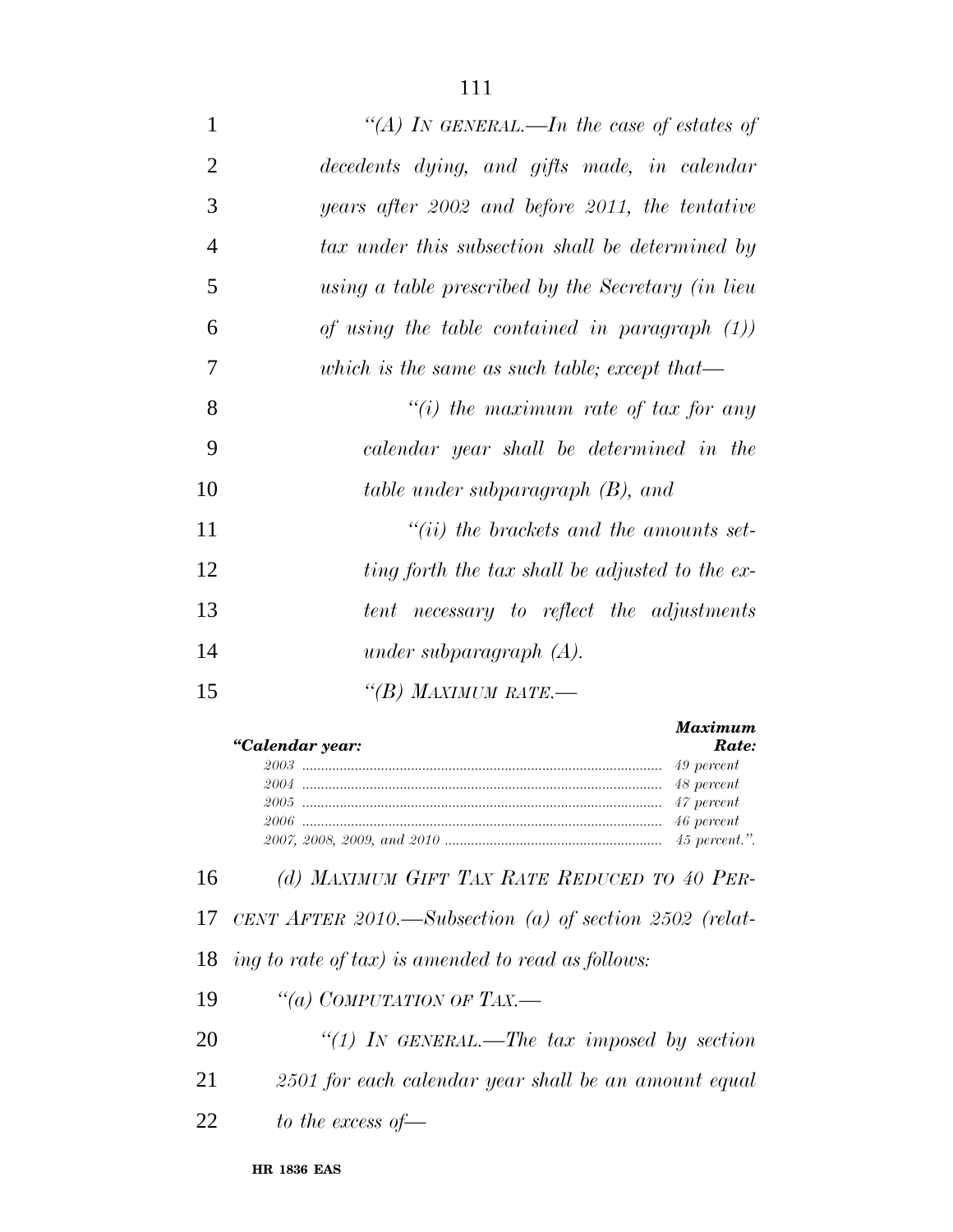| 1              |                                                       | $\lq (A)$ a tentative tax, computed under para-          |
|----------------|-------------------------------------------------------|----------------------------------------------------------|
| 2              |                                                       | $graph (2)$ , on the aggregate sum of the taxable        |
| 3              |                                                       | gifts for such calendar year and for each of the         |
| $\overline{4}$ | preceding calendar periods, over                      |                                                          |
| 5              |                                                       | $\lq\lq(B)$ a tentative tax, computed under para-        |
| 6              |                                                       | $graph (2)$ , on the aggregate sum of the taxable        |
| 7              |                                                       | gifts for each of the preceding calendar periods.        |
| 8              | $\lq(2)$ RATE SCHEDULE.-                              |                                                          |
|                | the tentative tax to be com-<br>puted is:             | 18% of such amount.                                      |
|                |                                                       |                                                          |
|                | Over \$10,000 but not over \$20,000                   | \$1,800, plus $20\%$ of the excess over<br>\$10,000.     |
|                | Over \$20,000 but not over \$40,000                   | \$3,800, plus 22% of the excess over<br>\$20,000.        |
|                | Over \$40,000 but not over \$60,000                   | \$8,200, plus 24% of the excess over<br>\$40,000.        |
|                | Over \$60,000 but not over \$80,000                   | $$13,000$ , plus $26\%$ of the excess over<br>\$60,000.  |
|                | Over \$80,000 but not over \$100,000                  | $$18,200$ , plus $28\%$ of the excess over<br>\$80,000.  |
|                | \$100,000<br>Over<br>but<br>not<br>over<br>\$150,000. | $$23,800$ , plus $30\%$ of the excess over<br>\$100,000. |
|                | \$150,000<br>Over<br>but<br>not<br>over<br>\$250,000. | \$38,800, plus 32% of the excess over<br>\$150,000.      |
|                | Over<br>\$250,000<br>but<br>not<br>over<br>\$500,000. | \$70,800, plus 34% of the excess over<br>\$250,000.      |
|                | Over<br>\$500,000<br>but<br>not<br>over               | $$155,800$ , plus $37\%$ of the excess over              |

*\$155,800, plus 37% of the excess over \$500,000.*

*\$248,300, plus 39% of the excess over \$750,000.*

*Over \$1,000,000 ................................ \$345,800, plus 40% of the excess over \$1,000,000.''.*

 *(e) TREATMENT OF CERTAIN TRANSFERS IN TRUST.— Section 2511 (relating to transfers in general) is amended by adding at the end the following new subsection: ''(c) TREATMENT OF CERTAIN TRANSFERS IN TRUST.—Notwithstanding any other provision of this sec-*

## **HR 1836 EAS**

*\$750,000.*

*\$1,000,000.*

*Over \$750,000 but not over*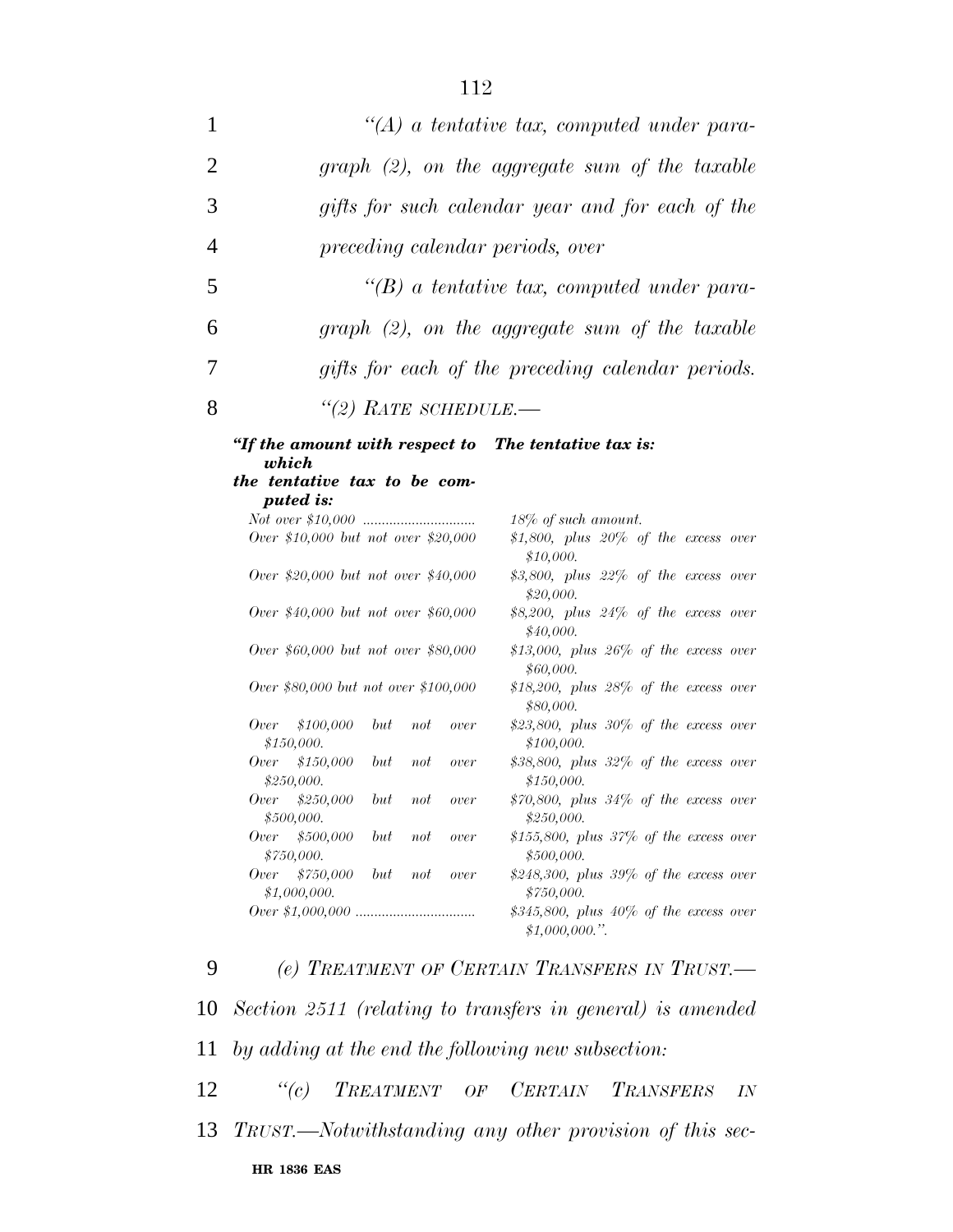*or the donor's spouse under subpart E of part I of sub-chapter J of chapter 1.''.*

*(f) EFFECTIVE DATES.—*

 *(1) SUBSECTIONS (a) AND (b).—The amendments made by subsections (a) and (b) shall apply to estates of decedents dying, and gifts made, after December 31, 2001.*

 *(2) SUBSECTION (c).—The amendment made by subsection (c) shall apply to estates of decedents dying, and gifts made, after December 31, 2002.*

 *(3) SUBSECTIONS (d) AND (e).—The amendments made by subsections (d) and (e) shall apply to gifts made after December 31, 2010.*

## *Subtitle C—Increase in Exemption Amounts*

*SEC. 521. INCREASE IN EXEMPTION EQUIVALENT OF UNI-*

*FIED CREDIT, LIFETIME GIFTS EXEMPTION,*

## *AND GST EXEMPTION AMOUNTS.*

 *(a) IN GENERAL.—Subsection (c) of section 2010 (re-lating to applicable credit amount) is amended by striking*

## *the table and inserting the following new table:*

| "In the case of estates of decedents | The applicable       |  |
|--------------------------------------|----------------------|--|
| dying during:                        | exclusion amount is: |  |
|                                      | \$1,000,000          |  |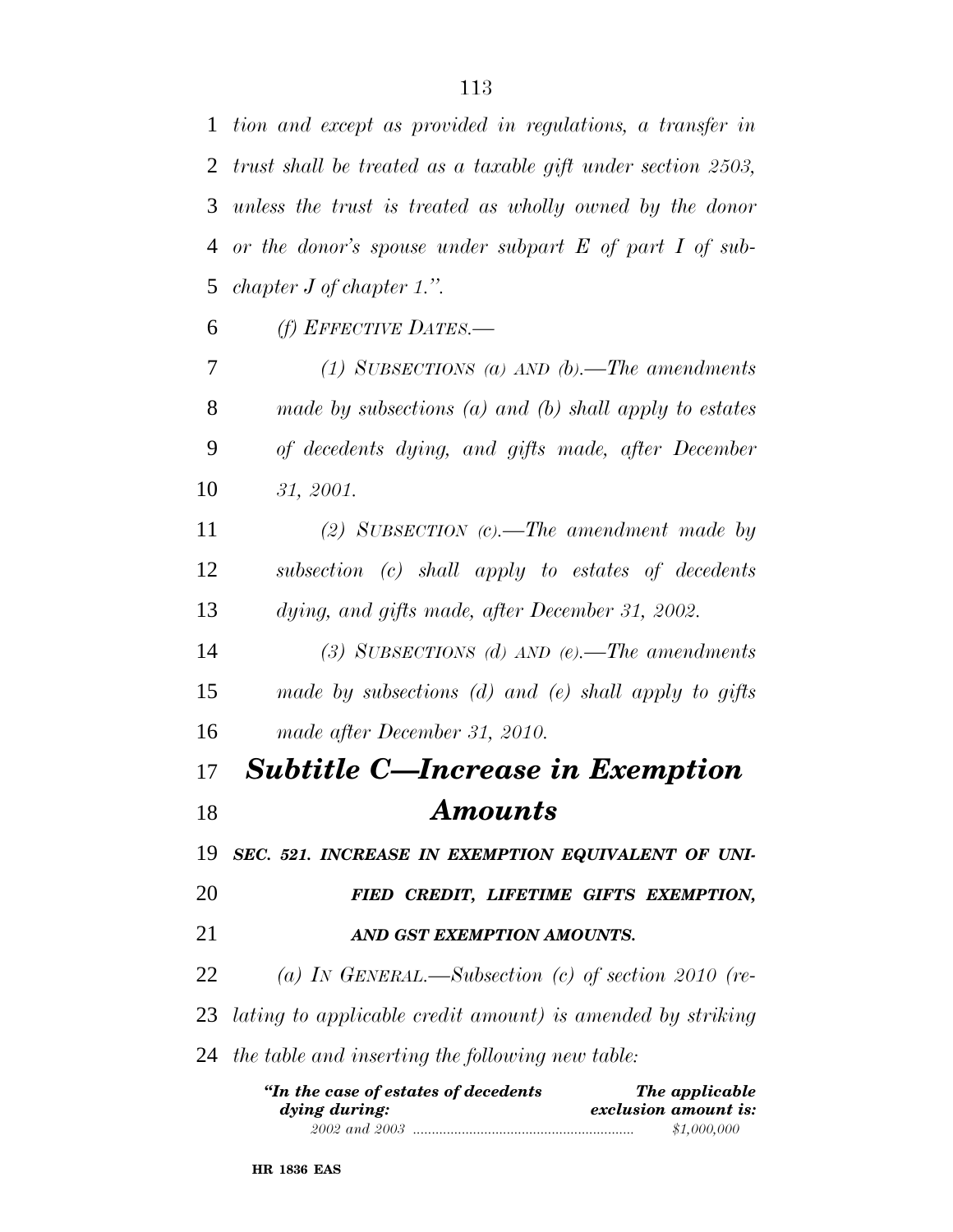| \$2,000,000   |
|---------------|
| \$3,000,000   |
| \$3,500,000   |
| \$4,000,000." |

 *(b) LIFETIME GIFT EXEMPTION INCREASED TO \$1,000,000.—*

 *(1) FOR PERIODS BEFORE ESTATE TAX RE- PEAL.—Paragraph (1) of section 2505(a) (relating to unified credit against gift tax) is amended by insert- ing ''(determined as if the applicable exclusion amount were \$1,000,000)'' after ''calendar year''.*

 *(2) FOR PERIODS AFTER ESTATE TAX REPEAL.— Paragraph (1) of section 2505(a) (relating to unified credit against gift tax), as amended by paragraph (1), is amended to read as follows:*

 *''(1) the amount of the tentative tax which would be determined under the rate schedule set forth in sec- tion 2502(a)(2) if the amount with respect to which such tentative tax is to be computed were \$1,000,000, reduced by''.*

*(c) GST EXEMPTION.—*

 *(1) IN GENERAL.—Subsection (a) of 2631 (relat- ing to GST exemption) is amended by striking ''of \$1,000,000'' and inserting ''amount''.*

 *(2) EXEMPTION AMOUNT.—Subsection (c) of sec-tion 2631 is amended to read as follows:*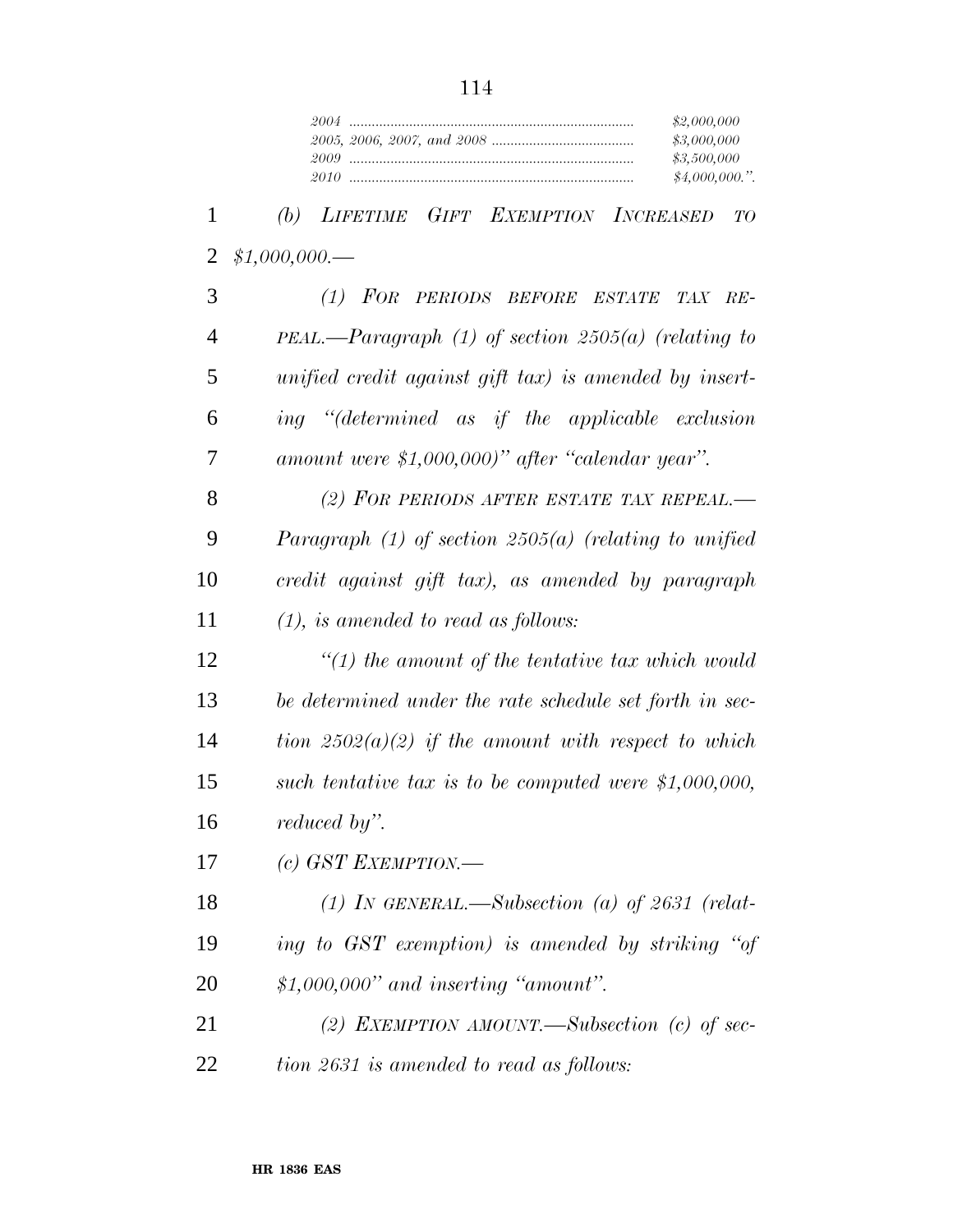| 1              | "(c) GST EXEMPTION AMOUNT.-For purposes of sub-           |
|----------------|-----------------------------------------------------------|
| $\overline{2}$ | section $(a)$ , the GST exemption amount for any calendar |
| 3              | year shall be equal to the applicable exclusion amount    |
| 4              | under section $2010(c)$ for such calendar year.".         |
| 5              | (d) REPEAL OF SPECIAL BENEFIT FOR FAMILY-                 |
| 6              | <b>OWNED BUSINESS INTERESTS.—</b>                         |
| 7              | $(1)$ IN GENERAL.—Section 2057 is hereby re-              |
| 8              | pealed.                                                   |
| 9              | (2) CONFORMING AMENDMENTS.                                |
| 10             | (A) Paragraph $(10)$ of section $2031(c)$ is              |
| 11             | amended by inserting "(as in effect on the day            |
| 12             | before the date of the enactment of this par-             |
| 13             | enthetical)" before the period.                           |
| 14             | $(B)$ The table of sections for part IV of sub-           |
| 15             | chapter $A$ of chapter 11 is amended by striking          |
| 16             | the item relating to section 2057.                        |
| 17             | (e) EFFECTIVE DATES.—                                     |
| 18             | $(1)$ IN GENERAL.—Except as provided in para-             |
| 19             | graphs $(2)$ and $(3)$ , the amendments made by this sec- |
| 20             | tion shall apply to estates of decedents dying, and       |
| 21             | gifts made, after December 31, 2001.                      |
| 22             | (2) SUBSECTION $(b)(2)$ .—The amendments made             |
| 23             | by subsection $(b)(2)$ shall apply to gifts made after    |
| 24             | December 31, 2010.                                        |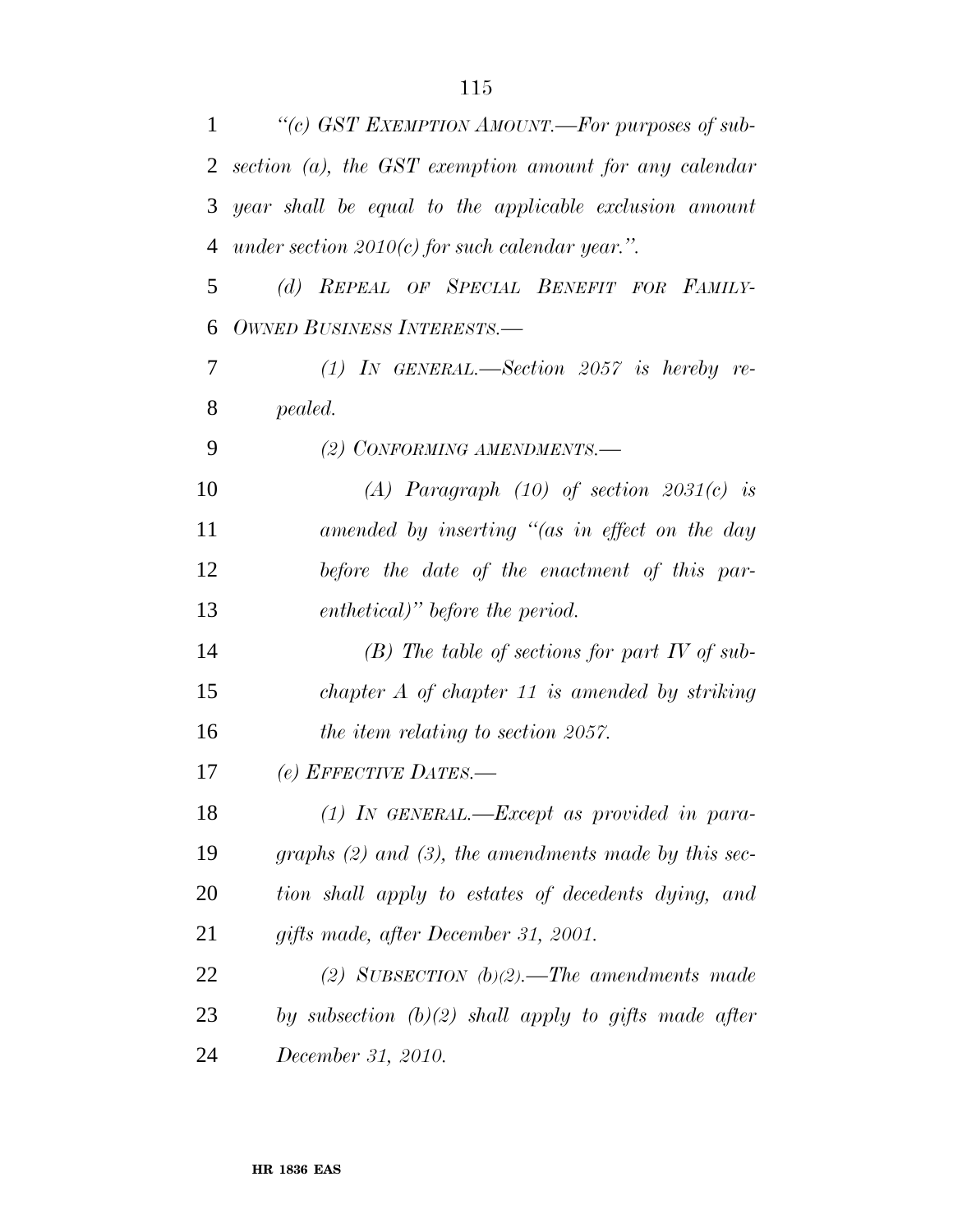| 1  | (3) SUBSECTIONS (c) AND (d).—The amendments                                |
|----|----------------------------------------------------------------------------|
| 2  | made by subsections $(c)$ and $(d)$ shall apply to estates                 |
| 3  | of decedents dying, and generation-skipping transfers                      |
| 4  | made, after December 31, 2003.                                             |
| 5  | <b>Subtitle D-Credit for State Death</b>                                   |
| 6  | <b>Taxes</b>                                                               |
| 7  | <b>SEC. 531. REDUCTION OF CREDIT FOR STATE DEATH TAXES.</b>                |
| 8  | (a) MAXIMUM CREDIT REDUCED TO 8 PERCENT.—                                  |
| 9  | $(1)$ In GENERAL.—The table contained in section                           |
| 10 | $2011(b)$ is amended by striking the ten highest brack-                    |
| 11 | ets and inserting the following:                                           |
|    | $$106,800, \; plus \; 8\% \; of \; the \; excess \; over$<br>\$2,040,000." |
| 12 | $(2)$ EFFECTIVE DATE.—The amendment made by                                |
| 13 | this subsection shall apply to estates of decedents                        |
| 14 | dying after December 31, 2001.                                             |
| 15 | (b) MAXIMUM CREDIT REDUCED TO 7.2 PERCENT.                                 |
| 16 | $(1)$ In GENERAL.—The table contained in section                           |
| 17 | $2011(b)$ , as amended by subsection (a), is amended by                    |
| 18 | striking the two highest brackets and inserting the fol-                   |
| 19 | <i>lowing:</i>                                                             |
|    | $$70,800, plus 7.2\% of the excess over$<br>\$1,540,000."                  |
| 20 | (2) EFFECTIVE DATE.—The amendment made by                                  |
| 21 | subsection shall apply to estates of decedents<br>this                     |
| 22 | dying after December 31, 2002.                                             |
| 23 | (c) MAXIMUM CREDIT REDUCED TO 7.04 PERCENT.                                |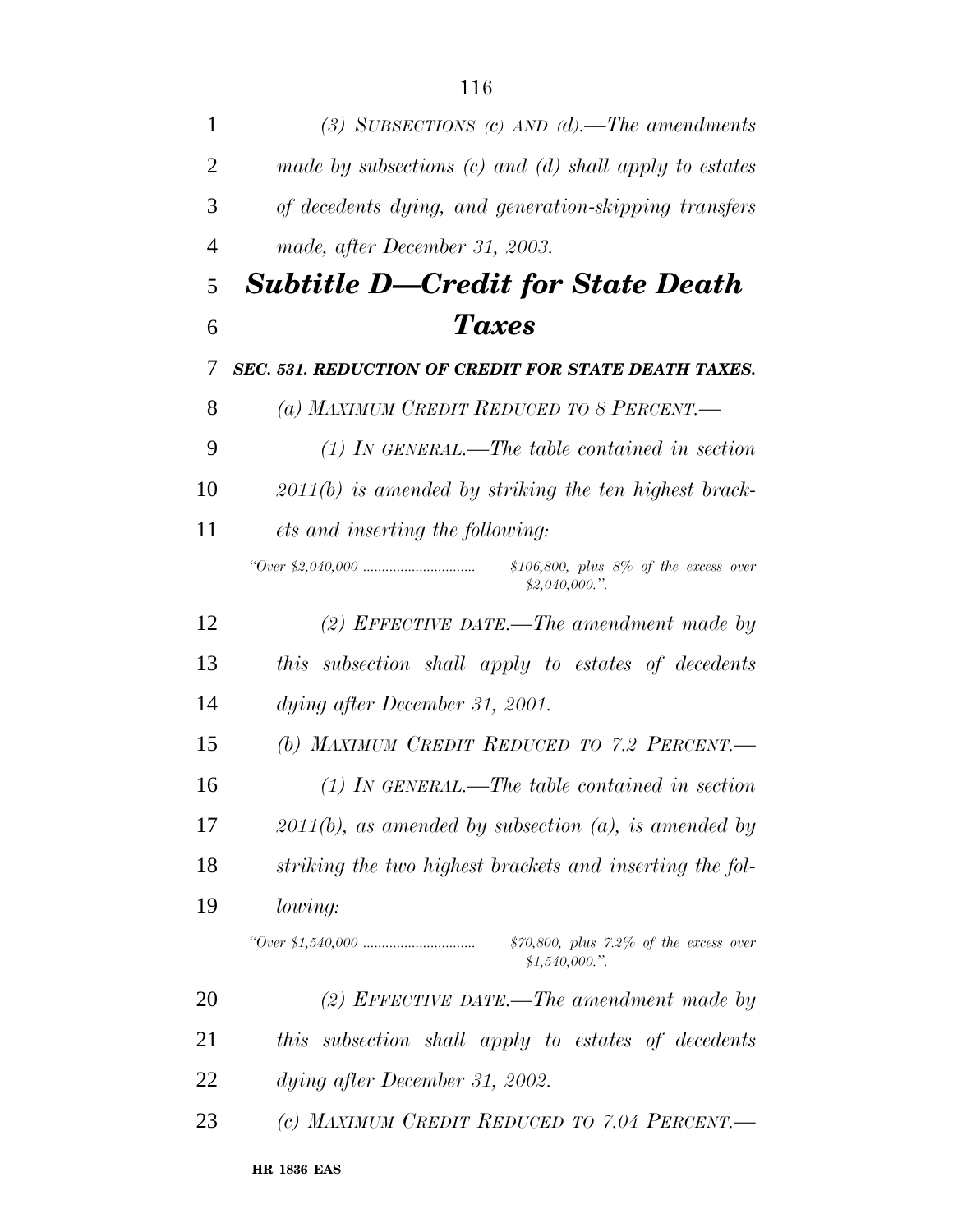| 1              | $(1)$ IN GENERAL.—The table contained in section               |
|----------------|----------------------------------------------------------------|
| $\overline{2}$ | $2011(b)$ , as amended by subsections (a) and (b), is          |
| 3              | amended by striking the highest bracket and inserting          |
| 4              | <i>the following:</i>                                          |
|                | $$70,800, plus 7.04\% of the excess over$<br>\$1,540,000."     |
| 5              | $(2)$ EFFECTIVE DATE.—The amendment made by                    |
| 6              | this subsection shall apply to estates of decedents            |
| 7              | dying after December 31, 2003.                                 |
| 8              | SEC. 532. CREDIT FOR STATE DEATH TAXES REPLACED                |
| 9              | WITH DEDUCTION FOR SUCH TAXES.                                 |
| 10             | (a) REPEAL OF CREDIT.—Section 2011 (relating to                |
| 11             | credit for State death taxes) is repealed.                     |
| 12             | (b) DEDUCTION FOR STATE DEATH TAXES.-Part IV                   |
| 13             | of subchapter $A$ of chapter 11 is amended by adding at the    |
| 14             | end the following new section:                                 |
| 15             | "SEC. 2058. STATE DEATH TAXES.                                 |
| 16             | "(a) ALLOWANCE OF DEDUCTION.—For purposes of                   |
|                | 17 the tax imposed by section 2001, the value of the taxable   |
|                | 18 estate shall be determined by deducting from the value of   |
| 19             | the gross estate the amount of any estate, inheritance, leg-   |
|                | 20 acy, or succession taxes actually paid to any State or the  |
| 21             | District of Columbia, in respect of any property included      |
|                | 22 in the gross estate (not including any such taxes paid with |
|                | 23 respect to the estate of a person other than the decedent). |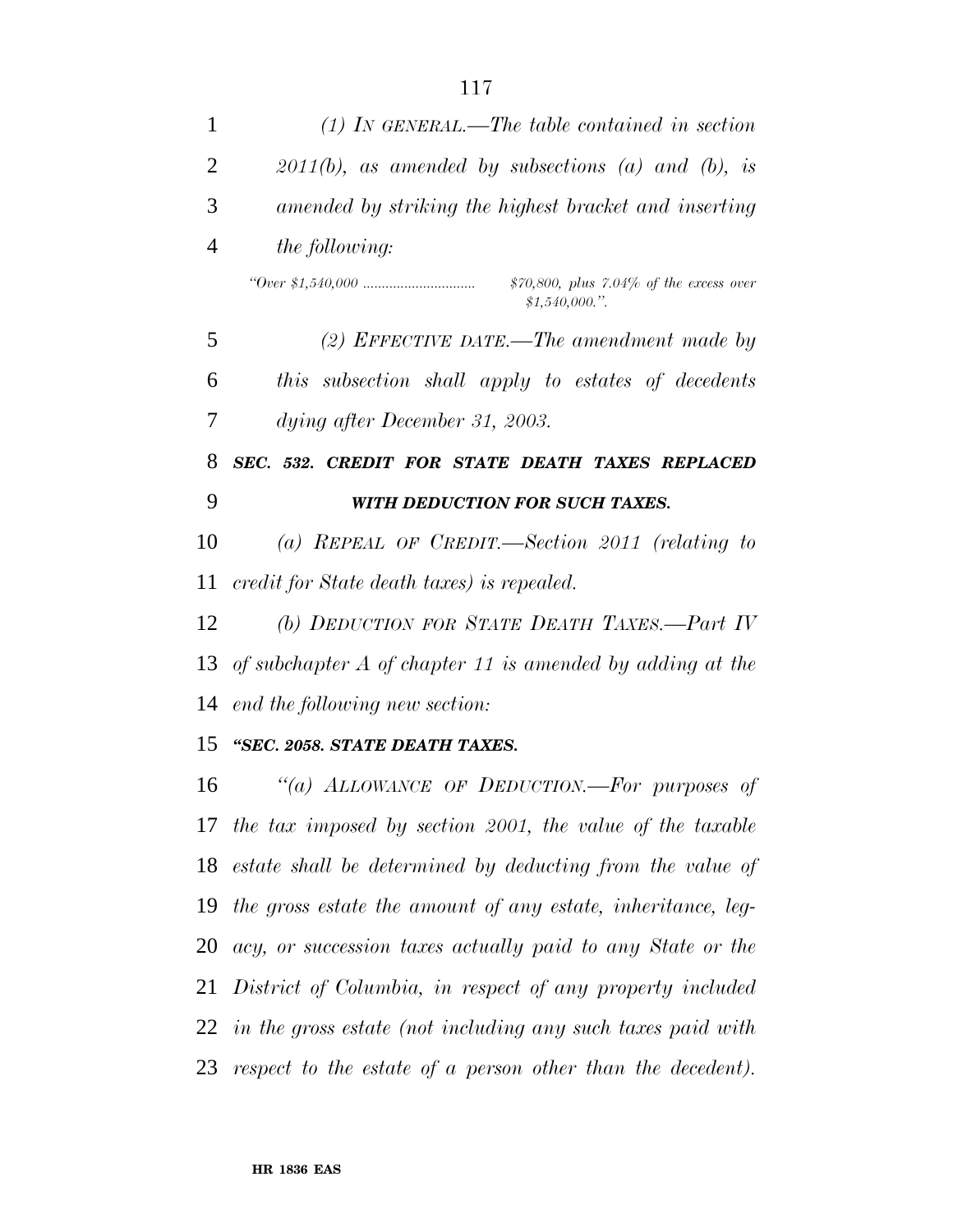| 1  | "(b) PERIOD OF LIMITATIONS.—The deduction allowed              |
|----|----------------------------------------------------------------|
| 2  | by this section shall include only such taxes as were actually |
| 3  | paid and deduction therefor claimed before the later of-       |
| 4  | $\lq(1)$ 4 years after the filing of the return re-            |
| 5  | quired by section 6018, or                                     |
| 6  | " $(2)$ if —                                                   |
| 7  | $\lq (A)$ a petition for redetermination of a de-              |
| 8  | ficiency has been filed with the Tax Court within              |
| 9  | the time prescribed in section $6213(a)$ , the expi-           |
| 10 | ration of 60 days after the decision of the Tax                |
| 11 | Court becomes final,                                           |
| 12 | $\lq\lq(B)$ an extension of time has been granted              |
| 13 | under section 6161 or 6166 for payment of the                  |
| 14 | tax shown on the return, or of a deficiency, the               |
| 15 | date of the expiration of the period of the exten-             |
| 16 | sion, or                                                       |
| 17 | $\lq\lq C$ a claim for refund or credit of an over-            |
| 18 | payment of tax imposed by this chapter has been                |
| 19 | filed within the time prescribed in section 6511,              |
| 20 | the latest of the expiration of $-$                            |
| 21 | "(i) 60 days from the date of mailing                          |
| 22 | by certified mail or registered mail by the                    |
| 23 | Secretary to the taxpayer of a notice of the                   |
| 24 | disallowance of any part of such claim,                        |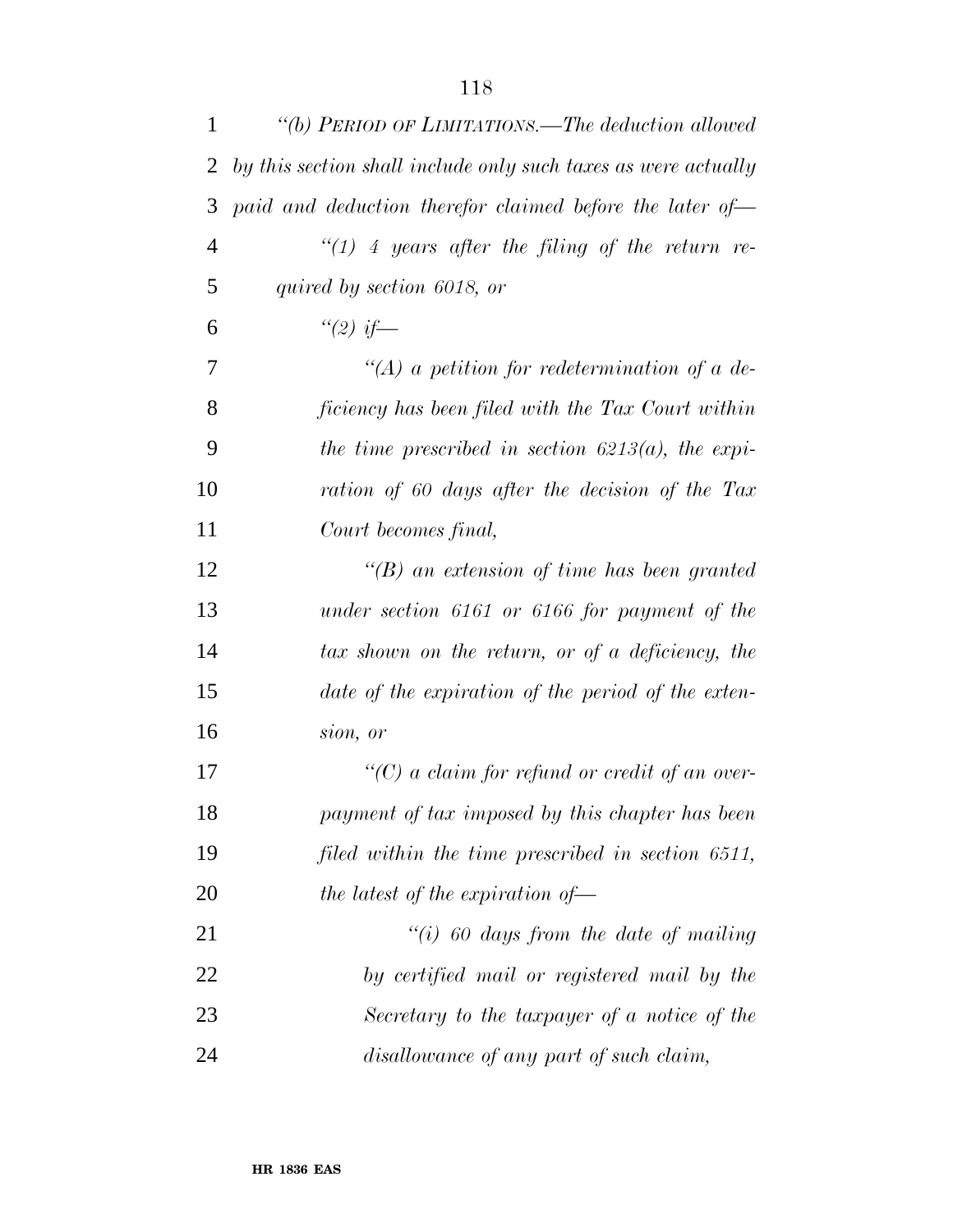| $\mathbf{1}$   | "(ii) 60 days after a decision by any                      |
|----------------|------------------------------------------------------------|
| $\overline{2}$ | court of competent jurisdiction becomes                    |
| 3              | final with respect to a timely suit instituted             |
| $\overline{4}$ | upon such claim, or                                        |
| 5              | "(iii) 2 years after a notice of the                       |
| 6              | <i>uaiver of disallowance is filed under section</i>       |
| 7              | $6532(a)(3)$ .                                             |
| 8              | Notwithstanding sections 6511 and 6512, refund based on    |
| 9              | the deduction may be made if the claim for refund is filed |
| 10             | within the period provided in the preceding sentence. Any  |
| 11             | such refund shall be made without interest.".              |
| 12             | (c) CONFORMING AMENDMENTS.-                                |
| 13             | $(1)$ Subsection $(a)$ of section 2012 is amended by       |
| 14             | striking "the credit for State death taxes provided by     |
| 15             | section 2011 and".                                         |
| 16             | (2) Subparagraph (A) of section $2013(c)(1)$ is            |
| 17             | amended by striking "2011,".                               |
| 18             | (3) Paragraph (2) of section $2014(b)$ is amended          |
| 19             | by striking ", $2011$ ,".                                  |
| 20             | $(4)$ Sections 2015 and 2016 are each amended by           |
| 21             | striking $"2011$ or".                                      |
| 22             | $(5)$ Subsection (d) of section 2053 is amended to         |
| 23             | read as follows:                                           |
| 24             | "(d) CERTAIN FOREIGN DEATH TAXES.-                         |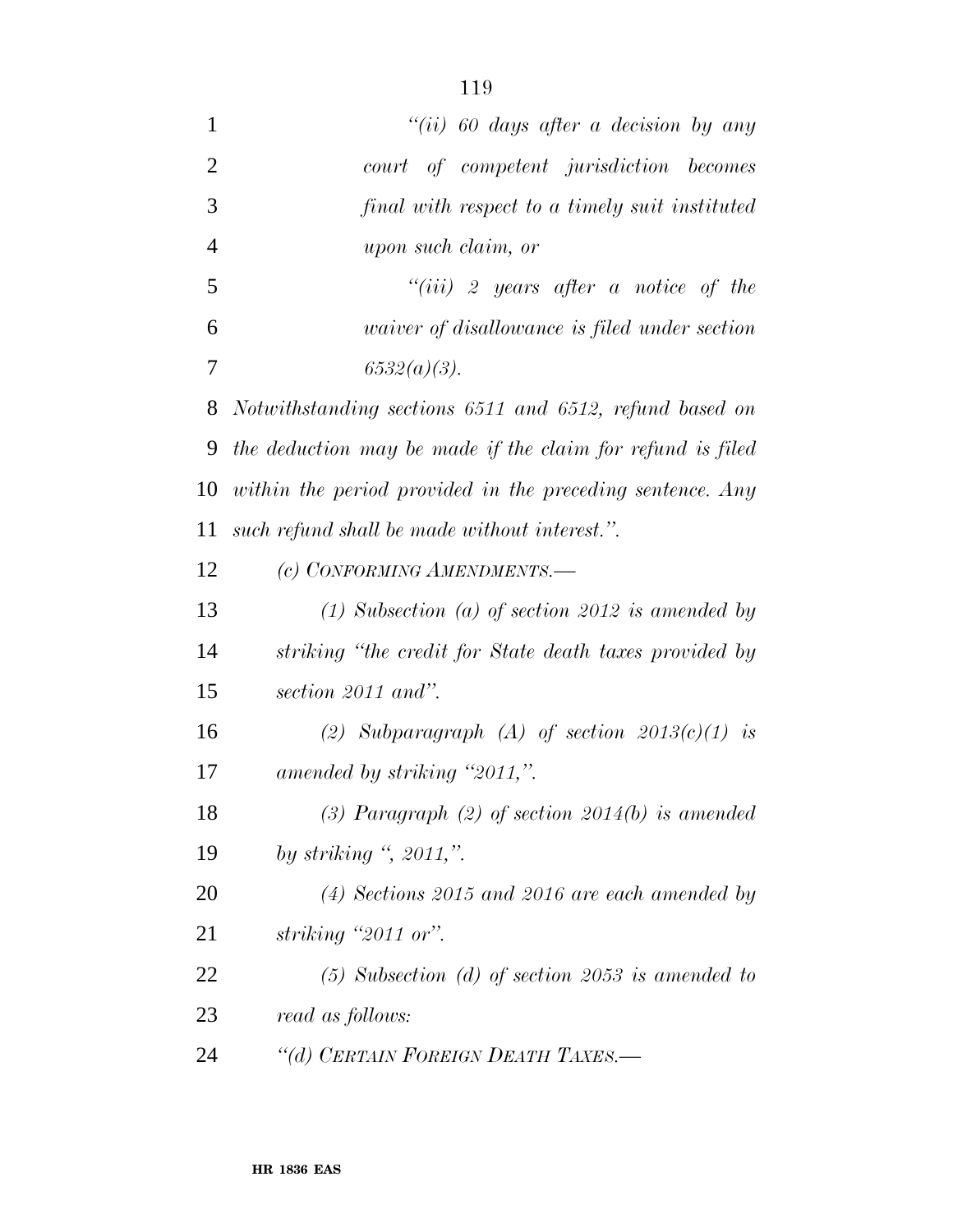| $\mathbf{1}$   | "(1) IN GENERAL.—Notwithstanding the provi-               |
|----------------|-----------------------------------------------------------|
| $\overline{2}$ | sions of subsection $(c)(1)(B)$ , for purposes of the tax |
| 3              | imposed by section 2001, the value of the taxable es-     |
| $\overline{4}$ | tate may be determined, if the executor so elects before  |
| 5              | the expiration of the period of limitation for assess-    |
| 6              | ment provided in section 6501, by deducting from the      |
| 7              | value of the gross estate the amount (as determined in    |
| 8              | accordance with regulations prescribed by the Sec-        |
| 9              | retary) of any estate, succession, legacy, or inherit-    |
| 10             | ance tax imposed by and actually paid to any foreign      |
| 11             | country, in respect of any property situated within       |
| 12             | such foreign country and included in the gross estate     |
| 13             | of a citizen or resident of the United States, upon a     |
| 14             | transfer by the decedent for public, charitable, or reli- |
| 15             | gious uses described in section 2055. The determina-      |
| 16             | tion under this paragraph of the country within           |
| 17             | which property is situated shall be made in accord-       |
| 18             | ance with the rules applicable under subchapter B         |
| 19             | $(sec. 2101$ and following) in determining whether        |
| 20             | property is situated within or without the United         |
| 21             | States. Any election under this paragraph shall be ex-    |
| 22             | ercised in accordance with regulations prescribed by      |
| 23             | the Secretary.                                            |
| $2\pi$         | "(9) CONDITION FOR ALLOWANCE OF DEDUC-                    |

 *''(2) CONDITION FOR ALLOWANCE OF DEDUC-TION.—No deduction shall be allowed under para-*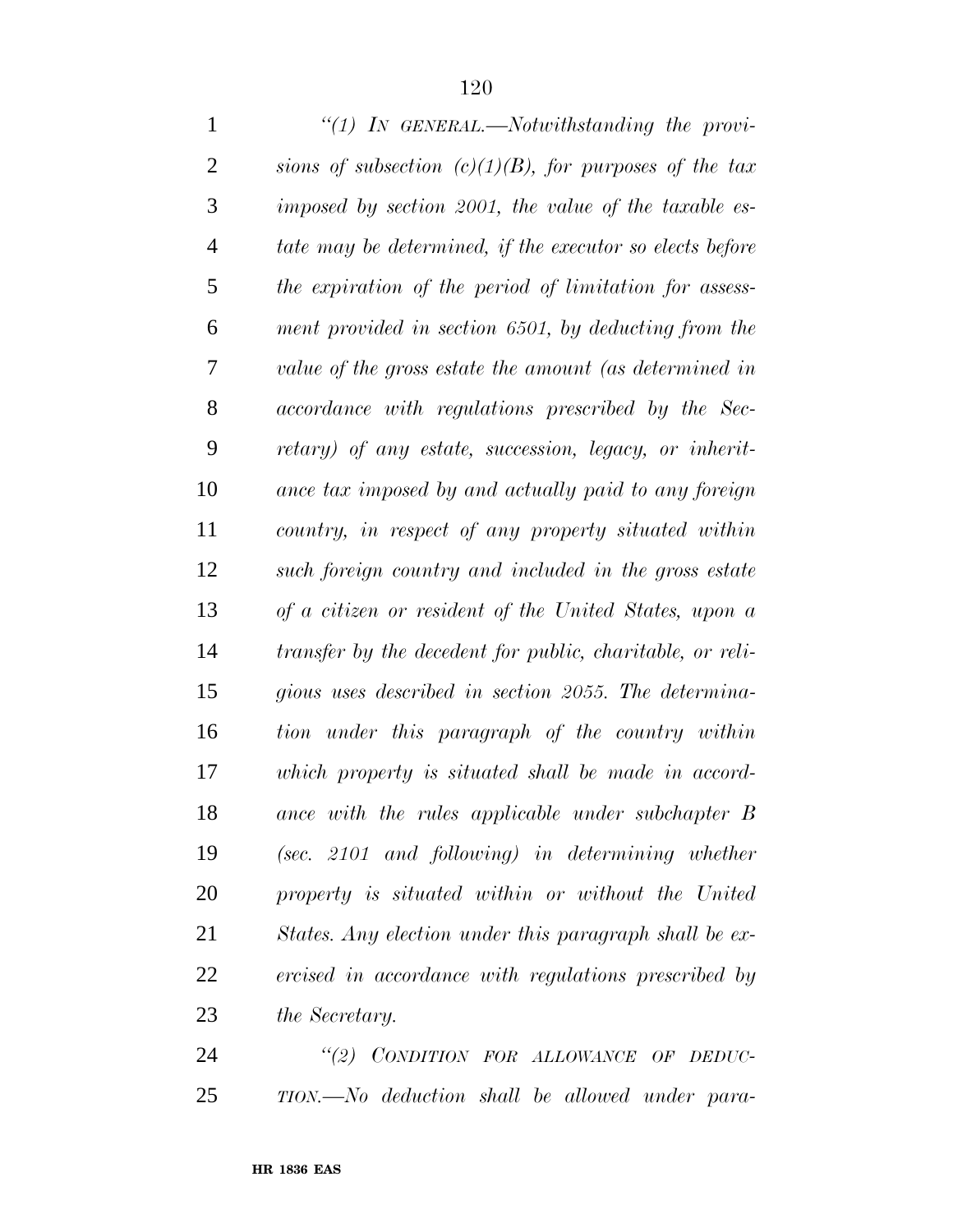| $\mathbf{1}$   | graph (1) for a foreign death tax specified therein un- |
|----------------|---------------------------------------------------------|
| $\overline{2}$ | less the decrease in the tax imposed by section 2001    |
| 3              | which results from the deduction provided in para-      |
| $\overline{4}$ | graph (1) will inure solely for the benefit of the pub- |
| 5              | lic, charitable, or religious transferees described in  |
| 6              | section 2055 or section 2106(a)(2). In any case where   |
| 7              | the tax imposed by section 2001 is equitably appor-     |
| 8              | tioned among all the transferees of property included   |
| 9              | in the gross estate, including those described in sec-  |
| 10             | tions 2055 and 2106(a)(2) (taking into account any      |
| 11             | exemptions, credits, or deductions allowed by this      |
| 12             | chapter), in determining such decrease, there shall be  |
| 13             | disregarded any decrease in the Federal estate tax      |
| 14             | which any transferees other than those described in     |
| 15             | sections 2055 and 2106(a)(2) are required to pay.       |
| 16             | "(3) EFFECT ON CREDIT FOR FOREIGN DEATH                 |
| 17             | TAXES OF DEDUCTION UNDER THIS SUBSECTION.-              |
| 18             | "(A) ELECTION.— $An$ election under this                |
| 19             | subsection shall be deemed a waiver of the right        |
| 20             | to claim a credit, against the Federal estate tax,      |
| 21             | under a death tax convention with any foreign           |
| 22             | country for any tax or portion thereof in respect       |
| 23             | of which a deduction is taken under this sub-           |
| 24             | section.                                                |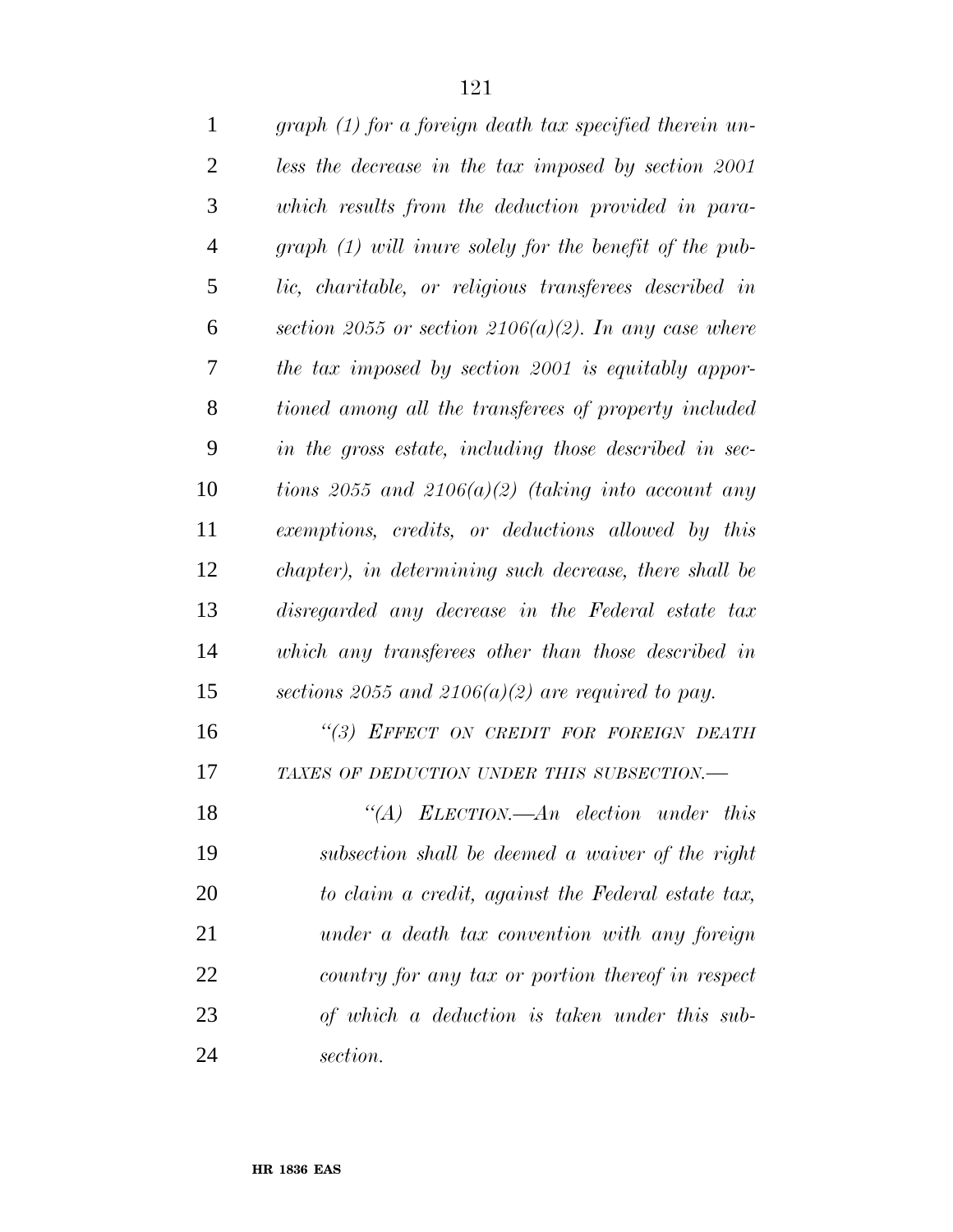| 1              | "(B) CROSS REFERENCE.—                                                                                                       |
|----------------|------------------------------------------------------------------------------------------------------------------------------|
|                | "See section 2014(f) for the effect of a deduction<br>taken under this paragraph on the credit for foreign<br>death taxes.". |
| $\overline{2}$ | (6) Subparagraph (A) of section $2056A(b)(10)$ is                                                                            |
| 3              | $amended -$                                                                                                                  |
| $\overline{4}$ | $(A)$ by striking "2011,", and                                                                                               |
| 5              | (B) by inserting "2058," after "2056,".                                                                                      |
| 6              | $(7)(A)$ Subsection (a) of section 2102 is amended                                                                           |
| 7              | to read as follows:                                                                                                          |
| 8              | "(a) IN GENERAL.—The tax imposed by section 2101                                                                             |
| 9              | shall be credited with the amounts determined in accord-                                                                     |
| 10             | ance with sections 2012 and 2013 (relating to gift tax and                                                                   |
| 11             | <i>tax on prior transfers</i> ).".                                                                                           |
| 12             | $(B)$ Section 2102 is amended by striking sub-                                                                               |
| 13             | section $(b)$ and by redesignating subsection $(c)$ as sub-                                                                  |
| 14             | section (b).                                                                                                                 |
| 15             | $(C)$ Section 2102(b)(5) (as redesignated by sub-                                                                            |
| 16             | paragraph $(B)$ ) and section 2107(c)(3) are each                                                                            |
| 17             | amended by striking "2011 to 2013, inclusive," and                                                                           |
| 18             | <i>inserting "2012 and 2013".</i>                                                                                            |
| 19             | $(8)$ Subsection $(a)$ of section 2106 is amended by                                                                         |
| 20             | adding at the end the following new paragraph:                                                                               |
| 21             | "(4) STATE DEATH TAXES.—The amount which                                                                                     |
| 22             | bears the same ratio to the State death taxes as the                                                                         |
| 23             | value of the property, as determined for purposes of                                                                         |
| 24             | this chapter, upon which State death taxes were paid                                                                         |
|                | <b>HR 1836 EAS</b>                                                                                                           |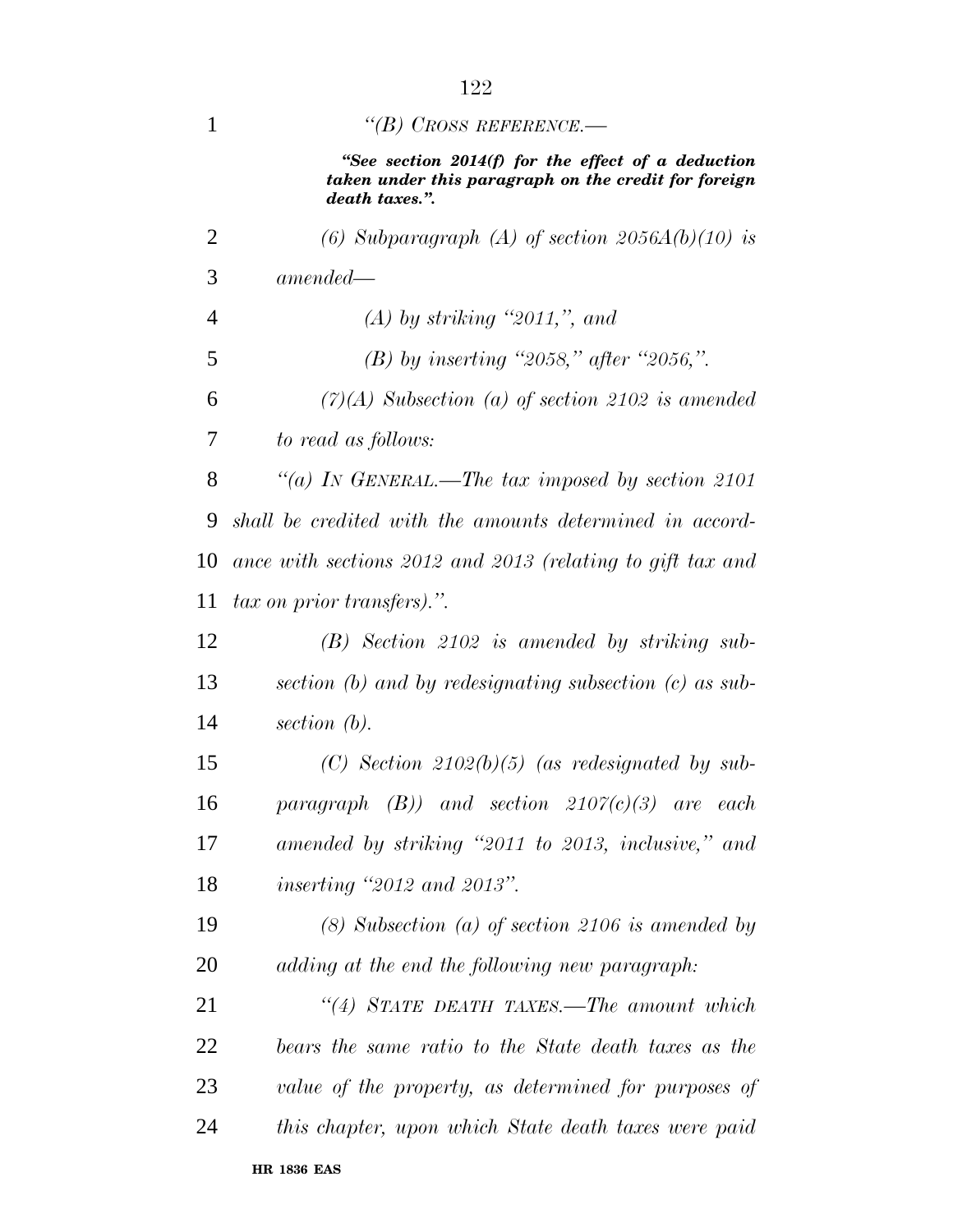| $\mathbf{1}$   | and which is included in the gross estate under sec-           |
|----------------|----------------------------------------------------------------|
| $\overline{c}$ | tion 2103 bears to the value of the total gross estate         |
| 3              | under section 2103. For purposes of this paragraph,            |
| 4              | the term 'State death taxes' means the taxes described         |
| 5              | in section $2011(a)$ .".                                       |
| 6              | $(9)$ Section 2201 is amended—                                 |
| 7              | $(A)$ by striking "as defined in section                       |
| 8              | $2011(d)$ , and                                                |
| 9              | $(B)$ by adding at the end the following new                   |
| 10             | flush sentence:                                                |
| 11             | "For purposes of this section, the additional estate tax is    |
| 12             | the difference between the tax imposed by section 2001 or      |
| 13             | 2101 and the amount equal to 125 percent of the maximum        |
| 14             | credit provided by section $2011(b)$ , as in effect before its |
| 15             | repeal by the Restoring Earnings To Lift Individuals and       |
| 16             | <i>Empower Families (RELIEF) Act of 2001.".</i>                |
| 17             | $(10)$ Section 2604 is repealed.                               |
| 18             | $(11)$ Paragraph $(2)$ of section 6511(i) is amend-            |
| 19             | ed by striking "2011(c), 2014(b)," and inserting               |
| <b>20</b>      | " $2014(b)$ ".                                                 |
| 21             | $(12)$ Subsection (c) of section 6612 is amended               |
| 22             | by striking "section $2011(c)$ (relating to refunds due        |
| 23             | to credit for State taxes),".                                  |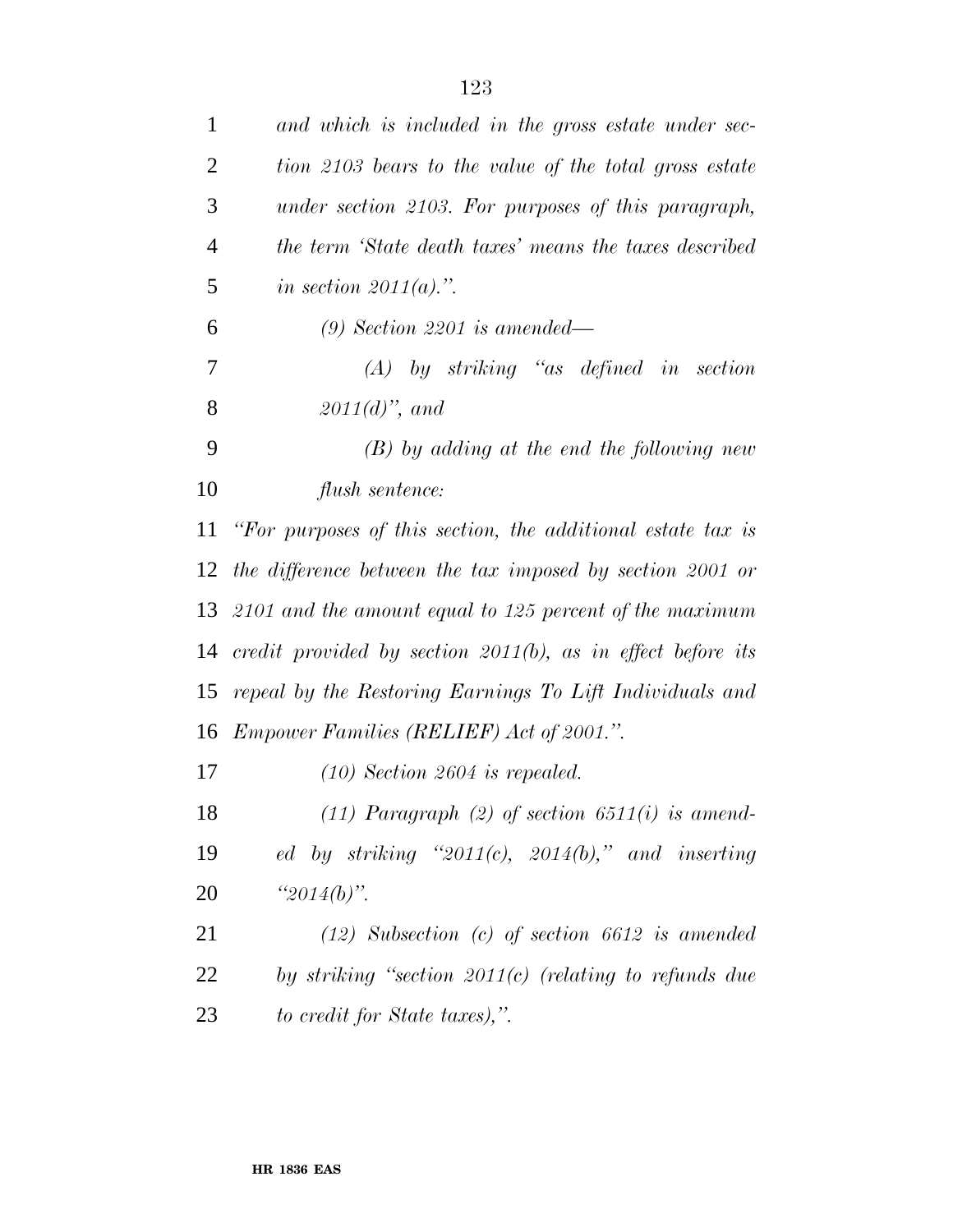| 1              | $(13)$ The table of sections for part II of sub-             |
|----------------|--------------------------------------------------------------|
| $\overline{2}$ | chapter $A$ of chapter 11 is amended by striking the         |
| 3              | <i>item relating to section 2011.</i>                        |
| $\overline{4}$ | $(14)$ The table of sections for part IV of sub-             |
| 5              | chapter $A$ of chapter 11 is amended by adding at the        |
| 6              | end the following new item:                                  |
|                | "Sec. 2058. State death taxes.".                             |
| 7              | $(15)$ The table of sections for subchapter A of             |
| 8              | chapter 13 is amended by striking the item relating          |
| 9              | to section 2604.                                             |
| 10             | (d) EFFECTIVE DATE.—The amendments made by this              |
| 11             | section shall apply to estates of decedents dying after De-  |
| 12             | cember 31, 2004.                                             |
|                |                                                              |
|                | 13 Subtitle E-Carryover Basis<br><b>at</b>                   |
| 14             | Death; Other Changes Taking                                  |
| 15             | <b>Effect With Repeal</b>                                    |
| 16             | <b>SEC. 541. TERMINATION OF STEP-UP IN BASIS AT DEATH.</b>   |
| 17             | Section 1014 (relating to basis of property acquired         |
|                | 18 from a decedent) is amended by adding at the end the fol- |
|                | 19 <i>lowing new subsection:</i>                             |
| 20             | "(f) TERMINATION.—This section shall not apply with          |
| 21             | respect to decedents dying after December 31, 2010.".        |
|                | SEC. 542. TREATMENT OF PROPERTY ACQUIRED FROM A              |
| 22<br>23       | DECEDENT DYING AFTER DECEMBER 31, 2010.                      |
| 24             | (a) GENERAL RULE.—Part II of subchapter O of chap-           |
|                | 25 ter 1 (relating to basis rules of general application) is |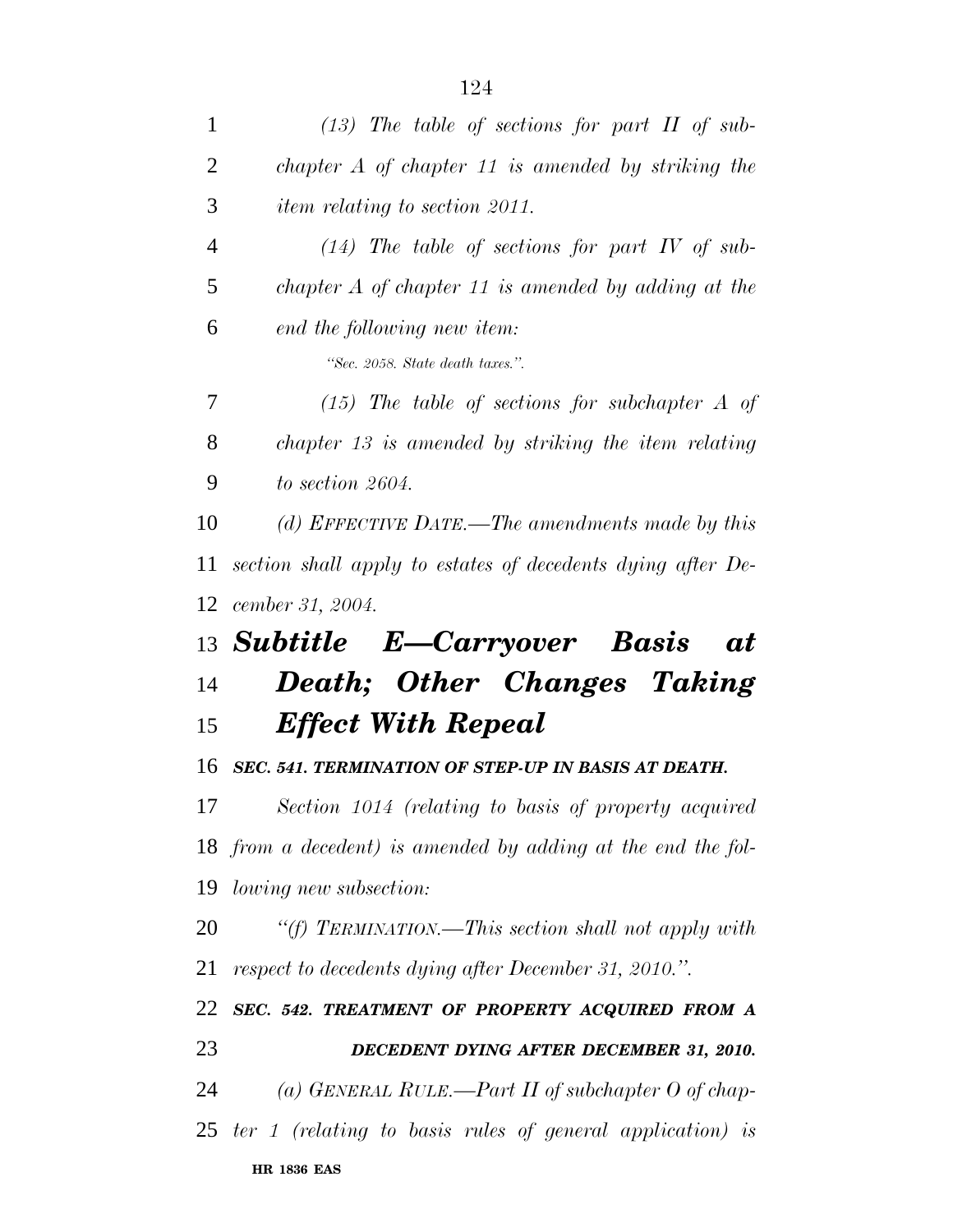|                | 1 amended by inserting after section 1021 the following new |
|----------------|-------------------------------------------------------------|
|                | 2 <i>section:</i>                                           |
|                | 3 "SEC. 1022. TREATMENT OF PROPERTY ACQUIRED FROM A         |
| $\overline{4}$ | DECEDENT DYING AFTER DECEMBER 31, 2010.                     |

 *''(a) IN GENERAL.—Except as otherwise provided in this section—*

 *''(1) property acquired from a decedent dying after December 31, 2010, shall be treated for purposes of this subtitle as transferred by gift, and*

 *''(2) the basis of the person acquiring property from such a decedent shall be the lesser of—*

 *''(A) the adjusted basis of the decedent, or ''(B) the fair market value of the property at the date of the decedent's death.*

*''(b) BASIS INCREASE FOR CERTAIN PROPERTY.—*

 *''(1) IN GENERAL.—In the case of property to which this subsection applies, the basis of such prop- erty under subsection (a) shall be increased by its basis increase under this subsection.*

 *''(2) BASIS INCREASE.—For purposes of this subsection—*

 *''(A) IN GENERAL.—The basis increase under this subsection for any property is the portion of the aggregate basis increase which is*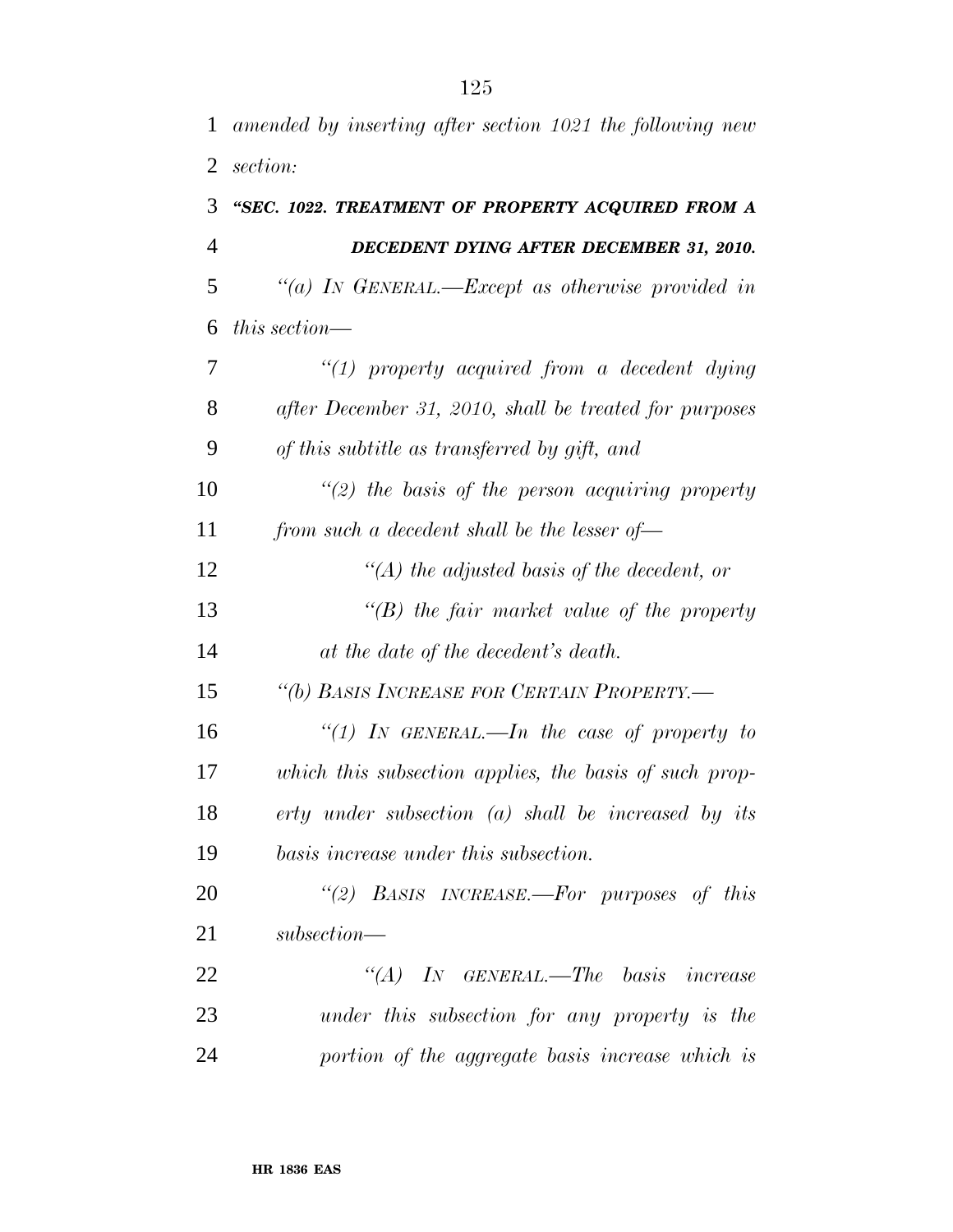| $\mathbf{1}$   | allocated to the property pursuant to this sec-                |
|----------------|----------------------------------------------------------------|
| $\overline{2}$ | tion.                                                          |
| 3              | "(B) AGGREGATE BASIS INCREASE.—In the                          |
| $\overline{4}$ | case of any estate, the aggregate basis increase               |
| 5              | under this subsection is $$1,300,000$ .                        |
| 6              | "(C) LIMIT INCREASED BY UNUSED BUILT-                          |
| 7              | IN LOSSES AND LOSS CARRYOVERS.—The limita-                     |
| 8              | tion under subparagraph (B) shall be increased                 |
| 9              | $by-$                                                          |
| 10             | "(i) the sum of the amount of any cap-                         |
| 11             | <i>ital loss carryover under section <math>1212(b)</math>,</i> |
| 12             | and the amount of any net operating loss                       |
| 13             | carryover under section 172, which would                       |
| 14             | (but for the decedent's death) be carried                      |
| 15             | from the decedent's last taxable year to a                     |
| 16             | later taxable year of the decedent, plus                       |
| 17             | $``(ii)$ the sum of the amount of any                          |
| 18             | losses that would have been allowable under                    |
| 19             | section 165 if the property acquired from                      |
| 20             | the decedent had been sold at fair market                      |
| 21             | value immediately before the decedent's                        |
| 22             | death.                                                         |
| 23             | "(3) DECEDENT NONRESIDENTS WHO ARE NOT                         |
| 24             | CITIZENS OF THE UNITED STATES.—In the case of $a$              |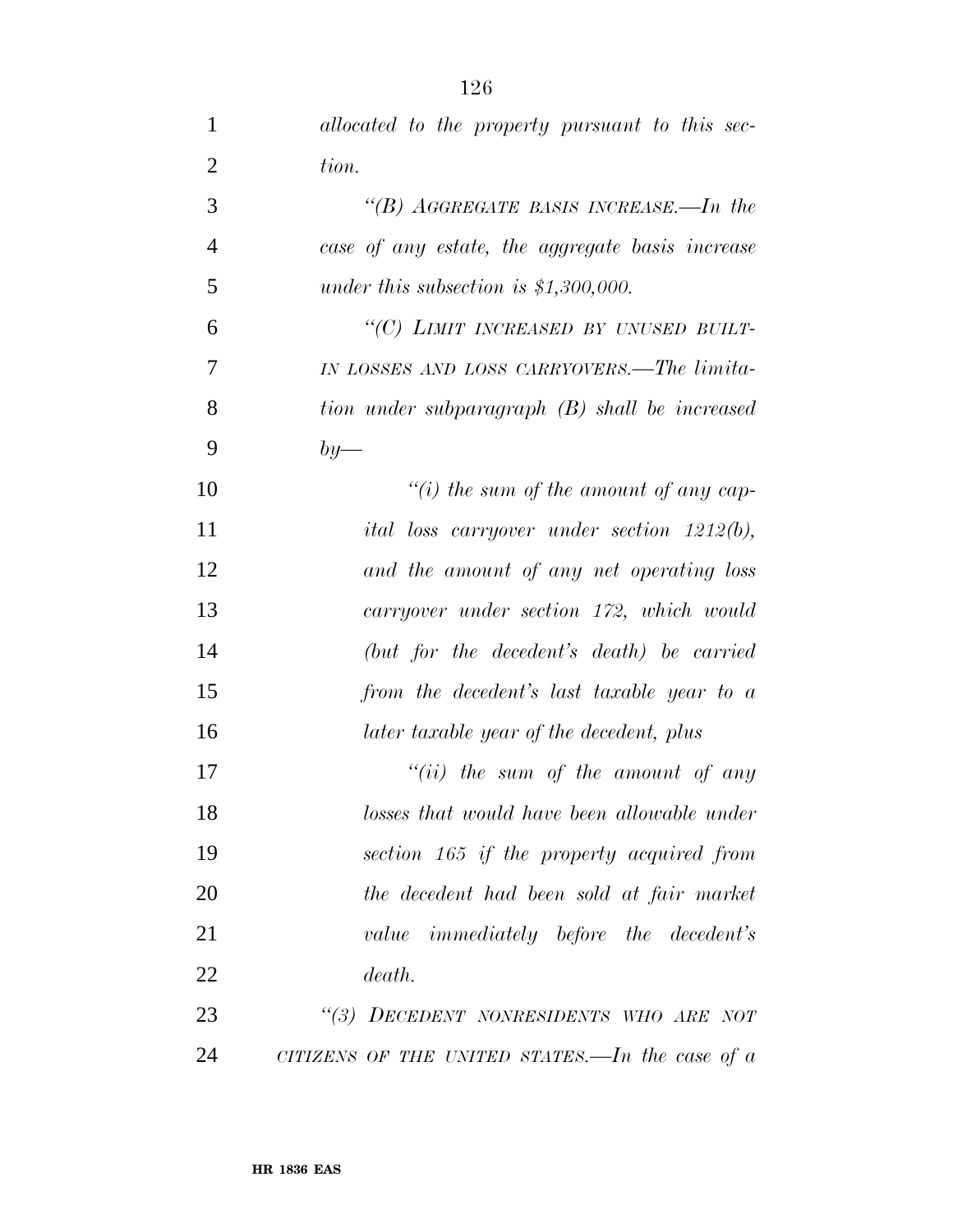| $\mathbf{1}$   | decedent nonresident not a citizen of the United                              |
|----------------|-------------------------------------------------------------------------------|
| $\overline{2}$ | $States-$                                                                     |
| 3              | "(A) paragraph $(2)(B)$ shall be applied by                                   |
| $\overline{4}$ | substituting $$60,000$ for $$1,300,000$ , and                                 |
| 5              | "(B) paragraph $(2)(C)$ shall not apply.                                      |
| 6              | "(c) ADDITIONAL BASIS INCREASE FOR PROPERTY AC-                               |
| 7              | QUIRED BY SURVIVING SPOUSE.—                                                  |
| 8              | "(1) IN GENERAL.—In the case of property to                                   |
| 9              | which this subsection applies and which is qualified                          |
| 10             | spousal property, the basis of such property under                            |
| 11             | subsection (a) (as increased under subsection $(b)$ )                         |
| 12             | shall be increased by its spousal property basis in-                          |
| 13             | crease.                                                                       |
| 14             | "(2) SPOUSAL PROPERTY BASIS INCREASE.-For                                     |
| 15             | purposes of this subsection—                                                  |
| 16             | "(A) IN GENERAL.—The spousal property                                         |
| 17             | basis increase for property referred to in para-                              |
| 18             | $graph (1)$ is the portion of the aggregate spousal                           |
| 19             | property basis increase which is allocated to the                             |
| 20             | property pursuant to this section.                                            |
| 21             | $``(B) \quad A \textit{GGREEGATE} \quad \textit{SPOUSAL}$<br>${\sl PROPERTY}$ |
| 22             | BASIS INCREASE.—In the case of any estate, the                                |
| 23             | <i>aggregate spousal property basis increase is</i>                           |
| 24             | \$3,000,000.                                                                  |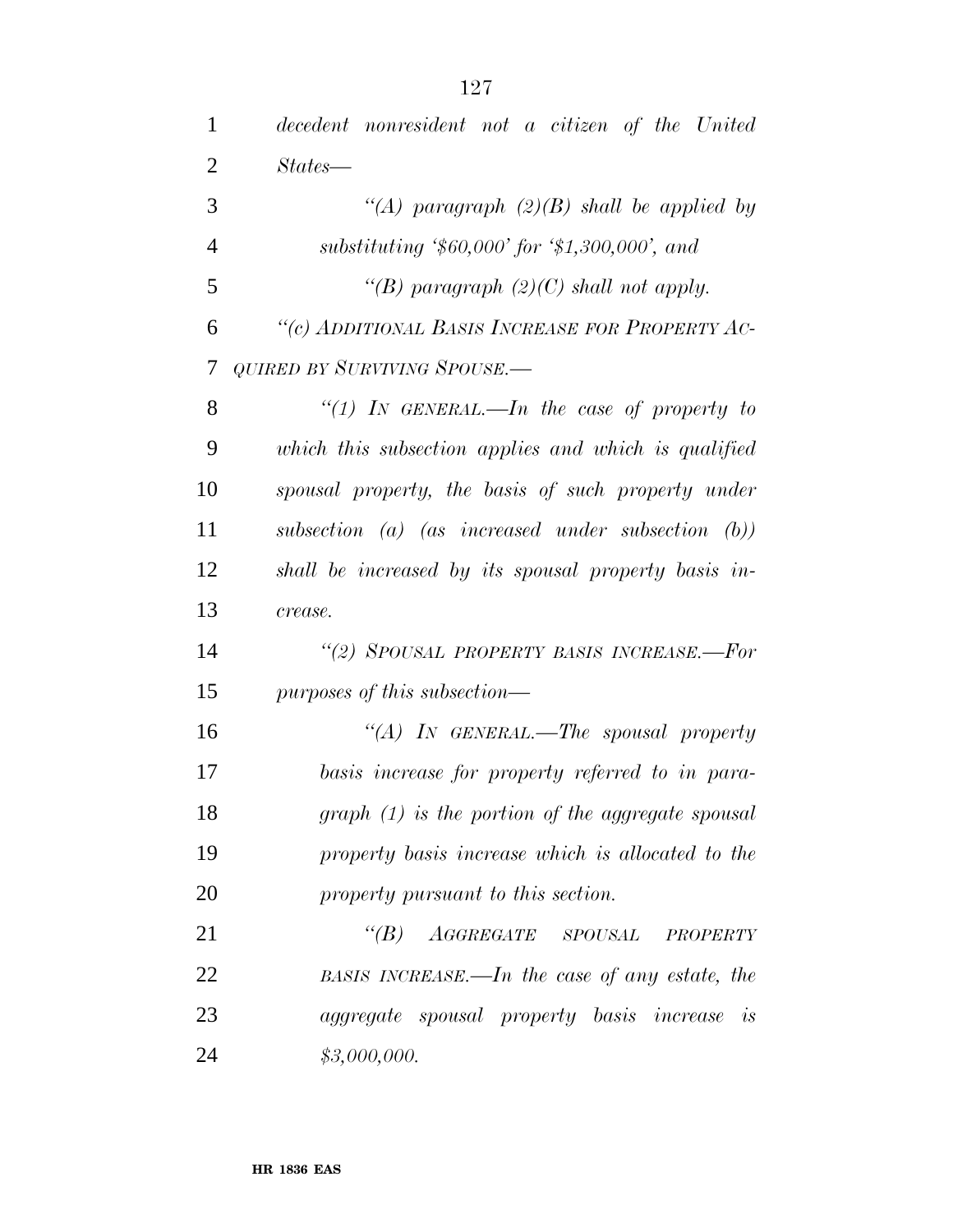| $\mathbf{1}$   | "(3) QUALIFIED SPOUSAL PROPERTY.-For pur-             |
|----------------|-------------------------------------------------------|
| $\overline{2}$ | poses of this subsection, the term 'qualified spousal |
| 3              | property' means—                                      |
| $\overline{4}$ | "(A) outright transfer property, and                  |
| 5              | $\lq\lq(B)$ qualified terminable interest property.   |
| 6              | "(4) OUTRIGHT TRANSFER PROPERTY.—For pur-             |
| 7              | poses of this subsection—                             |
| 8              | $\lq\lq (A)$ In GENERAL.—The term 'outright'          |
| 9              | transfer property' means any interest in prop-        |
| 10             | erty acquired from the decedent by the decedent's     |
| 11             | surviving spouse.                                     |
| 12             | "(B) EXCEPTION.—Subparagraph (A) shall                |
| 13             | not apply where, on the lapse of time, on the oc-     |
| 14             | currence of an event or contingency, or on the        |
| 15             | failure of an event or contingency to occur, an       |
| 16             | interest passing to the surviving spouse will ter-    |
| 17             | $minate$ or $fail$ —                                  |
| 18             | $\lq\lq(i)(I)$ if an interest in such property        |
| 19             | passes or has passed (for less than an ade-           |
| 20             | quate and full consideration in money or              |
| 21             | money's worth) from the decedent to any               |
| 22             | person other than such surviving spouse (or           |
| 23             | the estate of such spouse), and                       |
| 24             | "(II) if by reason of such passing such               |
| 25             | person (or his heirs or assigns) may possess          |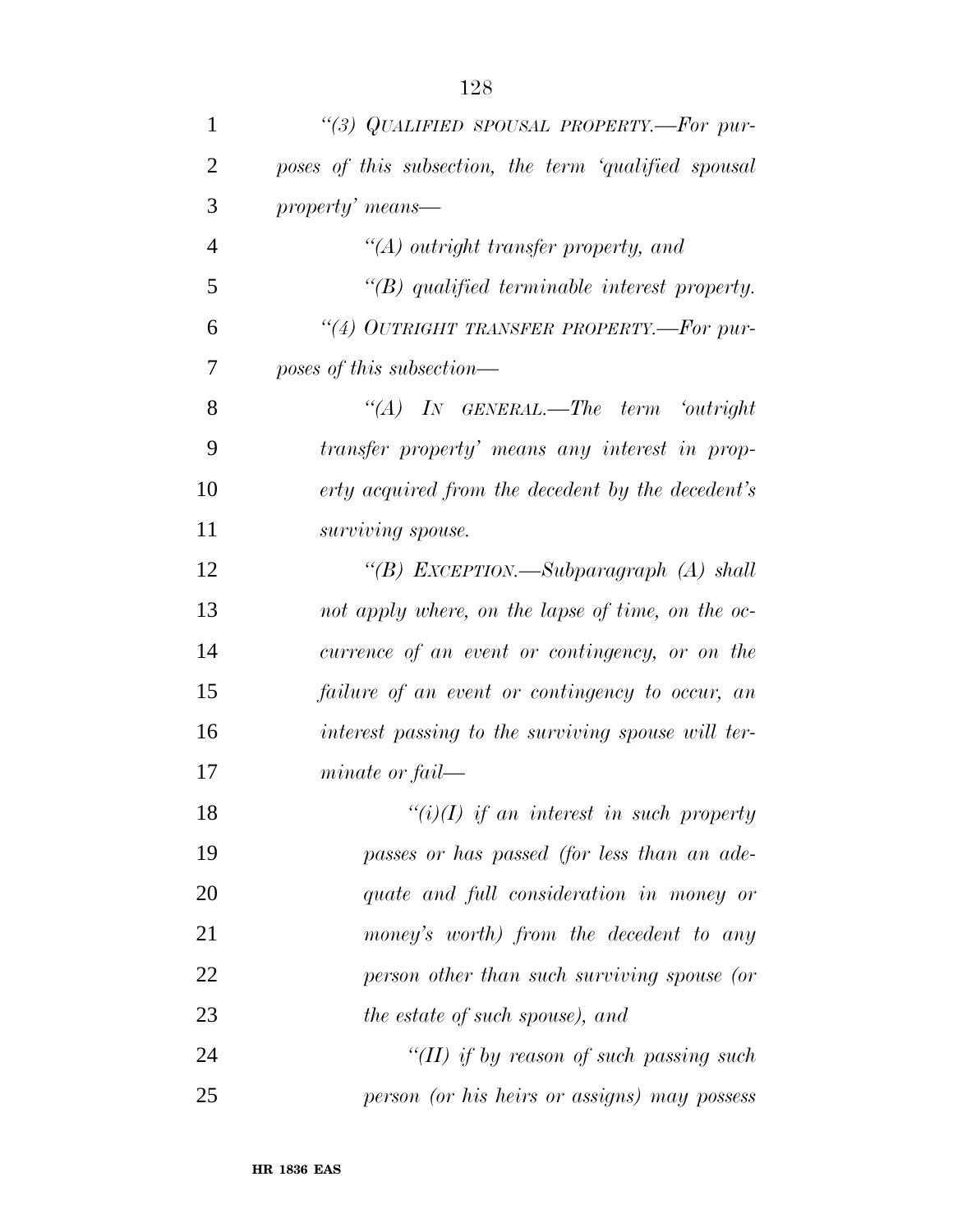*or enjoy any part of such property after such termination or failure of the interest so passing to the surviving spouse, or ''(ii) if such interest is to be acquired for the surviving spouse, pursuant to direc- tions of the decedent, by his executor or by the trustee of a trust. For purposes of this subparagraph, an interest shall not be considered as an interest which will terminate or fail merely because it is the owner- ship of a bond, note, or similar contractual obli- gation, the discharge of which would not have the effect of an annuity for life or for a term. ''(C) INTEREST OF SPOUSE CONDITIONAL ON SURVIVAL FOR LIMITED PERIOD.—For purposes of this paragraph, an interest passing to the sur- viving spouse shall not be considered as an inter- est which will terminate or fail on the death of such spouse if— ''(i) such death will cause a termi-nation or failure of such interest only if it*

 *occurs within a period not exceeding 6 months after the decedent's death, or only if it occurs as a result of a common disaster resulting in the death of the decedent and*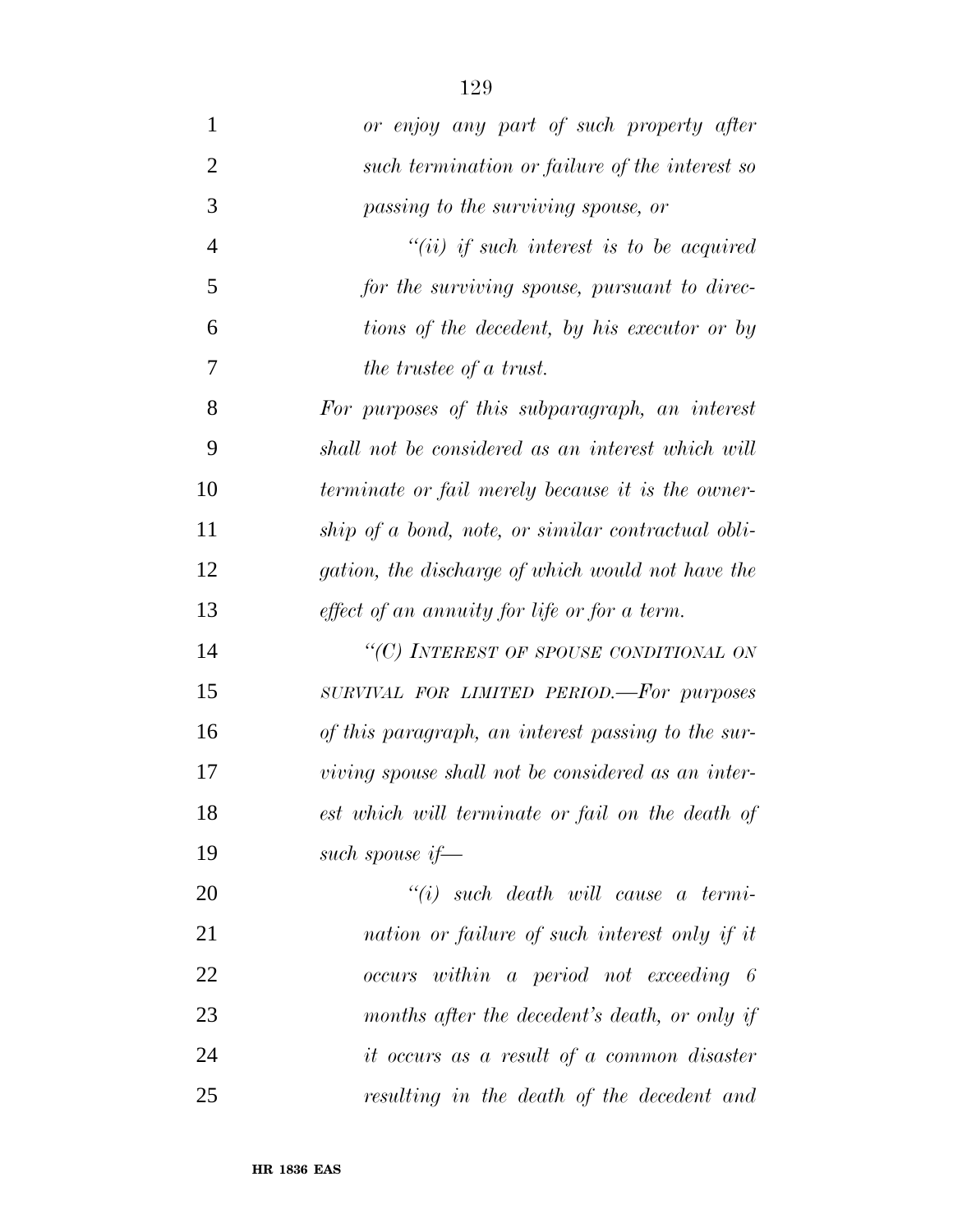| $\mathbf{1}$   | the surviving spouse, or only if it occurs in             |
|----------------|-----------------------------------------------------------|
| $\overline{2}$ | the case of either such event, and                        |
| 3              | $``(ii)$ such termination or failure does                 |
| $\overline{4}$ | not in fact occur.                                        |
| 5              | "(5) QUALIFIED TERMINABLE INTEREST PROP-                  |
| 6              | $ERTY. - For purposes of this subsection -$               |
| 7              | "(A) IN GENERAL.—The term 'qualified ter-                 |
| 8              | minable interest property' means property—                |
| 9              | $"(i)$ which passes from the decedent,                    |
| 10             | and                                                       |
| 11             | $``(ii)$ in which the surviving spouse has                |
| 12             | a qualifying income interest for life.                    |
| 13             | "(B) QUALIFYING INCOME INTEREST FOR                       |
| 14             | LIFE.—The surviving spouse has a qualifying in-           |
| 15             | come interest for life if—                                |
| 16             | $\tilde{f}(i)$ the surviving spouse is entitled to        |
| 17             | all the income from the property, payable                 |
| 18             | annually or at more frequent intervals, or                |
| 19             | has a usufruct interest for life in the prop-             |
| 20             | erty, and                                                 |
| 21             | "(ii) no person has a power to appoint                    |
| 22             | any part of the property to any person                    |
| 23             | other than the surviving spouse.                          |
| 24             | Clause <i>(ii)</i> shall not apply to a power exercisable |
| 25             | only at or after the death of the surviving spouse.       |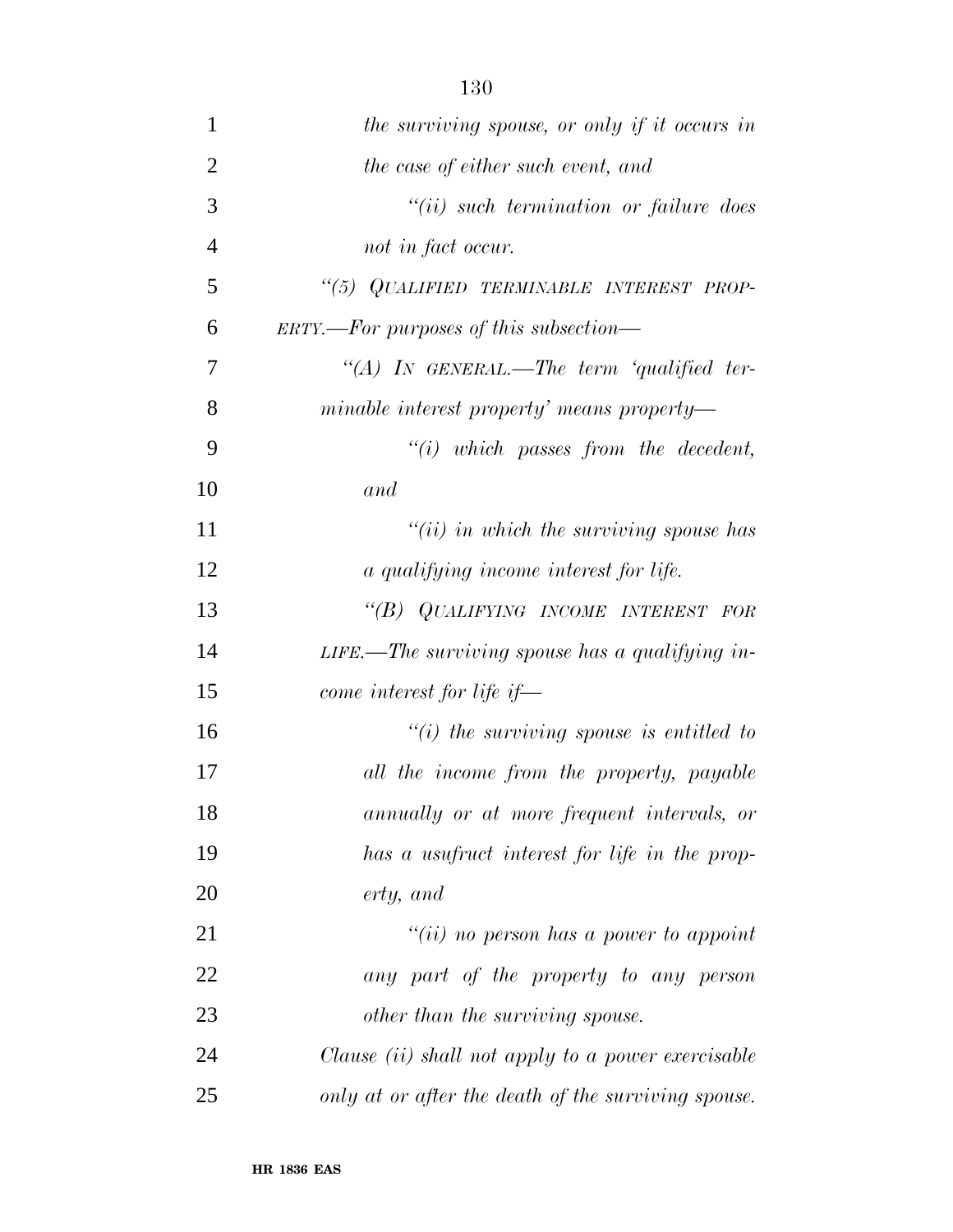| 1              | To the extent provided in regulations, an annu-     |
|----------------|-----------------------------------------------------|
| 2              | ity shall be treated in a manner similar to an      |
| 3              | income interest in property (regardless of wheth-   |
| $\overline{4}$ | er the property from which the annuity is pay-      |
| 5              | able can be separately identified).                 |
| 6              | PROPERTY INCLUDES INTEREST<br>$\lq\lq C$ )          |
| 7              | THEREIN.—The term 'property' includes an in-        |
| 8              | <i>terest in property.</i>                          |
| 9              | "(D) SPECIFIC PORTION TREATED AS SEPA-              |
| 10             | RATE PROPERTY.—A specific portion of property       |
| 11             | shall be treated as separate property. For pur-     |
| 12             | poses of the preceding sentence, the term 'specific |
| 13             | portion' only includes a portion determined on a    |
| 14             | fractional or percentage basis.                     |
| 15             | "(d) DEFINITIONS AND SPECIAL RULES FOR APPLICA-     |
| 16             | TION OF SUBSECTIONS (b) AND $(c)$ .                 |
| 17             | "(1) PROPERTY TO WHICH SUBSECTIONS $(b)$ AND        |
| 18             | $(c)$ APPLY.—                                       |
| 19             | "(A) IN GENERAL.—The basis of property              |
| 20             | acquired from a decedent may be increased           |
| 21             | under subsection (b) or (c) only if the property    |
| 22             | was owned by the decedent at the time of death.     |
| 23             | "(B) RULES RELATING TO OWNERSHIP.—                  |
| 24             | "(i) JOINTLY HELD PROPERTY.—In the                  |
| 25             | case of property which was owned by the             |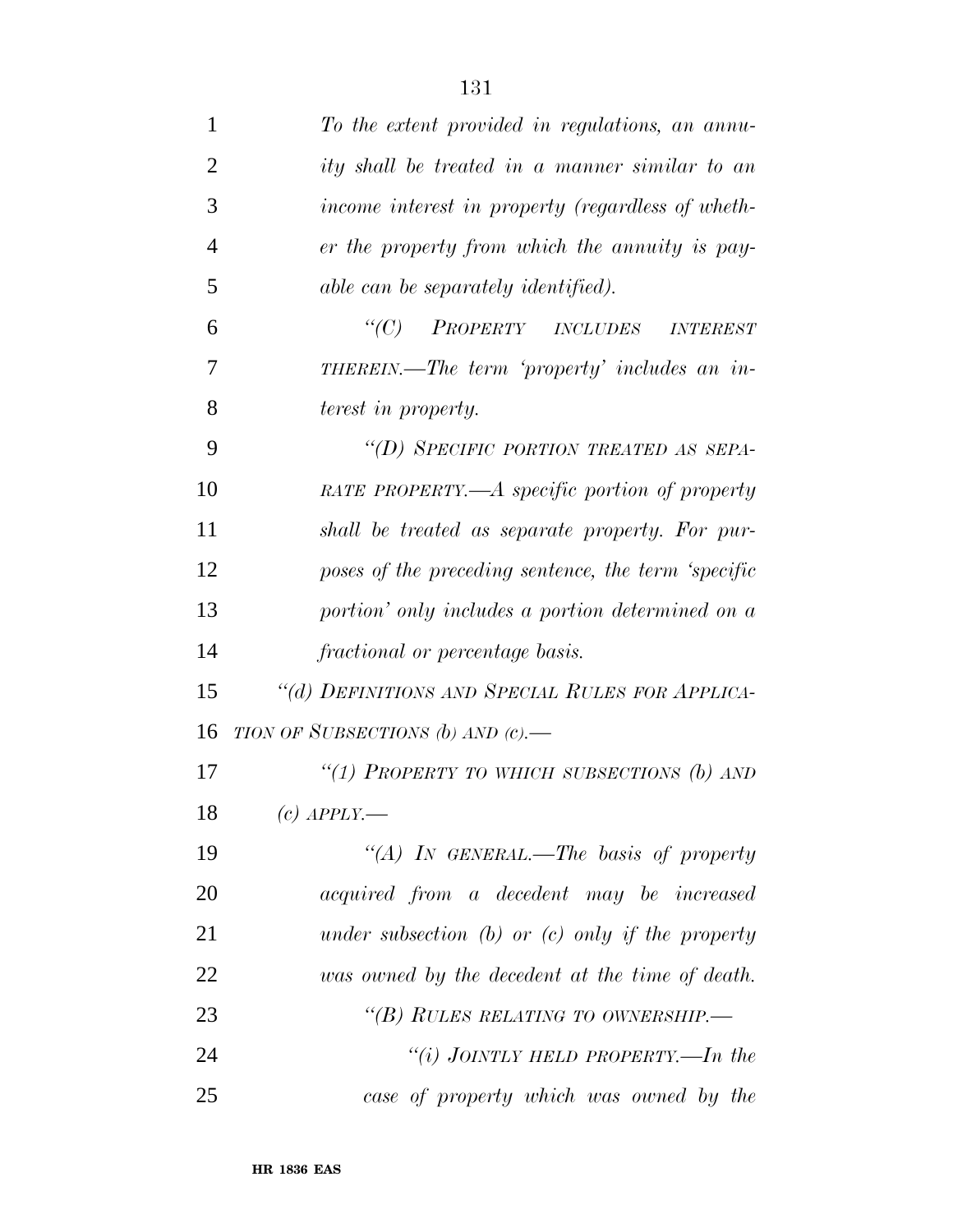*decedent and another person as joint ten- ants with right of survivorship or tenants by the entirety— ''(I) if the only such other person is the surviving spouse, the decedent shall be treated as the owner of only 50 percent of the property, ''(II) in any case (to which sub- clause (I) does not apply) in which the decedent furnished consideration for the acquisition of the property, the de- cedent shall be treated as the owner to the extent of the portion of the property which is proportionate to such consid- eration, and ''(III) in any case (to which sub- clause (I) does not apply) in which the property has been acquired by gift, be- quest, devise, or inheritance by the de- cedent and any other person as joint tenants with right of survivorship and their interests are not otherwise speci-fied or fixed by law, the decedent shall*

 *be treated as the owner to the extent of the value of a fractional part to be de-*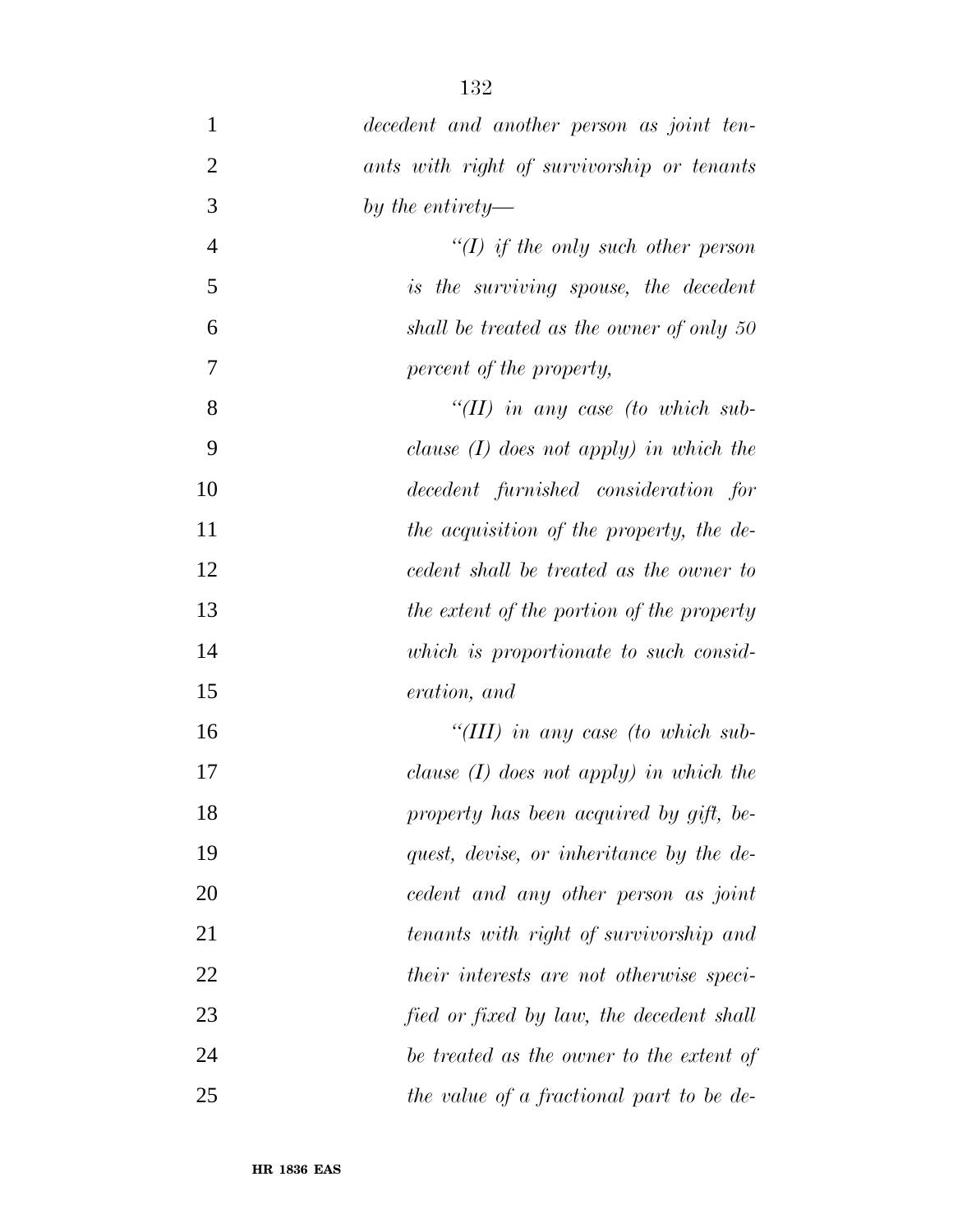| $\mathbf{1}$   | termined by dividing the value of the          |
|----------------|------------------------------------------------|
| $\overline{2}$ | property by the number of joint ten-           |
| 3              | ants with right of survivorship.               |
| $\overline{4}$ | "(ii) REVOCABLE TRUSTS.—The dece-              |
| 5              | dent shall be treated as owning property       |
| 6              | transferred by the decedent during life to a   |
| 7              | qualified revocable trust (as defined in sec-  |
| 8              | <i>tion</i> $645(b)(1)$ .                      |
| 9              | "(iii) POWERS OF APPOINTMENT.—The              |
| 10             | decedent shall not be treated as owning any    |
| 11             | property by reason of holding a power of       |
| 12             | appointment with respect to such property.     |
| 13             | "(iv) COMMUNITY PROPERTY.-Prop-                |
| 14             | erty which represents the surviving spouse's   |
| 15             | one-half share of community property held      |
| 16             | by the decedent and the surviving spouse       |
| 17             | under the community property laws of any       |
| 18             | State or possession of the United States or    |
| 19             | any foreign country shall be treated for pur-  |
| 20             | poses of this section as owned by, and ac-     |
| 21             | quired from, the decedent if at least one-half |
| 22             | of the whole of the community interest in      |
| 23             | such property is treated as owned by, and      |
| 24             | acquired from, the decedent without regard     |
| 25             | to this clause.                                |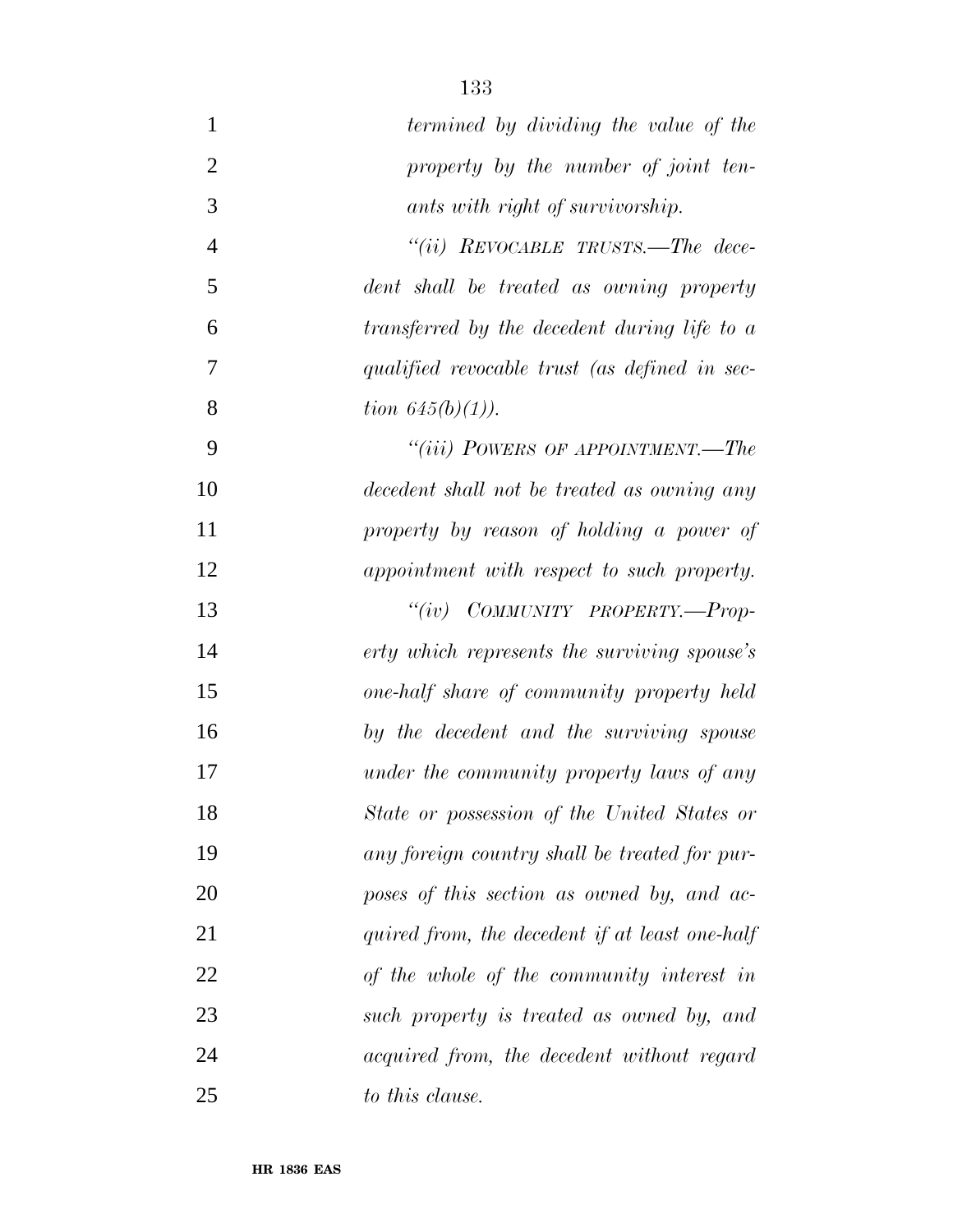| $\mathbf{1}$   | "(C) PROPERTY ACQUIRED BY DECEDENT            |
|----------------|-----------------------------------------------|
| $\overline{2}$ | BY GIFT WITHIN 3 YEARS OF DEATH.-             |
| 3              | "(i) IN GENERAL.—Subsections (b) and          |
| $\overline{4}$ | (c) shall not apply to property acquired by   |
| 5              | the decedent by gift or by inter vivos trans- |
| 6              | fer for less than adequate and full consider- |
| 7              | ation in money or money's worth during        |
| 8              | the 3-year period ending on the date of the   |
| 9              | decedent's death.                             |
| 10             | "(ii) EXCEPTION FOR CERTAIN GIFTS             |
| 11             | FROM SPOUSE.—Clause $(i)$ shall not apply     |
| 12             | to property acquired by the decedent from     |
| 13             | the decedent's spouse unless, during such 3-  |
| 14             | year period, such spouse acquired the prop-   |
| 15             | erty in whole or in part by gift or by inter  |
| 16             | vivos transfer for less than adequate and     |
| 17             | full consideration in money or money's        |
| 18             | worth.                                        |
| 19             | "(D) STOCK OF CERTAIN ENTITIES.-Sub-          |
| 20             | sections (b) and (c) shall not apply to-      |
| 21             | $``(i)$ stock or securities a foreign per-    |
| 22             | sonal holding company,                        |
| 23             | "(ii) stock of a DISC or former DISC,         |
| 24             | $``(iii)$ stock of a foreign investment       |
| 25             | company, or                                   |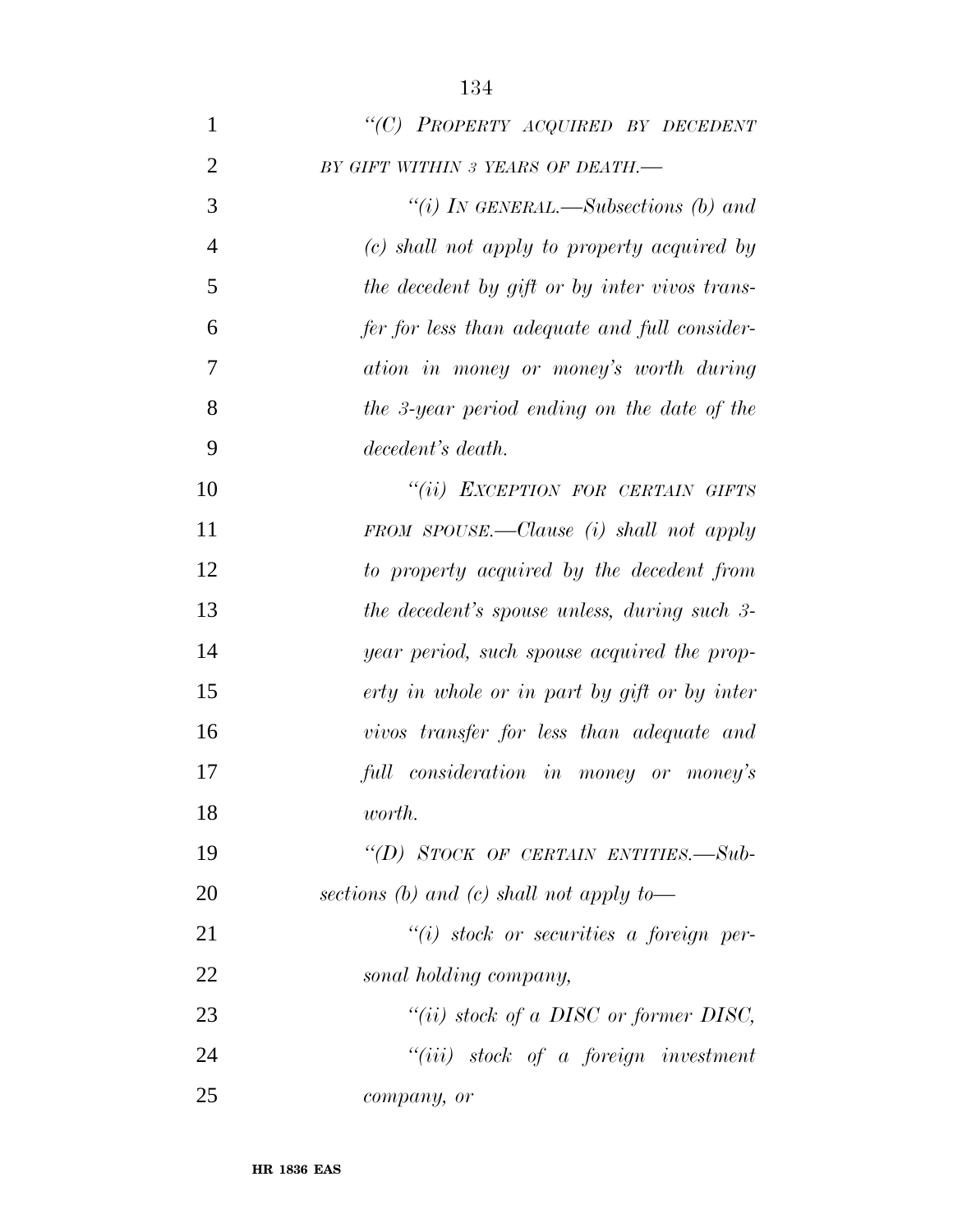| $\mathbf{1}$   | $``(iv)$ stock of a passive foreign invest-            |
|----------------|--------------------------------------------------------|
| $\overline{2}$ | ment company unless such company is a                  |
| 3              | qualified electing fund (as defined in section         |
| $\overline{4}$ | 1295) with respect to the decedent.                    |
| 5              | "(2) FAIR MARKET VALUE LIMITATION.—The ad-             |
| 6              | justments under subsections (b) and (c) shall not in-  |
| 7              | crease the basis of any interest in property acquired  |
| 8              | from the decedent above its fair market value in the   |
| 9              | hands of the decedent as of the date of the decedent's |
| 10             | death.                                                 |
| 11             | "(3) ALLOCATION RULES.—                                |
| 12             | "(A) IN GENERAL.—The executor shall allo-              |
| 13             | cate the adjustments under subsections (b) and         |
| 14             | $(c)$ on the return required by section 6018.          |
| 15             | "(B) CHANGES IN ALLOCATION.—Any allo-                  |
| 16             | cation made pursuant to subparagraph (A) may           |
| 17             | be changed only as provided by the Secretary.          |
| 18             | "(4) INFLATION ADJUSTMENT OF BASIS ADJUST-             |
| 19             | MENT AMOUNTS.-                                         |
| 20             | "(A) IN GENERAL.—In the case of decedents              |
| 21             | $dying$ in a calendar year after 2011, the             |
| 22             | $$1,300,000,$ $$60,000,$ and $$3,000,000$ dollar       |
| 23             | amounts in subsections (b) and $(c)(2)(B)$ shall       |
| 24             | each be increased by an amount equal to the            |
| 25             | product of $\equiv$                                    |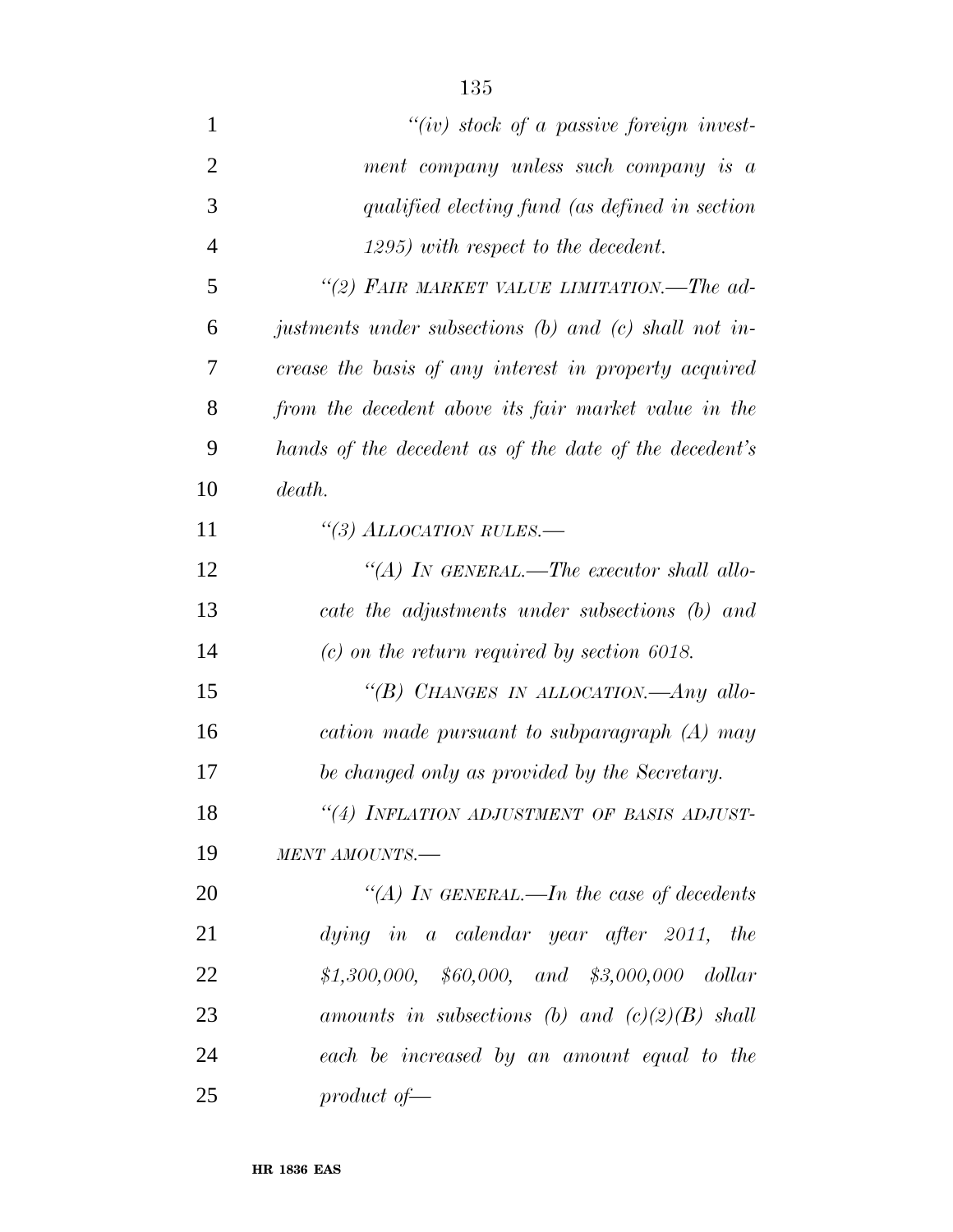| $\mathbf{1}$   | $"(i)$ such dollar amount, and                             |
|----------------|------------------------------------------------------------|
| $\overline{2}$ | $``(ii)$ the cost-of-living adjustment de-                 |
| 3              | termined under section $1(f)(3)$ for such cal-             |
| $\overline{4}$ | endar year, determined by substituting                     |
| 5              | $2010'$ for '1992' in subparagraph (B) there-              |
| 6              | $\dot{Q}f$ .                                               |
| 7              | "(B) ROUNDING.—If any increase deter-                      |
| 8              | mined under subparagraph $(A)$ is not a multiple           |
| 9              | $of$ —                                                     |
| 10             | "(i) $$100,000$ in the case of the                         |
| 11             | $$1,300,000$ amount,                                       |
| 12             | "(ii) \$5,000 in the case of the \$60,000                  |
| 13             | amount, and                                                |
| 14             | "(iii) $$250,000$ in the case of the                       |
| 15             | $$3,000,000$ amount,                                       |
| 16             | such increase shall be rounded to the next lowest          |
| 17             | <i>multiple thereof.</i>                                   |
| 18             | "(e) PROPERTY ACQUIRED FROM THE DECEDENT.                  |
| 19             | For purposes of this section, the following property shall |
| 20             | be considered to have been acquired from the decedent:     |
| 21             | $\lq(1)$ Property acquired by bequest, devise, or in-      |
| 22             | heritance, or by the decedent's estate from the dece-      |
| 23             | dent.                                                      |
| 24             | $\lq(2)$ Property transferred by the decedent during       |
| 25             | his lifetime—                                              |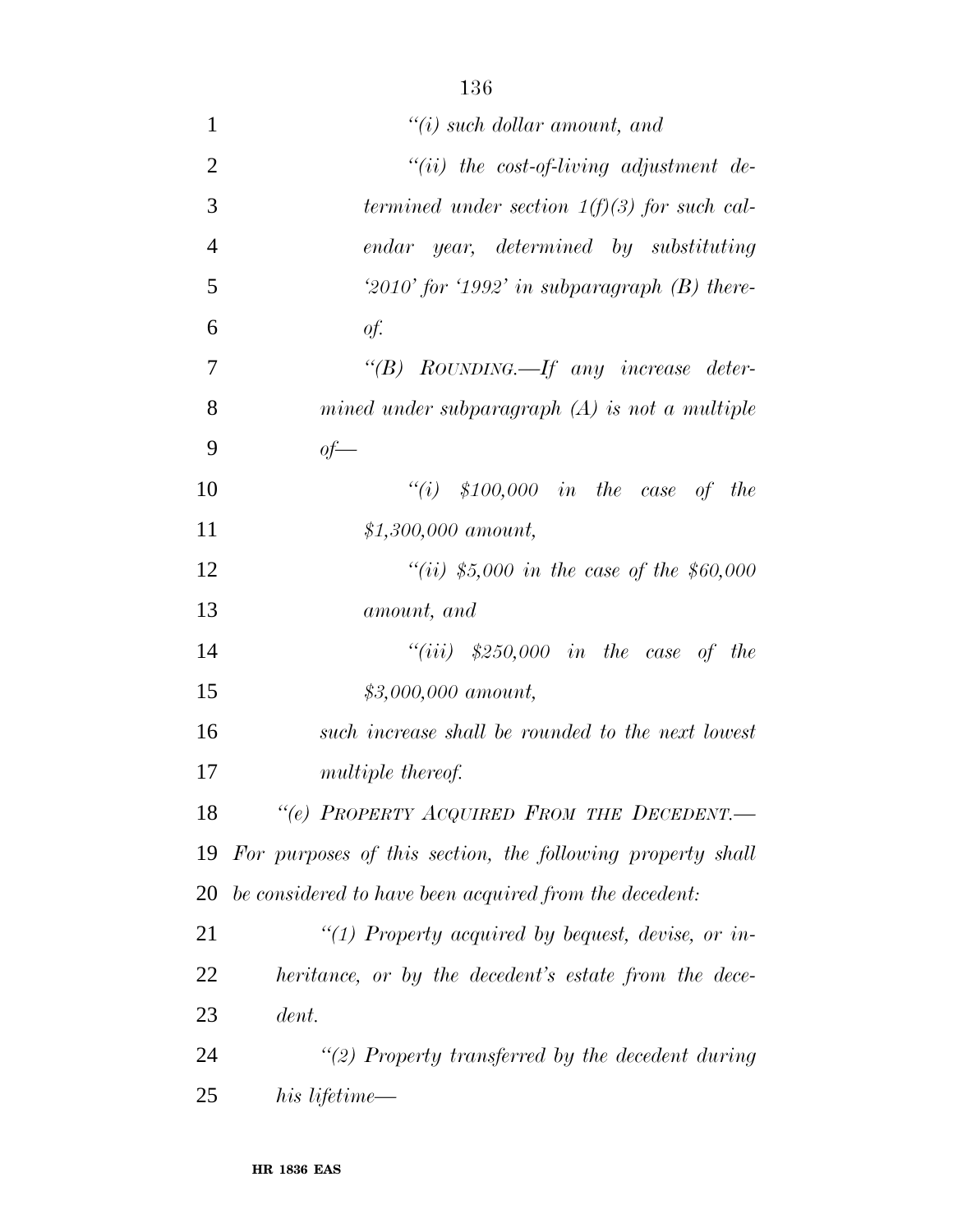| $\mathbf{1}$   | " $(A)$ to a qualified revocable trust (as de-               |
|----------------|--------------------------------------------------------------|
| $\overline{2}$ | fined in section $645(b)(1)$ , or                            |
| 3              | $\lq\lq B$ to any other trust with respect to                |
| 4              | which the decedent reserved the right to make                |
| 5              | any change in the enjoyment thereof through the              |
| 6              | exercise of a power to alter, amend, or terminate            |
| 7              | the trust.                                                   |
| 8              | "(3) Any other property passing from the dece-               |
| 9              | dent by reason of death to the extent that such prop-        |
| 10             | erty passed without consideration.                           |
| 11             | "(f) COORDINATION WITH SECTION 691.—This section             |
| 12             | shall not apply to property which constitutes a right to re- |
| 13             | ceive an item of income in respect of a decedent under sec-  |
| 14             | <i>tion 691.</i>                                             |
| 15             | "(g) CERTAIN LIABILITIES DISREGARDED.—                       |
| 16             | "(1) In GENERAL.—In determining whether gain                 |
| 17             | is recognized on the acquisition of property—                |
| 18             | $H(A)$ from a decedent by a decedent's estate                |
| 19             | or any beneficiary other than a tax-exempt bene-             |
| 20             | ficiary, and                                                 |
| 21             | $\lq\lq(B)$ from the decedent's estate by any bene-          |
| 22             | ficiary other than a tax-exempt beneficiary,                 |
| 23             | and in determining the adjusted basis of such prop-          |
| 24             | erty, liabilities in excess of basis shall be disregarded.   |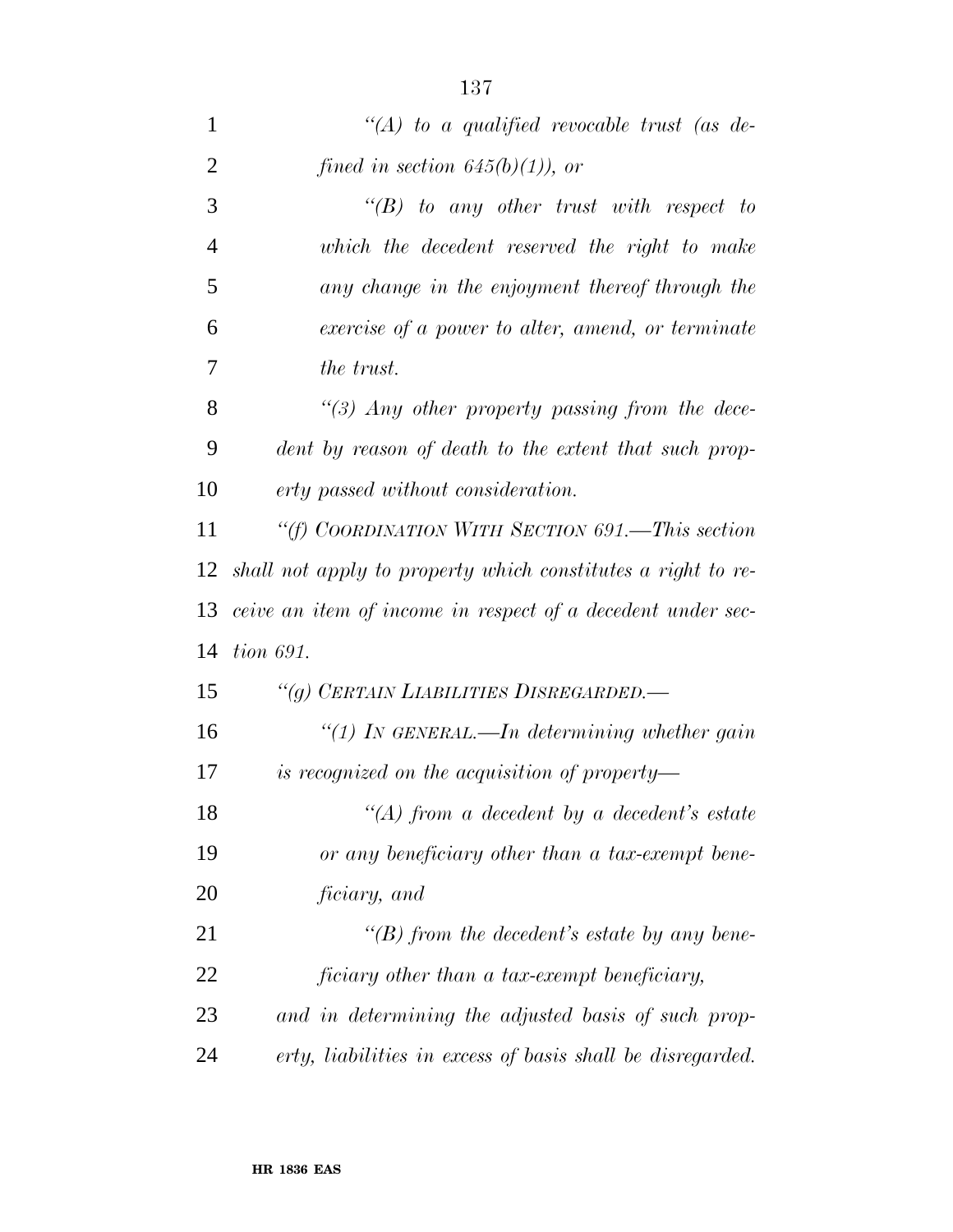| $\mathbf{1}$   | "(2) TAX-EXEMPT BENEFICIARY.-For purposes                  |
|----------------|------------------------------------------------------------|
| $\overline{2}$ | of paragraph $(1)(B)$ —                                    |
| 3              | "(A) IN GENERAL.—The term 'tax-exempt                      |
| $\overline{4}$ | beneficiary' means—                                        |
| 5              | $``(i)$ the United States, any State or                    |
| 6              | political subdivision thereof, any possession              |
| 7              | of the United States, any Indian tribal gov-               |
| 8              | ernment (within the meaning of section                     |
| 9              | 7871), or any agency or instrumentality of                 |
| 10             | any of the foregoing,                                      |
| 11             | $``(ii)$ an organization (other than a co-                 |
| 12             | <i>operative described in section 521) which is</i>        |
| 13             | exempt from tax imposed by chapter 1, and                  |
| 14             | $``(iii)$ any foreign person or entity                     |
| 15             | (within the meaning of section $168(h)(2)$ ).              |
| 16             | "(h) REGULATIONS.—The Secretary shall prescribe            |
| 17             | such regulations as may be necessary to carry out the pur- |
|                | 18 poses of this section.".                                |
| 19             | (b) INFORMATION RETURNS, $ETC$ .                           |
| 20             | (1) LARGE TRANSFERS AT DEATH.—So much of                   |
| 21             | subpart $C$ of part $H$ of subchapter $A$ of chapter 61    |
| 22             | as precedes section 6019 is amended to read as fol-        |
| 23             | lows:                                                      |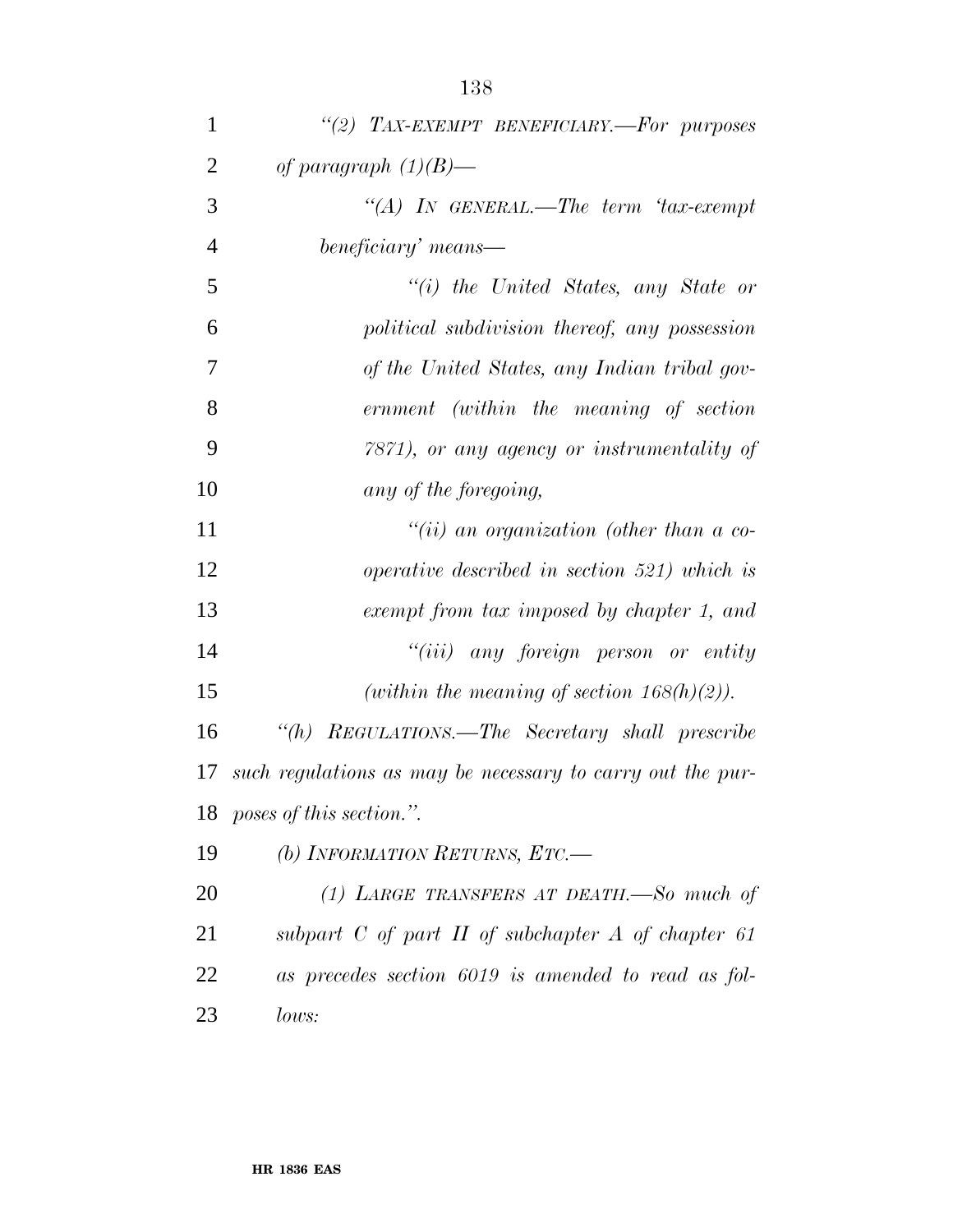| 1              | "Subpart C—Returns Relating to Transfers During                                            |
|----------------|--------------------------------------------------------------------------------------------|
| $\overline{2}$ | <b>Life or at Death</b>                                                                    |
|                | "Sec. 6018. Returns relating to large transfers at death.<br>"Sec. 6019. Gift tax returns. |
| 3              | "SEC. 6018. RETURNS RELATING TO LARGE TRANSFERS AT                                         |
| 4              | DEATH.                                                                                     |
| 5              | "(a) IN GENERAL.—If this section applies to property                                       |
| 6              | acquired from a decedent, the executor of the estate of such                               |
| 7              | decedent shall make a return containing the information                                    |
| 8              | specified in subsection $(c)$ with respect to such property.                               |
| 9              | "(b) PROPERTY TO WHICH SECTION APPLIES.—                                                   |
| 10             | $\lq(1)$ LARGE TRANSFERS. This section shall                                               |
| 11             | apply to all property (other than cash) acquired from                                      |
| 12             | a decedent if the fair market value of such property                                       |
| 13             | acquired from the decedent exceeds the dollar amount                                       |
| 14             | applicable under section $1022(b)(2)(B)$ (without re-                                      |
| 15             | gard to section $1022(b)(2)(C)$ .                                                          |
| 16             | "(2) TRANSFERS OF CERTAIN GIFTS RECEIVED                                                   |
| 17             | BY DECEDENT WITHIN 3 YEARS OF DEATH.-This sec-                                             |
| 18             | tion shall apply to any appreciated property acquired                                      |
| 19             | from the decedent if-                                                                      |
| 20             | $\lq (A)$ subsections (b) and (c) of section 1022                                          |
| 21             | do not apply to such property by reason of sec-                                            |
|                |                                                                                            |

*tion 1022(d)(1)(C), and*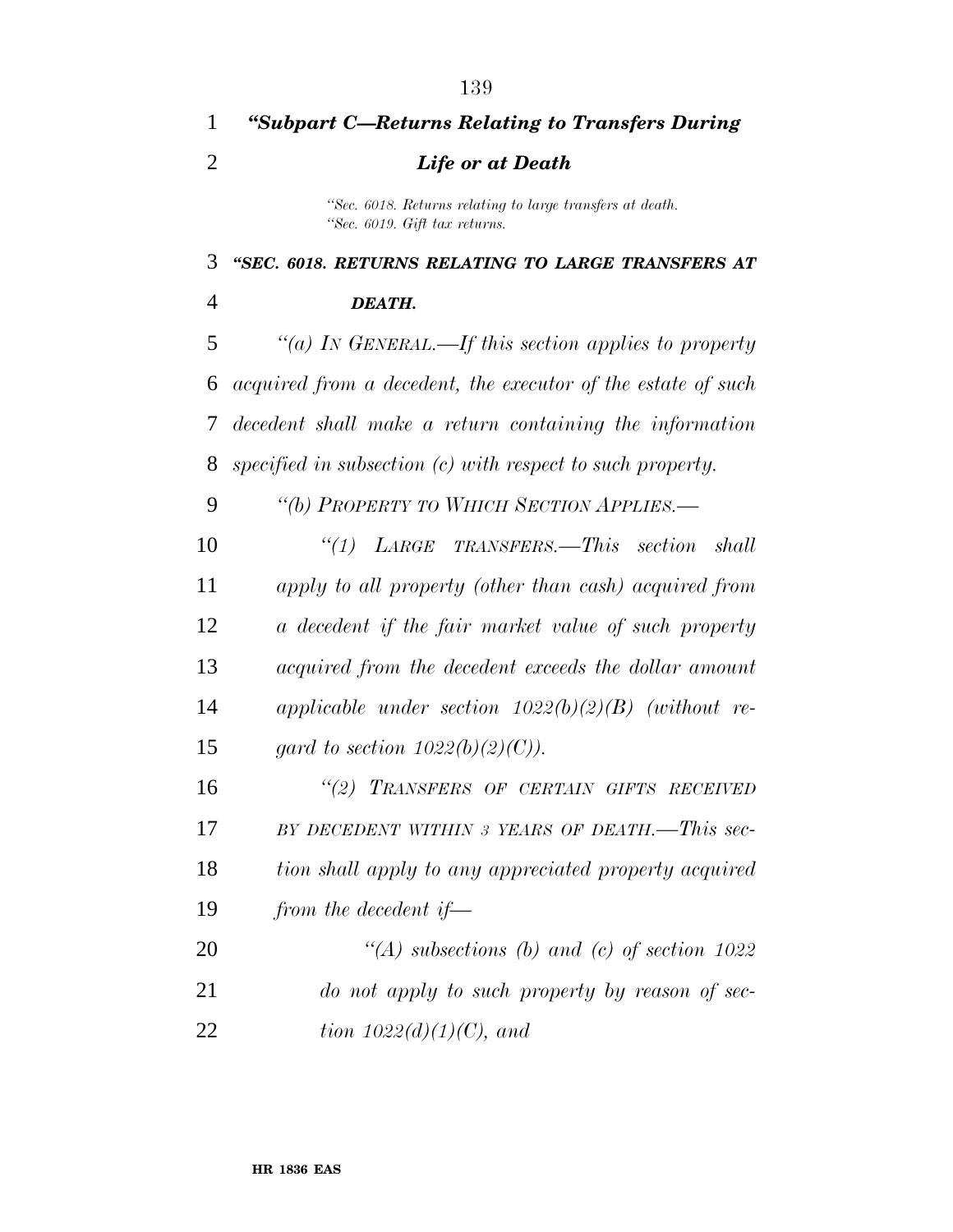| $\mathbf{1}$   | "(B) such property was required to be in-              |
|----------------|--------------------------------------------------------|
| $\overline{2}$ | cluded on a return required to be filed under sec-     |
| 3              | tion 6019.                                             |
| $\overline{4}$ | (3)<br>NONRESIDENTS NOT CITIZENS OF<br><b>THE</b>      |
| 5              | UNITED STATES.—In the case of a decedent who is a      |
| 6              | nonresident not a citizen of the United States, para-  |
| 7              | graphs $(1)$ and $(2)$ shall be applied—               |
| 8              | "(A) by taking into account only-                      |
| 9              | $"(i)$ tangible property situated in the               |
| 10             | United States, and                                     |
| 11             | $``(ii)$ other property acquired from the              |
| 12             | decedent by a United States person, and                |
| 13             | "(B) by substituting the dollar amount ap-             |
| 14             | plicable under section $1022(b)(3)$ for the dollar     |
| 15             | amount referred to in paragraph (1).                   |
| 16             | RETURNS BY TRUSTEES OR<br>$\lq(4)$<br><b>BENE-</b>     |
| 17             | FICIARIES.—If the executor is unable to make a com-    |
| 18             | plete return as to any property acquired from or       |
| 19             | passing from the decedent, the executor shall include  |
| 20             | in the return a description of such property and the   |
| 21             | name of every person holding a legal or beneficial in- |
| 22             | terest therein. Upon notice from the Secretary, such   |
| 23             | person shall in like manner make a return as to such   |
| 24             | property.                                              |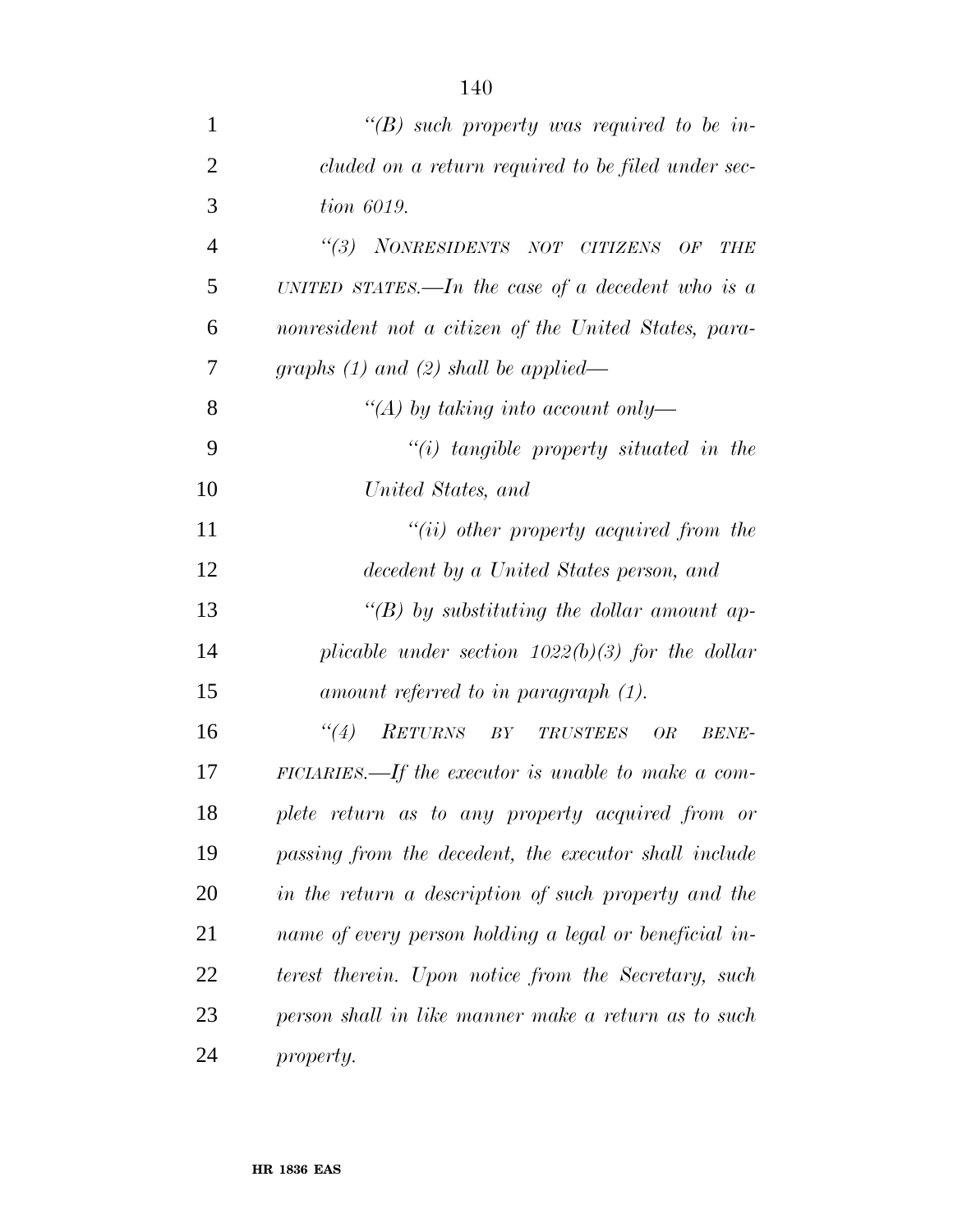| $\mathbf{1}$ | "(c) INFORMATION REQUIRED TO BE FURNISHED.-                 |
|--------------|-------------------------------------------------------------|
| 2            | The information specified in this subsection with respect   |
| 3            | to any property acquired from the decedent is—              |
| 4            | "(1) the name and TIN of the recipient of such              |
| 5            | property,                                                   |
| 6            | $\lq(2)$ an accurate description of such property,          |
| 7            | $\lq(3)$ the adjusted basis of such property in the         |
| 8            | hands of the decedent and its fair market value at the      |
| 9            | time of death,                                              |
| 10           | $\lq(4)$ the decedent's holding period for such prop-       |
| 11           | erty,                                                       |
| 12           | $\lq(5)$ sufficient information to determine whether        |
| 13           | any gain on the sale of the property would be treated       |
| 14           | as ordinary income,                                         |
| 15           | $\lq(6)$ the amount of basis increase allocated to the      |
| 16           | property under subsection $(b)$ or $(c)$ of section 1022,   |
| 17           | and                                                         |
| 18           | $\lq(7)$ such other information as the Secretary            |
| 19           | may by regulations prescribe.                               |
| 20           | "(d) PROPERTY ACQUIRED FROM DECEDENT.-For                   |
| 21           | purposes of this section, section 1022 shall apply for pur- |
| 22           | poses of determining the property acquired from a decedent. |
| 23           | "(e) STATEMENTS TO BE FURNISHED TO CERTAIN                  |
| 24           | PERSONS.—Every person required to make a return under       |
| 25           | subsection $(a)$ shall furnish to each person whose name is |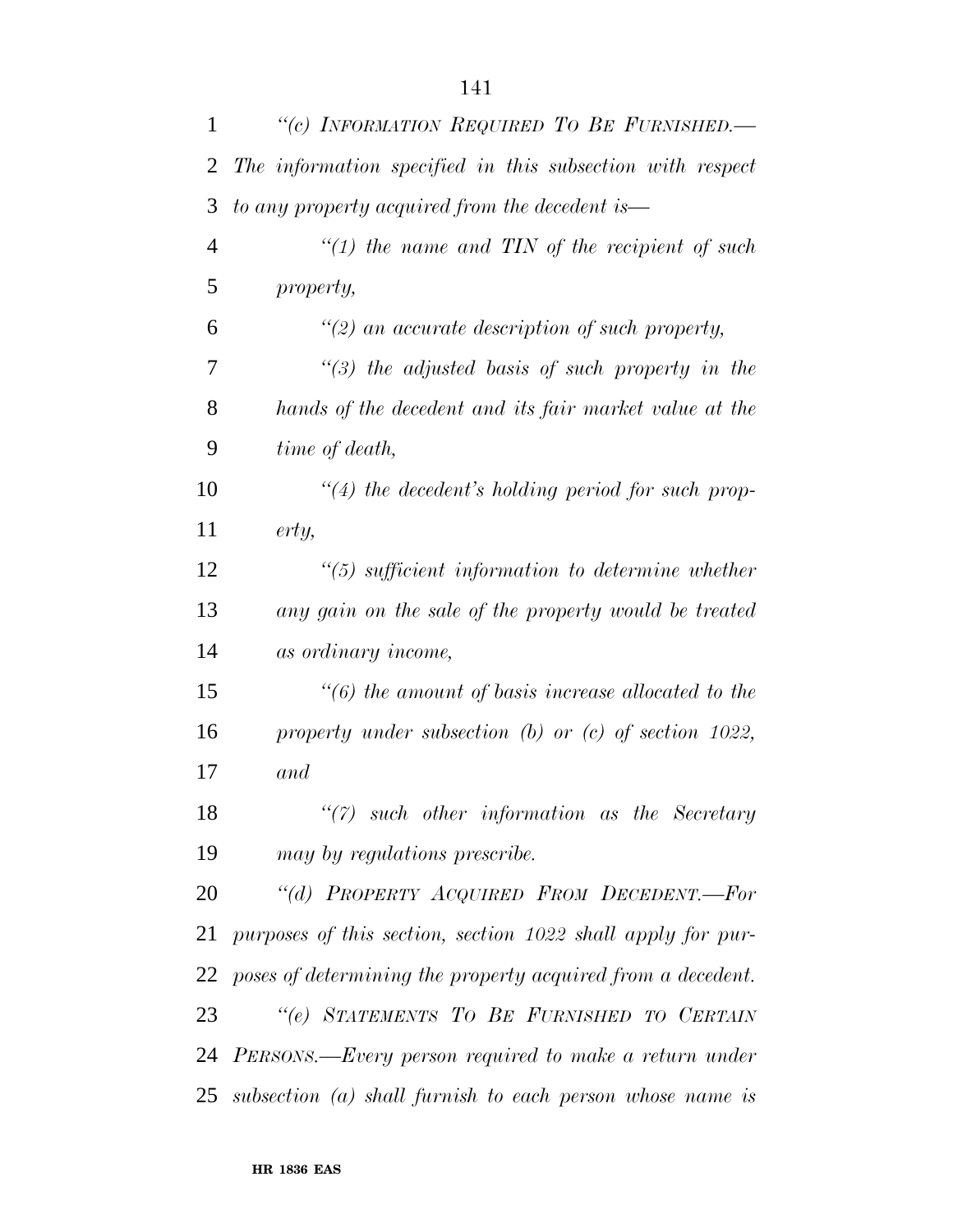| 1              | required to be set forth in such return (other than the person    |
|----------------|-------------------------------------------------------------------|
| $\overline{2}$ | required to make such return) a written statement                 |
| 3              | $showing$ —                                                       |
| $\overline{4}$ | $\lq(1)$ the name, address, and phone number of the               |
| 5              | person required to make such return, and                          |
| 6              | $\lq(2)$ the information specified in subsection (c)              |
| 7              | with respect to property acquired from, or passing                |
| $8\,$          | from, the decedent to the person required to receive              |
| 9              | such statement.                                                   |
| 10             | The written statement required under the preceding sen-           |
| 11             | tence shall be furnished not later than 30 days after the         |
| 12             | date that the return required by subsection $(a)$ is filed.".     |
| 13             | (2) GIFTS.—Section 6019 (relating to gift tax re-                 |
| 14             | turns) is amended—                                                |
| 15             | $(A)$ by striking "Any individual" and in-                        |
| 16             | serting "(a) IN GENERAL.—Any individual",                         |
| 17             | and                                                               |
| 18             | $(B)$ by adding at the end the following new                      |
| 19             | subsection:                                                       |
| 20             | "(b) STATEMENTS TO BE FURNISHED TO CERTAIN                        |
| 21             | PERSONS.—Every person required to make a return under             |
| 22             | subsection (a) shall furnish to each person whose name is         |
|                | 23 required to be set forth in such return (other than the person |
|                | $24$ required to make such return) a written statement            |
|                | 25 showing—                                                       |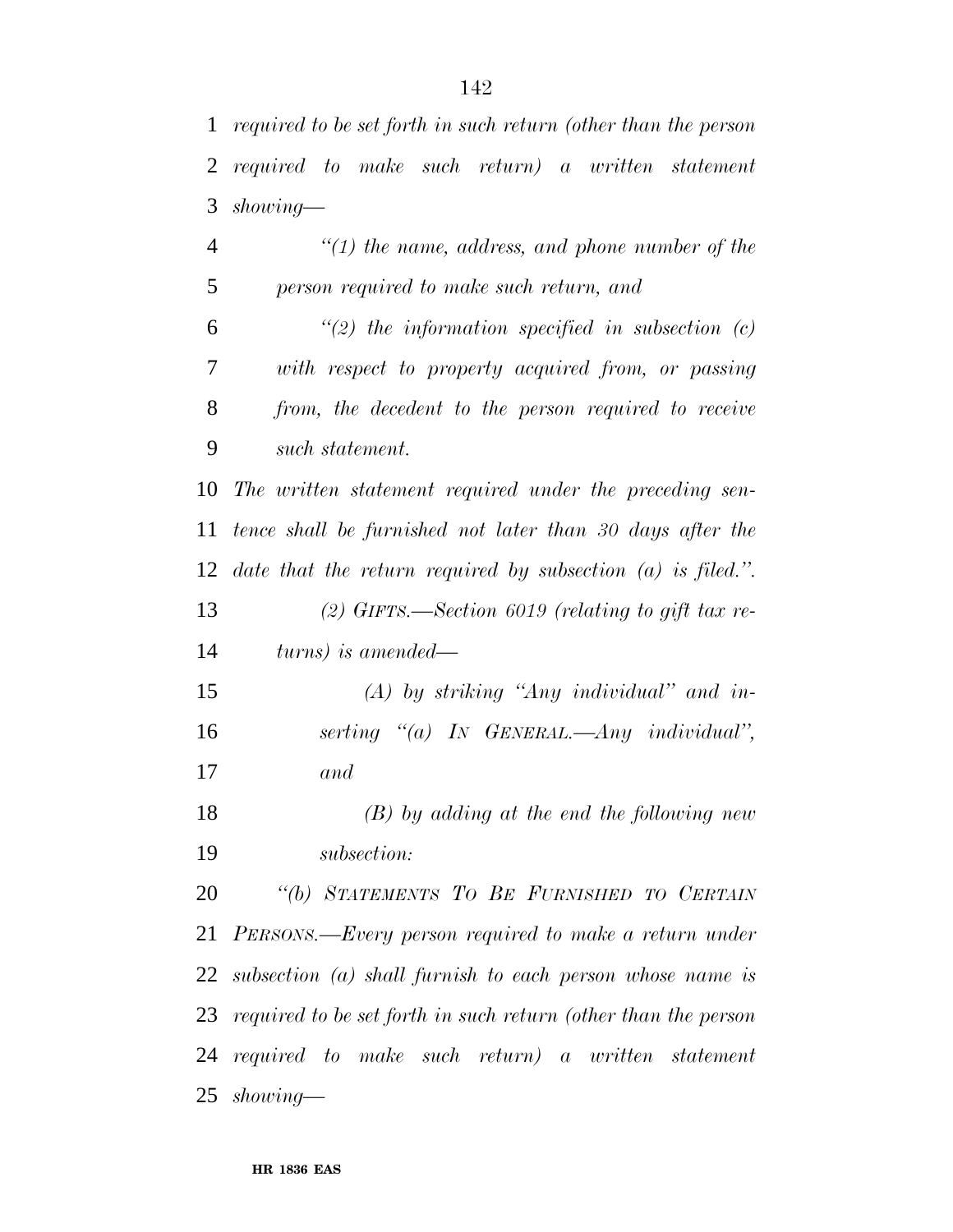| $\mathbf{1}$   | $\lq(1)$ the name, address, and phone number of the            |
|----------------|----------------------------------------------------------------|
| $\overline{2}$ | person required to make such return, and                       |
| 3              | $\lq(2)$ the information specified in such return              |
| $\overline{4}$ | with respect to property received by the person re-            |
| 5              | quired to receive such statement.                              |
| 6              | The written statement required under the preceding sen-        |
| 7              | tence shall be furnished not later than 30 days after the      |
| 8              | date that the return required by subsection $(a)$ is filed.".  |
| 9              | (3) TIME FOR FILING SECTION 6018 RETURNS.—                     |
| 10             | (A) RETURNS RELATING TO LARGE TRANS-                           |
| 11             | FERS AT DEATH.—Subsection (a) of section $6075$                |
| 12             | <i>is amended to read as follows:</i>                          |
| 13             | "(a) RETURNS RELATING TO LARGE TRANSFERS AT                    |
|                | 14 DEATH.—The return required by section 6018 with respect     |
|                | 15 to a decedent shall be filed with the return of the tax im- |
| 16             | posed by chapter 1 for the decedent's last taxable year or     |
| 17             | such later date specified in regulations prescribed by the     |
|                | 18 Secretary.".                                                |
| 19             | CONFORMING AMENDMENTS.-Para-<br>(B)                            |
| 20             | graph (3) of section 6075(b) is amended—                       |
| 21             | (i) by striking "ESTATE TAX RETURN"                            |
| 22             | in the heading and inserting "SECTION 6018                     |

*RETURN'', and*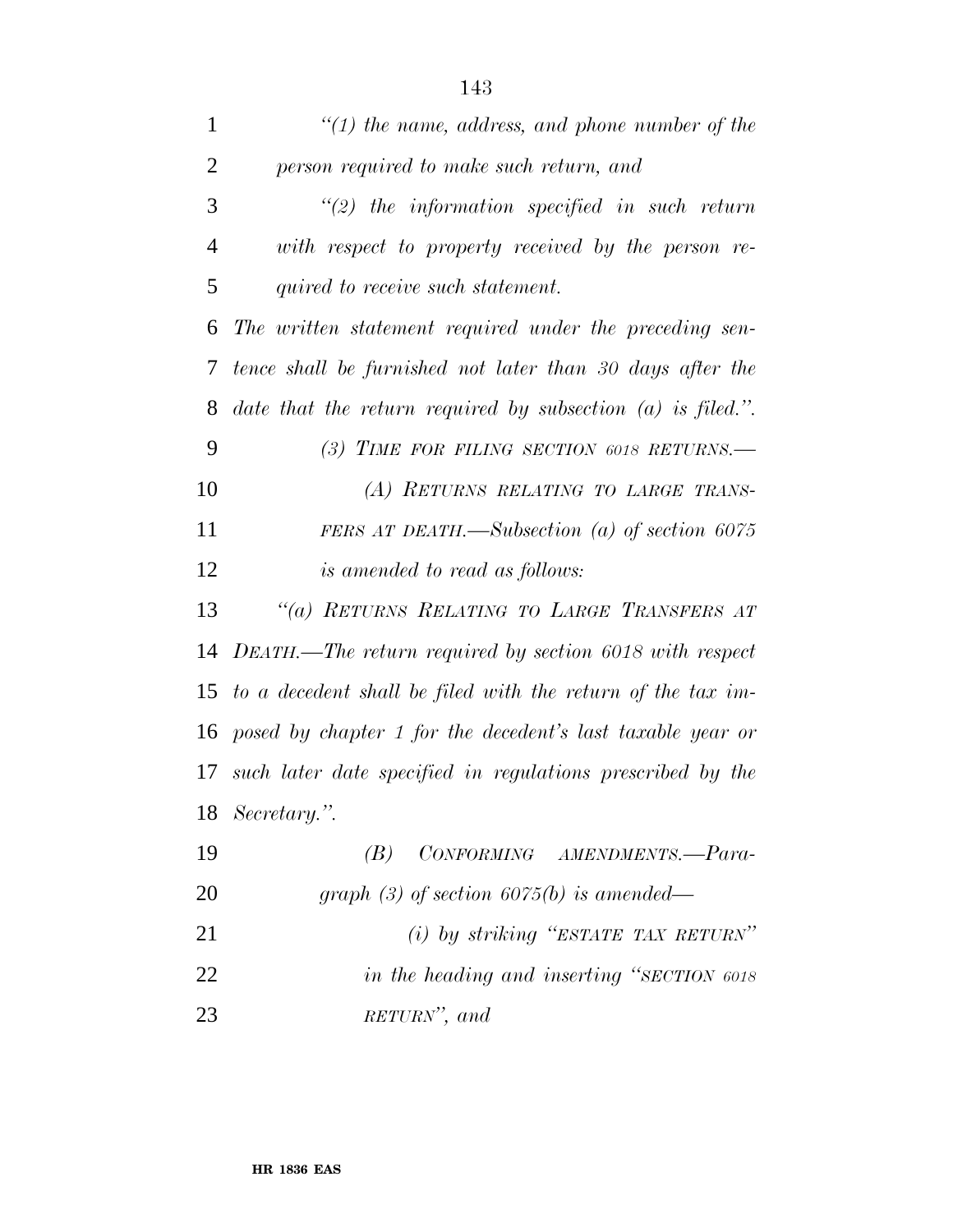| $\mathbf{1}$   | $(ii)$ by striking "(relating to estate tax                    |
|----------------|----------------------------------------------------------------|
| $\overline{2}$ | returns)" and inserting "(relating to re-                      |
| 3              | turns relating to large transfers at death)".                  |
| 4              | (4) PENALTIES.—Part I of subchapter B of                       |
| 5              | chapter 68 (relating to assessable penalties) is amend-        |
| 6              | ed by adding at the end the following new section:             |
| 7              | "SEC. 6716. FAILURE TO FILE INFORMATION WITH RESPECT           |
| 8              | TO CERTAIN TRANSFERS AT DEATH AND                              |
| 9              | <b>GIFTS.</b>                                                  |
| 10             | "(a) INFORMATION REQUIRED TO BE FURNISHED TO                   |
| 11             | THE SECRETARY.—Any person required to furnish any in-          |
|                | 12 formation under section 6018 who fails to furnish such in-  |
|                | 13 formation on the date prescribed therefor (determined with  |
| 14             | regard to any extension of time for filing) shall pay a pen-   |
| 15             | alty of \$10,000 (\$500 in the case of information required    |
| 16             | to be furnished under section $6018(b)(2)$ for each such fail- |
| 17             | ure.                                                           |
| 18             | "(b) INFORMATION REQUIRED TO BE FURNISHED TO                   |
| 19             | BENEFICIARIES.—Any person required to furnish in writ-         |
| 20             | ing to each person described in section $6018(e)$ or $6019(b)$ |
|                |                                                                |

 *the information required under such section who fails to furnish such information shall pay a penalty of \$50 for each such failure.*

 *''(c) REASONABLE CAUSE EXCEPTION.—No penalty shall be imposed under subsection (a) or (b) with respect*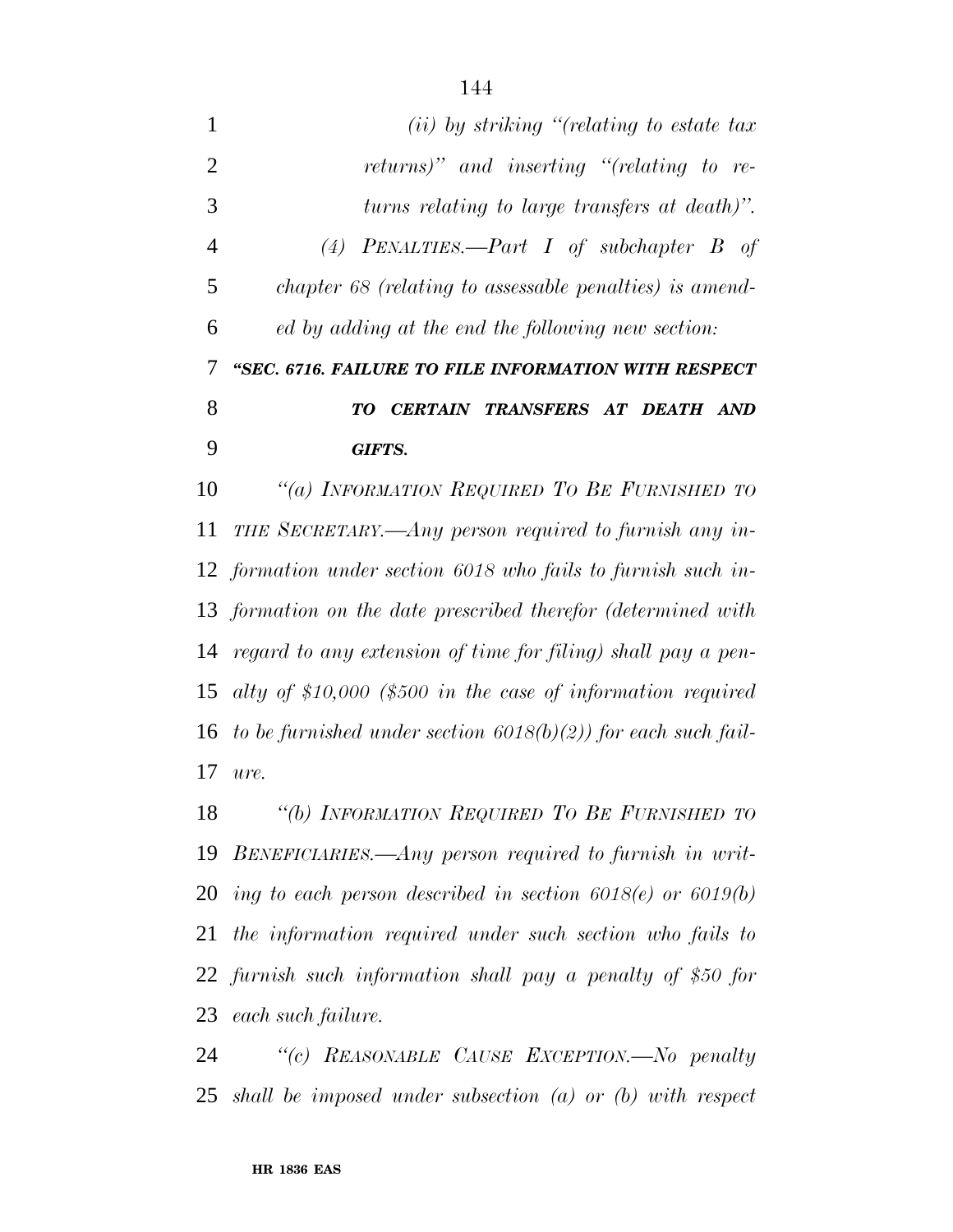*to any failure if it is shown that such failure is due to reasonable cause.*

 *''(d) INTENTIONAL DISREGARD.—If any failure under subsection (a) or (b) is due to intentional disregard of the requirements under sections 6018 and 6019(b), the penalty under such subsection shall be 5 percent of the fair market value (as of the date of death or, in the case of section 6019(b), the date of the gift) of the property with respect to which the information is required.*

 *''(e) DEFICIENCY PROCEDURES NOT TO APPLY.—Sub- chapter B of chapter 63 (relating to deficiency procedures for income, estate, gift, and certain excise taxes) shall not apply in respect of the assessment or collection of any pen-alty imposed by this section.''.*

- *(5) CLERICAL AMENDMENTS.—*
- *(A) The table of sections for part I of sub- chapter B of chapter 68 is amended by adding at the end the following new item: ''Sec. 6716. Failure to file information with respect to certain transfers at death and gifts.''. (B) The item relating to subpart C in the table of subparts for part II of subchapter A of chapter 61 is amended to read as follows: ''Subpart C. Returns relating to transfers during life or at death.''. (c) EXCLUSION OF GAIN ON SALE OF PRINCIPAL RESI-DENCE MADE AVAILABLE TO HEIR OF DECEDENT IN CER-*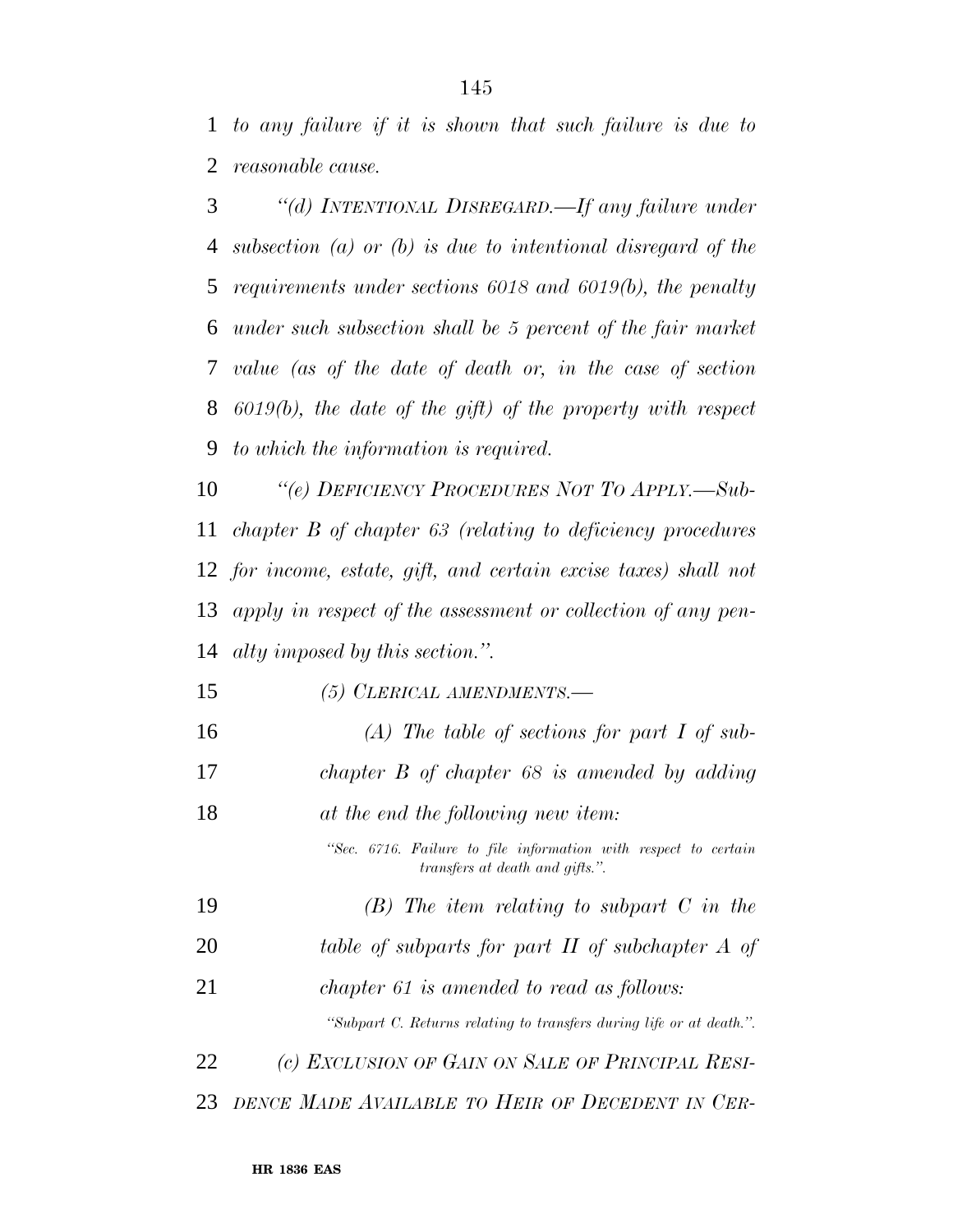| 1              | TAIN CASES.—Subsection (d) of section 121 (relating to ex-    |
|----------------|---------------------------------------------------------------|
| 2              | clusion of gain from sale of principal residence) is amended  |
| 3              | by adding at the end the following new paragraph:             |
| $\overline{4}$ | "(9) PROPERTY ACQUIRED FROM A DECEDENT.-                      |
| 5              | The exclusion under this section shall apply to prop-         |
| 6              | erty sold by—                                                 |
| 7              | $\lq (A)$ the estate of a decedent, and                       |
| 8              | $\lq\lq B$ any individual who acquired such                   |
| 9              | property from the decedent (within the meaning                |
| 10             | of section $1022$ ),                                          |
| 11             | determined by taking into account the ownership and           |
| 12             | use by the decedent.".                                        |
| 13             | (d) TRANSFERS OF APPRECIATED CARRYOVER BASIS                  |
| 14             | PROPERTY TO SATISFY PECUNIARY BEQUEST.                        |
| 15             | $(1)$ IN GENERAL.—Section 1040 (relating to                   |
| 16             | transfer of certain farm, etc., real property) is             |
| 17             | amended to read as follows:                                   |
| 18             | "SEC. 1040. USE OF APPRECIATED CARRYOVER BASIS PROP-          |
| 19             | ERTY TO SATISFY PECUNIARY BEQUEST.                            |
| 20             | "(a) IN GENERAL.—If the executor of the estate of any         |
| 21             | decedent satisfies the right of any person to receive a pecu- |
| 22             | niary bequest with appreciated property, then gain on such    |
| 23             | exchange shall be recognized to the estate only to the extent |
| 24             | that, on the date of such exchange, the fair market value     |
|                | 25 of such property exceeds such value on the date of death.  |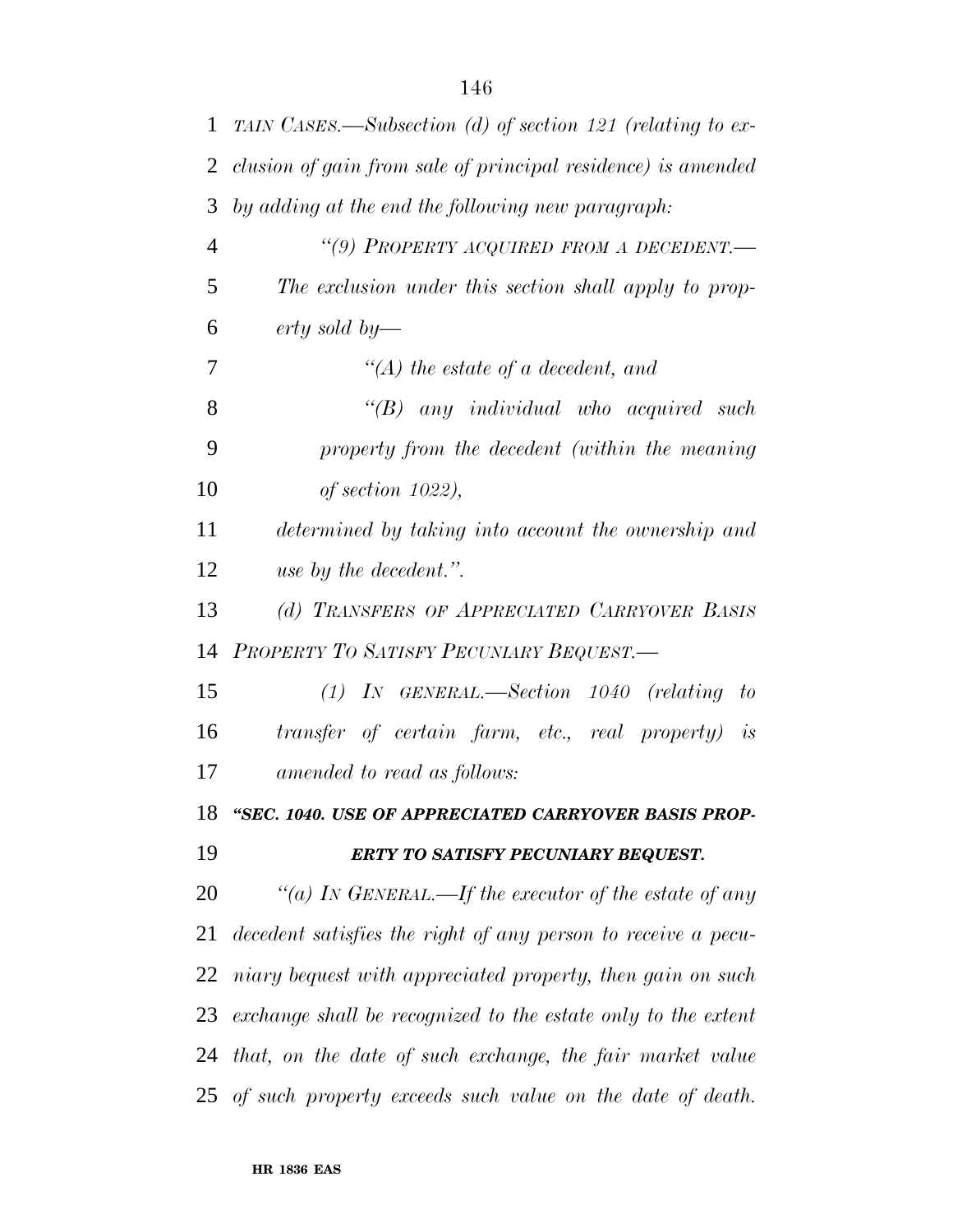*''(b) SIMILAR RULE FOR CERTAIN TRUSTS.—To the extent provided in regulations prescribed by the Secretary, a rule similar to the rule provided in subsection (a) shall*

*apply where—*

 *''(1) by reason of the death of the decedent, a person has a right to receive from a trust a specific dollar amount which is the equivalent of a pecuniary bequest, and*

 *''(2) the trustee of a trust satisfies such right with property.*

 *''(c) BASIS OF PROPERTY ACQUIRED IN EXCHANGE DESCRIBED IN SUBSECTION (a) OR (b).—The basis of prop- erty acquired in an exchange with respect to which gain realized is not recognized by reason of subsection (a) or (b) shall be the basis of such property immediately before the exchange increased by the amount of the gain recognized to the estate or trust on the exchange.''.*

 *(2) The item relating to section 1040 in the table of sections for part III of subchapter O of chapter 1 is amended to read as follows:*

> *''Sec. 1040. Use of appreciated carryover basis property to satisfy pecuniary bequest.''.*

 *(e) MISCELLANEOUS AMENDMENTS RELATED TO CAR-RYOVER BASIS.—*

 *(1) RECOGNITION OF GAIN ON TRANSFERS TO NONRESIDENTS.—*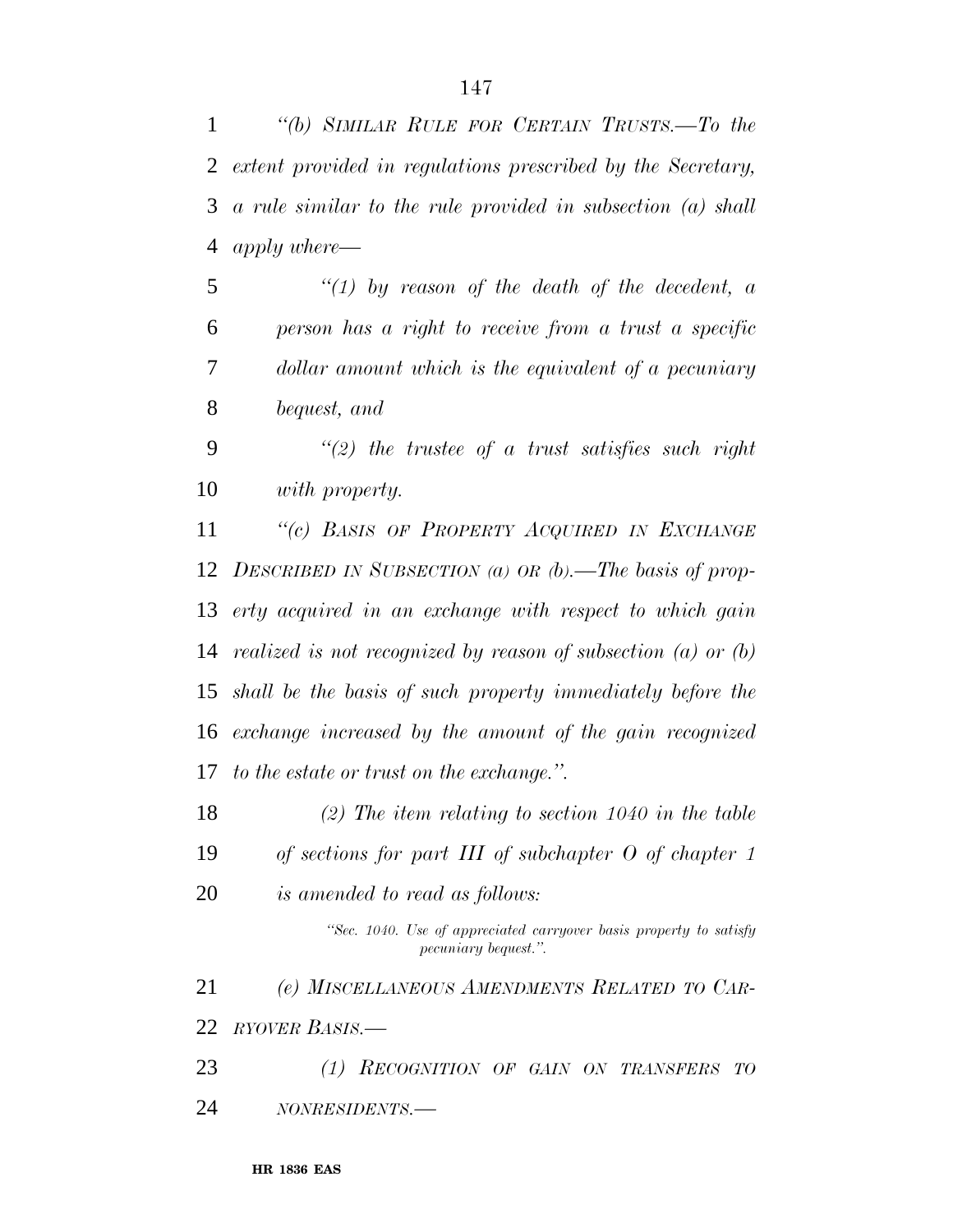| $\mathbf{1}$   | $(A)$ Subsection $(a)$ of section 684 is amend-        |
|----------------|--------------------------------------------------------|
| $\overline{2}$ | ed by inserting "or to a nonresident alien" after      |
| 3              | "or trust".                                            |
| $\overline{4}$ | $(B)$ Subsection $(b)$ of section 684 is amend-        |
| 5              | ed by striking "any person" and inserting "any         |
| 6              | United States person".                                 |
| 7              | $(C)$ The section heading for section 684 is           |
| 8              | amended by inserting "AND NONRESIDENT                  |
| 9              | <b>ALIENS</b> " after " <b>ESTATES</b> ".              |
| 10             | (D) The item relating to section 684 in the            |
| 11             | table of sections for subpart $F$ of part $I$ of sub-  |
| 12             | chapter $J$ of chapter $1$ is amended by inserting     |
| 13             | "and nonresident aliens" after "estates".              |
| 14             | (2) CAPITAL GAIN TREATMENT FOR INHERITED               |
| 15             | ART WORK OR SIMILAR PROPERTY.-                         |
| 16             | $(A)$ IN GENERAL.—Subparagraph $(C)$ of                |
| 17             | section $1221(a)(3)$ (defining capital asset) is       |
| 18             | amended by inserting "(other than by reason of         |
| 19             | section $1022$ )" after "is determined".               |
| 20             | $(B)$ COORDINATION WITH SECTION 170.—                  |
| 21             | Paragraph $(1)$ of section 170 $(e)$ (relating to cer- |
| 22             | tain contributions of ordinary income and cap-         |
| 23             | <i>ital gain property) is amended by adding at the</i> |
| 24             | end the following: "For purposes of this para-         |
| 25             | graph, the determination of whether property is        |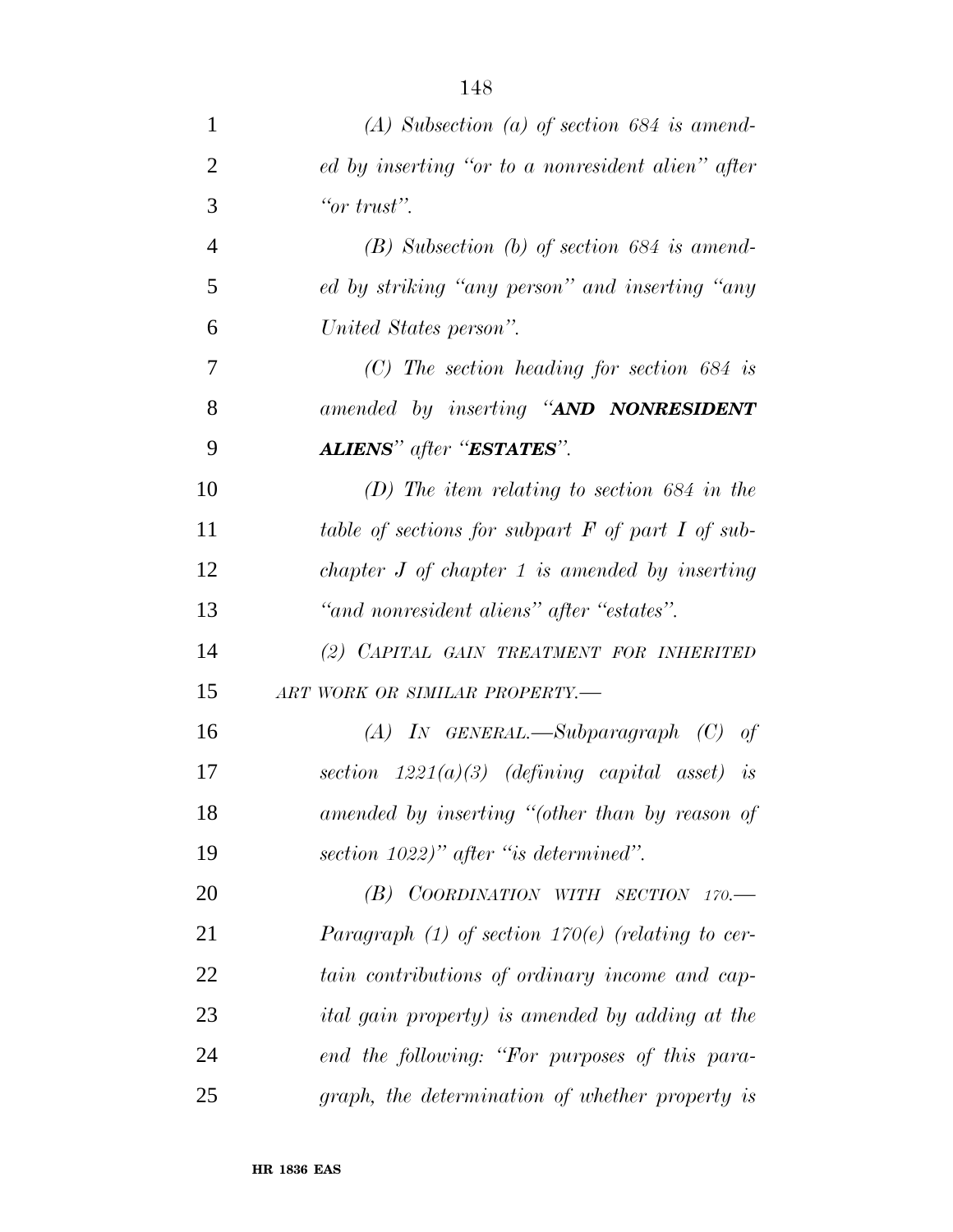| $\mathbf{1}$   | a capital asset shall be made without regard to        |
|----------------|--------------------------------------------------------|
| $\overline{2}$ | the exception contained in section $1221(a)(3)(C)$     |
| 3              | for basis determined under section 1022.".             |
| $\overline{4}$ | (3) DEFINITION OF EXECUTOR.—Section $7701(a)$          |
| 5              | (relating to definitions) is amended by adding at the  |
| 6              | end the following:                                     |
| 7              | $``(47)$ EXECUTOR.—The term 'executor' means           |
| 8              | the executor or administrator of the decedent, or, if  |
| 9              | there is no executor or administrator appointed,       |
| 10             | qualified, and acting within the United States, then   |
| 11             | any person in actual or constructive possession of any |
| 12             | property of the decedent.".                            |
| 13             | (4) CERTAIN TRUSTS.—Subparagraph (A) of sec-           |
| 14             | tion $4947(a)(2)$ is amended by inserting "642(c),"    |
| 15             | <i>after</i> " $170(f)(2)(B)$ ,".                      |
| 16             | (5) OTHER AMENDMENTS.                                  |
| 17             | $(A)$ Section 1246 is amended by striking              |
| 18             | subsection $(e)$ .                                     |
| 19             | $(B)$ Subsection (e) of section 1291 is                |
| 20             | $amended -$                                            |
| 21             | (i) by striking $\lq (e), \lq$ ; and                   |
| 22             | $(ii)$ by striking "; except that" and all             |
| 23             | that follows and inserting a period.                   |
| 24             | $(C)$ Section 1296 is amended by striking              |
| 25             | subsection $(i)$ .                                     |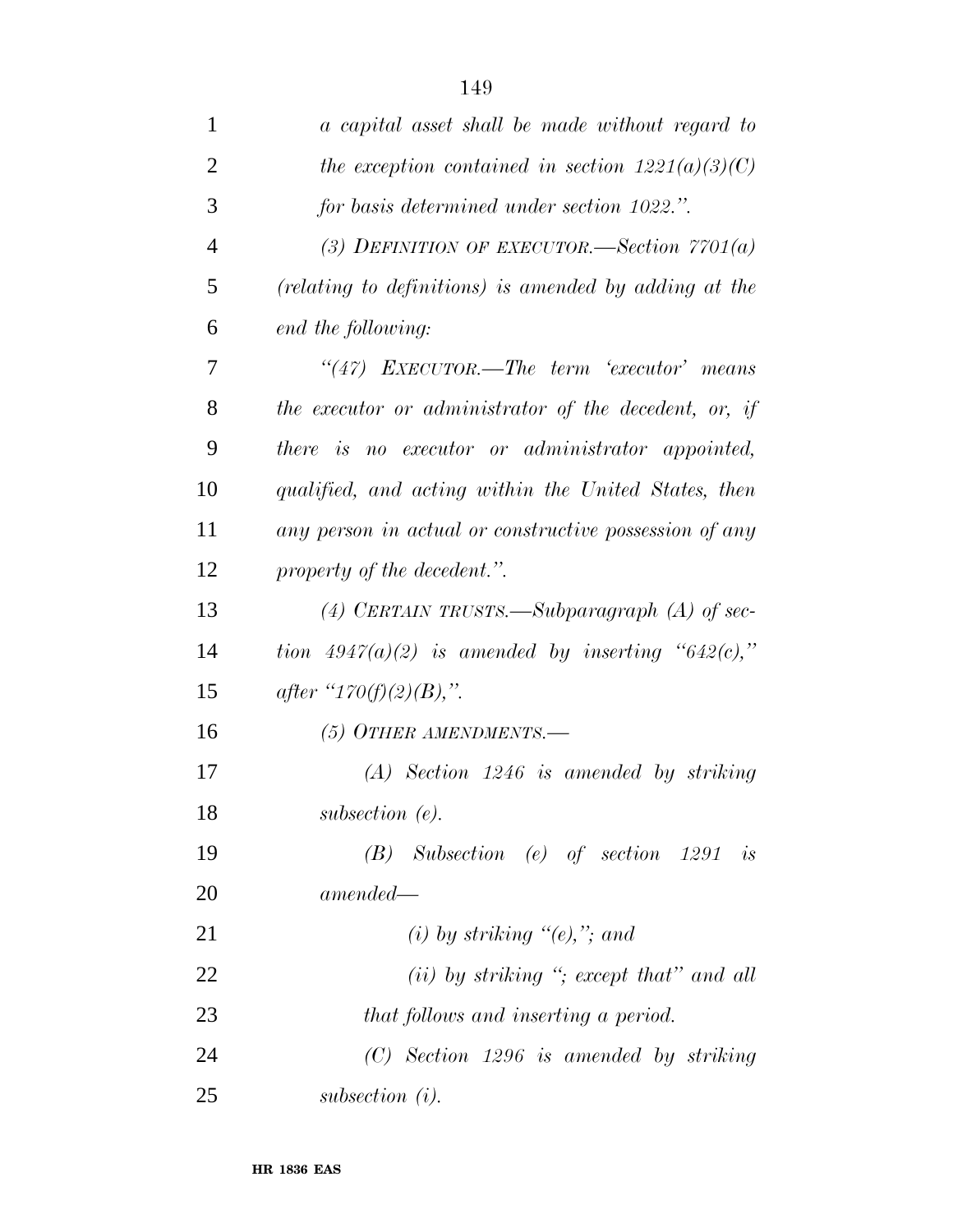| $\mathbf{1}$   | $(6)$ CLERICAL AMENDMENT.—The table of sec-                                                    |
|----------------|------------------------------------------------------------------------------------------------|
| $\overline{2}$ | tions for part $II$ of subchapter $O$ of chapter $1$ is                                        |
| 3              | amended by inserting after the item relating to sec-                                           |
| 4              | tion 1021 the following new item:                                                              |
|                | "Sec. 1022. Treatment of property acquired from a decedent dying<br>after December 31, 2010.". |
| 5              | (f) EFFECTIVE DATE.—                                                                           |
| 6              | $(1)$ IN GENERAL.—Except as provided in para-                                                  |
| 7              | $graph (2)$ , the amendments made by this section shall                                        |
| 8              | apply to estates of decedents dying after December 31,                                         |
| 9              | 2010.                                                                                          |
| 10             | (2)<br>TRANSFERS<br>NONRESIDENTS.—The<br>TO                                                    |
| 11             | amendments made by subsection $(e)(1)$ shall apply to                                          |
| 12             | transfers after December 31, 2010.                                                             |
| 13             | $(3)$ SECTION 4947.—The amendment made by                                                      |
| 14             | subsection $(e)(4)$ shall apply to deductions for taxable                                      |
| 15             | years beginning after December 31, 2010.                                                       |
| 16             | <b>Subtitle F-Conservation</b>                                                                 |
| 17             | <b>Easements</b>                                                                               |
| 18             | SEC. 551. EXPANSION OF ESTATE TAX RULE FOR CON-                                                |
| 19             | <b>SERVATION EASEMENTS.</b>                                                                    |
| 20             | (a) REPEAL OF CERTAIN RESTRICTIONS ON WHERE                                                    |
| 21             | LAND Is LOCATED.—Clause (i) of section $2031(c)(8)(A)$                                         |
| 22             | $(defining \; land \; subject \; to \; a \; qualified \; conservation \; easement)$            |
|                | 23 is amended to read as follows:                                                              |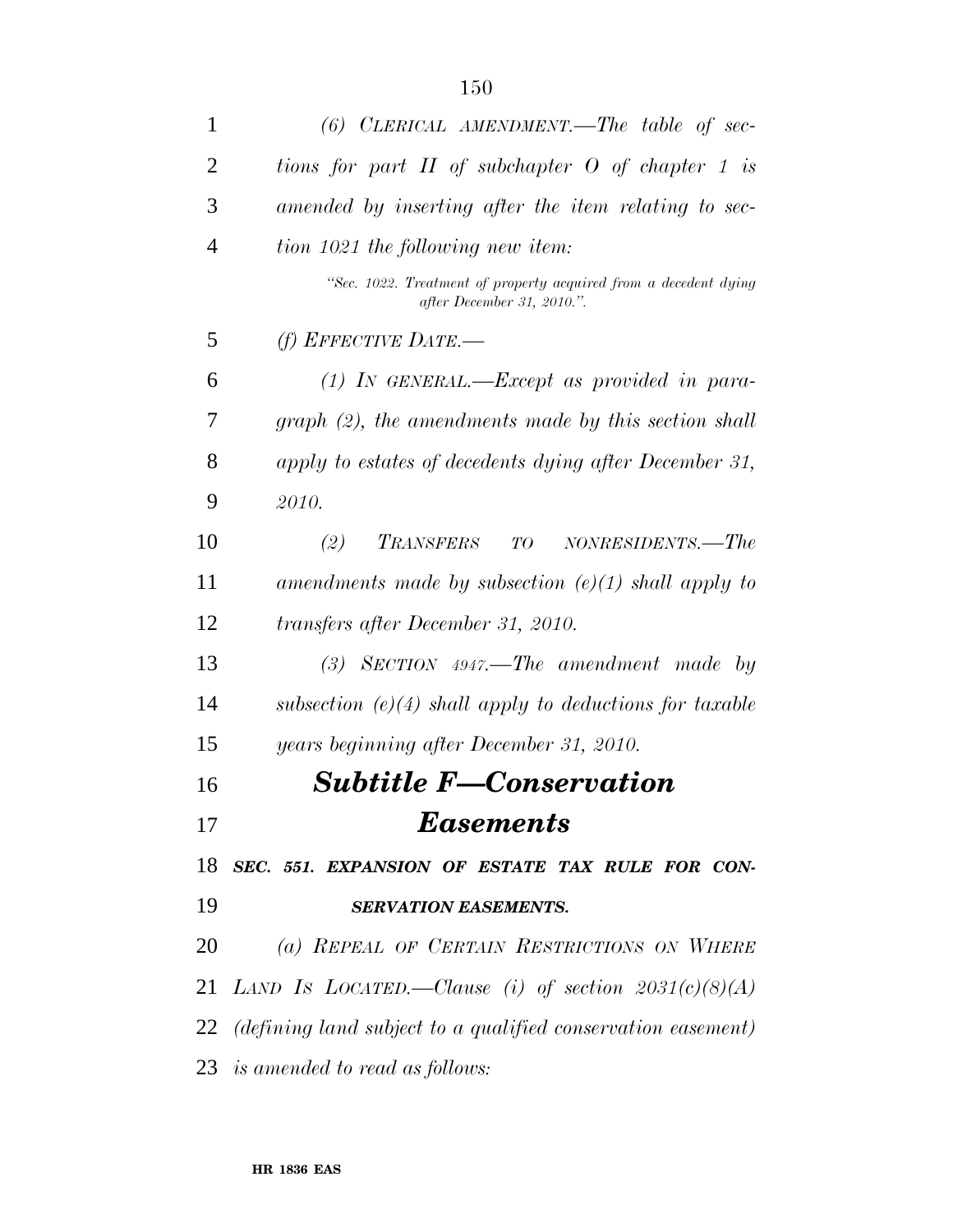*''(i) which is located in the United States or any possession of the United States,''.*

 *(b) CLARIFICATION OF DATE FOR DETERMINING VALUE OF LAND AND EASEMENT.—Section 2031(c)(2) (de- fining applicable percentage) is amended by adding at the end the following new sentence: ''The values taken into ac- count under the preceding sentence shall be such values as of the date of the contribution referred to in paragraph (8)(B).''.*

 *(c) EFFECTIVE DATE.—The amendments made by this section shall apply to estates of decedents dying after De-cember 31, 2000.*

## *Subtitle G—Modifications of Generation-Skipping Transfer Tax SEC. 561. DEEMED ALLOCATION OF GST EXEMPTION TO LIFETIME TRANSFERS TO TRUSTS; RETRO- ACTIVE ALLOCATIONS. (a) IN GENERAL.—Section 2632 (relating to special*

 *rules for allocation of GST exemption) is amended by redes- ignating subsection (c) as subsection (e) and by inserting after subsection (b) the following new subsections:*

 *''(c) DEEMED ALLOCATION TO CERTAIN LIFETIME TRANSFERS TO GST TRUSTS.—*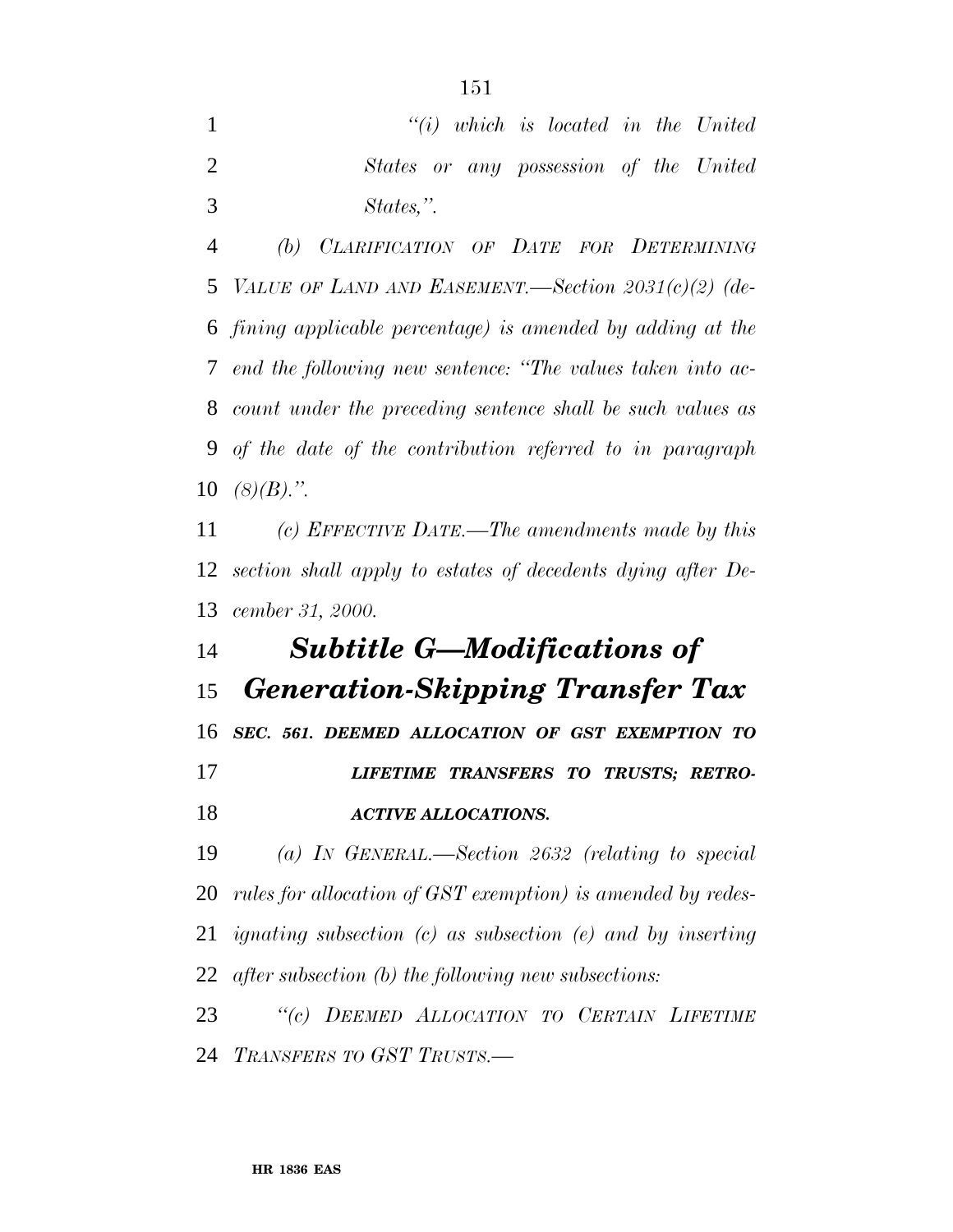| $\mathbf{1}$   | "(1) IN GENERAL.—If any individual makes an               |
|----------------|-----------------------------------------------------------|
| $\overline{2}$ | indirect skip during such individual's lifetime, any      |
| 3              | unused portion of such individual's GST exemption         |
| $\overline{4}$ | shall be allocated to the property transferred to the ex- |
| 5              | tent necessary to make the inclusion ratio for such       |
| 6              | property zero. If the amount of the indirect skip ex-     |
| 7              | ceeds such unused portion, the entire unused portion      |
| 8              | shall be allocated to the property transferred.           |
| 9              | "(2) UNUSED PORTION.—For purposes of para-                |
| 10             | graph (1), the unused portion of an individual's GST      |
| 11             | exemption is that portion of such exemption which         |
| 12             | has not previously been—                                  |
| 13             | $\lq (A)$ allocated by such individual,                   |
| 14             | $\lq\lq B$ treated as allocated under subsection          |
| 15             | $(b)$ with respect to a direct skip occurring during      |
| 16             | or before the calendar year in which the indirect         |
| 17             | skip is made, or                                          |
| 18             | $"$ (C) treated as allocated under paragraph              |
| 19             | $(1)$ with respect to a prior indirect skip.              |
| 20             | "(3) DEFINITIONS.—                                        |
| 21             | "(A) INDIRECT SKIP.—For purposes of this                  |
| 22             | subsection, the term 'indirect skip' means any            |
| 23             | transfer of property (other than a direct skip)           |
| 24             | subject to the tax imposed by chapter 12 made             |
| 25             | to a GST trust.                                           |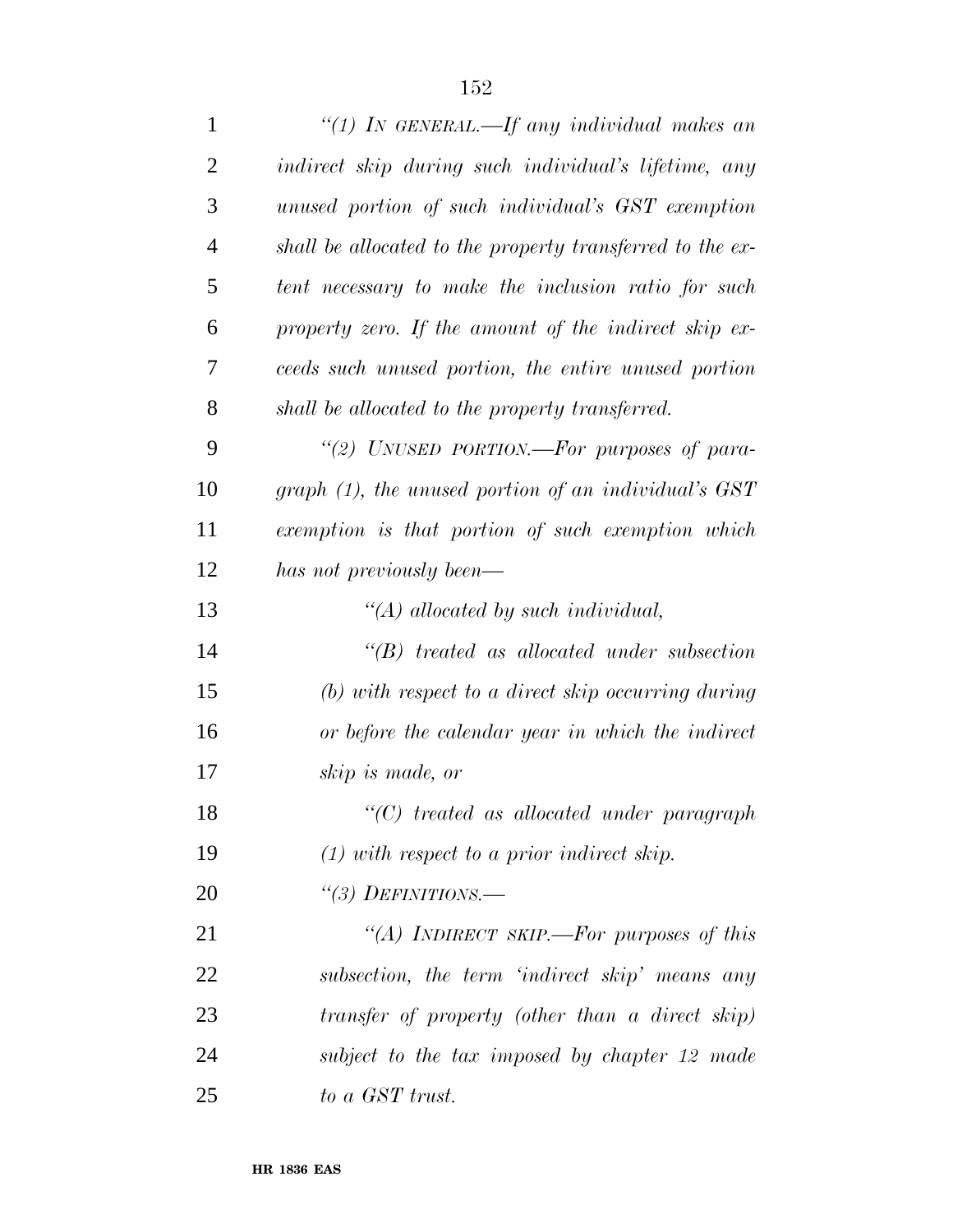| $\mathbf{1}$   | "(B) $GST$ TRUST.—The term ' $GST$ trust'         |
|----------------|---------------------------------------------------|
| $\overline{2}$ | means a trust that could have a generation-skip-  |
| 3              | ping transfer with respect to the transferor      |
| $\overline{4}$ | $unless$ —                                        |
| 5              | $\tilde{f}(i)$ the trust instrument provides that |
| 6              | more than 25 percent of the trust corpus          |
| 7              | must be distributed to or may be withdrawn        |
| 8              | by one or more individuals who are non-           |
| 9              | skip persons—                                     |
| 10             | $\lq (I)$ before the date that the indi-          |
| 11             | vidual attains age 46,                            |
| 12             | $\lq\lq (II)$ on or before one or more            |
| 13             | dates specified in the trust instrument           |
| 14             | that will occur before the date that              |
| 15             | such individual attains age 46, or                |
| 16             | "(III) upon the occurrence of an                  |
| 17             | event that, in accordance with regula-            |
| 18             | tions prescribed by the Secretary, may            |
| 19             | reasonably be expected to occur before            |
| 20             | the date that such individual attains             |
| 21             | <i>age</i> 46,                                    |
| 22             | $``(ii)$ the trust instrument provides that       |
| 23             | more than 25 percent of the trust corpus          |
| 24             | must be distributed to or may be withdrawn        |
| 25             | by one or more individuals who are non-           |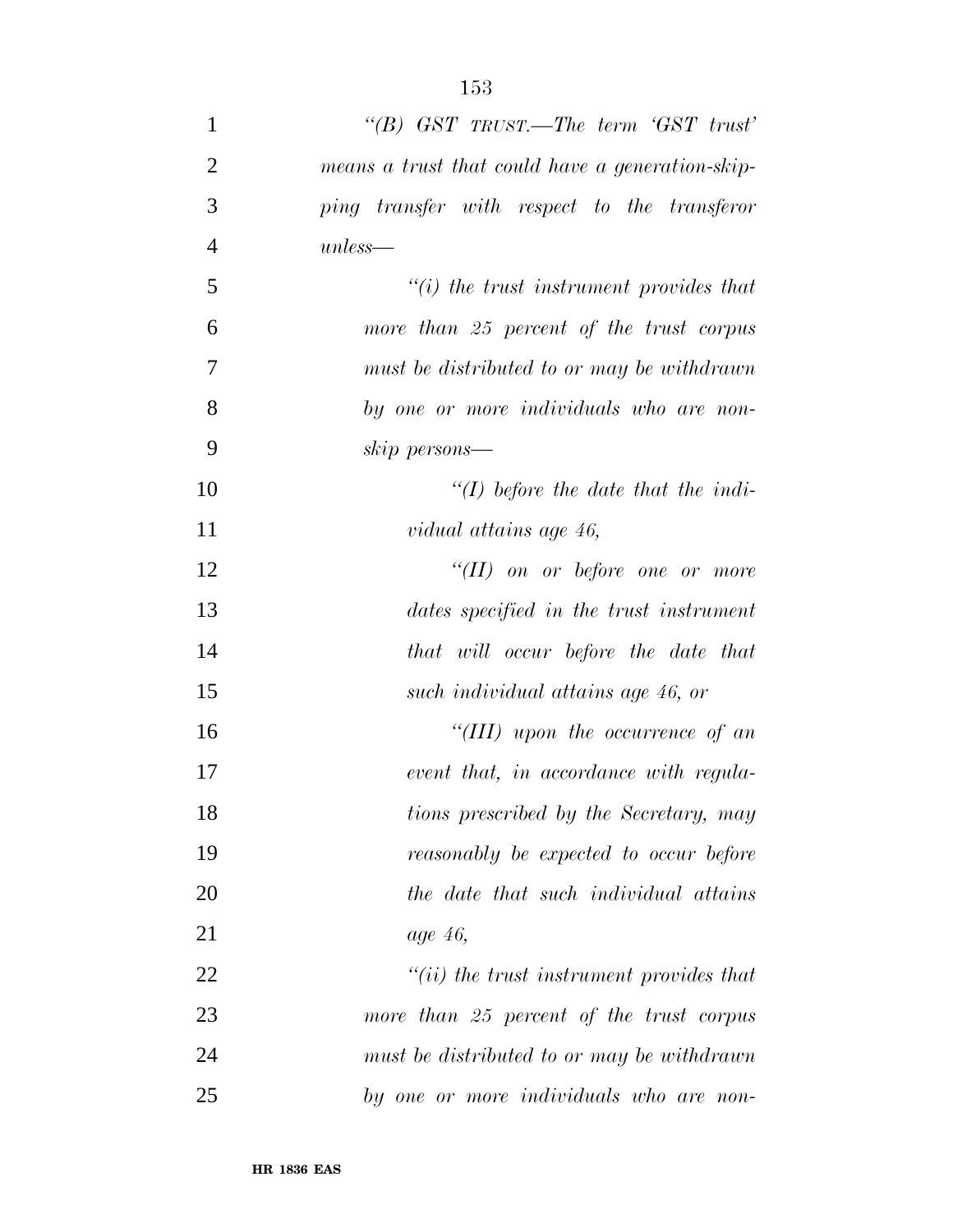| $\mathbf{1}$   | skip persons and who are living on the date      |
|----------------|--------------------------------------------------|
| $\overline{2}$ | of death of another person identified in the     |
| 3              | instrument (by name or by class) who is          |
| $\overline{4}$ | more than 10 years older than such individ-      |
| 5              | uals,                                            |
| 6              | $``(iii)$ the trust instrument provides          |
| $\overline{7}$ | that, if one or more individuals who are         |
| 8              | non-skip persons die on or before a date or      |
| 9              | event described in clause $(i)$ or $(ii)$ , more |
| 10             | than 25 percent of the trust corpus either       |
| 11             | must be distributed to the estate or estates     |
| 12             | of one or more of such individuals or is sub-    |
| 13             | ject to a general power of appointment exer-     |
| 14             | cisable by one or more of such individuals,      |
| 15             | " $(iv)$ the trust is a trust any portion        |
| 16             | of which would be included in the gross es-      |
| 17             | tate of a non-skip person (other than the        |
| 18             | transferor) if such person died immediately      |
| 19             | after the transfer,                              |
| 20             | $\lq\lq(v)$ the trust is a charitable lead an-   |
| 21             | nuity trust (within the meaning of section       |
| 22             | $2642(e)(3)(A)$ or a charitable remainder        |
| 23             | annuity trust or a charitable remainder          |
| 24             | unitrust (within the meaning of section          |
| 25             | $664(d)$ , or                                    |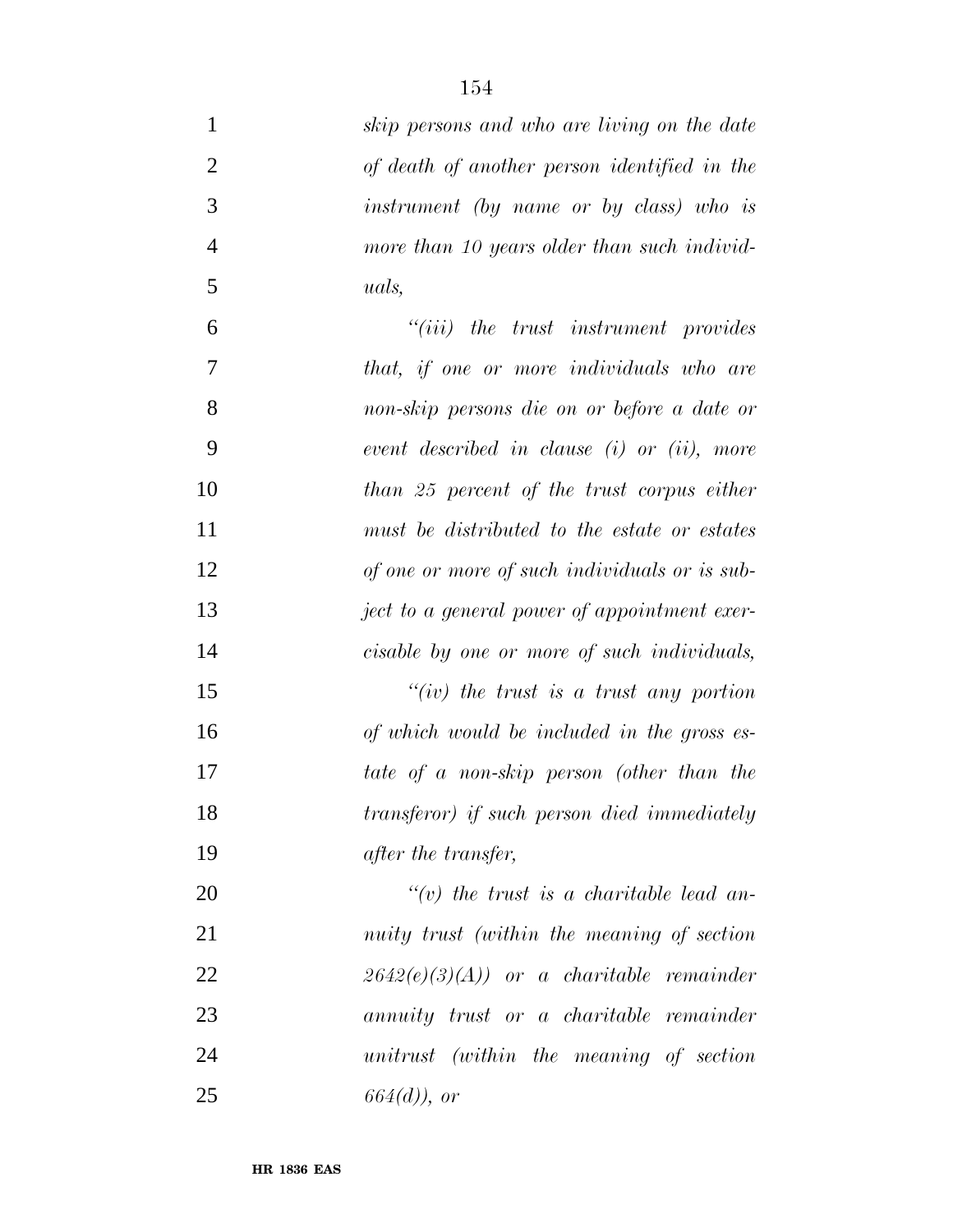| $\mathbf{1}$   | $``(vi)$ the trust is a trust with respect              |
|----------------|---------------------------------------------------------|
| $\overline{2}$ | to which a deduction was allowed under sec-             |
| 3              | tion 2522 for the amount of an interest in              |
| $\overline{4}$ | the form of the right to receive annual pay-            |
| 5              | ments of a fixed percentage of the net fair             |
| 6              | market value of the trust property (deter-              |
| 7              | mined yearly) and which is required to pay              |
| 8              | principal to a non-skip person if such per-             |
| 9              | son is alive when the yearly payments for               |
| 10             | which the deduction was allowed terminate.              |
| 11             | For purposes of this subparagraph, the value of         |
| 12             | transferred property shall not be considered to be      |
| 13             | includible in the gross estate of a non-skip per-       |
| 14             | son or subject to a right of withdrawal by reason       |
| 15             | of such person holding a right to withdraw so           |
| 16             | much of such property as does not exceed the            |
| 17             | amount referred to in section $2503(b)$ with re-        |
| 18             | spect to any transferor, and it shall be assumed        |
| 19             | that powers of appointment held by non-skip             |
| 20             | persons will not be exercised.                          |
| 21             | "(4) AUTOMATIC ALLOCATIONS TO CERTAIN GST               |
| 22             | TRUSTS.—For purposes of this subsection, an indirect    |
| 23             | skip to which section $2642(f)$ applies shall be deemed |
| 24             | to have been made only at the close of the estate tax   |
| 25             | inclusion period. The fair market value of such trans-  |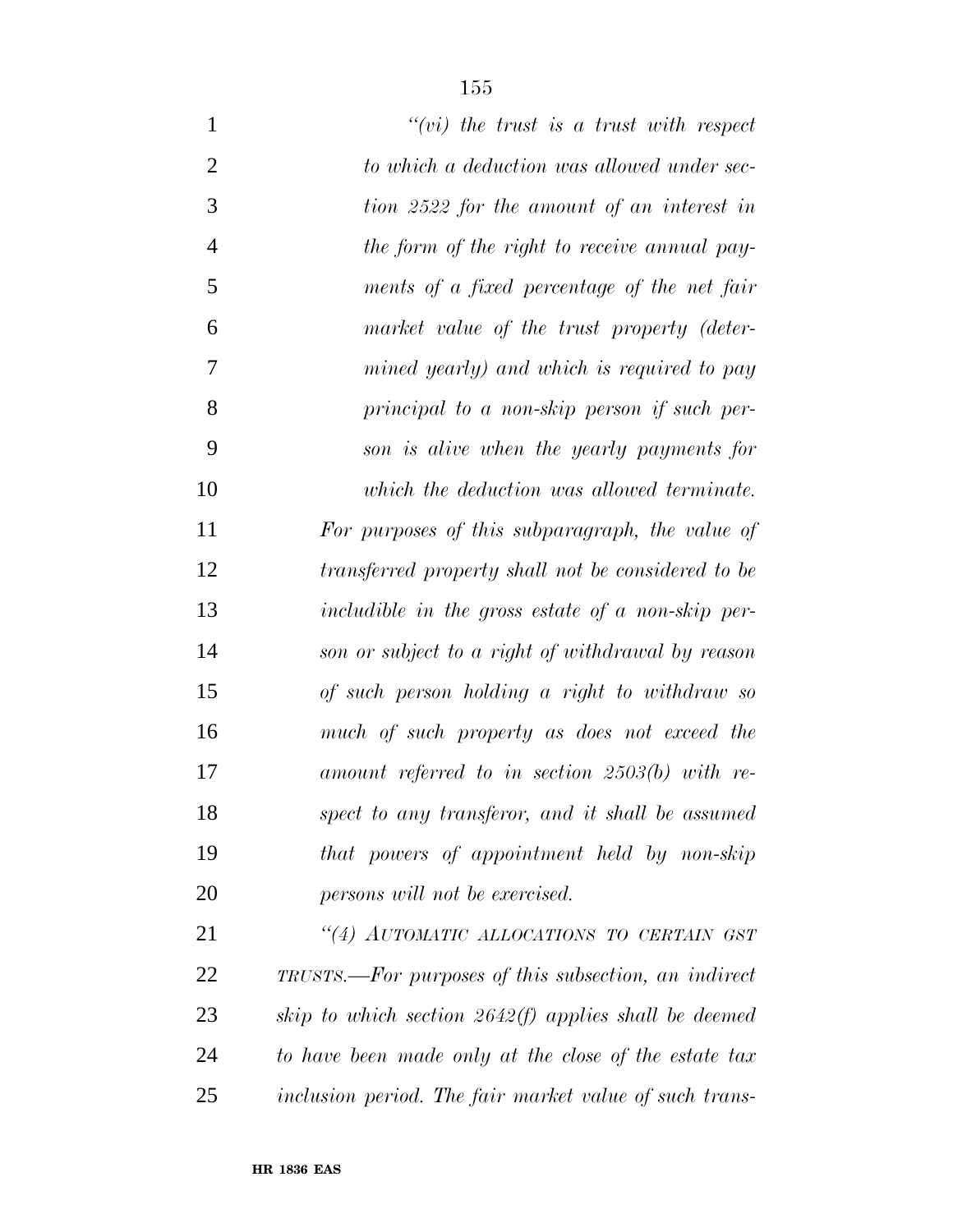| $\mathbf{1}$   | fer shall be the fair market value of the trust property |
|----------------|----------------------------------------------------------|
| $\overline{2}$ | at the close of the estate tax inclusion period.         |
| 3              | "(5) APPLICABILITY AND EFFECT.-                          |
| $\overline{4}$ | "(A) IN GENERAL.—An individual—                          |
| 5              | $\lq\lq(i)$ may elect to have this subsection            |
| 6              | not apply to $-$                                         |
| 7              | " $(I)$ an indirect skip, or                             |
| 8              | "(II) any or all transfers made by                       |
| 9              | such individual to a particular trust,                   |
| 10             | and                                                      |
| 11             | $``(ii)$ may elect to treat any trust as a               |
| 12             | GST trust for purposes of this subsection                |
| 13             | with respect to any or all transfers made by             |
| 14             | such individual to such trust.                           |
| 15             | "(B) ELECTIONS.—                                         |
| 16             | "(i) ELECTIONS WITH RESPECT TO IN-                       |
| 17             | DIRECT SKIPS.—An election under subpara-                 |
| 18             | graph $(A)(i)(I)$ shall be deemed to be timely           |
| 19             | if filed on a timely filed gift tax return for           |
| 20             | the calendar year in which the transfer was              |
| 21             | made or deemed to have been made pursu-                  |
| 22             | ant to paragraph (4) or on such later date               |
| 23             | or dates as may be prescribed by the Sec-                |
| 24             | retary.                                                  |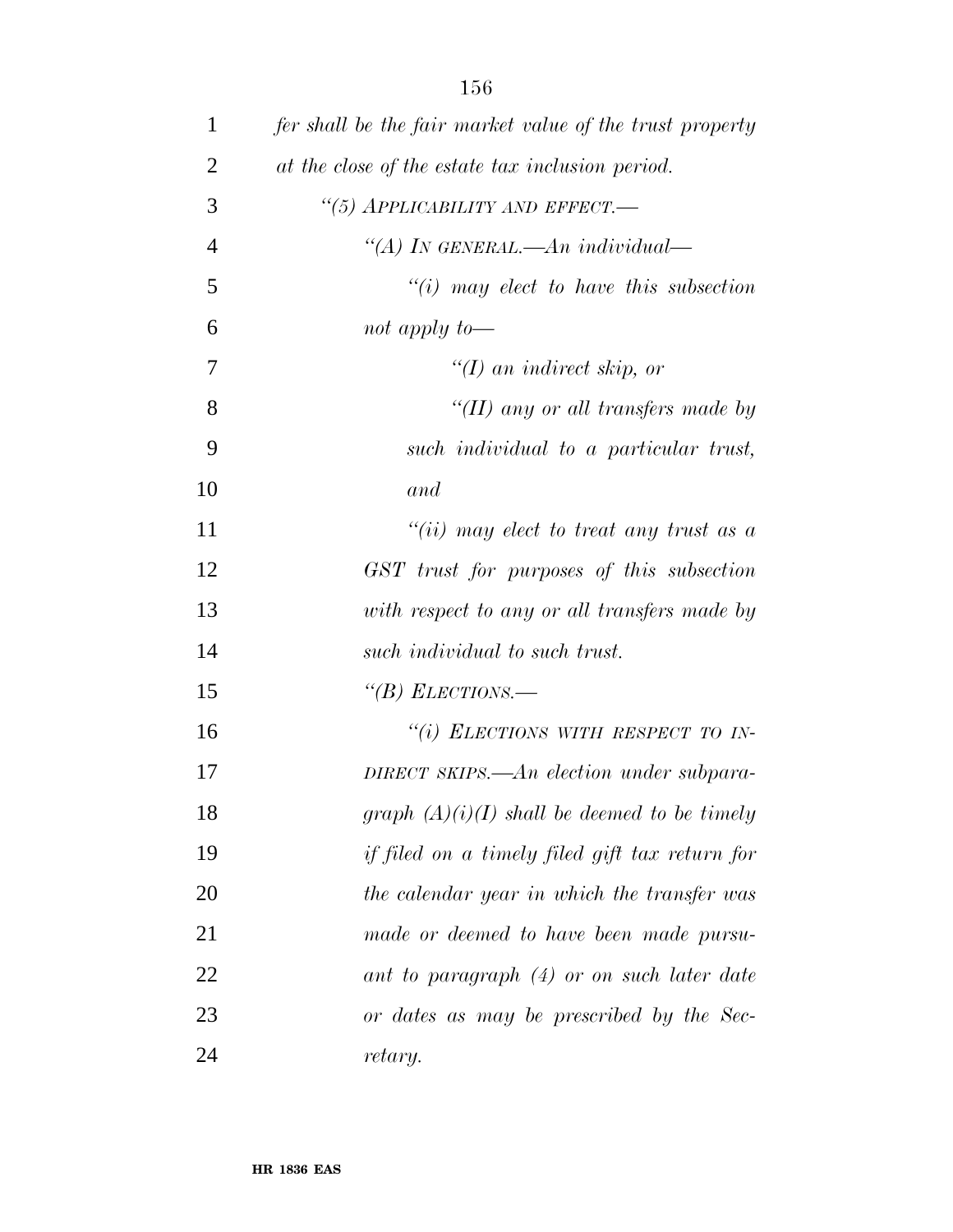| $\mathbf{1}$   | "(ii) OTHER ELECTIONS.—An election                      |
|----------------|---------------------------------------------------------|
| $\overline{2}$ | under clause $(i)(II)$ or $(ii)$ of subparagraph        |
| 3              | $(A)$ may be made on a timely filed gift tax            |
| $\overline{4}$ | return for the calendar year for which the              |
| 5              | election is to become effective.                        |
| 6              | "(d) RETROACTIVE ALLOCATIONS.-                          |
| 7              | "(1) IN GENERAL.—If—                                    |
| 8              | "(A) a non-skip person has an interest or a             |
| 9              | future interest in a trust to which any transfer        |
| 10             | has been made,                                          |
| 11             | "(B) such person—                                       |
| 12             | "(i) is a lineal descendant of a grand-                 |
| 13             | parent of the transferor or of a grandparent            |
| 14             | of the transferor's spouse or former spouse,            |
| 15             | and                                                     |
| 16             | $``(ii)$ is assigned to a generation below              |
| 17             | the generation assignment of the transferor,            |
| 18             | and                                                     |
| 19             | $\lq\lq C$ such person predeceases the transferor,      |
| 20             | then the transferor may make an allocation of any of    |
| 21             | such transferor's unused GST exemption to any pre-      |
| 22             | vious transfer or transfers to the trust on a chrono-   |
| 23             | logical basis.                                          |
| 24             | "(2) SPECIAL RULES.—If the allocation under             |
| 25             | paragraph $(1)$ by the transferor is made on a gift tax |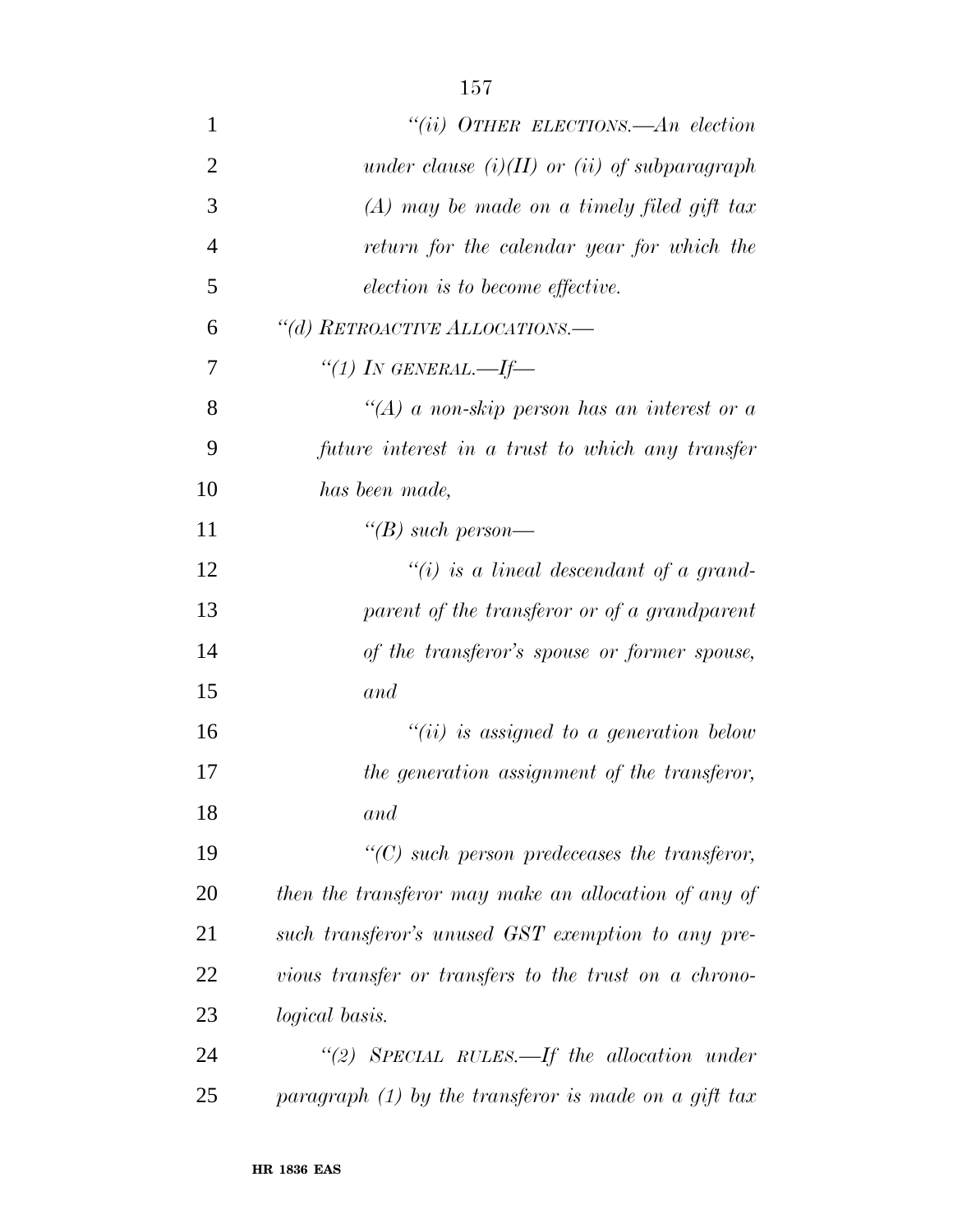| $\mathbf{1}$   | return filed on or before the date prescribed by section     |
|----------------|--------------------------------------------------------------|
| $\overline{2}$ | $6075(b)$ for gifts made within the calendar year with-      |
| 3              | in which the non-skip person's death occurred—               |
| $\overline{4}$ | $\lq (A)$ the value of such transfer or transfers            |
| 5              | for purposes of section $2642(a)$ shall be deter-            |
| 6              | mined as if such allocation had been made on a               |
| 7              | timely filed gift tax return for each calendar               |
| 8              | year within which each transfer was made,                    |
| 9              | $\lq\lq(B)$ such allocation shall be effective imme-         |
| 10             | diately before such death, and                               |
| 11             | $\lq\lq C$ the amount of the transferor's unused             |
| 12             | GST exemption available to be allocated shall be             |
| 13             | determined immediately before such death.                    |
| 14             | "(3) FUTURE INTEREST.—For purposes of this                   |
| 15             | subsection, a person has a future interest in a trust        |
| 16             | if the trust may permit income or corpus to be paid          |
| 17             | to such person on a date or dates in the future.".           |
| 18             | (b) CONFORMING AMENDMENT.—Paragraph (2) of sec-              |
| 19             | tion 2632(b) is amended by striking "with respect to a prior |
| 20             | direct skip" and inserting "or subsection $(c)(1)$ ".        |
| 21             | (c) EFFECTIVE DATES.—                                        |
| 22             | (1) DEEMED ALLOCATION.—Section $2632(c)$ of                  |
| 23             | the Internal Revenue Code of 1986 (as added by sub-          |
| 24             | section $(a)$ ), and the amendment made by subsection        |
| 25             | $(b)$ , shall apply to transfers subject to chapter 11 or    |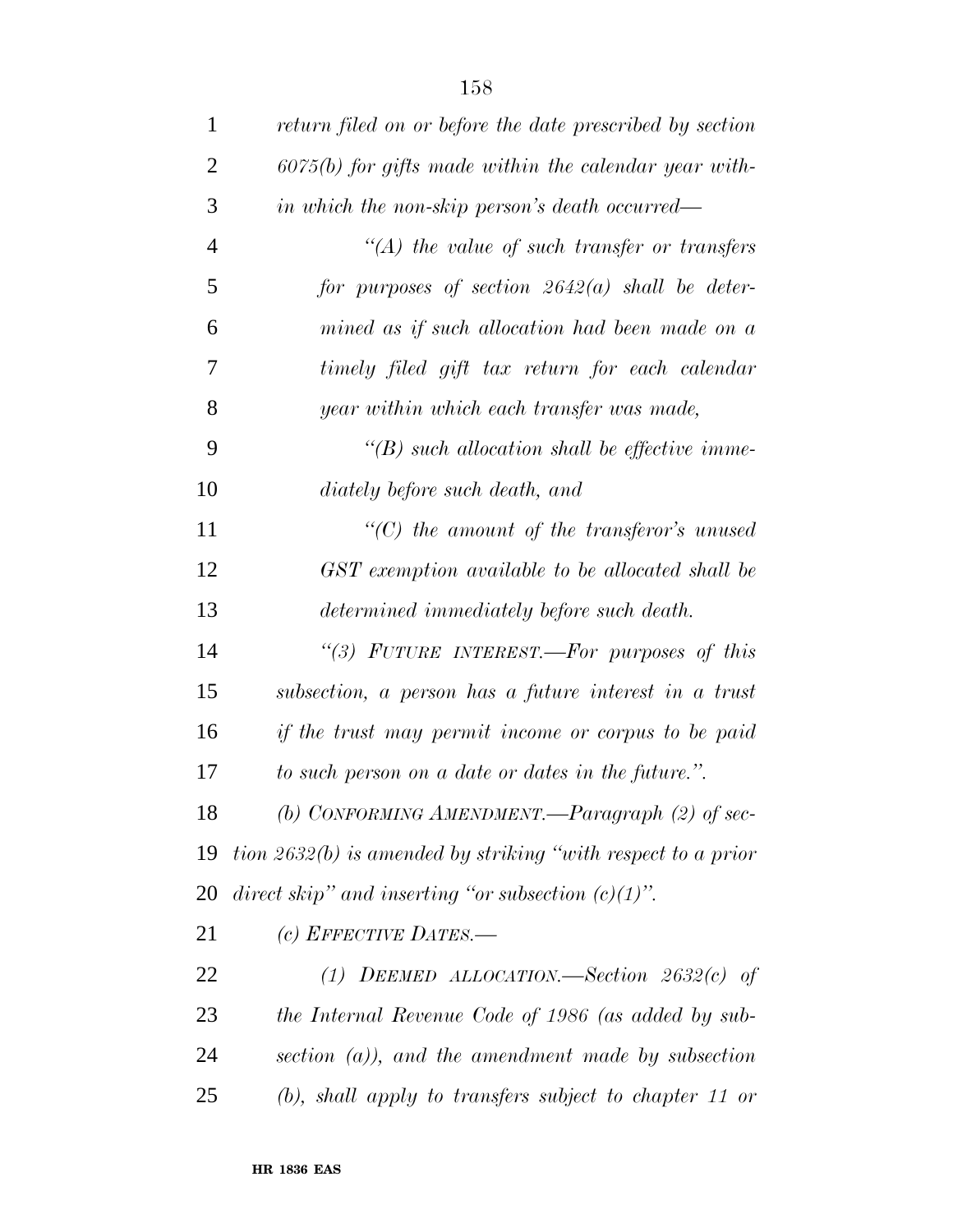| 2  | inclusion periods ending after December 31, 2000.          |
|----|------------------------------------------------------------|
| 3  | RETROACTIVE ALLOCATIONS.—Section<br>(2)                    |
| 4  | $2632(d)$ of the Internal Revenue Code of 1986 (as         |
| 5  | added by subsection $(a)$ ) shall apply to deaths of non-  |
| 6  | skip persons occurring after December 31, 2000.            |
| 7  | SEC. 562. SEVERING OF TRUSTS.                              |
| 8  | (a) IN GENERAL.—Subsection (a) of section $2642$ (re-      |
| 9  | lating to inclusion ratio) is amended by adding at the end |
| 10 | the following new paragraph:                               |
| 11 | "(3) SEVERING OF TRUSTS.—                                  |
| 12 | "(A) IN GENERAL.—If a trust is severed in                  |
| 13 | a qualified severance, the trusts resulting from           |
| 14 | such severance shall be treated as separate trusts         |
| 15 | <i>thereafter for purposes of this chapter.</i>            |
| 16 | "(B) QUALIFIED SEVERANCE.—For pur-                         |
| 17 | poses of subparagraph $(A)$ —                              |
| 18 | "(i) IN GENERAL.—The term 'qualified                       |
| 19 | severance' means the division of a single                  |
| 20 | trust and the creation (by any means avail-                |
| 21 | <i>under the governing instrument or</i><br>able           |
| 22 | under local law) of two or more trusts if                  |
| 23 | $\lq (I)$ the single trust was divided                     |
| 24 | on a fractional basis, and                                 |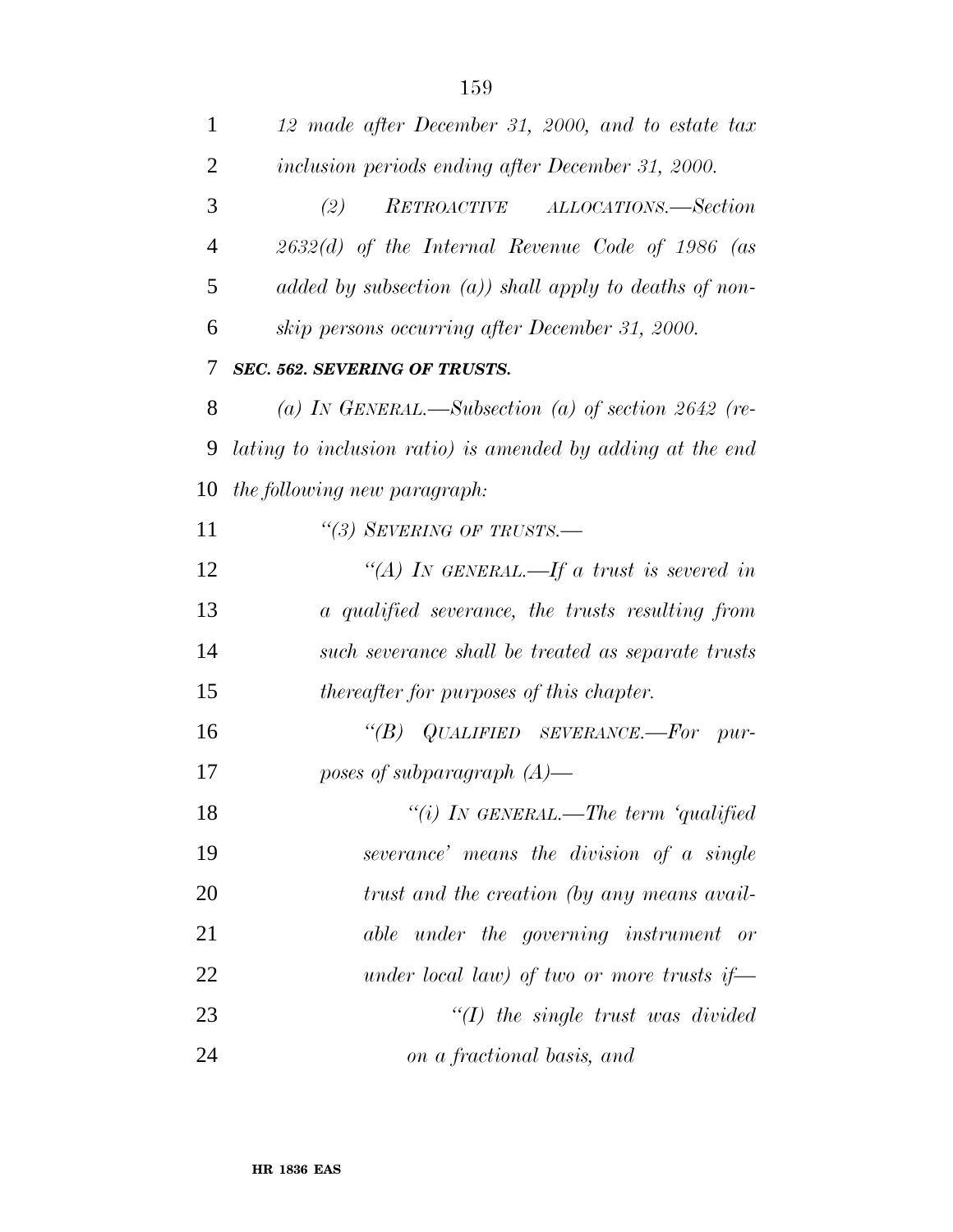| $\mathbf{1}$   | "(II) the terms of the new trusts,                                    |  |
|----------------|-----------------------------------------------------------------------|--|
| $\overline{2}$ | in the aggregate, provide for the same                                |  |
| 3              | succession of interests of beneficiaries                              |  |
| $\overline{4}$ | as are provided in the original trust.                                |  |
| 5              | "(ii) TRUSTS WITH INCLUSION RATIO                                     |  |
| 6              | GREATER THAN ZERO.—If a trust has an                                  |  |
| 7              | inclusion ratio of greater than zero and less                         |  |
| 8              | $than 1, a \, \,severage \, \, is \, a \, \, qualified \, \,severage$ |  |
| 9              | only if the single trust is divided into two                          |  |
| 10             | trusts, one of which receives a fractional                            |  |
| 11             | share of the total value of all trust assets                          |  |
| 12             | equal to the applicable fraction of the single                        |  |
| 13             | trust immediately before the severance. In                            |  |
| 14             | such case, the trust receiving such fractional                        |  |
| 15             | share shall have an inclusion ratio of zero                           |  |
| 16             | and the other trust shall have an inclusion                           |  |
| 17             | ratio of 1.                                                           |  |
| 18             | $``(iii)$ REGULATIONS.—The<br>term                                    |  |
| 19             | 'qualified severance' includes any other sev-                         |  |
| 20             | erance permitted under regulations pre-                               |  |
| 21             | scribed by the Secretary.                                             |  |
| 22             | $\lq\lq C$<br>TIMING AND MANNER<br>OF                                 |  |
| 23             | $SEVERANCES. - A$ severance pursuant to this                          |  |
| 24             | paragraph may be made at any time. The Sec-                           |  |
| 25             | retary shall prescribe by forms or regulations the                    |  |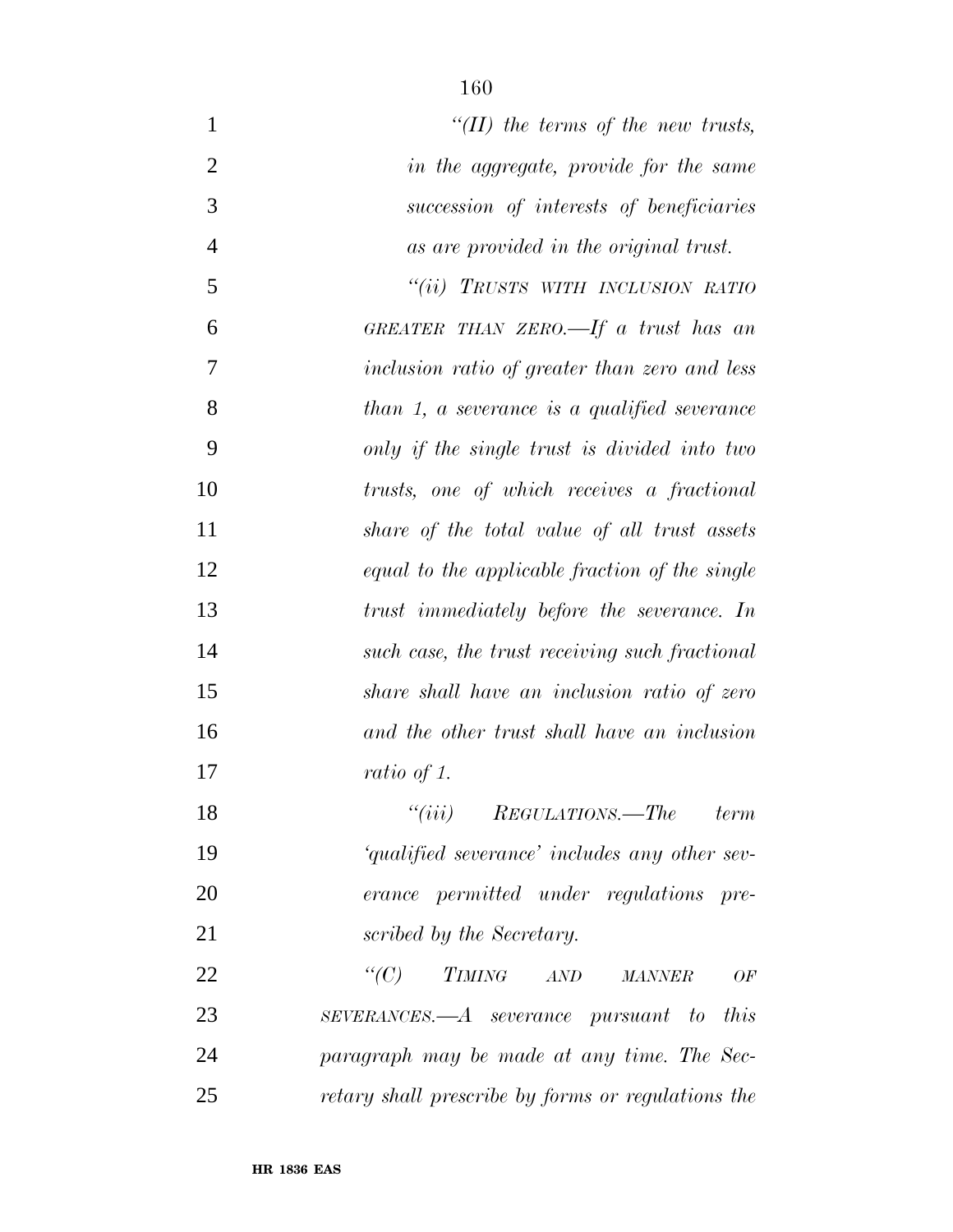| manner in which the qualified severance shall be |
|--------------------------------------------------|
| reported to the Secretary.".                     |

 *(b) EFFECTIVE DATE.—The amendment made by this section shall apply to severances after December 31, 2000.*

*SEC. 563. MODIFICATION OF CERTAIN VALUATION RULES.*

 *(a) GIFTS FOR WHICH GIFT TAX RETURN FILED OR DEEMED ALLOCATION MADE.—Paragraph (1) of section 2642(b) (relating to valuation rules, etc.) is amended to read as follows:*

 *''(1) GIFTS FOR WHICH GIFT TAX RETURN FILED OR DEEMED ALLOCATION MADE.—If the allocation of the GST exemption to any transfers of property is made on a gift tax return filed on or before the date prescribed by section 6075(b) for such transfer or is deemed to be made under section 2632 (b)(1) or* 16  $(c)(1)$ —

 *''(A) the value of such property for purposes of subsection (a) shall be its value as finally de- termined for purposes of chapter 12 (within the meaning of section 2001(f)(2)), or, in the case of an allocation deemed to have been made at the close of an estate tax inclusion period, its value at the time of the close of the estate tax inclusion period, and*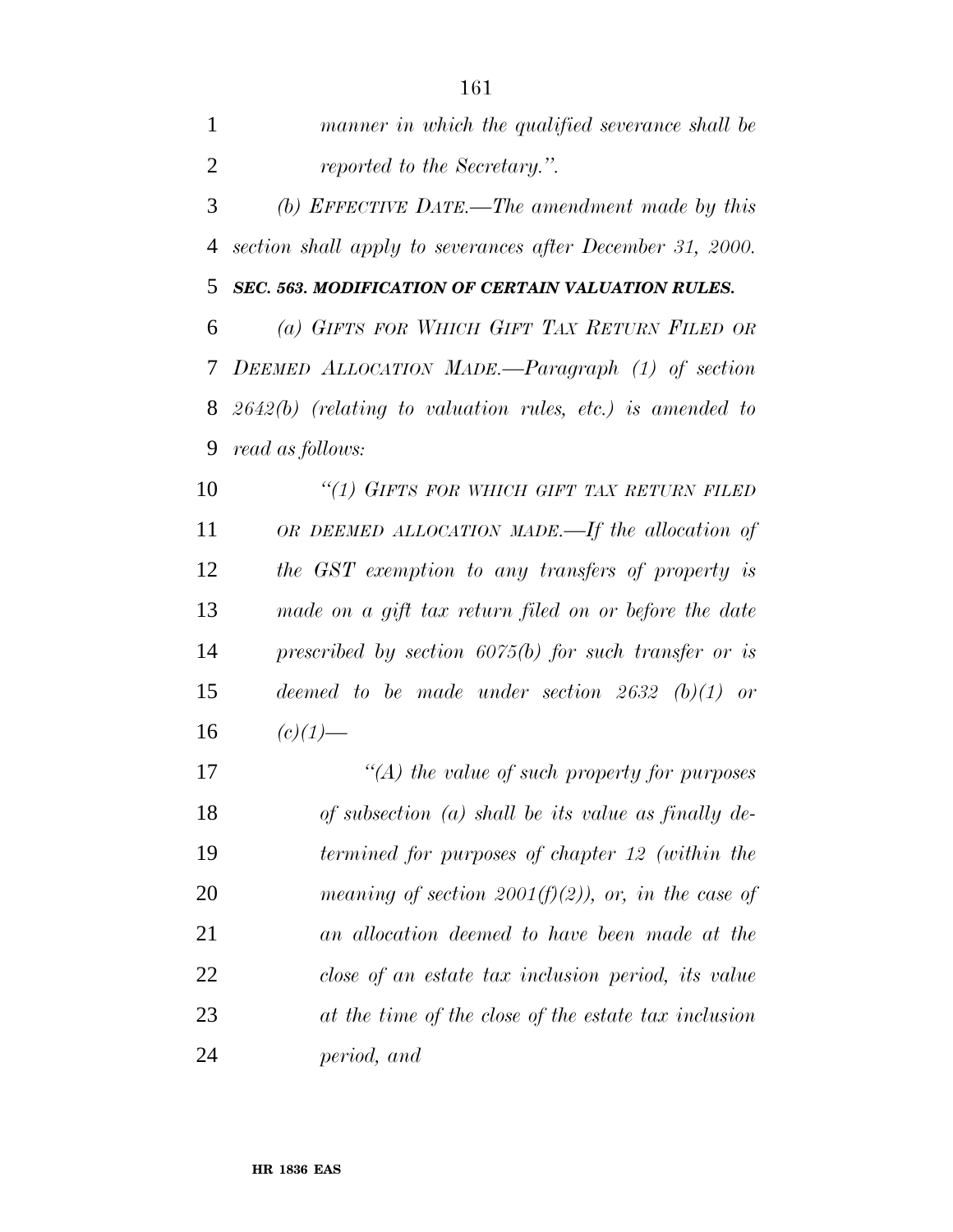| $\mathbf{1}$   | $\lq\lq B$ such allocation shall be effective on             |
|----------------|--------------------------------------------------------------|
| $\overline{2}$ | and after the date of such transfer, or, in the              |
| 3              | case of an allocation deemed to have been made               |
| $\overline{4}$ | at the close of an estate tax inclusion period, on           |
| 5              | and after the close of such estate tax inclusion             |
| 6              | period.".                                                    |
| 7              | (b) TRANSFERS AT DEATH.—Subparagraph $(A)$ of sec-           |
| 8              | tion $2642(b)(2)$ is amended to read as follows:             |
| 9              | "(A) TRANSFERS AT DEATH.-If property is                      |
| 10             | transferred as a result of the death of the trans-           |
| 11             | feror, the value of such property for purposes of            |
| 12             | subsection $(a)$ shall be its value as finally deter-        |
| 13             | mined for purposes of chapter 11; except that, if            |
| 14             | the requirements prescribed by the Secretary re-             |
| 15             | specting allocation of post-death changes in value           |
| 16             | are not met, the value of such property shall be             |
| 17             | determined as of the time of the distribution con-           |
| 18             | cerned.".                                                    |
| 19             | (c) EFFECTIVE DATE.—The amendments made by this              |
| 20             | section shall apply to transfers subject to chapter 11 or 12 |
| 21             | of the Internal Revenue Code of 1986 made after December     |
| 22             | 31, 2000.                                                    |
| 23             | <b>SEC. 564. RELIEF PROVISIONS.</b>                          |

 *(a) IN GENERAL.—Section 2642 is amended by adding at the end the following new subsection:*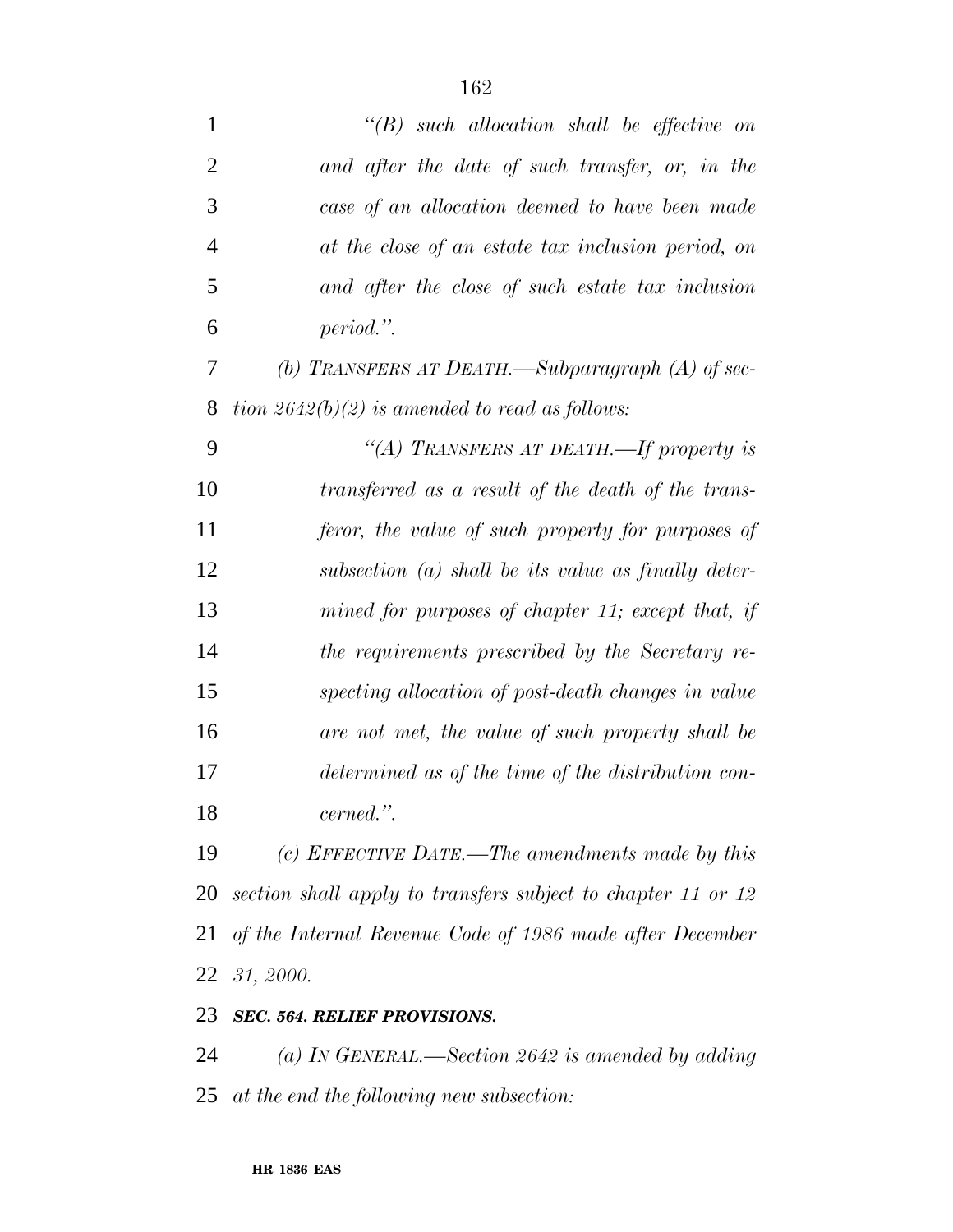| 1              | "(g) RELIEF PROVISIONS.—                           |
|----------------|----------------------------------------------------|
| $\overline{2}$ | "(1) RELIEF FROM LATE ELECTIONS.-                  |
| 3              | "(A) IN GENERAL.—The Secretary shall by            |
| $\overline{4}$ | regulation prescribe such circumstances and pro-   |
| 5              | cedures under which extensions of time will be     |
| 6              | granted to make—                                   |
| 7              | $``(i)$ an allocation of GST exemption             |
| 8              | described in paragraph $(1)$ or $(2)$ of sub-      |
| 9              | section (b), and                                   |
| 10             | $``(ii)$ an election under subsection              |
| 11             | (b)(3) or $(c)(5)$ of section 2632.                |
| 12             | Such regulations shall include procedures for re-  |
| 13             | questing comparable relief with respect to trans-  |
| 14             | fers made before the date of the enactment of this |
| 15             | paragraph.                                         |
| 16             | "(B) BASIS FOR DETERMINATIONS.—In de-              |
| 17             | termining whether to grant relief under this       |
| 18             | paragraph, the Secretary shall take into account   |
| 19             | all relevant circumstances, including evidence of  |
| <b>20</b>      | intent contained in the trust instrument or in-    |
| 21             | strument of transfer and such other factors as the |
| 22             | Secretary deems relevant. For purposes of deter-   |
| 23             | mining whether to grant relief under this para-    |
| 24             | graph, the time for making the allocation (or      |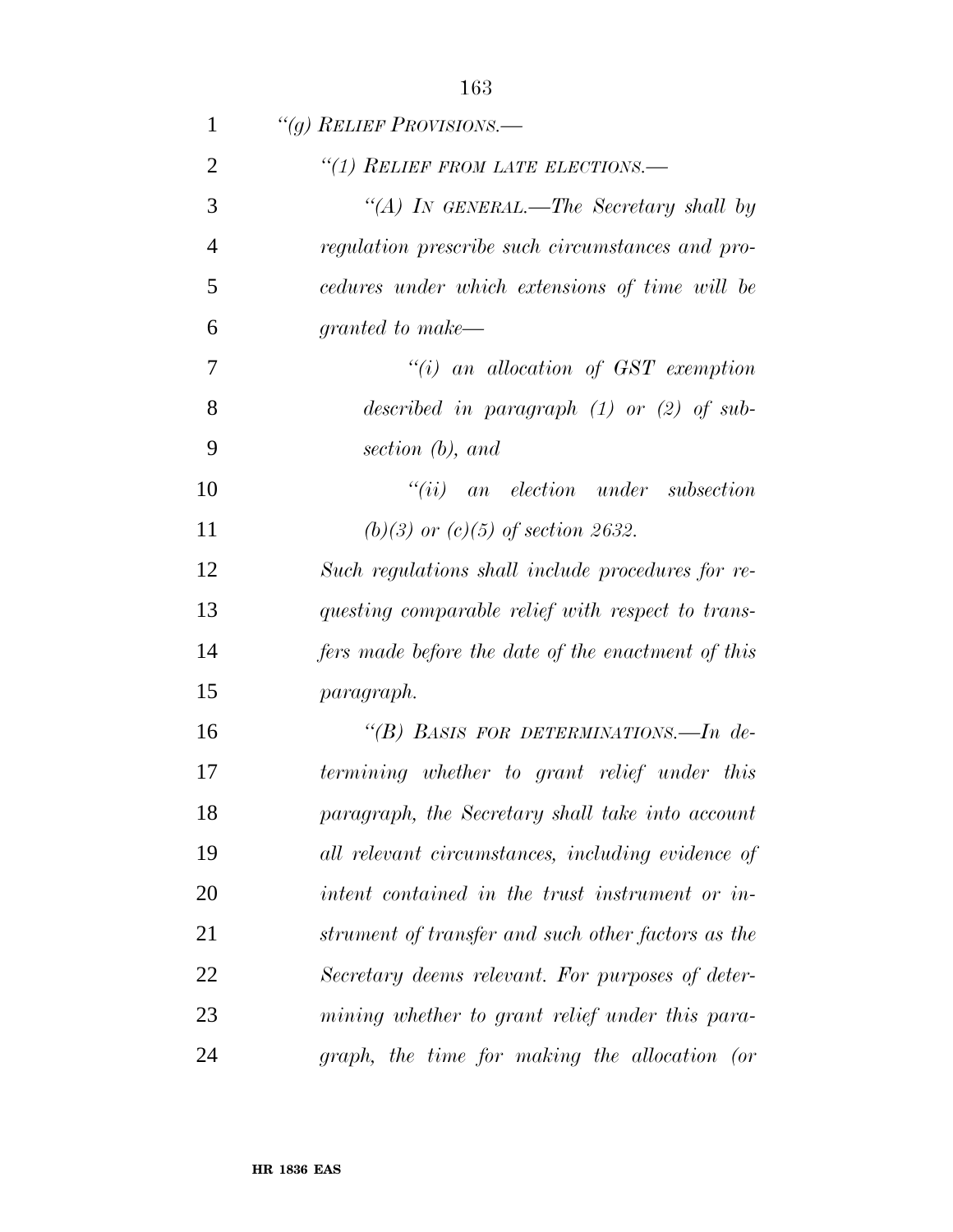| election) shall be treated as if not expressly pre- |
|-----------------------------------------------------|
| scribed by statute.                                 |

 *''(2) SUBSTANTIAL COMPLIANCE.—An allocation of GST exemption under section 2632 that dem- onstrates an intent to have the lowest possible inclu- sion ratio with respect to a transfer or a trust shall be deemed to be an allocation of so much of the trans- feror's unused GST exemption as produces the lowest possible inclusion ratio. In determining whether there has been substantial compliance, all relevant cir- cumstances shall be taken into account, including evi- dence of intent contained in the trust instrument or instrument of transfer and such other factors as the Secretary deems relevant.''.*

*(b) EFFECTIVE DATES.—*

 *(1) RELIEF FROM LATE ELECTIONS.—Section 2642(g)(1) of the Internal Revenue Code of 1986 (as added by subsection (a)) shall apply to requests pend-ing on, or filed after, December 31, 2000.*

 *(2) SUBSTANTIAL COMPLIANCE.—Section 2642(g)(2) of such Code (as so added) shall apply to transfers subject to chapter 11 or 12 of the Internal Revenue Code of 1986 made after December 31, 2000. No implication is intended with respect to the avail-ability of relief from late elections or the application*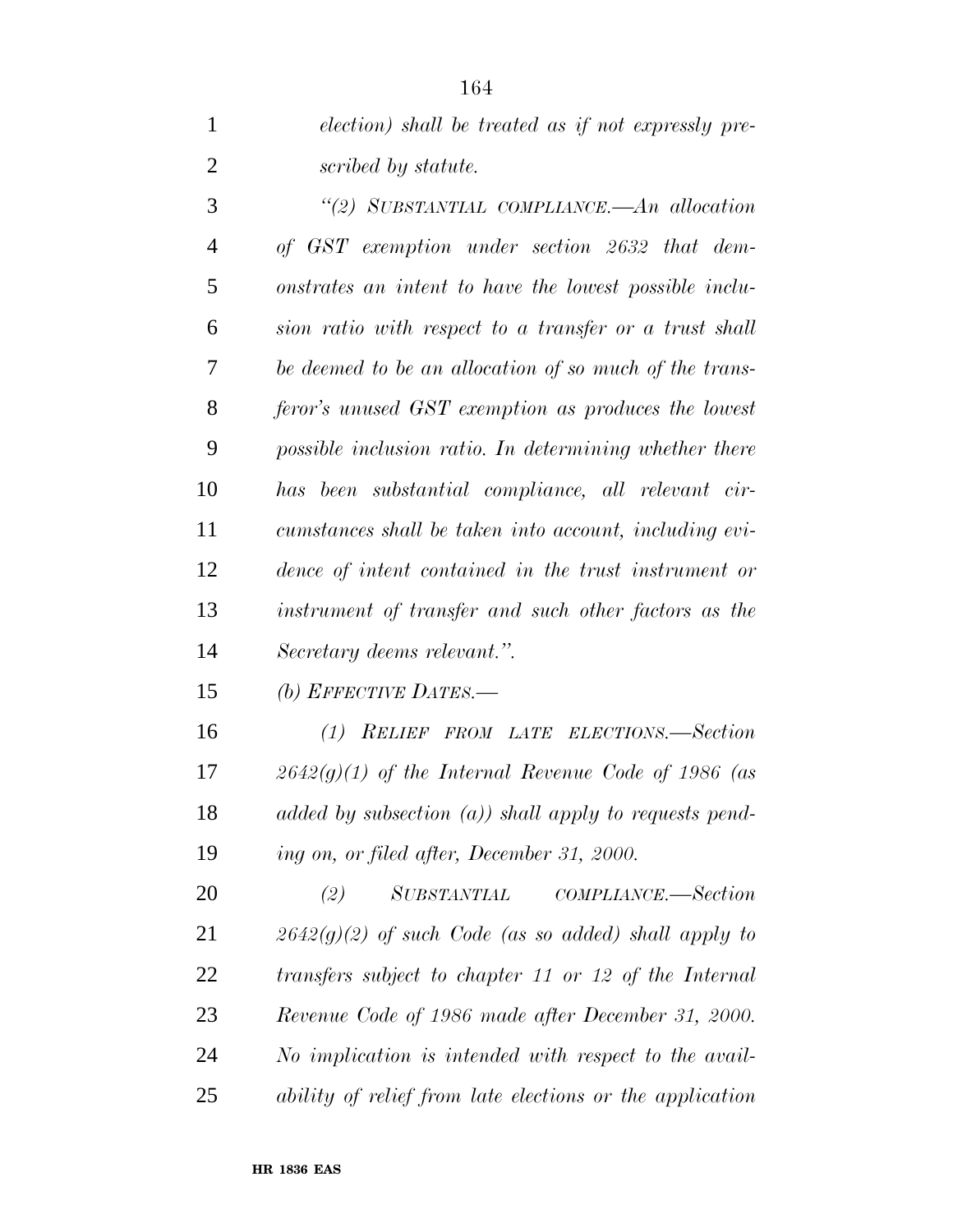| 1              | of a rule of substantial compliance on or before such    |
|----------------|----------------------------------------------------------|
| $\overline{2}$ | date.                                                    |
| 3              | <b>Subtitle H—Extension of Time for</b>                  |
| $\overline{4}$ | <b>Payment of Estate Tax</b>                             |
| 5              | SEC. 571. EXPANSION OF AVAILABILITY OF INSTALLMENT       |
| 6              | PAYMENT FOR ESTATES WITH INTERESTS                       |
| 7              | QUALIFYING LENDING AND FINANCE BUSI-                     |
| 8              | NESSES.                                                  |
| 9              | (a) IN GENERAL.—Section 6166(b) (relating to defini-     |
| 10             | tions and special rules) is amended by adding at the end |
| 11             | the following new paragraph:                             |
| 12             | "(10) STOCK IN QUALIFYING LENDING AND FI-                |
| 13             | NANCE BUSINESS TREATED AS STOCK IN AN ACTIVE             |
| 14             | TRADE OR BUSINESS COMPANY.-                              |
| 15             | "(A) IN GENERAL.—If the executor elects the              |
| 16             | benefits of this paragraph, then—                        |
| 17             | "(i) STOCK IN QUALIFYING LENDING                         |
| 18             | AND FINANCE BUSINESS TREATED AS STOCK                    |
| 19             | IN AN ACTIVE TRADE OR BUSINESS COM-                      |
| 20             | PANY.—For purposes of this section, any                  |
| 21             | asset used in a qualifying lending and fi-               |
| 22             | nance business shall be treated as an asset              |
| 23             | which is used in carrying on a trade or                  |
| 24             | business.                                                |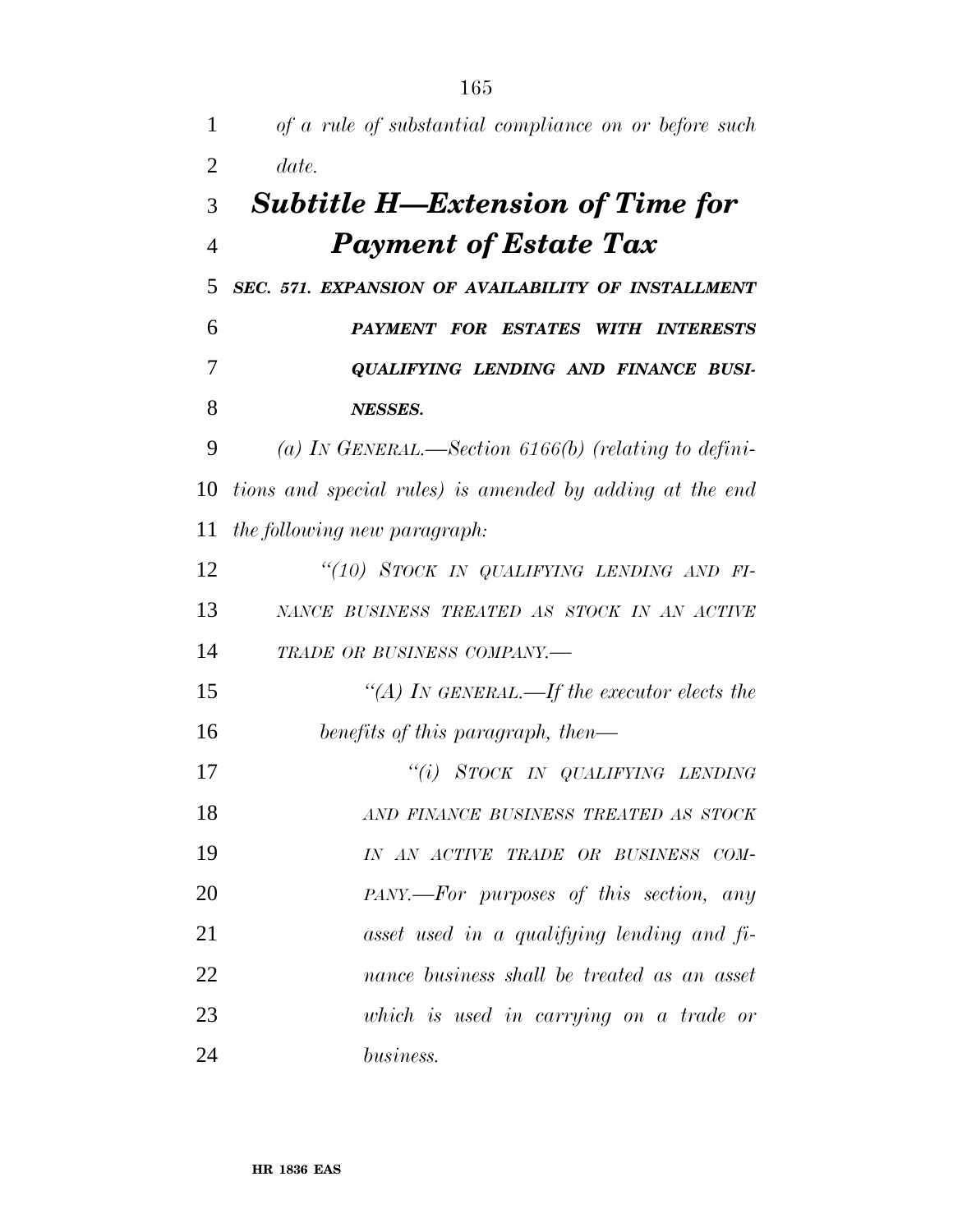| $\mathbf{1}$   | "(ii) 5-YEAR DEFERRAL FOR PRIN-                 |  |  |  |
|----------------|-------------------------------------------------|--|--|--|
| $\overline{2}$ | CIPAL NOT TO APPLY.—The executor shall be       |  |  |  |
| 3              | treated as having selected under subsection     |  |  |  |
| $\overline{4}$ | $(a)(3)$ the date prescribed by section         |  |  |  |
| 5              | $6151(a)$ .                                     |  |  |  |
| 6              | "(iii) 5 EQUAL INSTALLMENTS AL-                 |  |  |  |
| 7              | LOWED.—For purposes of applying sub-            |  |  |  |
| 8              | section $(a)(1)$ , '5' shall be substituted for |  |  |  |
| 9              | $\alpha$                                        |  |  |  |
| 10             | "(B) DEFINITIONS.—For purposes of this          |  |  |  |
| 11             | $paragnah$ —                                    |  |  |  |
| 12             | "(i) $QUALIFYING$ LENDING AND FI-               |  |  |  |
| 13             | NANCE BUSINESS.—The term 'qualifying            |  |  |  |
| 14             | lending and finance business' means a lend-     |  |  |  |
| 15             | ing and finance business, if—                   |  |  |  |
| 16             | "(I) based on all the facts and cir-            |  |  |  |
| 17             | cumstances immediately before the date          |  |  |  |
| 18             | of the decedent's death, there was sub-         |  |  |  |
| 19             | stantial activity with respect to the           |  |  |  |
| 20             | lending and finance business, or                |  |  |  |
| 21             | "(II) during at least 3 of the 5                |  |  |  |
| 22             | taxable years ending before the date of         |  |  |  |
| 23             | the decedent's death, such business had         |  |  |  |
| 24             | at least 1 full-time employee substan-          |  |  |  |
| 25             | tially all of the services of whom were         |  |  |  |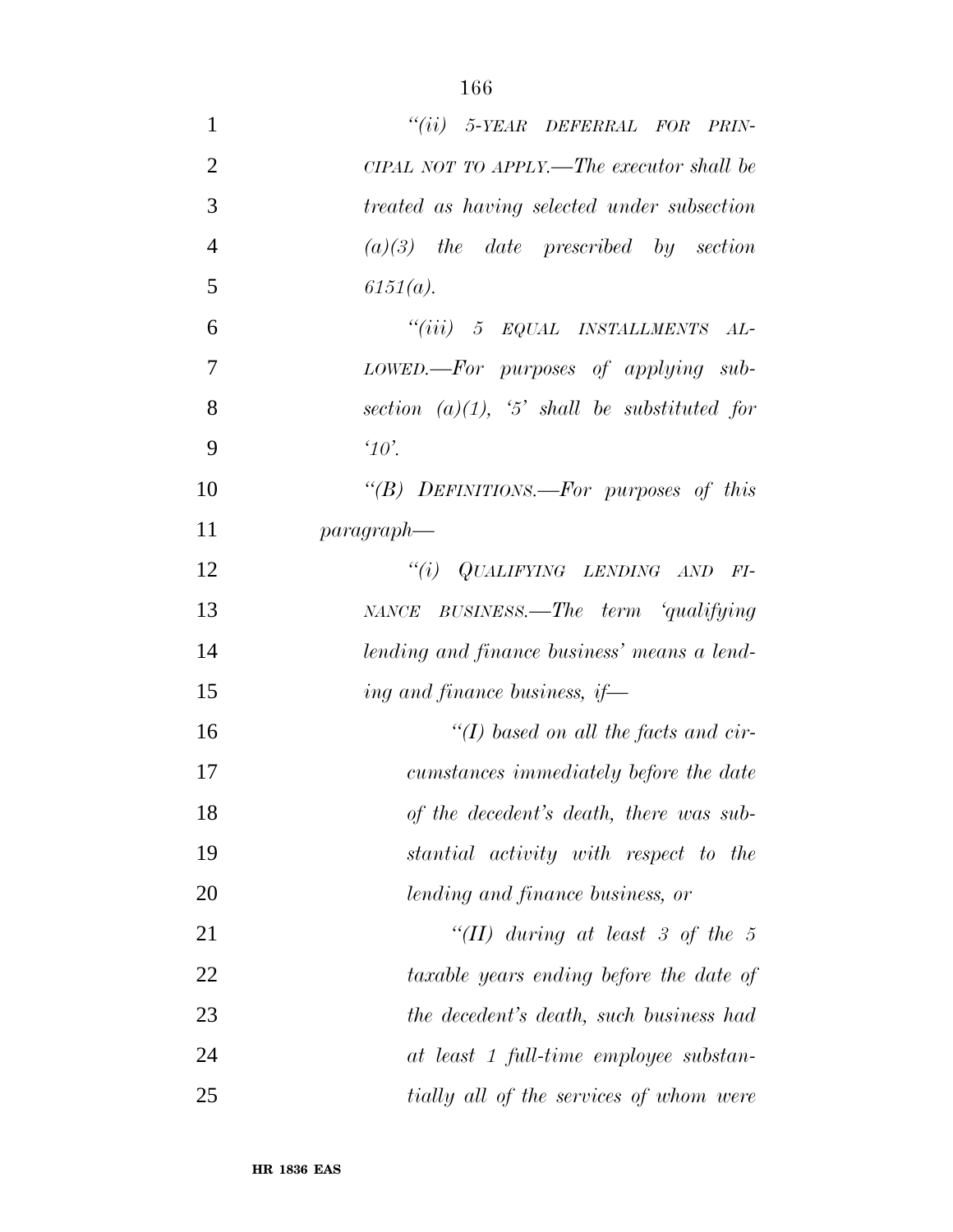| $\mathbf{1}$   | in the active management of such busi-         |  |  |  |
|----------------|------------------------------------------------|--|--|--|
| $\overline{2}$ | ness, 10 full-time, nonowner employees         |  |  |  |
| 3              | substantially all of the services of           |  |  |  |
| $\overline{4}$ | whom were directly related to such             |  |  |  |
| 5              | business, and $$5,000,000$ in gross re-        |  |  |  |
| 6              | ceipts from activities described in            |  |  |  |
| $\overline{7}$ | $clause$ (ii).                                 |  |  |  |
| 8              | "(ii) LENDING AND FINANCE<br>BUSI-             |  |  |  |
| 9              | NESS.—The term 'lending and finance busi-      |  |  |  |
| 10             | ness' means a trade or business of-            |  |  |  |
| 11             | "(I) making loans,                             |  |  |  |
| 12             | $``(II)$ purchasing or discounting             |  |  |  |
| 13             | <i>accounts receivable, notes, or install-</i> |  |  |  |
| 14             | ment obligations,                              |  |  |  |
| 15             | "(III) engaging in rental and                  |  |  |  |
| 16             | leasing of real and tangible personal          |  |  |  |
| 17             | property, including entering into leases       |  |  |  |
| 18             | and purchasing, servicing, and dis-            |  |  |  |
| 19             | posing of leases and leased assets,            |  |  |  |
| 20             | $``(IV)$ rendering services or mak-            |  |  |  |
| 21             | ing facilities available in the ordinary       |  |  |  |
| 22             | course of a lending or finance business,       |  |  |  |
| 23             | and                                            |  |  |  |
| 24             | $"(V)$ rendering services or making            |  |  |  |
| 25             | facilities available in connection with        |  |  |  |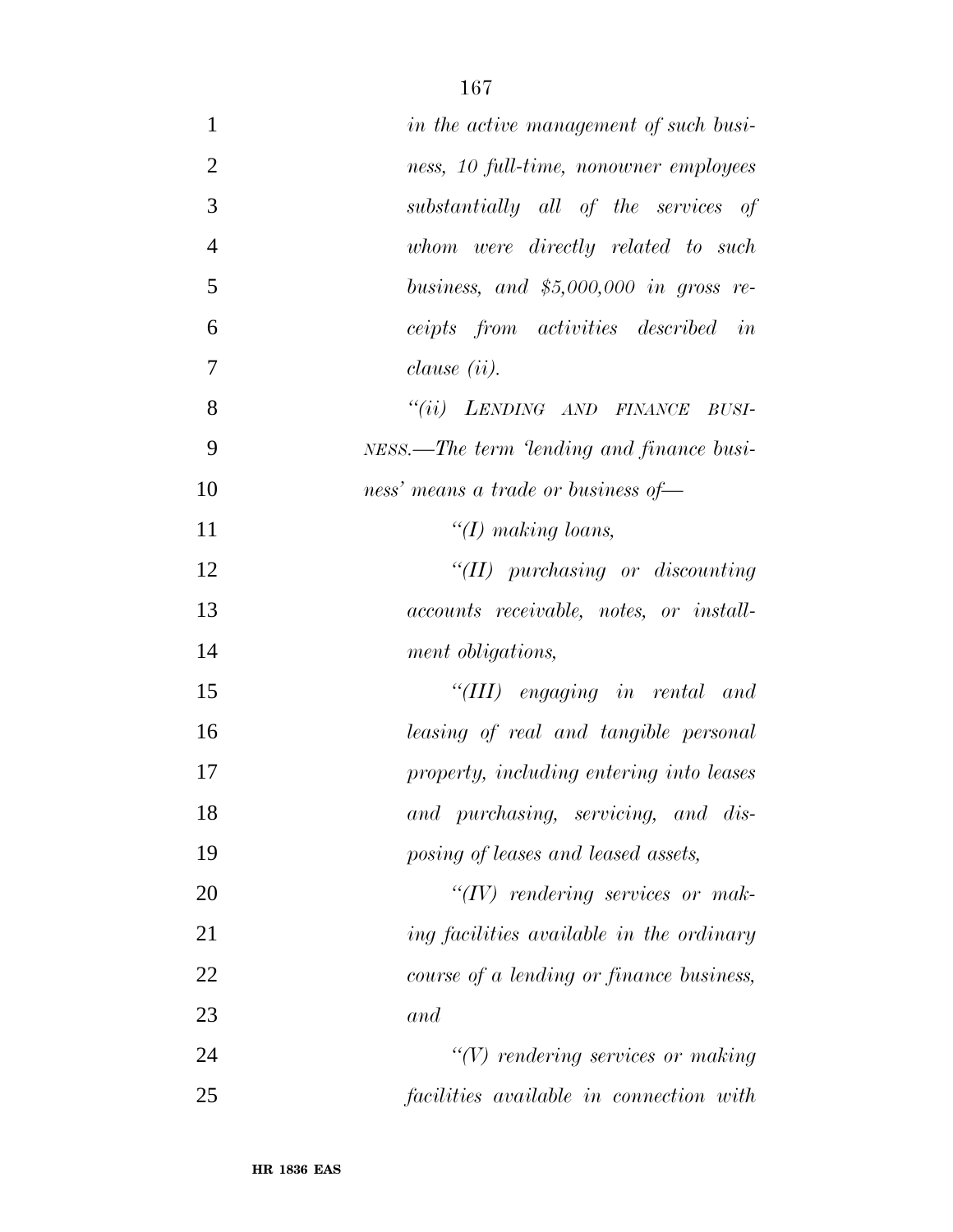| $\mathbf{1}$   | <i>activities</i> described in subclauses (I) |
|----------------|-----------------------------------------------|
| $\overline{2}$ | through $(IV)$ carried on by the corpora-     |
| 3              | tion rendering services or making fa-         |
| $\overline{4}$ | cilities available, or another corpora-       |
| 5              | tion which is a member of the same af-        |
| 6              | filiated group (as defined in section         |
| $\overline{7}$ | without regard to section<br>1504             |
| 8              | $1504(b)(3)$ ).                               |
| 9              | "(iii) $L$ <i>IMITATION.—The term 'quali-</i> |
| 10             | fying lending and finance business' shall     |
| 11             | not include any interest in an entity, if the |
| 12             | stock or debt of such entity or a controlled  |
| 13             | group (as defined in section $267(f)(1)$ ) of |
| 14             | which such entity was a member was read-      |
| 15             | ily tradable on an established securities     |
| 16             | market or secondary market (as defined by     |
| 17             | the Secretary) at any time within 3 years     |
| 18             | before the date of the decedent's death.".    |
|                |                                               |

 *(b) EFFECTIVE DATE.—The amendment made by this section shall apply to estates of decedents dying after De-cember 31, 2001.*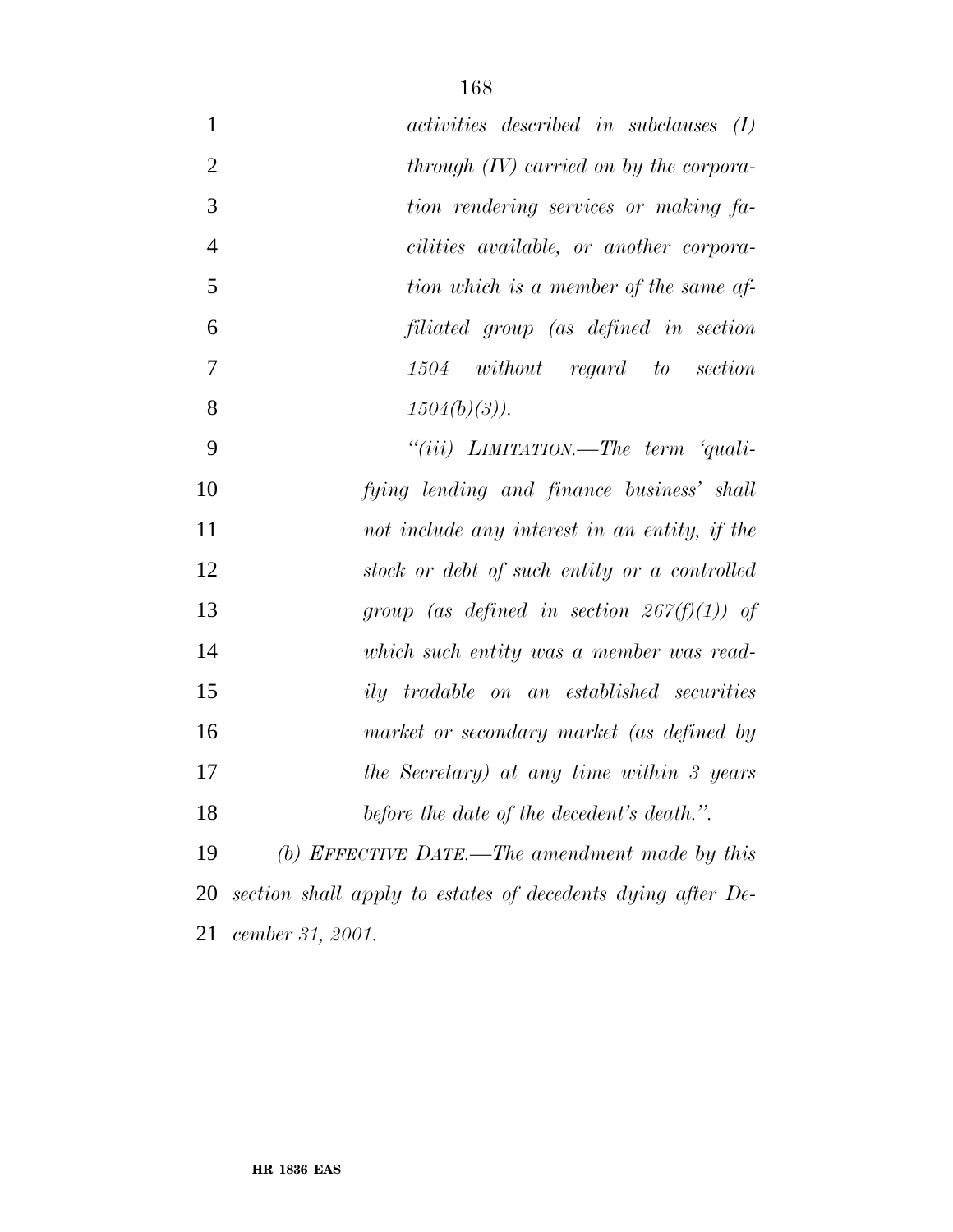| 1              | SEC. 572. CLARIFICATION OF AVAILABILITY OF INSTALL-         |
|----------------|-------------------------------------------------------------|
| $\overline{2}$ | <b>MENT PAYMENT.</b>                                        |
| 3              | (a) IN GENERAL.—Subparagraph $(B)$ of section               |
| $\overline{4}$ | $6166(b)(8)$ (relating to all stock must be non-readily-    |
| 5              | <i>tradable stock)</i> is amended to read as follows:       |
| 6              | "(B) ALL STOCK MUST BE NON-READILY-                         |
| $\overline{7}$ | TRADABLE STOCK.-                                            |
| 8              | "(i) IN GENERAL.—No stock shall be                          |
| 9              | taken into account for purposes of applying                 |
| 10             | this paragraph unless it is non-readily-                    |
| 11             | tradable stock (within the meaning of para-                 |
| 12             | graph $(7)(B)$ ).                                           |
| 13             | "(ii) SPECIAL APPLICATION WHERE                             |
| 14             | ONLY HOLDING COMPANY STOCK IS NON-                          |
| 15             | READILY-TRADABLE STOCK.—If the require-                     |
| 16             | ments of clause (i) are not met, but all of                 |
| 17             | the stock of any holding company taken into                 |
| 18             | account is non-readily-tradable, then this                  |
| 19             | paragraph shall apply, but subsection $(a)(1)$              |
| 20             | shall be applied by substituting '5' for                    |
| 21             | $10$ .".                                                    |
| 22             | (b) EFFECTIVE DATE.—The amendment made by this              |
| 23             | section shall apply to estates of decedents dying after De- |
| 24             | cember 31, 2001.                                            |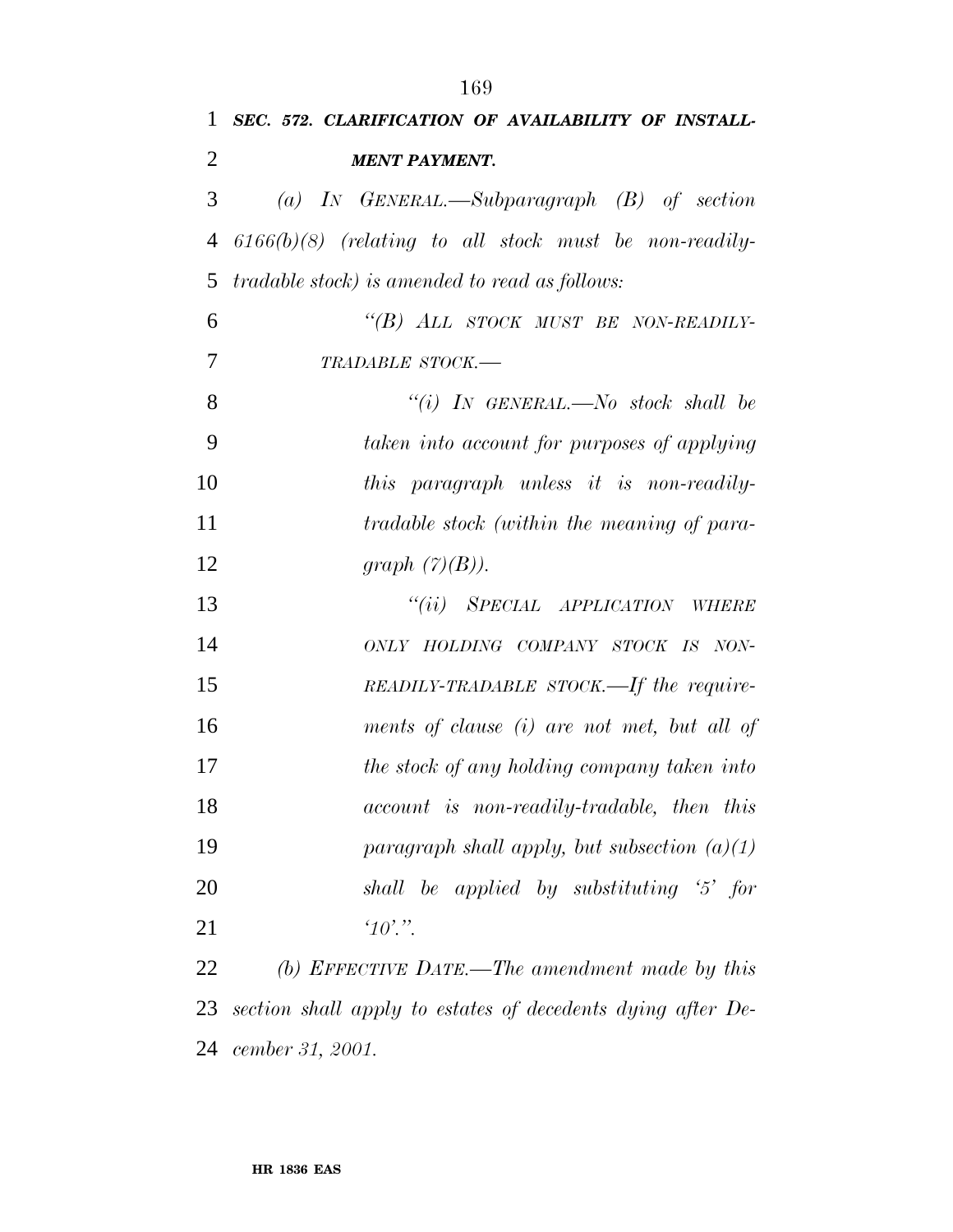## *Subtitle I—Compliance With Congressional Budget Act SEC. 581. SUNSET OF PROVISIONS OF TITLE. All provisions of, and amendments made by, this title which are in effect on September 30, 2011, shall cease to apply as of the close of September 30, 2011. TITLE VI—PENSION AND INDI- VIDUAL RETIREMENT AR- RANGEMENT PROVISIONS Subtitle A—Individual Retirement Accounts SEC. 601. MODIFICATION OF IRA CONTRIBUTION LIMITS. (a) INCREASE IN CONTRIBUTION LIMIT.— (1) IN GENERAL.—Paragraph (1)(A) of section 219(b) (relating to maximum amount of deduction) is amended by striking ''\$2,000'' and inserting ''the de- ductible amount''. (2) DEDUCTIBLE AMOUNT.—Section 219(b) is amended by adding at the end the following new paragraph: ''(5) DEDUCTIBLE AMOUNT.—For purposes of paragraph (1)(A)— ''(A) IN GENERAL.—The deductible amount shall be determined in accordance with the fol-lowing table:*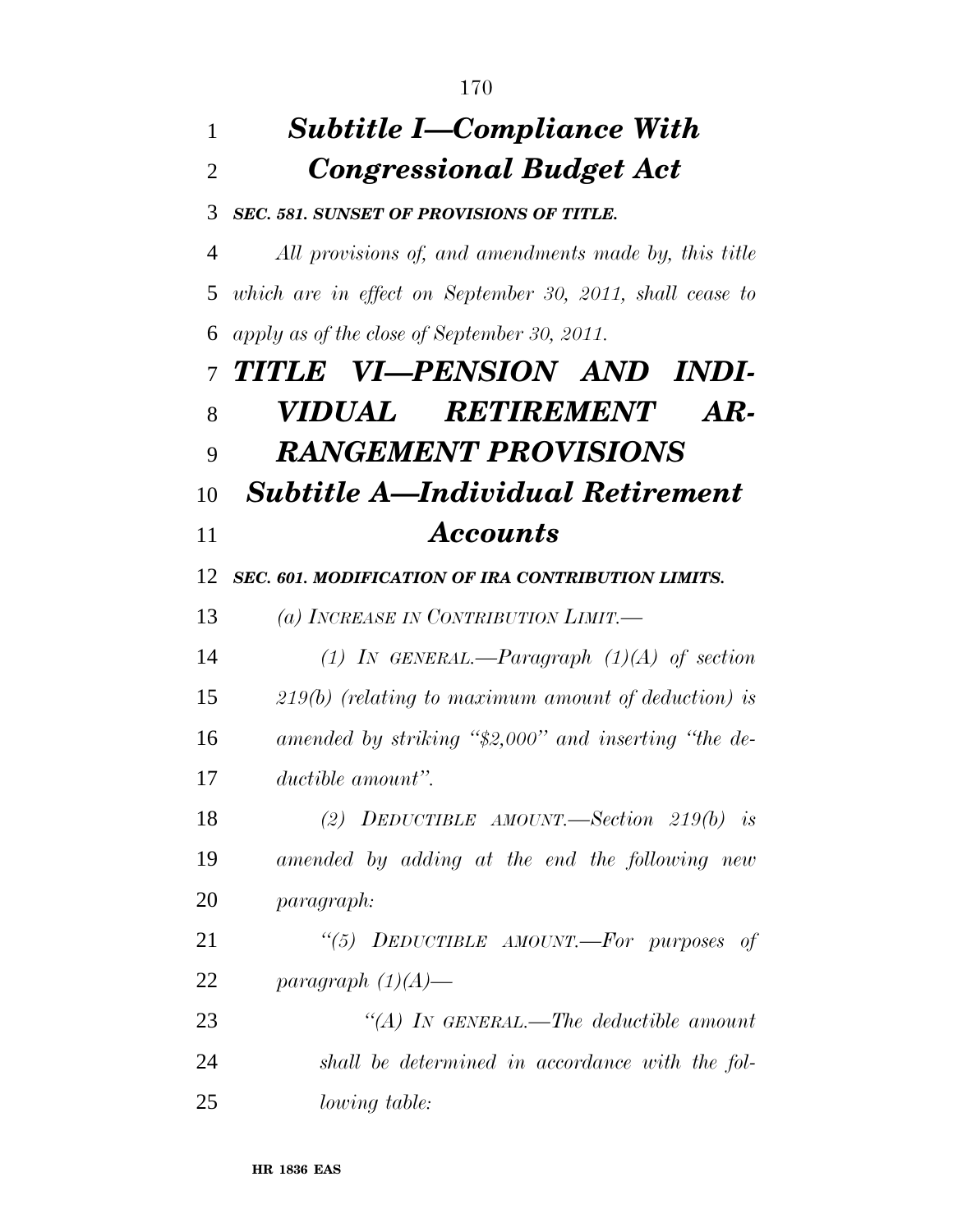|                                                 | "For taxable years<br>beginning in:           | <b>The deductible</b><br>amount is:<br>\$2,500<br>\$3,000<br>\$3,500 |
|-------------------------------------------------|-----------------------------------------------|----------------------------------------------------------------------|
|                                                 |                                               | \$4,000<br>\$5,000.                                                  |
| 1                                               | "(B) CATCH-UP CONTRIBUTIONS FOR INDI-         |                                                                      |
| $\overline{2}$                                  | VIDUALS 50 OR OLDER.-                         |                                                                      |
| 3                                               | "(i) IN GENERAL.—In the case of an            |                                                                      |
| 4                                               | individual who has attained the age of 50     |                                                                      |
| 5                                               | before the close of the taxable year, the de- |                                                                      |
| 6                                               | ductible amount for such taxable year shall   |                                                                      |
| 7                                               | be increased by the applicable amount.        |                                                                      |
| 8                                               | "(ii) APPLICABLE AMOUNT.—For pur-             |                                                                      |
| 9                                               | poses of clause $(i)$ , the applicable amount |                                                                      |
| shall be the amount determined in accord-<br>10 |                                               |                                                                      |
| 11                                              | ance with the following table:                |                                                                      |
|                                                 | "For taxable years<br>beginning in:           | The applicable<br>amount is:<br>\$500<br>\$1,000<br>\$1,500          |
| 12                                              | "(C) COST-OF-LIVING ADJUSTMENT.-              |                                                                      |
| 13                                              | "(i) IN GENERAL.—In the case of any           |                                                                      |
| 14                                              | taxable year beginning in a calendar year     |                                                                      |
| 15                                              | after 2011, the $$5,000$ amount under sub-    |                                                                      |
| 16                                              | $paragnph$ $(A)$ shall be increased by an     |                                                                      |
| 17                                              | amount equal to-                              |                                                                      |
| 18                                              |                                               | $\lq (I)$ such dollar amount, multi-                                 |
| 19                                              | plied by                                      |                                                                      |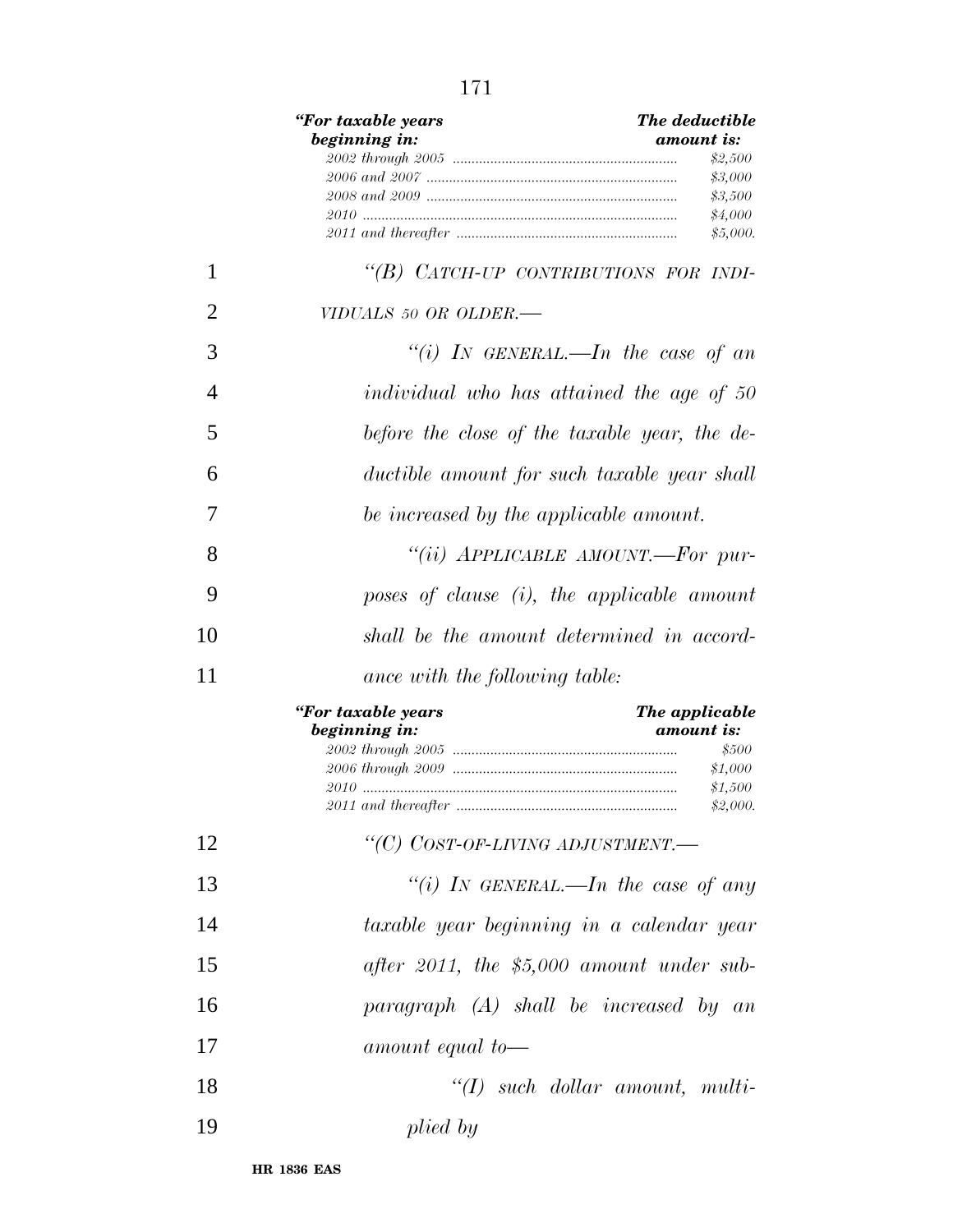| "(II) the cost-of-living adjustment                     |  |  |
|---------------------------------------------------------|--|--|
| determined under section $1(f)(3)$ for                  |  |  |
| the calendar year in which the taxable                  |  |  |
| year begins, determined by substituting                 |  |  |
| 'calendar year 2010' for 'calendar year                 |  |  |
| 1992' in subparagraph $(B)$ thereof.                    |  |  |
| ``(ii)<br>ROUNDING RULES.—If any                        |  |  |
| amount after adjustment under clause (i) is             |  |  |
| not a multiple of \$500, such amount shall              |  |  |
| be rounded to the next lower multiple of                |  |  |
| \$500."                                                 |  |  |
| (b) CONFORMING AMENDMENTS.-                             |  |  |
| (1) Section $408(a)(1)$ is amended by striking "in      |  |  |
| excess of \$2,000 on behalf of any individual" and in-  |  |  |
| serting "on behalf of any individual in excess of the   |  |  |
| amount in effect for such taxable year under section    |  |  |
| $219(b)(1)(A)$ ".                                       |  |  |
| (2) Section $408(b)(2)(B)$ is amended by striking       |  |  |
| " $$2,000"$ and inserting "the dollar amount in effect" |  |  |
| under section $219(b)(1)(A)$ ".                         |  |  |
| $(3)$ Section 408(b) is amended by striking             |  |  |
| " $2,000"$ in the matter following paragraph (4) and    |  |  |
| inserting "the dollar amount in effect under section    |  |  |
| $219(b)(1)(A)$ ".                                       |  |  |
|                                                         |  |  |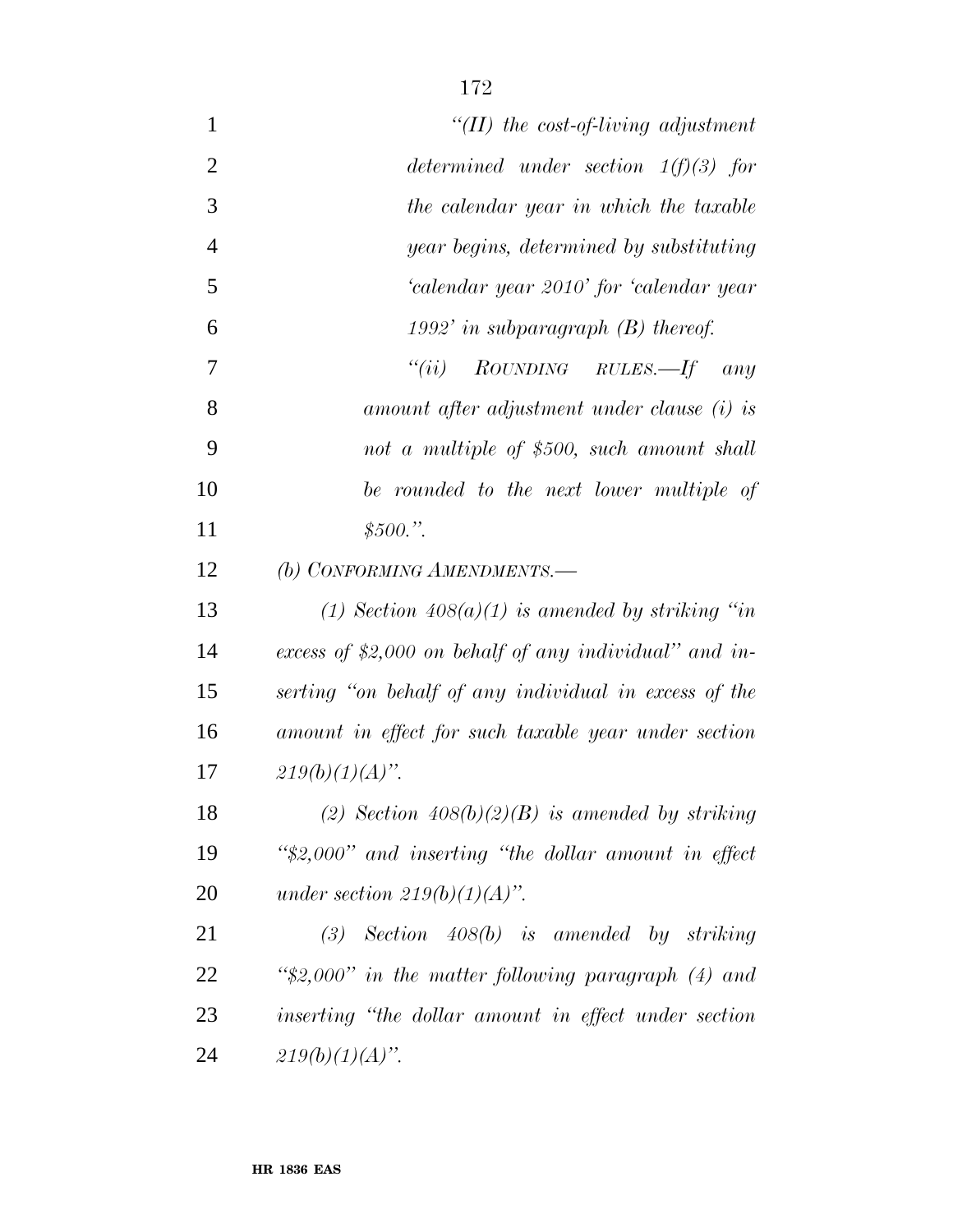*(4) Section 408(j) is amended by striking ''\$2,000''.*

 *(5) Section 408(p)(8) is amended by striking ''\$2,000'' and inserting ''the dollar amount in effect under section 219(b)(1)(A)''.*

 *(c) EFFECTIVE DATE.—The amendments made by this section shall apply to taxable years beginning after Decem-ber 31, 2001.*

## *SEC. 602. DEEMED IRAS UNDER EMPLOYER PLANS.*

 *(a) IN GENERAL.—Section 408 (relating to individual retirement accounts) is amended by redesignating sub- section (q) as subsection (r) and by inserting after sub-section (p) the following new subsection:*

 *''(q) DEEMED IRAS UNDER QUALIFIED EMPLOYER PLANS.—*

*''(1) GENERAL RULE.—If—*

 *''(A) a qualified employer plan elects to allow employees to make voluntary employee contributions to a separate account or annuity established under the plan, and*

 *''(B) under the terms of the qualified em- ployer plan, such account or annuity meets the applicable requirements of this section or section 408A for an individual retirement account or annuity,*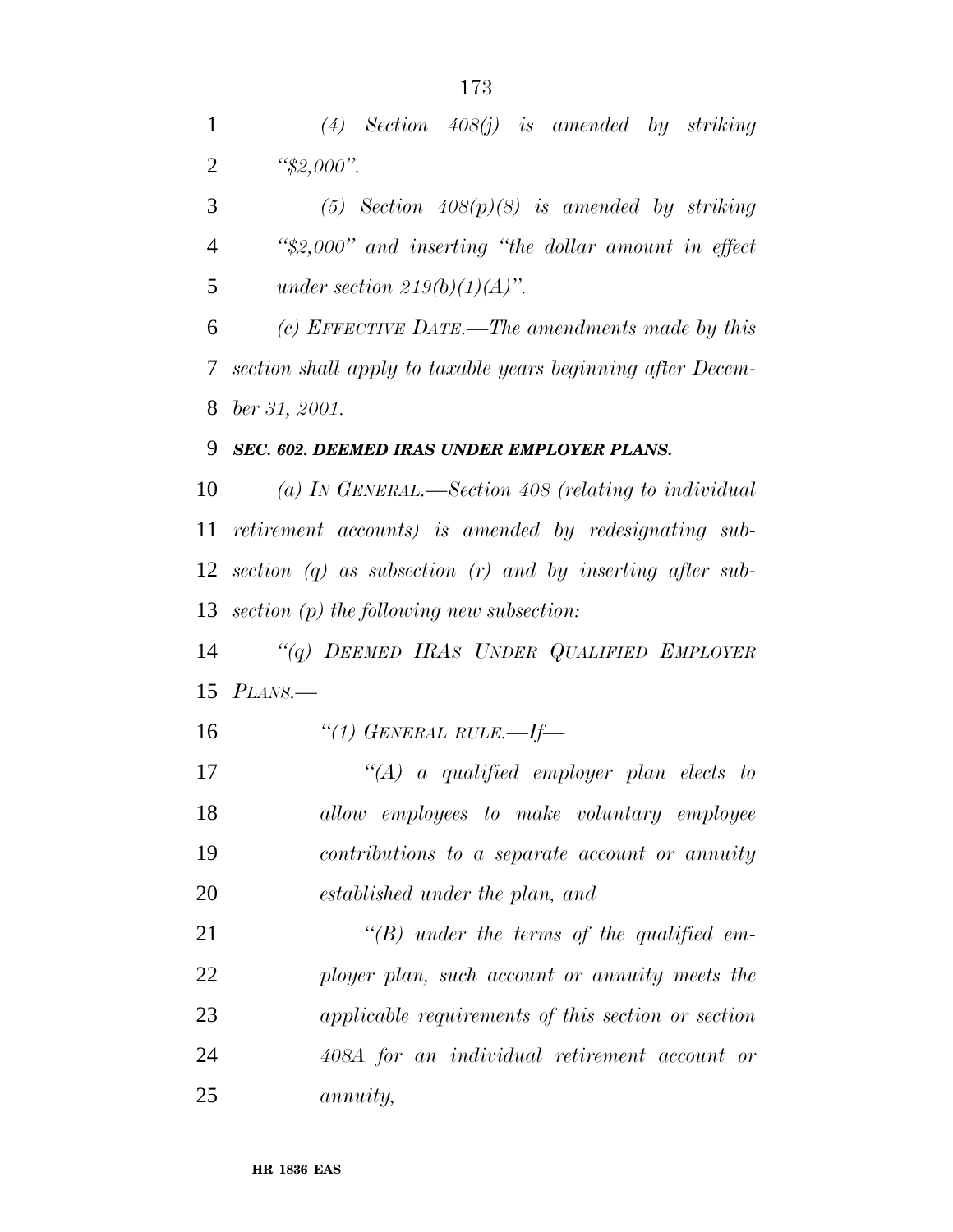| $\mathbf{1}$   | then such account or annuity shall be treated for pur- |
|----------------|--------------------------------------------------------|
| $\overline{2}$ | poses of this title in the same manner as an indi-     |
| 3              | vidual retirement plan and not as a qualified em-      |
| $\overline{4}$ | ployer plan (and contributions to such account or an-  |
| 5              | nuity as contributions to an individual retirement     |
| 6              | plan and not to the qualified employer plan). For      |
| 7              | purposes of subparagraph $(B)$ , the requirements of   |
| 8              | subsection $(a)(5)$ shall not apply.                   |
| 9              | "(2) SPECIAL RULES FOR QUALIFIED EMPLOYER              |
| 10             | PLANS.—For purposes of this title, a qualified em-     |
| 11             | ployer plan shall not fail to meet any requirement of  |
| 12             | this title solely by reason of establishing and main-  |
| 13             | taining a program described in paragraph (1).          |
| 14             | "(3) DEFINITIONS.—For purposes of<br><i>this</i>       |
| 15             | $subsection$ —                                         |
| 16             | $\lq (A)$<br>QUALIFIED EMPLOYER PLAN.—The              |
| 17             | term 'qualified employer plan' has the meaning         |
| 18             | given such term by section $72(p)(4)$ ; except such    |
| 19             | term shall only include an eligible deferred com-      |
| 20             | pensation plan (as defined in section $457(b)$ )       |
| 21             | which is maintained by an eligible employer de-        |
| 22             | scribed in section $457(e)(1)(A)$ .                    |
| 23             | "(B) VOLUNTARY EMPLOYEE<br>$CONTRIBU-$                 |
| 24             | TION.—The term 'voluntary employee contribu-           |
| 25             | tion' means any contribution (other than a man-        |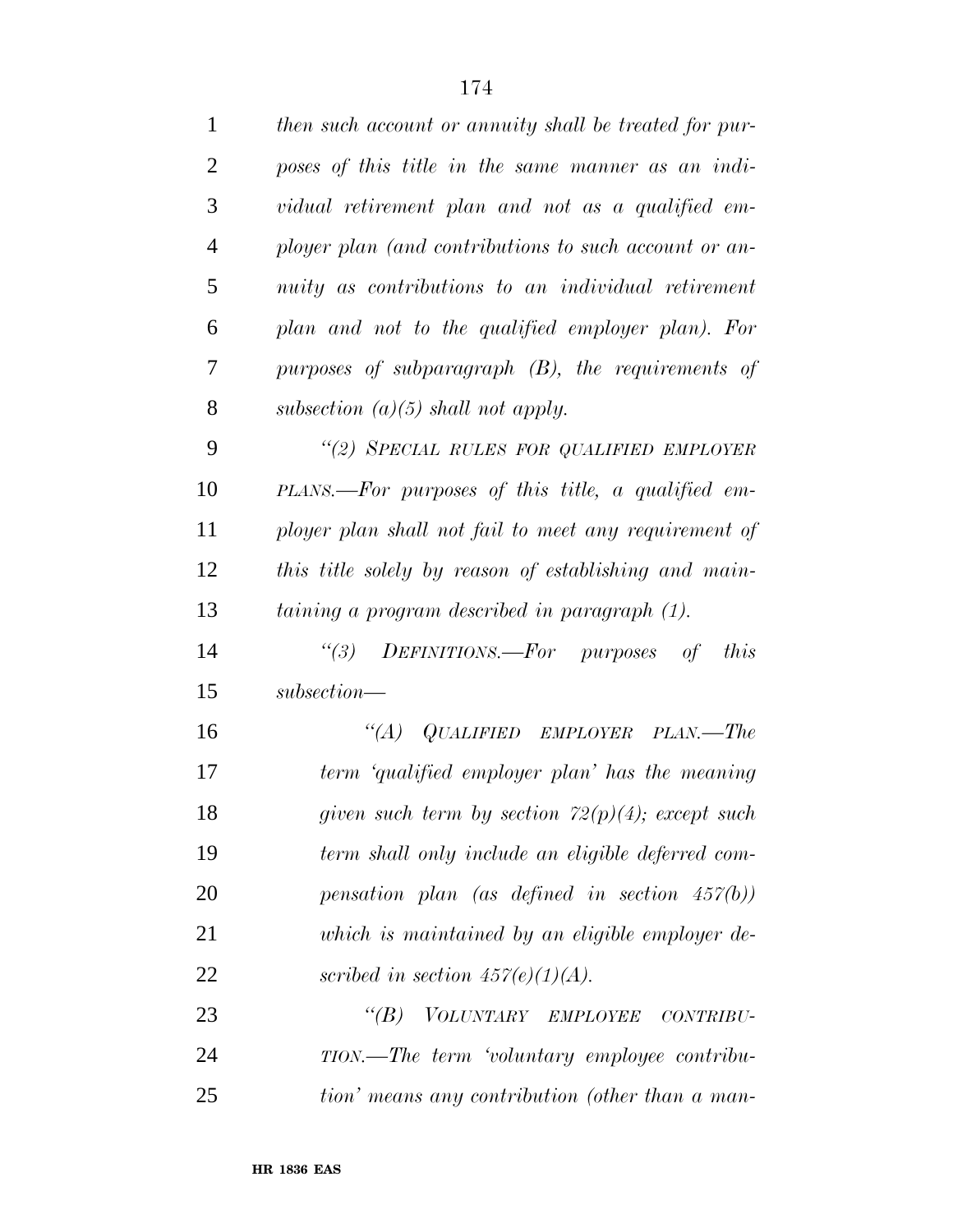| $\mathbf{1}$   | datory contribution within the meaning of sec-                 |
|----------------|----------------------------------------------------------------|
| $\overline{2}$ | tion $411(c)(2)(C)$ —                                          |
| 3              | $\tilde{f}(i)$ which is made by an individual as               |
| $\overline{4}$ | an employee under a qualified employer                         |
| 5              | plan which allows employees to elect to                        |
| 6              | make contributions described in paragraph                      |
| 7              | $(1),$ and                                                     |
| 8              | $``(ii)$ with respect to which the indi-                       |
| 9              | vidual has designated the contribution as a                    |
| 10             | contribution to which this subsection ap-                      |
| 11             | $plies.$ ".                                                    |
| 12             | (b) AMENDMENT OF ERISA.—                                       |
| 13             | (1) IN GENERAL.—Section 4 of the Employee Re-                  |
| 14             | tirement Income Security Act of 1974 (29 U.S.C.                |
| 15             | $(1003)$ is amended by adding at the end the following         |
| 16             | new subsection:                                                |
| 17             | "(c) If a pension plan allows an employee to elect to          |
| 18             | make voluntary employee contributions to accounts and an-      |
| 19             | nuities as provided in section $408(q)$ of the Internal Rev-   |
| 20             | enue Code of 1986, such accounts and annuities (and con-       |
| 21             | tributions thereto) shall not be treated as part of such plan  |
|                | 22 (or as a separate pension plan) for purposes of any provi-  |
| 23             | sion of this title other than section 403(c), 404, or 405 (re- |
| 24             | lating to exclusive benefit, and fiduciary and co-fiduciary    |
| 25             | <i>responsibilities</i> ).".                                   |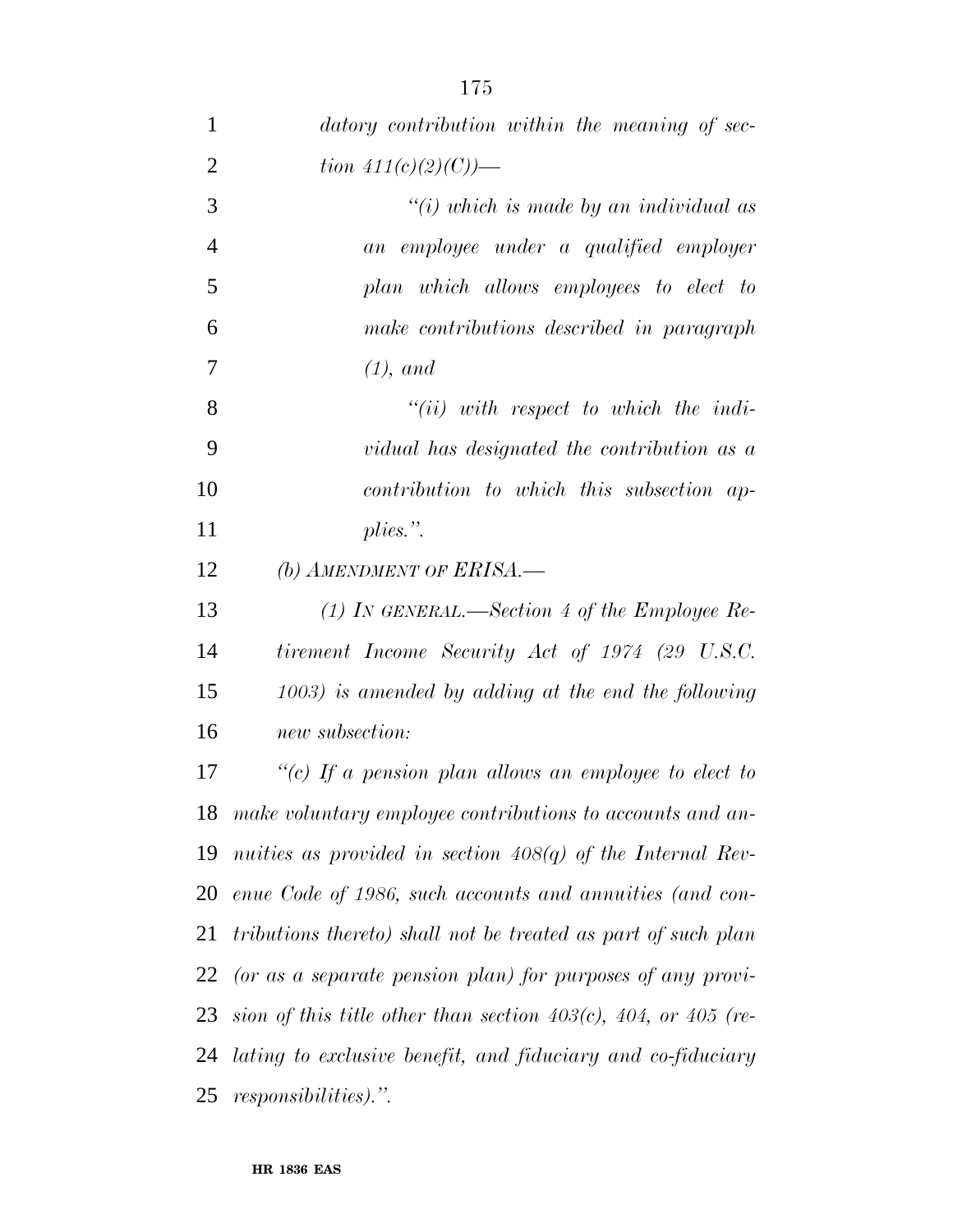| 1              | (2) CONFORMING AMENDMENT.—Section $4(a)$ of                  |
|----------------|--------------------------------------------------------------|
| $\overline{2}$ | such Act (29 U.S.C. 1003(a)) is amended by inserting         |
| 3              | "or $(c)$ " after "subsection $(b)$ ".                       |
| $\overline{4}$ | (c) EFFECTIVE DATE.—The amendments made by this              |
| 5              | section shall apply to plan years beginning after December   |
| 6              | 31, 2002.                                                    |
| 7              | SEC. 603. TAX-FREE DISTRIBUTIONS FROM INDIVIDUAL RE-         |
| 8              | TIREMENT ACCOUNTS FOR CHARITABLE PUR-                        |
| 9              | POSES.                                                       |
| 10             | (a) IN GENERAL.—Subsection (d) of section 408 (relat-        |
| 11             | ing to individual retirement accounts) is amended by add-    |
| 12             | ing at the end the following new paragraph:                  |
| 13             | $\lq(8)$<br>DISTRIBUTIONS FOR<br>CHARITABLE<br>PUR-          |
| 14             | $POSES$ .                                                    |
| 15             | "(A) IN GENERAL.—In the case of a quali-                     |
| 16             | fied charitable distribution from an individual              |
| 17             | retirement account to an organization described              |
| 18             | in section $170(c)$ , no amount shall be includible          |
| 19             | in the gross income of the account holder or bene-           |
| 20             | ficiary.                                                     |
| 21             | "(B) SPECIAL RULES RELATING TO CHARI-                        |
| 22             | TRUSTS, POOLED<br><b>TABLE</b><br><b>REMAINDER</b><br>INCOME |
| 23             | FUNDS, AND CHARITABLE GIFT ANNUITIES.-                       |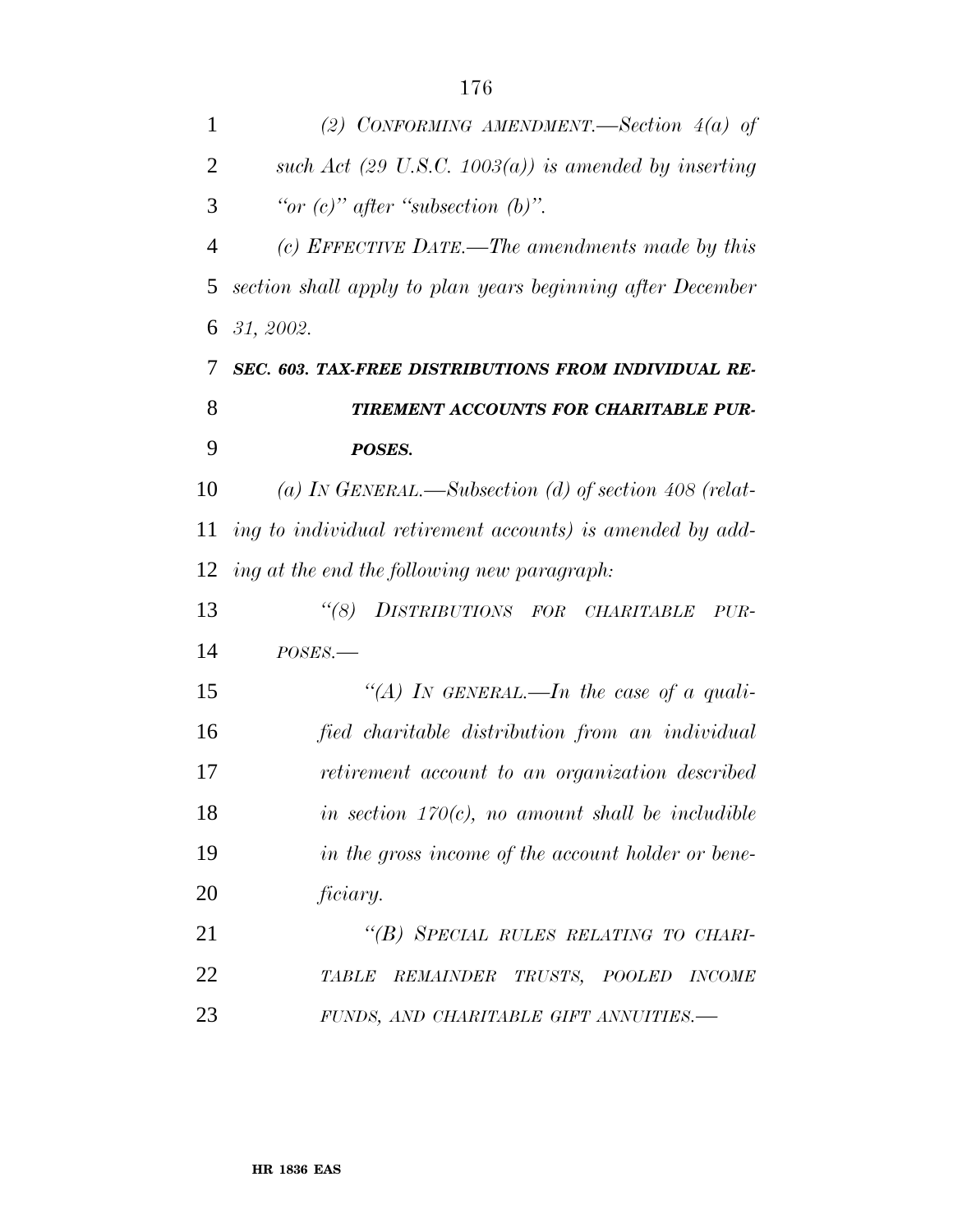| $\mathbf{1}$   | "(i) IN GENERAL.—In the case of $a$           |
|----------------|-----------------------------------------------|
| $\overline{2}$ | qualified charitable distribution from an in- |
| 3              | dividual retirement account—                  |
| $\overline{4}$ | $\lq (I)$ to a charitable remainder an-       |
| 5              | nuity trust or a charitable remainder         |
| 6              | unitrust (as such terms are defined in        |
| 7              | section $664(d)$ ,                            |
| 8              | "(II) to a pooled income fund (as             |
| 9              | defined in section $642(c)(5)$ , or           |
| 10             | "(III) for the issuance of a chari-           |
| 11             | table gift annuity (as defined in sec-        |
| 12             | <i>tion</i> $501(m)(5)$ ,                     |
| 13             | no amount shall be includible in gross in-    |
| 14             | come of the account holder or beneficiary.    |
| 15             | The preceding sentence shall apply only if    |
| 16             | no person holds any interest in the amounts   |
| 17             | in the trust, fund, or annuity attributable   |
| 18             | to such distribution other than one or more   |
| 19             | of the following: the individual for whose    |
| 20             | benefit such account is maintained, the       |
| 21             | spouse of such individual, or any organiza-   |
| 22             | tion described in section $170(c)$ .          |
| 23             | "(ii) DETERMINATION OF INCLUSION              |
| 24             | $AMOUNTS$ DISTRIBUTED.—In deter-<br>OF        |
| 25             | mining the amount includible in the gross     |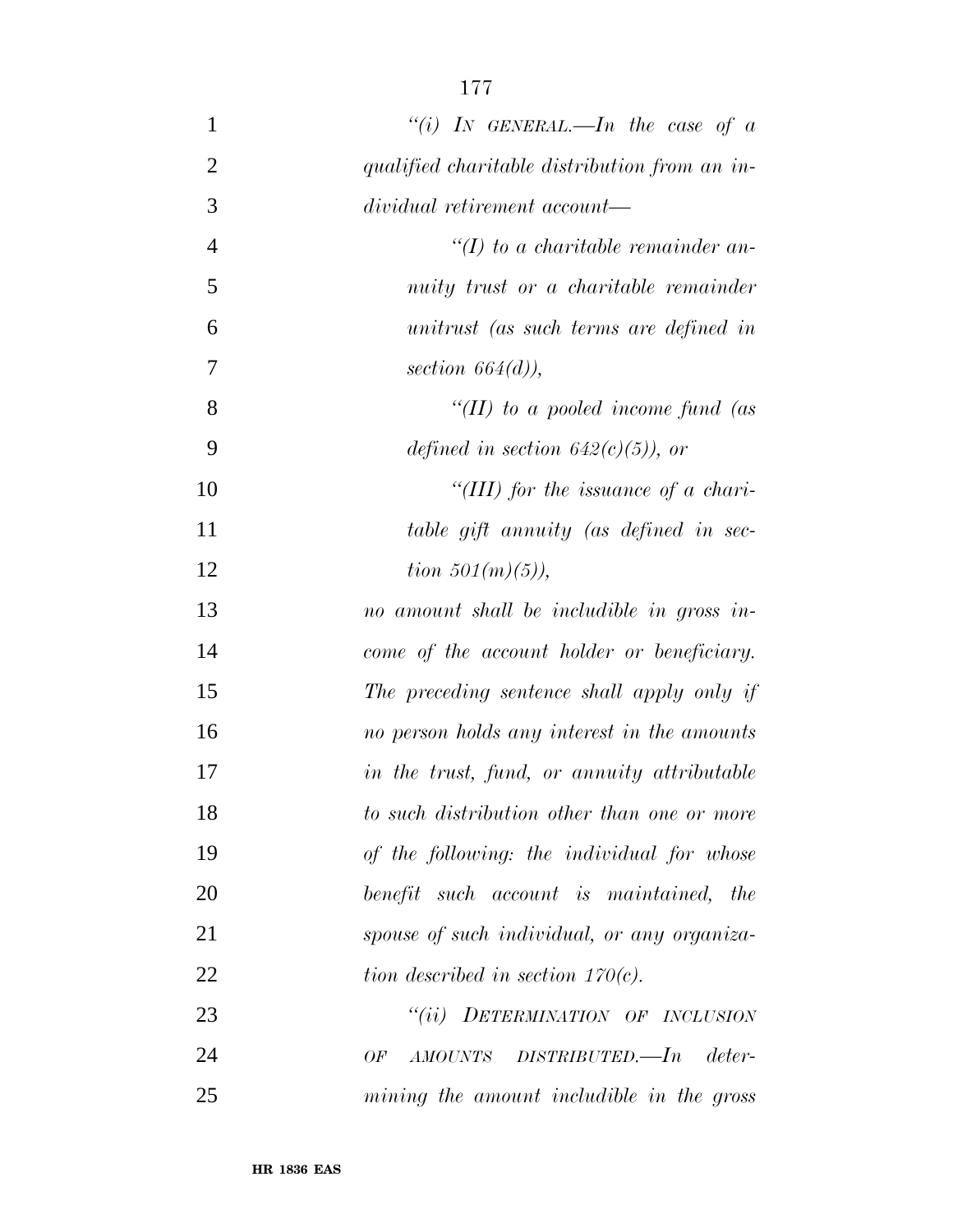| $\mathbf{1}$   | income of the distributee of a distribution        |
|----------------|----------------------------------------------------|
| $\overline{2}$ | from a trust described in clause $(i)(I)$ or an    |
| 3              | annuity described in clause $(i)(III)$ , the       |
| $\overline{4}$ | portion of any qualified charitable distribu-      |
| 5              | tion to such trust or for such annuity which       |
| 6              | would (but for this subparagraph) have been        |
| 7              | includible in gross income—                        |
| 8              | "(I) in the case of any such trust,                |
| 9              | shall be treated as income described in            |
| 10             | section $664(b)(1)$ , or                           |
| 11             | "(II) in the case of any such an-                  |
| 12             | nuity, shall not be treated as an invest-          |
| 13             | ment in the contract.                              |
| 14             | "(iii) NO INCLUSION FOR DISTRIBU-                  |
| 15             | POOLED INCOME FUND.—No<br>TO<br><b>TION</b>        |
| 16             | amount shall be includible in the gross in-        |
| 17             | come of a pooled income fund (as so de-            |
| 18             | fined) by reason of a qualified charitable         |
| 19             | distribution to such fund.                         |
| 20             | "(C) QUALIFIED CHARITABLE DISTRIBU-                |
| 21             | TION.—For purposes of this paragraph, the term     |
| 22             | 'qualified charitable distribution' means any dis- |
| 23             | tribution from an individual retirement            |
| 24             | $account$ —                                        |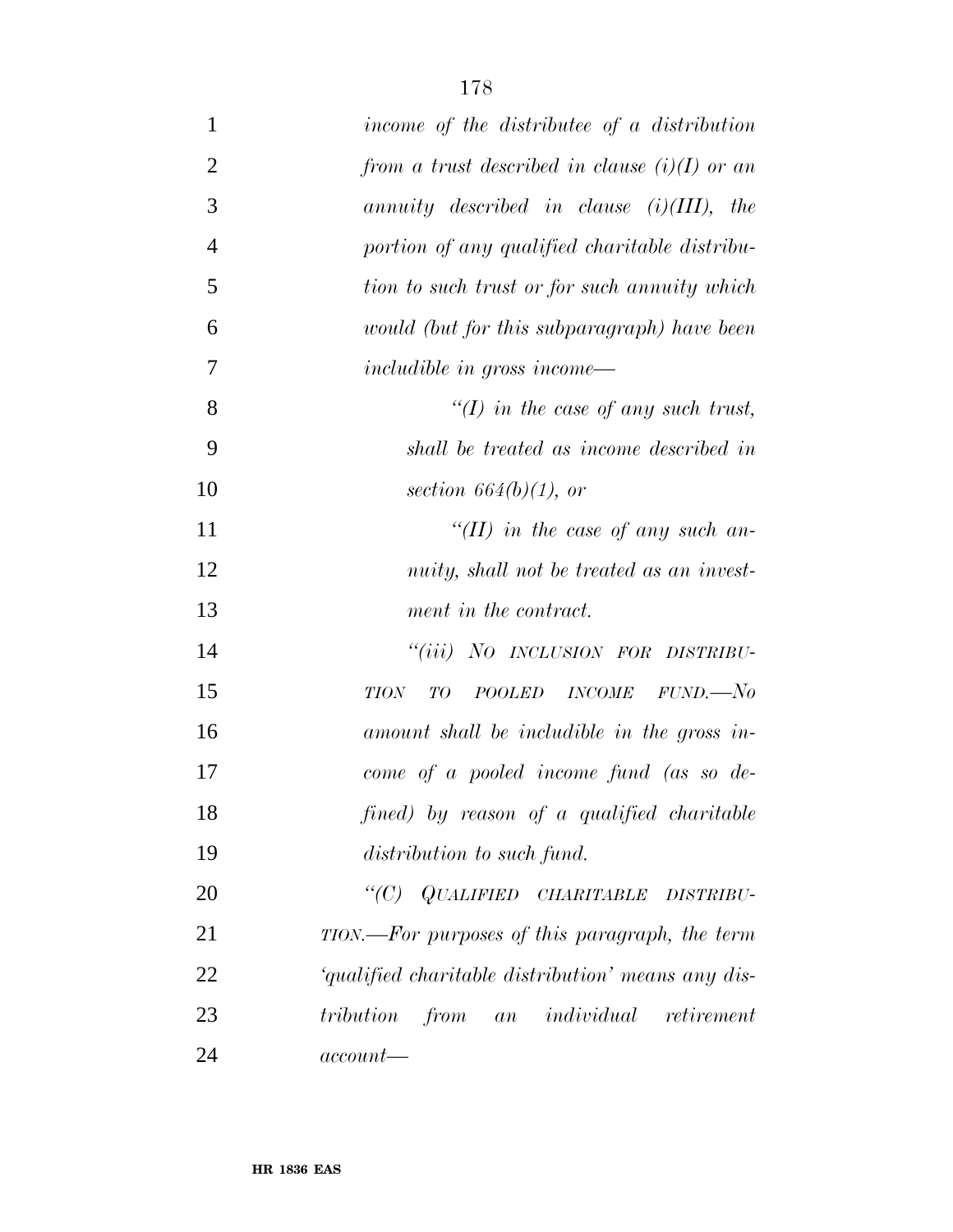| $\mathbf{1}$   | $``(i)$ which is made on or after the date                   |
|----------------|--------------------------------------------------------------|
| $\overline{2}$ | that the individual for whose benefit the ac-                |
| 3              | count is maintained has attained age $70^{1/2}$ ,            |
| $\overline{4}$ | and                                                          |
| 5              | $``(ii) which is a characteristic contribution$              |
| 6              | (as defined in section $170(c)$ ) made directly              |
| 7              | from the account to-                                         |
| 8              | $\lq (I)$ an organization described in                       |
| 9              | section $170(c)$ , or                                        |
| 10             | $\lq (II)$ a trust, fund, or annuity de-                     |
| 11             | scribed in subparagraph $(B)$ .                              |
| 12             | "(D) DENIAL OF DEDUCTION.—The amount                         |
| 13             | allowable as a deduction to the taxpayer for the             |
| 14             | taxable year under section 170 (before the appli-            |
| 15             | cation of section $170(b)$ for qualified charitable          |
| 16             | distributions shall be reduced (but not below                |
| 17             | zero) by the sum of the amounts of the qualified             |
| 18             | charitable distributions during such year which              |
| 19             | (but for this paragraph) would have been includ-             |
| 20             | <i>ible in the gross income of the taxpayer for such</i>     |
| 21             | $year$ ."                                                    |
| 22             | (b) EFFECTIVE DATE.—The amendment made by sub-               |
| 23             | section (a) shall apply to taxable years beginning after De- |
| 24             | cember 31, 2009.                                             |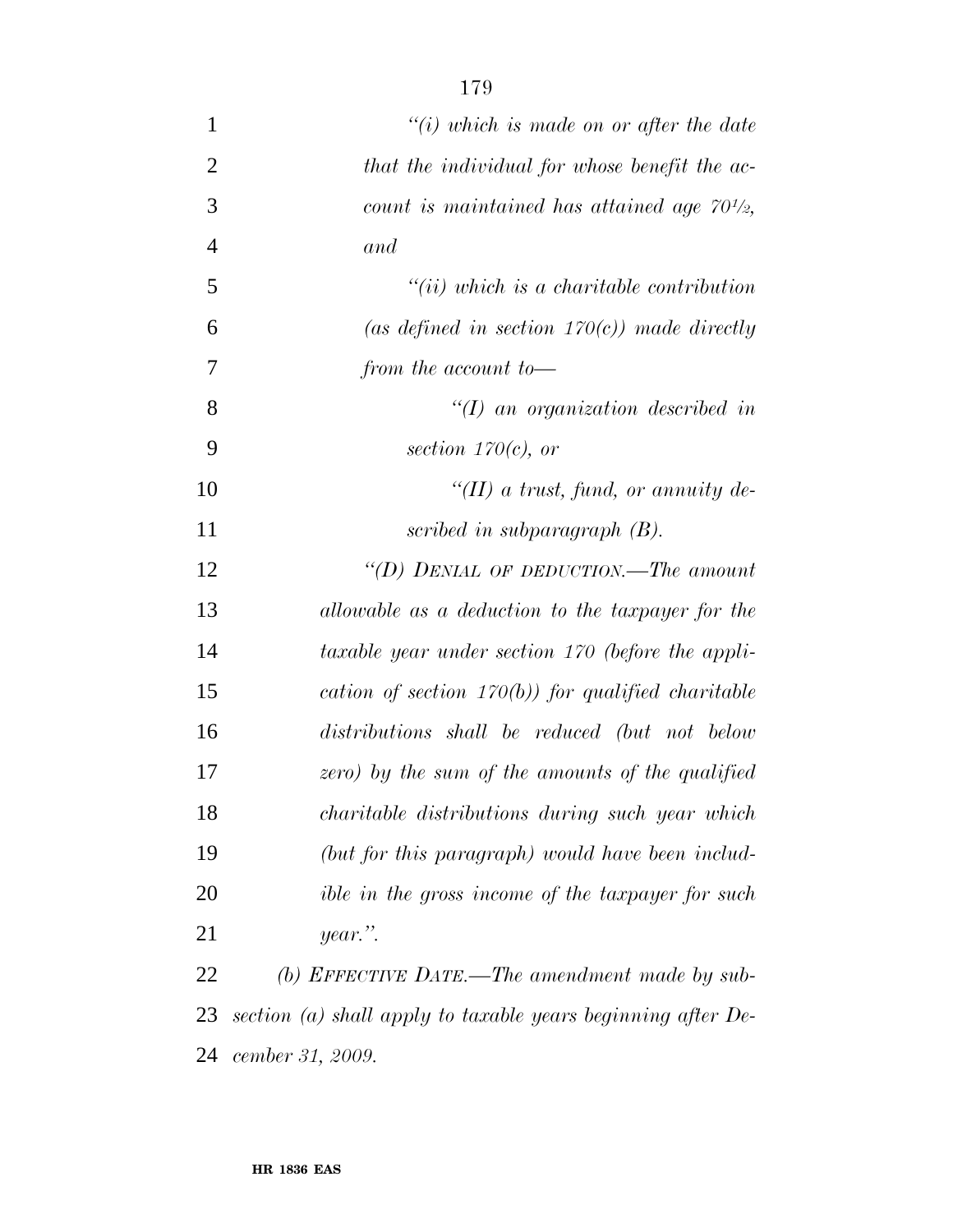| $\mathbf{1}$   | <b>Subtitle B—Expanding Coverage</b>                               |
|----------------|--------------------------------------------------------------------|
| 2              | SEC. 611. INCREASE IN BENEFIT AND CONTRIBUTION LIM-                |
| 3              | ITS.                                                               |
| $\overline{4}$ | (a) DEFINED BENEFIT PLANS.—                                        |
| 5              | (1) DOLLAR LIMIT.—                                                 |
| 6              | (A) Subparagraph (A) of section $415(b)(1)$                        |
| 7              | (relating to limitation for defined benefit plans)                 |
| 8              | is amended by striking "\$90,000" and inserting                    |
| 9              | "the applicable limit".                                            |
| 10             | $(B)$ Section 415(b) is amended by adding at                       |
| 11             | the end the following new paragraph:                               |
| 12             | "(12) APPLICABLE LIMIT.-For purposes<br>-of                        |
| 13             | paragraph $(1)(A)$ , the applicable limit shall be deter-          |
| 14             | mined in accordance with the following table:                      |
|                | "For taxable years<br>The applicable<br>beginning in:<br>limit is: |
| 15             | $(C)$ Subparagraphs $(C)$ and $(D)$ of section                     |
| 16             | $415(b)(2)$ are each amended—                                      |
| 17             | $(i)$ in the headings, by striking                                 |
| 18             | " $$90,000"$ and inserting "APPLICABLE",                           |
| 19             | $(ii)$ by striking "\$90,000 limitation"                           |
| 20             | each place it appears and inserting "limita-                       |
| 21             | tion", and                                                         |
| 22             | $(iii)$ by striking "a \$90,000 annual                             |
| 23             | benefit" each place it appears and inserting                       |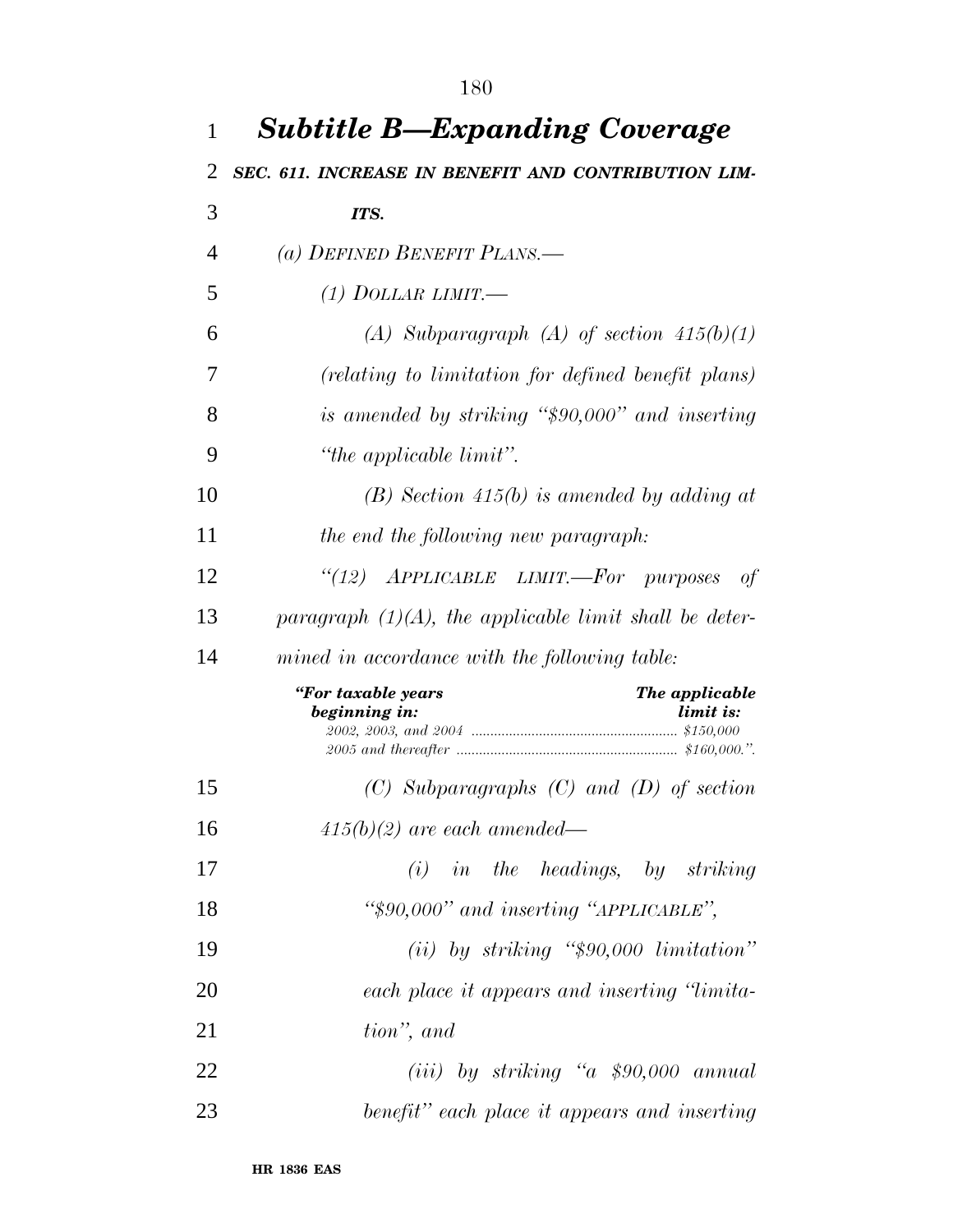*''an annual benefit equal to the applicable limit''. (D) Paragraph (7) of section 415(b) (relat- ing to benefits under certain collectively bar- gained plans) is amended by striking ''the great- er of \$68,212 or one-half the amount otherwise applicable for such year under paragraph (1)(A) for '\$90,000' '' and inserting ''one-half the amount otherwise applicable for such year under paragraph (1)(A) for 'the applicable limit' ''. (2) LIMIT REDUCED WHEN BENEFIT BEGINS BE- FORE AGE 62.—Subparagraph (C) of section 415(b)(2) is amended by striking ''the social security retirement age'' each place it appears in the heading and text*

 *and inserting ''age 62'' and by striking the second sentence.*

 *(3) LIMIT INCREASED WHEN BENEFIT BEGINS AFTER AGE 65.—Subparagraph (D) of section 415(b)(2) is amended by striking ''the social security retirement age'' each place it appears in the heading and text and inserting ''age 65''.*

 *(4) COST-OF-LIVING ADJUSTMENTS.—Subsection (d) of section 415 (related to cost-of-living adjust-ments) is amended—*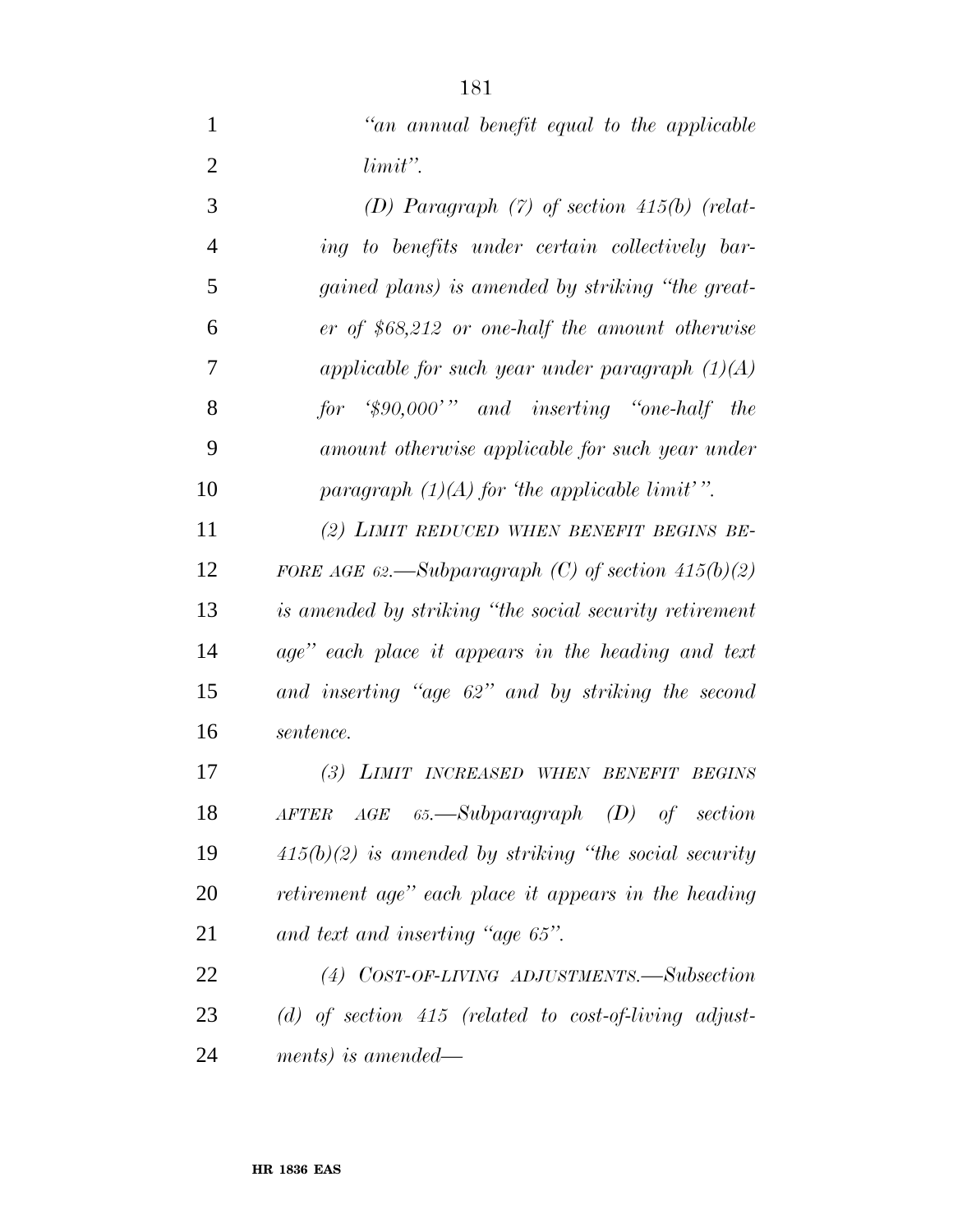| $\mathbf{1}$   | $(A)$ by striking "\$90,000" in paragraph                   |
|----------------|-------------------------------------------------------------|
| $\overline{2}$ | $(1)(A)$ and inserting "applicable limit"; and              |
| 3              | $(B)$ in paragraph $(3)(A)$ —                               |
| $\overline{4}$ | (i) by striking " $$90,000"$ in the head-                   |
| 5              | ing and inserting "applicable limit"; and                   |
| 6              | $(ii)$ by striking "October 1, 1986" and                    |
| 7              | inserting "July 1, 2004".                                   |
| 8              | (5) CONFORMING AMENDMENTS.-                                 |
| 9              | (A) Section $415(b)(2)$ is amended by strik-                |
| 10             | ing subparagraph $(F)$ .                                    |
| 11             | (B) Section $415(b)(9)$ is amended to read as               |
| 12             | follows:                                                    |
| 13             | "(9) SPECIAL RULE FOR COMMERCIAL AIRLINE                    |
| 14             | $\textit{PILOTS.}$ —In the case of any participant who is a |
| 15             | commercial airline pilot, if, as of the time of the par-    |
| 16             | ticipant's retirement, regulations prescribed by the        |
| 17             | Federal Aviation Administration require an indi-            |
| 18             | vidual to separate from service as a commercial air-        |
| 19             | line pilot after attaining any age occurring on or          |
| 20             | after age 60 and before age 62, paragraph $(2)(C)$ shall    |
| 21             | be applied by substituting such age for age 62.".           |
| 22             | (C) Section $415(b)(10)(C)(i)$ is amended by                |
| 23             | striking "applied without regard to paragraph"              |
| 24             | $(2)(F)$ ".                                                 |
| 25             | (b) QUALIFIED TRUSTS.—                                      |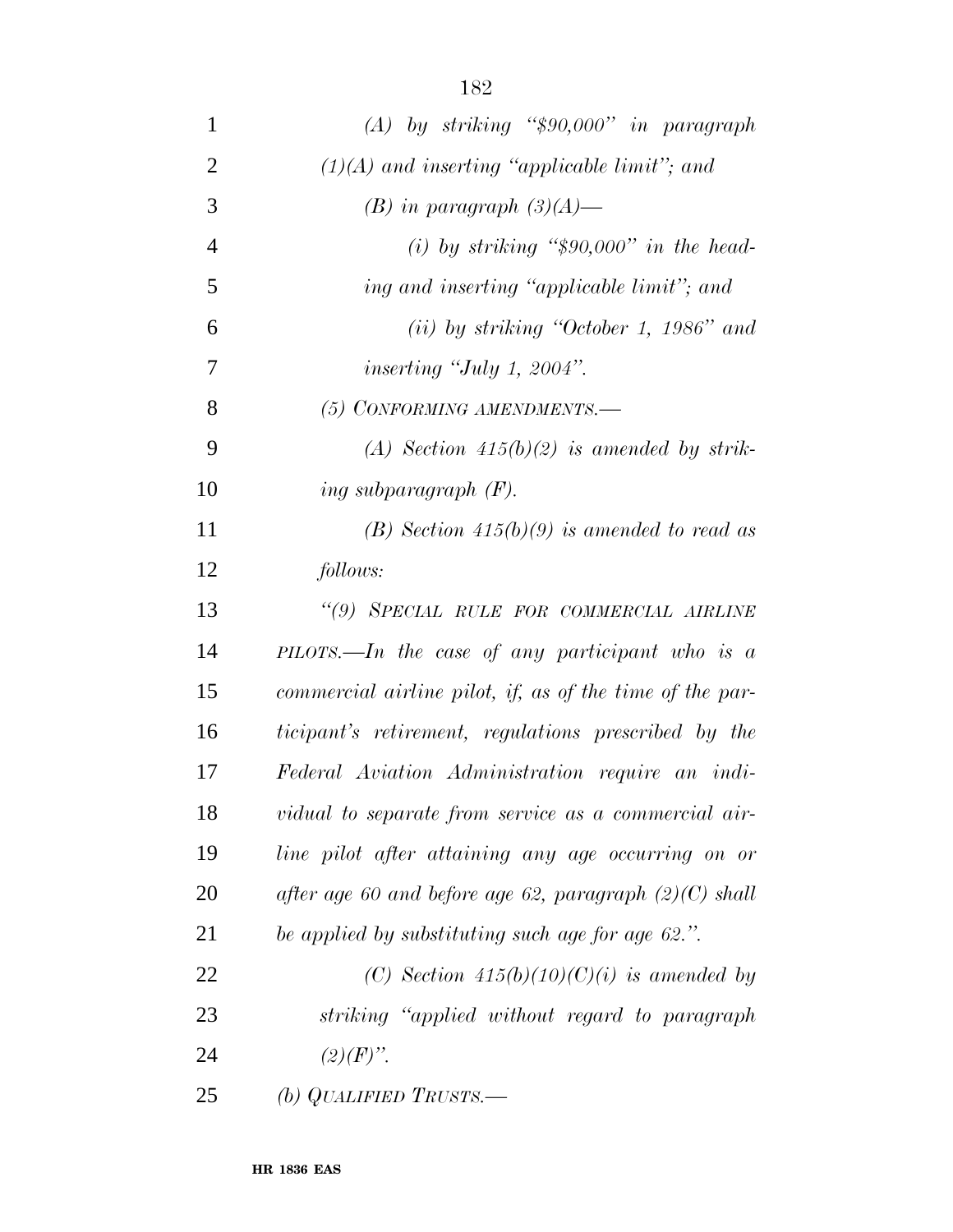| 1              | (1) COMPENSATION LIMIT.—                                                                    |
|----------------|---------------------------------------------------------------------------------------------|
| 2              | (A) Section $401(a)(17)$ is amended—                                                        |
| 3              | $(i)$ in subparagraph $(A)$ , by striking                                                   |
| $\overline{4}$ | " $$150,000"$ and inserting "the applicable"                                                |
| 5              | dollar amount",                                                                             |
| 6              | $(ii)$ in subparagraph $(B)$ , by striking                                                  |
| 7              | " $$150,000"$ and inserting "the applicable"                                                |
| 8              | dollar", and                                                                                |
| 9              | $(iii)$ by adding at the end the fol-                                                       |
| 10             | lowing:                                                                                     |
| 11             | "(C) APPLICABLE DOLLAR AMOUNT.-For                                                          |
| 12             | purposes of this paragraph, the applicable dollar                                           |
| 13             | amount shall be determined in accordance with                                               |
| 14             | <i>the following table:</i>                                                                 |
|                | "For taxable years<br>The applicable<br>beginning in<br>dollar amount is:<br>calendar year: |
| 15             | $(B)$ Section 404(l) is amended—                                                            |
| 16             | $(i)$ by striking the second sentence,                                                      |
| 17             | (ii) by striking " $$150,000"$ and insert-                                                  |
| 18             | ing "the applicable dollar amount in effect                                                 |
| 19             | under section $401(a)(17)(A)$ , and                                                         |
| 20             | (iii) by striking "the preceding sen-                                                       |
| 21             | "section"<br>tence"<br>$and$ inserting                                                      |
| 22             | $401(a)(17)(B)$ ".                                                                          |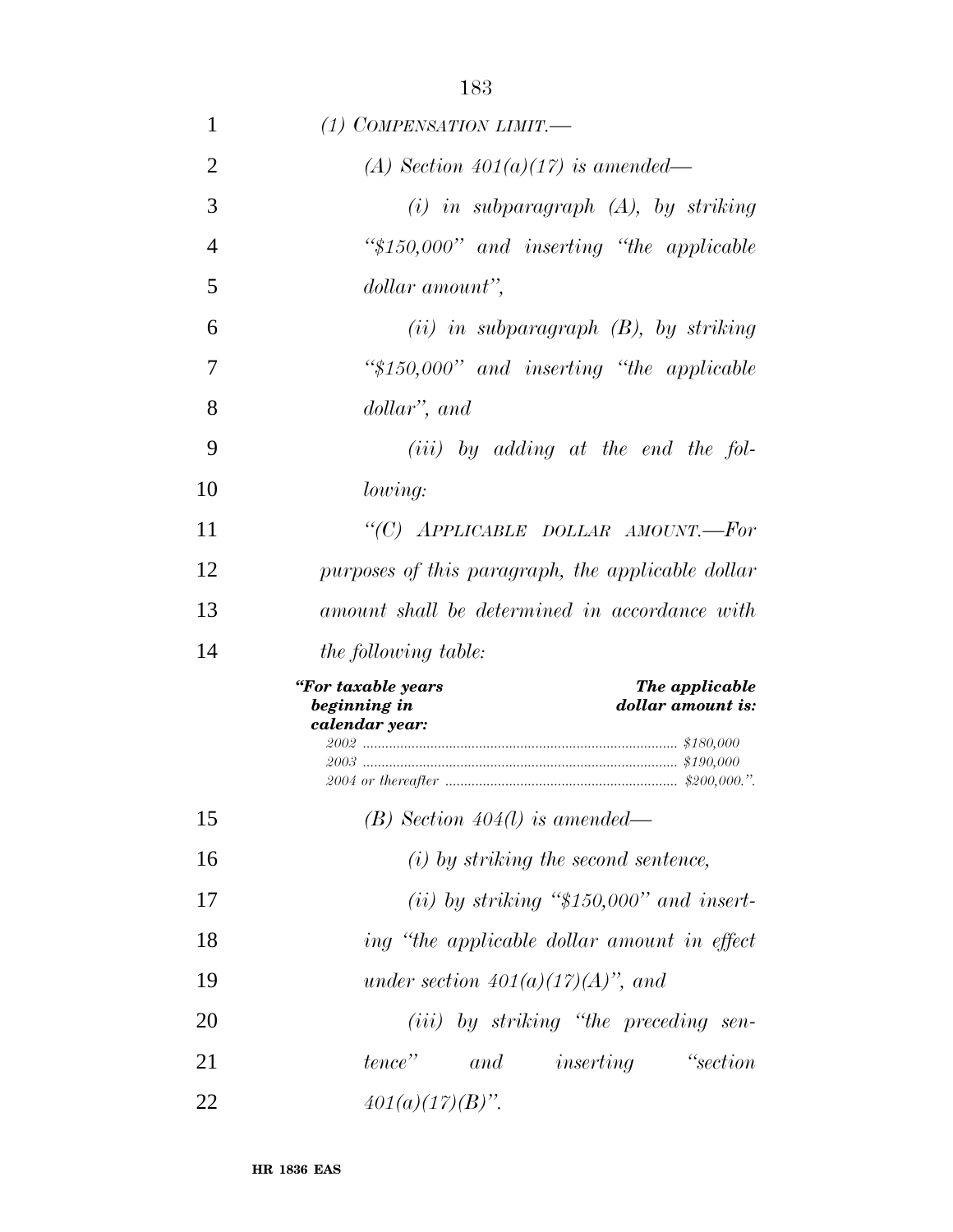| 1              | (C) Section 408(k) is amended—                   |
|----------------|--------------------------------------------------|
| $\overline{2}$ | (i) in each of paragraphs $(3)(C)$ and           |
| 3              | $(6)(D)(ii)$ , by striking "\$150,000" each      |
| $\overline{4}$ | place it appears and inserting "amount of        |
| 5              | compensation equal to the applicable dollar      |
| 6              | $\it in$ effect under<br>section<br>amount       |
| 7              | $401(a)(17)(A)$ , and                            |
| 8              | $(ii)$ in paragraph $(8)$ , by striking "and     |
| 9              | shall adjust" and all that follows through       |
| 10             | "section $401(a)(17)(B)$ ".                      |
| 11             | (D) Section 505(b)(7) is amended—                |
| 12             | (i) by striking " $$150,000"$ and insert-        |
| 13             | ing "the applicable dollar amount in effect      |
| 14             | under section $401(a)(17)(A)$ , and              |
| 15             | $(ii)$ by striking the second sentence.          |
| 16             | (2) BASE PERIOD AND ROUNDING OF COST-OF-         |
| 17             | LIVING ADJUSTMENT.—Subparagraph $(B)$ of section |
| 18             | $401(a)(17)$ is amended—                         |
| 19             | $(A)$ by striking "The Secretary" and insert-    |
| 20             | ing "In calendar years beginning after 2005, the |
| 21             | Secretary",                                      |
| 22             | $(B)$ by striking "October 1, 1993" and in-      |
| 23             | serting "July 1, 2005"; and                      |
| 24             | (C) by striking "\$10,000" both places it ap-    |
| 25             | pears and inserting "\$5,000".                   |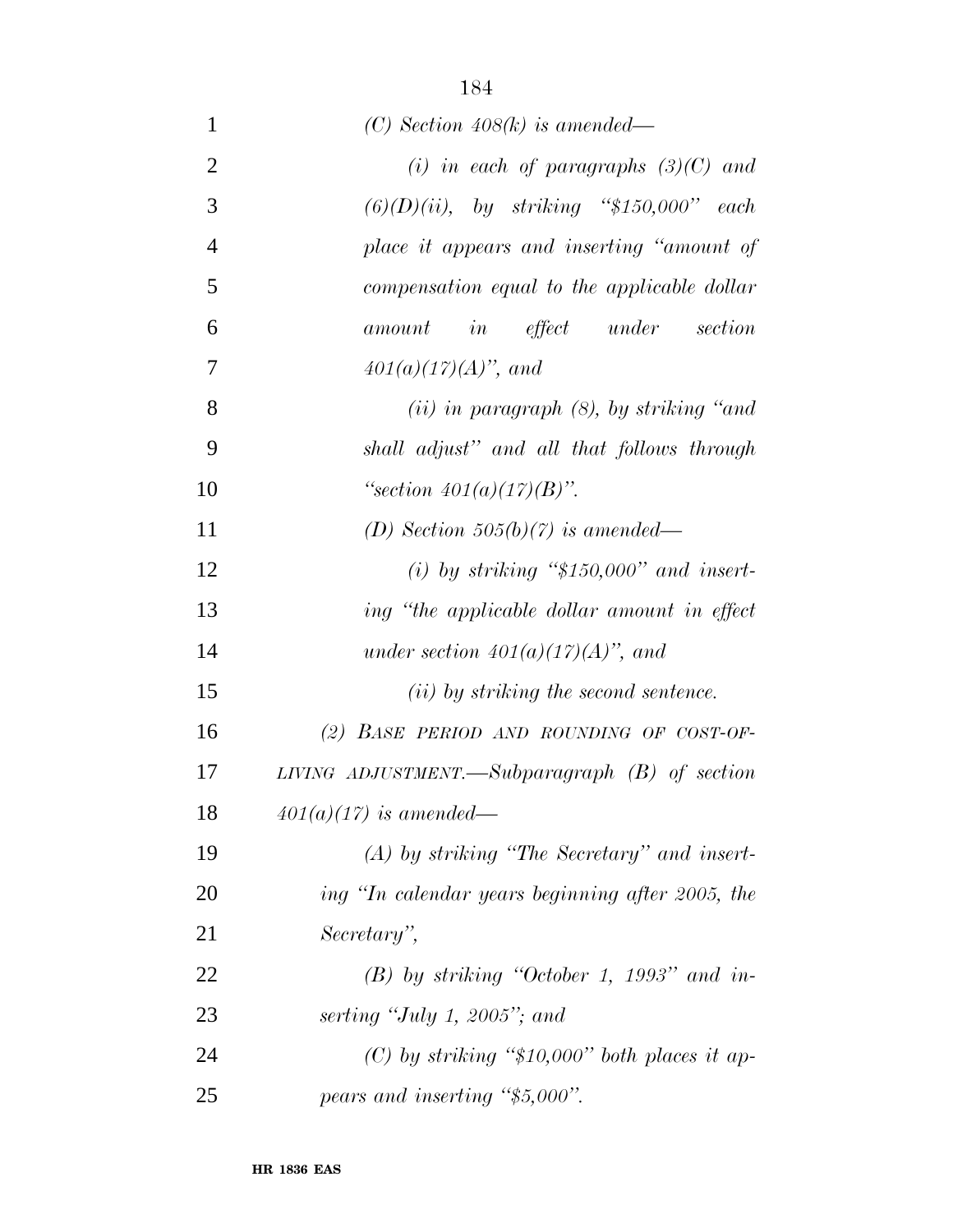| 1              | (c) ELECTIVE DEFERRALS.—                                                                    |
|----------------|---------------------------------------------------------------------------------------------|
| $\overline{2}$ | $(1)$ IN GENERAL.—Paragraph $(1)$ of section                                                |
| 3              | $402(g)$ (relating to limitation on exclusion for elective                                  |
| $\overline{4}$ | deferrals) is amended to read as follows:                                                   |
| 5              | $``(1)$ IN GENERAL.—                                                                        |
| 6              | "(A) LIMITATION.—Notwithstanding sub-                                                       |
| 7              | sections (e)(3) and (h)(1)(B), the elective defer-                                          |
| 8              | rals of any individual for any taxable year shall                                           |
| 9              | be included in such individual's gross income to                                            |
| 10             | the extent the amount of such deferrals for the                                             |
| 11             | year exceeds the applicable dollar<br>taxable                                               |
| 12             | <i>amount.</i>                                                                              |
| 13             | "(B) APPLICABLE DOLLAR AMOUNT.—For                                                          |
| 14             | purposes of subparagraph (A), the applicable                                                |
| 15             | dollar amount shall be the amount determined in                                             |
| 16             | <i>accordance with the following table:</i>                                                 |
|                | "For taxable years<br>The applicable<br>beginning in<br>dollar amount is:<br>calendar year: |
|                | \$11,000                                                                                    |
|                | \$11,500                                                                                    |
|                | \$12,000                                                                                    |
|                | \$12,500                                                                                    |
|                | \$13,000                                                                                    |
|                | \$13,500<br>\$14,000                                                                        |
|                | \$14,500                                                                                    |
|                | \$15,000."                                                                                  |
| 17             | COST-OF-LIVING ADJUSTMENT.—Paragraph<br>(2)                                                 |
| 18             | (5) of section $402(g)$ is amended to read as follows:                                      |
| 19             | "(5) $CosT-OF-LIVING ADJUSTMENT.$ —In the case                                              |
| 20             | of taxable years beginning after December 31, 2010,                                         |
|                | <b>HR 1836 EAS</b>                                                                          |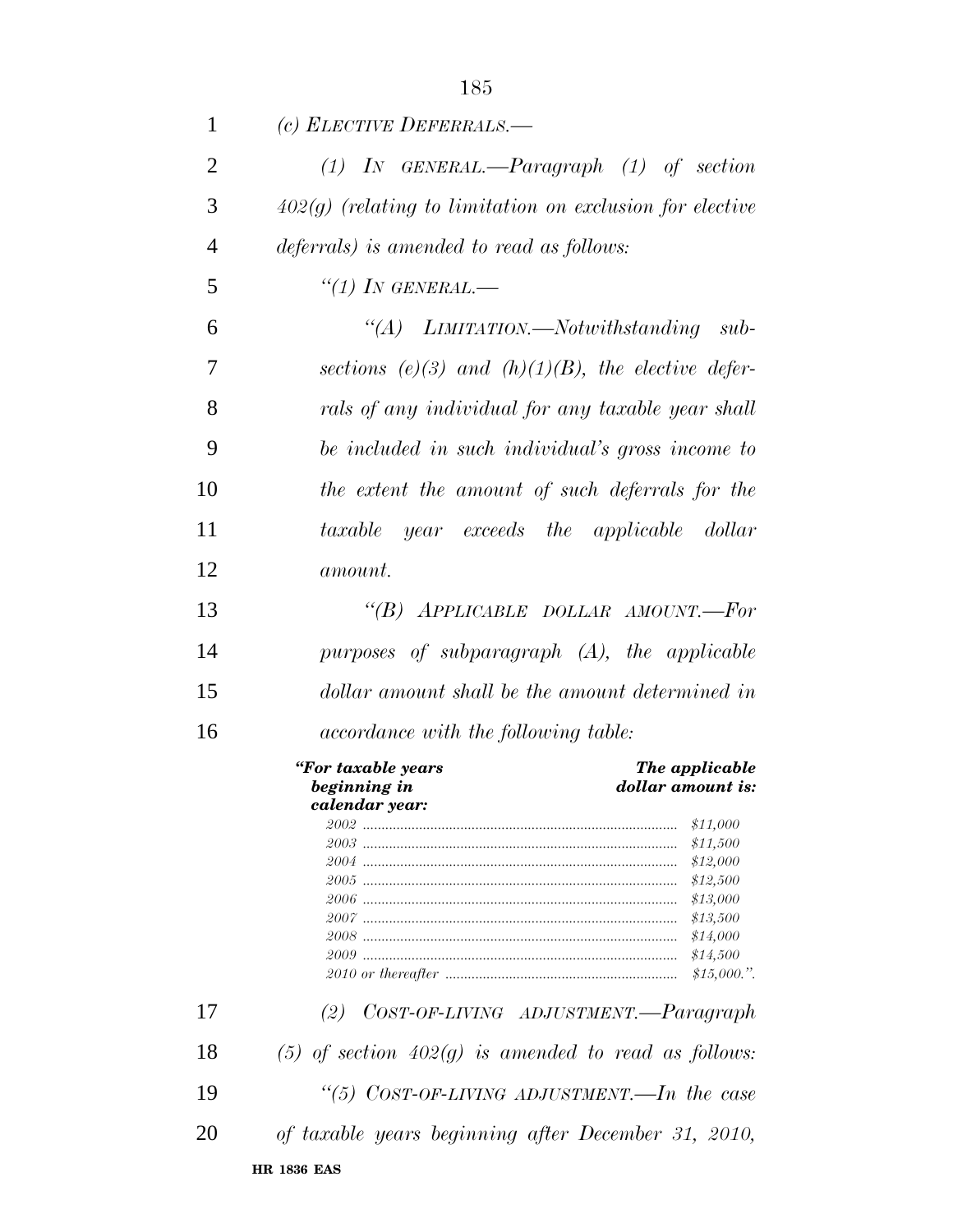| $\mathbf{1}$   | the Secretary shall adjust the \$15,000 amount under             |
|----------------|------------------------------------------------------------------|
| $\overline{2}$ | paragraph $(1)(B)$ at the same time and in the same              |
| 3              | manner as under section $415(d)$ , except that the base          |
| $\overline{4}$ | period shall be the calendar quarter beginning July 1,           |
| 5              | 2009, and any increase under this paragraph which                |
| 6              | is not a multiple of \$500 shall be rounded to the next          |
| 7              | lowest multiple of \$500.".                                      |
| 8              | (3) CONFORMING AMENDMENTS.-                                      |
| 9              | $(A)$ Section 402(g) (relating to limitation                     |
| 10             | on exclusion for elective deferrals), as amended                 |
| 11             | by paragraphs $(1)$ and $(2)$ , is further amended               |
| 12             | by striking paragraph (4) and redesignating                      |
| 13             | paragraphs $(5)$ , $(6)$ , $(7)$ , $(8)$ , and $(9)$ as para-    |
| 14             | graphs $(4)$ , $(5)$ , $(6)$ , $(7)$ , and $(8)$ , respectively. |
| 15             | (B) Paragraph (2) of section $457(c)$ is                         |
| 16             | amended by striking "402(g)(8)(A)(iii)" and in-                  |
| 17             | serting "402(g)(7)(A)(iii)".                                     |
| 18             | (C) Clause (iii) of section $501(c)(18)(D)$ is                   |
| 19             | amended by striking "(other than paragraph $(4)$ )               |
| 20             | $thereof)$ ".                                                    |
| 21             | (d) DEFERRED COMPENSATION PLANS OF STATE AND                     |
|                | 22 LOCAL GOVERNMENTS AND TAX-EXEMPT ORGANIZA-                    |
| 23             | $TIONS$ .                                                        |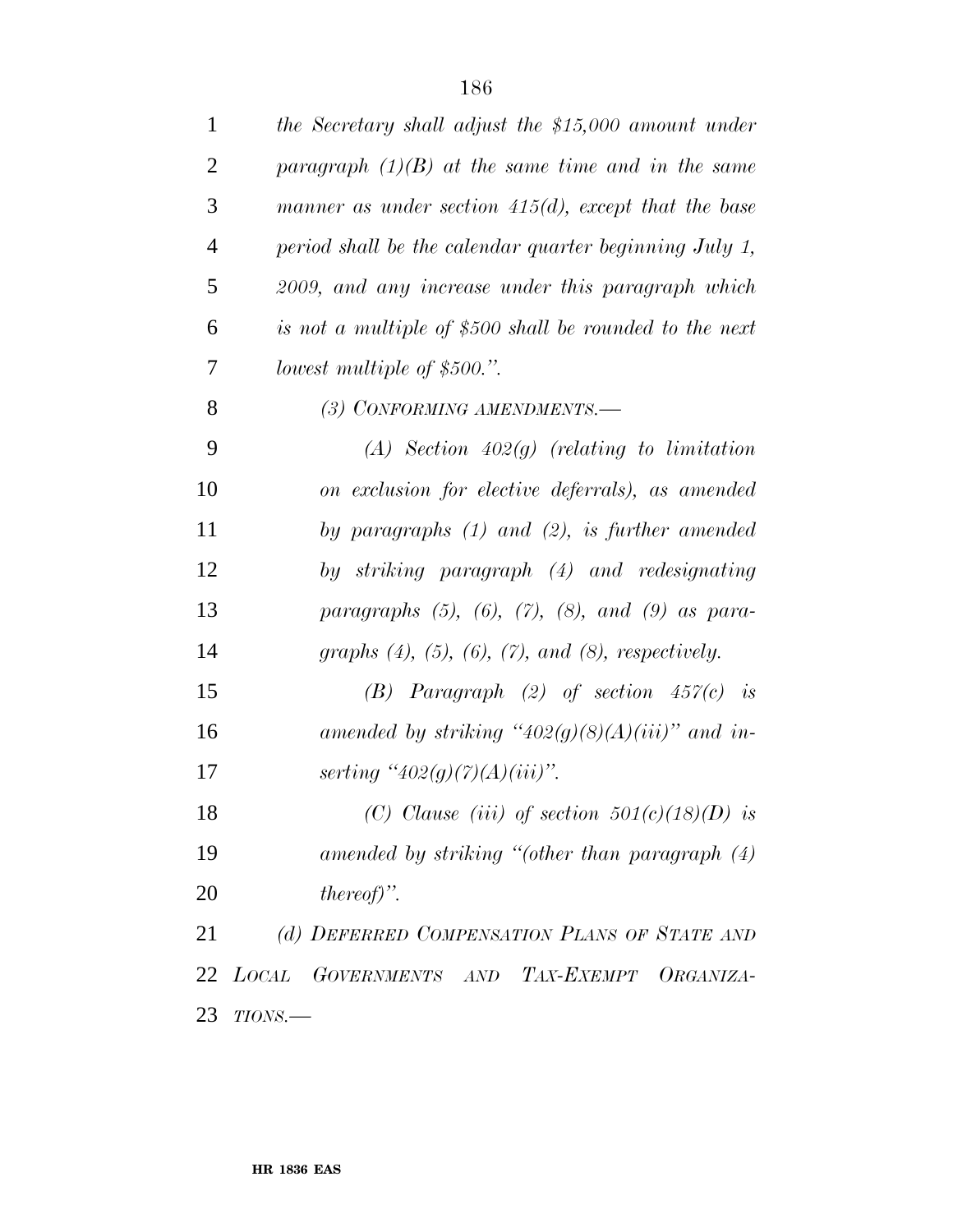| $\mathbf{1}$   | (1) IN GENERAL.—Section $457$ (relating to de-                            |
|----------------|---------------------------------------------------------------------------|
| 2              | ferred compensation plans of State and local govern-                      |
| 3              | ments and tax-exempt organizations) is amended—                           |
| $\overline{4}$ | (A) in subsections (b)(2)(A) and (c)(1) by                                |
| 5              | striking " $\frac{2}{3}$ 7,500" each place it appears and in-             |
| 6              | serting "the applicable dollar amount"; and                               |
| 7              | $(B)$ in subsection $(b)(3)(A)$ by striking                               |
| 8              | " $$15,000"$ and inserting "twice the dollar"                             |
| 9              | amount in effect under subsection $(b)(2)(A)$ ".                          |
| 10             | (2) APPLICABLE DOLLAR AMOUNT; COST-OF-LIV-                                |
| 11             | ING ADJUSTMENT.—Paragraph $(15)$ of section $457(e)$                      |
| 12             | <i>is amended to read as follows:</i>                                     |
| 13             | "(15) APPLICABLE DOLLAR AMOUNT.—                                          |
| 14             | "(A) IN GENERAL.—The applicable dollar                                    |
| 15             | amount shall be the amount determined in ac-                              |
| 16             | cordance with the following table:                                        |
|                |                                                                           |
|                | "For taxable years<br>The applicable<br>beginning in<br>dollar amount is: |
|                | calendar vear:                                                            |
|                | \$9,000                                                                   |
|                | \$9,500                                                                   |
|                | \$10,000                                                                  |
|                | \$10,500                                                                  |
|                | \$11,000                                                                  |
|                | \$12,000                                                                  |
|                | \$13,000                                                                  |
|                | \$14,000                                                                  |
|                | \$15,000.                                                                 |
|                |                                                                           |
| 17             | "(B) $CosT-OF-LIVING$ ADJUSTMENTS.—In                                     |
| 18             | the case of taxable years beginning after Decem-                          |
| 19             | ber 31, 2010, the Secretary shall adjust the                              |
| 20             | \$15,000 amount under subparagraph $(A)$ at the                           |
|                | <b>HR 1836 EAS</b>                                                        |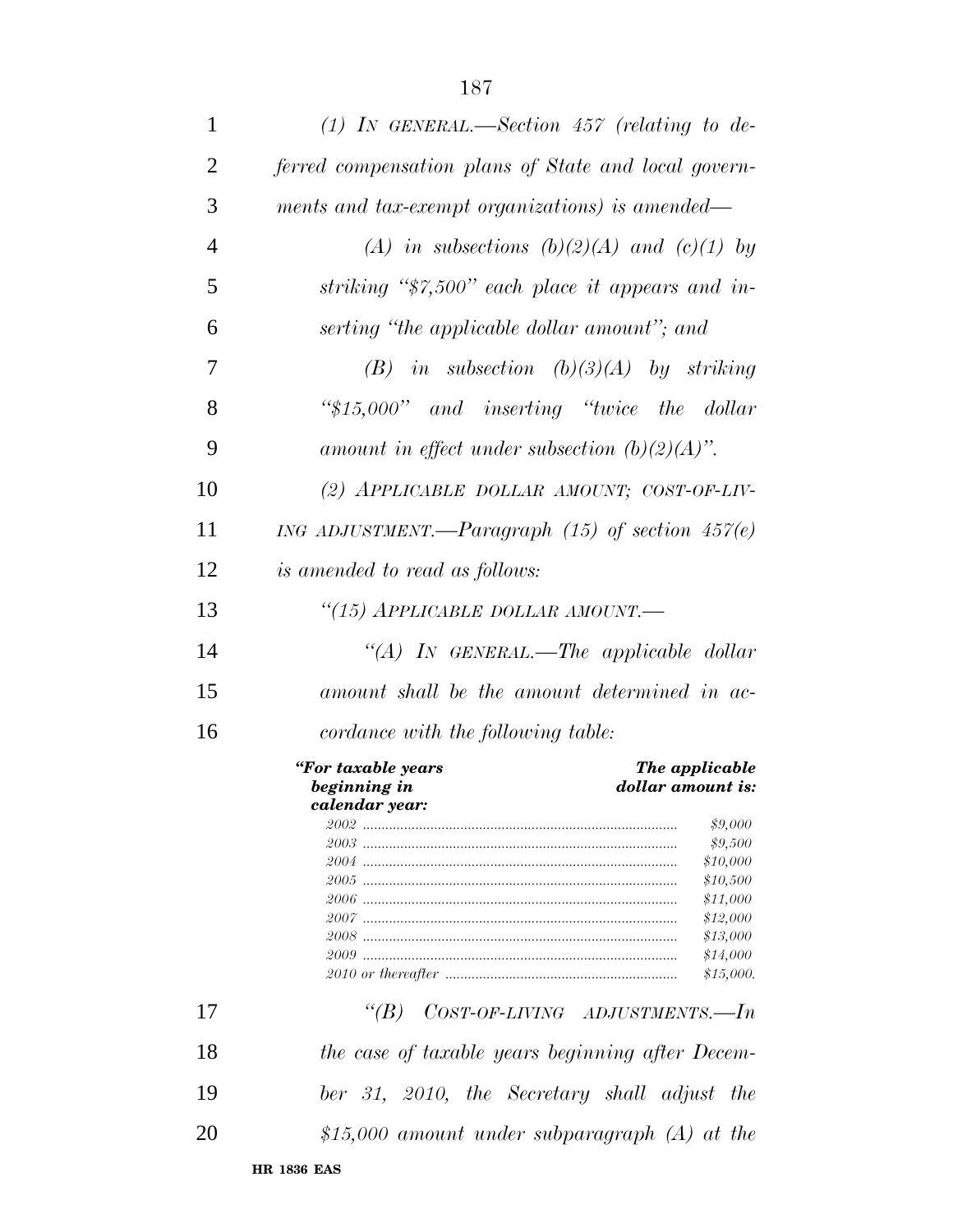| $\mathbf{1}$   | same time and in the same manner as under sec-                                              |
|----------------|---------------------------------------------------------------------------------------------|
| $\overline{2}$ | tion $415(d)$ , except that the base period shall be                                        |
| 3              | the calendar quarter beginning July 1, 2009,                                                |
| $\overline{4}$ | and any increase under this paragraph which is                                              |
| 5              | not a multiple of \$500 shall be rounded to the                                             |
| 6              | next lowest multiple of \$500.".                                                            |
| 7              | (e) SIMPLE RETIREMENT ACCOUNTS.—                                                            |
| 8              | $(1)$ LIMITATION.—Clause $(ii)$ of section                                                  |
| 9              | $408(p)(2)(A)$ (relating to general rule for qualified                                      |
| 10             | salary reduction arrangement) is amended by striking                                        |
| 11             | "\$6,000" and inserting "the applicable dollar"                                             |
| 12             | amount".                                                                                    |
| 13             | (2) APPLICABLE DOLLAR AMOUNT.—Subpara-                                                      |
| 14             | graph $(E)$ of $408(p)(2)$ is amended to read as follows:                                   |
| 15             | "(E) APPLICABLE DOLLAR AMOUNT; COST-                                                        |
| 16             | OF-LIVING ADJUSTMENT.-                                                                      |
| 17             | "(i) IN GENERAL.—For purposes of                                                            |
| 18             | subparagraph $(A)(ii)$ , the applicable dollar                                              |
| 19             | amount shall be the amount determined in                                                    |
| 20             | <i>accordance with the following table:</i>                                                 |
|                | "For taxable years<br>The applicable<br>beginning in<br>dollar amount is:<br>calendar year: |
|                | \$7,000                                                                                     |
|                | \$8,000<br>\$9,000                                                                          |
|                | \$10,000.                                                                                   |
| 21             | ``(ii)<br>$COST-OF-LIVING$ ADJUSTMENT.                                                      |
| 22             | In the case of a year beginning after Decem-                                                |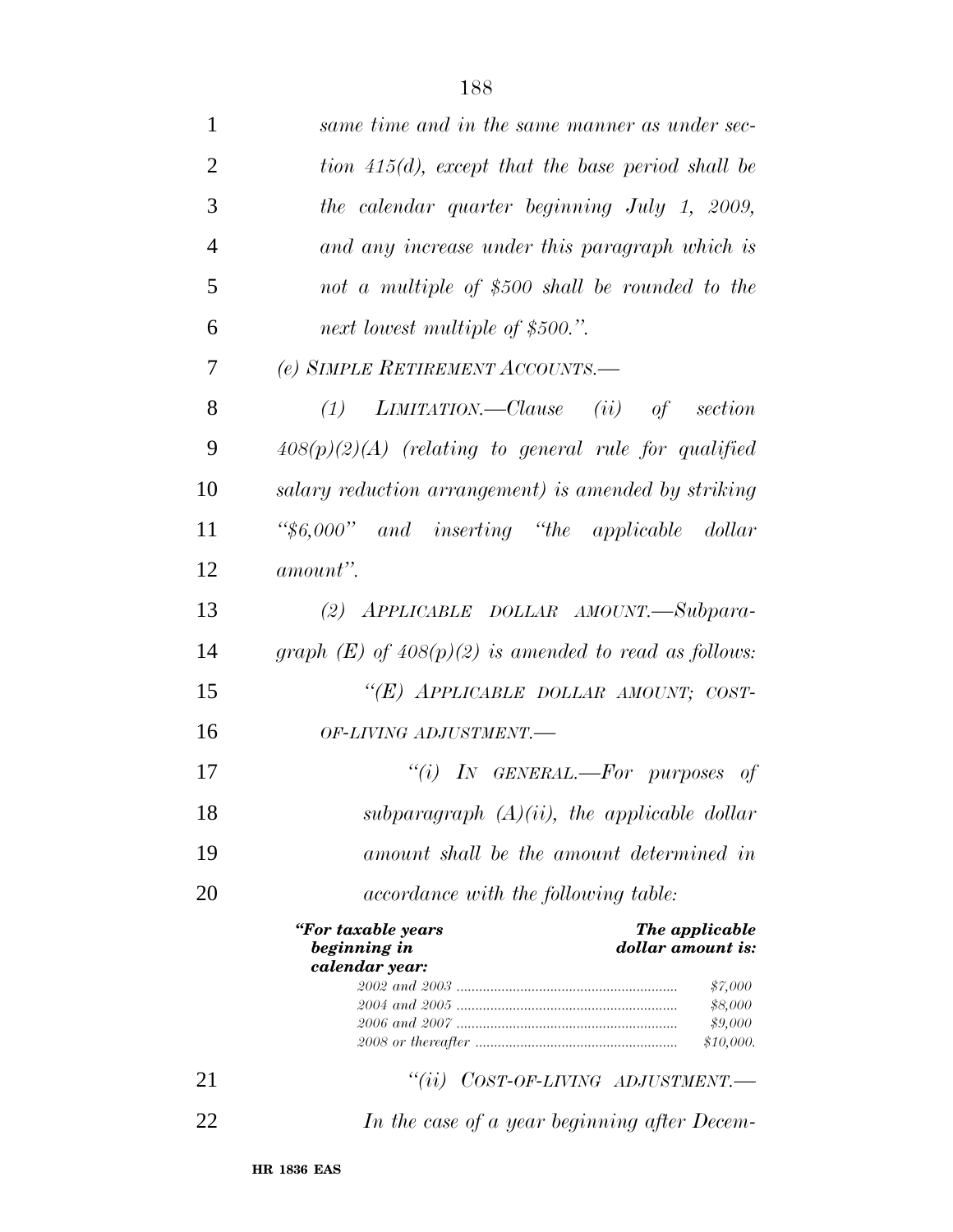| 1              | ber 31, 2008, the Secretary shall adjust the           |
|----------------|--------------------------------------------------------|
| $\overline{2}$ | $$10,000$ amount under clause (i) at the               |
| 3              | same time and in the same manner as                    |
| $\overline{4}$ | under section $415(d)$ , except that the base          |
| 5              | period taken into account shall be the cal-            |
| 6              | endar quarter beginning July 1, 2007, and              |
| 7              | any increase under this subparagraph                   |
| 8              | which is not a multiple of $$500$ shall be             |
| 9              | rounded to the next lower multiple of                  |
| 10             | \$500."                                                |
| 11             | (3) CONFORMING AMENDMENTS.-                            |
| 12             | $(A)$ Subclause $(I)$ of<br>section                    |
| 13             | $401(k)(11)(B)(i)$ is amended by striking              |
| 14             | " $$6,000"$ and inserting "the amount in effect"       |
| 15             | under section $408(p)(2)(A)(ii)$ ".                    |
| 16             | (B) Section $401(k)(11)$ is amended by strik-          |
| 17             | ing subparagraph $(E)$ .                               |
| 18             | (f) ROUNDING RULE RELATING TO DEFINED BENEFIT          |
| 19             | PLANS AND DEFINED CONTRIBUTION PLANS.-Paragraph        |
| 20             | (4) of section $415(d)$ is amended to read as follows: |
| 21             | "(4) ROUNDING.—                                        |
| 22             | "(A) APPLICABLE LIMIT AMOUNT.—Any in-                  |
| 23             | crease under subparagraph $(A)$ of paragraph $(1)$     |
| 24             | which is not a multiple of $$5,000$ shall be round-    |
| 25             | ed to the next lowest multiple of $$5,000$ .           |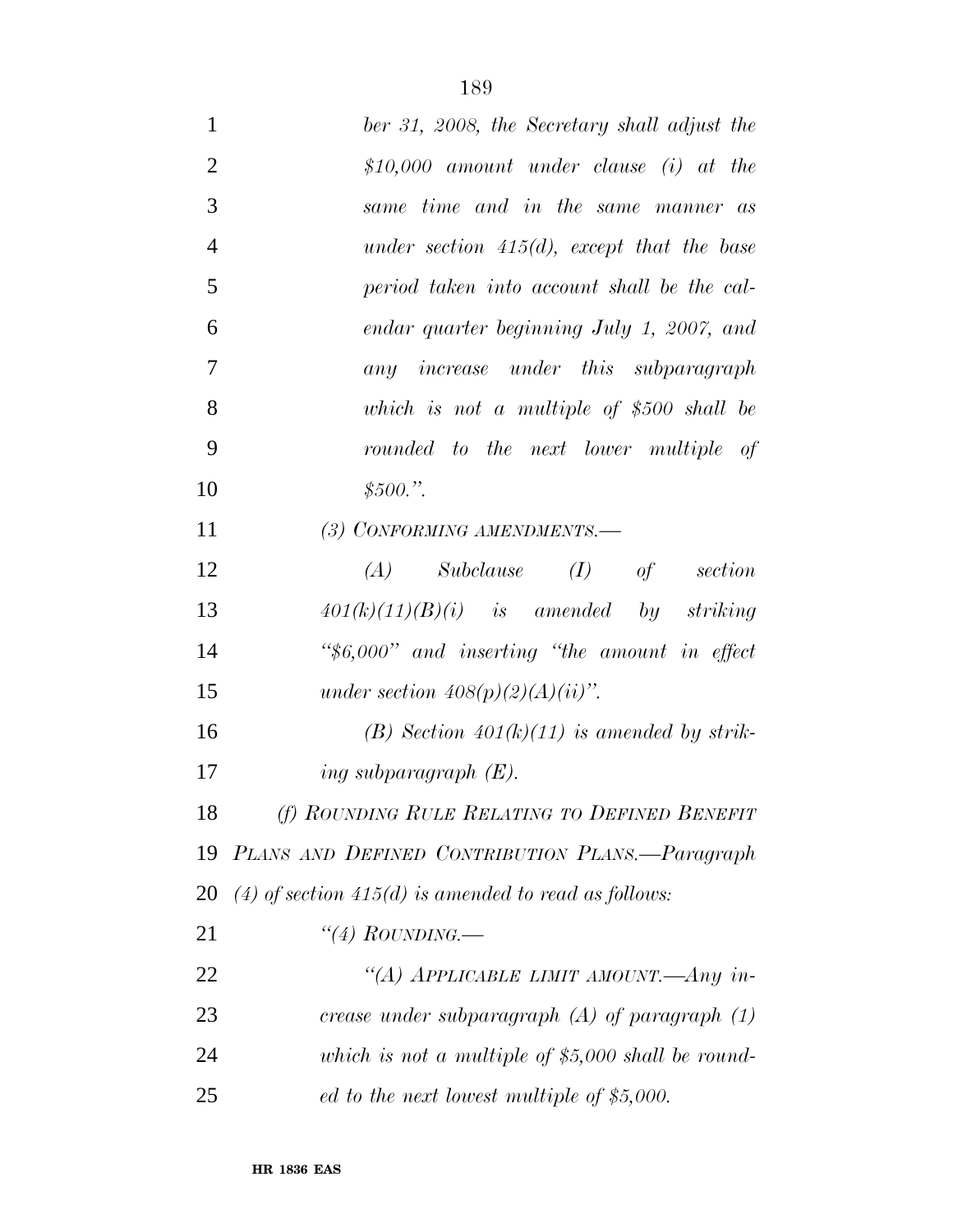| $\mathbf{1}$   | "(B) $$30,000$ AMOUNT.—Any increase                          |
|----------------|--------------------------------------------------------------|
| $\overline{2}$ | under subparagraph $(C)$ of paragraph $(1)$ which            |
| 3              | is not a multiple of $$1,000$ shall be rounded to            |
| $\overline{4}$ | the next lowest multiple of $$1,000."$ .                     |
| 5              | (g) EFFECTIVE DATE.—The amendments made by this              |
| 6              | section shall apply to years beginning after December 31,    |
| 7              | 2001.                                                        |
| 8              | SEC. 612. PLAN LOANS FOR SUBCHAPTER S OWNERS, PART-          |
| 9              | <b>NERS, AND SOLE PROPRIETORS.</b>                           |
| 10             | (a) IN GENERAL.—Subparagraph $(B)$ of section                |
| 11             | $4975(f)(6)$ (relating to exemptions not to apply to certain |
| 12             | transactions) is amended by adding at the end the following  |
| 13             | new clause:                                                  |
| 14             | "( <i>iii</i> ) LOAN EXCEPTION.—For purposes                 |
| 15             | of subparagraph $(A)(i)$ , the term 'owner-em-               |
| 16             | ployee' shall only include a person described                |
| 17             | in subclause $(II)$ or $(III)$ of clause $(i)$ .".           |
| 18             | (b) AMENDMENT OF ERISA.—Section $408(d)(2)$ of the           |
| 19             | Employee Retirement Income Security Act of 1974 (29          |
| 20             | U.S.C. 1108(d)(2)) is amended by adding at the end the       |
| 21             | following new subparagraph:                                  |
| 22             | "(C) For purposes of paragraph $(1)(A)$ , the term           |
|                | 23 'owner-employee' shall only include a person described in |
|                | 24 clause (ii) or (iii) of subparagraph $(A)$ .".            |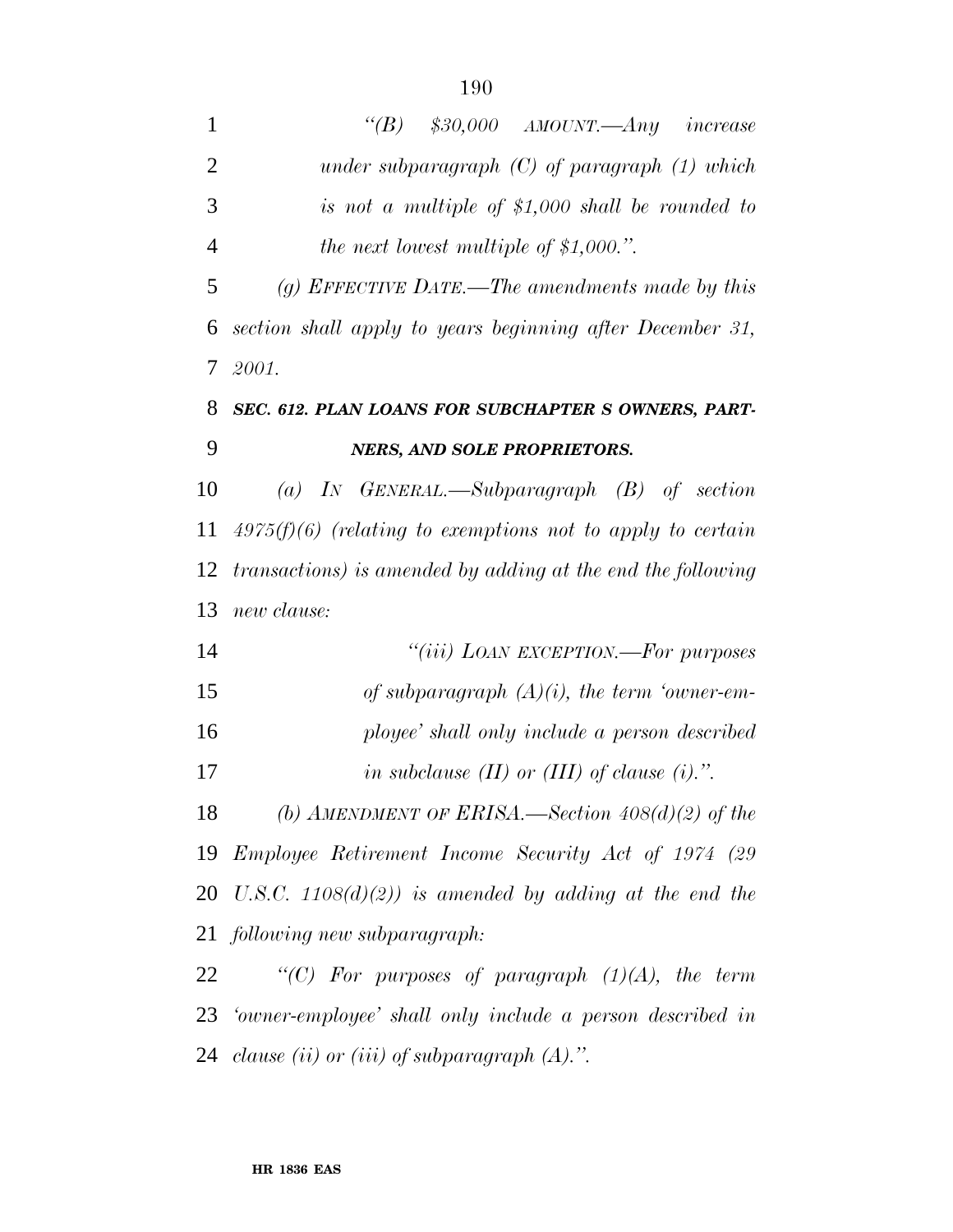| 1              | (c) EFFECTIVE DATE.—The amendment made by this            |
|----------------|-----------------------------------------------------------|
| $\overline{2}$ | section shall apply to years beginning after December 31, |
| 3              | 2001.                                                     |
| 4              | SEC. 613. MODIFICATION OF TOP-HEAVY RULES.                |
| 5              | (a) SIMPLIFICATION OF DEFINITION OF KEY EM-               |
| 6              | $PLOYEE$ .                                                |
| 7              | (1) IN GENERAL.—Section $416(i)(1)(A)$ (defining          |
| 8              | key employee) is amended—                                 |
| 9              | $(A)$ by striking "or any of the 4 preceding              |
| 10             | plan years" in the matter preceding clause $(i)$ ;        |
| 11             | $(B)$ by striking clause (i) and inserting the            |
| 12             | following:                                                |
| 13             | "(i) an officer of the employer having                    |
| 14             | an annual compensation greater than the                   |
| 15             | effect under<br>section<br>in<br>amount                   |
| 16             | $414(q)(1)(B)(i)$ for such plan year,";                   |
| 17             | $(C)$ by striking clause (ii) and redesig-                |
| 18             | nating clauses (iii) and (iv) as clauses (ii) and         |
| 19             | $(iii)$ , respectively;                                   |
| 20             | $(D)$ by striking the second sentence in the              |
| 21             | matter following clause (iii), as redesignated by         |
| 22             | subparagraph $(C)$ ; and                                  |
| 23             | $(E)$ by adding at the end the following:                 |
| 24             | "For purposes of this subparagraph, in the case           |
| 25             | of an employee who is not employed during the             |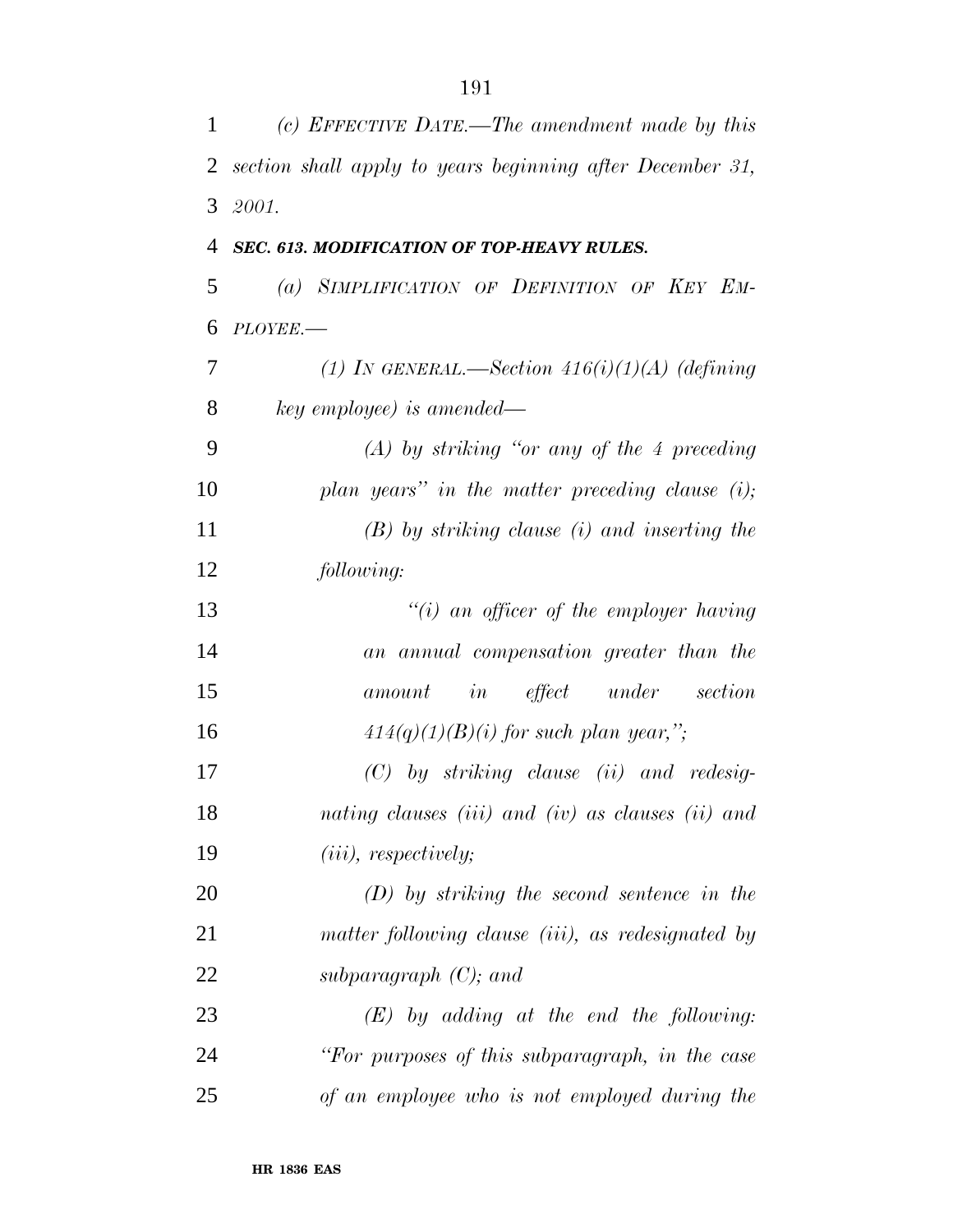| $\mathbf{1}$   | preceding plan year or is employed for a portion           |
|----------------|------------------------------------------------------------|
| $\overline{2}$ | of such year, such employee shall be treated as a          |
| 3              | key employee if it can be reasonably anticipated           |
| $\overline{4}$ | that such employee will be described in 1 of the           |
| 5              | preceding clauses for the current plan year.".             |
| 6              | CONFORMING AMENDMENT.—Section<br>(2)                       |
| 7              | $416(i)(1)(B)(iii)$ is amended by striking "and sub-       |
| 8              | paragraph $(A)(ii)$ ".                                     |
| 9              | (b) MATCHING CONTRIBUTIONS TAKEN INTO ACCOUNT              |
| 10             | FOR MINIMUM CONTRIBUTION REQUIREMENTS.-Section             |
| 11             | $416(c)(2)(A)$ (relating to defined contribution plans) is |
| 12             | amended by adding at the end the following: "Employer      |
| 13             | matching contributions (as defined in<br>section           |
| 14             | $401(m)(4)(A)$ shall be taken into account for purposes of |
| 15             | <i>this subparagraph.</i> ".                               |
| 16             | (c) DISTRIBUTIONS DURING LAST YEAR BEFORE DE-              |
| 17             | TERMINATION DATE TAKEN INTO ACCOUNT.                       |
| 18             | $(1)$ IN GENERAL.—Paragraph $(3)$ of section               |
| 19             | $416(g)$ is amended to read as follows:                    |
| 20             | "(3) DISTRIBUTIONS DURING LAST YEAR BEFORE                 |
| 21             | DETERMINATION DATE TAKEN INTO ACCOUNT.-                    |
| 22             | "(A) IN GENERAL.—For purposes<br>- of                      |
| 23             | determining                                                |
| 24             | $\tilde{f}(i)$ the present value of the cumulative         |
| 25             | accrued benefit for any employee, or                       |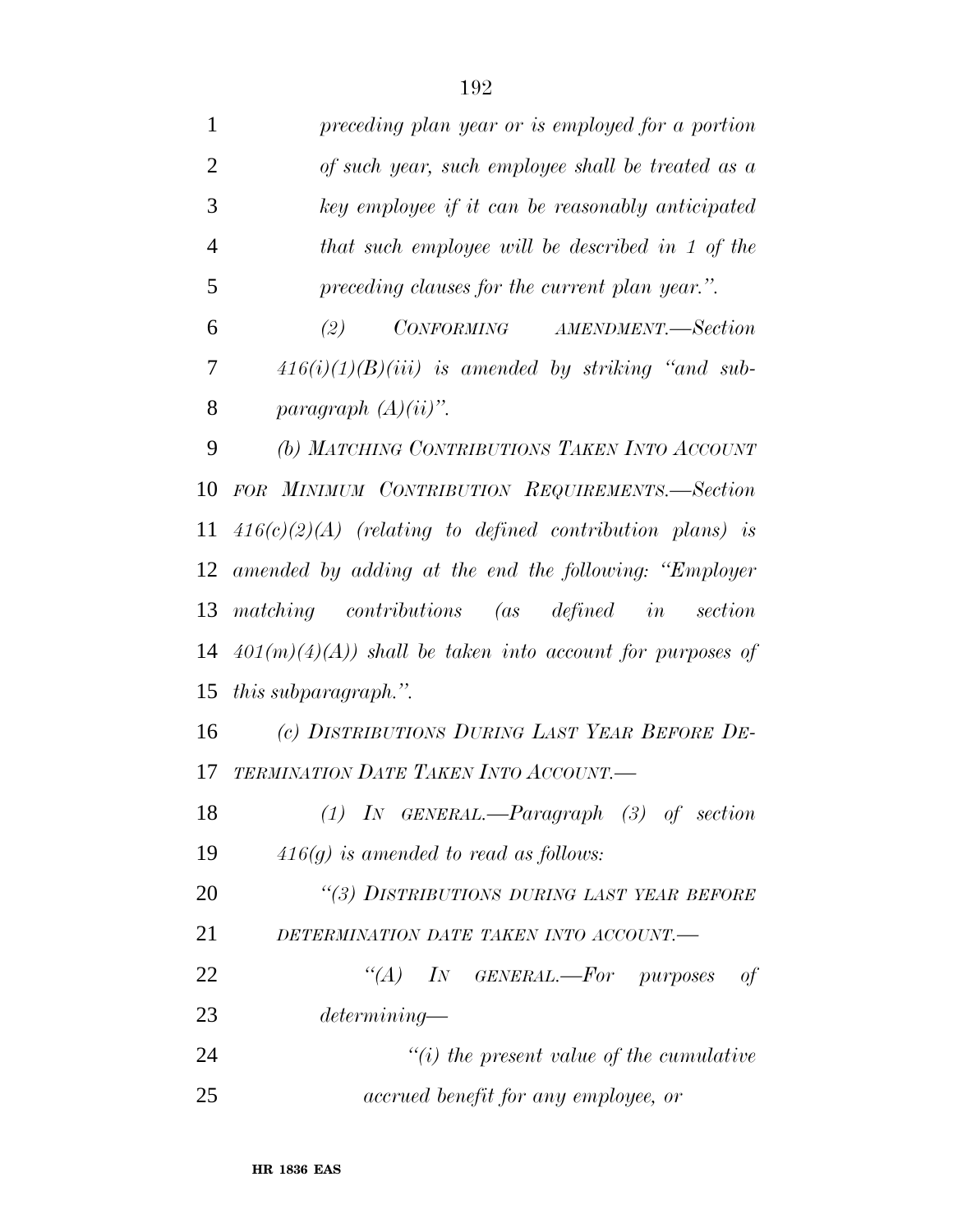| $\mathbf{1}$   | "(ii) the amount of the account of any             |
|----------------|----------------------------------------------------|
| $\overline{2}$ | employee,                                          |
| 3              | such present value or amount shall be increased    |
| $\overline{4}$ | by the aggregate distributions made with respect   |
| 5              | to such employee under the plan during the 1-      |
| 6              | year period ending on the determination date.      |
| 7              | The preceding sentence shall also apply to dis-    |
| 8              | tributions under a terminated plan which if it     |
| 9              | had not been terminated would have been re-        |
| 10             | quired to be included in an aggregation group.     |
| 11             | "(B) 5-YEAR PERIOD IN CASE OF IN-SERV-             |
| 12             | ICE DISTRIBUTION.—In the case of any distribu-     |
| 13             | tion made for a reason other than separation       |
| 14             | from service, death, or disability, subparagraph   |
| 15             | $(A)$ shall be applied by substituting '5-year pe- |
| 16             | riod' for '1-year period'.".                       |
| 17             | (2) BENEFITS NOT TAKEN INTO ACCOUNT.—Sub-          |
| 18             | paragraph $(E)$ of section 416(g)(4) is amended—   |
| 19             | $(A)$ by striking "LAST 5 YEARS" in the            |
| 20             | heading and inserting "LAST YEAR BEFORE DE-        |
| 21             | TERMINATION DATE"; and                             |
| 22             | $(B)$ by striking "5-year period" and insert-      |
| 23             | ing "1-year period".                               |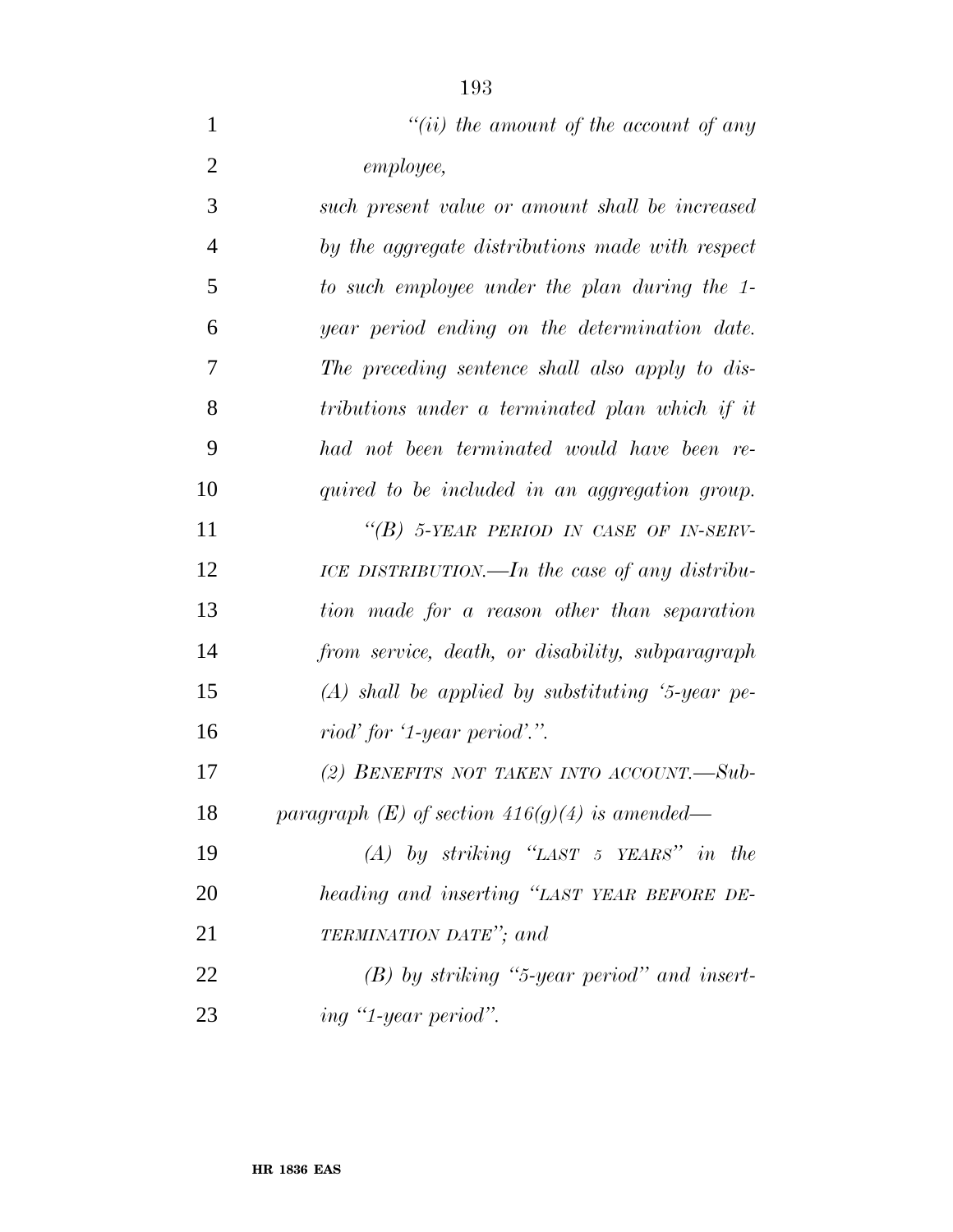| 1              | (d) FROZEN PLAN EXEMPT FROM MINIMUM BENEFIT                   |
|----------------|---------------------------------------------------------------|
| 2              | $RegUIREMENT. - Subparagraph$ (C) of section $416(c)(1)$      |
| 3              | (relating to defined benefit plans) is amended—               |
| $\overline{4}$ | $(A)$ by striking "clause (ii)" in clause (i)                 |
| 5              | and inserting "clause (ii) or (iii)"; and                     |
| 6              | $(B)$ by adding at the end the following:                     |
| 7              | ``(iii)<br>EXCEPTION FOR<br>FROZEN                            |
| 8              | PLAN.—For purposes of determining an em-                      |
| 9              | ployee's years of service with the employer,                  |
| 10             | any service with the employer shall be dis-                   |
| 11             | regarded to the extent that such service oc-                  |
| 12             | curs during a plan year when the plan ben-                    |
| 13             | <i>efits</i> (within the meaning of section $410(b)$ )        |
| 14             | no key employee or former key employee.".                     |
| 15             | (e) EFFECTIVE DATE.—The amendments made by this               |
| 16             | section shall apply to years beginning after December 31,     |
|                | 17 2001.                                                      |
| 18             | SEC. 614. ELECTIVE DEFERRALS NOT TAKEN INTO AC-               |
| 19             | COUNT FOR PURPOSES OF DEDUCTION LIM-                          |
| 20             | ITS.                                                          |
| 21             | (a) IN GENERAL.—Section 404 (relating to deduction            |
|                | 22 for contributions of an employer to an employees' trust or |
|                | 23 annuity plan and compensation under a deferred payment     |
|                | $24$ plan) is amended by adding at the end the following new  |
| 25             | subsection:                                                   |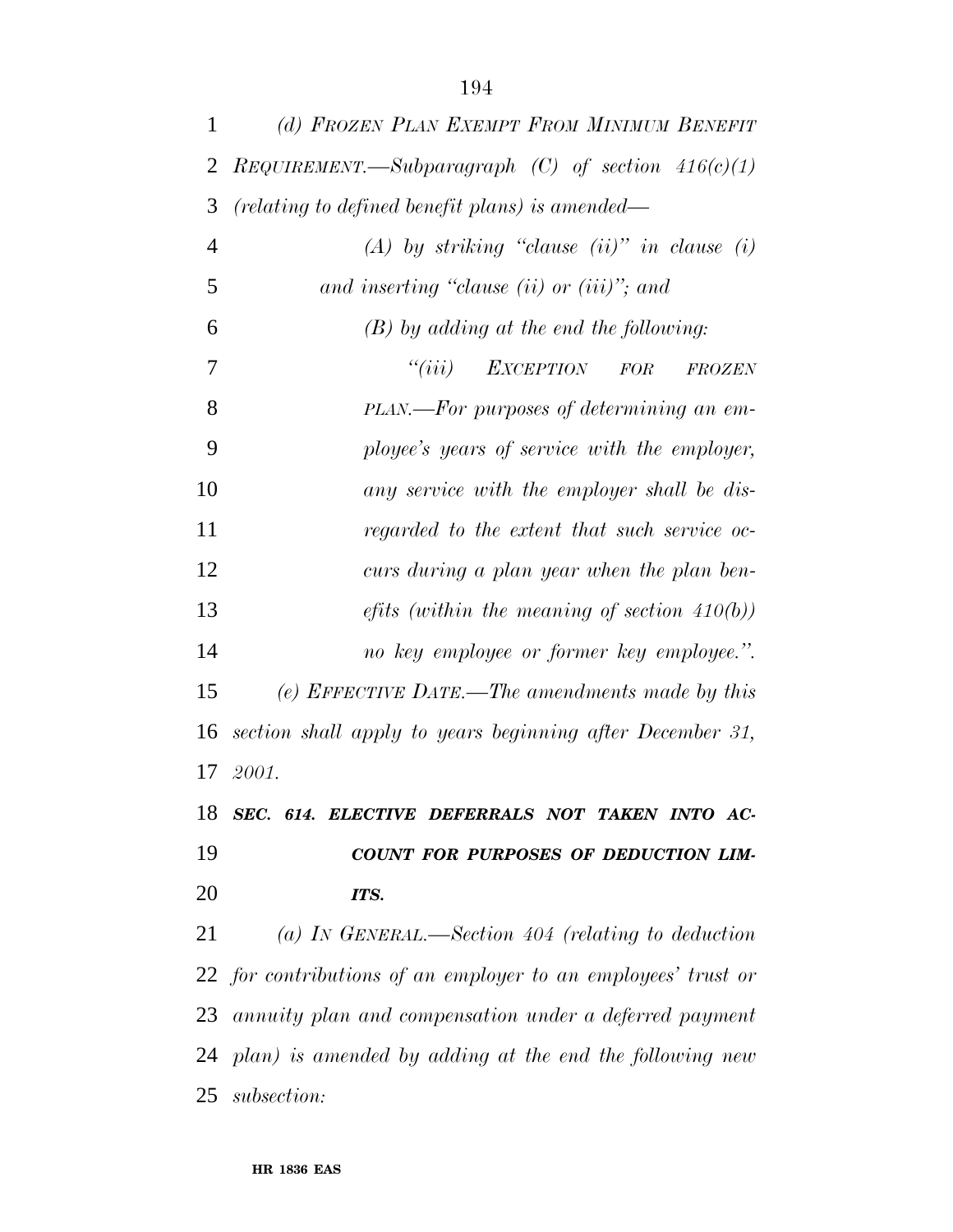| 1  | "(n) ELECTIVE DEFERRALS NOT TAKEN INTO AC-                        |
|----|-------------------------------------------------------------------|
| 2  | COUNT FOR PURPOSES OF DEDUCTION LIMITS.-                          |
| 3  | "(1) IN GENERAL.—The applicable percentage of                     |
| 4  | the amount of any elective deferrals (as defined in               |
| 5  | section $402(g)(3)$ ) shall not be subject to any limita-         |
| 6  | tion contained in paragraph $(3)$ , $(7)$ , or $(9)$ of sub-      |
| 7  | section (a), and such elective deferrals shall not be             |
| 8  | taken into account in applying any such limitation                |
| 9  | to any other contributions.                                       |
| 10 | "(2) APPLICABLE PERCENTAGE.-For purposes                          |
| 11 | of paragraph $(1)$ , the applicable percentage shall be           |
| 12 | determined in accordance with the following table:                |
|    | "For taxable years<br>The applicable                              |
|    | beginning in:<br>percentage is:<br>$25$ percent<br>100 percent.". |
| 13 | (b) EFFECTIVE DATE.—The amendment made by this                    |
| 14 | section shall apply to years beginning after December 31,         |
|    | 15 2001.                                                          |
| 16 | SEC. 615. REPEAL OF COORDINATION REQUIREMENTS FOR                 |
| 17 | DEFERRED COMPENSATION PLANS OF STATE                              |
| 18 | AND LOCAL GOVERNMENTS AND TAX-EXEMPT                              |
| 19 | <b>ORGANIZATIONS.</b>                                             |
| 20 | (a) IN GENERAL.—Subsection (c) of section 457 (relat-             |
| 21 | ing to deferred compensation plans of State and local gov-        |
| 22 | ernments and tax-exempt organizations), as amended by             |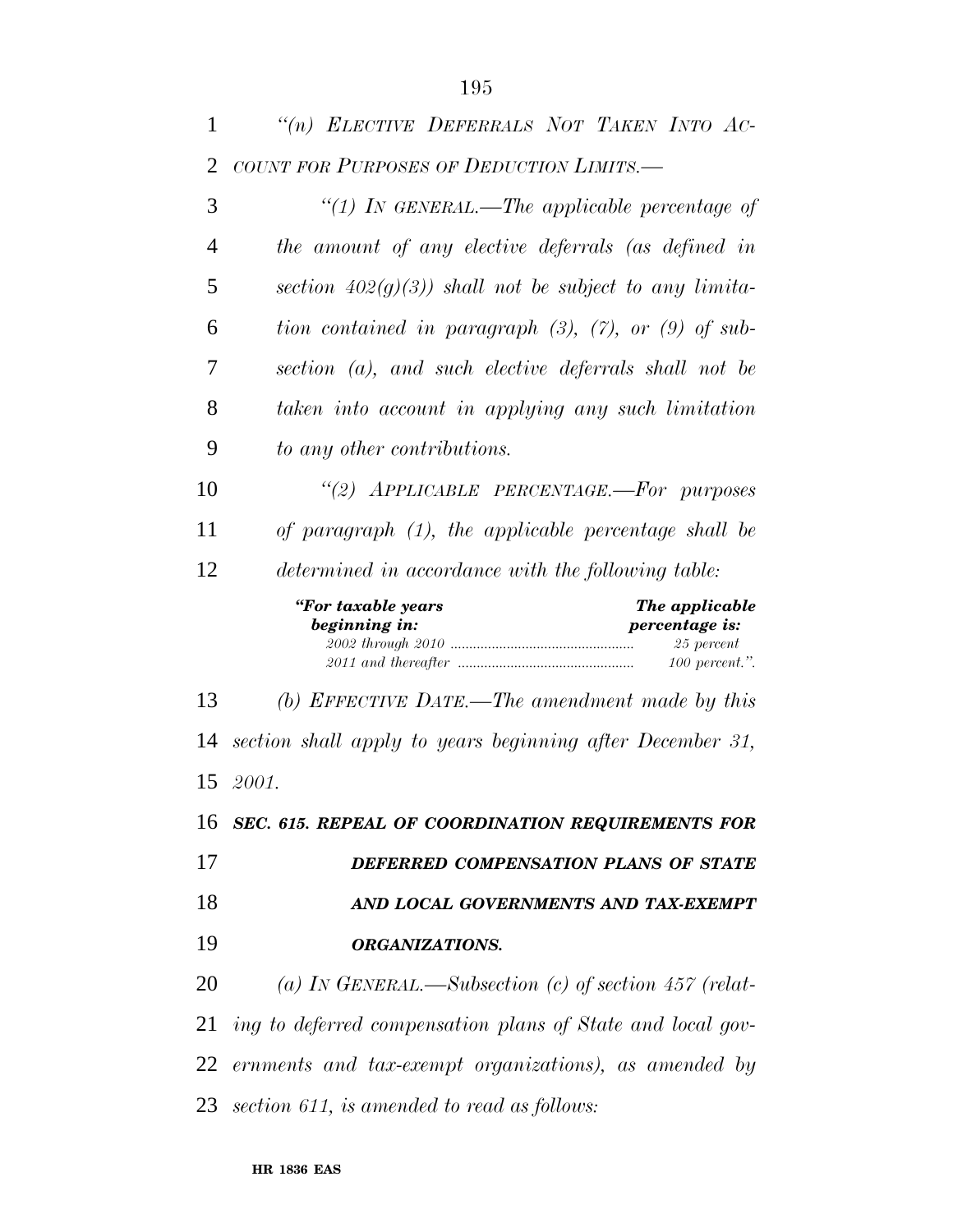*''(c) LIMITATION.—The maximum amount of the com- pensation of any one individual which may be deferred under subsection (a) during any taxable year shall not ex- ceed the amount in effect under subsection (b)(2)(A) (as modified by any adjustment provided under subsection (b)(3)).''.*

 *(b) EFFECTIVE DATE.—The amendment made by sub- section (a) shall apply to years beginning after December 31, 2001.*

## *SEC. 616. DEDUCTION LIMITS.*

*(a) MODIFICATION OF LIMITS.—*

 *(1) STOCK BONUS AND PROFIT SHARING TRUSTS.—*

 *(A) IN GENERAL.—Subclause (I) of section 404(a)(3)(A)(i) (relating to stock bonus and profit sharing trusts) is amended by striking ''15 percent'' and inserting ''25 percent''.*

 *(B) CONFORMING AMENDMENT.—Subpara- graph (C) of section 404(h)(1) is amended by striking ''15 percent'' each place it appears and inserting ''25 percent''.*

## *(2) DEFINED CONTRIBUTION PLANS.—*

 *(A) IN GENERAL.—Clause (v) of section 404(a)(3)(A) (relating to stock bonus and profit sharing trusts) is amended to read as follows:*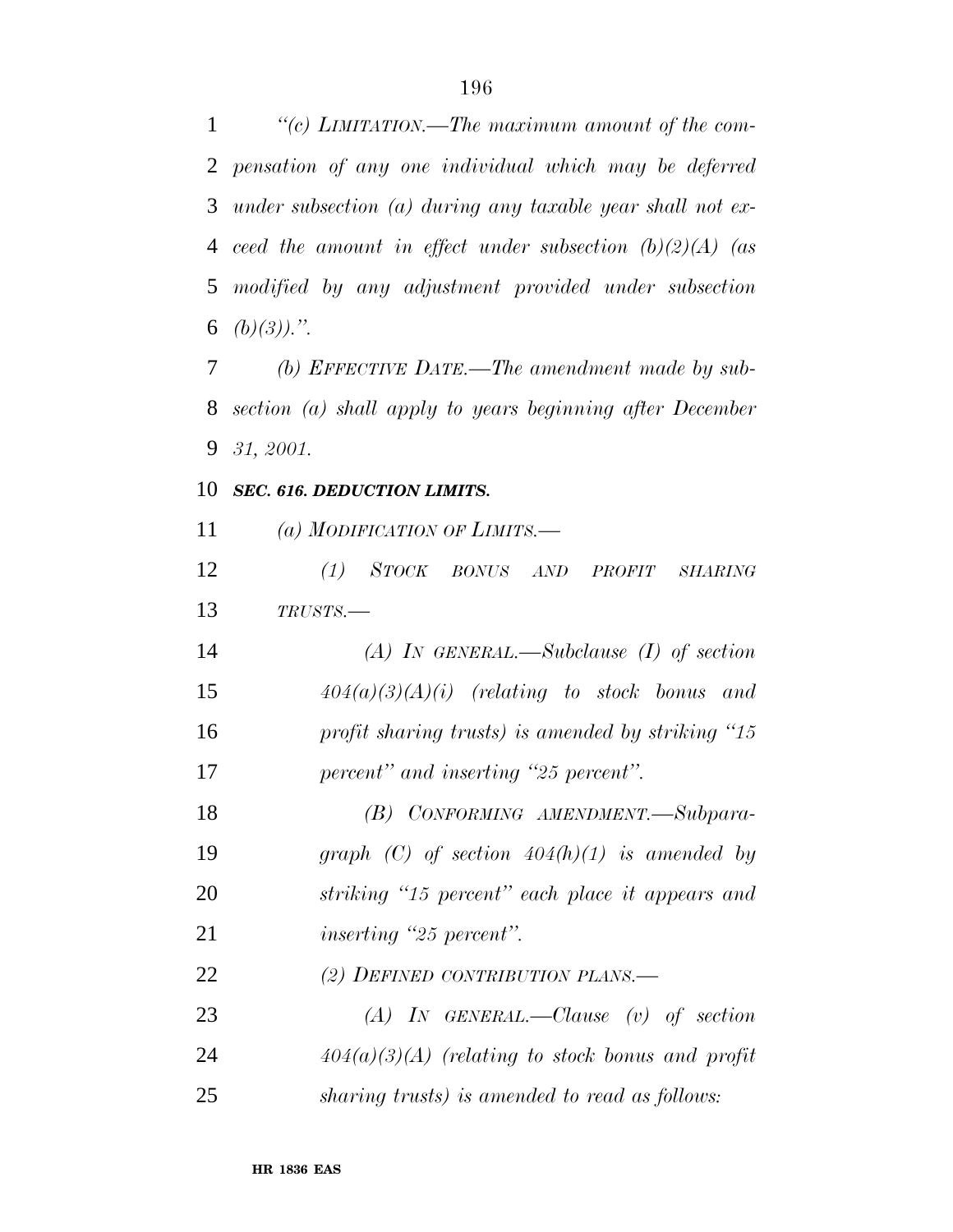| $\mathbf{1}$   | $``(v)$ DEFINED CONTRIBUTION PLANS                     |
|----------------|--------------------------------------------------------|
| $\overline{2}$ | SUBJECT TO THE FUNDING STANDARDS.-                     |
| 3              | Except as provided by the Secretary, a de-             |
| $\overline{4}$ | fined contribution plan which is subject to            |
| 5              | the funding standards of section 412 shall             |
| 6              | be treated in the same manner as a stock               |
| 7              | bonus or profit-sharing plan for purposes of           |
| 8              | <i>this subparagraph.</i> "                            |
| 9              | (B) CONFORMING AMENDMENTS.—                            |
| 10             | (i) Section $404(a)(1)(A)$ is amended by               |
| 11             | inserting "(other than a trust to which                |
| 12             | paragraph (3) applies)" after "pension                 |
| 13             | $trust"$ .                                             |
| 14             | (ii) Section $404(h)(2)$ is amended by                 |
| 15             | striking "stock bonus or profit-sharing                |
| 16             | trust" and inserting "trust subject to sub-            |
| 17             | section $(a)(3)(A)$ .                                  |
| 18             | (iii) The heading of section $404(h)(2)$               |
| 19             | is amended by striking "STOCK BONUS AND                |
| 20             | PROFIT-SHARING TRUST" and inserting                    |
| 21             | "CERTAIN TRUSTS".                                      |
| 22             | (b) COMPENSATION.—                                     |
| 23             | (1) IN GENERAL.—Section $404(a)$ (relating to          |
| 24             | general rule) is amended by adding at the end the fol- |
| 25             | lowing:                                                |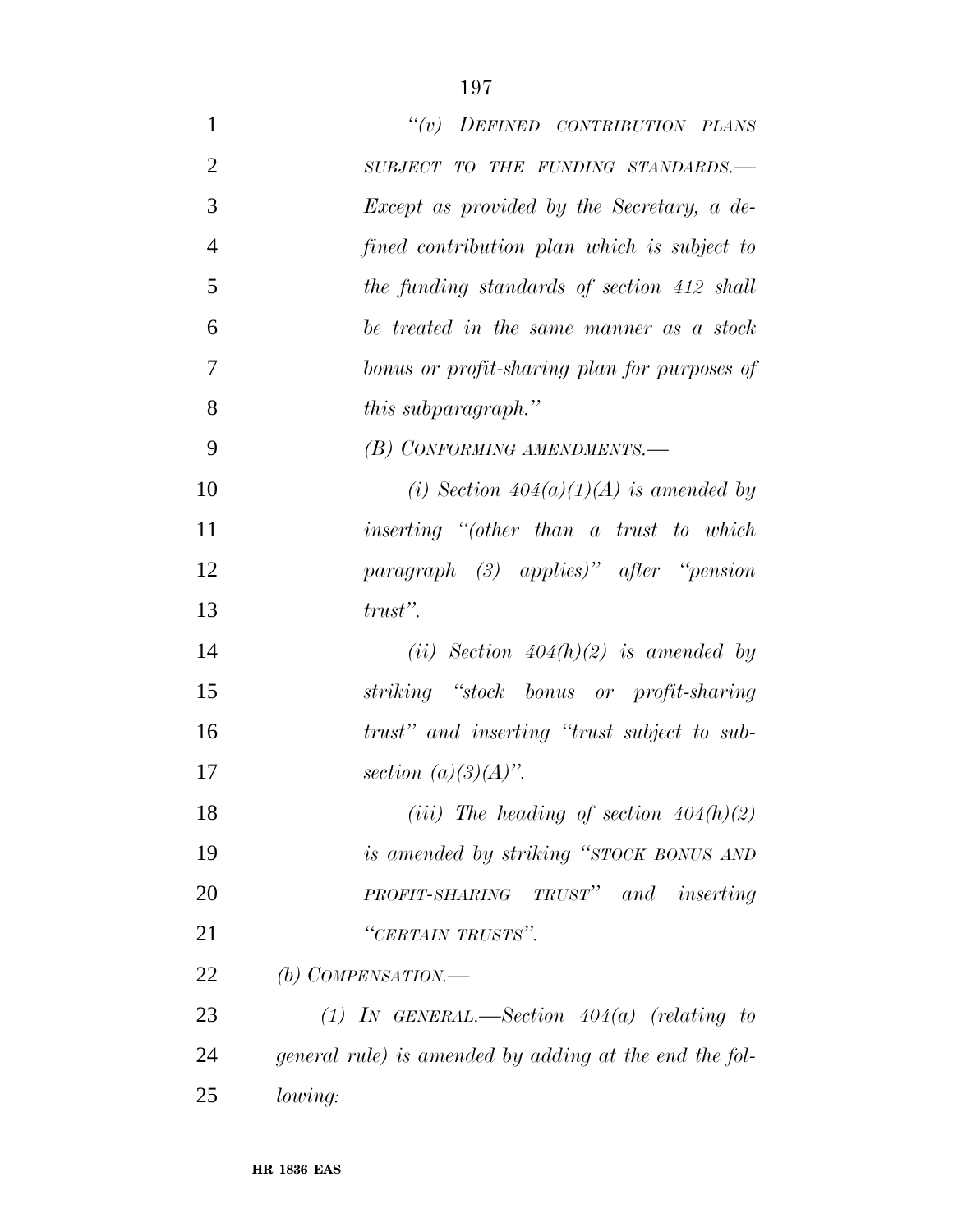| $\mathbf{1}$   | "(12) DEFINITION OF COMPENSATION.—For pur-                       |
|----------------|------------------------------------------------------------------|
| $\overline{2}$ | poses of paragraphs $(3)$ , $(7)$ , $(8)$ , and $(9)$ , the term |
| 3              | 'compensation' shall include amounts treated as 'par-            |
| $\overline{4}$ | ticipant's compensation' under subparagraph (C) or               |
| 5              | (D) of section $415(c)(3)$ .".                                   |
| 6              | (2) CONFORMING AMENDMENTS.-                                      |
| 7              | (A) Subparagraph (B) of section $404(a)(3)$                      |
| 8              | is amended by striking the last sentence thereof.                |
| 9              | (B) Clause (i) of section $4972(c)(6)(B)$ is                     |
| 10             | amended by striking "(within the meaning of                      |
| 11             | section $404(a)$ " and inserting "(within the                    |
| 12             | meaning of section $404(a)$ and as adjusted under                |
| 13             | section $404(a)(12)$ .                                           |
| 14             | (c) EFFECTIVE DATE.—The amendments made by this                  |
| 15             | section shall apply to years beginning after December 31,        |
| 16             | 2001.                                                            |
| 17             | SEC. 617. OPTION TO TREAT ELECTIVE DEFERRALS AS                  |
| 18             | <b>AFTER-TAX ROTH CONTRIBUTIONS.</b>                             |
| 19             | (a) IN GENERAL.—Subpart A of part I of subchapter                |
|                | 20 D of chapter 1 (relating to deferred compensation, etc.) is   |
| 21             | amended by inserting after section 402 the following new         |
| 22             | section:                                                         |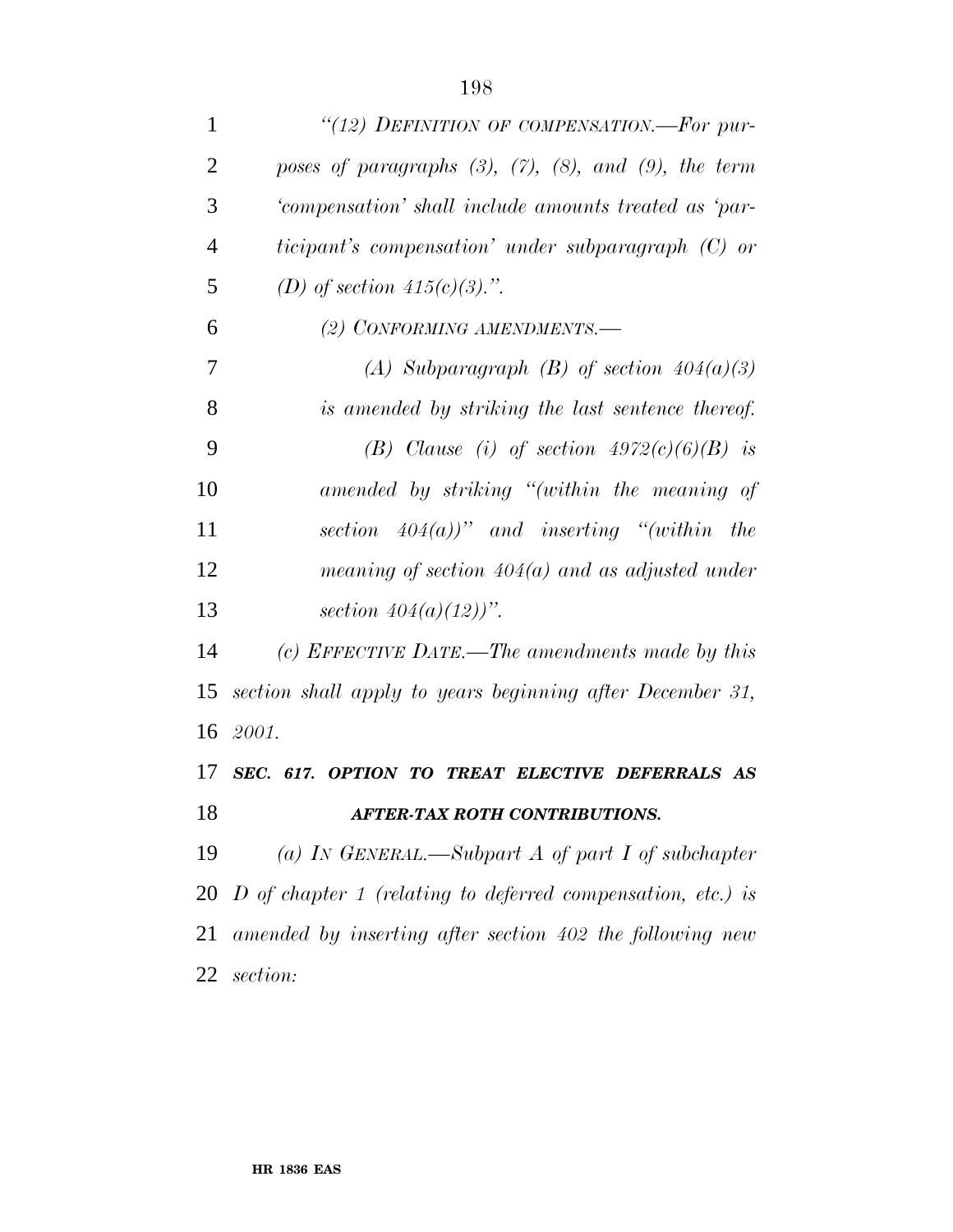| 1  | "SEC. 402A. OPTIONAL TREATMENT OF ELECTIVE DEFER-         |
|----|-----------------------------------------------------------|
| 2  | <b>RALS AS ROTH CONTRIBUTIONS.</b>                        |
| 3  | "(a) GENERAL RULE.—If an applicable retirement            |
| 4  | plan includes a qualified Roth contribution program—      |
| 5  | $\lq(1)$ any designated Roth contribution made by         |
| 6  | an employee pursuant to the program shall be treated      |
| 7  | as an elective deferral for purposes of this chapter, ex- |
| 8  | cept that such contribution shall not be excludable       |
| 9  | from gross income, and                                    |
| 10 | $\lq(2)$ such plan (and any arrangement which is          |
| 11 | part of such plan) shall not be treated as failing to     |
| 12 | meet any requirement of this chapter solely by reason     |
| 13 | of including such program.                                |
| 14 | "(b) QUALIFIED ROTH CONTRIBUTION PROGRAM.-                |
| 15 | For purposes of this section—                             |
| 16 | "(1) In GENERAL.—The term 'qualified Roth                 |
| 17 | contribution program' means a program under which         |
| 18 | an employee may elect to make designated Roth con-        |
| 19 | tributions in lieu of all or a portion of elective defer- |
| 20 | rals the employee is otherwise eligible to make under     |
| 21 | the applicable retirement plan.                           |
| 22 | "(2) SEPARATE ACCOUNTING REQUIRED.—A pro-                 |
| 23 | gram shall not be treated as a qualified Roth con-        |
| 24 | tribution program unless the applicable retirement        |
| 25 | $plan$ —                                                  |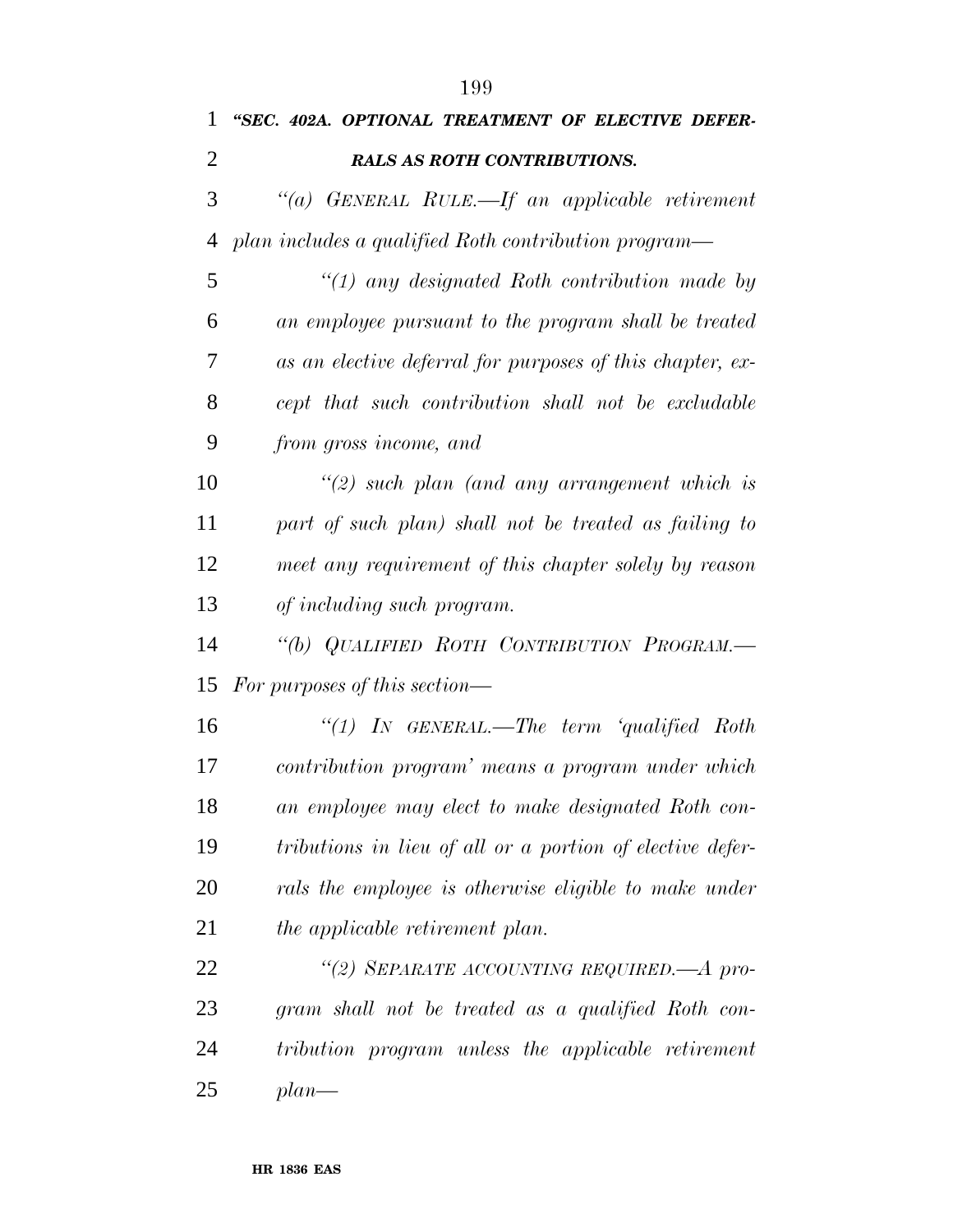| $\mathbf{1}$   | $\lq\lq (A)$ establishes separate accounts ('des-      |
|----------------|--------------------------------------------------------|
| $\overline{2}$ | <i>ignated Roth accounts')</i> for the designated Roth |
| 3              | contributions of each employee and any earnings        |
| $\overline{4}$ | properly allocable to the contributions, and           |
| 5              | $\lq\lq(B)$ maintains separate record keeping with     |
| 6              | respect to each account.                               |
| 7              | "(c) DEFINITIONS AND RULES RELATING TO DES-            |
| 8              | IGNATED ROTH CONTRIBUTIONS.—For purposes of this       |
| 9              | $section$ —                                            |
| 10             | ``(1)<br>DESIGNATED ROTH CONTRIBUTION.—The             |
| 11             | term 'designated Roth contribution' means any elec-    |
| 12             | tive deferral which—                                   |
| 13             | $\lq (A)$ is excludable from gross income of an        |
| 14             | employee without regard to this section, and           |
| 15             | $\lq\lq(B)$ the employee designates (at such time      |
| 16             | and in such manner as the Secretary may pre-           |
| 17             | scribe) as not being so excludable.                    |
| 18             | "(2) DESIGNATION LIMITS.—The amount of elec-           |
| 19             | tive deferrals which an employee may designate under   |
| 20             | paragraph (1) shall not exceed the excess (if any) of- |
| 21             | $\lq (A)$ the maximum amount of elective defer-        |
| 22             | rals excludable from gross income of the employee      |
| 23             | for the taxable year (without regard to this sec-      |
| 24             | tion), over                                            |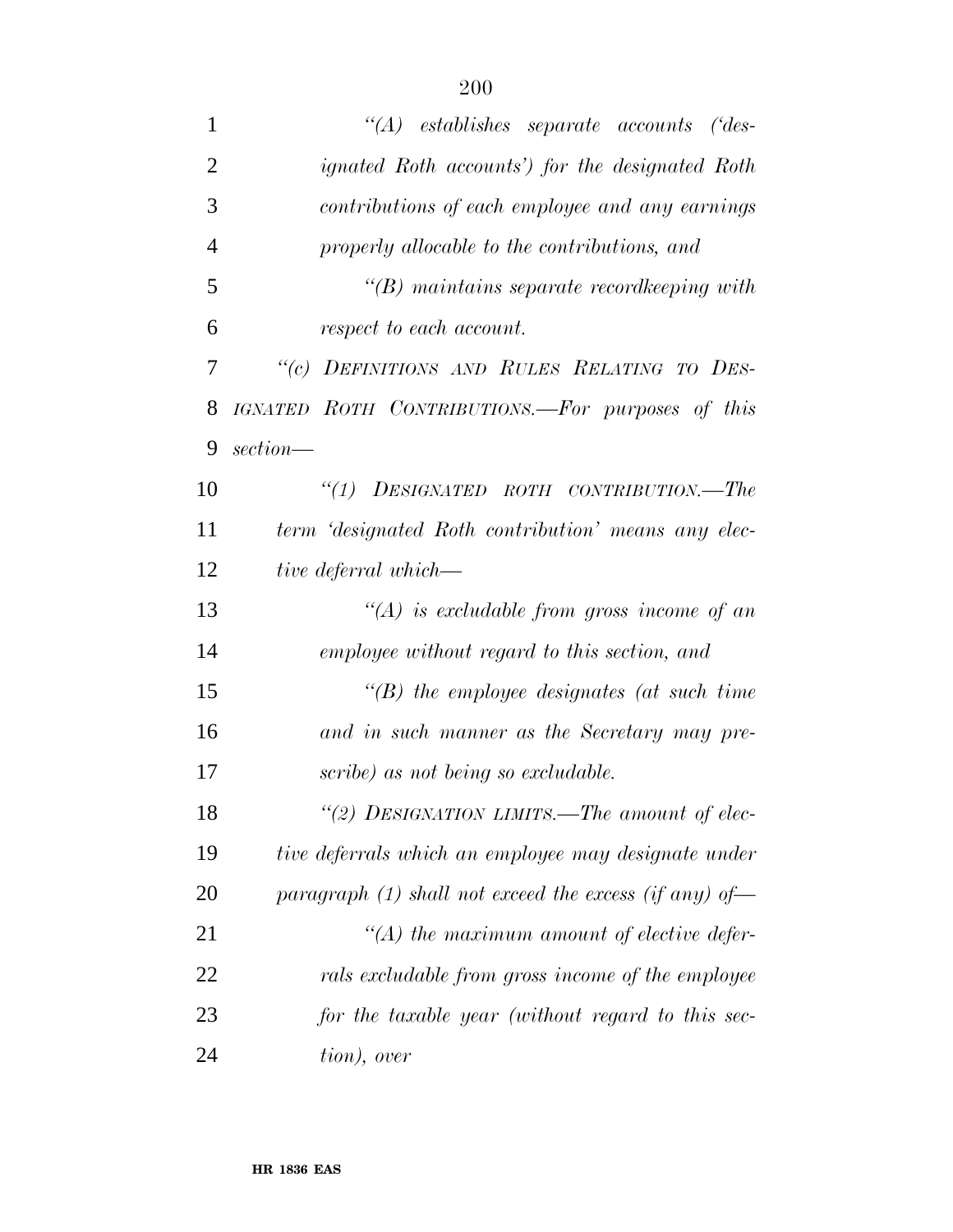| $\mathbf{1}$   | $\lq\lq(B)$ the aggregate amount of elective defer- |
|----------------|-----------------------------------------------------|
| $\overline{2}$ | rals of the employee for the taxable year which     |
| 3              | the employee does not designate under paragraph     |
| $\overline{4}$ | (1).                                                |
| 5              | "(3) ROLLOVER CONTRIBUTIONS.-                       |
| 6              | "(A) IN GENERAL.—A rollover contribution            |
| 7              | of any payment or distribution from a des-          |
| 8              | ignated Roth account which is otherwise allow-      |
| 9              | able under this chapter may be made only if the     |
| 10             | contribution is to-                                 |
| 11             | $``(i)$ another designated Roth account             |
| 12             | of the individual from whose account the            |
| 13             | payment or distribution was made, or                |
| 14             | "(ii) a Roth IRA of such individual.                |
| 15             | COORDINATION WITH LIMIT.-Any<br>$\lq(B)$            |
| 16             | rollover contribution to a designated Roth ac-      |
| 17             | count under subparagraph $(A)$ shall not be taken   |
| 18             | into account for purposes of paragraph (1).         |
| 19             | "(d) DISTRIBUTION RULES.—For purposes of this       |
| 20             | $title-$                                            |
| 21             | "(1) EXCLUSION.—Any qualified distribution          |
| 22             | from a designated Roth account shall not be includ- |
| 23             | <i>ible in gross income.</i>                        |
| 24             | "(2) QUALIFIED DISTRIBUTION.—For purposes           |
| 25             | of this subsection—                                 |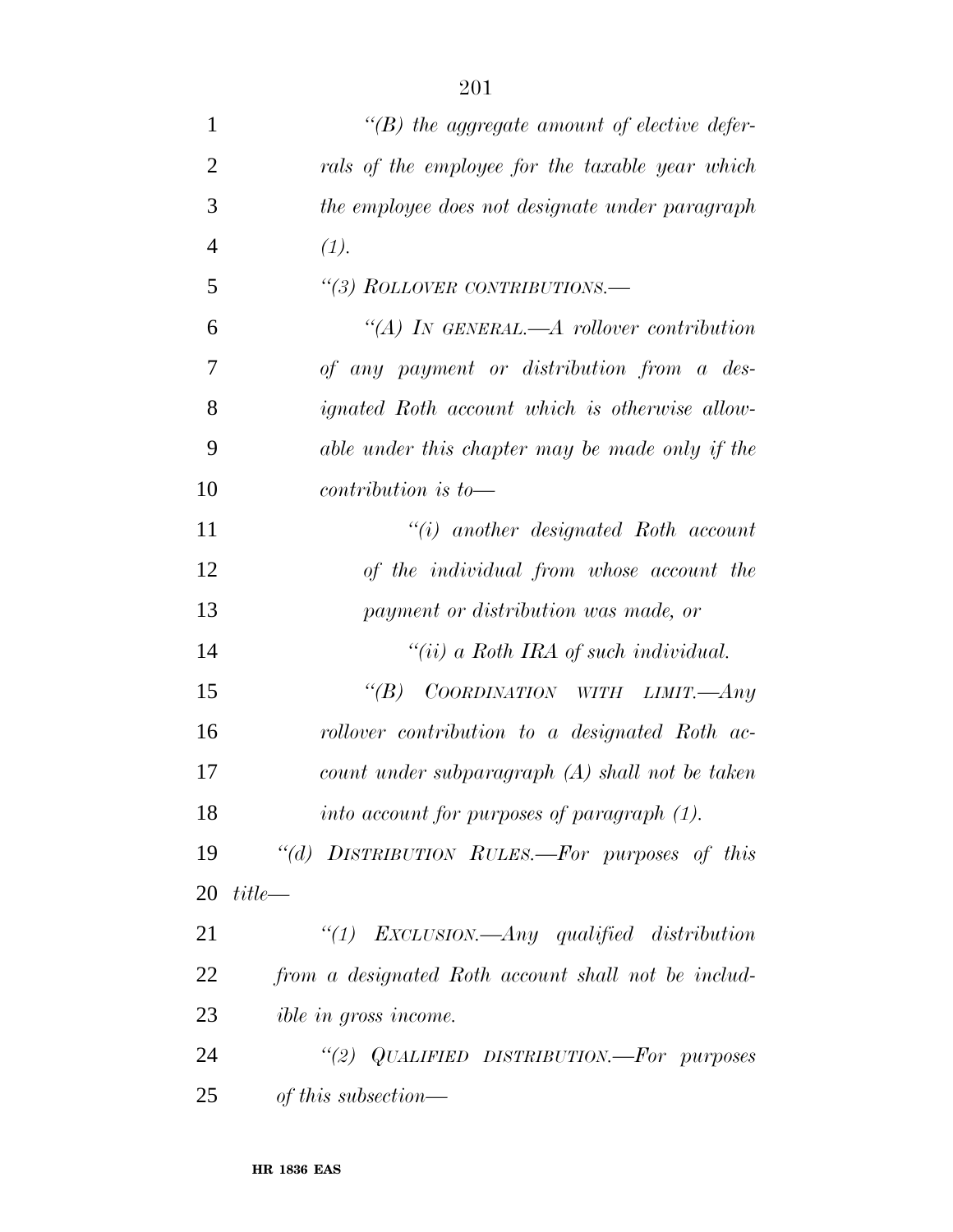| $\mathbf{1}$   | "(A) IN GENERAL.—The term 'qualified dis-                          |
|----------------|--------------------------------------------------------------------|
| $\overline{2}$ | tribution' has the meaning given such term by                      |
| 3              | section $408A(d)(2)(A)$ (without regard to clause                  |
| $\overline{4}$ | $(iv)$ thereof).                                                   |
| 5              | "(B) DISTRIBUTIONS WITHIN NONEXCLU-                                |
| 6              | SION PERIOD.—A payment or distribution from                        |
| 7              | a designated Roth account shall not be treated as                  |
| 8              | a qualified distribution if such payment or dis-                   |
| 9              | tribution is made within the 5-taxable-year pe-                    |
| 10             | riod beginning with the earlier of-                                |
| 11             | $\lq\lq(i)$ the first taxable year for which the                   |
| 12             | individual made a designated Roth con-                             |
| 13             | tribution to any designated Roth account                           |
| 14             | established for such individual under the                          |
| 15             | same applicable retirement plan, or                                |
| 16             | $``(ii)$ if a rollover contribution was                            |
| 17             | made to such designated Roth account from                          |
| 18             | a designated Roth account previously estab-                        |
| 19             | lished for such individual under another                           |
| 20             | applicable retirement plan, the first taxable                      |
| 21             | year for which the individual made a des-                          |
| 22             | <i>ignated</i> Roth contribution to such pre-                      |
| 23             | <i>viously established account.</i>                                |
| 24             | "(C) DISTRIBUTIONS OF EXCESS DEFER-                                |
| 25             | <b>RALS</b><br>$CONTRIBUTIONS \quad AND$<br>AND<br><b>EARNINGS</b> |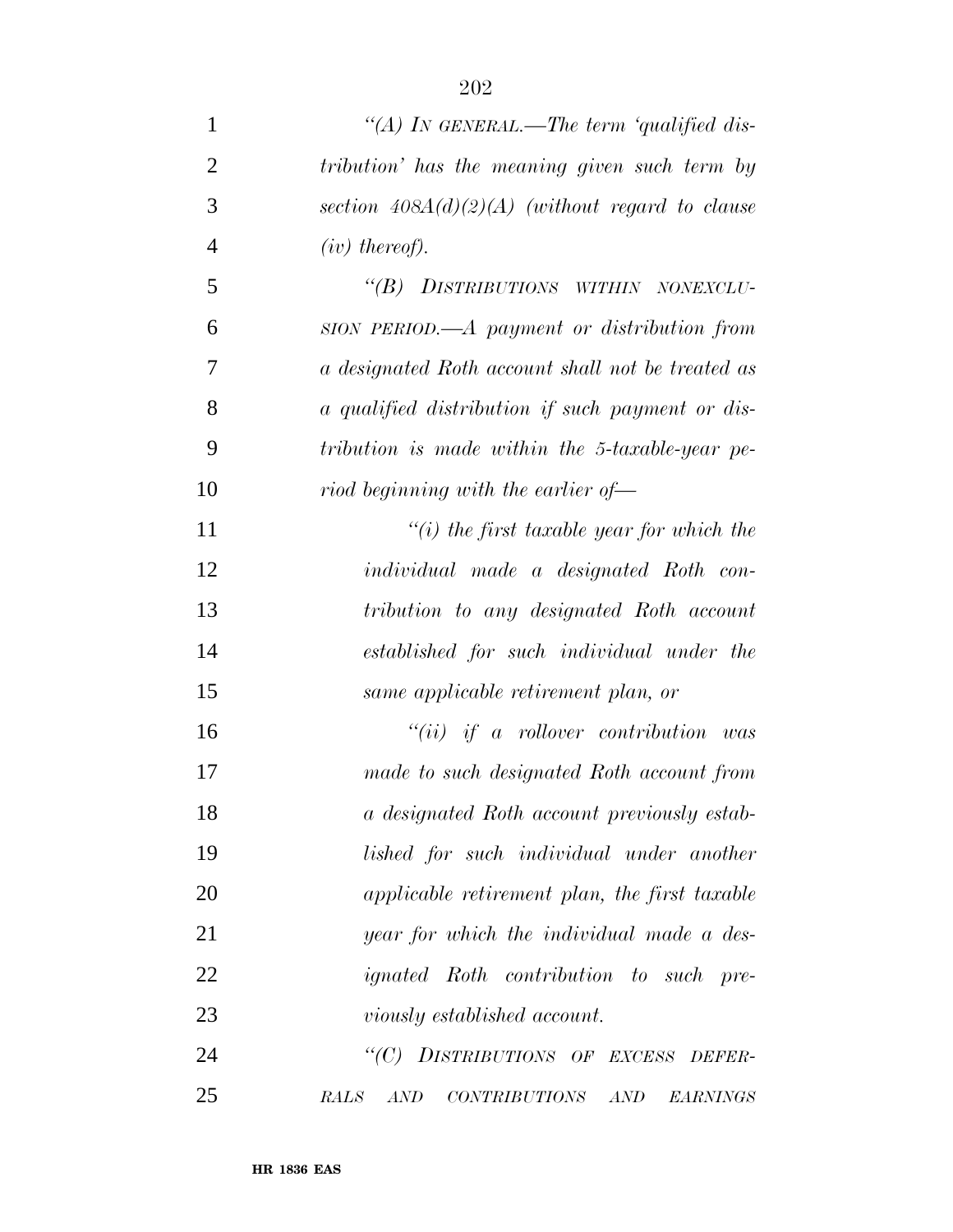| $\mathbf{1}$   | <b>THEREON.—The term 'qualified distribution'</b>       |
|----------------|---------------------------------------------------------|
| $\overline{2}$ | shall not include any distribution of any excess        |
| 3              | deferral under section $402(g)(2)$ or any excess        |
| $\overline{4}$ | contribution under section $401(k)(8)$ , and any        |
| 5              | income on the excess deferral or contribution.          |
| 6              | "(3) TREATMENT OF DISTRIBUTIONS OF CERTAIN              |
| 7              | EXCESS DEFERRALS.—Notwithstanding section 72, if        |
| 8              | any excess deferral under section $402(g)(2)$ attrib-   |
| 9              | utable to a designated Roth contribution is not dis-    |
| 10             | tributed on or before the 1st April 15 following the    |
| 11             | close of the taxable year in which such excess deferral |
| 12             | is made, the amount of such excess deferral shall—      |
| 13             | $\lq (A)$ not be treated as investment in the           |
| 14             | contract, and                                           |
| 15             | $\lq\lq(B)$ be included in gross income for the         |
| 16             | taxable year in which such excess is distributed.       |
| 17             | "(4) AGGREGATION RULES.—Section 72 shall be             |
| 18             | applied separately with respect to distributions and    |
| 19             | payments from a designated Roth account and other       |
| 20             | distributions and payments from the plan.               |
| 21             | "(e) OTHER DEFINITIONS.—For purposes of this            |
| 22             | $section$ —                                             |
| 23             | "(1) APPLICABLE RETIREMENT PLAN.—The term               |
| 24             | 'applicable retirement plan' means—                     |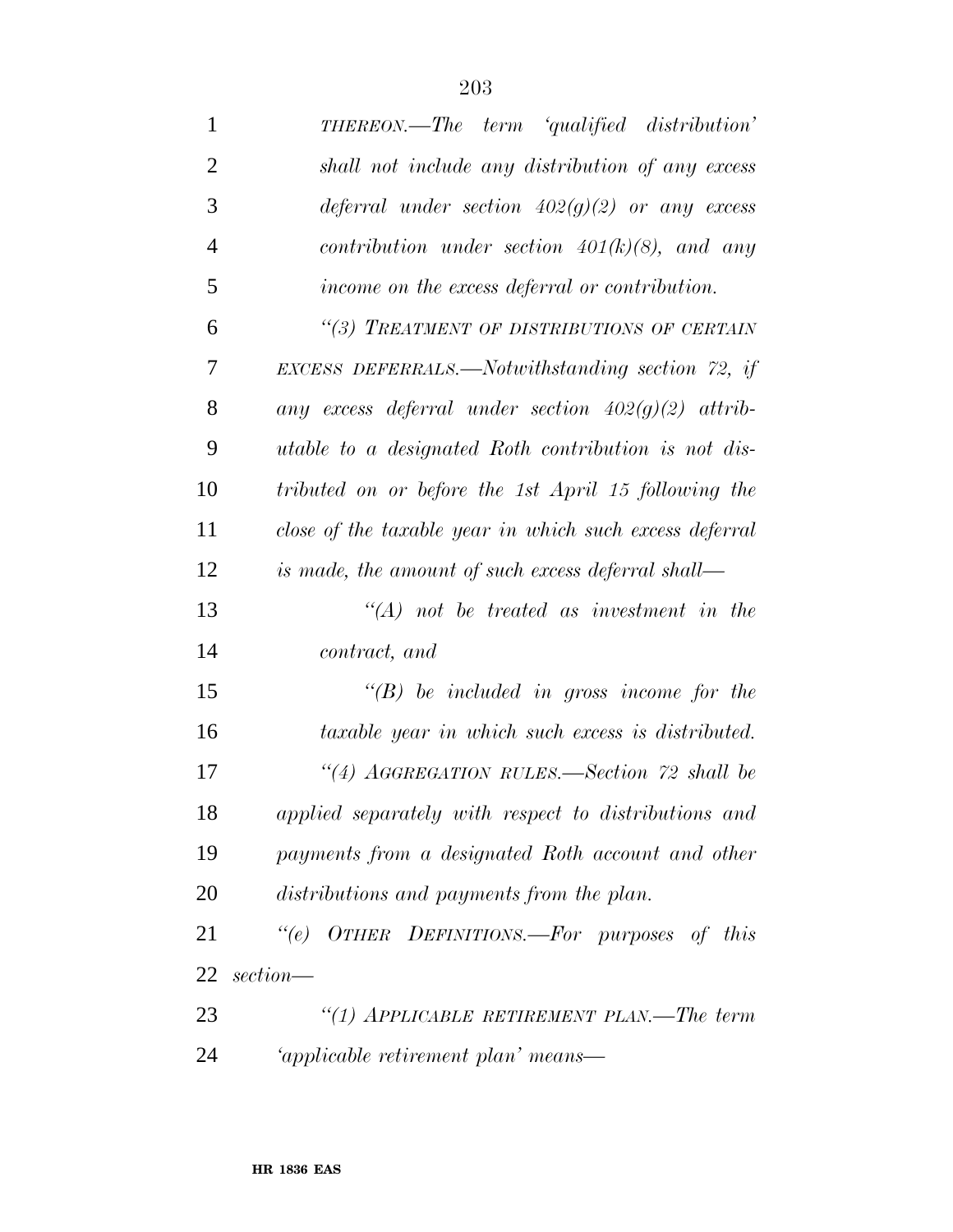| $\mathbf{1}$   | $\lq\lq (A)$ an employees' trust described in sec-                 |
|----------------|--------------------------------------------------------------------|
| $\overline{2}$ | tion $401(a)$ which is exempt from tax under sec-                  |
| 3              | tion $501(a)$ , and                                                |
| $\overline{4}$ | $\lq\lq(B)$ a plan under which amounts are con-                    |
| 5              | tributed by an individual's employer for an an-                    |
| 6              | nuity contract described in section $403(b)$ .                     |
| 7              | $\lq(2)$ ELECTIVE DEFERRAL.—The term 'elective'                    |
| 8              | deferral' means any elective deferral described in sub-            |
| 9              | paragraph (A) or (C) of section $402(g)(3)$ .".                    |
| 10             | (b) EXCESS DEFERRALS.—Section $402(g)$ (relating to                |
| 11             | <i>limitation on exclusion for elective deferrals) is amended—</i> |
| 12             | (1) by adding at the end of paragraph $(1)(A)$ (as                 |
| 13             | added by section $201(c)(1)$ the following new sen-                |
| 14             | tence: "The preceding sentence shall not apply the                 |
| 15             | portion of such excess as does not exceed the des-                 |
| 16             | ignated Roth contributions of the individual for the               |
| 17             | <i>taxable year.</i> "; and                                        |
| 18             | $(2)$ by inserting "(or would be included but for                  |
| 19             | the last sentence thereof)" after "paragraph $(1)$ " in            |
| 20             | paragraph $(2)(A)$ .                                               |
| 21             | $ROLLOVERS.$ —Subparagraph $(B)$ of section<br>(c)                 |
| 22             | $402(c)(8)$ is amended by adding at the end the following:         |
| 23             | "If any portion of an eligible rollover distribu-                  |

 *tion is attributable to payments or distributions from a designated Roth account (as defined in*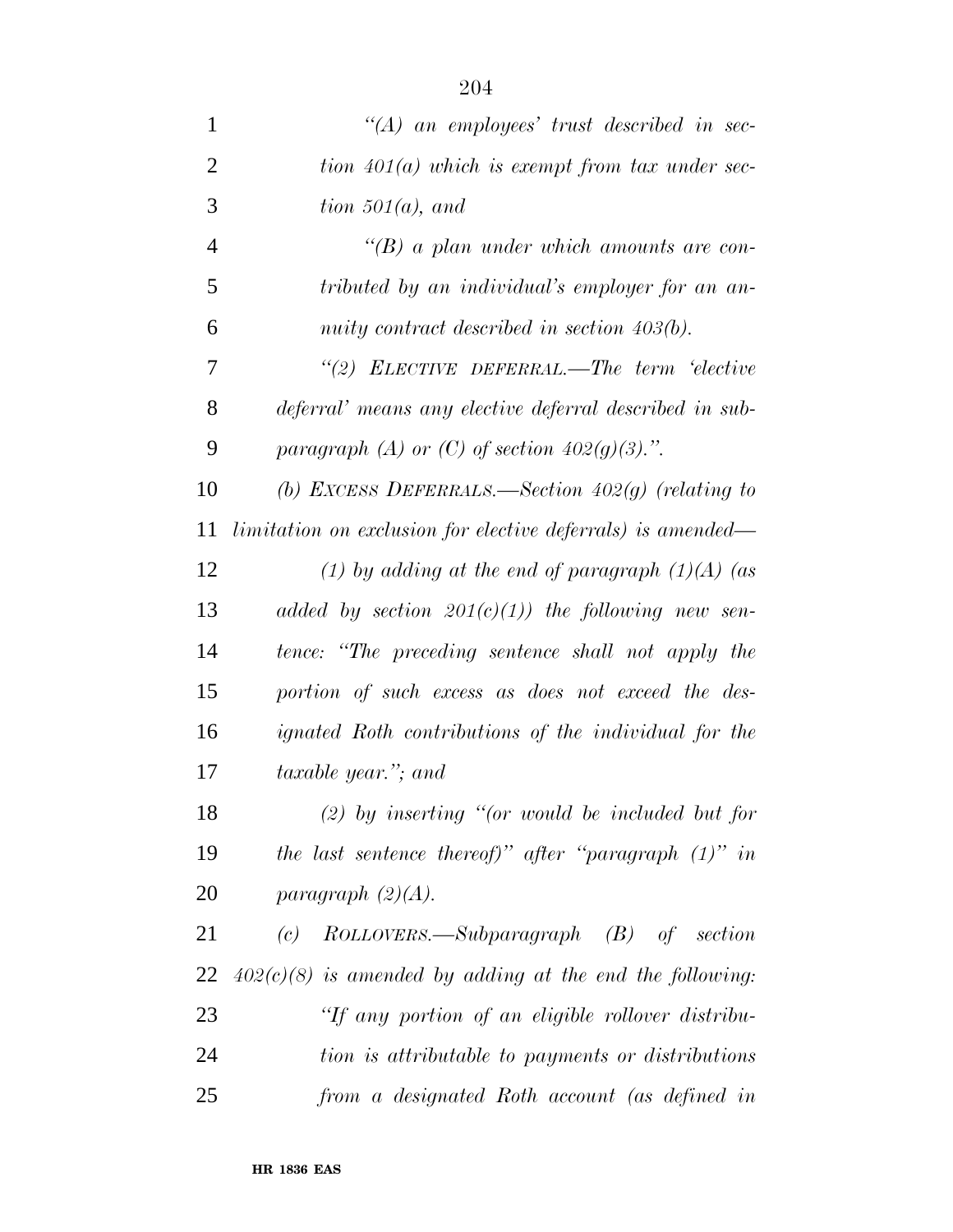| $\mathbf{1}$   | section 402A), an eligible retirement plan with              |
|----------------|--------------------------------------------------------------|
| $\overline{2}$ | respect to such portion shall include only another           |
| 3              | designated Roth account and a Roth IRA.".                    |
| $\overline{4}$ | (d) REPORTING REQUIREMENTS.-                                 |
| 5              | (1) $W=2$ INFORMATION.—Section 6051(a)(8) is                 |
| 6              | amended by inserting ", including the amount of des-         |
| 7              | ignated Roth contributions (as defined in section            |
| 8              | $402A$ )" before the comma at the end.                       |
| 9              | (2) INFORMATION.—Section $6047$ is amended by                |
| 10             | redesignating subsection $(f)$ as subsection $(g)$ and by    |
| 11             | inserting after subsection $(e)$ the following new sub-      |
| 12             | section:                                                     |
| 13             | "(f) DESIGNATED ROTH CONTRIBUTIONS.—The Sec-                 |
| 14             | retary shall require the plan administrator of each applica- |
| 15             | ble retirement plan (as defined in section 402A) to make     |
| 16             | such returns and reports regarding designated Roth con-      |
|                | 17 tributions (as defined in section 402A) to the Secretary, |
| 18             | participants and beneficiaries of the plan, and such other   |
| 19             | persons as the Secretary may prescribe.".                    |
| 20             | (e) CONFORMING AMENDMENTS.-                                  |
| 21             | $(1)$ Section 408A(e) is amended by adding after             |
| 22             | the first sentence the following new sentence: "Such         |
| 23             | term includes a rollover contribution described in sec-      |

*tion 402A(c)(3)(A).''.*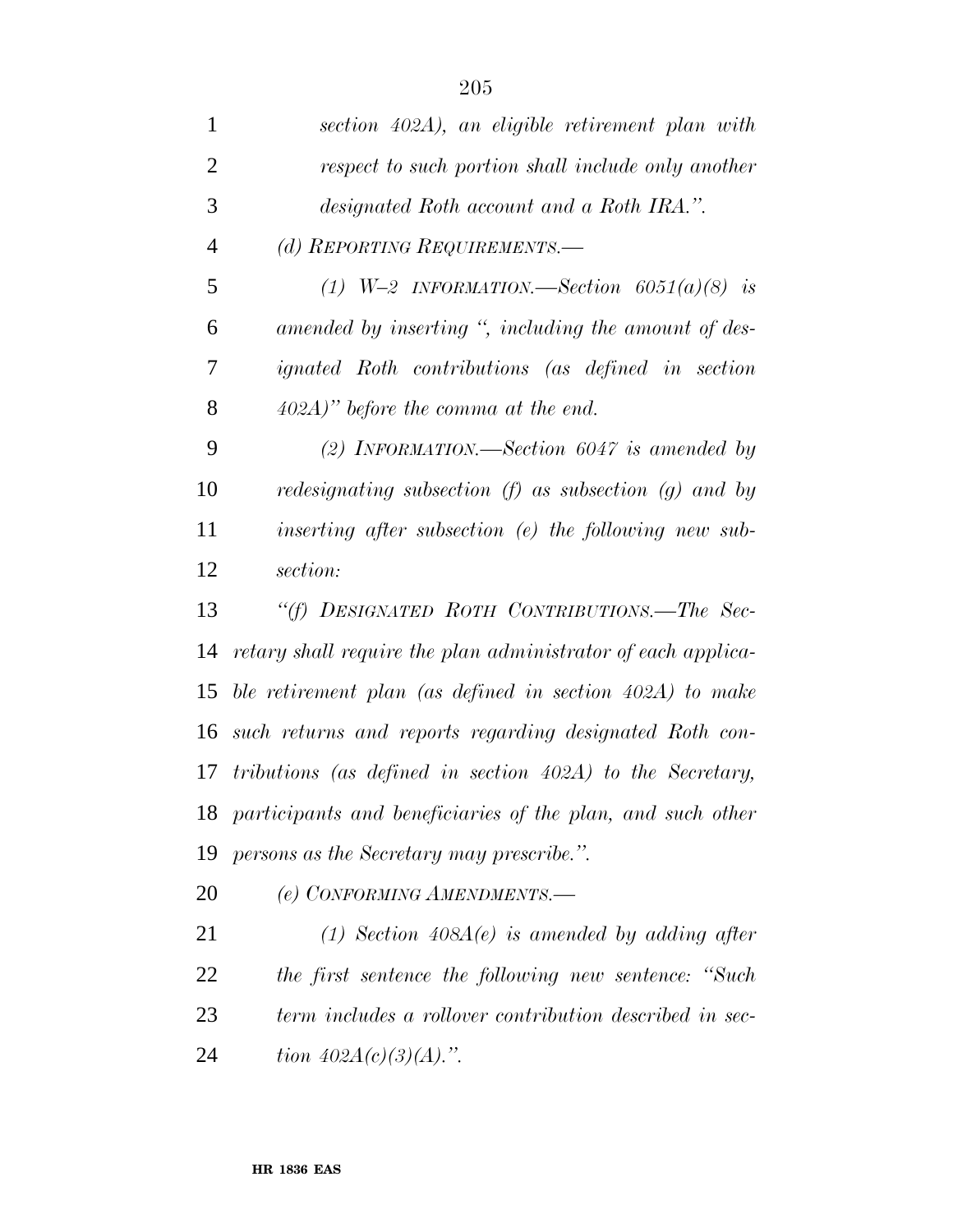| 1  | (2) The table of sections for subpart A of part I                                  |
|----|------------------------------------------------------------------------------------|
| 2  | of subchapter $D$ of chapter 1 is amended by inserting                             |
| 3  | after the item relating to section 402 the following                               |
| 4  | new <i>item</i> :                                                                  |
|    | "Sec. 402A. Optional treatment of elective deferrals as Roth con-<br>tributions.". |
| 5  | (f) EFFECTIVE DATE.—The amendments made by this                                    |
| 6  | section shall apply to taxable years beginning after Decem-                        |
| 7  | ber 31, 2003.                                                                      |
| 8  | SEC. 618. NONREFUNDABLE CREDIT TO CERTAIN INDIVID-                                 |
| 9  | UALS FOR ELECTIVE DEFERRALS AND IRA                                                |
| 10 | <b>CONTRIBUTIONS.</b>                                                              |
| 11 | (a) In GENERAL.—Subpart A of part IV of subchapter                                 |
|    | 12 A of chapter 1 (relating to nonrefundable personal credits),                    |
| 13 | as amended by section 432, is amended by inserting after                           |
| 14 | section 25B the following new section:                                             |
| 15 | "SEC. 25C. ELECTIVE DEFERRALS AND IRA CONTRIBUTIONS                                |
| 16 | BY CERTAIN INDIVIDUALS.                                                            |
| 17 | "(a) ALLOWANCE OF CREDIT.—In the case of an eligi-                                 |
| 18 | ble individual, there shall be allowed as a credit against                         |
| 19 | the tax imposed by this subtitle for the taxable year an                           |
| 20 | amount equal to the applicable percentage of so much of                            |
| 21 | the qualified retirement savings contributions of the eligible                     |
|    | 22 individual for the taxable year as do not exceed \$2,000.                       |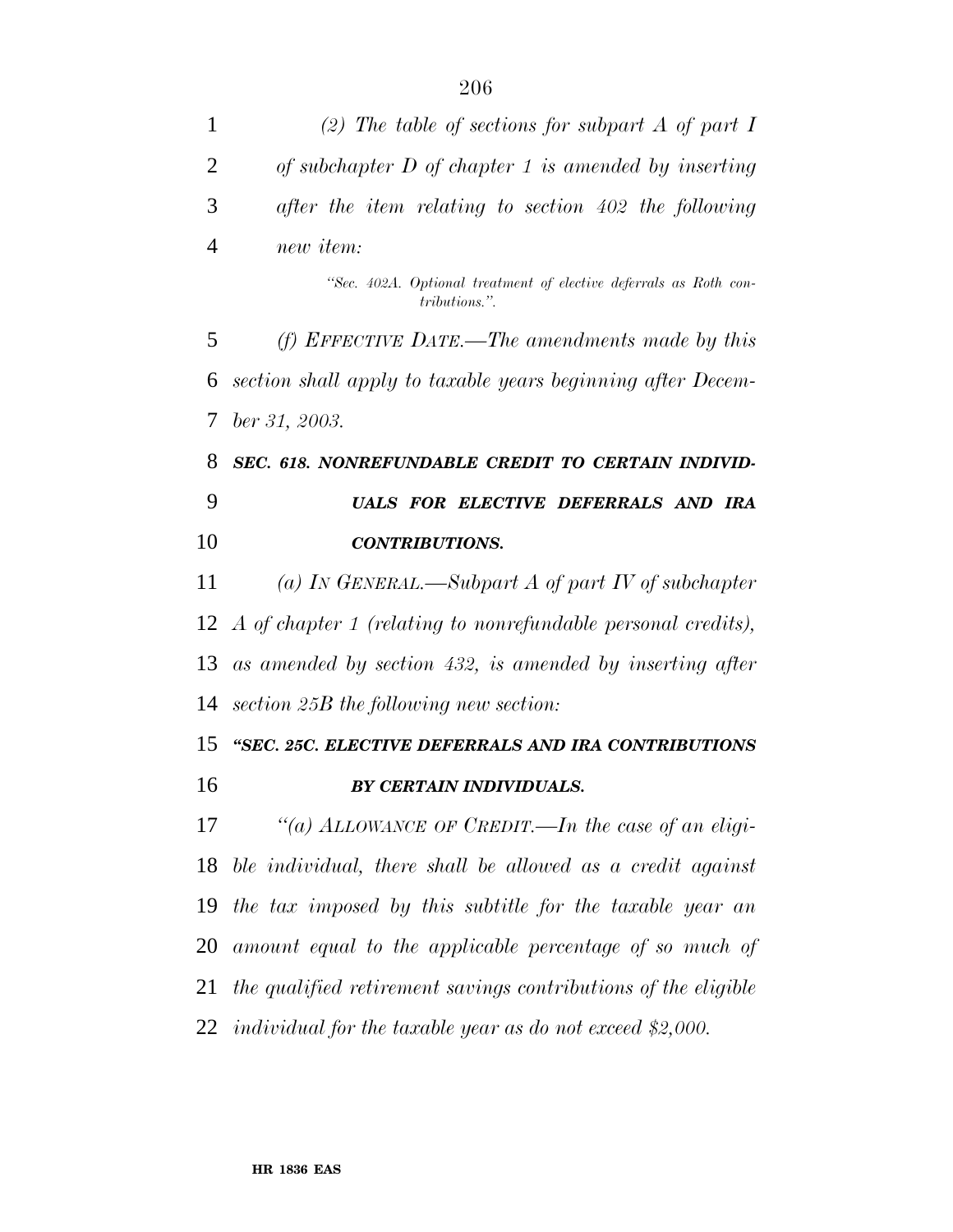*''(b) APPLICABLE PERCENTAGE.—For purposes of this section, the applicable percentage is the percentage deter-mined in accordance with the following table:*

|              |          |                     | Adjusted Gross Income |                 |          |                             |
|--------------|----------|---------------------|-----------------------|-----------------|----------|-----------------------------|
| Joint return |          | Head of a household |                       | All other cases |          | <i>Applica-</i><br>ble per- |
| <i>Over</i>  | Not over | Over                | Not over              | Over            | Not over | centage                     |
| \$0          | \$30,000 | \$0                 | \$22,500              | \$0             | \$15,000 | 50                          |
| 30,000       | 32,500   | 22,500              | 24,375                | 15,000          | 16,250   | 20                          |
| 32,500       | 50,000   | 24,375              | 37,500                | 16,250          | 25,000   | 10                          |
| 50,000       |          | 37,500              |                       | 25,000          |          | $\theta$                    |

*''(c) ELIGIBLE INDIVIDUAL.—For purposes of this*

| 5              | section—                                              |
|----------------|-------------------------------------------------------|
| 6              | "(1) IN GENERAL.—The term 'eligible indi-             |
| $\overline{7}$ | vidual' means any individual if such individual has   |
| 8              | attained the age of 18 as of the close of the taxable |
| 9              | year.                                                 |
| 10             | "(2) DEPENDENTS AND FULL-TIME STUDENTS                |
| 11             | NOT ELIGIBLE.—The term 'eligible individual' shall    |
| 12             | not include—                                          |
| 13             | $\lq (A)$ any individual with respect to whom         |
| 14             | a deduction under section 151 is allowed to an-       |
| 15             | other taxpayer for a taxable year beginning in        |
| 16             | the calendar year in which such individual's          |
| 17             | taxable year begins, and                              |
| 18             | "(B) any individual who is a student (as              |
| 19             | defined in section $151(c)(4)$ .                      |
| 20             | "(d) QUALIFIED RETIREMENT SAVINGS CONTRIBU-           |
| 21             | TIONS.—For purposes of this section—                  |

**HR 1836 EAS**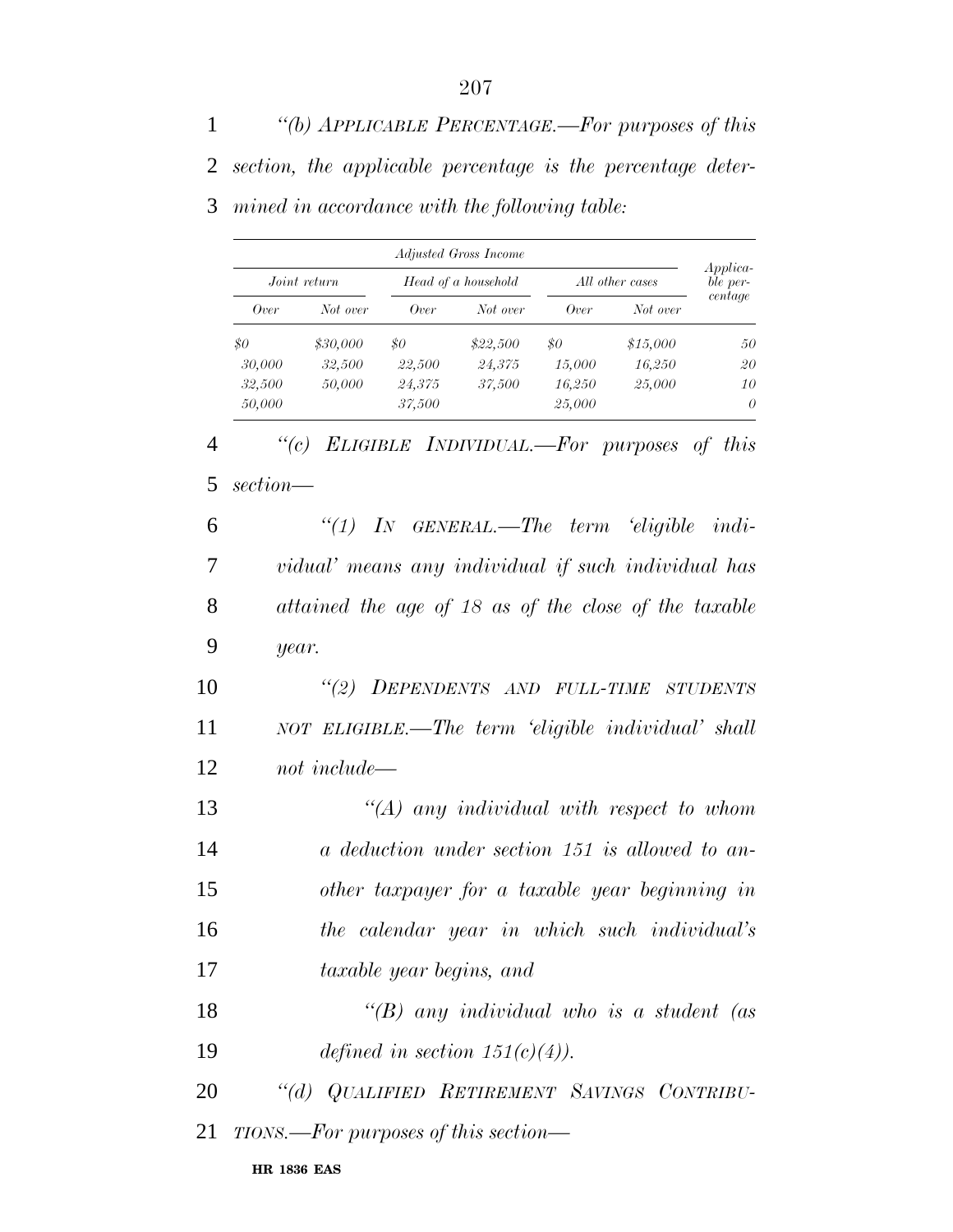| $\mathbf{1}$   | "(1) IN GENERAL.—The term 'qualified retire-         |
|----------------|------------------------------------------------------|
| $\overline{2}$ | ment savings contributions' means, with respect to   |
| 3              | any taxable year, the sum of-                        |
| $\overline{4}$ | $\lq (A)$ the amount of the qualified retirement     |
| 5              | contributions (as defined in section $219(e)$ ) made |
| 6              | by the eligible individual,                          |
| 7              | "(B) the amount of —                                 |
| 8              | $``(i)$ any elective deferrals (as defined           |
| 9              | in section $402(g)(3)$ ) of such individual,         |
| 10             | and                                                  |
| 11             | $``(ii)$ any elective deferral of compensa-          |
| 12             | tion by such individual under an eligible            |
| 13             | deferred compensation plan (as defined in            |
| 14             | section $457(b)$ ) of an eligible employer de-       |
| 15             | scribed in section $457(e)(1)(A)$ , and              |
| 16             | $\lq\lq C$ ) the amount of voluntary employee con-   |
| 17             | tributions by such individual to any qualified       |
| 18             | retirement plan (as defined in section $4974(c)$ ).  |
| 19             | "(2) REDUCTION FOR CERTAIN DISTRIBU-                 |
| 20             | $TIONS$ .                                            |
| 21             | "(A) IN GENERAL.—The qualified retire-               |
| 22             | ment savings contributions determined under          |
| 23             | $paramph$ (1) shall be reduced (but not below        |
| 24             | zero) by the sum of $\equiv$                         |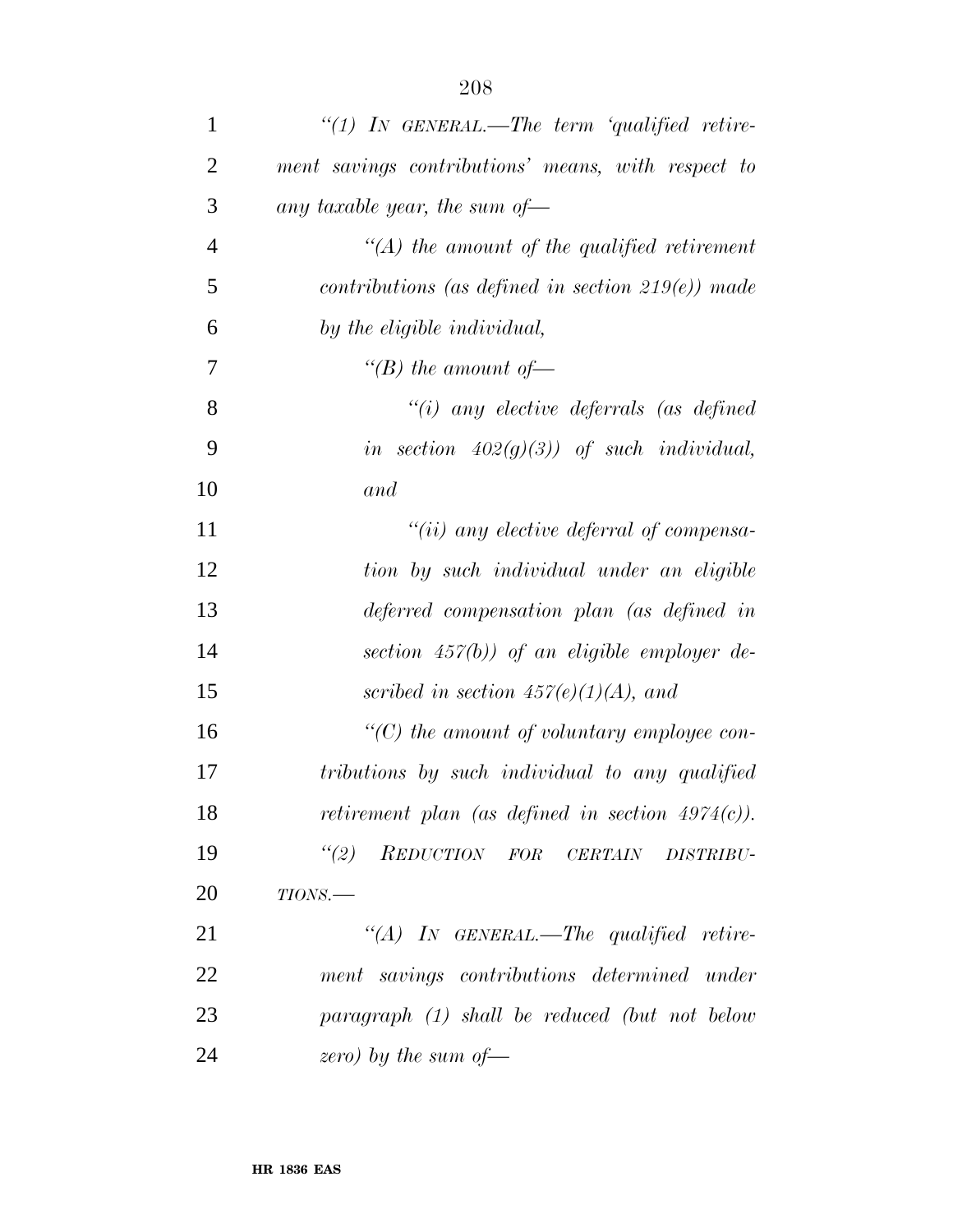| $\mathbf{1}$   | "(i) any distribution from a qualified            |
|----------------|---------------------------------------------------|
| $\overline{2}$ | retirement plan (as defined in section            |
| 3              | $4974(c)$ , or from an eligible deferred com-     |
| $\overline{4}$ | pensation plan (as defined in section             |
| 5              | $457(b)$ , received by the individual during      |
| 6              | the testing period which is includible in         |
| 7              | gross income, and                                 |
| 8              | $``(ii)$ any distribution from a Roth             |
| 9              | IRA received by the individual during the         |
| 10             | testing period which is not a qualified roll-     |
| 11             | over contribution (as defined in section          |
| 12             | $408A(e)$ ) to a Roth IRA.                        |
| 13             | "(B) TESTING PERIOD.—For purposes of              |
| 14             | subparagraph $(A)$ , the testing period, with re- |
| 15             | spect to a taxable year, is the period which      |
| 16             | $includes-$                                       |
| 17             | $\lq\lq(i)$ such taxable year,                    |
| 18             | $``(ii)$ the 2 preceding taxable years,           |
| 19             | and                                               |
| 20             | $``(iii)$ the period after such taxable           |
| 21             | year and before the due date (including ex-       |
| 22             | tensions) for filing the return of tax for such   |
| 23             | taxable year.                                     |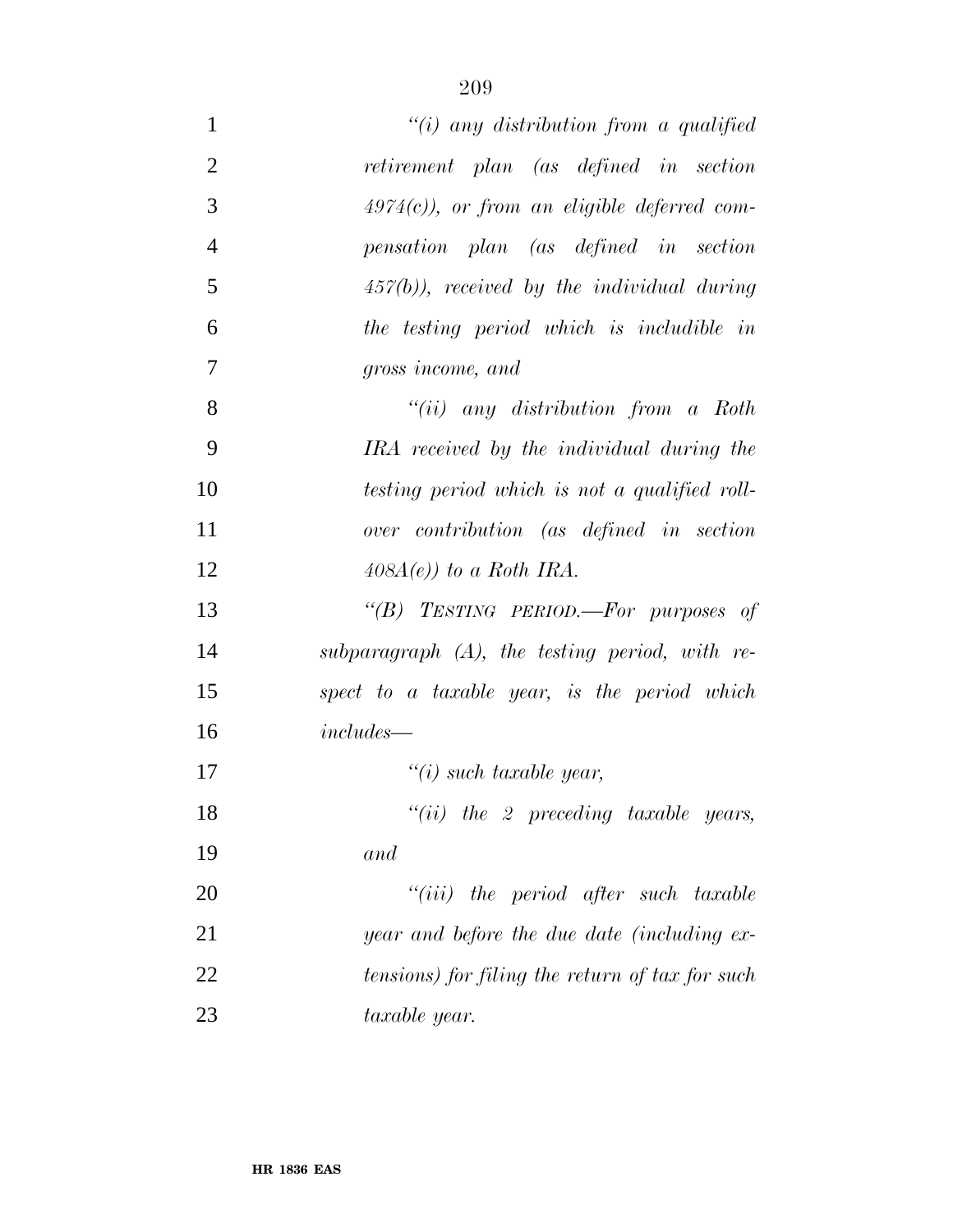| $\mathbf{1}$   | EXCEPTED DISTRIBUTIONS.-There<br>$\lq C$ )                        |
|----------------|-------------------------------------------------------------------|
| $\overline{2}$ | shall not be taken into account under subpara-                    |
| 3              | graph $(A)$ —                                                     |
| $\overline{4}$ | $\tilde{f}(i)$ any distribution referred to in sec-               |
| 5              | tion 72(p), $401(k)(8)$ , $401(m)(6)$ , $402(g)(2)$ ,             |
| 6              | $404(k)$ , or $408(d)(4)$ , and                                   |
| 7              | $``(ii)$ any distribution to which section                        |
| 8              | $408A(d)(3)$ applies.                                             |
| 9              | "(D) TREATMENT OF DISTRIBUTIONS RE-                               |
| 10             | CEIVED BY SPOUSE OF INDIVIDUAL.-For pur-                          |
| 11             | poses of determining distributions received by an                 |
| 12             | $individual$ under subparagraph $(A)$ for any tax-                |
| 13             | able year, any distribution received by the spouse                |
| 14             | of such individual shall be treated as received by                |
| 15             | such individual if such individual and spouse                     |
| 16             | file a joint return for such taxable year and for                 |
| 17             | the taxable year during which the spouse receives                 |
| 18             | <i>the distribution.</i>                                          |
| 19             | "(e) ADJUSTED GROSS INCOME.-For purposes of this                  |
| 20             | section, adjusted gross income shall be determined without        |
| 21             | regard to sections 911, 931, and 933.                             |
| 22             | $\lq\lq(f)$<br>INVESTMENT IN THE<br>$CONTRACT. \text{—} Not with$ |
| 23             | standing any other provision of law, a qualified retirement       |
| 24             | savings contribution shall not fail to be included in deter-      |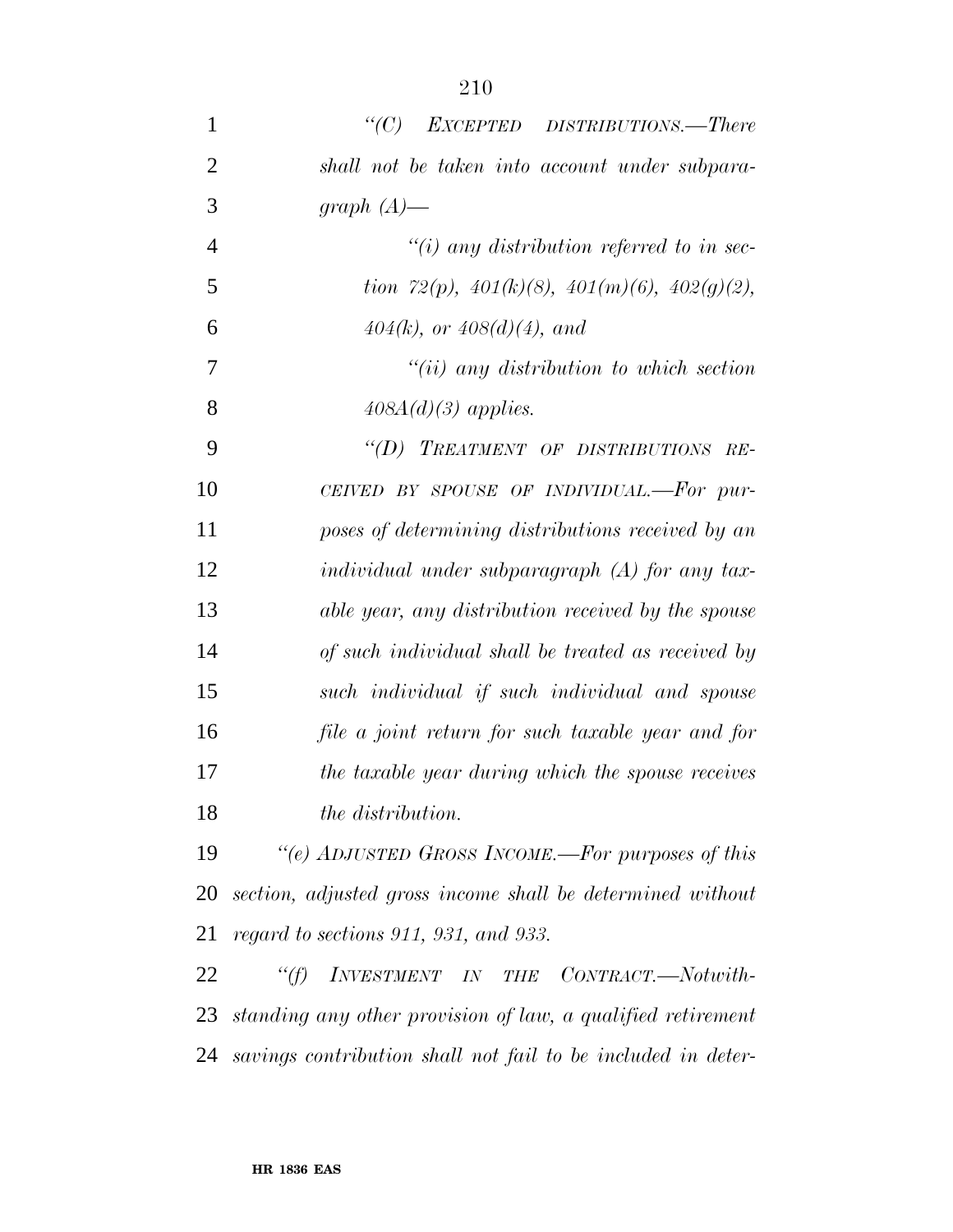|                | 1 mining the investment in the contract for purposes of sec- |
|----------------|--------------------------------------------------------------|
|                | 2 tion 72 by reason of the credit under this section.        |
| 3 <sup>7</sup> | "(g) TERMINATION.—This section shall not apply to            |
|                | 4 taxable years beginning after December 31, 2006.".         |
| 5 <sup>5</sup> | (b) CREDIT ALLOWED AGAINST REGULAR TAX AND                   |
|                | 6 ALTERNATIVE MINIMUM TAX.-                                  |

 *(1) IN GENERAL.—Section 25C, as added by sub- section (a), is amended by inserting after subsection (f) the following new subsection:*

 *''(g) LIMITATION BASED ON AMOUNT OF TAX.—The aggregate credit allowed by this section for the taxable year shall not exceed the sum of—*

 *''(1) the taxpayer's regular tax liability for the taxable year reduced by the sum of the credits allowed by sections 21, 22, 23, 24, 25, 25A, and 25B plus*

 *''(2) the tax imposed by section 55 for such tax-able year.''*

*(2) CONFORMING AMENDMENTS.—*

 *(A) Section 26(a)(1), as amended by section 201, is amended by inserting ''or section 25C'' after ''section 24''.*

 *(B) Section 23(c), as amended by section 201, is amended by striking ''sections 24'' and inserting ''sections 24, 25C,''.*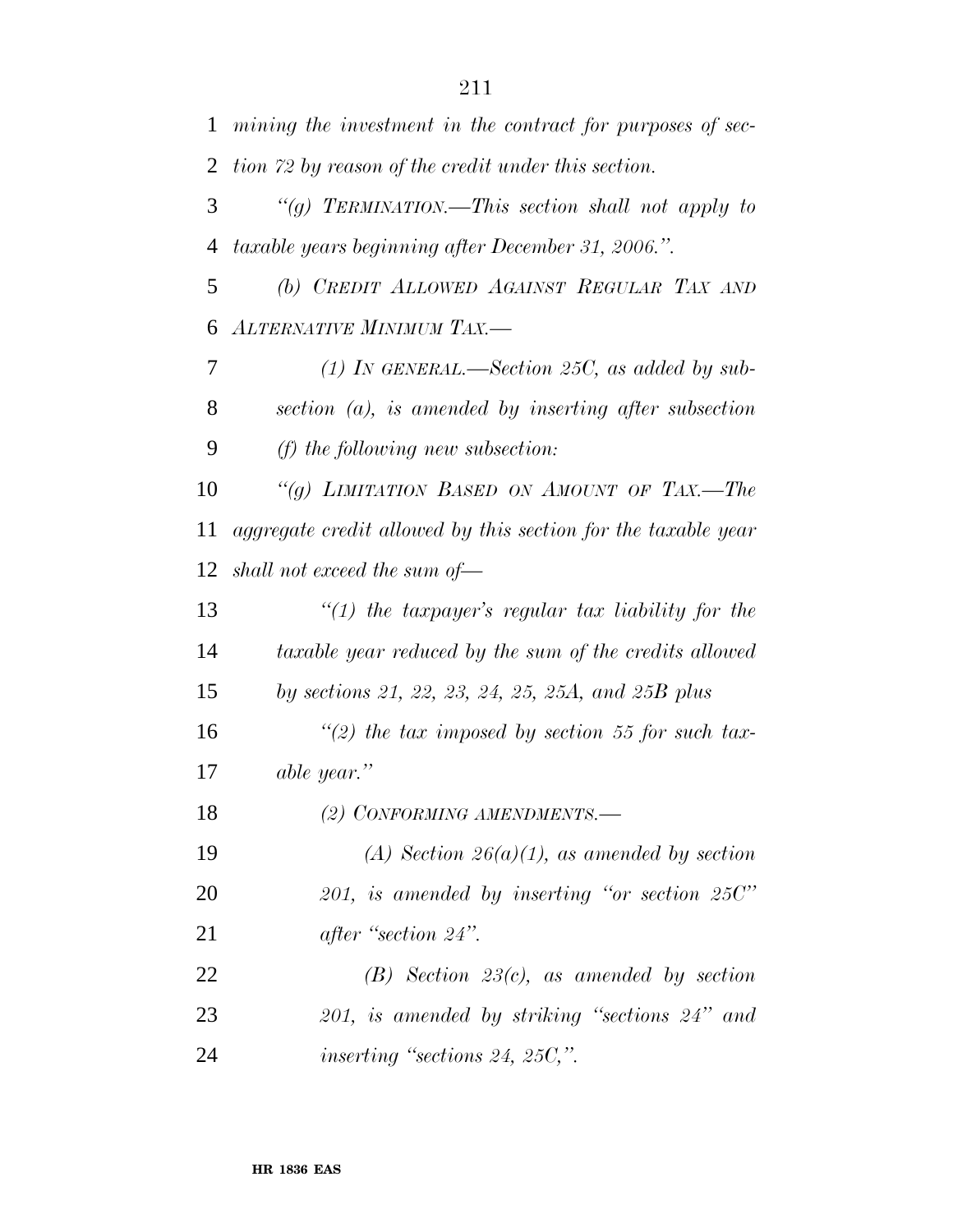| $\mathbf{1}$   | (C) Section $25(e)(1)(C)$ , as amended by sec-                                    |
|----------------|-----------------------------------------------------------------------------------|
| $\overline{2}$ | tion 201, is amended by inserting "25C," after                                    |
| 3              | "24,"                                                                             |
| 4              | $(D)$ Section 904(h), as amended by section                                       |
| 5              | 201, is amended by inserting "or 25 $C$ " after                                   |
| 6              | "section $24$ ".                                                                  |
| $\overline{7}$ | $(E)$ Section 1400C(d), as amended by sec-                                        |
| 8              | tion 201, is amended by inserting "and section                                    |
| 9              | $25C'$ after "section $24$ ".                                                     |
| 10             | (c) CONFORMING AMENDMENT.—The table of sections                                   |
| 11             | for subpart A of part IV of subchapter A of chapter 1, as                         |
| 12             | amended by section 432, is amended by inserting after the                         |
| 13             | item relating to section 25B the following new item:                              |
|                | "Sec. 25C. Elective deferrals and IRA contributions by certain in-<br>dividuals." |
| 14             | (d) EFFECTIVE DATE.—The amendments made by this                                   |
| 15             | section shall apply to taxable years beginning after Decem-                       |
|                | 16 ber 31, 2001.                                                                  |
|                | 17 SEC. 619. CREDIT FOR QUALIFIED PENSION PLAN CON-                               |
| 18             | TRIBUTIONS OF SMALL EMPLOYERS.                                                    |
| 19             | (a) In GENERAL.—Subpart D of part IV of subchapter                                |

 *A of chapter 1 (relating to business related credits) is amended by adding at the end the following new section:*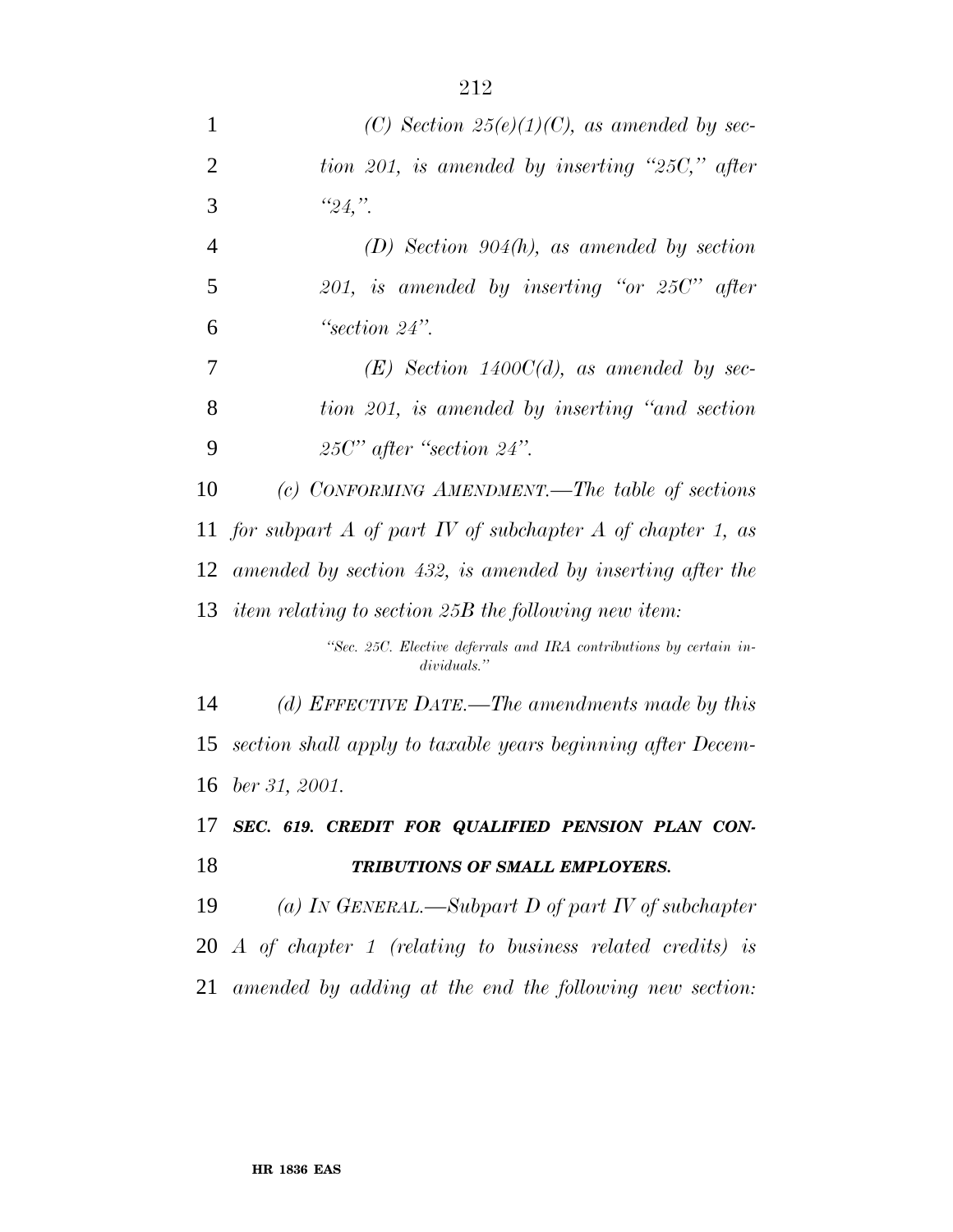*''(a) GENERAL RULE.—For purposes of section 38, in the case of an eligible employer, the small employer pension plan contribution credit determined under this section for any taxable year is an amount equal to 50 percent of the amount which would (but for subsection (f)(1)) be allowed as a deduction under section 404 for such taxable year for qualified employer contributions made to any qualified re- tirement plan on behalf of any employee who is not a highly compensated employee.*

 *''(b) CREDIT LIMITED TO 3 YEARS.—The credit allow- able by this section shall be allowed only with respect to the period of 3 taxable years beginning with the first taxable year for which a credit is allowable with respect to a plan under this section.*

 *''(c) QUALIFIED EMPLOYER CONTRIBUTION.—For purposes of this section—*

 *''(1) DEFINED CONTRIBUTION PLANS.—In the case of a defined contribution plan, the term 'quali- fied employer contribution' means the amount of non- elective and matching contributions to the plan made by the employer on behalf of any employee who is not a highly compensated employee to the extent such amount does not exceed 3 percent of such employee's compensation from the employer for the year.*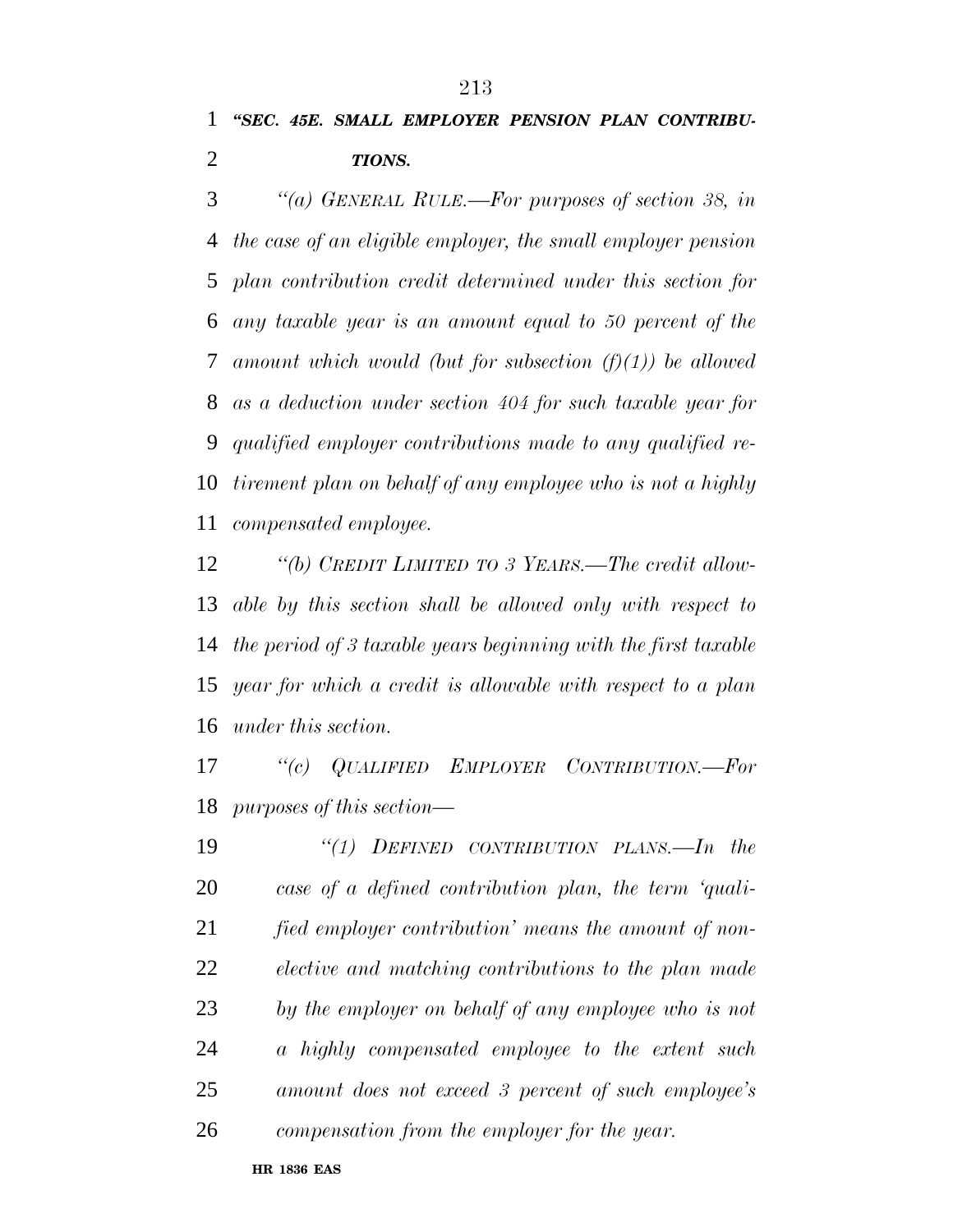| $\mathbf{1}$   | "(2) DEFINED BENEFIT PLANS.—In the case of $a$          |
|----------------|---------------------------------------------------------|
| $\overline{2}$ | defined benefit plan, the term 'qualified employer con- |
| 3              | tribution' means the amount of employer contribu-       |
| $\overline{4}$ | tions to the plan made on behalf of any employee who    |
| 5              | is not a highly compensated employee to the extent      |
| 6              | that the accrued benefit of such employee derived from  |
| 7              | employer contributions for the year does not exceed     |
| 8              | the equivalent (as determined under regulations pre-    |
| 9              | scribed by the Secretary and without regard to con-     |
| 10             | tributions and benefits under the Social Security Act)  |
| 11             | of 3 percent of such employee's compensation from the   |
| 12             | employer for the year.                                  |
| 13             | "(d) QUALIFIED RETIREMENT PLAN.—                        |
| 14             | "(1) IN GENERAL.—The term 'qualified retire-            |
| 15             | ment plan' means any plan described in section          |
| 16             | $401(a)$ which includes a trust exempt from tax under   |
| 17             | section 501(a) if the plan meets—                       |
| 18             | $\lq (A)$ the contribution requirements of para-        |
| 19             | graph(2),                                               |
| 20             | $\lq\lq(B)$ the vesting requirements of paragraph       |
| 21             | $(3)$ , and                                             |
| 22             | $\lq\lq C$ ) the distribution requirements of para-     |
| 23             | graph $(4)$ .                                           |
| 24             | "(2) CONTRIBUTION REQUIREMENTS.                         |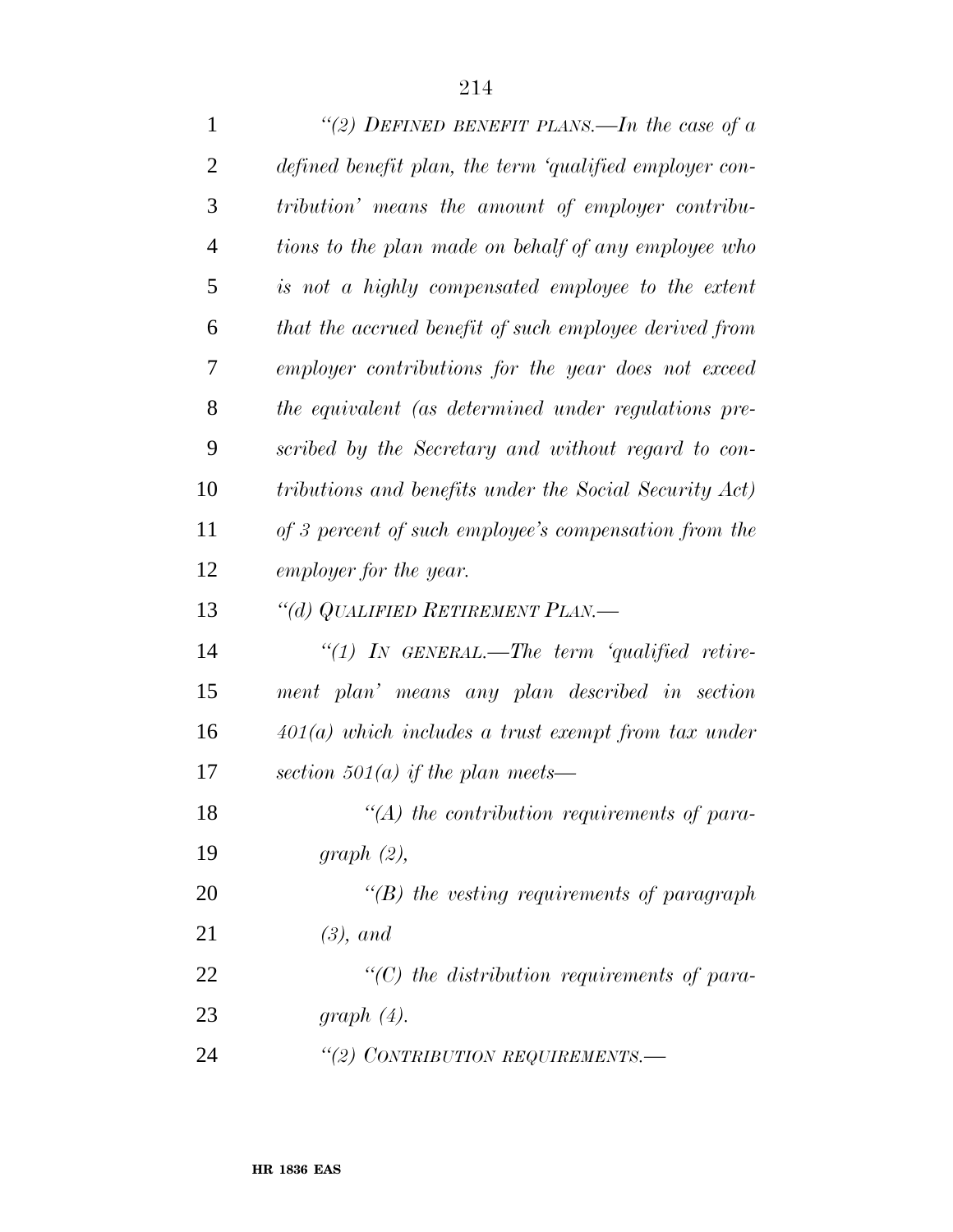| $\mathbf{1}$   | "(A) IN GENERAL.—The requirements of           |
|----------------|------------------------------------------------|
| $\overline{2}$ | this paragraph are met if, under the plan—     |
| 3              | $"(i)$ the employer is required to make        |
| $\overline{4}$ | nonelective contributions of at least 1 per-   |
| 5              | cent of compensation (or the equivalent        |
| 6              | thereof in the case of a defined benefit plan) |
| 7              | for each employee who is not a highly com-     |
| 8              | pensated employee who is eligible to partici-  |
| 9              | pate in the plan, and                          |
| 10             | $``(ii)$ allocations of nonelective em-        |
| 11             | ployer contributions, in the case of a de-     |
| 12             | fined contribution plan, are either in equal   |
| 13             | dollar amounts for all employees covered by    |
| 14             | the plan or bear a uniform relationship to     |
| 15             | the total compensation, or the basic or reg-   |
| 16             | ular rate of compensation, of the employees    |
| 17             | covered by the plan (and an equivalent re-     |
| 18             | quirement is met with respect to a defined     |
| 19             | benefit plan).                                 |
| 20             | $COMPENSATION$ $LIMITATION. - The$<br>$\lq(B)$ |
| 21             | compensation taken into account under subpara- |

 *graph (A) for any year shall not exceed the limi- tation in effect for such year under section 401(a)(17).*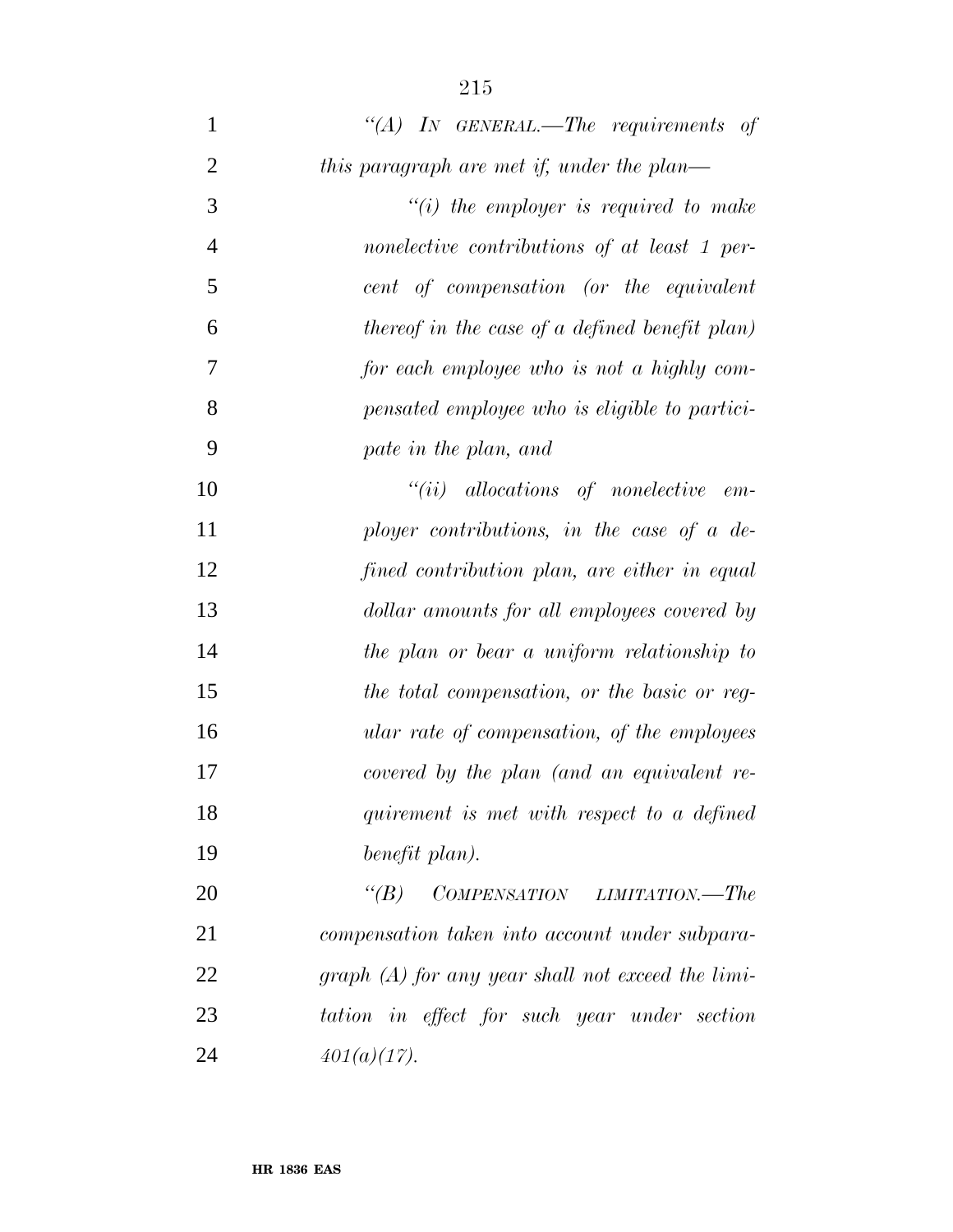| 1  | "(3) VESTING REQUIREMENTS.—The require-                    |
|----|------------------------------------------------------------|
| 2  | ments of this paragraph are met if the plan satisfies      |
| 3  | the requirements of either of the following subpara-       |
| 4  | graphs:                                                    |
| 5  | "(A) 3-YEAR VESTING.—A plan satisfies the                  |
| 6  | requirements of this subparagraph if an em-                |
| 7  | ployee who has completed at least 3 years of               |
| 8  | service has a nonforfeitable right to 100 percent          |
| 9  | of the employee's accrued benefit derived from             |
| 10 | <i>employer contributions.</i>                             |
| 11 | "(B) 5-YEAR GRADED VESTING.—A plan                         |
| 12 | satisfies the requirements of this subparagraph if         |
| 13 | an employee has a nonforfeitable right to a per-           |
| 14 | centage of the employee's accrued benefit derived          |
| 15 | from employer contributions determined under               |
| 16 | the following table:                                       |
|    | The nonforfeitable<br>"Years of service:<br>percentage is: |
|    | 20                                                         |
|    | 40                                                         |
|    | 60                                                         |
|    | 80                                                         |

 *''(4) DISTRIBUTION REQUIREMENTS.—In the case of a profit-sharing or stock bonus plan, the re- quirements of this paragraph are met if, under the plan, qualified employer contributions are distribut-able only as provided in section 401(k)(2)(B).*

*5 ...................................................................................................... 100.*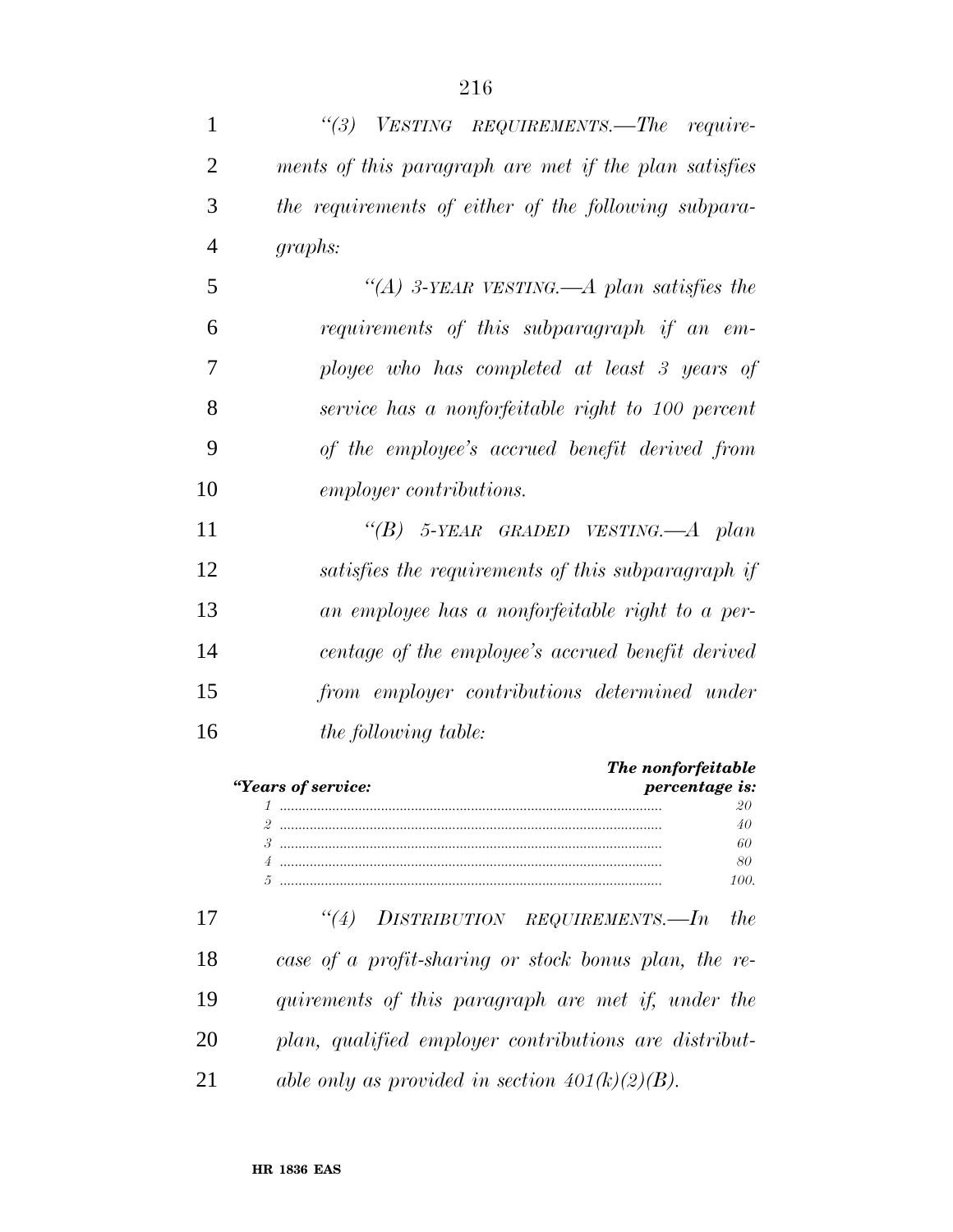|            | "(e) OTHER DEFINITIONS.—For purposes of this |  |  |
|------------|----------------------------------------------|--|--|
| 2 section— |                                              |  |  |

*''(1) ELIGIBLE EMPLOYER.—*

 *''(A) IN GENERAL.—The term 'eligible em- ployer' means, with respect to any year, an em- ployer which has no more than 20 employees who received at least \$5,000 of compensation from the employer for the preceding year.*

 *''(B) REQUIREMENT FOR NEW QUALIFIED EMPLOYER PLANS.—Such term shall not include an employer if, during the 3-taxable year period immediately preceding the 1st taxable year for which the credit under this section is otherwise allowable for a qualified employer plan of the employer, the employer or any member of any controlled group including the employer (or any predecessor of either) established or maintained a qualified employer plan with respect to which contributions were made, or benefits were ac- crued, for substantially the same employees as are in the qualified employer plan.*

 *''(2) HIGHLY COMPENSATED EMPLOYEE.—The term 'highly compensated employee' has the meaning given such term by section 414(q) (determined with-out regard to section*  $414(q)(1)(B)(ii)$ *.*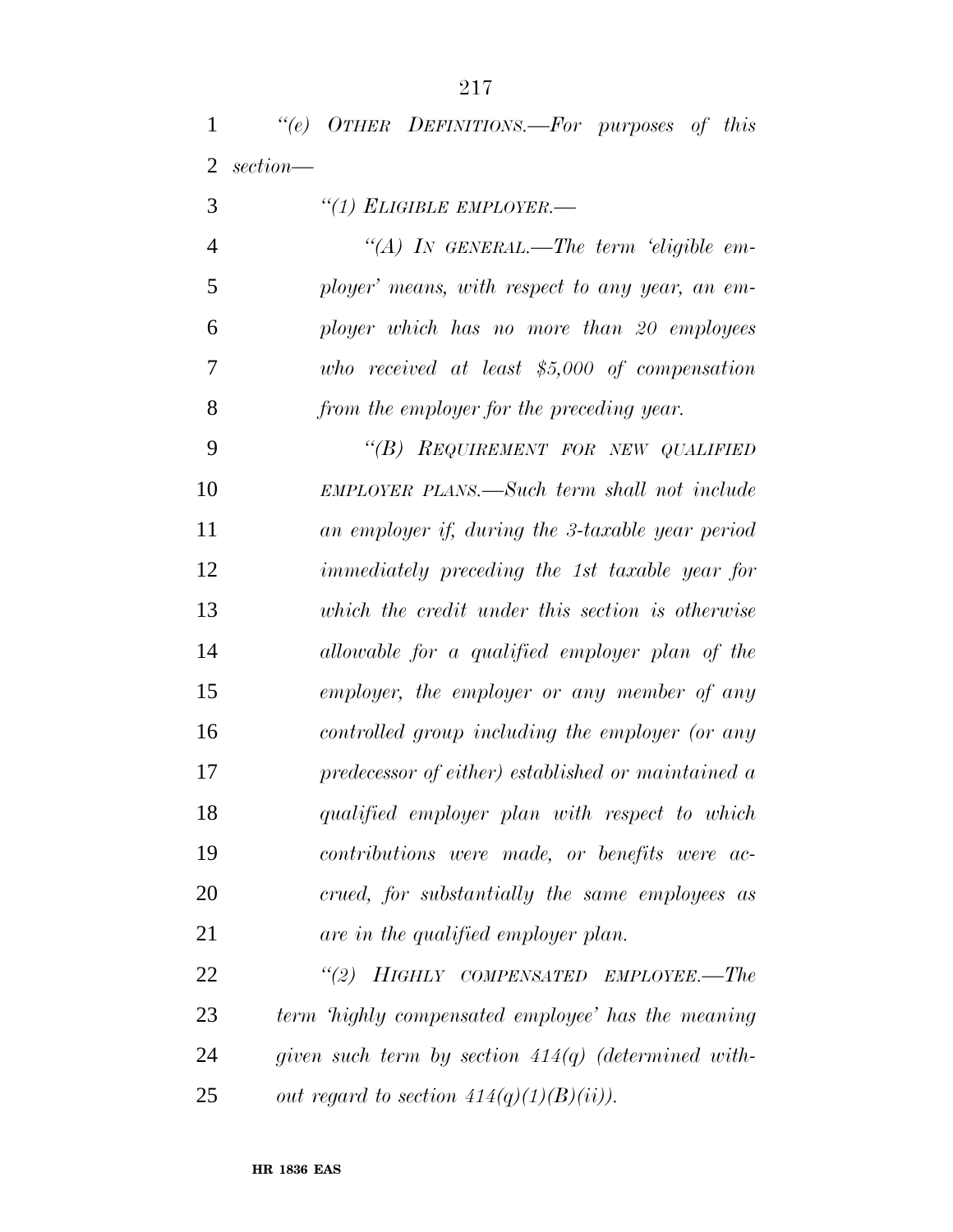*''(f) SPECIAL RULES.—*

| 2              | "(1) DISALLOWANCE OF DEDUCTION.—No deduc-                  |
|----------------|------------------------------------------------------------|
| 3              | tion shall be allowed for that portion of the qualified    |
| $\overline{4}$ | employer contributions paid or incurred for the tax-       |
| 5              | able year which is equal to the credit determined          |
| 6              | under subsection $(a)$ .                                   |
| 7              | "(2) ELECTION NOT TO CLAIM CREDIT.—This                    |
| 8              | section shall not apply to a taxpayer for any taxable      |
| 9              | year if such taxpayer elects to have this section not      |
| 10             | apply for such taxable year.                               |
| 11             | "(3) AGGREGATION RULES.—All persons treated                |
| 12             | as a single employer under subsection $(a)$ or $(b)$ of    |
| 13             | section 52, or subsection $(n)$ or $(o)$ of section 414,   |
| 14             | shall be treated as one person. All eligible employer      |
| 15             | plans shall be treated as 1 eligible employer plan.        |
| 16             | "(g) RECAPTURE OF CREDIT ON FORFEITED CON-                 |
| 17             | TRIBUTIONS.-                                               |
| 18             | "(1) IN GENERAL.—Except as provided in para-               |
| 19             | $graph (2), if any accrued benefit which is forf eitable$  |
| 20             | by reason of subsection $(d)(3)$ is forfeited, the employ- |
| 21             | er's tax imposed by this chapter for the taxable year      |
| 22             | in which the forfeiture occurs shall be increased by 35    |
| 23             | percent of the employer contributions from which such      |
| 24             | benefit is derived to the extent such contributions were   |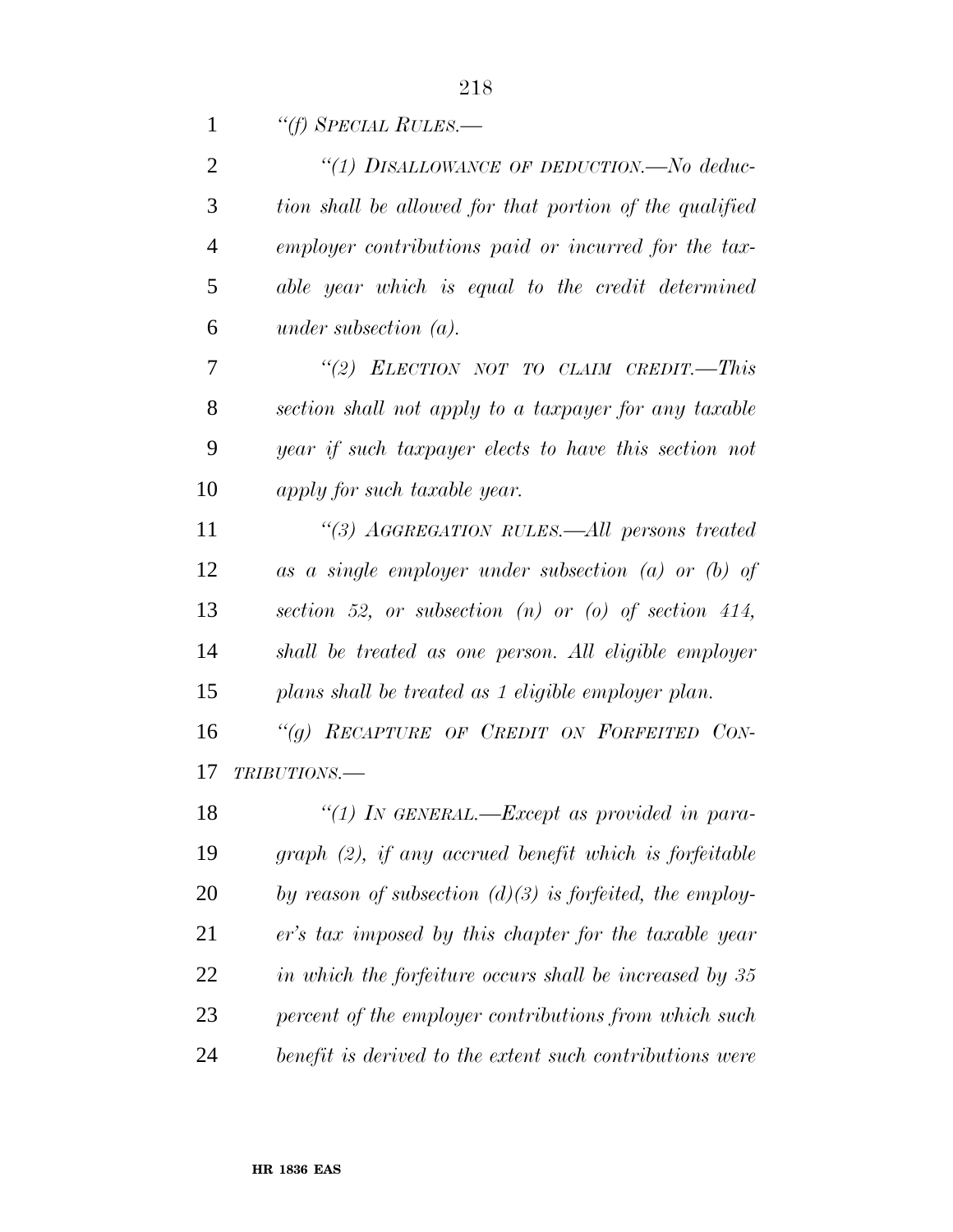*taken into account in determining the credit under this section.*

 *''(2) REALLOCATED CONTRIBUTIONS.—Para- graph (1) shall not apply to any contribution which is reallocated by the employer under the plan to em- ployees who are not highly compensated employees.''. (b) CREDIT ALLOWED AS PART OF GENERAL BUSI- NESS CREDIT.—Section 38(b) (defining current year busi- ness credit) is amended by striking ''plus'' at the end of paragraph (12), by striking the period at the end of para- graph (13) and inserting '', plus'', and by adding at the end the following new paragraph:*

 *''(14) in the case of an eligible employer (as de- fined in section 45E(e)), the small employer pension plan contribution credit determined under section 45E(a).''*

*(c) CONFORMING AMENDMENTS.—*

 *(1) Section 39(d) is amended by adding at the end the following new paragraph:*

 *''(10) NO CARRYBACK OF SMALL EMPLOYER PEN- SION PLAN CONTRIBUTION CREDIT BEFORE JANUARY 1, 2003.—No portion of the unused business credit for any taxable year which is attributable to the small employer pension plan contribution credit determined*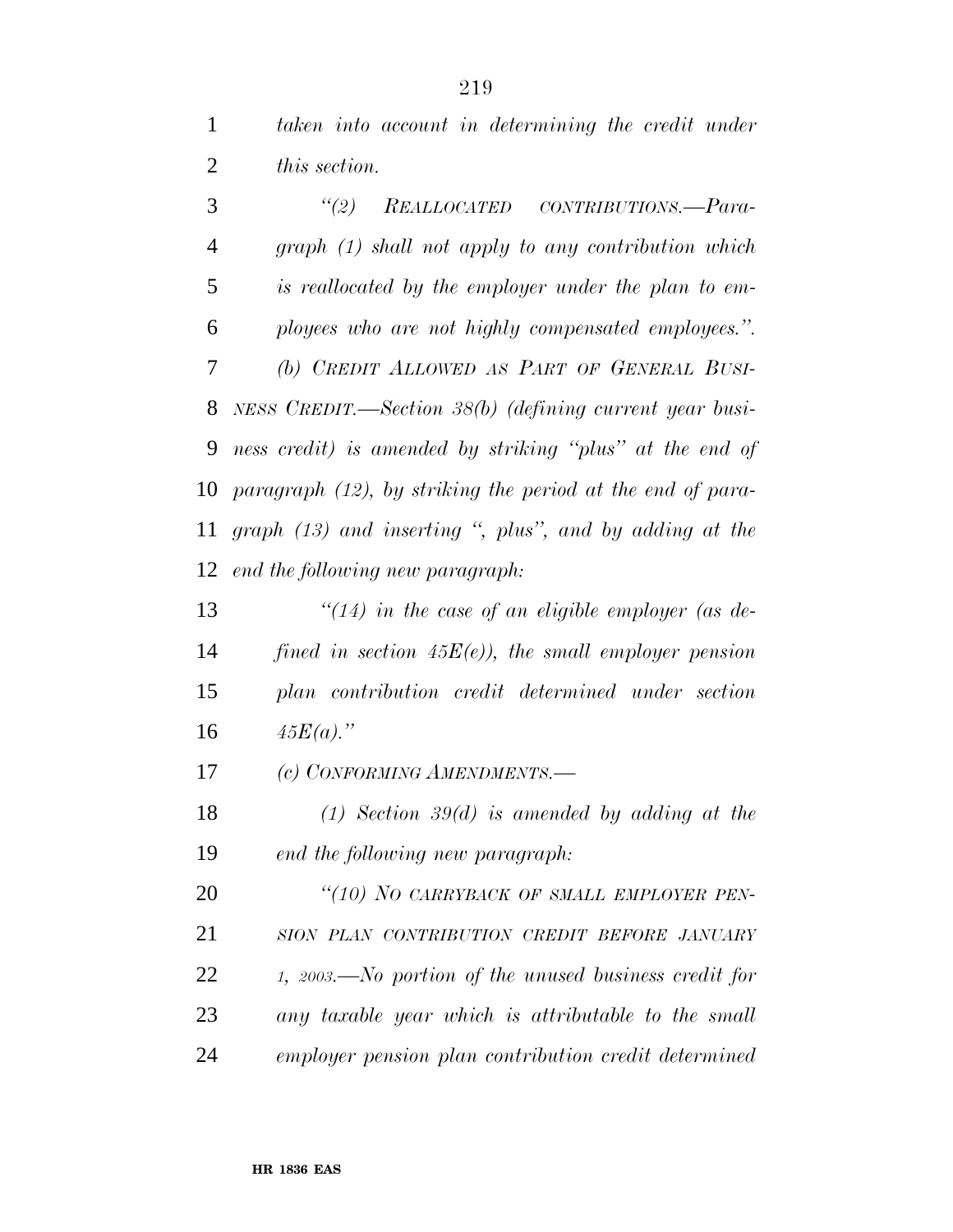| $\mathbf{1}$   | under section $45E$ may be carried back to a taxable                 |
|----------------|----------------------------------------------------------------------|
| $\overline{2}$ | year beginning before January 1, 2003."                              |
| 3              | $(2)$ Subsection $(c)$ of section 196 is amended by                  |
| 4              | striking "and" at the end of paragraph (8), by strik-                |
| 5              | ing the period at the end of paragraph (9) and insert-               |
| 6              | ing ", and", and by adding at the end the following                  |
| 7              | new paragraph:                                                       |
| 8              | $\lq(10)$ the small employer pension plan contribu-                  |
| 9              | tion credit determined under section $45E(a)$ ."                     |
| 10             | $(3)$ The table of sections for subpart D of part                    |
| 11             | IV of subchapter $A$ of chapter 1 is amended by adding               |
| 12             | at the end the following new item:                                   |
|                | "Sec. 45E. Small employer pension plan contributions."               |
| 13             | (d) EFFECTIVE DATE.—The amendments made by this                      |
| 14             | section shall apply to contributions paid or incurred in tax-        |
| 15             | able years beginning after December 31, 2002.                        |
| 16             | SEC. 620. CREDIT FOR PENSION PLAN STARTUP COSTS OF                   |
| 17             | <b>SMALL EMPLOYERS.</b>                                              |
| 18             | (a) IN GENERAL.—Subpart D of part IV of subchapter                   |
|                | 19 $\Lambda$ of chapter 1 (relating to business related credits), as |
| 20             | amended by section 619, is amended by adding at the end              |
| 21             | the following new section:                                           |
| 22             | "SEC. 45F. SMALL EMPLOYER PENSION PLAN STARTUP                       |
| 23             | COSTS.                                                               |
| 24             | "(a) GENERAL RULE.—For purposes of section 38, in                    |
| 25             | the case of an eligible employer, the small employer pension         |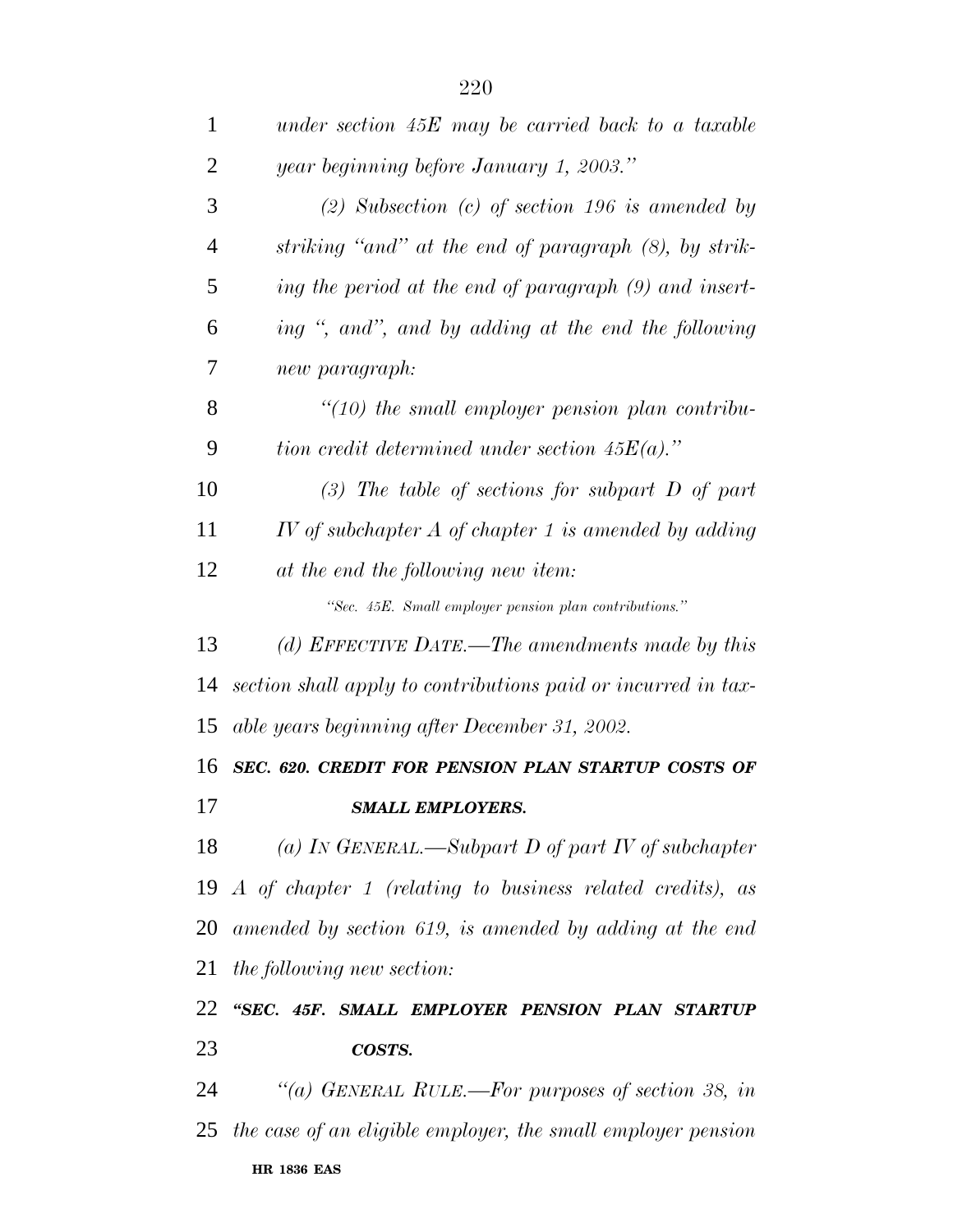*plan startup cost credit determined under this section for any taxable year is an amount equal to 50 percent of the qualified startup costs paid or incurred by the taxpayer during the taxable year.*

 *''(b) DOLLAR LIMITATION.—The amount of the credit determined under this section for any taxable year shall not exceed—*

 *''(1) \$500 for the first credit year and each of the 2 taxable years immediately following the first credit year, and*

*''(2) zero for any other taxable year.*

 *''(c) ELIGIBLE EMPLOYER.—For purposes of this section—*

 *''(1) IN GENERAL.—The term 'eligible employer' has the meaning given such term by section* 16  $408(p)(2)(C)(i)$ .

 *''(2) REQUIREMENT FOR NEW QUALIFIED EM- PLOYER PLANS.—Such term shall not include an em- ployer if, during the 3-taxable year period imme- diately preceding the 1st taxable year for which the credit under this section is otherwise allowable for a qualified employer plan of the employer, the employer or any member of any controlled group including the employer (or any predecessor of either) established or maintained a qualified employer plan with respect to*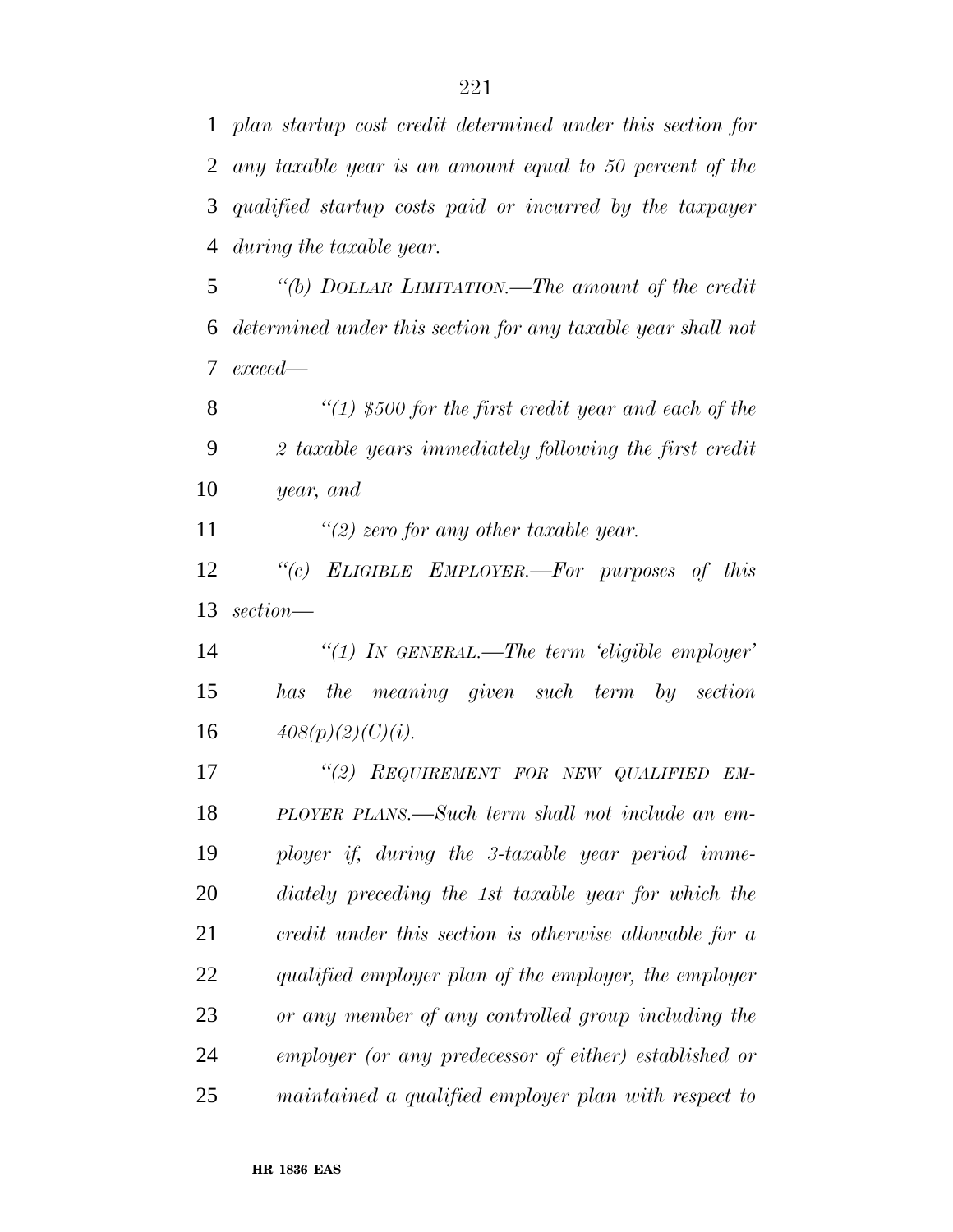| $\mathbf{1}$   | which contributions were made, or benefits were ac-   |
|----------------|-------------------------------------------------------|
| $\overline{2}$ | crued, for substantially the same employees as are in |
| 3              | the qualified employer plan.                          |
| $\overline{4}$ | OTHER DEFINITIONS.-For purposes of this<br>$\lq(a)$   |
| 5              | section—                                              |
| 6              | "(1) QUALIFIED STARTUP COSTS.—                        |
| 7              | "(A) IN GENERAL.—The term 'qualified                  |
| 8              | startup costs' means any ordinary and necessary       |
| 9              | expenses of an eligible employer which are paid       |
| 10             | or incurred in connection with—                       |
| 11             | $``(i)$ the establishment or administra-              |
| 12             | tion of an eligible employer plan, or                 |
| 13             | $``(ii)$ the retirement-related education             |
| 14             | of employees with respect to such plan.               |
| 15             | "(B) PLAN MUST HAVE AT LEAST 1 PARTICI-               |
| 16             | PANT.—Such term shall not include any expense         |
| 17             | in connection with a plan that does not have at       |
| 18             | least 1 employee eligible to participate who is       |
| 19             | not a highly compensated employee.                    |
| 20             | "(2) ELIGIBLE EMPLOYER PLAN.—The term 'eli-           |
| 21             | gible employer plan' means a qualified employer plan  |
| 22             | within the meaning of section $4972(d)$ .             |
| 23             | "(3) FIRST CREDIT YEAR.—The term 'first credit        |
| 24             | year' means—                                          |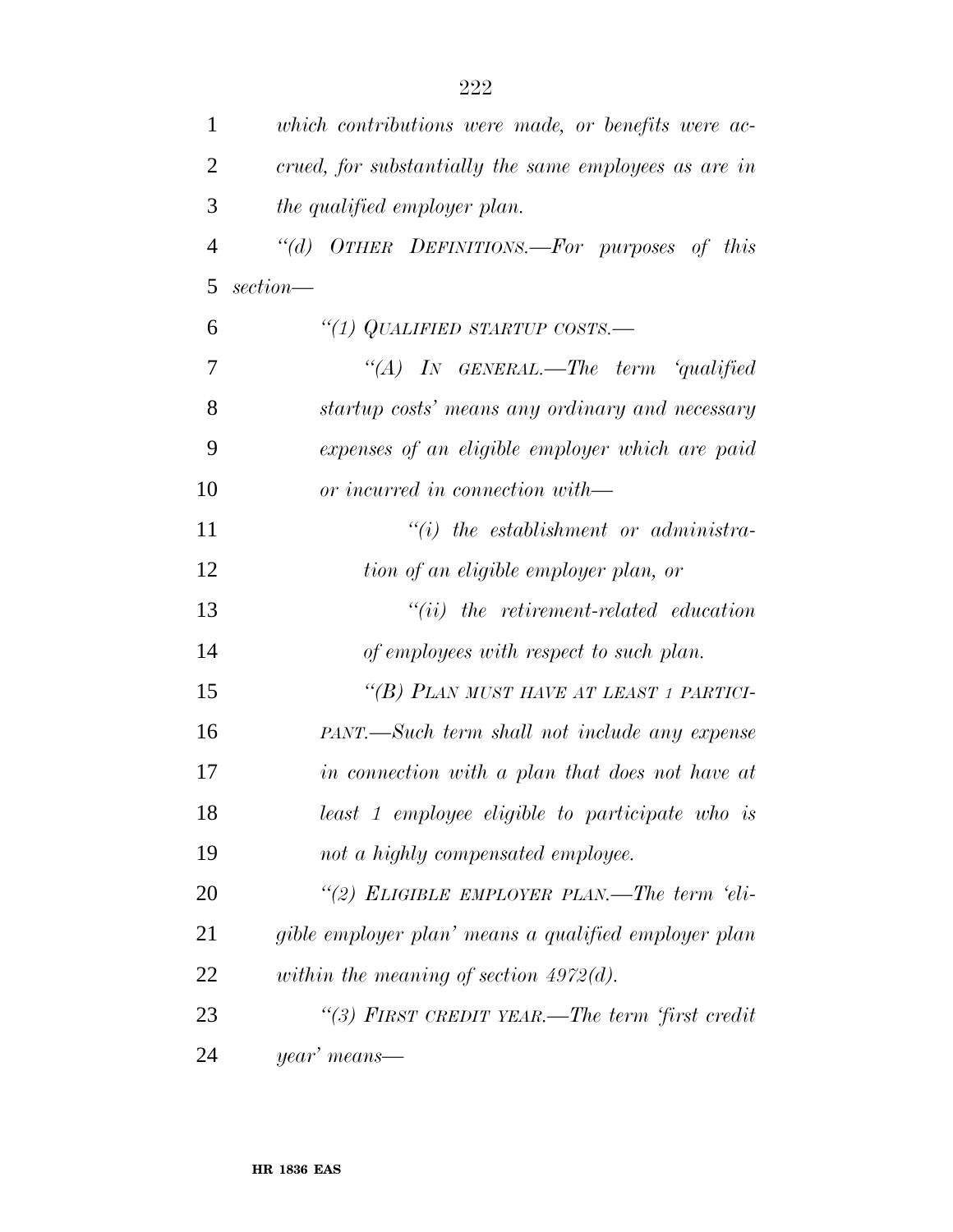| $\mathbf{1}$   | $\lq (A)$ the taxable year which includes the             |
|----------------|-----------------------------------------------------------|
| $\overline{2}$ | date that the eligible employer plan to which             |
| 3              | such costs relate becomes effective, or                   |
| $\overline{4}$ | $\lq\lq(B)$ at the election of the eligible employer,     |
| 5              | the taxable year preceding the taxable year re-           |
| 6              | ferred to in subparagraph $(A)$ .                         |
| 7              | "(e) SPECIAL RULES.—For purposes of this section—         |
| 8              | "(1) AGGREGATION RULES.—All persons treated               |
| 9              | as a single employer under subsection $(a)$ or $(b)$ of   |
| 10             | section 52, or subsection $(n)$ or $(o)$ of section 414,  |
| 11             | shall be treated as one person. All eligible employer     |
| 12             | plans shall be treated as 1 eligible employer plan.       |
| 13             | "(2) DISALLOWANCE OF DEDUCTION.—No deduc-                 |
| 14             | tion shall be allowed for that portion of the qualified   |
| 15             | startup costs paid or incurred for the taxable year       |
| 16             | which is equal to the credit determined under sub-        |
| 17             | section $(a)$ .                                           |
| 18             | "(3) ELECTION NOT TO CLAIM CREDIT.-This                   |
| 19             | section shall not apply to a taxpayer for any taxable     |
| 20             | year if such taxpayer elects to have this section not     |
| 21             | apply for such taxable year."                             |
| 22             | (b) CREDIT ALLOWED AS PART OF GENERAL BUSI-               |
| 23             | NESS CREDIT.—Section $38(b)$ (defining current year busi- |
| 24             | ness credit), as amended by section 619, is amended by    |
| 25             | striking "plus" at the end of paragraph (13), by striking |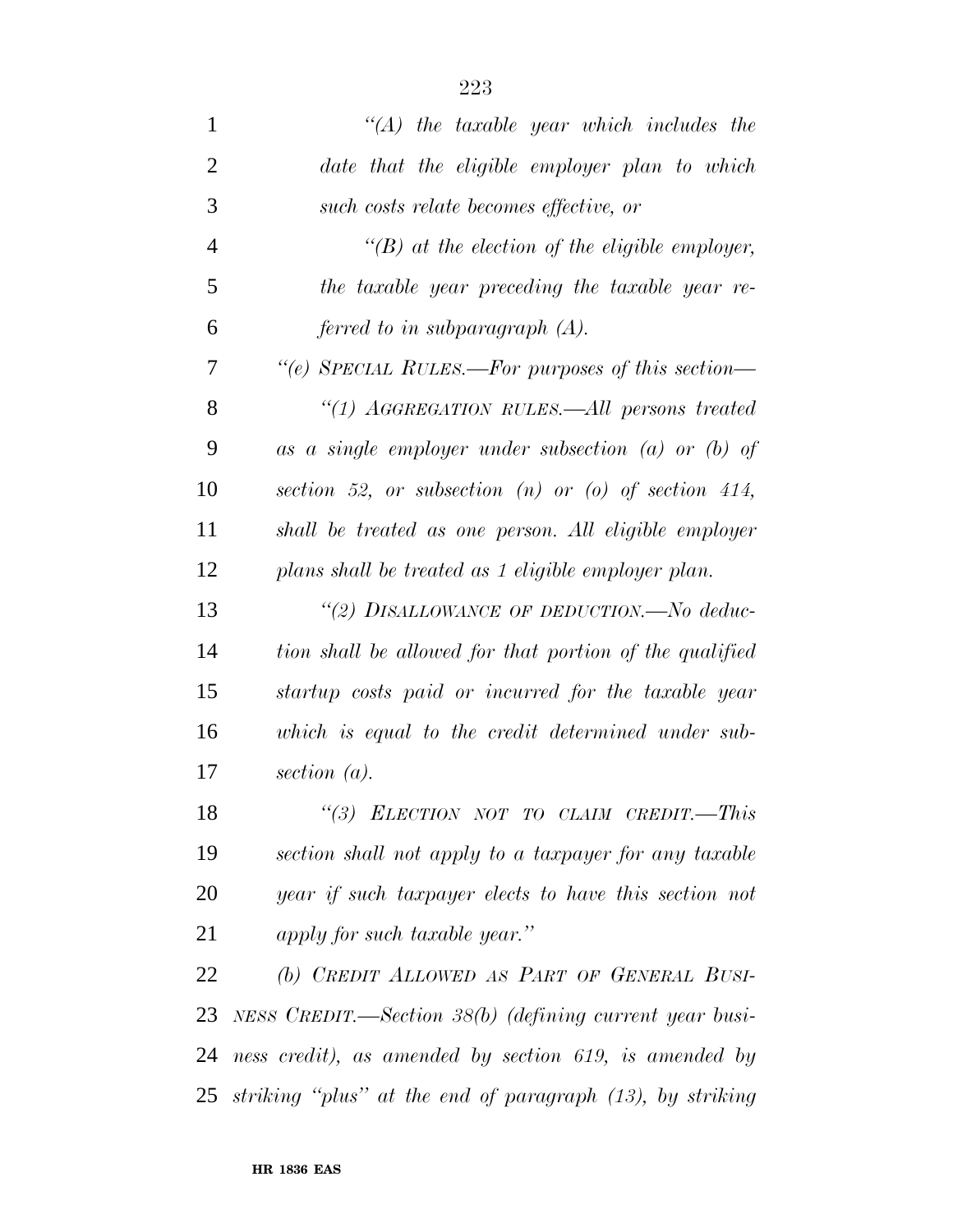*the period at the end of paragraph (14) and inserting '', plus'', and by adding at the end the following new para-graph:*

 *''(15) in the case of an eligible employer (as de- fined in section 45F(c)), the small employer pension plan startup cost credit determined under section* 7  $45F(a)$ ."

*(c) CONFORMING AMENDMENTS.—*

 *(1) Section 39(d), as amended by section 619(c), is amended by adding at the end the following new paragraph:*

 *''(11) NO CARRYBACK OF SMALL EMPLOYER PEN- SION PLAN STARTUP COST CREDIT BEFORE JANUARY 1, 2002.—No portion of the unused business credit for any taxable year which is attributable to the small employer pension plan startup cost credit determined under section 45F may be carried back to a taxable year beginning before January 1, 2002.''*

 *(2) Subsection (c) of section 196, as amended by section 619(c), is amended by striking ''and'' at the end of paragraph (9), by striking the period at the end of paragraph (10) and inserting '', and'', and by adding at the end the following new paragraph:*

 *''(11) the small employer pension plan startup cost credit determined under section 45F(a).''*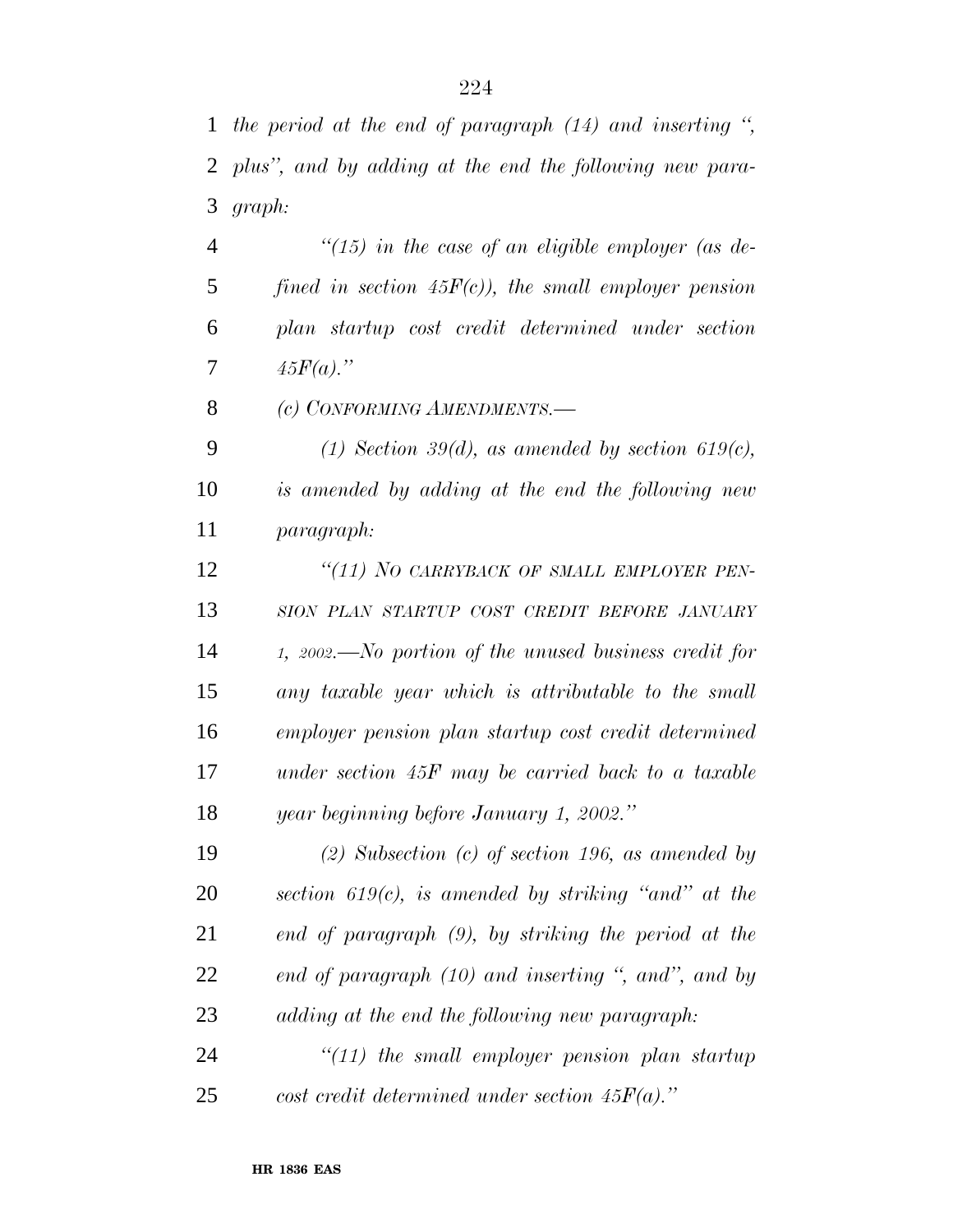|                | (3) The table of sections for subpart $D$ of part         |
|----------------|-----------------------------------------------------------|
| 2              | $IV$ of subchapter $A$ of chapter 1, as amended by sec-   |
| 3              | tion 619 $(c)$ , is amended by adding at the end the fol- |
| $\overline{4}$ | <i>lowing new item:</i>                                   |

*''Sec. 45F. Small employer pension plan startup costs.''*

 *(d) EFFECTIVE DATE.—The amendments made by this section shall apply to costs paid or incurred in taxable years beginning after December 31, 2001, with respect to qualified employer plans established after such date.*

## *SEC. 621. ELIMINATION OF USER FEE FOR REQUESTS TO IRS REGARDING NEW PENSION PLANS.*

 *(a) ELIMINATION OF CERTAIN USER FEES.—The Sec- retary of the Treasury or the Secretary's delegate shall not require payment of user fees under the program established under section 10511 of the Revenue Act of 1987 for requests to the Internal Revenue Service for ruling letters, opinion letters, and determination letters or similar requests with respect to the qualified status of a new pension benefit plan or any trust which is part of the plan.*

 *(b) NEW PENSION BENEFIT PLAN.—For purposes of this section—*

 *(1) IN GENERAL.—The term ''new pension ben- efit plan'' means a pension, profit-sharing, stock bonus, annuity, or employee stock ownership plan which is maintained by one or more eligible employ-ers if such employer (or any predecessor employer)*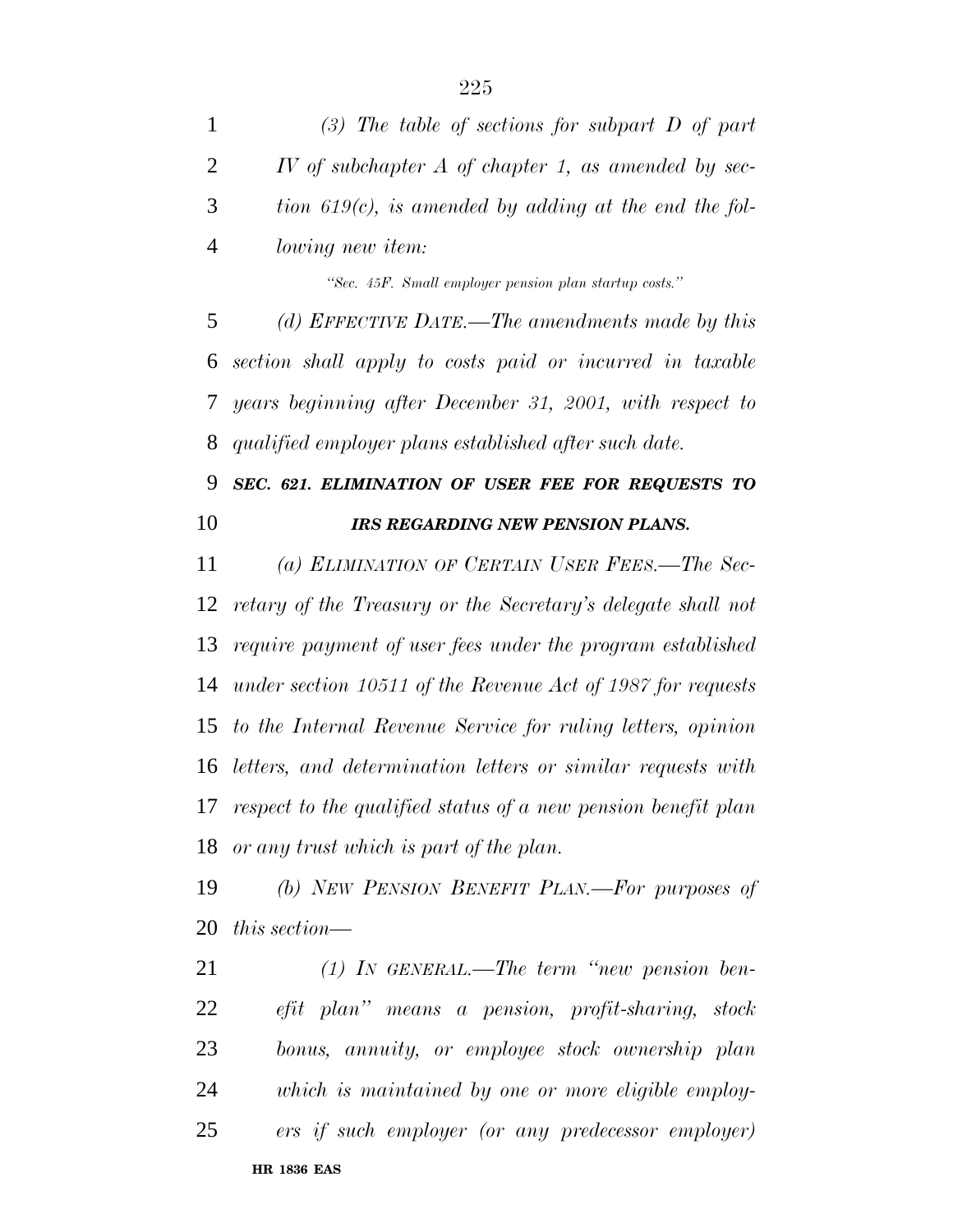| 1              | has not made a prior request described in subsection       |
|----------------|------------------------------------------------------------|
| $\overline{2}$ | (a) for such plan (or any predecessor plan).               |
| 3              | $(2)$ ELIGIBLE EMPLOYER.-                                  |
| $\overline{4}$ | $(A)$ IN GENERAL.—The term "eligible em-                   |
| 5              | ployer" means an employer which has—                       |
| 6              | $(i)$ no more than 100 employees for the                   |
| 7              | preceding year, and                                        |
| 8              | $(ii)$ at least one employee who is not a                  |
| 9              | highly compensated employee (as defined in                 |
| 10             | section $414(q)$ ) and is participating in the             |
| 11             | plan.                                                      |
| 12             | $(B)$ NEW PLAN REQUIREMENT.—The term                       |
| 13             | "eligible employer" shall not include an em-               |
| 14             | ployer if, during the 3-taxable year period imme-          |
| 15             | diately preceding the taxable year in which the            |
| 16             | request is made, the employer or any member of             |
| 17             | any controlled group including the employer (or            |
| 18             | any predecessor of either) established or main-            |
| 19             | tained a qualified employer plan with respect to           |
| 20             | which contributions were made, or benefits were            |
| 21             | accrued for service, for substantially the same            |
| 22             | employees as are in the qualified employer plan.           |
| 23             | (c) DETERMINATION OF AVERAGE FEES CHARGED.                 |
| 24             | For purposes of any determination of average fees charged, |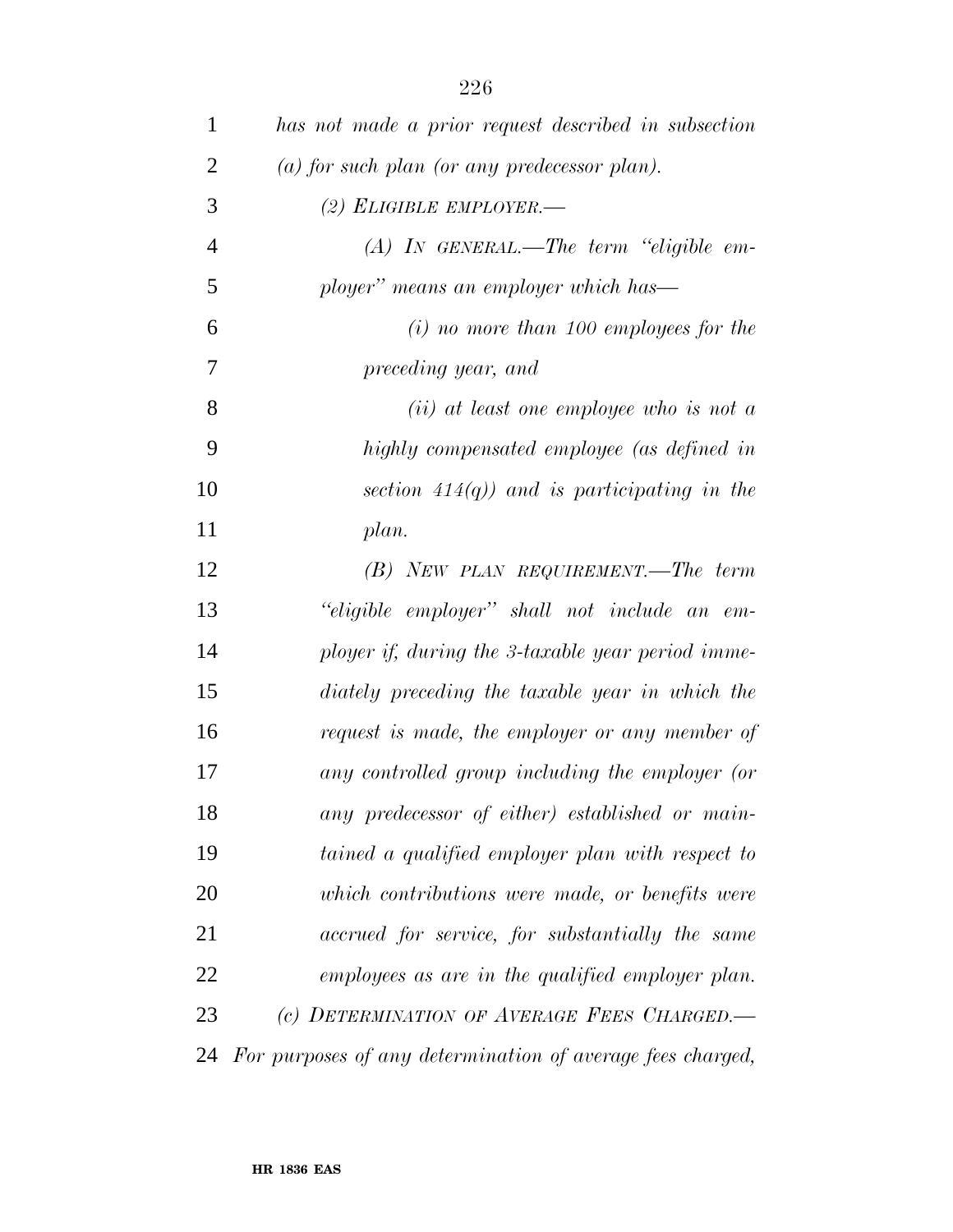*any request to which subsection (a) applies shall not be taken into account.*

 *(d) EFFECTIVE DATE.—The provisions of this section shall apply with respect to requests made after December 31, 2001.*

## *SEC. 622. TREATMENT OF NONRESIDENT ALIENS ENGAGED IN INTERNATIONAL TRANSPORTATION SERV-ICES.*

 *(a) EXCLUSION FROM INCOME SOURCING RULES.— The second sentence of section 861(a)(3) (relating to gross income from sources within the United States) is amended by striking ''except for purposes of sections 79 and 105 and subchapter D,''.*

 *(b) EFFECTIVE DATE.—The amendment made by sub- section (a) shall apply to remuneration for services per-formed in plan years beginning after December 31, 2001.*

## *Subtitle C—Enhancing Fairness for Women*

 *SEC. 631. CATCH-UP CONTRIBUTIONS FOR INDIVIDUALS AGE 50 OR OVER.*

 *(a) IN GENERAL.—Section 414 (relating to definitions and special rules) is amended by adding at the end the fol-lowing new subsection:*

 *''(v) CATCH-UP CONTRIBUTIONS FOR INDIVIDUALS AGE 50 OR OVER.—*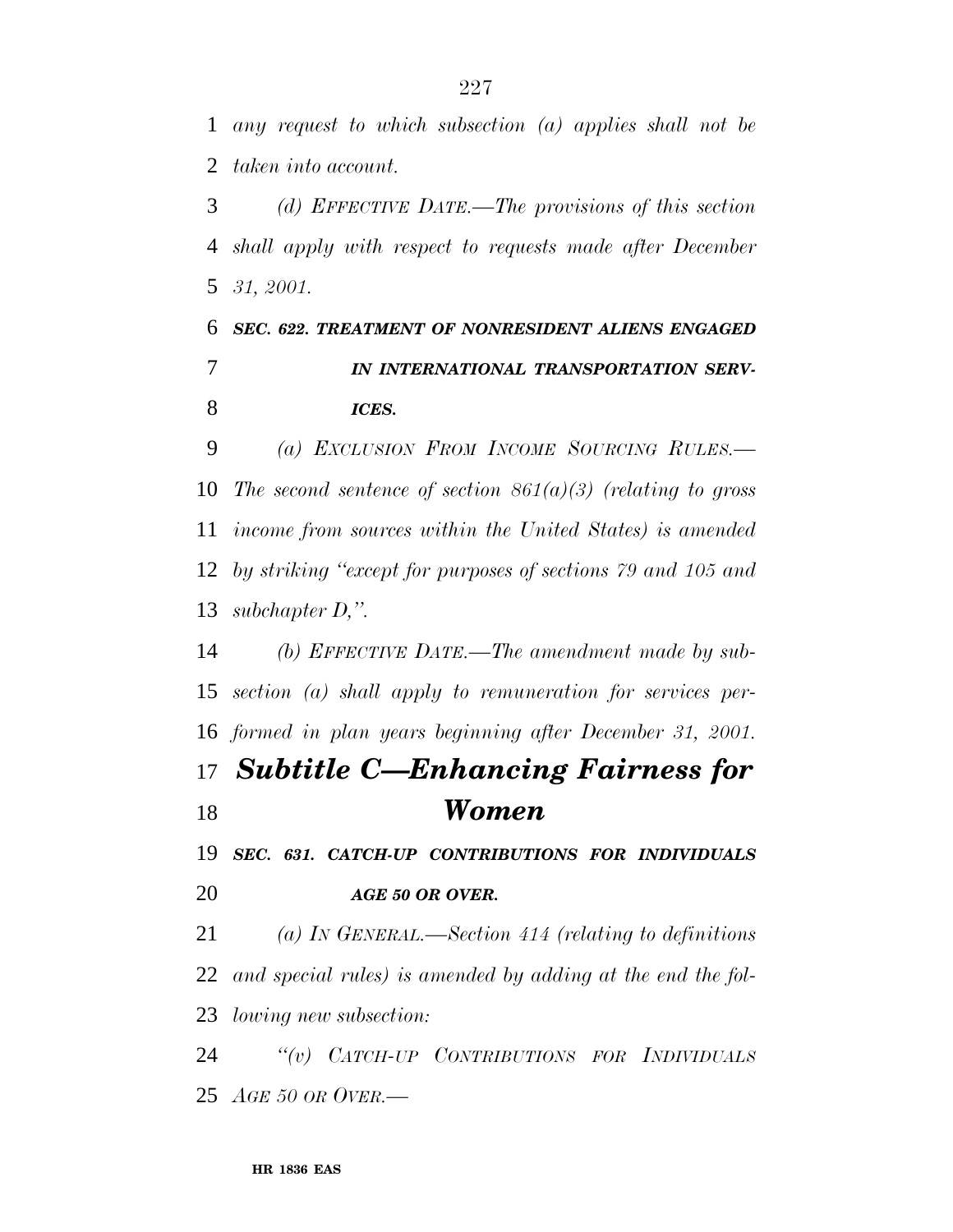| $\mathbf{1}$   | "(1) In GENERAL.—An applicable employer plan                               |
|----------------|----------------------------------------------------------------------------|
| $\overline{2}$ | shall not be treated as failing to meet any require-                       |
| 3              | ment of this title solely because the plan permits an                      |
| $\overline{4}$ | eligible participant to make additional elective defer-                    |
| 5              | rals in any plan year.                                                     |
| 6              | "(2) LIMITATION ON AMOUNT OF ADDITIONAL                                    |
| 7              | DEFERRALS.-                                                                |
| 8              | "(A) In GENERAL.—A plan shall not permit                                   |
| 9              | additional elective deferrals under paragraph (1)                          |
| 10             | for any year in an amount greater than the less-                           |
| 11             | $er\ of$ —                                                                 |
| 12             | $\lq\lq(i)$ the applicable dollar amount, or                               |
| 13             | "(ii) the excess (if any) of —                                             |
| 14             | $\lq (I)$ the participant's compensa-                                      |
| 15             | tion (as defined in section $415(c)(3)$ )                                  |
| 16             | for the year, over                                                         |
| 17             | "(II) any other elective deferrals                                         |
| 18             | of the participant for such year which                                     |
| 19             | are made without regard to this sub-                                       |
| 20             | section.                                                                   |
| 21             | "(B) APPLICABLE DOLLAR AMOUNT.—For                                         |
| 22             | purposes of this paragraph, the applicable dollar                          |
| 23             | amount shall be determined in accordance with                              |
| 24             | <i>the following table:</i>                                                |
|                | "For taxable years<br>The applicable<br>beginning in:<br>dollar amount is: |

| 2002 | 2003. | ഹെ<br>and<br>$\mathcal{L}UU^{\mathcal{A}}$ |  |
|------|-------|--------------------------------------------|--|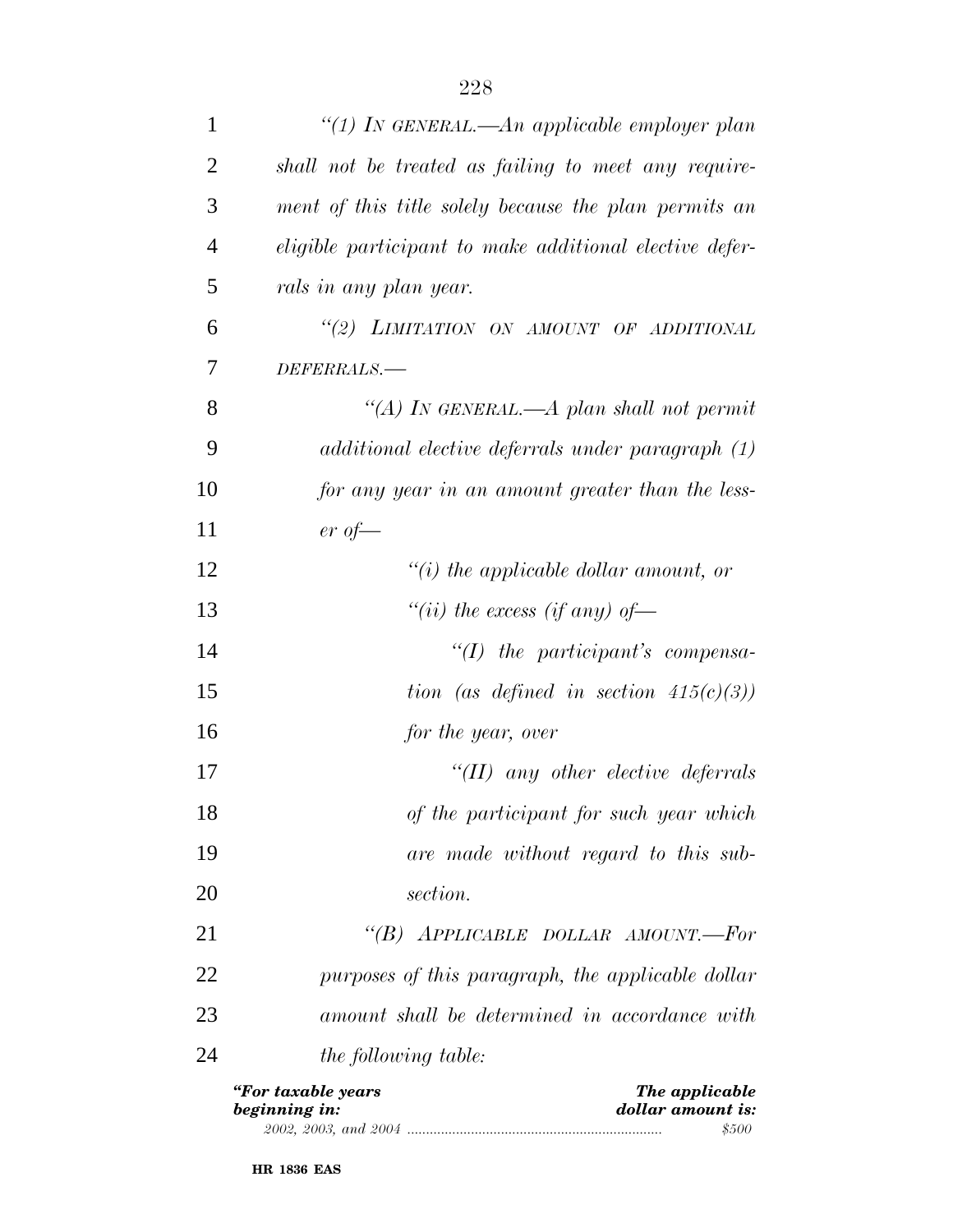|                | "For taxable years<br>beginning in: | The applicable<br>dollar amount is:<br>\$1,000<br>\$2,000<br>\$3,000<br>\$4,000 |
|----------------|-------------------------------------|---------------------------------------------------------------------------------|
|                |                                     | \$7,500.                                                                        |
| 1              |                                     | "(3) TREATMENT OF CONTRIBUTIONS.—In the                                         |
| 2              |                                     | case of any contribution to a plan under paragraph                              |
| 3              | $(1)$ —                             |                                                                                 |
| $\overline{4}$ |                                     | $\lq (A)$ such contribution shall not, with re-                                 |
| 5              |                                     | spect to the year in which the contribution is                                  |
| 6              | $made-$                             |                                                                                 |
| 7              |                                     | $``(i)$ be subject to any otherwise appli-                                      |
| 8              |                                     | cable limitation contained in section $402(q)$ ,                                |
| 9              |                                     | $402(h), 403(b), 404(a), 404(h), 408(k),$                                       |
| 10             |                                     | $408(p)$ , $415$ , or $457$ , or                                                |
| 11             |                                     | $``(ii)$ be taken into account in applying                                      |
| 12             |                                     | such limitations to other contributions or                                      |
| 13             |                                     | benefits under such plan or any other such                                      |
| 14             |                                     | plan, and                                                                       |
| 15             |                                     | "(B) such plan shall not be treated as fail-                                    |
| 16             |                                     | ing to meet the requirements of section $401(a)(4)$ ,                           |
| 17             |                                     | $401(a)(26)$ , $401(k)(3)$ , $401(k)(11)$ , $401(k)(12)$ ,                      |
| 18             |                                     | $401(m), \quad 403(b)(12), \quad 408(k), \quad 408(p), \quad 408B,$             |
| 19             |                                     | $410(b)$ , or $416$ by reason of the making of (or the                          |
| 20             |                                     | right to make) such contribution.                                               |
| 21             |                                     | "(4) ELIGIBLE PARTICIPANT.—For purposes of                                      |
| 22             |                                     | this subsection, the term 'eligible participant' means,                         |
|                |                                     |                                                                                 |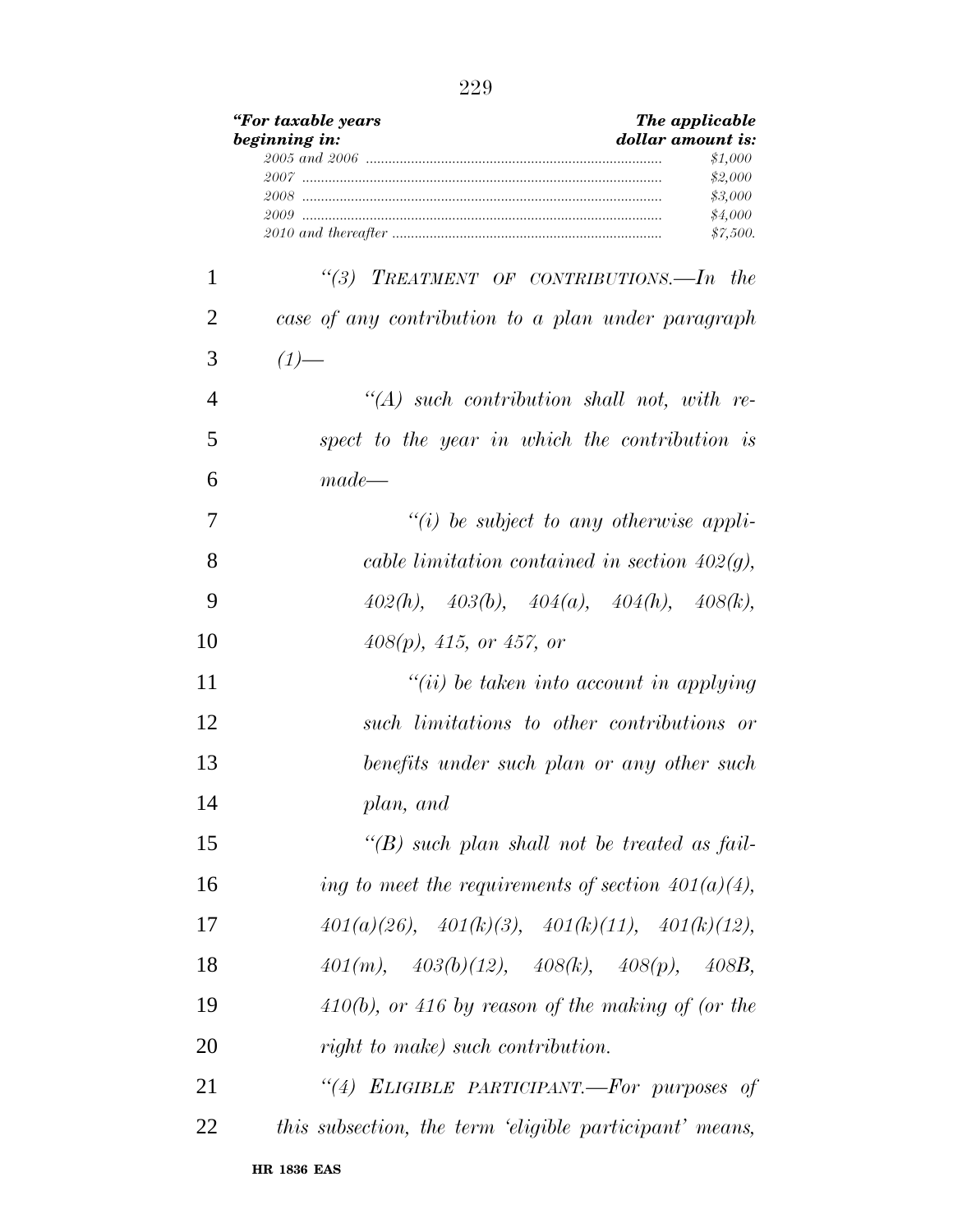| 1              | with respect to any plan year, a participant in a  |
|----------------|----------------------------------------------------|
| $\overline{2}$ | $plan$ —                                           |
| 3              | $\lq (A)$ who has attained the age of 50 before    |
| $\overline{4}$ | the close of the plan year, and                    |
| 5              | $\lq\lq(B)$ with respect to whom no other elective |
| 6              | deferrals may (without regard to this subsection)  |
| 7              | be made to the plan for the plan year by reason    |
| 8              | of the application of any limitation or other re-  |
| 9              | striction described in paragraph (3) or com-       |
| 10             | parable limitation or restriction contained in the |
| 11             | terms of the plan.                                 |
| 12             | $``(5)$ OTHER<br>DEFINITIONS AND RULES.—For        |
| 13             | purposes of this subsection—                       |
| 14             | "(A) APPLICABLE EMPLOYER PLAN.—The                 |
| 15             | term 'applicable employer plan' means—             |
| 16             |                                                    |
|                | $"(i)$ an employees' trust described in            |
| 17             | section $401(a)$ which is exempt from $tax$        |
| 18             | under section $501(a)$ ,                           |
| 19             | $``(ii)$ a plan under which amounts are            |
| 20             | contributed by an individual's employer for        |
| 21             | an annuity contract described in section           |
| 22             | 403(b),                                            |
| 23             | $"(iii)$ an eligible deferred compensation         |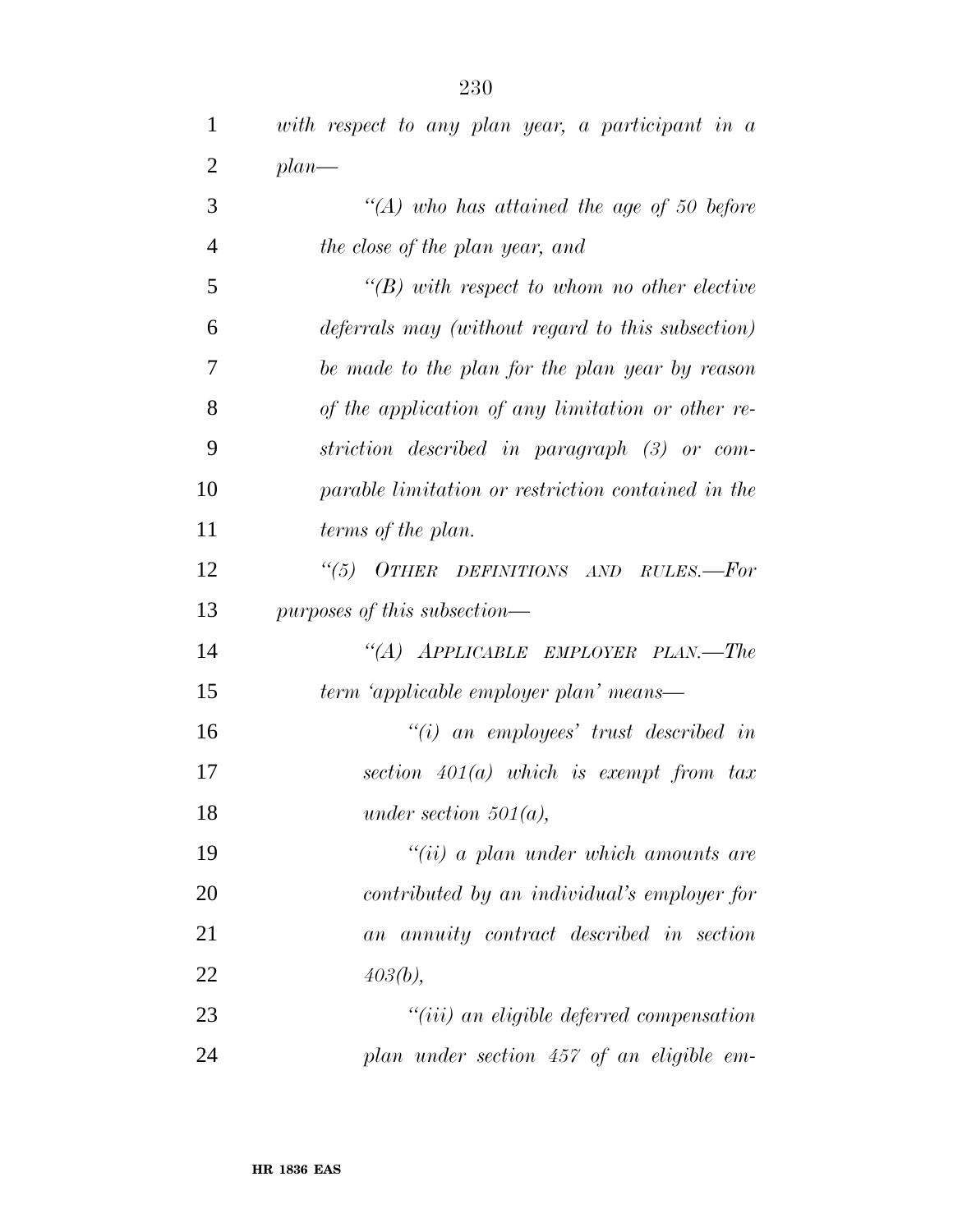| $\mathbf{1}$   | ployer described in section $457(e)(1)(A)$ ,                    |
|----------------|-----------------------------------------------------------------|
| $\overline{2}$ | and                                                             |
| 3              | $``(iv)$ an arrangement meeting the re-                         |
| $\overline{4}$ | quirements of section 408 (k) or $(p)$ .                        |
| 5              | "(B) ELECTIVE DEFERRAL.—The term 'elec-                         |
| 6              | tive deferral' has the meaning given such term                  |
| 7              | by subsection $(u)(2)(C)$ .                                     |
| 8              | "(C) EXCEPTION FOR SECTION 457 PLANS.—                          |
| 9              | This subsection shall not apply to an applicable                |
| 10             | employer plan described in subparagraph                         |
| 11             | $(A)(iii)$ for any year to which section $457(b)(3)$            |
| 12             | applies.".                                                      |
| 13             | (b) EFFECTIVE DATE.—The amendment made by this                  |
| 14             | section shall apply to contributions in taxable years begin-    |
| 15             | ning after December 31, 2001.                                   |
| 16             | SEC. 632. EQUITABLE TREATMENT FOR CONTRIBUTIONS OF              |
| 17             | <b>EMPLOYEES</b><br>TO<br><b>DEFINED</b><br><b>CONTRIBUTION</b> |
| 18             | PLANS.                                                          |
| 19             | (a) EQUITABLE TREATMENT.—                                       |
| 20             | (1) IN GENERAL.—Subparagraph $(B)$ of section                   |
| 21             | $415(c)(1)$ (relating to limitation for defined contribu-       |
| 22             | tion plans) is amended by striking "25 percent" and             |
| 23             | <i>inserting</i> "the applicable percentage".                   |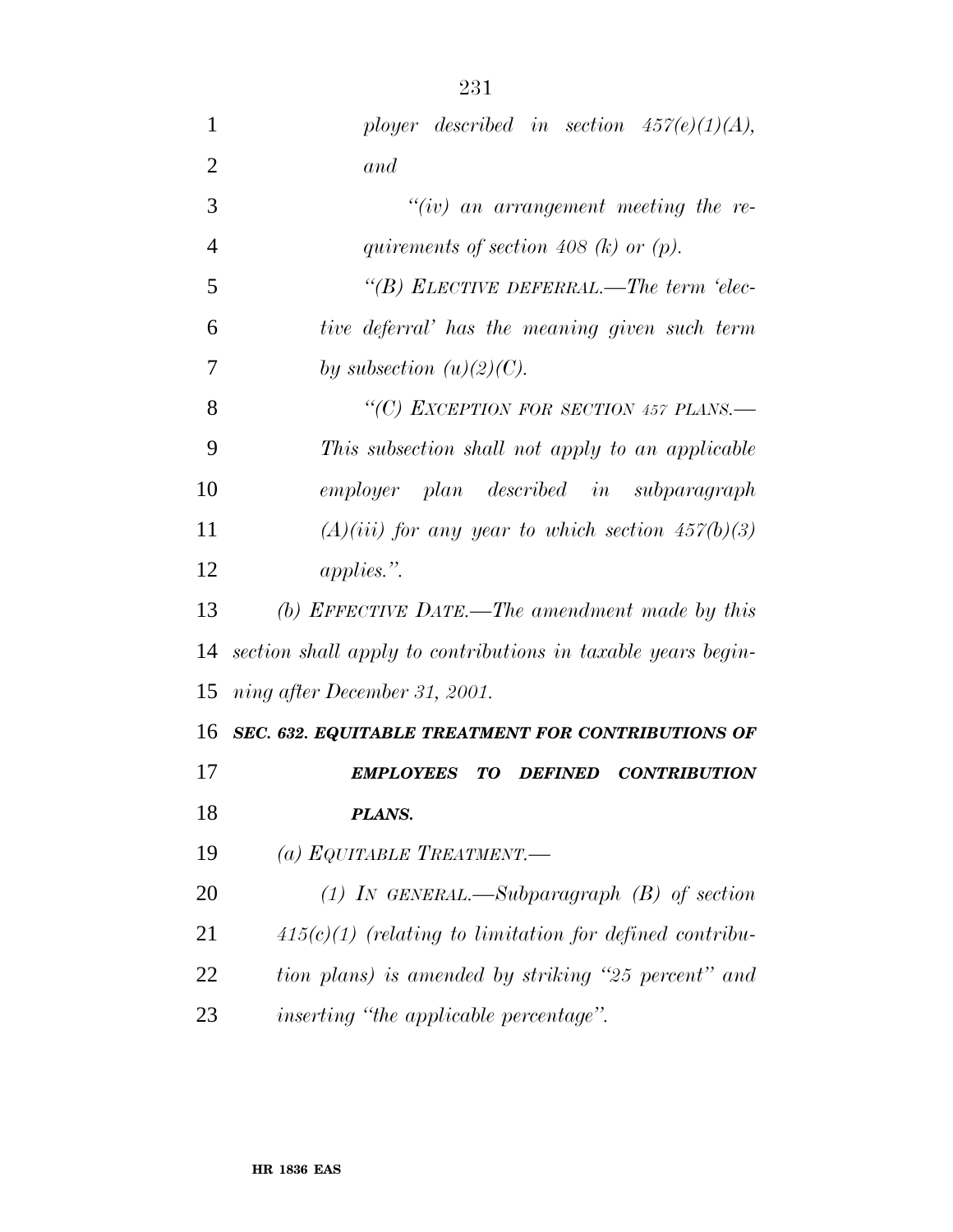| 1  | (2) APPLICABLE PERCENTAGE.-Section $415(c)$                            |
|----|------------------------------------------------------------------------|
| 2  | is amended by adding at the end the following new                      |
| 3  | paragraph:                                                             |
| 4  | "(8) APPLICABLE PERCENTAGE.-For purposes                               |
| 5  | of paragraph $(1)(B)$ , the applicable percentage shall                |
| 6  | be determined in accordance with the following table:                  |
|    | "For years<br>The applicable<br>beginning in:<br><i>percentage is:</i> |
| 7  | (3) APPLICATION TO SECTION $403(b)$ . Section                          |
| 8  | $403(b)$ is amended—                                                   |
| 9  | $(A)$ by striking "the exclusion allowance for                         |
| 10 | such taxable year" in paragraph $(1)$ and insert-                      |
| 11 | ing "the applicable limit under section 415",                          |
| 12 | $(B)$ by striking paragraph $(2)$ , and                                |
| 13 | $(C)$ by inserting "or any amount received                             |
| 14 | by a former employee after the fifth taxable year                      |
| 15 | following the taxable year in which such em-                           |
| 16 | ployee was terminated" before the period at the                        |
| 17 | end of the second sentence of paragraph $(3)$ .                        |
| 18 | (4) CONFORMING AMENDMENTS.-                                            |
| 19 | $(A)$ Subsection (f) of section 72 is amended                          |
| 20 | by striking "section $403(b)(2)(D)(iii)$ " and in-                     |
| 21 | serting "section $403(b)(2)(D)(iii)$ , as in effect be-                |
| 22 | fore the enactment of the Restoring Earnings to                        |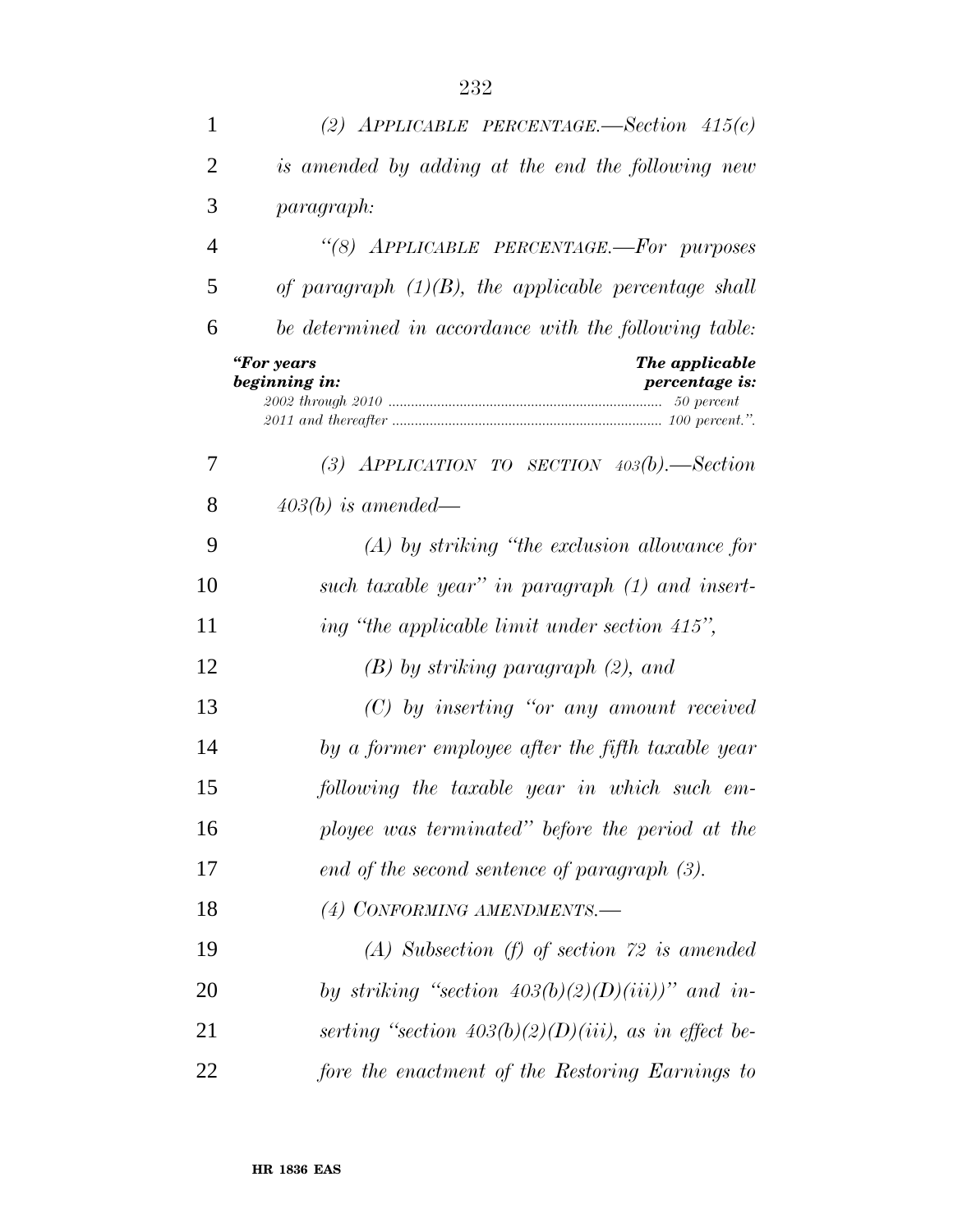| 1              | Lift Individuals and Empower Families Act of        |
|----------------|-----------------------------------------------------|
| $\overline{2}$ | $2001$ ".                                           |
| 3              | (B) Section $404(a)(10)(B)$ is amended by           |
| $\overline{4}$ | striking ", the exclusion allowance under section   |
| 5              | $403(b)(2)$ ,".                                     |
| 6              | (C) Section $415(a)(2)$ is amended by strik-        |
| 7              | ing ", and the amount of the contribution for       |
| 8              | such portion shall reduce the exclusion allowance   |
| 9              | as provided in section $403(b)(2)$ ".               |
| 10             | (D) Section $415(c)(3)$ is amended by adding        |
| 11             | at the end the following new subparagraph:          |
| 12             | "(E) ANNUITY CONTRACTS.—In the case of              |
| 13             | an annuity contract described in section $403(b)$ , |
| 14             | the term 'participant's compensation' means the     |
| 15             | participant's includible compensation deter-        |
| 16             | mined under section $403(b)(3)$ .".                 |
| 17             | $(E)$ Section 415(c) is amended by striking         |
| 18             | paragnph(4).                                        |
| 19             | (F) Section 415(c)(7) is amended to read as         |
| 20             | follows:                                            |
| 21             | "(7) CERTAIN CONTRIBUTIONS BY<br><i>CHURCH</i>      |
| 22             | PLANS NOT TREATED AS EXCEEDING LIMIT.-              |
| 23             | "(A) IN GENERAL.—Notwithstanding any                |
| 24             | other provision of this subsection, at the election |
| 25             | of a participant who is an employee of a church     |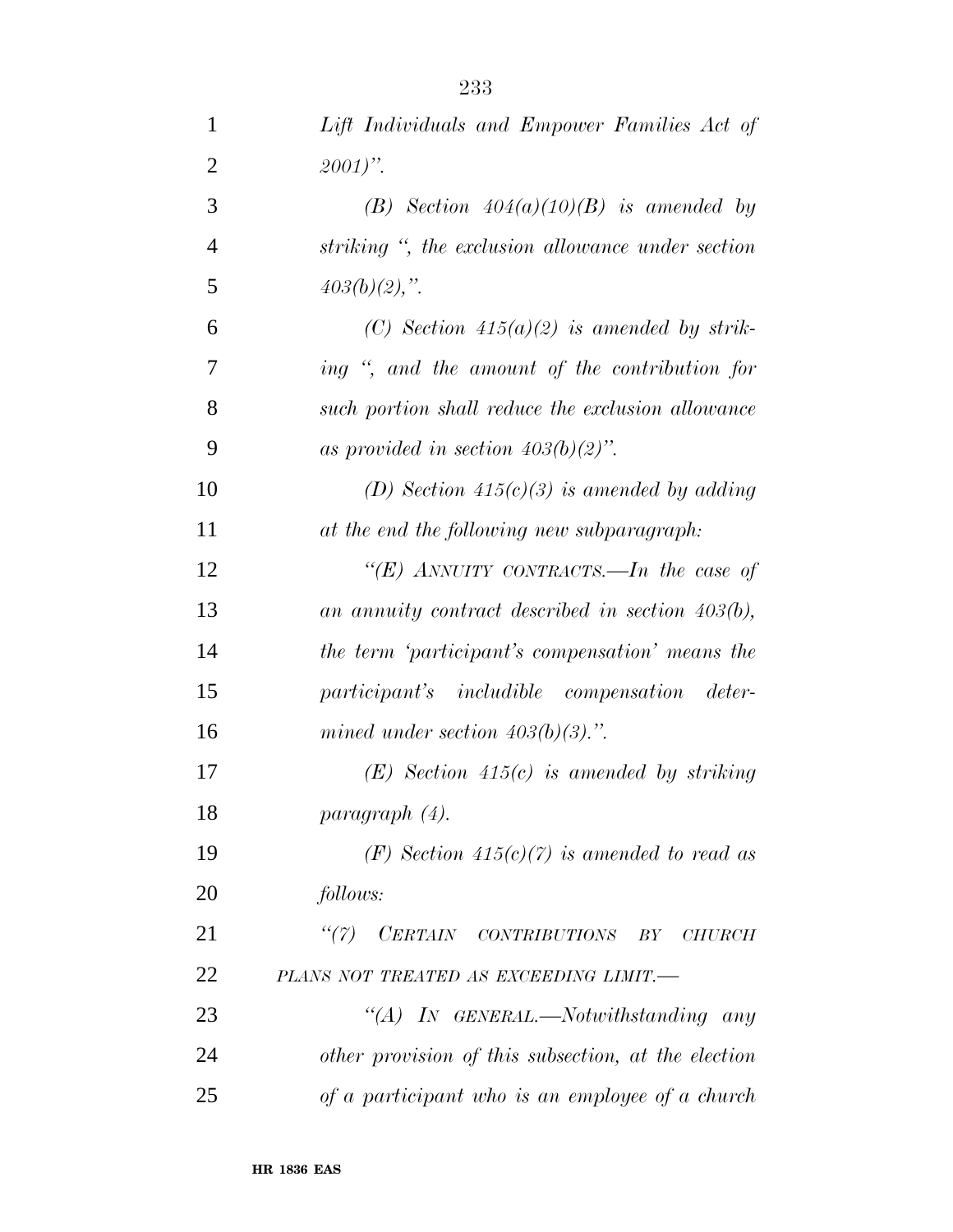| $\mathbf{1}$   | or a convention or association of churches, in-     |
|----------------|-----------------------------------------------------|
| $\overline{2}$ | cluding an organization described in section        |
| 3              | $414(e)(3)(B)(ii)$ , contributions and other addi-  |
| $\overline{4}$ | tions for an annuity contract or retirement in-     |
| 5              | come account described in section $403(b)$ with re- |
| 6              | spect to such participant, when expressed as an     |
| 7              | annual addition to such participant's account,      |
| 8              | shall be treated as not exceeding the limitation    |
| 9              | of paragraph $(1)$ if such annual addition is not   |
| 10             | <i>in excess of \$10,000.</i>                       |
| 11             | $\lq\lq B$ \$40,000 AGGREGATE LIMITATION.—          |
| 12             | The total amount of additions with respect to       |
| 13             | any participant which may be taken into ac-         |
| 14             | count for purposes of this subparagraph for all     |
| 15             | years may not exceed $$40,000$ .                    |
| 16             | "(C) ANNUAL ADDITION.-For purposes of               |
| 17             | this paragraph, the term 'annual addition' has      |
| 18             | the meaning given such term by paragraph $(2)$ .".  |
| 19             | (G) Subparagraph (B) of section $402(g)(7)$         |
| 20             | (as redesignated by section $611(c)(3)$ ) is amend- |
| 21             | ed by inserting before the period at the end the    |
| 22             | following: "(as in effect before the enactment of   |
| 23             | the Restoring Earnings to Lift Individuals and      |
| 24             | <i>Empower Families Act of 2001)".</i>              |
| 25             | ( <i>H</i> ) Section 664( <i>g</i> ) is amended—    |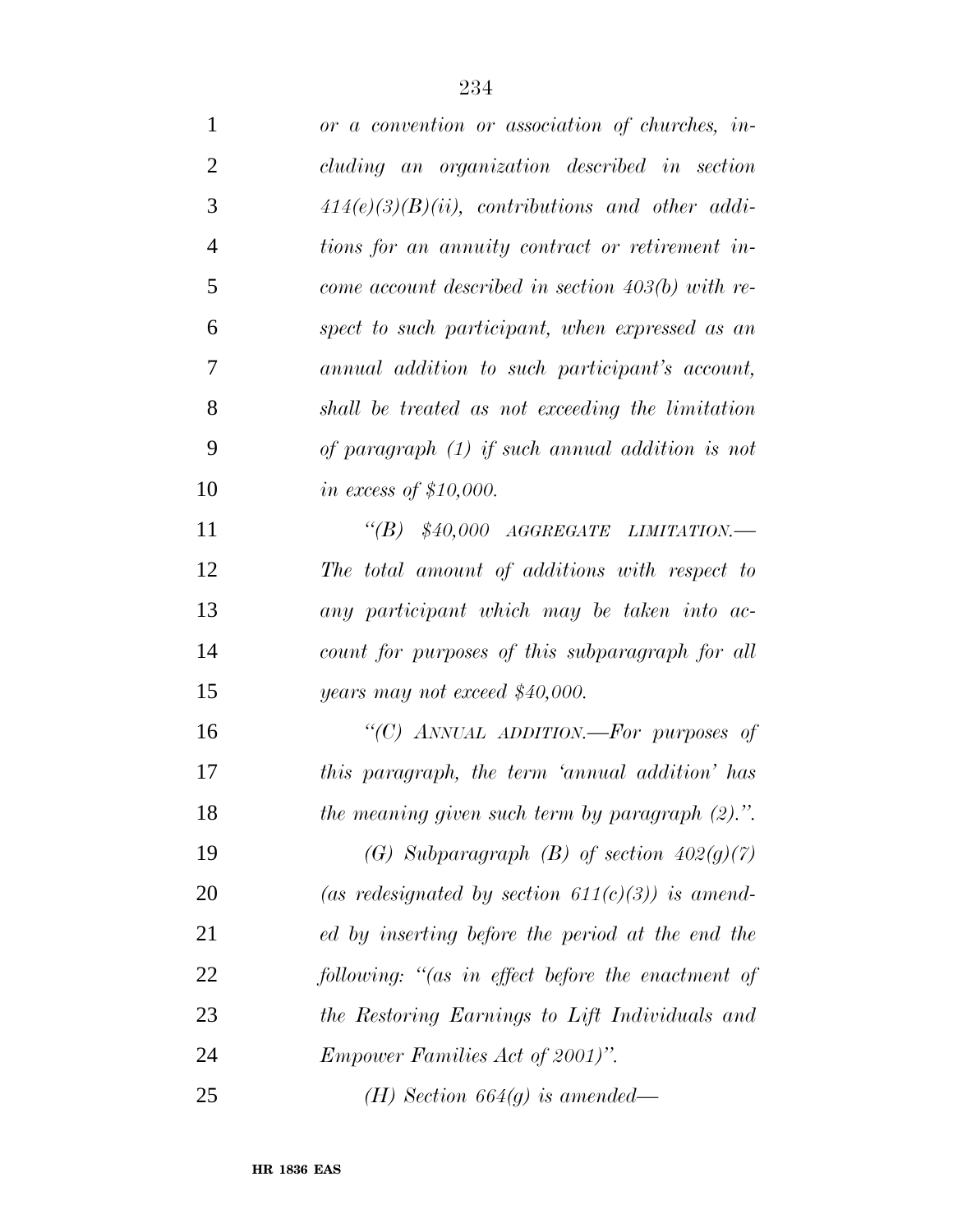| $\mathbf{1}$   | (i) in paragraph $(3)(E)$ by striking               |
|----------------|-----------------------------------------------------|
| $\overline{2}$ | $\lq$ imitations under section 415(c)" and in-      |
| 3              | serting "applicable limitation under para-          |
| $\overline{4}$ | graph $(7)$ ", and                                  |
| 5              | $(ii)$ by adding at the end the following           |
| 6              | new paragraph:                                      |
| 7              | "(7) APPLICABLE LIMITATION.-                        |
| 8              | "(A) IN GENERAL.—For purposes of para-              |
| 9              | graph $(3)(E)$ , the applicable limitation under    |
| 10             | this paragraph with respect to a participant is     |
| 11             | an amount equal to the lesser of-                   |
| 12             | ``(i) \$30,000, or"                                 |
| 13             | $``(ii)$ 25 percent of the participant's            |
| 14             | $compensation$ $(as$ $defined$ $in$ $section$       |
| 15             | $415(c)(3)$ ).                                      |
| 16             | "(B) COST-OF-LIVING ADJUSTMENT.—The                 |
| 17             | Secretary shall adjust annually the \$30,000        |
| 18             | amount under subparagraph $(A)(i)$ at the same      |
| 19             | time and in the same manner as under section        |
| 20             | $415(d)$ , except that the base period shall be the |
| 21             | calendar quarter beginning October 1, 1993, and     |
| 22             | any increase under this subparagraph which is       |
| 23             | not a multiple of $$5,000$ shall be rounded to the  |
| 24             | next lowest multiple of \$5,000.".                  |
| 25             | $(5)$ EFFECTIVE DATE.-                              |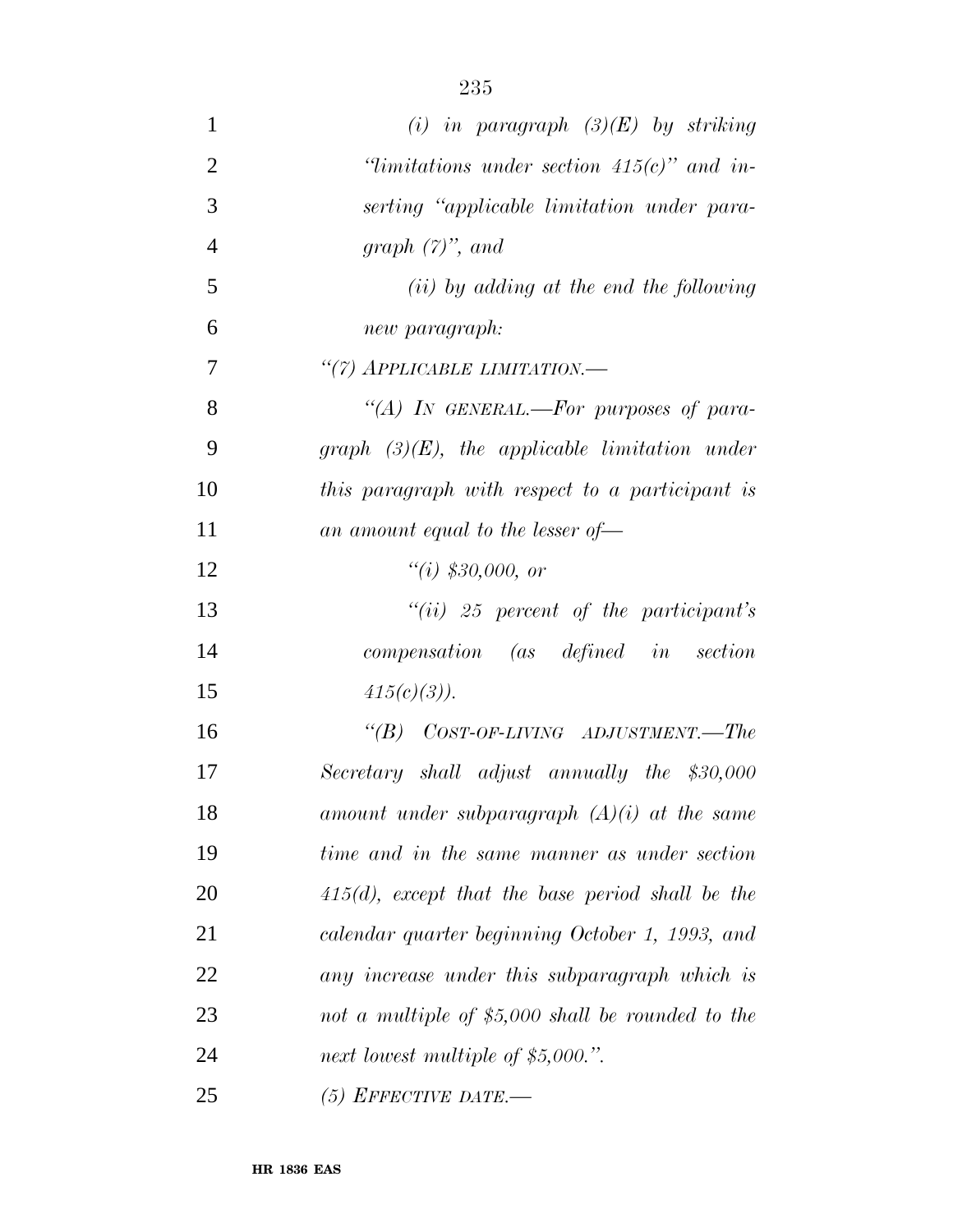| $\mathbf{1}$   | (A) Except as provided in subparagraph                     |
|----------------|------------------------------------------------------------|
| $\overline{2}$ | $(B)$ , the amendments made by this subsection             |
| 3              | shall apply to years beginning after December              |
| $\overline{4}$ | 31, 2001.                                                  |
| $\mathfrak{S}$ | (B) The amendments made by paragraphs                      |
| 6              | $(3)$ and $(4)$ shall apply to years beginning after       |
| 7              | December 31, 2010.                                         |
| 8              | (b) SPECIAL RULES FOR SECTIONS $403(b)$ AND $408$ .        |
| 9              | (1) In GENERAL.—Subsection (k) of section 415              |
| 10             | is amended by adding at the end the following new          |
| 11             | paragraph:                                                 |
| 12             | "(4) SPECIAL RULES FOR SECTIONS $403(b)$ AND               |
| 13             | 408.—For purposes of this section, any annuity con-        |
| 14             | tract described in section $403(b)$ for the benefit of a   |
| 15             | participant shall be treated as a defined contribution     |
| 16             | plan maintained by each employer with respect to           |
| 17             | which the participant has the control required under       |
| 18             | subsection (b) or (c) of section $414$ (as modified by     |
| 19             | subsection $(h)$ ). For purposes of this section, any con- |
| 20             | tribution by an employer to a simplified employee          |
| 21             | pension plan for an individual for a taxable year          |
| 22             | shall be treated as an employer contribution to a de-      |
| 23             | fined contribution plan for such individual for such       |
| 24             | $year.$ ".                                                 |
| 25             | (2) EFFECTIVE DATE.—                                       |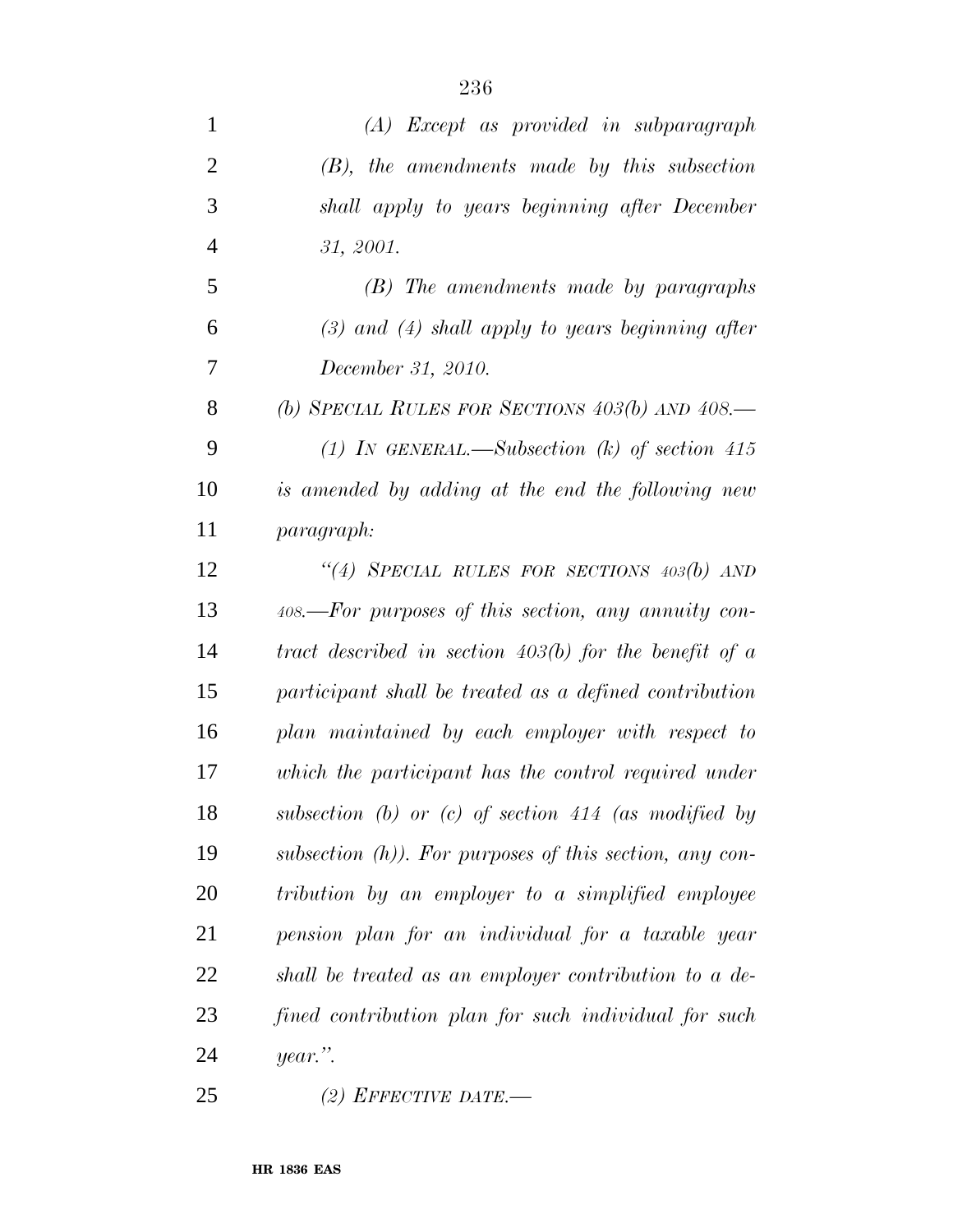|   | $(A)$ IN GENERAL.—The amendment made             |
|---|--------------------------------------------------|
| 2 | by paragraph (1) shall apply to limitation years |
| 3 | beginning after December 31, 2000.               |
|   | (B) EXCLUSION ALLOWANCE.—Effective for           |

 *limitation years beginning in 2001, in the case of any annuity contract described in section 403(b) of the Internal Revenue Code of 1986, the amount of the contribution disqualified by rea- son of section 415(g) of such Code shall reduce the exclusion allowance as provided in section 403(b)(2) of such Code.*

 *(3) MODIFICATION OF 403(b) EXCLUSION ALLOW- ANCE TO CONFORM TO 415 MODIFICATION.—The Sec- retary of the Treasury shall modify the regulations re- garding the exclusion allowance under section 403(b)(2) of the Internal Revenue Code of 1986 to render void the requirement that contributions to a defined benefit pension plan be treated as previously excluded amounts for purposes of the exclusion allow- ance. For taxable years beginning after December 31, 2000, such regulations shall be applied as if such re-quirement were void.*

 *(c) DEFERRED COMPENSATION PLANS OF STATE AND LOCAL GOVERNMENTS AND TAX-EXEMPT ORGANIZA-TIONS.—*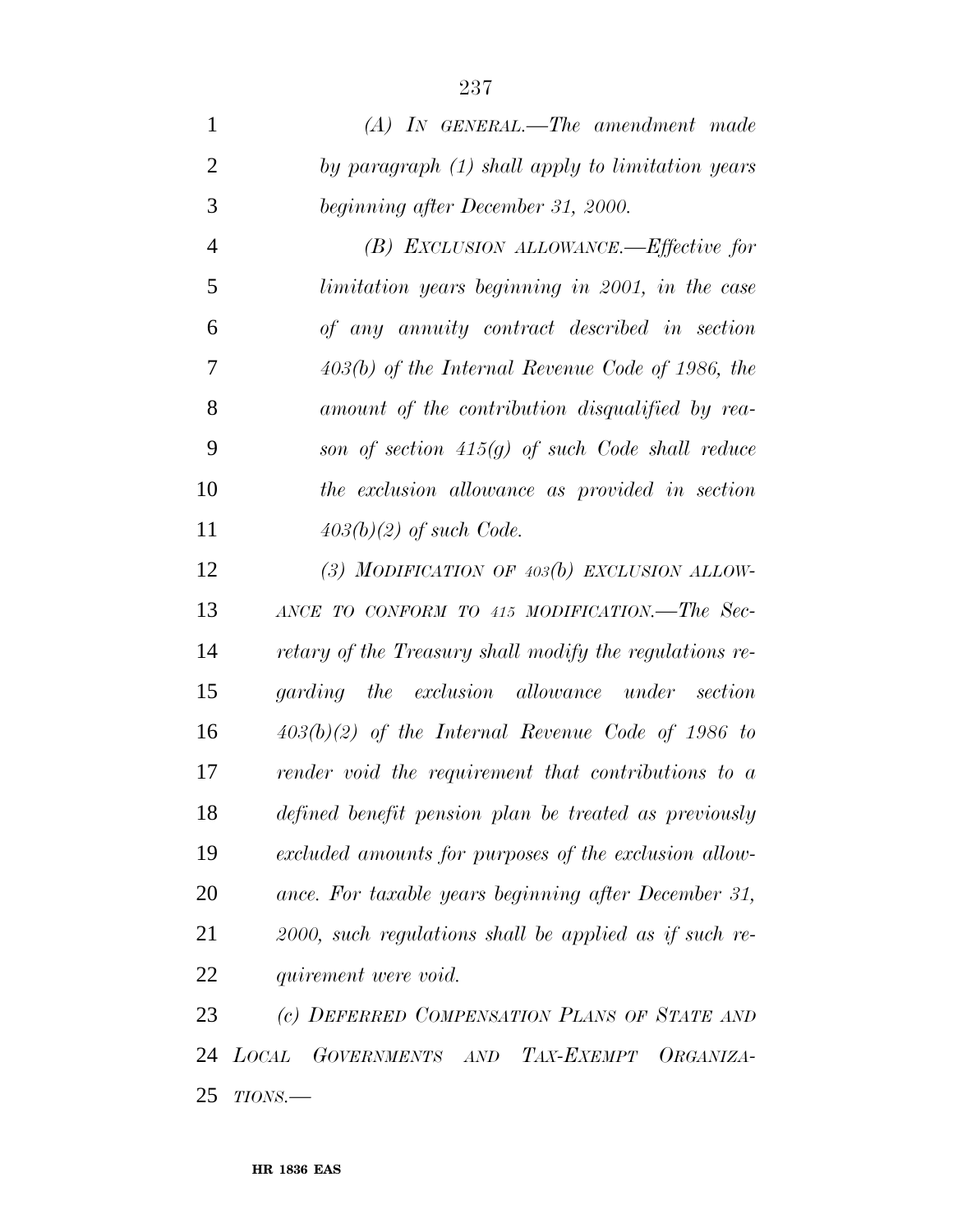| 1              | (1) IN GENERAL.—Subparagraph $(B)$ of section                          |
|----------------|------------------------------------------------------------------------|
| 2              | $457(b)(2)$ (relating to salary limitation on eligible de-             |
| 3              | ferred compensation plans) is amended by striking                      |
| 4              | " $33^{1/3}$ percent" and inserting "the applicable percent-           |
| 5              | $age$ ".                                                               |
| 6              | (2) APPLICABLE PERCENTAGE.—Section $457$ is                            |
| 7              | amended by adding at the end the following new sub-                    |
| 8              | section:                                                               |
| 9              | "(h) APPLICABLE PERCENTAGE.—For purposes of sub-                       |
| 10             | section $(b)(2)(A)$ , the applicable percentage shall be deter-        |
| 11             | mined in accordance with the following table:                          |
|                | "For years<br>The applicable<br>beginning in:<br><i>percentage is:</i> |
|                |                                                                        |
| 12             | (3) EFFECTIVE DATE.—The amendments made                                |
| 13             | by this subsection shall apply to years beginning after                |
|                | December 31, 2001.                                                     |
|                | <b>SEC. 633. FASTER VESTING OF CERTAIN EMPLOYER MATCH-</b>             |
| 14<br>15<br>16 | <b>ING CONTRIBUTIONS.</b>                                              |
| 17             | (a) IN GENERAL.—Section $411(a)$ (relating to min-                     |
| 18             | <i>imum vesting standards) is amended—</i>                             |
| 19             | $(1)$ in paragraph $(2)$ , by striking "A plan" and                    |
| 20             | inserting "Except as provided in paragraph $(12)$ , a                  |
| 21             | plan"; and                                                             |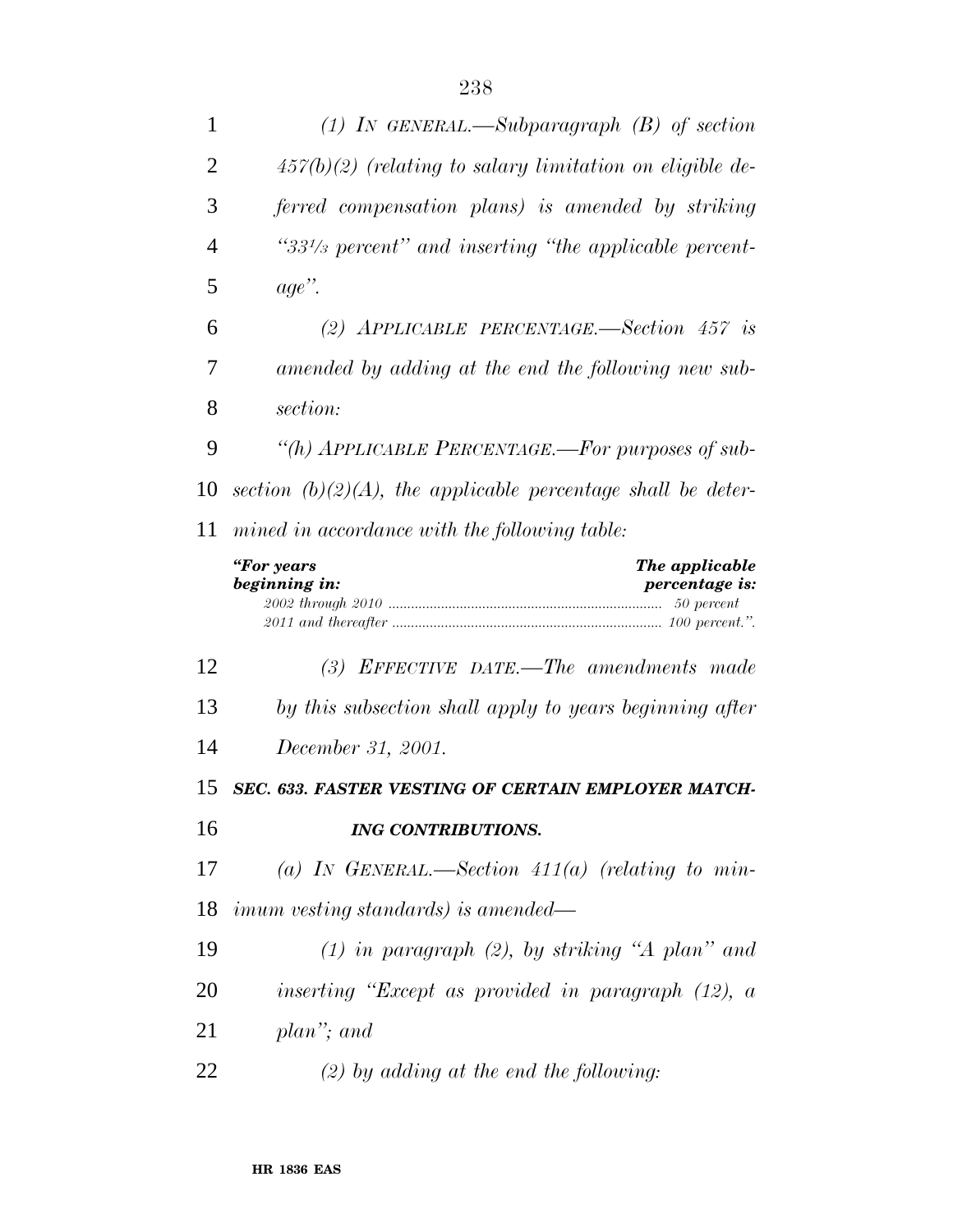| 1  | "(12) FASTER VESTING FOR MATCHING CON-                                             |
|----|------------------------------------------------------------------------------------|
| 2  | TRIBUTIONS.—In the case of matching contributions                                  |
| 3  | (as defined in section $401(m)(4)(A)$ ), paragraph (2)                             |
| 4  | shall be applied—                                                                  |
| 5  | "(A) by substituting '3 years' for '5 years'                                       |
| 6  | in subparagraph $(A)$ , and                                                        |
| 7  | " $(B)$ by substituting the following table for                                    |
| 8  | the table contained in subparagraph $(B)$ :                                        |
|    | The nonforfeitable<br>"Years of service:<br>percentage is:<br>20<br>40<br>60<br>80 |
|    | 100.".                                                                             |
| 9  | (b) AMENDMENT OF ERISA.—Section $203(a)$ of the                                    |
| 10 | Employee Retirement Income Security Act of 1974 (29                                |
| 11 | U.S.C. 1053(a)) is amended—                                                        |
| 12 | $(1)$ in paragraph $(2)$ , by striking "A plan" and                                |
| 13 | inserting "Except as provided in paragraph (4), a                                  |
| 14 | plan", and                                                                         |
| 15 | $(2)$ by adding at the end the following:                                          |
| 16 | $\lq(4)$ In the case of matching contributions (as                                 |
| 17 | defined in section $401(m)(4)(A)$ of the Internal Rev-                             |
| 18 | enue Code of 1986), paragraph $(2)$ shall be applied—                              |
| 19 | "(A) by substituting '3 years' for '5 years'                                       |
| 20 | in subparagraph $(A)$ , and                                                        |
| 21 | $\lq (B)$ by substituting the following table for                                  |
| 22 | the table contained in subparagraph $(B)$ :                                        |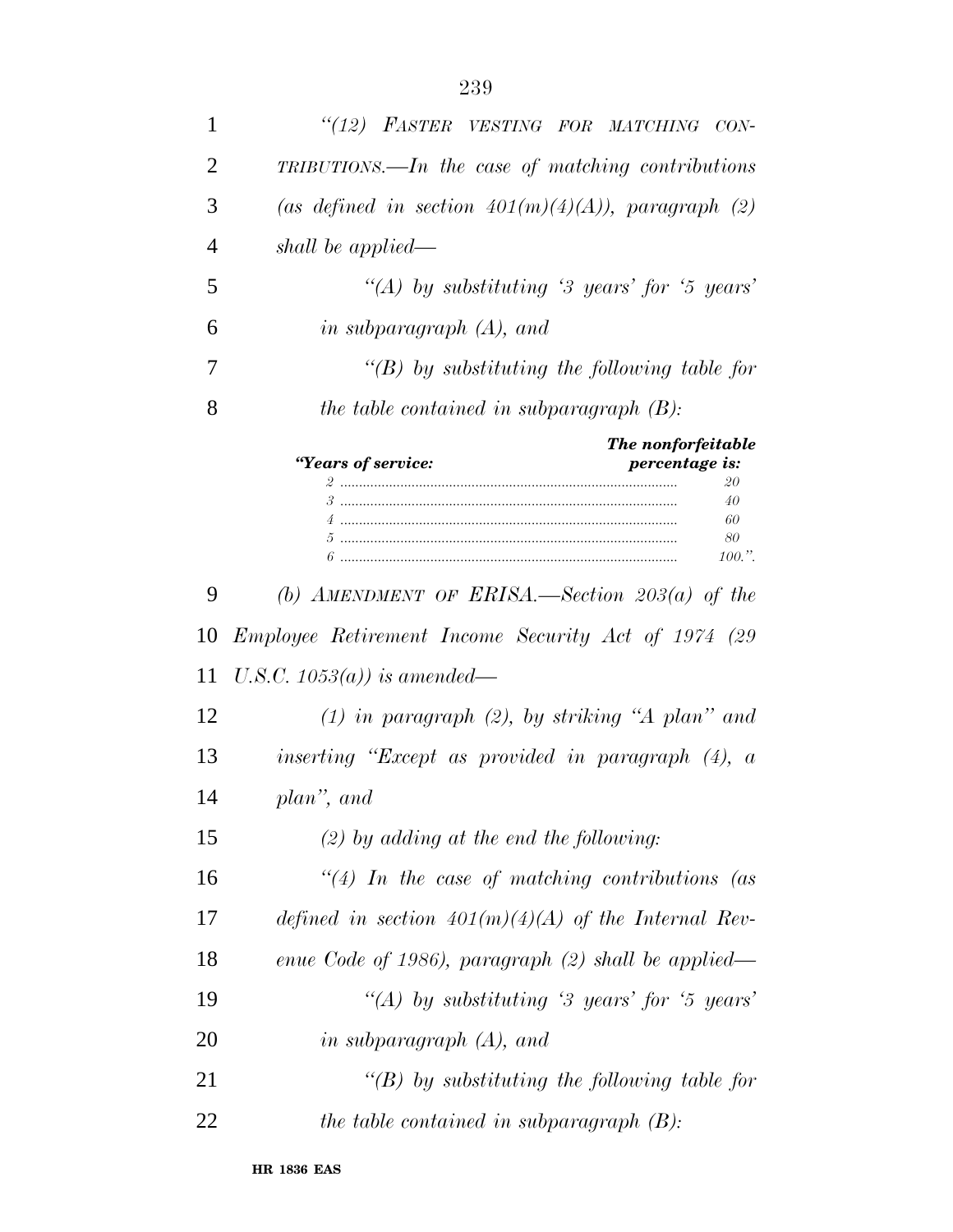|    | The nonforfeitable<br>"Years of service:<br>percentage is: |
|----|------------------------------------------------------------|
|    | 20<br>40                                                   |
|    | 60<br>$\overline{4}$                                       |
|    | 80                                                         |
|    | $100.$ ".                                                  |
| 1  | (c) EFFECTIVE DATES.-                                      |
| 2  | $(1)$ In GENERAL.—Except as provided in para-              |
| 3  | $graph (2)$ , the amendments made by this section shall    |
| 4  | apply to contributions for plan years beginning after      |
| 5  | December 31, 2001.                                         |
| 6  | (2) COLLECTIVE BARGAINING AGREEMENTS.-In                   |
| 7  | the case of a plan maintained pursuant to one or           |
| 8  | more collective bargaining agreements between em-          |
| 9  | ployee representatives and one or more employers           |
| 10 | ratified by the date of the enactment of this Act, the     |
| 11 | amendments made by this section shall not apply to         |
| 12 | contributions on behalf of employees covered by any        |
| 13 | such agreement for plan years beginning before the         |
| 14 | earlier of-                                                |
| 15 | $(A)$ the later of —                                       |
| 16 | $(i)$ the date on which the last of such                   |
| 17 | collective bargaining agreements terminates                |
| 18 | (determined without regard to any exten-                   |
| 19 | sion thereof on or after such date of the en-              |
| 20 | <i>actment</i> ); or                                       |
| 21 | $(ii)$ January 1, 2002; or                                 |
| 22 | (B) January 1, 2006.                                       |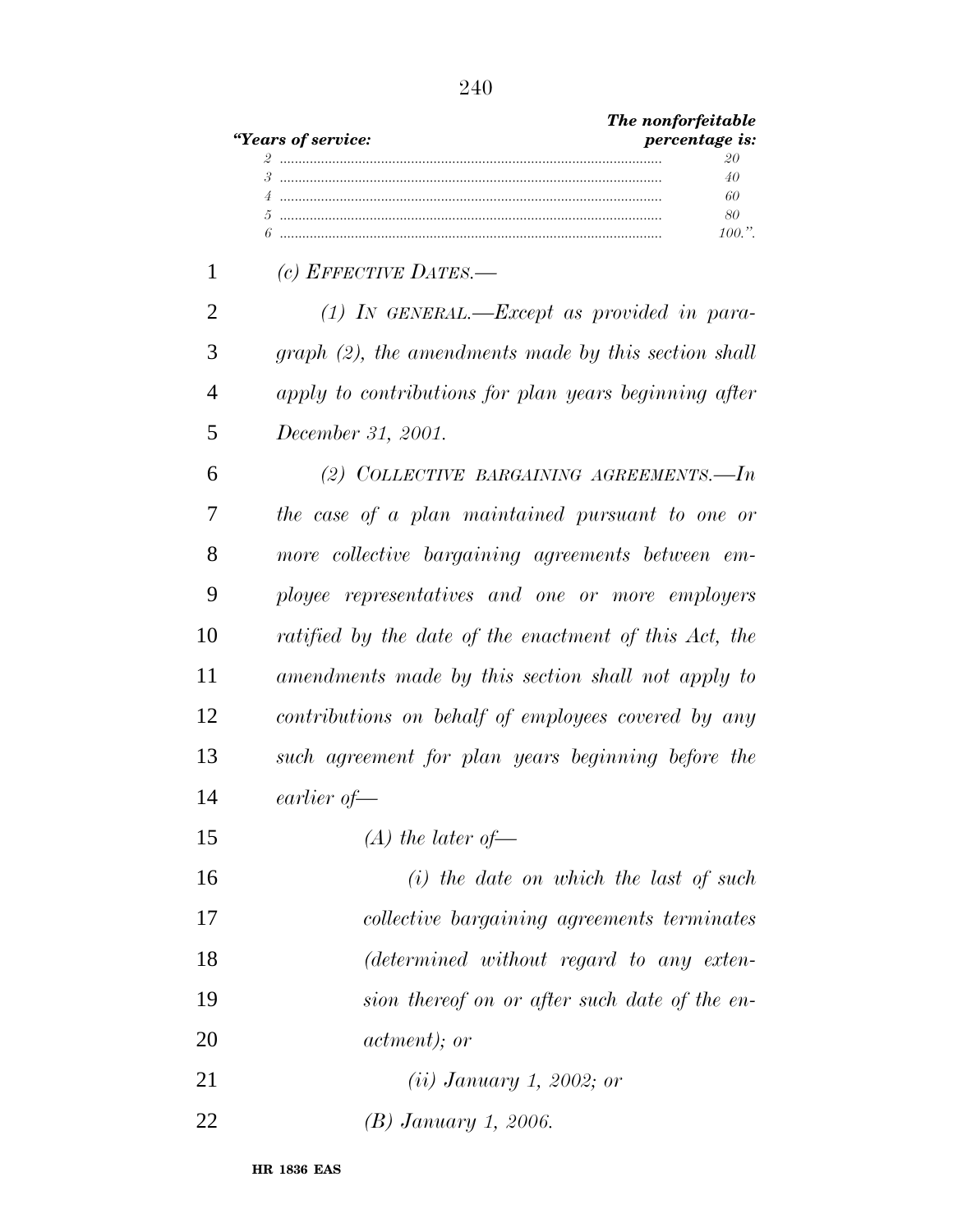| 1              | (3) SERVICE REQUIRED.—With respect to any                              |
|----------------|------------------------------------------------------------------------|
| 2              | plan, the amendments made by this section shall not                    |
| 3              | apply to any employee before the date that such em-                    |
| $\overline{4}$ | ployee has 1 hour of service under such plan in any                    |
| 5              | plan year to which the amendments made by this sec-                    |
| 6              | tion apply.                                                            |
| 7              | SEC. 634. MODIFICATIONS TO MINIMUM DISTRIBUTION                        |
| 8              | <b>RULES.</b>                                                          |
| 9              | (a) LIFE EXPECTANCY TABLES.—The Secretary of the                       |
| 10             | Treasury shall modify the life expectancy tables under the             |
| 11             | regulations relating to minimum distribution requirements              |
| 12             | under sections $401(a)(9)$ , $408(a)(6)$ and $(b)(3)$ , $403(b)(10)$ , |
| 13             | and $457(d)(2)$ of the Internal Revenue Code to reflect cur-           |
| 14             | rent life expectancy.                                                  |
| 15             | (b) REPEAL OF RULE WHERE DISTRIBUTIONS HAD                             |
| 16             | <b>BEGUN BEFORE DEATH OCCURS.—</b>                                     |
| 17             | (1) IN GENERAL.—Subparagraph $(B)$ of section                          |
| 18             | $401(a)(9)$ is amended by striking clause (i) and redes-               |
| 19             | ignating clauses (ii), (iii), and (iv) as clauses (i),                 |
| 20             | $(ii)$ , and $(iii)$ , respectively.                                   |
| 21             | $(2)$ CONFORMING CHANGES.                                              |
| 22             | (A) Clause (i) of section $401(a)(9)(B)$ (as so                        |
| 23             | redesignated) is amended—                                              |
| 24             | (i) by striking "FOR OTHER CASES" in                                   |
| 25             | the heading; and                                                       |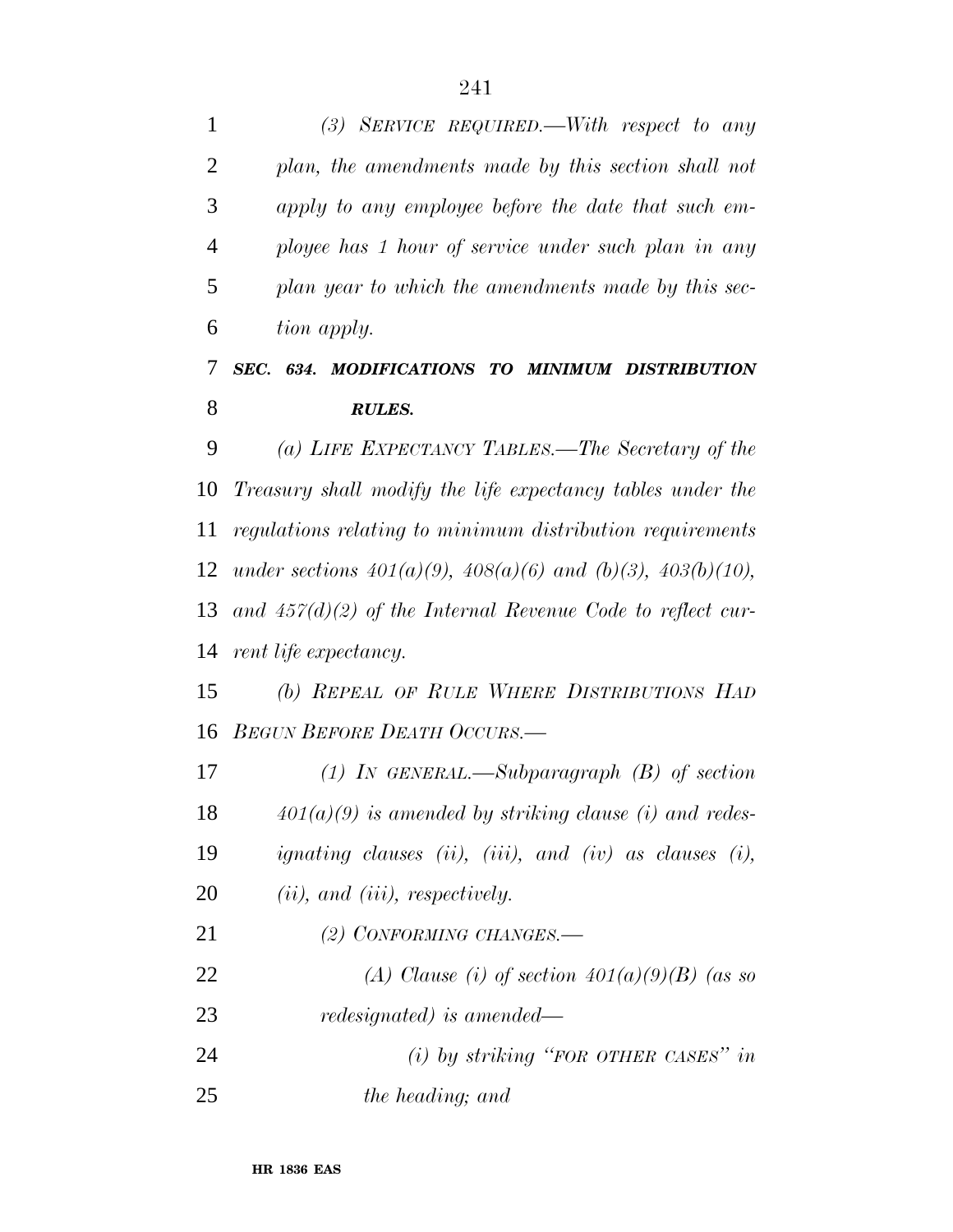| 1              | ( <i>ii</i> ) by striking "the distribution of the  |
|----------------|-----------------------------------------------------|
| $\overline{2}$ | employee's interest has begun in accordance         |
| 3              | with subparagraph $(A)(ii)$ " and inserting         |
| $\overline{4}$ | "his entire interest has been distributed to        |
| 5              | $him$ ".                                            |
| 6              | (B) Clause (ii) of section $401(a)(9)(B)$ (as       |
| 7              | so redesignated) is amended by striking "clause     |
| 8              | $(ii)$ " and inserting "clause $(i)$ ".             |
| 9              | (C) Clause (iii) of section $401(a)(9)(B)$ (as      |
| 10             | so redesignated) is amended—                        |
| 11             | (i) by striking "clause $(iii)(I)$ " and in-        |
| 12             | serting "clause $(ii)(I)$ ";                        |
| 13             | (ii) by striking "clause $(iii)(III)$ " in          |
| 14             | $subclause$ (I) and inserting "clause               |
| 15             | $(ii)(III)$ ";                                      |
| 16             | $(iii)$ by striking "the date on which the          |
| 17             | employee would have attained age $70^{1/2}$ ," in   |
| 18             | subclause $(I)$ and inserting "April 1 of the       |
| 19             | calendar year following the calendar year           |
| 20             | in which the spouse attains $70\frac{1}{2}$ ,"; and |
| 21             | $(iv)$ by striking "the distributions to            |
| 22             | such spouse begin," in subclause (II) and           |
| 23             | inserting "his entire interest has been dis-        |
| 24             | tributed to him,".                                  |
| 25             | (3) EFFECTIVE DATE.—                                |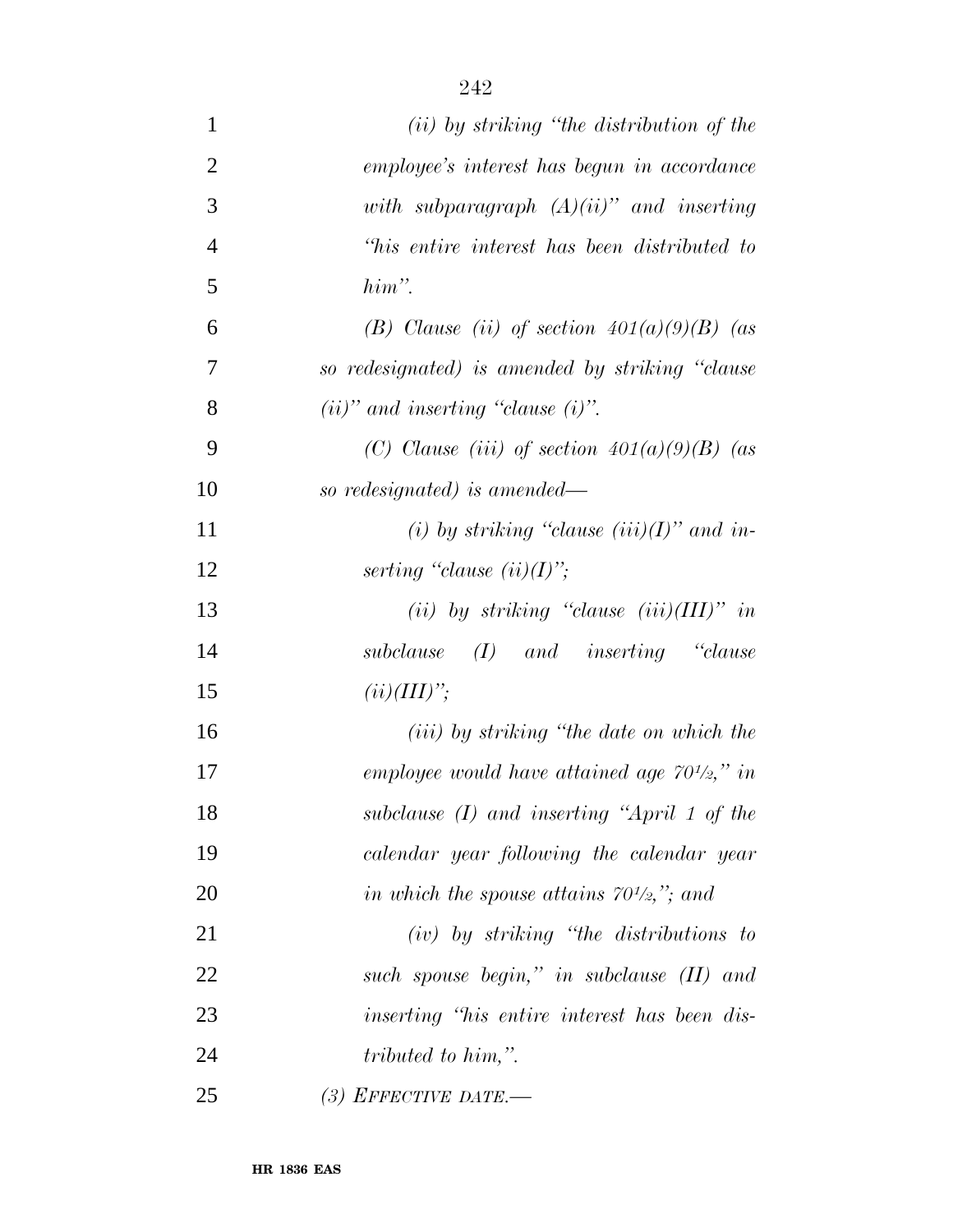| $\mathbf{1}$   | $(A)$ IN GENERAL.—Except as provided in          |
|----------------|--------------------------------------------------|
| $\overline{2}$ | subparagraph $(B)$ , the amendments made by this |
| 3              | subsection shall apply to years beginning after  |
| $\overline{4}$ | December 31, 2001.                               |
| 5              | (B)<br>DISTRIBUTIONS<br>TO<br>$\it SURVIVING$    |
| 6              | SPOUSE.                                          |
| 7              | (i) IN GENERAL.—In the case of an                |
| 8              | employee described in clause (ii), distribu-     |
| 9              | tions to the surviving spouse of the employee    |
| 10             | shall not be required to commence prior to       |
| 11             | the date on which such distributions would       |
| 12             | have been required to begin under section        |
| 13             | $401(a)(9)(B)$ of the Internal Revenue Code      |
| 14             | of 1986 (as in effect on the day before the      |
| 15             | date of the enactment of this Act).              |
| 16             | $(ii)$ CERTAIN EMPLOYEES.— $An$ em-              |
| 17             | ployee is described in this clause if such em-   |
| 18             | ployee dies before—                              |
| 19             | $(I)$ the date of the enactment of               |
| 20             | this Act, and                                    |
| 21             | $(II)$ the required beginning date               |
| 22             | $(within$ the meaning of section                 |
| 23             | $401(a)(9)(C)$ of the Internal Revenue           |
| 24             | Code of 1986) of the employee.                   |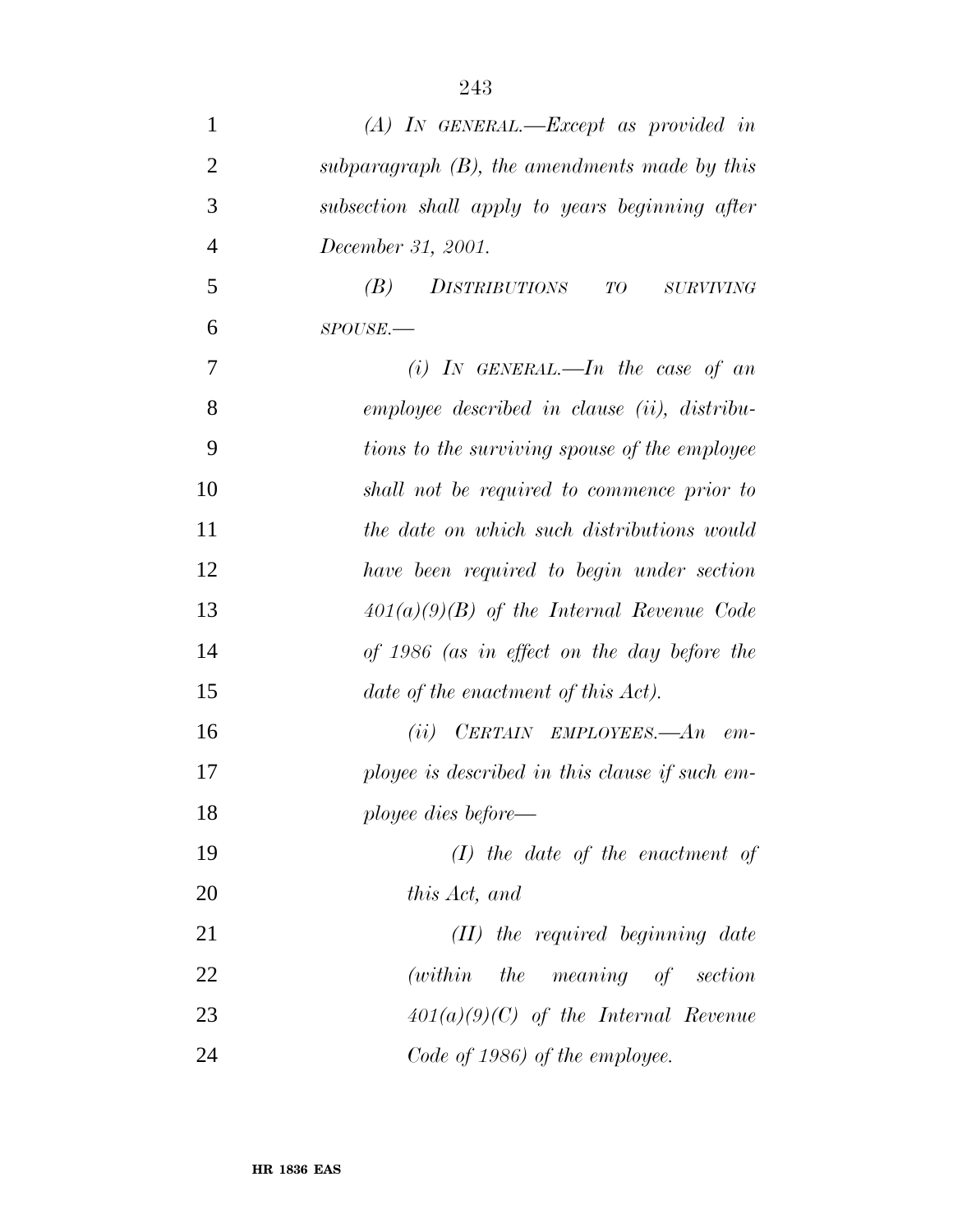## *SEC. 635. CLARIFICATION OF TAX TREATMENT OF DIVISION OF SECTION 457 PLAN BENEFITS UPON DI-VORCE.*

 *(a) IN GENERAL.—Section 414(p)(11) (relating to ap- plication of rules to governmental and church plans) is amended—*

 *(1) by inserting ''or an eligible deferred com- pensation plan (within the meaning of section 457(b))'' after ''subsection (e))''; and*

 *(2) in the heading, by striking ''GOVERNMENTAL AND CHURCH PLANS'' and inserting ''CERTAIN OTHER PLANS''.*

 *(b) WAIVER OF CERTAIN DISTRIBUTION REQUIRE- MENTS.—Paragraph (10) of section 414(p) is amended by striking ''and section 409(d)'' and inserting ''section 409(d), and section 457(d)''.*

 *(c) TAX TREATMENT OF PAYMENTS FROM A SECTION 457 PLAN.—Subsection (p) of section 414 is amended by redesignating paragraph (12) as paragraph (13) and in- serting after paragraph (11) the following new paragraph: ''(12) TAX TREATMENT OF PAYMENTS FROM A SECTION 457 PLAN.—If a distribution or payment from an eligible deferred compensation plan described in section 457(b) is made pursuant to a qualified do-mestic relations order, rules similar to the rules of*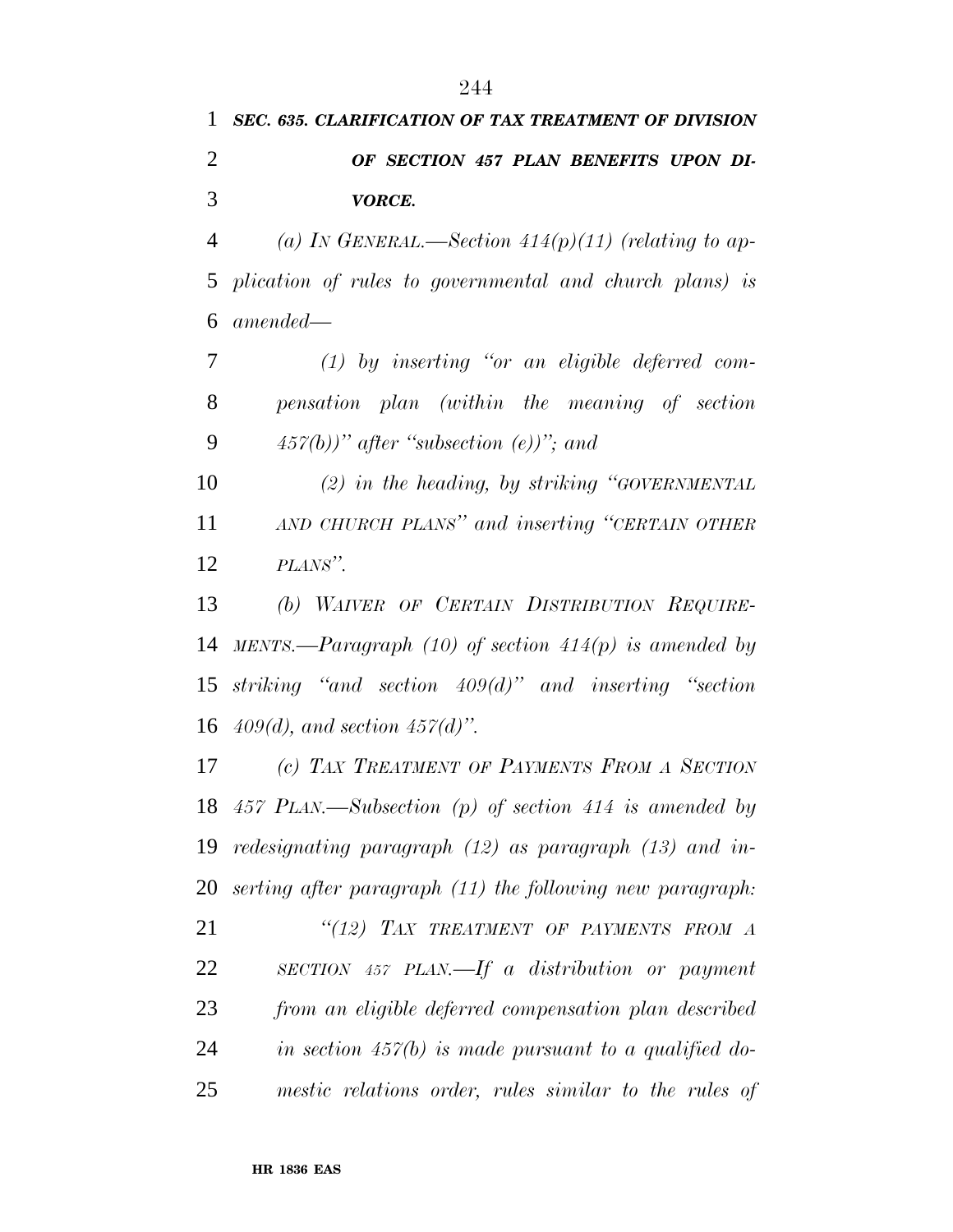| $\mathbf{1}$   | section $402(e)(1)(A)$ shall apply to such distribution  |
|----------------|----------------------------------------------------------|
| $\overline{2}$ | or payment.".                                            |
| 3              | (d) EFFECTIVE DATE.—                                     |
| $\overline{4}$ | $(1)$ IN GENERAL.—The amendment made by sub-             |
| 5              | section (c) shall apply to transfers, distributions, and |
| 6              | payments made after December 31, 2001.                   |
| 7              | (2) AMENDMENTS RELATING TO ASSIGNMENTS IN                |
| 8              | DIVORCE, ETC., PROCEEDINGS.—The amendments               |
| 9              | made by subsections $(a)$ and $(b)$ shall take effect on |
| 10             | January 1, 2002, except that in the case of a domestic   |
| 11             | relations order entered before such date, the plan       |
| 12             | $administrator -$                                        |
| 13             | $(A)$ shall treat such order as a qualified do-          |
| 14             | mestic relations order if such administrator is          |
| 15             | paying benefits pursuant to such order on such           |
| 16             | date, and                                                |
| 17             | (B) may treat any other such order entered               |
| 18             | before such date as a qualified domestic relations       |
| 19             | order even if such order does not meet the re-           |
| 20             | quirements of such amendments.                           |
| 21             | SEC. 636. PROVISIONS RELATING TO HARDSHIP DISTRIBU-      |
| 22             | <b>TIONS.</b>                                            |
| 23             | (a) SAFE HARBOR RELIEF.—                                 |
| 24             | (1) IN GENERAL.—The Secretary of the Treasury            |
| 25             | shall revise the regulations relating to hardship dis-   |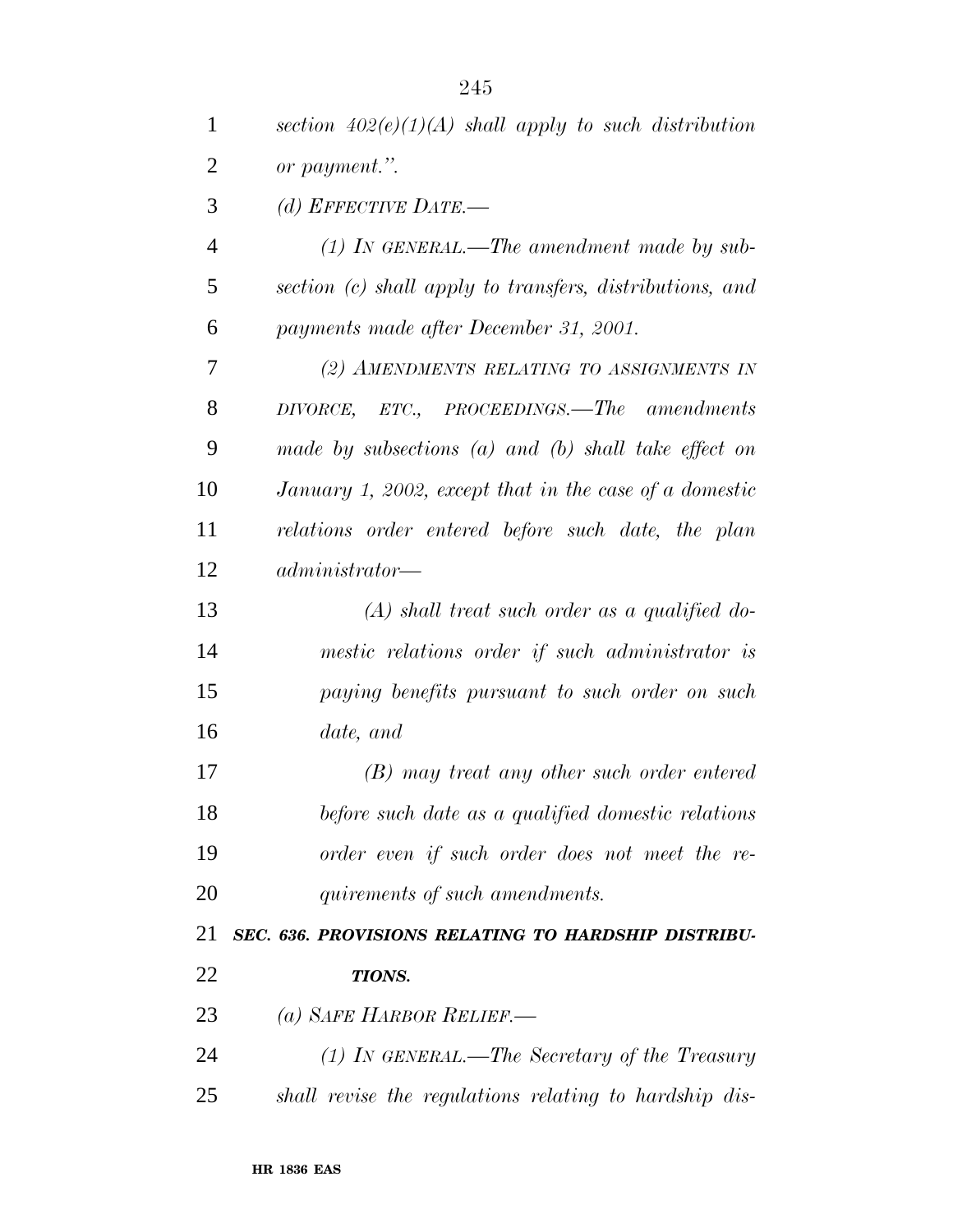| 1              | tributions under section $401(k)(2)(B)(i)(IV)$ of the In-    |
|----------------|--------------------------------------------------------------|
| $\overline{2}$ | ternal Revenue Code of 1986 to provide that the pe-          |
| 3              | riod an employee is prohibited from making elective          |
| $\overline{4}$ | and employee contributions in order for a distribu-          |
| 5              | tion to be deemed necessary to satisfy financial need        |
| 6              | shall be equal to 6 months.                                  |
| 7              | (2) EFFECTIVE DATE.—The revised regulations                  |
| 8              | under this subsection shall apply to years beginning         |
| 9              | after December 31, 2001.                                     |
| 10             | (b) HARDSHIP DISTRIBUTIONS NOT TREATED AS ELI-               |
| 11             | <b>GIBLE ROLLOVER DISTRIBUTIONS.—</b>                        |
| 12             | (1) MODIFICATION OF DEFINITION OF ELIGIBLE                   |
| 13             | ROLLOVER.—Subparagraph (C) of section $402(c)(4)$            |
| 14             | (relating to eligible rollover distribution) is amended      |
| 15             | to read as follows:                                          |
| 16             | $\lq$ <sup>"</sup> (C) any distribution which is made upon   |
| 17             | hardship of the employee.".                                  |
| 18             | (2) EFFECTIVE DATE.—The amendment made by                    |
| 19             | this subsection shall apply to distributions made after      |
| 20             | December 31, 2001.                                           |
| 21             | SEC. 637. WAIVER OF TAX ON NONDEDUCTIBLE CONTRIBU-           |
| 22             | TIONS FOR DOMESTIC OR SIMILAR WORKERS.                       |
| 23             | (a) IN GENERAL.—Section $4972(c)(6)$ (relating to ex-        |
| 24             | ceptions to nondeductible contributions), as amended by sec- |
| 25             | tion 502, is amended by striking "or" at the end of subpara- |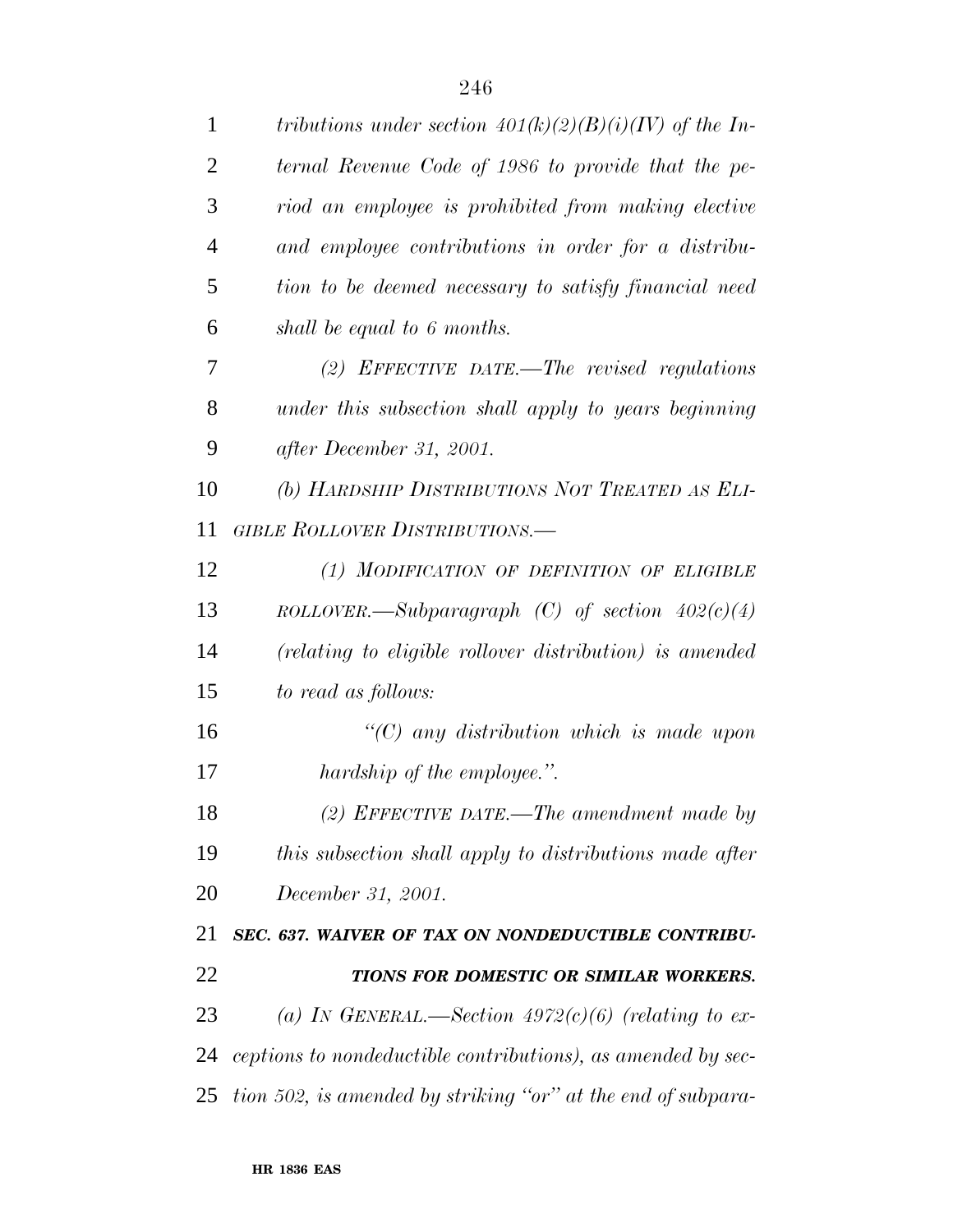*graph (A), by striking the period and inserting '', or'' at the end of subparagraph (B), and by inserting after sub-paragraph (B) the following new subparagraph:*

 *''(C) so much of the contributions to a sim- ple retirement account (within the meaning of section 408(p)) or a simple plan (within the meaning of section 401(k)(11)) which are not de- ductible when contributed solely because such contributions are not made in connection with a trade or business of the employer.''*

 *(b) EXCLUSION OF CERTAIN CONTRIBUTIONS.—Sec- tion 4972(c)(6), as amended by subsection (a), is amended by adding at the end the following new sentence: ''Subpara- graph (C) shall not apply to contributions made on behalf of the employer or a member of the employer's family (as defined in section 447(e)(1)).''.*

 *(c) NO INFERENCE.—Nothing in the amendments made by this section shall be construed to infer the proper treatment of nondeductible contributions under the laws in effect before such amendments.*

 *(d) EFFECTIVE DATE.—The amendments made by this section shall apply to taxable years beginning after Decem-ber 31, 2001.*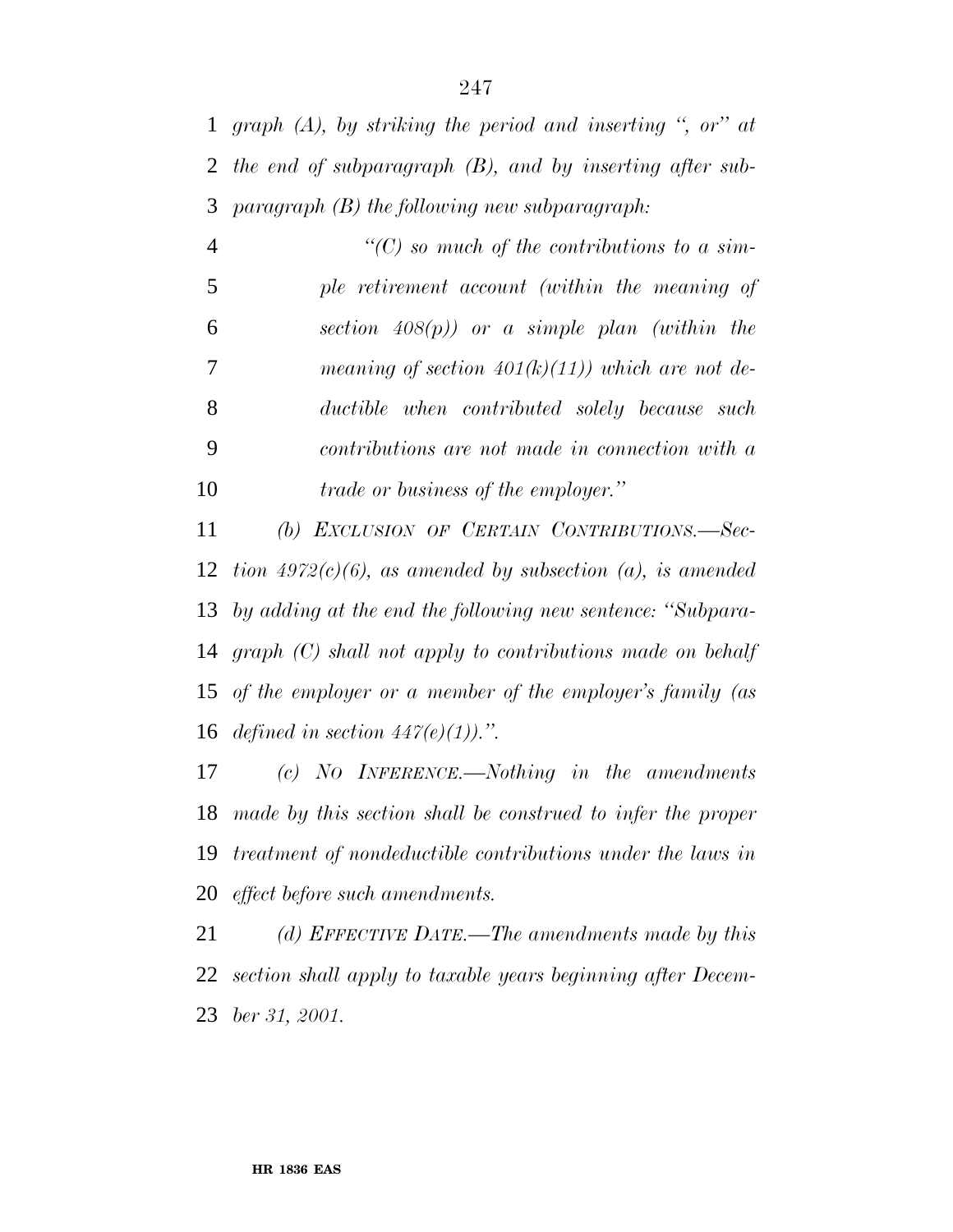| $\mathbf{1}$   | <b>Subtitle D—Increasing Portability</b>             |
|----------------|------------------------------------------------------|
| $\overline{2}$ | for Participants                                     |
| 3              | SEC. 641. ROLLOVERS ALLOWED AMONG VARIOUS TYPES OF   |
| 4              | PLANS.                                               |
| 5              | (a) ROLLOVERS FROM AND TO SECTION 457 PLANS.         |
| 6              | (1) ROLLOVERS FROM SECTION 457 PLANS.—               |
| 7              | (A) IN GENERAL.—Section $457(e)$ (relating           |
| 8              | to other definitions and special rules) is amend-    |
| 9              | ed by adding at the end the following:               |
| 10             | "(16) ROLLOVER AMOUNTS.—                             |
| 11             | "(A) GENERAL RULE.—In the case of an el-             |
| 12             | <i>igible</i> deferred compensation plan established |
| 13             | and maintained by an employer described in           |
| 14             | subsection (e)(1)(A), if—                            |
| 15             | $\lq\lq(i)$ any portion of the balance to the        |
| 16             | credit of an employee in such plan is paid           |
| 17             | to such employee in an eligible rollover dis-        |
| 18             | tribution (within the meaning of section             |
| 19             | $402(c)(4)$ without regard to subparagraph           |
| 20             | $(C)$ thereof),                                      |
| 21             | $``(ii)$ the employee transfers any por-             |
| 22             | tion of the property such employee receives          |
| 23             | in such distribution to an eligible retire-          |
| 24             | ment plan described in section $402(c)(8)(B)$ ,      |
| 25             | and                                                  |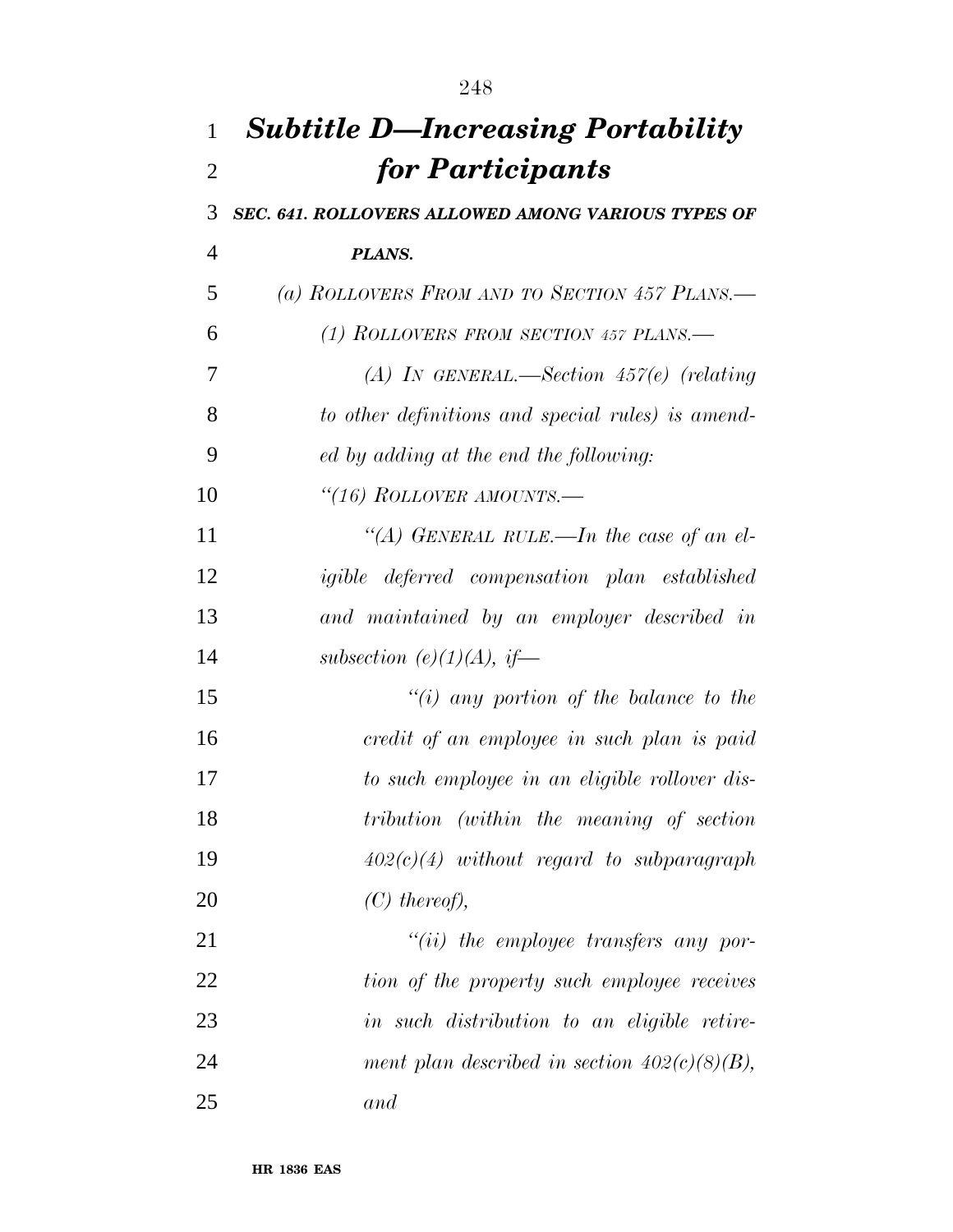| 1              | "(iii) in the case of a distribution of               |
|----------------|-------------------------------------------------------|
| $\overline{2}$ | property other than money, the amount so              |
| 3              | transferred consists of the property distrib-         |
| $\overline{4}$ | uted,                                                 |
| 5              | then such distribution (to the extent so trans-       |
| 6              | ferred) shall not be includible in gross income for   |
| 7              | the taxable year in which paid.                       |
| 8              | "(B) CERTAIN RULES MADE APPLICABLE.—                  |
| 9              | The rules of paragraphs $(2)$ through $(7)$ and $(9)$ |
| 10             | of section $402(c)$ and section $402(f)$ shall apply  |
| 11             | for purposes of subparagraph $(A)$ .                  |
| 12             | "(C) REPORTING.—Rollovers under<br><i>this</i>        |
| 13             | paragraph shall be reported to the Secretary in       |
| 14             | the same manner as rollovers from qualified re-       |
| 15             | tirement plans (as defined in section $4974(c)$ ).".  |
| 16             | (B) DEFERRAL LIMIT DETERMINED WITH-                   |
| 17             | OUT REGARD TO ROLLOVER AMOUNTS.—Section               |
| 18             | $457(b)(2)$ (defining eligible deferred compensa-     |
| 19             | tion plan) is amended by inserting "(other than       |
| 20             | rollover amounts)" after "taxable year".              |
| 21             | (C) DIRECT ROLLOVER.—Paragraph $(1)$ of               |
| 22             | section $457(d)$ is amended by striking "and" at      |
| 23             | the end of subparagraph $(A)$ , by striking the pe-   |
| 24             | riod at the end of subparagraph (B) and insert-       |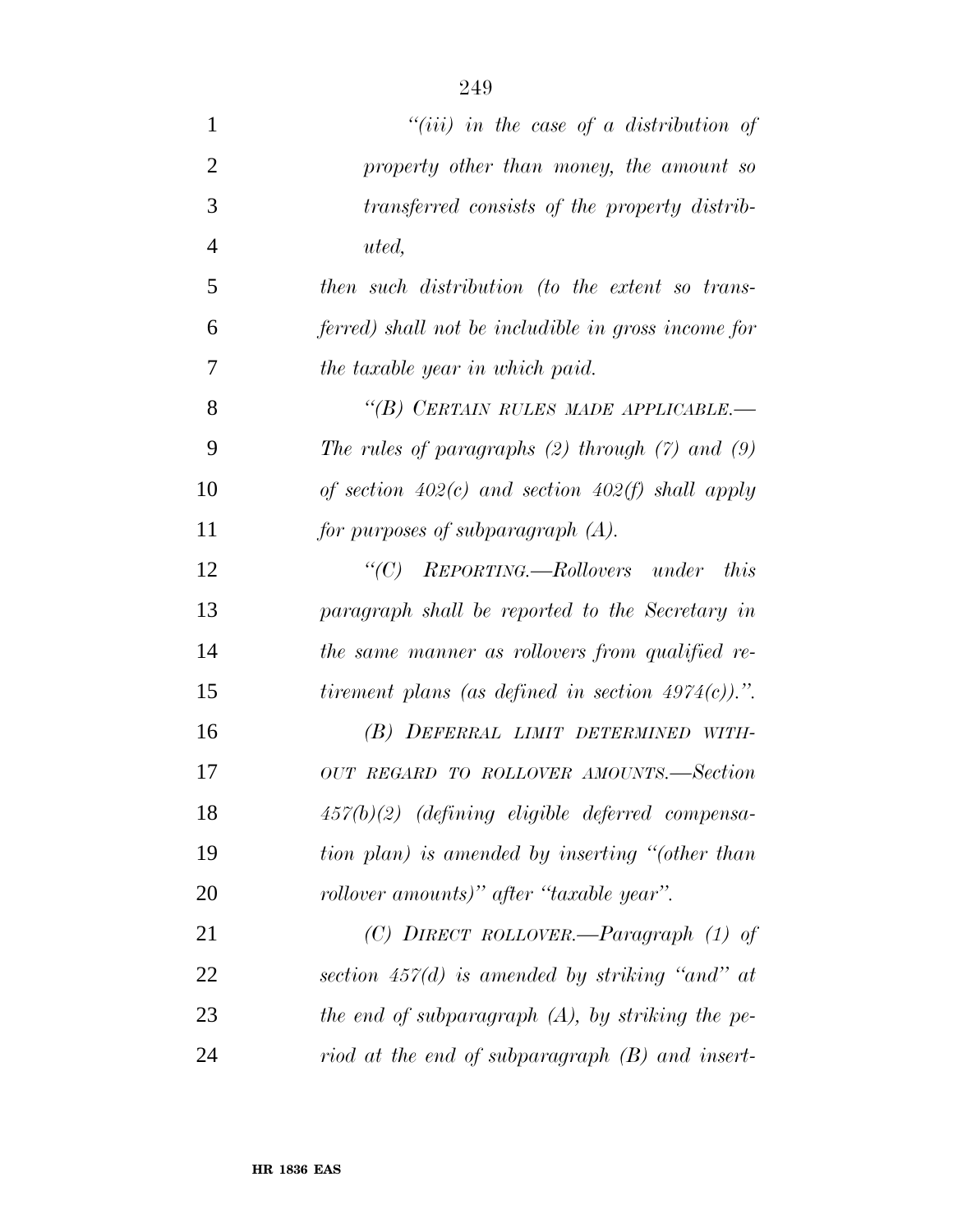| $\mathbf{1}$   | ing ", and", and by inserting after subpara-              |
|----------------|-----------------------------------------------------------|
| $\overline{2}$ | graph $(B)$ the following:                                |
| 3              | $\lq\lq C$ ) in the case of a plan maintained by          |
| $\overline{4}$ | an employer described in subsection $(e)(1)(A)$ ,         |
| 5              | the plan meets requirements similar to the re-            |
| 6              | quirements of section $401(a)(31)$ .                      |
| 7              | Any amount transferred in a direct trustee-to-trustee     |
| 8              | transfer in accordance with section $401(a)(31)$ shall    |
| 9              | not be includible in gross income for the taxable year    |
| 10             | of transfer.".                                            |
| 11             | (D) WITHHOLDING.—                                         |
| 12             | (i) Paragraph $(12)$ of section $3401(a)$                 |
| 13             | is amended by adding at the end the fol-                  |
| 14             | lowing:                                                   |
| 15             | $\lq\lq (E)$ under or to an eligible deferred com-        |
| 16             | pensation plan which, at the time of such pay-            |
| 17             | ment, is a plan described in section $457(b)$ which       |
| 18             | is maintained by an eligible employer described           |
| 19             | in section $457(e)(1)(A)$ , or".                          |
| 20             | (ii) Paragraph (3) of section $3405(c)$ is                |
| 21             | amended to read as follows:                               |
| 22             | "(3) ELIGIBLE ROLLOVER DISTRIBUTION.-For                  |
| 23             | purposes of this subsection, the term 'eligible rollover' |
| 24             | distribution' has the meaning given such term by sec-     |
| 25             | tion $402(f)(2)(A)$ .".                                   |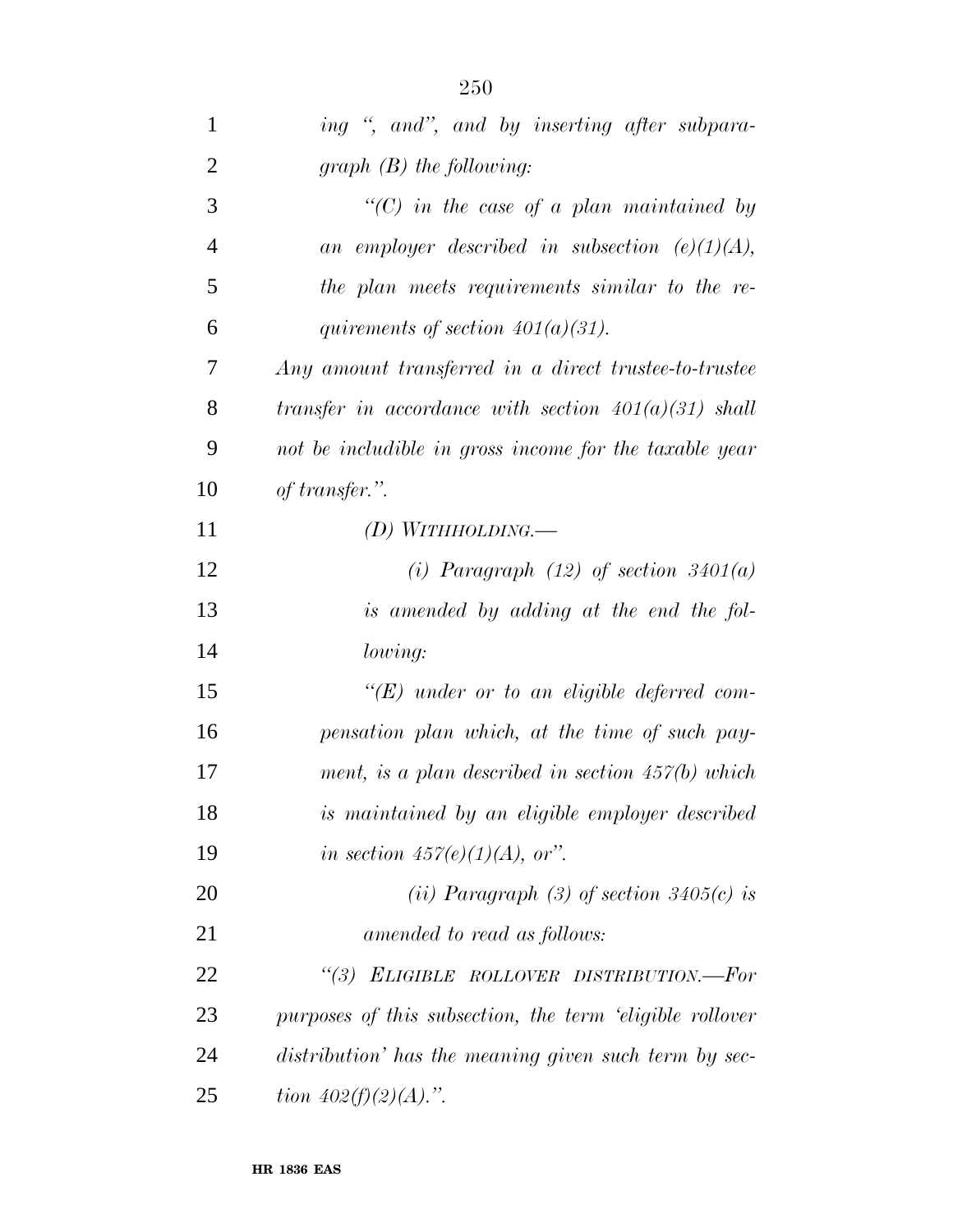| $\mathbf{1}$   | $(iii)$ LIABILITY FOR WITHHOLDING.                                 |
|----------------|--------------------------------------------------------------------|
| $\overline{2}$ | Subparagraph (B) of section $3405(d)(2)$ is                        |
| 3              | amended by striking "or" at the end of                             |
| $\overline{4}$ | clause <i>(ii)</i> , by striking the period at the end             |
| 5              | of clause (iii) and inserting ", or", and by                       |
| 6              | adding at the end the following:                                   |
| 7              | $``(iv) \quad section \quad 457(b) \quad and \quad which \quad is$ |
| 8              | maintained by an eligible employer de-                             |
| 9              | scribed in section $457(e)(1)(A)$ .".                              |
| 10             | (2) ROLLOVERS TO SECTION 457 PLANS.—                               |
| 11             | (A) IN GENERAL.—Section $402(c)(8)(B)$                             |
| 12             | (defining eligible retirement plan) is amended by                  |
| 13             | striking "and" at the end of clause (iii), by                      |
| 14             | striking the period at the end of clause (iv) and                  |
| 15             | inserting ", and", and by inserting after clause                   |
| 16             | $(iv)$ the following new clause:                                   |
| 17             | $\lq\lq(v)$ an eligible deferred compensation                      |
| 18             | plan described in section $457(b)$ which is                        |
| 19             | maintained by an eligible employer de-                             |
| 20             | scribed in section $457(e)(1)(A)$ .".                              |
| 21             | SEPARATE ACCOUNTING.—Section<br>(B)                                |
| 22             | $402(c)$ is amended by adding at the end the fol-                  |
| 23             | lowing new paragraph:                                              |
| 24             | "(11) SEPARATE ACCOUNTING.-Unless a plan                           |
| 25             | described in clause (v) of paragraph $(8)(B)$ agrees to            |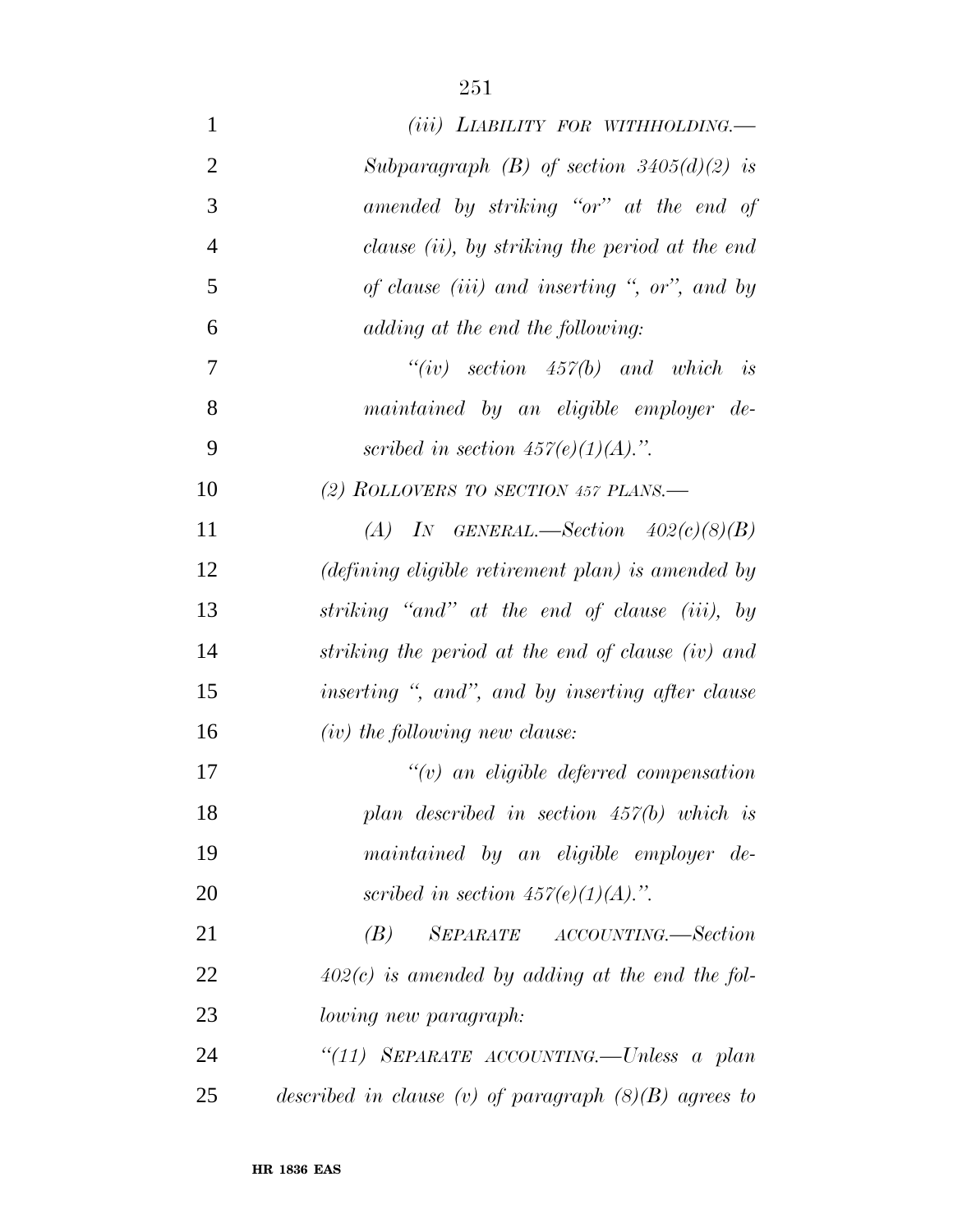| $\mathbf{1}$   | separately account for amounts rolled into such plan      |
|----------------|-----------------------------------------------------------|
| $\overline{2}$ | from eligible retirement plans not described in such      |
| 3              | clause, the plan described in such clause may not ac-     |
| $\overline{4}$ | cept transfers or rollovers from such retirement          |
| 5              | plans.".                                                  |
| 6              | $(C)$ 10 PERCENT ADDITIONAL TAX.—Sub-                     |
| 7              | section $(t)$ of section 72 (relating to 10-percent       |
| 8              | additional tax on early distributions from quali-         |
| 9              | fied retirement plans) is amended by adding at            |
| 10             | the end the following new paragraph:                      |
| 11             | "(9) SPECIAL RULE FOR ROLLOVERS TO SECTION                |
| 12             | 457 PLANS.—For purposes of this subsection, a dis-        |
| 13             | tribution from an eligible deferred compensation plan     |
| 14             | (as defined in section $457(b)$ ) of an eligible employer |
| 15             | described in section $457(e)(1)(A)$ shall be treated as a |
| 16             | distribution from a qualified retirement plan de-         |
| 17             | scribed in $4974(c)(1)$ to the extent that such distribu- |
| 18             | tion is attributable to an amount transferred to an el-   |
| 19             | igible deferred compensation plan from a qualified re-    |
| 20             | tirement plan (as defined in section $4974(c)$ ).".       |
| 21             | (b) ALLOWANCE OF ROLLOVERS FROM AND TO $403(b)$           |
| 22             | PLANS.                                                    |
| 23             | (1) ROLLOVERS FROM SECTION $403(b)$ PLANS.—               |
| 24             | Section $403(b)(8)(A)(ii)$ (relating to<br>rollover       |
| 25             | amounts) is amended by striking "such distribution"       |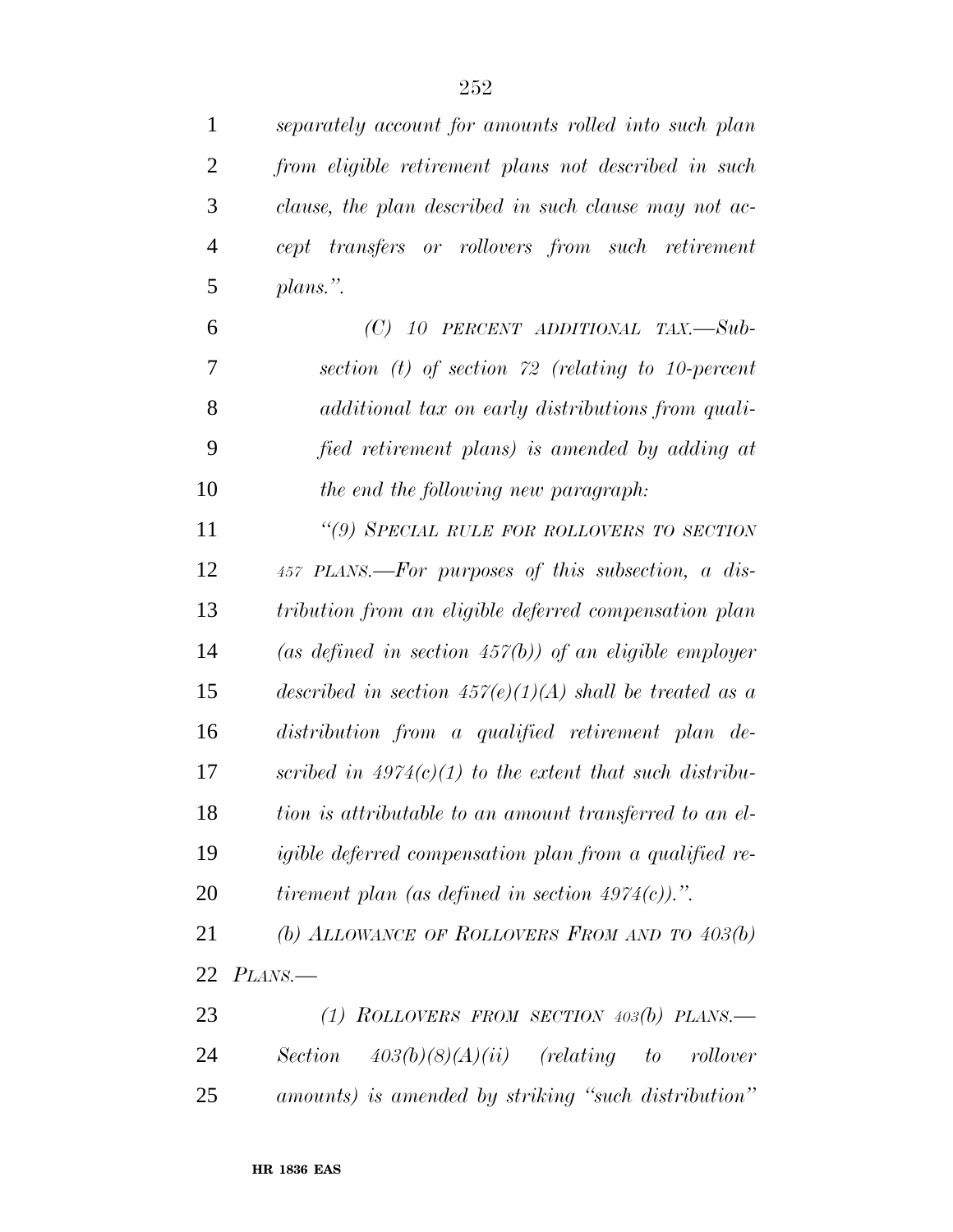| $\mathbf{1}$   | and all that follows and inserting "such distribution           |
|----------------|-----------------------------------------------------------------|
| $\overline{2}$ | to an eligible retirement plan described in section             |
| 3              | $402(c)(8)(B)$ , and".                                          |
| $\overline{4}$ | (2) ROLLOVERS TO SECTION $403(b)$ PLANS.—Sec-                   |
| 5              | tion $402(c)(8)(B)$ (defining eligible retirement plan),        |
| 6              | as amended by subsection $(a)$ , is amended by striking         |
| 7              | "and" at the end of clause (iv), by striking the period         |
| 8              | at the end of clause (v) and inserting ", and", and             |
| 9              | by inserting after clause (v) the following new clause:         |
| 10             | $``(vi)$ an annuity contract described in                       |
| 11             | section $403(b)$ .".                                            |
| 12             | EXPANDED EXPLANATION TO RECIPIENTS OF<br>(c)                    |
| 13             | ROLLOVER DISTRIBUTIONS.—Paragraph (1) of section                |
| 14             | $402(f)$ (relating to written explanation to recipients of dis- |
| 15             | tributions eligible for rollover treatment) is amended by       |
| 16             | striking "and" at the end of subparagraph $(C)$ , by striking   |
| 17             | the period at the end of subparagraph $(D)$ and inserting       |
|                | 18 ", and", and by adding at the end the following new sub-     |
| 19             | <i>paragraph:</i>                                               |
| 20             | " $(E)$ of the provisions under which distribu-                 |
| 21             | tions from the eligible retirement plan receiving               |
| 22             | the distribution may be subject to restrictions                 |
| 23             | and tax consequences which are different from                   |
| 24             | those applicable to distributions from the plan                 |
| 25             | making such distribution.".                                     |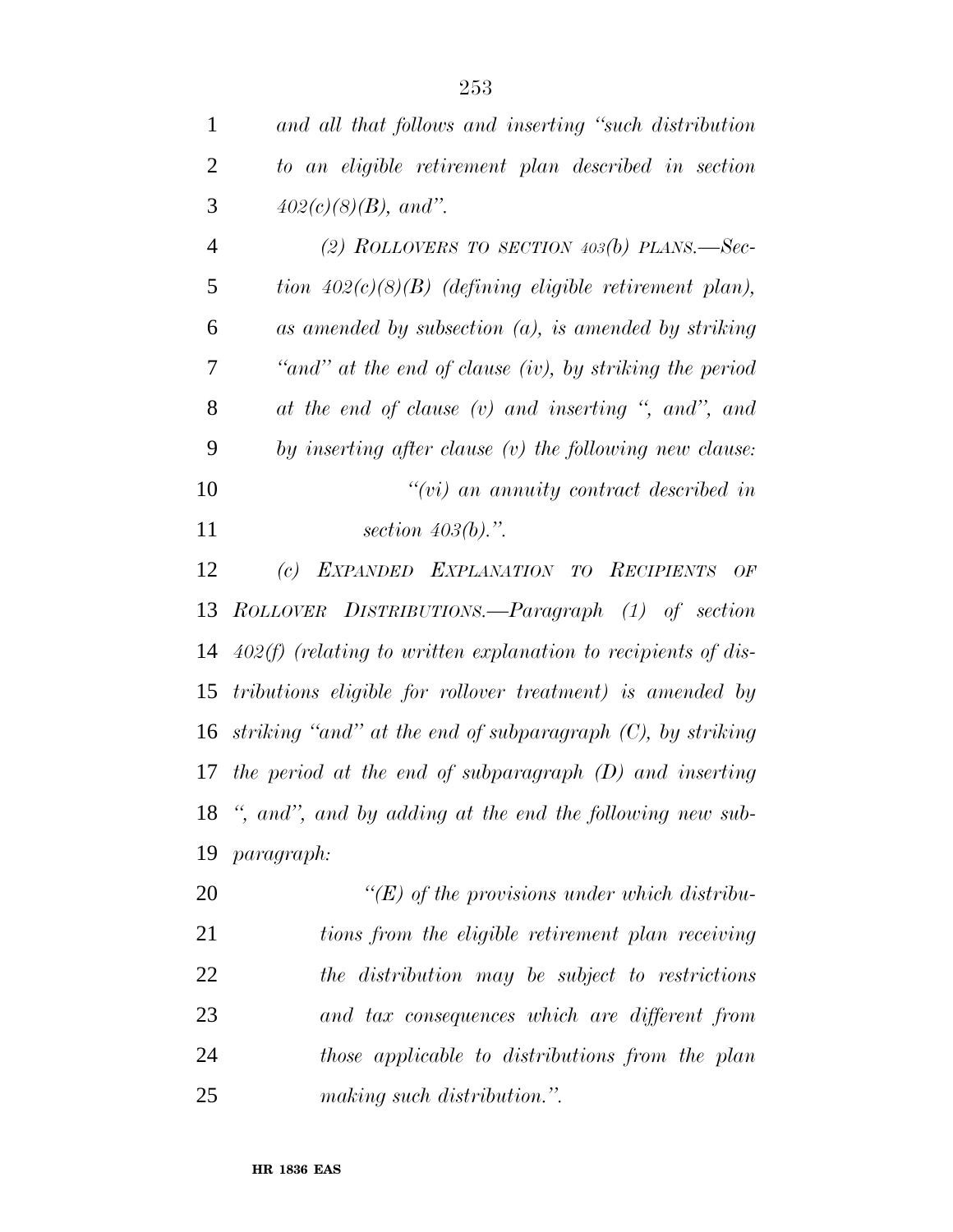| 1  | (d) SPOUSAL ROLLOVERS.—Section $402(c)(9)$ (relat-             |
|----|----------------------------------------------------------------|
| 2  | ing to rollover where spouse receives distribution after death |
| 3  | of employee) is amended by striking "; except that" and        |
| 4  | all that follows up to the end period.                         |
| 5  | (e) CONFORMING AMENDMENTS.-                                    |
| 6  | (1) Section $72(0)(4)$ is amended by striking "and             |
| 7  | $408(d)(3)$ " and inserting " $403(b)(8)$ , $408(d)(3)$ , and  |
| 8  | $457(e)(16)$ ".                                                |
| 9  | (2) Section 219(d)(2) is amended by striking "or               |
| 10 | $408(d)(3)$ " and inserting " $408(d)(3)$ , or $457(e)(16)$ ". |
| 11 | (3) Section $401(a)(31)(B)$ is amended by strik-               |
| 12 | ing "and $403(a)(4)$ " and inserting ", $403(a)(4)$ ,          |
| 13 | $403(b)(8)$ , and $457(e)(16)$ ".                              |
| 14 | (4) Subparagraph (A) of section $402(f)(2)$ is                 |
| 15 | amended by striking "or paragraph (4) of section               |
| 16 | $403(a)$ " and inserting ", paragraph (4) of section           |
| 17 | $403(a)$ , subparagraph (A) of section $403(b)(8)$ , or sub-   |
| 18 | paragraph (A) of section $457(e)(16)$ ".                       |
| 19 | (5) Paragraph (1) of section $402(f)$ is amended               |
| 20 | by striking "from an eligible retirement plan".                |
| 21 | $Subparagnphs$ $(A)$ and $(B)$ of section<br>(6)               |
| 22 | $402(f)(1)$ are amended by striking "another eligible"         |
| 23 | retirement plan" and inserting "an eligible retire-            |
| 24 | ment plan".                                                    |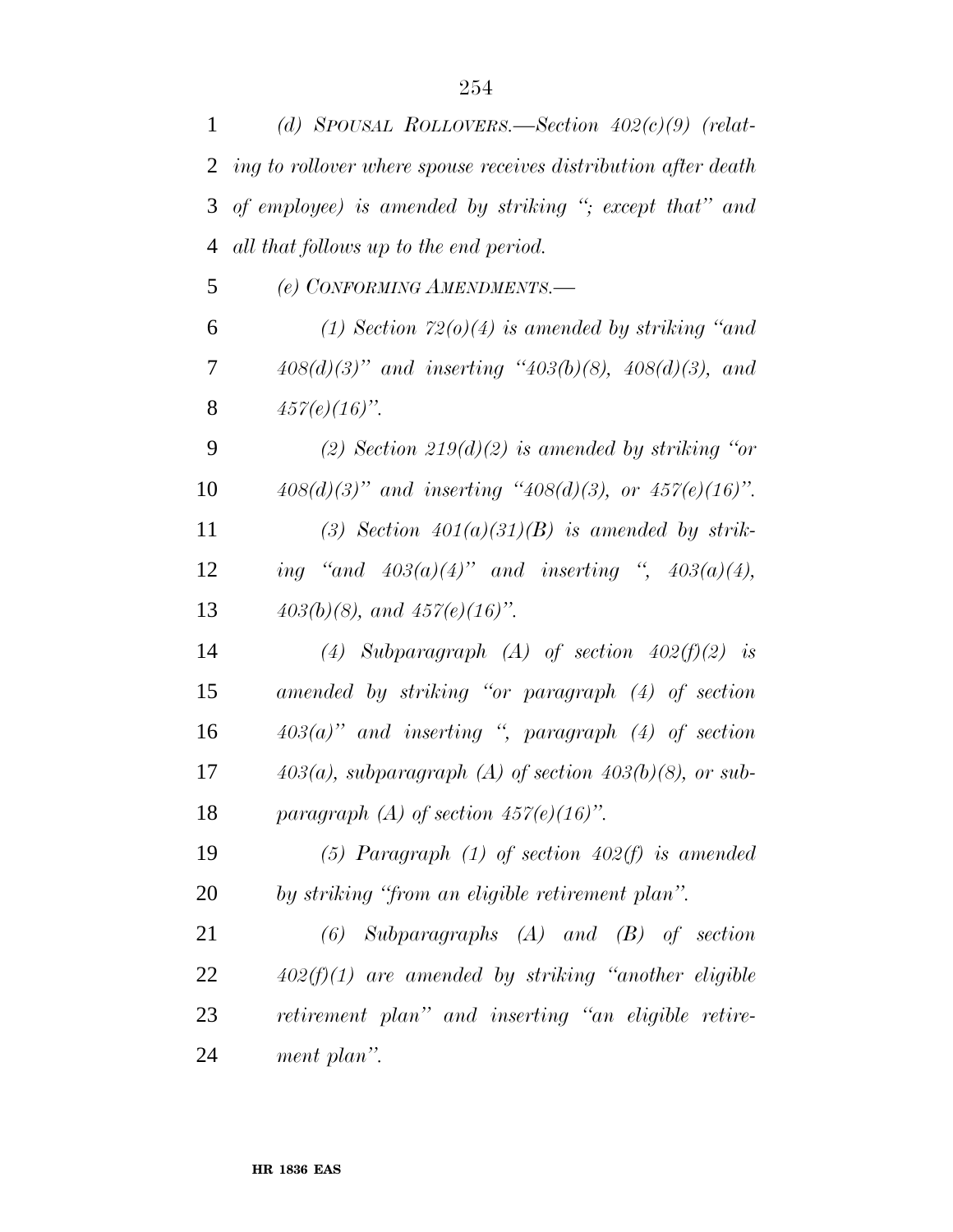| $\mathbf{1}$   | (7) Subparagraph (B) of section $403(b)(8)$ is                  |
|----------------|-----------------------------------------------------------------|
| $\overline{2}$ | amended to read as follows:                                     |
| 3              | "(B) CERTAIN RULES MADE APPLICABLE.-                            |
| $\overline{4}$ | The rules of paragraphs $(2)$ through $(7)$ and $(9)$           |
| 5              | of section $402(c)$ and section $402(f)$ shall apply            |
| 6              | for purposes of subparagraph (A), except that                   |
| 7              | section $402(f)$ shall be applied to the payor in               |
| 8              | <i>lieu of the plan administrator.</i> ".                       |
| 9              | (8) Section $408(a)(1)$ is amended by striking "or              |
| 10             | $403(b)(8)$ ," and inserting " $403(b)(8)$ , or $457(e)(16)$ ". |
| 11             | $(9)$ Subparagraphs $(A)$ and $(B)$ of section                  |
| 12             | $415(b)(2)$ are each amended by striking "and                   |
| 13             | $408(d)(3)$ " and inserting " $403(b)(8)$ , $408(d)(3)$ , and   |
| 14             | $457(e)(16)$ ".                                                 |
| 15             | $(10)$ Section $415(c)(2)$ is amended by striking               |
| 16             | "and $408(d)(3)$ " and inserting " $408(d)(3)$ , and            |
| 17             | $457(e)(16)$ ".                                                 |
| 18             | $(11)$ Section $4973(b)(1)(A)$ is amended by strik-             |
| 19             | ing "or $408(d)(3)$ " and inserting " $408(d)(3)$ ,<br>or       |
| 20             | $457(e)(16)$ ".                                                 |
| 21             | (f) EFFECTIVE DATE; SPECIAL RULE.—                              |
| 22             | $(1)$ EFFECTIVE DATE.—The amendments made                       |
| 23             | by this section shall apply to distributions after De-          |
| 24             | cember 31, 2001.                                                |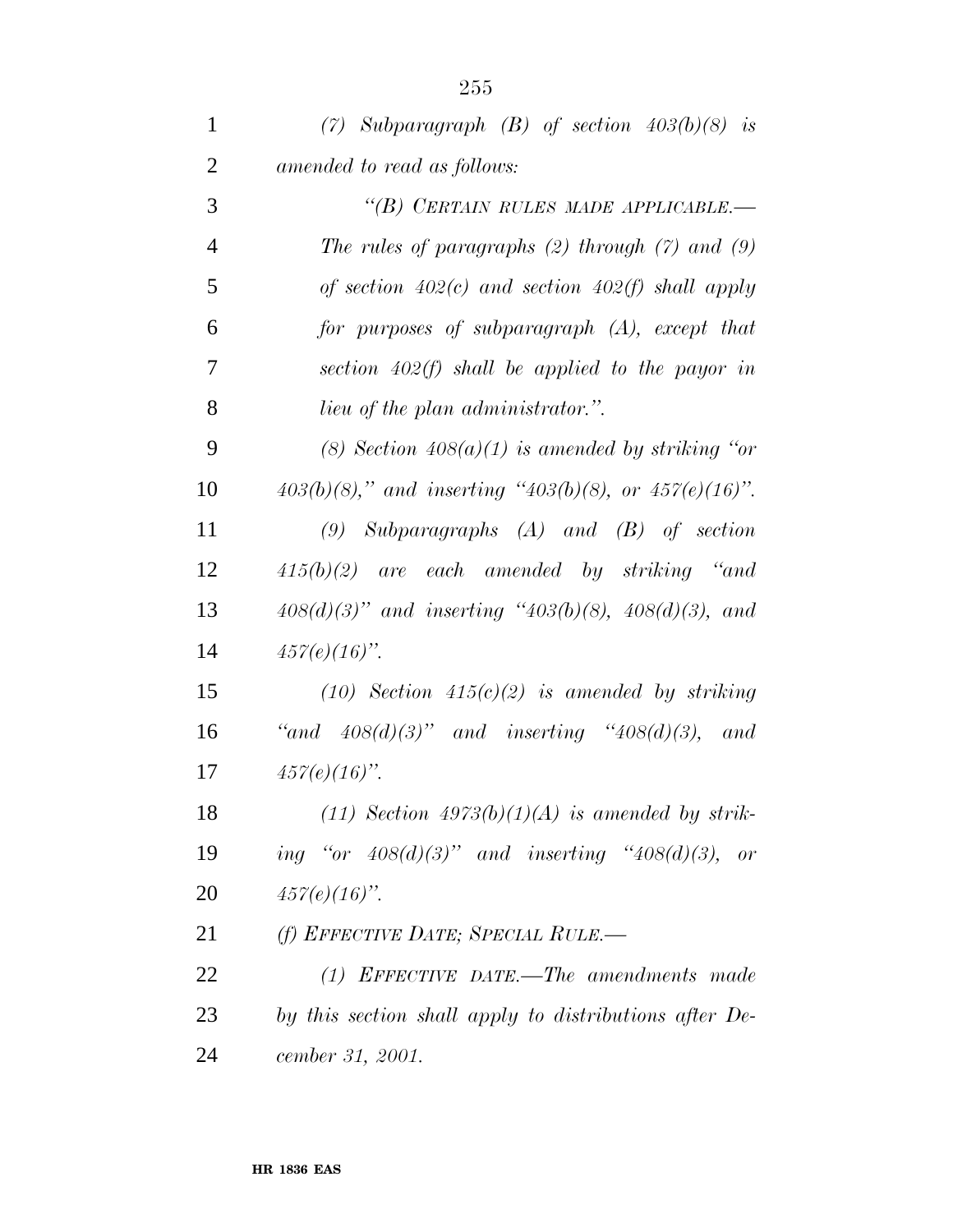| $\mathbf{1}$   | (2) SPECIAL RULE.—Notwithstanding any other                      |
|----------------|------------------------------------------------------------------|
| $\overline{2}$ | provision of law, subsections $(h)(3)$ and $(h)(5)$ of sec-      |
| 3              | tion 1122 of the Tax Reform Act of 1986 shall not                |
| $\overline{4}$ | apply to any distribution from an eligible retirement            |
| 5              | plan (as defined in clause (iii) or (iv) of section              |
| 6              | $402(c)(8)(B)$ of the Internal Revenue Code of 1986) on          |
| 7              | behalf of an individual if there was a rollover to such          |
| 8              | plan on behalf of such individual which is permitted             |
| 9              | solely by reason of any amendment made by this sec-              |
| 10             | tion.                                                            |
| 11             | SEC. 642. ROLLOVERS OF IRAS INTO WORKPLACE RETIRE-               |
| 12             | <b>MENT PLANS.</b>                                               |
| 13             | (a) IN GENERAL.—Subparagraph $(A)$ of section                    |
| 14             | $408(d)(3)$ (relating to rollover amounts) is amended by add-    |
| 15             | ing "or" at the end of clause $(i)$ , by striking clauses $(ii)$ |
| 16             | and (iii), and by adding at the end the following:               |
| 17             | $``(ii)$ the entire amount received (in-                         |
| 18             | cluding money and any other property) is                         |
| 19             | paid into an eligible retirement plan for the                    |
| 20             | benefit of such individual not later than the                    |
| 21             | 60th day after the date on which the pay-                        |
| 22             | ment or distribution is received, except that                    |
| 23             | the maximum amount which may be paid                             |
| 24             | into such plan may not exceed the portion                        |
| 25             | of the amount received which is includible                       |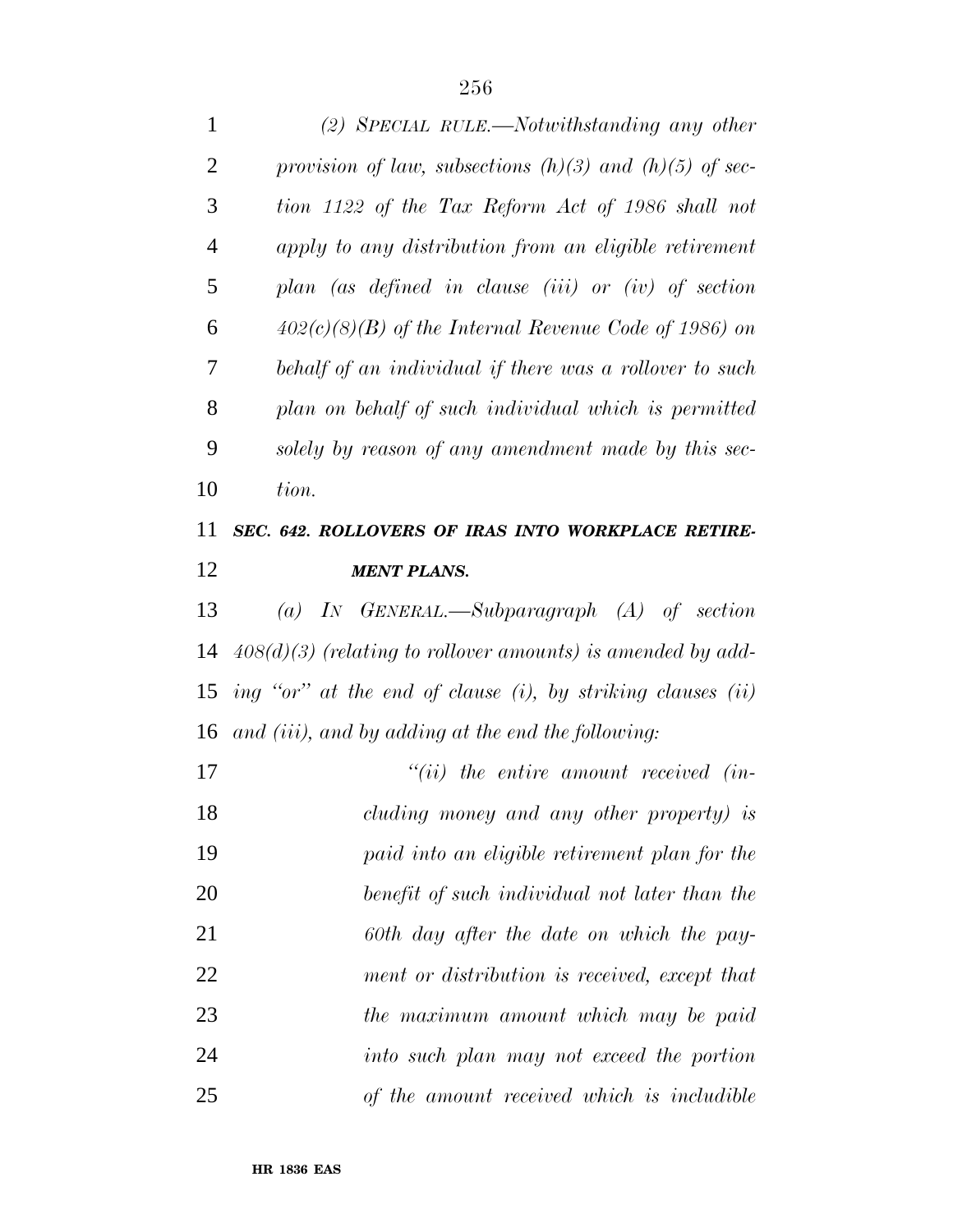| $\mathbf{1}$   | in gross income (determined without regard               |
|----------------|----------------------------------------------------------|
| $\overline{2}$ | to this paragraph).                                      |
| 3              | For purposes of clause $(ii)$ , the term 'eligible re-   |
| $\overline{4}$ | tirement plan' means an eligible retirement plan         |
| 5              | described in clause (iii), (iv), (v), or (vi) of sec-    |
| 6              | tion $402(c)(8)(B)$ .".                                  |
| 7              | (b) CONFORMING AMENDMENTS.-                              |
| 8              | (1) Paragraph (1) of section $403(b)$ is amended         |
| 9              | by striking "section $408(d)(3)(A)(iii)$ " and inserting |
| 10             | "section $408(d)(3)(A)(ii)$ ".                           |
| 11             | (2) Clause (i) of section $408(d)(3)(D)$ is amended      |
| 12             | by striking "(i), (ii), or (iii)" and inserting "(i) or  |
| 13             | $(ii)$ ".                                                |
| 14             | (3) Subparagraph $(G)$ of section $408(d)(3)$ is         |
| 15             | amended to read as follows:                              |
| 16             | "(G) SIMPLE RETIREMENT ACCOUNTS.-In                      |
| 17             | the case of any payment or distribution out of           |
| 18             | a simple retirement account (as defined in sub-          |
| 19             | section (p)) to which section $72(t)(6)$ applies,        |
| 20             | this paragraph shall not apply unless such pay-          |
| 21             | ment or distribution is paid into another simple         |
| 22             | <i>retirement account.</i> ".                            |
| 23             | (c) EFFECTIVE DATE; SPECIAL RULE.—                       |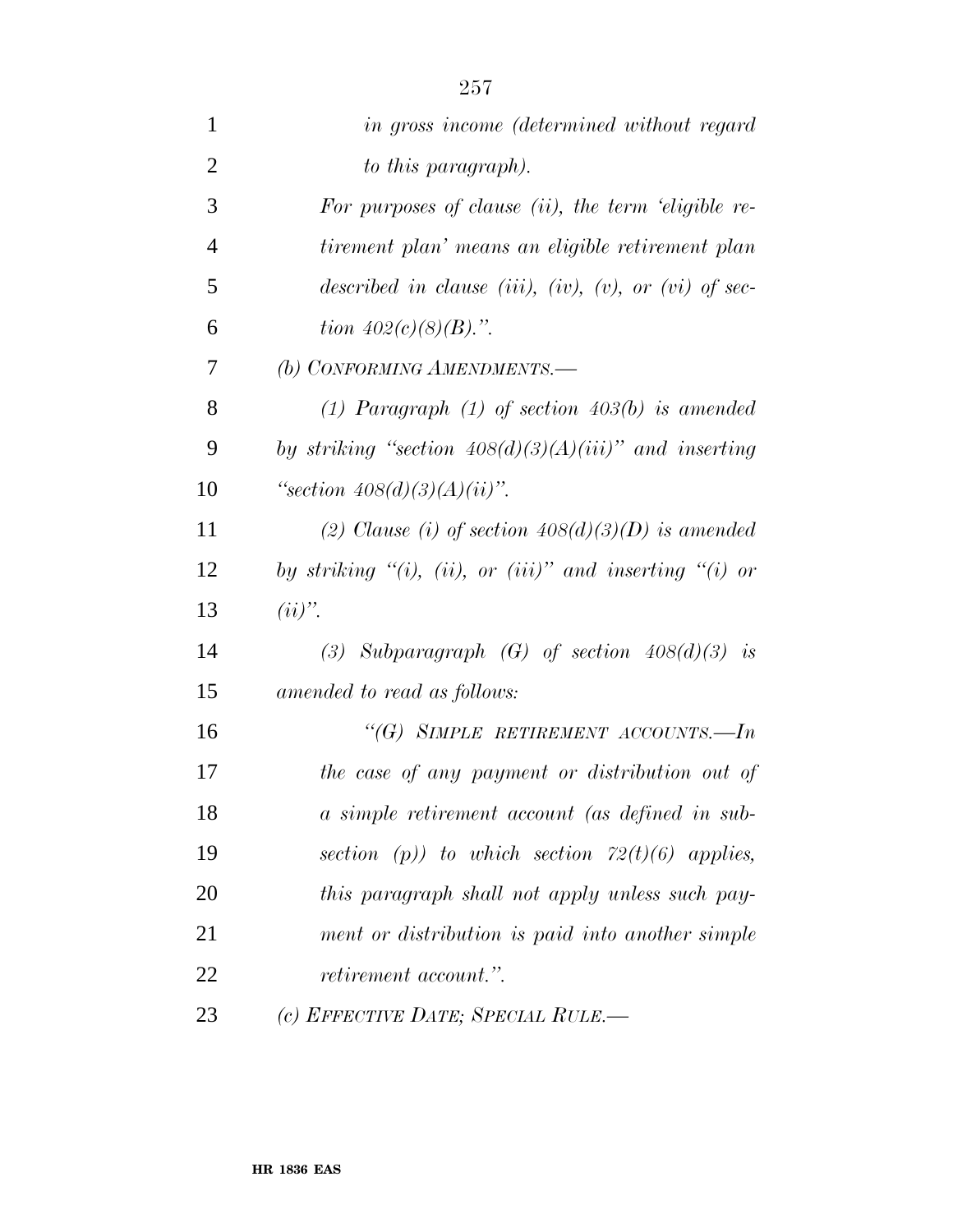*(2) SPECIAL RULE.—Notwithstanding any other provision of law, subsections (h)(3) and (h)(5) of sec- tion 1122 of the Tax Reform Act of 1986 shall not apply to any distribution from an eligible retirement plan (as defined in clause (iii) or (iv) of section 402(c)(8)(B) of the Internal Revenue Code of 1986) on behalf of an individual if there was a rollover to such plan on behalf of such individual which is permitted solely by reason of the amendments made by this sec-tion.*

## *SEC. 643. ROLLOVERS OF AFTER-TAX CONTRIBUTIONS.*

 *(a) ROLLOVERS FROM EXEMPT TRUSTS.—Paragraph (2) of section 402(c) (relating to maximum amount which may be rolled over) is amended by adding at the end the following: ''The preceding sentence shall not apply to such distribution to the extent—*

 *''(A) such portion is transferred in a direct trustee-to-trustee transfer to a qualified trust which is part of a plan which is a defined con- tribution plan and which agrees to separately account for amounts so transferred, including separately accounting for the portion of such dis-*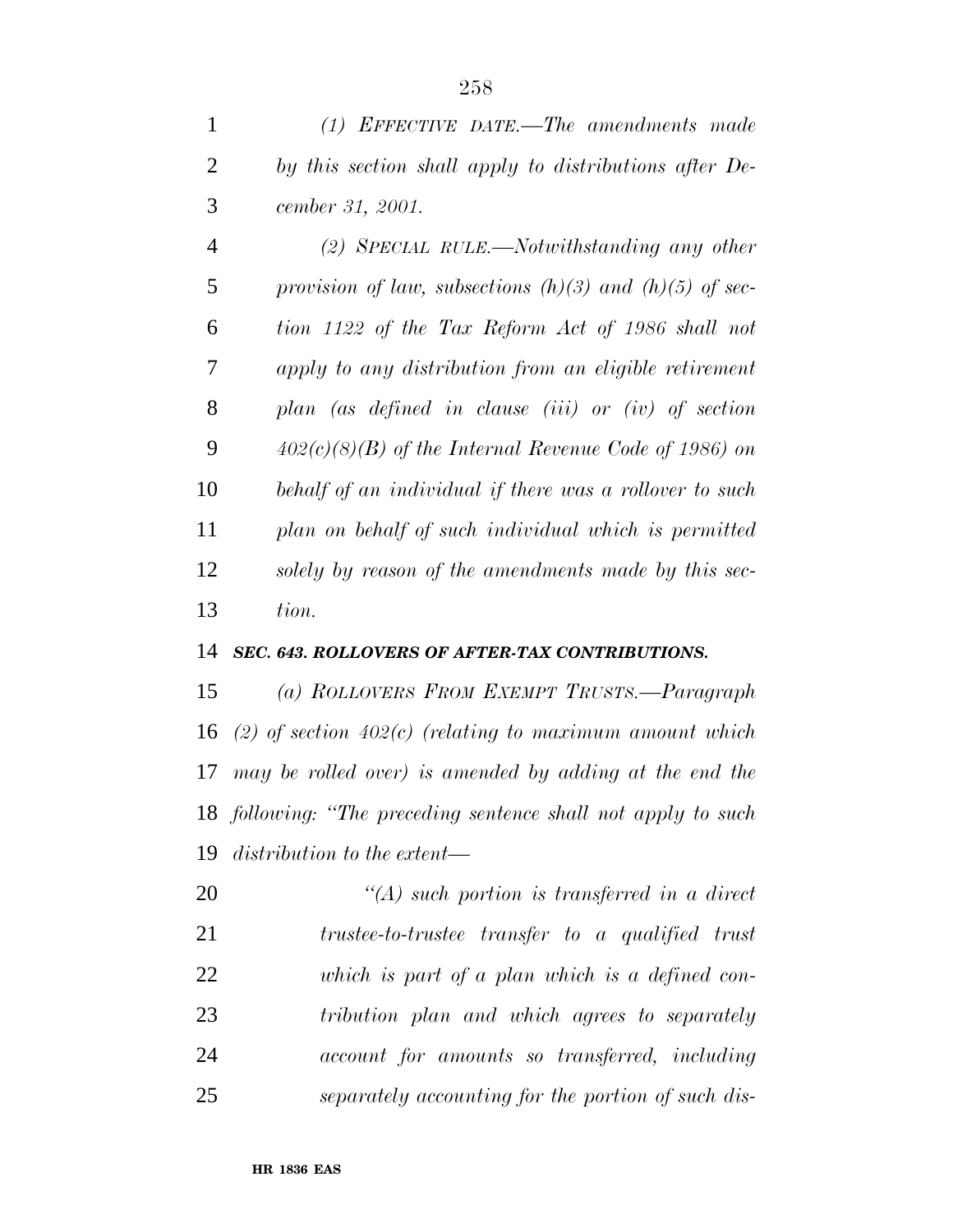| $\mathbf{1}$   | tribution which is includible in gross income                  |
|----------------|----------------------------------------------------------------|
| $\overline{2}$ | and the portion of such distribution which is not              |
| 3              | so includible, or                                              |
| $\overline{4}$ | $\lq (B)$ such portion is transferred to an eligi-             |
| 5              | ble retirement plan described in clause $(i)$ or $(ii)$        |
| 6              | of paragraph $(8)(B)$ .".                                      |
| 7              | (b) OPTIONAL DIRECT TRANSFER OF ELIGIBLE ROLL-                 |
| 8              | OVER DISTRIBUTIONS.—Subparagraph $(B)$ of section              |
| 9              | $401(a)(31)$ (relating to limitation) is amended by adding     |
| 10             | at the end the following: "The preceding sentence shall not    |
| 11             | apply to such distribution if the plan to which such dis-      |
| 12             | tribution is transferred—                                      |
| 13             | $\lq\lq(i)$ agrees to separately account for                   |
| 14             | amounts so transferred, including sepa-                        |
| 15             | rately accounting for the portion of such                      |
| 16             | distribution which is includible in gross in-                  |
| 17             | come and the portion of such distribution                      |
| 18             | which is not so includible, or                                 |
| 19             | $``(ii)$ is an eligible retirement plan de-                    |
| 20             | scribed in clause $(i)$ or $(ii)$ of section                   |
| 21             | $402(c)(8)(B)$ .".                                             |
| 22             | (c) RULES FOR APPLYING SECTION 72 TO IRAS.—                    |
|                | 23 Paragraph (3) of section 408(d) (relating to special rules  |
|                | 24 for applying section 72) is amended by inserting at the end |
|                | 25 the following:                                              |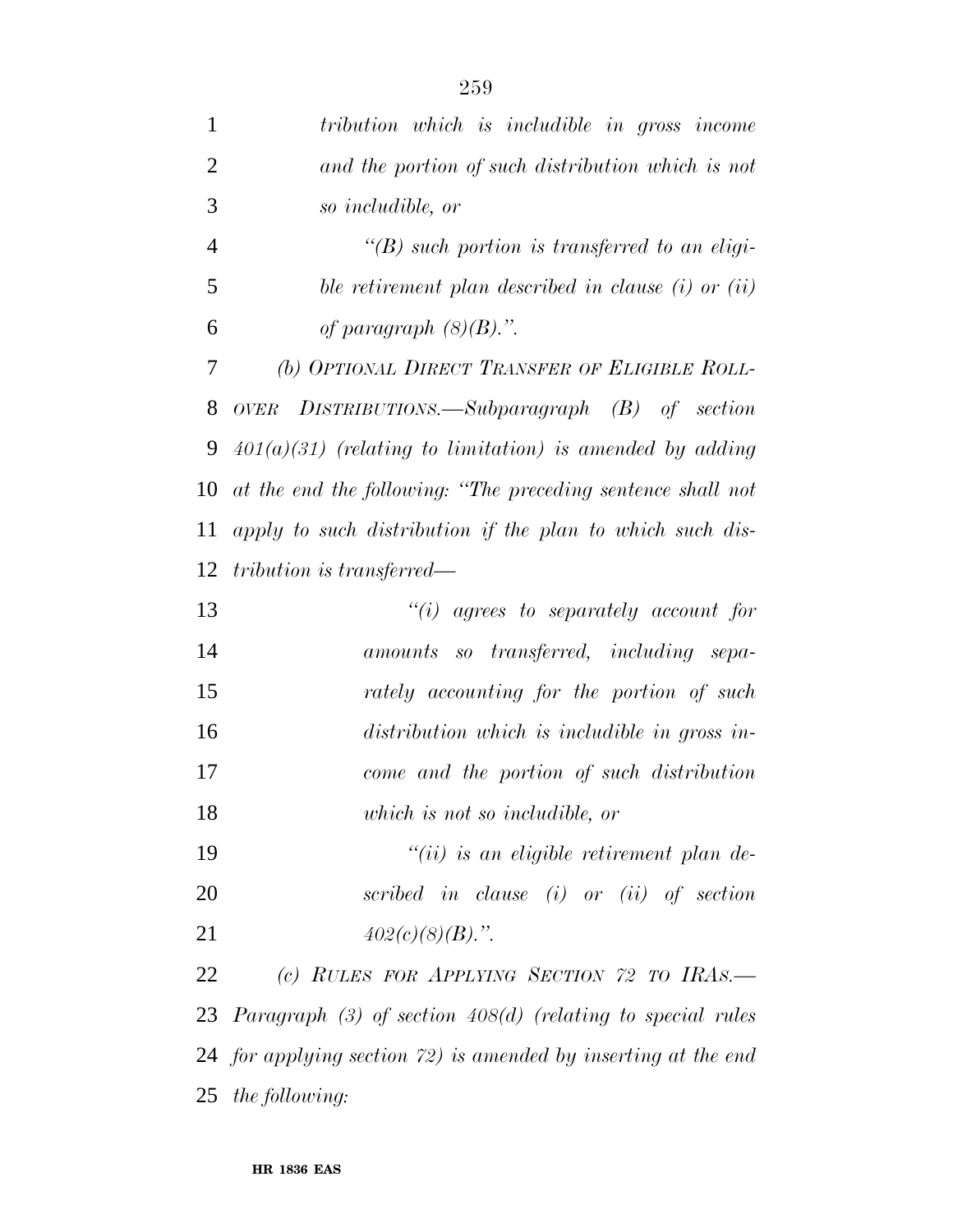| 1              | "(H) APPLICATION OF SECTION 72.-              |
|----------------|-----------------------------------------------|
| $\overline{2}$ | "(i) IN GENERAL.—If—                          |
| 3              | $\lq (I)$ a distribution is made from         |
| $\overline{4}$ | an individual retirement plan, and            |
| 5              | $\lq \lq (II)$ a rollover contribution is     |
| 6              | made to an eligible retirement plan de-       |
| 7              | scribed in section $402(c)(8)(B)(iii)$ ,      |
| 8              | $(iv), (v), or (vi) with respect to all or$   |
| 9              | part of such distribution,                    |
| 10             | then, notwithstanding paragraph (2), the      |
| 11             | rules of clause (ii) shall apply for purposes |
| 12             | of applying section 72.                       |
| 13             | "(ii) APPLICABLE RULES.—In the case           |
| 14             | of a distribution described in clause $(i)$ — |
| 15             | $\lq (I)$ section 72 shall be applied         |
| 16             | separately to such distribution,              |
| 17             | $``(II)$ notwithstanding the<br>$- pro$       |
| 18             | rata allocation of income on, and in-         |
| 19             | vestment in, the contract to distribu-        |
| 20             | tions under section 72, the portion of        |
| 21             | such distribution rolled over to an eli-      |
| 22             | gible retirement plan described in            |
| 23             | clause $(i)$ shall be treated as from in-     |
| 24             | come on the contract (to the extent of        |
| 25             | the aggregate income on the contract          |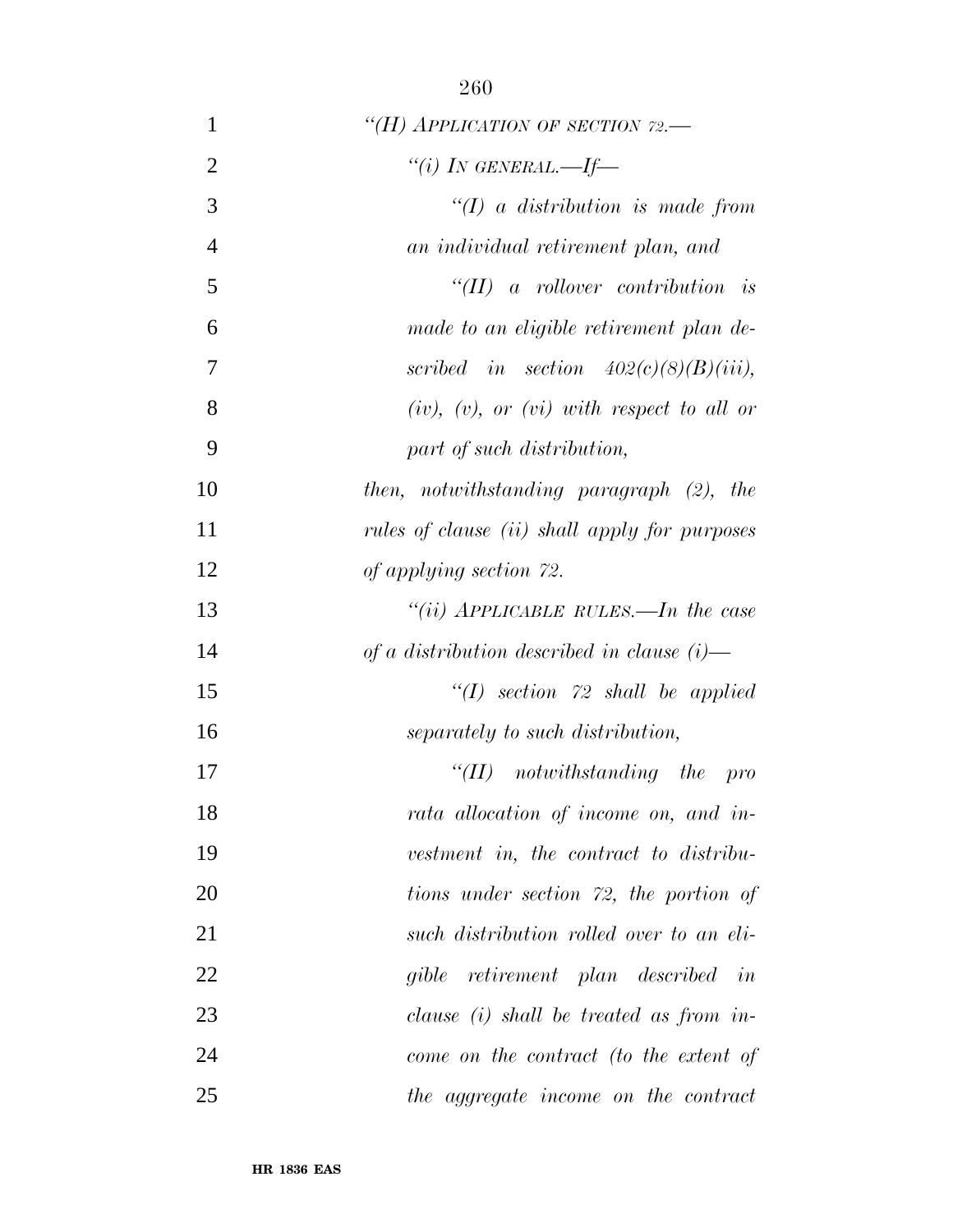| 1              | from all individual retirement plans of                      |
|----------------|--------------------------------------------------------------|
| $\overline{2}$ | <i>the distributee)</i> , and                                |
| 3              | $``(III)$ appropriate adjustments                            |
| 4              | shall be made in applying section 72 to                      |
| 5              | other distributions in such taxable year                     |
| 6              | and subsequent taxable years.".                              |
| 7              | (d) EFFECTIVE DATE.—The amendments made by this              |
| 8              | section shall apply to distributions made after December 31, |
| 9              | 2001.                                                        |
| 10             | SEC. 644. HARDSHIP EXCEPTION TO 60-DAY RULE.                 |
| 11             | (a) EXEMPT TRUSTS.—Paragraph $(3)$ of section                |
| 12             | $402(c)$ (relating to transfer must be made within 60 days   |
| 13             | of receipt) is amended to read as follows:                   |
| 14             | "(3) TRANSFER MUST BE MADE WITHIN 60 DAYS                    |
| 15             | OF RECEIPT.                                                  |
| 16             | "(A) IN GENERAL.—Except as provided in                       |
| 17             | subparagraph (B), paragraph (1) shall not                    |
| 18             | apply to any transfer of a distribution made                 |
| 19             | after the 60th day following the day on which the            |
| 20             | distributee received the property distributed.               |
| 21             | $\lq (B)$<br>HARDSHIP EXCEPTION.—The<br>$-$ Sec-             |
| 22             | retary may waive the 60-day requirement under                |
| 23             | $subparagnph$ $(A)$ where the failure to waive               |
| 24             | such requirement would be against equity or                  |
| 25             | good conscience, including casualty, disaster, or            |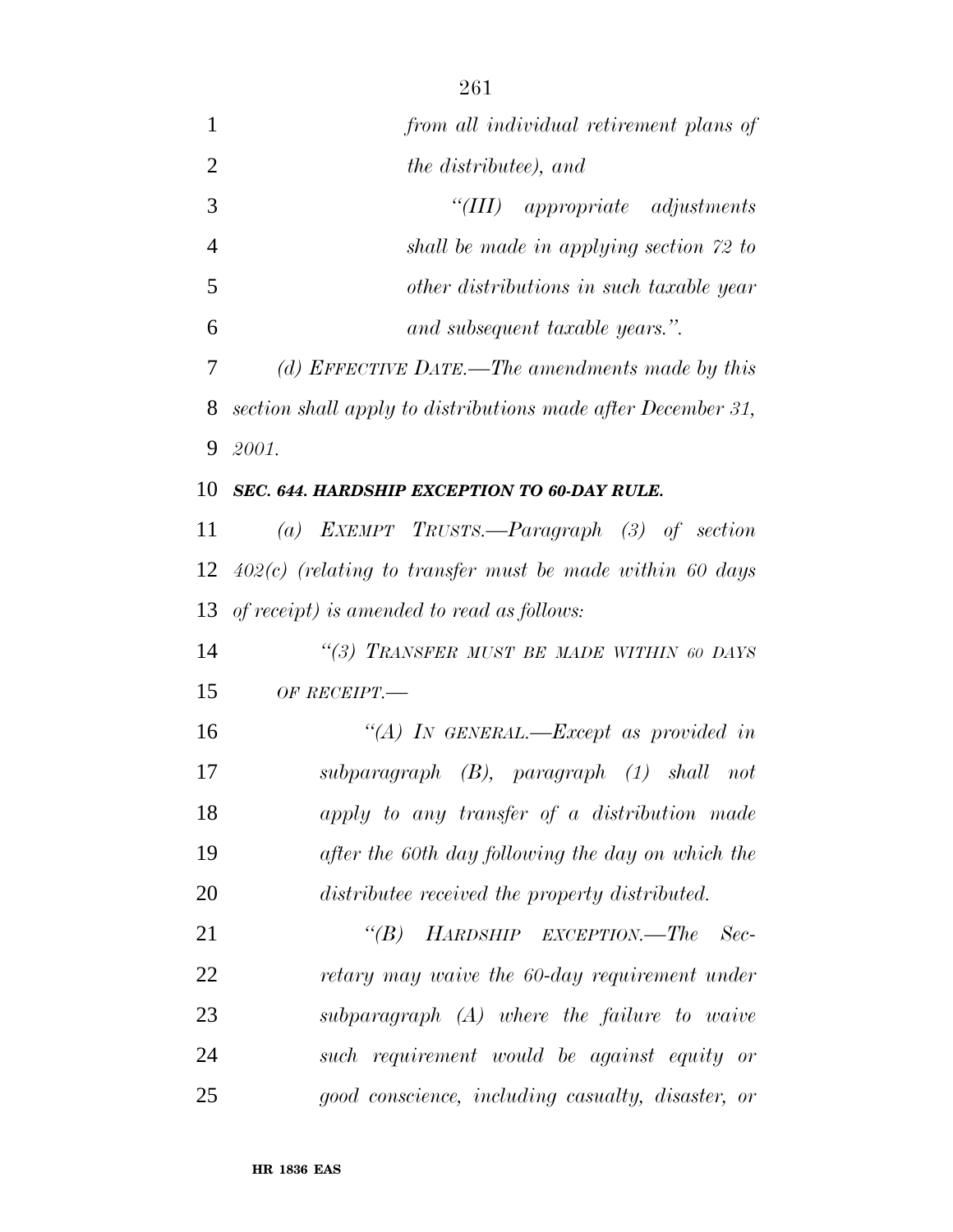| 1              | other events beyond the reasonable control of the                                       |
|----------------|-----------------------------------------------------------------------------------------|
| $\overline{2}$ | <i>individual subject to such requirement."</i> .                                       |
| 3              | (b) IRAs.—Paragraph $(3)$ of section 408 $(d)$ (relating                                |
| 4              | to rollover contributions), as amended by section 643, is                               |
| 5              | amended by adding after subparagraph $(H)$ the following                                |
| 6              | new subparagraph:                                                                       |
| 7              | "(I) WAIVER OF 60-DAY REQUIREMENT.                                                      |
| 8              | The Secretary may waive the 60-day require-                                             |
| 9              | ment under subparagraphs $(A)$ and $(D)$ where                                          |
| 10             | the failure to waive such requirement would be                                          |
| 11             | <i>against equity or good conscience, including cas-</i>                                |
| 12             | ualty, disaster, or other events beyond the rea-                                        |
| 13             | sonable control of the individual subject to such                                       |
| 14             | requirement.".                                                                          |
| 15             | (c) EFFECTIVE DATE.—The amendments made by this                                         |
| 16             | section shall apply to distributions after December 31, 2001.                           |
| 17             | SEC. 645. TREATMENT OF FORMS OF DISTRIBUTION.                                           |
| 18             | (a) PLAN TRANSFERS.—                                                                    |
| 19             | (1)<br>AMENDMENT<br>$\cal{O}F$ $\_INTERNAL$<br>$\begin{array}{lll} REVENUE \end{array}$ |
| 20             | $CODE. - Paragraph (6) of section 411(d) (relating to$                                  |
| 21             | accrued benefit not to be decreased by amendment) is                                    |
| 22             | amended by adding at the end the following:                                             |
| 23             | "(D) PLAN TRANSFERS.—                                                                   |
| 24             | "(i) IN GENERAL.—A defined contribu-                                                    |
| 25             | tion plan (in this subparagraph referred to                                             |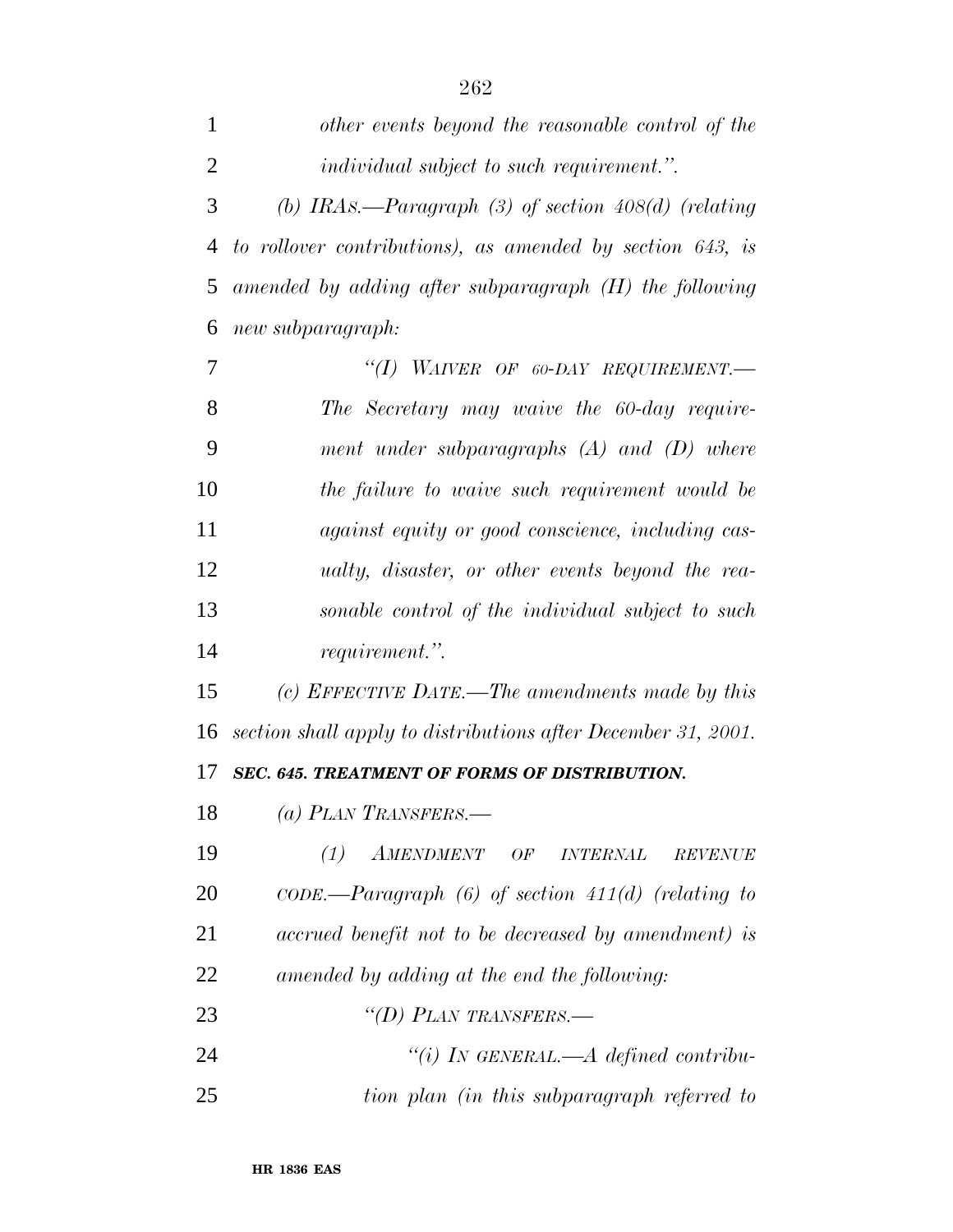| $\mathbf{1}$   | as the 'transferee plan') shall not be treated |
|----------------|------------------------------------------------|
| $\overline{2}$ | as failing to meet the requirements of this    |
| 3              | subsection merely because the transferee       |
| $\overline{4}$ | plan does not provide some or all of the       |
| 5              | forms of distribution previously available     |
| 6              | under another defined contribution plan (in    |
| 7              | this subparagraph referred to as the 'trans-   |
| 8              | feror plan') to the extent that—               |
| 9              | $\lq (I)$ the forms of distribution pre-       |
| 10             | viously available under the transferor         |
| 11             | plan applied to the account of a par-          |
| 12             | ticipant or beneficiary under the              |
| 13             | transferor plan that was transferred           |
| 14             | from the transferor plan to the trans-         |
| 15             | feree plan pursuant to a direct transfer       |
| 16             | rather than pursuant to a distribution         |
| 17             | from the transferor plan,                      |
| 18             | "( $II$ ) the terms of both the trans-         |
| 19             | feror plan and the transferee plan au-         |
| 20             | thorize the transfer described in sub-         |
| 21             | clause $(I)$ ,                                 |
| 22             | "(III) the transfer described in               |
| 23             | subclause $(I)$ was made pursuant to a         |
| 24             | voluntary election by the participant          |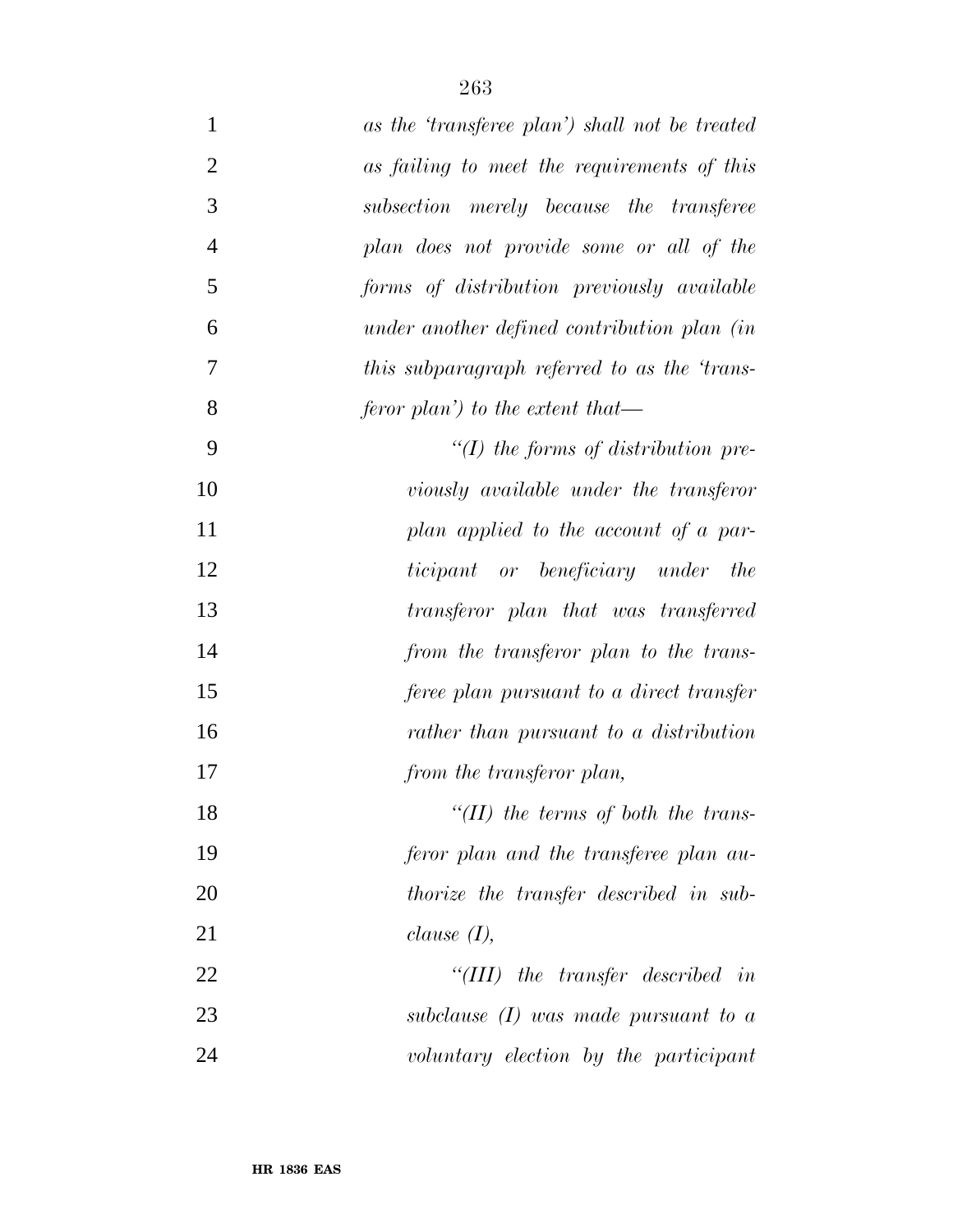| $\mathbf{1}$   | beneficiary whose account was<br>or              |
|----------------|--------------------------------------------------|
| $\overline{2}$ | transferred to the transferee plan,              |
| 3              | $``(IV)$ the election described in               |
| $\overline{4}$ | subclause <i>(III)</i> was made after the par-   |
| 5              | ticipant or beneficiary received a no-           |
| 6              | <i>tice</i> describing the consequences<br>of    |
| 7              | making the election, and                         |
| 8              | $\lq\lq(V)$ the transferee plan allows the       |
| 9              | participant or beneficiary described in          |
| 10             | subclause <i>(III)</i> to receive any distribu-  |
| 11             | tion to which the participant or bene-           |
| 12             | ficiary is entitled under the transferee         |
| 13             | plan in the form of a single sum dis-            |
| 14             | tribution.                                       |
| 15             | "(ii) SPECIAL RULE FOR MERGERS,                  |
| 16             | $ETC.$ — Clause (i) shall apply to plan merg-    |
| 17             | ers and other transactions having the effect     |
| 18             | of a direct transfer, including consolidations   |
| 19             | of benefits attributable to different employ-    |
| 20             | ers within a multiple employer plan.".           |
| 21             | (2) AMENDMENT OF ERISA.—Section $204(q)$ of      |
| 22             | the Employee Retirement Income Security Act of   |
| 23             | 1974 (29 U.S.C. 1054(g)) is amended by adding at |
| 24             | the end the following:                           |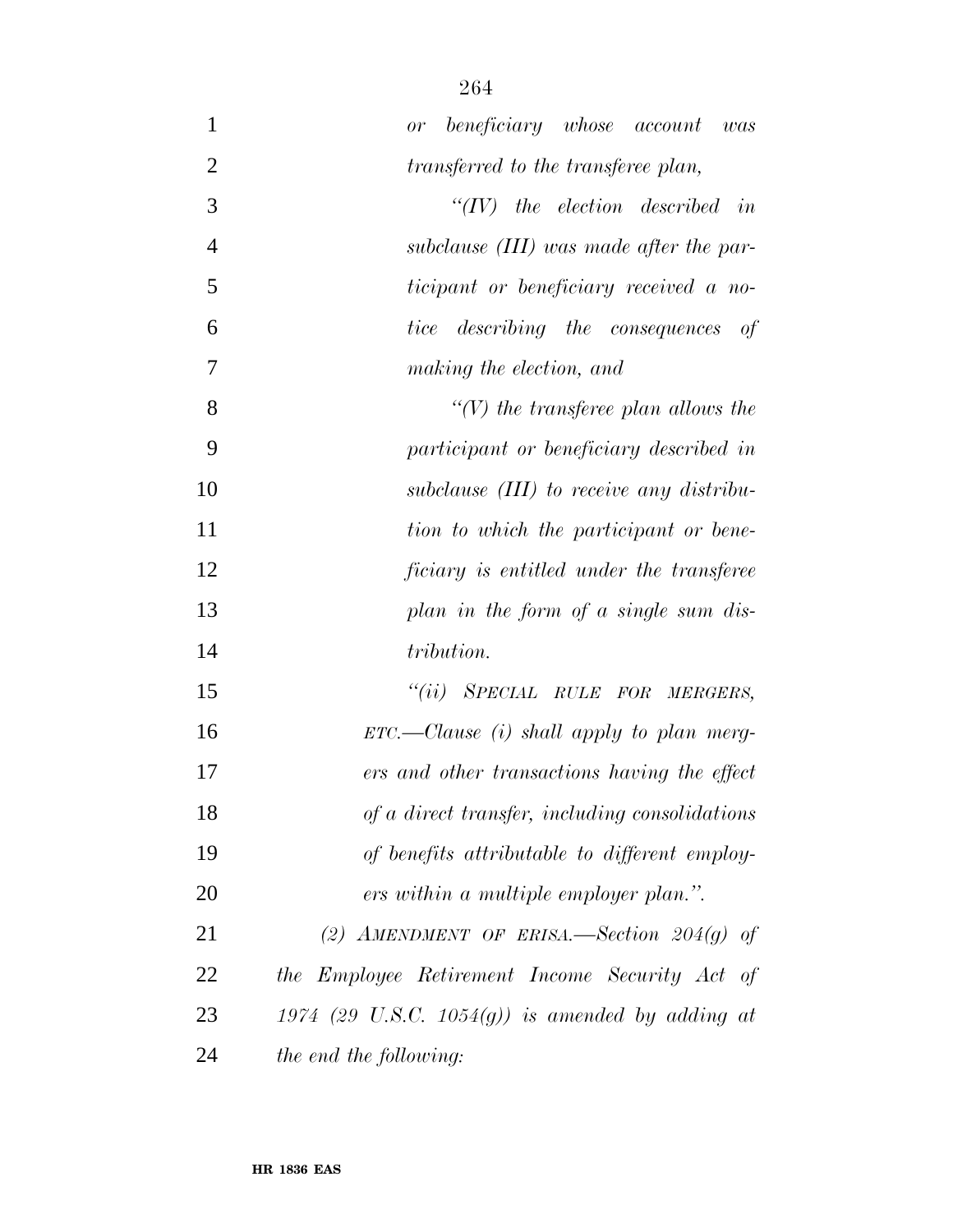*''(4)(A) A defined contribution plan (in this subpara- graph referred to as the 'transferee plan') shall not be treat- ed as failing to meet the requirements of this subsection merely because the transferee plan does not provide some or all of the forms of distribution previously available under another defined contribution plan (in this subparagraph re-ferred to as the 'transferor plan') to the extent that—*

 *''(i) the forms of distribution previously avail- able under the transferor plan applied to the account of a participant or beneficiary under the transferor plan that was transferred from the transferor plan to the transferee plan pursuant to a direct transfer rath- er than pursuant to a distribution from the transferor plan;*

 *''(ii) the terms of both the transferor plan and the transferee plan authorize the transfer described in clause (i);*

 *''(iii) the transfer described in clause (i) was made pursuant to a voluntary election by the partici- pant or beneficiary whose account was transferred to the transferee plan;*

 *''(iv) the election described in clause (iii) was made after the participant or beneficiary received a notice describing the consequences of making the elec-tion; and*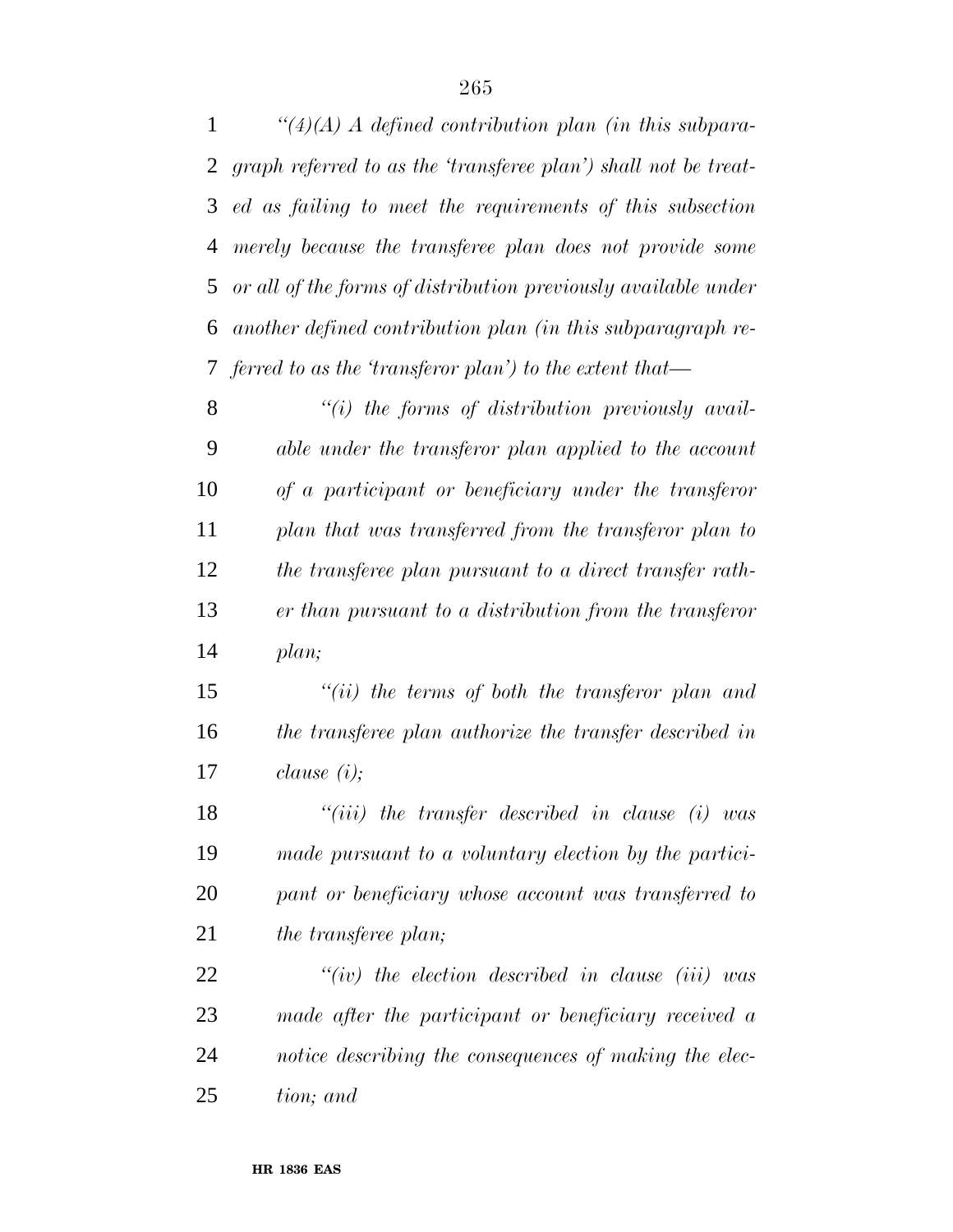| $\mathbf{1}$   | $\lq\lq(v)$ the transferee plan allows the participant or          |
|----------------|--------------------------------------------------------------------|
| $\overline{2}$ | beneficiary described in clause (iii) to receive any dis-          |
| 3              | tribution to which the participant or beneficiary is               |
| $\overline{4}$ | entitled under the transferee plan in the form of a                |
| 5              | single sum distribution.                                           |
| 6              | "(B) Subparagraph (A) shall apply to plan mergers                  |
| 7              | and other transactions having the effect of a direct transfer,     |
| 8              | including consolidations of benefits attributable to different     |
| 9              | employers within a multiple employer plan.".                       |
| 10             | $(3)$ EFFECTIVE DATE.—The amendments made                          |
| 11             | by this subsection shall apply to years beginning after            |
| 12             | December 31, 2001.                                                 |
| 13             | (b) REGULATIONS.—                                                  |
| 14             | (1)<br><b>AMENDMENT</b><br>OF<br><b>INTERNAL</b><br><b>REVENUE</b> |
| 15             | CODE.—The last sentence of paragraph $(6)(B)$ of sec-              |
| 16             | tion $411(d)$ (relating to accrued benefit not to be de-           |
| 17             | creased by amendment) is amended to read as follows:               |
| 18             | "The Secretary shall by regulations provide that this              |
| 19             | subparagraph shall not apply to any plan amend-                    |
| 20             | ment which reduces or eliminates benefits or subsidies             |
| 21             | which create significant burdens or complexities for               |
| 22             | the plan and plan participants, unless such amend-                 |
| 23             | ment adversely affects the rights of any participant in            |
| 24             | a more than de minimis manner.".                                   |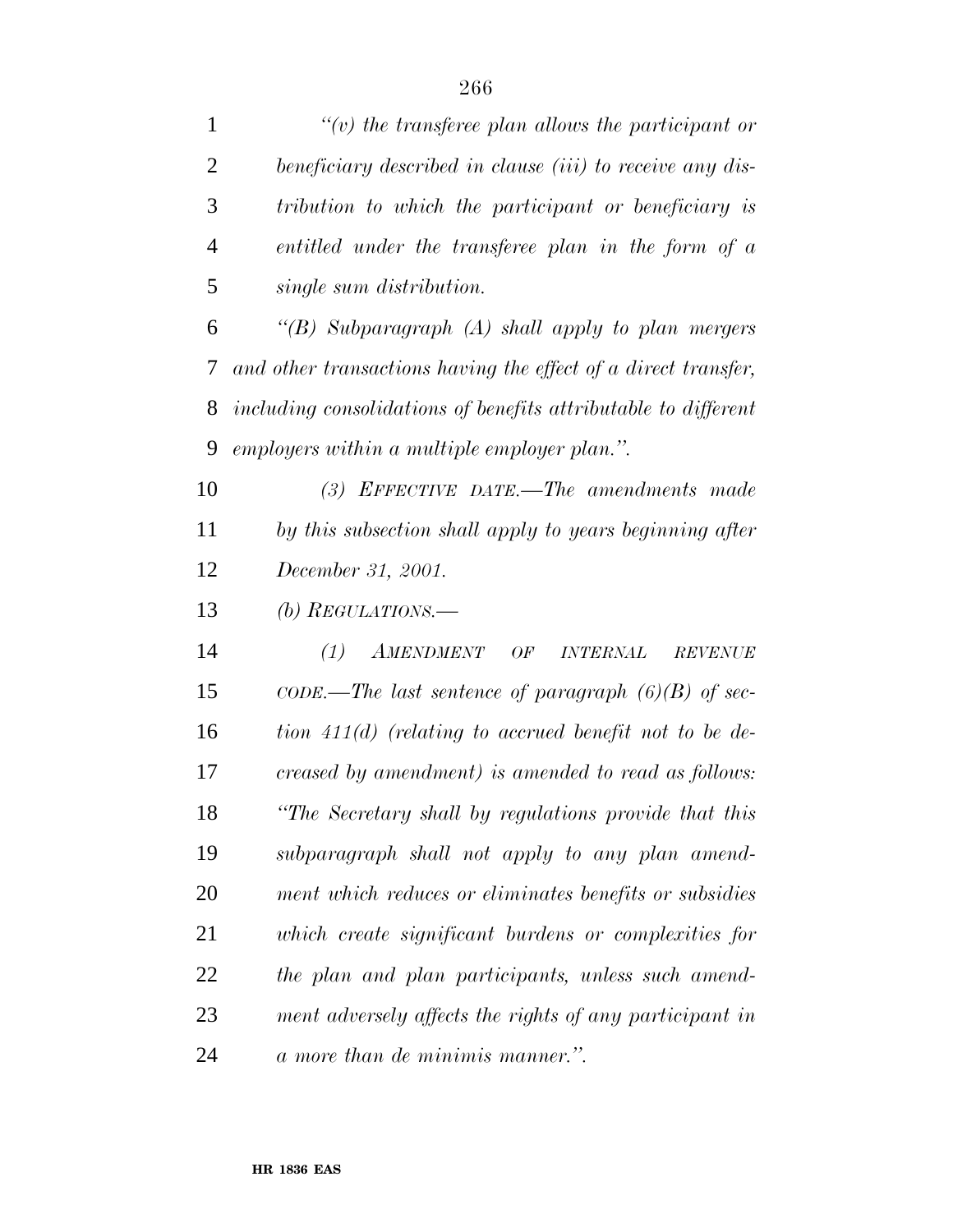*(2) AMENDMENT OF ERISA.—The last sentence of section 204(g)(2) of the Employee Retirement Income Security Act of 1974 (29 U.S.C. 1054(g)(2)) is amended to read as follows: ''The Secretary of the Treasury shall by regulations provide that this para- graph shall not apply to any plan amendment which reduces or eliminates benefits or subsidies which cre- ate significant burdens or complexities for the plan and plan participants, unless such amendment ad- versely affects the rights of any participant in a more than de minimis manner.''. (3) SECRETARY DIRECTED.—Not later than De- cember 31, 2002, the Secretary of the Treasury is di- rected to issue regulations under section 411(d)(6) of the Internal Revenue Code of 1986 and section 204(g) of the Employee Retirement Income Security Act of 1974, including the regulations required by the amendment made by this subsection. Such regulations shall apply to plan years beginning after December 31, 2002, or such earlier date as is specified by the Secretary of the Treasury. SEC. 646. RATIONALIZATION OF RESTRICTIONS ON DIS-*

## *TRIBUTIONS.*

- *(a) MODIFICATION OF SAME DESK EXCEPTION.—*
- *(1) SECTION 401(k).—*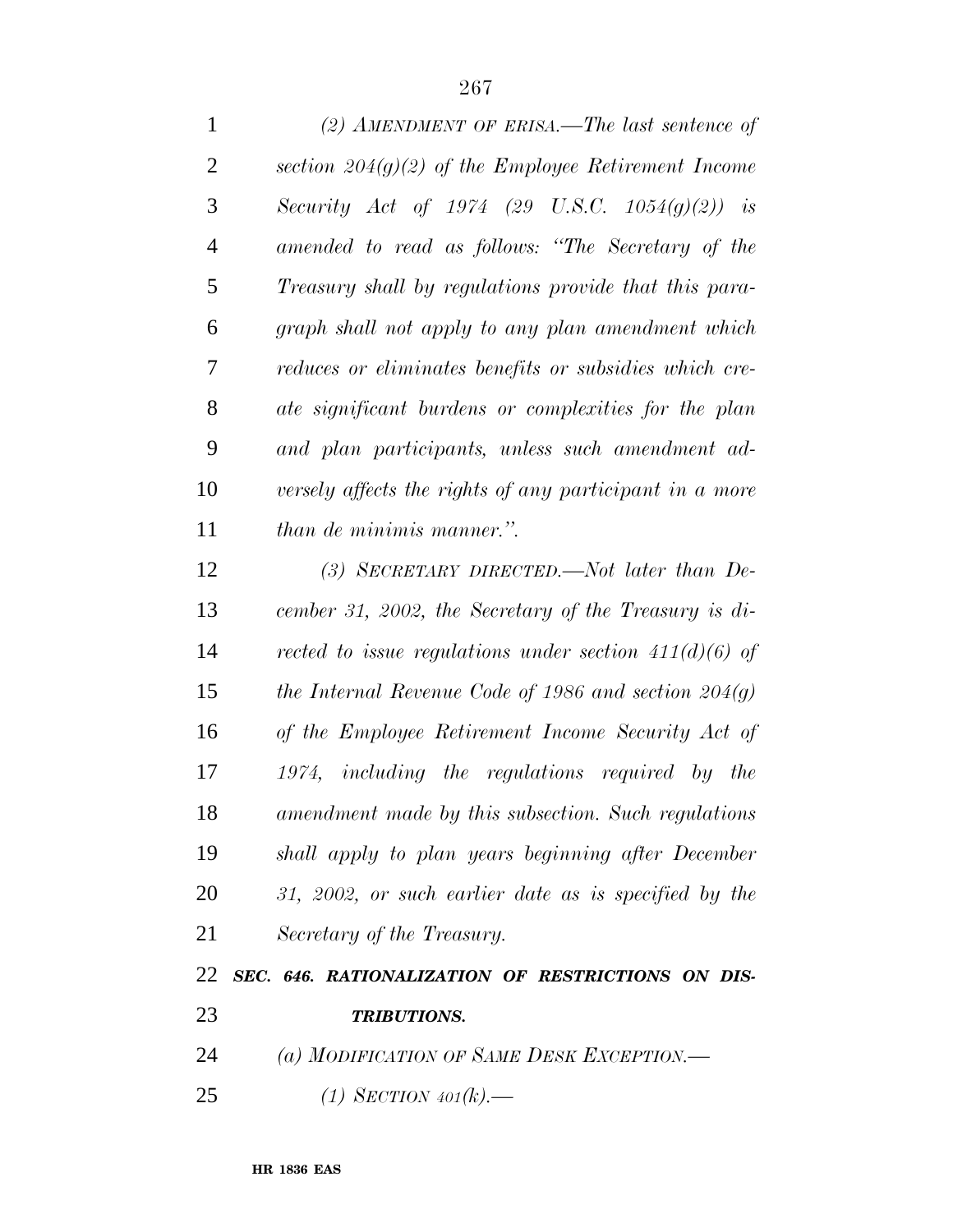| $\mathbf{1}$   | (A) Section $401(k)(2)(B)(i)(I)$ (relating to     |
|----------------|---------------------------------------------------|
| $\overline{2}$ | qualified cash or deferred arrangements) is       |
| 3              | amended by striking "separation from service"     |
| $\overline{4}$ | and inserting "severance from employment".        |
| 5              | (B) Subparagraph (A) of section $401(k)(10)$      |
| 6              | (relating to distributions upon termination of    |
| 7              | plan or disposition of assets or subsidiary) is   |
| 8              | amended to read as follows:                       |
| 9              | "(A) IN GENERAL.—An event described in            |
| 10             | this subparagraph is the termination of the plan  |
| 11             | without establishment or maintenance of another   |
| 12             | defined contribution plan (other than an em-      |
| 13             | ployee stock ownership plan as defined in section |
| 14             | $4975(e)(7)$ .".                                  |
| 15             | (C) Section $401(k)(10)$ is amended—              |
| 16             | $(i)$ in subparagraph $(B)$ —                     |
| 17             | $(I)$ by striking "An event" in                   |
| 18             | $clause$ (i) and inserting "A termi-              |
| 19             | nation"; and                                      |
| 20             | $(II)$ by striking "the event" in                 |
| 21             | $clause$ (i) and inserting "the termi-            |
| 22             | nation";                                          |
| 23             | (ii) by striking subparagraph $(C)$ ; and         |
| 24             | $(iii)$ by striking "OR DISPOSITION OF            |
| 25             | ASSETS OR SUBSIDIARY" in the heading.             |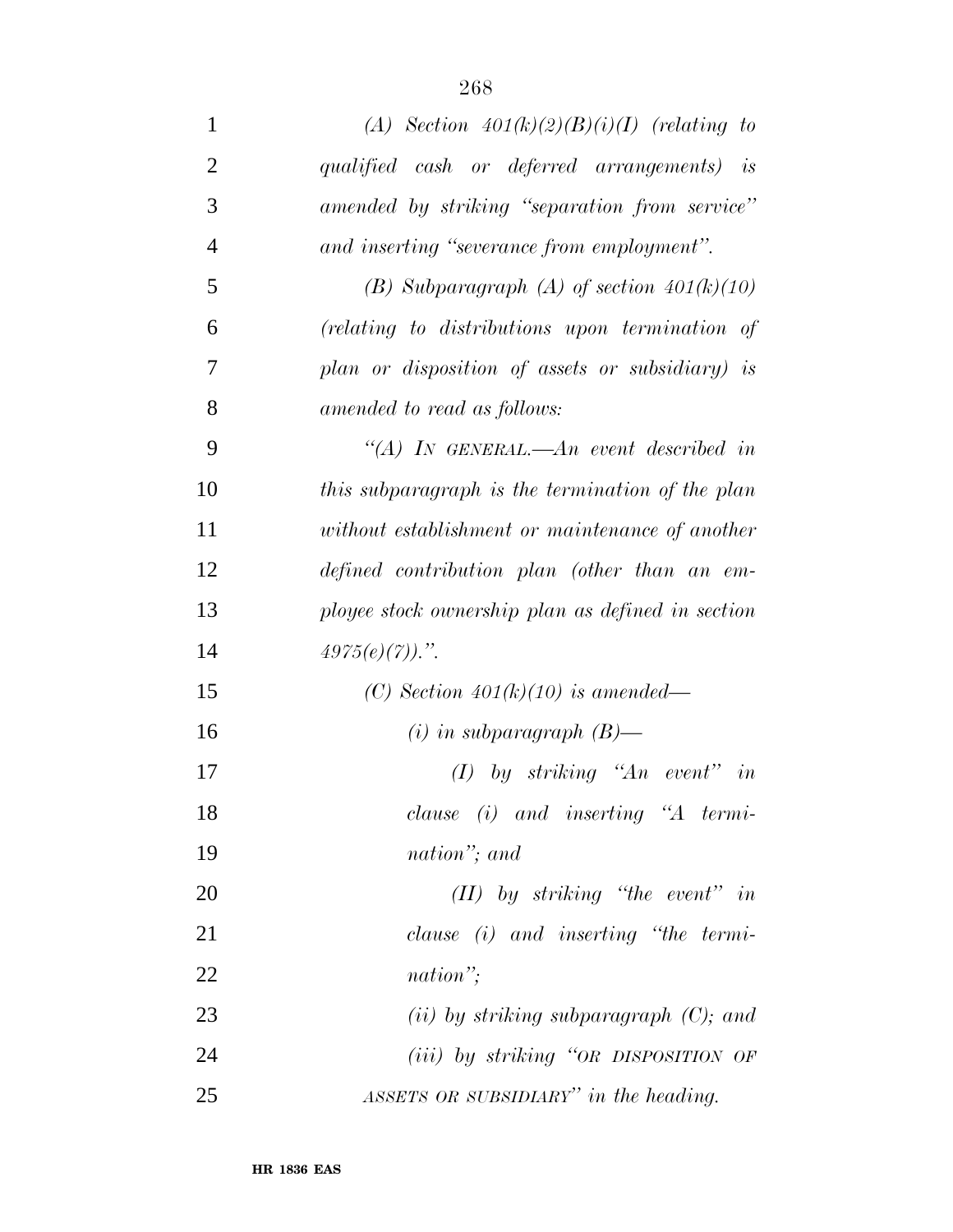*(2) SECTION 403(b).— (A) Paragraphs (7)(A)(ii) and (11)(A) of section 403(b) are each amended by striking ''separates from service'' and inserting ''has a severance from employment''. (B) The heading for paragraph (11) of sec- tion 403(b) is amended by striking ''SEPARATION FROM SERVICE'' and inserting ''SEVERANCE FROM EMPLOYMENT''. (3) SECTION 457.—Clause (ii) of section 457(d)(1)(A) is amended by striking ''is separated from service'' and inserting ''has a severance from employment''. (b) EFFECTIVE DATE.—The amendments made by this section shall apply to distributions after December 31, 2001. SEC. 647. PURCHASE OF SERVICE CREDIT IN GOVERN-*

*MENTAL DEFINED BENEFIT PLANS.*

 *(a) 403(b) PLANS.—Subsection (b) of section 403 is amended by adding at the end the following new paragraph:*

 *''(13) TRUSTEE-TO-TRUSTEE TRANSFERS TO PURCHASE PERMISSIVE SERVICE CREDIT.—No amount shall be includible in gross income by reason of a direct trustee-to-trustee transfer to a defined ben- efit governmental plan (as defined in section 414(d)) if such transfer is—*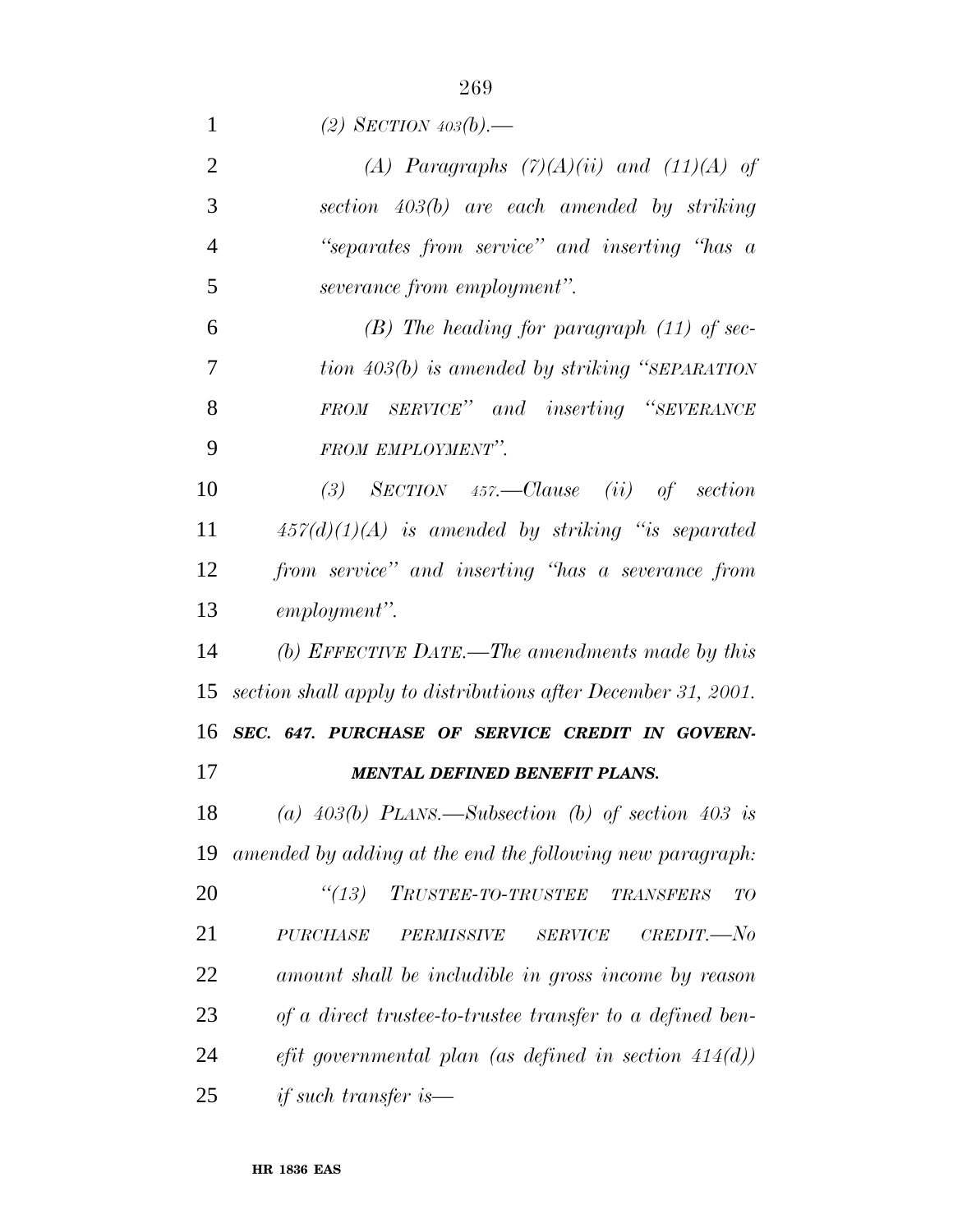| $\mathbf{1}$   | $\lq (A)$ for the purchase of permissive service                         |
|----------------|--------------------------------------------------------------------------|
| $\overline{2}$ | credit (as defined in section $415(n)(3)(A)$ ) under                     |
| 3              | such plan, or                                                            |
| $\overline{4}$ | "(B) a repayment to which section 415 does                               |
| 5              | not apply by reason of subsection $(k)(3)$ there-                        |
| 6              | $of.$ "                                                                  |
| 7              | (b) $457$ PLANS.—Subsection (e) of section $457$ , as                    |
| 8              | amended by section 401, is amended by adding after para-                 |
| 9              | $graph (16)$ the following new paragraph:                                |
| 10             | ``(17)<br>TRUSTEE-TO-TRUSTEE<br><b>TRANSFERS</b><br>TO                   |
| 11             | $CREDIT. - No$<br><b>PURCHASE</b><br><b>SERVICE</b><br><b>PERMISSIVE</b> |
| 12             | amount shall be includible in gross income by reason                     |
| 13             | of a direct trustee-to-trustee transfer to a defined ben-                |
| 14             | $_{eff}$ governmental plan (as defined in section 414(d))                |
| 15             | <i>if such transfer is</i> —                                             |
| 16             | $\lq (A)$ for the purchase of permissive service                         |
| 17             | credit (as defined in section $415(n)(3)(A)$ ) under                     |
| 18             | such plan, or                                                            |
| 19             | "(B) a repayment to which section 415 does                               |
| 20             | not apply by reason of subsection $(k)(3)$ there-                        |
| 21             | $of.$ "                                                                  |
| 22             | (c) EFFECTIVE DATE.—The amendments made by this                          |
| 23             | section shall apply to trustee-to-trustee transfers after De-            |
| 24             | cember 31, 2001.                                                         |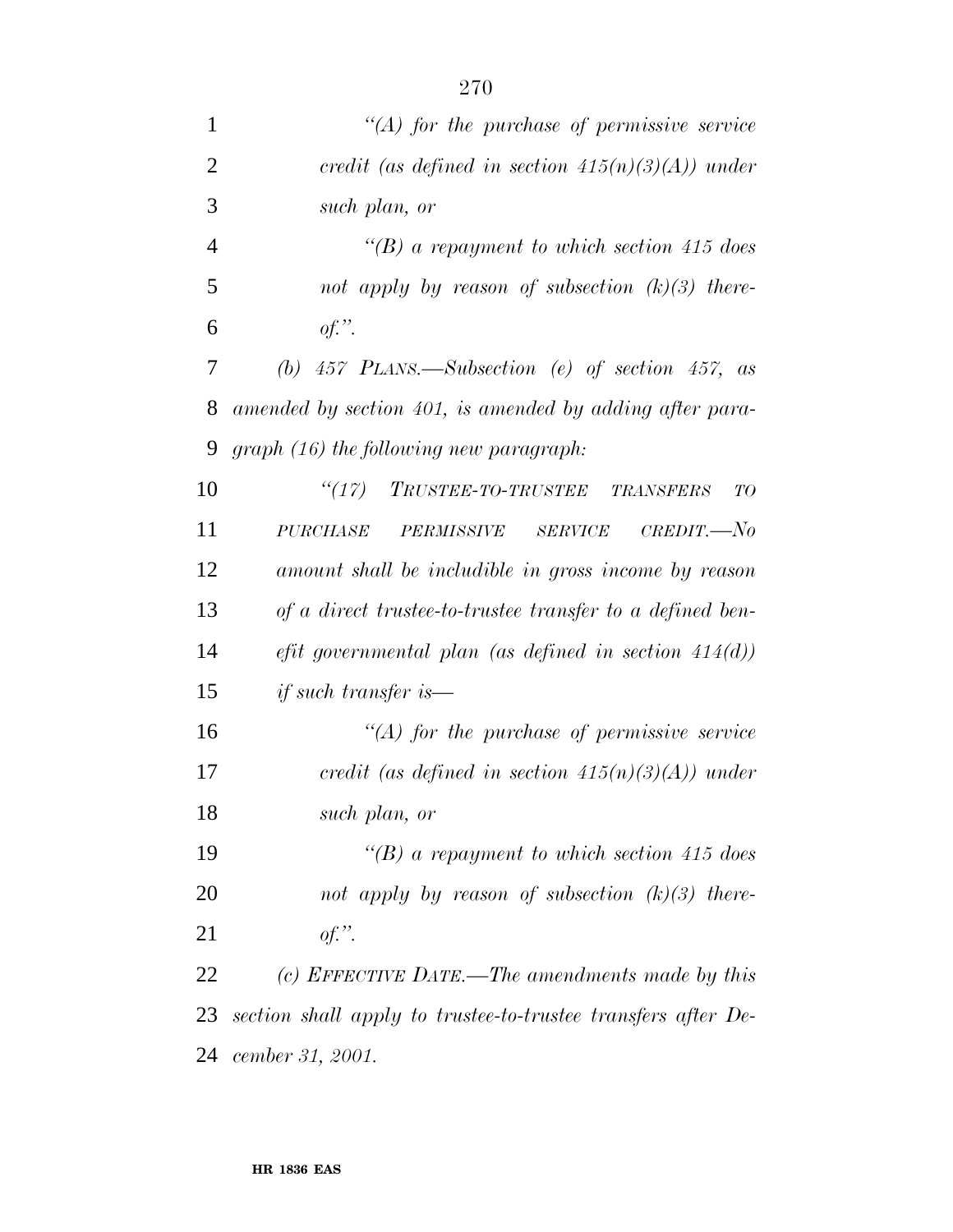| 1              | SEC. 648. EMPLOYERS MAY DISREGARD ROLLOVERS FOR                     |
|----------------|---------------------------------------------------------------------|
| $\overline{2}$ | PURPOSES OF CASH-OUT AMOUNTS.                                       |
| 3              | (a) QUALIFIED PLANS.—                                               |
| $\overline{4}$ | $(1)$ AMENDMENT OF<br><i><b>INTERNAL</b></i><br><b>REVENUE</b>      |
| 5              | $CODE. \rightarrow Section 411(a)(11)$ (relating to restrictions on |
| 6              | certain mandatory distributions) is amended by add-                 |
| 7              | ing at the end the following:                                       |
| 8              | "(D) SPECIAL RULE FOR ROLLOVER CON-                                 |
| 9              | TRIBUTIONS.— $A$ plan shall not fail to meet the                    |
| 10             | requirements of this paragraph if, under the                        |
| 11             | terms of the plan, the present value of the non-                    |
| 12             | forfeitable accrued benefit is determined without                   |
| 13             | regard to that portion of such benefit which is                     |
| 14             | attributable to rollover contributions (and earn-                   |
| 15             | ings allocable thereto). For purposes of this sub-                  |
| 16             | paragraph, the term 'rollover contributions'                        |
| 17             | means any rollover contribution under sections                      |
| 18             | $402(c), 403(a)(4), 403(b)(8), 408(d)(3)(A)(ii),$                   |
| 19             | and $457(e)(16)$ .".                                                |
| 20             | (2) AMENDMENT OF ERISA.—Section $203(e)$ of                         |
| 21             | the Employee Retirement Income Security Act of                      |
| 22             | 1974 (29 U.S.C. 1053(c)) is amended by adding at                    |
| 23             | the end the following:                                              |
| 24             | "(4) A plan shall not fail to meet the requirements of              |
| 25             | this subsection if, under the terms of the plan, the present        |
|                | 26 value of the nonforfeitable accrued benefit is determined        |
|                |                                                                     |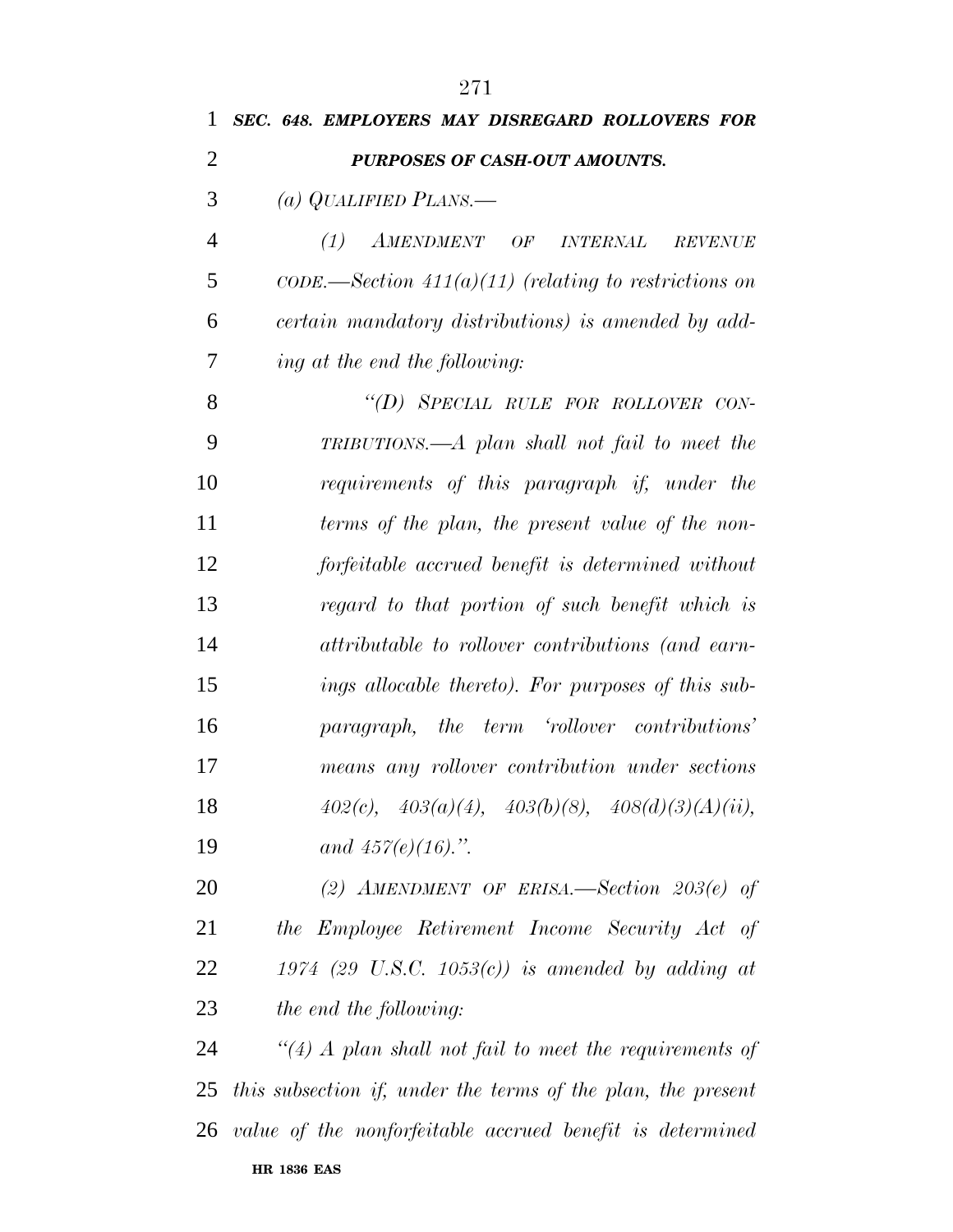*without regard to that portion of such benefit which is at- tributable to rollover contributions (and earnings allocable thereto). For purposes of this subparagraph, the term 'roll- over contributions' means any rollover contribution under sections 402(c), 403(a)(4), 403(b)(8), 408(d)(3)(A)(ii), and 457(e)(16) of the Internal Revenue Code of 1986.''.*

 *(b) ELIGIBLE DEFERRED COMPENSATION PLANS.— Clause (i) of section 457(e)(9)(A) is amended by striking ''such amount'' and inserting ''the portion of such amount which is not attributable to rollover contributions (as de-fined in section 411(a)(11)(D))''.*

 *(c) EFFECTIVE DATE.—The amendments made by this section shall apply to distributions after December 31, 2001.*

 *SEC. 649. MINIMUM DISTRIBUTION AND INCLUSION RE-QUIREMENTS FOR SECTION 457 PLANS.*

*(a) MINIMUM DISTRIBUTION REQUIREMENTS.—Para-*

 *graph (2) of section 457(d) (relating to distribution require-ments) is amended to read as follows:*

 *''(2) MINIMUM DISTRIBUTION REQUIREMENTS.— A plan meets the minimum distribution requirements*

*of this paragraph if such plan meets the requirements*

*of section 401(a)(9).''.*

*(b) INCLUSION IN GROSS INCOME.—*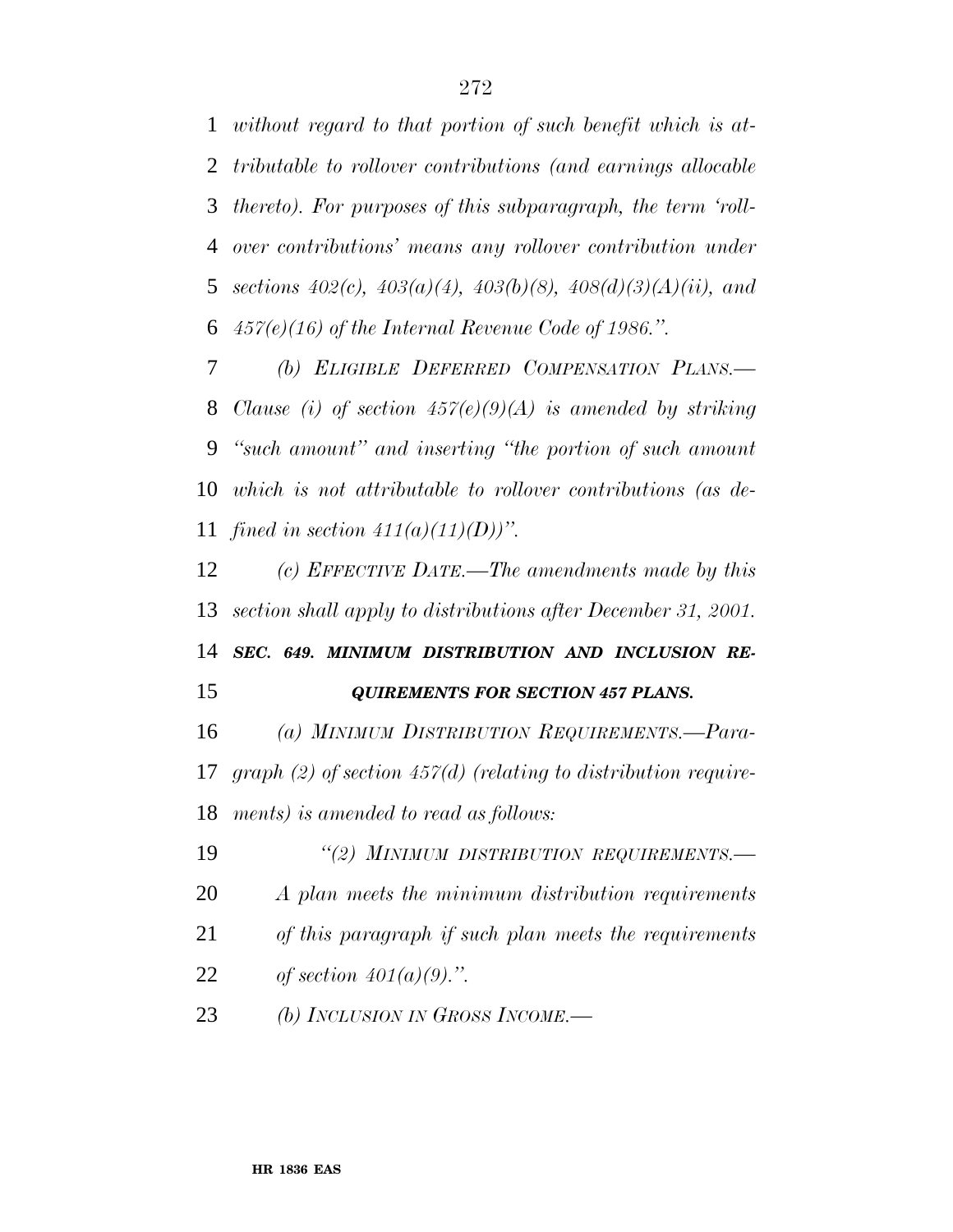| $\mathbf{1}$   | (1) YEAR OF INCLUSION.—Subsection (a) of sec-              |
|----------------|------------------------------------------------------------|
| $\overline{2}$ | tion 457 (relating to year of inclusion in gross in-       |
| 3              | come) is amended to read as follows:                       |
| $\overline{4}$ | "(a) YEAR OF INCLUSION IN GROSS INCOME.-                   |
| 5              | "(1) In GENERAL.—Any amount of compensa-                   |
| 6              | tion deferred under an eligible deferred compensation      |
| 7              | plan, and any income attributable to the amounts so        |
| 8              | deferred, shall be includible in gross income only for     |
| 9              | the taxable year in which such compensation or other       |
| 10             | $income-$                                                  |
| 11             | $\mathcal{H}(A)$ is paid to the participant or other ben-  |
| 12             | <i>eficiary</i> , in the case of a plan of an eligible em- |
| 13             | ployer described in subsection $(e)(1)(A)$ , and           |
| 14             | $\lq\lq(B)$ is paid or otherwise made available to         |
| 15             | the participant or other beneficiary, in the case          |
| 16             | of a plan of an eligible employer described in             |
| 17             | subsection $(e)(1)(B)$ .                                   |
| 18             | "(2) SPECIAL RULE FOR ROLLOVER AMOUNTS.-                   |
| 19             | To the extent provided in section $72(t)(9)$ , section     |
| 20             | $72(t)$ shall apply to any amount includible in gross      |
| 21             | <i>income under this subsection.</i> ".                    |
| 22             | (2) CONFORMING AMENDMENTS.                                 |
| 23             | $(A)$ So much of paragraph $(9)$ of section                |
| 24             | $457(e)$ as precedes subparagraph $(A)$ is amended         |
| 25             | to read as follows:                                        |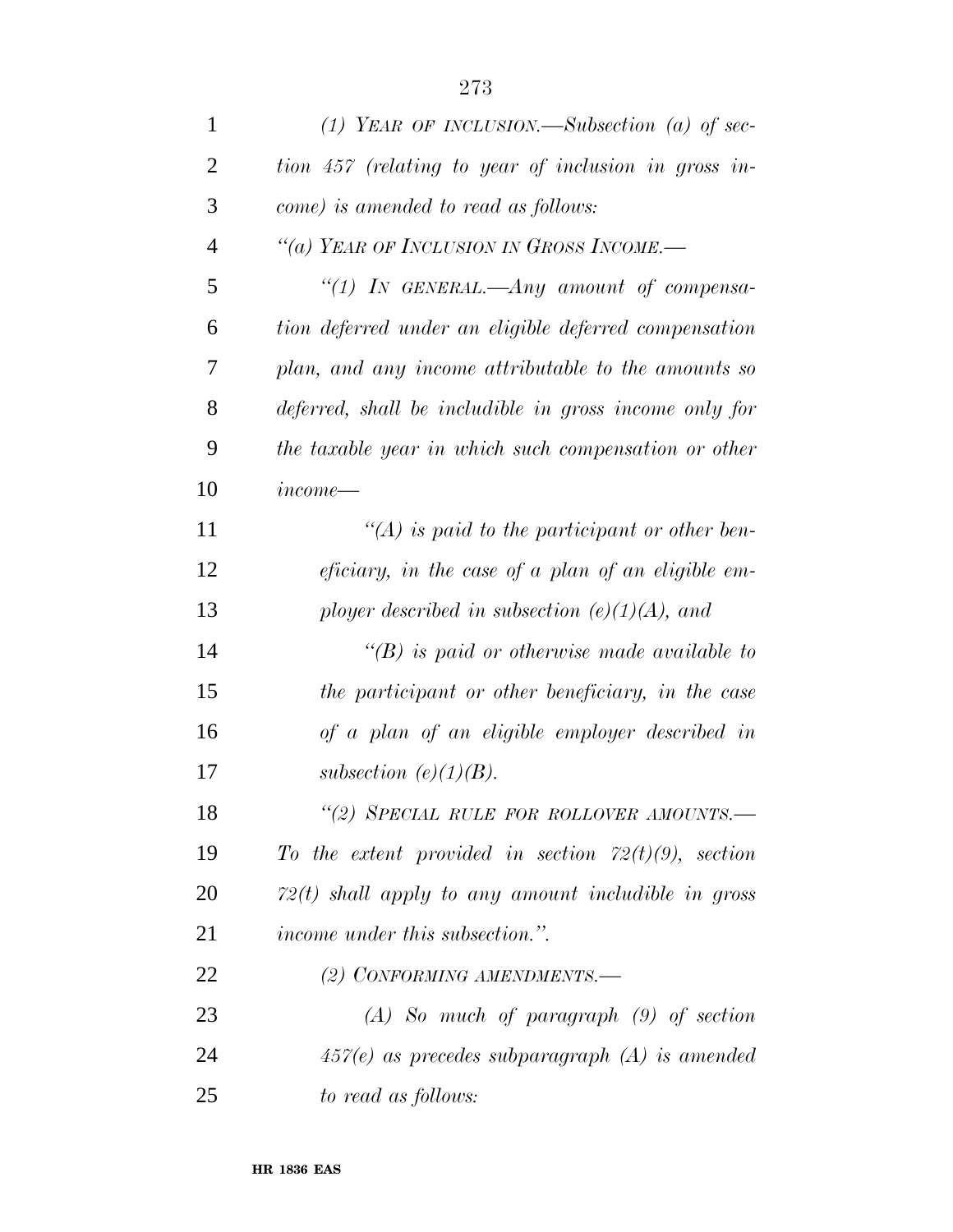| 1              | "(9) BENEFITS OF TAX EXEMPT ORGANIZATION                 |
|----------------|----------------------------------------------------------|
| $\overline{2}$ | PLANS NOT TREATED AS MADE AVAILABLE BY REASON            |
| 3              | OF CERTAIN ELECTIONS, ETC.—In the case of an eligi-      |
| $\overline{4}$ | ble deferred compensation plan of an employer de-        |
| 5              | scribed in subsection (e)(1)(B)—".                       |
| 6              | $(B)$ Section 457(d) is amended by adding at             |
| 7              | the end the following new paragraph:                     |
| 8              | "(3) SPECIAL RULE FOR GOVERNMENT PLAN.-                  |
| 9              | An eligible deferred compensation plan of an em-         |
| 10             | ployer described in subsection $(e)(1)(A)$ shall not be  |
| 11             | treated as failing to meet the requirements of this sub- |
| 12             | section solely by reason of making a distribution de-    |
| 13             | scribed in subsection $(e)(9)(A)$ .".                    |
| 14             | (c) MODIFICATION OF TRANSITION RULES FOR EXIST-          |
| 15             | ING $457$ PLANS.—                                        |
| 16             | (1) IN GENERAL.—Section $1107(c)(3)(B)$ of the           |
| 17             | Tax Reform Act of 1986 is amended by striking "or"       |
| 18             | at the end of clause (i), by striking the period at the  |
| 19             | end of clause (ii) and inserting ", or" and by insert-   |
| 20             | ing after clause (ii) the following new clause:          |
| 21             | "(iii) are deferred pursuant to<br>a n                   |
| 22             | agreement with an individual covered by an               |
| 23             | agreement described in clause (ii), to the ex-           |
| 24             | tent the annual amount under such agree-                 |
| 25             | ment with the individual does not exceed—                |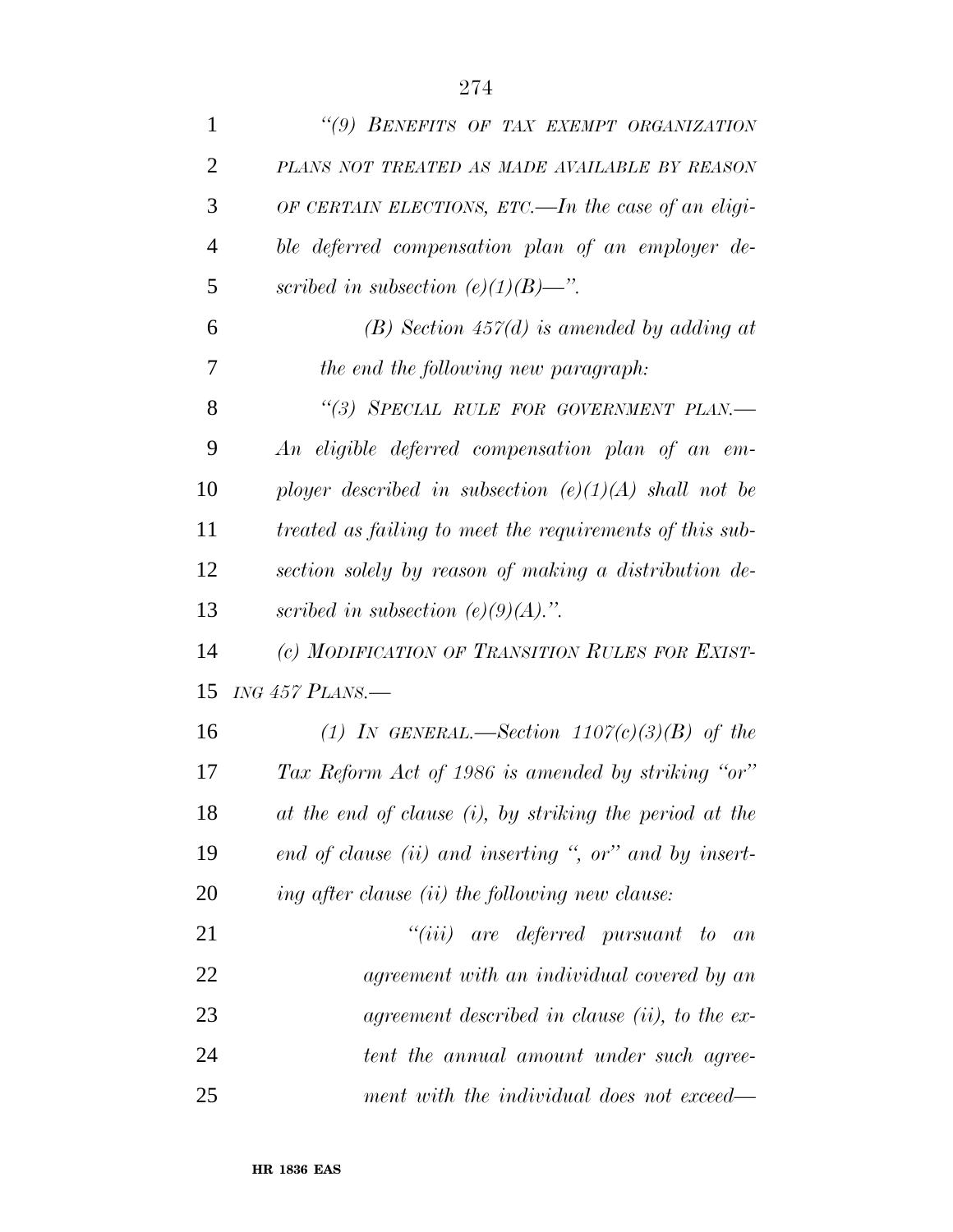| $\mathbf{1}$   | $\lq (I)$ the amount described in                          |
|----------------|------------------------------------------------------------|
| $\overline{2}$ | clause $(ii)(II)$ , multiplied by                          |
| 3              | $\lq\lq (II)$ the cumulative increase in                   |
| $\overline{4}$ | the Consumer Price Index (as pub-                          |
| 5              | lished by the Bureau of Labor Statis-                      |
| 6              | tics of the Department of Labor).".                        |
| 7              | (2) CONFORMING AMENDMENT.—The fourth sen-                  |
| 8              | tence of section $1107(c)(3)(B)$ of the Tax Reform Act     |
| 9              | of 1986 is amended by striking "This subparagraph"         |
| 10             | and inserting "Clauses (i) and (ii) of this subpara-       |
| 11             | $graph$ ".                                                 |
| 12             | (3) EFFECTIVE DATE.—The amendments made                    |
| 13             | by this subsection shall apply to taxable years ending     |
| 14             | after the date of the enactment of this Act with respect   |
| 15             | to increases in the Consumer Price Index after Sep-        |
| 16             | tember 30, 1993.                                           |
| 17             | (d) EFFECTIVE DATE.—The amendments made by                 |
| 18             | subsections (a) and (b) shall apply to distributions after |
|                | 19 December 31, 2001.                                      |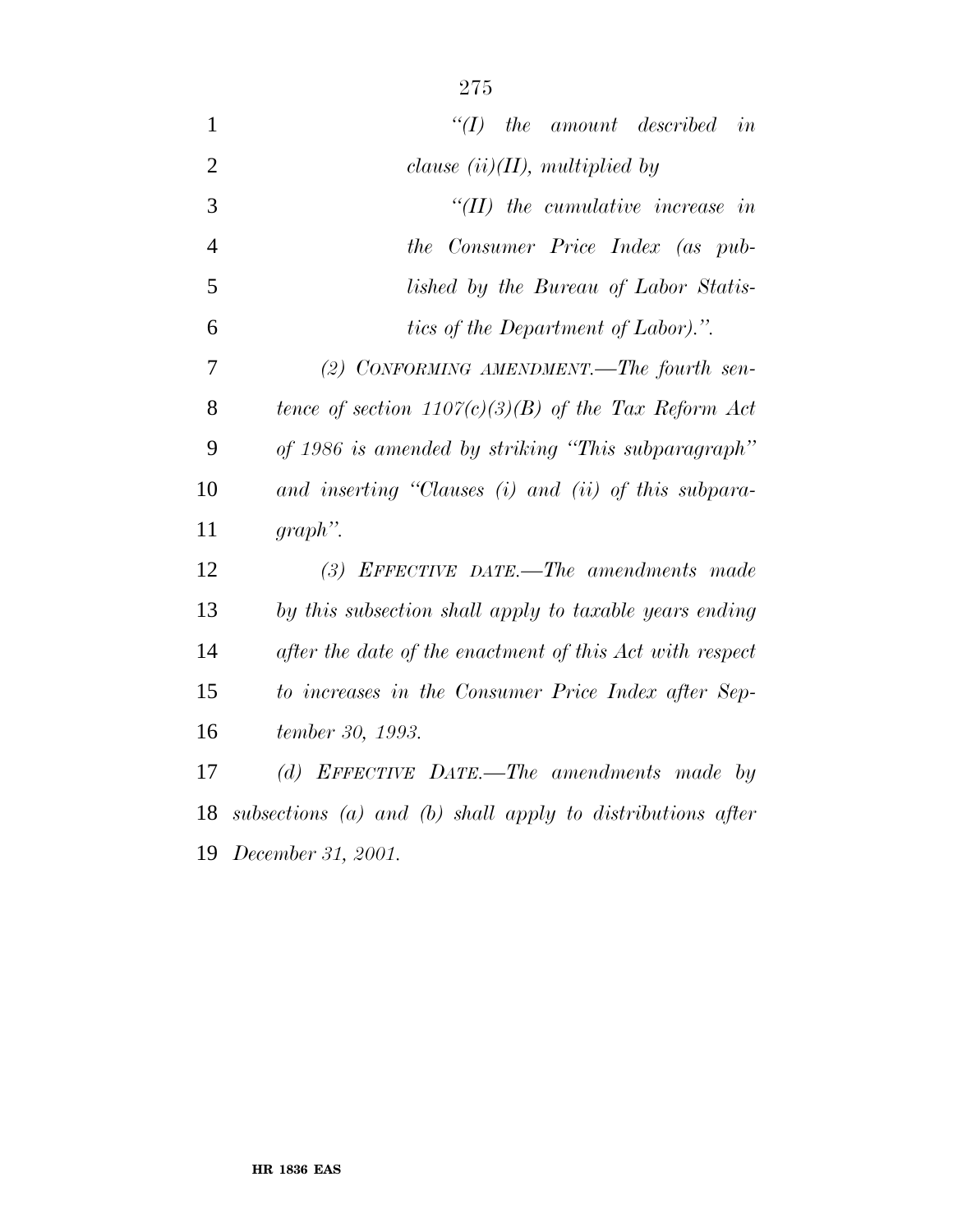| $\mathbf{1}$ | <b>Subtitle E—Strengthening Pension</b>                                                                    |
|--------------|------------------------------------------------------------------------------------------------------------|
| 2            | <b>Security and Enforcement</b>                                                                            |
| 3            | <b>PART I-GENERAL PROVISIONS</b>                                                                           |
| 4            | SEC. 651. REPEAL OF 160 PERCENT OF CURRENT LIABILITY                                                       |
| 5            | <b>FUNDING LIMIT.</b>                                                                                      |
| 6            | (a) AMENDMENTS TO INTERNAL REVENUE CODE.                                                                   |
| 7            | Section $412(c)(7)$ (relating to full-funding limitation) is                                               |
| 8            | $amended-$                                                                                                 |
| 9            | $(1)$ by striking "the applicable percentage" in                                                           |
| 10           | subparagraph $(A)(i)(I)$ and inserting "in the case of                                                     |
| 11           | plan years beginning before January 1, 2005, the ap-                                                       |
| 12           | plicable percentage"; and                                                                                  |
| 13           | (2) by amending subparagraph $(F)$ to read as                                                              |
| 14           | follows:                                                                                                   |
| 15           | "(F) APPLICABLE PERCENTAGE.-For pur-                                                                       |
| 16           | poses of subparagraph $(A)(i)(I)$ , the applicable                                                         |
| 17           | percentage shall be determined in accordance                                                               |
| 18           | with the following table:                                                                                  |
|              | "In the case of any plan year<br>The applicable<br>beginning in-<br>percentage is-<br>160<br>165<br>170.". |
| 19           | (b) AMENDMENT OF ERISA.—Section $302(c)(7)$ of the                                                         |
| 20           | <i>Employee Retirement Income Security Act of 1974 (29)</i>                                                |
| 21           | U.S.C. $1082(c)(7)$ ) is amended—                                                                          |
| 22           | $(1)$ by striking "the applicable percentage" in                                                           |
| 23           | subparagraph $(A)(i)(I)$ and inserting "in the case of                                                     |
|              | <b>HR 1836 EAS</b>                                                                                         |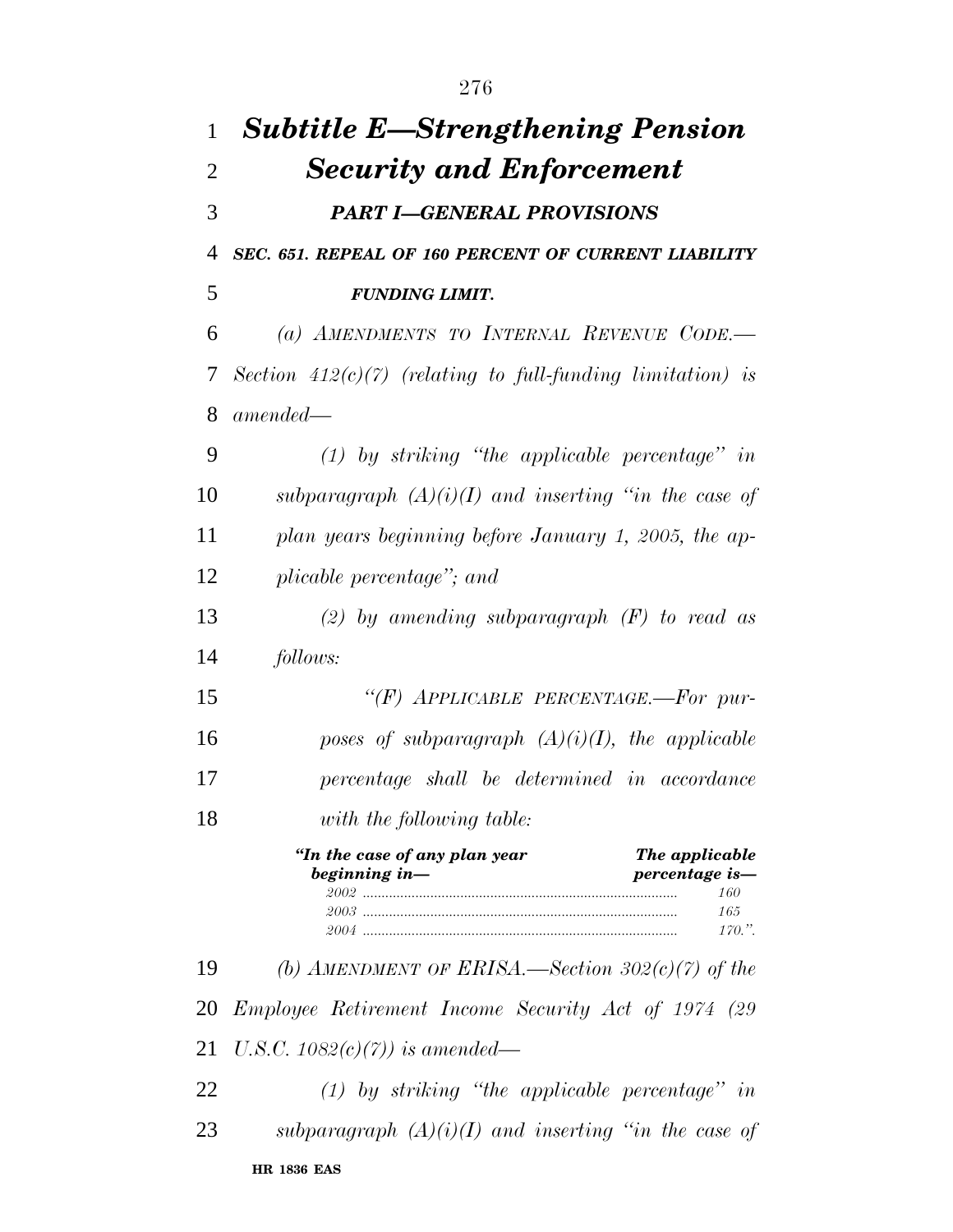| 1              | plan years beginning before January 1, 2005, the ap-                                                       |
|----------------|------------------------------------------------------------------------------------------------------------|
| 2              | plicable percentage", and                                                                                  |
| 3              | (2) by amending subparagraph $(F)$ to read as                                                              |
| $\overline{4}$ | <i>follows:</i>                                                                                            |
| 5              | "(F) APPLICABLE PERCENTAGE.-For pur-                                                                       |
| 6              | poses of subparagraph $(A)(i)(I)$ , the applicable                                                         |
| 7              | percentage shall be determined in accordance                                                               |
| 8              | with the following table:                                                                                  |
|                | "In the case of any plan year<br>The applicable<br>beginning in-<br>percentage is-<br>160<br>165<br>170.". |
| 9              | (c) EFFECTIVE DATE.—The amendments made by this                                                            |
| 10             | section shall apply to plan years beginning after December                                                 |
| 11             | 31, 2001.                                                                                                  |
| 12             | SEC. 652. MAXIMUM CONTRIBUTION DEDUCTION RULES                                                             |
| 13             | MODIFIED AND APPLIED TO ALL DEFINED                                                                        |
| 14             | <b>BENEFIT PLANS.</b>                                                                                      |
| 15             | (a) IN GENERAL.—Subparagraph $(D)$ of section                                                              |
|                | 16 $404(a)(1)$ (relating to special rule in case of certain plans)                                         |
|                | 17 is amended to read as follows:                                                                          |
| 18             | "(D) SPECIAL RULE IN CASE OF CERTAIN                                                                       |
| 19             | PLANS.-                                                                                                    |
| 20             | "(i) IN GENERAL.—In the case of any                                                                        |
| 21             | defined benefit plan, except as provided in                                                                |
| 22             | regulations, the maximum amount deduct-                                                                    |
|                |                                                                                                            |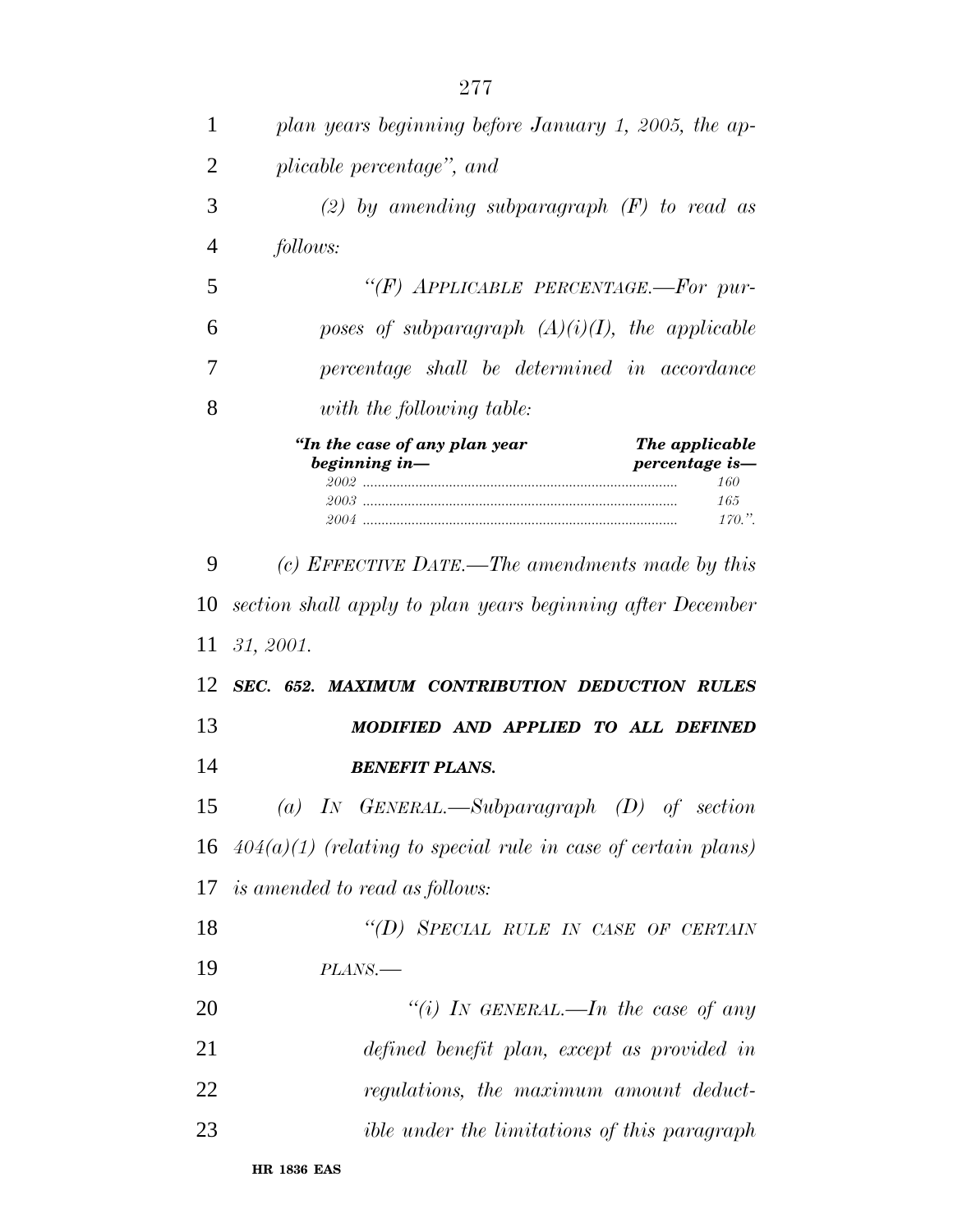| $\mathbf{1}$   | shall not be less than the unfunded termi-       |
|----------------|--------------------------------------------------|
| $\overline{2}$ | nation liability (determined as if the pro-      |
| 3              | posed termination date referred to in section    |
| $\overline{4}$ | $4041(b)(2)(A)(i)(II)$ of the Employee Retire-   |
| 5              | ment Income Security Act of 1974 were the        |
| 6              | last day of the plan year).                      |
| 7              | "(ii) PLANS WITH LESS THAN 100 PAR-              |
| 8              | TICIPANTS.—For purposes of this subpara-         |
| 9              | graph, in the case of a plan which has less      |
| 10             | than 100 participants for the plan year,         |
| 11             | termination liability shall not include the      |
| 12             | liability attributable to benefit increases for  |
| 13             | highly compensated employees (as defined         |
| 14             | in section $414(q)$ ) resulting from a plan      |
| 15             | amendment which is made or becomes effec-        |
| 16             | tive, whichever is later, within the last 2      |
| 17             | years before the termination date.               |
| 18             | "(iii) RULE FOR DETERMINING NUM-                 |
| 19             | BER OF PARTICIPANTS.-For purposes of de-         |
| 20             | termining whether a plan has more than           |
| 21             | 100 participants, all defined benefit plans      |
| 22             | maintained by the same employer (or any          |
| 23             | member of such employer's controlled group       |
| 24             | <i>(within)</i><br><i>the meaning of section</i> |
| 25             | $412(l)(8)(C))$ shall be treated as one plan,    |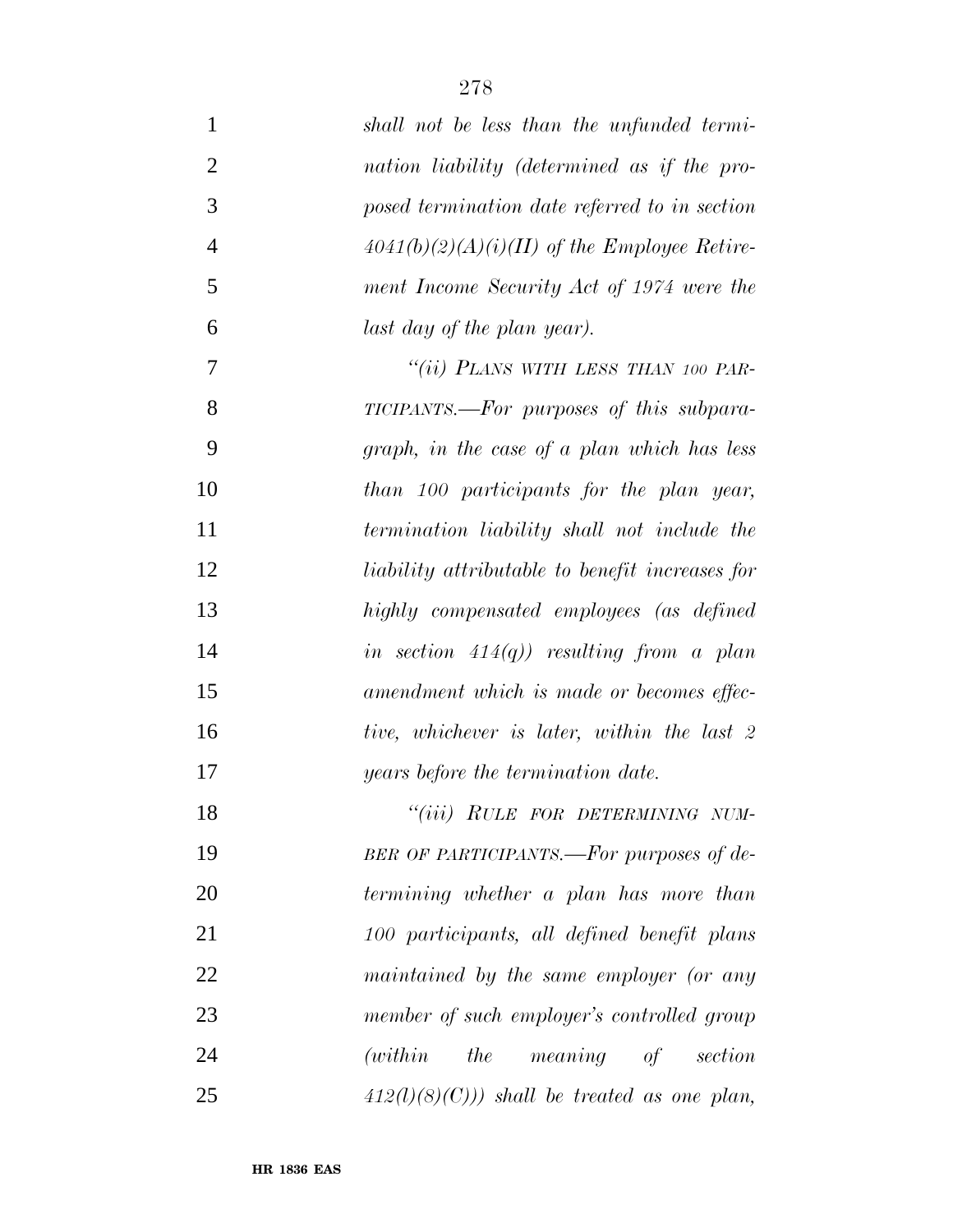| $\mathbf{1}$   | but only employees of such member or em-                 |
|----------------|----------------------------------------------------------|
| $\overline{2}$ | ployer shall be taken into account.                      |
| 3              | "(iv) PLANS MAINTAINED BY PROFES-                        |
| $\overline{4}$ | SIONAL SERVICE EMPLOYERS.—Clause $(i)$                   |
| 5              | shall not apply to a plan described in sec-              |
| 6              | tion $4021(b)(13)$ of the Employee Retire-               |
| 7              | ment Income Security Act of 1974.".                      |
| 8              | (b) CONFORMING AMENDMENT.—Paragraph $(6)$ of sec-        |
| 9              | tion $4972(c)$ is amended to read as follows:            |
| 10             | "(6) EXCEPTIONS.—In determining the amount               |
| 11             | of nondeductible contributions for any taxable year,     |
| 12             | there shall not be taken into account so much of the     |
| 13             | contributions to one or more defined contribution        |
| 14             | plans which are not deductible when contributed sole-    |
| 15             | ly because of section $404(a)(7)$ as does not exceed the |
| 16             | greater of $-$                                           |
| 17             | $\lq (A)$ the amount of contributions not in ex-         |
| 18             | cess of 6 percent of compensation (within the            |
| 19             | meaning of section $404(a)$ ) paid or accrued (dur-      |
| 20             | ing the taxable year for which the contributions         |
| 21             | were made) to beneficiaries under the plans, or          |
| 22             | "(B) the sum of $-$                                      |
| 23             | $``(i)$ the amount of contributions de-                  |
|                |                                                          |

*scribed in section 401(m)(4)(A), plus*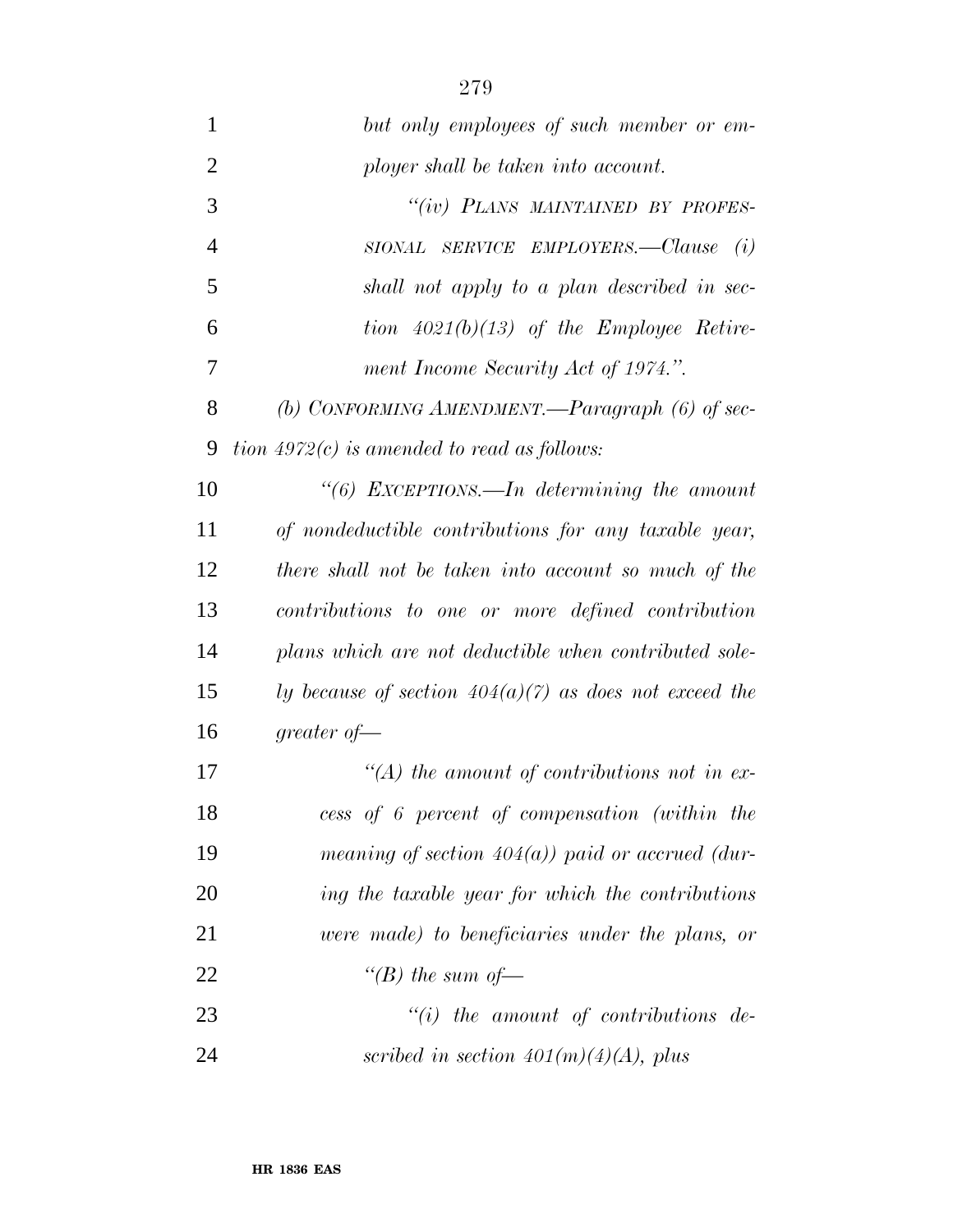| $\mathbf{1}$   | $``(ii)$ the amount of contributions de-                   |
|----------------|------------------------------------------------------------|
| $\overline{2}$ | scribed in section $402(g)(3)(A)$ .                        |
| 3              | For purposes of this paragraph, the deductible limits      |
| $\overline{4}$ | under section $404(a)(7)$ shall first be applied to        |
| 5              | amounts contributed to a defined benefit plan and          |
| 6              | then to amounts described in subparagraph $(B)$ .".        |
| 7              | (c) EFFECTIVE DATE.—The amendments made by this            |
| 8              | section shall apply to plan years beginning after December |
| 9              | 31, 2001.                                                  |
| 10             | SEC. 653. EXCISE TAX RELIEF FOR SOUND PENSION FUND-        |
| 11             | ING.                                                       |
| 12             | (a) IN GENERAL.—Subsection (c) of section 4972 (re-        |
| 13             | lating to nondeductible contributions) is amended by add-  |
| 14             | ing at the end the following new paragraph:                |
| 15             | "(7) DEFINED BENEFIT PLAN EXCEPTION.-In                    |
| 16             | determining the amount of nondeductible contribu-          |
| 17             | tions for any taxable year, an employer may elect for      |
| 18             | such year not to take into account any contributions       |
| 19             | to a defined benefit plan except to the extent that such   |
| 20             | contributions exceed the full-funding limitation (as       |
| 21             | defined in section $412(c)(7)$ , determined without re-    |
| 22             | gard to subparagraph $(A)(i)(I)$ thereof). For purposes    |
| 23             | of this paragraph, the deductible limits under section     |
| 24             | $404(a)(7)$ shall first be applied to amounts contrib-     |
| 25             | uted to defined contribution plans and then<br>to          |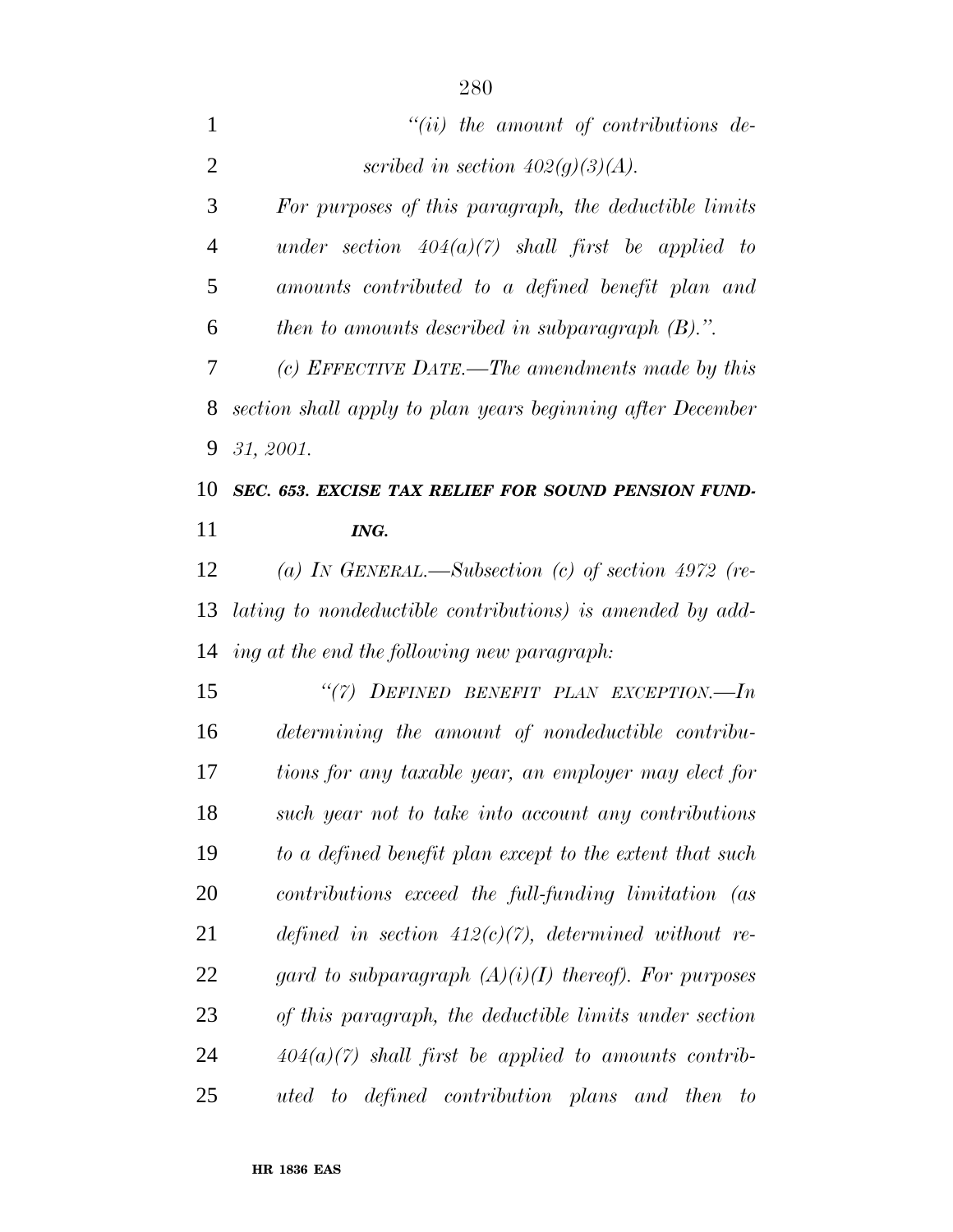| 1              | amounts described in this paragraph. If an employer       |
|----------------|-----------------------------------------------------------|
| $\overline{2}$ | makes an election under this paragraph for a taxable      |
| 3              | year, paragraph (6) shall not apply to such employer      |
| $\overline{4}$ | for such taxable year.".                                  |
| 5              | (b) EFFECTIVE DATE.—The amendment made by this            |
| 6              | section shall apply to years beginning after December 31, |
| 7              | 2001.                                                     |
| 8              | SEC. 654. TREATMENT OF MULTIEMPLOYER PLANS UNDER          |
| 9              | <b>SECTION 415.</b>                                       |
| 10             | (a) COMPENSATION LIMIT.—                                  |
| 11             | $(1)$ In GENERAL.—Paragraph $(11)$ of section             |
| 12             | 415(b) (relating to limitation for defined benefit        |
| 13             | plans) is amended to read as follows:                     |
| 14             | "(11) SPECIAL LIMITATION RULE FOR GOVERN-                 |
| 15             | MENTAL AND MULTIEMPLOYER PLANS.—In the case of            |
| 16             | a governmental plan (as defined in section $414(d)$ ) or  |
| 17             | a multiemployer plan (as defined in section $414(f)$ ),   |
| 18             | subparagraph $(B)$ of paragraph $(1)$ shall not apply.".  |
| 19             | <i>CONFORMING</i><br>AMENDMENT.-Section<br>(2)            |
| 20             | $415(b)(7)$ (relating to benefits under certain collec-   |
| 21             | tively bargained plans) is amended by inserting           |
| 22             | "(other than a multiemployer plan)" after "defined"       |
| 23             | benefit plan" in the matter preceding subparagraph        |
| 24             | (A).                                                      |
| 25             | (b) COMBINING AND AGGREGATION OF PLANS.—                  |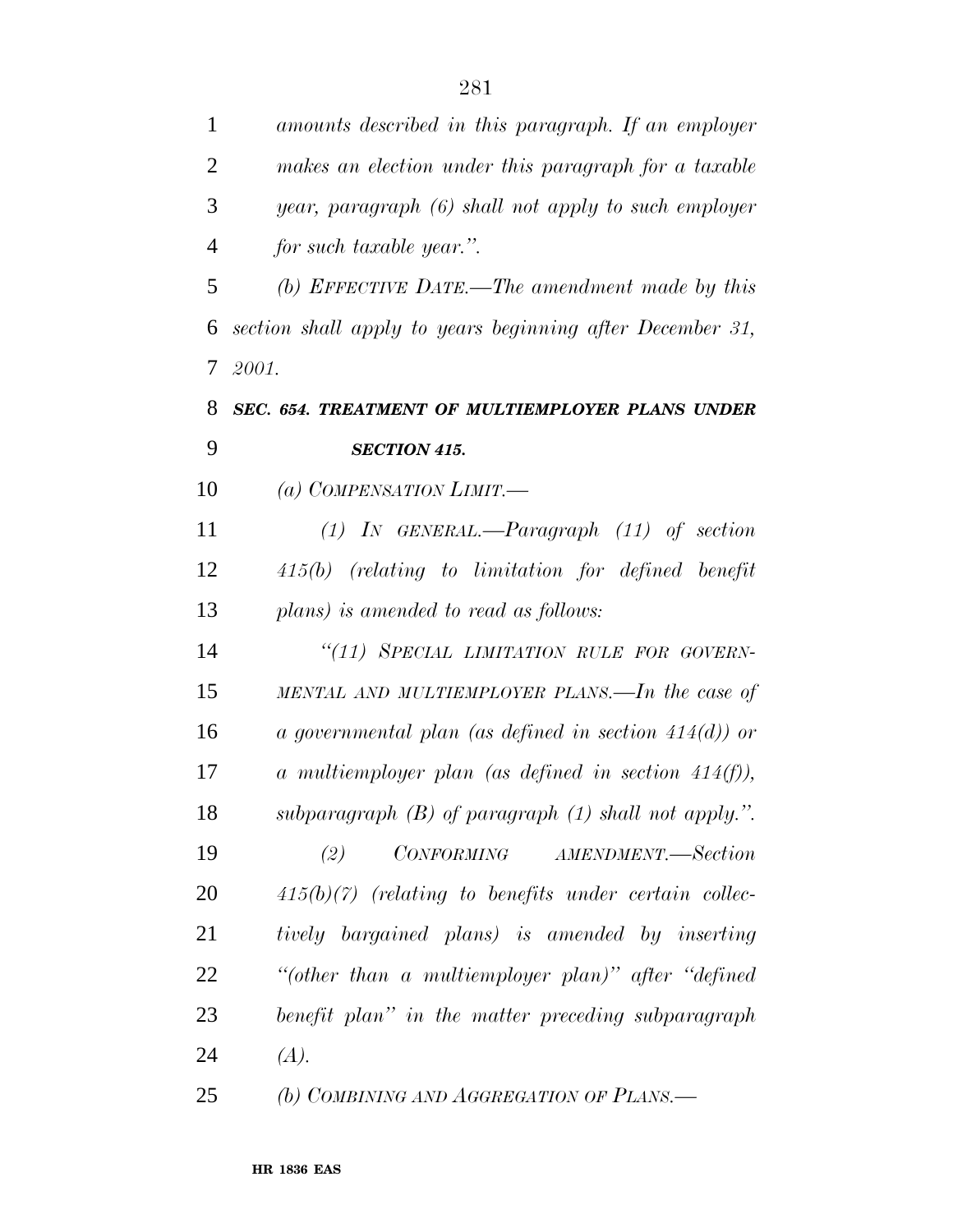| 1              | (1) COMBINING OF PLANS.—Subsection (f) of sec-            |
|----------------|-----------------------------------------------------------|
| $\overline{2}$ | tion 415 (relating to combining of plans) is amended      |
| 3              | by adding at the end the following:                       |
| $\overline{4}$ | "(3) EXCEPTION FOR MULTIEMPLOYER PLANS.-                  |
| 5              | Notwithstanding paragraph $(1)$ and subsection $(q)$ , a  |
| 6              | multiemployer plan (as defined in section $414(f)$ )      |
| 7              | shall not be combined or aggregated with any other        |
| 8              | plan maintained by an employer for purposes of ap-        |
| 9              | plying subsection $(b)(1)(B)$ to such plan or any other   |
| 10             | such plan.".                                              |
| 11             | (2) CONFORMING AMENDMENT FOR AGGREGATION                  |
| 12             | OF PLANS.—Subsection $(g)$ of section 415 (relating to    |
| 13             | aggregation of plans) is amended by striking "The         |
| 14             | Secretary" and inserting "Except as provided in sub-      |
| 15             | section $(f)(3)$ , the Secretary".                        |
| 16             | (c) EFFECTIVE DATE.—The amendments made by this           |
| 17             | section shall apply to years beginning after December 31, |
|                | 18 2001.                                                  |
| 19             | SEC. 655. PROTECTION OF INVESTMENT OF EMPLOYEE            |
| <b>20</b>      | <b>CONTRIBUTIONS TO 401(k) PLANS.</b>                     |
| 21             | (a) IN GENERAL.—Section $1524(b)$ of the Taxpayer         |
| 22             | <i>Relief Act of 1997 is amended to read as follows:</i>  |
| 23             | "(b) EFFECTIVE DATE.-                                     |
| 24             | "(1) In GENERAL.—Except as provided in para-              |
| 25             | $graph (2)$ , the amendments made by this section shall   |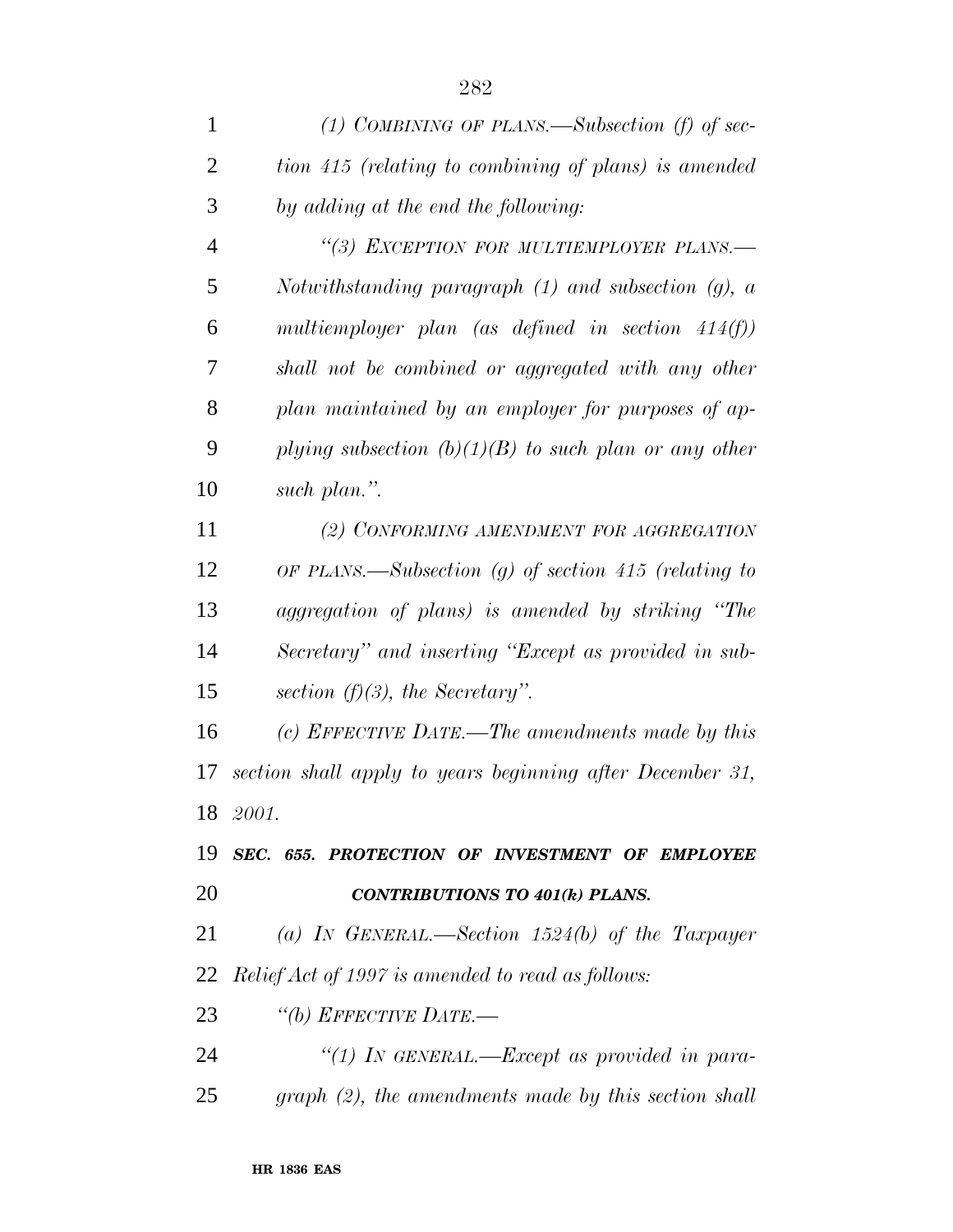*apply to elective deferrals for plan years beginning after December 31, 1998.*

 *''(2) NONAPPLICATION TO PREVIOUSLY ACQUIRED PROPERTY.—The amendments made by this section shall not apply to any elective deferral which is in- vested in assets consisting of qualifying employer se- curities, qualifying employer real property, or both, if such assets were acquired before January 1, 1999.''. (b) EFFECTIVE DATE.—The amendment made by this section shall apply as if included in the provision of the Taxpayer Relief Act of 1997 to which it relates.*

## *SEC. 656. PROHIBITED ALLOCATIONS OF STOCK IN S COR-PORATION ESOP.*

 *(a) IN GENERAL.—Section 409 (relating to qualifica- tions for tax credit employee stock ownership plans) is amended by redesignating subsection (p) as subsection (q) and by inserting after subsection (o) the following new sub-section:*

 *''(p) PROHIBITED ALLOCATIONS OF SECURITIES IN AN S CORPORATION.—*

 *''(1) IN GENERAL.—An employee stock ownership plan holding employer securities consisting of stock in an S corporation shall provide that no portion of the assets of the plan attributable to (or allocable in lieu of) such employer securities may, during a nonalloca-*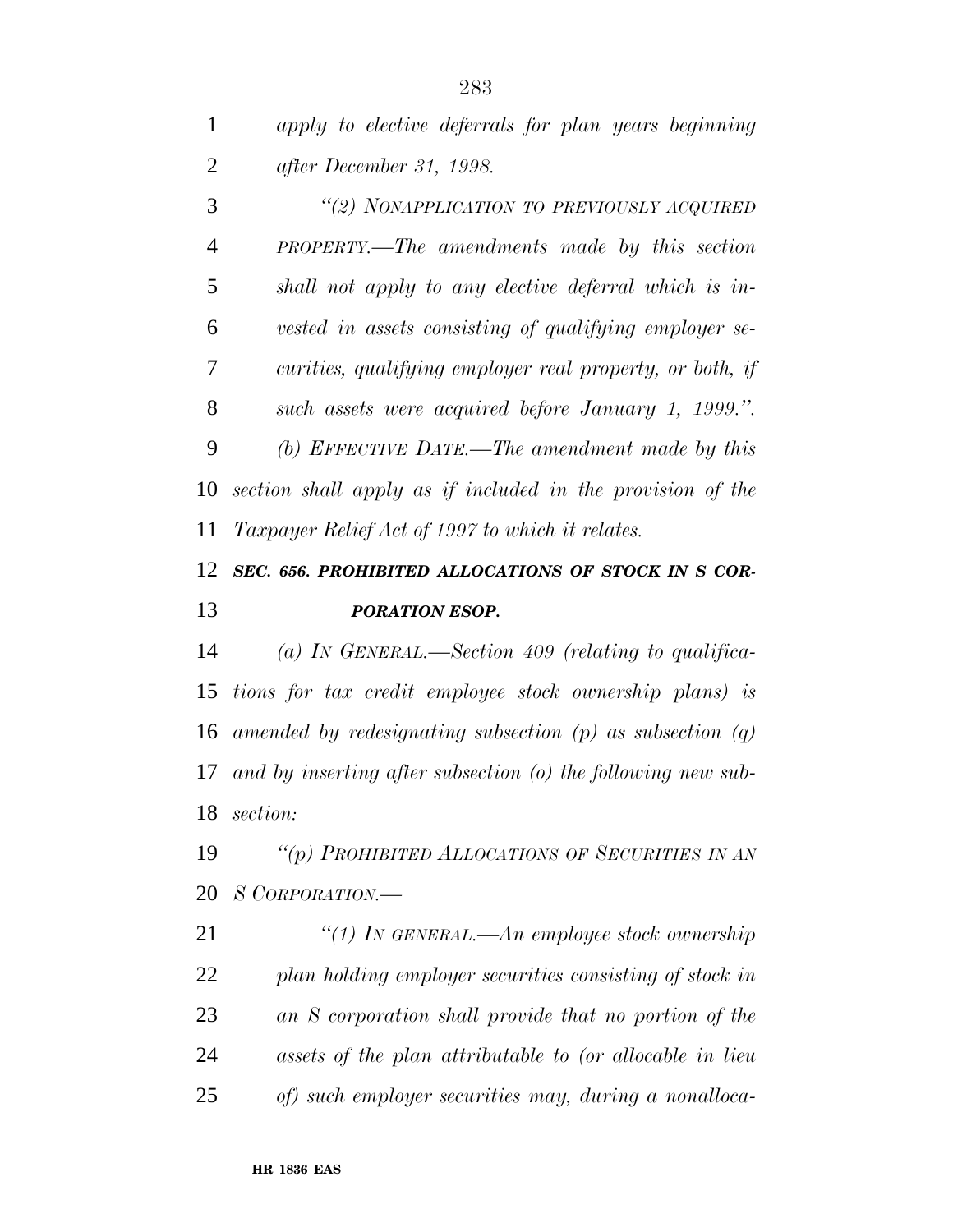| 1              | tion year, accrue (or be allocated directly or indi-                                                                |
|----------------|---------------------------------------------------------------------------------------------------------------------|
| 2              | rectly under any plan of the employer meeting the re-                                                               |
| 3              | quirements of section $401(a)$ for the benefit of any                                                               |
| $\overline{4}$ | disqualified person.                                                                                                |
| 5              | "(2) FAILURE TO MEET REQUIREMENTS.-                                                                                 |
| 6              | "(A) In GENERAL.—If a plan fails to meet                                                                            |
| 7              | the requirements of paragraph (1), the plan shall                                                                   |
| 8              | be treated as having distributed to any disquali-                                                                   |
| 9              | fied person the amount allocated to the account                                                                     |
| 10             | of such person in violation of paragraph $(1)$ at                                                                   |
| 11             | the time of such allocation.                                                                                        |
| 12             | "(B) CROSS REFERENCE.—                                                                                              |
|                | "For excise tax relating to violations of paragraph<br>(1) and ownership of synthetic equity, see section<br>4979A. |
| 13             | "(3) NONALLOCATION YEAR.—For purposes of                                                                            |
| 14             | $this$ subsection—                                                                                                  |
| 15             | $\lq\lq (A)$ IN GENERAL.—The term 'nonalloca-                                                                       |
| 16             | tion year' means any plan year of an employee                                                                       |
| 17             | stock ownership plan if, at any time during such                                                                    |
| 18             | plan year—                                                                                                          |
| 19             | $``(i)$ such plan holds employer securi-                                                                            |
| 20             | ties consisting of stock in an S corporation,                                                                       |
| 21             | and                                                                                                                 |
| 22             | "(ii) disqualified persons own at least                                                                             |
| 23             | 50 percent of the number of shares of stock                                                                         |
| 24             | in the S corporation.                                                                                               |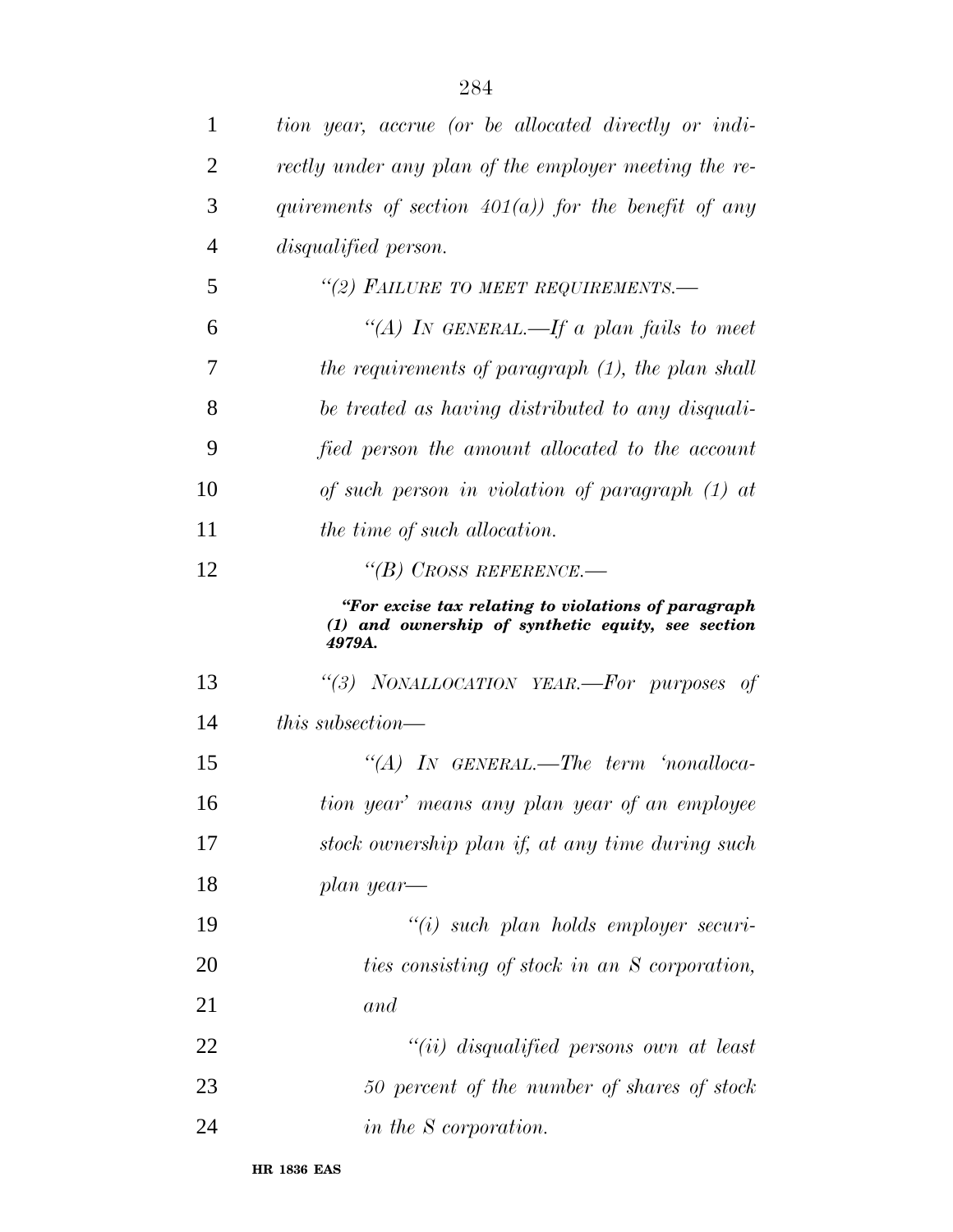| $\mathbf{1}$   | "(B) ATTRIBUTION RULES.-For purposes             |
|----------------|--------------------------------------------------|
| $\overline{2}$ | of subparagraph $(A)$ —                          |
| 3              | "(i) In GENERAL.—The rules of section            |
| $\overline{4}$ | $318(a)$ shall apply for purposes of deter-      |
| 5              | mining ownership, except that—                   |
| 6              | "(I) in applying paragraph $(1)$                 |
| 7              | thereof, the members of an individual's          |
| 8              | family shall include members of the              |
| 9              | family described in paragraph $(4)(D)$ ,         |
| 10             | and                                              |
| 11             | "(II) paragraph $(4)$ thereof shall              |
| 12             | not apply.                                       |
| 13             | $``(ii)$ DEEMED-OWNED SHARES.—Not-               |
| 14             | withstanding the employee trust exception        |
| 15             | in section $318(a)(2)(B)(i)$ , an individual     |
| 16             | shall be treated as owning deemed-owned          |
| 17             | shares of the individual.                        |
| 18             | Solely for purposes of applying paragraph (5),   |
| 19             | this subparagraph shall be applied after the at- |
| 20             | tribution rules of paragraph (5) have been ap-   |
| 21             | plied.                                           |
| 22             | "(4) DISQUALIFIED PERSON.—For purposes of        |
| 23             | this subsection—                                 |
| 24             | "(A) IN GENERAL.—The term 'disqualified          |
| 25             | person' means any person if—                     |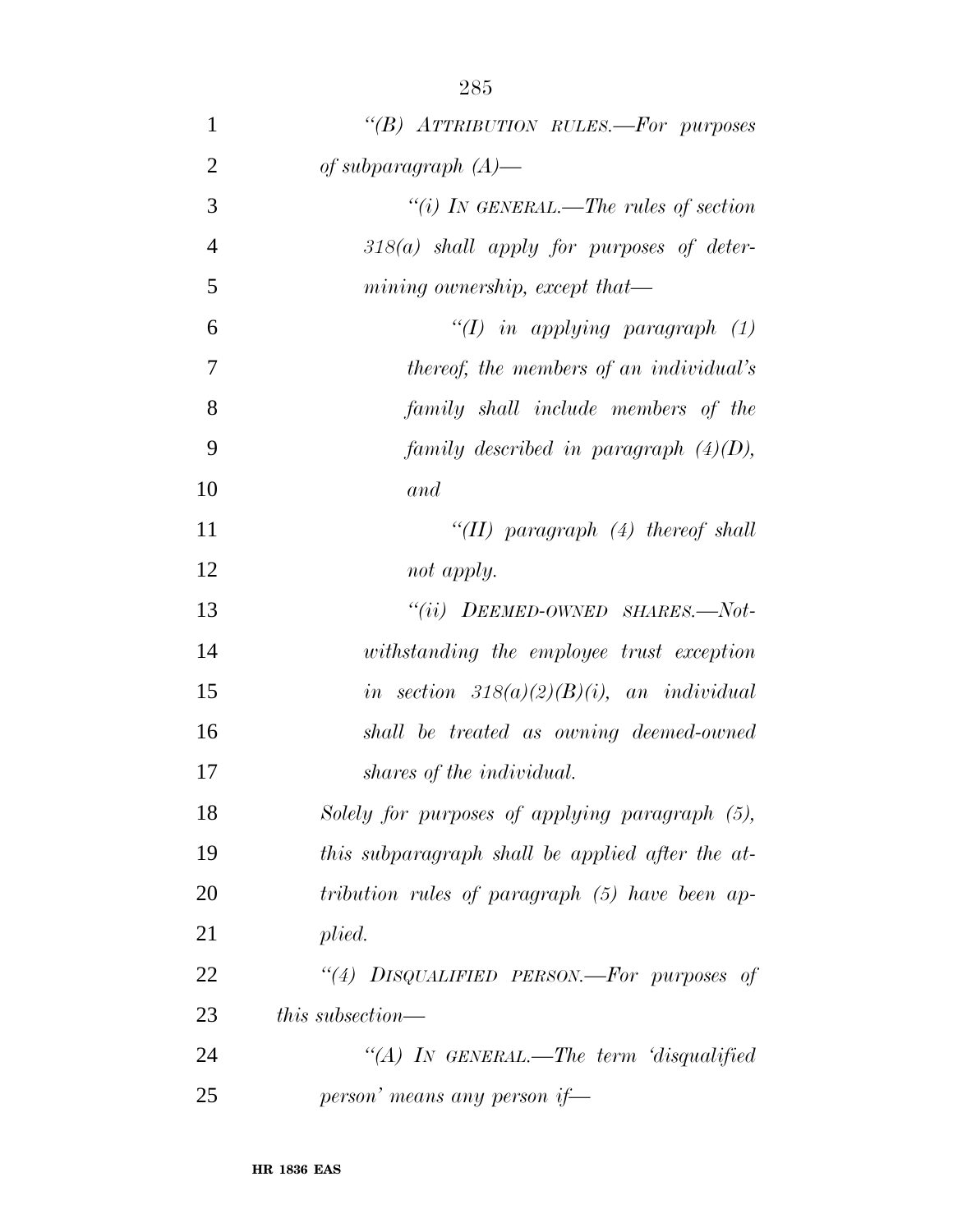| $\mathbf{1}$   | $"(i)$ the aggregate number of deemed-            |
|----------------|---------------------------------------------------|
| $\overline{2}$ | owned shares of such person and the mem-          |
| 3              | bers of such person's family is at least 20       |
| $\overline{4}$ | percent of the number of deemed-owned             |
| 5              | shares of stock in the S corporation, or          |
| 6              | "(ii) in the case of a person not de-             |
| 7              | scribed in clause (i), the number of deemed-      |
| 8              | owned shares of such person is at least 10        |
| 9              | percent of the number of deemed-owned             |
| 10             | shares of stock in such corporation.              |
| 11             | "(B) TREATMENT OF FAMILY MEMBERS.-                |
| 12             | In the case of a disqualified person described in |
| 13             | subparagraph $(A)(i)$ , any member of such per-   |
| 14             | son's family with deemed-owned shares shall be    |
| 15             | treated as a disqualified person if not otherwise |
| 16             | treated as a disqualified person under subpara-   |
| 17             | graph $(A)$ .                                     |
| 18             | "(C) DEEMED-OWNED SHARES.-                        |
| 19             | "(i) IN GENERAL.—The term 'deemed-                |
| 20             | owned shares' means, with respect to any          |
| 21             | $person-$                                         |
| 22             | $\lq (I)$ the stock in the S corporation          |
| 23             | constituting employer securities of an            |
| 24             | employee stock ownership plan which               |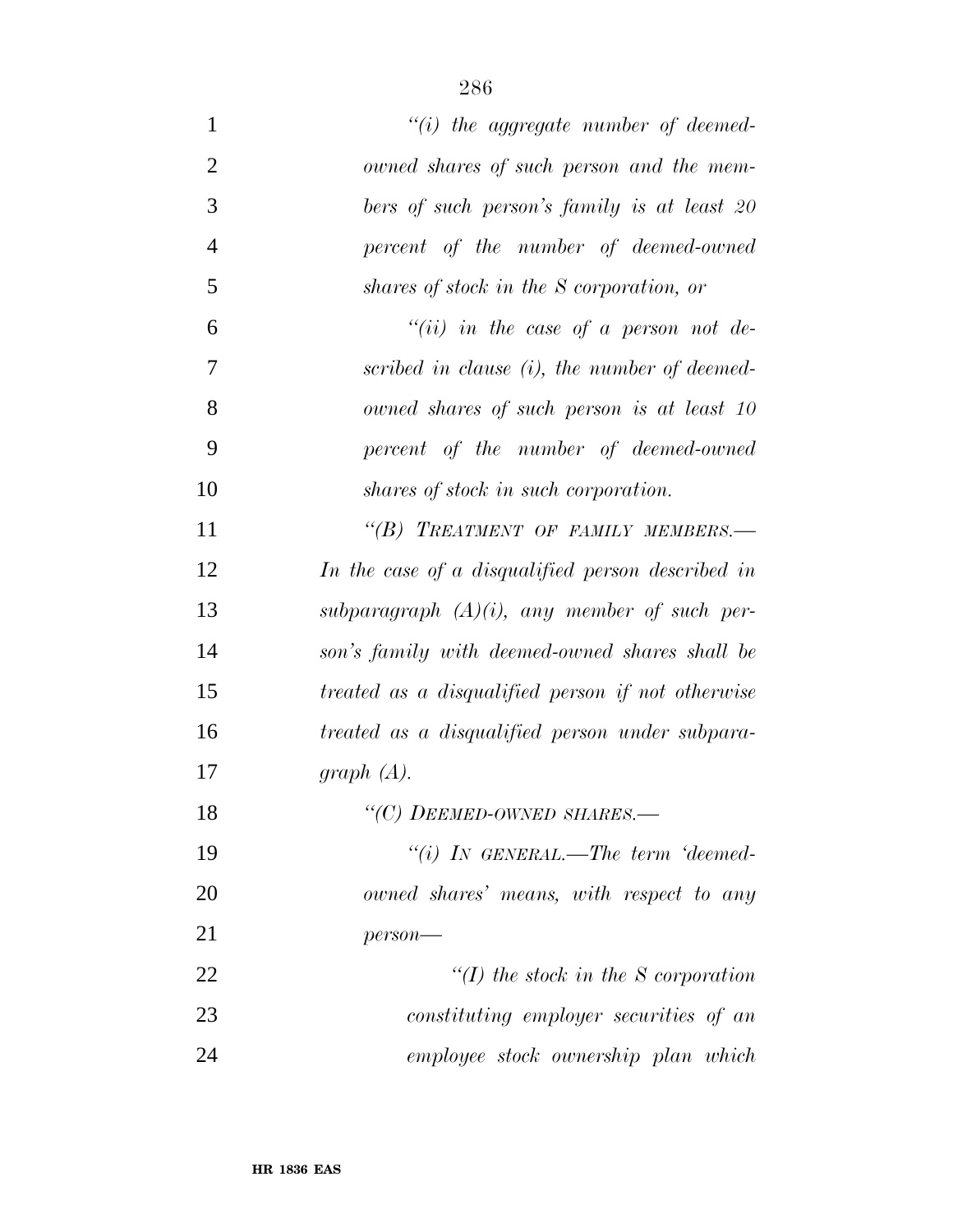| $\mathbf{1}$   | is allocated to such person under the                       |
|----------------|-------------------------------------------------------------|
| $\overline{2}$ | plan, and                                                   |
| 3              | "(II) such person's share of the                            |
| $\overline{4}$ | stock in such corporation which is held                     |
| 5              | by such plan but which is not allocated                     |
| 6              | under the plan to participants.                             |
| 7              | $``(ii)$ PERSON'S<br><b>SHARE</b><br>OF                     |
| 8              | of<br>$UNALLOCALED$ $STOCK.$ $\rightarrow$ $For$ $purposes$ |
| 9              | $clause$ (i)(II), a person's share<br>of                    |
| 10             | unallocated S corporation stock held by                     |
| 11             | such plan is the amount of the unallocated                  |
| 12             | stock which would be allocated to such per-                 |
| 13             | son if the unallocated stock were allocated to              |
| 14             | all participants in the same proportions as                 |
| 15             | the most recent stock allocation under the                  |
| 16             | plan.                                                       |
| 17             | "(D) MEMBER OF FAMILY.-For purposes of                      |
| 18             | this paragraph, the term 'member of the family'             |
| 19             | means, with respect to any individual—                      |
| 20             | $"(i)$ the spouse of the individual,                        |
| 21             | $"(ii)$ an ancestor or lineal descendant                    |
| 22             | of the individual or the individual's spouse,               |
| 23             | $``(iii)$ a brother or sister of the indi-                  |
| 24             | vidual or the individual's spouse and any                   |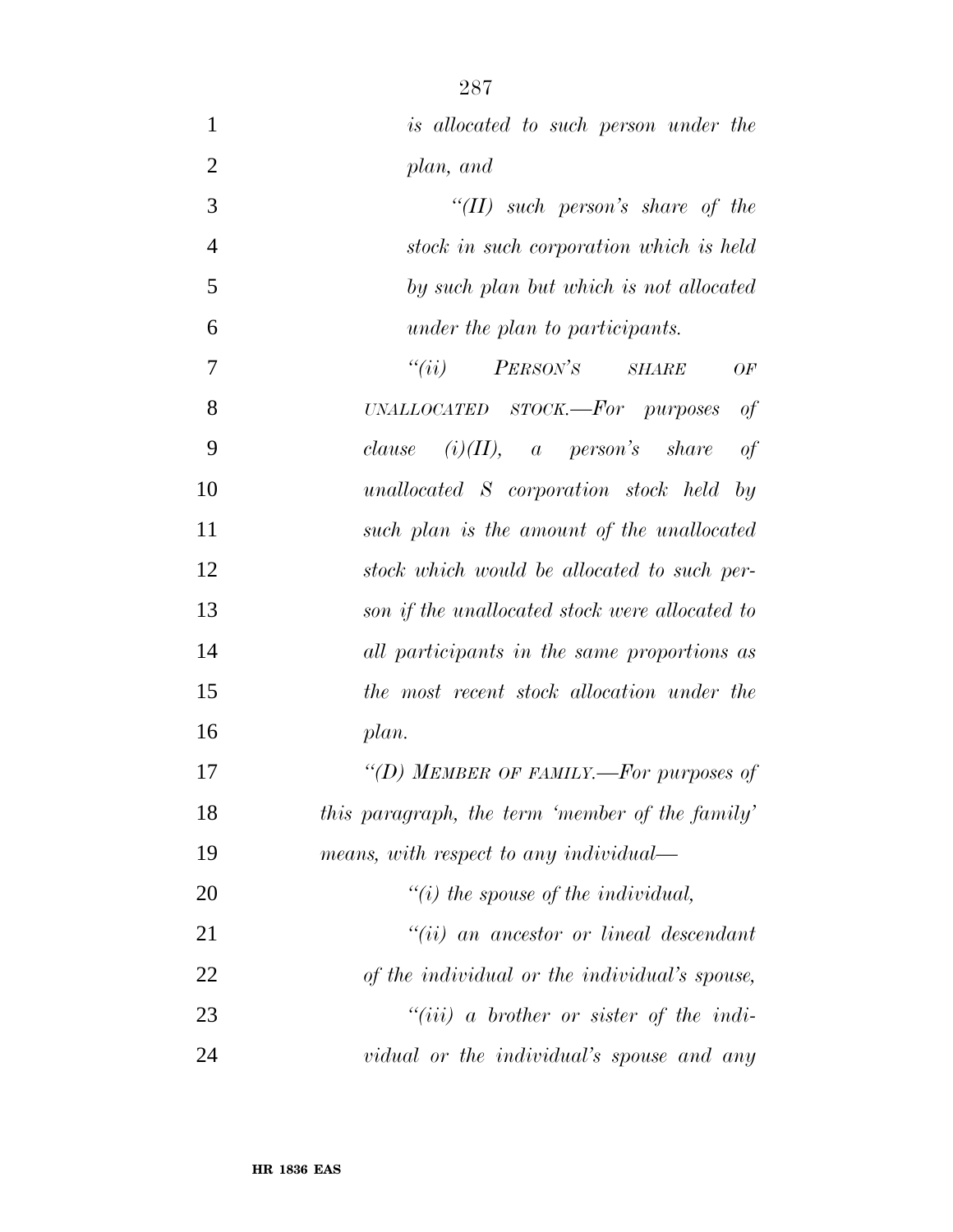- *lineal descendant of the brother or sister, and ''(iv) the spouse of any individual de- scribed in clause (ii) or (iii). A spouse of an individual who is legally sepa- rated from such individual under a decree of di- vorce or separate maintenance shall not be treat- ed as such individual's spouse for purposes of this subparagraph. ''(5) TREATMENT OF SYNTHETIC EQUITY.—For purposes of paragraphs (3) and (4), in the case of a person who owns synthetic equity in the S corpora- tion, except to the extent provided in regulations, the shares of stock in such corporation on which such synthetic equity is based shall be treated as out- standing stock in such corporation and deemed-owned shares of such person if such treatment of synthetic equity of 1 or more such persons results in— ''(A) the treatment of any person as a dis- qualified person, or ''(B) the treatment of any year as a non- allocation year. For purposes of this paragraph, synthetic equity shall be treated as owned by a person in the same manner*
- *as stock is treated as owned by a person under the*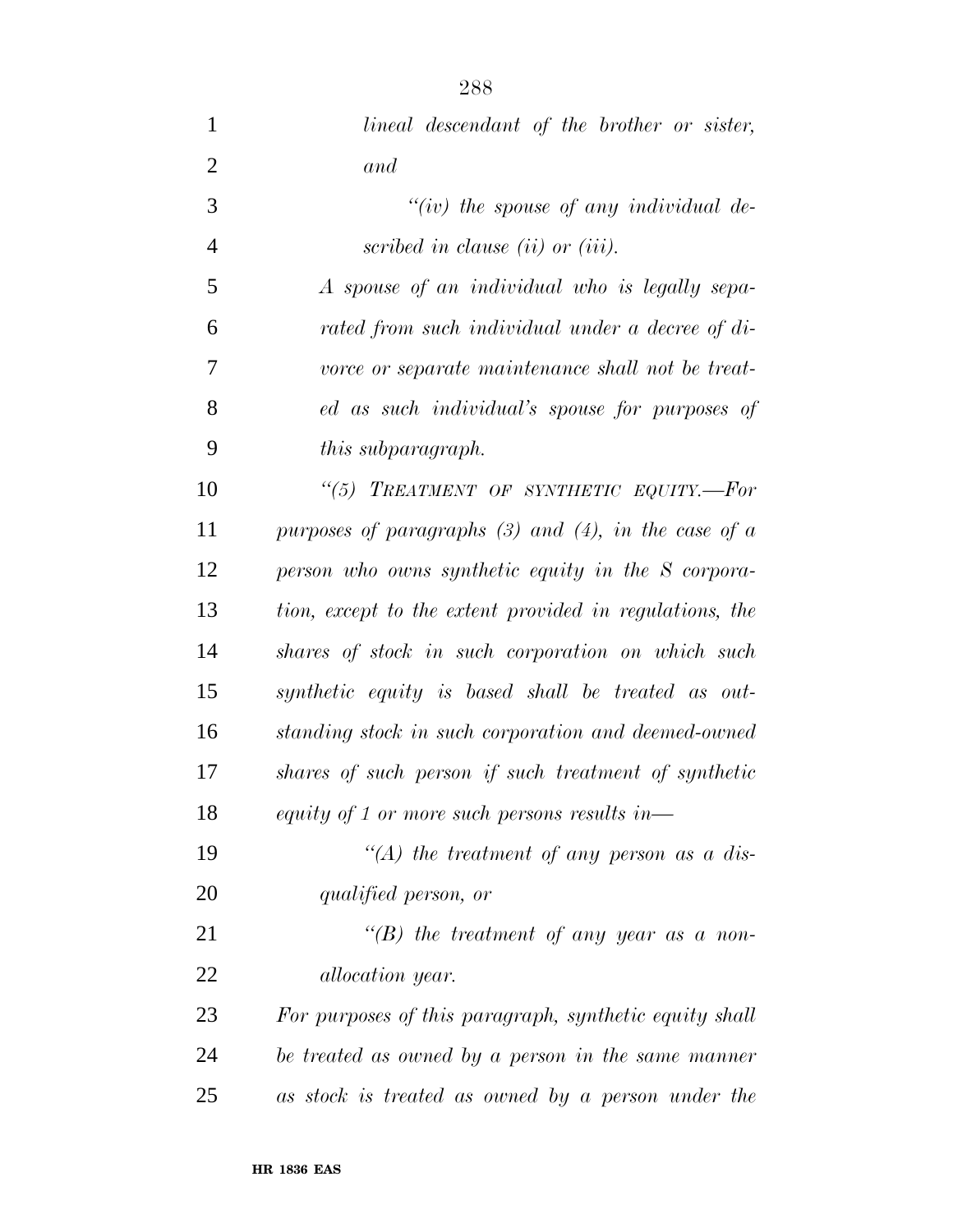| $\mathbf{1}$   | rules of paragraphs (2) and (3) of section 318(a). If,  |
|----------------|---------------------------------------------------------|
| $\overline{2}$ | without regard to this paragraph, a person is treated   |
| 3              | as a disqualified person or a year is treated as a non- |
| $\overline{4}$ | allocation year, this paragraph shall not be construed  |
| 5              | to result in the person or year not being so treated.   |
| 6              | "(6) DEFINITIONS.—For purposes of this                  |
| 7              | $subsection$ —                                          |
| 8              | $\lq (A)$<br>EMPLOYEE STOCK<br>$OWNERSHIP$              |
| 9              | PLAN.—The term 'employee stock ownership                |
| 10             | plan' has the meaning given such term by sec-           |
| 11             | <i>tion</i> $4975(e)(7)$ .                              |
| 12             | "(B) EMPLOYER SECURITIES.—The term                      |
| 13             | 'employer security' has the meaning given such          |
| 14             | term by section $409(l)$ .                              |
| 15             | "(C) SYNTHETIC EQUITY.—The term 'syn-                   |
| 16             | <i>thetic equity' means any stock option, warrant,</i>  |
| 17             | restricted stock, deferred issuance stock right, or     |
| 18             | similar interest or right that gives the holder the     |
| 19             | right to acquire or receive stock of the S corpora-     |
| 20             | tion in the future. Except to the extent provided       |
| 21             | in regulations, synthetic equity also includes a        |
| 22             | stock appreciation right, phantom stock unit, or        |
| 23             | similar right to a future cash payment based on         |
| 24             | the value of such stock or appreciation in such         |
| 25             | value.                                                  |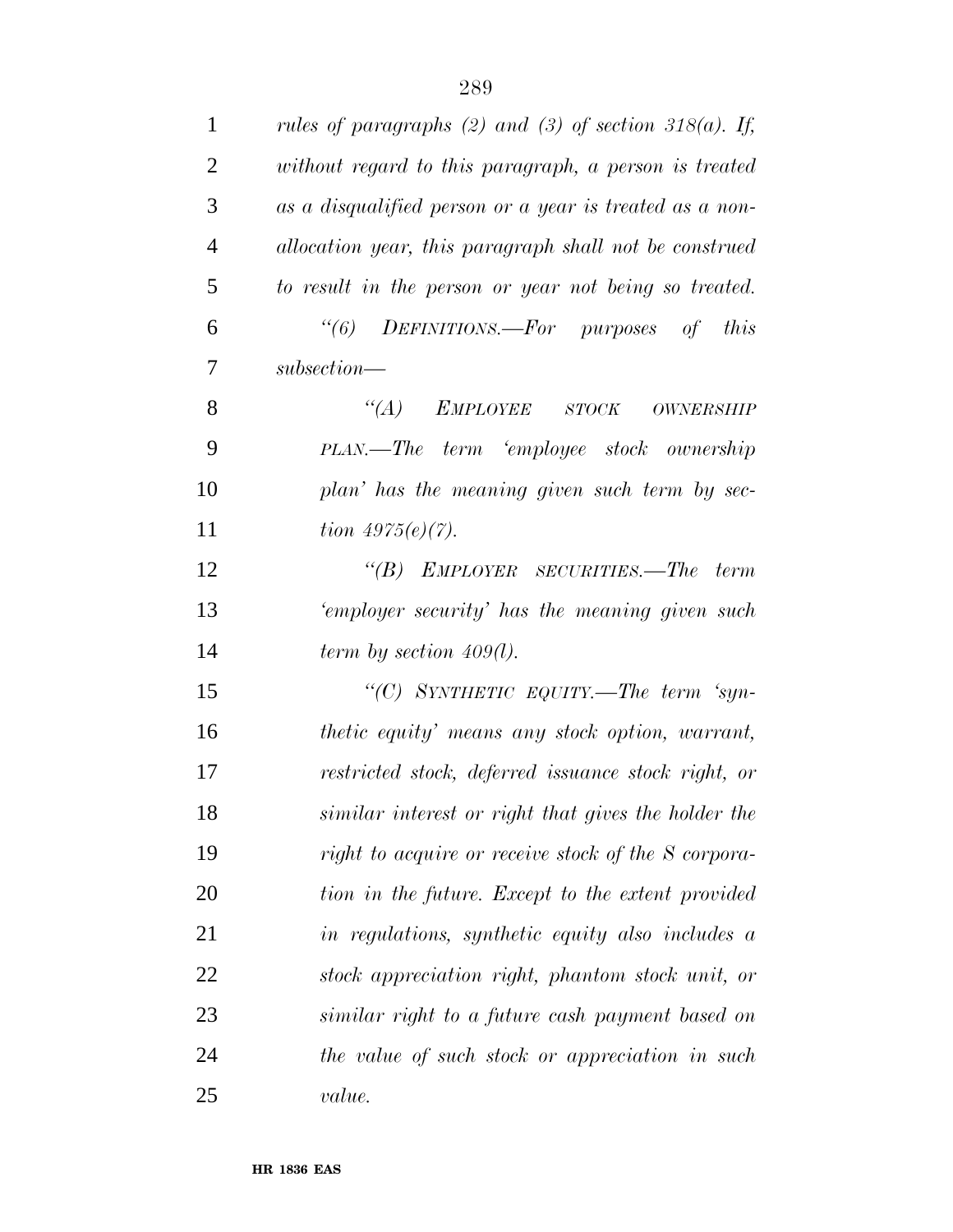| $\mathbf{1}$   | "(7) REGULATIONS.—The Secretary shall pre-                     |
|----------------|----------------------------------------------------------------|
| $\overline{2}$ | scribe such regulations as may be necessary to carry           |
| 3              | out the purposes of this subsection.".                         |
| $\overline{4}$ | (b) COORDINATION WITH SECTION $4975(e)(7)$ . The               |
| 5              | last sentence of section $4975(e)(7)$ (defining employee stock |
| 6              | ownership plan) is amended by inserting ", section $409(p)$ ," |
| 7              | <i>after</i> " $409(n)$ ".                                     |
| 8              | (c) EXCISE TAX.—                                               |
| 9              | (1) APPLICATION OF TAX.—Subsection (a) of sec-                 |
| 10             | tion 4979A (relating to tax on certain prohibited allo-        |
| 11             | cations of employer securities) is amended—                    |
| 12             | $(A)$ by striking "or" at the end of para-                     |
| 13             | graph(1), and                                                  |
| 14             | $(B)$ by striking all that follows paragraph                   |
| 15             | $(2)$ and inserting the following:                             |
| 16             | $\lq(3)$ there is any allocation of employer securi-           |
| 17             | ties which violates the provisions of section $409(p)$ , or    |
| 18             | a nonallocation year described in subsection $(e)(2)(C)$       |
| 19             | with respect to an employee stock ownership plan, or           |
| 20             | "(4) any synthetic equity is owned by a dis-                   |
| 21             | qualified person in any nonallocation year,                    |
| 22             | there is hereby imposed a tax on such allocation or owner-     |
| 23             | ship equal to 50 percent of the amount involved.".             |
| 24             | (2) LIABILITY.—Section $4979A(c)$ (defining li-                |
| 25             | ability for tax) is amended to read as follows:                |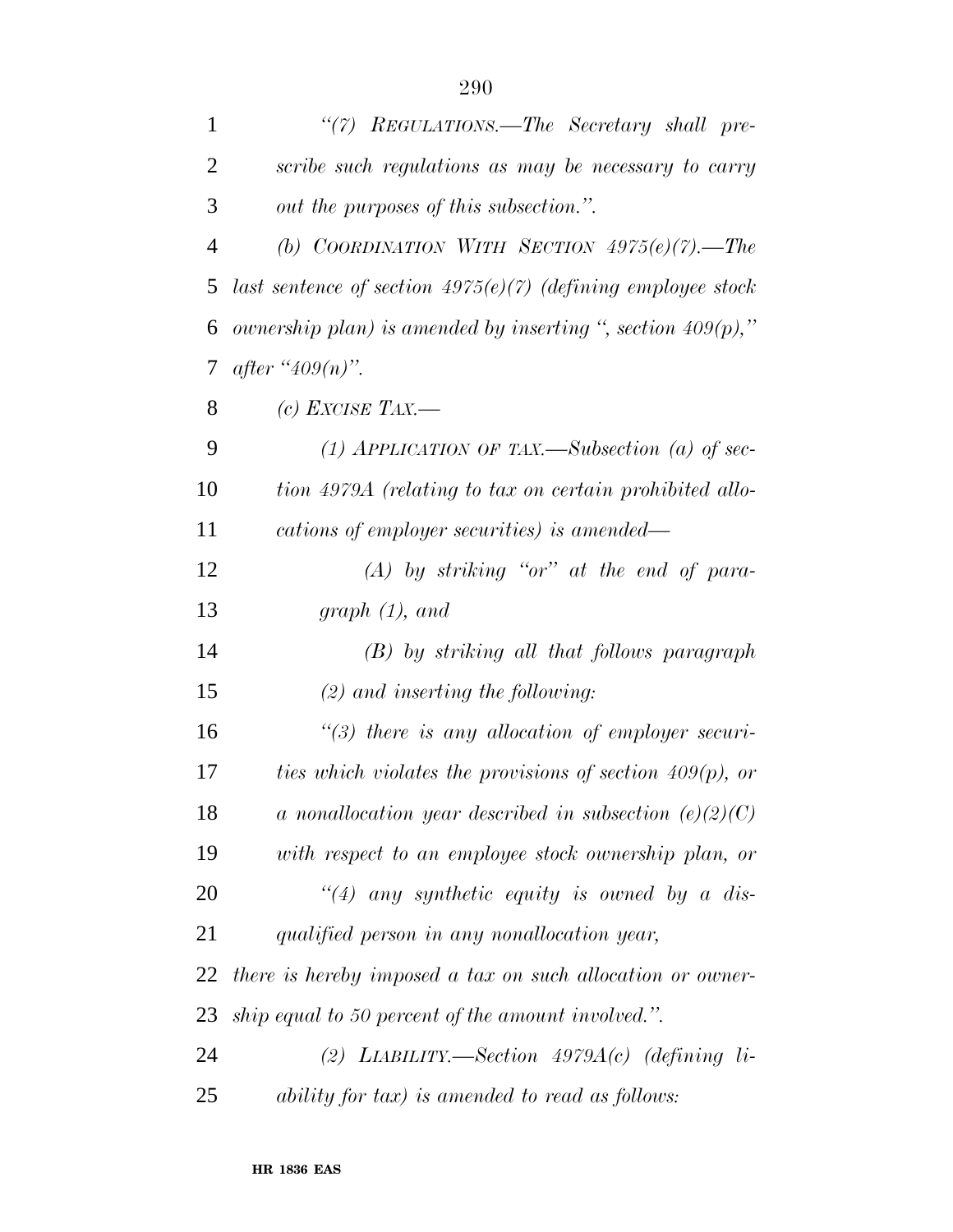| $\mathbf{1}$   | "(c) LIABILITY FOR TAX.—The tax imposed by this                |
|----------------|----------------------------------------------------------------|
| $\overline{2}$ | section shall be paid—                                         |
| 3              | $\lq(1)$ in the case of an allocation referred to in           |
| 4              | paragraph (1) or (2) of subsection (a), by-                    |
| 5              | $\lq (A)$ the employer sponsoring such plan, or                |
| 6              | $\lq\lq(B)$ the eligible worker-owned cooperative,             |
| 7              | which made the written statement described in section          |
| 8              | $664(g)(1)(E)$ or in section $1042(b)(3)(B)$ (as the case      |
| 9              | may be), and                                                   |
| 10             | $\lq(2)$ in the case of an allocation or ownership re-         |
| 11             | ferred to in paragraph $(3)$ or $(4)$ of subsection $(a)$ , by |
| 12             | the S corporation the stock in which was so allocated          |
| 13             | or owned.".                                                    |
| 14             | (3) DEFINITIONS.—Section $4979A(e)$ (relating to               |
| 15             | definitions) is amended to read as follows:                    |
| 16             | "(e) DEFINITIONS AND SPECIAL RULES.-For pur-                   |
| 17             | poses of this section—                                         |
| 18             | "(1) DEFINITIONS.—Except as provided in para-                  |
| 19             | $graph (2)$ , terms used in this section have the same         |
| 20             | respective meanings as when used in sections 409 and           |
| 21             | 4978.                                                          |
| 22             | "(2) SPECIAL RULES RELATING TO TAX IMPOSED                     |
| 23             | BY REASON OF PARAGRAPH (3) OR (4) OF SUBSECTION                |
| 24             | $(a)$ .                                                        |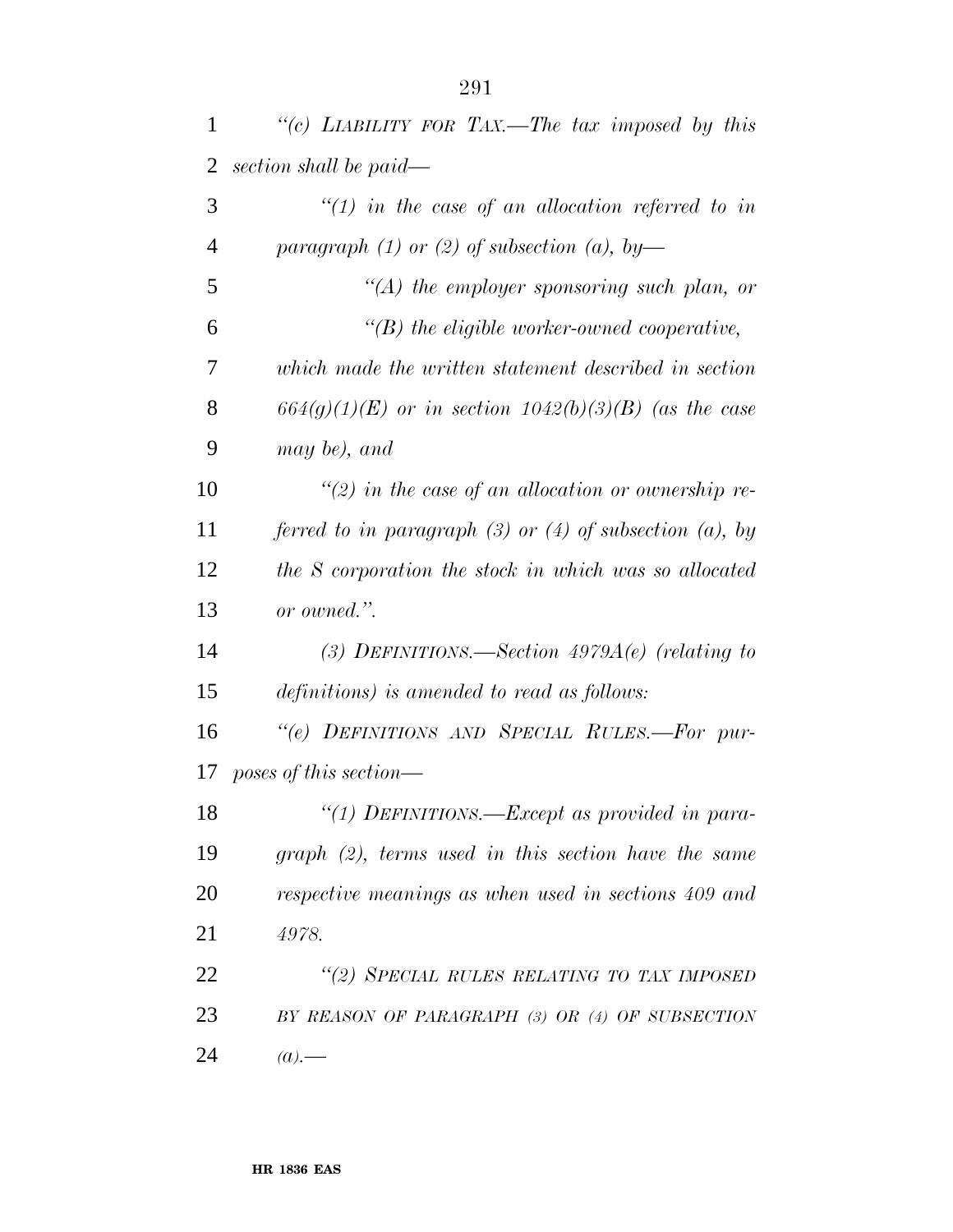| $\mathbf{1}$   | $\lq\lq (A)$<br>PROHIBITED ALLOCATIONS.—The              |
|----------------|----------------------------------------------------------|
| $\overline{2}$ | amount involved with respect to any tax imposed          |
| 3              | by reason of subsection $(a)(3)$ is the amount allo-     |
| $\overline{4}$ | cated to the account of any person in violation          |
| 5              | of section $409(p)(1)$ .                                 |
| 6              | "(B) SYNTHETIC EQUITY.—The amount in-                    |
| 7              | volved with respect to any tax imposed by reason         |
| 8              | of subsection $(a)(4)$ is the value of the shares on     |
| 9              | which the synthetic equity is based.                     |
| 10             | "(C) SPECIAL RULE DURING FIRST NON-                      |
| 11             | ALLOCATION YEAR.—For purposes of subpara-                |
| 12             | graph $(A)$ , the amount involved for the first non-     |
| 13             | allocation year of any employee stock ownership          |
| 14             | plan shall be determined by taking into account          |
| 15             | the total value of all the deemed-owned shares of        |
| 16             | all disqualified persons with respect to such            |
| 17             | plan.                                                    |
| 18             | "(D) STATUTE OF LIMITATIONS.—The stat-                   |
| 19             | utory period for the assessment of any tax im-           |
| 20             | posed by this section by reason of paragraph $(3)$       |
| 21             | or $(4)$ of subsection $(a)$ shall not expire before the |
| 22             | date which is 3 years from the later of $-$              |
| 23             | $``(i)$ the allocation or ownership re-                  |
| 24             | ferred to in such paragraph giving rise to               |
| 25             | such tax, or                                             |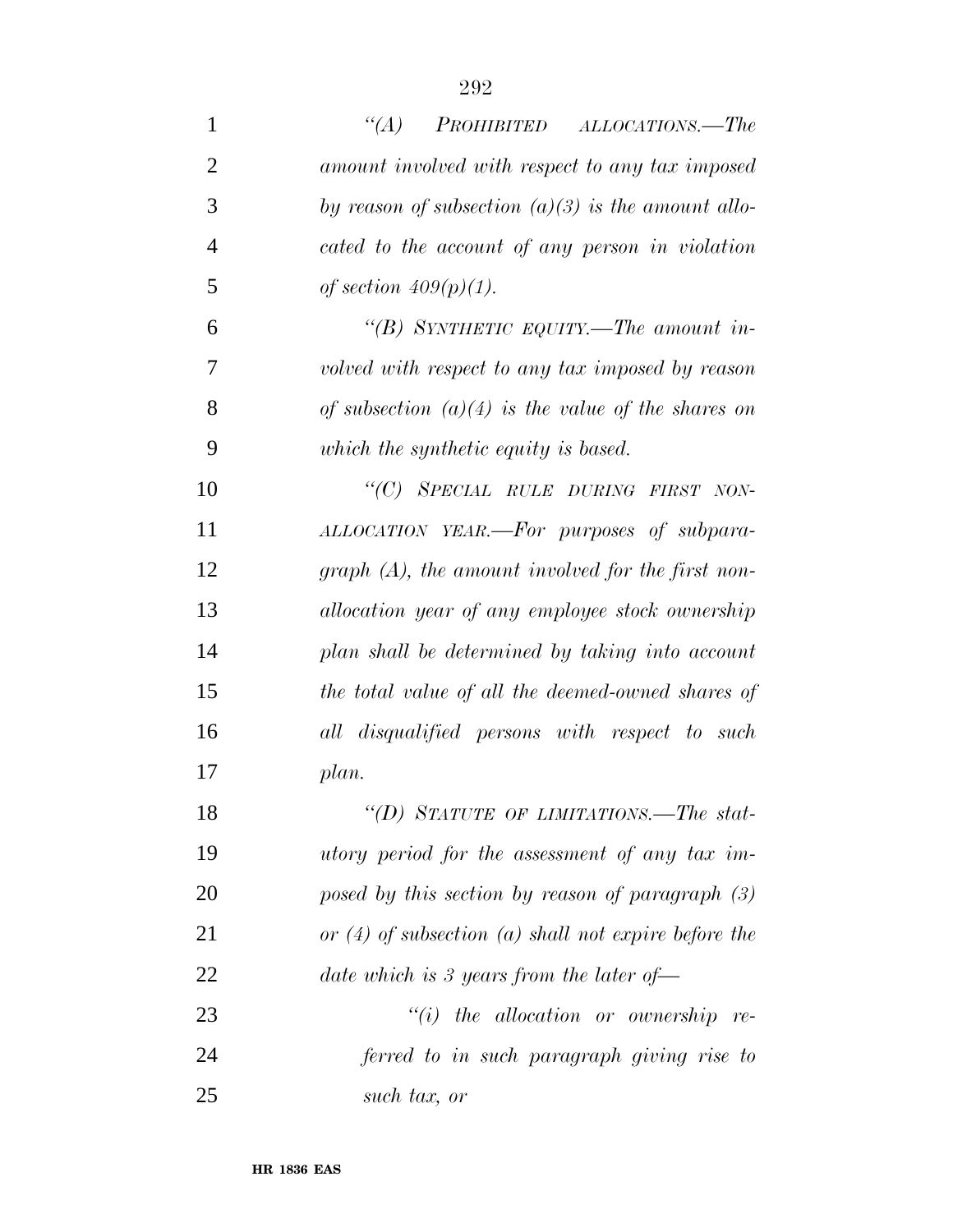| 1              | $``(ii)$ the date on which the Secretary is                |
|----------------|------------------------------------------------------------|
| $\overline{2}$ | notified of such allocation or ownership.".                |
| 3              | (d) EFFECTIVE DATES.—                                      |
| 4              | $(1)$ IN GENERAL.—The amendments made by                   |
| 5              | this section shall apply to plan years beginning after     |
| 6              | December 31, 2002.                                         |
| 7              | (2) EXCEPTION FOR CERTAIN PLANS.—In the                    |
| 8              | case of any-                                               |
| 9              | $(A)$ employee stock ownership plan estab-                 |
| 10             | lished after July 11, 2000, or                             |
| 11             | (B) employee stock ownership plan estab-                   |
| 12             | lished on or before such date if employer securi-          |
| 13             | ties held by the plan consist of stock in a cor-           |
| 14             | poration with respect to which an election under           |
| 15             | section $1362(a)$ of the Internal Revenue Code of          |
| 16             | 1986 is not in effect on such date,                        |
| 17             | the amendments made by this section shall apply to         |
| 18             | plan years ending after July 11, 2000.                     |
| 19             | SEC. 657. AUTOMATIC ROLLOVERS OF CERTAIN MANDA-            |
| 20             | <b>TORY DISTRIBUTIONS.</b>                                 |
| 21             | (a) DIRECT TRANSFERS OF MANDATORY DISTRIBU-                |
| 22             | $TIONS$ .                                                  |
| 23             | (1) IN GENERAL.—Section $401(a)(31)$ (relating             |
| 24             | to optional direct transfer of eligible rollover distribu- |
| 25             | tions), as amended by section 643, is amended by re-       |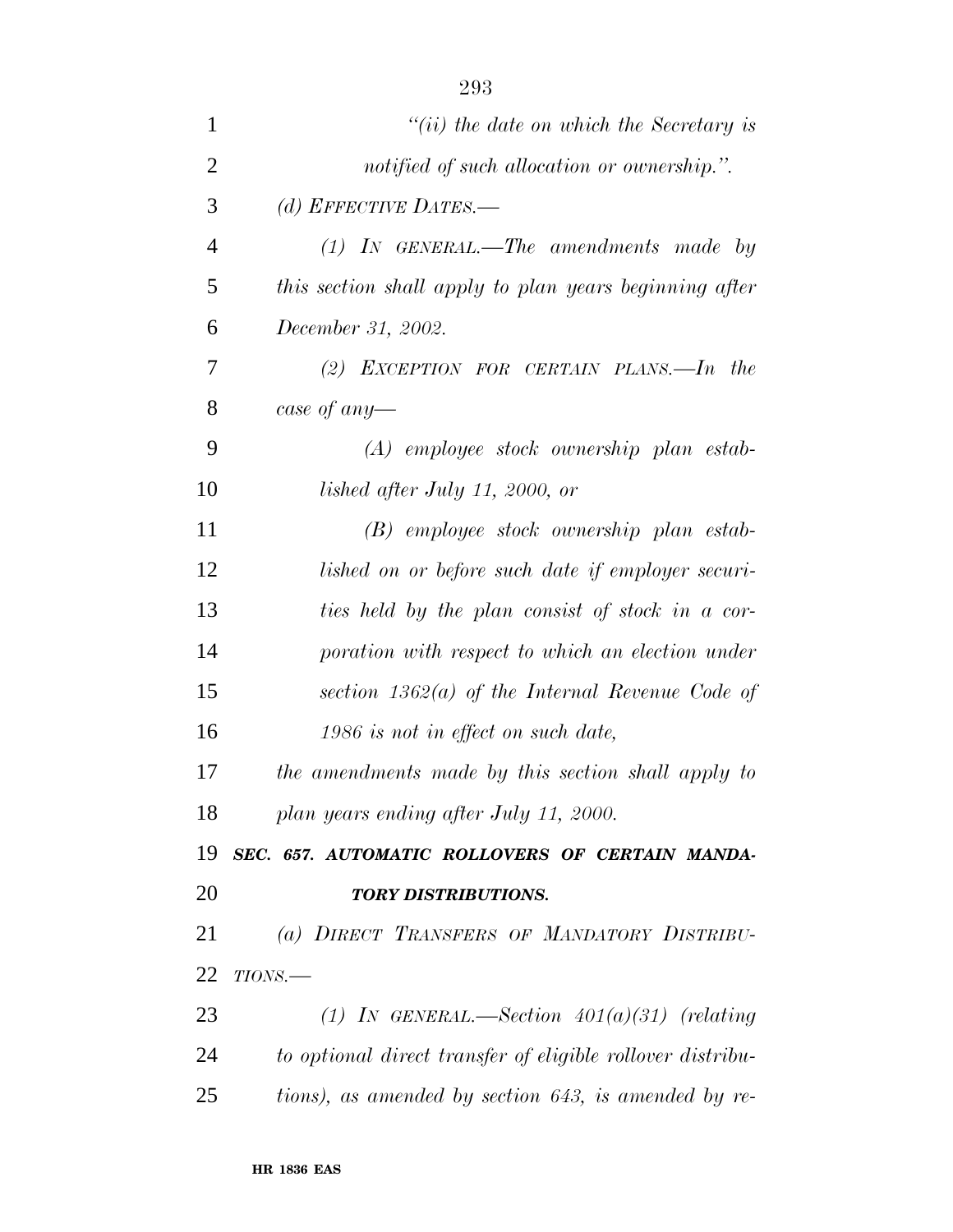| $\mathbf{1}$   | designating subparagraphs $(B)$ , $(C)$ , and $(D)$ as sub- |
|----------------|-------------------------------------------------------------|
| $\overline{2}$ | paragraphs $(C)$ , $(D)$ , and $(E)$ , respectively, and by |
| 3              | inserting after subparagraph $(A)$ the following new        |
| $\overline{4}$ | subparagraph:                                               |
| 5              | CERTAIN MANDATORY DISTRIBU-<br>$\lq(B)$                     |
| 6              | $TIONS$ .                                                   |
| $\tau$         | "(i) IN GENERAL.—In case of a trust                         |
| 8              | which is part of an eligible plan, such trust               |
| 9              | shall not constitute a qualified trust under                |
| 10             | this section unless the plan of which such                  |
| 11             | trust is a part provides that if-                           |
| 12             | $\lq (I)$ a distribution described in                       |
| 13             | clause (ii) in excess of $$1,000$ is made,                  |
| 14             | and                                                         |
| 15             | $H(H)$ the distributee does not make                        |
| 16             | an election under subparagraph (A)                          |
| 17             | and does not elect to receive the dis-                      |
| 18             | tribution directly,                                         |
| 19             | the plan administrator shall make such                      |
| 20             | transfer to an individual retirement ac-                    |
| 21             | count or annuity of a designated trustee or                 |
| 22             | issuer and shall notify the distributee in                  |
| 23             | writing (either separately or as part of the                |
| 24             | notice under section $402(f)$ ) that the dis-               |
| 25             | tribution may be transferred without cost or                |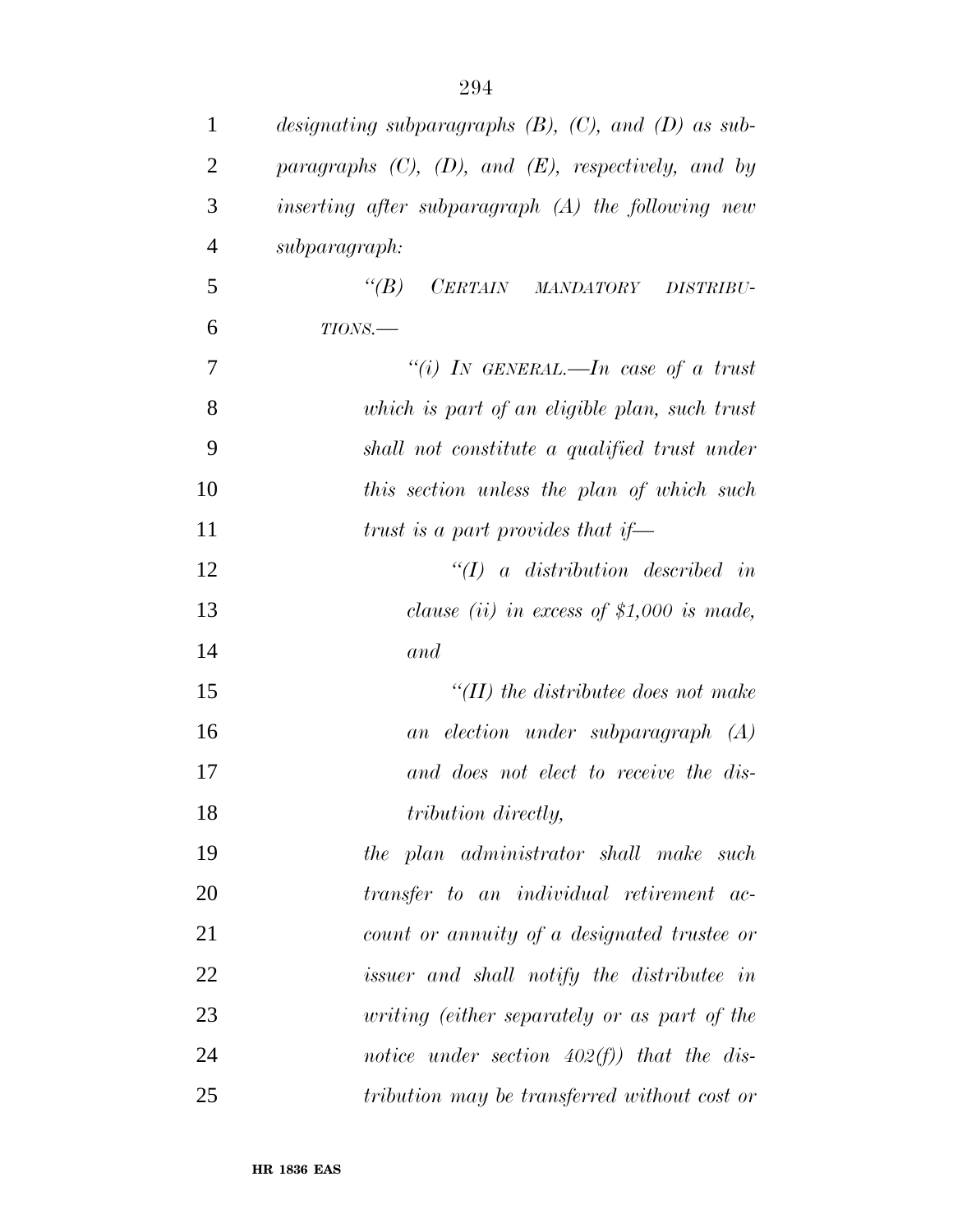| $\mathbf{1}$   | penalty to another individual account or                       |
|----------------|----------------------------------------------------------------|
| $\overline{2}$ | <i>annuity.</i>                                                |
| 3              | "(ii) ELIGIBLE PLAN.—For purposes of                           |
| $\overline{4}$ | clause $(i)$ , the term 'eligible plan' means a                |
| 5              | plan which provides that any nonforfeitable                    |
| 6              | accrued benefit for which the present value                    |
| 7              | (as determined under section $411(a)(11)$ )                    |
| 8              | does not exceed $$5,000$ shall be immediately                  |
| 9              | distributed to the participant.".                              |
| 10             | (2) CONFORMING AMENDMENTS.-                                    |
| 11             | (A) The heading of section $401(a)(31)$ is                     |
| 12             | amended by striking "OPTIONAL DIRECT" and                      |
| 13             | <i>inserting "DIRECT".</i>                                     |
| 14             | (B) Section $401(a)(31)(C)$ , as redesignated                  |
| 15             | by paragraph $(1)$ , is amended by striking "Sub-              |
| 16             | $paragnph$ $(A)$ " and inserting "Subparagraphs"               |
| 17             | $(A)$ and $(B)$ ".                                             |
| 18             | (b) NOTICE REQUIREMENT.—Section $402(f)(1)$ (relat-            |
| 19             | ing to written explanation to recipients of distributions eli- |
| 20             | gible for rollover treatment) is amended by striking "and"     |
| 21             | at the end of subparagraph $(C)$ , by striking the period at   |
| 22             | the end of subparagraph $(D)$ , and by adding at the end       |
| 23             | the following new subparagraph:                                |
| 24             | " $(E)$ if applicable, of the provision requir-                |
| 25             | ing a direct trustee-to-trustee transfer of a dis-             |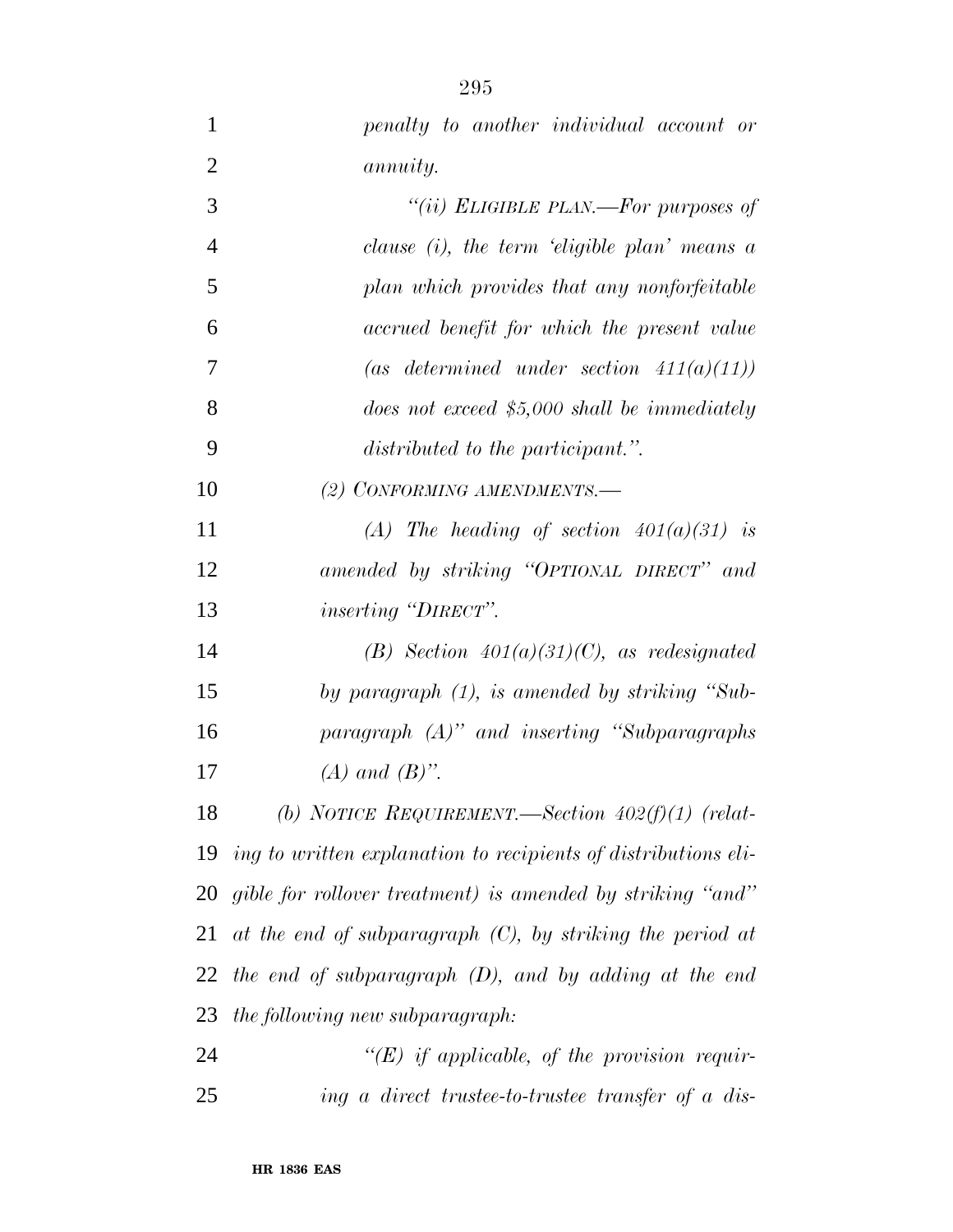| 1              | tribution under section $401(a)(31)(B)$ unless the     |
|----------------|--------------------------------------------------------|
| $\overline{2}$ | <i>recipient elects otherwise.</i> ".                  |
| 3              | (c) FIDUCIARY RULES.—                                  |
| $\overline{4}$ | (1) IN GENERAL.—Section $404(c)$ of the Em-            |
| 5              | ployee Retirement Income Security Act of 1974 (29      |
| 6              | U.S.C. $1104(c)$ ) is amended by adding at the end the |
| 7              | following new paragraph:                               |
| 8              | "(3) In the case of a pension plan which makes         |
| 9              | a transfer to an individual retirement account or an-  |
| 10             | nuity of a designated trustee or issuer under section  |
| 11             | $401(a)(31)(B)$ of the Internal Revenue Code of 1986,  |
| 12             | the participant or beneficiary shall, for purposes of  |
| 13             | paragraph (1), be treated as exercising control over   |
| 14             | the assets in the account or annuity upon the earlier  |
| 15             | $of$ —                                                 |
| 16             | "(A) a rollover of all or a portion of the             |
| 17             | amount to another individual retirement account        |
| 18             | or annuity; or                                         |
| 19             | "(B) one year after the transfer is made.".            |
| 20             | (2) REGULATIONS.—                                      |
| 21             | AUTOMATIC ROLLOVER<br>(A)<br><b>SAFE</b><br>HAR-       |
| 22             | BOR.—The Secretary of Labor shall promulgate           |
| 23             | regulations to provide guidance regarding meet-        |
| 24             | ing the fiduciary requirements of section $404(a)$     |
| 25             | of the Employee Retirement Income Security Act         |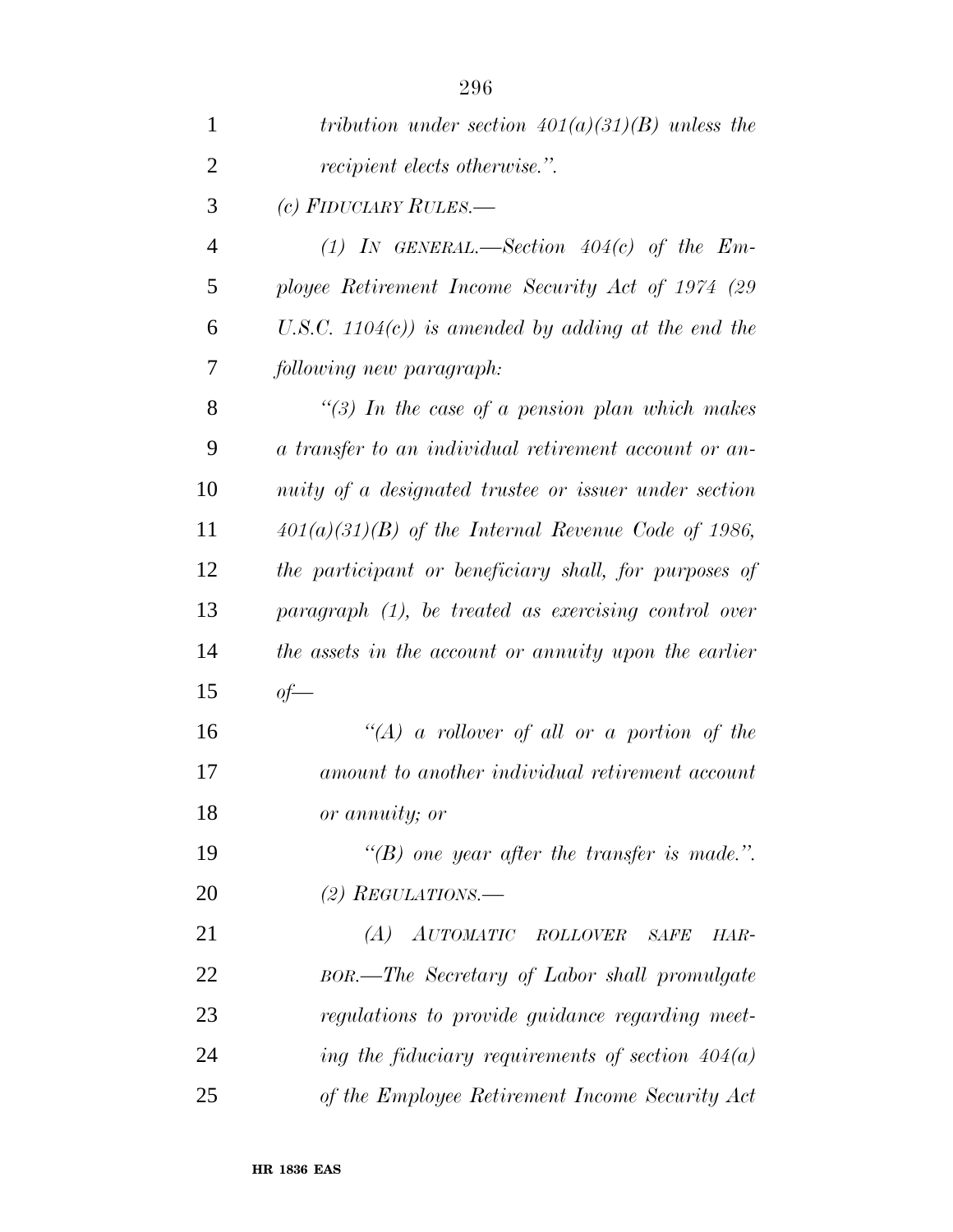| of 1974 (29 U.S.C. 1104(a)) in the case of a pen-             |
|---------------------------------------------------------------|
| sion plan which makes a transfer under section                |
| $401(a)(31)(B)$ of the Internal Revenue Code of               |
| 1986.                                                         |
| (B) USE OF LOW-COST INDIVIDUAL RETIRE-                        |
| MENT PLANS.—The Secretary of the Treasury                     |
| and the Secretary of Labor shall promulgate                   |
| such regulations as necessary to encourage the                |
| use of low-cost individual retirement plans for               |
| purposes of transfers under section $401(a)(31)(B)$           |
| of the Internal Revenue Code of 1986 and for                  |
| other uses as appropriate to promote the preser-              |
| vation of assets for retirement income purposes.              |
|                                                               |
| (d) EFFECTIVE DATE.—The amendments made by this               |
| section shall apply to distributions made after final regula- |
| tions implementing subsection (c) are prescribed.             |
| SEC. 658. CLARIFICATION OF TREATMENT OF CONTRIBU-             |
| TIONS TO MULTIEMPLOYER PLAN.                                  |
| (a) NOT CONSIDERED METHOD OF ACCOUNTING.-For                  |
| purposes of section 446 of the Internal Revenue Code of       |
| 1986, a determination under section $404(a)(6)$ of such Code  |
| regarding the taxable year with respect to which a contribu-  |
| tion to a multiemployer pension plan is deemed made shall     |
| 24 not be treated as a method of accounting of the taxpayer.  |
|                                                               |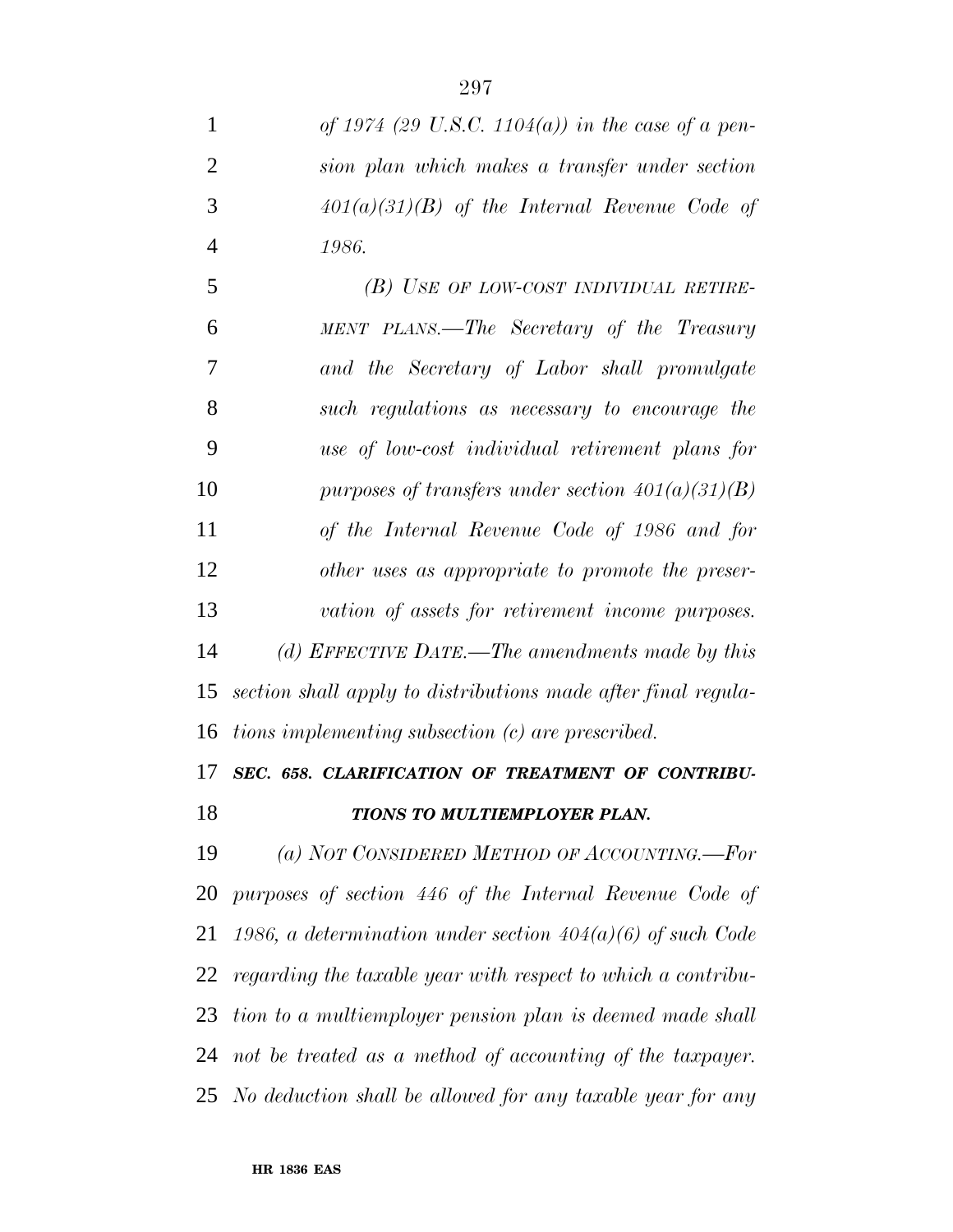*contribution to a multiemployer pension plan with respect to which a deduction was previously allowed.*

 *(b) REGULATIONS.—The Secretary of the Treasury shall promulgate such regulations as necessary to clarify that a taxpayer shall not be allowed, with respect to any taxable year, an aggregate amount of deductions for con- tributions to a multiemployer pension plan which exceeds the amount of such contributions made or deemed made under section 404(a)(6) of the Internal Revenue Code of 1986 to such plan.*

 *(c) EFFECTIVE DATE.—Subsection (a), and any regu- lations promulgated under subsection (b), shall be effective for years ending after the date of the enactment of this Act.*

### *PART II—TREATMENT OF PLAN AMENDMENTS*

### *REDUCING FUTURE BENEFIT ACCRUALS*

*SEC. 659. NOTICE REQUIRED FOR PENSION PLAN AMEND-*

*MENTS HAVING THE EFFECT OF SIGNIFI-*

*CANTLY REDUCING FUTURE BENEFIT ACCRU-*

*ALS.*

*(a) EXCISE TAX.—*

 *(1) IN GENERAL.—Chapter 43 (relating to quali- fied pension, etc., plans) is amended by adding at the end the following new section:*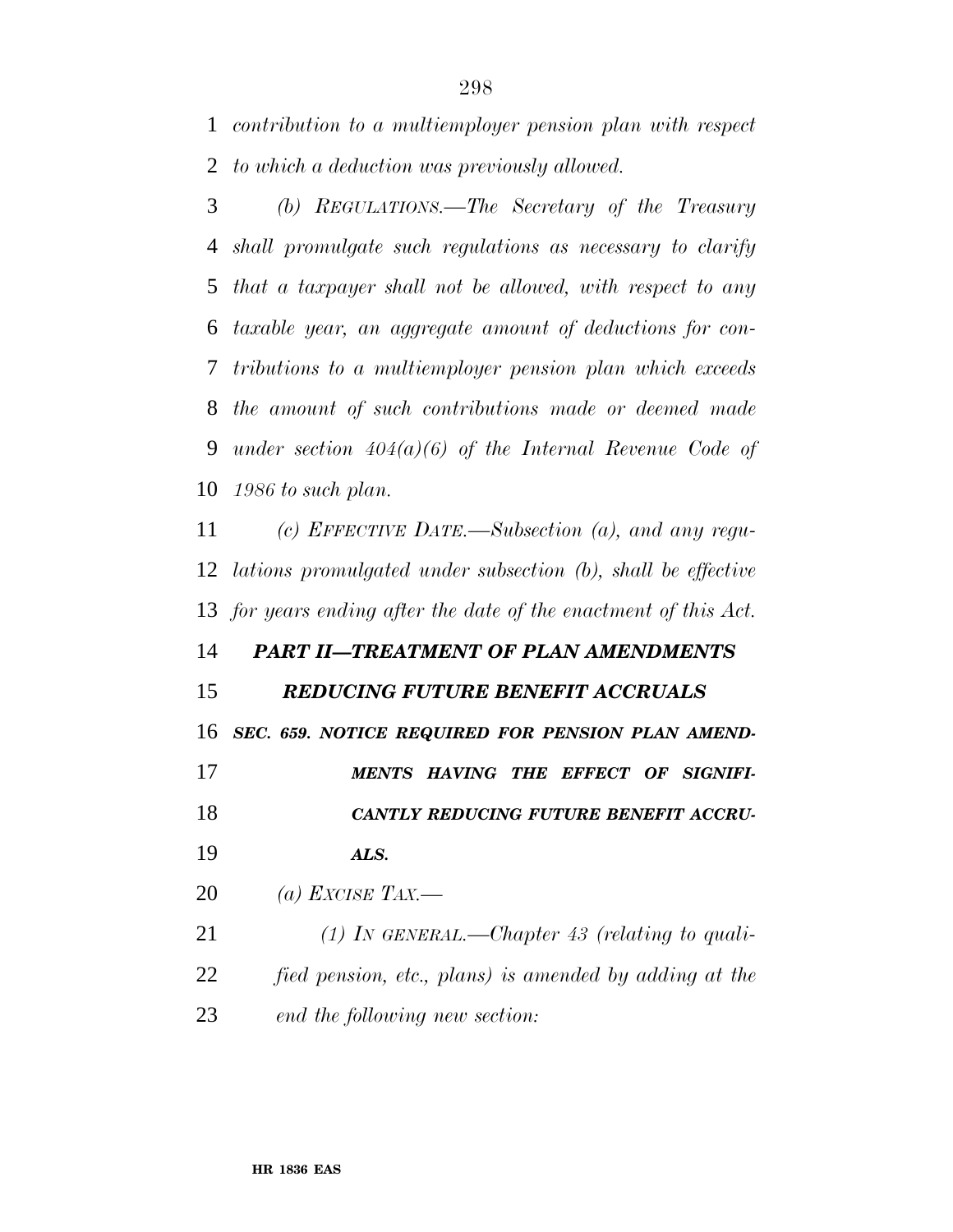## *''SEC. 4980F. FAILURE TO PROVIDE NOTICE OF PENSION PLAN AMENDMENTS REDUCING BENEFIT AC-CRUALS.*

 *''(a) IMPOSITION OF TAX.—There is hereby imposed a tax on the failure of an applicable pension plan to meet the requirements of subsection (e) with respect to any appli-cable individual.*

*''(b) AMOUNT OF TAX.—*

 *''(1) IN GENERAL.—The amount of the tax im- posed by subsection (a) on any failure with respect to any applicable individual shall be \$100 for each day in the noncompliance period with respect to such fail-ure.*

 *''(2) NONCOMPLIANCE PERIOD.—For purposes of this section, the term 'noncompliance period' means, with respect to any failure, the period beginning on the date the failure first occurs and ending on the date the notice to which the failure relates is provided or the failure is otherwise corrected.*

*''(c) LIMITATIONS ON AMOUNT OF TAX.—*

 *''(1) TAX NOT TO APPLY WHERE FAILURE NOT DISCOVERED AND REASONABLE DILIGENCE EXER- CISED.—No tax shall be imposed by subsection (a) on any failure during any period for which it is estab- lished to the satisfaction of the Secretary that any person subject to liability for the tax under subsection*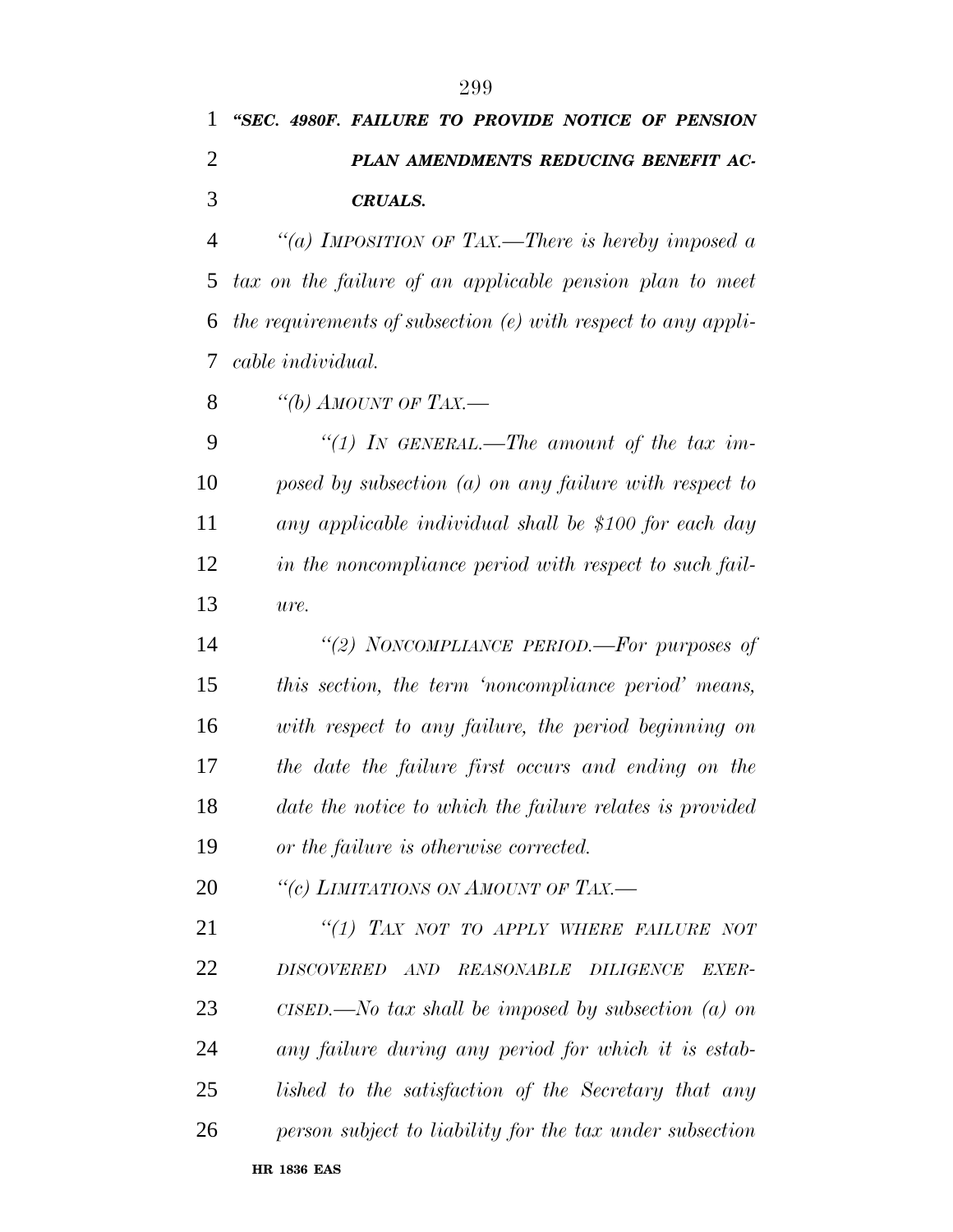| $\mathbf{1}$   | (d) did not know that the failure existed and exercised |
|----------------|---------------------------------------------------------|
| $\overline{2}$ | reasonable diligence to meet the requirements of sub-   |
| 3              | section $(e)$ .                                         |
| $\overline{4}$ | "(2) TAX NOT TO APPLY TO FAILURES COR-                  |
| 5              | RECTED WITHIN 30 DAYS.—No tax shall be imposed          |
| 6              | by subsection (a) on any failure if-                    |
| 7              | "(A) any person subject to liability for the            |
| 8              | tax under subsection (d) exercised reasonable           |
| 9              | diligence to meet the requirements of subsection        |
| 10             | $(e)$ , and                                             |
| 11             | $\lq\lq(B)$ such person provides the notice de-         |
| 12             | scribed in subsection (e) during the 30-day pe-         |
| 13             | riod beginning on the first date such person            |
| 14             | knew, or exercising reasonable diligence would          |
| 15             | have known, that such failure existed.                  |
| 16             | "(3) OVERALL LIMITATION FOR UNINTENTIONAL               |
| 17             | <b>FAILURES.-</b>                                       |
| 18             | "(A) IN GENERAL.—If the person subject to               |
| 19             | liability for tax under subsection (d) exercised        |
| 20             | reasonable diligence to meet the requirements of        |
| 21             | subsection (e), the tax imposed by subsection $(a)$     |
| 22             | for failures during the taxable year of the em-         |
| 23             | ployer (or, in the case of a multiemployer plan,        |
| 24             | the taxable year of the trust forming part of the       |
| 25             | plan) shall not exceed $$500,000$ . For purposes of     |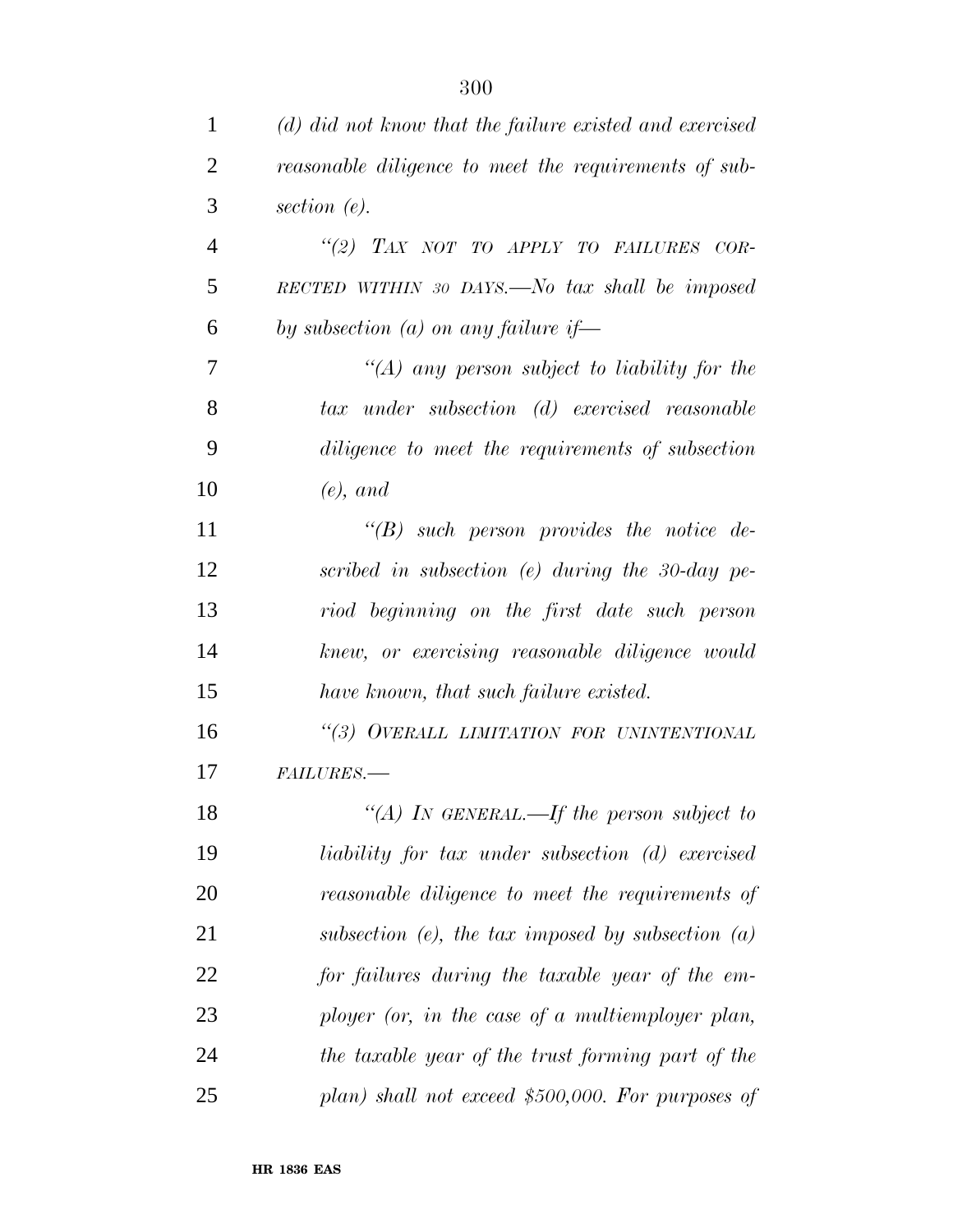*the preceding sentence, all multiemployer plans of which the same trust forms a part shall be treated as 1 plan. ''(B) TAXABLE YEARS IN THE CASE OF CER- TAIN CONTROLLED GROUPS.—For purposes of this paragraph, if all persons who are treated as a single employer for purposes of this section do not have the same taxable year, the taxable years taken into account shall be determined under principles similar to the principles of section 1561. ''(4) WAIVER BY SECRETARY.—In the case of a failure which is due to reasonable cause and not to willful neglect, the Secretary may waive part or all of the tax imposed by subsection (a) to the extent that the payment of such tax would be excessive or other- wise inequitable relative to the failure involved. ''(d) LIABILITY FOR TAX.—The following shall be lia- ble for the tax imposed by subsection (a): ''(1) In the case of a plan other than a multiem- ployer plan, the employer. ''(2) In the case of a multiemployer plan, the plan. ''(e) NOTICE REQUIREMENTS FOR PLAN AMENDMENTS SIGNIFICANTLY REDUCING BENEFIT ACCRUALS.—*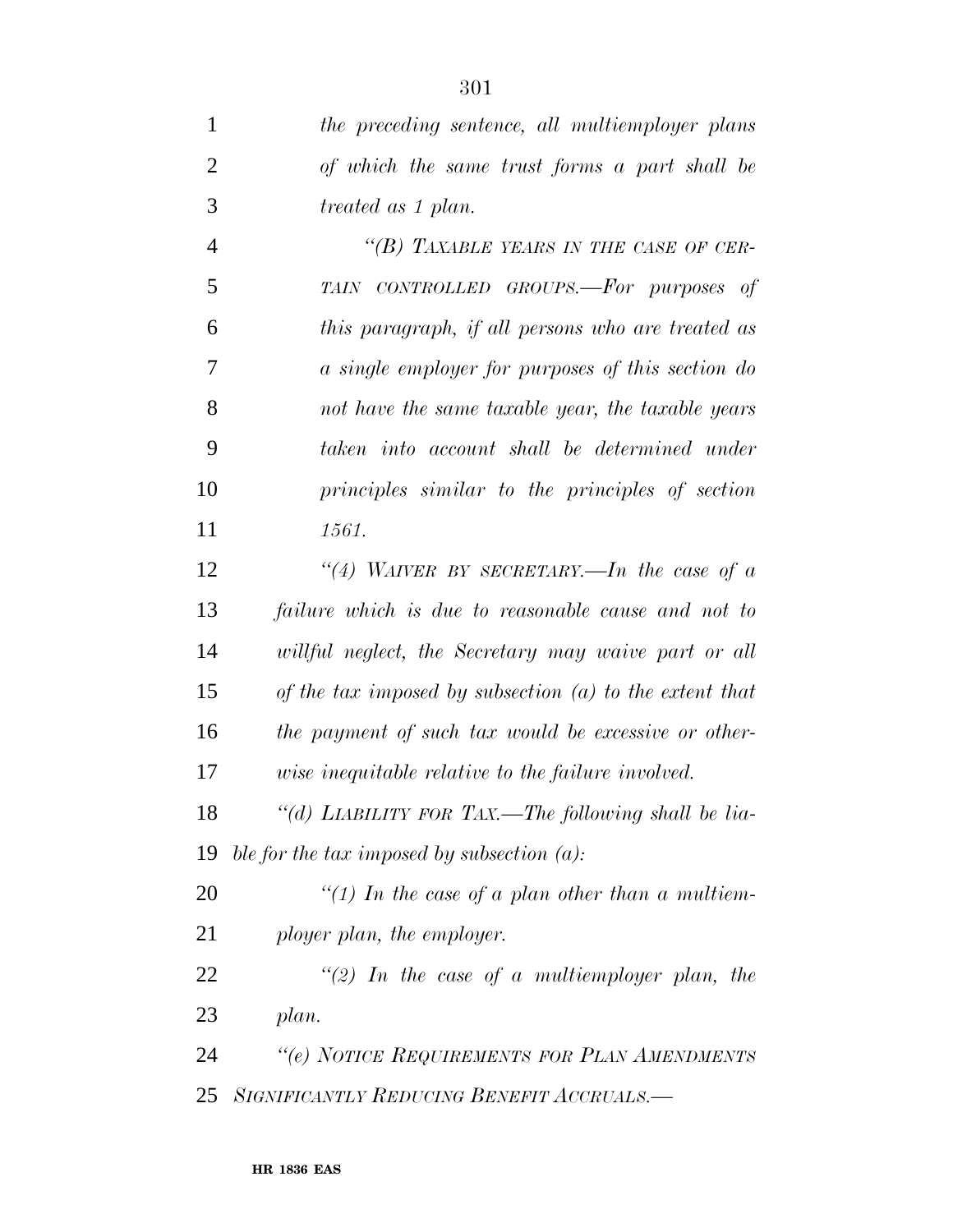| $\mathbf{1}$   | "(1) In GENERAL.—If the sponsor of an applica-           |
|----------------|----------------------------------------------------------|
| $\overline{2}$ | ble pension plan adopts an amendment which has the       |
| 3              | effect of significantly reducing the rate of future ben- |
| $\overline{4}$ | efit accrual of 1 or more participants, the plan ad-     |
| 5              | ministrator shall, not later than the 45th day before    |
| 6              | the effective date of the amendment, provide written     |
| $\tau$         | notice to each applicable individual (and to each em-    |
| 8              | ployee organization representing applicable individ-     |
| 9              | $uals) which$ —                                          |
| 10             | "(A) sets forth a summary of the plan                    |
| 11             | amendment and the effective date of the amend-           |
| 12             | ment,                                                    |
| 13             | $\lq\lq B$ includes a statement that the plan            |
| 14             | amendment is expected to significantly reduce            |
| 15             | the rate of future benefit accrual,                      |
| 16             | $\lq\lq$ includes a description of the classes of        |
| 17             | employees reasonably expected to be affected by          |
| 18             | the reduction in the rate of future benefit ac-          |
| 19             | crual,                                                   |
| 20             | $\lq\lq D$ sets forth examples illustrating how          |
| 21             | the plan will change benefits for such classes of        |
| 22             | <i>employees,</i>                                        |
| 23             | "(E) if paragraph (2) applies to the plan                |
| 24             | amendment, includes a notice that the plan ad-           |
| 25             | ministrator will provide a benefit estimation tool       |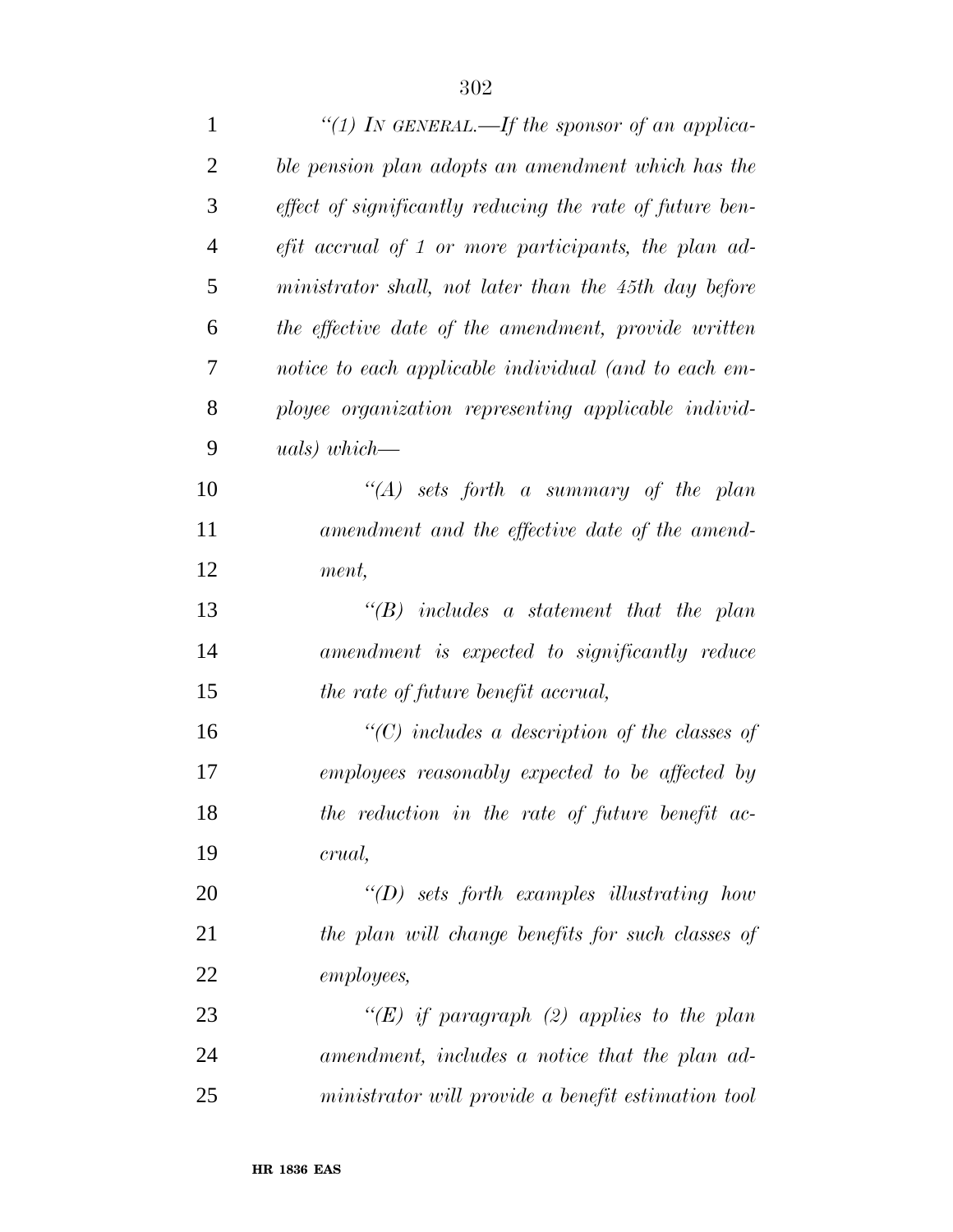| $\mathbf{1}$   | kit described in paragraph $(2)(B)$ to each appli-    |
|----------------|-------------------------------------------------------|
| $\overline{2}$ | cable individual no later than the date required      |
| 3              | under paragraph $(2)(A)$ , and                        |
| $\overline{4}$ | $\lq (F)$ includes a notice of each applicable in-    |
| 5              | dividual's right under Federal law to receive,        |
| 6              | and of the procedures for requesting, an annual       |
| 7              | benefit statement.                                    |
| 8              | "(2) REQUIREMENT TO PROVIDE BENEFIT ESTI-             |
| 9              | MATION TOOL KIT.-                                     |
| 10             | "(A) IN GENERAL.—If a plan amendment                  |
| 11             | results in the significant restructuring of the       |
| 12             | plan benefit formula (as determined under regu-       |
| 13             | lations prescribed by the Secretary), the plan ad-    |
| 14             | ministrator shall, not later than the 15th day be-    |
| 15             | fore the effective date of the amendment, provide     |
| 16             | a benefit estimation tool kit described in sub-       |
| 17             | paragraph $(B)$ to each applicable individual. If     |
| 18             | such plan amendment occurs within 12 months           |
| 19             | of an event described in section $410(b)(6)(C)$ , the |
| 20             | plan administrator shall in no event be required      |
| 21             | to provide the benefit estimation tool kit to ap-     |
| 22             | plicable individuals affected by the event before     |
| 23             | the date which is 12 months after the date on         |
| 24             | which notice under paragraph $(1)$ is given to        |
| 25             | such applicable individuals.                          |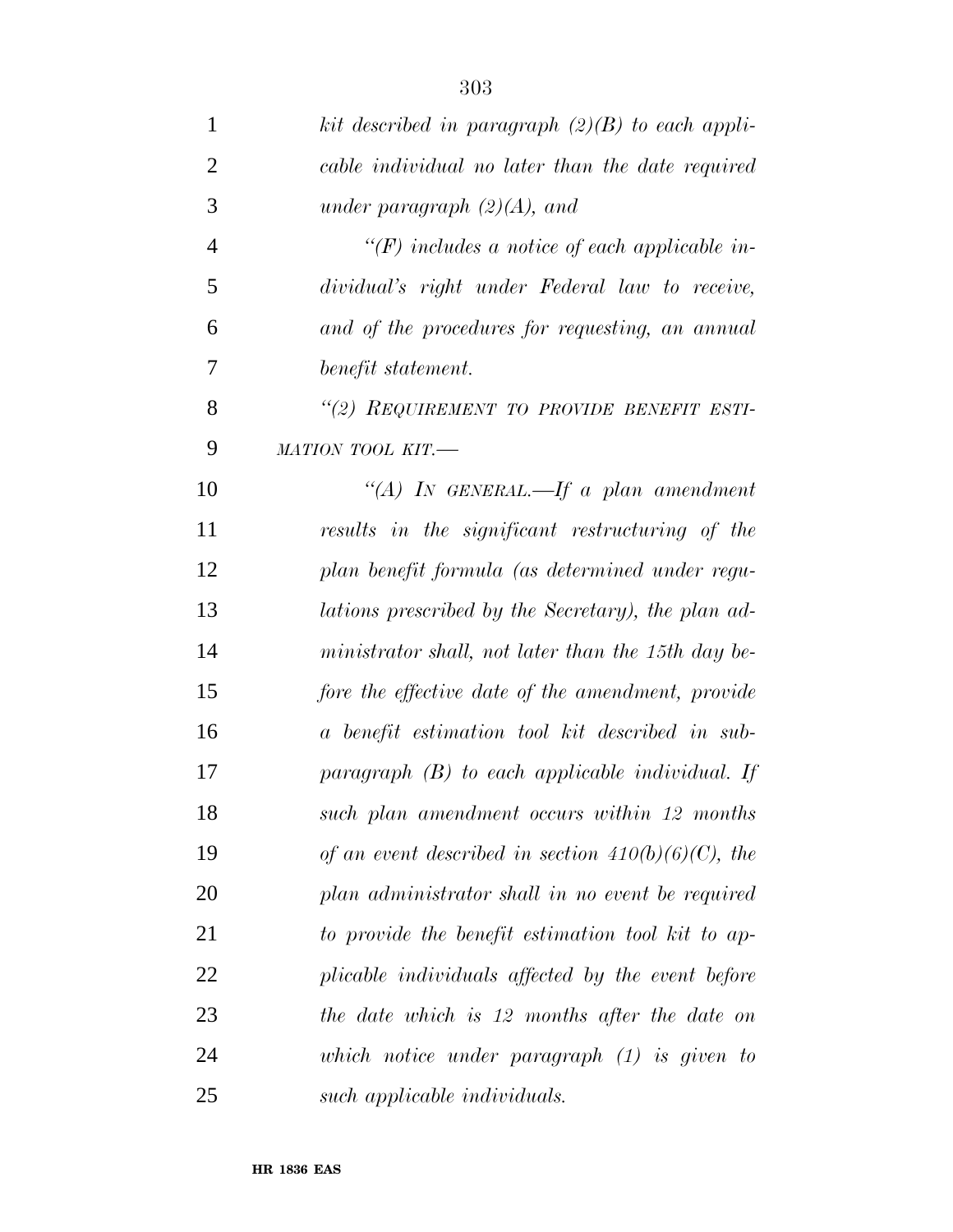| 1              | "(B) BENEFIT ESTIMATION TOOL KIT.—The                |
|----------------|------------------------------------------------------|
| $\overline{2}$ | benefit estimation tool kit described in this sub-   |
| 3              | paragraph shall include the following informa-       |
| $\overline{4}$ | tion:                                                |
| 5              | $``(i)$ Sufficient information to enable             |
| 6              | an applicable individual to estimate the in-         |
| 7              | dividual's projected benefits under the terms        |
| 8              | of the plan in effect both before and after the      |
| 9              | adoption of the amendment.                           |
| 10             | $``(ii)$ The formulas and actuarial as-              |
| 11             | sumptions necessary to estimate under both           |
| 12             | such plan terms a single life annuity at ap-         |
| 13             | propriate ages, and, when available, a lump          |
| 14             | sum distribution.                                    |
| 15             | $``(iii)$ The interest rate used to compute          |
| 16             | a lump sum distribution and information              |
| 17             | as to whether the value of any early retire-         |
| 18             | ment benefit or retirement-type subsidy              |
| 19             | $(within$ the meaning of section                     |
| 20             | $411(d)(6)(B(i))$ is included in the lump            |
| 21             | sum distribution.                                    |
| 22             | "(3) NOTICE TO DESIGNEE.—Any notice under            |
| 23             | paragraph $(1)$ or $(2)$ may be provided to a person |
| 24             | designated, in writing, by the person to which it    |
| 25             | <i>would otherwise be provided.</i>                  |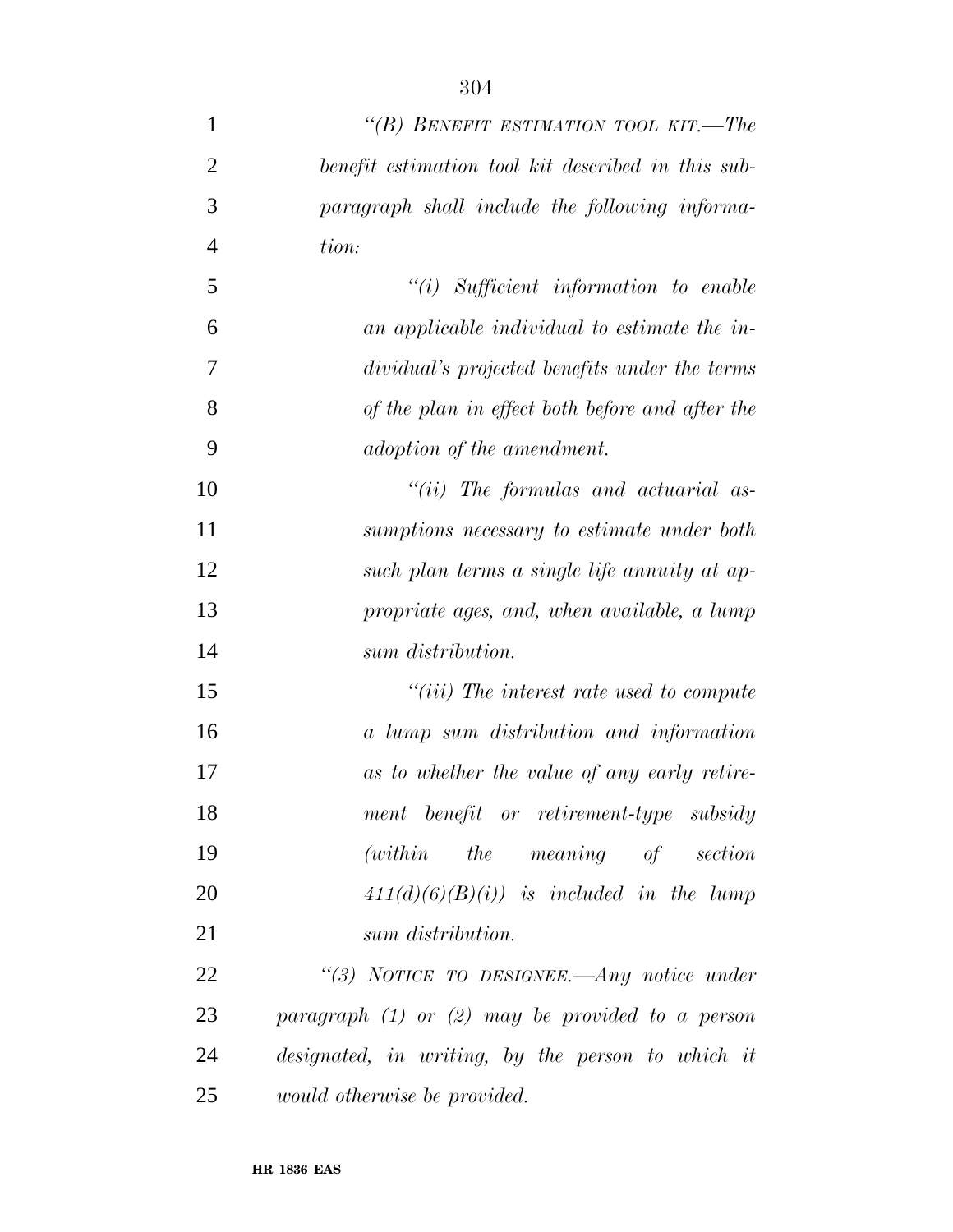| $\mathbf{1}$   | "(4) FORM OF EXPLANATION.—The information              |
|----------------|--------------------------------------------------------|
| $\overline{2}$ | required to be provided under this subsection shall be |
| 3              | provided in a manner calculated to be reasonably un-   |
| $\overline{4}$ | derstood by the average plan participant.              |
| 5              | "(f) DEFINITIONS AND SPECIAL RULES.-For pur-           |
| 6              | poses of this section—                                 |
| 7              | "(1) APPLICABLE INDIVIDUAL.—                           |
| 8              | "(A) IN GENERAL.—The term 'applicable                  |
| 9              | individual' means, with respect to any plan            |
| 10             | $a$ mendment—                                          |
| 11             | $\tilde{f}(i)$ each participant in the plan, and       |
| 12             | $``(ii)$ any beneficiary who is an alter-              |
| 13             | nate payee (within the meaning of section              |
| 14             | $414(p)(8)$ under an applicable qualified              |
| 15             | domestic relations order (within the mean-             |
| 16             | ing of section $414(p)(1)(A)$ ,                        |
| 17             | whose rate of future benefit accrual under the         |
| 18             | plan may reasonably be expected to be signifi-         |
| 19             | cantly reduced by such plan amendment.                 |
| 20             | "(B) EXCEPTION FOR PARTICIPANTS WITH                   |
| 21             | THAN 1 YEAR OF PARTICIPATION.—Such<br>LESS             |
| 22             | term shall not include a participant who has less      |
| 23             | than 1 year of participation (within the mean-         |
| 24             | ing of section $411(b)(4)$ under the plan as of the    |
| 25             | <i>effective date of the plan amendment.</i>           |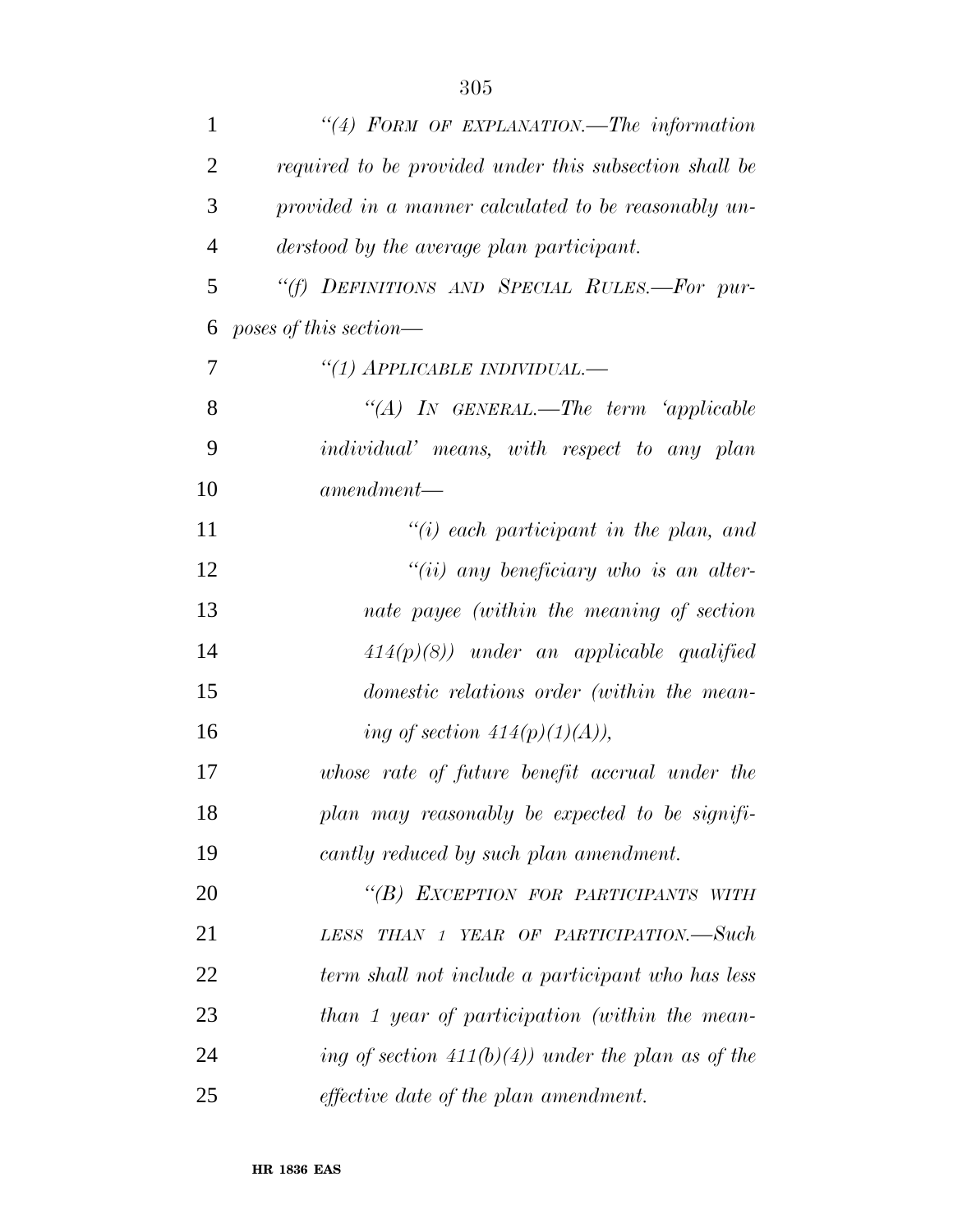| $\mathbf{1}$   | "(2) APPLICABLE PENSION PLAN.—The term 'ap-                  |
|----------------|--------------------------------------------------------------|
| $\overline{2}$ | plicable pension plan' means—                                |
| 3              | $\lq (A)$ a defined benefit plan, or                         |
| $\overline{4}$ | $\lq\lq B$ an individual account plan which is               |
| 5              | subject to the funding standards of section 412.             |
| 6              | Such term shall not include a governmental plan              |
| 7              | (within the meaning of section $414(d)$ ), a church plan     |
| 8              | (within the meaning of section $414(e)$ ) with respect to    |
| 9              | which an election under section $410(d)$ has not been        |
| 10             | made, or any other plan to which section $204(h)$ of         |
| 11             | the Employee Retirement Income Security Act of               |
| 12             | 1974 does not apply.                                         |
| 13             | "(3) EARLY RETIREMENT.—A plan amendment                      |
| 14             | which eliminates or significantly reduces any early          |
| 15             | retirement benefit or retirement-type subsidy (within        |
| 16             | the meaning of section $411(d)(6)(B(i))$ shall be treat-     |
| 17             | ed as having the effect of significantly reducing the        |
| 18             | rate of future benefit accrual.                              |
| 19             | "(g) REGULATIONS.—The Secretary shall, not later             |
| 20             | than 1 year after the date of the enactment of this section, |
| 21             | is sue                                                       |
| 22             | the regulations described in subsection<br>$\lq(1)$          |
| 23             | $(e)(2)(A)$ and section $204(h)(2)(A)$ of the Employee       |
| 24             | Retirement Income Security Act of 1974, and                  |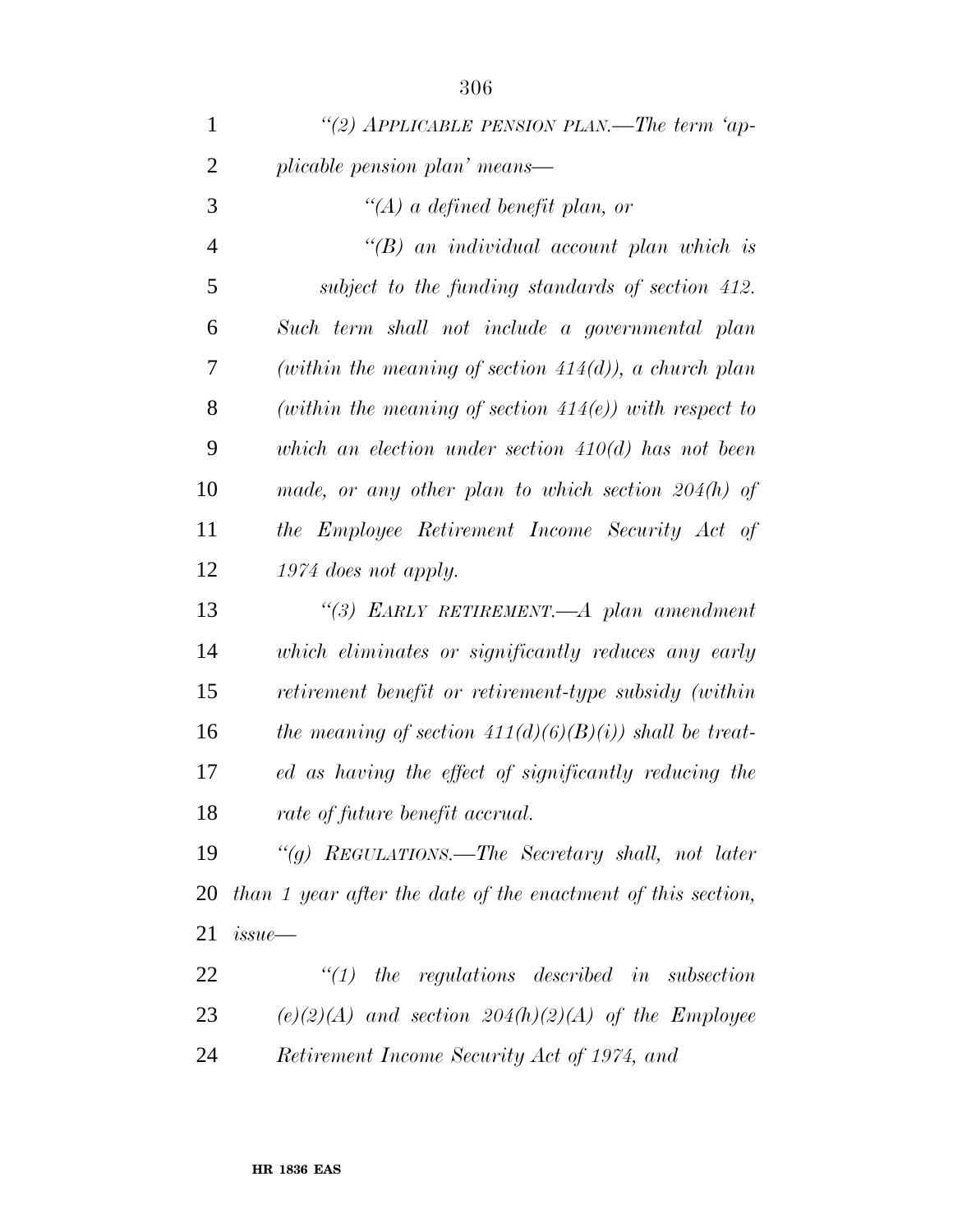| 1              | $\lq(2)$ guidance for both of the examples described                                             |
|----------------|--------------------------------------------------------------------------------------------------|
| 2              | in subsection (e)(1)(D) and section $204(h)(1)(D)$ of                                            |
| 3              | the Employee Retirement Income Security Act of                                                   |
| $\overline{4}$ | 1974 and the benefit estimation tool kit described in                                            |
| 5              | subsection (e)(2)(B) and section 204(h)(2)(B) of the                                             |
| 6              | <i>Employee Retirement Income Security Act of 1974.</i>                                          |
| 7              | "(h) NEW TECHNOLOGIES.—The Secretary may by                                                      |
| 8              | regulation allow any notice under paragraph $(1)$ or $(2)$ of                                    |
| 9              | subsection $(e)$ to be provided by using new technologies.                                       |
| 10             | Such regulations shall ensure that at least one option for                                       |
| 11             | providing such notice is not dependent on new tech-                                              |
| 12             | nologies."                                                                                       |
| 13             | (2) CONFORMING AMENDMENT.—The table of sec-                                                      |
| 14             | tions for chapter 43 is amended by adding at the end                                             |
| 15             | the following new item:                                                                          |
|                | "Sec. 4980F. Failure to provide notice of pension plan amendments<br>reducing benefit accruals." |
| 16             | (b) AMENDMENT OF ERISA.—Section $204(h)$ of the                                                  |
| 17             | Employee Retirement Income Security Act of 1974 (29                                              |
| 18             | U.S.C. $1054(h)$ ) is amended to read as follows:                                                |
| 19             | "(h)(1) If an applicable pension plan is amended so                                              |
| 20             | as to provide a significant reduction in the rate of future                                      |
| 21             | benefit accrual of 1 or more participants, the plan adminis-                                     |
| 22             | trator shall, not later than the 45th day before the effective                                   |
| 23             | date of the amendment, provide written notice to each ap-                                        |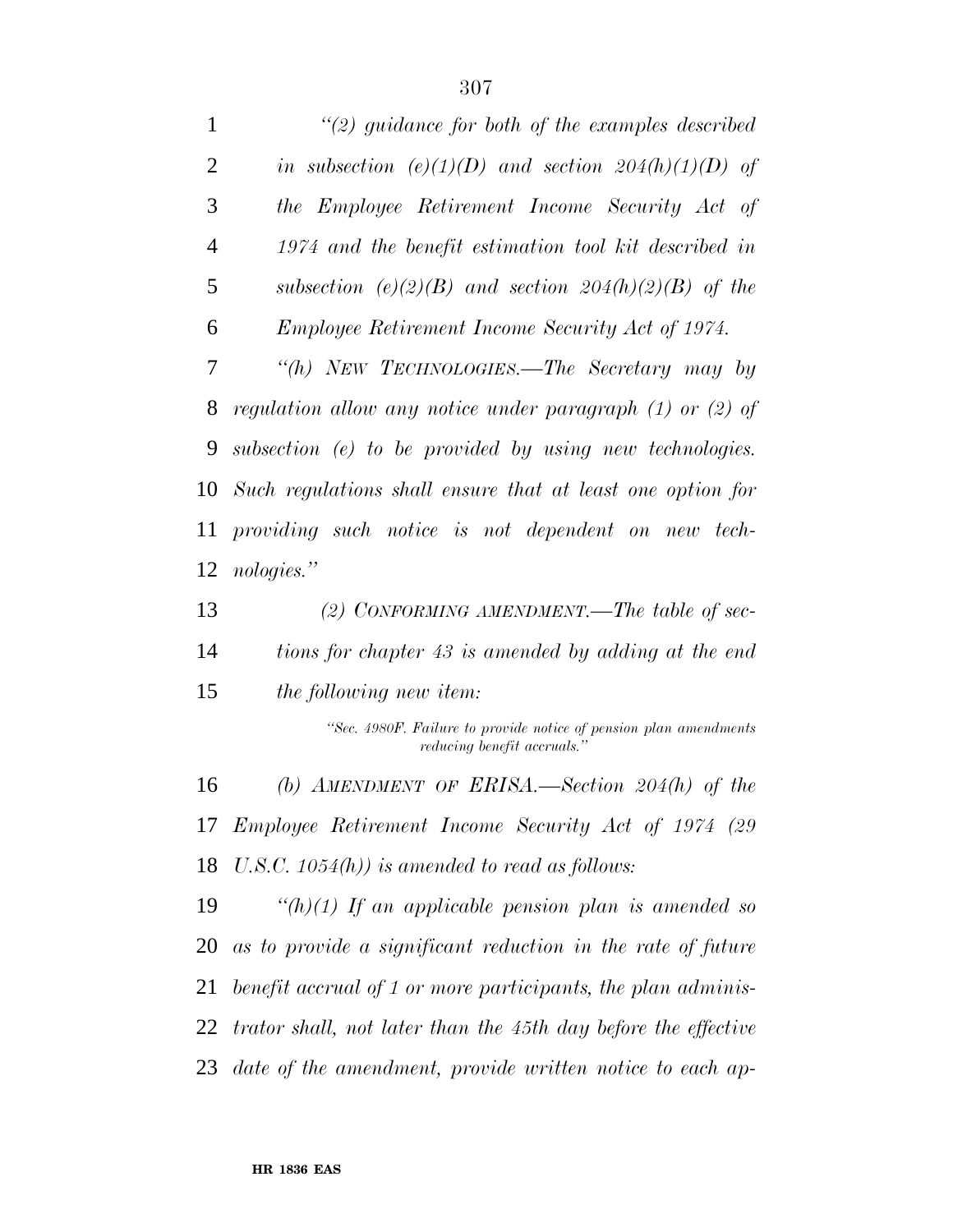| 1              | plicable individual (and to each employee organization rep- |
|----------------|-------------------------------------------------------------|
| $\overline{2}$ | resenting applicable individuals) which—                    |
| 3              | "(A) sets forth a summary of the plan amend-                |
| $\overline{4}$ | ment and the effective date of the amendment,               |
| 5              | $\lq\lq(B)$ includes a statement that the plan amend-       |
| 6              | ment is expected to significantly reduce the rate of fu-    |
| 7              | ture benefit accrual,                                       |
| 8              | $\lq$ (C) includes a description of the classes of em-      |
| 9              | ployees reasonably expected to be affected by the re-       |
| 10             | duction in the rate of future benefit accrual,              |
| 11             | $\lq (D)$ sets forth examples illustrating how the          |
| 12             | plan will change benefits for such classes of employees,    |
| 13             | "(E) if paragraph (2) applies to the plan                   |
| 14             | amendment, includes a notice that the plan adminis-         |
| 15             | trator will provide a benefit estimation tool kit de-       |
| 16             | scribed in paragraph $(2)(B)$ to each applicable indi-      |
| 17             | vidual no later than the date required under para-          |
| 18             | graph $(2)(A)$ , and                                        |
| 19             | $\lq (F)$ includes a notice of each applicable individ-     |
| 20             | ual's right under Federal law to receive, and of the        |
| 21             | procedures for requesting, an annual benefit state-         |
| 22             | ment.                                                       |
| 23             | " $(2)(A)$ If a plan amendment results in the significant   |
| 24             | restructuring of the plan benefit formula (as determined    |
| 25             | under regulations prescribed by the Secretary of the Treas- |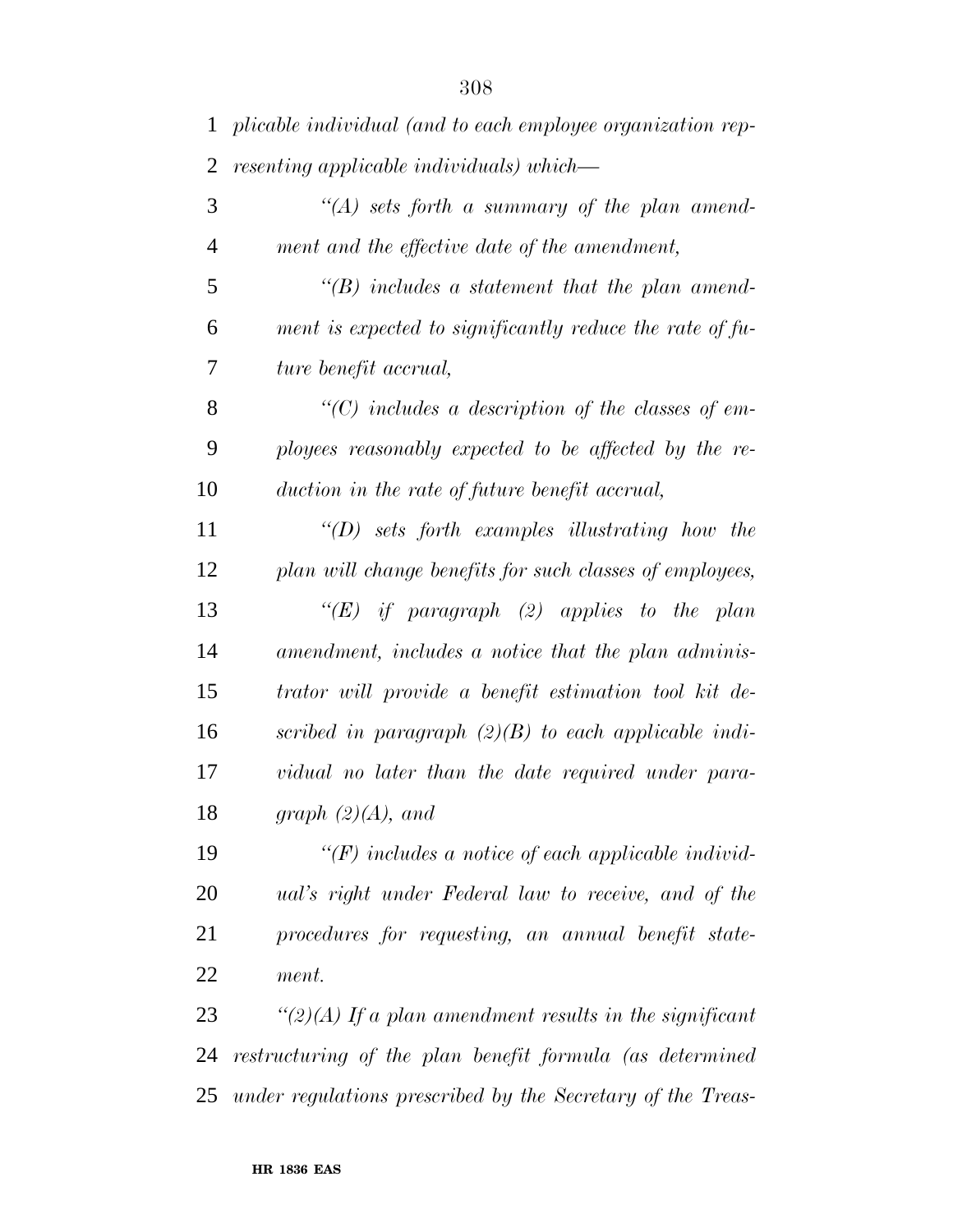*ury), the plan administrator shall, not later than the 15th day before the effective date of the amendment, provide a benefit estimation tool kit described in subparagraph (B) to each applicable individual. If such plan amendment oc- curs within 12 months of an event described in section 410(b)(6)(C) of the Internal Revenue Code of 1986, the plan administrator shall in no event be required to provide the benefit estimation tool kit to applicable individuals affected by the event before the date which is 12 months after the date on which notice under paragraph (1) is given to such applicable individuals.*

 *''(B) The benefit estimation tool kit described in this subparagraph shall include the following information:*

 *''(i) Sufficient information to enable an applica- ble individual to estimate the individual's projected benefits under the terms of the plan in effect both be-fore and after the adoption of the amendment.*

 *''(ii) The formulas and actuarial assumptions necessary to estimate under both such plan terms a single life annuity at appropriate ages, and, when available, a lump sum distribution.*

 *''(iii) The interest rate used to compute a lump sum distribution and information as to whether the value of any early retirement benefit or retirement-*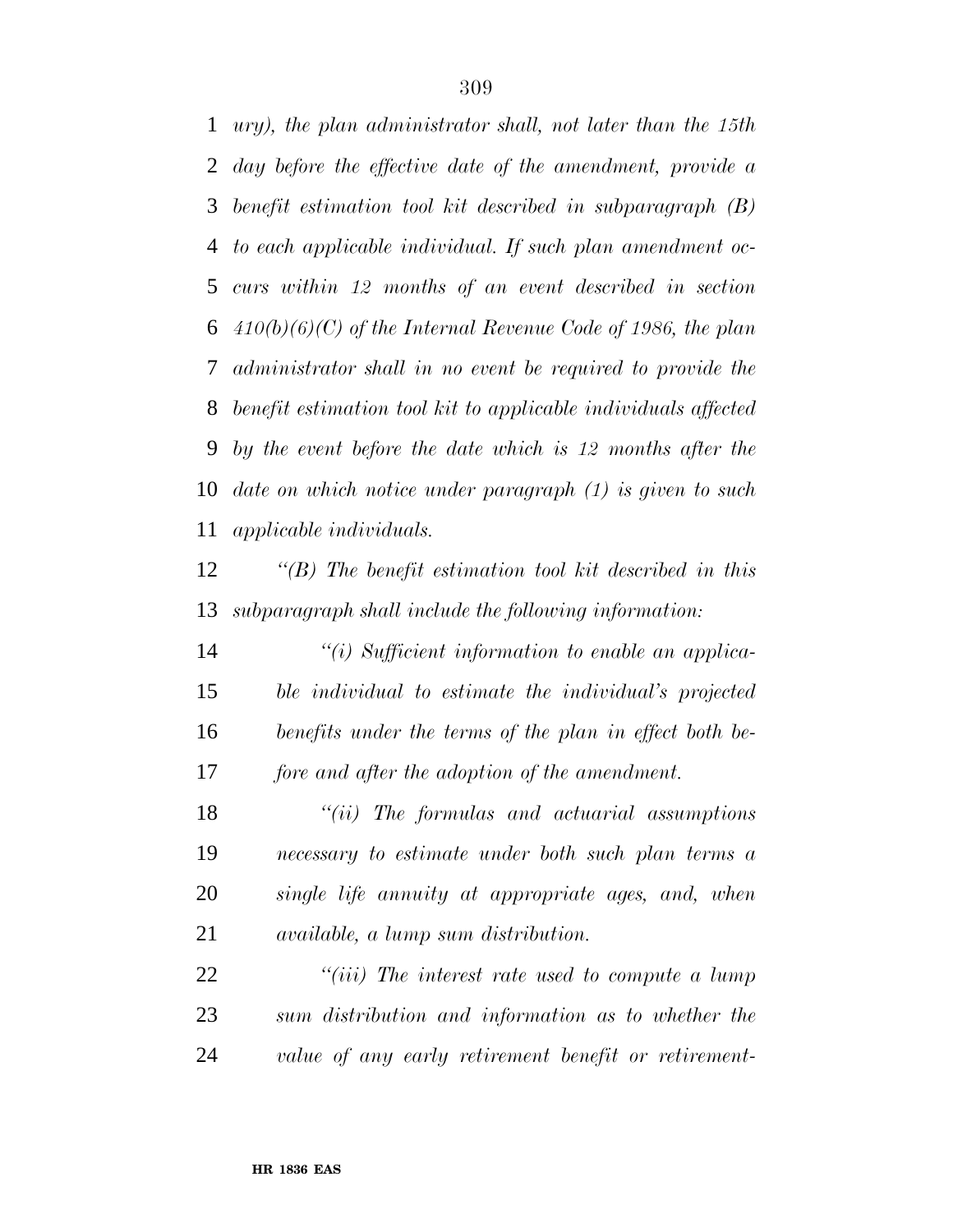*type subsidy (within the meaning of subsection (g)(2)(A)) is included in the lump sum distribution. ''(3) Any notice under paragraph (1) or (2) may be provided to a person designated, in writing, by the person to which it would otherwise be provided. ''(4) The information required to be provided under*

 *this subsection shall be provided in a manner calculated to be reasonably understood by the average participant.*

 *''(5)(A) In the case of any failure to exercise due dili- gence in meeting any requirement of this subsection with respect to any plan amendment, the provisions of the appli- cable pension plan shall be applied as if such plan amend-ment entitled all applicable individuals to the greater of—*

 *''(i) the benefits to which they would have been entitled without regard to such amendment, or*

 *''(ii) the benefits under the plan with regard to such amendment.*

 *''(B) For purposes of subparagraph (A), there is a fail- ure to exercise due diligence in meeting the requirements of this subsection if such failure is within the control of the plan sponsor and is—*

 *''(i) an intentional failure (including any failure to promptly provide the required notice or informa-tion after the plan administrator discovers an unin-*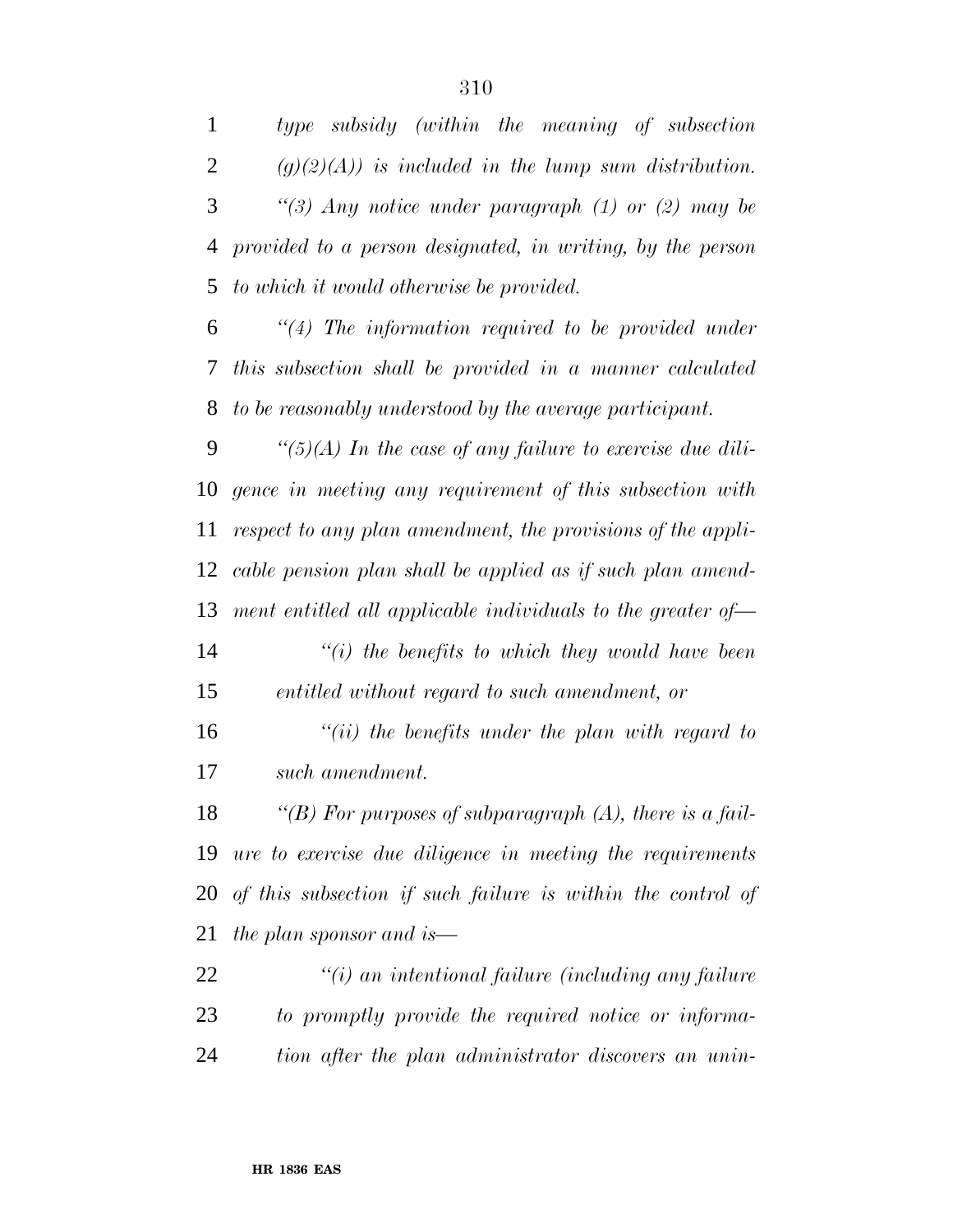*''(ii) a failure to provide most of the individuals with most of the information they are entitled to re-ceive under this subsection, or*

 *''(iii) a failure to exercise due diligence which is determined under regulations prescribed by the Sec-retary of the Treasury.*

 *''(C) For excise tax on failure to meet requirements, see section 4980F of the Internal Revenue Code of 1986. ''(5)(A) For purposes of this subsection, the term 'ap- plicable individual' means, with respect to any plan amendment—*

*''(i) each participant in the plan, and*

 *''(ii) any beneficiary who is an alternate payee (within the meaning of section 206(d)(3)(K)) under an applicable qualified domestic relations order (within the meaning of section 206(d)(3)(B)),*

 *whose rate of future benefit accrual under the plan may reasonably be expected to be significantly reduced by such plan amendment.*

 *''(B) Such term shall not include a participant who has less than 1 year of participation (within the meaning of subsection (b)(4)) under the plan as of the effective date of the plan amendment.*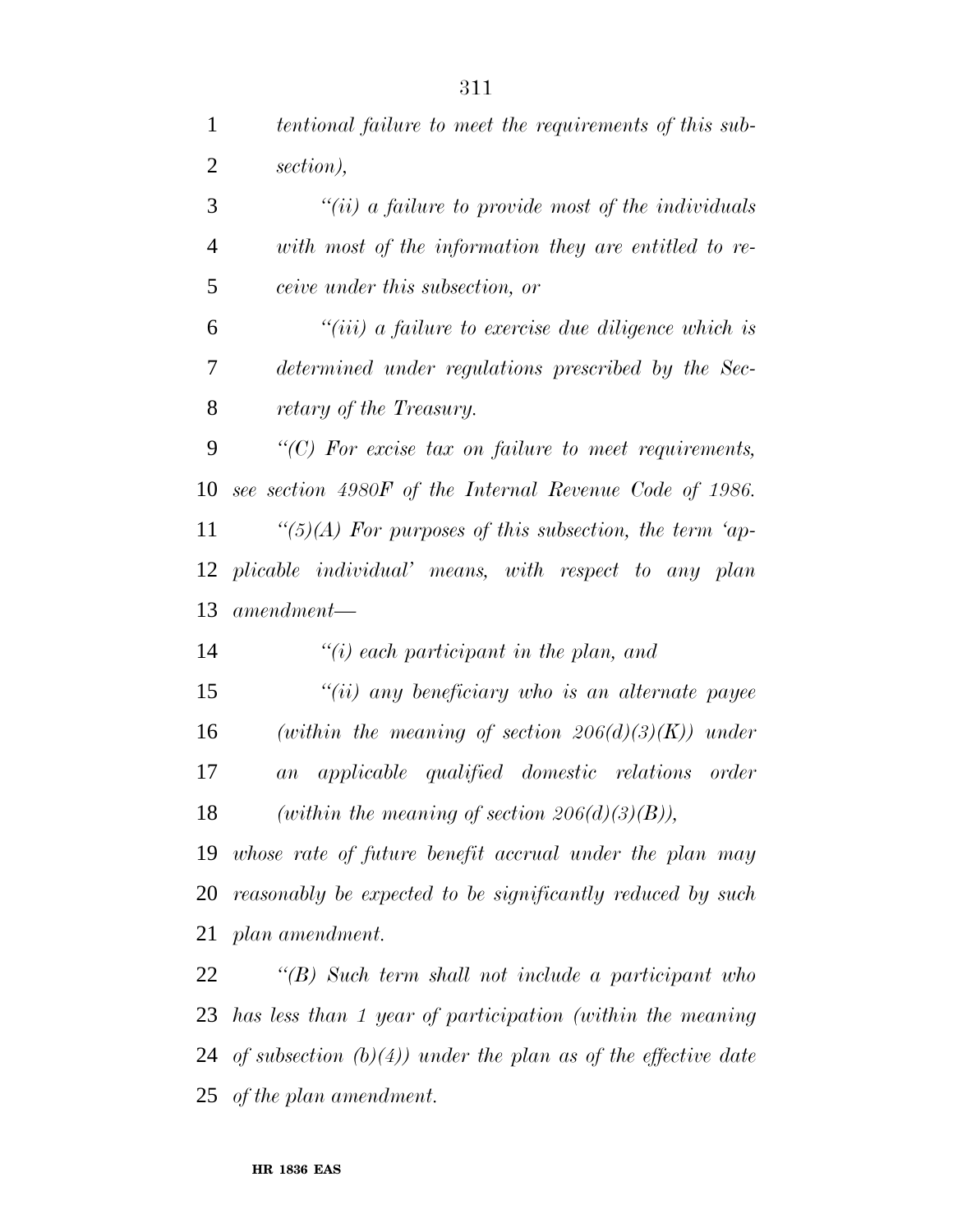*''(6) For purposes of this subsection, the term 'applica-ble pension plan' means—*

- *''(A) a defined benefit plan, or*
- *''(B) an individual account plan which is subject to the funding standards of section 302.*

 *''(7) For purposes of this subsection, a plan amend- ment which eliminates or significantly reduces any early retirement benefit or retirement-type subsidy (within the meaning of section 204(g)(2)(A)) shall be treated as having the effect of significantly reducing the rate of future benefit accrual.*

 *''(8) The Secretary of the Treasury may by regulation allow any notice under this subsection to be provided by using new technologies. Such regulation shall ensure that at least one option for providing such notice is not depend-ent on new technologies.''*

 *(c) REGULATIONS RELATING TO EARLY RETIREMENT SUBSIDIES.—The Secretary of the Treasury or the Sec- retary's delegate shall, not later than 1 year after the date of the enactment of this Act, issue regulations relating to early retirement benefits or retirement-type subsidies de- scribed in section 411(d)(6)(B)(i) of the Internal Revenue Code of 1986 and section 204(g)(2)(A) of the Employee Re-tirement Income Security Act of 1974.*

*(d) EFFECTIVE DATES.—*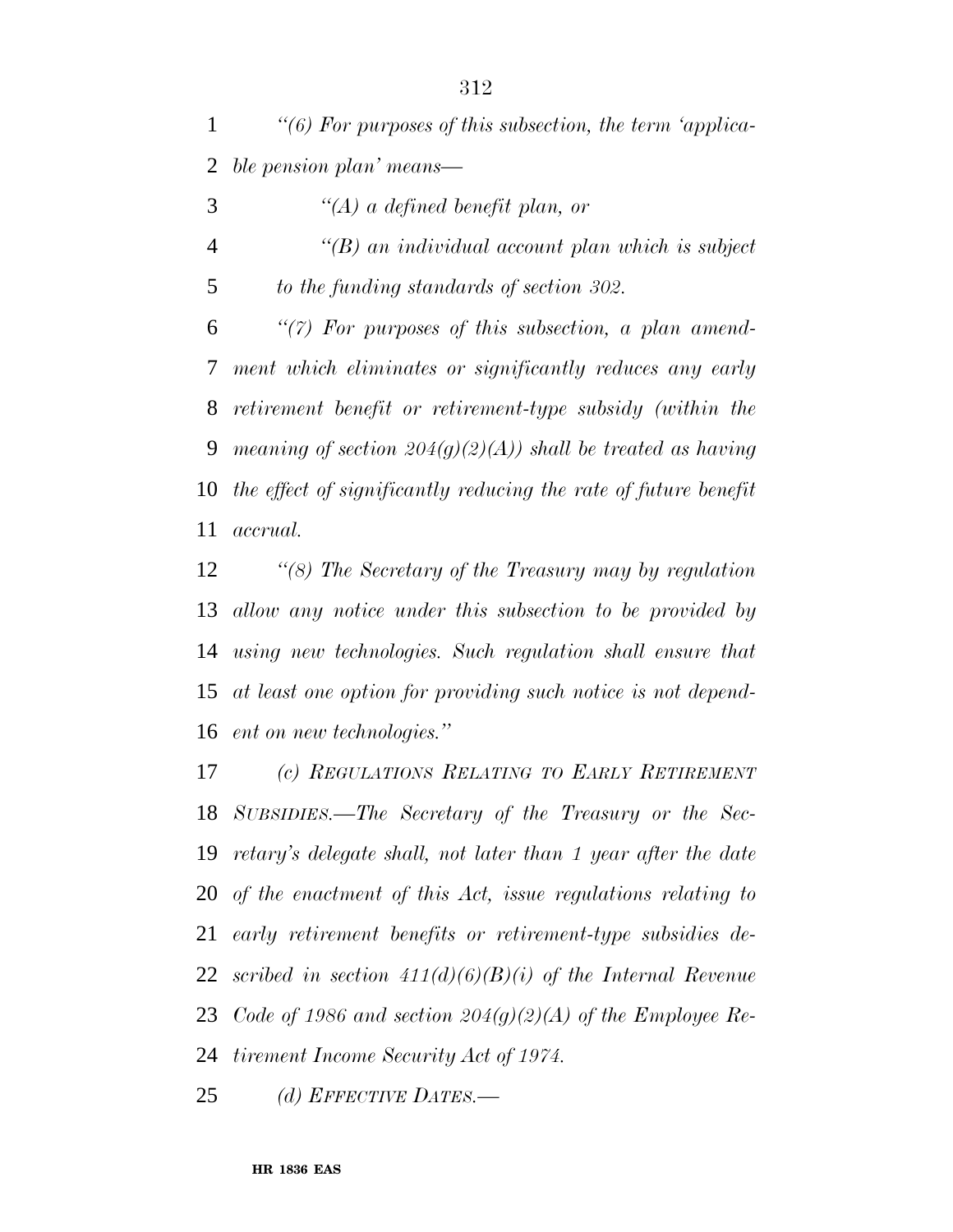*(1) IN GENERAL.—The amendments made by this section shall apply to plan amendments taking effect on or after the date of the enactment of this Act. (2) TRANSITION.—Until such time as the Sec- retary of the Treasury issues regulations under sec- tion 4980F(e)(2) of the Internal Revenue Code of 1986 and section 204(h)(2) of the Employee Retire- ment Income Security Act of 1974 (as added by the amendments made by this section), a plan shall be treated as meeting the requirements of such sections if it makes a good faith effort to comply with such re-quirements.*

 *(3) SPECIAL NOTICE RULES.—The period for providing any notice required by the amendments made by this section shall not end before the date which is 3 months after the date of the enactment of this Act.*

 *(d) STUDY.—The Secretary of the Treasury shall pre- pare a report on the effects of significant restructurings of plan benefit formulas of traditional defined benefit plans. Such study shall examine the effects of such restructurings on longer service participants, including the incidence and effects of ''wear away'' provisions under which participants earn no additional benefits for a period of time after re-structuring. As soon as practicable, but not later than one*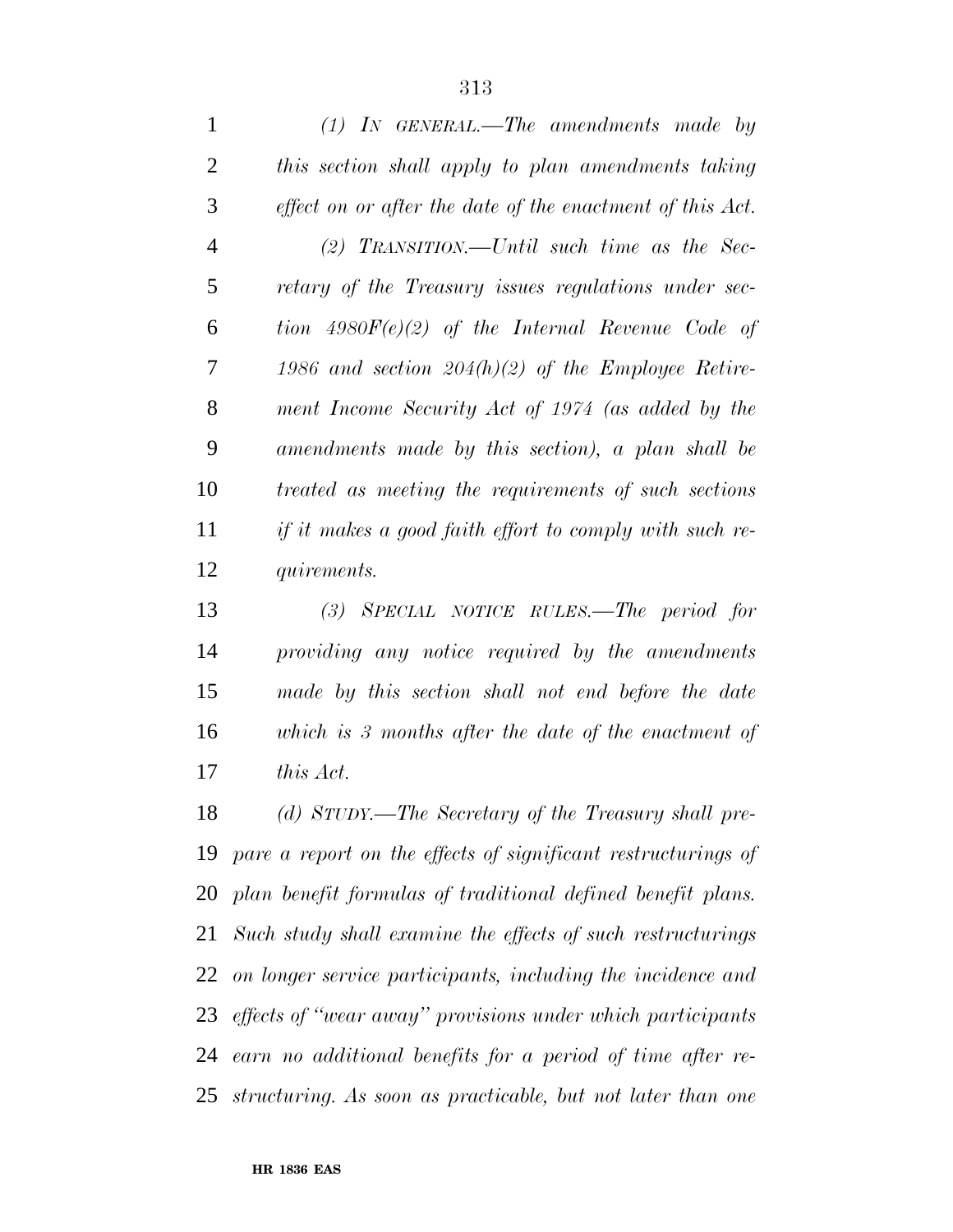*year after the date of enactment of this Act, the Secretary shall submit such report, together with recommendations thereon, to the Committee on Ways and Means and the Committee on Education and the Workforce of the House of Representatives and the Committee on Finance and the Committee on Health, Education, Labor, and Pensions of the Senate.*

# *Subtitle F—Reducing Regulatory Burdens*

*SEC. 661. MODIFICATION OF TIMING OF PLAN VALUATIONS.*

 *(a) IN GENERAL.—Paragraph (9) of section 412(c) (re- lating to annual valuation) is amended to read as follows: ''(9) ANNUAL VALUATION.—*

 *''(A) IN GENERAL.—For purposes of this section, a determination of experience gains and losses and a valuation of the plan's liability shall be made not less frequently than once every year, except that such determination shall be made more frequently to the extent required in particular cases under regulations prescribed by the Secretary.*

*''(B) VALUATION DATE.—*

 *''(i) CURRENT YEAR.—Except as pro- vided in clause (ii), the valuation referred to in subparagraph (A) shall be made as of*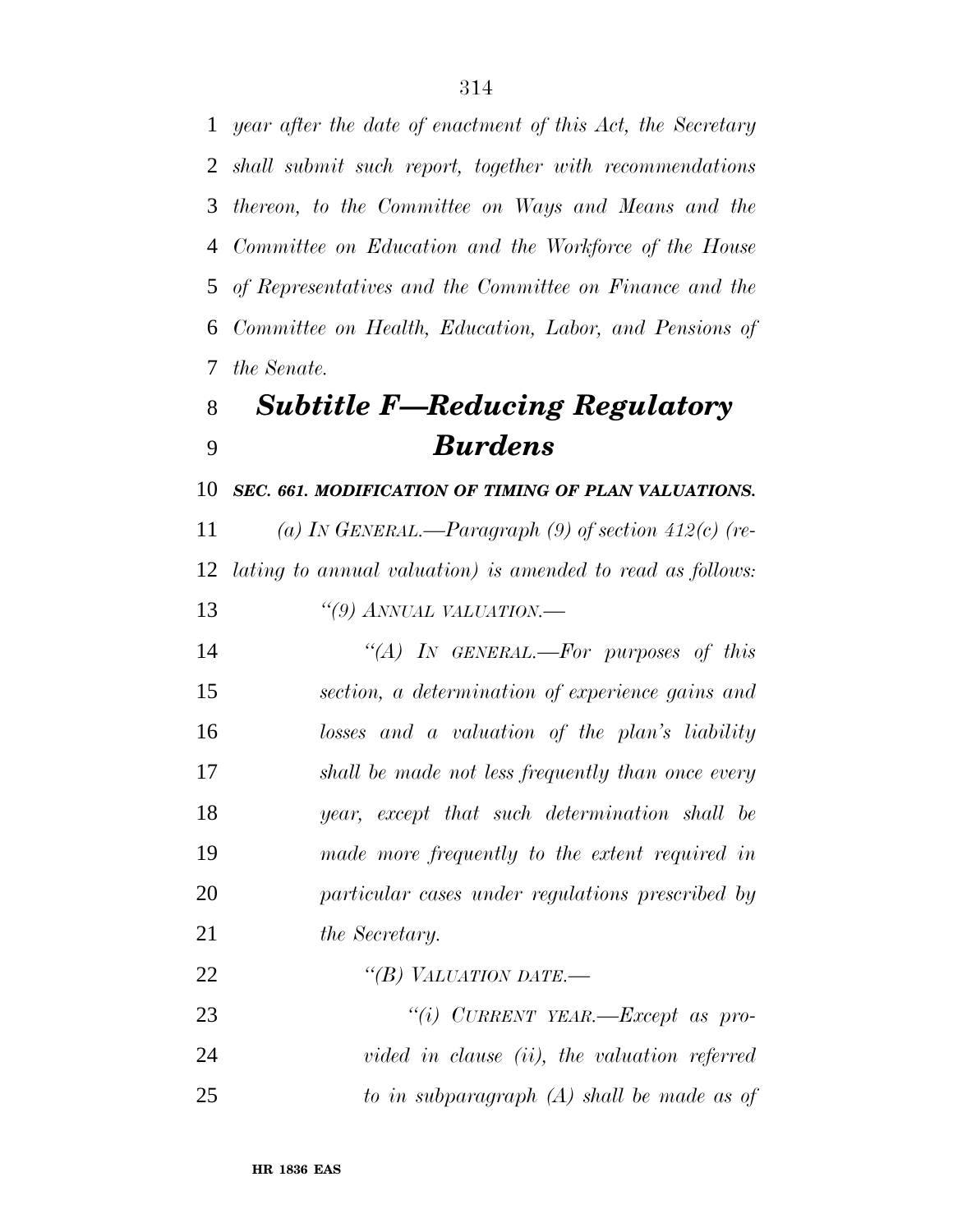| $\mathbf{1}$   | a date within the plan year to which the                 |
|----------------|----------------------------------------------------------|
| $\overline{2}$ | valuation refers or within one month prior               |
| 3              | to the beginning of such year.                           |
| $\overline{4}$ | "(ii) ELECTION TO USE PRIOR YEAR                         |
| 5              | VALUATION.—The valuation referred to in                  |
| 6              | subparagraph $(A)$ may be made as of a date              |
| 7              | within the plan year prior to the year to                |
| 8              | which the valuation refers if—                           |
| 9              | $\lq (I)$ an election is in effect under                 |
| 10             | this clause with respect to the plan,                    |
| 11             | and                                                      |
| 12             | "(II) as of such date, the value of                      |
| 13             | the assets of the plan are not less than                 |
| 14             | 125 percent of the plan's current liabil-                |
| 15             | ity (as defined in paragraph $(7)(B)$ ).                 |
| 16             | $``(iii)$ ADJUSTMENTS.—Information                       |
| 17             | under clause (ii) shall, in accordance with              |
| 18             | regulations, be actuarially adjusted to re-              |
| 19             | flect significant differences in participants.           |
| 20             | "(iv) $ELECTION. - An \text{ } electron \text{ } under$  |
| 21             | clause <i>(ii)</i> , once made, shall be irrevocable     |
| 22             | without the consent of the Secretary.".                  |
| 23             | (b) AMENDMENT OF ERISA.—Paragraph $(9)$ of sec-          |
| 24             | tion $302(c)$ of the Employee Retirement Income Security |
|                | 25 Act of 1974 (29 U.S.C. 1053(c)) is amended—           |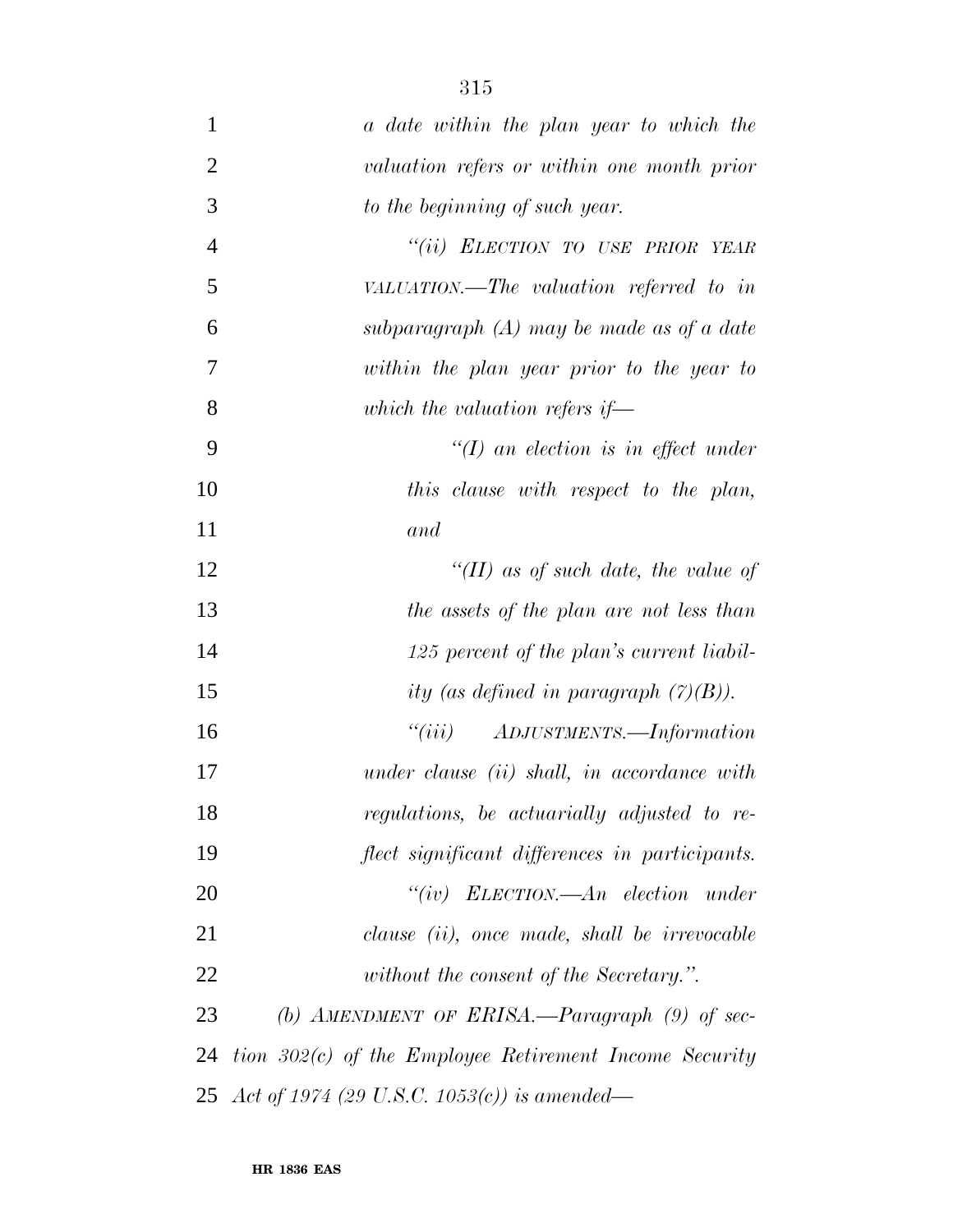| $\mathbf{1}$   | (1) by inserting " $(A)$ " after " $(9)$ ", and                |
|----------------|----------------------------------------------------------------|
| $\overline{2}$ | $(2)$ by adding at the end the following:                      |
| 3              | $\lq (B)(i)$ Except as provided in clause (ii), the valuation  |
| 4              | referred to in subparagraph $(A)$ shall be made as of a date   |
| 5              | within the plan year to which the valuation refers or within   |
| 6              | one month prior to the beginning of such year.                 |
| 7              | "(ii) The valuation referred to in subparagraph $(A)$          |
| 8              | may be made as of a date within the plan year prior to         |
| 9              | the year to which the valuation refers if $-$                  |
| 10             | $\lq (I)$ an election is in effect under this clause           |
| 11             | with respect to the plan, and                                  |
| 12             | "(II) as of such date, the value of the assets of              |
| 13             | the plan are not less than 125 percent of the plan's           |
| 14             | current liability (as defined in paragraph $(7)(B)$ ).         |
| 15             | $``(iii)$ Information under clause $(ii)$ shall, in accord-    |
| 16             | ance with regulations, be actuarially adjusted to reflect sig- |
| 17             | nificant differences in participants.                          |
| 18             | $``(iv)$ An election under clause (ii), once made, shall       |
| 19             | be irrevocable without the consent of the Secretary of the     |
| 20             | Treasury.".                                                    |
| 21             | (c) EFFECTIVE DATE.—The amendments made by this                |
| 22             | section shall apply to plan years beginning after December     |

*31, 2001.*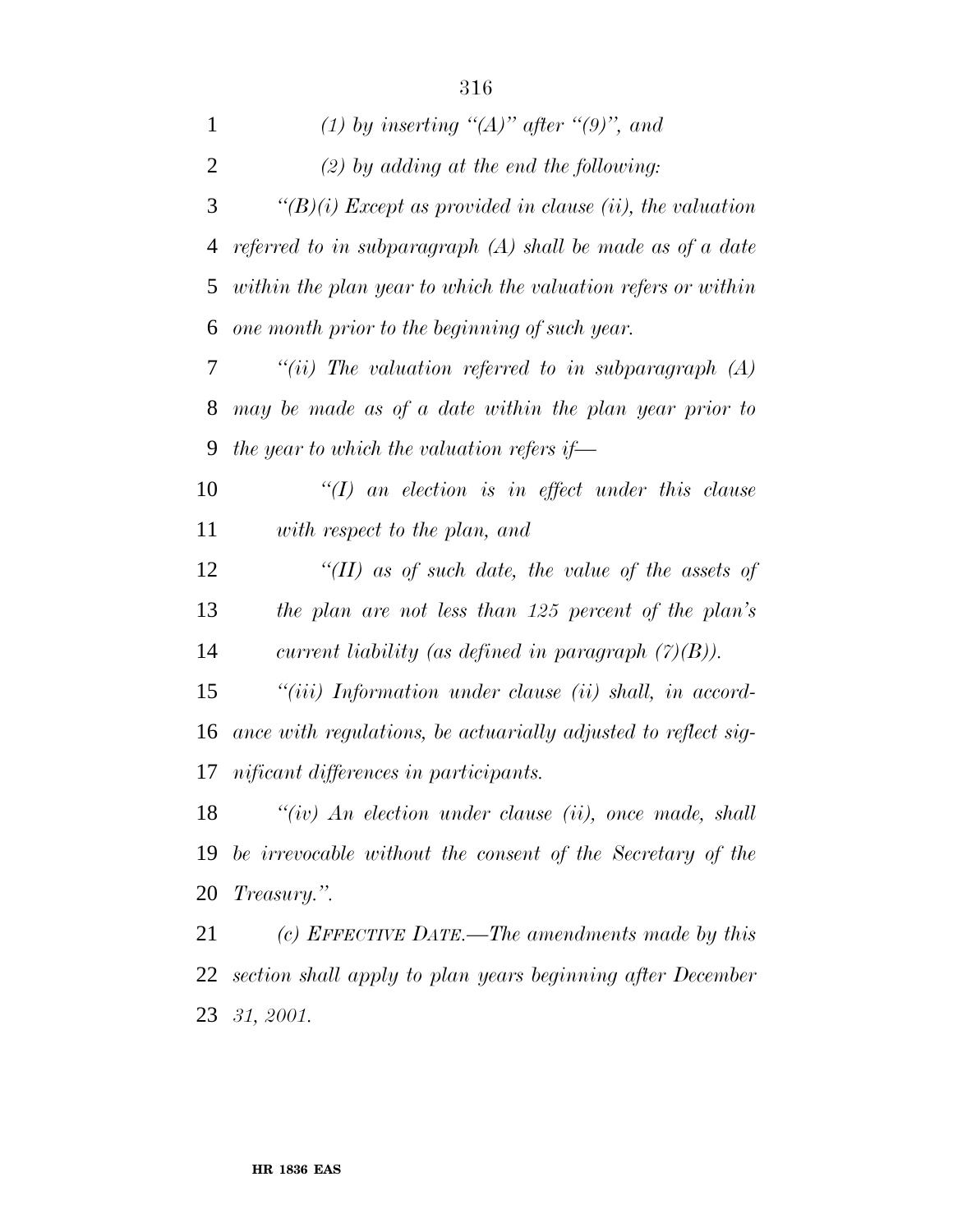| $\mathbf{1}$   | SEC. 662. ESOP DIVIDENDS MAY BE REINVESTED WITHOUT            |
|----------------|---------------------------------------------------------------|
| $\overline{2}$ | <b>LOSS OF DIVIDEND DEDUCTION.</b>                            |
| 3              | (a) IN GENERAL.—Section $404(k)(2)(A)$ (defining ap-          |
| $\overline{4}$ | plicable dividends) is amended by striking "or" at the end    |
| 5              | of clause (ii), by redesignating clause (iii) as clause (iv), |
| 6              | and by inserting after clause (ii) the following new clause:  |
| $\overline{7}$ | $``(iii)$ is, at the election of such partici-                |
| 8              | pants or their beneficiaries—                                 |
| 9              | "(I) payable as provided in clause                            |
| 10             | $(i)$ or $(ii)$ , or                                          |
| 11             | "(II) paid to the plan and rein-                              |
| 12             | vested in qualifying employer securi-                         |
| 13             | ties, or".                                                    |
| 14             | (b) LIMITATION ON AMOUNT OF DEDUCTION.—Section                |
| 15             | $404(k)(1)$ (relating to deduction for dividends paid on cer- |
| 16             | tain employer securities) is amended to read as follows:      |
| 17             | "(1) DEDUCTION ALLOWED.-                                      |
| 18             | "(A) IN GENERAL.—In the case of a C cor-                      |
| 19             | poration, there shall be allowed as a deduction               |
| 20             | for the taxable year an amount equal to-                      |

- *''(i) the amount of any applicable divi- dend described in clause (i), (ii), or (iv) of paragraph (2)(A), and ''(ii) the applicable percentage of any*
- *applicable dividend described in clause (iii),*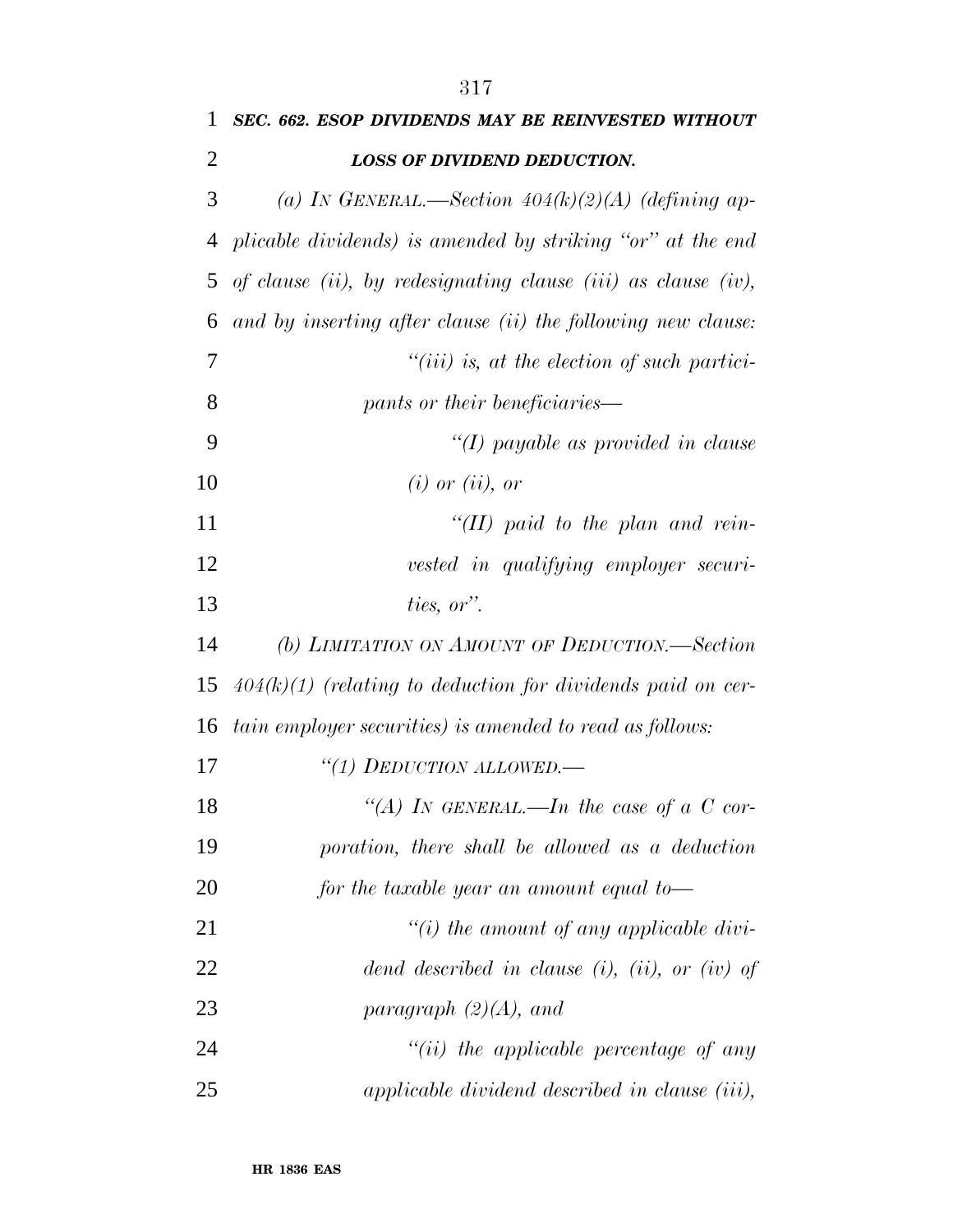| 1              | paid in cash by such corporation during the tax-                                                                                      |
|----------------|---------------------------------------------------------------------------------------------------------------------------------------|
| $\overline{2}$ | able year with respect to applicable employer se-                                                                                     |
| 3              | curities. Such deduction shall be in addition to                                                                                      |
| 4              | the deduction allowed subsection $(a)$ .                                                                                              |
| 5              | "(B) APPLICABLE PERCENTAGE.-For pur-                                                                                                  |
| 6              | poses of subparagraph $(A)$ , the applicable per-                                                                                     |
| 7              | centage shall be determined in accordance with                                                                                        |
| 8              | <i>the following table:</i>                                                                                                           |
|                | "For taxable years<br>The applicable<br>beginning in:<br>percentage is:<br>25 percent<br>$50$ percent<br>75 percent<br>100 percent.". |
| 9              | (c) EFFECTIVE DATE.—The amendments made by this                                                                                       |
| 10             | section shall apply to taxable years beginning after Decem-                                                                           |
| 11             | $ber\,31,\,2001.$                                                                                                                     |
| 12             | SEC. 663. REPEAL OF TRANSITION RULE RELATING TO CER-                                                                                  |
| 13             | TAIN HIGHLY COMPENSATED EMPLOYEES.                                                                                                    |
| 14             | (a) IN GENERAL.—Paragraph (4) of section $1114(c)$                                                                                    |
|                | 15 of the Tax Reform Act of 1986 is hereby repealed.                                                                                  |
| 16             | (b) EFFECTIVE DATE.—The repeal made by subsection                                                                                     |
| 17             | (a) shall apply to plan years beginning after December 31,                                                                            |
| 18             | 2001.                                                                                                                                 |
| 19             | SEC. 664. EMPLOYEES OF TAX-EXEMPT ENTITIES.                                                                                           |
| 20             | (a) IN GENERAL.—The Secretary of the Treasury shall                                                                                   |
| 21             | modify Treasury Regulations section 1.410(b)-6(g) to pro-                                                                             |
| 22             | vide that employees of an organization described in section                                                                           |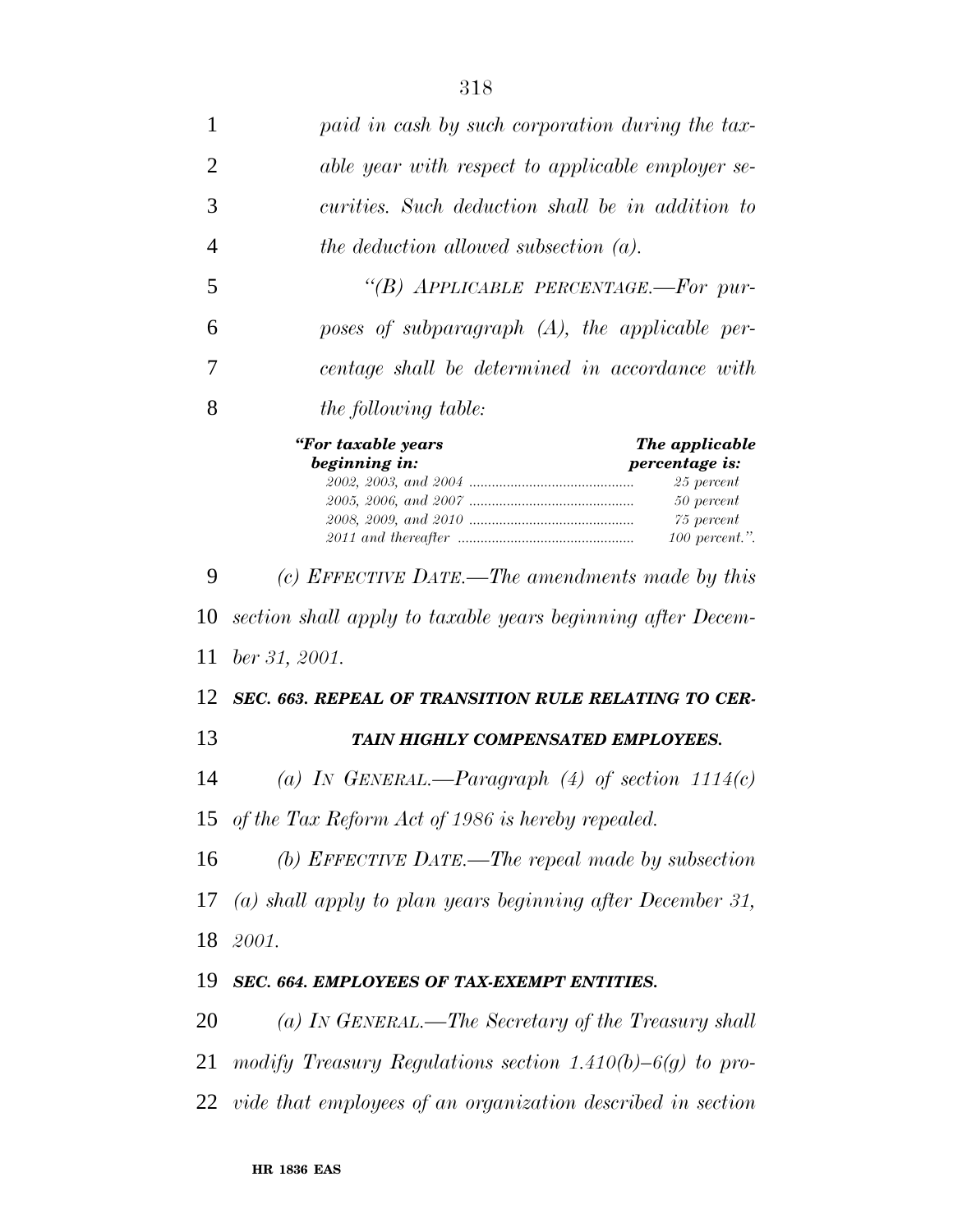*403(b)(1)(A)(i) of the Internal Revenue Code of 1986 who are eligible to make contributions under section 403(b) of such Code pursuant to a salary reduction agreement may be treated as excludable with respect to a plan under section 401(k) or (m) of such Code that is provided under the same general arrangement as a plan under such section 401(k), if—*

 *(1) no employee of an organization described in section 403(b)(1)(A)(i) of such Code is eligible to par- ticipate in such section 401(k) plan or section 401(m) plan; and*

 *(2) 95 percent of the employees who are not em- ployees of an organization described in section 403(b)(1)(A)(i) of such Code are eligible to partici- pate in such plan under such section 401(k) or (m). (b) EFFECTIVE DATE.—The modification required by subsection (a) shall apply as of the same date set forth in section 1426(b) of the Small Business Job Protection Act of 1996.*

### *SEC. 665. CLARIFICATION OF TREATMENT OF EMPLOYER-PROVIDED RETIREMENT ADVICE.*

 *(a) IN GENERAL.—Subsection (a) of section 132 (relat- ing to exclusion from gross income) is amended by striking ''or'' at the end of paragraph (5), by striking the period*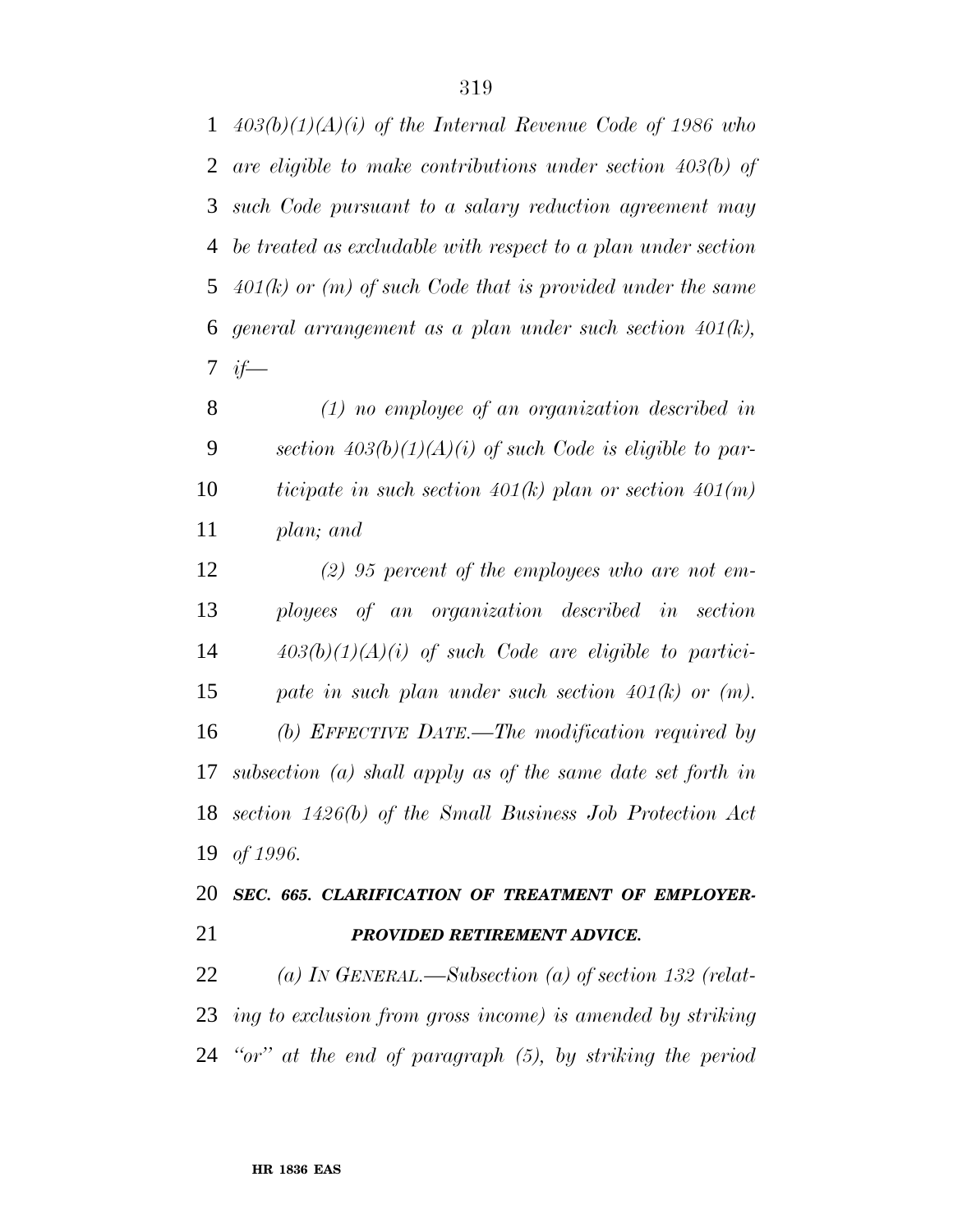*at the end of paragraph (6) and inserting '', or'', and by adding at the end the following new paragraph:*

*''(7) qualified retirement planning services.''.*

 *(b) QUALIFIED RETIREMENT PLANNING SERVICES DE- FINED.—Section 132 is amended by redesignating sub- section (m) as subsection (n) and by inserting after sub-section (l) the following:*

 *''(m) QUALIFIED RETIREMENT PLANNING SERV-ICES.—*

 *''(1) IN GENERAL.—For purposes of this section, the term 'qualified retirement planning services' means any retirement planning advice or informa- tion provided to an employee and his spouse by an employer maintaining a qualified employer plan.*

 *''(2) NONDISCRIMINATION RULE.—Subsection (a)(7) shall apply in the case of highly compensated employees only if such services are available on sub- stantially the same terms to each member of the group of employees normally provided education and infor- mation regarding the employer's qualified employer plan.*

 *''(3) QUALIFIED EMPLOYER PLAN.—For purposes of this subsection, the term 'qualified employer plan' means a plan, contract, pension, or account described in section 219(g)(5).''.*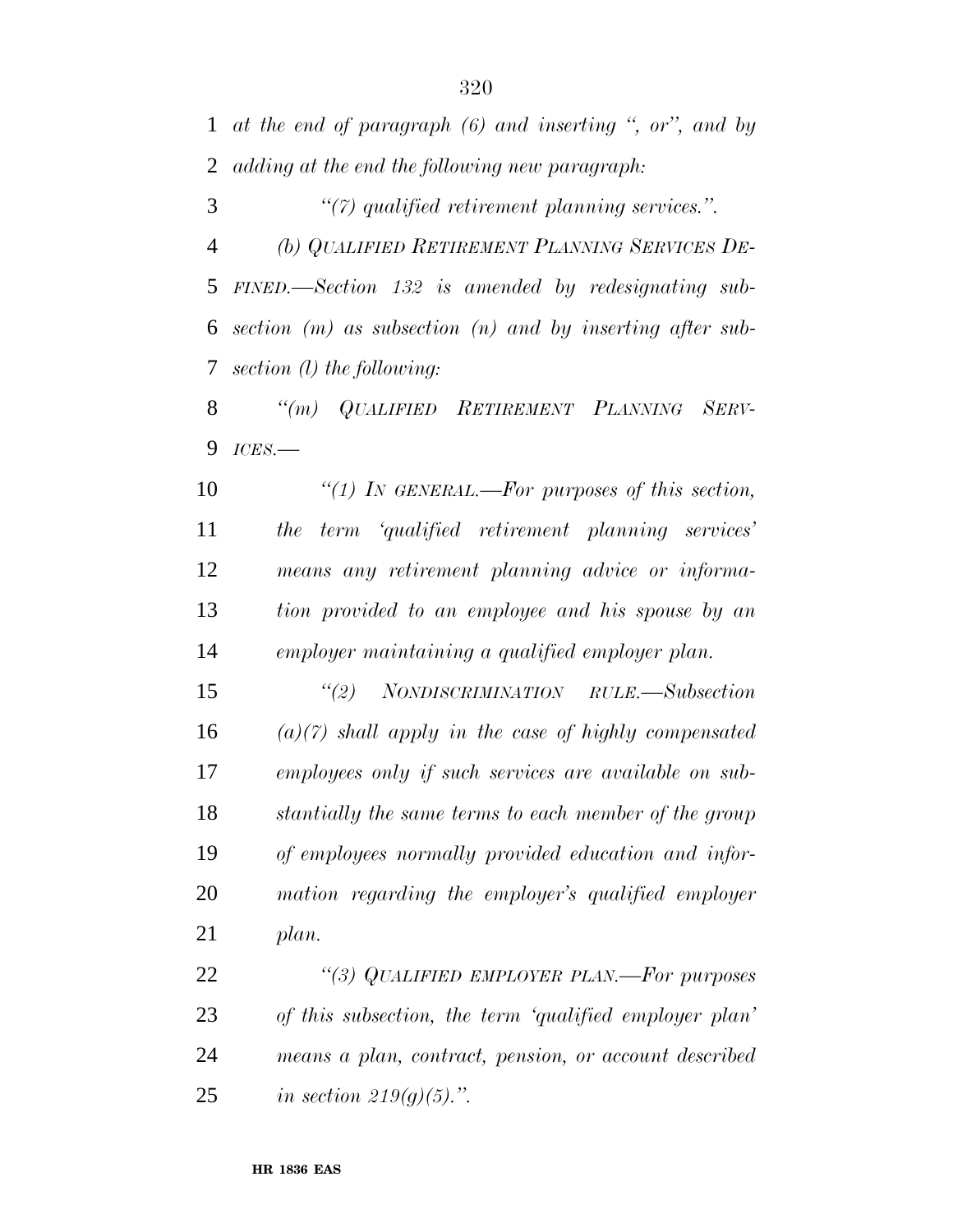*(c) EFFECTIVE DATE.—The amendments made by this section shall apply to years beginning after December 31, 2001.*

#### *SEC. 666. REPORTING SIMPLIFICATION.*

 *(a) SIMPLIFIED ANNUAL FILING REQUIREMENT FOR OWNERS AND THEIR SPOUSES.—*

 *(1) IN GENERAL.—The Secretary of the Treasury shall modify the requirements for filing annual re- turns with respect to one-participant retirement plans to ensure that such plans with assets of \$250,000 or less as of the close of the plan year and each plan year beginning on or after January 1, 1994, need not file a return for that year.*

 *(2) ONE-PARTICIPANT RETIREMENT PLAN DE- FINED.—For purposes of this subsection, the term ''one-participant retirement plan'' means a retire-ment plan that—*

 *(A) on the first day of the plan year— (i) covered only the employer (and the employer's spouse) and the employer owned the entire business (whether or not incor- porated); or (ii) covered only one or more partners*

*(and their spouses) in a business partner-*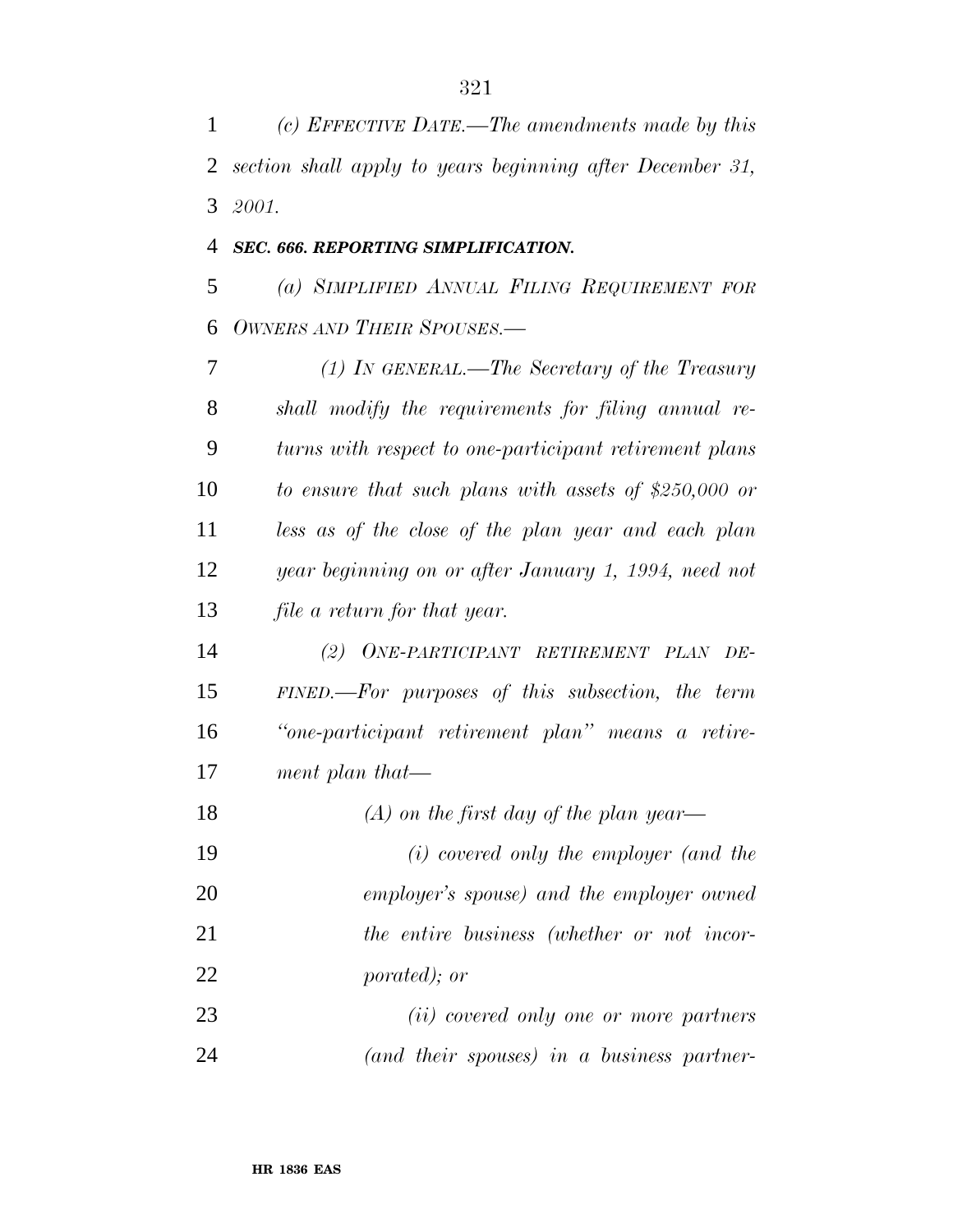| $\mathbf{1}$   | ship (including partners in an S or C cor-            |
|----------------|-------------------------------------------------------|
| $\overline{2}$ | <i>poration</i> );                                    |
| 3              | $(B)$ meets the minimum coverage require-             |
| $\overline{4}$ | ments of section $410(b)$ of the Internal Revenue     |
| 5              | Code of 1986 without being combined with any          |
| 6              | other plan of the business that covers the employ-    |
| 7              | ees of the business;                                  |
| 8              | $(C)$ does not provide benefits to anyone ex-         |
| 9              | cept the employer (and the employer's spouse) or      |
| 10             | <i>the partners (and their spouses)</i> ;             |
| 11             | $(D)$ does not cover a business that is a             |
| 12             | member of an affiliated service group, a con-         |
| 13             | trolled group of corporations, or a group of busi-    |
| 14             | nesses under common control; and                      |
| 15             | $(E)$ does not cover a business that leases em-       |
| 16             | ployees.                                              |
| 17             | (3) OTHER DEFINITIONS.—Terms used in para-            |
| 18             | $graph (2) which are also used in section 414 of the$ |
| 19             | Internal Revenue Code of 1986 shall have the respec-  |
| 20             | tive meanings given such terms by such section.       |
| 21             | (b) EFFECTIVE DATE.—The provisions of this section    |
| 22             | shall take effect on January 1, 2002.                 |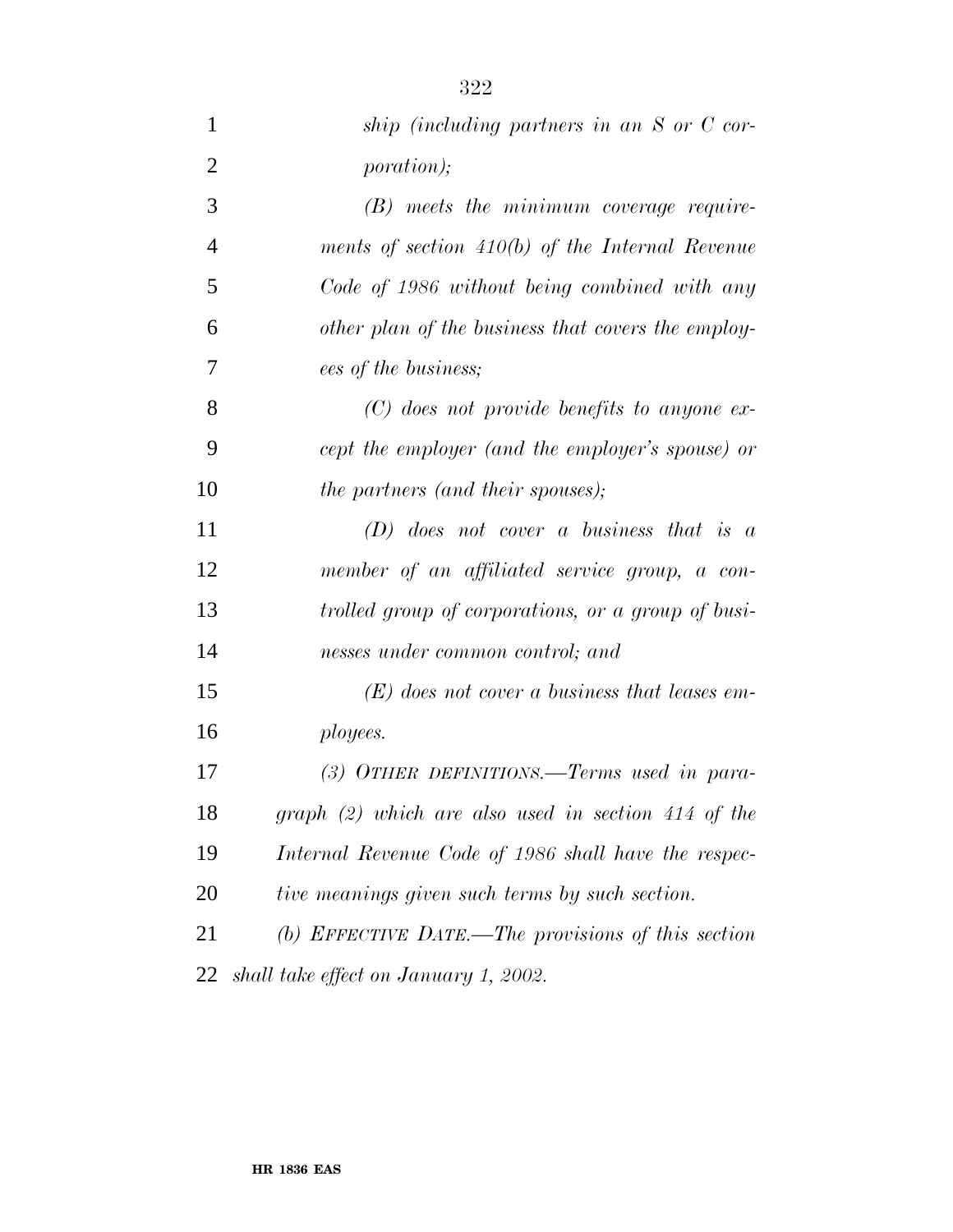| SEC. 667. IMPROVEMENT OF EMPLOYEE PLANS COMPLI-            |
|------------------------------------------------------------|
| ANCE RESOLUTION SYSTEM.                                    |
| The Secretary of the Treasury shall continue to update     |
| and improve the Employee Plans Compliance Resolution       |
| System (or any successor program) giving special attention |
| $to-$                                                      |
| $(1)$ increasing the awareness and knowledge of            |
| small employers concerning the availability and use        |
| of the program;                                            |
| $(2)$ taking into account special concerns and cir-        |
| cumstances that small employers face with respect to       |
| compliance and correction of compliance failures;          |
| $(3)$ extending the duration of the self-correction        |
| period under the Self-Correction Program for signifi-      |
| cant compliance failures;                                  |
| $(4)$ expanding the availability to correct insig-         |
| nificant compliance failures under the Self-Correction     |
| Program during audit; and                                  |
| $(5)$ assuring that any tax, penalty, or sanction          |
| that is imposed by reason of a compliance failure is       |
| not excessive and bears a reasonable relationship to       |
| the nature, extent, and severity of the failure.           |
| SEC. 668. REPEAL OF THE MULTIPLE USE TEST.                 |
| (a) IN GENERAL.—Paragraph (9) of section $401(m)$ is       |
| amended to read as follows:                                |
|                                                            |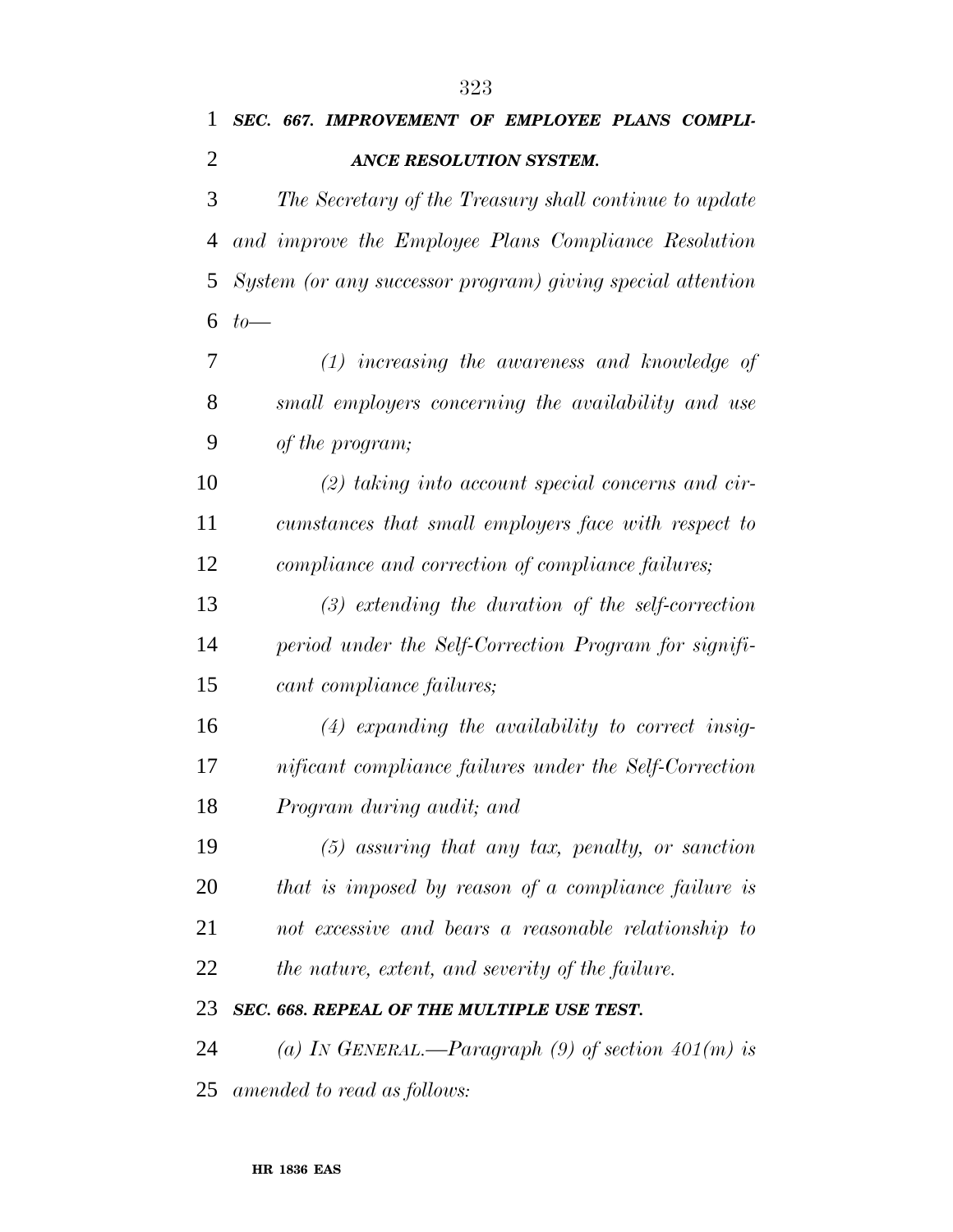| $\mathbf{1}$   | "(9) REGULATIONS.—The Secretary shall pre-                 |
|----------------|------------------------------------------------------------|
| $\overline{2}$ | scribe such regulations as may be necessary to carry       |
| 3              | out the purposes of this subsection and subsection $(k)$ , |
| $\overline{4}$ | including regulations permitting appropriate aggre-        |
| 5              | <i>gation of plans and contributions.".</i>                |
| 6              | (b) EFFECTIVE DATE.—The amendment made by this             |
| 7              | section shall apply to years beginning after December 31,  |
| 8              | 2001.                                                      |
| 9              | SEC. 669. FLEXIBILITY IN NONDISCRIMINATION, COV-           |
| 10             | <b>ERAGE, AND LINE OF BUSINESS RULES.</b>                  |
| 11             | (a) NONDISCRIMINATION.-                                    |
| 12             | $(1)$ In GENERAL.—The Secretary of the Treasury            |
| 13             | shall, by regulation, provide that a plan shall be         |
| 14             | deemed to satisfy the requirements of section              |
| 15             | $401(a)(4)$ of the Internal Revenue Code of 1986 if        |
| 16             | such plan satisfies the facts and circumstances test       |
| 17             | under section $401(a)(4)$ of such Code, as in effect be-   |
| 18             | fore January 1, 1994, but only if—                         |
| 19             | $(A)$ the plan satisfies conditions prescribed             |
| 20             | by the Secretary to appropriately limit the                |
| 21             | availability of such test; and                             |
| 22             | $(B)$ the plan is submitted to the Secretary               |
| 23             | for a determination of whether it satisfies such           |
| 24             | test.                                                      |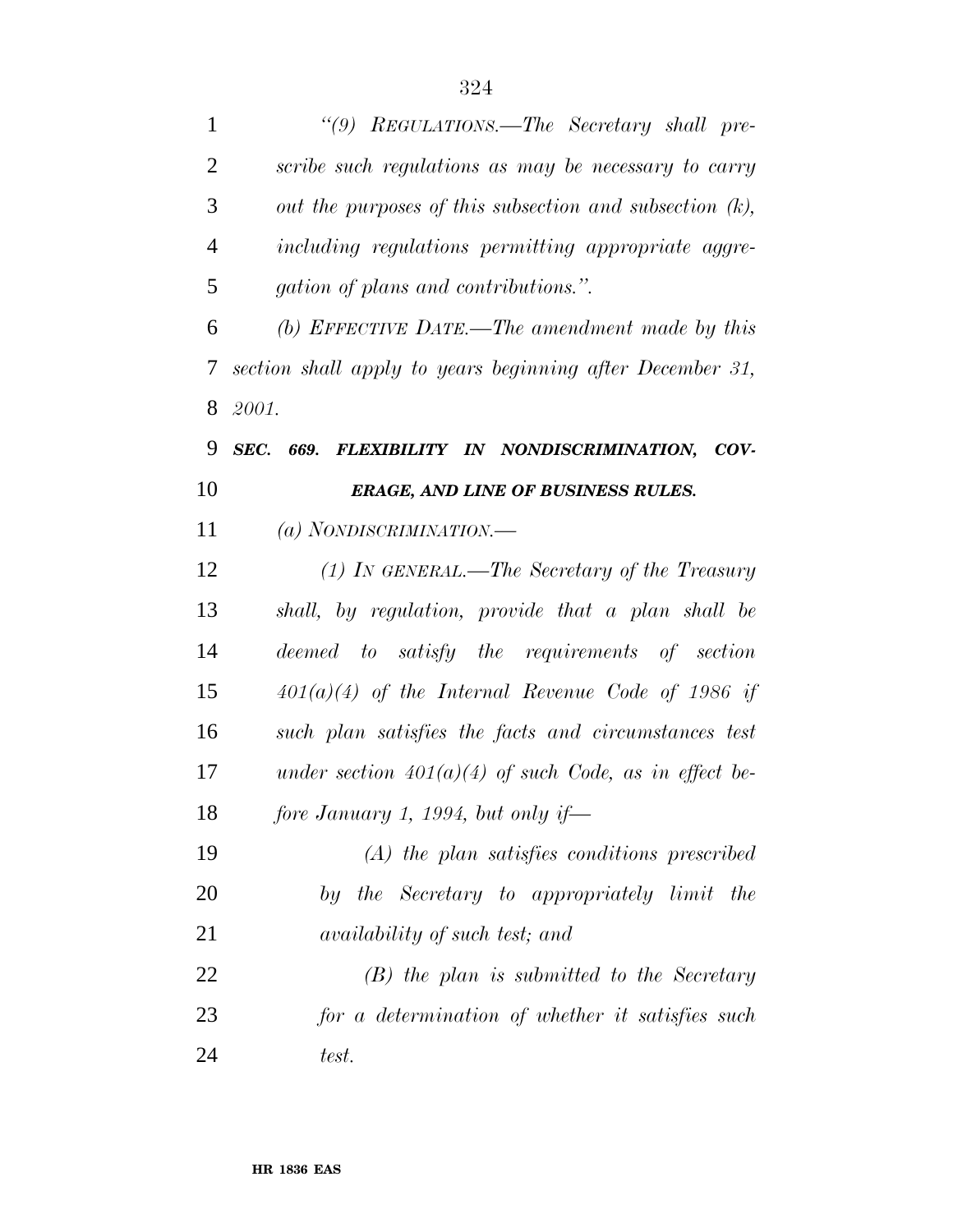| $\mathbf{1}$ | Subparagraph $(B)$ shall only apply to the extent pro- |
|--------------|--------------------------------------------------------|
| 2            | vided by the Secretary.                                |
| 3            | (2) EFFECTIVE DATES.—                                  |
| 4            | $(A)$ REGULATIONS.—The regulation<br>$re-$             |
| 5            | quired by paragraph (1) shall apply to years be-       |
| 6            | ginning after December 31, 2001.                       |
| 7            | CONDITIONS OF AVAILABILITY.- Any<br>(B)                |
| 8            | condition of availability prescribed by the Sec-       |
| 9            | retary under paragraph $(1)(A)$ shall not apply        |
| 10           | before the first year beginning not less than 120      |
| 11           | days after the date on which such condition is         |
| 12           | prescribed.                                            |
| 13           | (b) COVERAGE TEST.—                                    |
| 14           | (1) In GENERAL.—Section $410(b)(1)$ (relating to       |
| 15           | minimum coverage requirements) is amended by add-      |
| 16           | ing at the end the following:                          |
| 17           | "(D) In the case that the plan fails to meet           |
| 18           | the requirements of subparagraphs $(A)$ , $(B)$ and    |
| 19           | $(C)$ , the plan—                                      |
| 20           | "(i) satisfies subparagraph $(B)$ , as in              |
| 21           | effect immediately before the enactment of             |
| 22           | the Tax Reform Act of 1986,                            |
| 23           | $``(ii)$ is submitted to the Secretary for             |
| 24           | a determination of whether it satisfies the            |
| 25           | requirement described in clause (i), and               |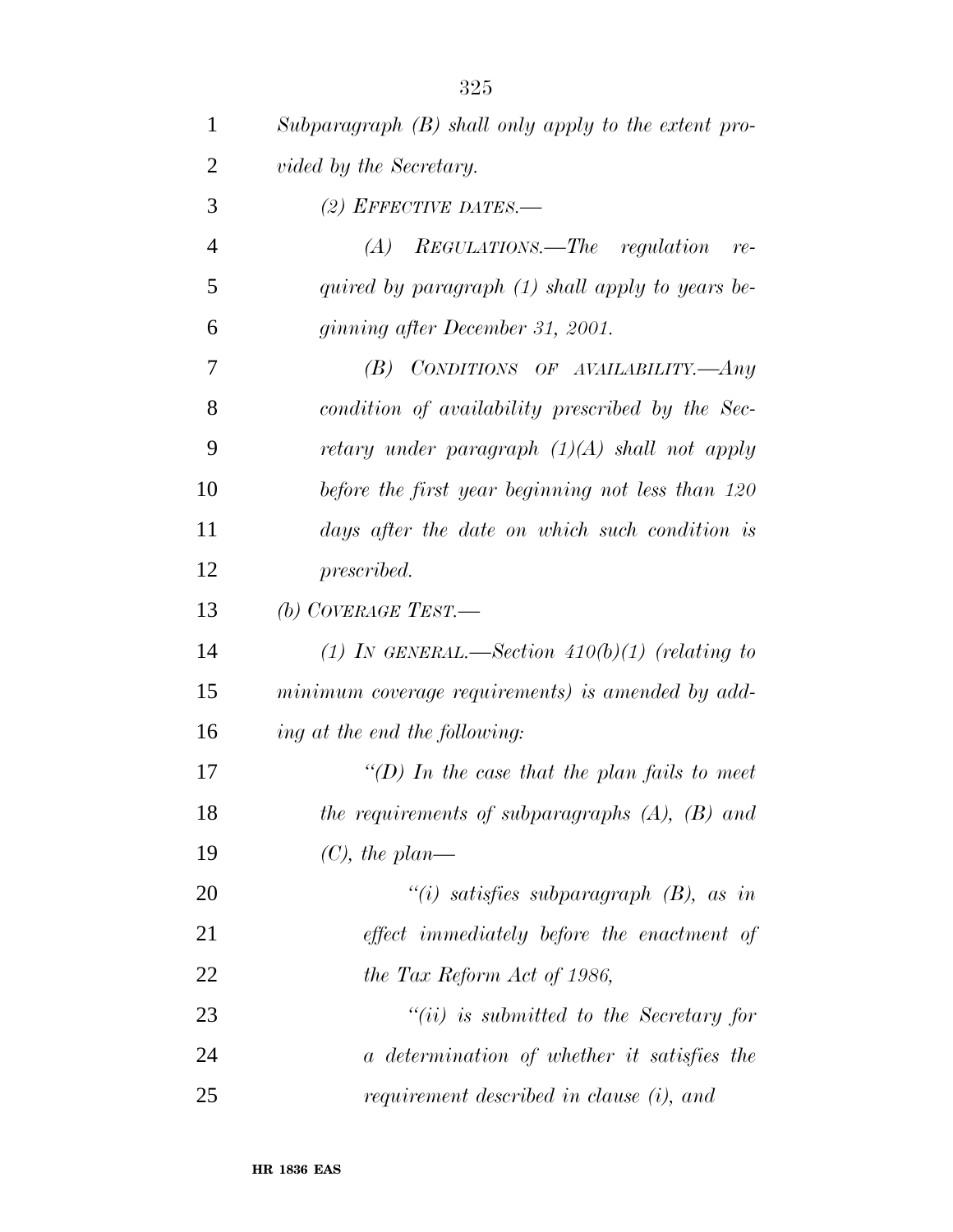| $\mathbf{1}$   | "( <i>iii</i> ) satisfies conditions prescribed by               |
|----------------|------------------------------------------------------------------|
| $\overline{2}$ | the Secretary by regulation that appro-                          |
| 3              | priately limit the availability of this sub-                     |
| $\overline{4}$ | paragraph.                                                       |
| 5              | Clause (ii) shall apply only to the extent pro-                  |
| 6              | vided by the Secretary.".                                        |
| 7              | (2) EFFECTIVE DATES.—                                            |
| 8              | $(A)$ IN GENERAL.—The amendment made                             |
| 9              | by paragraph (1) shall apply to years beginning                  |
| 10             | after December 31, 2001.                                         |
| 11             | (B) CONDITIONS OF AVAILABILITY.— $Any$                           |
| 12             | condition of availability prescribed by the Sec-                 |
| 13             | retary under regulations prescribed by the Sec-                  |
| 14             | retary under section $410(b)(1)(D)$ of the Internal              |
| 15             | Revenue Code of 1986 shall not apply before the                  |
| 16             | first year beginning not less than 120 days after                |
| 17             | the date on which such condition is prescribed.                  |
| 18             | (c) LINE OF BUSINESS RULES.—The Secretary of the                 |
| 19             | Treasury shall, on or before December 31, 2001, modify the       |
| 20             | existing regulations issued under section $414(r)$ of the Inter- |
| 21             | nal Revenue Code of 1986 in order to expand (to the extent       |
|                | 22 that the Secretary determines appropriate) the ability of     |
| 23             | a pension plan to demonstrate compliance with the line of        |
| 24             | business requirements based upon the facts and cir-              |
| 25             | cumstances surrounding the design and operation of the           |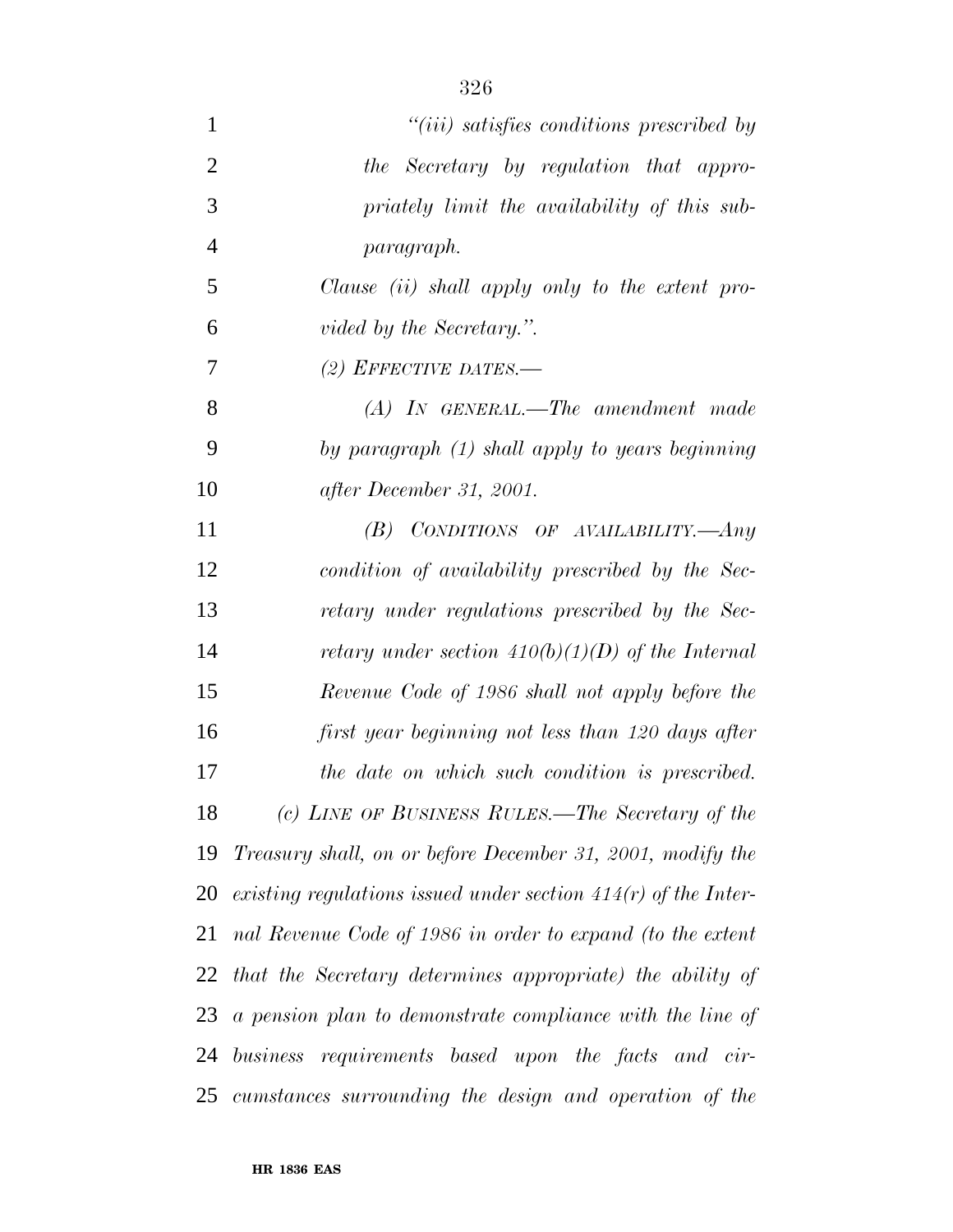| $\mathbf{1}$   | plan, even though the plan is unable to satisfy the mechan- |
|----------------|-------------------------------------------------------------|
| 2              | <i>ical tests currently used to determine compliance.</i>   |
| 3              | SEC. 670. EXTENSION TO ALL GOVERNMENTAL PLANS OF            |
| $\overline{4}$ | <b>MORATORIUM ON APPLICATION OF CERTAIN</b>                 |
| 5              | NONDISCRIMINATION RULES APPLICABLE TO                       |
| 6              | STATE AND LOCAL PLANS.                                      |
| 7              | (a) IN GENERAL.—                                            |
| 8              | (1) Subparagraph (G) of section $401(a)(5)$ and             |
| 9              | subparagraph $(H)$ of section $401(a)(26)$ are each         |
| 10             | amended by striking "section $414(d)$ " and all that        |
| 11             | follows and inserting "section $414(d)$ ).".                |
| 12             | (2) Subparagraph (G) of section $401(k)(3)$ and             |
| 13             | paragraph (2) of section 1505(d) of the Taxpayer Re-        |
| 14             | lief Act of 1997 are each amended by striking "main-        |
| 15             | tained by a State or local government or political          |
| 16             | subdivision thereof (or agency or instrumentality           |
| 17             | $thereof)$ .                                                |
| 18             | (b) CONFORMING AMENDMENTS.-                                 |
| 19             | (1) The heading for subparagraph $(G)$ of section           |
| 20             | $401(a)(5)$ is amended to read as follows: "GOVERN-         |
| 21             | MENTAL PLANS".                                              |
| 22             | (2) The heading for subparagraph $(H)$ of section           |
| 23             | $401(a)(26)$ is amended to read as follows: "EXCEP-         |
| 24             | TION FOR GOVERNMENTAL PLANS".                               |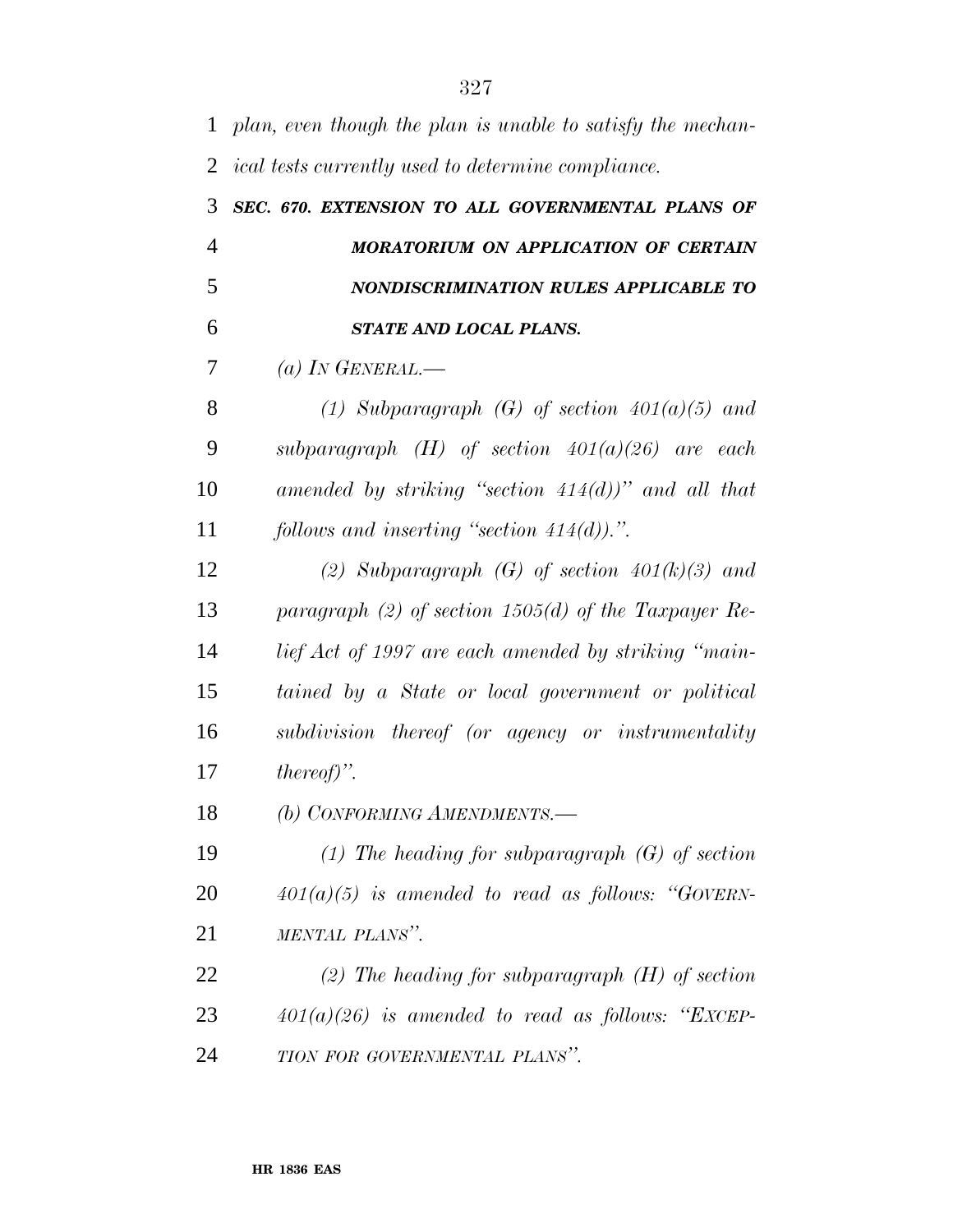*(3) Subparagraph (G) of section 401(k)(3) is amended by inserting ''GOVERNMENTAL PLANS.—''* 3 *after*  $``(G)$ ".

 *(c) EFFECTIVE DATE.—The amendments made by this section shall apply to years beginning after December 31, 2001.*

### *Subtitle G—Other ERISA Provisions SEC. 681. MISSING PARTICIPANTS.*

 *(a) IN GENERAL.—Section 4050 of the Employee Re- tirement Income Security Act of 1974 (29 U.S.C. 1350) is amended by redesignating subsection (c) as subsection (e) and by inserting after subsection (b) the following new sub-section:*

 *''(c) MULTIEMPLOYER PLANS.—The corporation shall prescribe rules similar to the rules in subsection (a) for mul- tiemployer plans covered by this title that terminate under section 4041A.*

 *''(d) PLANS NOT OTHERWISE SUBJECT TO TITLE.— ''(1) TRANSFER TO CORPORATION.—The plan ad- ministrator of a plan described in paragraph (4) may elect to transfer a missing participant's benefits to the corporation upon termination of the plan.*

 *''(2) INFORMATION TO THE CORPORATION.—To the extent provided in regulations, the plan adminis-trator of a plan described in paragraph (4) shall,*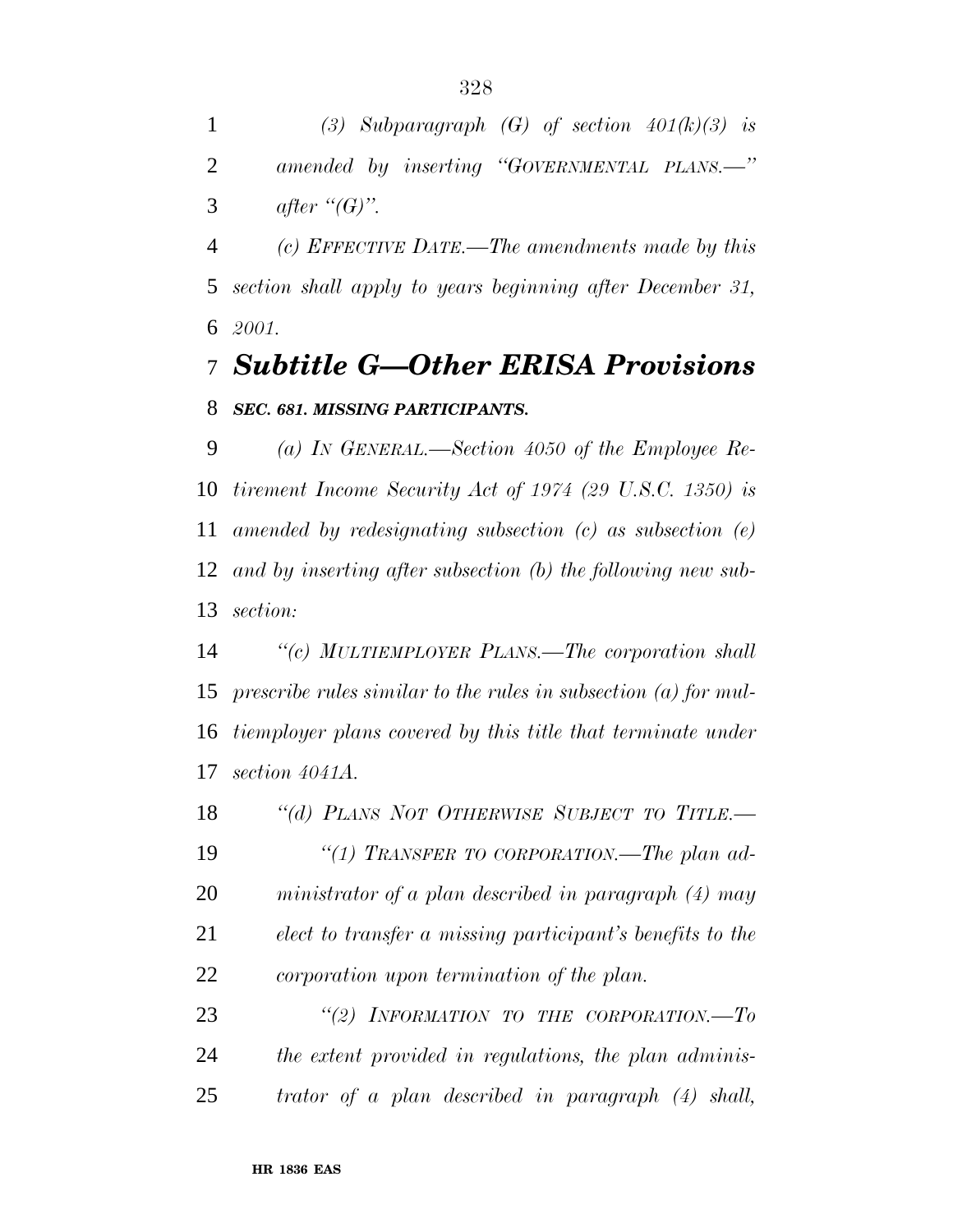| $\mathbf{1}$   | upon termination of the plan, provide the corporation   |
|----------------|---------------------------------------------------------|
| $\overline{2}$ | information with respect to benefits of a missing par-  |
| 3              | ticipant if the plan transfers such benefits—           |
| $\overline{4}$ | $\lq (A)$ to the corporation, or                        |
| 5              | "(B) to an entity other than the corporation            |
| 6              | or a plan described in paragraph $(4)(B)(ii)$ .         |
| 7              | "(3) PAYMENT BY THE CORPORATION.—If bene-               |
| 8              | fits of a missing participant were transferred to the   |
| 9              | $corportion$ under paragraph $(1)$ , the corporation    |
| 10             | shall, upon location of the participant or beneficiary, |
| 11             | pay to the participant or beneficiary the amount        |
| 12             | transferred (or the appropriate survivor benefit)       |
| 13             | either                                                  |
| 14             | "(A) in a single sum (plus interest), or                |
| 15             | $\lq (B)$ in such other form as is specified in         |
| 16             | regulations of the corporation.                         |
| 17             | "(4) PLANS DESCRIBED.—A plan is described in            |
| 18             | this paragraph if—                                      |
| 19             | "(A) the plan is a pension plan (within the             |
| 20             | meaning of section $3(2)$ )—                            |
| 21             | $\lq\lq(i)$ to which the provisions of this sec-        |
| 22             | tion do not apply (without regard to this               |
| 23             | subsection), and                                        |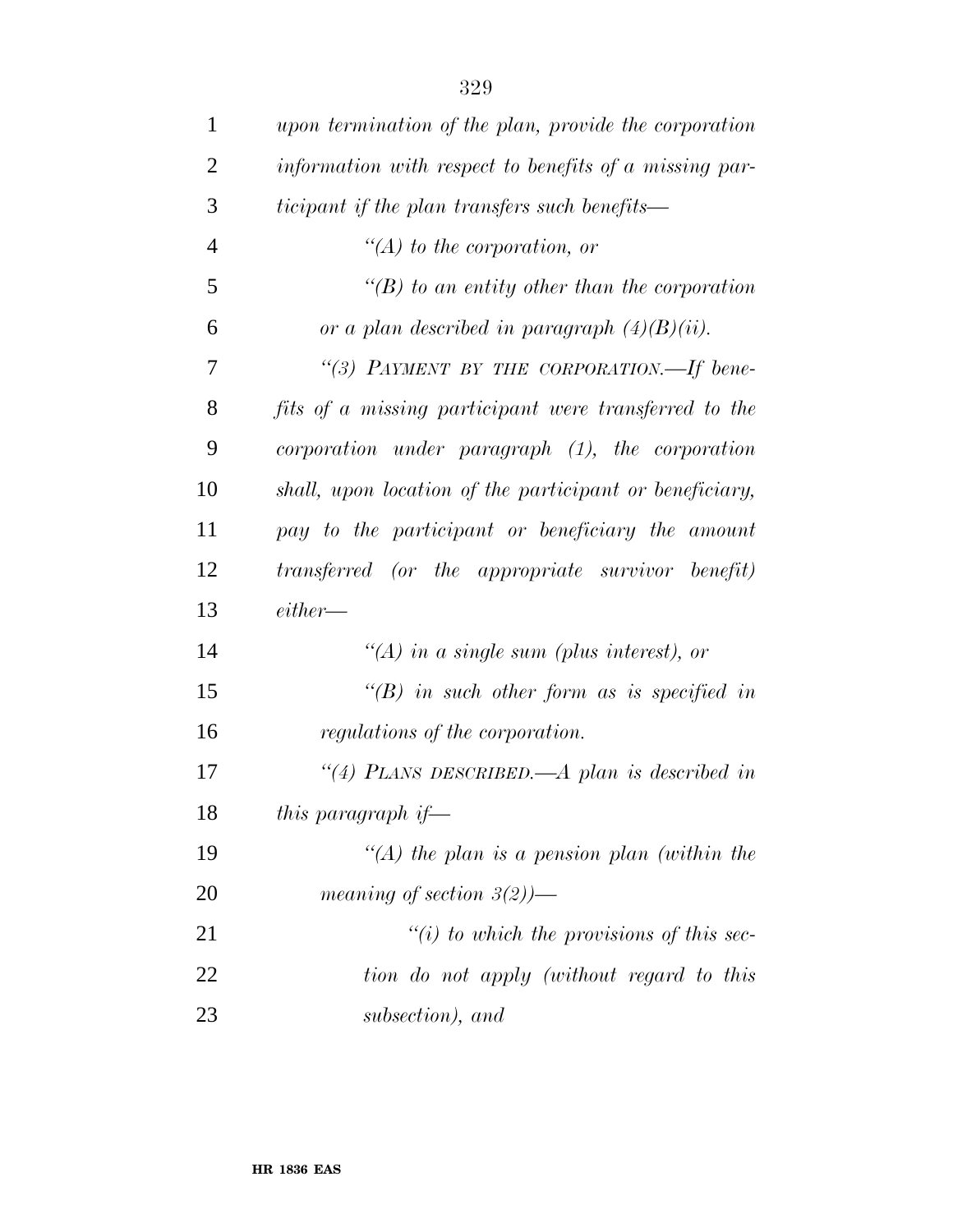| $\mathbf{1}$   | $``(ii)$ which is not a plan described in                      |
|----------------|----------------------------------------------------------------|
| $\overline{2}$ | paragraphs $(2)$ through $(11)$ of section                     |
| 3              | $4021(b)$ , and                                                |
| $\overline{4}$ | "(B) at the time the assets are to be distrib-                 |
| 5              | uted upon termination, the plan—                               |
| 6              | $"(i)$ has missing participants, and                           |
| 7              | $``(ii)$ has not provided for the transfer                     |
| 8              | of assets to pay the benefits of all missing                   |
| 9              | participants to another pension plan (with-                    |
| 10             | in the meaning of section $3(2)$ ).                            |
| 11             | "(5) CERTAIN PROVISIONS NOT TO APPLY.-Sub-                     |
| 12             | sections (a)(1) and (a)(3) shall not apply to a plan           |
| 13             | described in paragraph $(4)$ .".                               |
| 14             | (b) EFFECTIVE DATE.—The amendment made by this                 |
| 15             | section shall apply to distributions made after final regula-  |
| 16             | tions implementing subsections $(c)$ and $(d)$ of section 4050 |
| 17             | of the Employee Retirement Income Security Act of 1974         |
| 18             | (as added by subsection $(a)$ ), respectively, are prescribed. |
| 19             | SEC. 682. REDUCED PBGC PREMIUM FOR NEW PLANS OF                |
| 20             | <b>SMALL EMPLOYERS.</b>                                        |
| 21             | (a) IN GENERAL.—Subparagraph $(A)$ of section                  |
| 22             | $4006(a)(3)$ of the Employee Retirement Income Security        |
| 23             | Act of 1974 (29 U.S.C. 1306(a)(3)(A)) is amended—              |
| 24             | $(1)$ in clause $(i)$ , by inserting "other than a new         |
| 25             | single-employer plan (as defined in subparagraph               |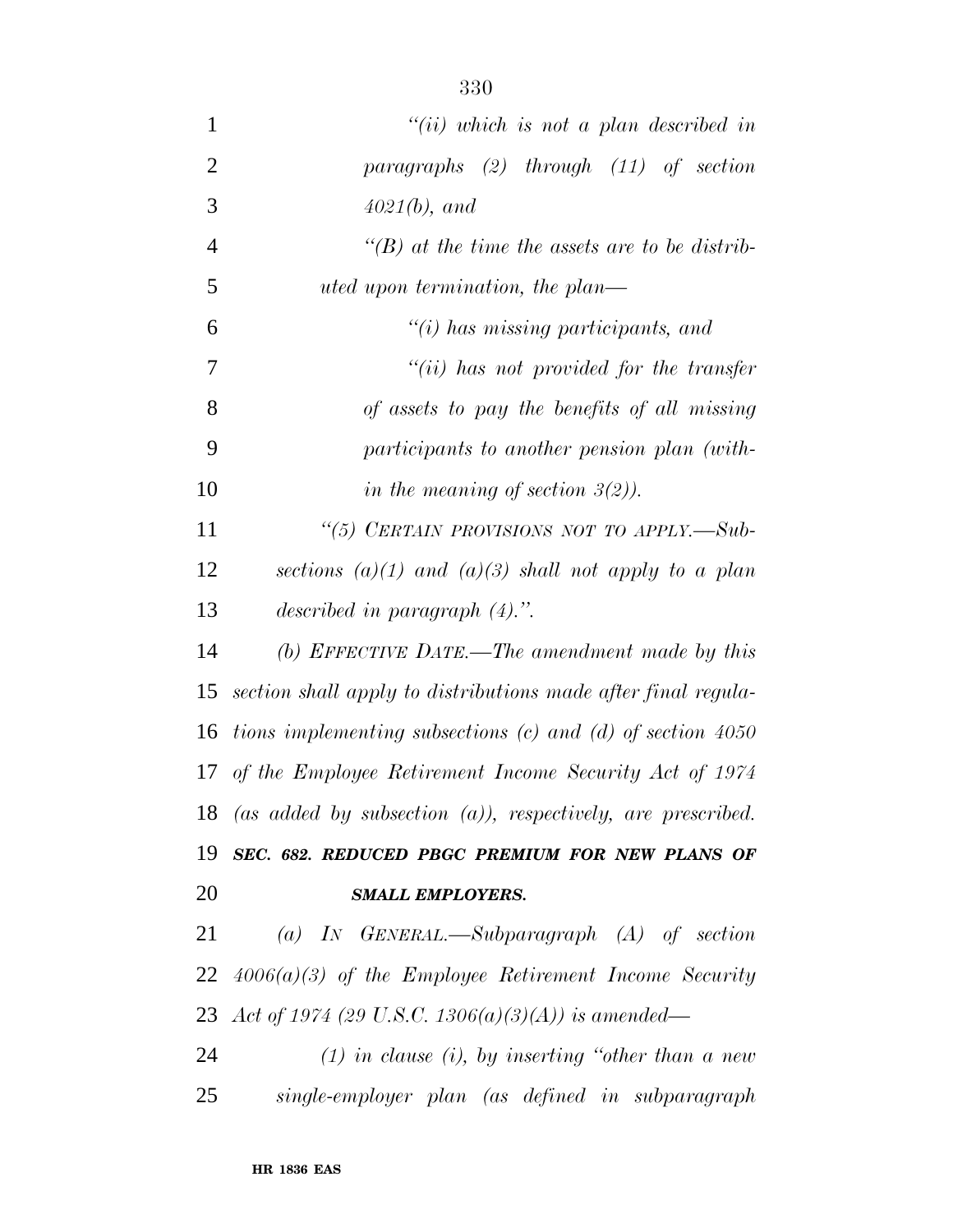| $\mathbf 1$    | $(F)$ ) maintained by a small employer (as so de-              |
|----------------|----------------------------------------------------------------|
| $\overline{2}$ | fined)," after "single-employer plan,",                        |
| 3              | $(2)$ in clause (iii), by striking the period at the           |
| $\overline{4}$ | end and inserting ", and", and                                 |
| 5              | $(3)$ by adding at the end the following new                   |
| 6              | clause:                                                        |
| 7              | "(iv) in the case of a new single-employer plan                |
| 8              | (as defined in subparagraph $(F)$ ) maintained by a            |
| 9              | small employer (as so defined) for the plan year, \$5          |
| 10             | for each individual who is a participant in such plan          |
| 11             | during the plan year.".                                        |
| 12             | (b) DEFINITION OF NEW SINGLE-EMPLOYER PLAN.                    |
| 13             | Section $4006(a)(3)$ of the Employee Retirement Income Se-     |
| 14             | curity Act of 1974 (29 U.S.C. 1306(a)(3)) is amended by        |
| 15             | adding at the end the following new subparagraph:              |
| 16             | " $(F)(i)$ For purposes of this paragraph, a single-em-        |
| 17             | ployer plan maintained by a contributing sponsor shall be      |
|                | 18 treated as a new single-employer plan for each of its first |
| 19             | 5 plan years if, during the 36-month period ending on the      |
|                | 20 date of the adoption of such plan, the sponsor or any mem-  |
| 21             | ber of such sponsor's controlled group (or any predecessor     |
| 22             | of either) did not establish or maintain a plan to which       |
| 23             | this title applies with respect to which benefits were accrued |
|                | 24 for substantially the same employees as are in the new sin- |
|                | 25 gle-employer plan.                                          |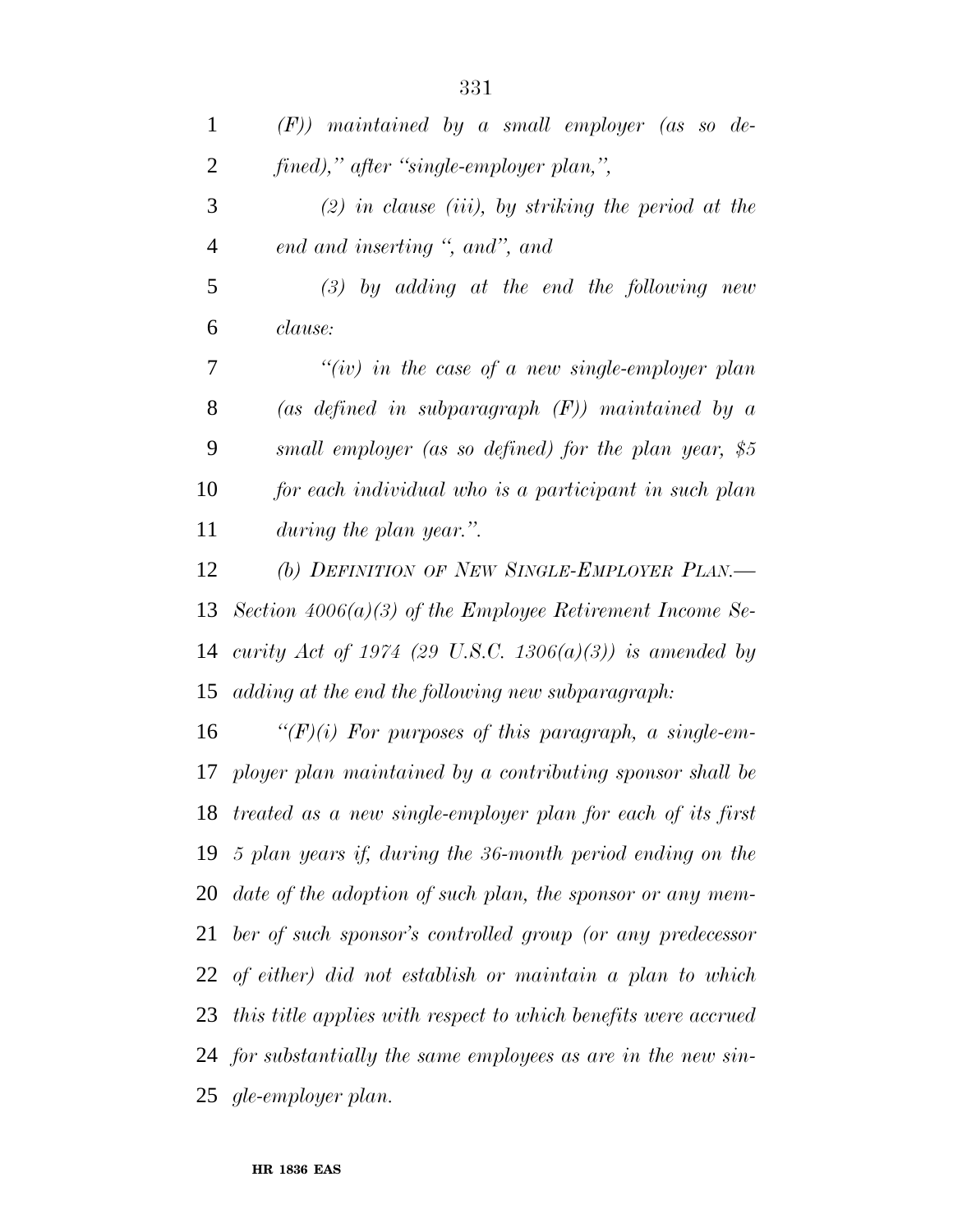*''(ii)(I) For purposes of this paragraph, the term 'small employer' means an employer which on the first day of any plan year has, in aggregation with all members of the controlled group of such employer, 100 or fewer employ-ees.*

 *''(II) In the case of a plan maintained by two or more contributing sponsors that are not part of the same con- trolled group, the employees of all contributing sponsors and controlled groups of such sponsors shall be aggregated for purposes of determining whether any contributing sponsor is a small employer.''.*

 *(c) EFFECTIVE DATE.—The amendments made by this section shall apply to plans established after December 31, 2001.*

### *SEC. 683. REDUCTION OF ADDITIONAL PBGC PREMIUM FOR NEW AND SMALL PLANS.*

 *(a) NEW PLANS.—Subparagraph (E) of section 4006(a)(3) of the Employee Retirement Income Security Act of 1974 (29 U.S.C. 1306(a)(3)(E)) is amended by add-ing at the end the following new clause:*

 *''(v) In the case of a new defined benefit plan, the amount determined under clause (ii) for any plan year shall be an amount equal to the product of the amount de-termined under clause (ii) and the applicable percentage.*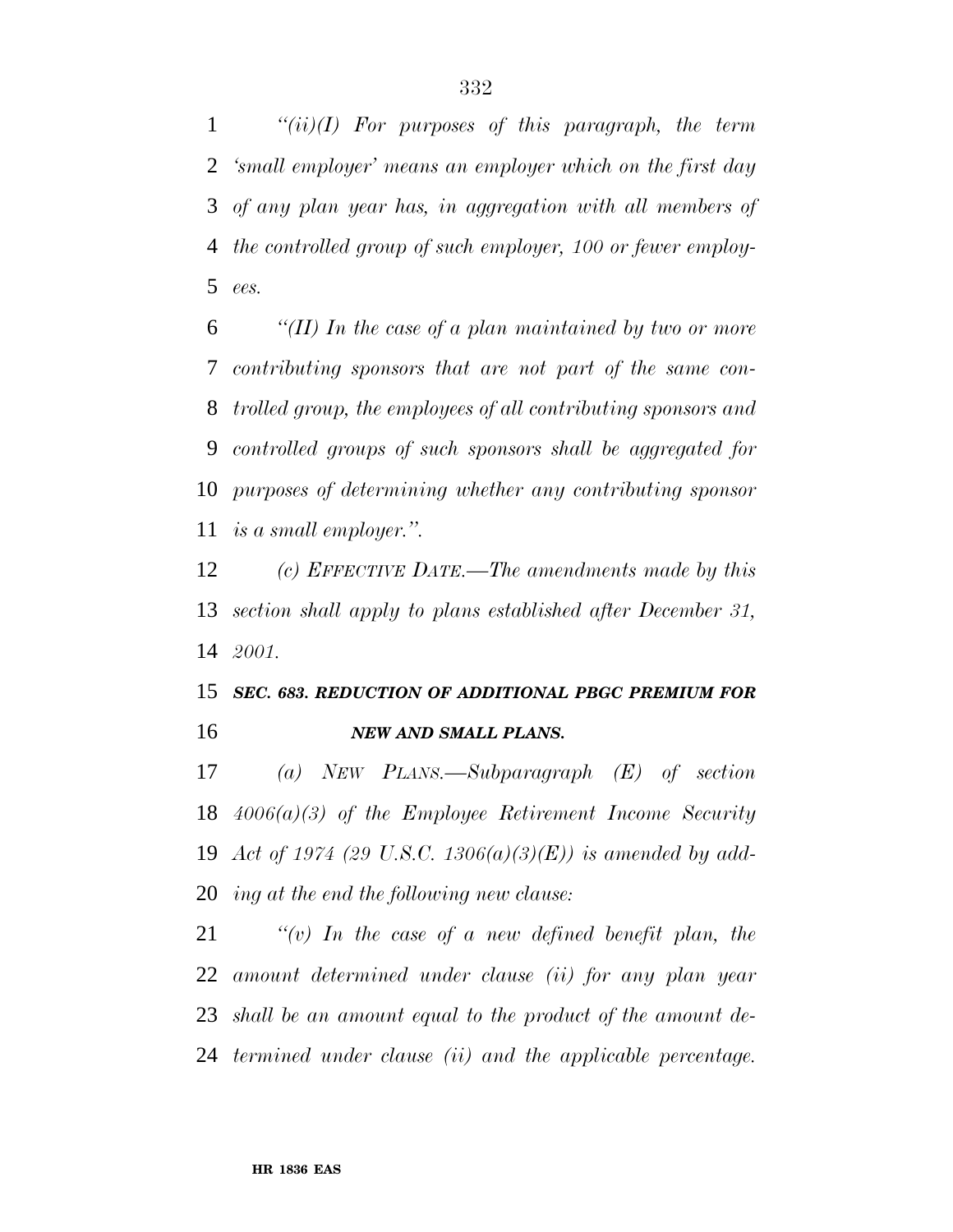*For purposes of this clause, the term 'applicable percentage' means—*

| 3 | "(I) 0 percent, for the first plan year.    |
|---|---------------------------------------------|
| 4 | "(II) 20 percent, for the second plan year. |
| 5 | "(III) 40 percent, for the third plan year. |
| 6 | "(IV) 60 percent, for the fourth plan year. |
|   | "(V) 80 percent, for the fifth plan year.   |

 *For purposes of this clause, a defined benefit plan (as de- fined in section 3(35)) maintained by a contributing spon- sor shall be treated as a new defined benefit plan for each of its first 5 plan years if, during the 36-month period end- ing on the date of the adoption of the plan, the sponsor and each member of any controlled group including the sponsor (or any predecessor of either) did not establish or maintain a plan to which this title applies with respect to which benefits were accrued for substantially the same employees as are in the new plan.''.*

 *(b) SMALL PLANS.—Paragraph (3) of section 4006(a) of the Employee Retirement Income Security Act of 1974 (29 U.S.C. 1306(a)), as amended by section 682(b), is amended—*

 *(1) by striking ''The'' in subparagraph (E)(i) and inserting ''Except as provided in subparagraph (G), the'', and*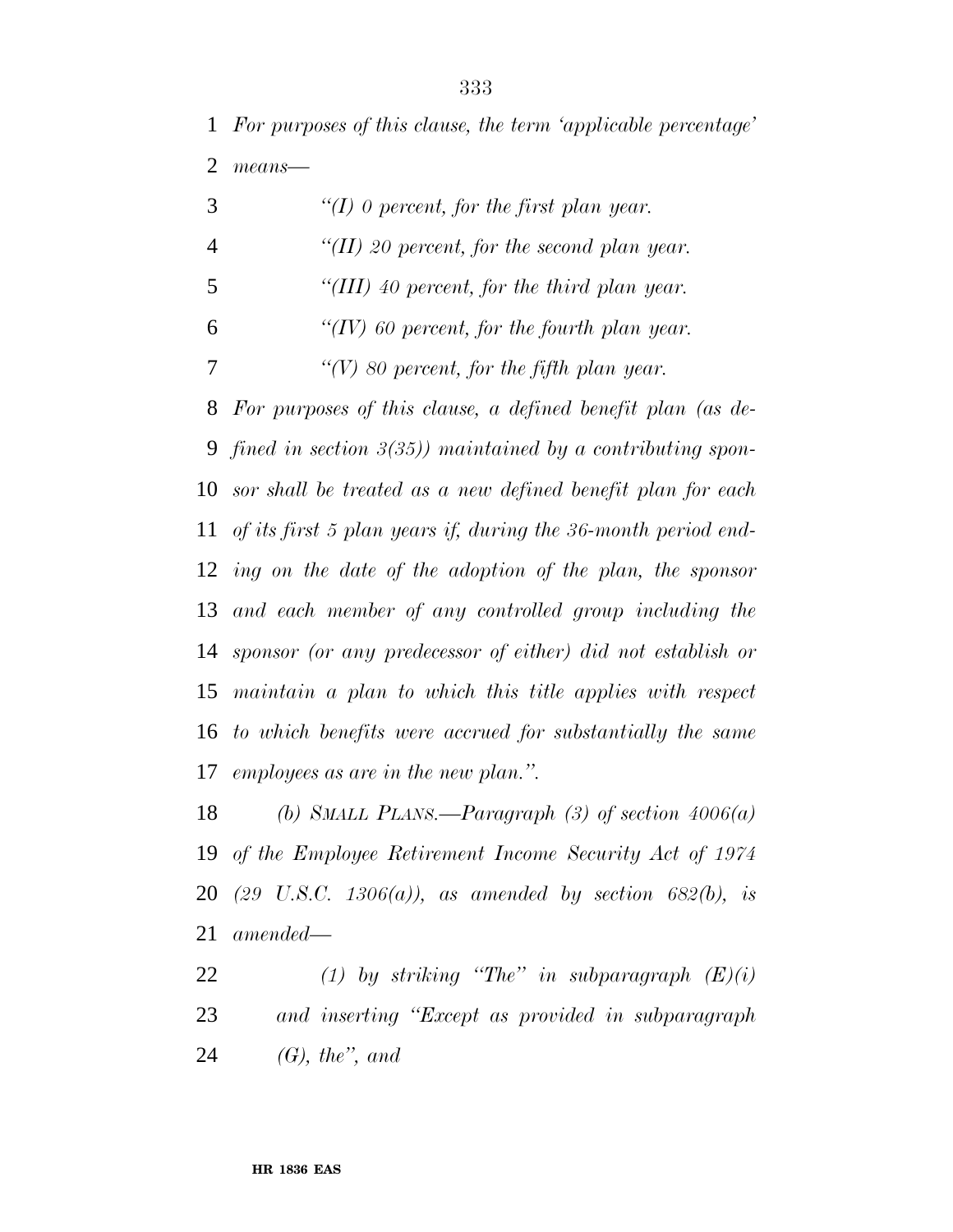*(2) by inserting after subparagraph (F) the fol-lowing new subparagraph:*

 *''(G)(i) In the case of an employer who has 25 or fewer employees on the first day of the plan year, the additional premium determined under subparagraph (E) for each par- ticipant shall not exceed \$5 multiplied by the number of participants in the plan as of the close of the preceding plan year.*

 *''(ii) For purposes of clause (i), whether an employer has 25 or fewer employees on the first day of the plan year is determined taking into consideration all of the employees of all members of the contributing sponsor's controlled group. In the case of a plan maintained by two or more contributing sponsors, the employees of all contributing sponsors and their controlled groups shall be aggregated for purposes of determining whether the 25-or-fewer-employees limitation has been satisfied.''.*

*(c) EFFECTIVE DATES.—*

 *(1) SUBSECTION (a).—The amendments made by subsection (a) shall apply to plans established after December 31, 2001.*

 *(2) SUBSECTION (b).—The amendments made by subsection (b) shall apply to plan years beginning after December 31, 2001.*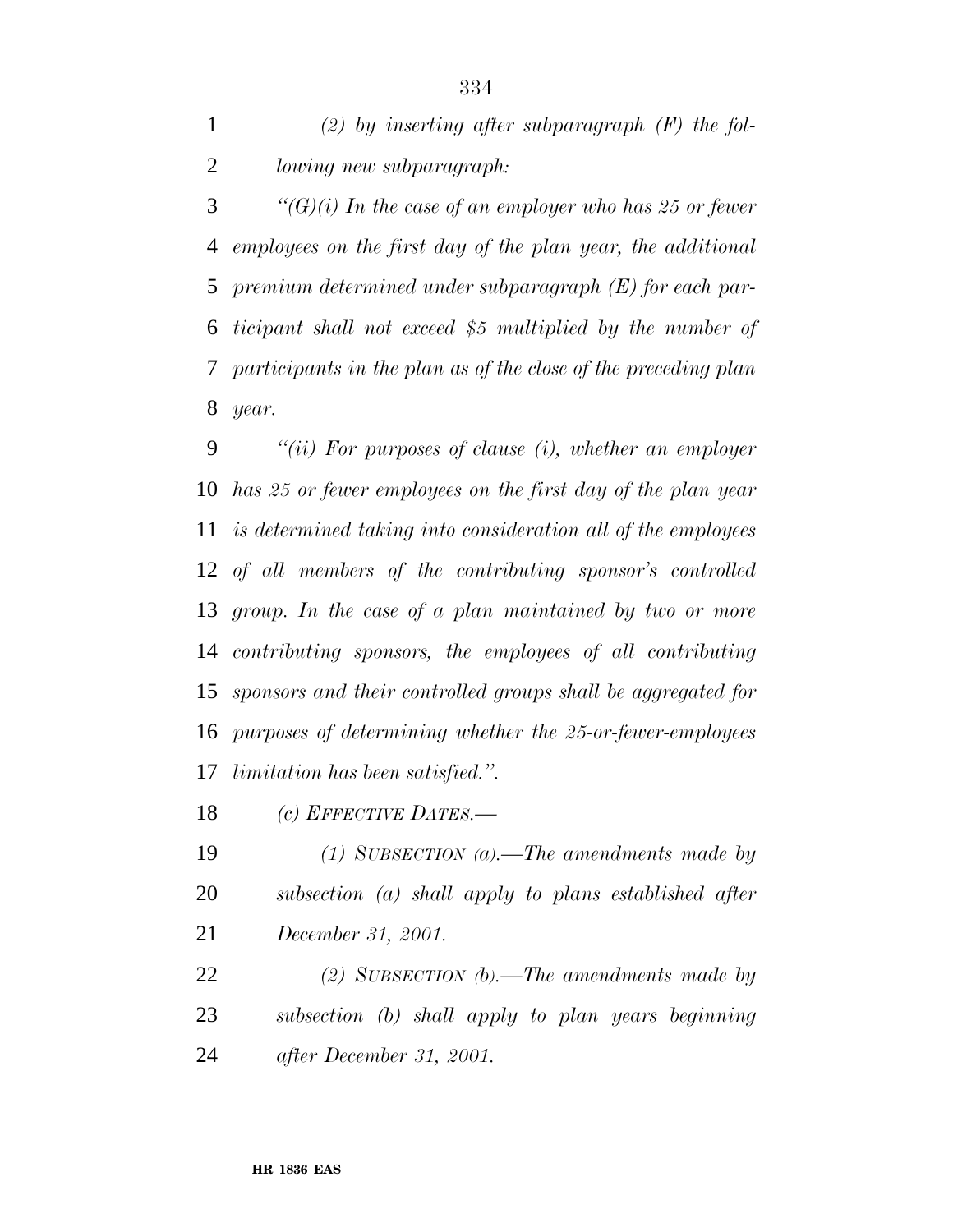*SEC. 684. AUTHORIZATION FOR PBGC TO PAY INTEREST ON*

# **HR 1836 EAS** *PREMIUM OVERPAYMENT REFUNDS. (a) IN GENERAL.—Section 4007(b) of the Employment Retirement Income Security Act of 1974 (29 U.S.C. 1307(b)) is amended— (1) by striking ''(b)'' and inserting ''(b)(1)'', and (2) by inserting at the end the following new paragraph: ''(2) The corporation is authorized to pay, subject to regulations prescribed by the corporation, interest on the amount of any overpayment of premium refunded to a des- ignated payor. Interest under this paragraph shall be cal- culated at the same rate and in the same manner as interest is calculated for underpayments under paragraph (1).''. (b) EFFECTIVE DATE.—The amendment made by sub- section (a) shall apply to interest accruing for periods be- ginning not earlier than the date of the enactment of this Act. SEC. 685. SUBSTANTIAL OWNER BENEFITS IN TERMINATED PLANS. (a) MODIFICATION OF PHASE-IN OF GUARANTEE.— Section 4022(b)(5) of the Employee Retirement Income Se- curity Act of 1974 (29 U.S.C. 1322(b)(5)) is amended to read as follows: ''(5)(A) For purposes of this paragraph, the term 'ma-jority owner' means an individual who, at any time during*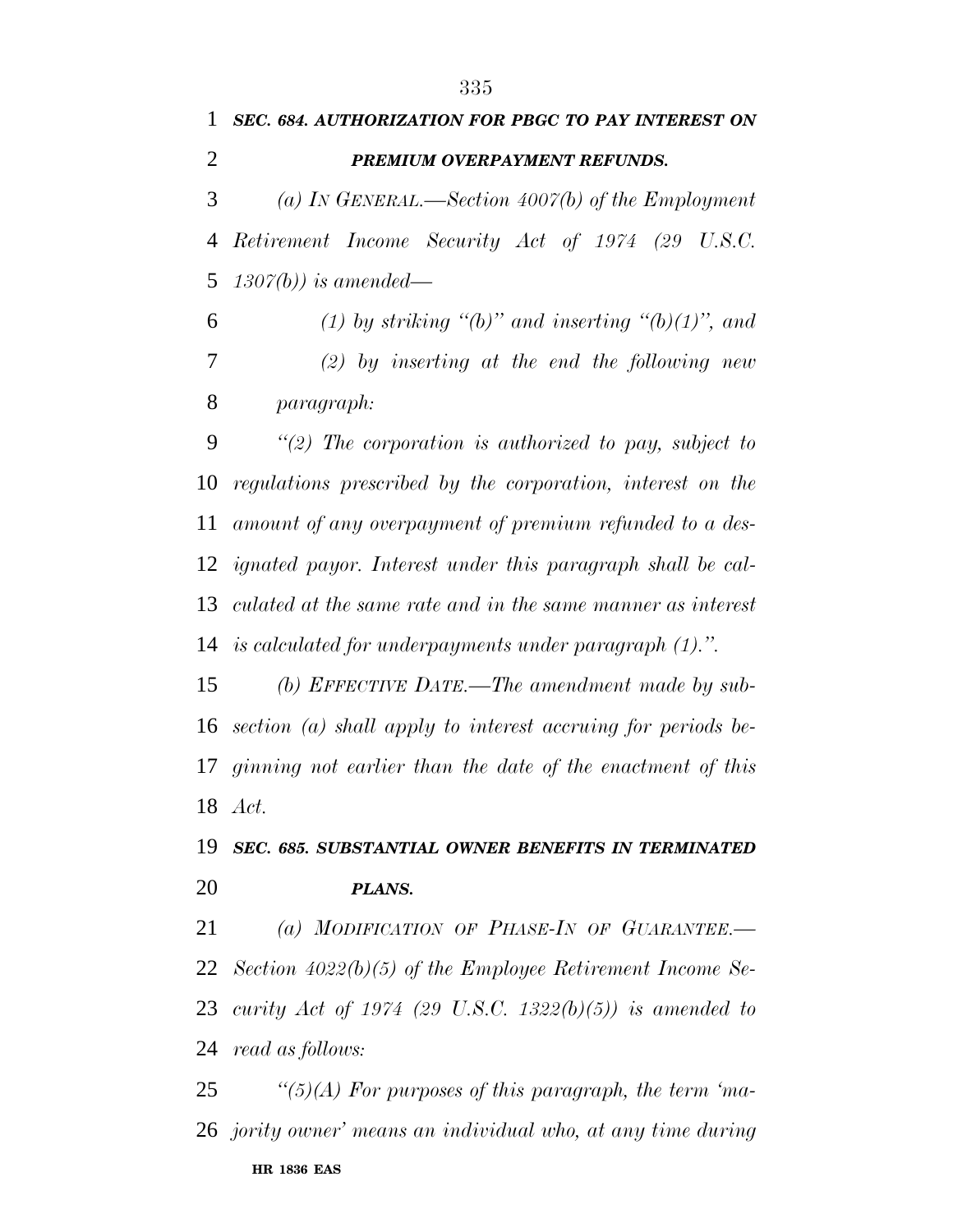*the 60-month period ending on the date the determination is being made—*

 *''(i) owns the entire interest in an unincor-porated trade or business,*

 *''(ii) in the case of a partnership, is a partner who owns, directly or indirectly, 50 percent or more of either the capital interest or the profits interest in such partnership, or*

 *''(iii) in the case of a corporation, owns, directly or indirectly, 50 percent or more in value of either the voting stock of that corporation or all the stock of that corporation.*

 *For purposes of clause (iii), the constructive ownership rules of section 1563(e) of the Internal Revenue Code of 1986 shall apply (determined without regard to section 1563(e)(3)(C)).*

 *''(B) In the case of a participant who is a majority owner, the amount of benefits guaranteed under this section shall equal the product of—*

 *''(i) a fraction (not to exceed 1) the numerator of which is the number of years from the later of the effective date or the adoption date of the plan to the termination date, and the denominator of which is 10, and*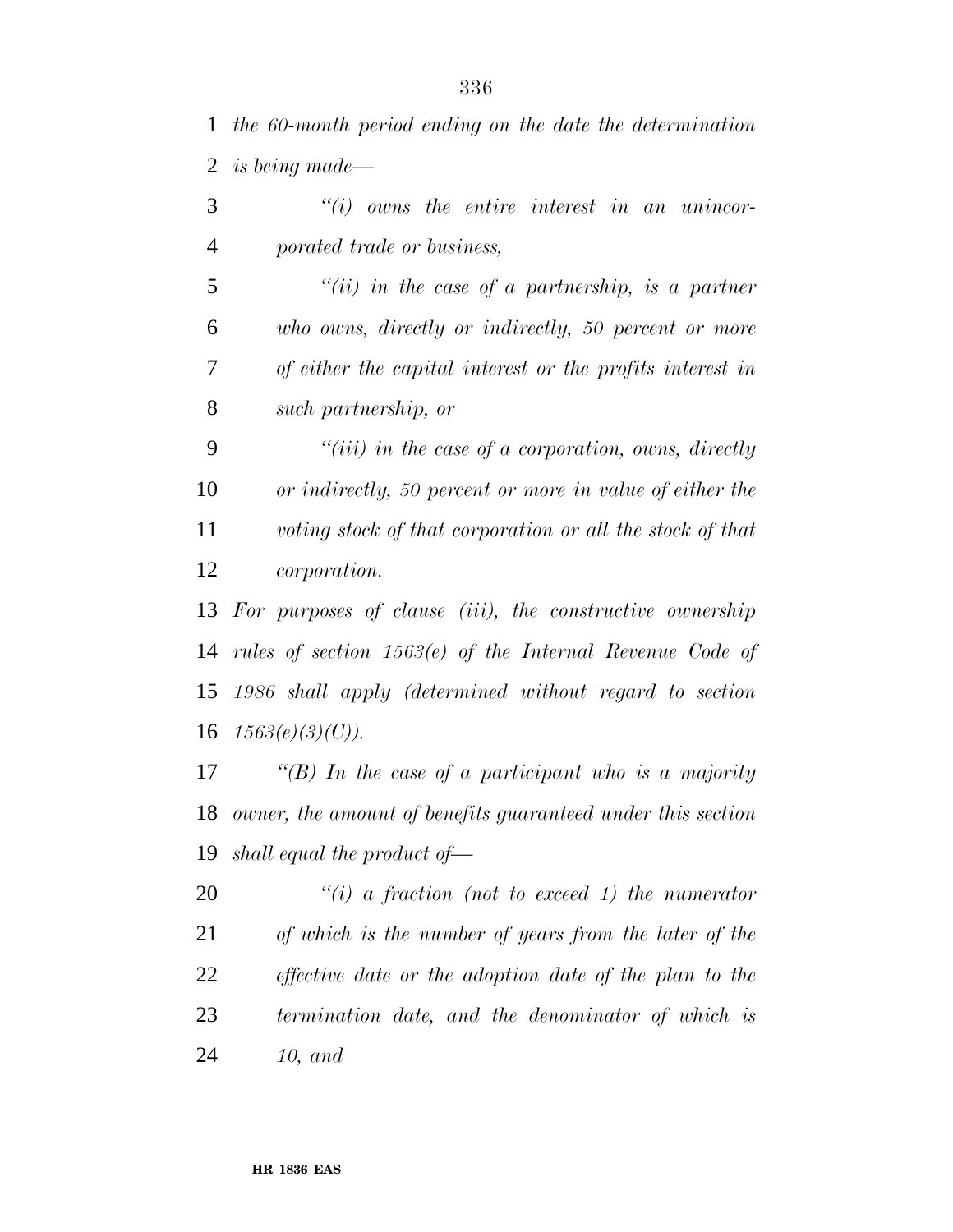| $\mathbf{1}$   | "(ii) the amount of benefits that would be guar-             |
|----------------|--------------------------------------------------------------|
| $\overline{2}$ | anteed under this section if the participant were not        |
| 3              | a majority owner.".                                          |
| $\overline{4}$ | (b) MODIFICATION OF ALLOCATION OF ASSETS.-                   |
| 5              | (1) Section $4044(a)(4)(B)$ of the Employee Re-              |
| 6              | tirement Income Security Act of 1974 (29 U.S.C.              |
| 7              | $1344(a)(4)(B)$ is amended by striking "section              |
| 8              | $4022(b)(5)$ " and inserting "section $4022(b)(5)(B)$ ".     |
| 9              | (2) Section $4044(b)$ of such Act (29 U.S.C.                 |
| 10             | $1344(b)$ ) is amended—                                      |
| 11             | (A) by striking " $(5)$ " in paragraph (2) and               |
| 12             | inserting $\lq(4)$ , (5),", and                              |
| 13             | $by$ redesignating paragraphs<br>(B)<br>(3)                  |
| 14             | through $(6)$ as paragraphs $(4)$ through $(7)$ , re-        |
| 15             | spectively, and by inserting after paragraph (2)             |
| 16             | the following new paragraph:                                 |
| 17             | $\lq(3)$ If assets available for allocation under            |
| 18             | paragraph $(4)$ of subsection $(a)$ are insufficient to sat- |
| 19             | isfy in full the benefits of all individuals who are de-     |
| 20             | scribed in that paragraph, the assets shall be allocated     |
| 21             | first to benefits described in subparagraph $(A)$ of that    |
| 22             | paragraph. Any remaining assets shall then be allo-          |
| 23             | cated to benefits described in subparagraph (B) of           |
| 24             | that paragraph. If assets allocated to such subpara-         |
| 25             | $graph (B)$ are insufficient to satisfy in full the bene-    |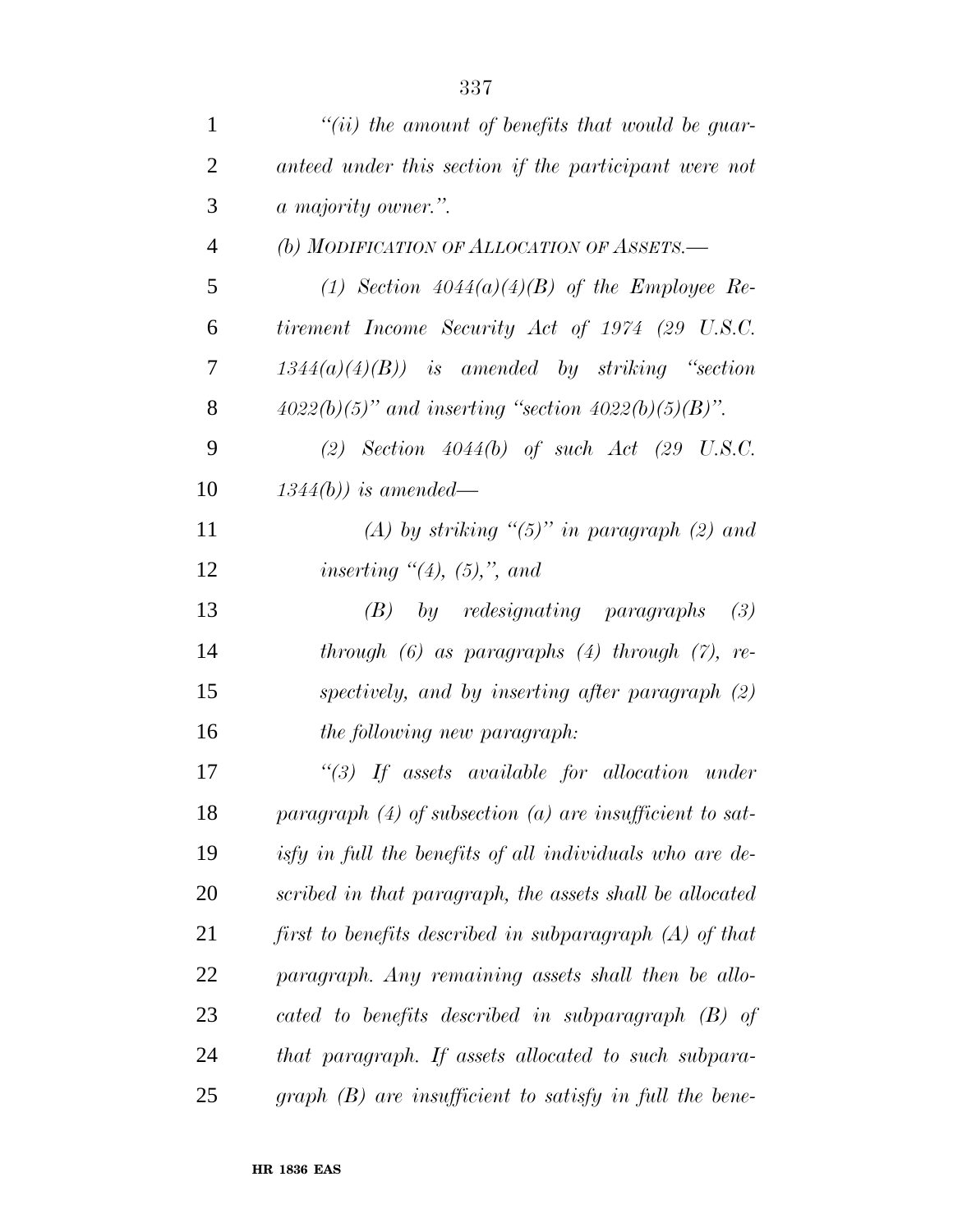| 1              | fits described in that subparagraph, the assets shall be  |
|----------------|-----------------------------------------------------------|
| $\overline{2}$ | allocated pro rata among individuals on the basis of      |
| 3              | the present value (as of the termination date) of their   |
| $\overline{4}$ | respective benefits described in that subparagraph.".     |
| 5              | (c) CONFORMING AMENDMENTS.-                               |
| 6              | $(1)$ Section 4021 of the Employee Retirement In-         |
| 7              | come Security Act of $1974$ (29 U.S.C. 1321) is           |
| 8              | $amended -$                                               |
| 9              | (A) in subsection (b)(9), by striking "as de-             |
| 10             | fined in section $4022(b)(6)$ , and                       |
| 11             | $(B)$ by adding at the end the following new              |
| 12             | subsection:                                               |
| 13             | "(d) For purposes of subsection $(b)(9)$ , the term 'sub- |
| 14             | stantial owner' means an individual who, at any time dur- |
| 15             | ing the 60-month period ending on the date the determina- |
| 16             | tion is being made—                                       |
| 17             | $\lq(1)$ owns the entire interest in an unincor-          |
| 18             | porated trade or business,                                |
| 19             | "(2) in the case of a partnership, is a partner           |
| 20             | who owns, directly or indirectly, more than 10 per-       |
| 21             | cent of either the capital interest or the profits inter- |
| 22             | est in such partnership, or                               |
| 23             | $\lq(3)$ in the case of a corporation, owns, directly     |
| 24             | or indirectly, more than 10 percent in value of either    |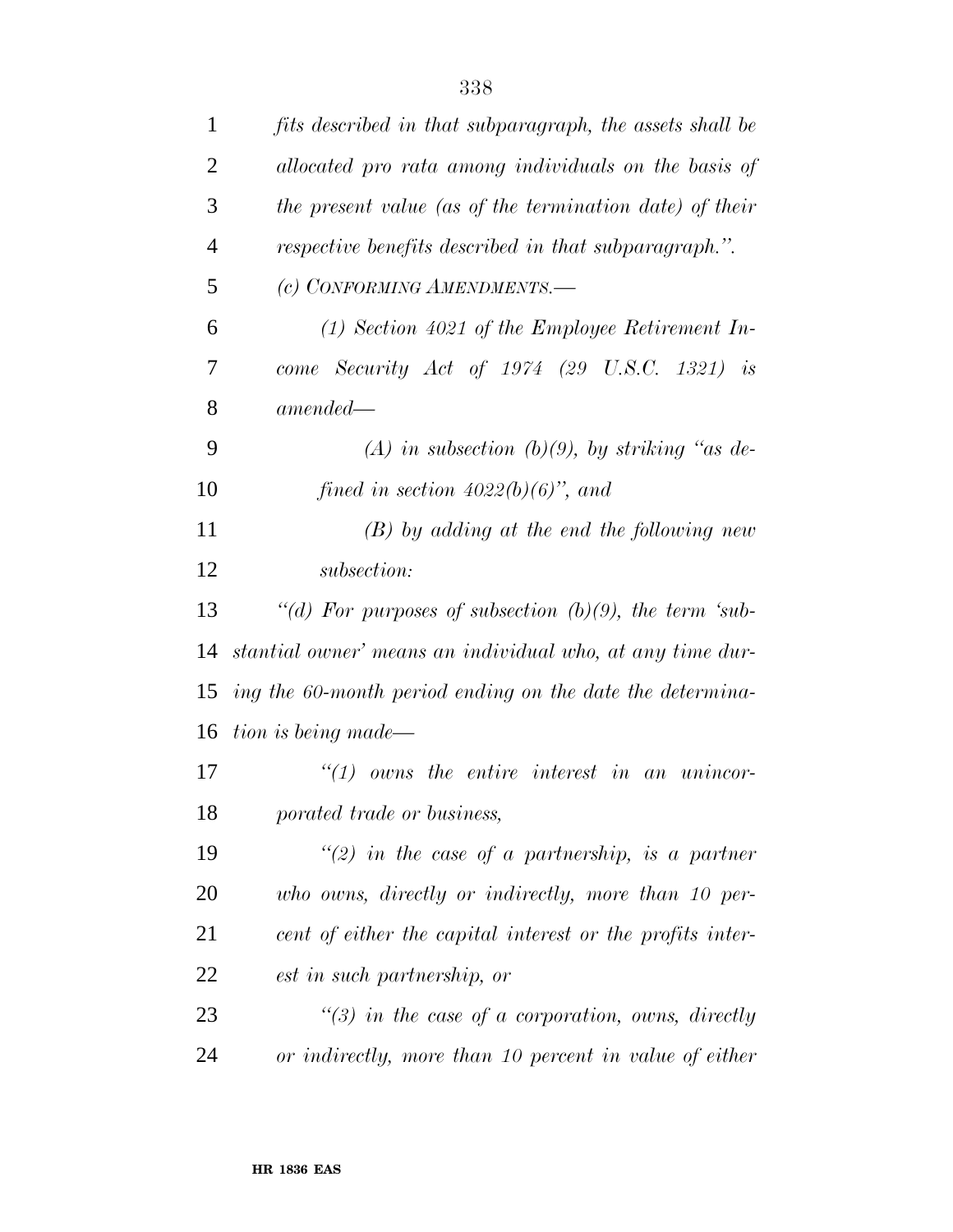*the voting stock of that corporation or all the stock of*

| 2  | that corporation.                                            |
|----|--------------------------------------------------------------|
| 3  | For purposes of paragraph $(3)$ , the constructive ownership |
| 4  | rules of section $1563(e)$ of the Internal Revenue Code of   |
| 5  | 1986 shall apply (determined without regard to section       |
| 6  | $1563(e)(3)(C)$ .".                                          |
| 7  | (2) Section $4043(c)(7)$ of such Act (29 U.S.C.              |
| 8  | $1343(c)(7)$ is amended by striking "section"                |
| 9  | $4022(b)(6)$ " and inserting "section $4021(d)$ ".           |
| 10 | (d) EFFECTIVE DATES.-                                        |
| 11 | $(1)$ In GENERAL.—Except as provided in para-                |
| 12 | $graph (2)$ , the amendments made by this section shall      |
| 13 | apply to plan terminations—                                  |
| 14 | $(A)$ under section 4041(c) of the Employee                  |
| 15 | Retirement Income Security Act of 1974 (29                   |
| 16 | U.S.C. $1341(c)$ ) with respect to which notices of          |
| 17 | intent to terminate are provided under section               |
| 18 | $4041(a)(2)$ of such Act (29 U.S.C. 1341(a)(2))              |
| 19 | after December 31, 2001, and                                 |

 *(B) under section 4042 of such Act (29 U.S.C. 1342) with respect to which proceedings are instituted by the corporation after such date. (2) CONFORMING AMENDMENTS.—The amend- ments made by subsection (c) shall take effect on Jan-uary 1, 2002.*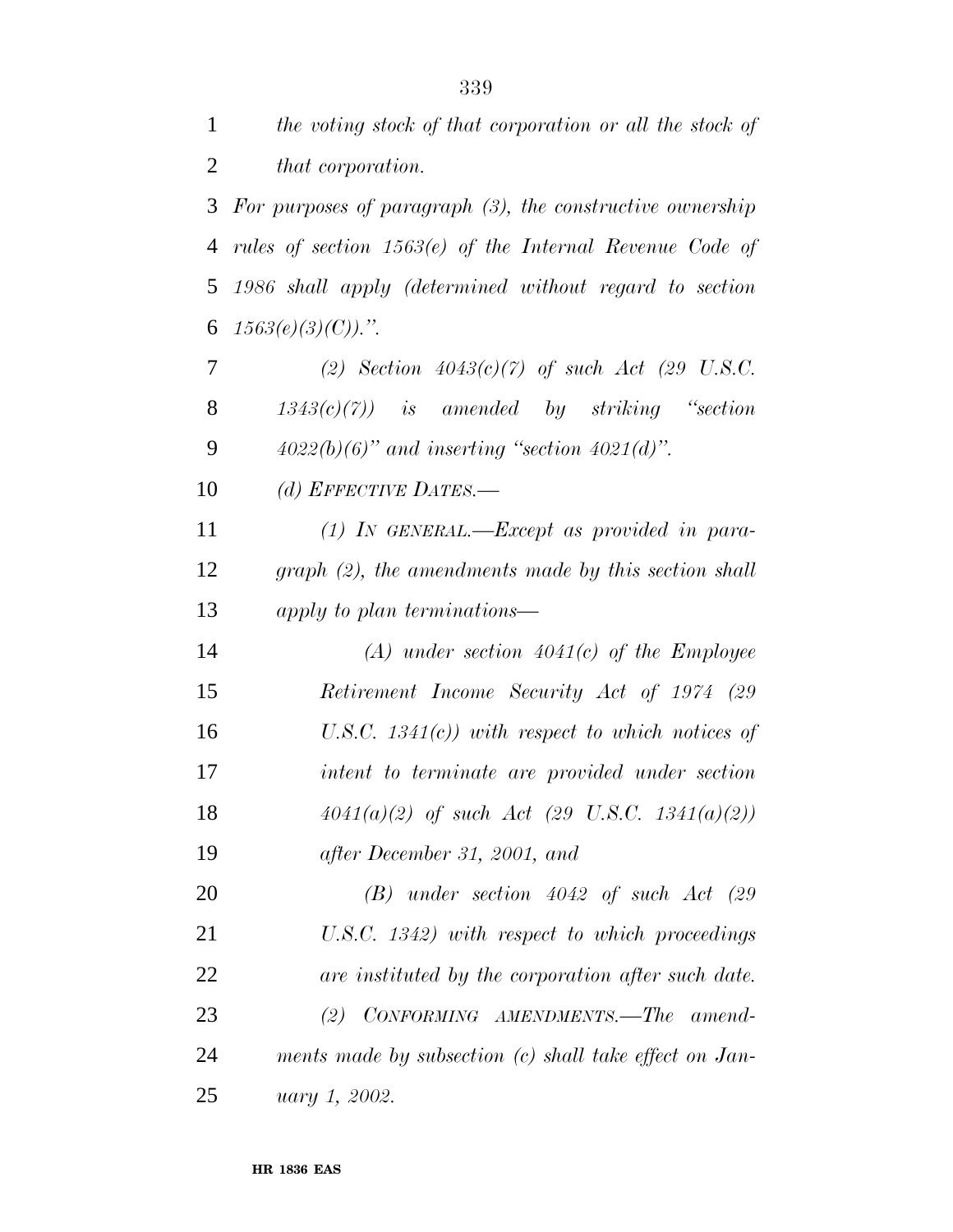## *Subtitle H—Miscellaneous Provisions*

 *SEC. 691. TAX TREATMENT AND INFORMATION REQUIRE-MENTS OF ALASKA NATIVE SETTLEMENT*

*TRUSTS.*

 *(a) TREATMENT OF ALASKA NATIVE SETTLEMENT TRUSTS.—Subpart A of part I of subchapter J of chapter 1 (relating to general rules for taxation of trusts and es- tates) is amended by adding at the end the following new section:*

### *''SEC. 646. TAX TREATMENT OF ELECTING ALASKA NATIVE SETTLEMENT TRUSTS.*

 *''(a) IN GENERAL.—If an election under this section is in effect with respect to any Settlement Trust, the provi- sions of this section shall apply in determining the income tax treatment of the Settlement Trust and its beneficiaries with respect to the Settlement Trust.*

 *''(b) TAXATION OF INCOME OF TRUST.—Except as pro-vided in subsection (f)(1)(B)(ii)—*

 *''(1) IN GENERAL.—There is hereby imposed on the taxable income of an electing Settlement Trust, other than its net capital gain, a tax at the lowest rate specified in section 1(c).*

 *''(2) CAPITAL GAIN.—In the case of an electing Settlement Trust with a net capital gain for the tax-*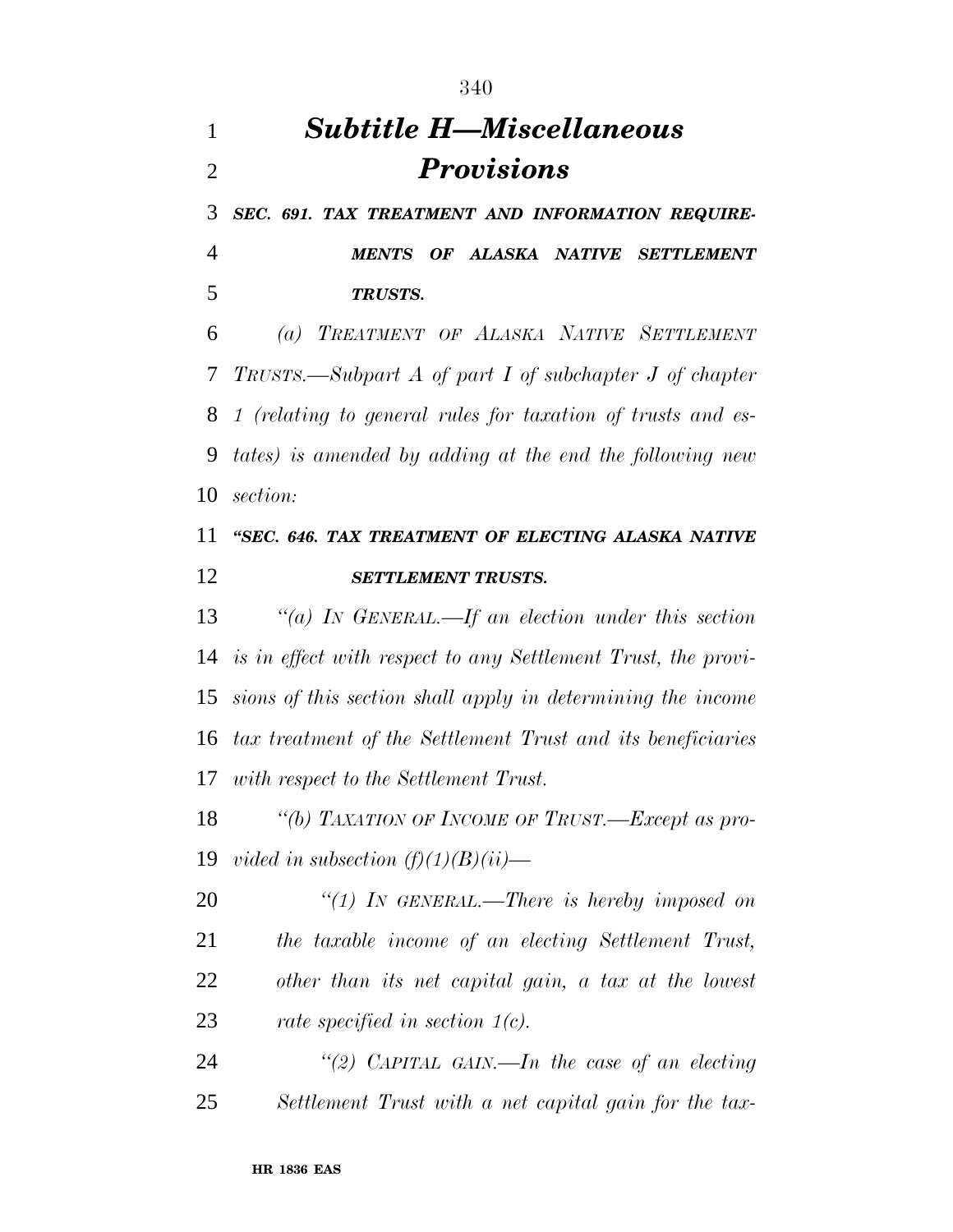| $\mathbf{1}$   | able year, a tax is hereby imposed on such gain at         |
|----------------|------------------------------------------------------------|
| $\overline{2}$ | the rate of tax which would apply to such gain if the      |
| 3              | taxpayer were subject to a tax on its other taxable in-    |
| $\overline{4}$ | come at only the lowest rate specified in section $1(c)$ . |
| 5              | Any such tax shall be in lieu of the income tax otherwise  |
| 6              | imposed by this chapter on such income or gain.            |
| 7              | "(c) ONE-TIME ELECTION.—                                   |
| 8              | $\lq(1)$ IN GENERAL.—A Settlement Trust may                |
| 9              | elect to have the provisions of this section apply to the  |
| 10             | trust and its beneficiaries.                               |
| 11             | "(2) TIME AND METHOD OF ELECTION.—An elec-                 |
| 12             | tion under paragraph (1) shall be made by the trustee      |
| 13             | of such trust—                                             |
| 14             | $\lq (A)$ on or before the due date (including             |
| 15             | extensions) for filing the Settlement Trust's re-          |
| 16             | turn of tax for the first taxable year of such trust       |
| 17             | ending after the date of the enactment of this sec-        |
| 18             | tion, and                                                  |
| 19             | "(B) by attaching to such return of tax a                  |
| 20             | statement specifically providing for such election.        |
| 21             | "(3) PERIOD ELECTION IN EFFECT.-Except as                  |
| 22             | provided in subsection (f), an election under this         |
| 23             | $subsection$ —                                             |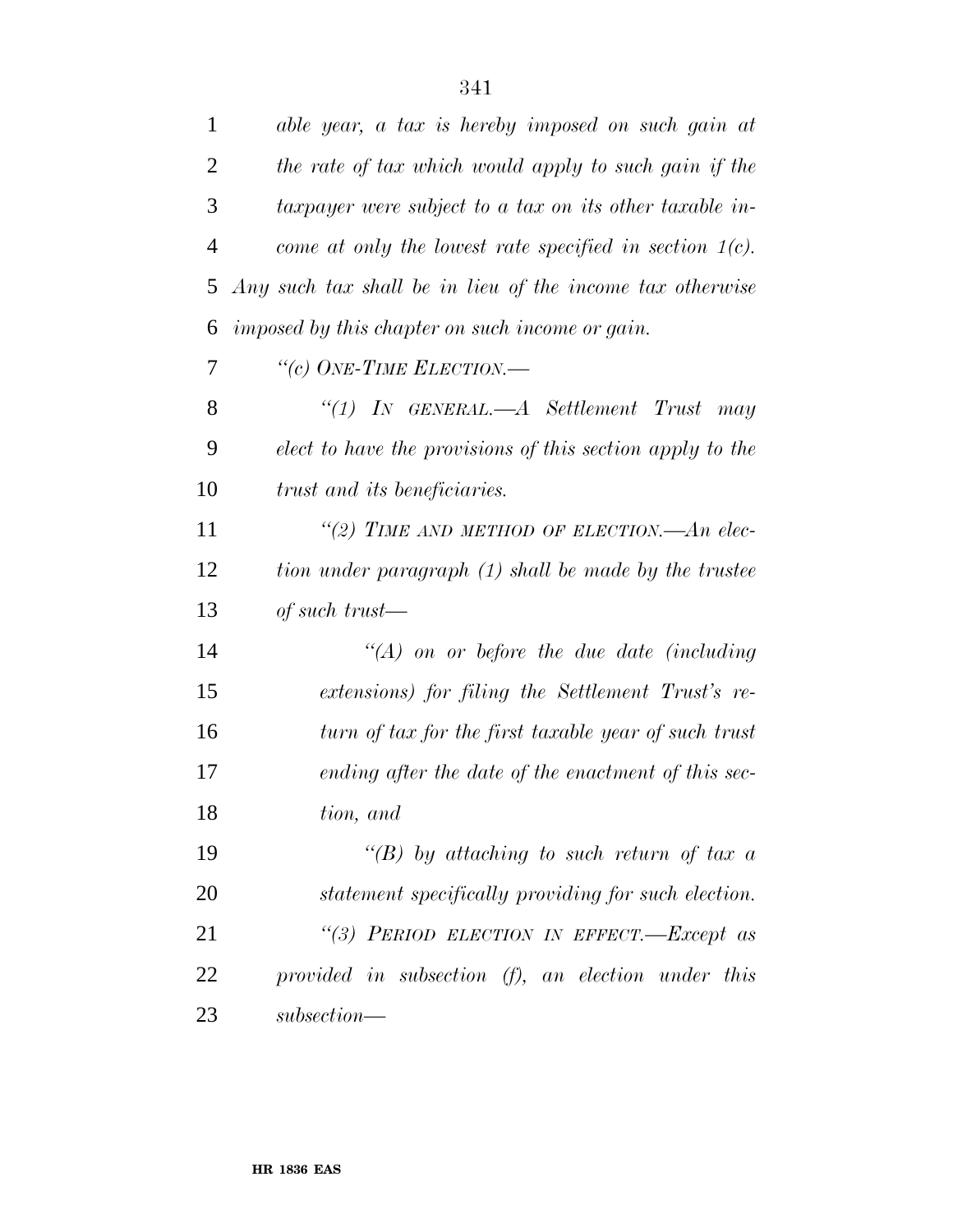| $\mathbf{1}$   | "(A) shall apply to the first taxable year de-              |
|----------------|-------------------------------------------------------------|
| $\overline{2}$ | scribed in paragraph $(2)(A)$ and all subsequent            |
| 3              | taxable years, and                                          |
| $\overline{4}$ | "(B) may not be revoked once it is made.                    |
| 5              | "(d) CONTRIBUTIONS TO TRUST.—                               |
| 6              | "(1) BENEFICIARIES OF ELECTING TRUST NOT                    |
| 7              | TAXED ON CONTRIBUTIONS.—In the case of an elect-            |
| 8              | ing Settlement Trust, no amount shall be includible         |
| 9              | in the gross income of a beneficiary of such trust by       |
| 10             | reason of a contribution to such trust.                     |
| 11             | "(2) EARNINGS AND PROFITS.—The earnings                     |
| 12             | and profits of the sponsoring Native Corporation shall      |
| 13             | not be reduced on account of any contribution to such       |
| 14             | Settlement Trust:                                           |
| 15             | "(e) TAX TREATMENT OF DISTRIBUTIONS TO BENE-                |
| 16             | FICIARIES.—Amounts distributed by an electing Settlement    |
| 17             | Trust during any taxable year shall be considered as having |
| 18             | the following characteristics in the hands of the recipient |
| 19             | beneficiary:                                                |
| 20             | "(1) First, as amounts excludable from gross in-            |
| 21             | come for the taxable year to the extent of the taxable      |
| 22             | income of such trust for such taxable year (decreased       |
| 23             | by any income tax paid by the trust with respect to         |
| 24             | the income) plus any amount excluded from gross in-         |
| 25             | come of the trust under section 103.                        |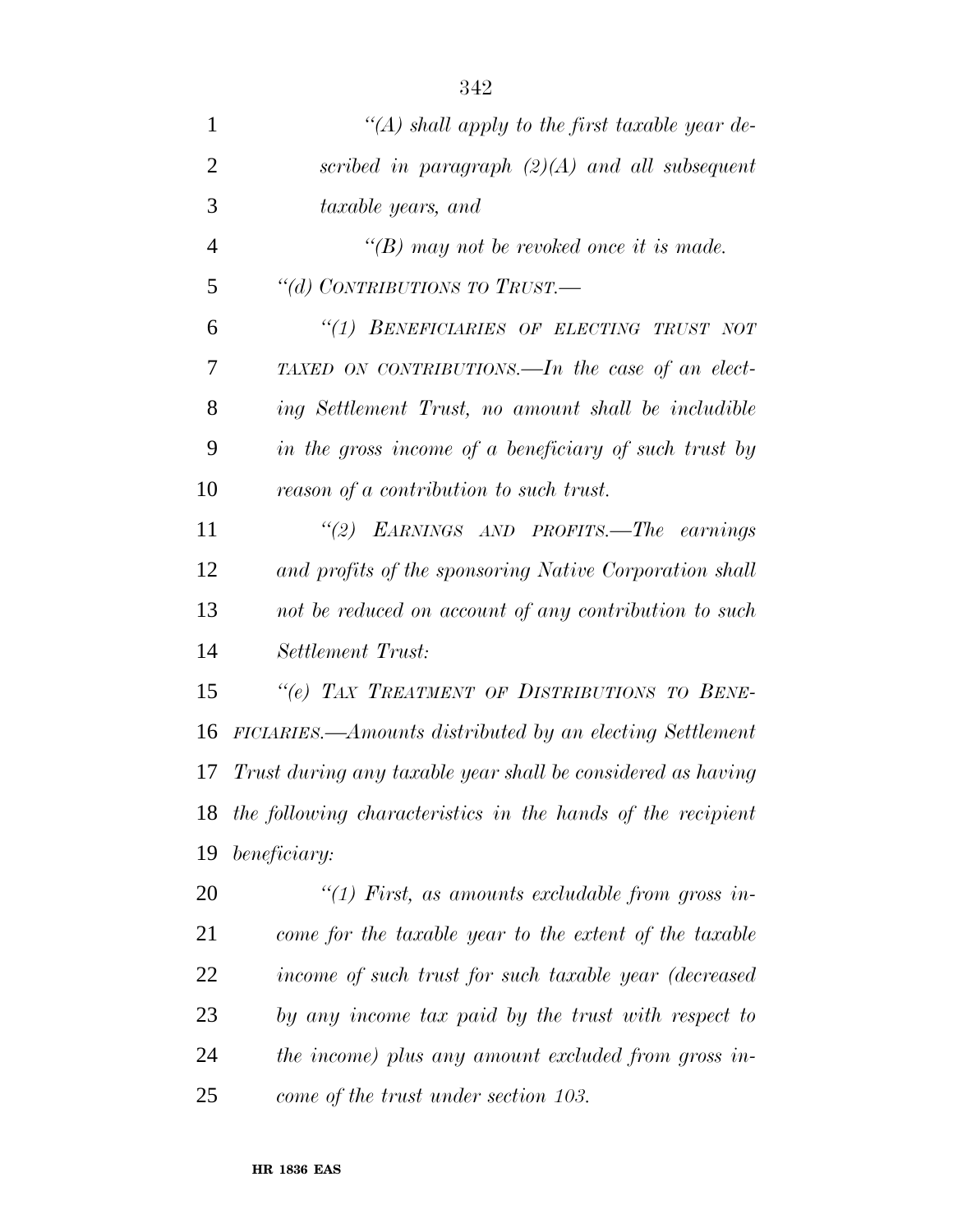| $\mathbf{1}$   | "(2) Second, as amounts excludable from gross                      |
|----------------|--------------------------------------------------------------------|
| $\overline{2}$ | income to the extent of the amount described in para-              |
| 3              | graph (1) for all taxable years for which an election              |
| $\overline{4}$ | is in effect under subsection (c) with respect to the              |
| 5              | trust, and not previously taken into account under                 |
| 6              | paragraph (1).                                                     |
| 7              | $\lq(3)$ Third, as amounts distributed by the spon-                |
| 8              | soring Native Corporation with respect to its stock                |
| 9              | (within the meaning of section 301(a)) during such                 |
| 10             | taxable year and taxable to the recipient beneficiary              |
| 11             | as amounts described in section $301(c)(1)$ , to the ex-           |
| 12             | tent of current or accumulated earnings and profits                |
| 13             | of the sponsoring Native Corporation as of the close               |
| 14             | of such taxable year after proper adjustment is made               |
| 15             | for all distributions made by the sponsoring Native                |
| 16             | Corporation during such taxable year.                              |
| 17             | $\lq(4)$ Fourth, as amounts distributed by the trust               |
| 18             | in excess of the distributable net income of such trust            |
| 19             | for such taxable year.                                             |
| 20             | Amounts distributed to which paragraph (3) applies shall           |
| 21             | not be treated as a corporate distribution subject to section      |
|                | 22 $311(b)$ , and for purposes of determining the amount of a      |
|                | 23 distribution for purposes of paragraph (3) and the basis        |
|                | 24 to the recipients, section $643(e)$ and not section $301(b)$ or |
|                | $25 \,$ (d) shall apply.                                           |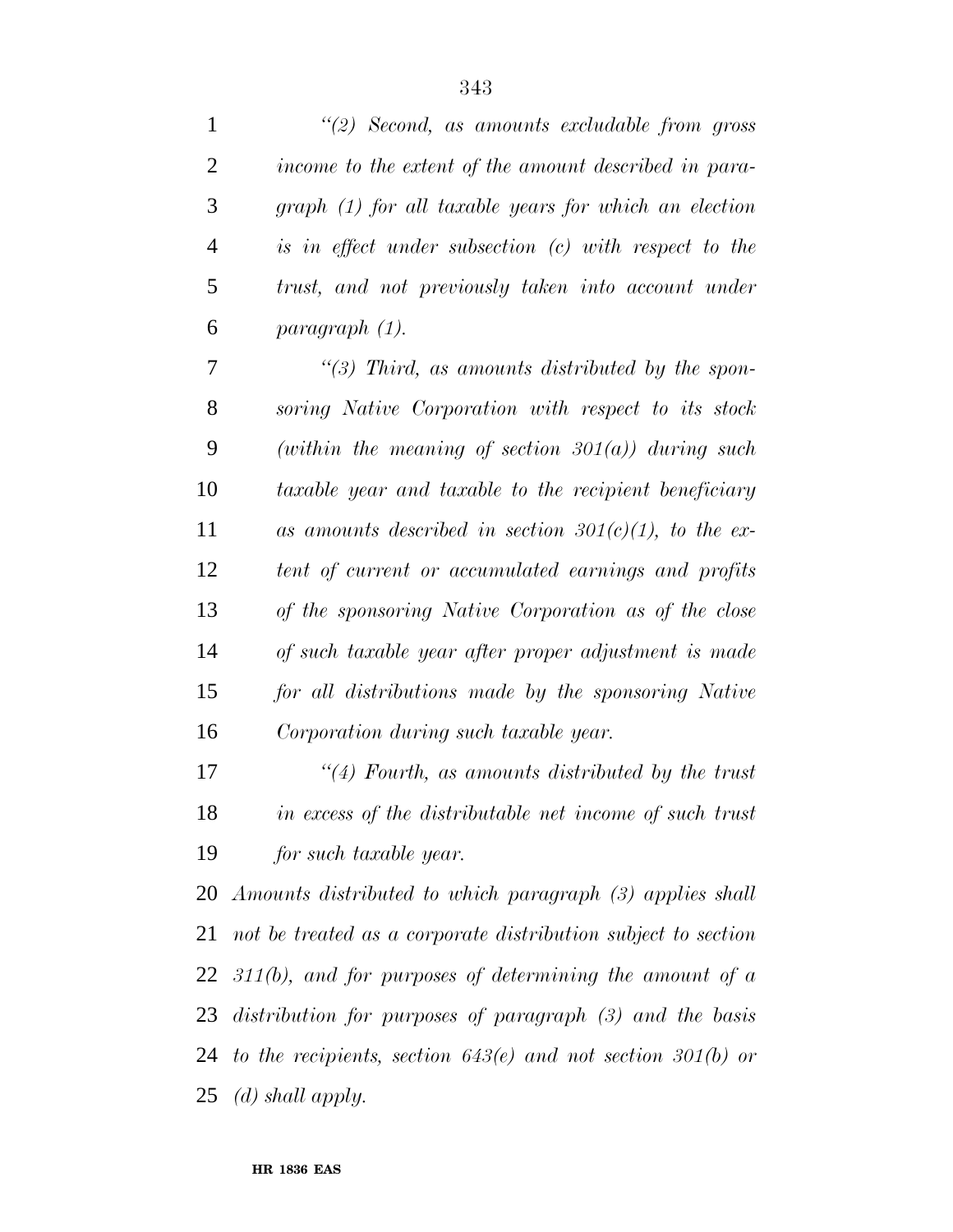|  |                          |  | "(f) SPECIAL RULES WHERE TRANSFER RESTRIC- |  |
|--|--------------------------|--|--------------------------------------------|--|
|  | 2 <i>TIONS MODIFIED.</i> |  |                                            |  |

| 3              | "(1) TRANSFER OF BENEFICIAL INTERESTS.--- If,            |
|----------------|----------------------------------------------------------|
| $\overline{4}$ | at any time, a beneficial interest in an electing Set-   |
| 5              | tlement Trust may be disposed of to a person in a        |
| 6              | manner which would not be permitted by section $\chi(h)$ |
| 7              | of the Alaska Native Claims Settlement Act (43           |
| 8              | U.S.C. $1606(h)$ ) if such interest were Settlement Com- |
| 9              | mon Stock—                                               |
| 10             | $\lq (A)$ no election may be made under sub-             |
| 11             | section (c) with respect to such trust, and              |
| 12             | "(B) if such an election is in effect as of              |
| 13             | such time—                                               |
| 14             | $``(i)$ such election shall cease to apply               |
| 15             | as of the first day of the taxable year in               |
| 16             | which such disposition is first permitted,               |
| 17             | $"(ii)$ the provisions of this section shall             |
| 18             | not apply to such trust for such taxable                 |
| 19             | year and all taxable years thereafter, and               |
| 20             | $``(iii)$ the distributable net income of                |
| 21             | such trust shall be increased by the current             |
| 22             | or accumulated earnings and profits of the               |
| 23             | sponsoring Native Corporation as of the                  |
| 24             | close of such taxable year after proper ad-              |
| 25             | justment is made for all distributions made              |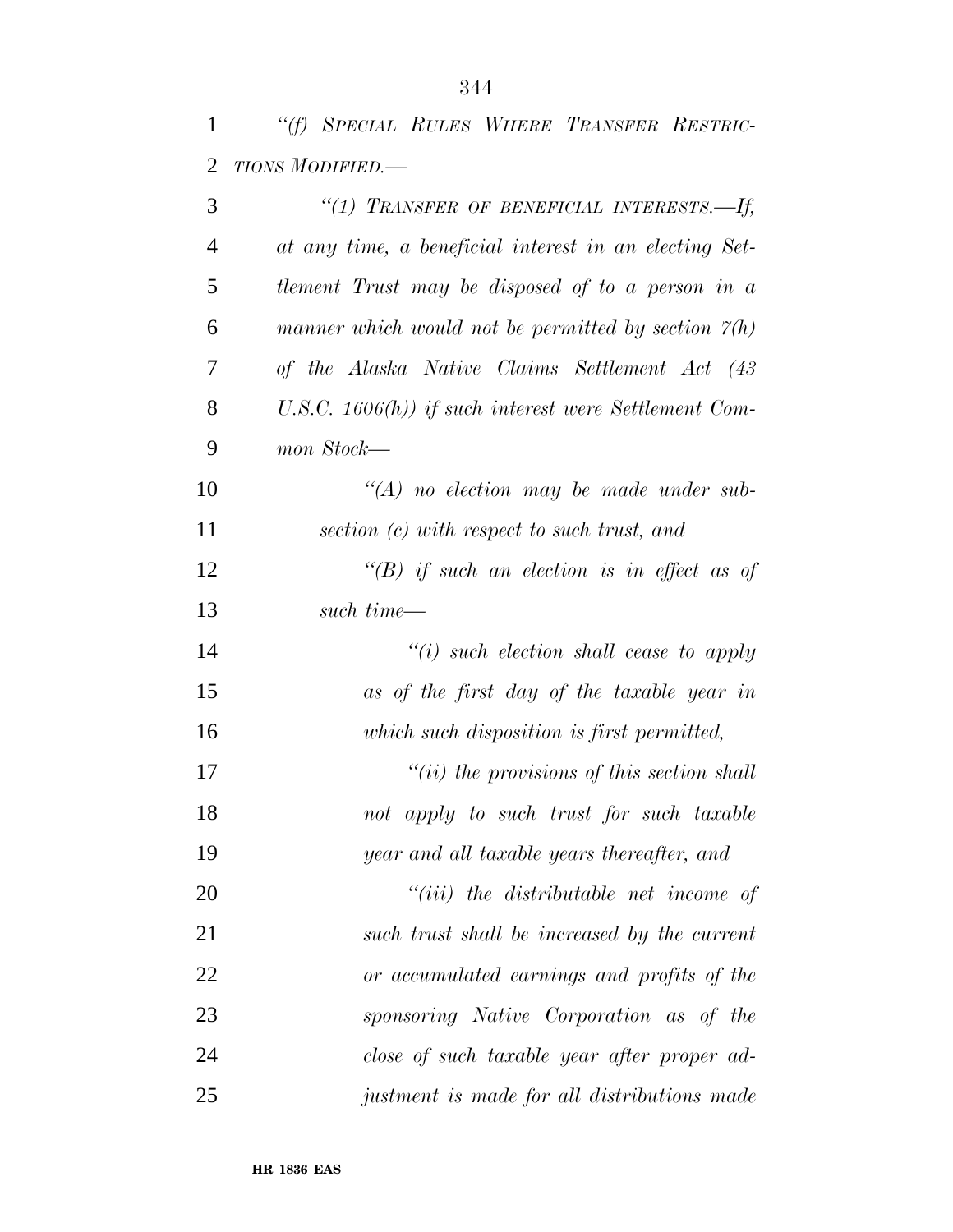| 1              | by the sponsoring Native Corporation dur-                    |
|----------------|--------------------------------------------------------------|
| $\overline{2}$ | ing such taxable year.                                       |
| 3              | In no event shall the increase under clause (iii) exceed     |
| $\overline{4}$ | the fair market value of the trust's assets as of the        |
| 5              | date the beneficial interest of the trust first becomes      |
| 6              | so disposable. The earnings and profits of the spon-         |
| 7              | soring Native Corporation shall be adjusted as of the        |
| 8              | last day of such taxable year by the amount of earn-         |
| 9              | ings and profits so included in the distributable net        |
| 10             | income of the trust.                                         |
| 11             |                                                              |
| 12             | $\lq\lq (A)$ stock in the sponsoring Native Cor-             |
| 13             | poration may be disposed of to a person in a                 |
| 14             | manner which would not be permitted by section               |
| 15             | $\mathcal{V}(h)$ of the Alaska Native Claims Settlement Act  |
| 16             | $(43 \text{ U.S.C. } 1606(h))$ if such stock were Settlement |
| 17             | Common Stock, and                                            |
| 18             | $\lq\lq(B)$ at any time after such disposition of            |
| 19             | stock is first permitted, such corporation trans-            |
| 20             | fers assets to a Settlement Trust,                           |
| 21             | paragraph $(1)(B)$ shall be applied to such trust on         |
| 22             | and after the date of the transfer in the same manner        |
| 23             | as if the trust permitted dispositions of beneficial in-     |
| 24             | terests in the trust in a manner not permitted by            |
| 25             | such section $\mathcal{V}(h)$ .                              |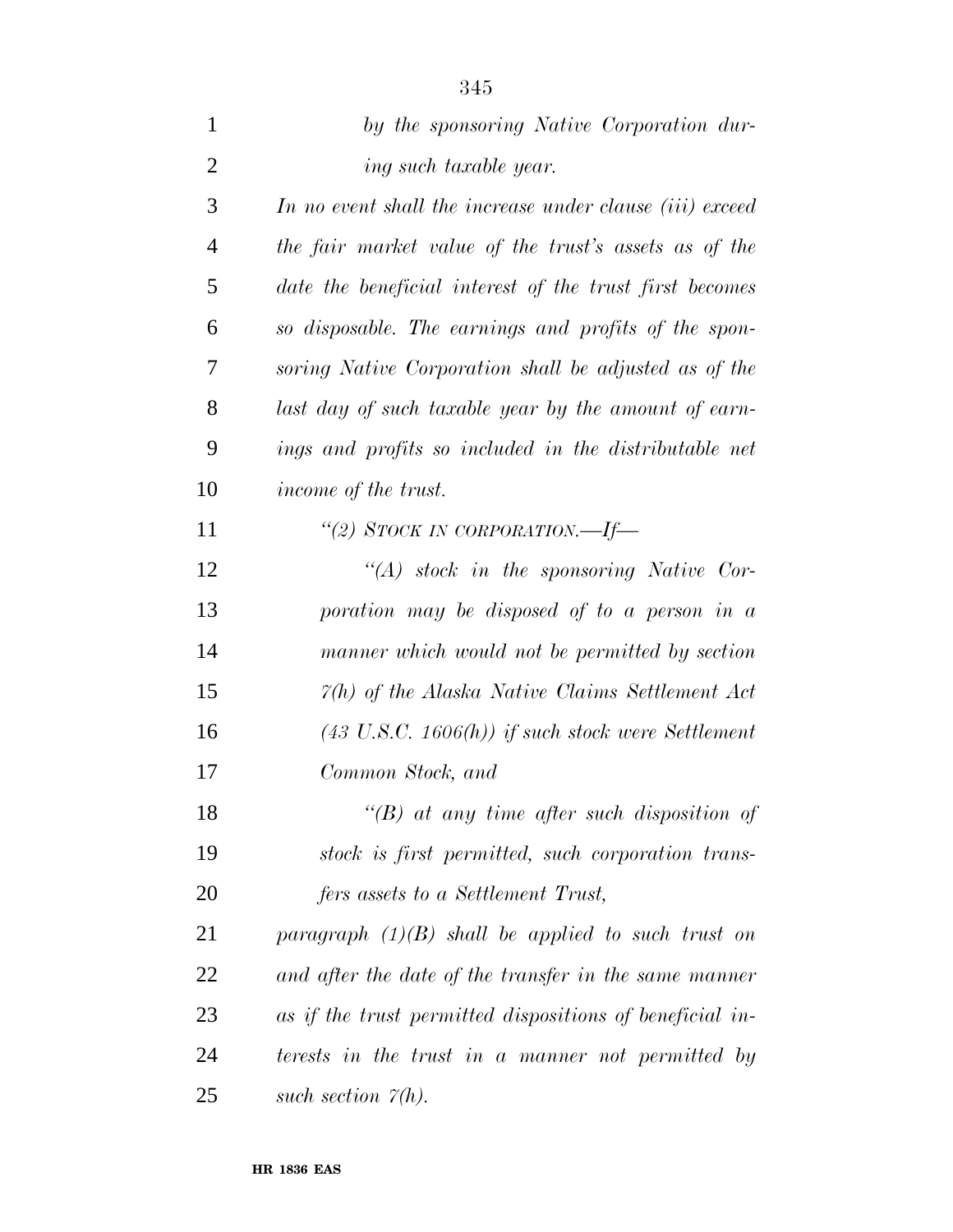| $\mathbf{1}$   | "(3) CERTAIN DISTRIBUTIONS.—For purposes of                         |
|----------------|---------------------------------------------------------------------|
| $\overline{2}$ | this section, the surrender of an interest in a Native              |
| 3              | Corporation or an electing Settlement Trust in order                |
| $\overline{4}$ | to accomplish the whole or partial redemption of the                |
| 5              | interest of a shareholder or beneficiary in such cor-               |
| 6              | poration or trust, or to accomplish the whole or par-               |
| 7              | tial liquidation of such corporation or trust, shall be             |
| 8              | deemed to be a transfer permitted by section $\tilde{\gamma}(h)$ of |
| 9              | the Alaska Native Claims Settlement Act.                            |
| 10             | "(g) TAXABLE INCOME.—For purposes of this title, the                |
| 11             | taxable income of an electing Settlement Trust shall be de-         |
| 12             | termined under section $641(b)$ without regard to any deduc-        |
| 13             | tion under section 651 or 661.                                      |
| 14             | "(h) DEFINITIONS.—For purposes of this section—                     |
| 15             | "(1) ELECTING SETTLEMENT TRUST.—The term                            |
| 16             | Electing Settlement Trust' means a Settlement Trust                 |
| 17             | which has made the election, effective for a taxable                |
| 18             | year, described in subsection $(c)$ .                               |
| 19             | "(2) NATIVE CORPORATION.—The term 'Native                           |
| <b>20</b>      | Corporation' has the meaning given such term by sec-                |
| 21             | tion 3(m) of the Alaska Native Claims Settlement Act                |
| 22             | $(43 \text{ U.S.C. } 1602(m)).$                                     |
| 23             | "(3) SETTLEMENT COMMON STOCK.—The term                              |
| 24             | 'Settlement Common Stock' has the meaning given                     |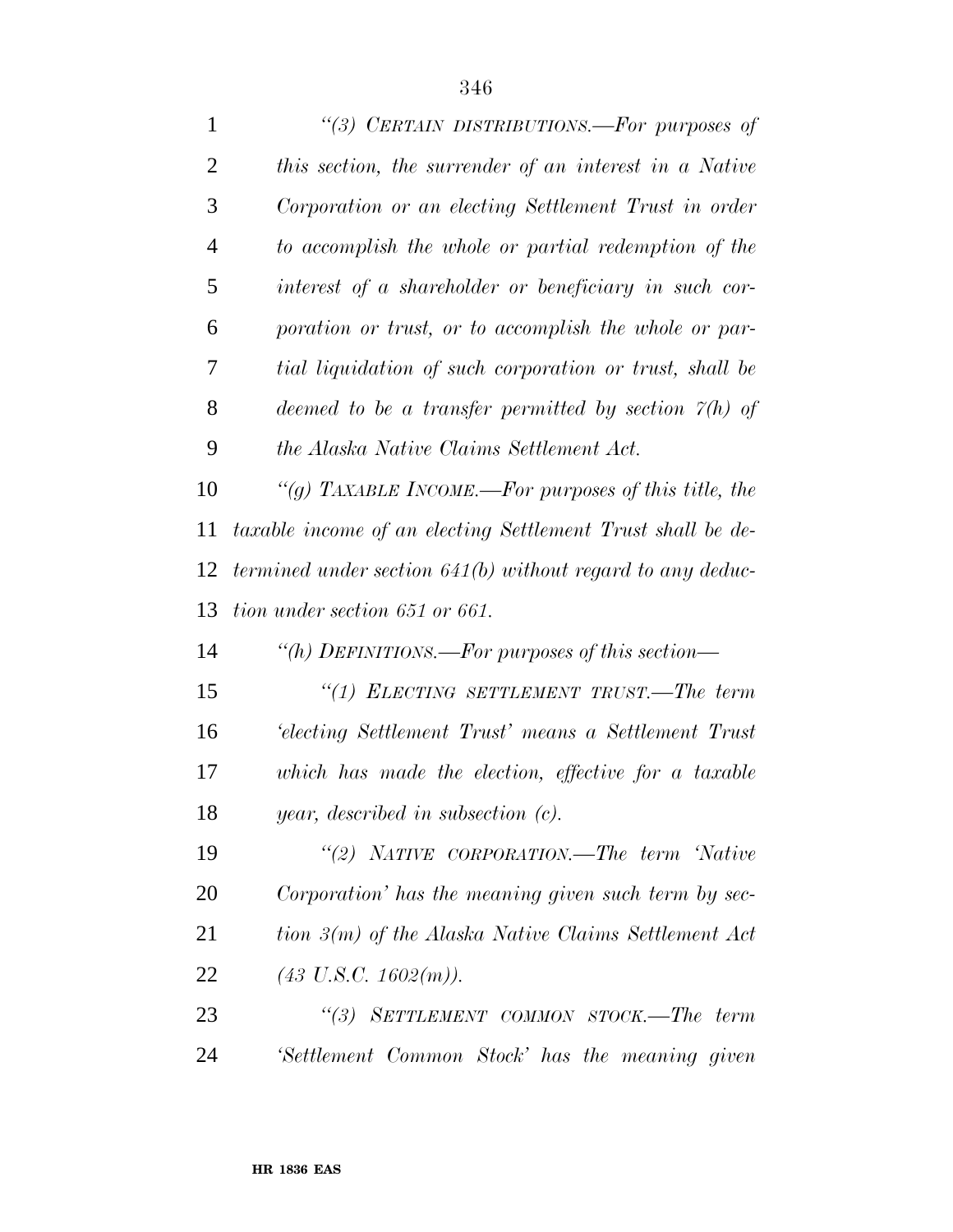| 1              | such term by section $3(p)$ of the Alaska Native Claims             |
|----------------|---------------------------------------------------------------------|
| $\overline{2}$ | Settlement Act (43 U.S.C. 1602 $(p)$ ).                             |
| 3              | "(4) SETTLEMENT TRUST.—The term 'Settlement'                        |
| $\overline{4}$ | Trust' means a trust that constitutes a settlement                  |
| 5              | trust under section $3(t)$ of the Alaska Native Claims              |
| 6              | Settlement Act (43 U.S.C. 1602(t)).                                 |
| 7              | "(5) SPONSORING NATIVE CORPORATION.—The                             |
| 8              | term 'sponsoring Native Corporation' means the Na-                  |
| 9              | tive Corporation which transfers assets to an electing              |
| 10             | Settlement Trust.                                                   |
| 11             | "(i) SPECIAL LOSS DISALLOWANCE RULE.—Any loss                       |
| 12             | that would otherwise be recognized by a shareholder upon            |
| 13             | a disposition of a share of stock of a sponsoring Native Cor-       |
| 14             | poration shall be reduced (but not below zero) by the per           |
|                | 15 share loss adjustment factor. The per share loss adjustment      |
|                | 16 factor shall be the aggregate of all contributions to all elect- |
| 17             | ing Settlement Trusts sponsored by such Native Corpora-             |
|                | 18 tion made on or after the first day each trust is treated        |
|                | 19 as an electing Settlement Trust expressed on a per share         |
| 20             | basis and determined as of the day of each such contribu-           |
| 21             | tion.                                                               |

*''(j) CROSS REFERENCE.—*

*''For information required with respect to electing Settlement Trusts and sponsoring Native Corporations, see section 6039H.''.*

 *(b) REPORTING.—Subpart A of part III of subchapter A of chapter 61 of subtitle F (relating to information con-*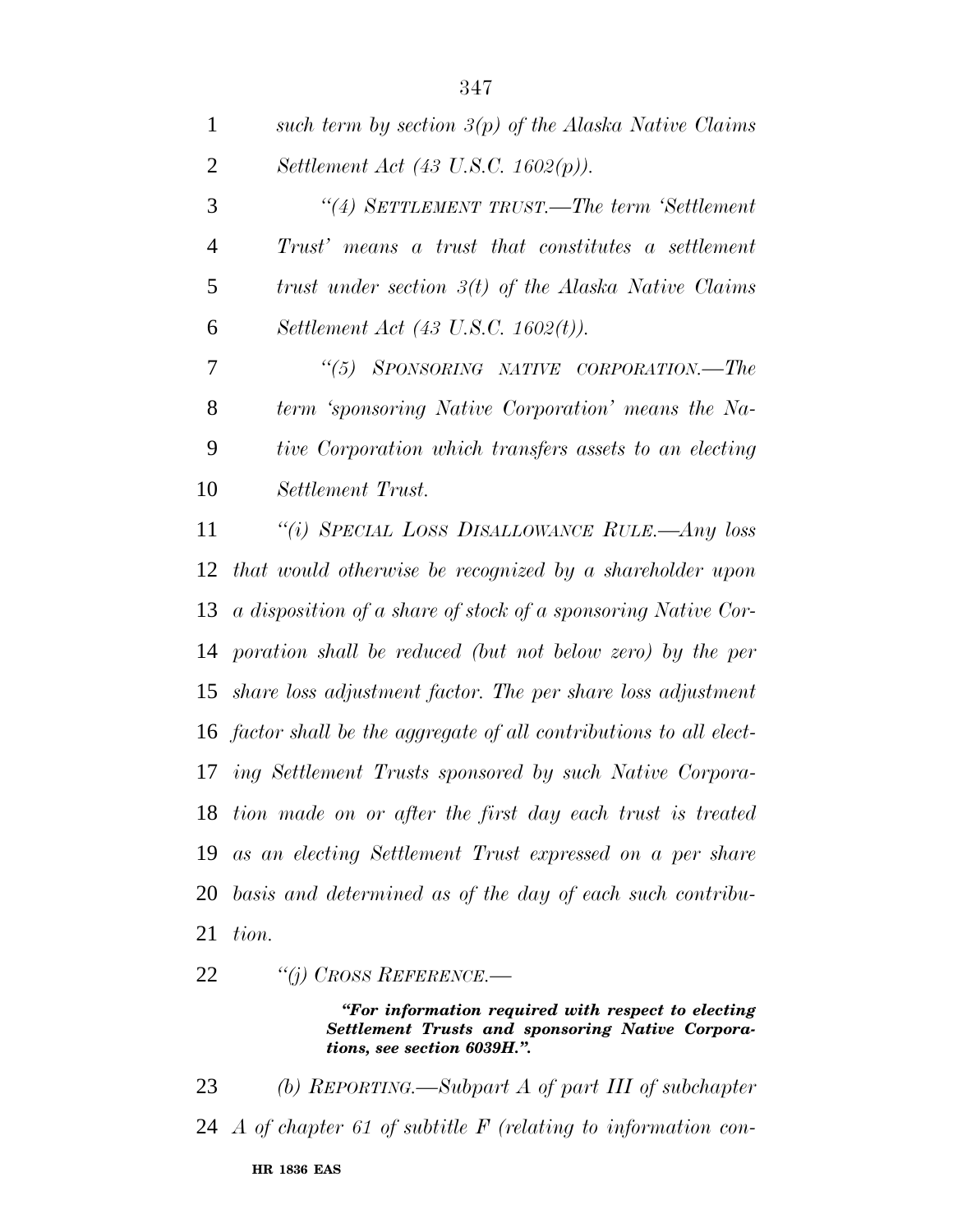*cerning persons subject to special provisions) is amended by inserting after section 6039G the following new section: ''SEC. 6039H. INFORMATION WITH RESPECT TO ALASKA NA- TIVE SETTLEMENT TRUSTS AND SPONSORING NATIVE CORPORATIONS.*

 *''(a) REQUIREMENT.—The fiduciary of an electing Settlement Trust (as defined in section 646(h)(1)) shall in- clude with the return of income of the trust a statement containing the information required under subsection (c). ''(b) APPLICATION WITH OTHER REQUIREMENTS.— The filing of any statement under this section shall be in lieu of the reporting requirements under section 6034A to furnish any statement to a beneficiary regarding amounts distributed to such beneficiary (and such other reporting rules as the Secretary deems appropriate).*

 *''(c) REQUIRED INFORMATION.—The information re-quired under this subsection shall include—*

 *''(1) the amount of distributions made during the taxable year to each beneficiary,*

 *''(2) the treatment of such distribution under the applicable provision of section 646, including the amount that is excludable from the recipient bene-ficiary's gross income under section 646, and*

 *''(3) the amount (if any) of any distribution during such year that is deemed to have been made*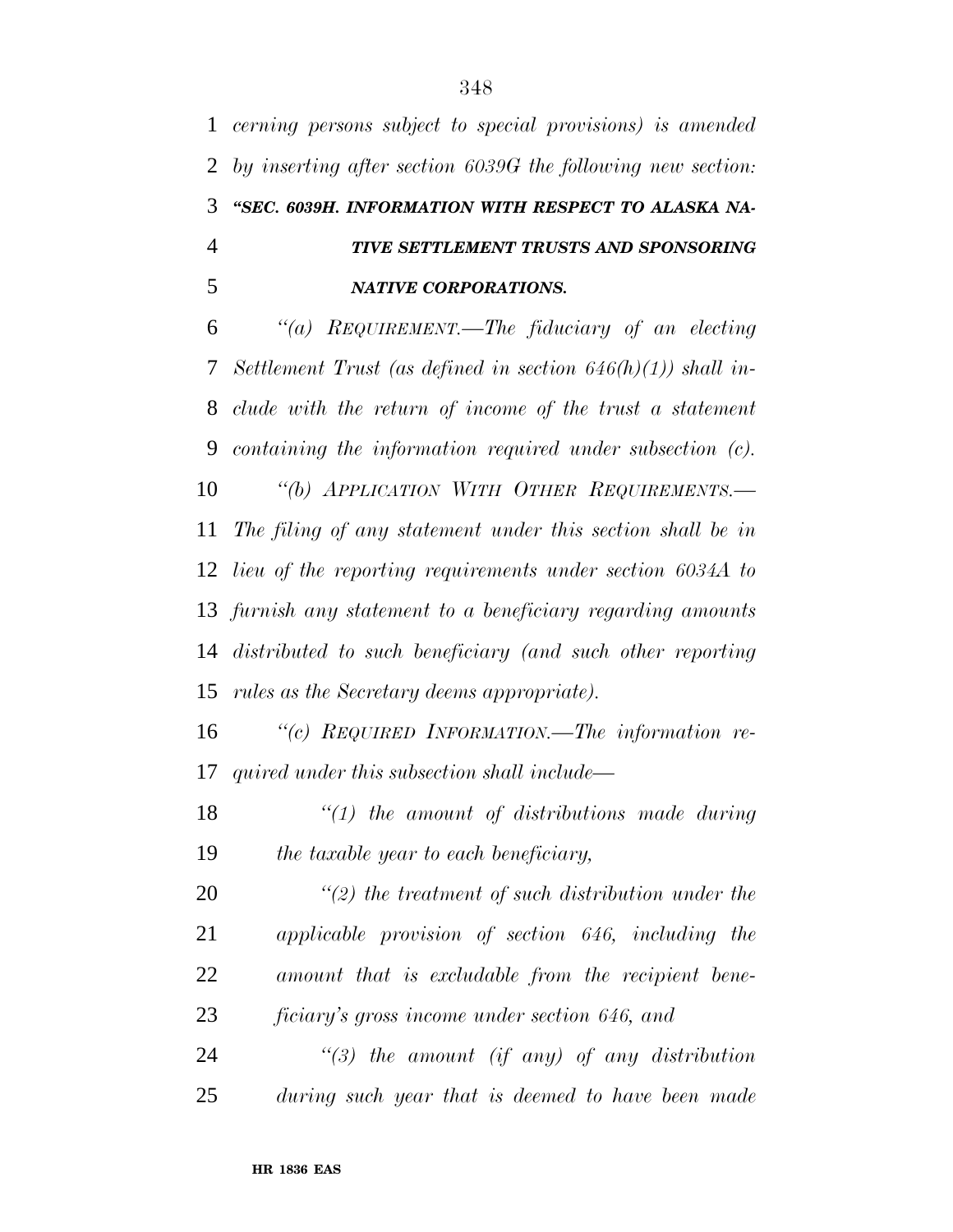| $\mathbf{1}$   | by the sponsoring Native Corporation (as defined in                        |
|----------------|----------------------------------------------------------------------------|
| 2              | section $646(h)(5)$ ).                                                     |
| 3              | "(d) SPONSORING NATIVE CORPORATION.-                                       |
| $\overline{4}$ | $\lq(1)$ IN GENERAL.—The electing Settlement                               |
| 5              | Trust shall, on or before the date on which the state-                     |
| 6              | ment under subsection $(a)$ is required to be filed, fur-                  |
| 7              | nish such statement to the sponsoring Native Corpora-                      |
| 8              | tion (as so defined).                                                      |
| 9              | "(2) DISTRIBUTEES.—The sponsoring Native                                   |
| 10             | Corporation shall furnish each recipient of a distribu-                    |
| 11             | tion described in section $646(e)(3)$ a statement con-                     |
| 12             | taining the amount deemed to have been distributed                         |
| 13             | to such recipient by such corporation for the taxable                      |
| 14             | $year$ ."                                                                  |
| 15             | (c) CLERICAL AMENDMENT.                                                    |
| 16             | (1) The table of sections for subpart A of part I                          |
| 17             | of subchapter J of chapter 1 of such Code is amended                       |
| 18             | by adding at the end the following new item:                               |
|                | "Sec. 646. Tax treatment of electing Alaska Native Settlement<br>Trusts.". |
| 19             | (2) The table of sections for subpart A of part III                        |
| 20             | of subchapter $A$ of chapter 61 of subtitle $F$ of such                    |
| 21             | Code is amended by inserting after the item relating                       |
| 22             | to section 6039G the following new item:                                   |
|                |                                                                            |

*''Sec. 6039H. Information with respect to Alaska Native Settlement Trusts and sponsoring Native Corporations.''.*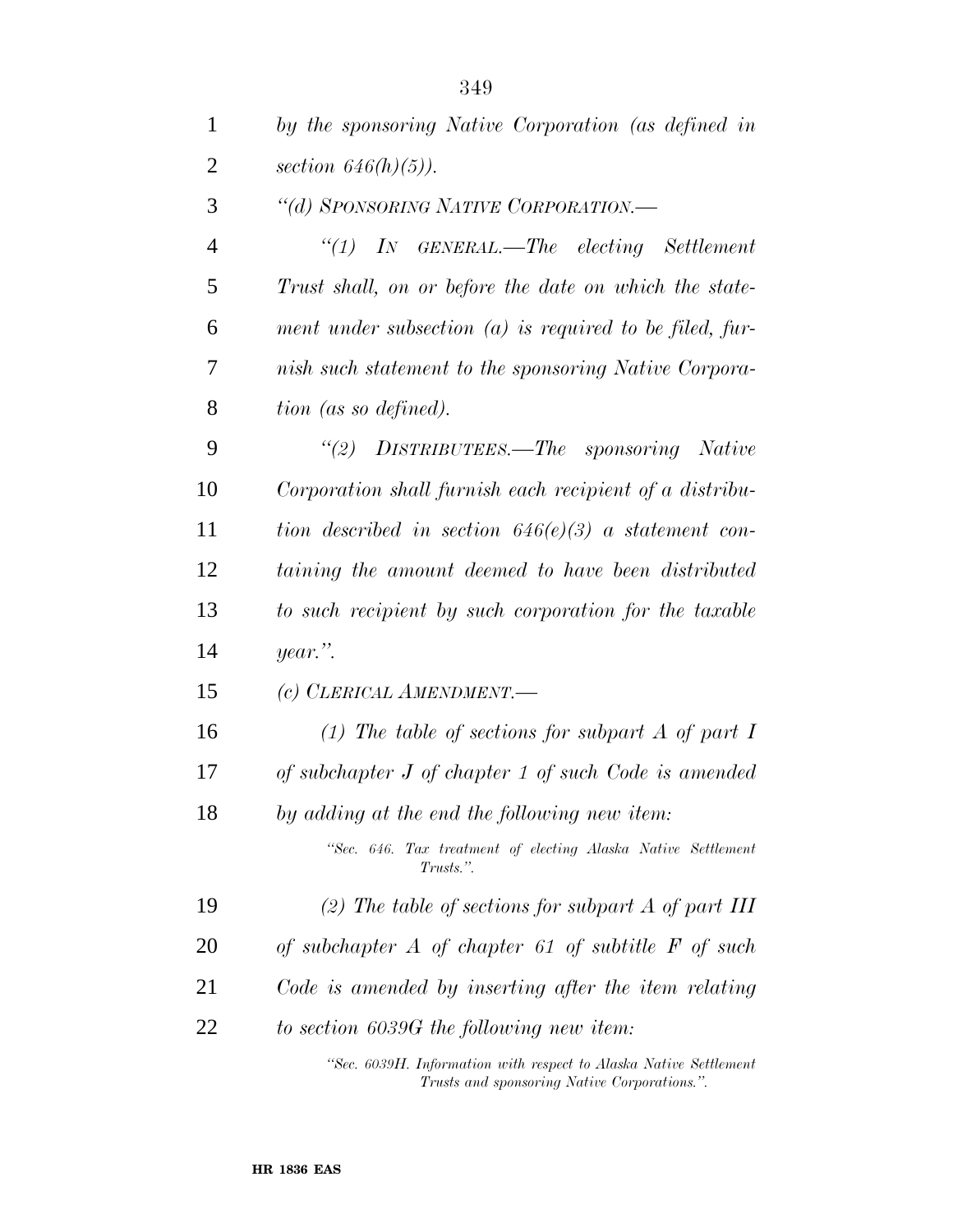*(d) EFFECTIVE DATE.—The amendments made by this section shall apply to taxable years ending after the date of the enactment of this Act and to contributions made to electing Settlement Trusts for such year or any subsequent year.*

### *Subtitle I—Compliance With Congressional Budget Act*

#### *SEC. 695. SUNSET OF PROVISIONS OF TITLE.*

 *All provisions of, and amendments made by, this title which are in effect on September 30, 2011, shall cease to apply as of the close of September 30, 2011.*

| 12 | <b>TITLE VII—ALTERNATIVE</b> |
|----|------------------------------|
| 13 | <b>MINIMUM TAX</b>           |
| 14 | <b>Subtitle A—In General</b> |

*SEC. 701. INCREASE IN ALTERNATIVE MINIMUM TAX EX-*

*EMPTION.*

*(a) IN GENERAL.—*

 *(1) Subparagraph (A) of section 55(d)(1) (relat- ing to exemption amount for taxpayers other than corporations) is amended by striking ''\$45,000'' and inserting ''\$45,000 (\$49,000 in the case of taxable years beginning in 2001, 2002, 2003, 2004, 2005, and 2006)''.*

 *(2) Subparagraph (B) of section 55(d)(1) (relat-ing to exemption amount for taxpayers other than*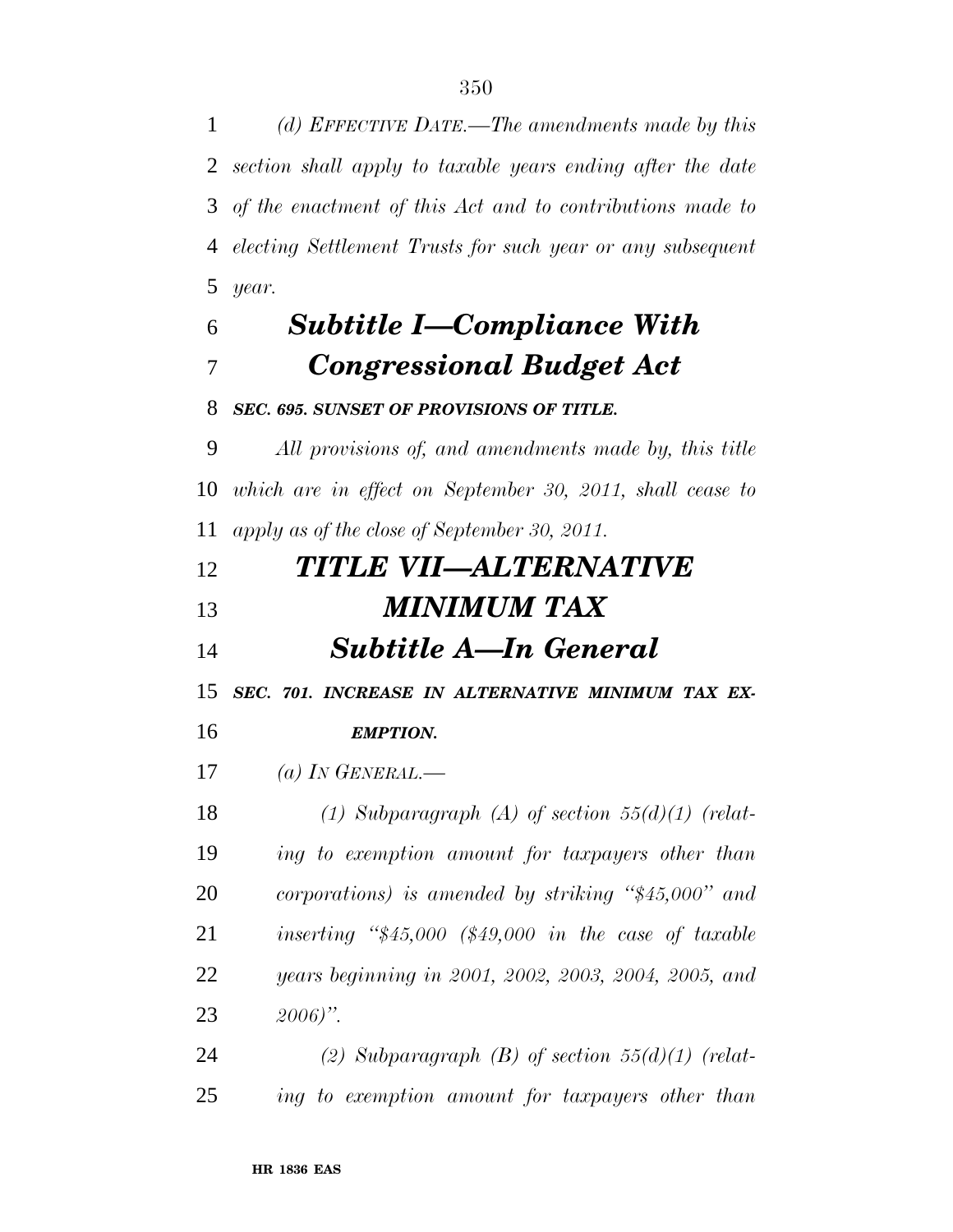| $\mathbf{1}$   | corporations) is amended by striking "\$33,750" and    |
|----------------|--------------------------------------------------------|
| $\overline{c}$ | inserting " $$33,750$ (\$35,750 in the case of taxable |
| 3              | years beginning in 2001, 2002, 2003, 2004, 2005, and   |
| $\overline{4}$ | $2006$ ".                                              |
| 5              | (b) CONFORMING AMENDMENTS.-                            |
| 6              | (1) Paragraph (1) of section $55(d)$ is amended        |
| 7              | by striking "and" at the end of subparagraph (B), by   |
| 8              | striking subparagraph (C), and by inserting after      |
| 9              | $subparagraph$ (B) the following new subparagraphs:    |
| 10             | $\lq\lq C$ 50 percent of the dollar amount appli-      |
| 11             | cable under paragraph $(1)(A)$ in the case of a        |
| 12             | married individual who files a separate return,        |
| 13             | and                                                    |
| 14             | "(D) \$22,500 in the case of an estate or              |
| 15             | $trust.$ ".                                            |
| 16             | (2) Subparagraph (C) of section $55(d)(3)$ is          |
| 17             | amended by striking "paragraph $(1)(C)$ " and insert-  |
| 18             | ing "subparagraph $(C)$ or $(D)$ of paragraph $(1)$ ". |
| 19             | (3) The last sentence of section $55(d)(3)$ is         |
| 20             | $amended -$                                            |
| 21             | (A) by striking "paragraph $(1)(C)(i)$ " and           |
| 22             | inserting "paragraph $(1)(C)$ "; and                   |
| 23             | (B) by striking "\$165,000 or (ii) \$22,500"           |
| 24             | and inserting "the minimum amount of such in-          |
| 25             | come (as so determined) for which the exemption        |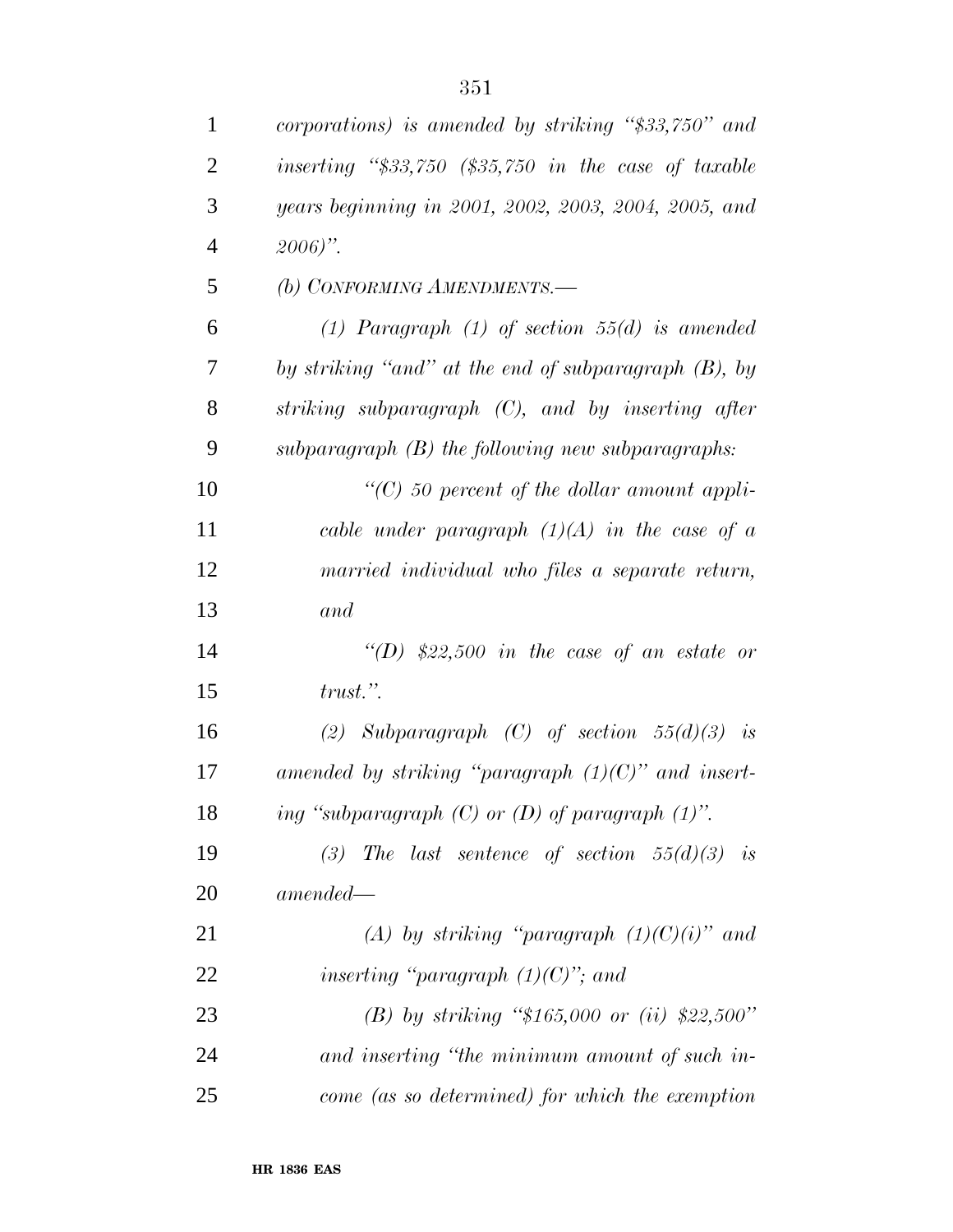*(c) EFFECTIVE DATE.—The amendments made by this section title shall apply to taxable years beginning after De-cember 31, 2000.*

## *Subtitle B—Compliance With Congressional Budget Act*

#### *SEC. 711. SUNSET OF PROVISIONS OF TITLE.*

 *All provisions of, and amendments made by, this title which are in effect on September 30, 2011, shall cease to apply as of the close of September 30, 2011.*

## *TITLE VIII—OTHER PROVISIONS Subtitle A—In General*

*SEC. 801. TIME FOR PAYMENT OF CORPORATE ESTIMATED*

*TAXES.*

 *Notwithstanding section 6655 of the Internal Revenue Code of 1986—*

*(1) 70 percent of the amount of any required in-*

*stallment of corporate estimated tax which is other-*

- *wise due in September 2001 shall not be due until Oc-*
- *tober 1, 2001; and*
- *(2) 20 percent of the amount of any required in-stallment of corporate estimated tax which is other-*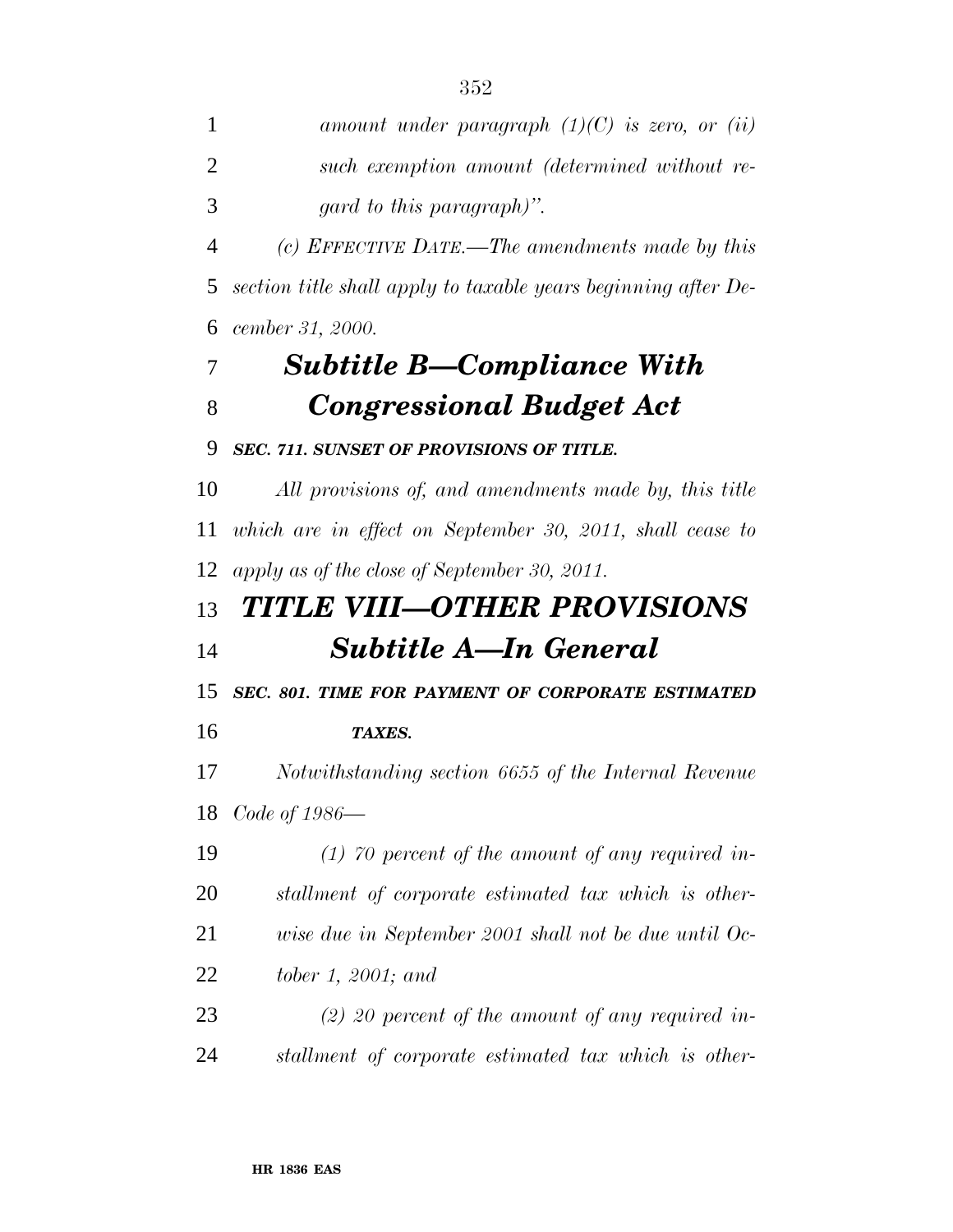### *SEC. 802. EXPANSION OF AUTHORITY TO POSTPONE CER- TAIN TAX-RELATED DEADLINES BY REASON OF PRESIDENTIALLY DECLARED DISASTER.*

 *(a) IN GENERAL.—Section 7508A (relating to author- ity to postpone certain tax-related deadlines by reason of presidentially declared disaster) is amended by adding at the end the following new subsection:*

 *''(c) DUTIES OF DISASTER RESPONSE TEAM.—The Secretary shall establish as a permanent office in the na- tional office of the Internal Revenue Service a disaster re- sponse team which, in coordination with the Federal Emer- gency Management Agency, shall assist taxpayers in clari- fying and resolving Federal tax matters associated with or resulting from any Presidentially declared disaster (as so defined). One of the duties of the disaster response team shall be to extend in appropriate cases the 90-day period described in subsection (a) by not more than 30 days.''.*

 *(b) EFFECTIVE DATE.—The amendment made by this section shall take effect on the date of enactment of this Act.*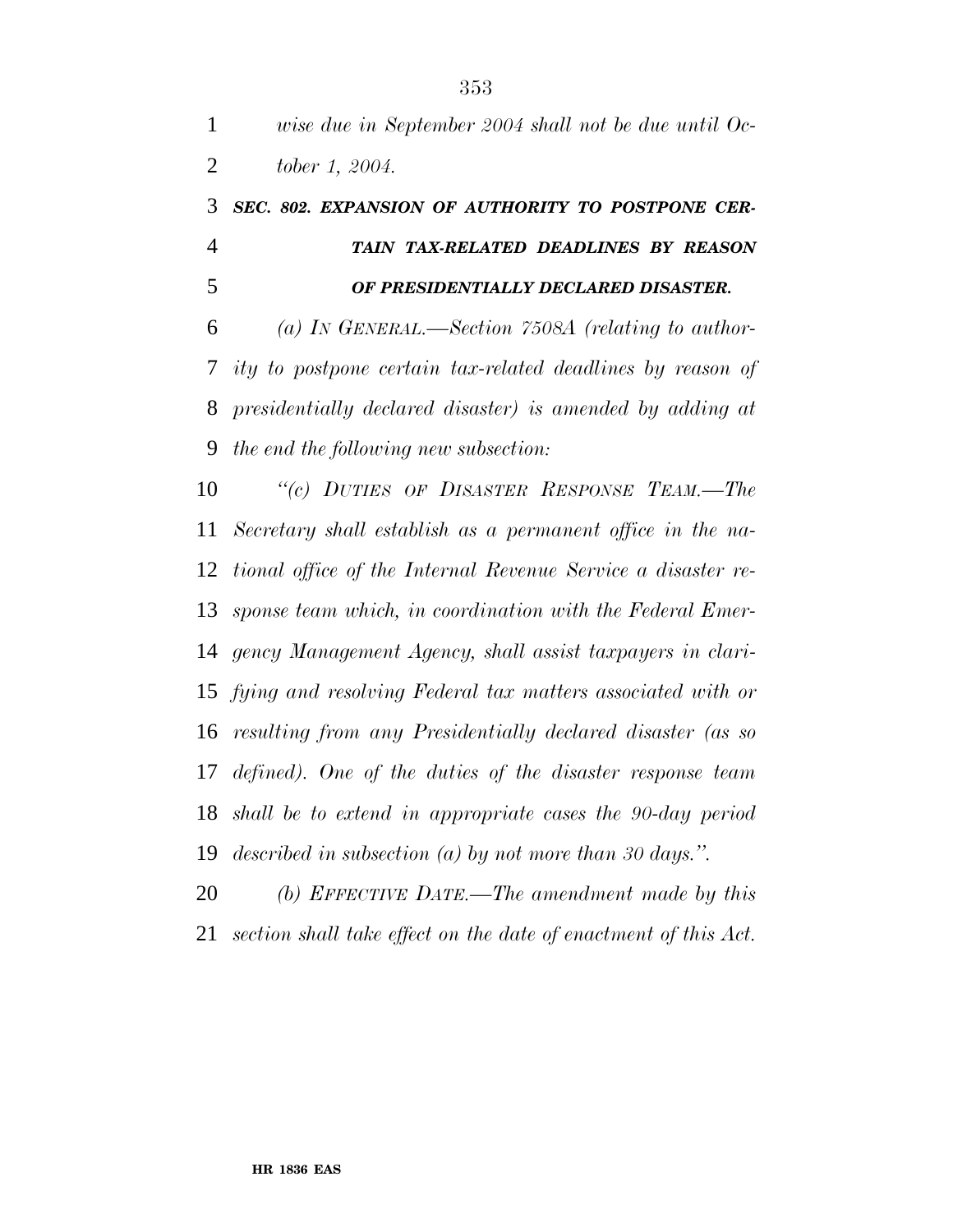|               | 1 SEC. 803. NO FEDERAL INCOME TAX ON RESTITUTION RE- |
|---------------|------------------------------------------------------|
|               | CEIVED BY VICTIMS OF THE NAZI REGIME OR              |
| $\mathcal{R}$ | <b>THEIR HEIRS OR ESTATES.</b>                       |

 *(a) IN GENERAL.—For purposes of the Internal Rev- enue Code of 1986, any excludable restitution payments re- ceived by an eligible individual (or the individual's heirs or estate)—*

 *(1) shall not be included in gross income; and (2) shall not be taken into account for purposes of applying any provision of such Code which takes into account excludable income in computing adjusted gross income, including section 86 of such Code (relat-ing to taxation of social security benefits).*

 *For purposes of such Code, the basis of any property re- ceived by an eligible individual (or the individual's heirs or estate) as part of an excludable restitution payment shall be the fair market value of such property as of the time of the receipt.*

 *(b) COORDINATION WITH FEDERAL MEANS-TESTED PROGRAMS.—*

 *(1) IN GENERAL.—Any excludable restitution payment shall be disregarded in determining eligi- bility for, and the amount of benefits or services to be provided under, any Federal or federally assisted pro- gram which provides benefits or service based, in whole or in part, on need.*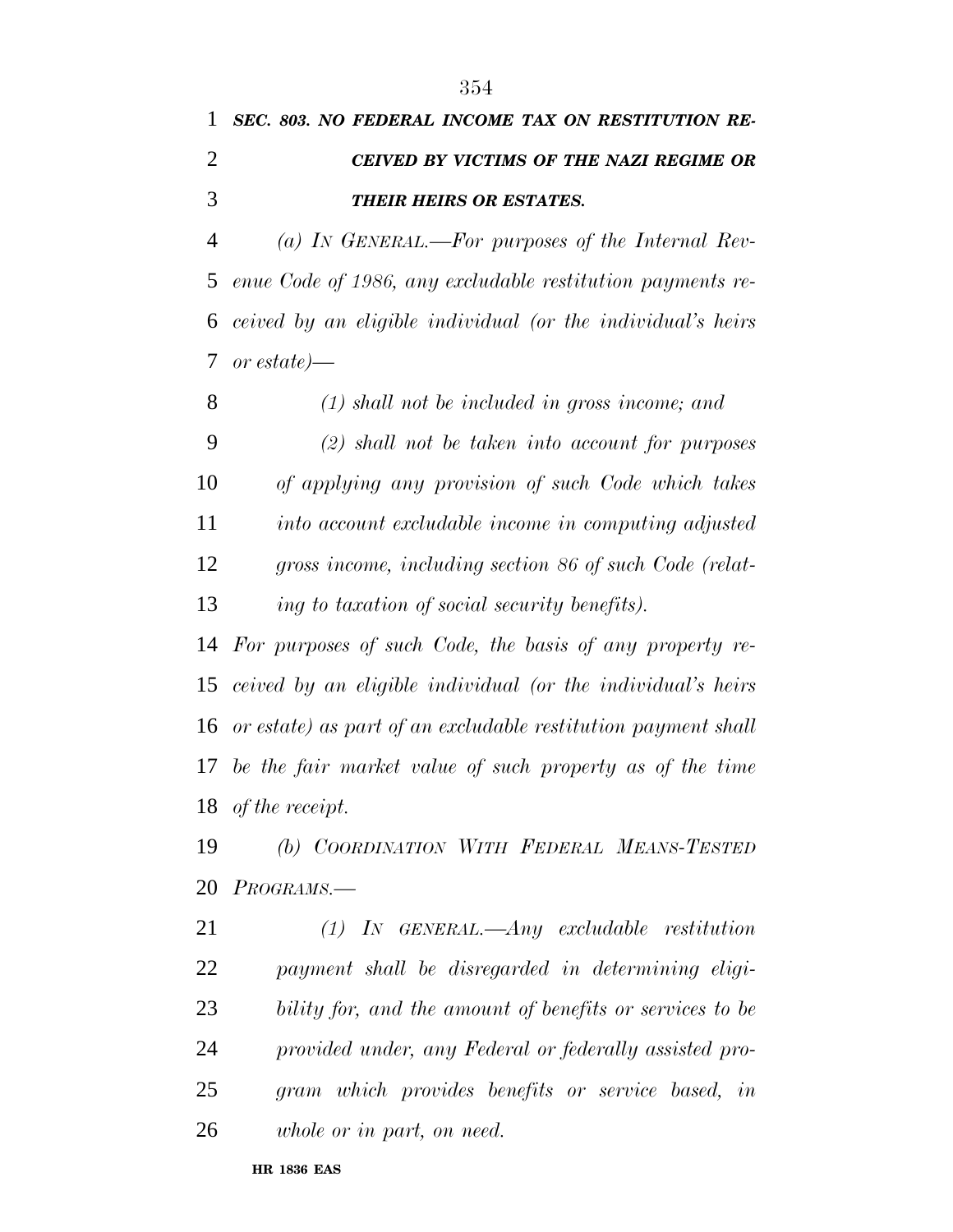| $\mathbf{1}$   | (2) PROHIBITION AGAINST RECOVERY OF VALUE                       |
|----------------|-----------------------------------------------------------------|
| $\overline{2}$ | OF EXCESSIVE BENEFITS OR SERVICES.-No officer,                  |
| 3              | agency, or instrumentality of any government may                |
| $\overline{4}$ | attempt to recover the value of excessive benefits or           |
| 5              | services provided under a program described in sub-             |
| 6              | section (a) before January 1, 2000, by reason of any            |
| 7              | failure to take account of excludable restitution pay-          |
| 8              | ments received before such date.                                |
| 9              | (3) NOTICE REQUIRED.—Any agency of govern-                      |
| 10             | ment that has taken into account excludable restitu-            |
| 11             | tion payments in determining eligibility for a pro-             |
| 12             | gram described in subsection (a) before January 1,              |
| 13             | 2000, shall make a good faith effort to notify any in-          |
| 14             | dividual who may have been denied eligibility for               |
| 15             | benefits or services under the program of the potential         |
| 16             | <i>eligibility of the individual for such benefits or serv-</i> |
| 17             | ices.                                                           |
| 18             | (4) COORDINATION WITH 1994 ACT.—Nothing in                      |
| 19             | this Act shall be construed to override any right or re-        |
| 20             | quirement under "An Act to require certain payments"            |
| 21             | made to victims of Nazi persecution to be disregarded           |
| 22             | in determining eligibility for and the amount of bene-          |
| 23             | fits or services based on need", approved August 1,             |

*1994 (Public Law 103–286; 42 U.S.C. 1437a note),*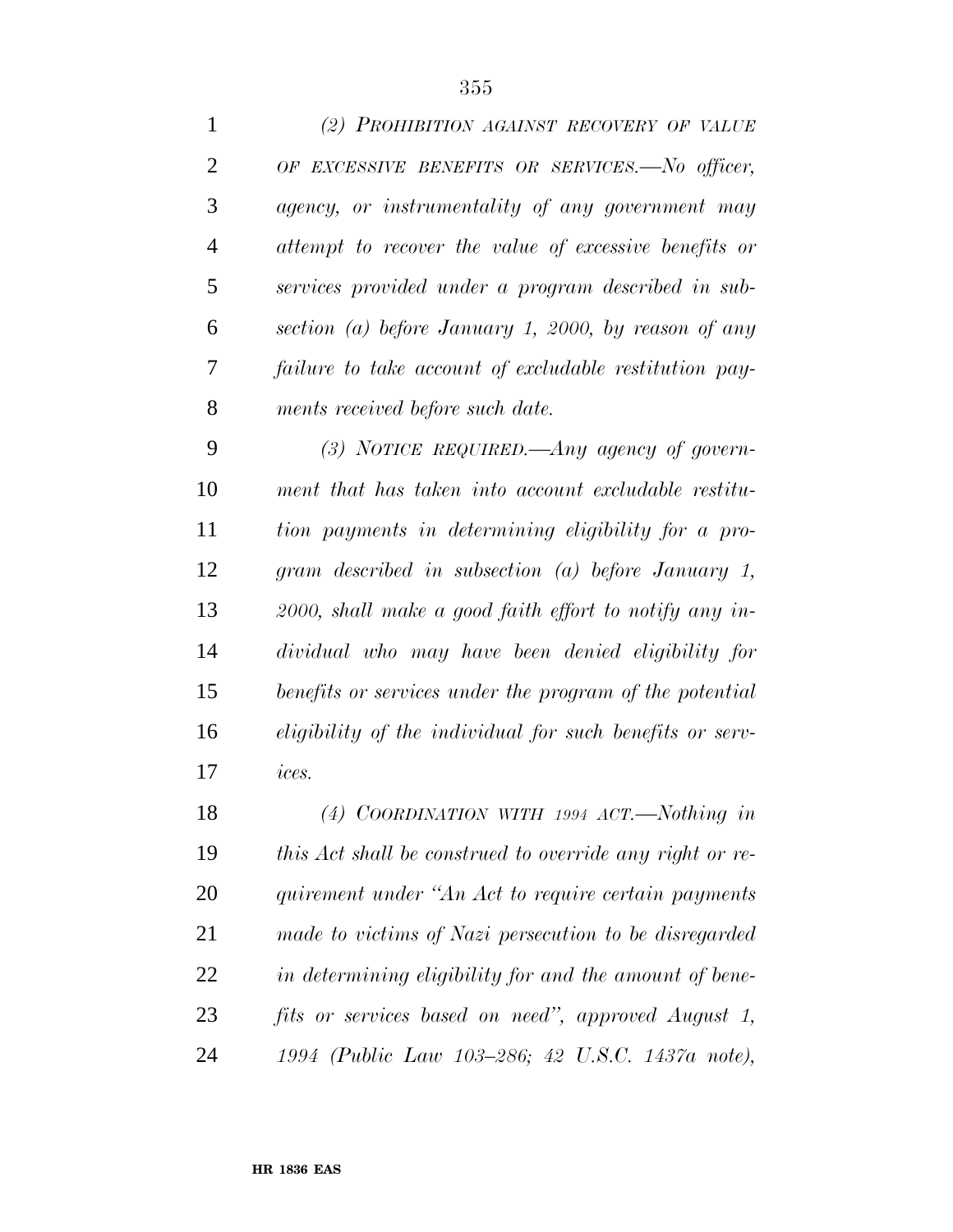*and nothing in that Act shall be construed to override any right or requirement under this Act.*

 *(c) ELIGIBLE INDIVIDUAL.—For purposes of this sec- tion, the term ''eligible individual'' means a person who was persecuted for racial or religious reasons by Nazi Ger- many, any other Axis regime, or any other Nazi-controlled or Nazi-allied country.*

 *(d) EXCLUDABLE RESTITUTION PAYMENT.—For pur- poses of this section, the term ''excludable restitution pay- ment'' means any payment or distribution to an individual (or the individual's heirs or estate) which—*

 *(1) is payable by reason of the individual's sta- tus as an eligible individual, including any amount payable by any foreign country, the United States of America, or any other foreign or domestic entity, or a fund established by any such country or entity, any amount payable as a result of a final resolution of a legal action, and any amount payable under a law providing for payments or restitution of property;*

 *(2) constitutes the direct or indirect return of, or compensation or reparation for, assets stolen or hid- den from, or otherwise lost to, the individual before, during, or immediately after World War II by reason of the individual's status as an eligible individual, including any proceeds of insurance under policies*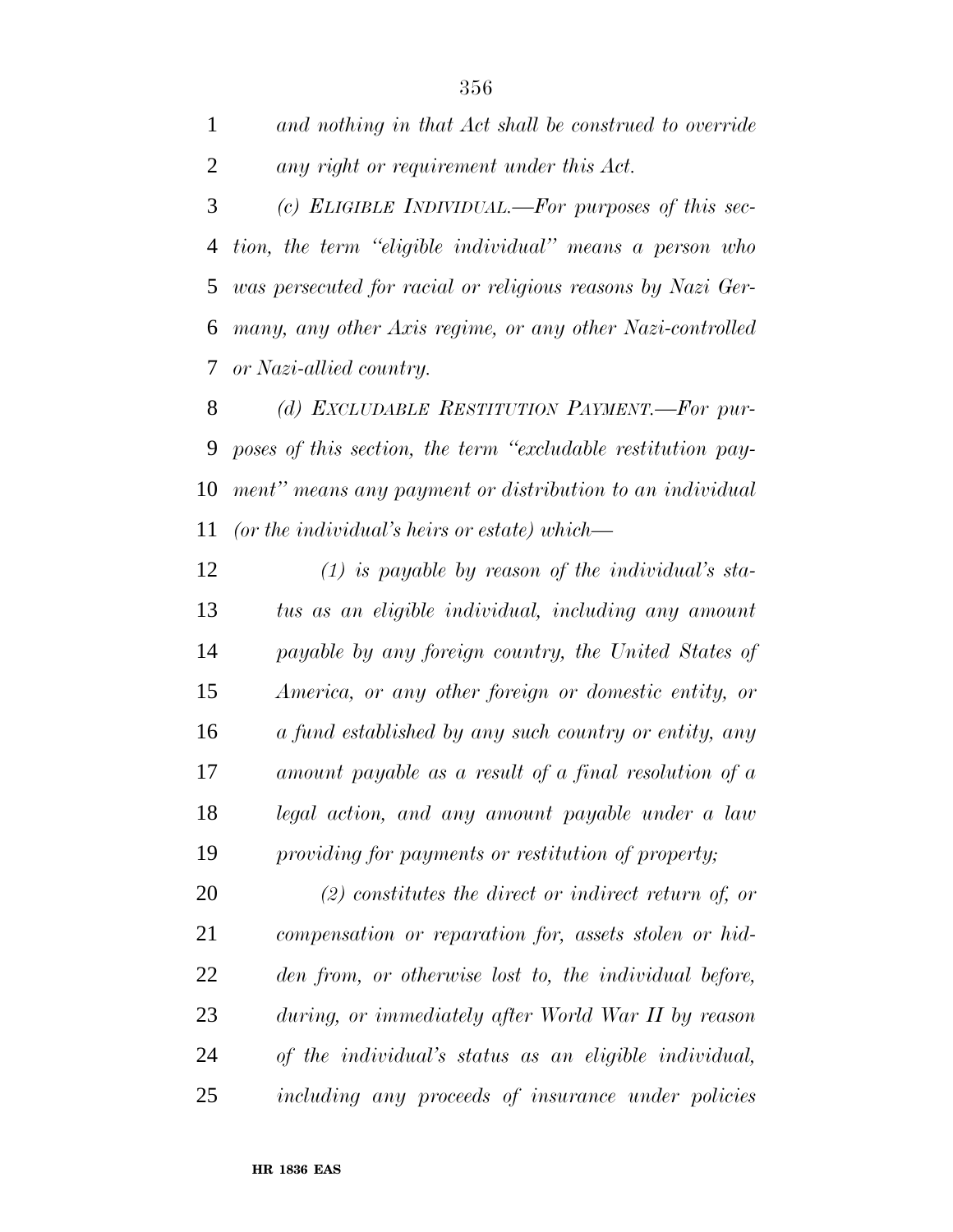| $\mathbf{1}$   | issued on eligible individuals by European insurance           |
|----------------|----------------------------------------------------------------|
| $\overline{2}$ | companies immediately before and during World War              |
| 3              | $H$ ; or                                                       |
| $\overline{4}$ | $(3)$ consists of interest which is payable as part            |
| 5              | of any payment or distribution described in para-              |
| 6              | graph $(1)$ or $(2)$ .                                         |
| 7              | (e) EFFECTIVE DATE.-                                           |
| 8              | $(1)$ IN GENERAL.—This section shall apply to                  |
| 9              | any amount received on or after January 1, 2000.               |
| 10             | (2) NO INFERENCE.—Nothing in this Act shall                    |
| 11             | be construed to create any inference with respect to           |
| 12             | the proper tax treatment of any amount received be-            |
| 13             | fore January 1, 2000.                                          |
| 14             | SEC. 804. REMOVAL OF LIMITATION.                               |
| 15             | (a) IN GENERAL.—Section 101(h) of the Internal Rev-            |
| 16             | enue Code of 1986 (relating to exclusion of survivor benefits  |
|                | 17 from gross income) is amended by adding after paragraph     |
|                | 18 (2) the following new paragraph:                            |
| 19             | "(3) $APPLICATION$ .—This subsection shall apply               |
| 20             | to amounts received after December 31, 2000.".                 |
| 21             | (b) EFFECTIVE DATE.—The amendment made by this                 |
| 22             | section shall take effect on the date of the enactment of this |
| 23             | Act.                                                           |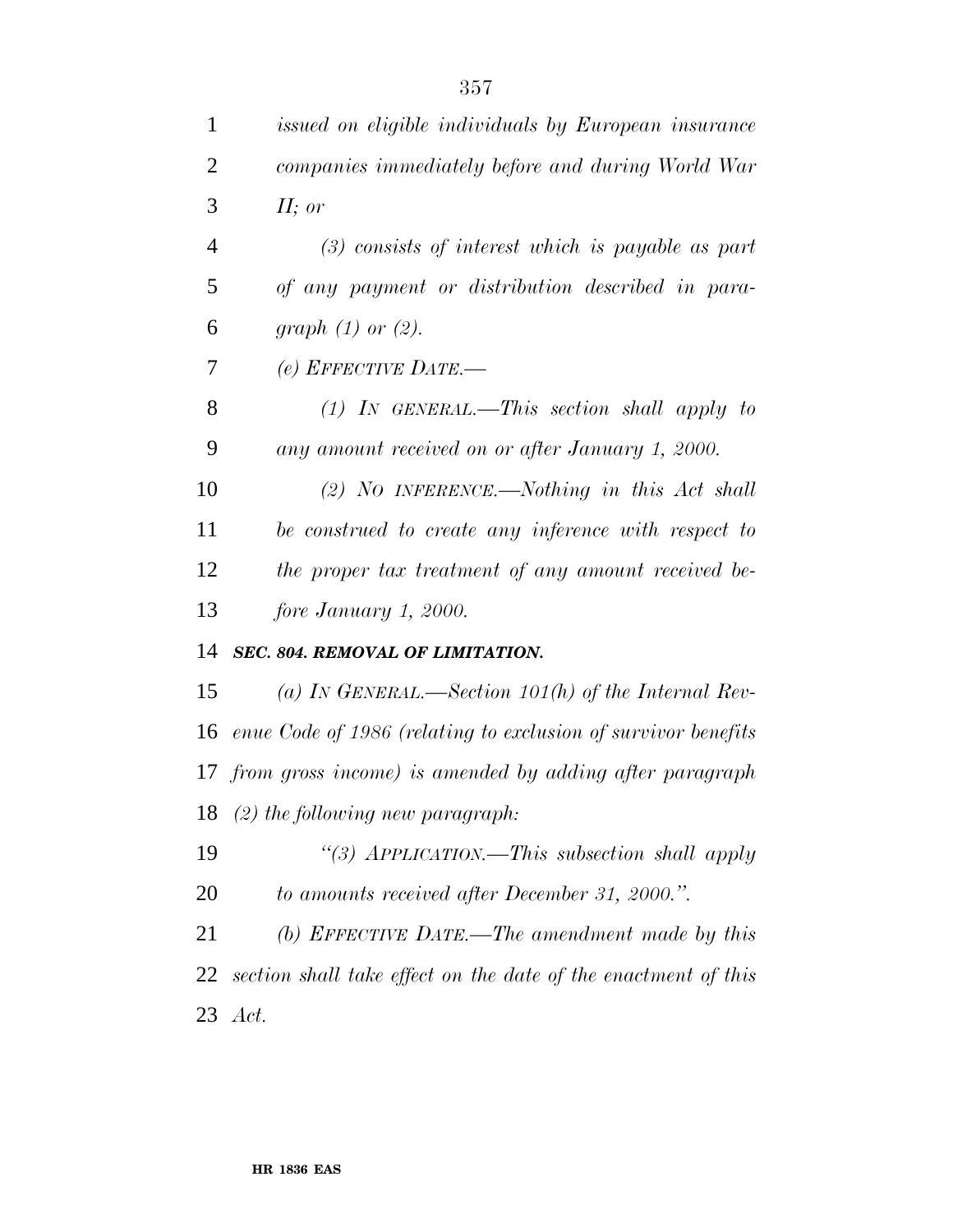*SEC. 805. CIRCUIT BREAKER.*

 *(a) IN GENERAL.—In any fiscal year beginning with fiscal year 2004, if the level of debt held by the public at the end of that fiscal year (as projected by the Office of Management and Budget sequestration update report on August 20th preceding the beginning of that fiscal year) would exceed the level of debt held by the public for that fiscal year set forth in the concurrent resolution on the budget for fiscal year 2002 (H. Con. Res. 83, 107th Con- gress), any Member of Congress may move to proceed to a bill that would make changes in law to reduce discretionary spending and direct spending (except for changes in social security, medicare and COLA's) and increase revenues in a manner that would reduce the debt held by the public for the fiscal year to a level not exceeding the level provided in that concurrent resolution for that fiscal year.*

 *(b) CONSIDERATION OF LEGISLATION.—A bill consid- ered under subsection (a) shall be considered as provided in section 310(e) of the Congressional Budget Act of 1974 (2 U.S.C. 641(e)).*

**HR 1836 EAS** *(c) PROCEDURE.—It shall not be in order in the Sen- ate to consider any bill, joint resolution, motion, amend- ment, or conference report, pursuant to this section, that contains any provisions other than those enumerated in sec- tions 310(a)(1) and 310(a)(2) of the Congressional Budget Act of 1974. This point of order may be waived or sus-*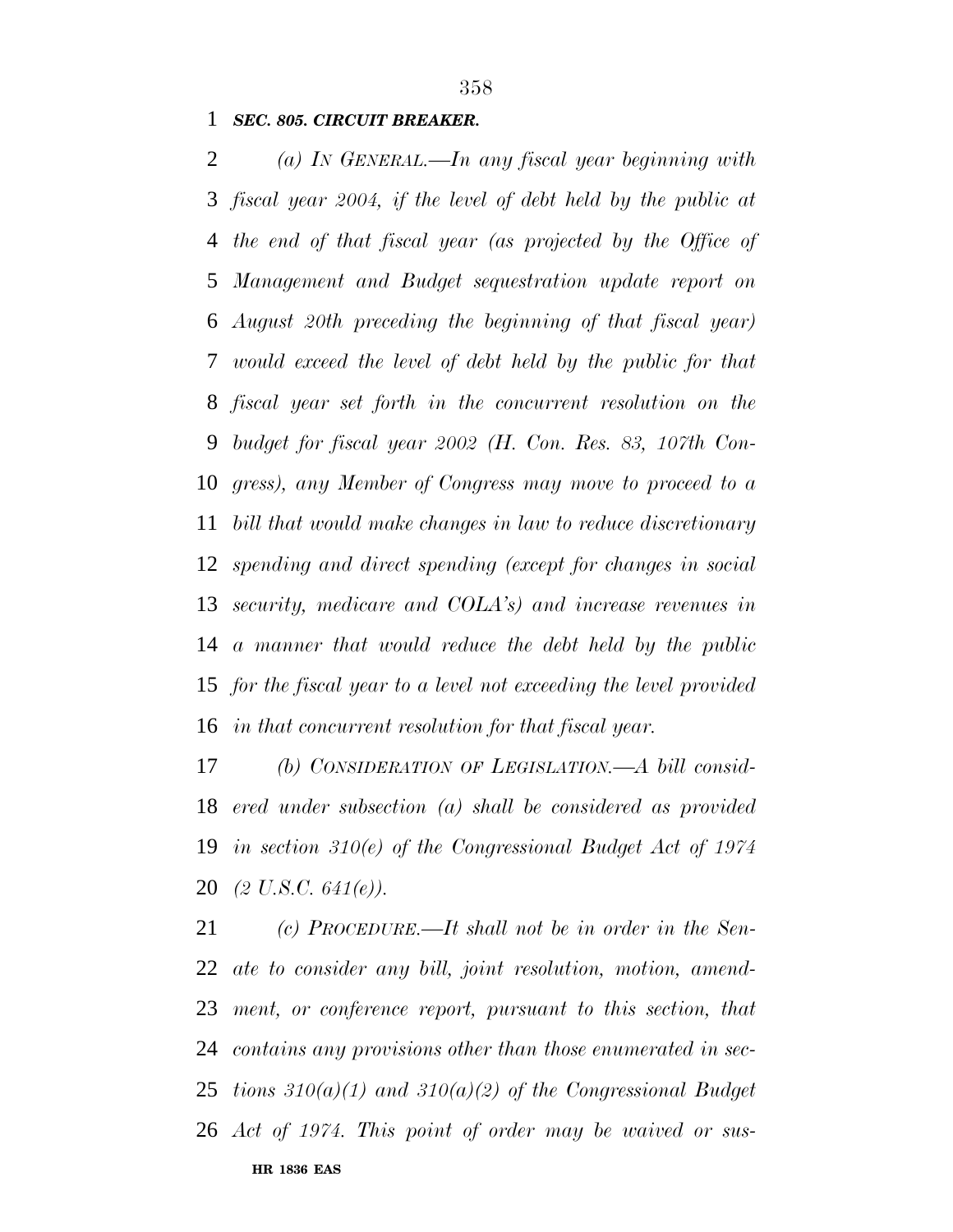*pended in the Senate only by the affirmative vote of three- fifths of the Members duly chosen and sworn. An affirmative vote of three-fifths of the Members duly chosen and sworn, shall be required in the Senate to sustain an appeal of the ruling of the Chair on a point of order raised under this paragraph.*

### *SEC. 806. DEDUCTION FOR HEALTH INSURANCE COSTS OF SELF-EMPLOYED INDIVIDUALS INCREASED.*

 *(a) IN GENERAL.—Section 162(l)(1) (relating to spe- cial rules for health insurance costs of self-employed indi-viduals) is amended to read as follows:*

 *''(1) ALLOWANCE OF DEDUCTION.—In the case of an individual who is an employee within the mean- ing of section 401(c)(1), there shall be allowed as a deduction under this section an amount equal to the amount paid during the taxable year for insurance which constitutes medical care for the taxpayer, the taxpayer's spouse, and dependents.''.*

 *(b) CLARIFICATION OF LIMITATIONS ON OTHER COV- ERAGE.—The first sentence of section 162(l)(2)(B) (relating to other coverage) is amended to read as follows: ''Para- graph (1) shall not apply to any taxpayer for any calendar month for which the taxpayer participates in any sub-sidized health plan maintained by any employer (other*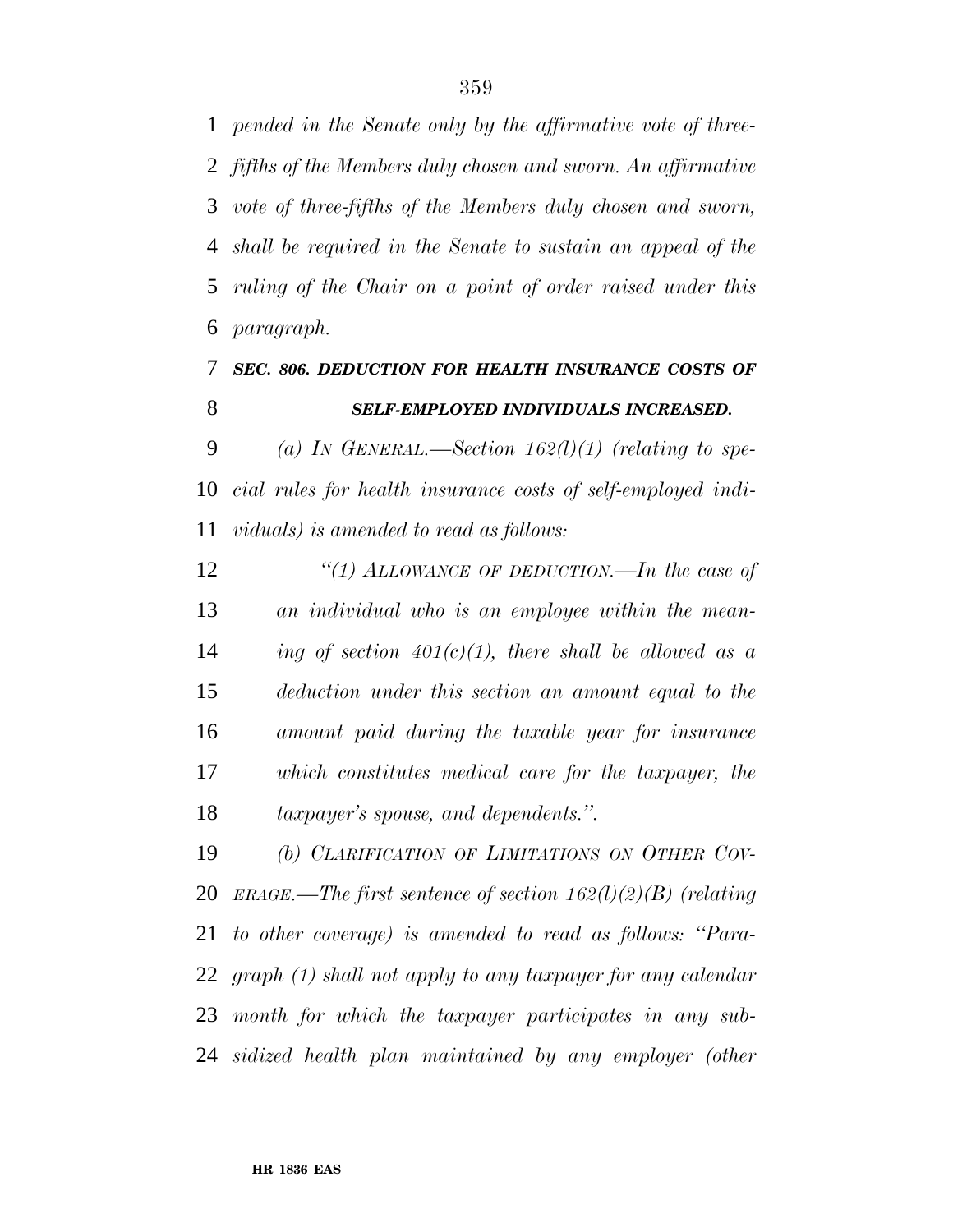*than an employer described in section 401(c)(4)) of the tax-payer or the spouse of the taxpayer.''.*

 *(c) EFFECTIVE DATE.—The amendments made by this section shall apply to taxable years beginning after Decem-ber 31, 2001.*

 *SEC. 807. DEDUCTION FOR HEALTH INSURANCE COSTS OF SELF-EMPLOYED INDIVIDUALS INCREASED.*

 *(a) IN GENERAL.—Section 162(l)(1) (relating to spe- cial rules for health insurance costs of self-employed indi-viduals) is amended to read as follows:*

 *''(1) ALLOWANCE OF DEDUCTION.—In the case of an individual who is an employee within the mean- ing of section 401(c)(1), there shall be allowed as a deduction under this section an amount equal to the amount paid during the taxable year for insurance which constitutes medical care for the taxpayer, the taxpayer's spouse, and dependents.''.*

 *(b) CLARIFICATION OF LIMITATIONS ON OTHER COV- ERAGE.—The first sentence of section 162(l)(2)(B) (relating to other coverage) is amended to read as follows: ''Para- graph (1) shall not apply to any taxpayer for any calendar month for which the taxpayer participates in any sub- sidized health plan maintained by any employer (other than an employer described in section 401(c)(4)) of the tax-payer or the spouse of the taxpayer.''.*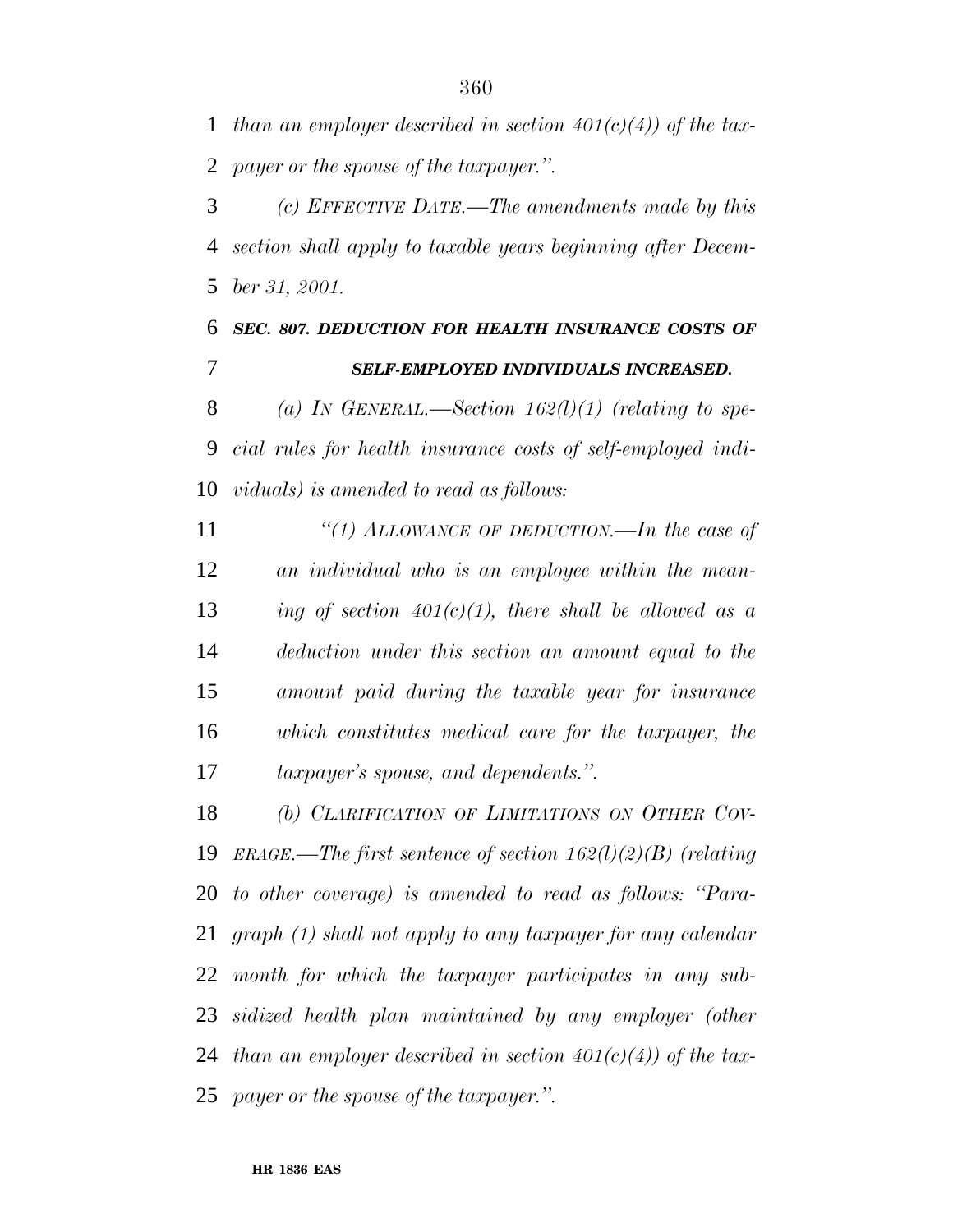| 1  | (c) EFFECTIVE DATE.—The amendments made by this             |
|----|-------------------------------------------------------------|
| 2  | section shall apply to taxable years beginning after Decem- |
| 3  | ber 31, 2001.                                               |
| 4  | SEC. 808. CHARITABLE CONTRIBUTIONS OF CERTAIN ITEMS         |
| 5  | <b>CREATED BY THE TAXPAYER.</b>                             |
| 6  | (a) IN GENERAL.—Subsection (e) of section 170 (relat-       |
| 7  | ing to certain contributions of ordinary income and capital |
| 8  | gain property) is amended by adding at the end the fol-     |
| 9  | <i>lowing new paragraph:</i>                                |
| 10 | "(7) SPECIAL RULE FOR CERTAIN CONTRIBU-                     |
| 11 | TIONS OF LITERARY, MUSICAL, OR ARTISTIC COMPOSI-            |
| 12 | $TIONS$ .                                                   |
| 13 | "(A) IN GENERAL.—In the case of a quali-                    |
| 14 | fied artistic charitable contribution—                      |
| 15 | $``(i)$ the amount of such contribution                     |
| 16 | shall be the fair market value of the prop-                 |
| 17 | erty contributed (determined at the time of                 |
| 18 | such contribution), and                                     |
| 19 | $``(ii)$ no reduction in the amount of                      |
| 20 | such contribution shall be made under                       |
| 21 | paragraph (1).                                              |
| 22 | "(B) QUALIFIED ARTISTIC CHARITABLE                          |
| 23 | CONTRIBUTION.—For purposes of this para-                    |
| 24 | graph, the term 'qualified artistic charitable con-         |
| 25 | tribution' means a charitable contribution of any           |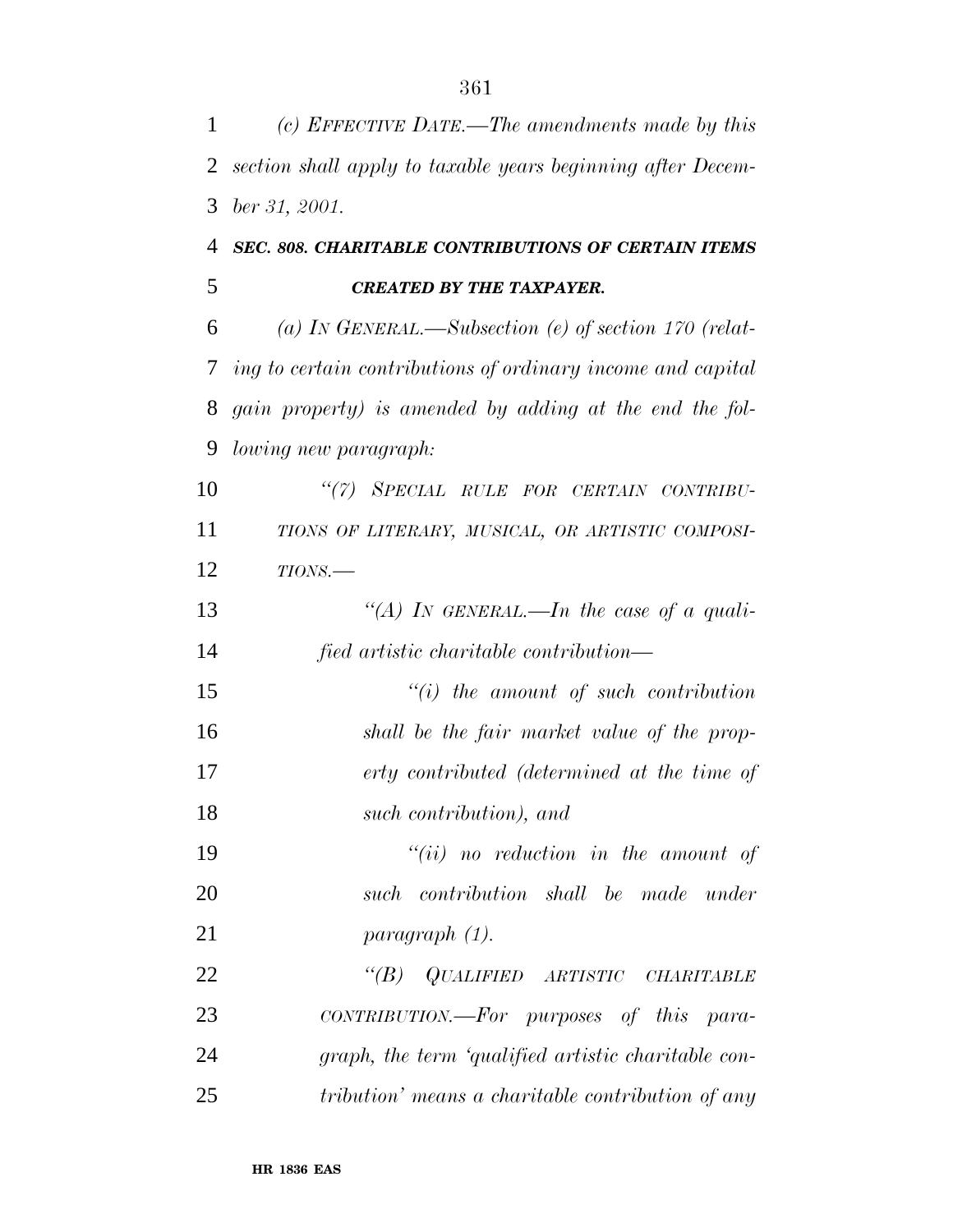| $\mathbf{1}$   | literary, musical, artistic, or scholarly composi- |
|----------------|----------------------------------------------------|
| $\overline{2}$ | tion, or similar property, or the copyright there- |
| 3              | on (or both), but only if—                         |
| $\overline{4}$ | $``(i)$ such property was created by the           |
| 5              | personal efforts of the taxpayer making such       |
| 6              | contribution no less than 18 months prior          |
| 7              | to such contribution,                              |
| 8              | $``(ii)$ the taxpayer—                             |
| 9              | $\lq (I)$ has received a qualified ap-             |
| 10             | praisal of the fair market value of such           |
| 11             | property in accordance with the regu-              |
| 12             | lations under this section, and                    |
| 13             | " $(II)$ attaches to the taxpayer's                |
| 14             | income tax return for the taxable year             |
| 15             | in which such contribution was made a              |
| 16             | copy of such appraisal,                            |
| 17             | $``(iii)$ the donee is an organization de-         |
| 18             | scribed in subsection $(b)(1)(A)$ ,                |
| 19             | "(iv) the use of such property by the              |
| 20             | donee is related to the purpose or function        |
| 21             | constituting the basis for the donee's exemp-      |
| 22             | tion under section 501 (or, in the case of $a$     |
| 23             | governmental unit, to any purpose or func-         |
| 24             | tion described under subsection $(c)$ ),           |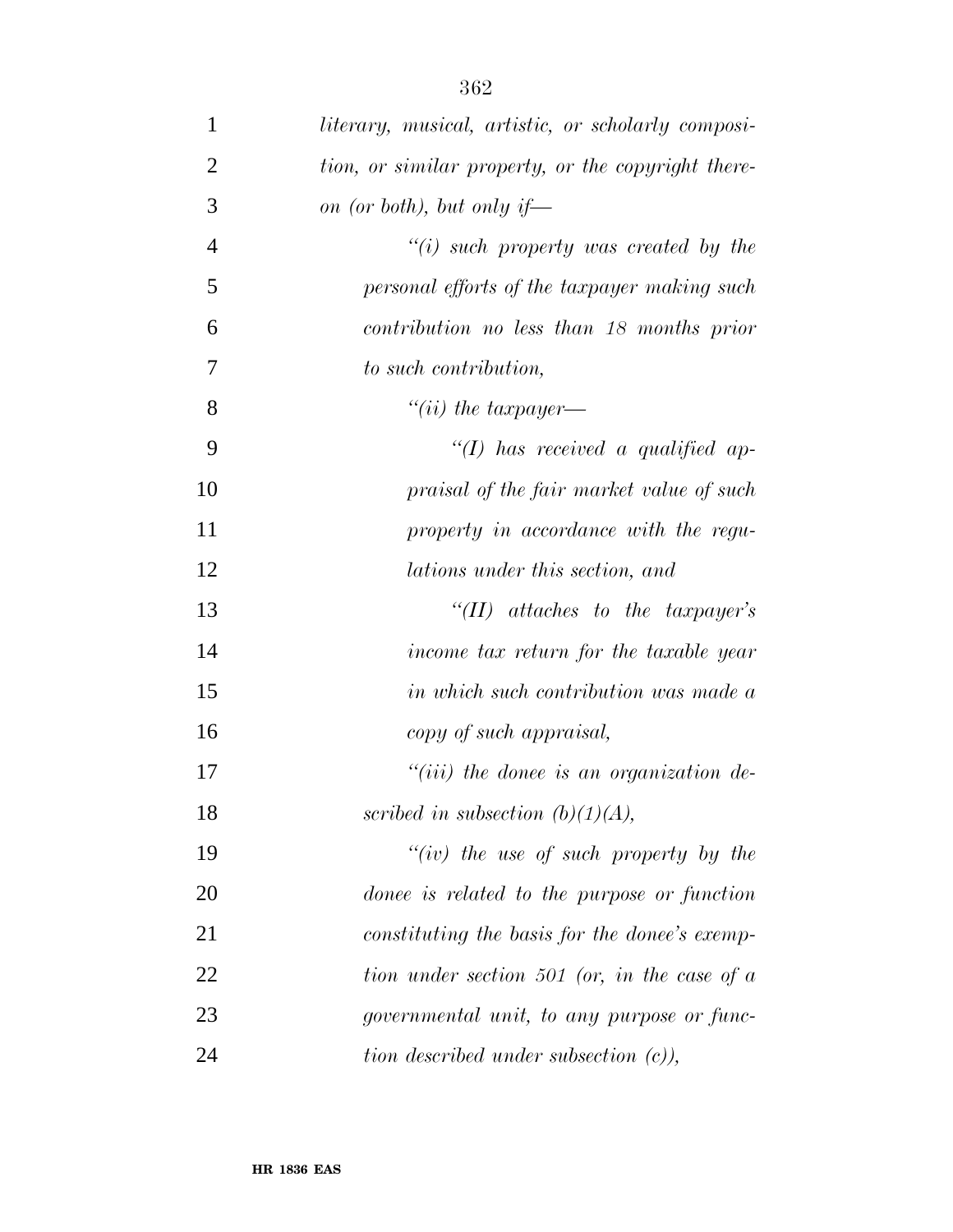| $\mathbf{1}$   | $\lq\lq(v)$ the taxpayer receives from the      |
|----------------|-------------------------------------------------|
| $\overline{2}$ | donee a written statement representing that     |
| 3              | the donee's use of the property will be in ac-  |
| $\overline{4}$ | cordance with the provisions of clause (iv),    |
| 5              | and                                             |
| 6              | $``(vi)$ the written appraisal referred to      |
| $\overline{7}$ | in clause (ii) includes evidence of the extent  |
| 8              | (if any) to which property created by the       |
| 9              | personal efforts of the taxpayer and of the     |
| 10             | same type as the donated property is or has     |
| 11             | $been$ —                                        |
| 12             | $\lq (I)$ owned, maintained, and dis-           |
| 13             | played by organizations described in            |
| 14             | subsection $(b)(1)(A)$ , and                    |
| 15             | "(II) sold to or exchanged by per-              |
| 16             | sons other than the taxpayer, donee, or         |
| 17             | any related person (as defined in sec-          |
| 18             | tion $465(b)(3)(C)$ ).                          |
| 19             | "(C) MAXIMUM DOLLAR LIMITATION; NO              |
| 20             | CARRYOVER OF INCREASED DEDUCTION.—The           |
| 21             | increase in the deduction under this section by |
| 22             | reason of this paragraph for any taxable year-  |
| 23             | $``(i)$ shall not exceed the artistic ad-       |
| 24             | justed gross income of the taxpayer for such    |
| 25             | taxable year, and                               |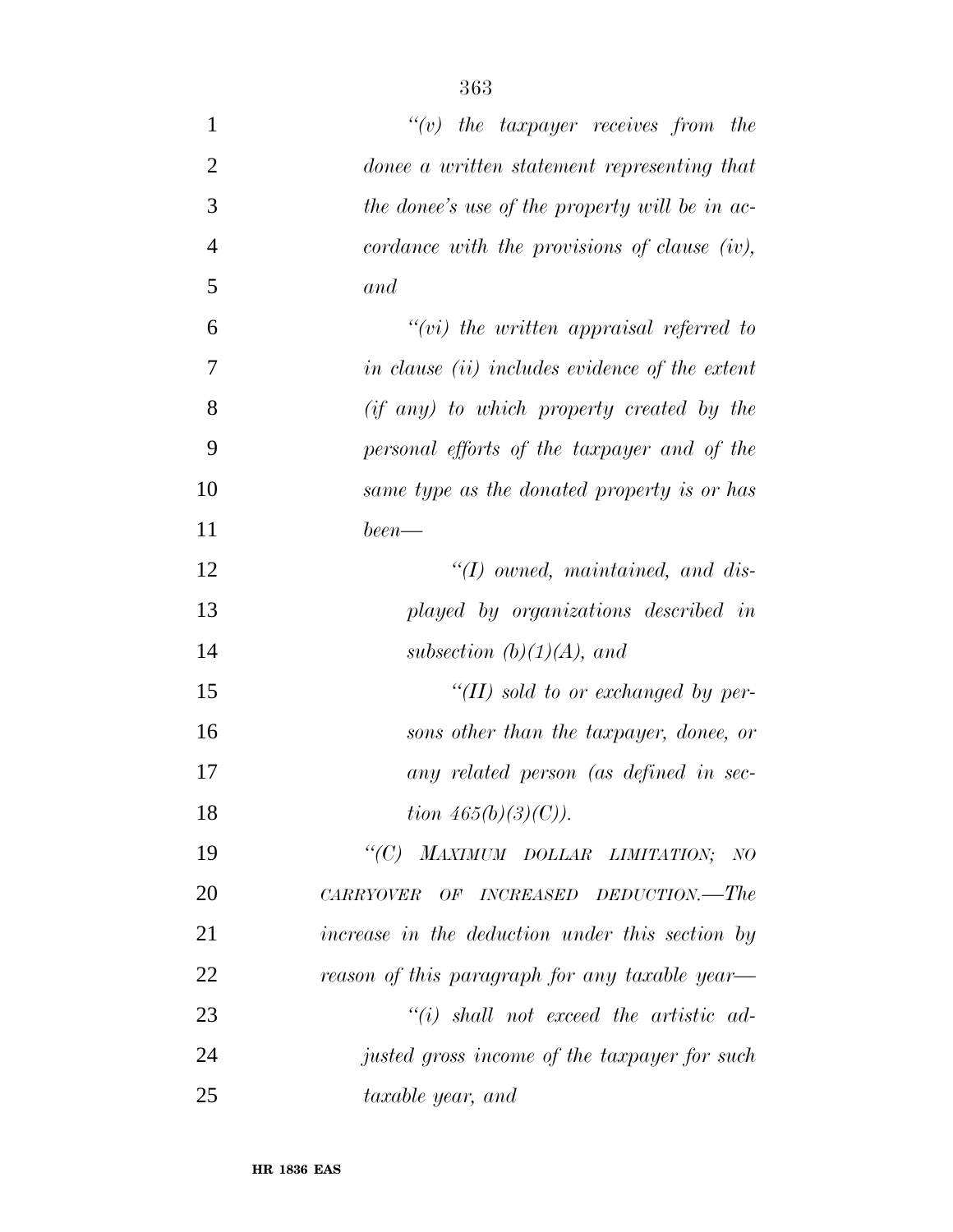| $\mathbf{1}$   | $``(ii)$ shall not be taken into account in       |
|----------------|---------------------------------------------------|
| $\overline{2}$ | determining the amount which may be car-          |
| 3              | ried from such taxable year under sub-            |
| $\overline{4}$ | section $(d)$ .                                   |
| 5              | "(D) ARTISTIC ADJUSTED GROSS INCOME.-             |
| 6              | For purposes of this paragraph, the term 'artis-  |
| 7              | tic adjusted gross income' means that portion of  |
| 8              | the adjusted gross income of the taxpayer for the |
| 9              | taxable year attributable to-                     |
| 10             | $``(i)$ income from the sale or use of            |
| 11             | property created by the personal efforts of       |
| 12             | the taxpayer which is of the same type as         |
| 13             | the donated property, and                         |
| 14             | $"(ii)$ income from teaching, lecturing,          |
| 15             | performing, or similar activity with respect      |
| 16             | to property described in clause (i).              |
| 17             | "(E) PARAGRAPH NOT TO APPLY TO CER-               |
| 18             | TAIN CONTRIBUTIONS.—Subparagraph (A) shall        |
| 19             | not apply to any charitable contribution of any   |
| 20             | letter, memorandum, or similar property which     |
| 21             | was written, prepared, or produced by or for an   |
| 22             | individual while the individual is an officer or  |
| 23             | employee of any person (including any govern-     |
| 24             | ment agency or instrumentality) unless such let-  |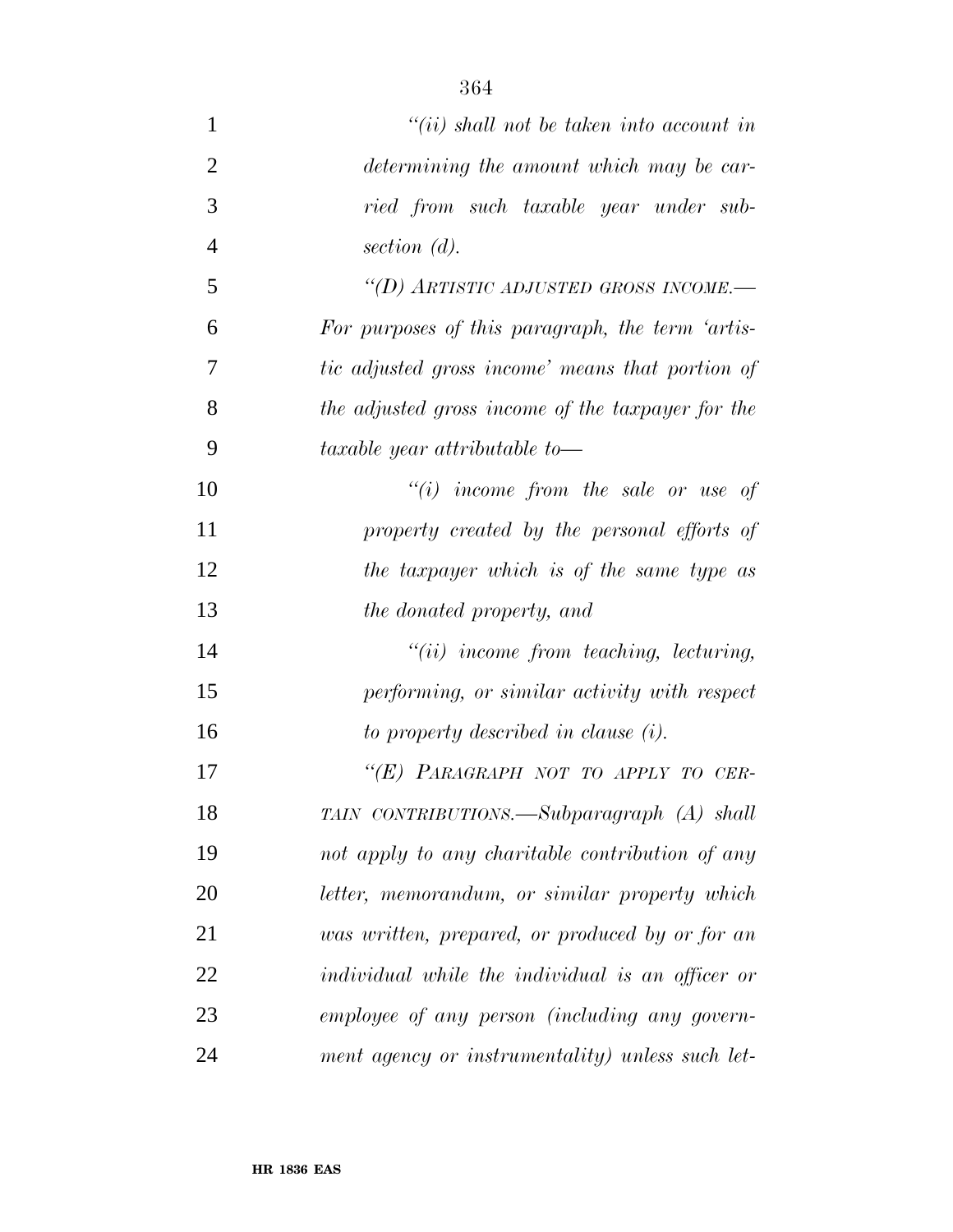| $\overline{2}$ | <i>tirely personal.</i>                                         |
|----------------|-----------------------------------------------------------------|
| 3              | "(F) COPYRIGHT TREATED AS SEPARATE                              |
| $\overline{4}$ | PROPERTY FOR PARTIAL INTEREST RULE.-In                          |
| 5              | the case of a qualified artistic charitable con-                |
| 6              | tribution, the tangible literary, musical, artistic,            |
| 7              | or scholarly composition, or similar property                   |
| 8              | and the copyright on such work shall be treated                 |
| 9              | as separate properties for purposes of this para-               |
| 10             | graph and subsection $(f)(3)$ .".                               |
| 11             | (b) EFFECTIVE DATE.—The amendment made by this                  |
|                | 12 section shall apply to contributions made after the date of  |
|                | 13 the enactment of this Act in taxable years ending after such |
|                | $14$ date.                                                      |
|                | 15 SEC. 809. WAIVER OF STATUTE OF LIMITATION FOR TAXES          |
| 16             | ON CERTAIN FARM VALUATIONS.                                     |

 *If on the date of the enactment of this Act (or at any time within 1 year after the date of the enactment) a refund or credit of any overpayment of tax resulting from the ap- plication of section 2032A(c)(7)(E) of the Internal Revenue Code of 1986 is barred by any law or rule of law, the refund or credit of such overpayment shall, nevertheless, be made or allowed if claim therefor is filed before the date 1 year after the date of the enactment of this Act.*

*ter, memorandum, or similar property is en-*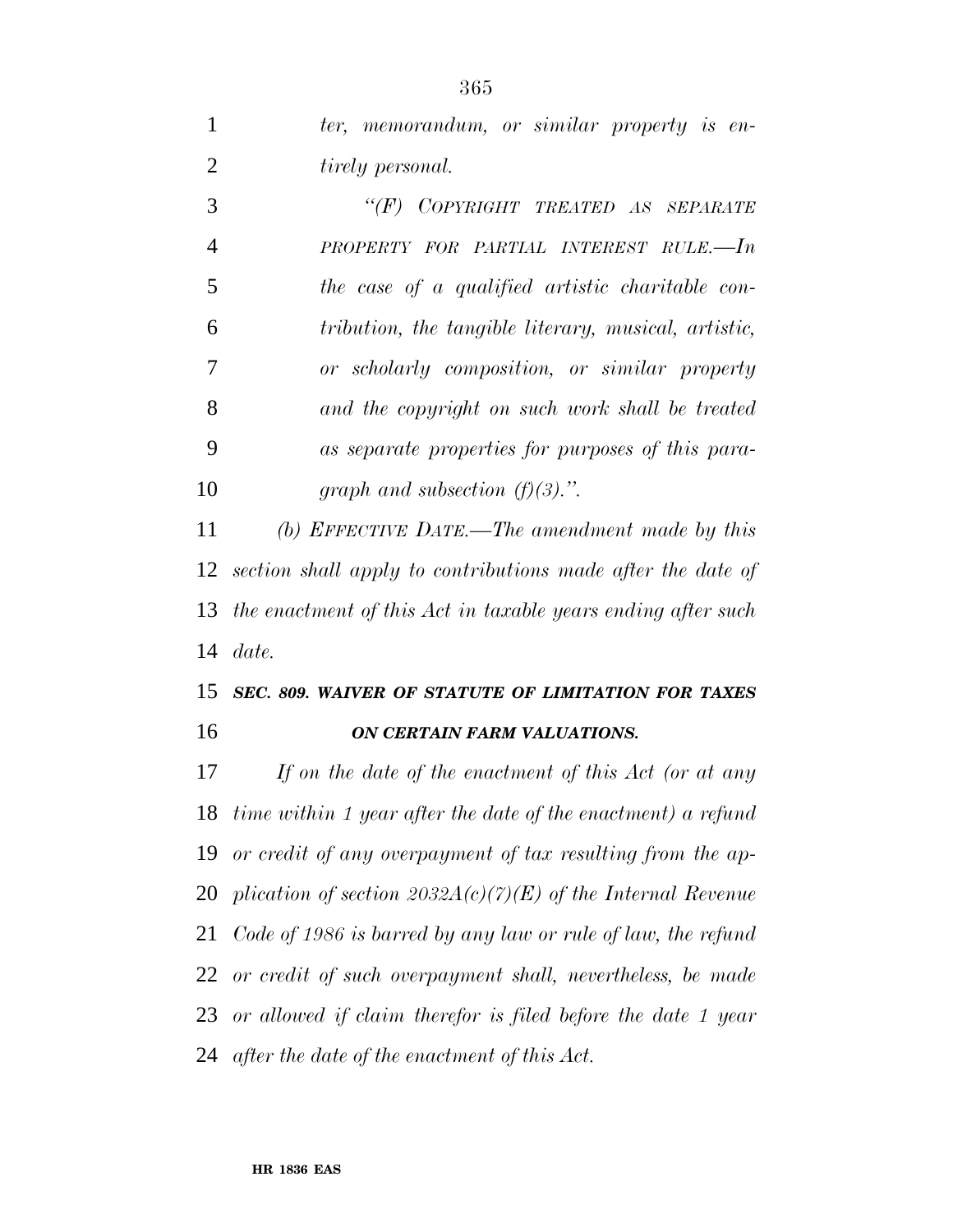## *SEC. 810. RESEARCH CREDIT.*

| 2              | (a) PERMANENT EXTENSION OF RESEARCH CREDIT.-           |
|----------------|--------------------------------------------------------|
| 3              | (1) IN GENERAL.—Section 41 (relating to credit         |
| $\overline{4}$ | for increasing research activities) is amended by      |
| 5              | striking subsection $(h)$ .                            |
| 6              | (2) CONFORMING AMENDMENT.—Paragraph (1)                |
| 7              | of section $45C(b)$ is amended by striking subpara-    |
| 8              | graph $(D)$ .                                          |
| 9              | (3) EFFECTIVE DATE.—The amendments made                |
| 10             | by this subsection shall apply to amounts paid or in-  |
| 11             | curred after the date of the enactment of this Act.    |
| 12             | (b) INCREASES IN RATES OF ALTERNATIVE INCRE-           |
| 13             | MENTAL CREDIT.-                                        |
| 14             | (1) In GENERAL.—Subparagraph (A) of section            |
| 15             | $41(c)(4)$ (relating to election of alternative incre- |
| 16             | mental credit) is amended—                             |
| 17             | $(A)$ by striking "2.65 percent" and insert-           |
| 18             | ing "3 percent",                                       |
| 19             | $(B)$ by striking "3.2 percent" and inserting          |
| 20             | $"4$ percent", and                                     |
| 21             | $(C)$ by striking "3.75 percent" and insert-           |
| 22             | ing "5 percent".                                       |
| 23             | (2) EFFECTIVE DATE.—The amendments made                |
| 24             | by this subsection shall apply to taxable years ending |
| 25             | after the date of the enactment of this Act.           |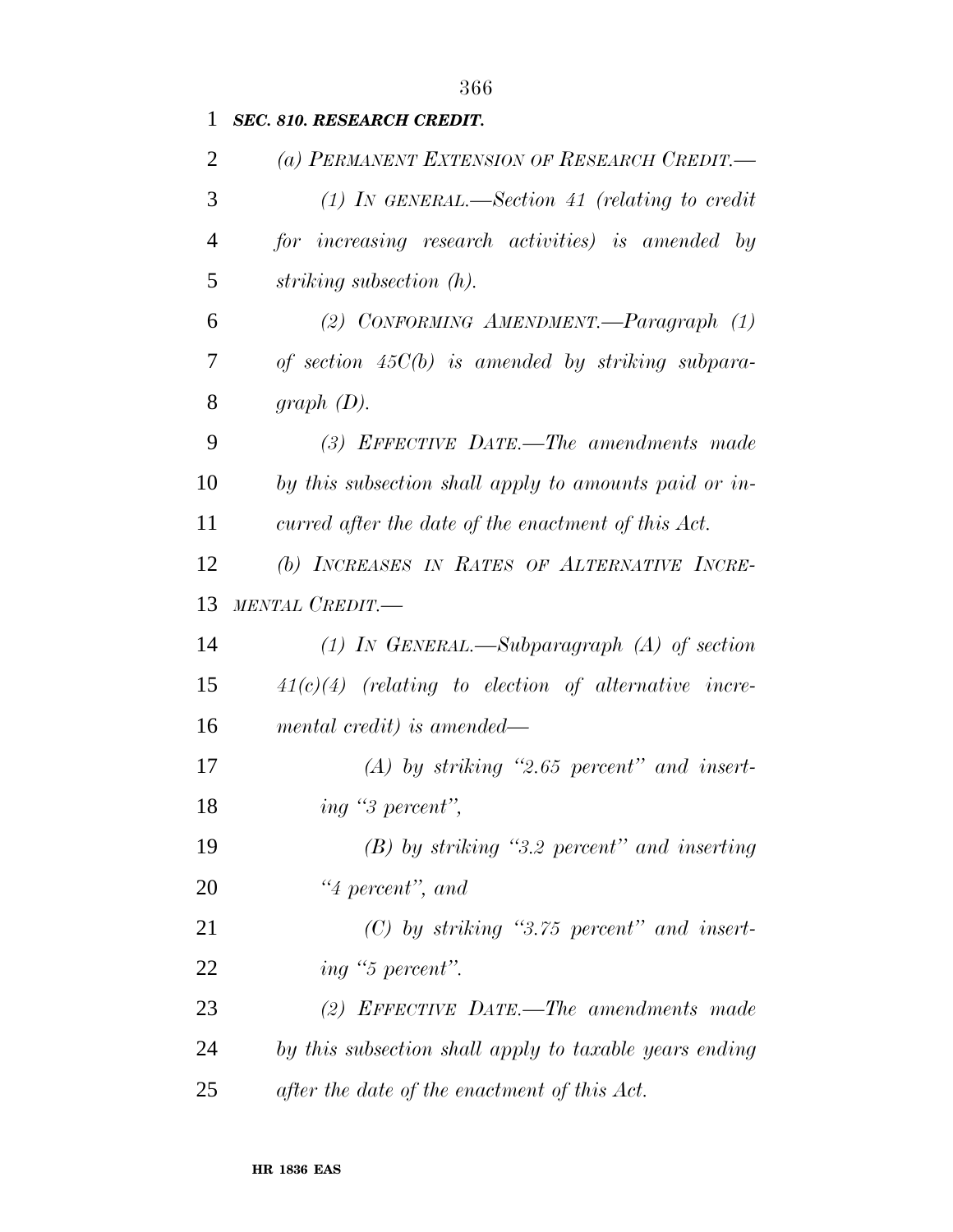*SEC. 811. CREDIT FOR MEDICAL RESEARCH RELATED TO*

| $\overline{2}$ | DEVELOPING VACCINES<br>AGAINST<br>WIDE-                         |
|----------------|-----------------------------------------------------------------|
| 3              | <b>SPREAD DISEASES.</b>                                         |
| $\overline{4}$ | (a) In GENERAL.—Subpart D of part IV of subchapter              |
| 5              | A of chapter 1 (relating to business related credits), as       |
| 6              | amended by section 620, is amended by adding at the end         |
| 7              | the following new section:                                      |
| 8              | "SEC. 45G. CREDIT FOR MEDICAL RESEARCH RELATED TO               |
| 9              | <b>DEVELOPING</b><br><b>VACCINES</b><br><b>AGAINST</b><br>WIDE- |
| 10             | <b>SPREAD DISEASES.</b>                                         |
| 11             | "(a) GENERAL RULE.—For purposes of section 38, the              |
| 12             | vaccine research credit determined under this section for the   |
| 13             | taxable year is an amount equal to 30 percent of the quali-     |
|                | 14 fied vaccine research expenses for the taxable year.         |
| 15             | "(b) QUALIFIED VACCINE RESEARCH EXPENSES.-                      |
| 16             | For purposes of this section—                                   |
| 17             | ``(1)<br>$QUALIFIED$ $VACCINE$ $RESEARCH$<br>EX-                |
| 18             | PENSES.-                                                        |
| 19             | "(A) IN GENERAL.—Except as otherwise                            |
| 20             | provided in this paragraph, the term 'qualified                 |
| 21             | vaccine research expenses' means the amounts                    |
| 22             | which are paid or incurred by the taxpayer dur-                 |
| 23             | ing the taxable year which would be described in                |
| 24             | subsection $(b)$ of section 41 if such subsection               |
| 25             | were applied with the modifications set forth in                |
| 26             | subparagraph $(B)$ .                                            |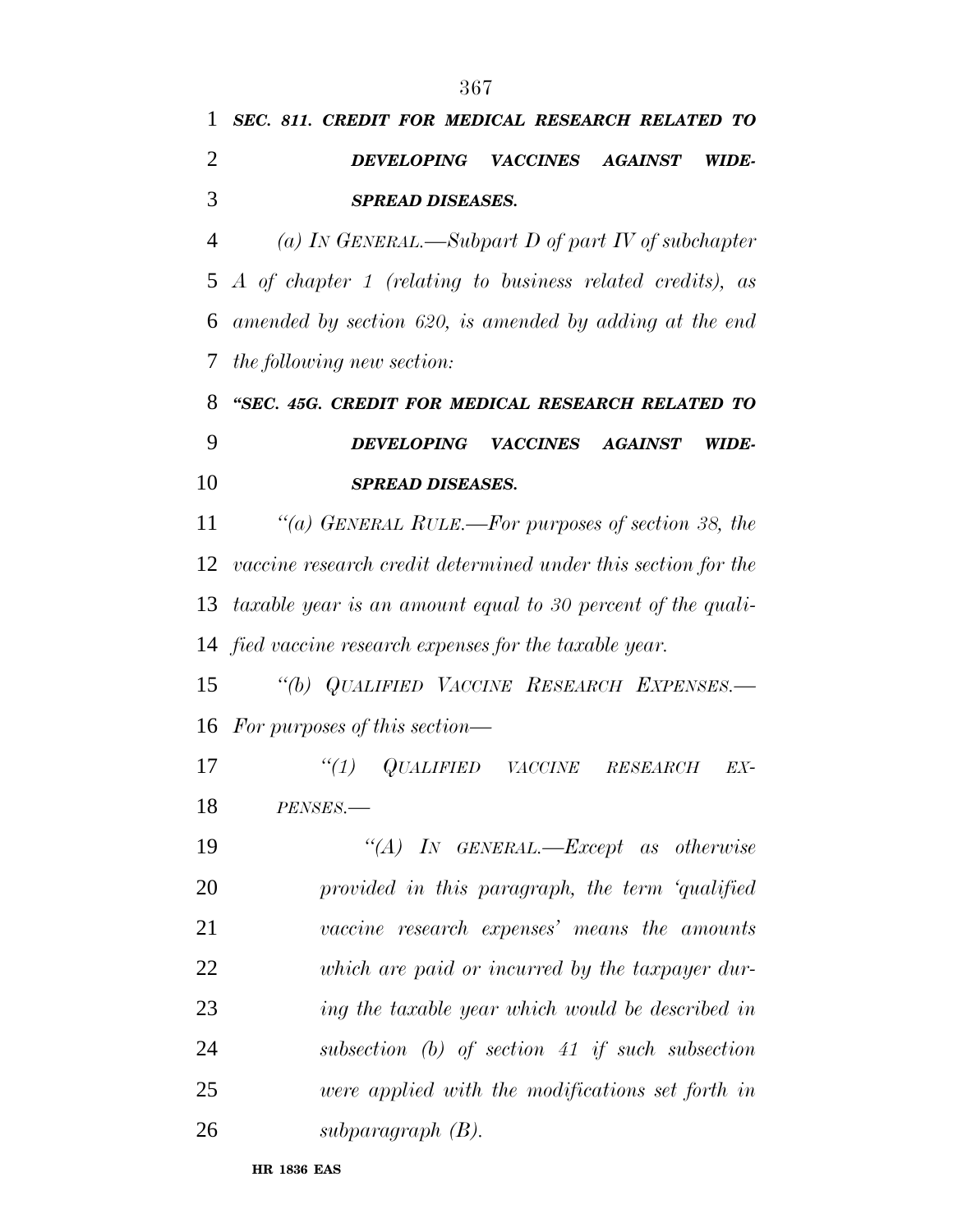| $\mathbf{1}$   | "(B) MODIFICATIONS; INCREASED INCEN-                 |
|----------------|------------------------------------------------------|
| $\overline{2}$ | TIVE FOR CONTRACT RESEARCH PAYMENTS.-For             |
| 3              | purposes of subparagraph $(A)$ , subsection $(b)$ of |
| $\overline{4}$ | section 41 shall be applied—                         |
| 5              | $``(i)$ by substituting 'vaccine research'           |
| 6              | for 'qualified research' each place it appears       |
| 7              | in paragraphs $(2)$ and $(3)$ of such sub-           |
| 8              | section, and                                         |
| 9              | "(ii) by substituting '100 percent' for              |
| 10             | '65 percent' in paragraph $(3)(A)$ of such           |
| 11             | subsection.                                          |
| 12             | "(C) EXCLUSION FOR AMOUNTS FUNDED BY                 |
| 13             | GRANTS, $ETC$ —The term 'qualified vaccine re-       |
| 14             | search expenses' shall not include any amount to     |
| 15             | the extent such amount is funded by any grant,       |
| 16             | contract, or otherwise by another person (or any     |
| 17             | <i>governmental entity).</i>                         |
| 18             | "(2) VACCINE RESEARCH.—The term 'vaccine re-         |
| 19             | search' means research to develop vaccines and       |
| 20             | microbici des for—                                   |
| 21             | " $(A)$ malaria,                                     |
| 22             | " $(B)$ tuberculosis,                                |
| 23             | " $(C)$ HIV, or                                      |
| 24             | "(D) any infectious disease (of a single eti-        |
| 25             | ology) which, according to the World Health Or-      |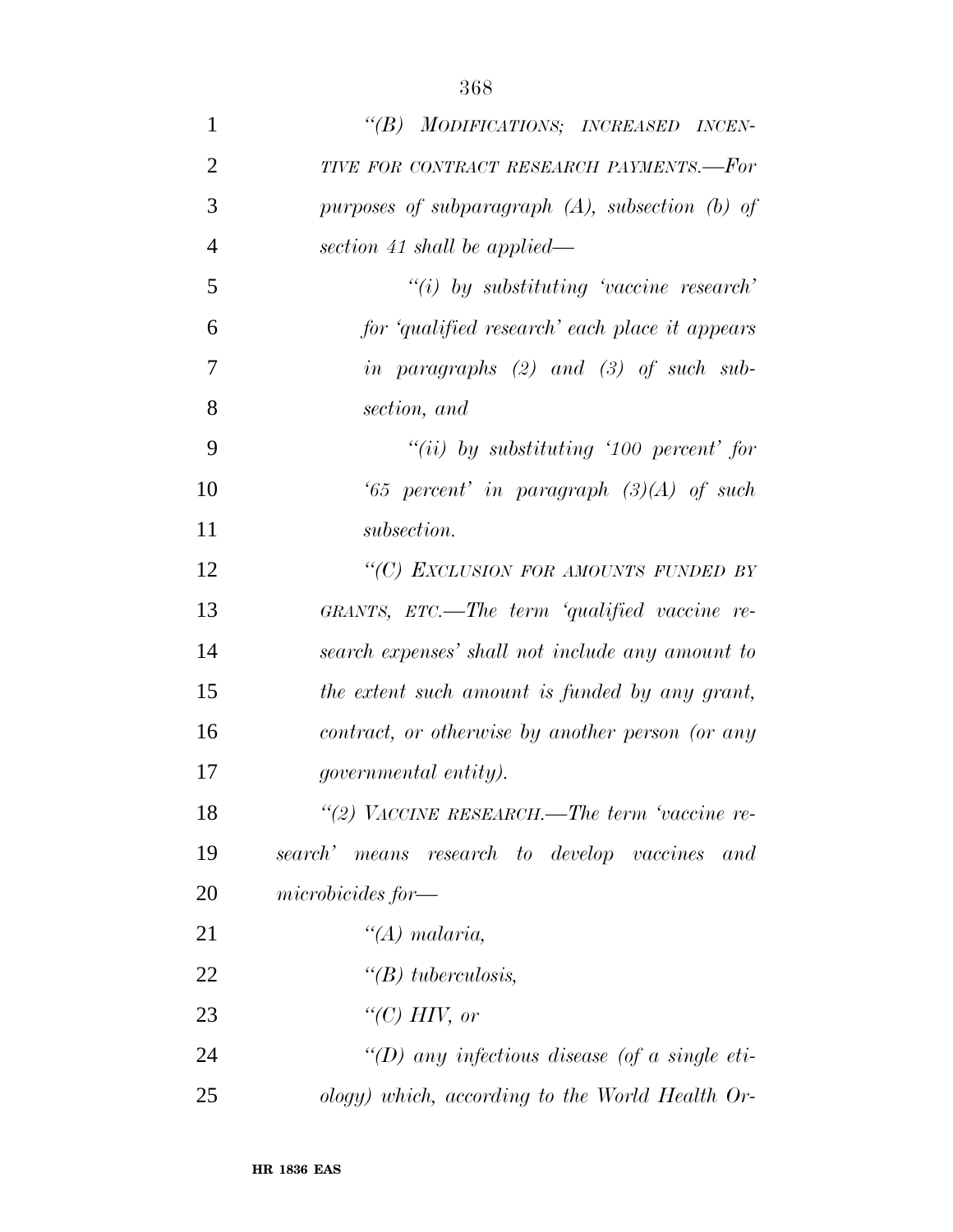*''(c) COORDINATION WITH CREDIT FOR INCREASING RESEARCH EXPENDITURES.—*

 *''(1) IN GENERAL.—Except as provided in para- graph (2), any qualified vaccine research expenses for a taxable year to which an election under this section applies shall not be taken into account for purposes of determining the credit allowable under section 41 for such taxable year.*

 *''(2) EXPENSES INCLUDED IN DETERMINING BASE PERIOD RESEARCH EXPENSES.—Any qualified vaccine research expenses for any taxable year which are qualified research expenses (within the meaning of section 41(b)) shall be taken into account in deter- mining base period research expenses for purposes of applying section 41 to subsequent taxable years.*

*''(d) SPECIAL RULES.—*

 *''(1) LIMITATIONS ON FOREIGN TESTING.—No credit shall be allowed under this section with respect to any vaccine research (other than human clinical testing) conducted outside the United States.*

 *''(2) PRE-CLINICAL RESEARCH.—No credit shall be allowed under this section for pre-clinical research unless such research is pursuant to a research plan*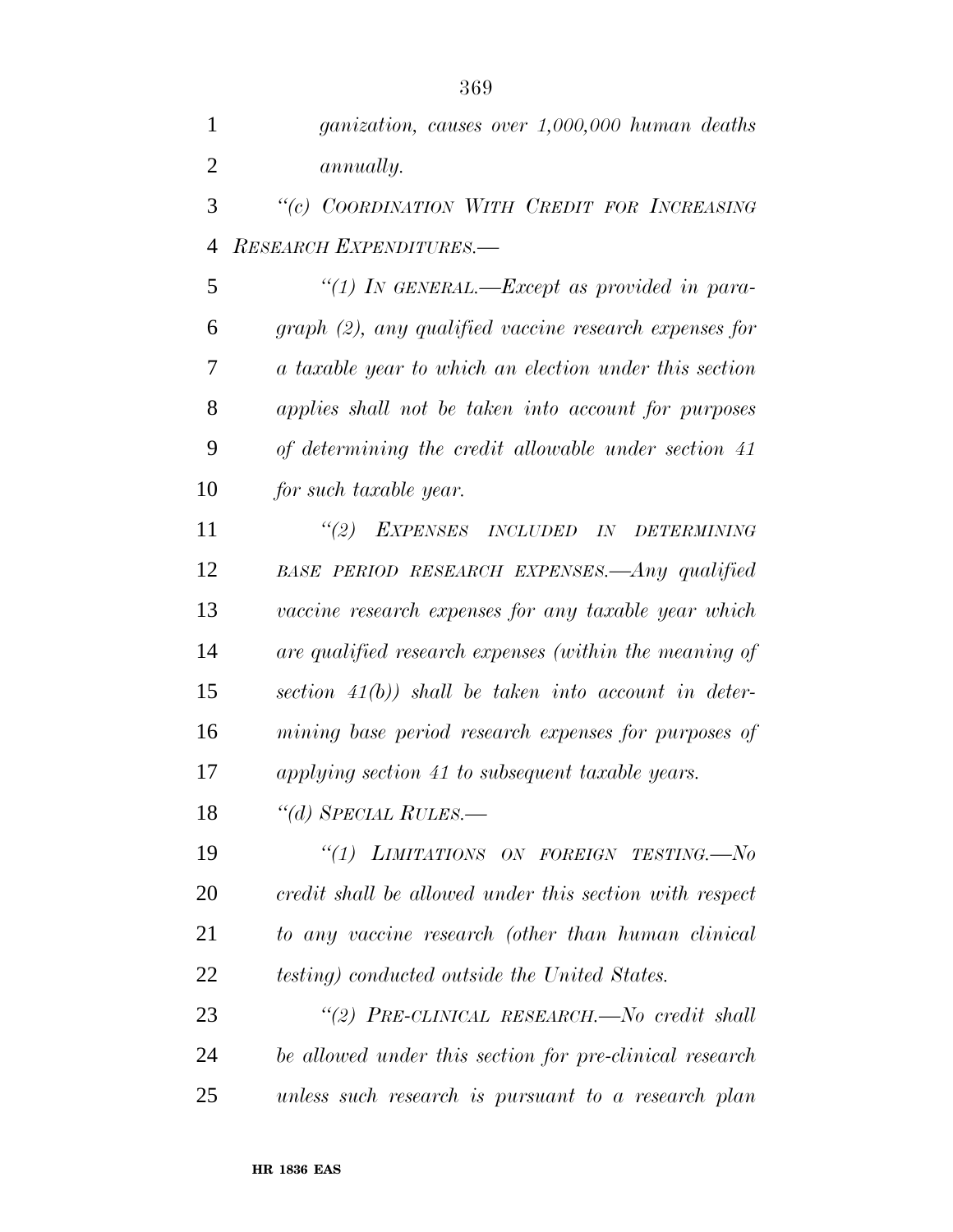| 1              | an abstract of which has been filed with the Secretary     |
|----------------|------------------------------------------------------------|
| $\overline{2}$ | before the beginning of such year. The Secretary, in       |
| 3              | consultation with the Secretary of Health and              |
| $\overline{4}$ | Human Services, shall prescribe regulations speci-         |
| 5              | fying the requirements for such plans and procedures       |
| 6              | for filing under this paragraph.                           |
| 7              | "(3) CERTAIN RULES MADE APPLICABLE.—Rules                  |
| 8              | similar to the rules of paragraphs $(1)$ and $(2)$ of sec- |
| 9              | tion $41(f)$ shall apply for purposes of this section.     |
| 10             | "(4) ELECTION.—This section (other than sub-               |
| 11             | section $(e)$ ) shall apply to any taxpayer for any tax-   |
| 12             | able year only if such taxpayer elects to have this sec-   |
|                |                                                            |
| 13             | tion apply for such taxable year.".                        |
| 14             | (b) INCLUSION IN GENERAL BUSINESS CREDIT.-                 |
| 15             | (1) IN GENERAL.—Section 38(b), as amended by               |
| 16             | section 620, is amended by striking "plus" at the end      |
| 17             | of paragraph (14), by striking the period at the end       |
| 18             | of paragraph (15) and inserting ", plus", and by           |
| 19             | adding at the end the following new paragraph:             |
| 20             | $\degree$ (16) the vaccine research credit determined      |
| 21             | under section $45G$ .".                                    |
| 22             | TRANSITION RULE.—Section 39(d),<br>(2)<br>as               |
| 23             | amended by section 620, is amended by adding at the        |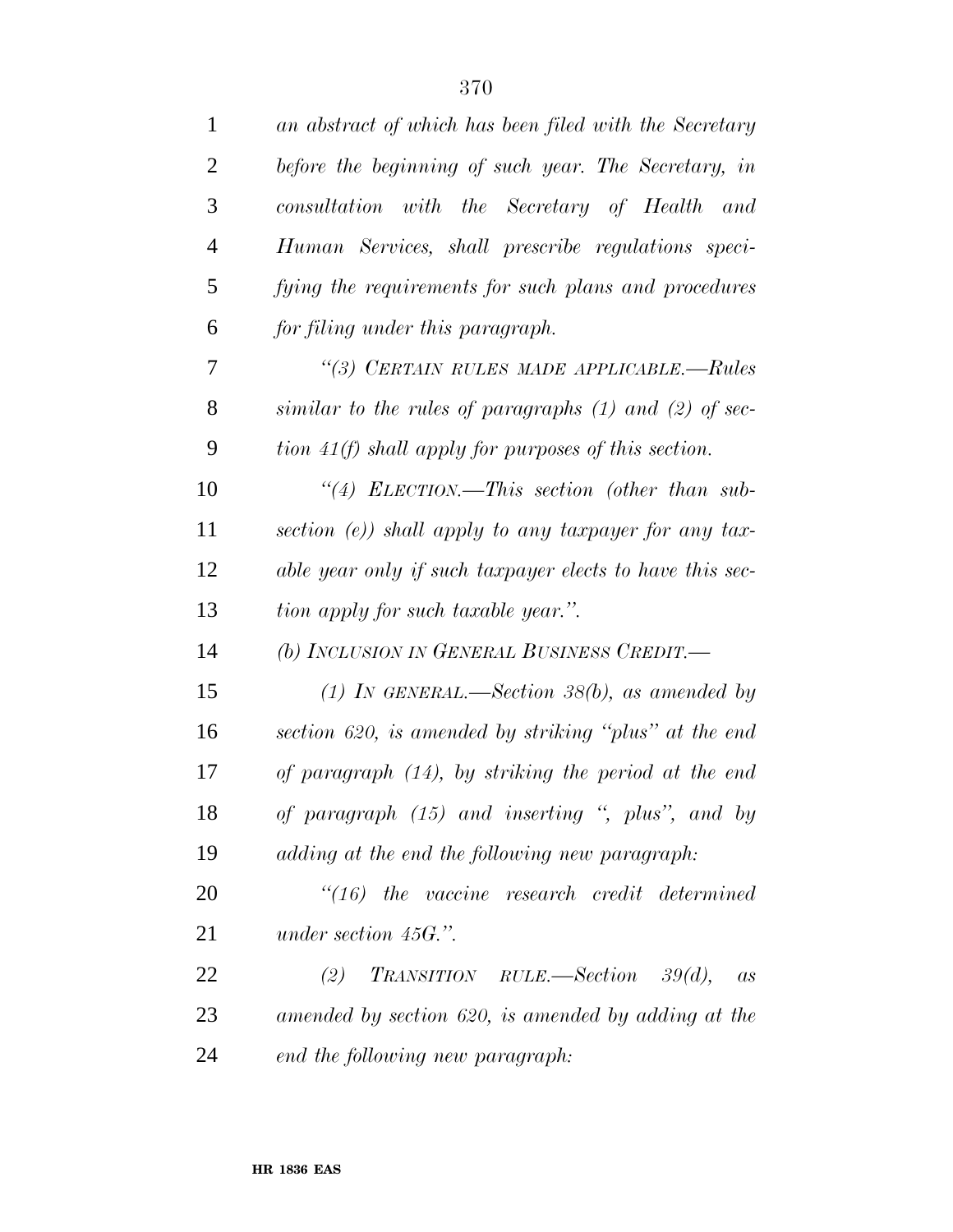|                | "(12) NO CARRYBACK OF SECTION 45G CREDIT                   |
|----------------|------------------------------------------------------------|
| 2              | BEFORE ENACTMENT.—No portion of the unused busi-           |
| 3              | ness credit for any taxable year which is attributable     |
| $\overline{4}$ | to the vaccine research credit determined under sec-       |
| 5              | tion 45G may be carried back to a taxable year end-        |
| 6              | ing before the date of the enactment of section 45G.".     |
| 7              | (c) DENIAL OF DOUBLE BENEFIT.—Section 280C is              |
| 8              | amended by adding at the end the following new subsection: |
| 9              | "(d) CREDIT FOR QUALIFIED VACCINE RESEARCH EX-             |
| 10             | PENSES.-                                                   |

 *''(1) IN GENERAL.—No deduction shall be al- lowed for that portion of the qualified vaccine re- search expenses (as defined in section 45G(b)) other- wise allowable as a deduction for the taxable year which is equal to the amount of the credit determined for such taxable year under section 45G(a).*

 *''(2) CERTAIN RULES TO APPLY.—Rules similar to the rules of paragraphs (2), (3), and (4) of sub- section (c) shall apply for purposes of this sub-section.''.*

 *(d) DEDUCTION FOR UNUSED PORTION OF CREDIT.— Section 196(c) (defining qualified business credits) is amended by striking ''and'' at the end of paragraph (8), by striking the period at the end of paragraph (9) and in-*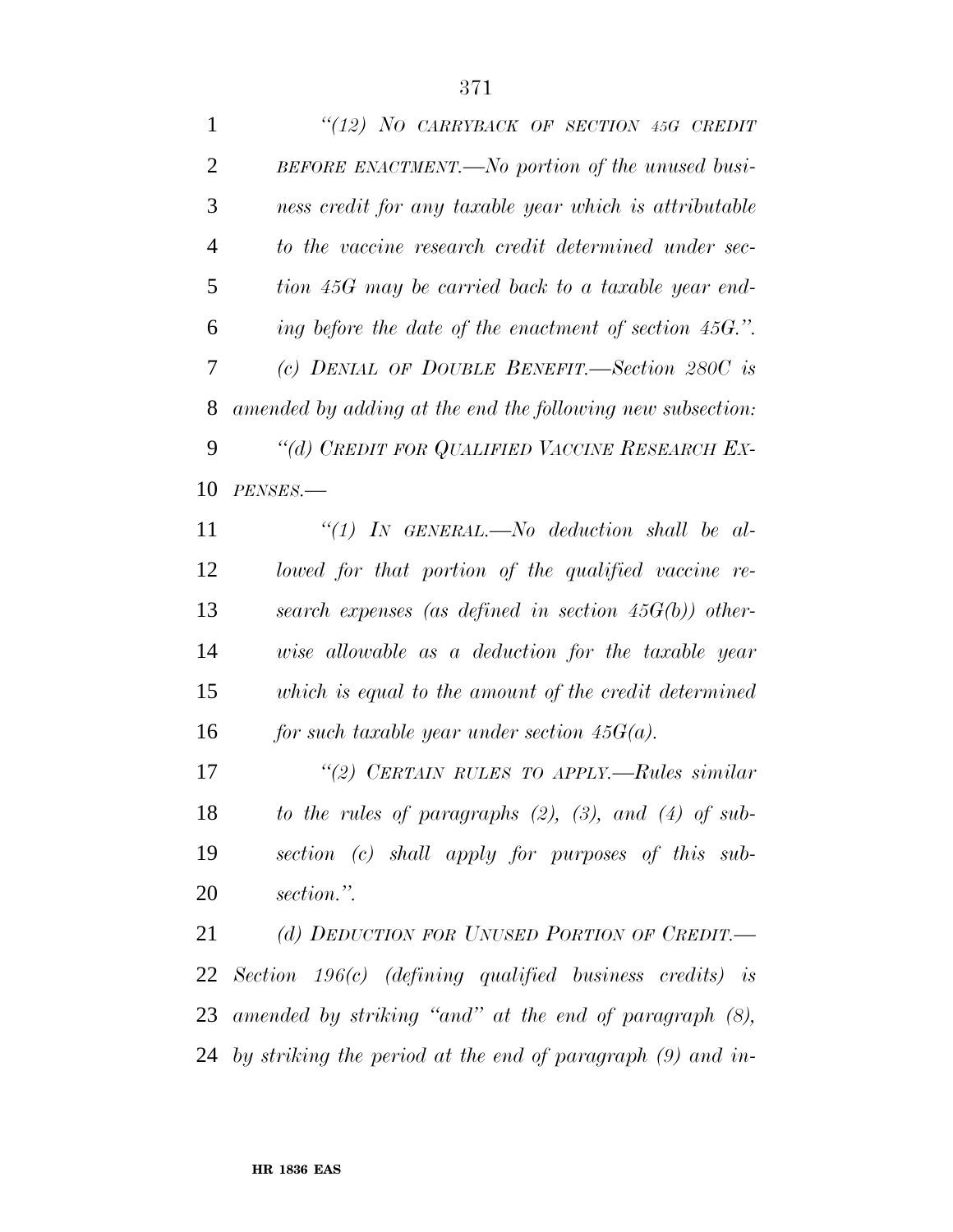*serting '', and'', and by adding at the end the following new paragraph:*

| 3  | $"(10)$ the vaccine research credit determined                                                            |
|----|-----------------------------------------------------------------------------------------------------------|
| 4  | under section $45G(a)$ (other than such credit deter-                                                     |
| 5  | mined under the rules of section $280C(d)(2)$ .".                                                         |
| 6  | (e) TECHNICAL AMENDMENTS.-                                                                                |
| 7  | $(1)$ Section 1324 $(b)(2)$ of title 31, United States                                                    |
| 8  | Code, is amended by inserting "or from section"                                                           |
| 9  | $45G(e)$ of such Code," after "1978,".                                                                    |
| 10 | (2) The table of sections for subpart $D$ of part                                                         |
| 11 | IV of subchapter $A$ of chapter 1, as amended by sec-                                                     |
| 12 | tion 620, is amended by adding at the end the fol-                                                        |
| 13 | <i>lowing new item:</i>                                                                                   |
|    | "Sec. 45G. Credit for medical research related to developing vac-<br>cines against widespread diseases.". |
| 14 | (f) EFFECTIVE DATE.—The amendments made by this                                                           |
| 15 | section shall apply to taxable years ending after the date                                                |
| 16 | of the enactment of this Act.                                                                             |
| 17 | SEC. 812. ACCELERATION OF BENEFITS OF WAGE TAX CRED-                                                      |
| 18 | <b>ITS FOR EMPOWERMENT ZONES.</b>                                                                         |
| 19 | Section 113(d) of the Community Renewal Tax Relief                                                        |
| 20 | Act of 2000 is amended by striking "December 31, 2001"                                                    |
| 21 | and inserting "the earlier of-                                                                            |
| 22 | $"(1)$ the date of the enactment of the Restoring                                                         |
| 23 | Earnings To Lift Individuals and Empower Families                                                         |

*(RELIEF) Act of 2001, or*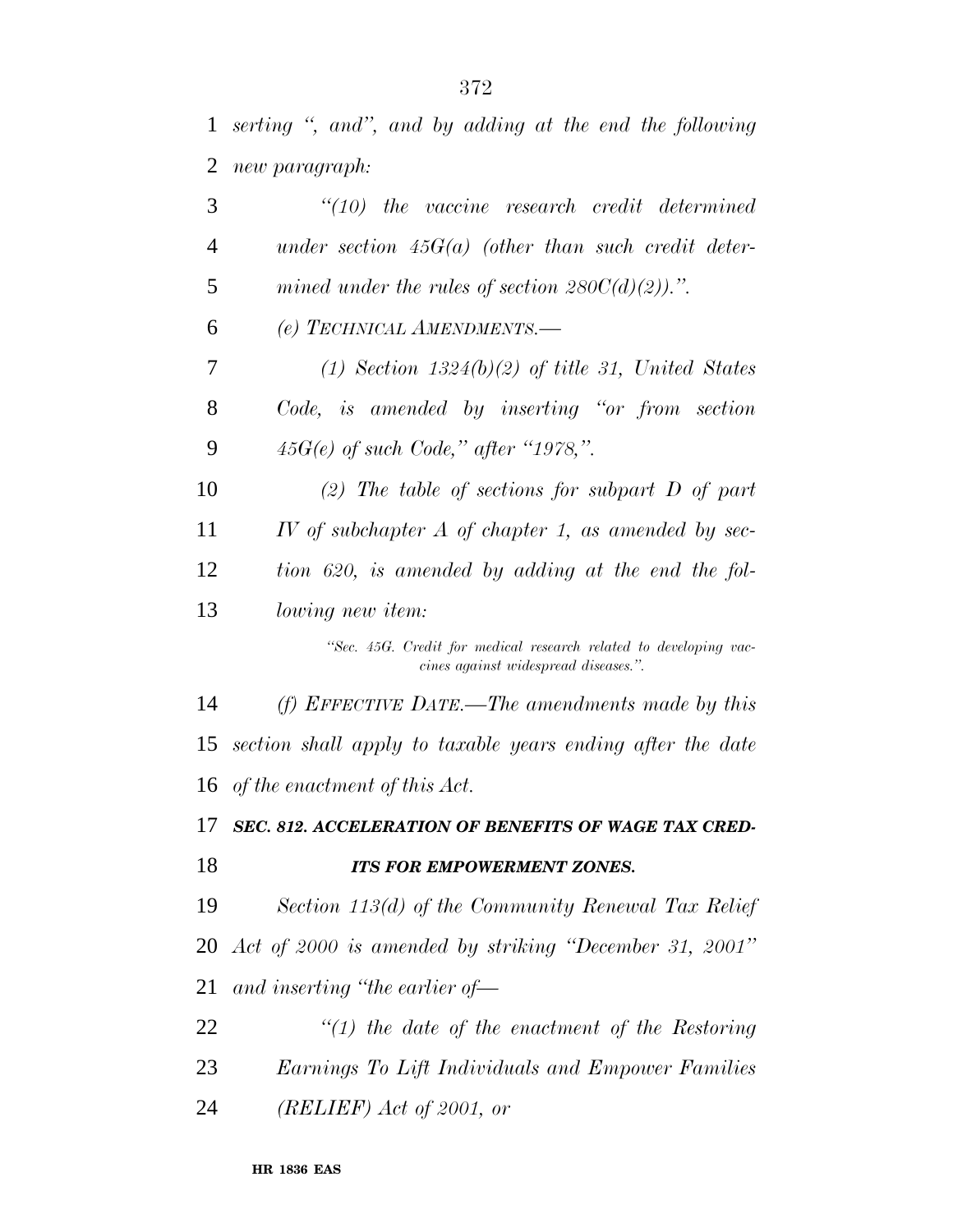| 1              | "(2) July 1, 2001".                                                 |
|----------------|---------------------------------------------------------------------|
| $\overline{2}$ | SEC. 813. TREATMENT OF CERTAIN HOSPITAL SUPPORT OR-                 |
| 3              | <b>GANIZATIONS AS QUALIFIED ORGANIZATIONS</b>                       |
| $\overline{4}$ | FOR PURPOSES OF DETERMINING ACQUISI-                                |
| 5              | <b>TION INDEBTEDNESS.</b>                                           |
| 6              | (a) IN GENERAL.—Subparagraph $(C)$ of section                       |
| 7              | $514(c)(9)$ (relating to real property acquired by a qualified      |
| 8              | organization) is amended by striking "or" at the end of             |
| 9              | clause $(ii)$ , by striking the period at the end of clause $(iii)$ |
| 10             | and inserting "; or", and by adding at the end the following        |
| 11             | new clause:                                                         |
| 12             | "(iv) a qualified hospital support                                  |
| 13             | organization (as defined in subpara-                                |
| 14             | graph $(I)$ ).".                                                    |
| 15             | (b) QUALIFIED HOSPITAL SUPPORT ORGANIZA-                            |
| 16             | TIONS.—Paragraph (9) of section $514(c)$ is amended by              |
| 17             | adding at the end the following new subparagraph:                   |
| 18             | "(I) QUALIFIED HOSPITAL SUPPORT ORGA-                               |
| 19             | NIZATIONS.—For purposes of subparagraph                             |
| 20             | $(C)(iv)$ , the term 'qualified hospital support or-                |
| 21             | ganization' means, with respect to any eligible                     |
| 22             | indebtedness (including any qualified refi-                         |
| 23             | nancing of such eligible indebtedness), a support                   |
| 24             | organization (as defined in section $509(a)(3)$ )                   |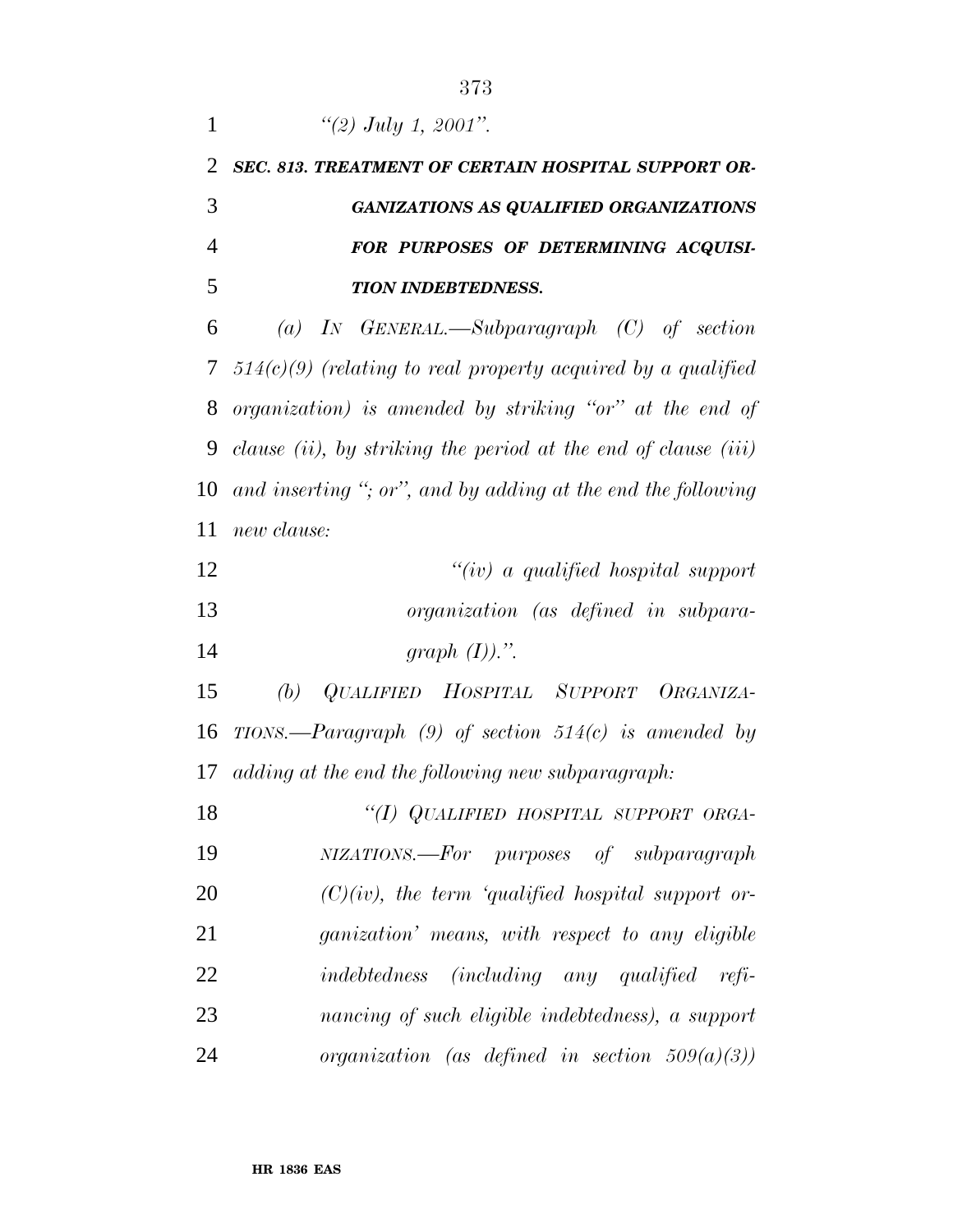| $\mathbf{1}$   | which supports a hospital described in section    |
|----------------|---------------------------------------------------|
| $\overline{2}$ | $119(d)(4)(B)$ and with respect to which—         |
| 3              | "(i) more than half of its assets                 |
| $\overline{4}$ | $(by \ value)$ at any time since its              |
| 5              | organization—                                     |
| 6              | $\lq (I)$ were acquired, directly                 |
| $\tau$         | or indirectly, by gift or devise,                 |
| 8              | and                                               |
| 9              | "(II) consisted of real prop-                     |
| 10             | erty, and                                         |
| 11             | $``(ii)$ the fair market value of the             |
| 12             | <i>organization's real estate acquired, di-</i>   |
| 13             | rectly or indirectly, by gift or devise,          |
| 14             | exceeded 10 percent of the fair market            |
| 15             | value of all investment assets held by            |
| 16             | the organization immediately prior to             |
| 17             | the time that the eligible indebtedness           |
| 18             | $was\ incurred.$                                  |
| 19             | For purposes of this subparagraph, the term 'eli- |
| 20             | gible indebtedness' means indebtedness secured by |
| 21             | real property acquired by the organization, di-   |
| 22             | rectly or indirectly, by gift or devise, the pro- |
| 23             | ceeds of which are used exclusively to acquire    |
| 24             | any leasehold interest in such real property or   |
| 25             | for improvements on, or repairs to, such real     |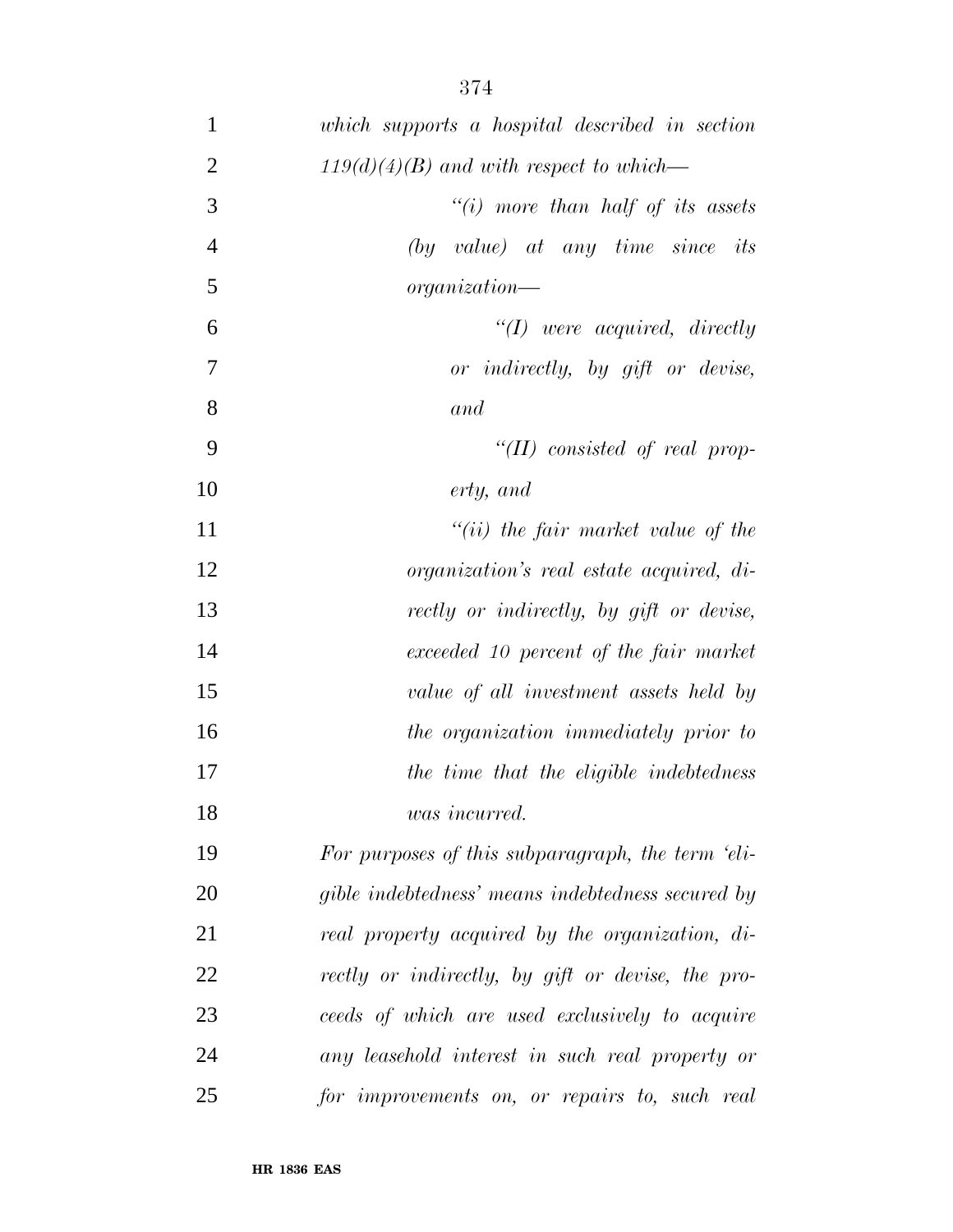| 1              | property. A determination under clauses (i) and             |
|----------------|-------------------------------------------------------------|
| $\overline{2}$ | (ii) of this subparagraph shall be made each                |
| 3              | time such an eligible indebtedness (or the quali-           |
| $\overline{4}$ | fied refinancing of such an eligible indebtedness)          |
| 5              | is incurred. For purposes of this subparagraph,             |
| 6              | a refinancing of such an eligible indebtedness              |
| 7              | shall be considered qualified if such refinancing           |
| 8              | does not exceed the amount of the refinanced eli-           |
| 9              | gible indebtedness immediately before the refi-             |
| 10             | $nancing.$ ".                                               |
| 11             | (c) EFFECTIVE DATE.—The amendments made by this             |
| 12             | section shall apply to indebtedness incurred after December |
|                |                                                             |
| 13             | 31, 2003.                                                   |
|                | SEC. 814. TAX-EXEMPT BOND AUTHORITY FOR TREATMENT           |
| 14<br>15       | FACILITIES REDUCING ARSENIC LEVELS IN                       |
| 16             | <b>DRINKING WATER.</b>                                      |
|                | (a) IN GENERAL.—Section 142(e) (relating to facilities      |
| 17             | 18 for the furnishing of water) is amended—                 |
| 19             | (1) by redesignating paragraphs (1) and (2) as              |
| 20             | subparagraphs $(A)$ and $(B)$ , respectively,               |
| 21             | $(2)$ by striking "For purposes" and inserting the          |
| 22             | following:                                                  |
| 23             | "(1) In GENERAL.—For purposes", and                         |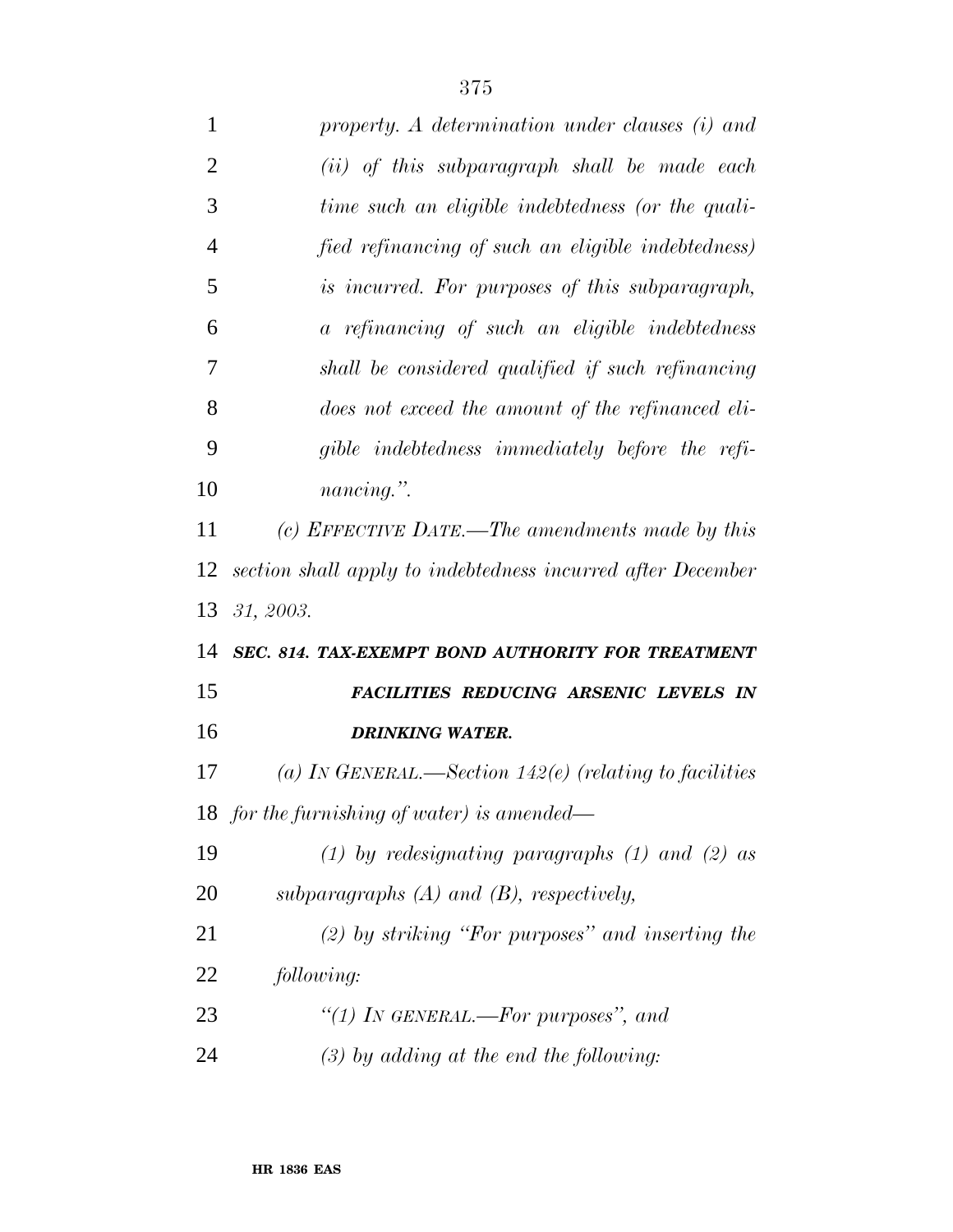| $\mathbf{1}$   | "(2) FACILITIES REDUCING ARSENIC LEVELS IN-                |
|----------------|------------------------------------------------------------|
| $\overline{c}$ | CLUDED.—Such term includes improvements to facili-         |
| 3              | ties in order to comply with the 10 parts per billion      |
| $\overline{4}$ | arsenic standard recommended by the National Acad-         |
| 5              | emy of Sciences.".                                         |
| 6              | (b) FACILITIES NOT SUBJECT TO STATE CAP.-Sec-              |
| 7              | tion $146(g)$ (relating to exception for certain bonds) is |
| 8              | $amended -$                                                |
| 9              | $(1)$ by striking "and" at the end of paragraph            |
| 10             | (3),                                                       |
| 11             | $(2)$ by striking the period at the end of para-           |
| 12             | graph $(4)$ and inserting ", and", and                     |
| 13             | $(3)$ by inserting after paragraph $(4)$ , the fol-        |
| 14             | lowing new paragraph:                                      |
| 15             | $\lq(5)$ any exempt facility bond issued as part of        |
| 16             | an issue described in section $142(a)(4)$ (relating to fa- |
| 17             | cilities for the furnishing of water), but only to the     |
| 18             | extent the property to be financed by the net proceeds     |
| 19             | of the issue is described in section $142(e)(2)$ .".       |
| 20             | (c) EXEMPT FROM AMT.—Section $57(a)(5)(C)$ (relat-         |
| 21             | ing to tax-exempt interest of specified private activity   |
| 22             | bonds) is amended by adding at the end the following new   |
| 23             | clause:                                                    |
| 24             | "(v) EXCEPTION FOR CERTAIN WATER                           |
| 25             | FACILITY BONDS.—For purposes of clause                     |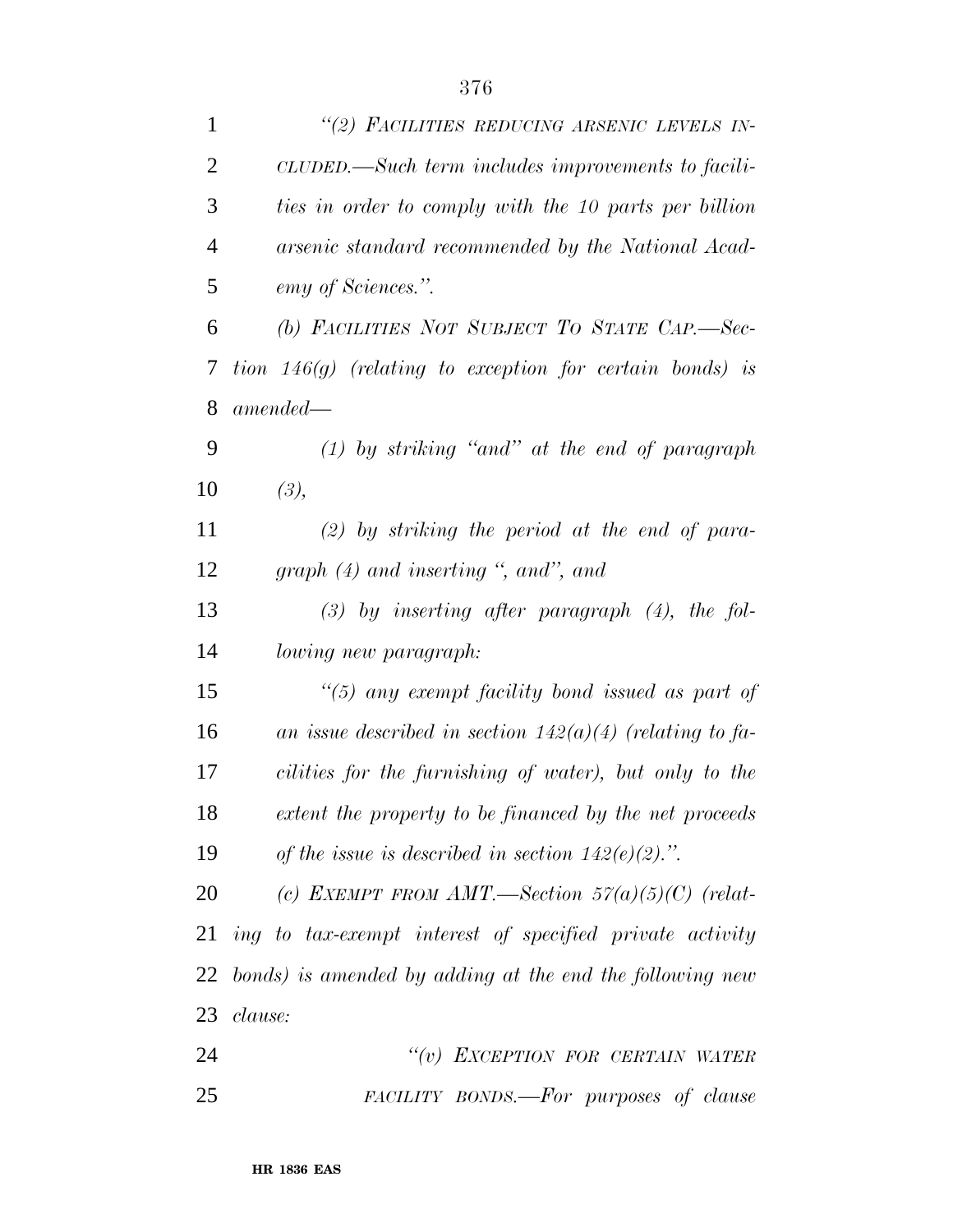| 1              | $(i)$ , the term 'private activity bond' shall                 |
|----------------|----------------------------------------------------------------|
| $\overline{2}$ | not include any exempt facility bond issued                    |
| 3              | as part of an issue described in section                       |
| $\overline{4}$ | $142(a)(4)$ (relating to facilities for the fur-               |
| 5              | nishing of water), but only to the extent the                  |
| 6              | property to be financed by the net proceeds                    |
| 7              | of the issue is described in section                           |
| 8              | $142(e)(2)$ .".                                                |
| 9              | (d) EFFECTIVE DATE.—The amendments made by this                |
| 10             | section shall apply to bonds issued after the date of the en-  |
| 11             | <i>actment of this Act.</i>                                    |
| 12             | SEC. 815. TIME FOR PAYMENT OF CORPORATE ESTIMATED              |
| 13             | TAX PAYMENTS DUE IN 2011.                                      |
| 14             | Notwithstanding section 6655 of the Internal Revenue           |
| 15             | Code of 1986, the amount of any required installment of        |
| 16             | any corporate estimated tax payment due under such sec-        |
|                | 17 tion in July, August, or September of 2011 shall be equal   |
|                | 18 to 170 percent of the amount of such installment determined |
| 19             | without regard to this section.                                |
| 20             | SEC. 816. DISCLOSURE OF TAX INFORMATION TO FACILI-             |
| 21             | TATE COMBINED EMPLOYMENT TAX REPORT-                           |
| 22             | ING.                                                           |
| 23             | Section $6103(d)(5)$ is amended to read as follows:            |
| 24             | "(5) DISCLOSURE FOR COMBINED EMPLOYMENT                        |
| 25             | TAX REPORTING.—The Secretary may disclose tax-                 |
|                |                                                                |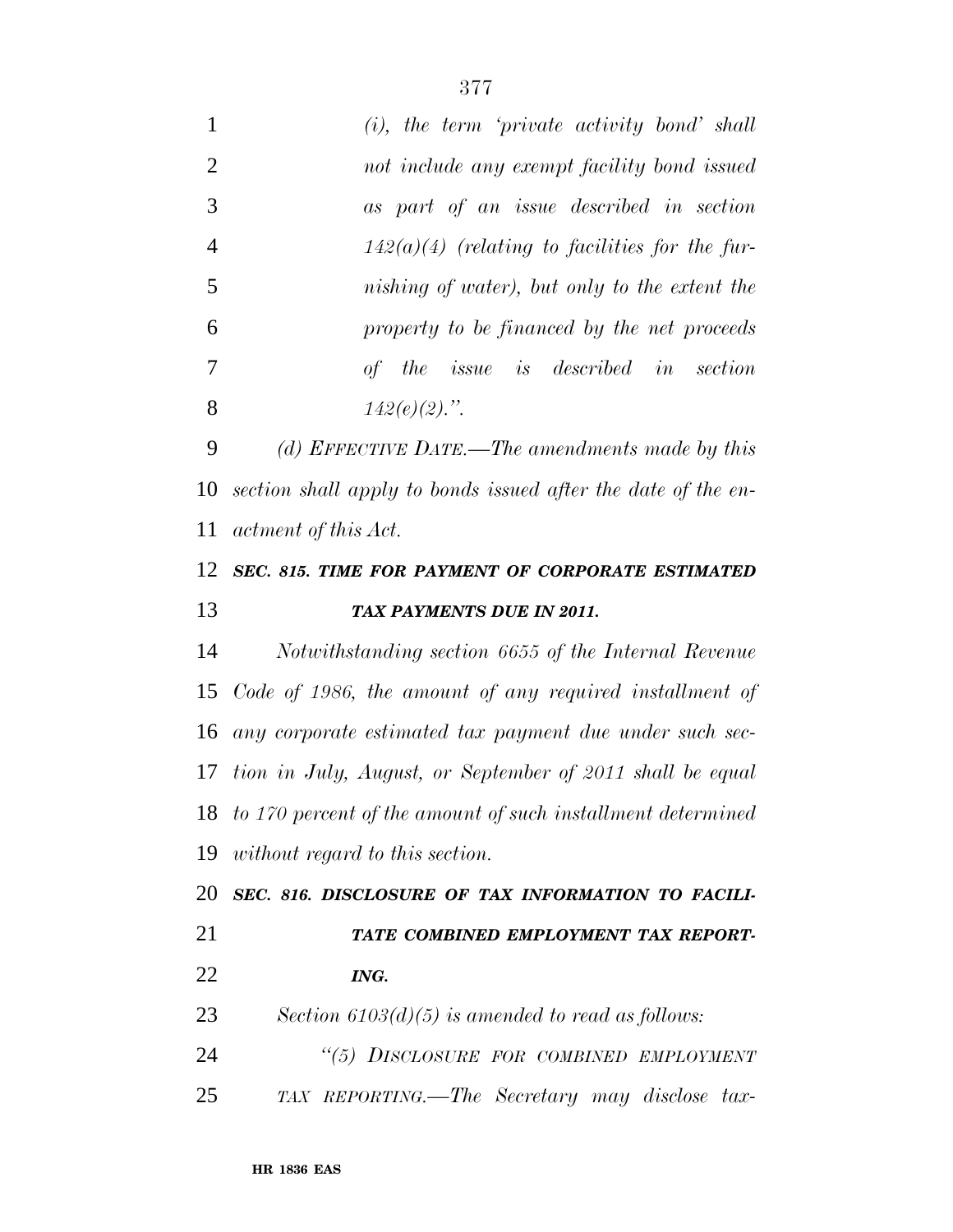| $\mathbf{1}$   | payer identity information and signatures to any                  |
|----------------|-------------------------------------------------------------------|
| $\overline{2}$ | agency, body, or commission of any State for the pur-             |
| 3              | pose of carrying out with such agency, body, or com-              |
| $\overline{4}$ | mission a combined Federal and State employment                   |
| 5              | tax reporting program approved by the Secretary.                  |
| 6              | Subsections (a)(2) and (p)(4) and sections 7213 and               |
| 7              | 7213A shall not apply with respect to disclosures or              |
| 8              | inspections made pursuant to this paragraph.".                    |
| 9              | <b>Subtitle B—Compliance With</b>                                 |
| 10             | <b>Congressional Budget Act</b>                                   |
| 11             | <b>SEC. 821. SUNSET OF PROVISIONS OF TITLE.</b>                   |
| 12             | All provisions of, and amendments made by, this title             |
| 13             | which are in effect on September 30, 2011, shall cease to         |
| 14             | apply as of the close of September 30, 2011.                      |
|                | 15 TITLE IX-SECTION 527 POLIT-                                    |
| 16             | ICAL ORGANIZATION REPORT-                                         |
| 17             | <b>ING REQUIREMENTS</b>                                           |
|                | 18 SEC. 901. EXEMPTION FOR STATE AND LOCAL CANDIDATE              |
| 19             | <b>COMMITTEES FROM NOTIFICATION REQUIRE-</b>                      |
| 20             | <b>MENTS.</b>                                                     |
| 21             | (a) EXEMPTION FROM NOTIFICATION REQUIRE-                          |
| 22             | MENTS.—Paragraph $(5)$ of section $527(i)$ (relating to orga-     |
|                | 23 nizations must notify Secretary that they are section 527      |
|                | 24 organizations) is amended by striking "or" at the end of       |
|                | 25 subparagraph $(A)$ , by striking the period at the end of sub- |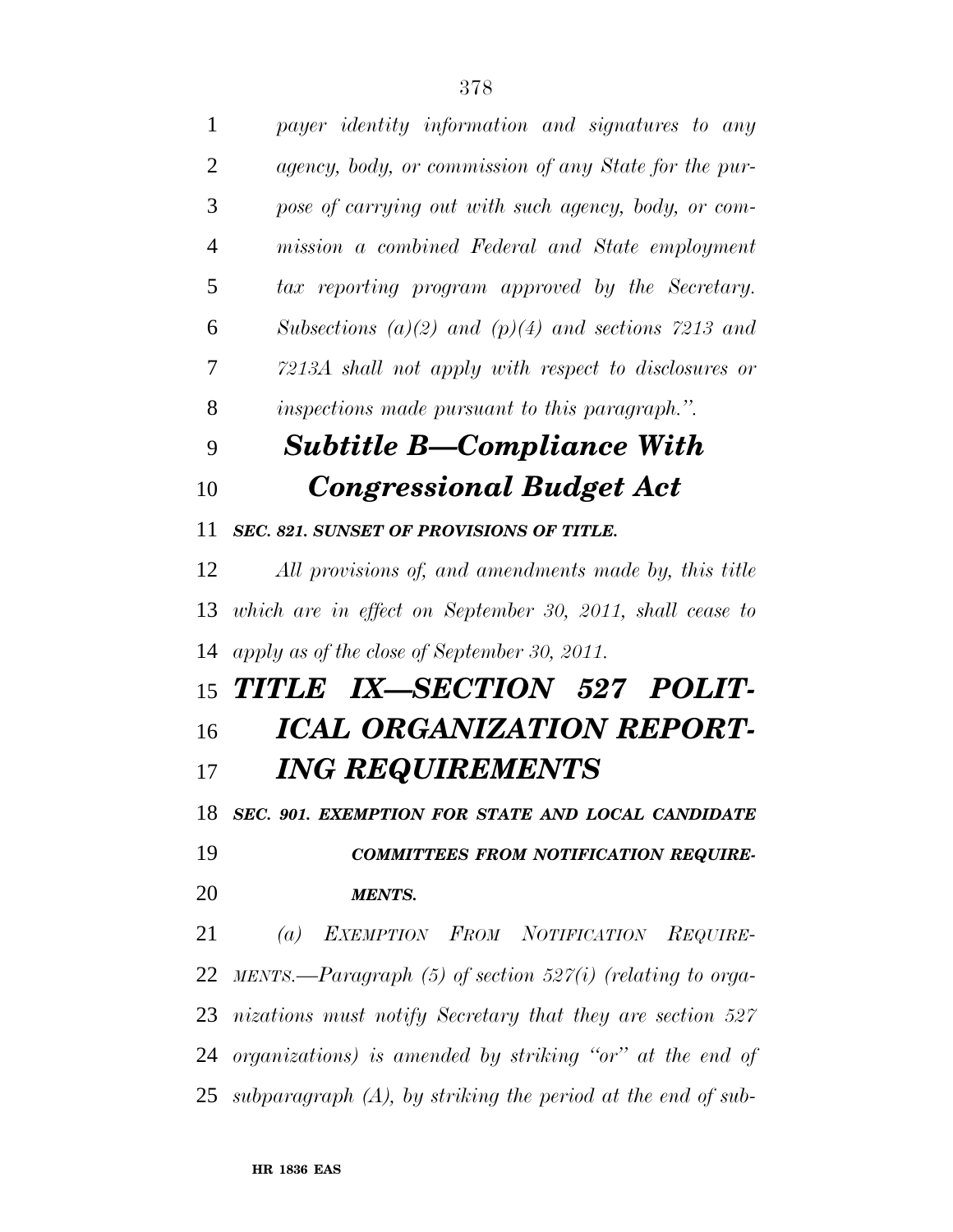*end the following: ''(C) which is a political committee of a State or local candidate.''. (b) EFFECTIVE DATE.—The amendment made by sub- section (a) shall take effect as if included in the amendments made by Public Law 106–230. SEC. 902. EXEMPTION FOR CERTAIN STATE AND LOCAL PO- LITICAL COMMITTEES FROM REPORTING AND ANNUAL RETURN REQUIREMENTS. (a) EXEMPTION FROM REPORTING REQUIREMENTS.— (1) IN GENERAL.—Section 527(j)(5) (relating to coordination with other requirements) is amended by striking ''or'' at the end of subparagraph (D), by striking the period at the end of subparagraph (E) and inserting '', or'', and by adding at the end the following: ''(F) to any organization described in para- graph (7), but only if, during the calendar year— ''(i) such organization is required by State or local law to report, and such orga- nization reports, information regarding each separate expenditure and contribution (including information regarding the person*

*paragraph (B) and inserting '', or'', and by adding at the*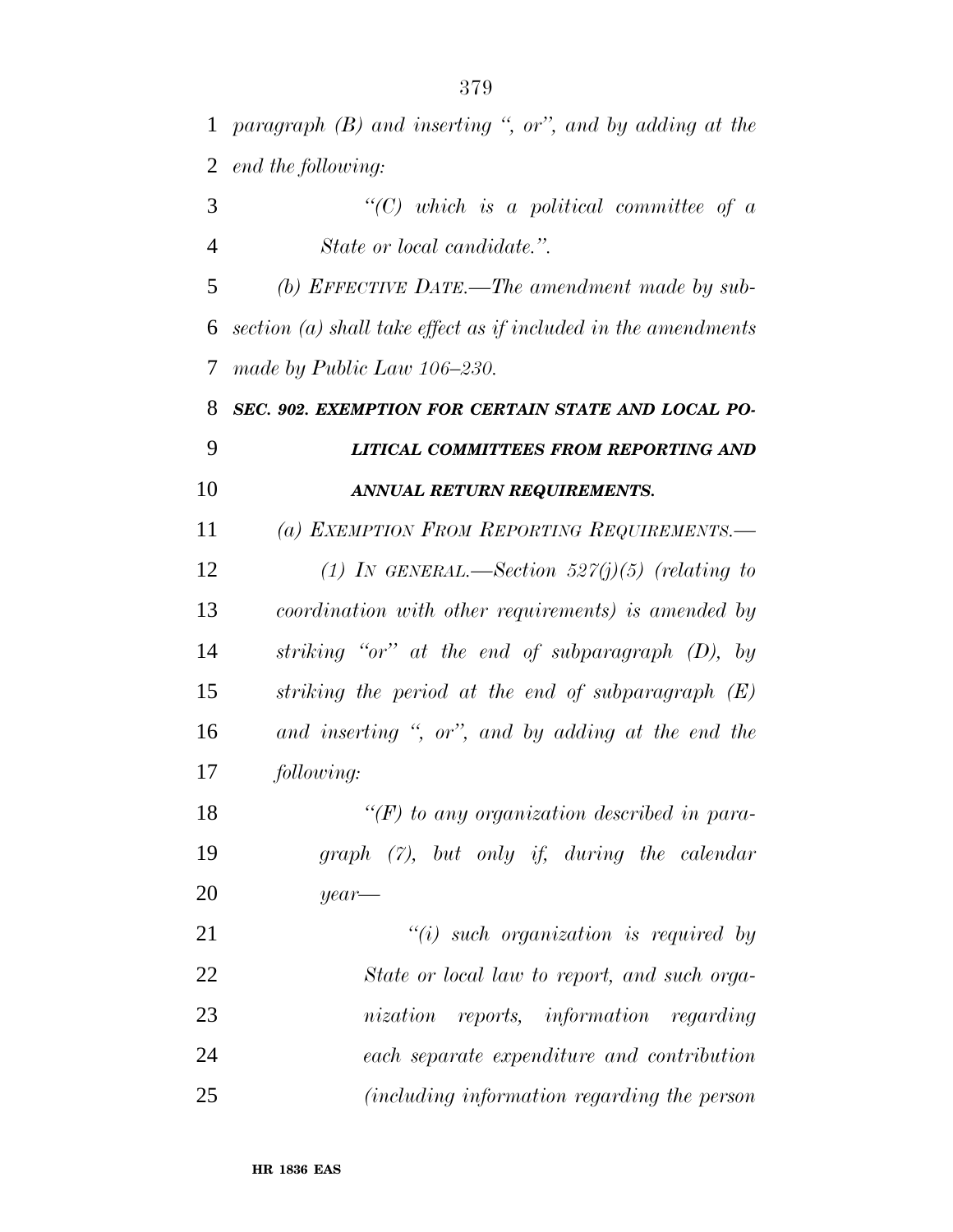*who makes such contribution or receives such expenditure) with respect to which in- formation would otherwise be required to be reported under this subsection, and ''(ii) such information is made public by the agency with which such information is filed and is publicly available for inspec- tion in a manner similar to reports under section 6104(d)(1). An organization shall not be treated as failing to meet the requirements of subparagraph (F)(i) solely because the minimum amount of any expenditure or contribution required to be reported under State or local law is greater (but not by more than \$100) than the minimum amount required under this sub- section.''. (2) DESCRIPTION OF ORGANIZATION.—Section 527(j) is amended by adding at the end the following: ''(7) CERTAIN ORGANIZATIONS.—An organiza-*

 *''(A) such organization is not described in subparagraph (A), (B), (C), or (D) of paragraph (5),*

*tion is described in this paragraph if—*

 *''(B) such organization does not engage in any exempt function activities other than activi-*

**HR 1836 EAS**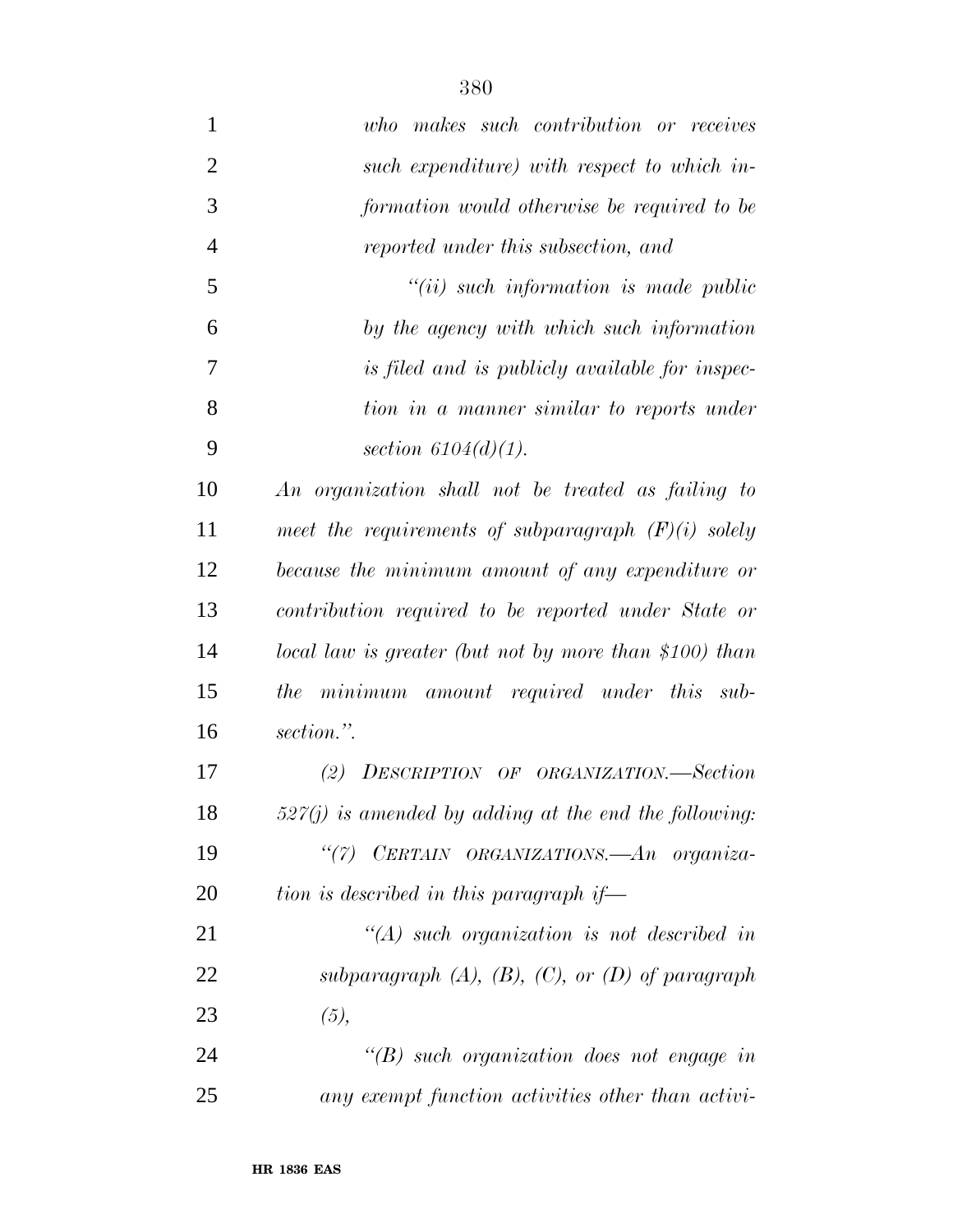| $\mathbf{1}$   | ties for the purpose of influencing or attempting             |
|----------------|---------------------------------------------------------------|
| $\overline{2}$ | to influence the selection, nomination, election,             |
| 3              | or appointment of any individual to any State                 |
| $\overline{4}$ | or local public office or office in a State or local          |
| 5              | political organization, and                                   |
| 6              | $\lq\lq C$ no candidate for Federal office or indi-           |
| 7              | vidual holding Federal office—                                |
| 8              | $\tilde{f}(i)$ controls or materially participates            |
| 9              | in the direction of such organization,                        |
| 10             | $``(ii)$ solicits any contributions to such                   |
| 11             | <i>organization, or</i>                                       |
| 12             | $``(iii)$ directs, in whole or in part, any                   |
| 13             | expenditure made by such organization.".                      |
| 14             | (b) EXEMPTION FROM REQUIREMENTS FOR ANNUAL                    |
| 15             | RETURN BASED ON GROSS RECEIPTS.—Paragraph (6) of              |
| 16             | section $6012(a)$ (relating to persons required to make re-   |
| 17             | turns of income) is amended by striking "organization,        |
|                | 18 which" and all that follows through "section)" and insert- |
|                | 19 ing "organization—                                         |
| 20             | $\lq (A)$ which has political organization tax-               |
| 21             | able income (within the meaning of section                    |
| 22             | $527(c)(1)$ for the taxable year, or                          |
| 23             | $\lq (B) which$                                               |
| 24             | $``(i)$ is not a political committee of a                     |
| 25             | State or local candidate or an organization                   |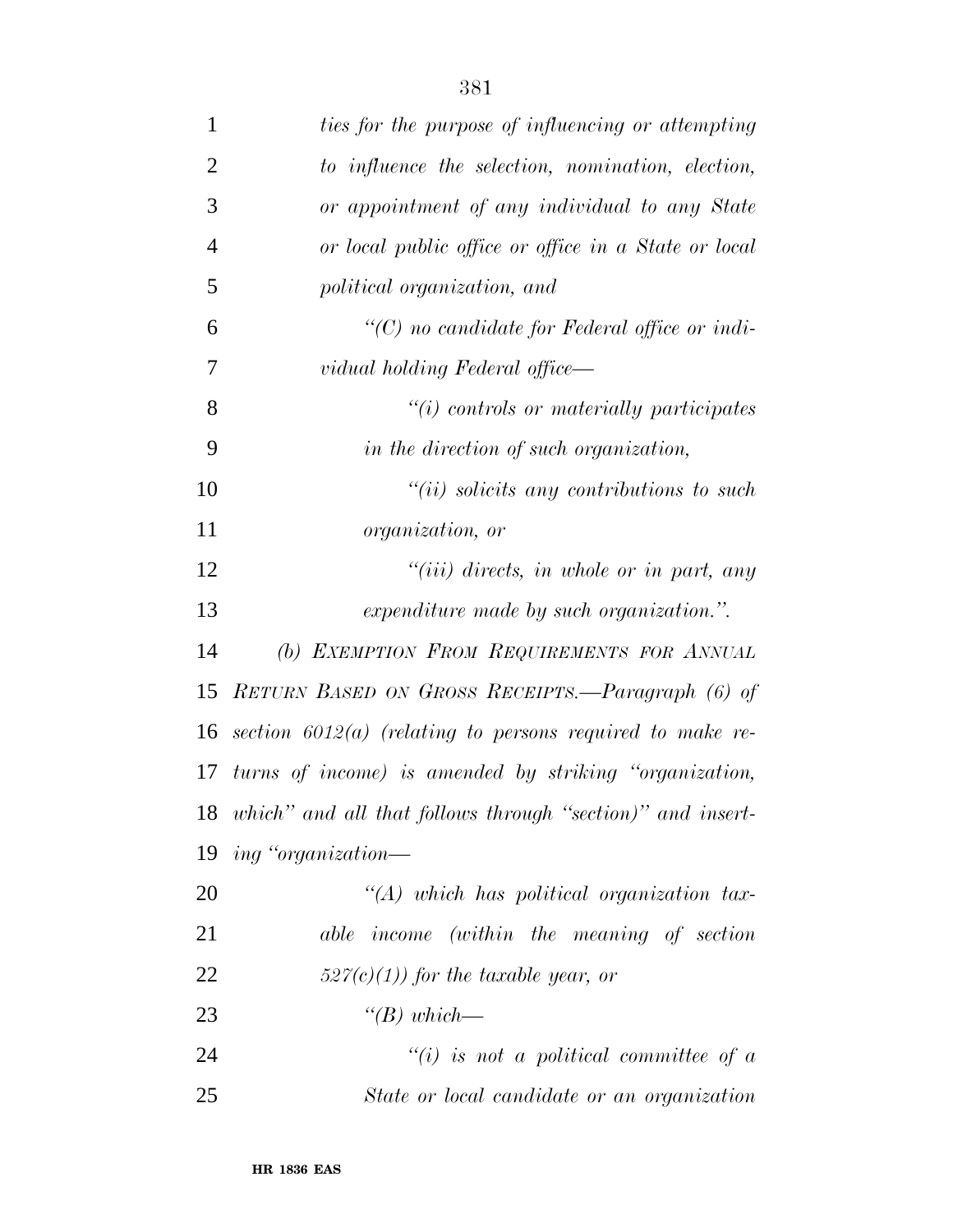| $\mathbf{1}$   | to which section 527 applies solely by rea-                 |
|----------------|-------------------------------------------------------------|
| $\overline{2}$ | son of subsection $(f)(1)$ of such section, and             |
| 3              | "(ii) has gross receipts of $-$                             |
| $\overline{4}$ | "(I) in the case of political orga-                         |
| 5              | described in section<br>nization                            |
| 6              | $527(j)(5)(F)$ , \$100,000 or more for the                  |
| 7              | taxable year, and                                           |
| 8              | "(II) in the case of any other po-                          |
| 9              | litical organization, \$25,000 or more                      |
| 10             | for the taxable year".                                      |
| 11             | (c) EFFECTIVE DATE.—The amendments made by this             |
| 12             | section shall take effect as if included in the amendments  |
| 13             | made by Public Law 106–230.                                 |
| 14             | SEC. 903. NOTIFICATION OF INTERACTION OF REPORTING          |
| 15             | <b>REQUIREMENTS.</b>                                        |
| 16             | (a) IN GENERAL.—The Secretary of the Treasury, in           |
|                | 17 consultation with the Federal Election Commission, shall |
| 18             | $publicize \rightarrow$                                     |
| 19             | $(1)$ the effect of the amendments made by this             |
| 20             | title, and                                                  |
| 21             | $(2)$ the interaction of requirements to file a noti-       |
| 22             | fication or report under section 527 of the Internal        |
| 23             | Revenue Code of 1986 and reports under the Federal          |
| 24             | Election Campaign Act of 1971.                              |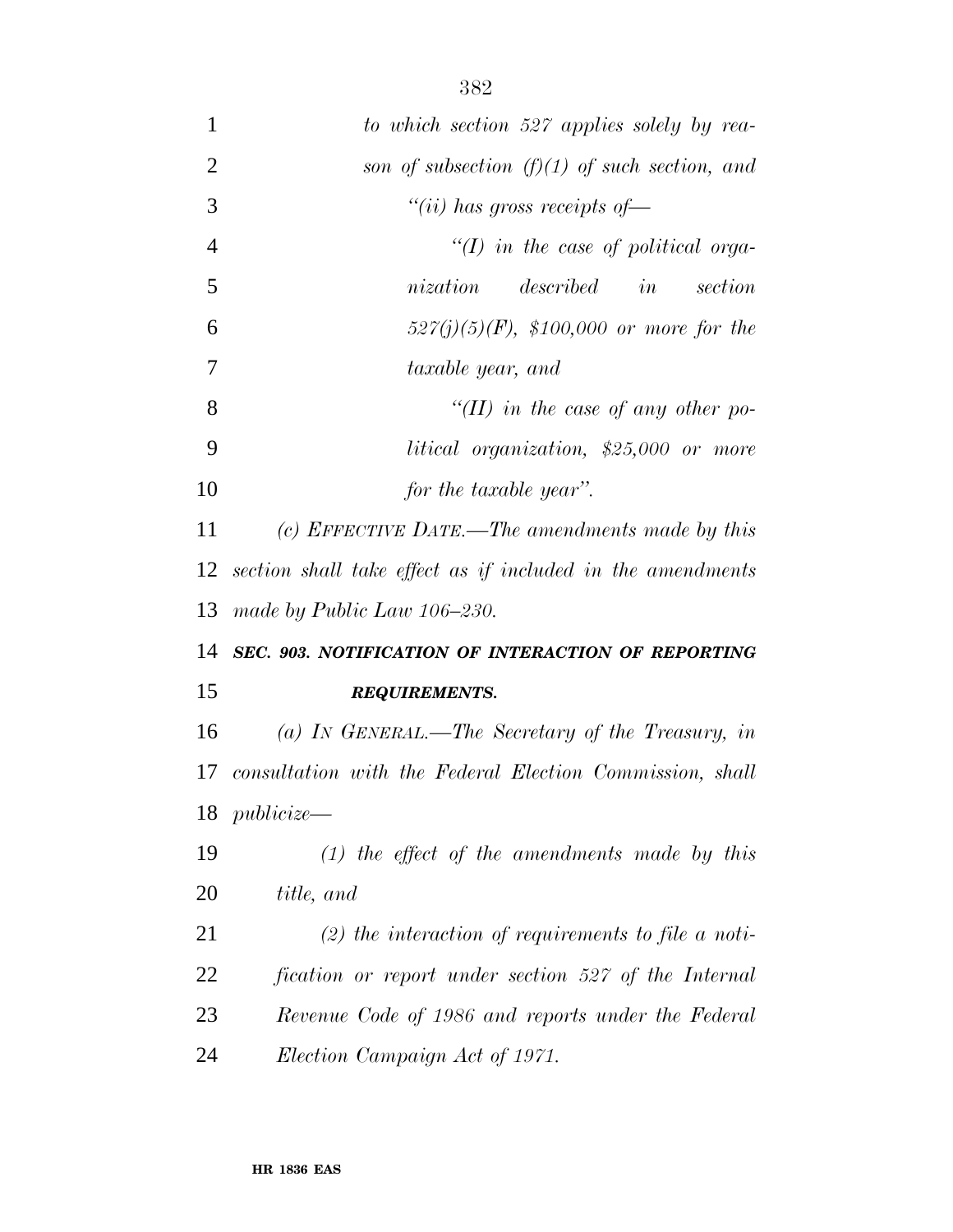*(b) INFORMATION.—Information provided under sub- section (a) shall be included in any appropriate form, in- struction, notice, or other guidance issued to the public by the Secretary of the Treasury or the Federal Election Com- mission regarding reporting requirements of political orga- nizations (as defined in section 527 of the Internal Revenue Code of 1986) or reporting requirements under the Federal Election Campaign Act of 1971.*

## *SEC. 904. WAIVER OF PENALTIES.*

 *(a) WAIVER OF FILING PENALTIES.—Section 527 is amended by adding at the end the following:*

 *''(k) AUTHORITY TO WAIVE.—The Secretary may waive all or any portion of the—*

 *''(1) tax assessed on an organization by reason of the failure of the organization to give notice under subsection (i), or*

 *''(2) penalty imposed under subsection (j) for a failure to file a report,*

 *on a showing that such failure was due to reasonable cause and not due to willful neglect.''.*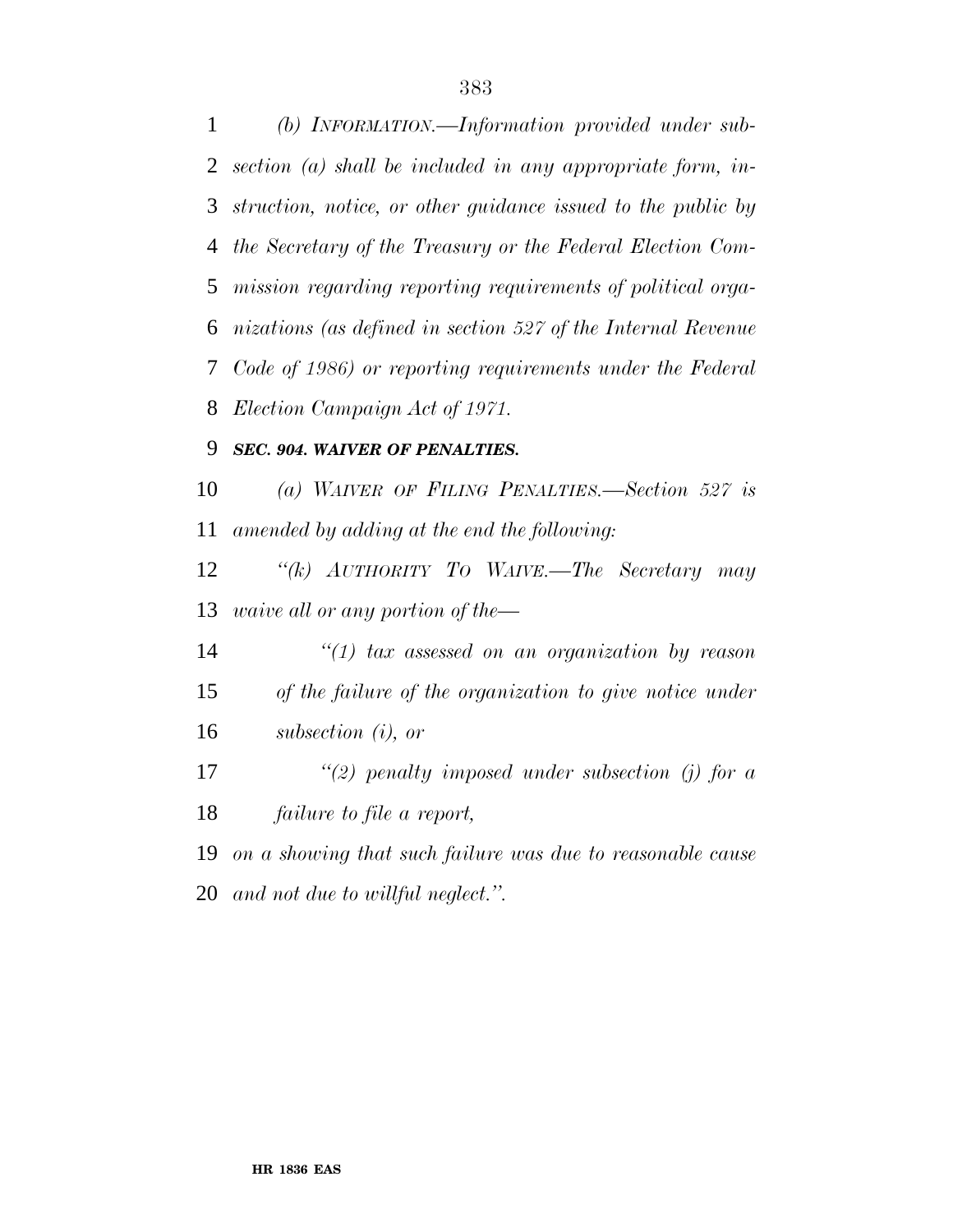*(b) EFFECTIVE DATE.—The amendment made by sub- section (a) shall apply to any tax assessed or penalty im- posed after June 30, 2000.* Attest:

*Secretary.*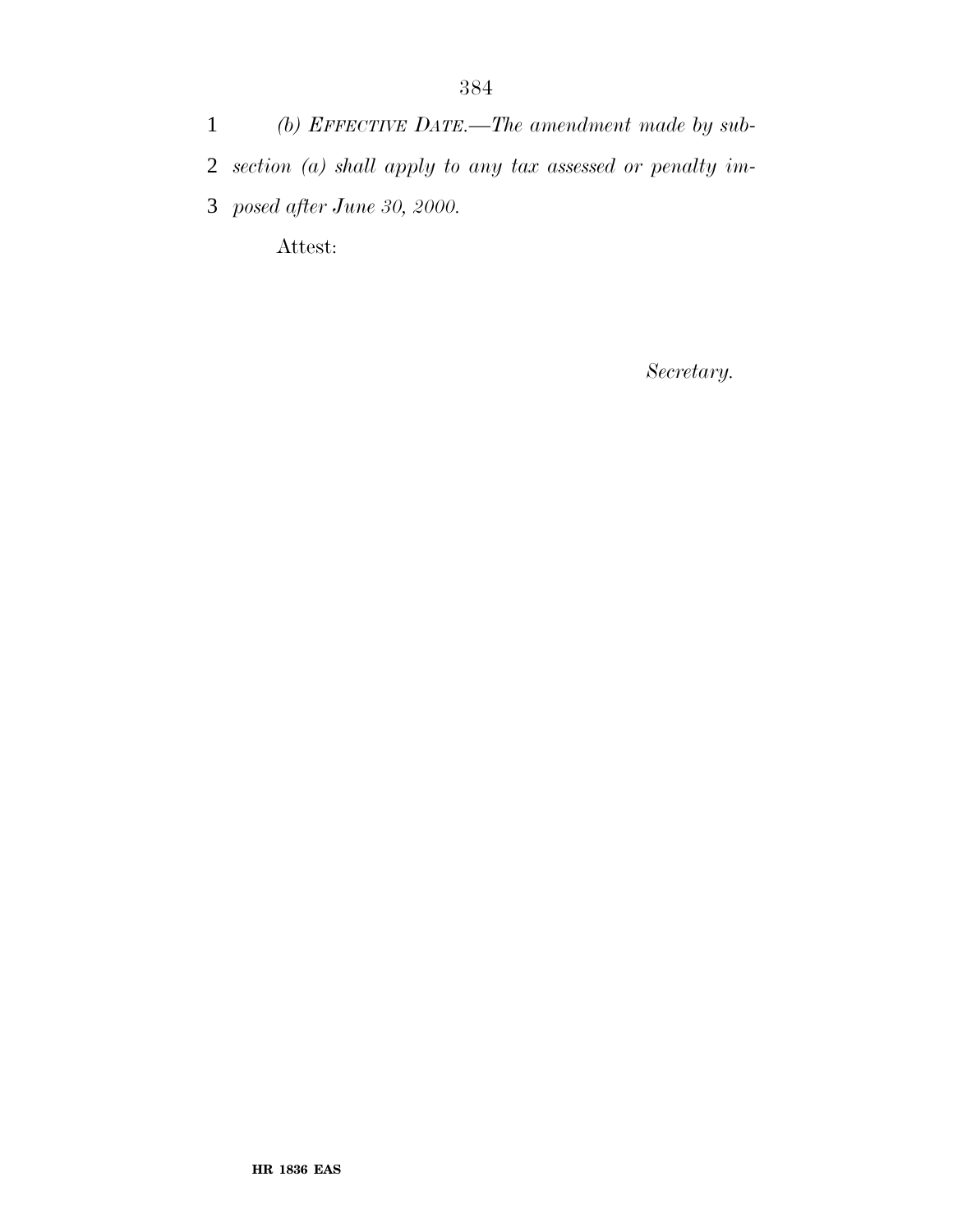

## **AMENDMENT**

÷,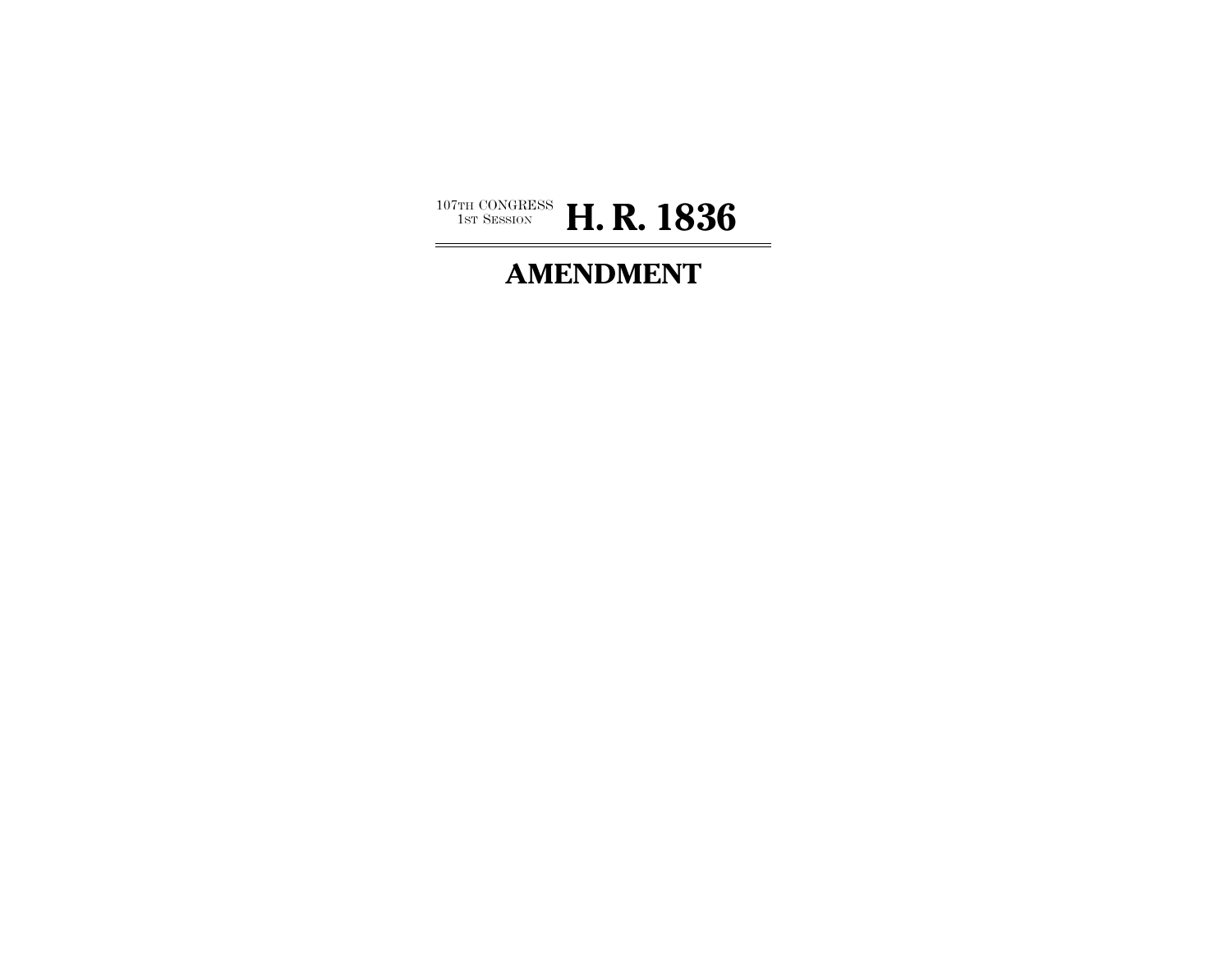- HR 1836 EAS——2
- HR 1836 EAS——3
- HR 1836 EAS——4
- HR 1836 EAS——5
- HR 1836 EAS——6
- HR 1836 EAS——7
- HR 1836 EAS——8
- HR 1836 EAS——9
- HR 1836 EAS——10
- HR 1836 EAS——11
- HR 1836 EAS——12
- HR 1836 EAS——13
- HR 1836 EAS——14
- HR 1836 EAS——15